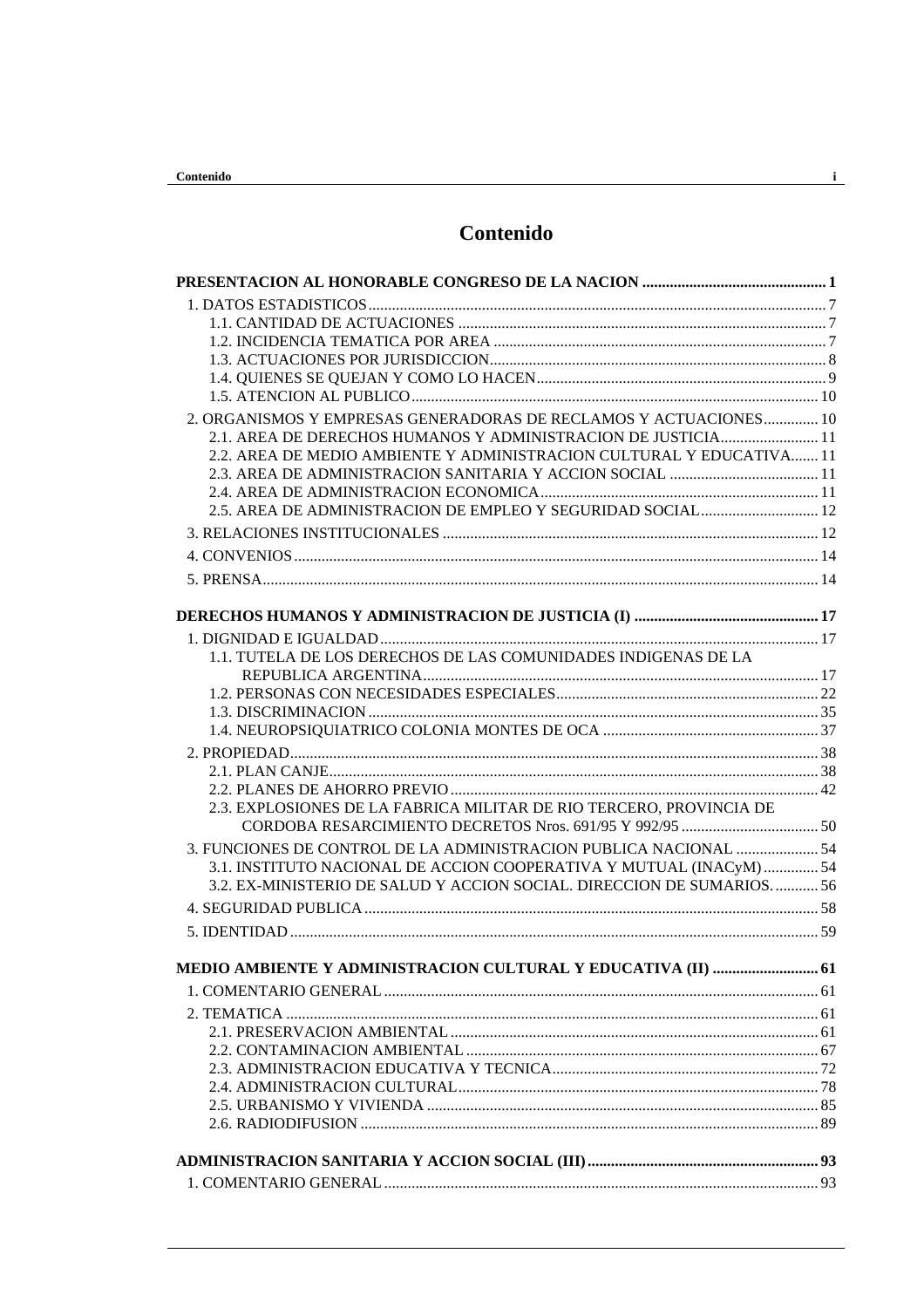| 1.1. INCIDENCIA TEMATICA DEL TOTAL DE ACTUACIONES DEL AREA 94              |  |
|----------------------------------------------------------------------------|--|
| 1.2. ACTUACIONES A LAS QUE NO SE LES DIO CURSO Y CAUSA DEL RECHAZO  94     |  |
| 1.3. DERIVACIONES PREVISTAS POR EL ARTICULO 20 DE LA LEY 24.284  94        |  |
|                                                                            |  |
|                                                                            |  |
|                                                                            |  |
| 2.3. INSTITUTO NACIONAL DE SERVICIOS SOCIALES PARA JUBILADOS Y             |  |
|                                                                            |  |
|                                                                            |  |
| 2.5 PROBLEMATICA DE LAS PERSONAS AFECTADAS POR EL HIV/SIDA 105             |  |
|                                                                            |  |
|                                                                            |  |
|                                                                            |  |
|                                                                            |  |
|                                                                            |  |
|                                                                            |  |
|                                                                            |  |
|                                                                            |  |
| 6. INFORMES A LA COMISION BICAMERAL DE LA DEFENSORIA DEL PUEBLO Y          |  |
|                                                                            |  |
|                                                                            |  |
| 9. COMUNICACIONES AL PODER JUDICIAL DE LA NACION Y PODER JUDICIAL DE LAS   |  |
| 10. INFORMES ESPECIALES A LEGISLATURAS PROVINCIALES Y A LA DE LA CIUDAD DE |  |
|                                                                            |  |
|                                                                            |  |
|                                                                            |  |
|                                                                            |  |
|                                                                            |  |
|                                                                            |  |
| 1.1. INCIDENCIA TEMATICA DEL TOTAL DE ACTUACIONES EN EL AREA  136          |  |
|                                                                            |  |
|                                                                            |  |
|                                                                            |  |
|                                                                            |  |
|                                                                            |  |
|                                                                            |  |
|                                                                            |  |
|                                                                            |  |
|                                                                            |  |
|                                                                            |  |
|                                                                            |  |
|                                                                            |  |
|                                                                            |  |
|                                                                            |  |
|                                                                            |  |
| 3. ORGANISMOS Y EMPRESAS GENERADORES DE RECLAMOS Y ACTUACIONES  192        |  |
|                                                                            |  |
|                                                                            |  |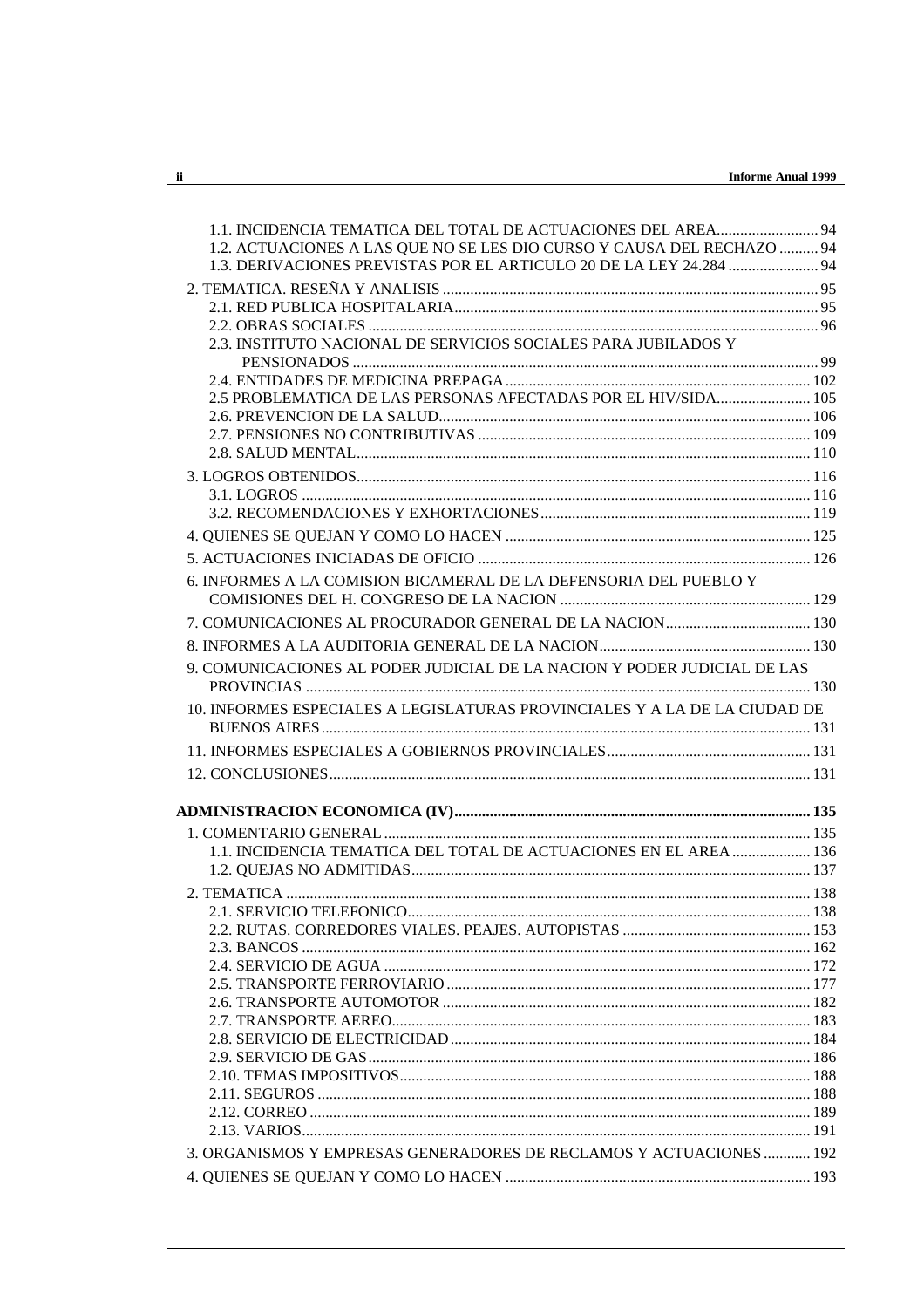| 6. INFORMES ESPECIALES A LA COMISION BICAMERAL DE LA DEFENSORIA DEL PUEBLO |  |
|----------------------------------------------------------------------------|--|
|                                                                            |  |
|                                                                            |  |
|                                                                            |  |
|                                                                            |  |
|                                                                            |  |
|                                                                            |  |
|                                                                            |  |
| 1.4. INFORMES A LA COMISION BICAMERAL PERMANENTE DE LA DEFENSORIA DEL      |  |
|                                                                            |  |
|                                                                            |  |
| 1.6. INICIATIVA POPULAR. ACTUACIONES INICIADAS EN VIRTUD DE LAS            |  |
|                                                                            |  |
|                                                                            |  |
|                                                                            |  |
|                                                                            |  |
|                                                                            |  |
|                                                                            |  |
|                                                                            |  |
|                                                                            |  |
| 2. ACCIONES JUDICIALES EN LAS QUE INTERVINO EL DEFENSOR DEL PUEBLO DURANTE |  |
|                                                                            |  |
|                                                                            |  |

 $\frac{iii}{2}$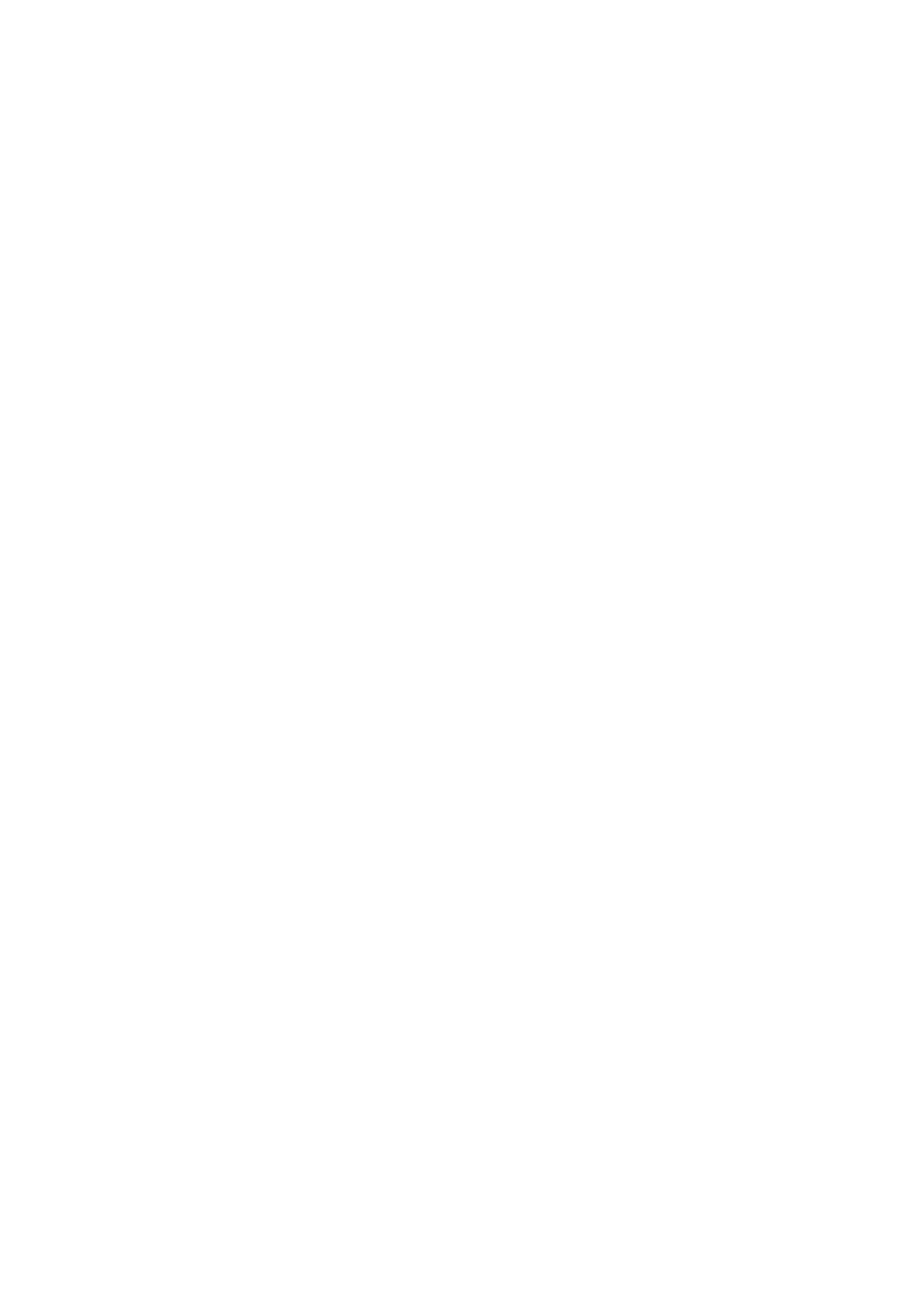# **PRESENTACION AL HONORABLE CONGRESO DE LA NACION**

Buenos Aires, Mayo de 2000

### SRES. LEGISLADORES NACIONALES DE LAS HONORABLES CAMARAS DE SENADORES Y DE DIPUTADOS DE LA NACION

"El deber fundamental del poder es la solicitud por el bien común de la sociedad; de aquí derivan sus derechos fundamentales. Precisamente en nombre de estas premisas concernientes al orden ético objetivo, los derechos del poder no pueden ser entendidos de otro modo más que en base al respeto de los derechos objetivos e inviolables del hombre. El bien común al que la autoridad sirve en el Estado, se realiza plenamente sólo cuando todos los ciudadanos están seguros de sus derechos. Sin este se llega a la destrucción de la sociedad, o a la oposición de los ciudadanos, a la autoridad, o también a una situación de opresión, de intimidación, de violencia, de terrorismo, de los que nos han dado bastantes ejemplos los totalitarismos de nuestro siglo. Es así como el principio de los derechos del hombre toca profundamente el sector de la justicia social y se convierte en medida para su verificación fundamental en la vida de los organismos políticos".

#### **Juan Pablo II**

Tengo el alto honor de dirigirme a los Sres. Legisladores que conforman el H. CONGRESO DE LA NACION a fin de elevarles el INFORME ANUAL de la labor desarrollada durante 1999, en cumplimiento de los deberes que me impone el artículo 31 de la Ley 24.284.

Como no escapa a vuestro elevado conocimiento, el 28 de diciembre de 1999 asumí el cargo de DEFENSOR DEL PUEBLO DE LA NACION, circunstancia que implica que esta reseña, por primera vez desde la creación de la Institución, se refiera a la actuación de quien precediera en ese desempeño y no a la labor de quien informa.

La novedad de la institución, en nuestro medio, así lo ha determinado.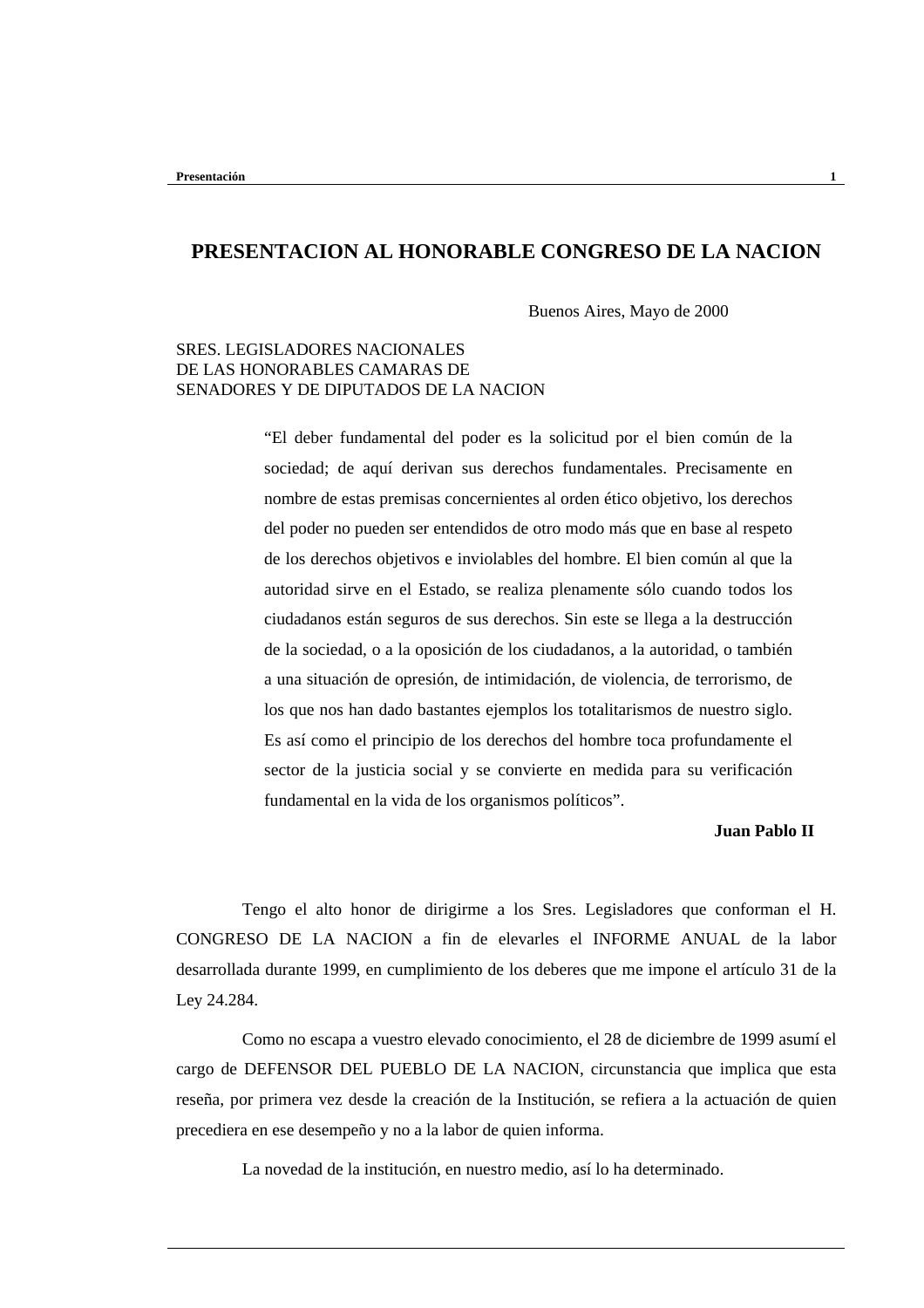Por lo tanto, más allá de los datos que luego se consignarán con relación a lo actuado durante 1999 por las distintas áreas de la Institución, dedicaré esta introducción para exponer, sucintamente, las ideas en torno a las que se ajustará el curso de acción a seguir y, previamente, algunas circunstancias que los condicionan o justifican.

La Constitución Nacional y la Ley Nº 24.284 establecen el ámbito de actuación y la competencia del DEFENSOR DEL PUEBLO, institución que deviene del avance en el ejercicio pleno de las libertades democráticas y de los derechos del ciudadano concebidos en el marco de los Derechos Humanos en los que toda persona, como miembro de la sociedad, tiene derechos económicos, sociales, culturales, indispensables a su dignidad y libertad.

Vista nuestra democracia a ojo desnudo, es decir sin consideración alguna sobre fórmulas de valoración, corrientes de opinión o ideologías políticas, puede advertirse claramente que ha generado múltiples pretensiones, demandas y reclamos.

El sistema democrático que, con el correr de los últimos años, exhibe signos de mejoramiento, parece multiplicar en la población mayores exigencias.

Esta creciente demanda deriva, fundamentalmente, de una mayor conciencia sobre la libertad y los derechos de cada ciudadano y que todos - principalmente, las más altas autoridades - deben respetar.

Desde los años ochenta, se instaló en nuestra sociedad una clara noción de los derechos que le corresponden a los habitantes y de las obligaciones a cargo de los gobernantes. De allí, entonces, la multiplicidad de pretensiones que se formulan ante los organismos del Estado y, en particular, ante nuestra institución.

El universo de demandas o requerimientos referidos muchas veces excede el margen de la competencia reglada.

De este "exceso" se infiere naturalmente el siguiente interrogante ¿qué tiene que hacer el Defensor del Pueblo ante las quejas que rebasan su competencia?

Sin entrar en particularismos, considero menester señalar como principio general que esta Institución deberá admitir las quejas promovidas, aunque no fuere estrictamente competente, siempre que aparecieren razonables y, por su materia, posibiliten alguna gestión oficiosa. Su actividad, en este sentido, se asimilará a la de un "mediador".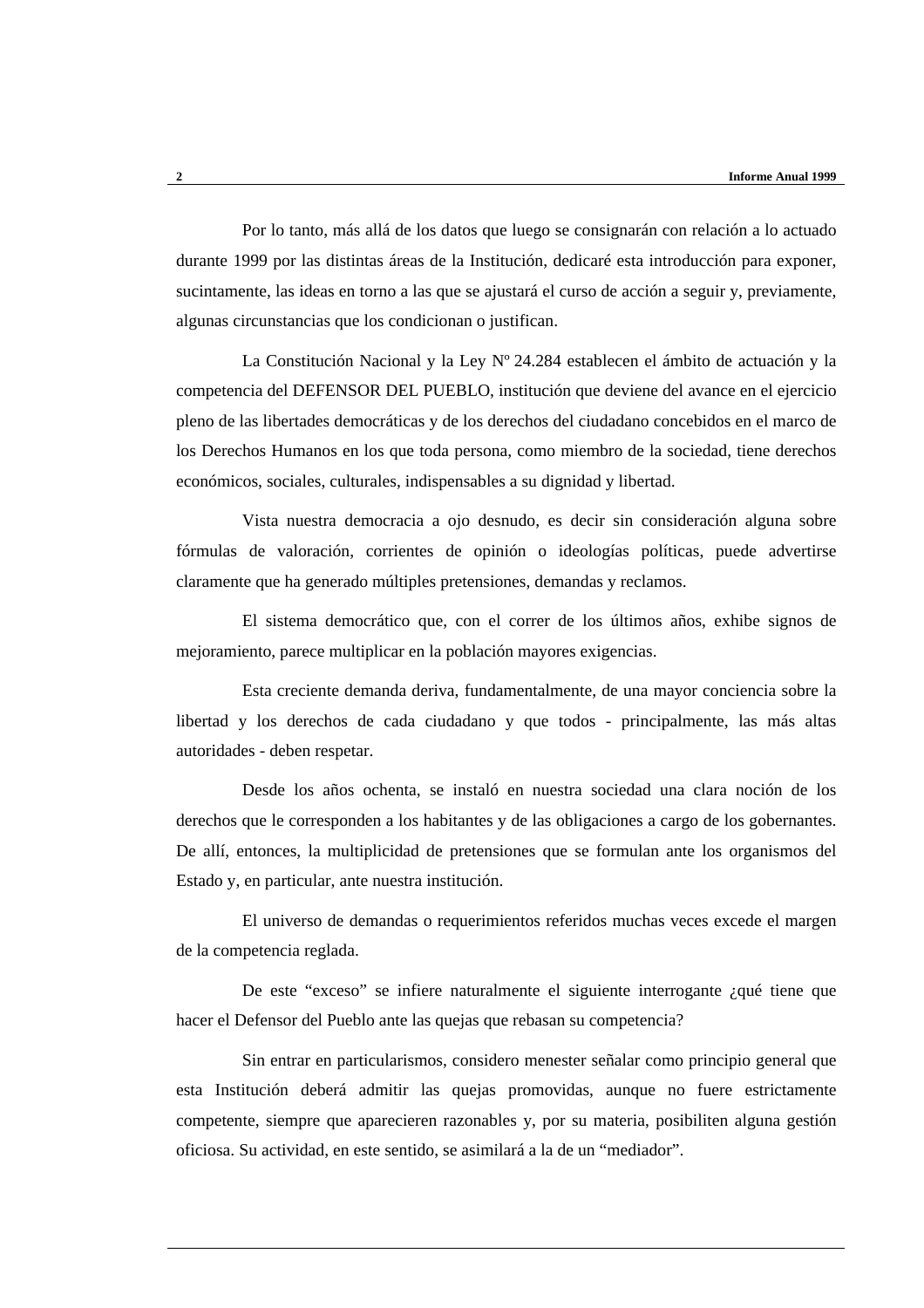De esta manera, el DEFENSOR, acompañando aquellos reclamos que se ajusten a lo antes señalado, contribuirá a satisfacer las expectativas de los ciudadanos coadyuvando al afianzamiento de las instituciones democráticas.

Con lo hasta aquí manifestado adhiero a la tesitura expresada por el Sr. Convencional Constituyente Héctor Masnatta en cuanto a que el DEFENSOR DEL PUEBLO roza la idea de "abogado de la sociedad", y en este sentido no puede admitirse reparos o cortapisas en cuanto a la admisibilidad de las quejas.

Por ello, para que esta asistencia al ciudadano por parte de la institución pueda ejecutarse, requiere necesariamente la activa cooperación de los funcionarios de la Administración Pública Nacional y los "delegados" en prestar servicios públicos.

Otra de las ideas que orientará el curso de acción está referida a la extensión de la presencia del DEFENSOR DEL PUEBLO a todo el ámbito del territorio nacional, dicho en el sentido de nacionalizar a la institución para que su actividad alcance a todos los habitantes de nuestro país cualquiera fuere su lugar de residencia, como directa consecuencia del Artículo 86 de la Constitución Nacional y del principio de igualdad que ella garantiza. No cumplir este mandato, importará un apartamiento de nuestra Carta Magna.

Es por ello que la institución deberá asegurar su presencia en todos los ámbitos geográficos, de modo tal que esa norma suprema y ese espíritu no se convierta en una mera declaración de principios. El mandato constitucional debe ser cumplido y los mecanismos que se utilizarán para desarrollar su función irán desde el armado de una red con los ombudsman provinciales y municipales hasta la creación de delegaciones - en los lugares donde no existe-, y la suscripción de convenios con las ONG locales.

La participación de las ONG del interior del país deviene prioritaria porque se pretende alcanzar la mayor inserción que sea posible en el plexo institucional de las comunidades de todos nuestro país.

Las pequeñas ONG zonales o de la periferia, aunque limitadas en su organización o en sus recursos, podrán ser de utilidad para que el DEFENSOR DEL PUEBLO pueda destacar receptorías que desempeñen el rol de delegaciones, al mismo tiempo serán directamente beneficiadas por el apoyo técnico e institucional que el DEFENSOR DEL PUEBLO les brindará.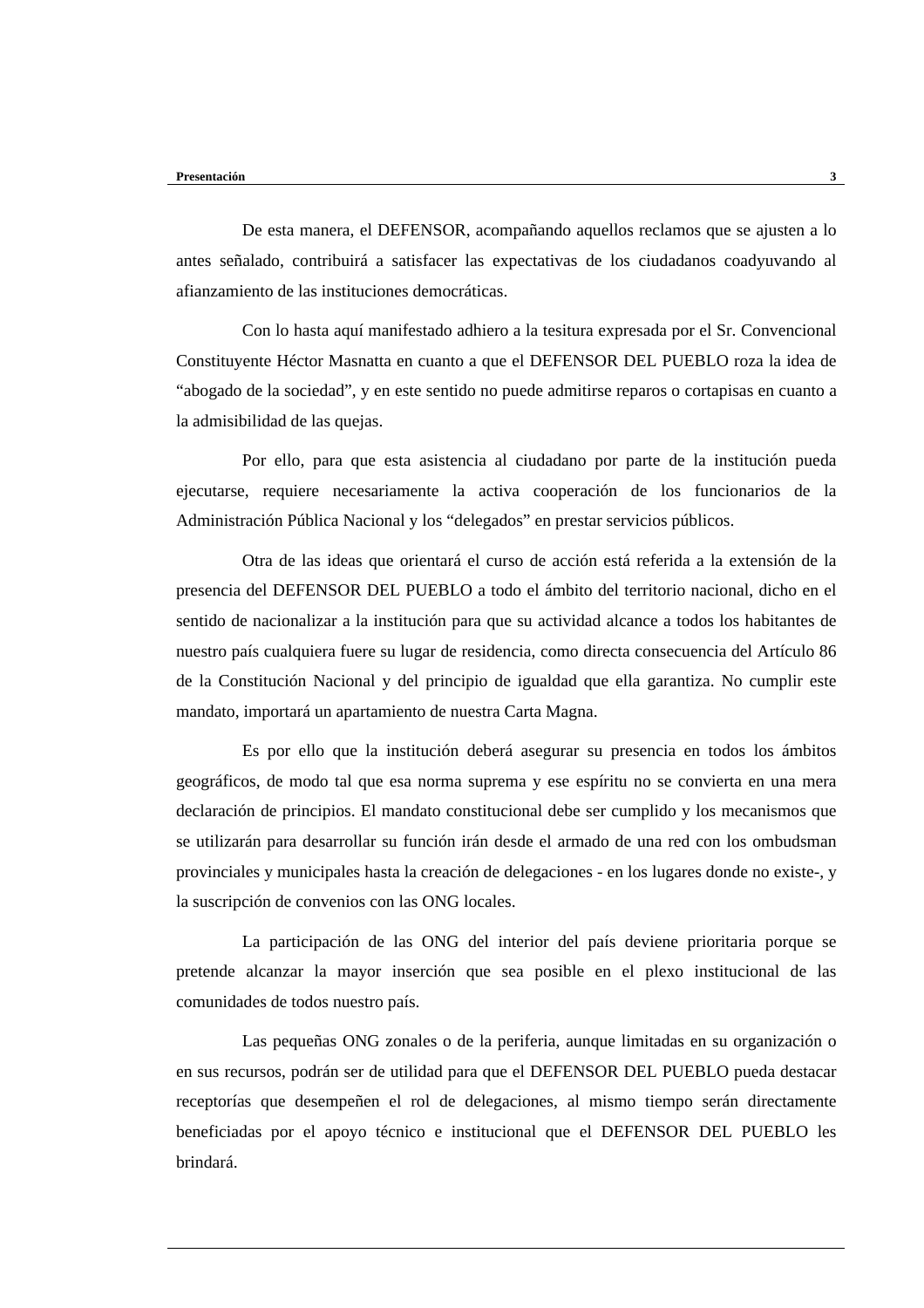En otro orden y siguiendo el mandato legal que establece la necesidad de asegurar la defensa de los derechos individuales de incidencia colectiva, que se vieran hipotéticamente vulnerados por la deficiente prestación de servicios públicos controlados por entes reguladores creados al efecto, es que nuestra Institución en base a estadísticas propias obtenidas después de cinco años de actuación, implementará un programa de desarrollo y seguimiento de los sistemas operativos que hacen a la calidad del servicio - desde un concepto integral del mismo -, por el que se verificará el efectivo ejercicio del control de gestión por parte de los entes reguladores.

Cabe destacar, que el DEFENSOR DEL PUEBLO DE LA NACION tiene la invalorable atribución de estar legitimado para exigir y demandar el irrestricto respeto a los derechos humanos y actuar frente a los responsables de actos violatorios.

La misión esencial de la Institución es la defensa de los derechos fundamentales (vida, libertad, dignidad, propiedad, acceso a la justicia, seguridad) y su compromiso está vinculado a la protección de esos derechos tanto en su faz individual como colectiva. En ese aspecto, la Institución va asumir una posición firme e intransigente con todo aquello que atente o vulnere esos derechos.

El DEFENSOR DEL PUEBLO, desde su posición imparcial e independiente, está llamado a contribuir en la relación entre el Estado, las instituciones y la sociedad para lograr mejores condiciones que favorezcan la armonía, justicia y equidad de los sectores que integran la comunidad. Pero así como la Institución va a procurar por todos los medios de persuadir, incidir y mediar entre las necesidades del pueblo (sea este en su carácter de ciudadano, consumidor, usuario, etc.) y las obligaciones de las autoridades competentes para contribuir a la solución de los diversos problemas que se plantean; de la misma manera, ejercerá un estricto control de las funciones administrativas públicas y actuará con firmeza frente a todo acto que signifique abuso de poder, cualquiera sea el ámbito en que se origine.

Sobre este tema vamos a ser inflexibles, ya que la tarea primordial del DEFENSOR consiste en la protección de los derechos fundamentales de las personas en el ámbito de sus relaciones con el poder.

En los últimos tiempos los argentinos hemos aprendido a construir y preservar valores fundamentales: el respeto por la democracia, la libertad, la participación y la defensa de los derechos ciudadanos. Y en ese sentido, el DEFENSOR DEL PUEBLO velará para hacer cada vez más transparentes las acciones de la Administración Pública Nacional en pos de generar un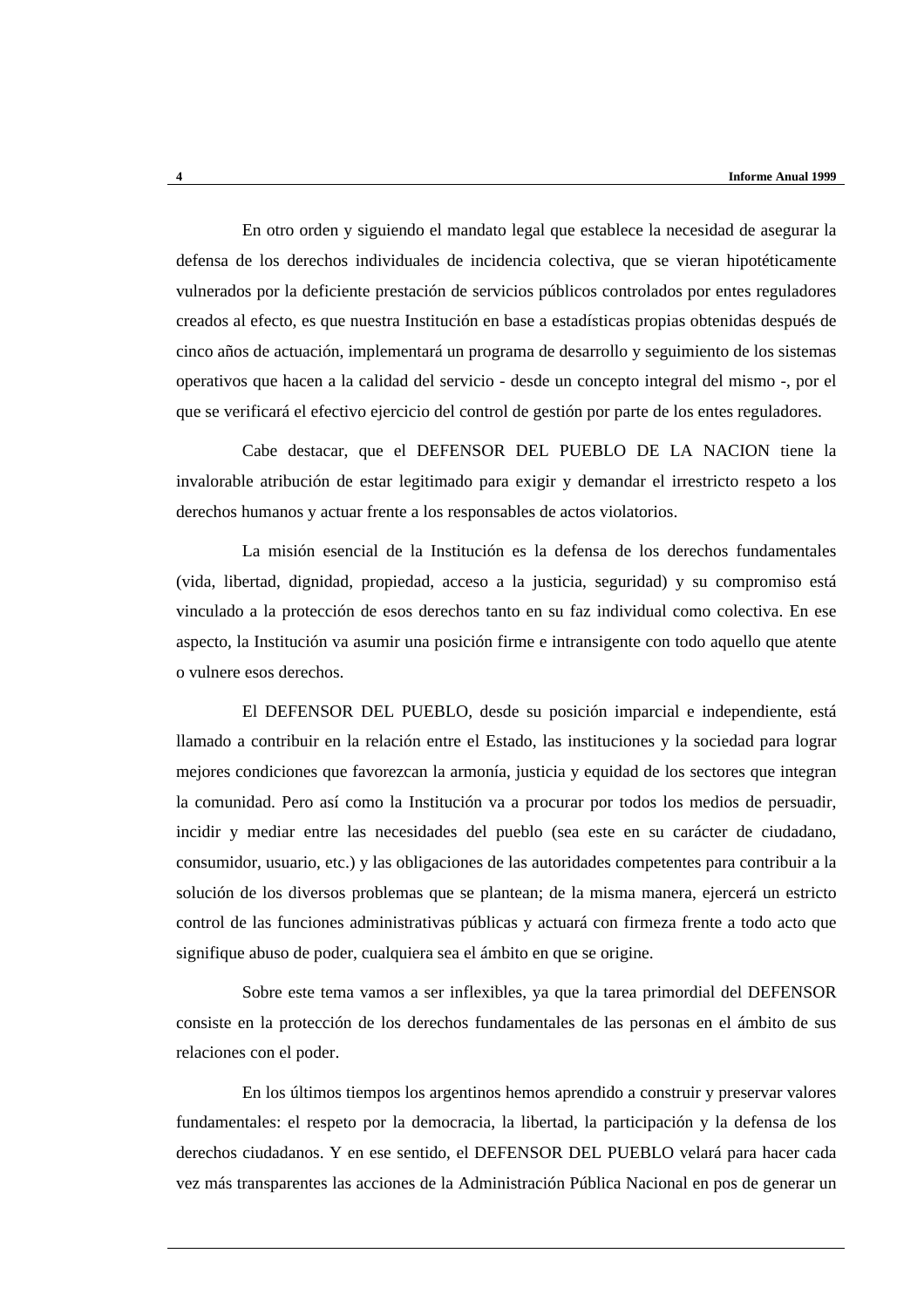proceso de efectiva aplicación del Estado a las necesidades de la comunidad, en beneficio exclusivo de la democracia y la estricta defensa de derechos individuales y colectivos inalienables.

Espero que DIOS me ayude a cumplir con los objetivos planteados en defensa de los derechos humanos que están destinados a forjar una cultura de paz, de igualdad y de justicia social entre los hombres y mujeres de nuestra Patria.

**EDUARDO MONDINO** DEFENSOR DEL PUEBLO DE LA NACION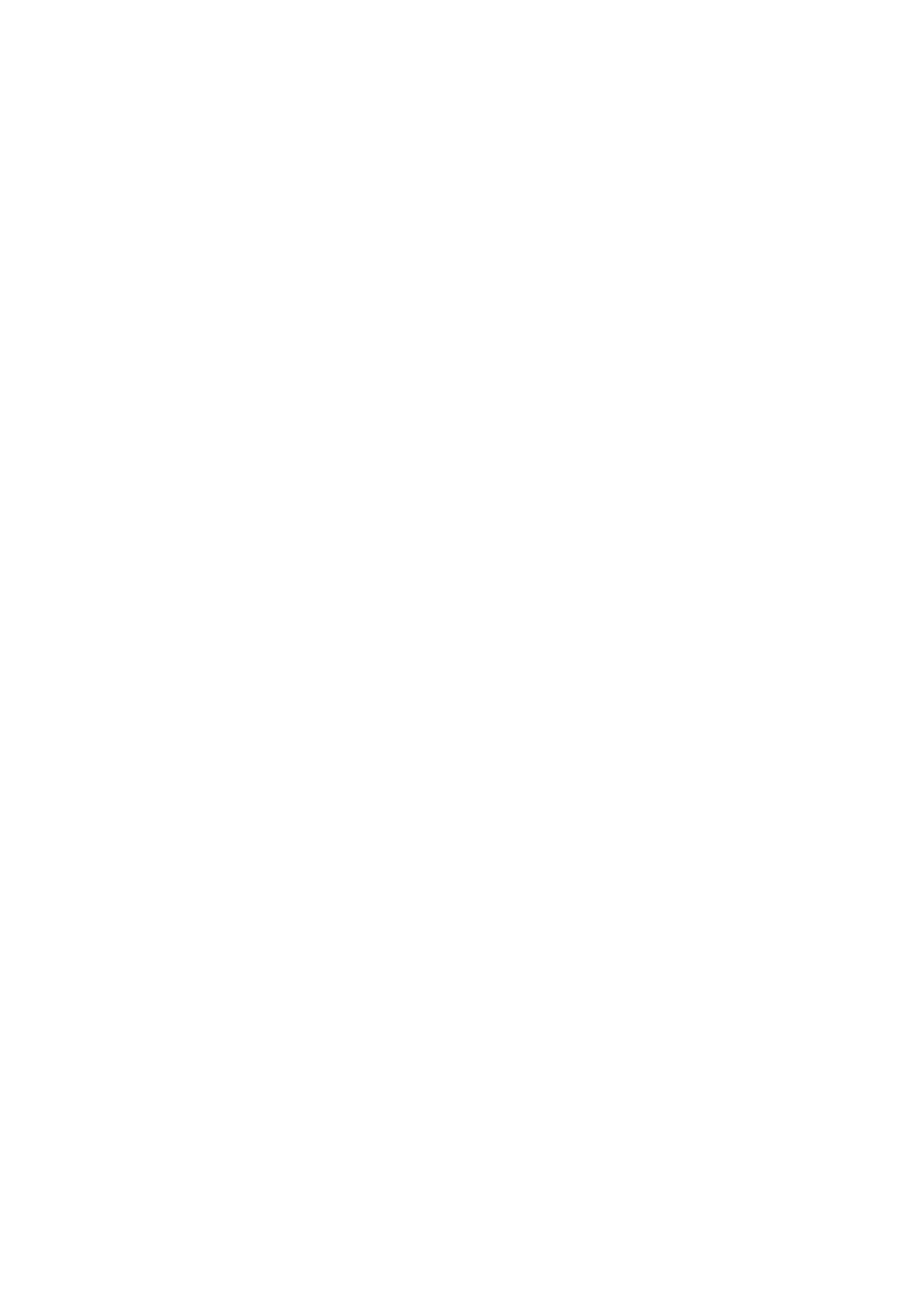### **1. DATOS ESTADISTICOS**

### **1.1. CANTIDAD DE ACTUACIONES**

Durante el año 1999 se promovieron ante el Defensor del Pueblo de la Nación 18.000 actuaciones que, sumadas a aquellas iniciadas desde el 17 de octubre de 1994, fecha en que inició sus actividades la Institución, totalizan 104.636 actuaciones.



# **Actuaciones iniciadas acumuladas**

### **1.2. INCIDENCIA TEMATICA POR AREA**

En el siguiente gráfico se ilustra la incidencia temática que han tenido las actuaciones promovidas durante el año 1999, en cada una de las Areas que componen el Defensor del Pueblo de la Nación.

Aunque en menor porcentaje respecto del período anterior, sigue siendo el Area de Administración Económica —cuya competencia incluye la prestación de servicios públicos, la actuación de los entes reguladores, la administración financiera y tributaria— la que concentra el mayor número de actuaciones, habiendo tramitado el 40,26% del total.

En segundo lugar y, con un incremento del 3,6% respecto de 1998, se encuentra el Area de Administración de Empleo y Seguridad Social que tramitó el 26,69% de las quejas promovidas.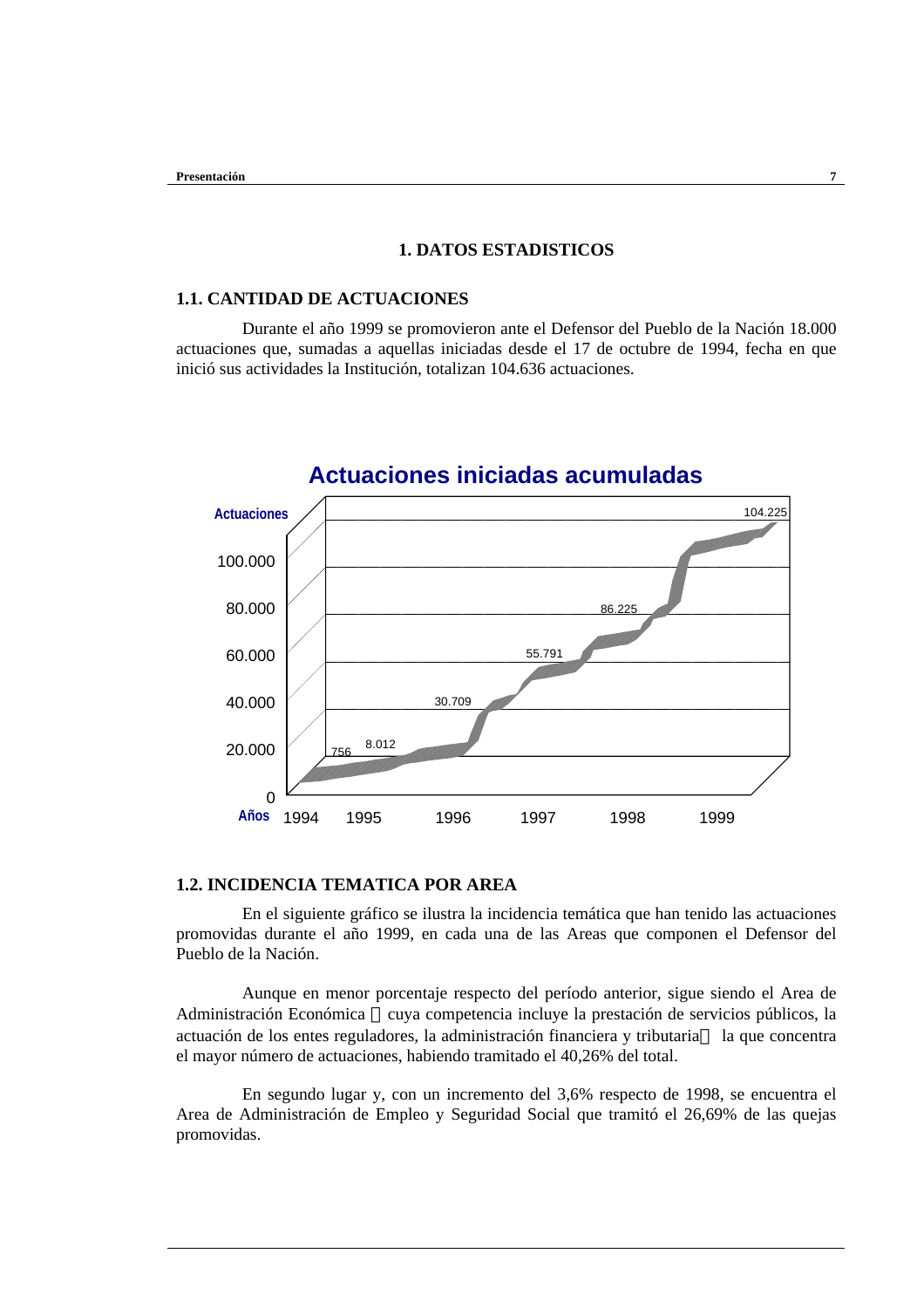El Area de Administración Sanitaria y Acción Social ocupó en este período, por primera vez, el tercer lugar en cantidad de actuaciones, habiendo intervenido en el 14,13% del total. Esto se debe fundamentalmente al fuerte incremento en solicitudes de asistencia para la obtención de pensiones no contributivas y a los problemas derivados de la mala prestación de los servicios por parte del INSSJyP (PAMI).

La incidencia temática de las quejas respecto de temas llevados por el Area de Derechos Humanos y Administración de Justicia no registró prácticamente variación, habiendo tramitado el 13,06% del total de las quejas del año.

Finalmente, el Area de Medio Ambiente, Administración Cultural y Educativa intervino en el 5,86% del total de actuaciones promovidas durante 1999.



# **Composición por áreas**

### **1.3. ACTUACIONES POR JURISDICCION**

Se puede observar nuevamente, para el período 1999, un sensible incremento en las quejas recibidas desde el interior de la República Argentina respecto de aquellas promovidas por ciudadanos residentes en la Capital Federal, desde donde se recibió el 30,7% de las quejas en comparación con el 35,8% del año anterior.

Cabe destacar la influencia que tuvo en este hecho el incremento de las quejas recibidas desde las provincias de Córdoba y Río Negro entre otras.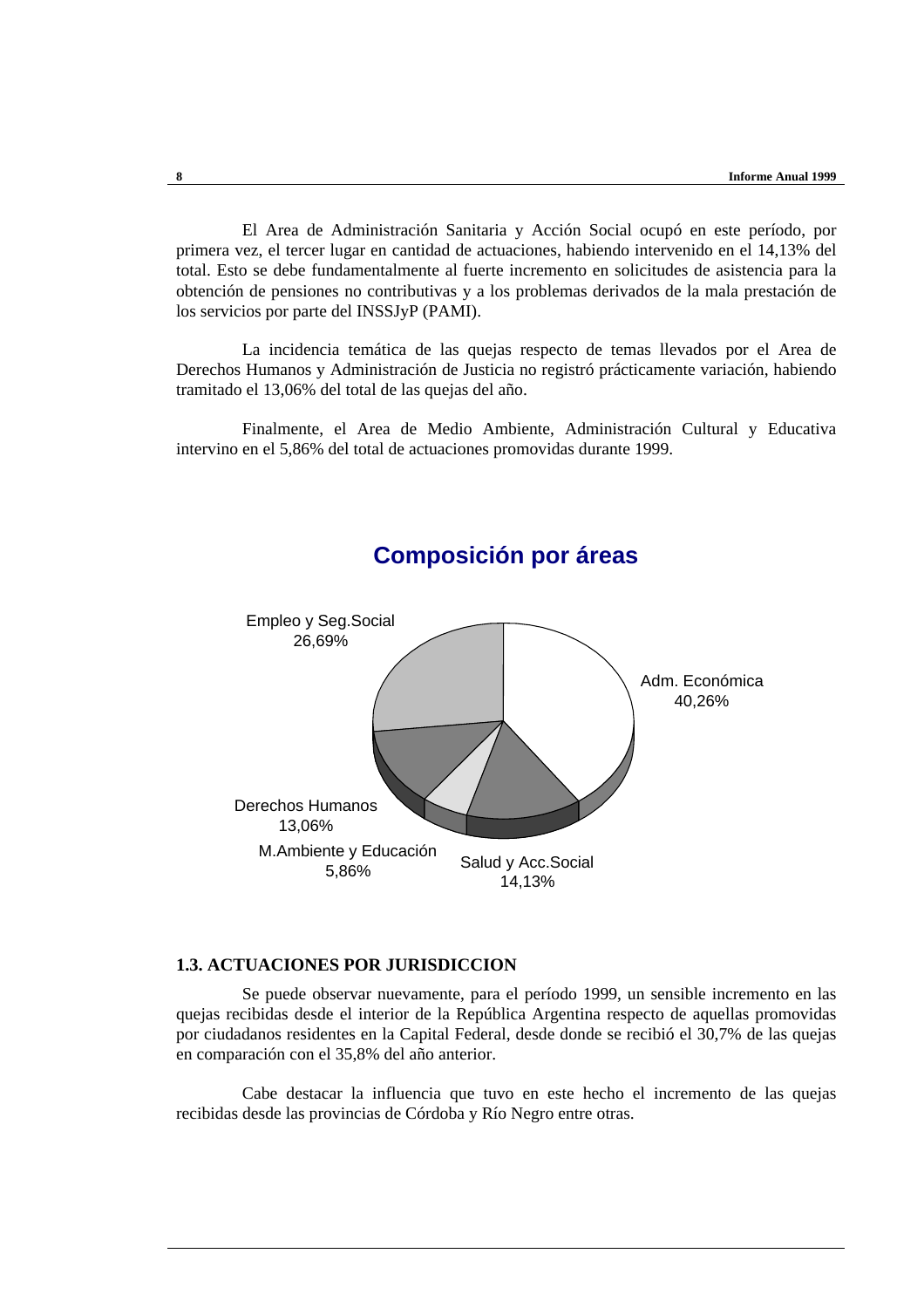

### **1.4. QUIENES SE QUEJAN Y COMO LO HACEN**

### **1.4.1. DISTRIBUCION POR SEXO Y ENTIDADES**

Las actuaciones promovidas durante el año 1999 cambiaron considerablemente en su composición respecto del año anterior en lo que al carácter y sexo de los presentantes se refiere. Es así como el porcentaje de quejas presentadas por entidades creció sensiblemente, elevándose del 1,47% al 6,30% del total para el período informado.

Asimismo, los porcentajes se invierten respecto de 1998 al tener en cuenta el sexo de los presentantes, ya que el 50,12% de las actuaciones fue iniciada por hombres (45,28% en 1998) mientras que corresponde a las mujeres el 36,47% (53,25% en 1998).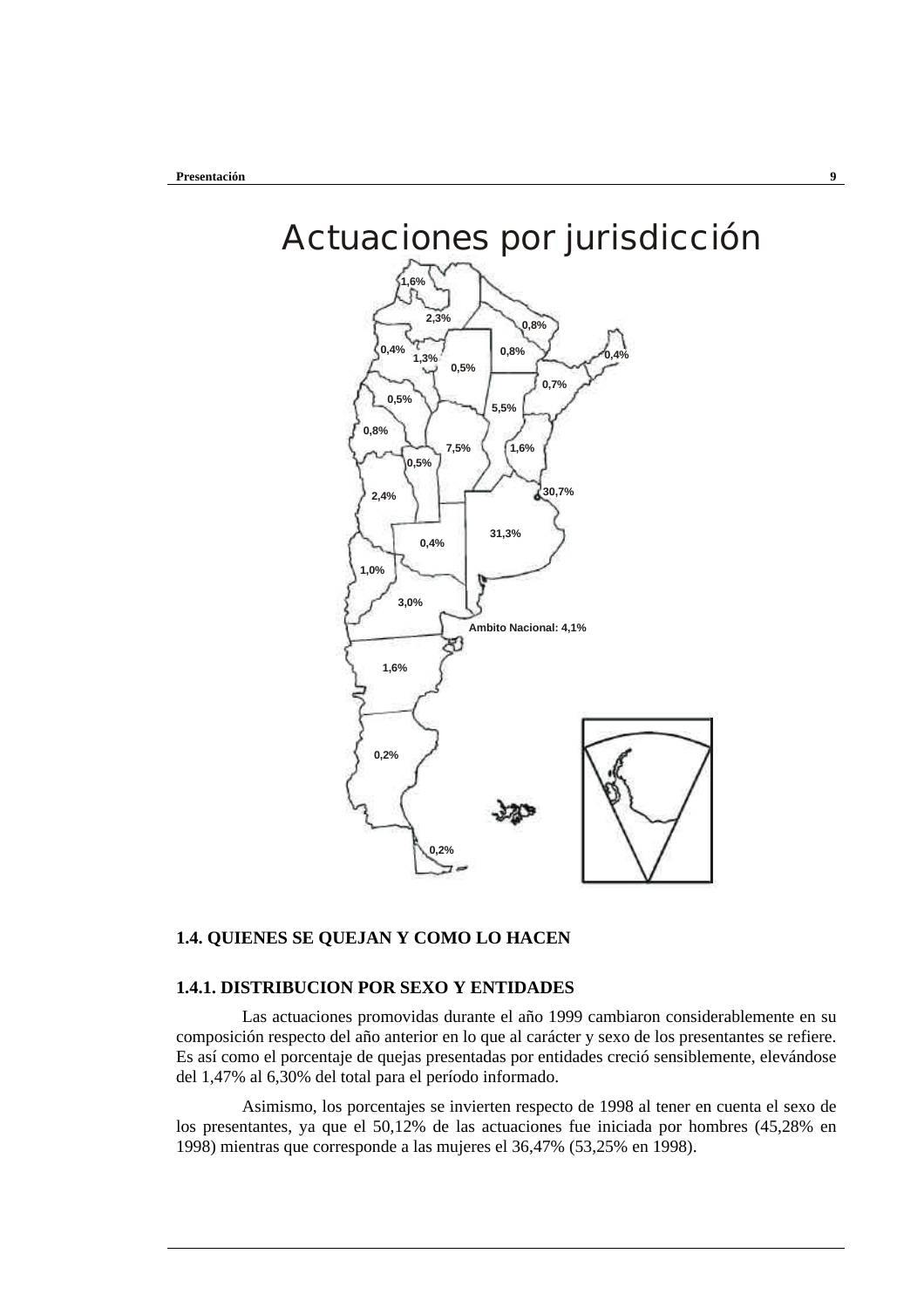Por otra parte, se registró un destacable aumento en las actuaciones promovidas de oficio por el Defensor del Pueblo de la Nación: de 0,91% en 1998 a 7,11% en 1999.

## **1.4.2. COMPOSICION DE LOS DENUNCIANTES**



#### **1.5. ATENCION AL PUBLICO**

La oficina de Atención al Público, a cargo del Area de Registro, Notificaciones y Archivo, atiende un promedio de 40 personas por día en nuestra sede o sea 800 personas por mes, lo que asciende a un total de 9.600 al año.

Cabe señalar que no todas las consultas recibidas en Atención al Público dan origen a una actuación. En muchos casos, se les brinda asesoramiento sobre su situación o se los deriva a oficinas o instituciones más adecuadas para su atención.

Colaboran en esta tarea, los profesionales de las áreas temáticas, brindando información a aquellos quejosos que la solicitan acerca del trámite de sus actuaciones.

### **2. ORGANISMOS Y EMPRESAS GENERADORAS DE RECLAMOS Y ACTUACIONES**

A continuación, se detallan los principales organismos y empresas involucrados en las quejas tramitadas en el Defensor del Pueblo de la Nación, discriminados según las Areas Temáticas intervinientes y en orden según la incidencia que tuvieron en el total de actuaciones de cada una de ellas.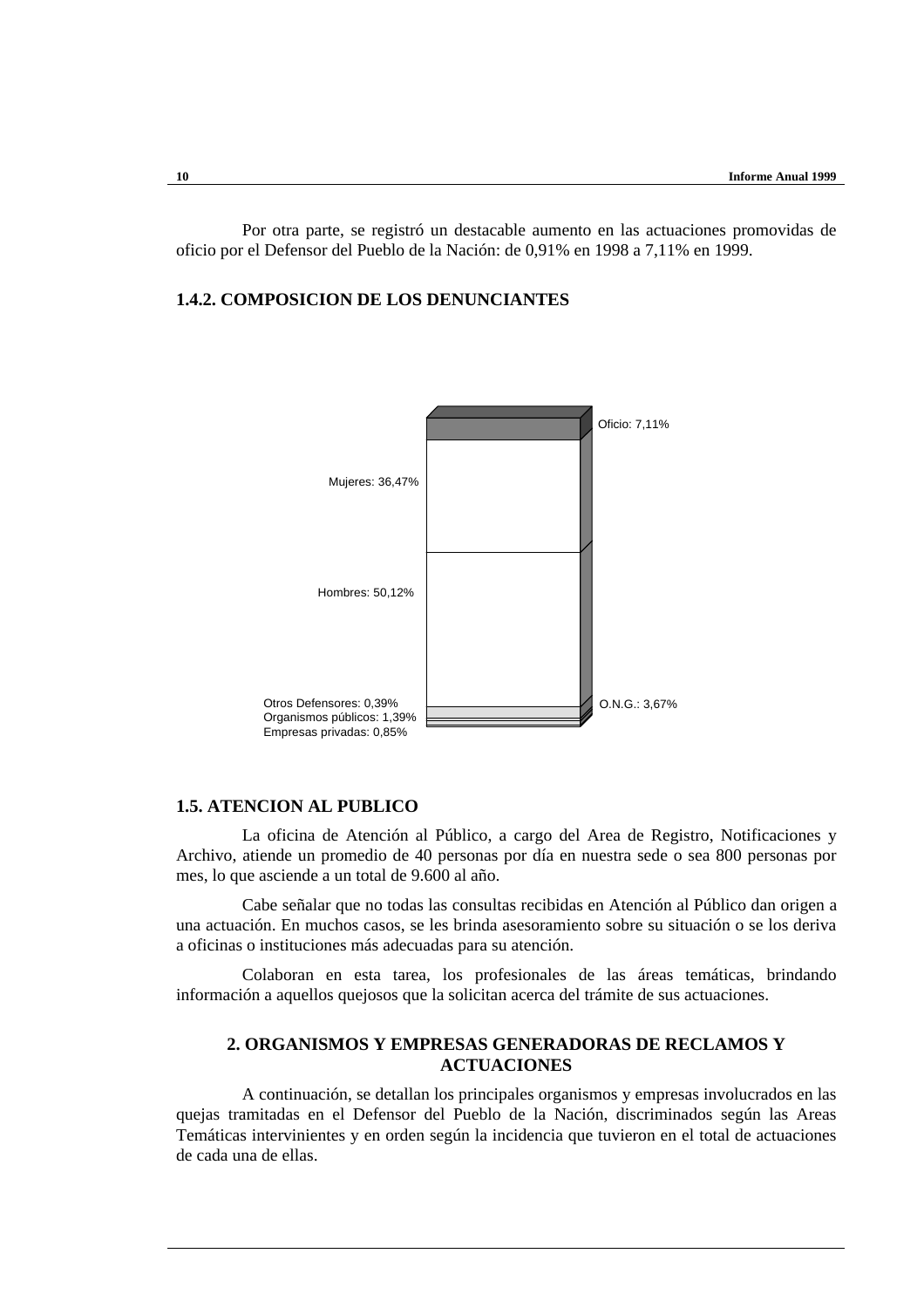### **2.1. AREA DE DERECHOS HUMANOS Y ADMINISTRACION DE JUSTICIA**

Sistema de identificación de personas (involucra el control migratorio)

- Registro Nacional de las Personas
- Dirección Nacional de Migraciones
- Sistema de Control Federal de Ahorro (capitalización y ahorro y ahorro previo)
- Inspección General de Justicia

Sistema Penitenciario Nacional y Sistemas Penitenciarios provinciales (Mendoza, Santa Fe, Salta)

• Servicio Penitenciario Federal

### **2.2. AREA DE MEDIO AMBIENTE Y ADMINISTRACION CULTURAL Y EDUCATIVA**

- Gobierno de la Ciudad de Buenos Aires
- Secretaría de Recursos Naturales y Desarrollo Sustentable
- Comité Federal de Radiodifusión (COMFER)
- Universidad Nacional de Buenos Aires
- Secretaría de Cultura de la Nación
- Ministerio de Educación de la Nación

### **2.3. AREA DE ADMINISTRACION SANITARIA Y ACCION SOCIAL**

- Instituto Nacional de Servicios Sociales para Jubilados y Pensionados (INSSJP)
- Comisión Nacional de Pensiones Asistenciales (CNPA)
- Superintendencia de Servicios de Salud (SSS)
- Obras Sociales integrantes del Régimen Nacional
- Obras Sociales provinciales y municipales
- Empresas prestatarias de servicios de salud prepagos.

### **2.4. AREA DE ADMINISTRACION ECONOMICA**

- Secretaría de Comunicaciones de la Nación
- Licenciatarias del servicio telefónico
- Secretaría de Transportes de la Nación
- Banco Hipotecario S.A.
- Edesur S.A.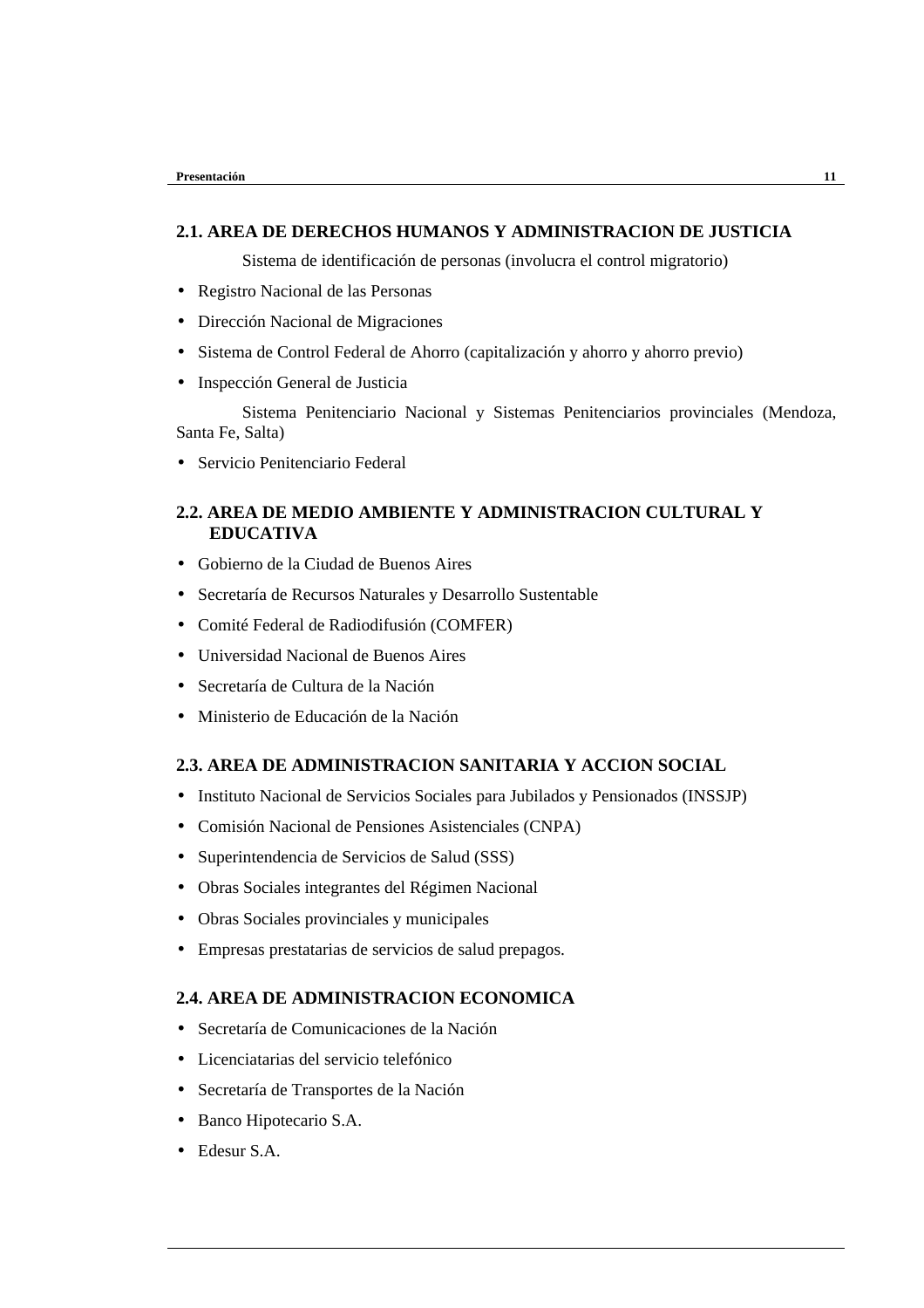### **2.5. AREA DE ADMINISTRACION DE EMPLEO Y SEGURIDAD SOCIAL**

- Administración Nacional de la Seguridad Social (ANSES)
- Instituto Nacional de Tecnología Agropecuaria (INTA)
- Dirección General Impositiva (AFIP DGI)
- Superintendencia de Riesgos de Trabajo (SRT)

### **3. RELACIONES INSTITUCIONALES**

Tal como ocurrió en años anteriores y prosiguiendo la labor de promoción de la figura del Ombudsman, el Defensor del Pueblo de la Nación participó en distintos eventos académicos:

### **a) A nivel nacional**

- Invitado por la Universidad de Congreso y por la Asociación "Vecinos de la Provincia de Mendoza", el día 8 de abril de 1999 viajó a la ciudad de Mendoza donde presentó dos disertaciones relativas a las temáticas de competencia del Defensor del Pueblo de la Nación.
- Presentó una disertación ante el Instituto de Derecho Constitucional del Consejo Profesional de la Abogacía de la provincia de Formosa en un acto realizado el 24 de marzo de 1999.
- En ocasión de visitar la sede de la Defensoría de la Comunidad Universitaria de la Universidad Nacional de Córdoba el día 15 de abril de 1999 a fin de suscribir un Convenio de Cooperación, dio una conferencia ante el alumnado de esta Universidad, a la vez que mantuvo reuniones de trabajo con su colega provincial.
- Disertó en la Jornada Académica "Defensoría del Pueblo: El nuevo espacio ciudadano", realizada el 2 de julio de 1999 en la ciudad de Rosario, a instancia del Defensor del Pueblo de la Provincia de Santa Fe.
- Invitado por el H. Concejo Deliberante de Chacabuco, provincia de Buenos Aires, el día 6 de agosto de 1999 expuso en la sede de dicho cuerpo legislativo, sobre las funciones del Defensor del Pueblo de la Nación.
- En carácter de Defensor del Pueblo de la Nación y Presidente del Instituto Internacional del Ombudsman, expuso en el Seminario Iberoamericano "Los Derechos Humanos y el Defensor del Pueblo ante el Nuevo Milenio", organizado por la Defensoría del Pueblo de la provincia de Córdoba.
- El día 4 de octubre asistió a la Novena Feria del Libro y presentó una disertación por invitación especial de su organizadora, la Biblioteca Sarmiento de la ciudad de Tres Arroyos, provincia de Buenos Aires.

### **b) A nivel internacional:**

• Fue invitado por el Procurador del Ciudadano del Gobierno de Puerto Rico a participar durante los días 12 y 13 de abril de 1999 en la ciudad de San Juan de Puerto Rico en el "Seminario de Presentación y Discusión de los Reglamentos de la Oficina del Procurador y Juramentación de los Oficiales de Enlace".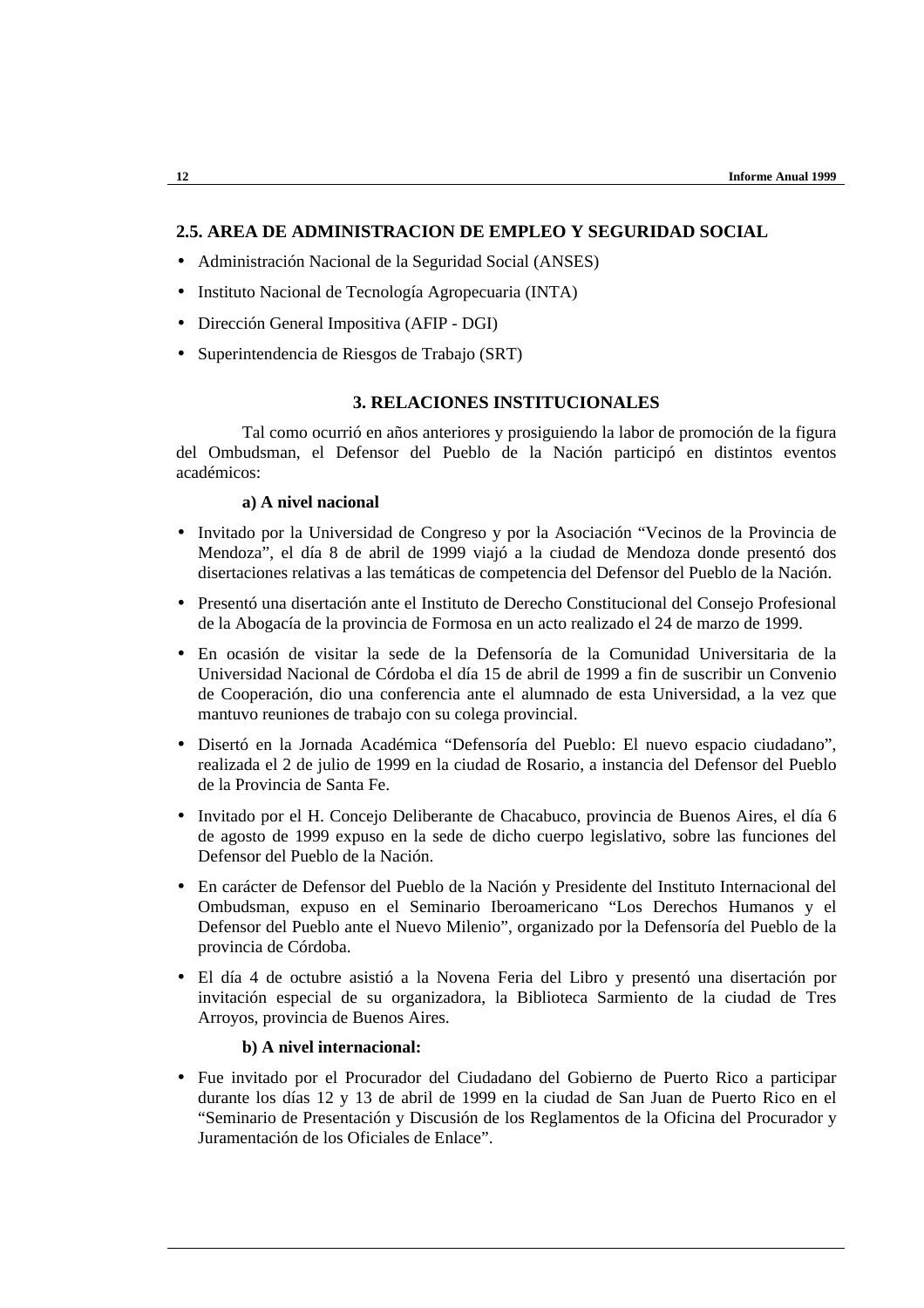- En carácter de representante de América Latina, participó en las reuniones que el Comité Coordinador de Instituciones Nacionales de las Naciones Unidas llevó a cabo en la ciudad de Ginebra, durante los días 19 al 23 de abril.
- Disertó en el "4º Congreso de Ombudsman Asiáticos", que se realizó en Teherán entre los días 9 al 14 de mayo de 1999, cuya organización estuvo a cargo del Jefe de la Organización de Inspección General de la República Islámica de Irán.
- Con motivo del convenio de Cooperación Interinstitucional suscrito con el Comisionado para la Protección de los Derechos Civiles de Polonia - Ombudsman Nacional - efectuó entre el 15 y el 17 de mayo de 1999 una visita a la sede de dicha Institución, compartiendo jornadas de trabajo con los funcionarios que la integran e intercambiando experiencias sobre el tratamiento brindado a las quejas presentadas por la ciudadanía.
- Expuso en el X Curso Interamericano de "Reforma del Estado y Derechos Humanos", organizado por la Comisión Andina de Juristas del 7 al 10 de junio de 1999 en Santa Cruz de la Sierra, Bolivia.
- Durante los días 14 y 18 de junio de 1999 el Defensor del Pueblo de la Nación visitó la sede del Control Yuan de la República de China y pronunció una conferencia ante dicho Controladuría y altos dignatarios de Taiwan. Durante esta ocasión, se suscribió el Convenio de Cooperación con el Ombudsman Nacional de Corea del Sur.
- Invitado por el Comisionado Nacional de los Derechos Humanos de Honduras, en nombre del Consejo Rector de la Federación Iberoamericana del Ombudsman, participó como expositor en el IV Congreso Anual de la citada Federación, realizado del 25 al 29 de septiembre en la ciudad de Tegucigalpa.
- Con motivo del convenio de Cooperación suscrito con la Universidad de Cruzeiro do Sul, el Defensor del Pueblo de la Nación Argentina efectuó una disertación sobre temas inherentes a sus funciones ante el alumnado de la citada casa de Altos Estudios y ante el Senado Federal de la República Federativa del Brasil en la Sesión oficial del día miércoles 18 de agosto de 1999.
- Participó como expositor en el III Seminario Internacional "José Gaspar Rodríguez de Francia", que con el patrocino del Ministerio degli Affari Esteri della República Italiana y el Consiglio Nazionale delle Ricerche, llevado a cabo en la ciudad de Asunción del Paraguay los días 20 y 21 de septiembre de 1999.
- En su calidad de Defensor del Pueblo de la Nación Argentina y Presidente del Instituto Internacional del Ombudsman -I.O.I.-, suscribió en el día 18 de julio de 1999 en la ciudad de Montevideo, un memorándum de Entendimiento entre el citado Instituto y la UNESCO, representada en la ocasión por su Director General, Don Federico Mayor Zaragoza.
- Expuso en el X Curso Interamericano de "Reforma del Estado y Derechos Humanos", organizado por la Comisión Andina de Juristas del 7 al 10 de junio de 1999 en Santa Cruz de la sierra, Bolivia.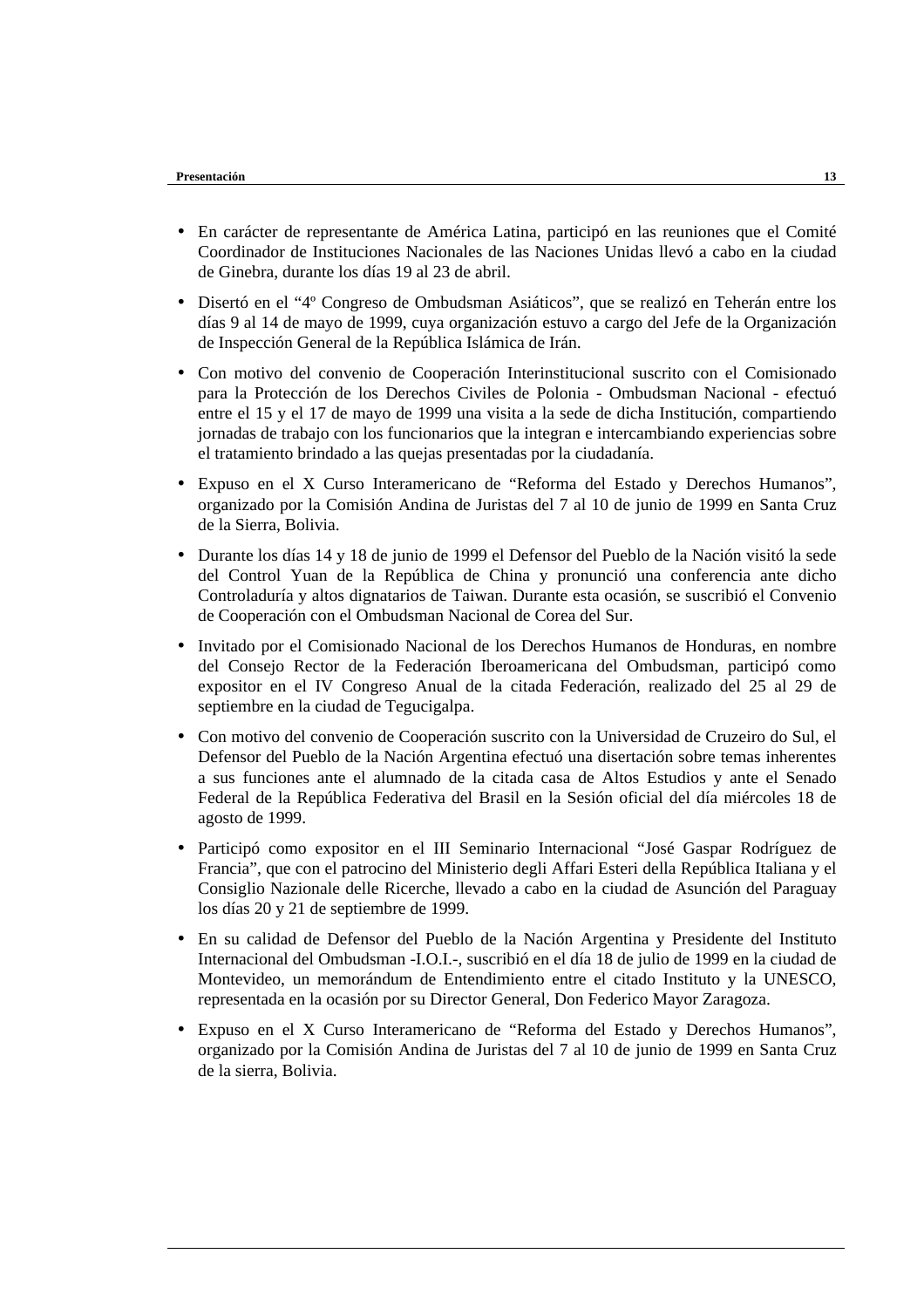### **4. CONVENIOS**

Siempre con la finalidad de promover y fortalecer la figura del Ombudsman no sólo en nuestro País sino en el mundo entero, se suscribieron Convenios de Cooperación Interinstitucional con:

- La Universidad Nacional del Sur (26/02/99)
- El Consejo Profesional de la Abogacía de la Provincia de Formosa (24/03/99)
- La Universidad de Congreso (08/04/99)
- El Programa de Servicios a la Comunidad "Los Vecinos" (08/04/99)
- La Defensoría de la Comunidad Universitaria de la Universidad Nacional de Córdoba (15/04/99)
- El Colegio de Abogados del Departamento Judicial de La Plata (27/04/99)
- El Defensor del Pueblo de Bolivia (26/02/99)
- El Control Yuan de la República de China (15/06/99)
- La Cámara de Comercio e Industria del Partido de San Miguel (13/07/99)
- La Universidad del Salvador (09/09/99)

Con idénticos fines que los convenios precedentemente enumerados y en su carácter de Presidente del Instituto Internacional del Ombudsman, el Defensor del Pueblo de la Nación Argentina y el Director General de la UNESCO, Don Federico Mayor Zaragoza, suscribieron un Memorándum de Entendimiento el 18 de septiembre de 1999 en la ciudad de Montevideo.

### **5. PRENSA**

La presencia de la institución del Defensor del Pueblo de la Nación en la prensa gráfica nacional mostró, durante 1999, una tendencia similar a la de períodos anteriores. Nuevamente, como lo muestra el gráfico, se verificó una mayor inclusión en los medios escritos de la Capital Federal (61%) sobre los del interior del país (39%).

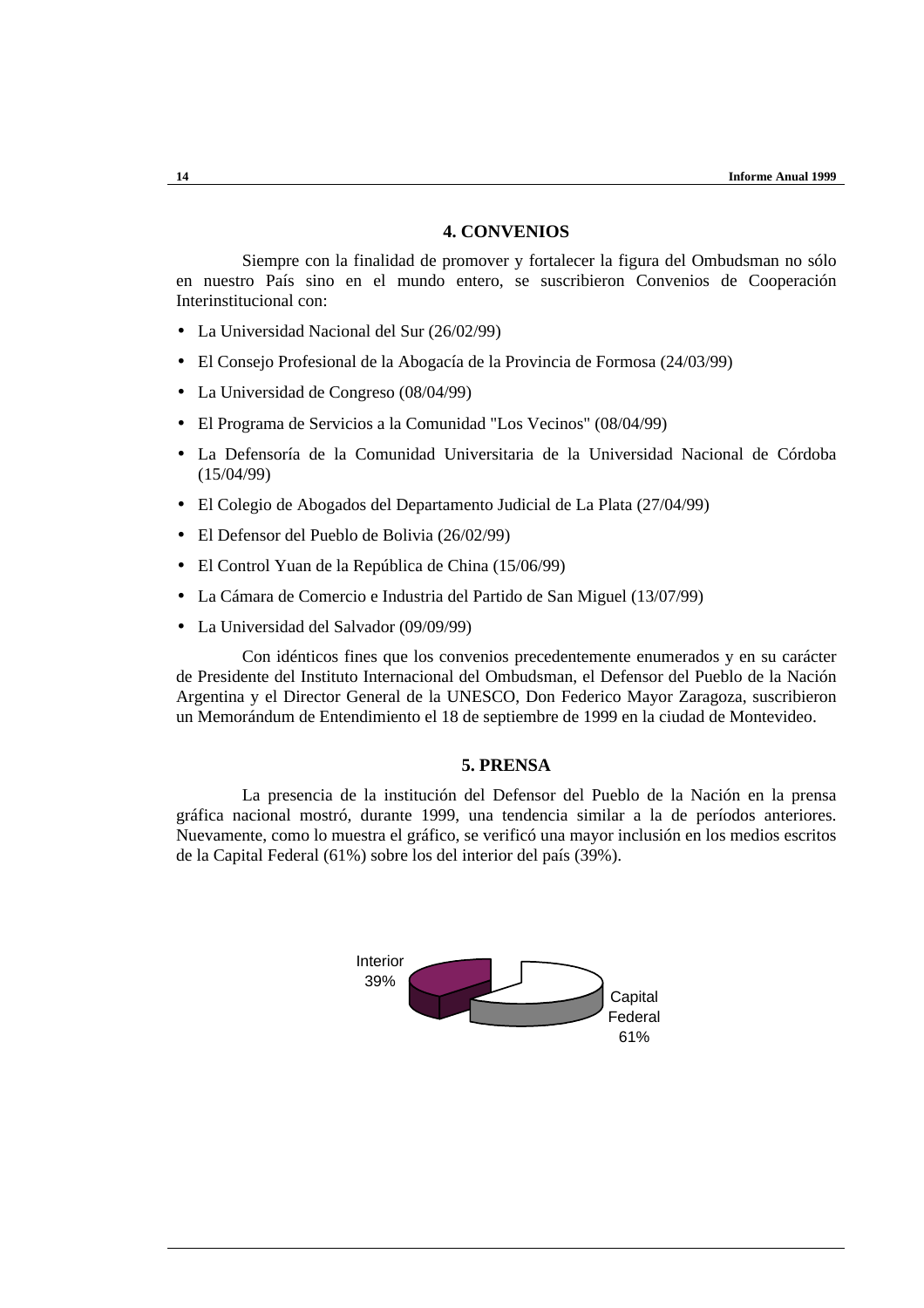### **Detalle mensual**

Si descomponemos la difusión de las actuaciones del Ombudsman mes a mes de 1999 podremos seguir, con mayor precisión, la relación existente entre la convocatoria de los temas y su distinto grado de adhesión por parte de la prensa gráfica nacional:



**Enero:** 188 apariciones (Acción de amparo para que se declarara inconstitucional el decreto del PEN que aplicaba una alícuota del 21% en el IVA a las empresas de medicina prepaga).

**Febrero:** 137 apariciones (Continúa el tema del IVA a las prepagas y se agregan el amparo contra la resolución que modificó el Reglamento General del Servicio Básico Telefónico y los reclamos de los usuarios afectados por el apagón de Edesur en la Capital Federal).

**Marzo:** 273 apariciones (La repercusión por la situación de los afectados en el apagón de Edesur totaliza el mes de mayor cantidad de apariciones).

**Abril:** 93 apariciones (La Justicia hace lugar a la acción interpuesta por el Ombudsman y declara inconstitucional la ley que aplicaba el monotributo a todos los profesionales que obtienen ingresos anuales no superiores a los 36.000 pesos).

**Mayo:** 149 apariciones (Un fallo hace lugar a la demanda interpuesta por la Defensoría y suspende el previsto aumento de las tarifas ferroviarias).

**Junio:** 113 apariciones.

**Julio:** 80 apariciones.

**Agosto:** 77 apariciones.

**Septiembre:** 57 apariciones.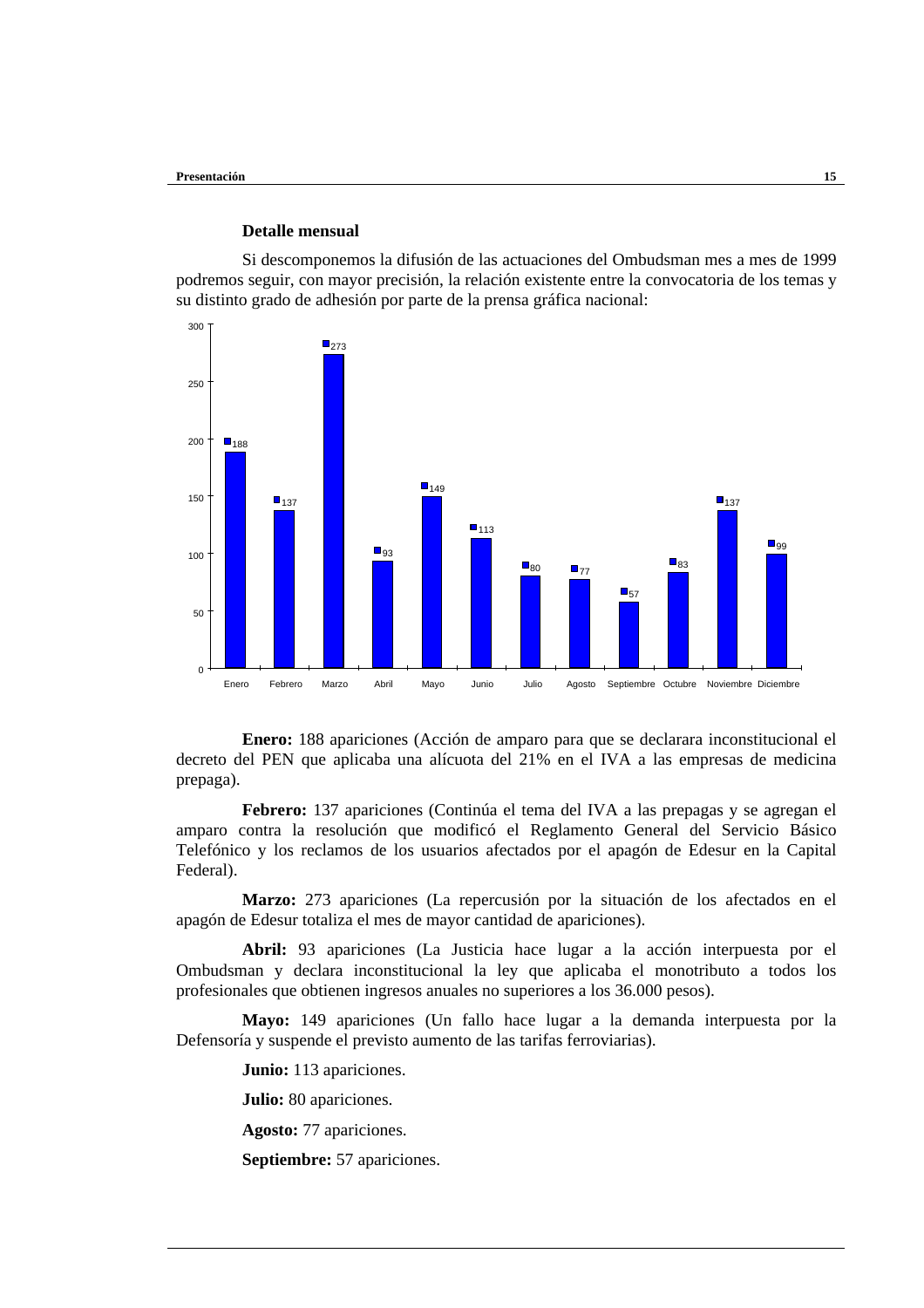#### **Octubre:** 83 apariciones.

**Noviembre:** 137 apariciones (Acción de amparo de la Defensoría contra el PAMI para que garantice la provisión de medicamentos a los jubilados y a infectados por el SIDA).

**Diciembre:** 99 apariciones (Demanda para que se declaren nulos los decretos que aprobaban la renegociación del contrato de concesión para el transporte ferroviario de pasajeros de las ex-líneas Roca, San Martín y Belgrano Sur).

#### **Repercusión por Temáticas**

Durante 1999 se distribuyó entre todos los medios periodísticos un total de 208 gacetillas comunicando la actividad de la Defensoría de manera cotidiana.

Observando las distintas proporciones adquiridas por los temas durante el año podremos valorar cuales son las cuestiones que tuvieron mayor repercusión:



#### **Radio y Televisión**

También durante 1999 distintos programas de radio del interior del país abrieron espacios para reproducir las opiniones del Defensor. Entre los meses de Febrero y Octubre cumplió su cuarto ciclo el programa semanal de TV "El Pueblo y su Defensor", emitido directamente desde el edificio del Ombudsman nacional y retransmitido por Multicanal.

#### **Internet**

También durante 1999 se mantuvo constantemente actualizada por Internet la página del Defensor (www.defensor.gov.ar), que permite a los usuarios de la web consultar con facilidad las actividades de la Institución así como las leyes, normas y reglamentos que definen los alcances de su funcionamiento.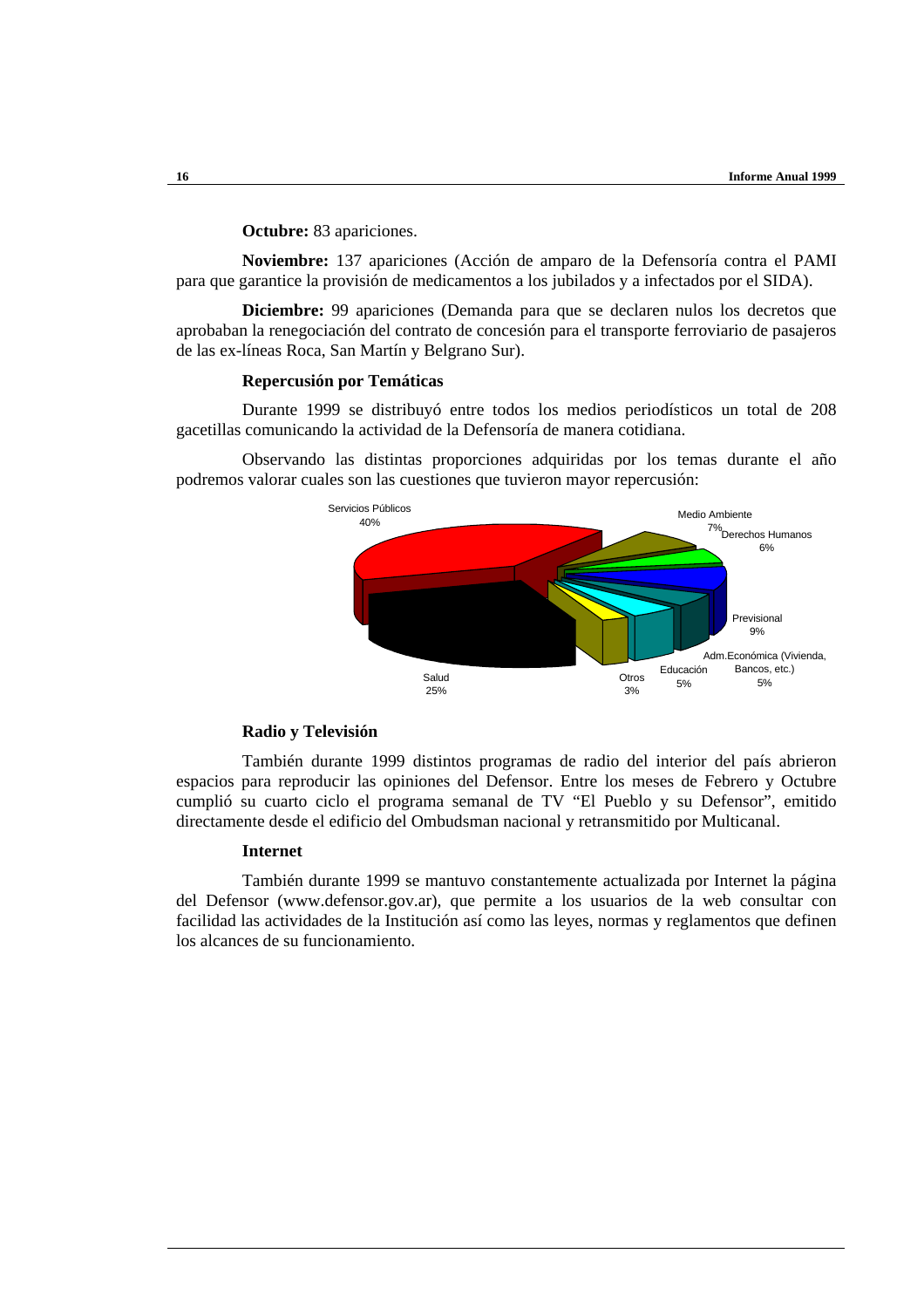# **DERECHOS HUMANOS Y ADMINISTRACION DE JUSTICIA (I)**

### **1. DIGNIDAD E IGUALDAD**

### **1.1. TUTELA DE LOS DERECHOS DE LAS COMUNIDADES INDIGENAS DE LA REPUBLICA ARGENTINA**

"Fueron hombres que vivieron una vida plena.

Nuestras culturas originarias vivieron afanosamente. Con cada salida del Sol, la vida comunitaria volvía a ser posible y el destino colectivo era un proyecto por el cual valía la pena ser un hombre de este lugar del mundo.

Pero un día el Sol se detuvo. Y todos quedaron inmóviles. En algunas regiones los vieron; en otras más adentro del continente, los presintieron: habían llegado otros hombres, de otras tierras, desde muy lejos. Habían venido hasta ellos. Eran extraños y traían artefactos desconocidos. Algunos transportaban la muerte. Otros, simbolizaban dioses; hasta tenían animales jamás vistos. Hablaban otra lengua. Tenían otro color de piel. Y otra vestimenta. Y otra forma de caminar. Venían más allá de las aguas interminables. De otro mundo. Y continuaban viniendo.

Habían llegado hasta ellos, irremediablemente, a quedarse para siempre."

*Los hijos de la tierra*, de Carlos Martínez Sarasola.

Una vez más, lamentablemente, se debe informar al H. Congreso de la Nación que los derechos humanos de las culturas originarias de nuestro país se encuentran gravemente afectados por la ausencia de políticas y acciones coherentes y continuas por parte de los ámbitos nacional y provincial.

La pobreza extrema y la falta de trabajo son las dos constantes que identifican a los pueblos originarios de nuestro país y sus comunidades. La ausencia de esfuerzos constantes, congruentes y consecuentes es el factor que más incide en su marginación.

Hasta el presente no se ha generado desde lo Nacional una política que permita coordinar cursos de acción entre éste y distintos ámbitos provinciales involucrados.

Es así que se ha corroborado, a través de las quejas y denuncias recibidas en esta Defensoría del Pueblo de la Nación, cómo se han producido los despojos de tierras a los pueblos originarios, especialmente el "modus operandi" que desde lo jurídico fue utilizado para instrumentar titularidades viciadas en su origen por el abuso de derecho, la mala fe, la arbitrariedad y la imposición de una cultura sobre otra.

Esta situación es crónica y se repite en todas las regiones del territorio nacional donde habitan las culturas originarias. Sus reclamos estuvieron y están referidos siempre a la satisfacción de sus necesidades básicas, al derecho a su identidad cultural, íntimamente relacionado con la propiedad comunitaria de la tierra y a la participación en los asuntos que afectan sus intereses.

Nuestras Comunidades Indígenas Argentinas no han sido consideradas sujetos de derecho hasta que la Constitución Nacional incluyó especialmente su existencia jurídica. Sin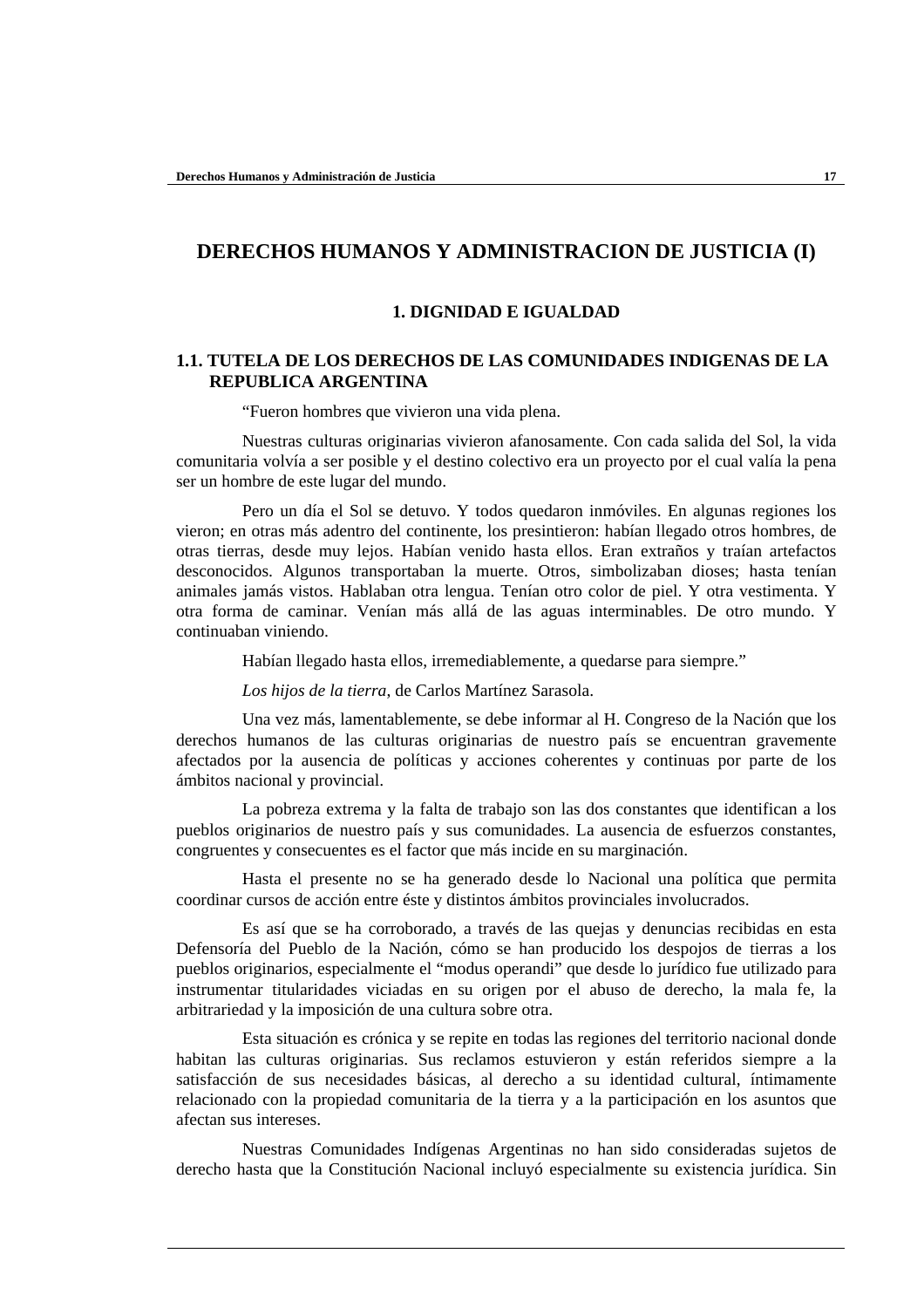embargo aún se les niega el derecho a la propiedad comunitaria de la tierra, aduciendo que el mismo no está contemplado en nuestro código civil.

Así, especialistas en derecho civil han convertido una cuestión de política constitucional y de derechos humanos básicos en una estrictamente jurídica referida a los aspectos civiles de la propiedad privada. En consecuencia, aún hoy nuestro país no ha ratificado el Convenio 169 de la OIT.

La realidad es elocuente; aún no se ha cumplido con el mandato constitucional. La miseria estructural y el olvido son aspectos de la vida cotidiana a la que se encuentran sometidas estas comunidades originarias que conforman la población de la República.

### **1.1.1. CONTROVERSIA EN TORNO AL CONVENIO 169 DE LA OIT**

El Convenio Nº 169 -OIT 1989- "Sobre pueblos indígenas y tribales en países independientes" fue aprobado legislativamente por ley nacional Nº 24.071 del 3 de abril de 1992. Aún no ha sido ratificado por el Poder Ejecutivo Nacional.

Hasta el presente, el Instituto Nacional de Asuntos Indígenas (I.N.A.I.), dependiente de la Secretaría de Desarrollo Social de la Presidencia de la Nación, no ha sido consultado por la Cancillería a fin de establecer la prioridad que implica su incorporación como tratado internacional para un substancial mejoramiento de la situación de las comunidades de los Pueblos Indígenas de la República Argentina.

Obviamente, esta respuesta manifiesta un profundo desconocimiento de la identidad cultural y de la composición pluriétnica de la población del país, como también de la existencia de los pueblos originarios que fueron especialmente reconocidos por un precepto Constitucional (artículo 75 inciso 17).

Es así que el Ministerio de Relaciones Exteriores, Comercio Internacional y Culto, a través de su Consejería Legal, en el dictamen Nº 210 de 19 de junio de 1996 señala: "…no es un dato menor el hecho de que el Convenio 169 haya sido ratificado sólo por siete países desde que entró en vigor. Esta actitud renuente de los Estados revelaría, a su juicio, las serias dificultades que encuentran para adaptar el ordenamiento jurídico a las obligaciones que el Convenio les impone".

Estas afirmaciones son las que han generado el más serio obstáculo a la ratificación del Convenio 169 por parte del Ejecutivo Nacional.

La suposición de que la no ratificación por otros Estados obedece a la necesidad de adaptar su ordenamiento jurídico no responde a ningún dato de la realidad internacional y del derecho comparado que se hayan podido constatar.

Por otra parte, no es tal la situación en nuestro país ya que existe el Registro Nacional de Comunidades Indígenas de la República Argentina, dentro del I.N.A.I., el cual otorga la personería jurídica a las comunidades, de manera que les permitiría estar en juicio a través de sus apoderados y obtener la propiedad comunitaria de la tierra.

Existen también registros provinciales de comunidades indígenas y se han entregado tierras bajo la modalidad comunitaria, previa gestión por parte de la comunidad de su personería jurídica.

En sentido contrario se expidió la Dirección General de Derechos Humanos de la misma Cancillería, basándose en el criterio expuesto en el dictamen de la Dirección General de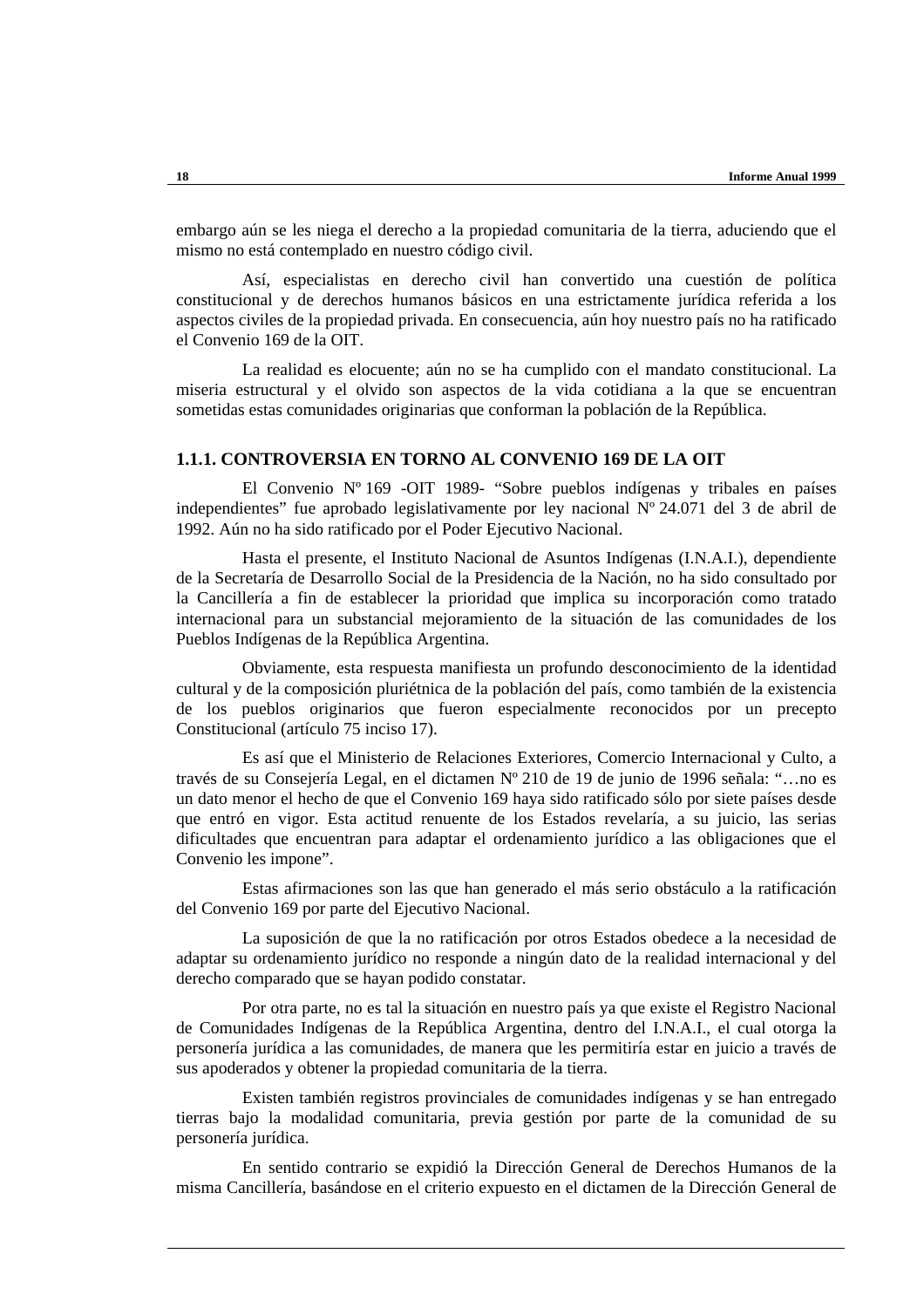Consejería Legal. En su providencia dirigida a la Subsecretaría de Asuntos Consulares y Generales el 19 de agosto de 1999 señala: "Habiendo dictaminado nuevamente DICOL (fs. 27 a 29) desaconsejando la ratificación del Convenio 169 de la O.I.T., aprobado por Ley Nº 24.071, **esta Subsecretaría no insistirá para que se analice la compatibilidad de ese Convenio con la legislación nacional vigente**".

En tanto, el 30 de noviembre de 1999, el Coordinador General Operativo del Instituto Nacional de Asuntos Indígenas, de la Secretaría de Desarrollo Social de la Nación, responde al pedido de informes de esta Defensoría del Pueblo de la Nación del 21 de octubre de 1999 acerca de su opinión respecto de la ratificación del Convenio 169 de la O.I.T. Sobre este aspecto concluye: "la posición del Instituto Nacional de Asuntos Indígenas de la República Argentina al día 12 de noviembre de 1999 es que la Nación Argentina **debe proceder al inmediato envío de los protocolos** a que se refieren los artículos 37 y 38 del Convenio 169 O.I.T.-1989- sobre pueblos indígenas y tribales en países independientes para su registro y efectos que correspondieren, para que sea cierto lo que reza el Himno Nacional Argentino: "se remueven del Inca las tumbas, en sus huesos revive el ardor, lo que ve renovando a sus hijos de la Patria el antiguo esplendor"".

El H. Congreso de la Nación sancionó la Ley aprobatoria del Convenio en cumplimiento de las atribuciones otorgadas por la Constitución Nacional en el mentado artículo 75 inciso 17. Esta Ley promulgada y publicada en el B.O. implica una acción positiva por parte del Poder Legislativo Nacional en orden a la ratificación del Convenio 169 en el orden internacional.

La oposición de organismos **no especializados en cuestiones indígenas** impide la posibilidad de fortalecer el ordenamiento jurídico argentino con la ratificación de un instrumento internacional que contribuiría, en gran medida, a encontrar soluciones a los conflictos sociales que vive uno de los grupos más vulnerables y marginados históricamente en nuestro país: los pueblos indígenas originarios de la República Argentina.

### **1.1.2. ENTREGA DE LA PROPIEDAD DE LA TIERRA**

#### *A) Provincia de Jujuy*

El Consejo de Organizaciones Aborígenes de la provincia de Jujuy (COAJ) solicitó la intervención del Defensor del Pueblo de la Nación en relación al cumplimiento por parte de las autoridades provinciales de los términos del Convenio celebrado entre el Ministerio de Bienestar Social de la provincia de Jujuy y la ex Secretaría de Desarrollo Social de la Nación el 27 de diciembre de 1996, ratificado por Ley provincial Nº 5.030. Asimismo, señalan la inconstitucionalidad de la ley provincial ratificatoria así como también el incumplimiento del contenido del Convenio mencionado.

El Convenio tiene por objeto ejecutar el Programa de Regularización y Adjudicación de Tierras a la Población Aborigen de la Provincia de Jujuy para entregar los títulos a la población kolla de Quebrada y Puna y adjudicar tierras al pueblo guaraní en el Departamento de Santa Bárbara, siendo éste el único en que hay tierras fiscales desocupadas de la provincia.

La mencionada ley provincial en su artículo 3° prescribe que "…la adjudicación de las tierras en forma comunitaria… deberá, en todos los casos, ser aprobada por ley de la Legislatura ...". Así, cada entrega de tierras deberá ser objeto de un debate parlamentario a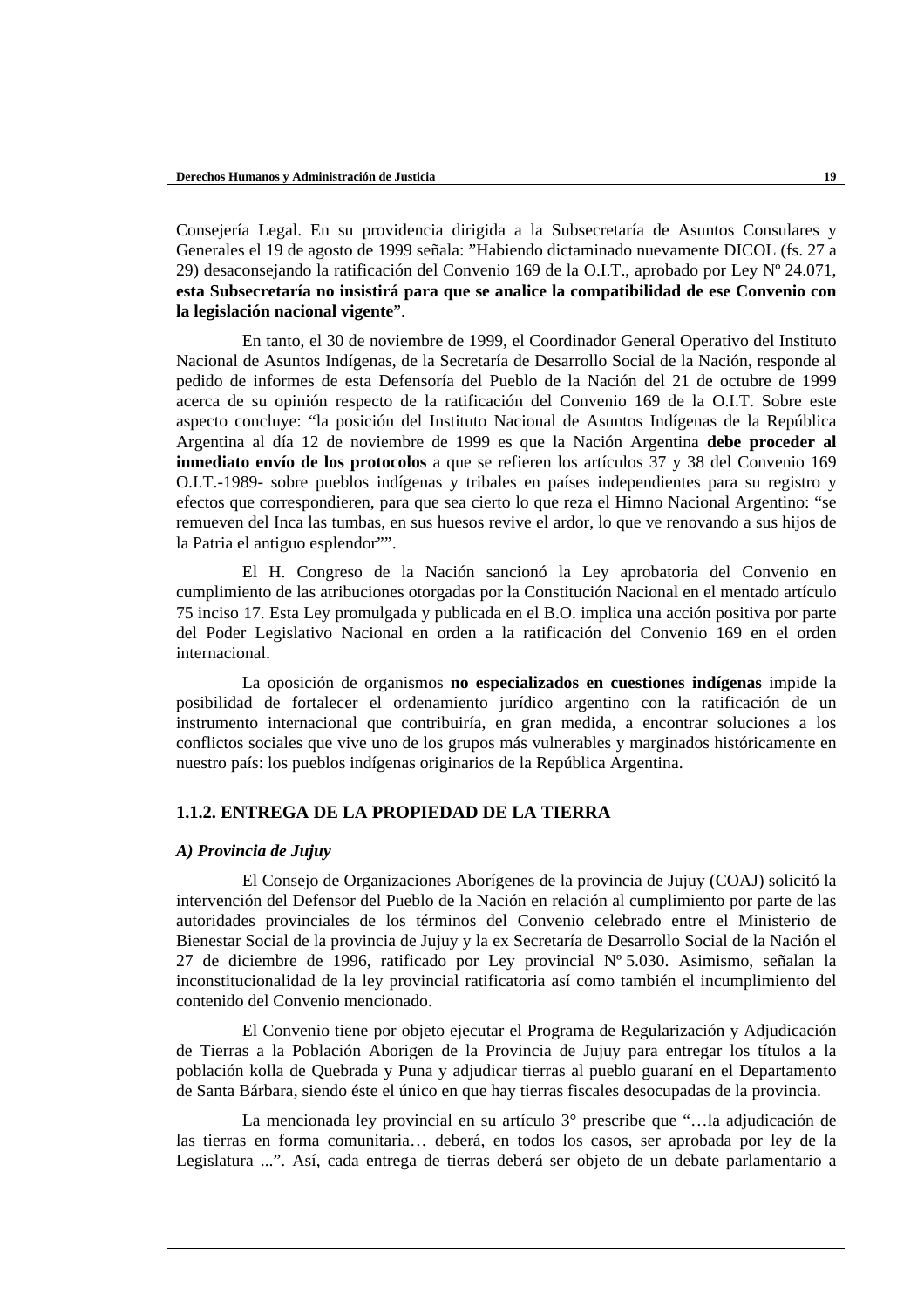nivel provincial impidiéndose la ejecución del Convenio con la Nación a través de la autoridad de aplicación del Poder Ejecutivo provincial.

Por su parte, el Instituto Jujeño de Colonización no se encuentra sujeto -en su carácter de autoridad de aplicación- al dictado de una ley provincial en cada caso de adjudicación de tierras fiscales.

Es así que, al momento de efectuarse la queja, se estaba promoviendo dentro del ámbito de competencia del Ejecutivo provincial un proyecto de Decreto Reglamentario de la Ley Nº 4.394/88 para adjudicar 4 lotes que totalizan 11.000 has. a ser entregados a cuatro beneficiarios.

La denunciante acompañó abundante documentación sobre el caso, a fin de permitir un análisis objetivo de la cuestión planteada.

Esta Institución promovió una reunión con funcionarios del Instituto Nacional de Asuntos Indígenas el 26 de setiembre de 1999. Los participantes informaron acerca de la situación del Convenio firmado entre la Secretaría de Desarrollo Social y el Gobierno de la provincia de Jujuy referido a un subsidio no reintegrable de \$1.538.185 para que proceda a la ejecución del "Programa de regularización y adjudicación de tierras en beneficio de la población aborigen" de la provincia.

El convenio fue aprobado por el Decreto del Ejecutivo Provincial Nº 3.059 del 4 de junio de 1997 y ratificado por Ley provincial Nº 5.030 del 12 de diciembre de 1997. Esta ley tiene un artículo -el 3°- que, como ya se señaló, resulta contrario a la letra del Convenio y facilita su incumplimiento. Ello es así toda vez que, contrariamente a lo establecido en la legislación provincial respecto al otorgamiento de tierras fiscales, no reclama el dictado de una ley en cada caso.

Se genera de esa forma una asimetría que agrava el tratamiento discriminatorio que sufren las comunidades indígenas originarias y favorece la entrega a terceros no indígenas a través del Instituto Jujeño de Colonización. El efecto inmediato es la colisión con la norma constitucional nacional que prevé la entrega de la propiedad de las tierras que tradicionalmente ocupan las comunidades y de otras aptas y suficientes para el desarrollo humano.

El Ejecutivo jujeño envió a la legislatura provincial un nuevo proyecto de ley por el que se deroga el artículo 3° de la mencionada ley y se modifica el actual artículo 2°. De concretarse la modificación de la ley en el sentido del proyecto, se eliminarían gran parte de las cuestiones planteadas por la interesada.

Se coincide con el contenido del proyecto de ley modificatorio de la Nº 5030 por el que se aprueba el convenio indicado, cuya urgente modificación resulta necesaria a fin de evitar una multiplicación de trámites de aprobación legislativa que, en definitiva, impiden el cumplimiento del convenio y la entrega de la tierra a las comunidades.

Corresponde destacar que este Convenio resulta ser un compromiso político asumido por el Gobierno Nacional y el Ejecutivo provincial, desde el momento que fuera ratificado por el Presidente Menem y el Gobernador de Jujuy, Dr. Fellner.

El motivo que se señaló en el mensaje que envía el Bloque de Diputados Justicialistas es que "el Parlamento no goza de la atribución constitucional de autorizar o aprobar las adjudicaciones que efectúe el P. E.".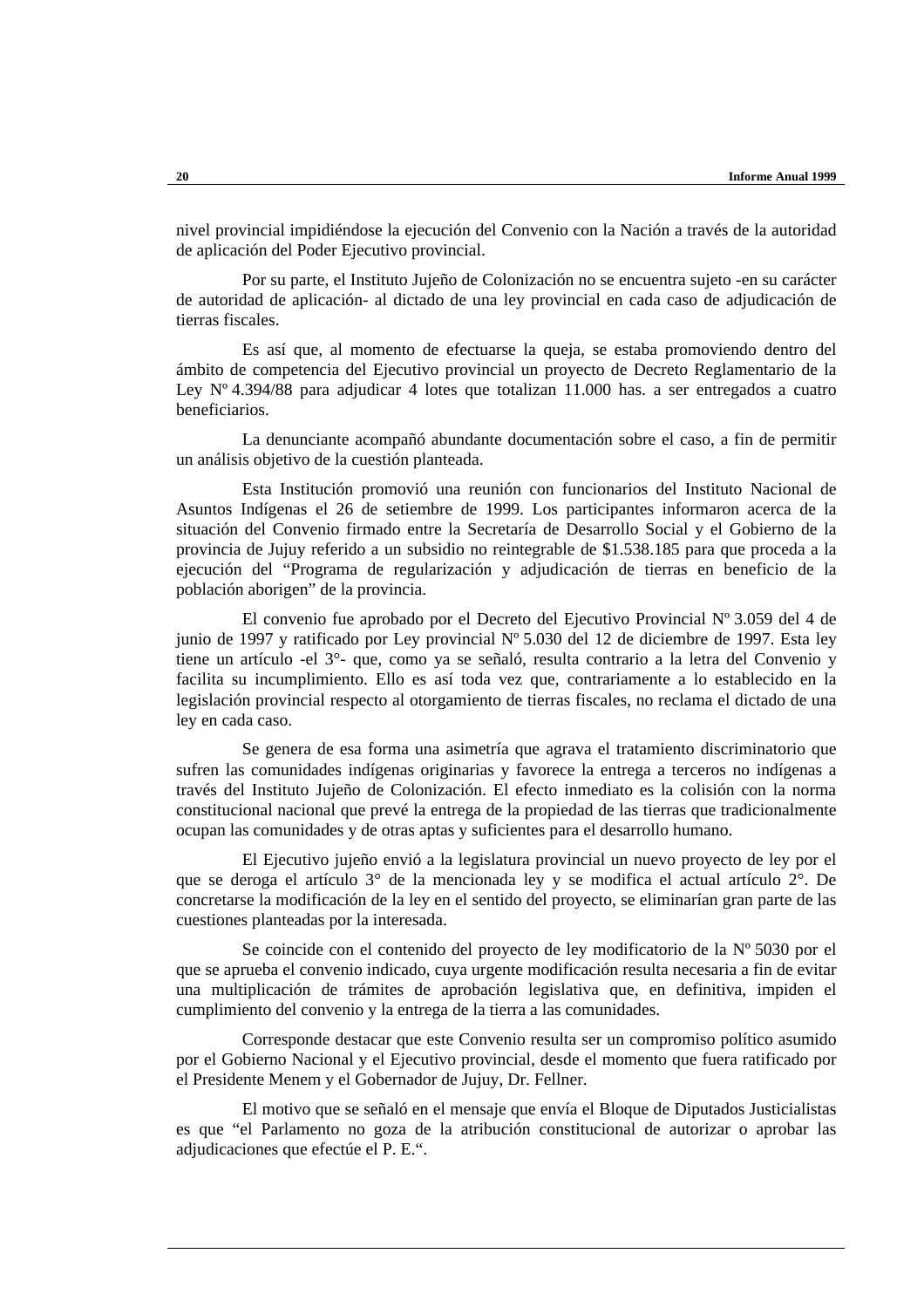Por otra parte, el INAI acompañó una nota que su Director dirigiera al Señor Ministro de Bienestar Social de la provincia en la que se efectúa un exhaustivo análisis de la Ley Nº 5.030 y se señala expresamente el serio obstáculo para el cumplimiento del Convenio que se genera a partir de la inserción del artículo 3° de esa ley .

Con fecha 29 de setiembre, se recibió fax del INAI en el que se responde a un pedido de informes efectuado verbalmente en ocasión de la reunión realizada en esta Institución.

Asimismo, se solicitaron informes al Poder Ejecutivo provincial, a través del Ministerio de Bienestar Social de Jujuy sobre la venta de tierras (11.000 has. del Departamento de Santa Bárbara) a fin de conocer las reales posibilidades de adjudicación de tierras a las comunidades guaraníes de El Ramal, Departamento de Santa Bárbara, que se encuentran incluidas expresamente en el Convenio de Regularización y Adjudicación de tierras a la población aborigen de la provincia de Jujuy. Este pedido no fue contestado hasta el momento.

Sólo se recibió la respuesta del INAI, ratificando que el Programa suspende su ejecución con la sanción de la Ley provincial Nº 5.030 aprobada por la legislatura provincial el 12 de diciembre de 1997, promulgada en 1998. Coincide esta circunstancia, según manifestación de la entonces Directora de Desarrollo Social de la provincia, con la aplicación de la totalidad de los fondos del Programa correspondiente a la primera etapa, solicitándose que presente la correspondiente rendición de cuentas.

#### *B) Provincia de Salta*

### **Afectación de derechos de la Comunidad Wichi de Hoktek T´oi**

La Comunidad Wichi de Hoktek T'oi (Lapacho Mocho) denuncia la afectación de sus derechos como consecuencia de la usurpación y tala indiscriminada de bosques por parte de la Empresa los Cordobeses S.A.

Sus representantes, con personería jurídica otorgada por Resolución Nº 2.166/96 de la ex Secretaría de Desarrollo Social de la Nación, solicitaron la intervención del Defensor del Pueblo de la Nación en relación al conflicto planteado en torno a la tala indiscriminada de la cortina forestal nativa que separa las tierras comunitarias de las de propiedad de la empresa "Los Cordobeses S.A.".

El conflicto se suscitó con motivo del intento de la tala del Bosque Autóctono lindero, de aproximadamente 8 hectáreas, por parte de empleados de la empresa mencionada.

Estos sucesos generaron un grave incidente que debió ser detenido por miembros de la misma Comunidad Wichi, con participación policial .

Estas circunstancias tienen derivaciones que afectan la supervivencia misma de esta población autóctona argentina ya que su economía comunitaria está basada en la caza, la recolección y la agricultura orgánica.'

Se debe destacar que todo el quehacer de la comunidad se relaciona íntegramente con su medio ambiente, del cual sus miembros extraen los recursos que utilizan para alimentarse, proveer a su salud y a la vida en comunidad

Es un hábitat ancestral ya que se trata de la población Wichi originaria de la franja occidental del Chaco salteño y se constituye en la fuente de su cosmovisión y de su identidad.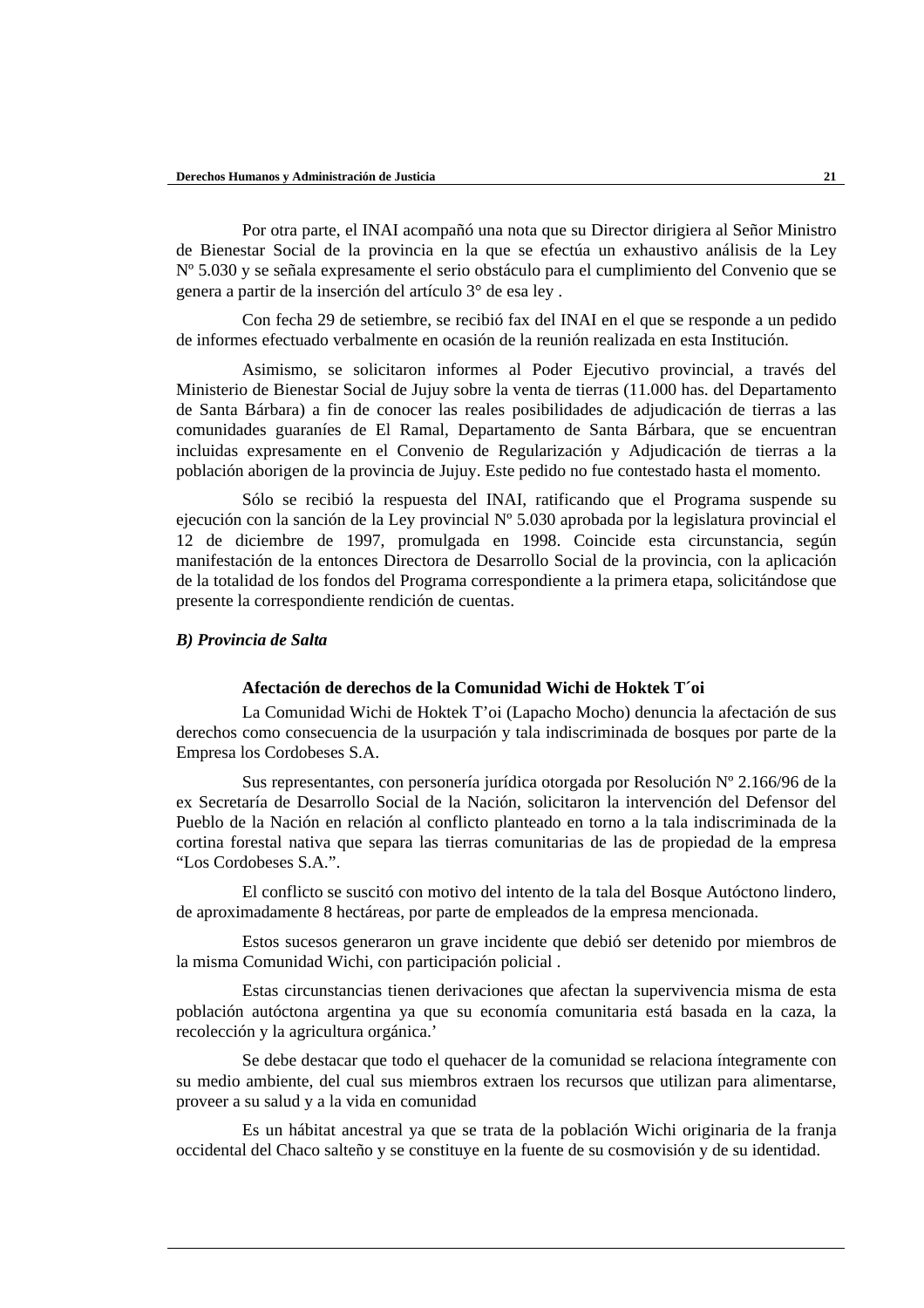En los últimos años se ha producido la explotación comercial del territorio que ocupó este pueblo Wichi de manera originaria, pacífica e ininterrumpida y, en consecuencia, se le fue restringiendo el espacio vital.

De las 75.000 has. originarias, hoy ocupan sólo 29 en el Departamento de San Martín de la provincia de Salta, corriendo peligro su subsistencia y, más aún, su supervivencia.

En el presente caso se vulneran el derecho a la vida, la dignidad y la igualdad ante la ley a través de la depredación masiva del entorno natural que constituye el sustento de la comunidad indígena originaria de la franja occidental del Chaco salteño, además de generar la destrucción de la biodiversidad.

En ese sentido se estimó que correspondía exhortar al Ministerio de Gobierno y Justicia de la provincia de Salta a que se arbitren las medidas tendientes a tutelar los derechos de la Comunidad Wichi de Hoktek T'oi en el marco del artículo 75 inciso 17 de la Constitución Nacional, artículo 15 de la Constitución Provincial, artículos 14 y 15 de la Ley Nº 6373/86 de Promoción y Desarrollo del Aborigen y a evitar que se altere el medio ambiente en el que aquella se encuentra inserta tradicionalmente y del cual extrae los recursos que utiliza para su alimentación, su salud y su vida comunitaria.

En el mismo sentido, se dirigió exhortación al Ministerio de Producción y Empleo de dicha provincia y se estimó que resultaba del caso poner en conocimiento del Poder Legislativo provincial los antecedentes de esta actuación.

Asimismo se solicitó al Director General de Medio Ambiente y Recursos Naturales de la Secretaría de Producción de la provincia de Salta que informe lo siguiente: 1- Si la empresa "Los Cordobeses S.A." del Departamento de San Martín, de esa provincia, se encuentra autorizada a realizar el desmonte del bosque nativo del predio de su propiedad; 2- En su caso, si esa Dirección General ha efectuado una evaluación del impacto ambiental y el grado de afectación a los derechos de la Comunidad Hoktek T'oi, la que ocupa 29 ha. de terreno vecino al de la empresa "Los Cordobeses S.A.". Cabe señalar que el predio que ocupa esta comunidad está titulado a su nombre; 3- Si existe autorización otorgada a esa misma empresa para desmontar la cortina forestal nativa que colinda con la Comunidad Wichi, en una extensión de 6 a 8 ha. que está fuera del límite de la propiedad de "Los Cordobeses S.A."; 4- Cuáles son las medidas que, dentro de su competencia, está facultado a arbitrar a fin de evitar daños irreparables en el ecosistema en el que se desenvuelve la vida comunitaria de este pueblo cazador - recolector. 5- En su caso, qué decisión se ha tomado al respecto.

Del pedido de informes no se recibió respuesta como tampoco se ha contestado la exhortación oportunamente formulada.

El conflicto continúa y la empresa fue autorizada a la tala por parte de las autoridades provinciales, según informó personalmente un representante de la comunidad recibido en la Defensoría.

#### **1.2. PERSONAS CON NECESIDADES ESPECIALES**

La problemática real de las personas discapacitadas en nuestro país dista de ser un tema advertido en su exacta dimensión e importancia, a pesar de que representan el 7% del total de la población.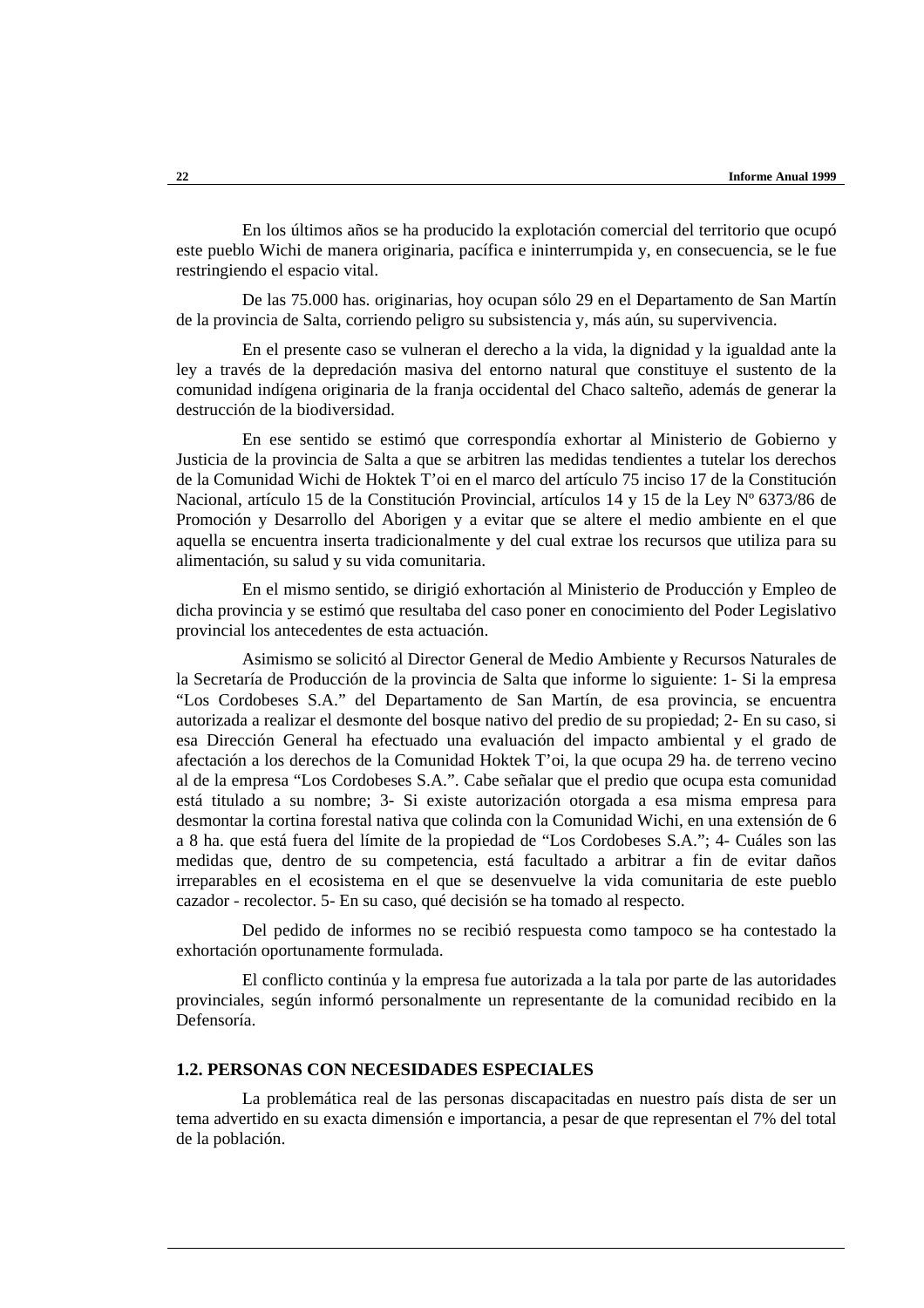Si consideramos que la discapacidad afecta a quien la padece y también a su entorno familiar, el porcentual estimado se eleva al 20%.

Y si realmente tomamos conciencia de que persona discapacitada es cualquier ser humano que, en forma permanente o transitoria, padece alteraciones que reducen su movilidad (niños en cochecitos, mujeres embarazadas, personas enyesadas, ancianos, etc.), el porcentaje estimado asciende al 40% de la población total.

Por lo tanto, lo correcto es asumir la defensa y la protección de los derechos de las personas con movilidad y comunicación reducidas, sean permanentes o transitorias.

La falta de reconocimiento del problema incluye a todo el tejido social. Pero no todos los sectores de ese tejido social tienen posibilidades de operar concreta y eficazmente sobre la realidad.

Esta Institución es y ha sido testigo de la reticencia, confusión y desconocimiento que tanto funcionarios como empresarios manifiestan ante el tema que les compete modificar.

Es por ello que las temáticas denunciadas a esta Defensoría por los interesados persisten y se repiten, pues los avances en las soluciones suelen ser lentos.

Es cierto que se ha avanzado en el reconocimiento de las barreras a la accesibilidad (sean estas urbanas, arquitectónicas o de transporte) para las personas con movilidad y comunicación reducidas, especialmente a nivel nacional.

Ejemplo de lo anterior es que en una actuación referida a las dificultades de accesibilidad que suponen los largos recorridos y pendientes de las rampas que deben ser transitadas desde las paradas de colectivos hasta los puentes peatonales, esta Institución ha logrado que tanto el Organo de Control como la empresa concesionaria de la autopista estén cercanos a realizar una "experiencia piloto" en el país. Se instalarán ascensores que permitan que ser una persona con movilidad reducida no sea un motivo de discriminación.

Respecto del transporte ferroviario, se sigue trabajando en la supervisión del cumplimiento de las obligaciones que las empresas concesionarias de los ferrocarriles tienen acerca de la adaptación de sus estaciones y material rodante.

Así también continúa la atención sobre la responsabilidad que le compete a la Comisión Nacional de Regulación del Transporte y a la Secretaría de Transporte de la Nación.

En tal sentido, se ha recomendado a Trenes de Buenos Aires S. A. y a Transportes Metropolitanos General Roca el estricto cumplimiento de lo dispuesto por la normativa vigentes.

Asimismo, se ha dictado un recordatorio de los deberes legales y funcionales en relación a la fiscalización de obras y su correspondiente aprobación a la Comisión Nacional de Regulación del Transporte.

Respecto de la adecuación del Transporte Automotor de Pasajeros, si bien el órgano de control -la Comisión Nacional de Regulación del Transporte- ha obstruido la investigación por su reiterada falta de respuestas a pedidos de informe, se ha logrado que dicha Comisión instruya sumarios administrativos a aquellas empresas que no dieron cumplimiento a la adaptación de sus unidades en los tiempos legalmente establecidos.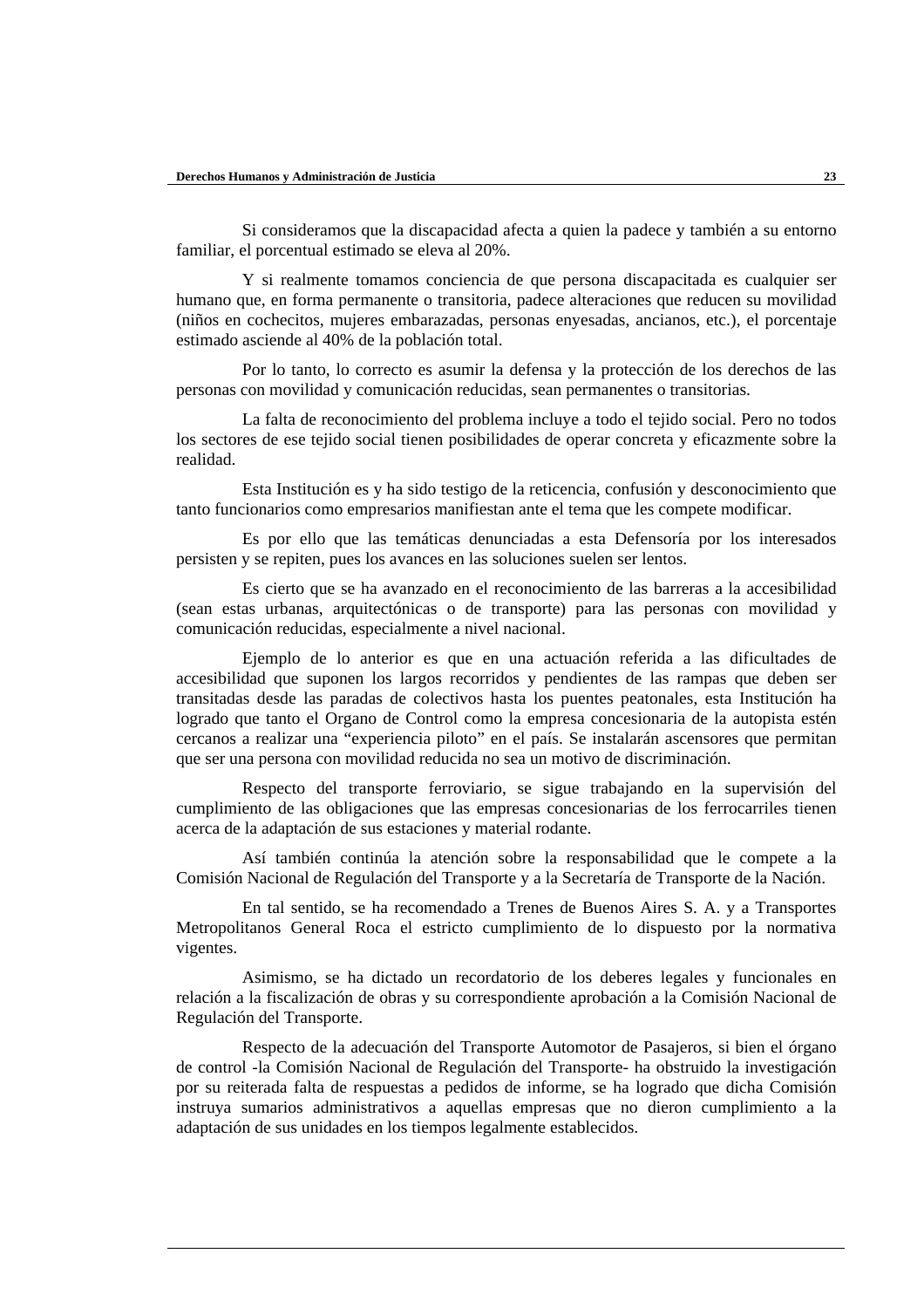Más lenta parece ser la toma de conciencia a nivel de autoridades provinciales, donde lo observable es que si bien existe legislación provincial y municipal referida al tema, las situaciones concretas no han sido resueltas o están recién en un comienzo de solución.

Esta Defensoría ha intervenido tanto de oficio como a petición de interesados en denuncias referidas a las provincias de Córdoba, Santa Fe, Buenos Aires y Tucumán.

Los temas referidos a estas provincias abarcan falta de accesibilidad a edificios públicos, barreras en los llamados elementos de urbanización, falta de reglamentación de leyes provinciales que impiden que lo normado sea puesto en acto, inaccesibilidad en el transporte y el derecho a libre tránsito y estacionamiento.

### **1.2.1. BARRERAS ARQUITECTONICAS**

### *Perjuicios derivados de las dificultades de acceso a su domicilio para su esposo discapacitado como consecuencia del estacionamiento de motocicletas frente a su vivienda.*

La interesada solicitó la intervención del Defensor del Pueblo de la Nación en razón de que su esposo, quien lleva prótesis en ambos miembros inferiores, encuentra dificultado el ingreso y egreso de su domicilio debido al estacionamiento de motocicletas en la acera correspondiente a una calle céntrica de la Capital Federal.

Tal información fue constatada por la realización de una inspección "in situ".

En consecuencia, se solicitó a la Subsecretaría de Transporte y Tránsito del Gobierno de la Ciudad de Buenos Aires que informe al respecto.

De la respuesta del mencionado organismo surgieron datos contradictorios entre la Dirección General de Vialidad y la Dirección General de Gestión Tránsito y Transporte: si bien se encuentra prohibido el estacionamiento de vehículos en las aceras, se acordó con la Policía Federal Argentina que se permita el ingreso de motos en el microcentro y su estacionamiento hasta tanto se concluya la elaboración de normas para los conductores de motocicletas.

La misma Dirección agregó que "...cada vez que se realizan controles y se producen infracciones por estacionamiento indebido de motos, sus conductores muestran actitudes muy agresivas y amenazantes hacia el personal actuante y en algunos casos al personal Superior, aún con Policía, a quienes solicitan se les indique los lugares donde se les está permitido el libre estacionamiento".

En consecuencia, se exhortó a la Subsecretaría de Transporte y Tránsito de la Ciudad Autónoma de Buenos Aires que se arbitren las medidas necesarias para señalizar, mediante la colocación de los carteles pertinentes, que la acera en cuestión es una zona expresamente prohibida para el estacionamiento de motocicletas.

### *Actuación por presunto incumplimiento de la Ley Nº 24.314 y el Decreto Nº 914/97 en el Acceso Norte.*

A raíz de la presentación hecha por una agrupación de vecinos, se cursó pedido de informes al Organo de Control de las Concesiones de la Red de Accesos a la Ciudad de Buenos Aires (OCRABA).

El órgano requerido adjuntó un cuadro indicativo de sentidos, longitud y pendientes de las dársenas de transporte de pasajeros y los puentes vehiculares peatonales existentes en la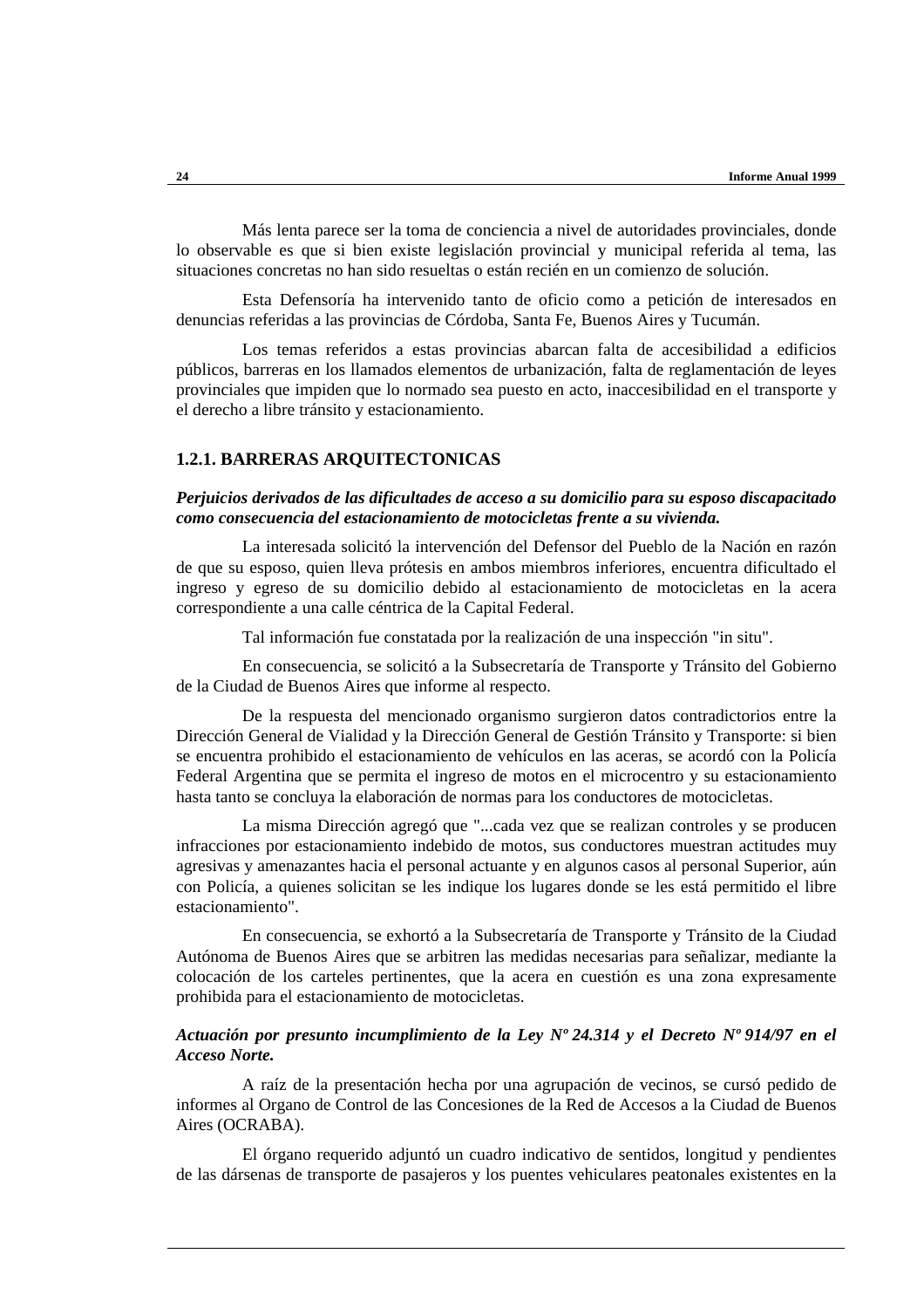zona de Vicente López, expresando que tales obras son anteriores a la sanción de la reglamentación citada.

En el informe remitido se informó que, de respetar las medidas previstas por la legislación para las rampas y dado que las alturas a salvar resultan mayores a 1,40 m., sus diseños y ejecución deberían observar la relación de 1:25 entre altura y longitud, lo que equivale a una pendiente del 4% con descansos. Por lo tanto, por cada metro de altura corresponde hacer un recorrido de 25 m.. De ello resultaría que los peatones, sean discapacitados o no, deberían recorren 150 m. para subir o bajar de los puentes peatonales, que se multiplican por dos al llegar al otro extremo del puente, configurando un total de 300 metros.

Con la aplicación de la norma reglamentaria, es muy probable que los peatones desistan de hacer tan largo recorrido y que se arriesguen a intentar un cruce a nivel, generando un grave peligro y un esfuerzo excesivo para el caso de los discapacitados.

Solicitan que el organismo público interviniente en el particular se expida al respecto, ya que puede inferirse que las medidas previstas en la legislación para las rampas son aplicables al caso de edificios, pero no resultan prácticas para las autopistas.

Esta Institución solicitó información a la Comisión Nacional Asesora para la Integración de Personas Discapacitadas (CONADIS).

En relación a las rampas peatonales para puentes de cruce en autopistas, el organismo informó que la reglamentación de la Ley  $N^{\circ}$  24.314 (Decreto  $N^{\circ}$  914/97) dispone como alternativas de otros medios de elevación a ascensores, plataformas elevadoras verticales y plataformas mecánicas que se deslizan sobre una escalera. Estas opciones pueden ser adoptadas si las pendientes de rampas ocasionan un perjuicio por la longitud de su recorridos.

Esta Institución propuso y llevó a cabo una inspección junto a técnicos de OCRABA y de la CONADIS, ya que es función del Comité de Asesoramiento y Contralor de esa Comisión verificar, asesorar técnicamente, proponer criterios de adecuación y formalizar denuncias sobre el incumplimiento de lo dispuesto por el decreto Nº 914/97.

De la inspección realizada surgieron las siguientes observaciones:

- a) Las rampas de acceso desde y hasta las dársenas de colectivos no cumplen con los requisitos establecidos por la Ley Nº 22.431, su modificatoria y el Decreto Reglamentario Nº 914/97, en tanto la pendiente es excesiva.
- b) No poseen, además, los tramos de descanso de superficie plana y horizontal previstos por la norma legal.
- c) Respecto del puente que atraviesa el Acceso Norte, la observación simple indica que las pendientes correspondientes a su curvatura no lo tornarían inaccesible para el uso por parte de personas con movilidad reducida, sin perjuicio de lo cual se sugirió la colocación de un pasamanos o barra, que permitiría ser usado de apoyo.

Luego de reuniones mantenidas con el Comité de Asesoramiento y Contralor del cumplimiento del Decreto Nº 914/97, la Concesionaria "Autopistas del Sol S.A." propuso la instalación de un ascensor en una parada de transporte público a seleccionar como "experiencia piloto" la que, una vez en funcionamiento, será evaluada en todos los aspectos técnicos y de uso social para analizar el tema posteriormente en forma general.

Dicha actuación se encuentra en trámite ante esta Institución.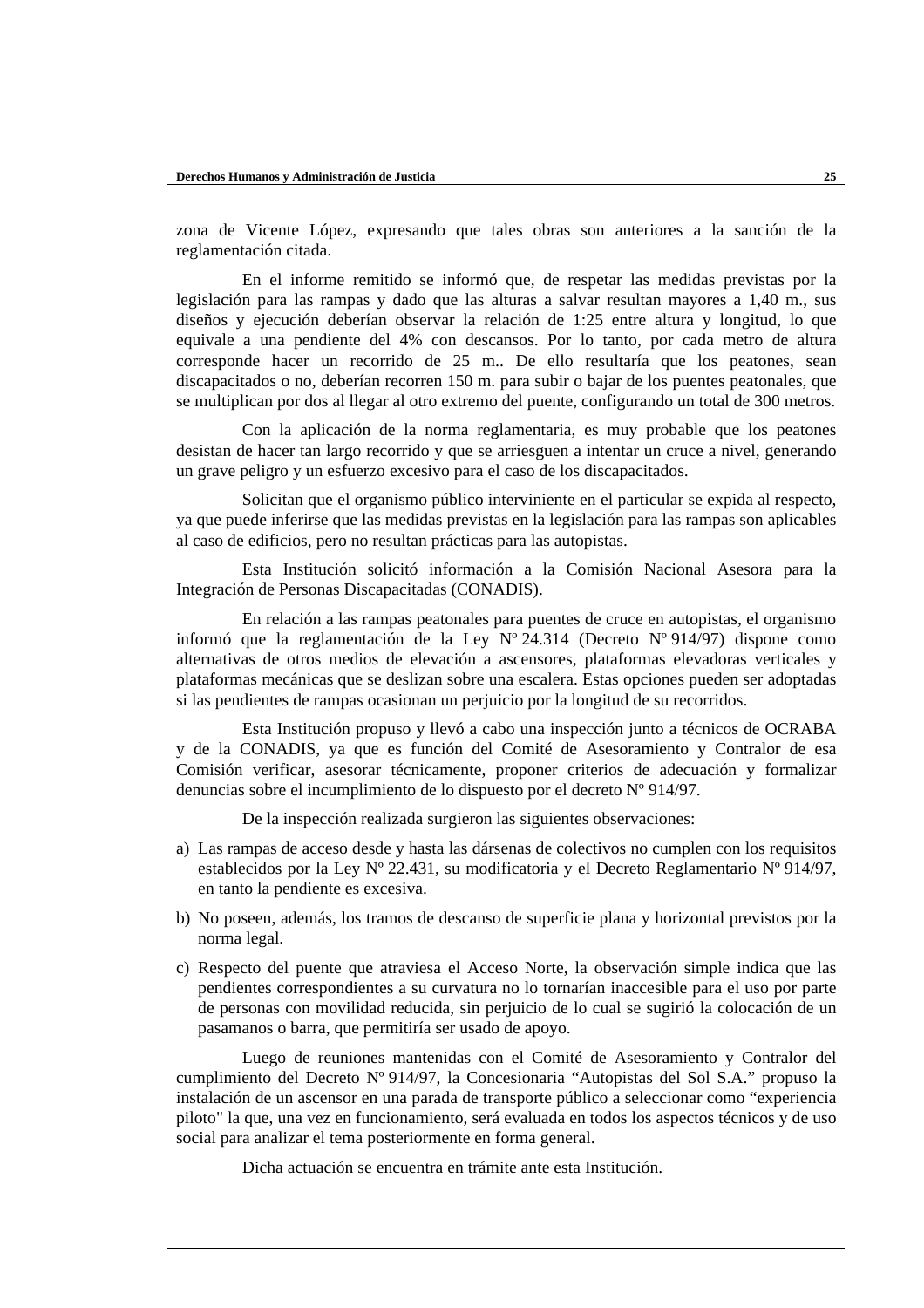### **1.2.2. ACCESIBILIDAD A EDIFICIOS PUBLICOS**

### *Presunta discriminación de personas discapacitadas en la ciudad de Carlos Paz, provincia de Córdoba*

Iniciada de oficio con motivo de una nota periodística publicada en el diario "La Mañana de Córdoba", titulada "Carlos Paz nos discrimina", donde se informa a la opinión pública acerca de las barreras arquitectónicas que presenta la ciudad de Villa Carlos Paz, que dificultan el acceso de personas con discapacidad motora a los edificios de uso público.

Entre los edificios mencionados se encuentran la Municipalidad, el Registro Civil y el Correo.

Lo denunciado ocurre a pesar de hallarse vigente, según informa la prensa, una ordenanza mediante la cual el Municipio adhiere a la normativa nacional de protección de los derechos de las personas discapacitadas (Ley Nº 22.431, su modificatoria Nº 24.314 y el Decreto Reglamentario Nº 914/97).

Se solicitó a la Intendencia Municipal de Villa Carlos Paz que informara sobre la vigencia de la supuesta ordenanza.

De la respuesta del organismo surgió que, efectivamente, el Concejo Deliberante de la ciudad de Villa Carlos Paz sancionó el 9 de octubre de 1997 la Ordenanza Nº 3.217.

Esta normativa dispone adherir a la Ley Provincial Nº 8501/95 la que, a su vez, adhiere a la Ley Nacional de Protección Integral de las Personas Discapacitadas, en lo referente a las normas de accesibilidad al transporte como también a los edificios públicos o privados que cuenten con acceso de público.

La Intendencia Municipal transmitió a esta Institución su interés de cumplimentar con la legislación vigente sobre el tema, comprometiéndose a efectuar la adecuación paulatina de la Ciudad.

Además, a petición de esta Defensoría, el organismo adjuntó un informe elaborado por la Dirección de Planeamiento de ese municipio, sobre la accesibilidad o no, para personas con movilidad reducida, de los edificios públicos o privados de uso público de la ciudad.

Si bien algunos pocos edificios han sido adaptados, carecen de acceso aquellos en los cuales funcionan, por ejemplo, el Correo, el Registro Civil, la Cooperativa de Aguas, el Banco Provincia de Córdoba, otros bancos privados, la Dirección de Rentas de la Provincia, la Terminal de Omnibus, la mayoría de los Edificios Escolares y el Edificio Municipal, que sólo es accesible en su planta baja.

En esta investigación se constató la falta de cumplimiento de lo dispuesto por las normas legales que protegen los derechos de las personas discapacitadas, lo que genera una situación de discriminación.

Por tal motivo, se exhortó a la Intendencia Municipal de Villa Carlos Paz a que arbitre las medidas necesarias tendientes a adaptar todos aquellos edificios con acceso de público, sea su propiedad pública o privada, a fin de que se tornen completamente accesibles para las personas con movilidad reducida.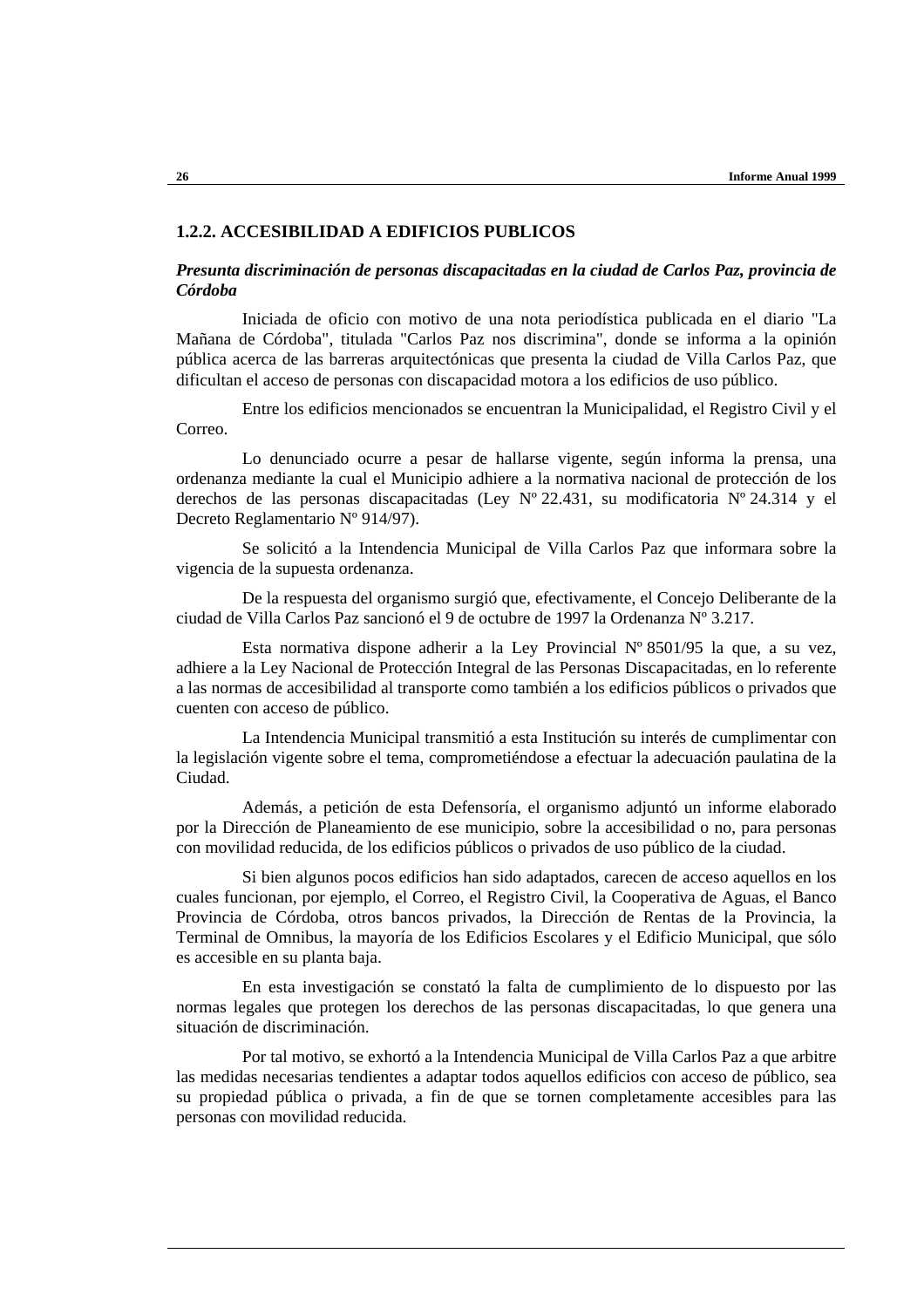### *Presunta desatención de los derechos humanos de las personas discapacitadas de la provincia de Córdoba.*

Se inició de oficio con motivo de una carta de lectores publicada en un diario de la provincia de Córdoba, donde se informaba a la opinión pública acerca de la falta de rampas para el acceso de personas con discapacidad motora al edificio donde residen los Tribunales de Familia de la ciudad capital de la provincia.

La denunciante, de profesión abogada, comunica que ha comparecido en diferentes oportunidades ante el Superior Tribunal de Justicia y el Colegio de Abogados debido a que el edificio donde residen los tribunales de familia carece de rampas, pasamanos a ambos lados de la escalera y, además, cuenta con ascensores en estado de precariedad.

De la respuesta de la Dirección General de Administración del Poder Judicial de la Provincia de Córdoba surgió que, efectivamente, el edificio donde funcionan los Tribunales de Familia no cuenta con rampas para el acceso de personas discapacitadas que necesitan desplazarse en silla de ruedas.

Ello a pesar de que la provincia de Córdoba, por Ley Nº 8501/95, ha adherido a la Ley Nacional de Accesibilidad de Personas con Movilidad Reducida.

En consecuencia, se exhortó al Tribunal Superior de Justicia de la provincia de Córdoba para que, en cumplimiento de la legislación vigente y a fin de lograr que los edificios en los cuales funcionan tribunales de justicia provinciales se tornen completamente accesibles para las personas con movilidad reducida, se implementen las siguientes medidas: a) realización de un relevamiento que incluya a todos aquellos edificios en los que funcionan tribunales de justicia provinciales; b) verificación de la existencia o no de barreras arquitectónicas que impidan el desplazamiento de personas con movilidad reducida y c) proyecto y ejecución de la adecuación de los mismos a tales efectos.

En respuesta a la misma, el Presidente del Tribunal Superior de Justicia de la provincia de Córdoba valoró positivamente el contenido de la exhortación y felicitó al Defensor del Pueblo de la Nación por su consecuente gestión en resguardo de los derechos enunciados en el art. 86 de la Constitución Nacional.

Por otra parte, en el curso de la misma investigación, esta Institución tomó conocimiento de que en la provincia se encuentra vigente la Ley provincial Nº 8624/97 sobre Discapacitados, referida a la creación de la Comisión Provincial del Discapacitado y sus funciones.

Sin embargo, la mencionada Comisión no había sido constituida por faltar la reglamentación de la ley que la crea.

En consecuencia, también se dirigió una exhortación al Ministerio de Asuntos Institucionales y Desarrollo Social de la provincia de Córdoba a efectos de que se arbitren las medidas tendientes a reglamentar la Ley provincial Nº 8624/97, con el fin de hacer efectiva la creación de la Comisión Provincial del Discapacitado.

En la actualidad, se continúa investigando el cumplimiento o no de la ley provincial.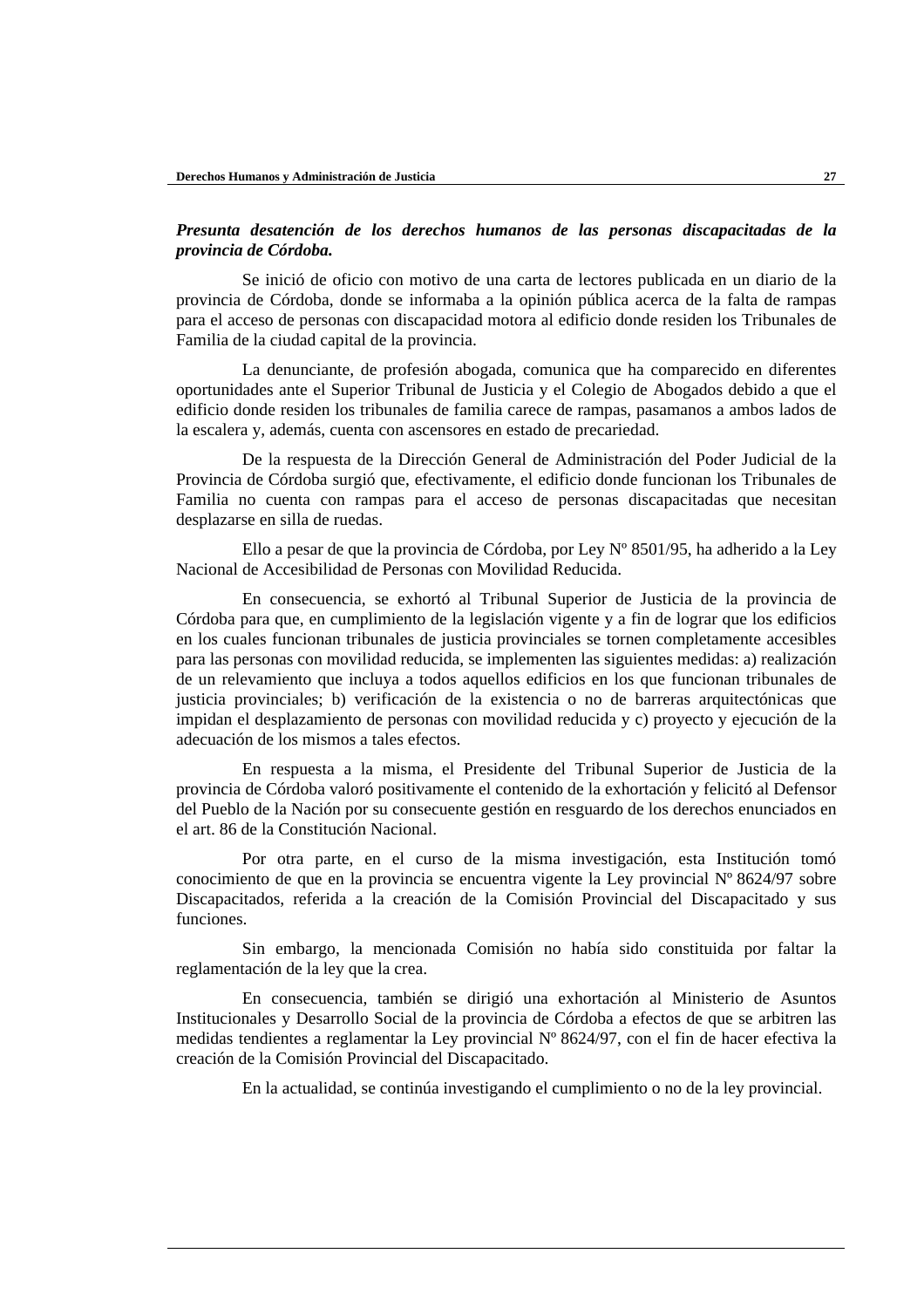#### *Presunta falta de protección de las personas discapacitadas en la provincia de Santa Fe.*

La información de prensa aparecida en un diario de la ciudad de Rosario y titulada "Los discapacitados encabezan las denuncias por discriminación" motivó el inicio de una investigación de oficio.

Se menciona que, en dicha ciudad, existe desde el año 1990 una ordenanza que prevé la instalación de rampas para discapacitados. No obstante, en Rosario no hay ningún edificio que contemple el acceso, tránsito y autonomía que deben tener las personas discapacitadas.

Luego de solicitar informes a varios organismos provinciales, las respuestas recibidas permitieron conocer que en el año 1998 se dispuso la creación de la Comisión Provincial para Personas con Discapacidad. Fue constituida, en realidad, con posterioridad a la intervención de esta Institución y recién en la actualidad está a estudio un proyecto de reglamento interno de funcionamiento de la misma.

Respecto de la adaptabilidad de los edificios con acceso de público de la ciudad de Rosario, la información brindada por la autoridad de ese Municipio permite la siguiente reconstrucción histórica:

- a) existe una ordenanza del año 1984 que prevé la accesibilidad a los edificios del Honorable Concejo Municipal y del Palacio Municipal.
- b) recién en 1994 (diez años más tarde) se publica un decreto que ordena llamar a licitación pública para realizar las obras tendientes a acondicionar los edificios públicos antes mencionados para personas discapacitadas.
- c) en el año 1996 (dos años más tarde), se fija un plazo de 60 días para dar cumplimiento a lo dispuesto por el decreto.
- d) en el año 1997 (un año más tarde) se dispone dar cumplimiento a los decretos anteriores.

Es notable la falta de colaboración de las autoridades municipales ante los pedidos de informes ampliatorios que esta Institución ha realizado.

No obstante ello, la actuación seguirá en trámite hasta tanto se verifique que tanto la provincia como la ciudad de Rosario han dado cumplimiento a las normativas de protección de los derechos de las personas discapacitadas.

### **1.2.3. TRANSPORTE FERROVIARIO**

#### *Presunta clausura de accesos a andenes*

Los interesados, miembros del Honorable Concejo Deliberante de Lomas de Zamora y vecinos de Banfield, solicitaron la intervención del Defensor del Pueblo de la Nación a fin de evitar que la empresa Transportes Metropolitanos General Roca clausure los accesos a los andenes 2, 3 y 4 desde el túnel peatonal subterráneo de la estación Banfield de la provincia de Buenos Aires.

Asimismo, denunciaron que, en el paso de la calle Larroque, se colocó una casilla que impide el paso a personas discapacitadas.

A pesar de los reiterados reclamos efectuados ante la Comisión Nacional de Regulación del Transporte, no obtuvieron respuesta satisfactoria.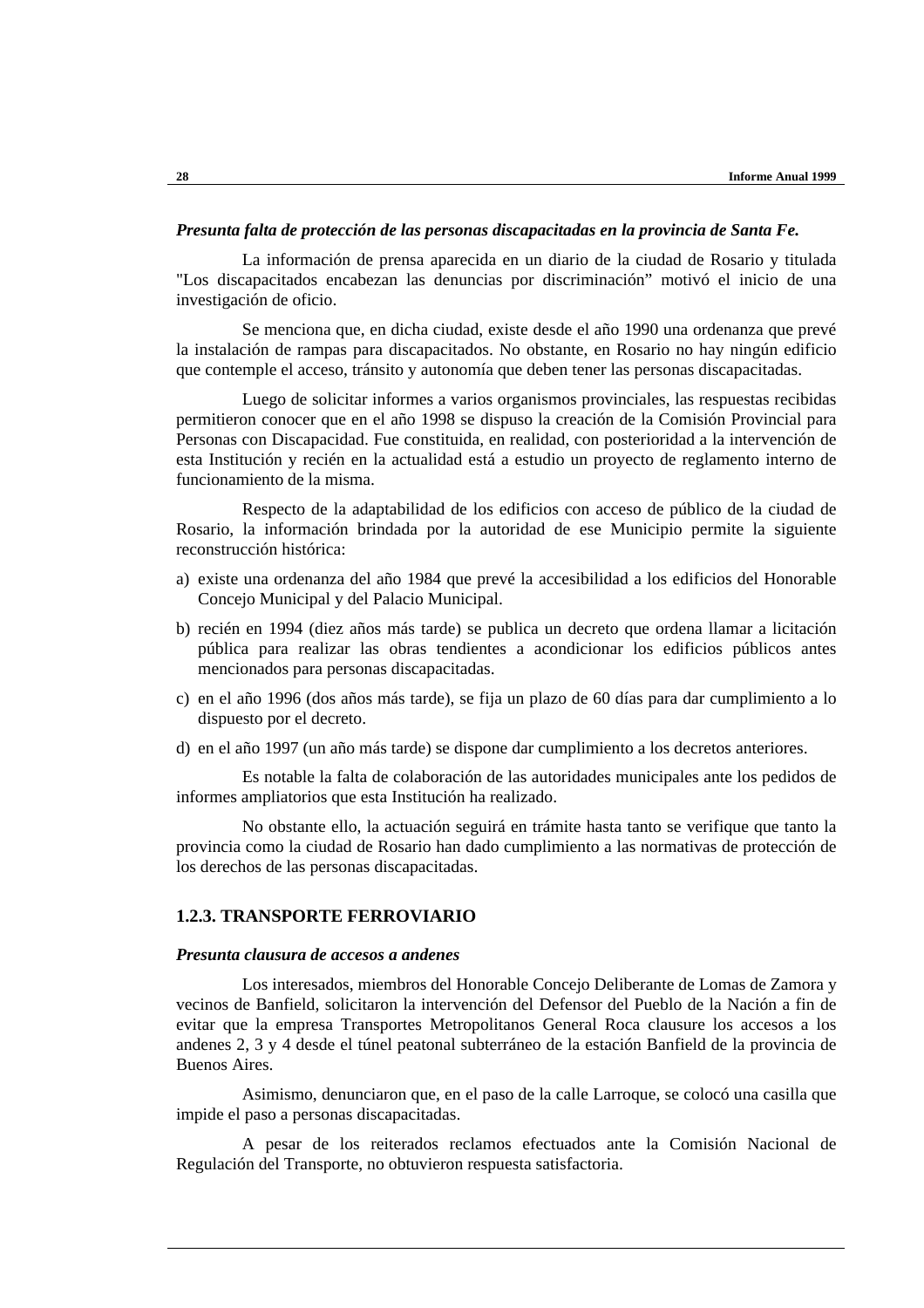Idéntico resultado corrieron los reclamos presentados ante la empresa Transportes Metropolitanos Roca.

Funcionarios de esta Institución recorrieron la estación ferroviaria en compañía de los ciudadanos denunciantes.

Posteriormente, se realizaron varios pedidos de informes a Transportes Metropolitanos General Roca y a la Comisión Nacional de Regulación del Transporte.

Sin perjuicio de los argumentos sustentados por ambos organismos, esta Institución insistió en conocer las medidas llevadas a cabo en relación al cumplimiento de los parámetros establecidos por el decreto Nº 914/97, reglamentario de la Ley Nº 22.431 y su modificatoria 24.314 sobre la Protección Integral de las Personas Discapacitadas, en los proyectos relativos a la remodelación de las estaciones ferroviarias de la Línea General Roca y, específicamente, en el referido a la estación Banfield.

También se requirió la opinión técnica de la Comisión Nacional Asesora para la Integración de las Personas Discapacitadas quien, en tal sentido, respondió que el proyecto de remodelación no fue analizado por no haberse recepcionado oficialmente. No obstante, en la fotocopia del plano que obra en su poder se observan irregularidades como, por ejemplo, que una persona con movilidad reducida debe recorrer mayor trayecto que las demás.

Si bien, en su momento, la Comisión Nacional de Regulación del Transporte comunicó al Concesionario TMR el rechazo del proyecto de cierre de los accesos desde el túnel a los andenes 2, 3 y 4 así como la necesidad de reabrir la boletería del lado este ubicada frente al acceso al túnel y de readecuar el acceso a los andenes 2 y 3 desde las calles Larroque - Chacabuco para el uso por discapacitados de acuerdo a las condiciones previstas en el Decreto Nº 914/97, la empresa no dio cumplimiento a lo observado por el Organismo de Control. Por esta razón, el Organismo de Control la intimó a cumplir las instrucciones dadas.

Si bien el incumplimiento haría pasible a la empresa de las penalidades previstas en los Pliegos de Condiciones Particulares de la licitación, los interesados se presentaron a denunciar que la multa aplicada no se había hecho efectiva y tampoco se produjo modificación en las condiciones de accesibilidad a la estación mencionada.

Funcionarios de esta Institución realizaron una nueva inspección que permitió corroborar que se mantenía la falta de condiciones de accesibilidad para personas discapacitadas, previstas en el Decreto Nº 914/97, reglamentario de las Leyes Nº 23.431 y Nº 24.314.

En dicha oportunidad, un usuario del ferrocarril, discapacitado que se desplaza en silla de ruedas, entregó a los funcionario copia de la respuesta que la Empresa TMR emitiera ante su reclamo contra la estación Banfield.

En la misma, la Gerencia de Relaciones Públicas explicaba que, si bien el contrato de concesión exige a la empresa mejoras en cuanto al material rodante, la infraestructura de vías, estaciones y frecuencias no contempla la situación de las personas discapacitadas.

Por otra parte, la nota le comunicaba a este usuario que la empresa continuaba trabajando para alcanzar la excelencia de sus servicios, asumiendo un serio compromiso con los discapacitados.

Sin perjuicio del supuesto compromiso asumido por la empresa para la corrección de las obras ya ejecutadas, la lentitud con la que se procede a la adecuación de las mismas no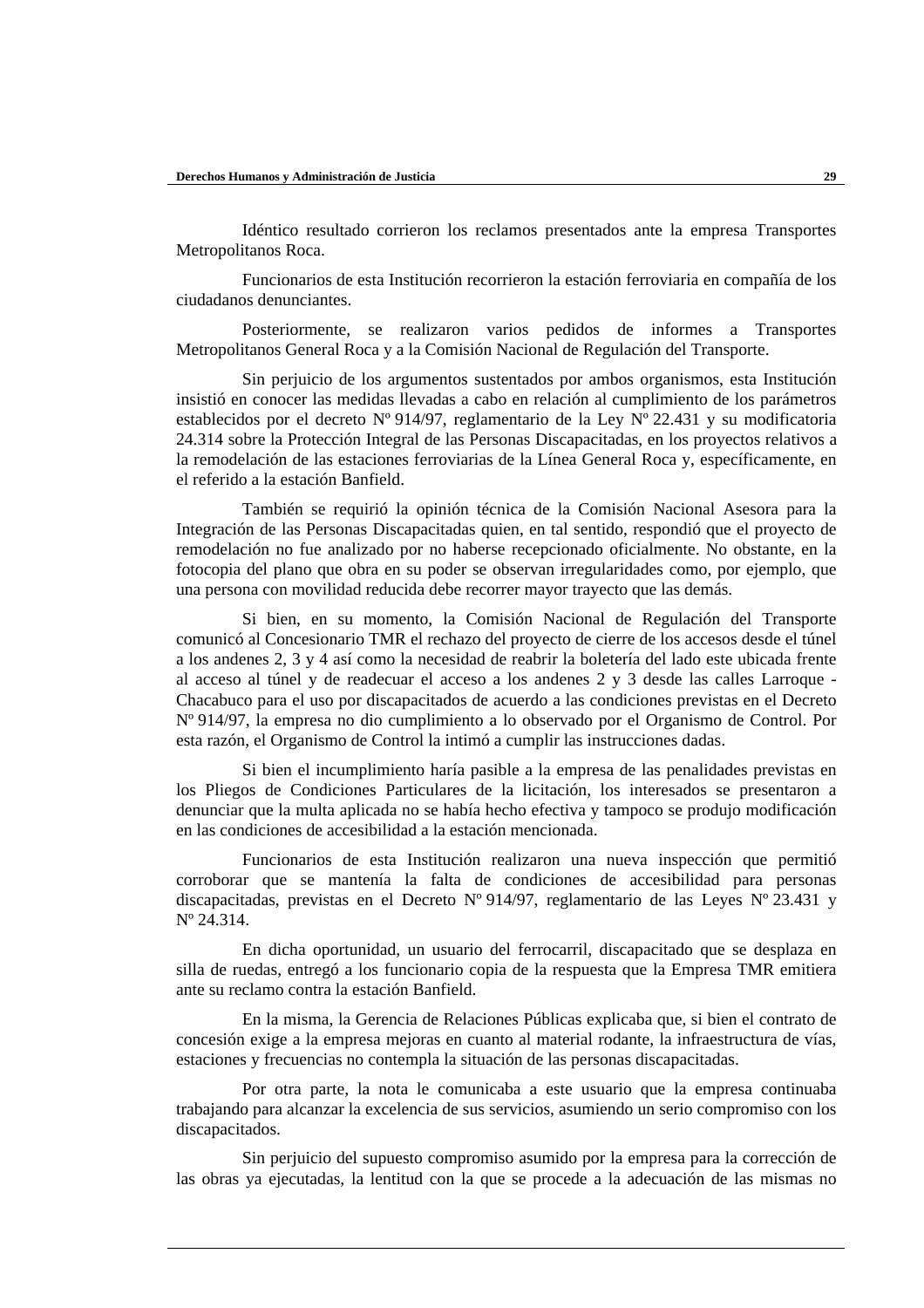condice con las urgentes necesidades de las personas que reclaman que se respete su derecho a transitar libremente y en igualdad de condiciones.

Además, se requiere un control eficaz sobre el desarrollo de los proyectos y las obras realizadas por la empresa, por parte de la Comisión Nacional de Regulación del Transporte.

Por todo lo expuesto, se recomendó a Transportes Metropolitanos General Roca dar cumplimiento a los siguientes requisitos en todas aquellas estaciones de la Línea General Roca en concesión:

- a) ejecutar las obras y proveer los equipos necesarios para el ingreso y egreso de las personas con movilidad reducida -especialmente los usuarios de sillas de ruedas- en las estaciones con desniveles entre la vía pública, la zona de pago y andenes, conforme lo establecido en los Arts. 20 y 21 del Decreto Reglamentario Nº 914/97;
- b) permitir el ingreso y egreso en forma autónoma y segura y la ubicación en el interior del material móvil de las personas con movilidad y comunicación reducida -especialmente los usuarios de sillas de ruedas-;
- c) brindar seguridad durante la permanencia y circulación en los andenes;
- d) ubicación en los andenes de zonas de descanso, mediante la colocación de asientos con apoyabrazos y apoyos isquiáticos;
- e) brindar información y seguridad en todo el sistema de estructuras fijas y móviles, mediante la adecuada señalización visual, auditiva y táctil;
- f) proveer de dos espacios en el interior de cada coche destinados a sillas de ruedas, ubicados en la dirección de marcha del vehículo, con los sistemas de sujeción correspondientes, pudiéndose ubicar en estos lugares, según las necesidades, dos asientos comunes rebatibles;
- g) disponer en el interior de cada coche de una zona para los apoyos isquiáticos; la barra inferior del apoyo estará colocada a 0,75 m desde el nivel del piso y la barra superior a 1,00 m desde el nivel del piso y desplazada horizontalmente 0,15 m de la vertical de la barra inferior; se considerará un módulo de 0,45 m de ancho por persona;
- h) disposición en el interior de cada coche de pasamanos verticales y horizontales, dos asientos de uso prioritario por parte de personas con movilidad y comunicación reducidas, debidamente señalizados, según la Norma IRAM 3722, con un plano de asiento a 0,50 m del nivel del piso y un espacio para guardar bolsos o cochecitos de bebés, que no interfieran la circulación;
- i) adoptar las medidas necesarias para que las máquinas expendedoras de boletos y los molinetes de acceso a los andenes sean totalmente accesibles para personas con movilidad y comunicación reducidas.

Y, además, teniendo en cuenta las fallas descubiertas en relación al control, se recordó a la Comisión Nacional de Regulación del Transporte sus deberes legales y funcionales respecto a la fiscalización de las obras y a la aprobación de las mismas, en lo que respecta al pleno cumplimiento de la Ley Nº 22.431, su modificatoria Nº 24.314 y el Decreto 914/97.

Si bien Transportes Metropolitanos General Roca S.A. ha respondido a la recomendación efectuada por esta Institución manifestando su voluntad de realizar las obras necesarias, la actuación aún se encuentra en trámite ante esta Defensoría.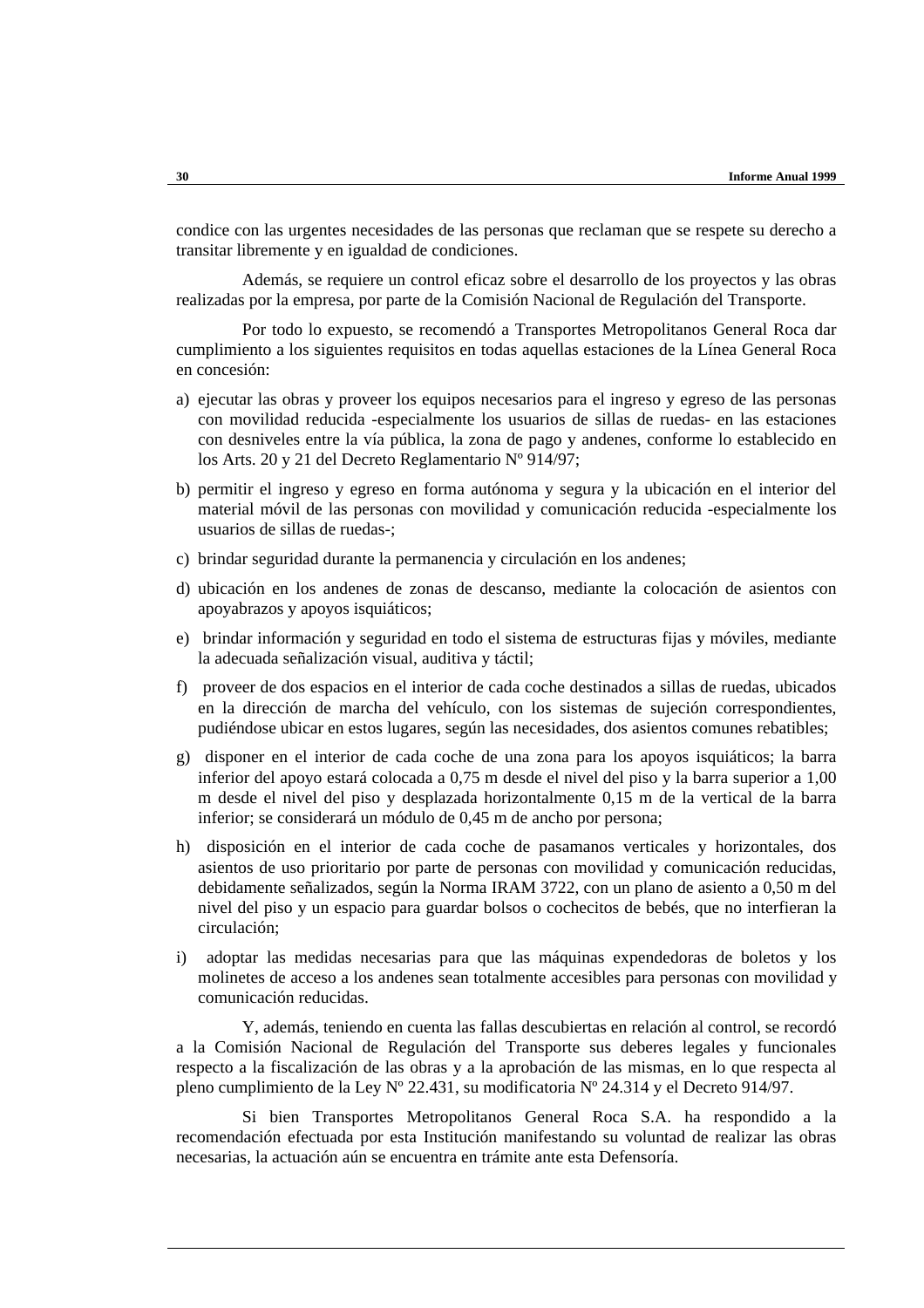### *Presunta violación de los derechos humanos de personas discapacitadas residentes en el partido de Vicente López, provincia de Buenos Aires.*

Se han recibido en esta Institución numerosas quejas relativas a la falta de accesibilidad para personas con movilidad y comunicación reducidas a los medios de transporte ferroviario de las líneas Mitre y Sarmiento concesionadas a Trenes de Buenos Aires S.A..

Oportunamente, esta Defensoría había recomendado a la empresa Trenes de Buenos Aires la adopción de diversas medidas como, por ejemplo, la instalación de rampas para el acceso de personas discapacitadas a las estaciones ferroviarias bajo su concesión.

A fin de verificar el cumplimiento de la misma, se efectuaron varias recorridas de inspección en ambas líneas, constatándose la falta de adecuación arquitectónica de las estaciones ferroviarias y del material rodante.

Luego de realizar diversos pedidos de informe a la empresa Trenes de Buenos Aires S.A., a la Comisión Nacional de Regulación del Transporte y a la Comisión Nacional Asesora para la Integración de Personas Discapacitadas y tras una intensa investigación, se decidió recomendar a Trenes de Buenos Aires en idénticos términos que a Transportes Metropolitanos General Roca S.A., que observe el estricto cumplimiento de lo establecido en las normas vigentes, tanto de las obras que deben ser ejecutadas, como así también de aquellas que fueron realizadas incorrectamente.

Por otra parte, resulta llamativo que, en las obras ya ejecutadas tanto los planos de remodelación como la colocación de las máquinas expendedoras de boletos y los molinetes de acceso a los andenes fueron evaluados y aprobados por la Comisión Nacional de Regulación del Transporte.

Lo anterior indica claramente que el organismo de control no ha cumplido acabadamente con su misión.

Por tal motivo, se recordó a la Comisión Nacional de Regulación del Transporte sus deberes legales y funcionales relativos a la fiscalización y aprobación de las obras de las líneas Mitre y Sarmiento en lo que respecta al pleno cumplimiento de la Ley Nº 22.431, su modificatoria Nº 24.314 y el Decreto Nº 914/97.

Con posterioridad al dictado de ambas resoluciones, se realizaron nuevas inspecciones con funcionarios de los organismos involucrados a las estaciones ferroviarias que ya habían sido remodeladas.

Se verificó tanto lo que fue realizado correctamente como aquellos detalles pendientes de una adecuada resolución.

Respecto del recordatorio de los deberes legales dictado a la Comisión Nacional de Regulación del Transporte, el órgano de control mantiene informada a esta Institución sobre el proyecto de remodelación de un segundo grupo de estaciones.

Ha devuelto a la empresa parte de la documentación presentada con observaciones referidas a las obras civiles y ha dado intervención, además, a la Comisión Nacional Asesora para la Integración de Personas Discapacitadas a fin de que brinde asesoramiento técnico.

Dicha Comisión continúa con su ayuda técnica y, de hecho, ha devuelto en varias oportunidades los proyectos remitidos por la empresa, con observaciones sobre aquello que debe ser modificado.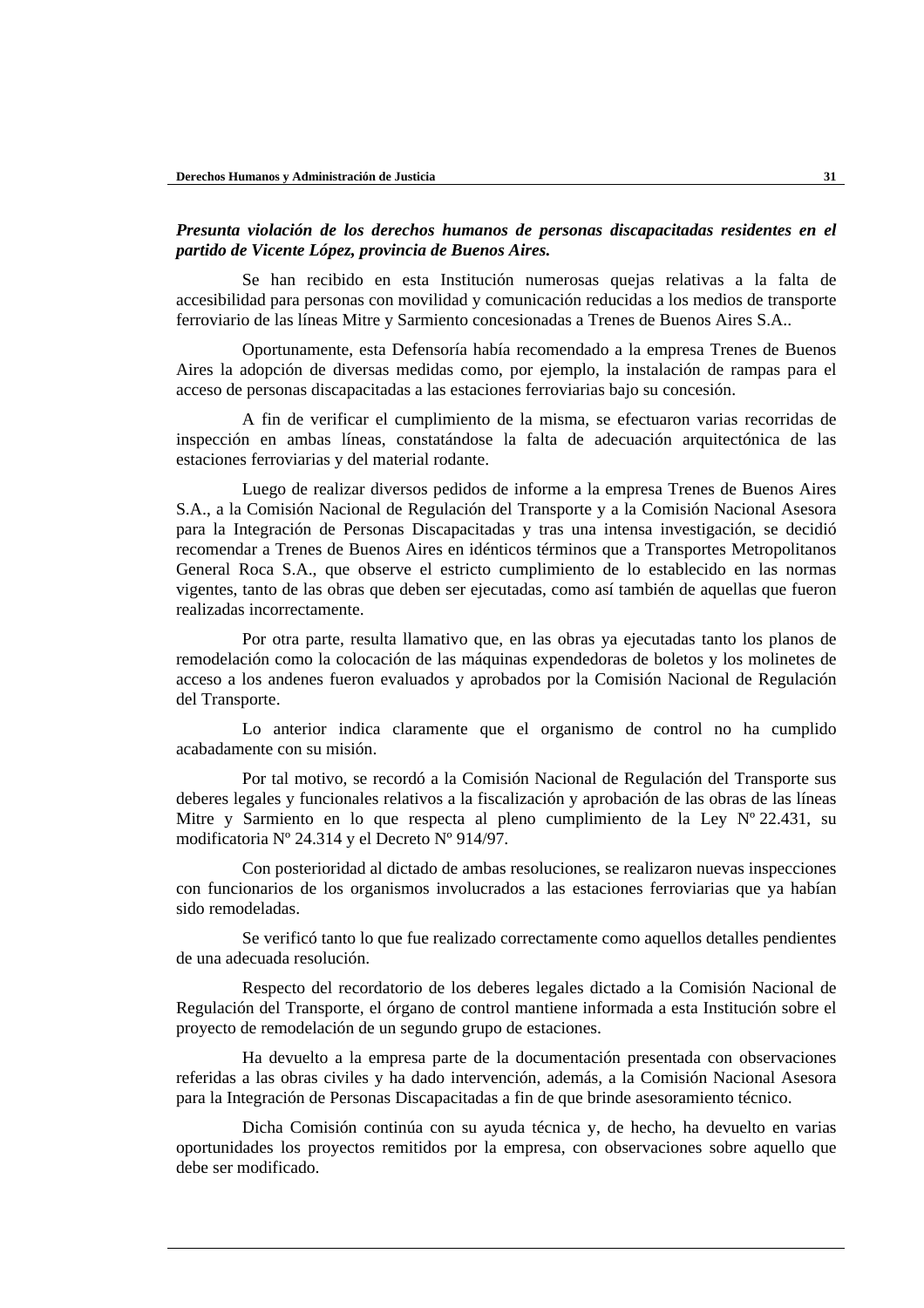La empresa TBA se encuentra elaborando las correcciones indicadas.

Esta actuación aún se encuentra en trámite ante esta Defensoría del Pueblo de la Nación.

### *Falta de accesibilidad al servicio ferroviario "El Tucumano" para personas discapacitadas motoras*

La interesada, madre de un discapacitado, presenta su queja a esta Institución porque el tren "El Tucumano", servicio de Tucumán Ferrocarriles S.A. (TUFESA), no cuenta con rampas de acceso a los vagones.

Se solicitaron informes a la presidencia de la mencionada empresa, la que informó que, en virtud de las características de los vagones (Diesel), las dimensiones de las puertas de acceso a los mismos son notablemente más pequeñas que las de una silla de ruedas.

En relación a la adaptación del interior de los coches, la empresa informó que se están reservando espacios para las sillas de ruedas.

Por otra parte y a petición de esta Institución, la Comisión Nacional Asesora para la Integración de Personas Discapacitadas informó que tiene a estudio alternativas que permitan solucionar el problema que obliga a personas con movilidad reducida abordar un coche "Diesel" de transporte ferroviario. En principio, se destacó la posibilidad de acceder mediante rampa a un solado sobreelevado en los principios y fines de los andenes, quedando a solucionar el tema del ancho de las puertas de ingreso a los vagones.

Asimismo, la mencionada Comisión solicitó a la Gobernación de la Provincia que arbitre las medidas para estudiar y ejecutar las factibilidades de adaptación del ferrocarril de esa provincia, ofreciendo para ello todo el asesoramiento necesario.

Ante la falta de respuesta del Gobernador, esta Defensoría pidió informes, estando a la espera de la respuesta a los mismos.

### **1.2.4. TRANSPORTE AUTOMOTOR DE PASAJEROS**

### *Inconvenientes de las personas que se desplazan en silla de ruedas para ascender y descender de los vehículos de Transporte Automotor de Pasajeros*

Se continuó con la investigación iniciada el año anterior. Vencido el plazo estipulado por la Resolución 420/98 de la Secretaría de Transporte, referido a la obligatoriedad para hacer efectiva la colocación de los dispositivos mecánicos previstos para las unidades de piso bajo y semibajo del Transporte Automotor de Pasajeros, se cursó un pedido de informe a la Comisión Nacional de Regulación del Transporte.

El organismo requerido adjuntó un listado de aquellas empresas que no dieron cumplimiento a lo establecido por los Decretos Nros. 914/97, modificado por su similar 467/98 y la Resolución S.T. Nº 426/98.

A las mismas se les ha iniciado sumario.

La presente investigación se ha visto obstruida por la reiterada falta de respuesta de la Comisión Nacional de Regulación del Transporte.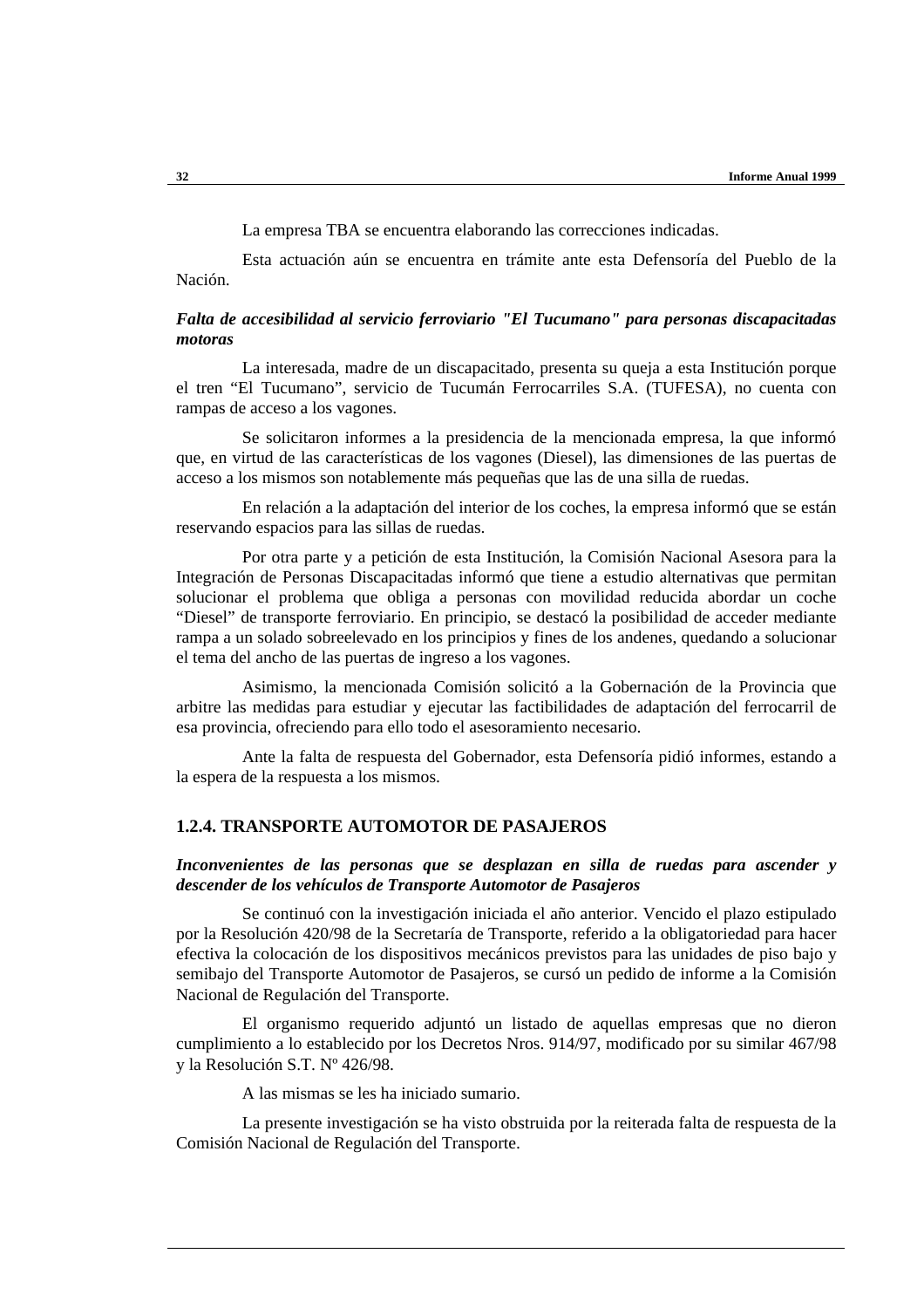### *Presunto incumplimiento de normas que disponen la renovación de vehículos de transporte de pasajeros para posibilitar el acceso al servicio de personas con movilidad reducida*

El Defensor del Pueblo de la Ciudad de Río Cuarto solicitó la intervención del Defensor del Pueblo de la Nación a fin de lograr la efectiva aplicación de una ley nacional en la ciudad de Río Cuarto, provincia de Córdoba.

Como antecedente, puso en conocimiento de esta Institución lo actuado de oficio por esa Defensoría local en un expediente referido a la efectiva aplicación y contralor de la legislación vigente en favor de aquellas personas con aptitudes diferentes, a efectos de lograr su total integración. El tema puntual es la barrera interpuesta al acceso del transporte público urbano y suburbano de corta y media distancia.

En la resolución administrativa producida por la Defensoría de la Ciudad de Río Cuarto, se reclamó a la Sociedad Anónima Transportes Ciudad de Río Cuarto, la observancia de la Ley de la Nación Nº 22.431, especialmente en lo relacionado a la incorporación de unidades de pasajeros con adaptaciones para el ingreso y egreso en forma autónoma y segura y la ubicación en su interior de personas con movilidad y comunicación reducidas, contemplando la incorporación de unidades de piso bajo por renovación del parque automotor.

Además, la Defensoría local recomendó al Departamento Ejecutivo Municipal que le exija a la concesionaria del transporte colectivo público de pasajeros el cumplimiento de la legislación mencionada.

Sin embargo, las normas legales sobre la protección de los derechos de las personas discapacitadas citadas en la resolución del Defensor del Pueblo de la Ciudad de Río Cuarto son de carácter nacional.

Esta Institución tomó conocimiento de la existencia de la Ley provincial Nº 8501/95, mediante la cual la provincia de Córdoba adhiere a la Ley Nacional Nº 22.431 de Protección Integral de las Personas Discapacitadas y a su modificatoria Ley Nacional Nº 24.314 de Accesibilidad de Personas con Movilidad Reducida, respecto a los artículos 20, 21 y 22 contenidos en el Artículo 1° de la citada norma legal.

En consecuencia, se solicitó a la Intendencia Municipal de Río Cuarto informe acerca de las normas locales de protección de los derechos de las personas discapacitadas.

De la información obtenida, se pudo establecer que si bien la Municipalidad, por medio de una Ordenanza, adhirió a la normativa nacional establecida en la Ley Nº 22.431 y a uno de sus decretos reglamentarios, este decreto no contempla la incorporación de unidades de piso bajo por renovación del parque automotor.

Esta última cuestión sí se encuentra contemplada en dos decretos reglamentarios de la Ley Nº 22.431, pero a los cuales la autoridad municipal no adhirió. Por lo tanto, no tiene obligación legal de cumplir con las previsiones contempladas en esa reglamentación.

De todas maneras, como son las autoridades locales quienes tienen el deber de garantizar una acabada tutela de los derechos de las personas con movilidad reducida, dentro del ámbito espacial de su competencia, esta Institución consideró procedente exhortar al Honorable Concejo Deliberante de Río Cuarto, provincia de Córdoba, a fin de que se arbitren las medidas necesarias tendientes a la adhesión por parte de la ciudad de Río Cuarto a la Ley Nacional 24.314, que modifica a la ley 22.431; y sus Decretos Reglamentarios Nros. 914/97 y 467/98 del P.E.N.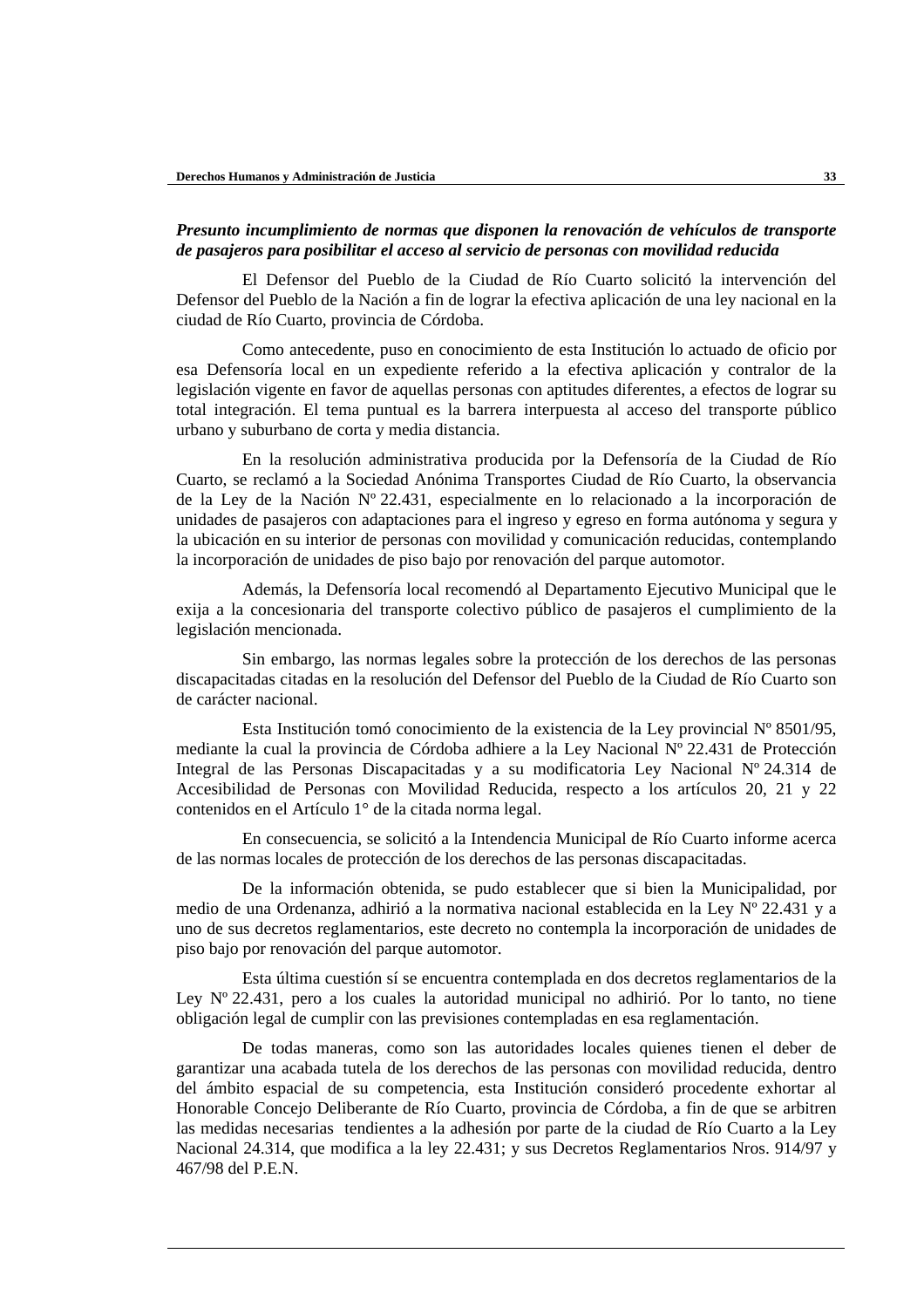### **1.2.5. LIBRE TRANSITO Y ESTACIONAMIENTO**

#### *Indebida aplicación de una infracción de tránsito a una persona discapacitada en jurisdicción de la Municipalidad de Santa Rosa, provincia de La Pampa*

Integrantes de la Asociación Distintas Actividades de Rehabilitación, de la ciudad de Santa Rosa, de la provincia de La Pampa, comunicaron al Defensor del Pueblo de la Nación que un Inspector Municipal de esa ciudad labró un acta de infracción contra el presidente de la Asociación, quien es discapacitado y está habilitado a utilizar el Símbolo en Automóviles expedido por el Servicio Nacional de Rehabilitación y Promoción de la Persona con Discapacidad.

Si bien el acta de infracción fue anulada cuando la persona damnificada se hizo presente ante el Juzgado de Faltas de la Municipalidad de la ciudad, la circunstancia anterior dejó al descubierto el desconocimiento del inspector de tránsito respecto del símbolo internacional de libre tránsito y estacionamiento, de uso en aquellos vehículos que transportan personas con movilidad reducida.

Se solicitó al Secretario Legislativo de la Honorable Cámara de Diputados de la Provincia de La Pampa información respecto de la legislación local referida al tema, lo que permitió ratificar que, si bien la ciudad de Santa Rosa cuenta con diversas normas municipales que protegen los derechos de las personas con movilidad y comunicación reducidas, la provincia no ha adherido a la ley que prevé el libre tránsito y estacionamiento para aquellos vehículos conducidos o que conduzcan a personas discapacitadas y que portan el Símbolo Internacional de Acceso

En consecuencia con lo expuesto, se exhortó a la Intendencia Municipal de la ciudad de Santa Rosa a efectos de que se arbitren las medidas necesarias que garanticen el derecho al libre tránsito y estacionamiento para aquellas personas con movilidad reducida que conduzcan vehículos o sean transportadas en ellos.

La mencionada exhortación fue respondida positivamente por la Municipalidad de Santa Rosa, de la provincia de La Pampa.

Además, los interesados agradecieron al Defensor del Pueblo de la Nación por la labor realizada.

### *Aparente falta de control acerca del uso de los espacios destinados al estacionamiento de vehículos que transportan a personas discapacitadas, por parte de la Municipalidad de la ciudad de Córdoba*

Se promovió de oficio, a raíz de una carta de lectores aparecida en un diario de la provincia de Córdoba referida a la supuesta falta de control sobre el uso de los espacios destinados al estacionamiento de vehículos que transportan a personas discapacitadas por parte de la Municipalidad de la ciudad capital de la mencionada provincia.

Además, se comunicaba que en calles del microcentro, los espacios destinados al estacionamiento para automóviles conducidos por personas con discapacidad son insuficientes y no son respetados por el resto de los ciudadanos.

La Ley Nacional  $N^{\circ}$  22.431, modificada por su similar 24.314 y su decreto reglamentario 914/97, establece en su artículo 22 sobre vehículos particulares, que las personas con movilidad reducida tendrán derecho a libre tránsito y estacionamiento de acuerdo a lo que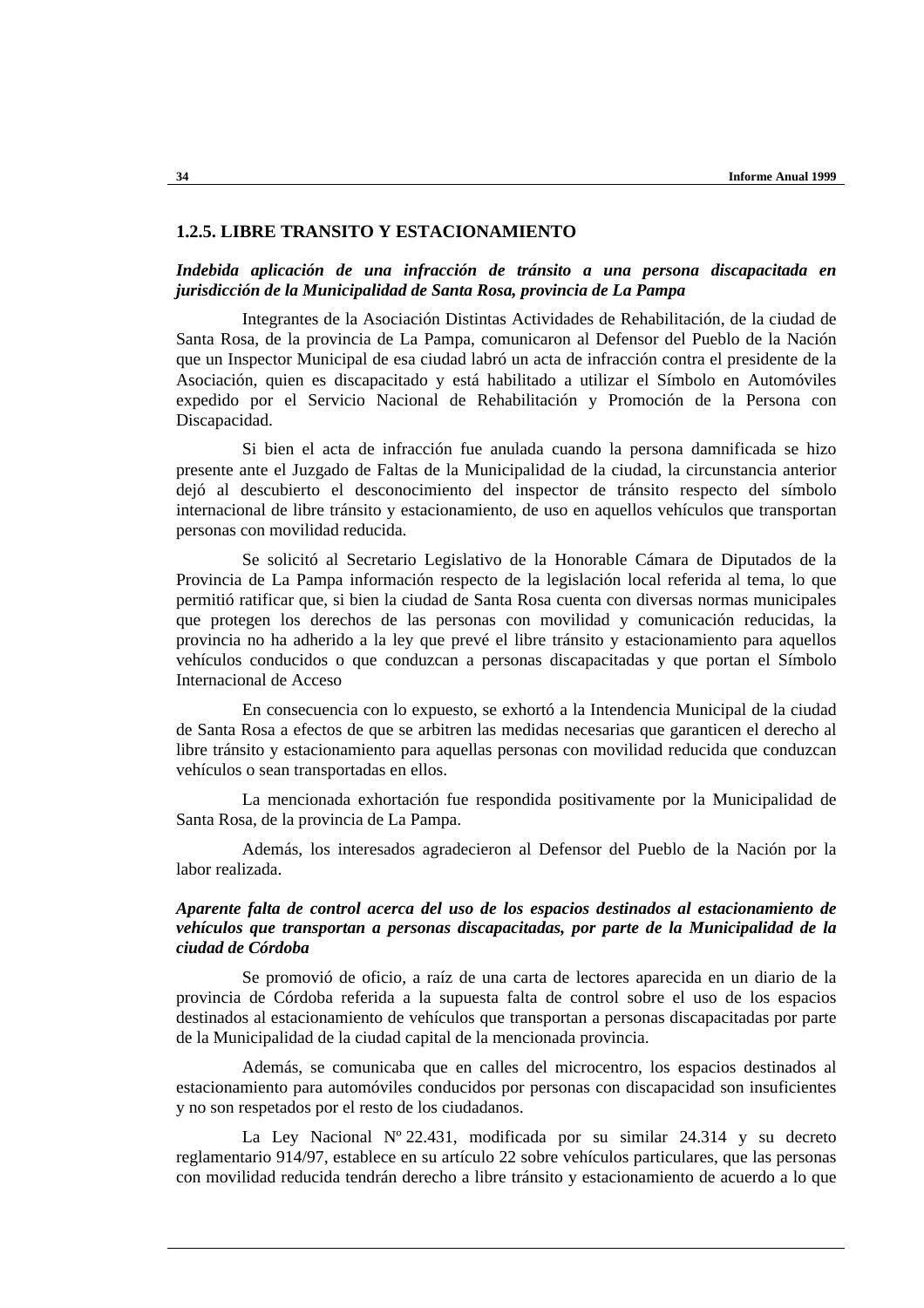establezcan las respectivas disposiciones municipales, las que no podrán excluir de estas franquicias a los automotores patentados en otras jurisdicciones. Las franquicias de libre estacionamiento serán acreditadas por el distintivo de identificación a que se refiere el artículo 12 de la Ley Nº 19.279.

Se solicitó a la Municipalidad de la ciudad de Córdoba un informe sobre las cuestiones denunciadas.

De la respuesta del organismo requerido surgió que mediante el Decreto Nº 242/"G"/92, del cual se adjuntó copia, se permite la libre circulación y se facilita el estacionamiento de los automóviles conducidos por personas discapacitadas.

En el área central de la ciudad existen 259 espacios destinados a tales efectos.

Respecto a las obleas de libre circulación, se informó que en el año 1997 se confeccionaron 284 y más de 239 en el año 1998.

Por otra parte, se informó que ese municipio no ha receptado reclamos suficientes que demuestren la insuficiencia de los espacios de estacionamiento demarcados para discapacitados.

La autoridad competente para el cumplimiento del Código de Tránsito Municipal de la ciudad de Córdoba es el Departamento Ejecutivo de dicho municipio.

La misma informó que es la Subdirección de Policía Municipal quien controla diariamente todos los espacios habilitados para el estacionamiento de vehículos que sean conducidos o conduzcan personas con movilidad reducida.

Asimismo, a la respuesta se agregaron un cuadro y un gráfico de barras sobre los registros obrantes en esa Subdirección, de cuyo análisis se desprende que, durante el período enero-octubre de 1998, se labraron 2.956 Actas de Constatación y se trasladaron al Depósito Municipal 1.165 vehículos.

Esta actuación fue concluida por resultar suficiente la respuesta del organismo involucrado en la denuncia de prensa.

### **1.3. DISCRIMINACION**

#### **1.3.1. POR DISCAPACIDAD**

*Negativa al otorgamiento de un crédito por ser no vidente, por parte de las autoridades del Banco Francés*

Un interesado planteó haber sido objeto de discriminación por parte de Credilogros (Banco Francés) que le negó el otorgamiento de un crédito en razón de su condición de no vidente.

Señaló que tal actitud de la Entidad en modo alguno puede atribuirse a su solvencia económica ya que respecto de ella ni siquiera se le formuló pregunta alguna.

A los efectos de la investigación de los hechos descriptos, se requirieron los pertinentes informes a la Gerencia de Créditos de Credilogros y al Banco Francés.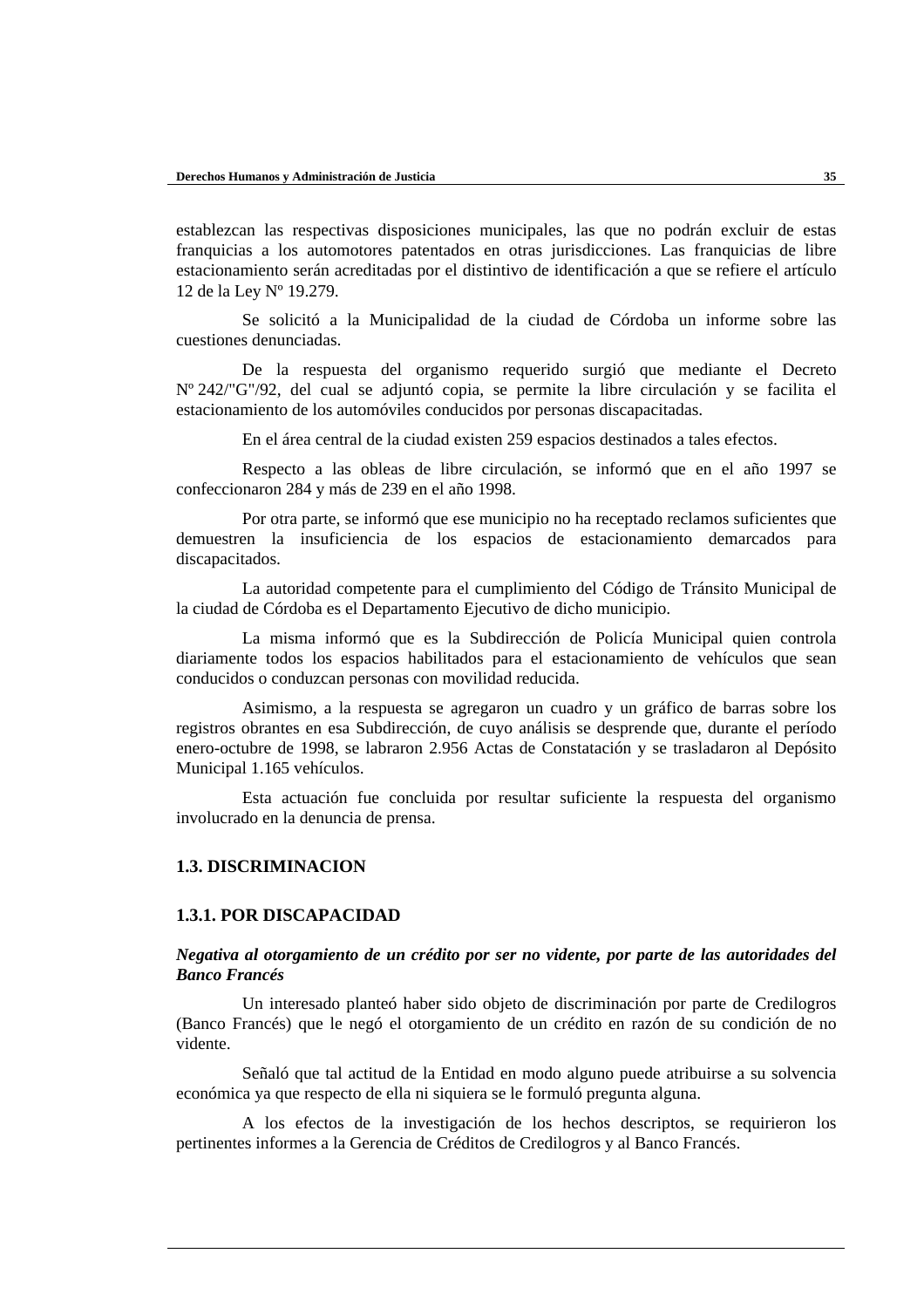La Entidad respondió que, cuando se presenta una persona no vidente a gestionar un crédito, se le solicita un codeudor que pueda leer, aceptar y firmar la documentación requerida para el otorgamiento del mismo.

Se le solicitó al Banco Central de la República Argentina que se expida al respecto.

Mediante la respuesta se informó a esta Institución que las normas emanadas del Banco Central de la República Argentina no hacen distinciones de índole alguna en materia de realización de operaciones con entidades financieras por parte de personas con alguna discapacidad física, siendo aplicable, cuando corresponda, lo previsto en la legislación de fondo.

Es decir, quedan exceptuados, según el Código Civil, las personas declaradas incapaces, las personas por nacer, los menores impúberes, los dementes y los sordomudos que no saben darse a entender por escrito.

Es claro que los no videntes no son personas incapaces conforme lo dispone el Código Civil.

Si bien resulta razonable que las entidades bancarias que suscriben contratos de préstamo en dinero con personas no videntes no inhabilitadas adopten algún tipo de resguardo en orden a la seguridad jurídica de los negocios, no lo es menos sostener que resulta excesivo y discriminatorio requerir un codeudor, cuando habitualmente no se toma ese recaudo con personas videntes.

Ello da cuenta suficiente de que, aunque una persona ciega disponga de capacidad económica suficiente para hacer frente a un crédito, se le exige un codeudor. Esto produce un agravamiento en las condiciones de contratación, cuando en realidad lo que se debe tener en cuenta es la facilitación del conocimiento fehaciente de tales condiciones.

Este pleno conocimiento se puede obtener por otros medios como, por ejemplo, utilizando contratos impresos en escritura Braille o también dejando constancia notarial de que el no vidente tomó conocimiento de las condiciones del contrato.

En base a tales alternativas, esta Defensoría recomendó al Banco Central de la República Argentina que disponga de mecanismos no discriminatorios que garanticen la seguridad jurídica tanto de los bancos como de los clientes no videntes.

La Entidad respondió positivamente a la recomendación efectuada, acompañando copia de la Comunicación "B" 6572 dirigida a las entidades financieras, mediante la cual recuerda a las entidades financieras que "las normas emitidas por ese Banco no hacen distinciones de índole alguna en materia de realización de operaciones con personas que presenten alguna discapacidad física".

### **1.3.1. POR NACIONALIDAD**

### *Afectación de derechos constitucionales ante la aplicación de una norma que veda la posibilidad de ejercer la profesión de traductor a personas extranjeras*

La interesada solicitó la intervención de esta Institución en lo que consideró una circunstancia discriminatoria: por ser extranjera con residencia permanente en el país no puede ejercer la profesión de Traductora Pública, una vez finalizados los estudios de la carrera que cursa en la Universidad de Buenos Aires.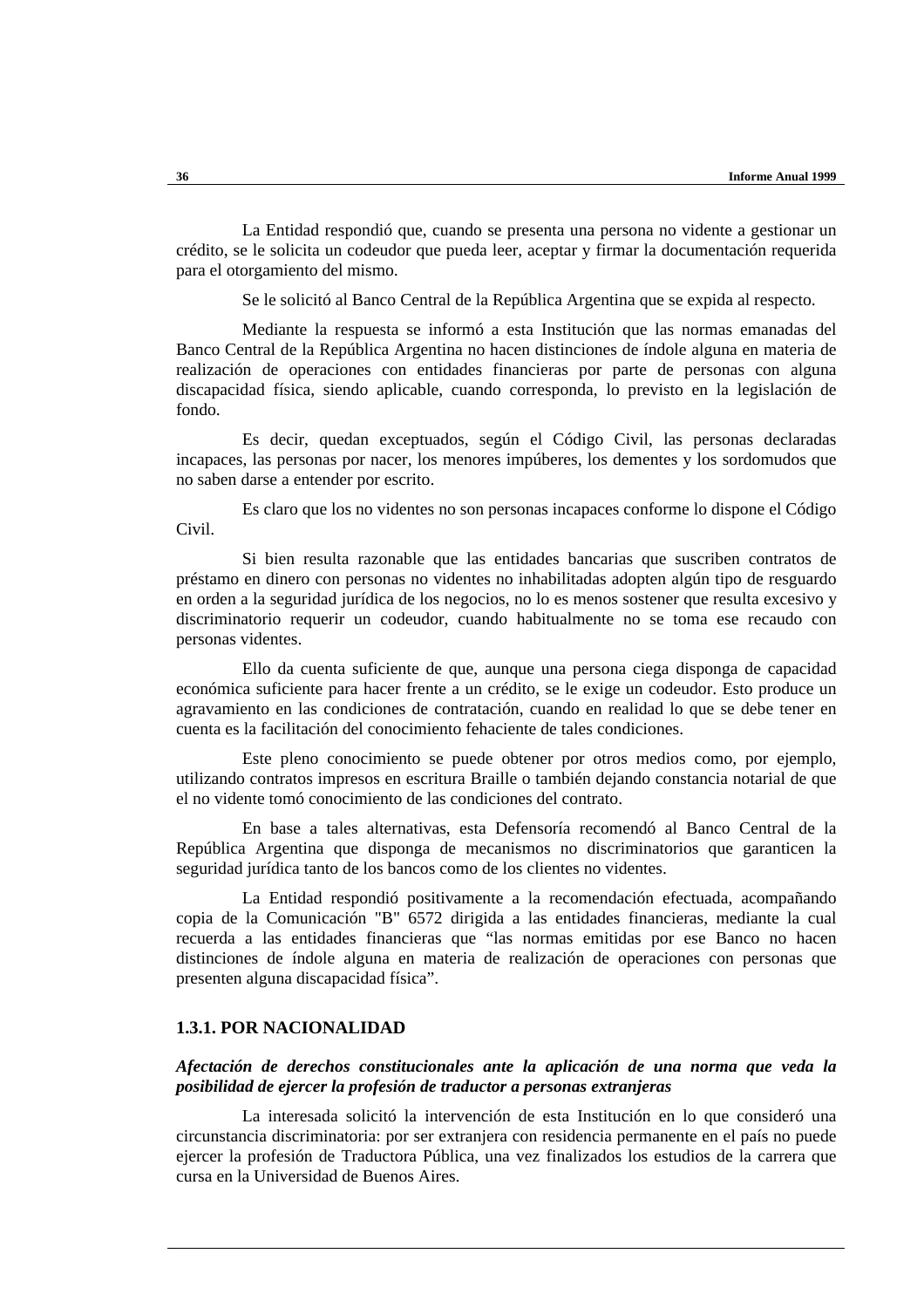Se siguió trabajando en esta temática pues, a pesar de que por la labor realizada el Ministerio de Justicia de la Nación envió copia del Proyecto de Ley y del Mensaje elaborado por la Secretaría de Asuntos Técnicos y Legislativos al Honorable Congreso de la Nación, proponiendo modificaciones a la Ley Nº 20.305, luego de 1 año de girar de dependencia en dependencia aún no ha sido firmado por el Señor Ministro. Su sanción superaría la situación denunciada por discriminatoria.

De tal manera, la discriminación hacia cualquier extranjero que quiera ejercer la profesión de traductor en nuestro país persiste.

## **1.4. NEUROPSIQUIATRICO COLONIA MONTES DE OCA**

### **1.4.1. CARACTERISTICA DE LA PROBLEMATICA**

La Colonia Montes de Oca que, por la cantidad de pacientes internados con distintas patologías sin ningún tipo de tratamiento adecuado ni criterio en su admisión, carencia de profesionales, enfermeros, auxiliares, etc. con múltiples irregularidades que se van desplazando de una gestión directiva a otra y, sobre todo, sin una política de salud mental adecuada a las necesidades a la población de pacientes, se encuentra en una situación problemática en la que intervienen muchos y variados factores.

La burocracia imperante y, por consiguiente, la indiferencia por parte de los funcionarios que tienen poder de decisión sobre lo que acontece y las irregularidades que surgen llevaron a que algunas propuestas importantes y razonablemente sustentadas no tuvieran lugar.

#### **1.4.2. RELEVAMIENTO DE DISFUNCIONALIDADES**

Entre las disfuncionalidades que hacen a la estructura de la institución se destacan:

- a) falta de una discriminación adecuada de las diferentes patologías de los pacientes;
- b) normas específicas para la admisión y egreso de pacientes;
- c) falta de tratamientos adecuados a las distintas patologías;
- d) falta de una decisión firme, razonada y adecuada a las circunstancias de la enferma mental en relación a la prevención de embarazos mediante procedimientos efectivos como, por ejemplo, la colocación de un D.I.U. (dispositivo intrauterino) ya que, por las características de esas pacientes en edad fértil, la situación que viven y su exposición a frecuentes violaciones por pacientes o agentes que trabajan en la Colonia, las posibilidades de embarazo son muchas. Además, según el informe de la SIGEN, no existen constancias de haberse dado intervención al juez competente ni de haber comunicado tal situación al curador;
- e) falta de profesionales que trabajen verdaderamente en la institución las horas necesarias pactadas y de enfermeros capacitados en atender a enfermos mentales. Excesiva cantidad de agentes administrativos.
- f) control de la contabilidad presupuestaria. Según el informe de la SIGEN, se detectaron disfuncionalidades (utilización de registros y formularios sin foliar ni rubricar con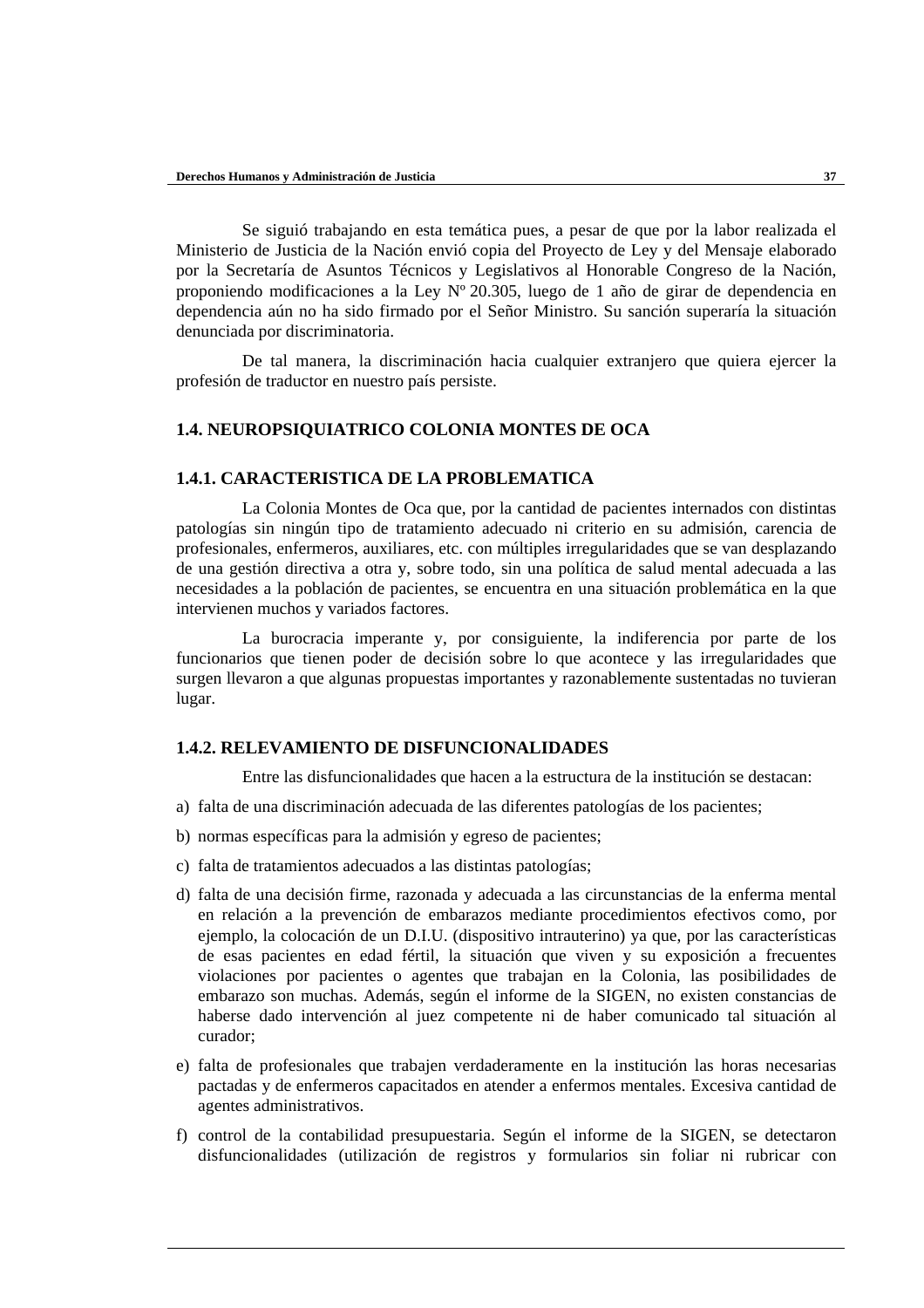enmiendas y tachaduras, excesiva cantidad de personal con licencia por enfermedad por largo tratamiento, personal que cubre guardias médicas sin contrato, etc.);

- g) falta de control de stock de medicamentos. Existencia de medicamentos vencidos;
- h) condiciones inadecuadas en la infraestructura edilicia y falta de mantenimiento de la misma;
- i) falta de curadores.

Si bien las disfuncionalidades mencionadas son las detectadas desde un comienzo por los distintos profesionales actuantes y por la SIGEN de enero de 1996, posteriormente no hubo constatación de cambios sustanciales en la situación del establecimiento.

Aunque como resultado del trabajo realizado por esta Institución se han alcanzado algunos logros respecto a la problemática general de esa Colonia (tramitación de documentos de identificación de los pacientes, aplicación de la Ley Nº 24.193 art. 27 inc. c), designación de personal para el servicio de radiología), no se consideran suficientes atento a que la problemática es marcadamente importante. Se infiere que la falta de una política clara, precisa, no arbitraria de la salud mental de los pacientes impide la solución de disfuncionalidades, tanto las más simples como las más complejas.

#### **2. PROPIEDAD**

El presente capítulo trata todas aquellas cuestiones objeto de presentaciones ante el Defensor del Pueblo de la Nación en las que se advirtió que se encontraban conculcados el derecho a la propiedad, garantido en el artículo 17 de Constitución Nacional y reconocido por los Tratados Internacionales receptados en el artículo 75, inc. 22 de la Carta Magna, con jerarquía superior a las leyes.

#### **2.1. PLAN CANJE**

Al respecto, cabe poner de manifiesto las diversas materias que fueron objeto de planteos ante el Defensor del Pueblo de la Nación, a raíz de las operatorias dispuestas mediante los Decretos Nº 647/95 y 35/99:

- Incumplimiento del Decreto Nº 1373/97 y normas reglamentarias por el que se prorrogó la vigencia del Decreto Nº 647/95.
- Decreto Nº 35/99. Adecuación de los certificados expedidos en los términos del Decreto Nº 647/95.
- Falta de recepción de los automotores en los centros de desguace y destrucción.
- Errores formales en la expedición de certificados de desguace y destrucción. Procedimiento para su rectificación.
- Extravío de documentación. Formulario 110 y Solicitud Tipo 04-E.

#### **2.1.1. Incumplimiento del Decreto Nº 1373/97 y normas reglamentarias**

El Defensor del Pueblo de la Nación inició las averiguaciones tendientes a esclarecer el presunto incumplimiento del Decreto Nº 1373/97 y sus normas reglamentarias, por el que se prorrogó la vigencia de la operatoria Plan Canje, dispuesta mediante el Decreto Nº 647/95.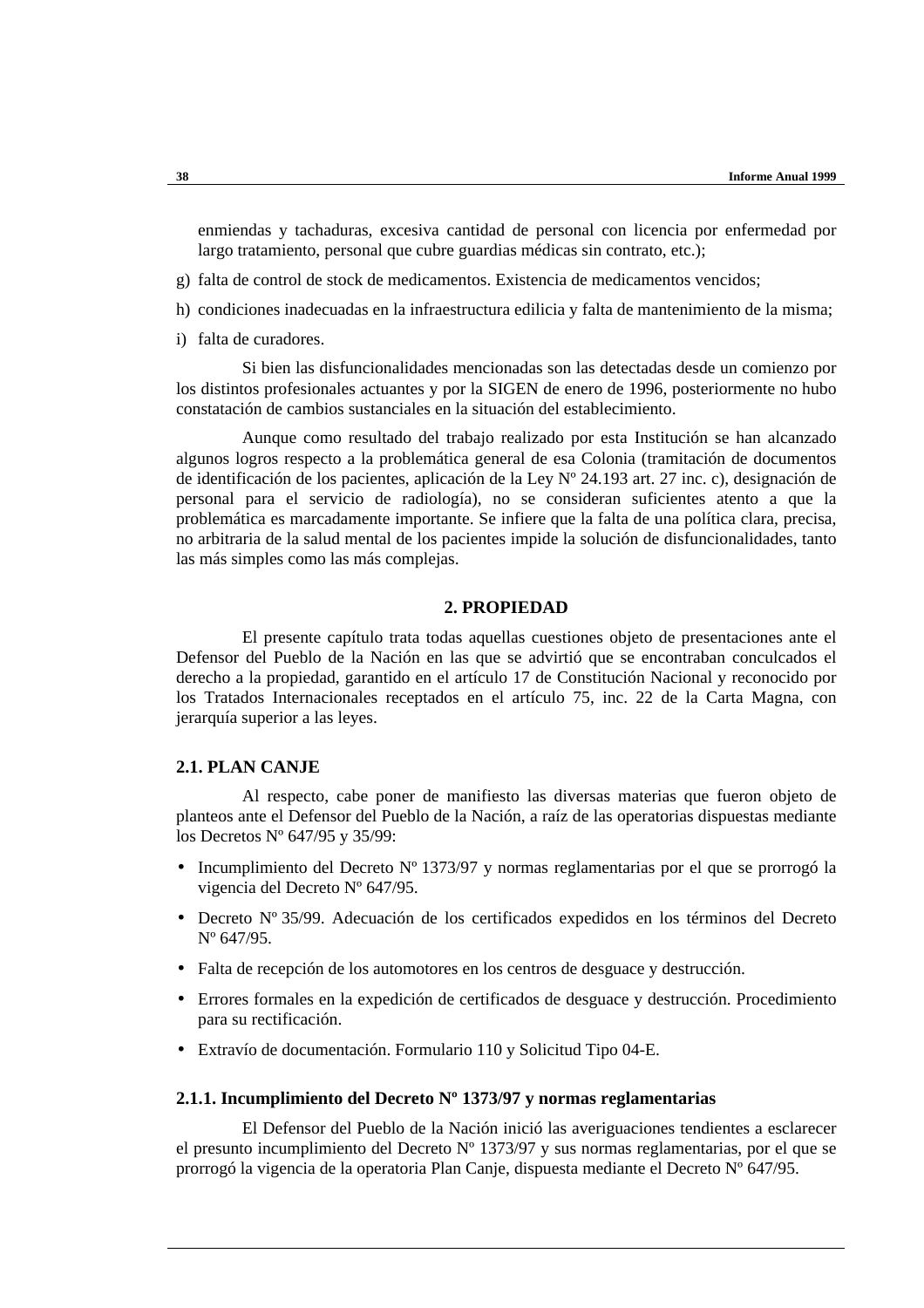La aludida investigación de oficio tuvo por objeto conocer si el cumplimiento riguroso del Decreto Nº 1373/97 y sus normas reglamentarias, por el que se derogó la vigencia del Decreto 647/97 y se estableció como excepción aquellas operaciones de compraventa de vehículos que tuvieran la documentación habilitante a la fecha de su publicación en el Boletín Oficial, provocó situaciones injustas o perjudiciales para los particulares que en su momento habían adherido a la operatoria "Plan Canje".

Mediante la Resolución D.P. Nº 05430/98, se procedió a dar por concluidas las investigaciones realizadas sobre los perjuicios derivados de la falta de aceptación del certificado Plan Canje, por parte de las concesionarias y terminales automotrices, por cuanto se estimó que la Secretaría de Industria, Comercio y Minería del Ministerio de Economía y Obras y Servicios Públicos de la Nación respondió favorablemente a la recomendación del Defensor del Pueblo de la Nación, formulada mediante Resolución D.P. Nº 3837/97, de fecha 30-07-97.

Posteriormente y ante los reiterados reclamos sobre el mismo tema, se advirtió que, pese a las medidas informadas por el órgano oportunamente recomendado, el bono que los habilitaba para un descuento en la compra de un automotor nunca les fue aceptado por las concesionarias y terminales.

Dicha circunstancia evidenció situaciones injustas y perjudiciales para los administrados, que no se correspondieron con el informe producido por la Subsecretaría de Industria en la Actuación Nº 14306/97. Dicho informe puso en conocimiento de esta Institución los números de los expedientes en los que las terminales automotrices adhirieron a la operatoria Plan Canje en el marco del Decreto Nº 1373/97 y sus normas reglamentarias y adjuntó la nómina de los concesionarios, modelos y valores de los vehículos susceptibles de ser adquiridos.

En consecuencia, se cursó pedido de informe a la Cámara del Comercio Automotor.

La entidad requerida hizo mención de los antecedentes del Decreto Nº 1373/97 y sus normas reglamentarias a los efectos de mantener en vigencia los términos del derogado Decreto Nº 647/95, respecto de aquellas personas que al 19-12-97 tuvieran la documentación en orden.

Al respecto, sostuvo que "La totalidad de las terminales automotrices y concesionarias adhirieron a la operatoria Plan Canje en el marco del Decreto Nº 647/95 y también con referencia al Decreto Nº 1.373/97 que prorrogó sus efectos".

No obstante ello, destacó que "... tenemos entendido que el Estado Nacional adeuda el pago de los certificados del Plan Canje. ....", observando que "Con respecto a los particulares que adhirieron al sistema anterior y no pudieron obtener sus correspondientes certificados, nuestra Cámara entiende que la operatoria del decreto 1373/97 y normas reglamentarias, que pusieron plazos para registrar las operaciones de canje no realizadas, no los dieron a conocer debidamente, razón por la cual existe una determinada cantidad de personas que dieron de baja sus automotores y no pudieron obtener los beneficios del Plan".

# **2.1.2. Decreto Nº 35/99. Adecuación de los certificados expedidos en los términos del Decreto Nº 647/95**

Entre tanto, con fecha 22-01-99 el Poder Ejecutivo de la Nación, mediante el Decreto Nº 35/99, dispuso establecer un régimen de renovación del parque automotor, constituyendo como autoridad de aplicación a la Secretaría de Industria, Comercio y Minería del Ministerio de Economía y Obras y Servicios Públicos.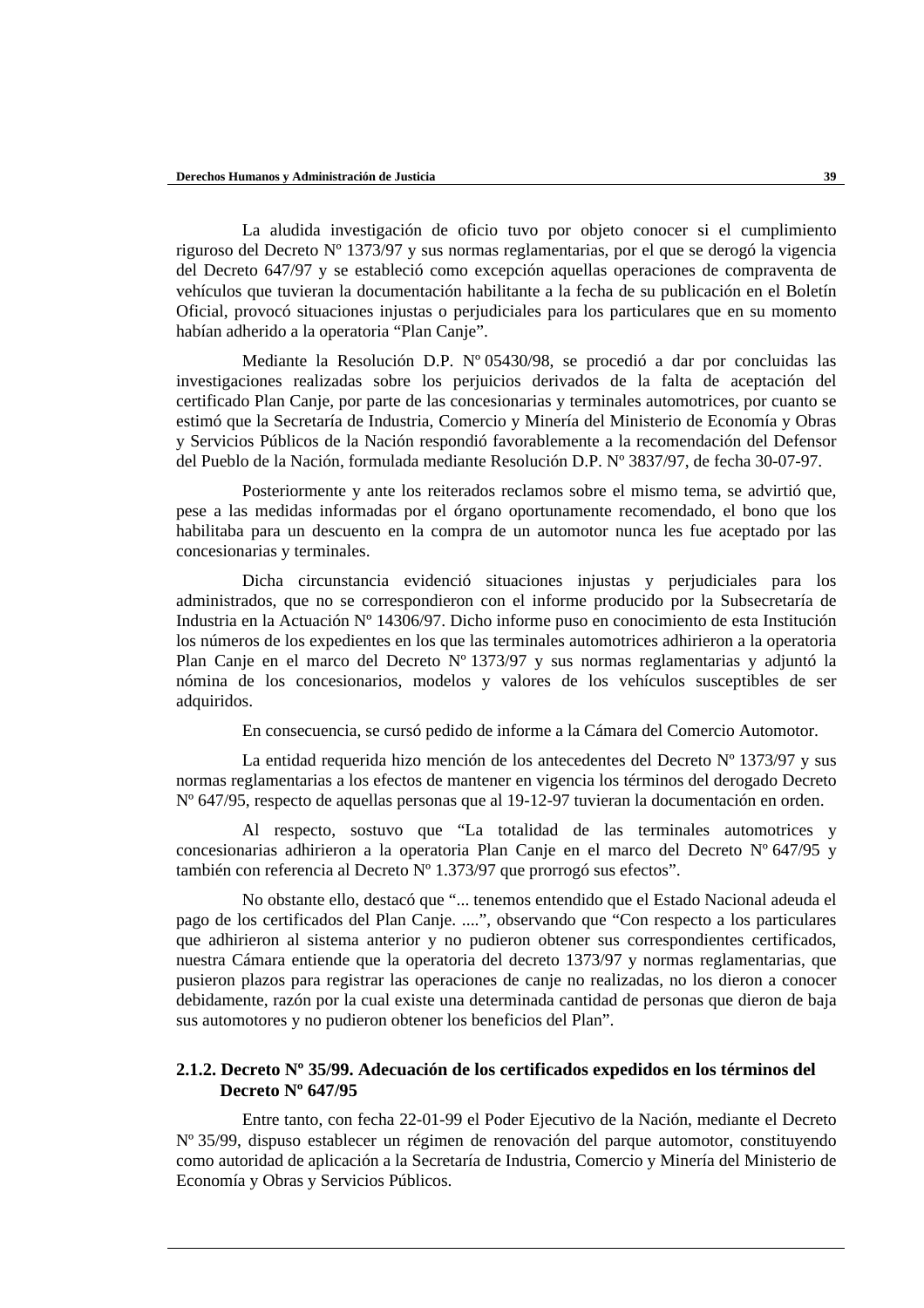De los términos del decreto no se advierte que el mismo contemple las situaciones de los particulares que adhirieron a la operatoria "Plan Canje" y que no pudieron hacer valer en tiempo oportuno el certificado extendido por no haber sido aceptado por las concesionarias y/o terminales automotrices en la compra de un automotor.

En consecuencia, se solicitó informe a la citada autoridad de aplicación del Decreto Nº 35/99, a fin de conocer cuáles fueron las medidas adoptadas frente a la situación de los particulares que encontraron conculcados sus derechos de propiedad al acogerse a las disposiciones del aludido Decreto Nº 647/95.

Al respecto, la Dirección de Política Industrial del Ministerio de Economía y Obras y Servicios Públicos hizo saber que mediante la Resolución de la Secretaría de Industria, Comercio y Minería Nº 268/99, de fecha 28-04-99, se habilitó a las personas físicas y jurídicas que, habiendo cumplimentado los requisitos exigidos por el Decreto Nº 647/95 y normas complementarias y no hubiesen efectuado una operación de compraventa, puedan efectuarla en los términos de los Decretos Nros. 35/99 y 397/99. A ese fin, los interesados deben obtener la documentación necesaria ante la mencionada Secretaría para poder realizar la operación de compraventa de un vehículo de fabricación nacional (conf. art. 1° de la Resolución S.I.C. y M. Nº 268/99).

Así pues, la vigencia del Decreto Nº 647/95 en cuestión se mantuvo hasta el 19-12-97, fecha de publicación en el Boletín Oficial del Decreto Nº 1.373/97, por el que se derogó el citado régimen.

En consecuencia, la respuesta producida por la citada Dirección de Aplicación de la Política Industrial del Ministerio de Economía y Obras y Servicios Públicos es satisfactoria en cuanto se tuvo en miras al iniciar la presente investigación de oficio.

#### **2.1.3. Falta de recepción de los automotores en los centros de desguace y destrucción**

Es dable destacar la situación particular denunciada por los titulares de las Actuaciones Nros. 5061/97, 16225/97 y 13560/98, vinculadas a la operatoria de canje dispuesta por el Decreto Nº 647/95. Estas personas dieron de baja sus respectivos automotores, los cuales nunca fueron aceptados para la destrucción y desguace por circunstancias ajenas a su voluntad.

Por lo tanto, nunca recibieron el pertinente certificado de destrucción de sus vehículos, por lo cual no están comprendidos en los términos de la precitada Resolución S.I.C.M. Nº 268/99 y, en consecuencia, no se encontrarían -en principio- habilitados para completar la nueva operatoria "Plan Canje" dispuesta por los términos de los Decretos Nº 35/99 y 397/99.

Dicha circunstancia pone de relieve situaciones injustas y perjudiciales que conculcan el derecho de propiedad, consagrado en el artículo 17 de la Constitución Nacional, respecto de todos los particulares que adhirieron a la operatoria dispuesta por el Decreto  $N^{\circ}$  647/95.

En tal sentido, la Administración coadyuvó a la operatoria en cuestión, constituyéndose en partícipe necesaria mediante la expedición de los certificados de baja de los automotores. A la vez, se adjudicó el servicio de recepción para el desguace y destrucción de los vehículos al Consorcio integrado por las firmas Pilar S.A., SIDERCA S.A. Y SYU S.A., que designó a la empresa SCRAPSERVICE S.A. como su operador.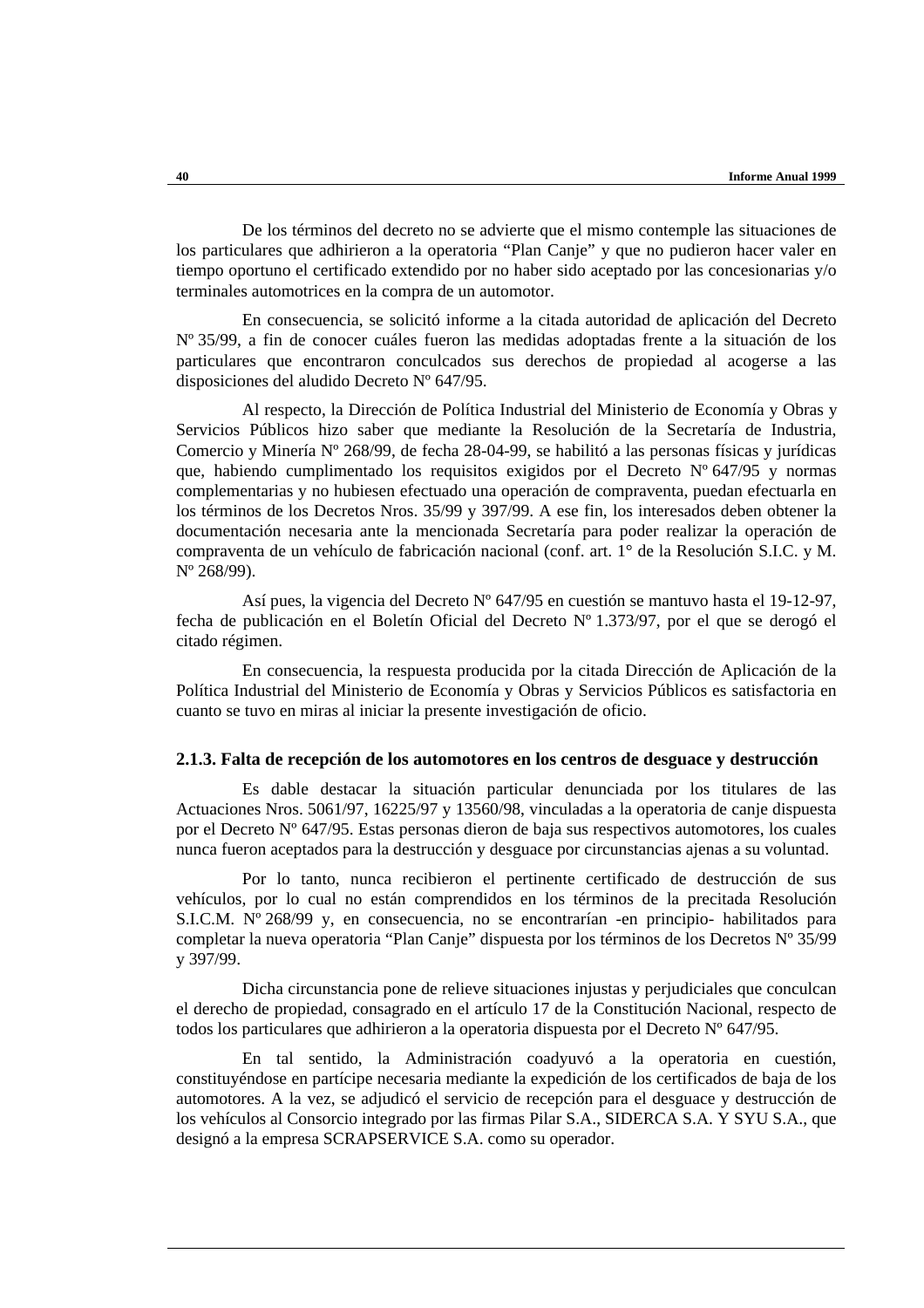Las presuntas irregularidades en la prestación y eventual abandono de servicios por parte de los centros de recepción de la adjudicataria son objeto de las investigaciones que tramitan en la Actuación Nº 16225/97.

Atento a lo expuesto, mediante la Resolución D.P. Nº 2008/99, de fecha 12-07-99, se recomendó a la Secretaría de Industria, Comercio y Minería del Ministerio de Economía y Obras y Servicios Públicos que, en su calidad de autoridad de aplicación de la operatoria "Plan Canje", arbitre las medidas tendientes a proteger y garantizar los derechos adquiridos por los particulares que adhirieron al régimen dispuesto por el Decreto Nº 647/95 quienes, como consecuencia, dieron de baja sus automotores, no pudiéndolos entregar en desguace y destrucción por causas ajenas a su voluntad y queden comprendidos por los beneficios que instauró el Poder Ejecutivo Nacional mediante los Decretos Nº 35/99 y 397/99.

En consecuencia, la Dirección de Aplicación de la Política Industrial respondió a la recomendación de marras señalando que la Dirección de Legales del Area de Industria, Comercio y Minería dictaminó que, de acuerdo a lo establecido en el Decreto 647/95, no existen obstáculos para que el administrado renuncie a permanecer en la operatoria, siempre y cuando fácticamente estuviera a tiempo para el desguace y no exista impedimento por vía de las normas registrales.

En cuanto a la Resolución S.I.C.y M. Nº 268/99, se informó que reconoce la posibilidad de incorporar al régimen dispuesto por el Decreto Nº 35/99 a todas aquellas operaciones de canje no realizadas durante la vigencia del Decreto Nº 647/95, siendo requisitos la acreditación de la baja y la entrega del vehículo con fecha anterior al 17-12-97.

Atento a ello, se señaló que, en virtud de los antecedentes sobre el particular y del dictamen producido por la Dirección Nacional de los Registros Nacionales de la Propiedad Automotor y Créditos Prendarios, el administrado puede dar el alta de estos vehículos, circunstancia que no impide la posterior incorporación a la operatoria del Régimen establecido por los Decretos Nros. 35/99 y 3967/99.

Así pues, desde el Defensor del Pueblo de la Nación se consideró que los términos de la respuesta brindada ofrecen una interpretación jurídica dispendiosa que atenta contra el principio de economía procesal: para que los adherentes a la operatoria dispuesta por el Decreto Nº 647/95 puedan quedar incorporados en la nueva operatoria "Plan Canje" prevista por los Decretos Nros. 35/99 y 397/99, se pretende que quienes tienen en su poder los automotores dados de baja por causas no imputables a su voluntad, deban darlos de alta para luego reiniciar los trámites que quedaron pendientes.

Sin perjuicio de lo expuesto y toda vez que en el considerando Vigésimo Cuarto de la Resolución D.P. Nº 2008/99 se hizo constar que las **presuntas irregularidades en la prestación y eventual abandono de servicios por parte de los centros de recepción del Consorcio Adjudicatario** integrado por las firmas Pilar S.A., SIDERCA S.A. y SYU S.A., cuyo operador designado era la empresa SCRAPSERVICE S.A. son objeto de las investigaciones que tramitan en la Actuación Nº 16225/97. A la fecha de elaboración del presente informe, se espera la respuesta de un pedido de informe a la Secretaría de Industria, Comercio y Minería del Ministerio de Economía y Obras y Servicios Públicos. Esta respuesta resultará decisiva para que el Defensor del Pueblo de la Nación adopte una medida sobre el particular.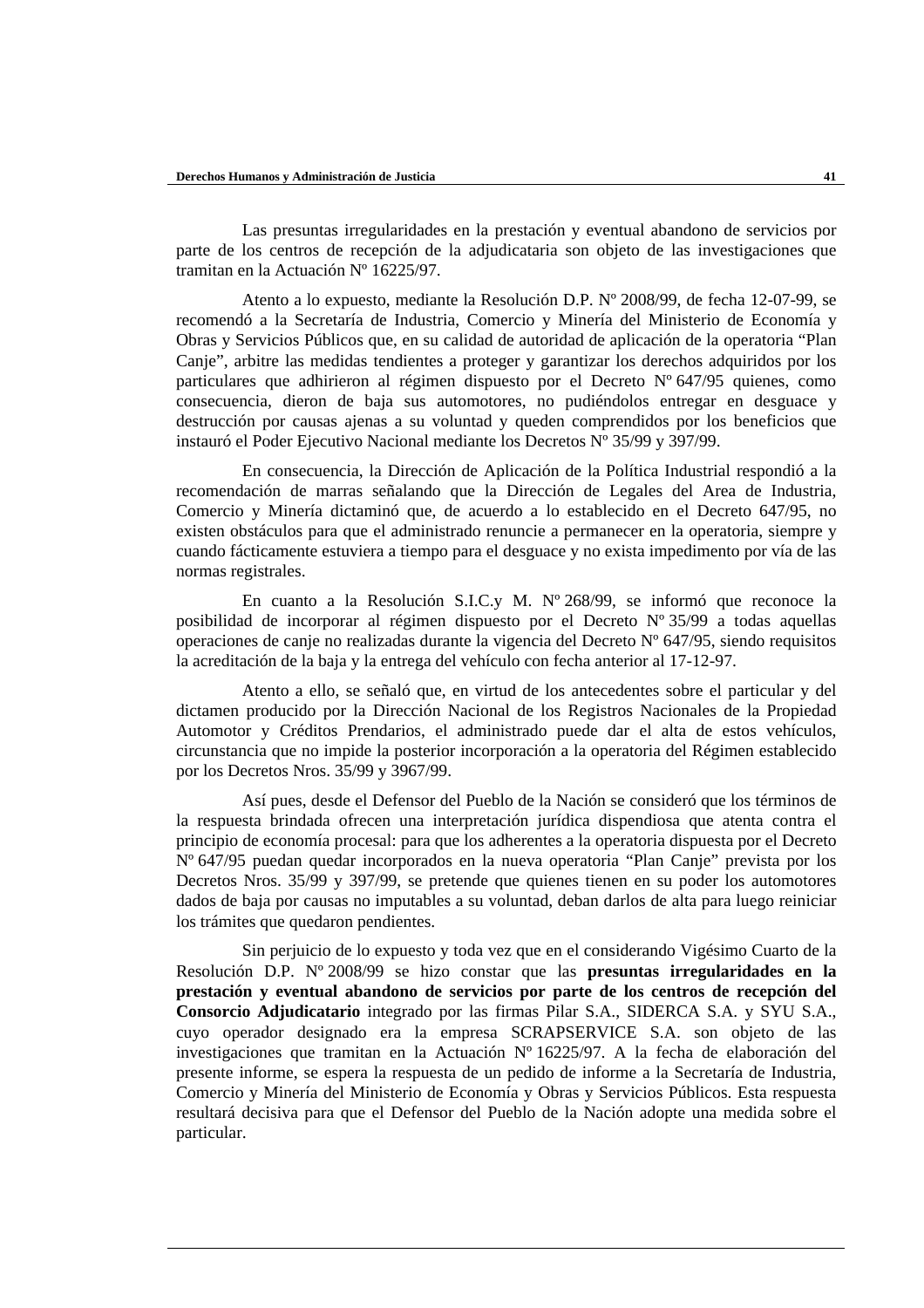### **2.1.4. Errores formales en la expedición de certificados de desguace y destrucción. Procedimiento para su rectificación.**

Mención aparte merecen las solicitudes de intervención del Defensor del Pueblo de la Nación ante los errores formales en la expedición de la documentación necesaria para acogerse a los beneficios del Plan Canje por parte de los distintos Registros Seccionales de la Propiedad del Automotor y Créditos Prendarios y el aparente vacío legal al respecto.

En virtud de las diversas diligencias realizadas, la Dirección Nacional de los Registros Nacionales de la Propiedad del Automotor y de Créditos Prendarios informó que, ante la considerable cantidad de casos en los que los interesados han incurrido en errores al momento de intervenir los espacios previstos para las distintas cesiones, se consultó a la Subsecretaría de Industria de la Secretaría de Industria, Comercio y Minería a los fines de subsanar dichos inconvenientes testando los espacios erróneamente completados y emitiendo un nuevo instrumento para materializar las cesiones en debida forma. Dicho organismo solicitó que se arbitren los medios necesarios a tales efectos, además de compartir el modo sugerido para ello.

En consecuencia, se hizo saber que mediante Disposición DN Nº 640/99 se incorporó al Digesto de Normas Técnico Registrales el procedimiento para solucionar los errores formales cometidos al completar el Certificado de Desguace y Destrucción.

# **2.1.5. Extravío de documentación. Formulario 110 y Solicitud Tipo 04-E.**

Por otra parte, se requirió la intervención de esta Institución ante la imposibilidad de obtener el duplicado del Formulario 110 y la Solicitud Tipo 04-E, que se expiden al haber acogido a la operatoria Plan Canje.

En todos los casos, los interesados manifestaron haber extraviado dicha documentación, habiendo formulado oportunamente la denuncia policial.

Asimismo, señalaron que al solicitar duplicados de la documentación ante la Dirección Nacional de los Registros Nacionales de la Propiedad del Automotor y de Créditos Prendarios, como así también ante la Secretaria de Industria y Comercio del Ministerio de Economía y Obras y Servicios Públicos, se les indicó la existencia de un vacío legal al respecto.

En tal sentido, se hizo saber que la Dirección Nacional de los Registros Nacionales de Propiedad Automotor y Créditos Prendarios les informó que la normativa vigente no contempla la posibilidad de emitir un duplicado del formulario 110, en virtud de lo merituado por la Comisión de Asuntos Normativos. Se destacó que nada obsta a que puedan solicitar el duplicado de la Solicitud Tipo "04-E" ante el Registro Seccional correspondiente.

En consideración a lo expuesto, se cursaron pedidos de informes a la Secretaría de Industria, Comercio y Minería del ex-Ministerio de Economía y Obras y Servicios Públicos, los que a la fecha de producción del presente informe se encontraban pendientes de resolución.

#### **2.2. PLANES DE AHORRO PREVIO**

Las cuestiones suscitadas en torno al consumo de planes de ahorro para fines determinados y/o de capitalización objeto de denuncias por ante esta Institución pueden resumirse en: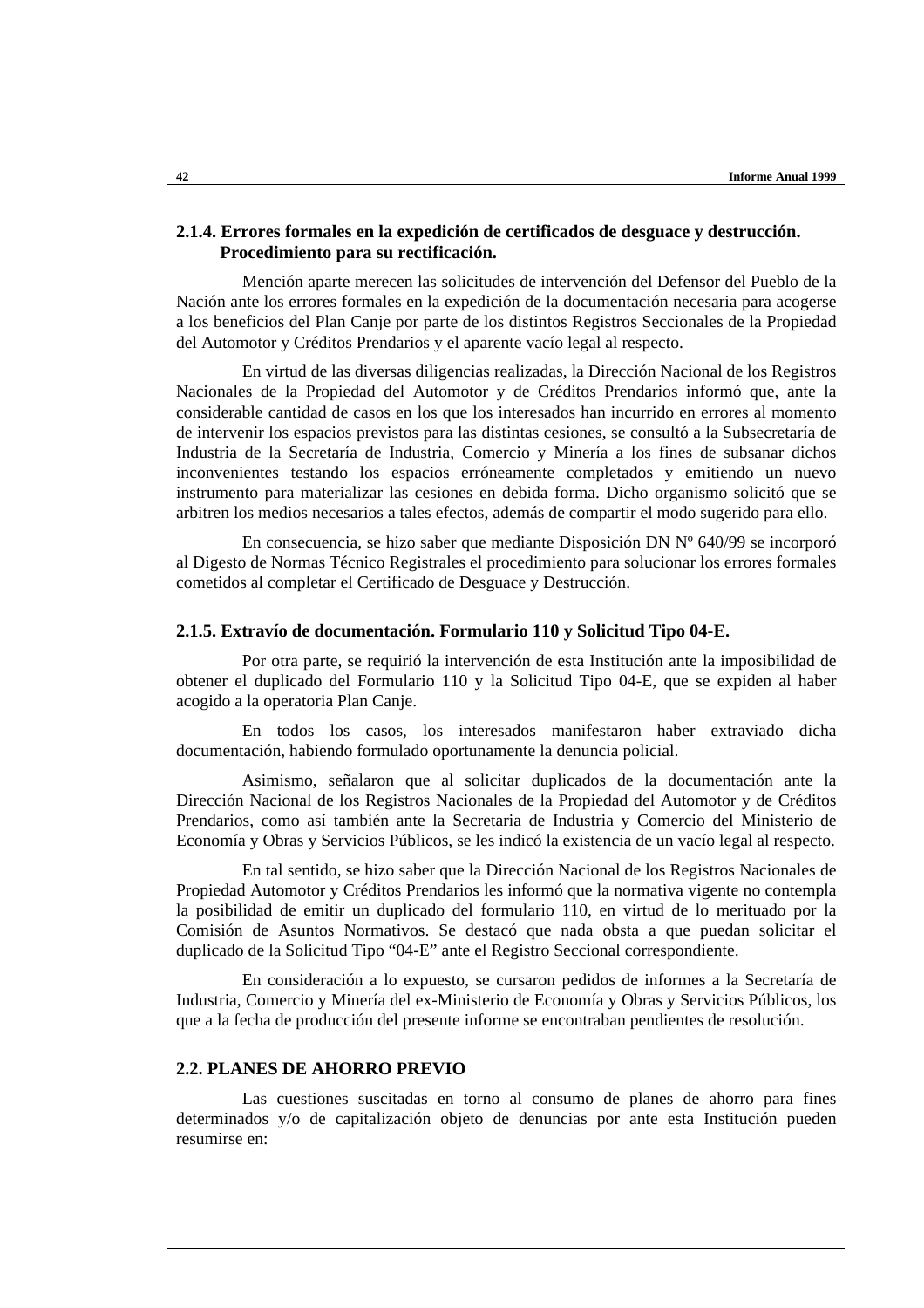- falta de información adecuada y veraz de los términos del contrato por parte de las sociedades administradoras;
- demora en los plazos de restitución de los aportes ingresados por los suscriptores en los casos de rescisión o resolución de los contratos; incorrecta liquidación de dichos aportes una vez que se cumplió el término previsto en el contrato;
- demora en la entrega del bien objeto de la contrato;
- falta de entrega del bien a los herederos del suscriptor fallecido, mediando seguro de vida;
- presunta indebida colocación de títulos en plaza;
- control de la Inspección General de Justicia y de la Dirección Nacional de Defensa del Consumidor.

### **2.2.1. Falta de información adecuada y veraz de los términos del contrato por parte de las sociedades administradoras**

A raíz de diversas denuncias recibidas por la Institución, se tomó conocimiento de que, conforme a la legislación vigente sobre los gastos de retiro de las unidades adjudicadas mediante Planes de Ahorro, éstos debían ser oblados por los suscriptores, previa información y acuerdo de partes.

De las investigaciones realizadas, se corroboró que, mediante la Resolución del Ministerio de Justicia Nº 3/95, se intentó poner fin a las cuestiones relacionadas con el cobro del flete de los automóviles adjudicados a través de los planes de ahorro, prohibido hasta entonces por las Resoluciones Generales de la Inspección General de Justicia Nros. 1/85 y 10/93 y al cobro excesivo de los gastos de entrega de la unidad.

En consecuencia, se informó que las sociedades Administradoras pusieron en conocimiento de la Inspección General de Justicia un listado de valores máximos que se podrían percibir en concepto de flete y de gastos de entrega. Este listado pasó a llamarse **Anexo Res. 3/95** y fue utilizado como parámetro para establecer si lo percibido por esos conceptos era correcto o no.

El aludido Anexo nunca fue formalmente aprobado ya que la Resolución Ministerial no prevé tal circunstancia sino que habla de acuerdo de voluntades de las partes.

Se concluye lo siguiente: el mal llamado "anexo" de la Resolución M.J. Nº 3/95, por el que las Administradoras fijan por sí una tabla regulatoria, vulnera el principio establecido por la misma resolución toda vez que, mediante una cláusula de adhesión, el suscriptor es compelido a aceptar como predispuesto lo que, en realidad, debería ser fruto de un acuerdo con la Administradora.

Además, el texto del referido "anexo" induce a pensar que los costos de Flete y Prenda e inscripción del dominio corren por cuenta del adquirente "conforme resolución 3/95 del Ministerio de Justicia" cuando, en realidad, en virtud de tal acto resolutivo, las partes (suscriptor y administradora) pueden, en el marco de la autonomía de la voluntad, establecer la modalidad que consideren más adecuada a sus propios intereses.

Así pues, en la práctica el llamado "anexo", que sólo establece los valores máximos que se podrían percibir en concepto de fletes, terminó transformándose en una regla fija o escala que el usuario se ve obligado a aceptar. El Organismo de Fiscalización termina por darle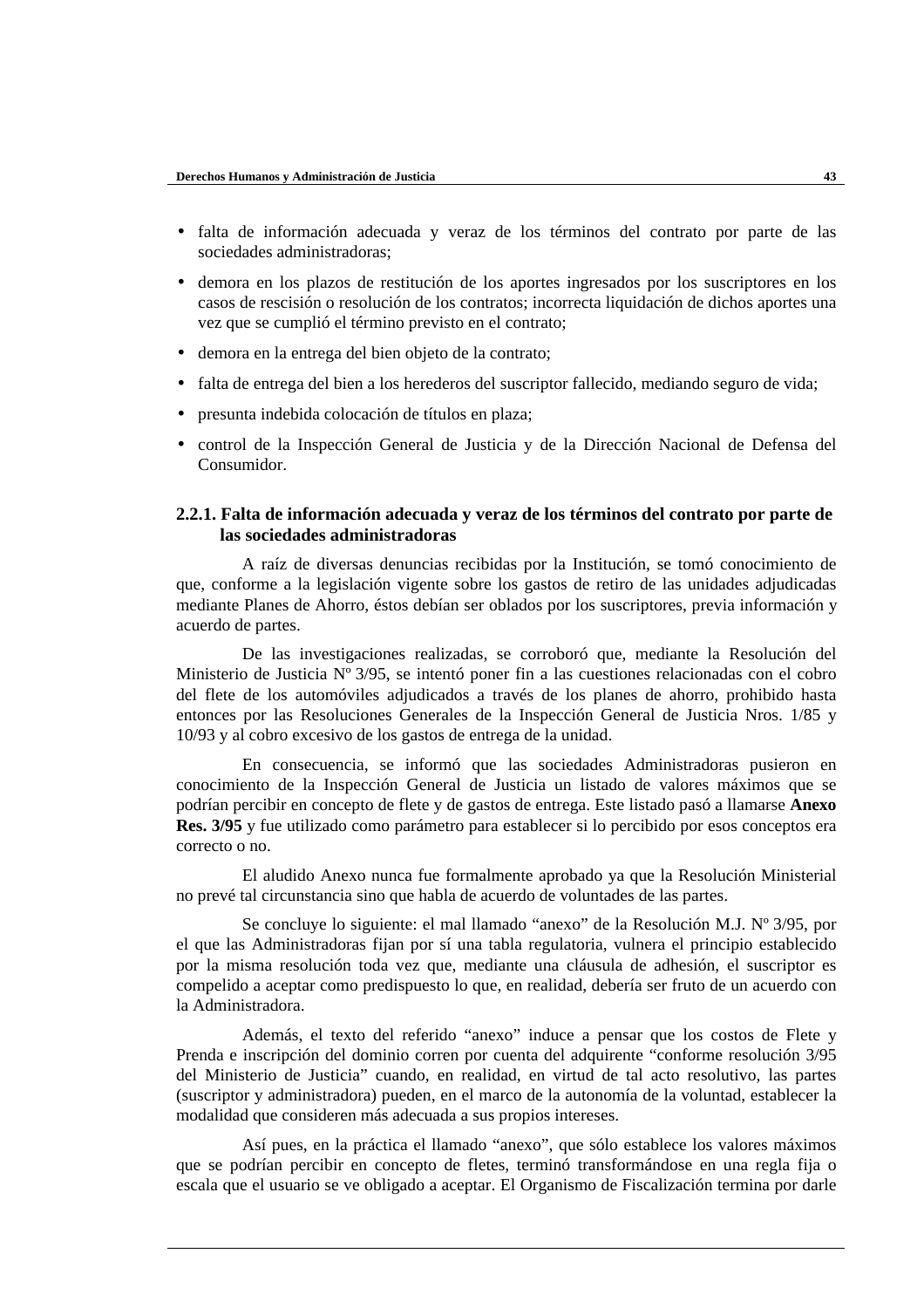visos de legalidad a un instrumento, elaborado por la Sociedades Administradoras que actúa limitando la autonomía de las partes, consagrada por la Resolución M.J. Nº 3/95.

En tal sentido, corresponde destacar que el cumplimiento del acuerdo, conforme las partes libremente lo pactaron, debe ser garantizado por la Inspección General de Justicia en este tipo de contratos, en los cuales las diferencias económicas existentes entre suscriptores y administradoras requieren necesariamente de la tutela del Estado, tendiente a evitar abusos y deformaciones en la aplicación del marco legal vigente.

En razón de lo expuesto, se recomendó a la Inspección General de Justicia que arbitre los medios necesarios para que, en el marco de la Ley Nº 22.315 y previo a la suscripción de los respectivos contratos, fiscalice que las sociedades administradoras de planes de ahorro informen a los suscriptores la posibilidad de acordar las modalidades contractuales y que, a su vez, ejerza sus facultades de control cuando las Administradoras ni actúen ni permitan actuar a los suscriptores en los términos de lo dispuesto por la Resolución del Ministerio de Justicia Nº 3/95.

Asimismo, recomendó al órgano en cuestión que:

- a) instruya a las Administradoras de Planes de Ahorro para la Compra de Automotores, con el objeto de que den estricto cumplimiento a lo dispuesto por la citada resolución informando a los interesados, de forma amplia y anticipada y de manera veraz, detallada, eficaz y suficiente la posibilidad de acordar mutuamente las modalidades contractuales referidas a los gastos de flete, prenda e inscripción del dominio, adjuntando también al contrato de suscripción del plan, copia de la Resolución M.J. Nº 3/95;
- b) se abstenga de utilizar como parámetro el listado de valores máximos, denominados "anexos" para determinar si lo percibido por las administradoras en concepto de flete y gastos de entrega es correcto, debiendo para ello basarse en los valores concretos que surjan de la documentación respaldatoria respectiva que en cada caso se aporte;
- c) controle que las Administradoras no utilicen formularios de adhesión como "anexos" de la resolución mencionada o de los respectivos contratos suscritos por las partes que contradicen el espíritu y la letra del sistema legal vigente;
- d) confeccione un orden de mérito, por el cual se ponga en conocimiento de la opinión pública el grado de cumplimiento de las normas vigentes por parte de las Sociedades Administradoras de los Planes en cuestión.

El órgano recomendado hizo saber lo siguiente:

a) Con relación a instruir a la sociedades administradoras de ahorro para la adquisición de automotores, se acogerá la sugerencia aludida, a fin de que las mismas "... **incorporen como un anexo de los contratos a suscribir** con el público una transcripción de la parte pertinente de la Resolución del Ministerio de Justicia Nº 3/95 de modo de asegurar que los suscriptores tengan conocimiento de que **la forma de soportar los costos de flete, prenda y gastos de inscripción... queda librada al acuerdo de las partes del Contrato de Ahorro..."**.

Asimismo, puso de manifiesto que "... aún cuando por dicho acuerdo tales conceptos deban ser afrontados por el suscriptor, **los valores consignados en el Anexo constituyen máximos**...", aclarándose que "... **en muchos casos las Condiciones Generales de**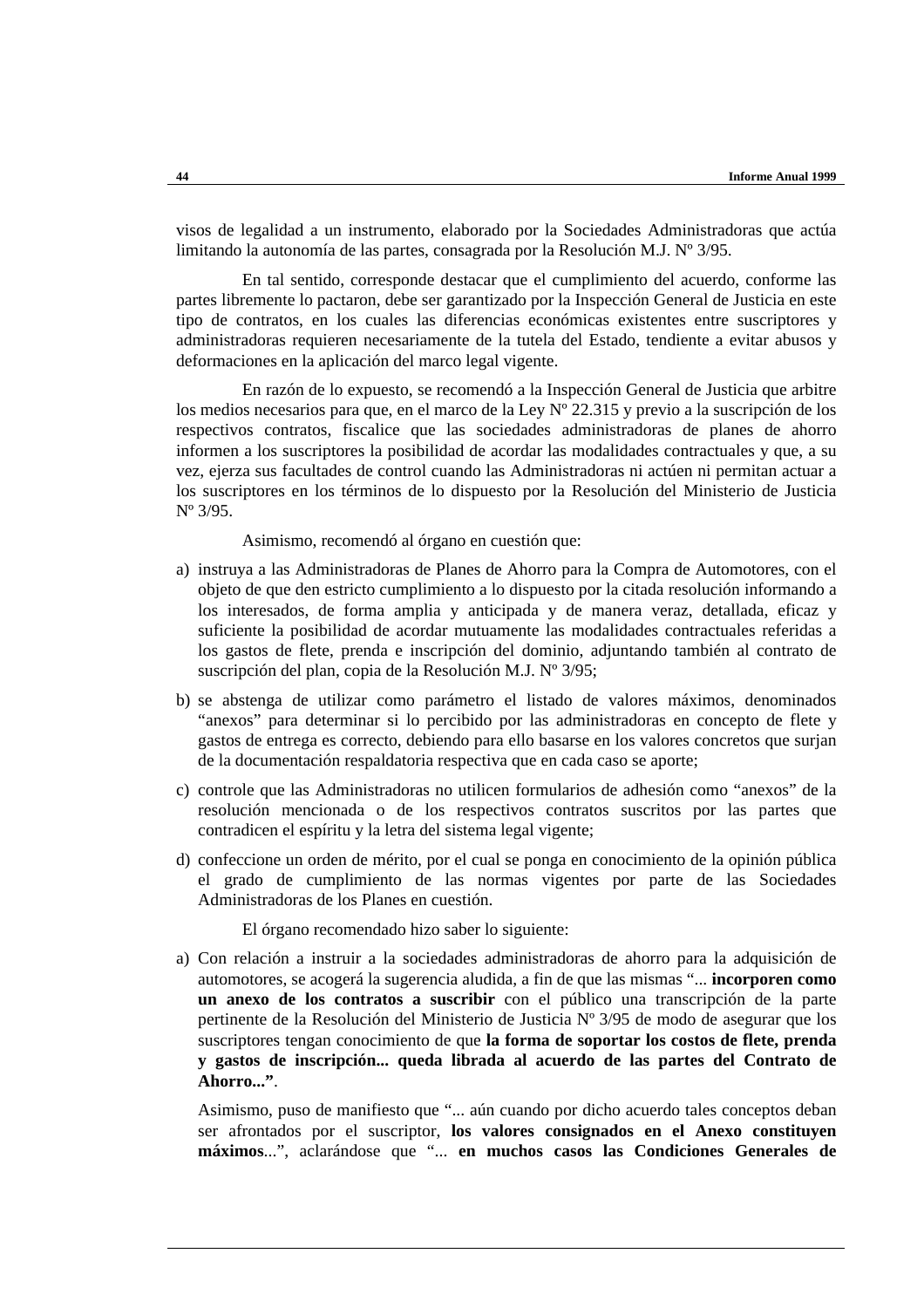**Contratación aprobadas por el Organismo** ya han visto que **tales costos se encuentran a cargo del suscriptor**".

b) En cuanto a la abstención de utilizar como parámetro el listado de valores máximos - "anexo"- en conceptos de flete y gastos de entrega objeto de recomendación, se hizo saber "... **la inconveniencia de suprimir la utilización del anexo de valores referenciales máximos**...", por cuanto "... la eliminación de ese listado implicaría despojar a la parte débil en la negociación (el suscriptor) de un elemento útil y conducente a su interés de no afrontar costos desmedidos por los rubros en cuestión".

Al respecto, se señaló que "Las consideraciones sobre **el eventual alto valor de los precios máximos** referidos, ... serían materia de análisis de la **Dirección de Defensa del Consumidor**".

c) En lo que respecta a la elaboración de un orden de mérito que ponga en conocimiento de la opinión pública el grado de cumplimiento de las normas vigentes por parte de las sociedades administradoras de planes de ahorro para la adquisición de automotores, el mismo no es factible de elaborar. No obstante ello, se informa que la recomendación tendrá acogida a través de la puesta a disposición y libre consulta del Registro de sanciones que este Organismo lleva en función de aquellas que aplica a las empresas sujetas a su fiscalización en la materia".

De la respuesta, corresponde advertir que la modalidad de incorporar un "anexo" a los contratos con la transcripción de la parte pertinente de la Resolución del Ministerio de Justicia Nº 3/95 resulta improcedente y se contradice con el contenido de la recomendación formulada por el Defensor del Pueblo de la Nación. Además, es violatoria de la letra y espíritu de la Resolución Ministerial Nº 3/95 para que se asegure a los suscriptores tener conocimiento sobre la forma de soportar los costos de flete, prenda y gastos de inscripción.

En consecuencia, la modalidad que propone la Inspección General de Justicia como forma de cumplimiento de la recomendación no es procedente, por cuanto contradice la letra de la misma Resolución Ministerial Nº 3/95, al proponer un nuevo anexo al contrato, sin que el acuerdo de parte quede plasmado en el contrato de suscripción.

Por otra parte, bajo ningún concepto el organismo de fiscalización puede aprobar el citado acuerdo de voluntades como Condiciones Generales de la Contratación por cuanto la misma implicaría violar la autonomía de voluntad de las partes.

En cuanto a la abstención de utilizar como parámetro el listado de valores máximos denominados "anexos", objeto de la recomendación, la Inspección General de Justicia hace caso omiso a la misma, contradiciéndose una vez más.

Así pues, por un lado dice acoger a la recomendación formulada por el Defensor del Pueblo de la Nación para que se instruya a las Administradoras de Planes de Ahorro para la adquisición de automotores a fin de que informen a los suscriptores sobre el contenido de la Resolución M.J. Nº 3/95 y, en consecuencia, dejar librado al acuerdo de las partes el modo de afrontar los costos de flete, prenda o gastos de inscripción del dominio.

Por otra parte, manifiesta la inconveniencia de suprimir la utilización del anexo de valores máximos, considerando que su eliminación implicaría despojar a la parte débil suscriptor- de un elemento útil y conducente a su interés.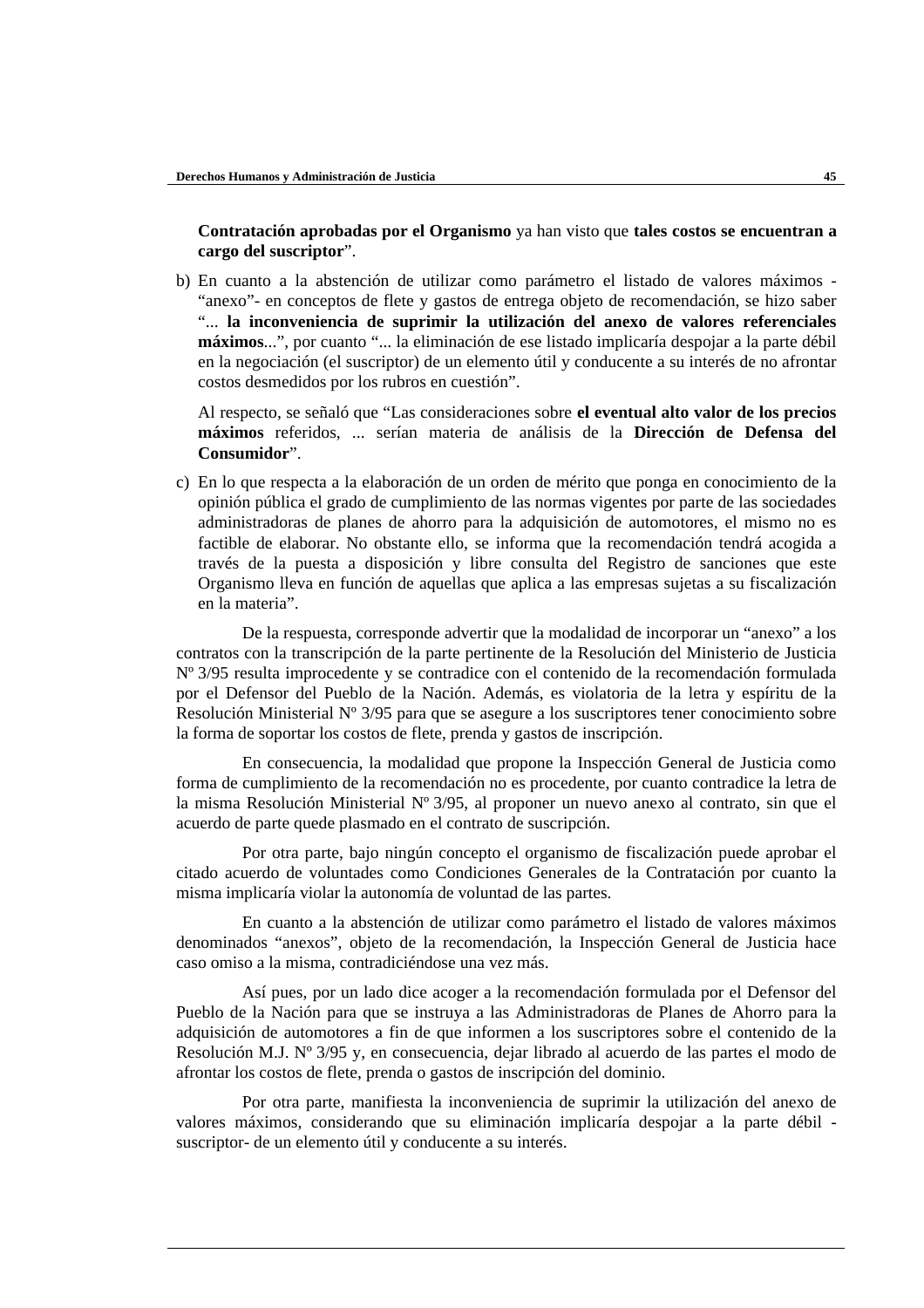Los antecedentes del asunto y las recomendaciones propuestas fueron puestas en conocimiento del Subsecretario de Justicia del Ministerio de Justicia, en su carácter de máxima autoridad del área, conforme lo prescrito por el artículo 28 de la Ley Nº 24.284, modificado por la Ley Nº 24.379.

La Inspección General de Justicia, en virtud de las facultades de reglamentación de la actividad de ahorro previo para fines determinados conferidas por ley, señaló que en razón de la recomendación dispuesta mediante la Resolución D. Nº 6355/98, se elaboró un proyecto de Resolución General, cuya copia remitió a esta Institución la Dirección de Comercio Interior del Ministerio de Economía y Obras y Servicios Públicos y distintas entidades de defensa al consumidor, para su consideración.

Asimismo, le solicitó al Defensor del Pueblo de la Nación que formule las apreciaciones que estime corresponder sobre el proyecto de resolución que integró la respuesta que, en principio, respondería a los términos de la recomendación formulada.

Sobre el proyecto en cuestión, se formularon las siguientes apreciaciones, las que fueron puestas en conocimiento de la Inspección General de Justicia, a saber:

1.- La mencionada Resolución D.P. Nº 006355/98 tuvo por objeto recomendar a la Inspección General de Justicia que arbitre los medios necesarios para dar cumplimiento al marco normativo dispuesto en la Resolución M. J. Nº 3/95.

Así pues, el artículo 1° del proyecto de Resolución General que propicia el citado organismo dispone que "El pago de los gastos de flete, seguro de transporte, prenda e inscripción de dominio en los planes de ahorro que tengan como objeto la adquisición de automotores quedará sujeto a lo que específicamente acuerden las partes en el momento de suscripción del contrato, inclusive el monto de dichas erogaciones...". En tanto, el artículo 2° establece que "Las sociedades administradoras deberán informar a los interesados de modo veraz, detallado, eficaz y suficiente sobre su derecho a negociar la modalidad que consideren más adecuada a sus intereses, respecto de los rubros indicados en el artículo 1°".

Al respecto, cabe poner de relieve que el contenido de los referidos artículos no difiere de lo dispuesto por los artículos 2° y 3° de la Resolución M. J. Nº 3/95, los que sucesivamente se transcriben a continuación. Se resalta en "letra negrita" las partes pertinentes de idéntico tenor: Artículo 2°: "En los contratos de ahorro para fines determinados que tengan por objeto final la adquisición de automotores, **el pago del flete por el transporte del bien adjudicado ...los gastos de prenda y de inscripción del dominio quedarán sujetos a lo que específicamente acordaron las partes al respecto**" -lo resaltado corresponde a la identidad con el artículo 1° del proyecto de Resolución General de la I.G.J-; Artículo 3°: "**Las Sociedades Administradoras deberán informar al interesado de modo veraz detallado, eficaz y suficiente la forma de cumplimiento de lo establecido en el artículo anterior** -lo resaltado corresponde a la identidad con el artículo 2° del proyecto de Resolución General de la I.G.J- y con **dichas circunstancias se plasmará en el contrato lo que las partes acordaron al respecto, incluido el monto de dichas erogaciones**" -lo resaltado corresponde a la identidad con el artículo 1° del proyecto de Resolución General de la I.G.J-.

El artículo 1°, in fine, del mencionado proyecto de resolución, establece que ".... A partir de la fecha de vigencia de esta Resolución General no se podrá utilizar en ningún caso el denominado Anexo M.J. Nº 3/95".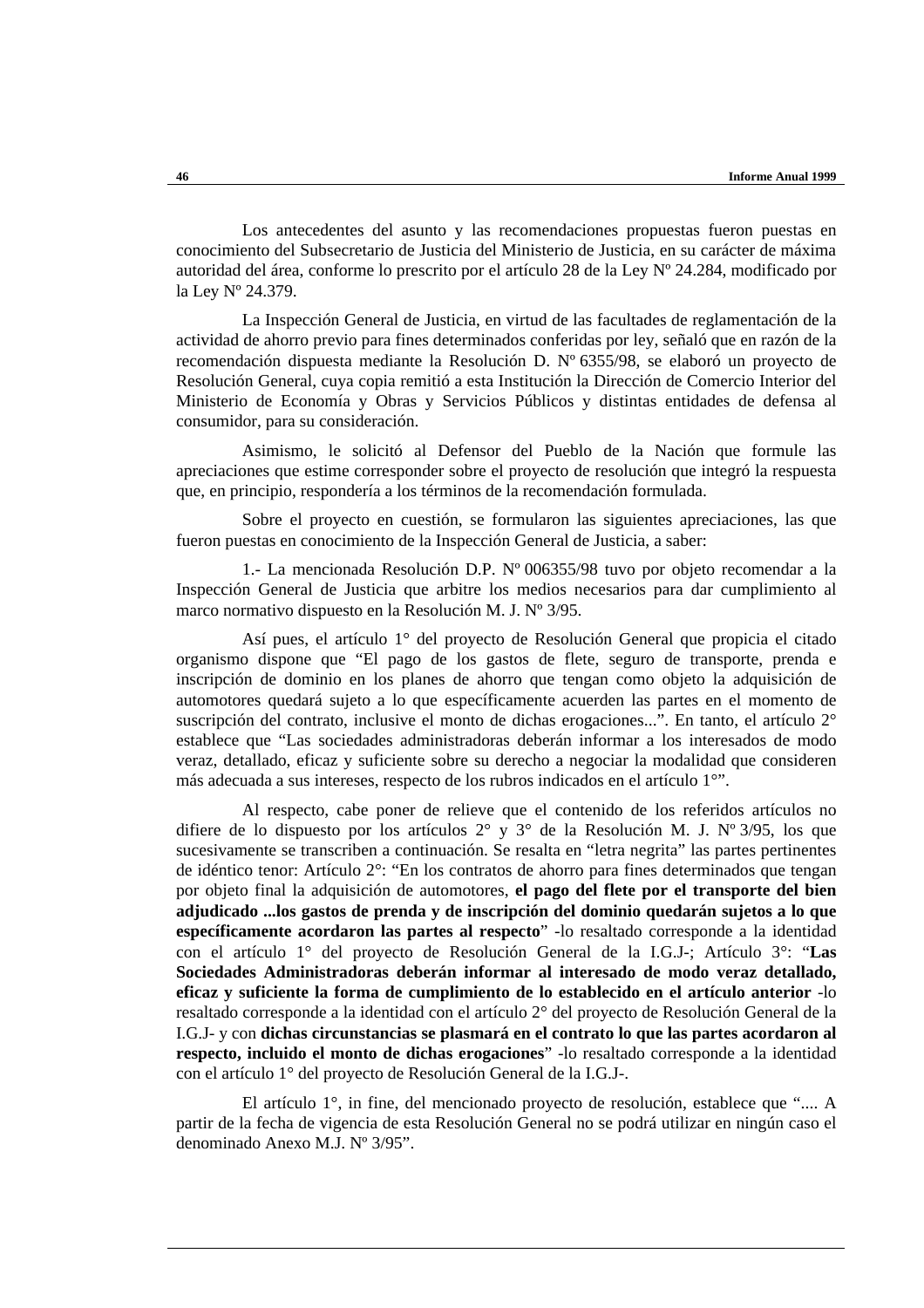Así pues, resulta falaz pretender, mediante el dictado de un acto administrativo, que se deje sin efecto el citado Anexo M.J. Nº 3/95, jurídicamente inexistente al no haber sido nunca formalmente aprobado.

En consecuencia, no ameritó objeción alguna.

2.- Respecto de la cláusula adicional prevista mediante el artículo 4° del proyecto del acto administrativo en cuestión, corresponde señalar que la misma resulta viable.

No obstante ello, es dable destacar que el texto del referido artículo dispone la **validez temporal** de la cláusula transitoria, al destacar que "En los contratos que se suscriban **a partir de la vigencia de esta Resolución General y hasta su inclusión en la primera modificación de las condiciones generales de contratación** que se presente para su aprobación o que disponga el Organismo, las sociedades administradoras deberán agregar una cláusula adicional...".

Corresponde observar que la vigencia de la cláusula adicional en principio regiría "sine die" y sujeta a la condición resolutoria de que se modifiquen las condiciones generales de contratación, entendiéndose que la misma resultaría en consecuencia incorporada a las citadas condiciones generales de contratación.

A efectos de evitar innecesariamente una continuidad indefinida de la cláusula adicional, se estimó que la Inspección General de Justicia deberá disponer las mentadas modificaciones de las condiciones generales de contratación, en la medida en que las mismas no pudiesen ser incluidas en el proyecto de resolución de marras.

3.- La vigencia de la cláusula adicional prevista por el artículo 4° del proyecto referido a los contratos de ahorro ya suscritos en los que no se hubiere adjudicado el bien, se encuentra contemplada en el artículo 5°: "... las sociedades administradoras deberán informar a los suscriptores en la siguiente publicidad institucional que hicieren o a más tardar dentro de los treinta días de vigencia de la presente, sobre su derecho a negociar libremente la modalidad de pago de los rubros indicados en el artículo 1° y los correspondientes valores, como así también requerir la justificación de los mismos en los términos del artículo 3° de esta Resolución General".

Cabría explicitar también la posibilidad que la referida información sea formulada en el momento en que se comunica la adjudicación del automotor -en el supuesto que no hubiese sido realizada con anterioridad- sin perjuicio de ser reiterada en el momento de la mencionada adjudicación.

4.- La información a disposición del público en la Mesa General de Entradas del Organismo sobre el **Registro de sanciones aplicadas a las sociedades administradoras** responde en forma parcial a la recomendación formulada mediante la Resolución D.P. Nº 06355/98 que previó que se "Confeccione un orden de mérito, por el cual se ponga en conocimiento de la opinión pública el grado de cumplimiento de las normas vigentes por parte de las Sociedades Administradoras de los Planes en cuestión".

Finalmente, ni la Inspección General de Justicia ni el Ministerio de Justicia dieron cumplimiento a la recomendación efectuada.

Todas las circunstancias informadas fueron puestas en conocimiento de esa Comisión Bicameral Permanente de la Defensoría del Pueblo de la Nación con fecha 15/2/2000 por nota DP Nº 02228/I.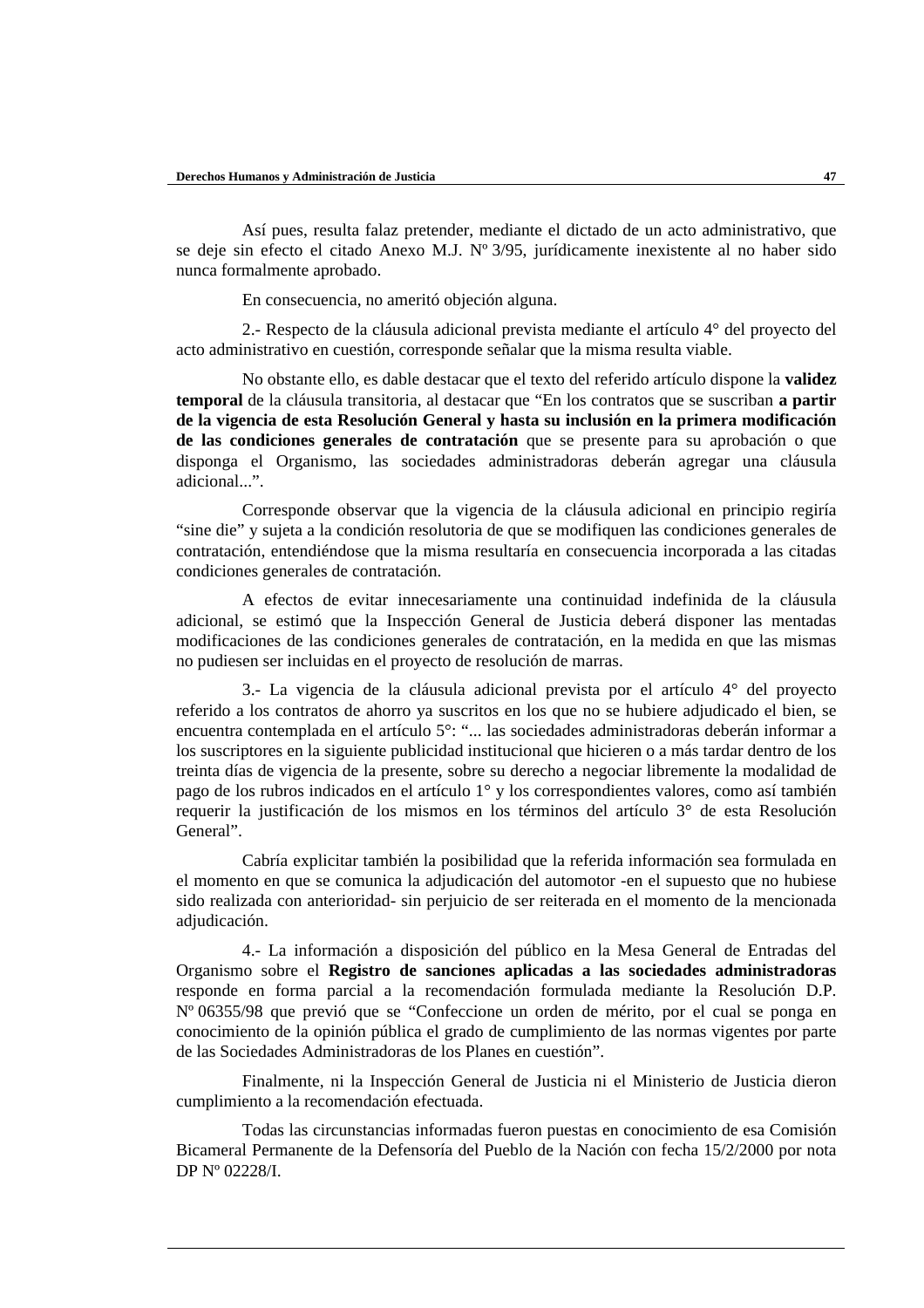# **2.2.2. Demora en los plazos de restitución de los aportes ingresados por los suscriptores en los casos de rescisión o resolución de los contratos; incorrecta liquidación de dichos aportes una vez que se cumplió el término previsto en el contrato.**

Durante el año 1999 ingresaron a la Institución gran cantidad de presentaciones de particulares que oportunamente suscribieron contratos de adhesión a planes de ahorro para la adquisición de bienes determinados -en su mayoría automotores- que debieron retirarse renuncia- o resultaron excluidos del sistema -resolución-.

En consecuencia, para obtener la restitución de los fondos de las cuotas ingresadas y conforme a las practicas imperantes en plaza, los suscriptores deben esperar a la finalización del término previsto en el contrato.

No obstante ello, se ha advertido que pese a estar cumplido el término del contrato de ahorro, los suscriptores sufren demoras en la restitución de los fondos. En muchos casos, aún cuando los fondos son restituidos con las deducciones pertinentes, no se recibe el monto total. Las sociedades administradoras de planes de ahorro aducen la existencia de morosos en los grupos de pertenencia.

#### **2.2.3. Demora en la entrega del bien objeto del contrato.**

Otras de las situaciones planteadas ante la Institución se relacionaron con la falta de entrega de automotores (50 aproximadamente).

## **2.2.4. Seguro de Vida incluido en cláusulas generales de contratación. Incumplimiento por parte de la Aseguradora y Administradora.**

Mención aparte merece la situación de los herederos de un titular de un plan de ahorro, quienes reclamaron en los términos del contrato de suscripción la entrega del automóvil, en virtud de un seguro de vida incluido en el mismo.

La referida solicitud fue denegada tanto por la sociedad administradora como por la compañía de seguro.

Los interesados realizaron la pertinente denuncia de incumplimiento contractual ante la Inspección General de Justicia, la que quedó radicada en el expediente (G) Nº 37.370. Con fecha 12-07-95, recayó la Resolución I.G.J. Nº 1372/95 que ordenó a la sociedad administradora proceder a la entrega del bien objeto del contrato.

La Inspección General de Justicia como organismo de fiscalización informó que el expediente (G) Nº 37.370 se encontraba suspendido ya que con fecha 20 de febrero de 1996, la Sala E emitió sentencia admitiendo el recurso interpuesto por la administradora, dejando la Resolución I.G.J. Nº 1372/95 sin efecto.

Asimismo, se destacó que el 14 de marzo de 1996 el organismo interpuso recurso extraordinario, que fue concedido el 23 de abril de ese año.

Se informó que el 12 de agosto de 1997 la Corte Suprema de Justicia de la Nación declaró bien concedido el recurso extraordinario, dejando sin efecto la sentencia de la Sala E y remitiendo los autos al Tribunal de origen a fin de que se dicte nuevo fallo ajustado al criterio del tribunal superior.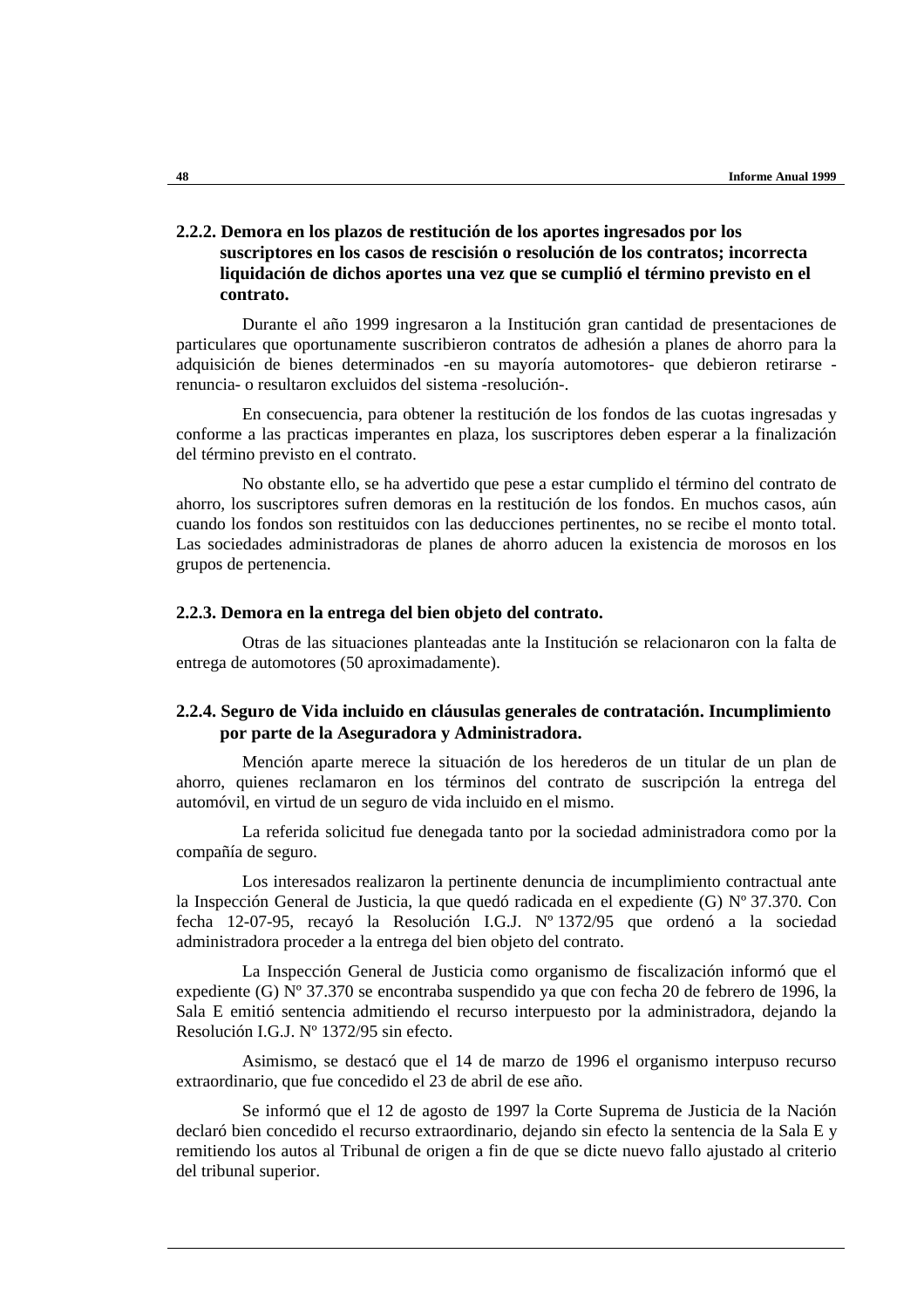Finalmente, los interesados informaron a esta Institución que, con fecha 26 de octubre de 1999, retiraron de la agencia el auto objeto del reclamo. Se corroboró que no existió disfuncionalidad.

#### **2.2.5. Presunta indebida colocación de títulos en plaza.**

El Defensor del Pueblo de la Nación inició de oficio las investigaciones tendientes a averiguar la presunta indebida colocación de títulos en plaza por parte de la empresa La Monumental S.A. de Ahorro, Capitalizacion y Rentas.

A raíz de diversas presentaciones ingresadas en la Institución se detectó que, en forma sistemática, los presuntos damnificados no recibían respuesta por parte de la empresa en cuestión, por cuanto fueron orientados a formular la pertinente denuncia por ante la Inspección General de Justicia.

Una vez registrada la denuncia ante este organismo de fiscalización, los interesados solicitaban el archivo de las investigaciones por medio de formularios pre-impresos, redactados por la empresa comprometida en la denuncia, según detallaron algunos peticionarios.

A la fecha de elaboración del presente informe, las investigaciones se encuentran en pleno trámite y a la espera de que la Inspección General de Justicia adopte una medida definitiva sobre la cuestión.

### **2.2.6. Competencia de la Inspección General de Justicia y de la Dirección de Defensa del Consumidor.**

La competencia de la Inspección General de Justicia en el tema de ahorro consiste en aprobar los planes y controlar su ejecución de acuerdo a lo aprobado. Por lo tanto, está facultada para sancionar cuando se compruebe que las Administradoras incumplen lo aprobado en el contrato de ahorro.

En consecuencia, de oficio o ante la denuncia de un particular, tiene que evaluar si existió incumplimiento de lo acordado o si la sociedad administradora no informó al suscriptor en forma adecuada y veraz los términos del contrato.

Así pues, el organismo cuenta con facultades de control y fiscalización referidas a incumplimientos formales, de tipo general y sistemático sobre el funcionamiento en su conjunto de las empresas y su operatoria, en calidad de administrados de la modalidad "plan de ahorro previo" para la adquisición de bienes. El bien jurídico protegido es, en este caso, el sistema de ahorro previo en sí mismo, como función social, conforme lo prevé la Ley Nº 22.315 y el Decreto Nº 142.277/43.

El Estado, como tutor del bienestar general, regula el vínculo que surge entre él y las sociedades de ahorro previo, interesándole crear, estimular y mantener el hábito del ahorro (art. 19 del Decreto Nº 142.277/43) a través de la Inspección General de Justicia.

Pero, no obstante ello, el Estado necesita regular el vínculo entre las sociedades de ahorro previo y el consumidor. En tal sentido, la Ley de Defensa del Consumidor Nº 24.240, modificada por Ley Nº 24.999, prevé sobre incumplimientos contractuales puntuales y particulares con cada consumidor en la relación de consumo así como ciertos aspectos específicos de la relación (por ej. el deber de información, precisiones publicitarias, abuso de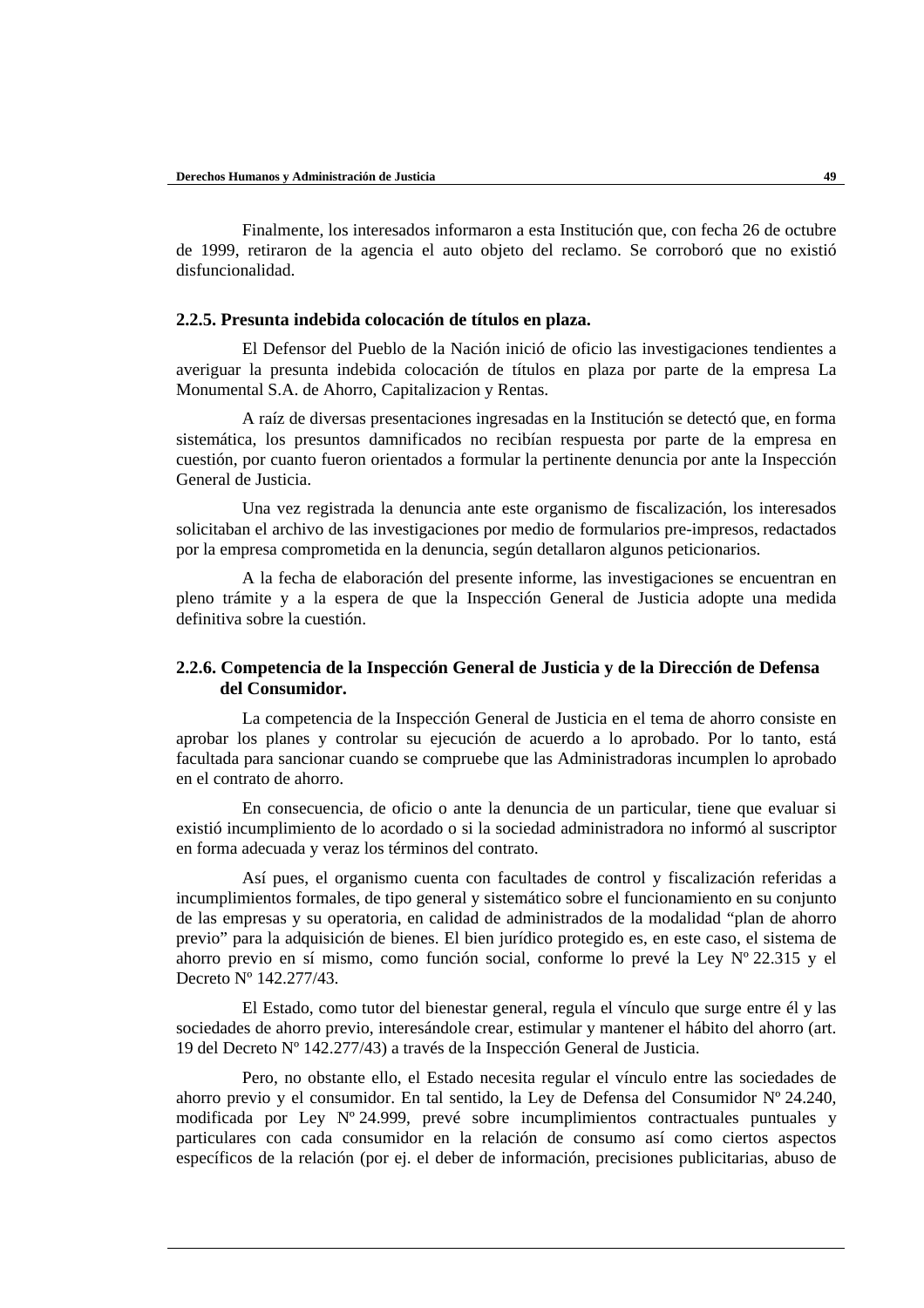las cláusulas contractuales, ventas de tipo domiciliarias, entre otros institutos expresamente contemplados y no previstos en la norma especial).

Así pues, el interés jurídicamente protegido por la Ley de Defensa del Consumidor encuentra sustento en el artículo 42 de la Constitución Nacional, que dispone que "Los consumidores y usuarios de bienes y servicios tienen derecho, en la relación de consumo, a la protección de su salud, seguridad e intereses económicos, a una información adecuada y veraz, a la libertad de elección y a condiciones de trato equitativo y digno".

### **2.3. EXPLOSIONES DE LA FABRICA MILITAR DE RIO TERCERO, PROVINCIA DE CORDOBA RESARCIMIENTO DECRETOS Nros. 691/95 Y 992/95**

El Defensor del Pueblo de la Nación recibió distintas quejas en las que se puso de manifiesto el derecho de propiedad conculcado por los damnificados por las explosiones de la Fábrica Militar de Río Tercero, provincia de Córdoba, como consecuencia de los daños sufridos en los bienes inmuebles y muebles.

Entre las cuestiones que fueron objeto de investigaciones por parte de esta Institución corresponde distinguir distintas situaciones:

1.- Falta de pago de las compensaciones previstas en los Decretos Nros. 691/95 y 992/95;

2.- Falta de proporcionalidad entre las sumas abonadas a los propietarios e inquilinos de las propiedades afectadas, por parte del Ministerio del Interior;

3.- Reclamos iniciados con posterioridad al término fijado por los referidos Decretos: Insuficiencia de los montos percibidos en razón del incorrecto relevamiento de daños y el progresivo deterioro de los bienes:

a) Falta de respuesta a los reclamos formulados por ante el Ministerio del Interior.

b) Falta de reclamos al respecto por ante las autoridades.

4.- No reconocimiento de las compensaciones a los damnificados que, en virtud de haber adquirido la propiedad a través del Banco Hipotecario, gozaban de un seguro contra el inmueble.

5.- Imposibilidad de pago de las cuotas del crédito hipotecario oportunamente otorgado a las viviendas que fueron afectadas por las explosiones de la Fábrica Militar.

### **2.3.1. Falta de pago de las compensaciones previstas en los Decretos Nros. 691/95 y 992/95.**

Al respecto, corresponde citar la situación particular que dio origen a la Resolución D.P. Nº 5333/98 por la que, oportunamente, se recomendó a la Subsecretaría de Gestión de Programas del Ministerio del Interior que arbitre las medidas tendientes a encausar la solicitud de compensación de pago prevista por los Decretos Nros. 642/95 y 992/95, perteneciente al inmueble individualizado catastralmente como 02-02-69-33, sito en la calle Av. Savio 300 de la ciudad de Río Tercero, provincia de Córdoba, que instruya sumario administrativo a fin de determinar las responsabilidades en la omisión de encausar de oficio la aludida solicitud de compensación de daños prevista por los citados, conforme lo prevé el principio de informalismo jurídico a favor del administrado artículo 1, inc. c) de la Ley Nº 19.549 como así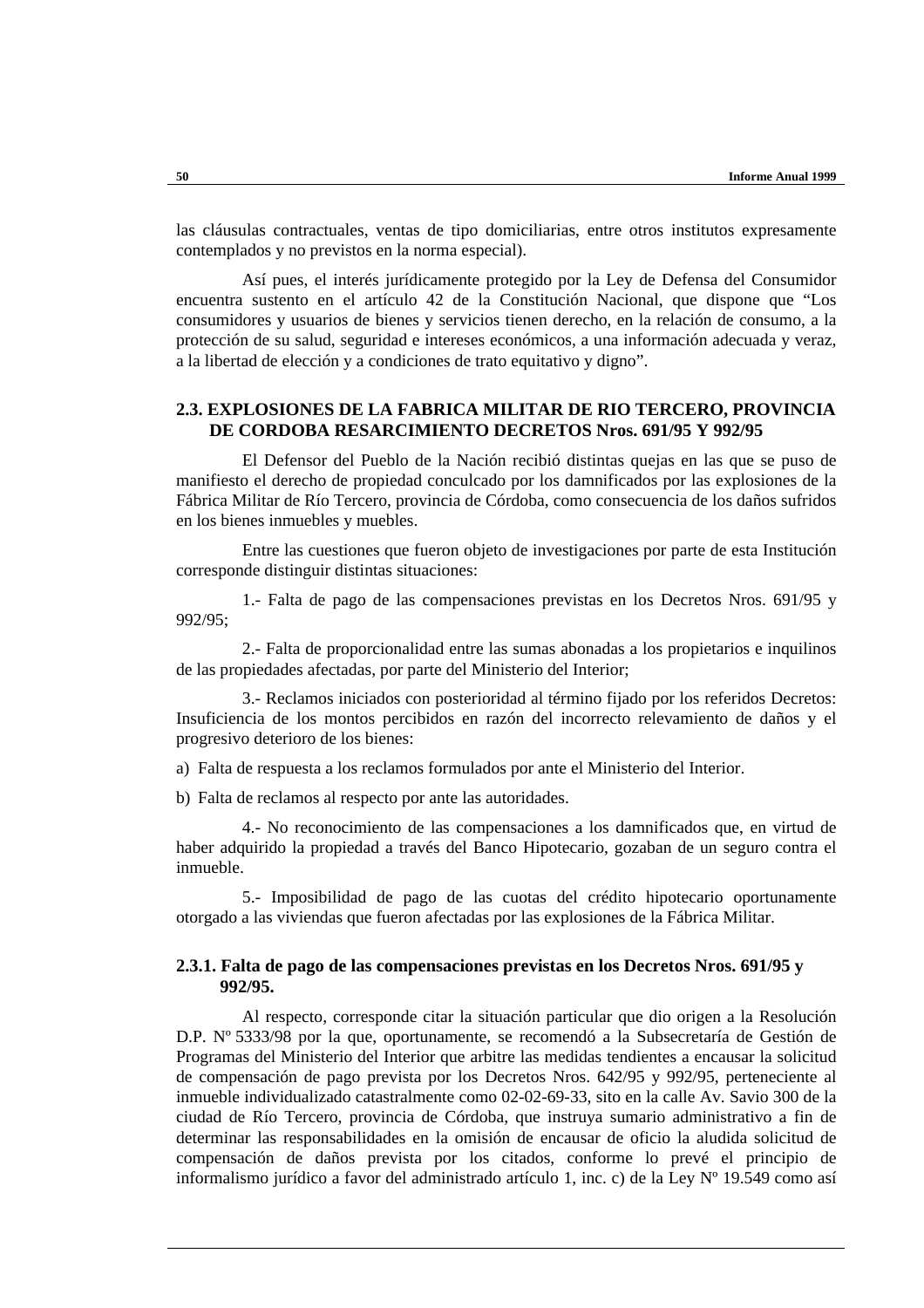también por la falta de foliatura de los expedientes Nros. 936/95 y 8493/95, en virtud de lo previsto por el artículo 9° del RLNPA. En dicha oportunidad, se procedió a recordar al órgano en cuestión el cumplimiento de los deberes legales y funcionales en lo que respecta a la obligación de prestar colaboración con carácter preferente al Defensor del Pueblo de la Nación a fin de iniciar y proseguir las investigaciones a su cargo, conforme lo dispuesto por el artículo 25 de la Ley Nº 24.284.

Asimismo, mediante la Resolución D.P. Nº 5334/98 se pusieron los antecedentes del caso en conocimiento del Procurador General de la Nación quien, por medio del expediente interno M.5718/98, impulsó la pertinente investigación en los términos dispuestos por el Código Procesal Penal.

Así pues, se inició la causa Nº 11.545/98, caratulada "N.N. s/ denuncia. Dnte.: Defensor del Pueblo de la Nación" del Registro de la Secretaría Nº 10 del Juzgado Nacional en lo Criminal y Correccional Federal N° 5 y fue delegada a la Fiscalía Federal N° 6, que dispuso solicitar el archivo de la misma por inexistencia de delito de las mencionadas actuaciones, criterio que fue compartido por el Tribunal.

En tanto, la ex-Subsecretaría de Gestión de Programas del Ministerio del Interior informó que, en lo que respecta a las situaciones objeto de revisión, relacionadas con los damnificados por las explosiones de la Fábrica Militar de Río Tercero, las mismas tramitan en el expediente Nº 450.732 caratulado "Reclamo Formulado por el Senador Nacional José Manuel de la Sota- Operativos Decretos Nros. 691/95 y 992/95", conformando una nómina de 39 casos que presuntamente revisten un carácter similar, respecto a la posible omisión de requisitos formales para acceder a los resarcimientos". A este expediente se agregó copia de la aludida recomendación formulada por Resolución del Defensor del Pueblo de la Nación.

Finalmente, el órgano recomendado hizo saber que se encuentra a la espera de la remisión de los fondos procedentes del ex-Ministerio de Economía y Obras y Servicios Públicos, siendo de \$6.600 el saldo a percibir por los daños causados por la segunda explosión en el inmueble individualizado como C:2 S:2 M:69 P:33, según consta en la planilla de relevamiento de daños obrante en el expediente Nº 450.732.

En consideración a ello, se cursó pedido de informe a la Secretaría de Hacienda del citado ex-Ministerio de Economía y Obras y Servicios Públicos, dependencia que hizo saber a esta Institución que las acreencias correspondientes al precitado expediente no fueron presupuestariamente previstas para los años 1999 y 2000. Por esta razón, se remitieron los actuados a la Subsecretaría de Administración del Ministerio del Interior.

A la fecha de elaboración del presente informe, esta Institución se encuentra analizando las medidas a adoptar sobre el particular en cuestión.

### **2.3.2. Falta de proporcionalidad entre las sumas abonadas a los propietarios e inquilinos de las propiedades afectadas, por parte del Ministerio del Interior.**

La Institución realizó investigaciones en torno al pago de la compensación de los daños sufridos a la propietaria del inmueble sito en la Calle Junín 30, del Barrio Castagnino, de la ciudad de Río Tercero, provincia de Córdoba, individualizada bajo la nomenclatura catastral Nº C2-S2-M133-P20, la que a la fecha de los hechos objeto de la indemnización se encontraba locada a un tercero.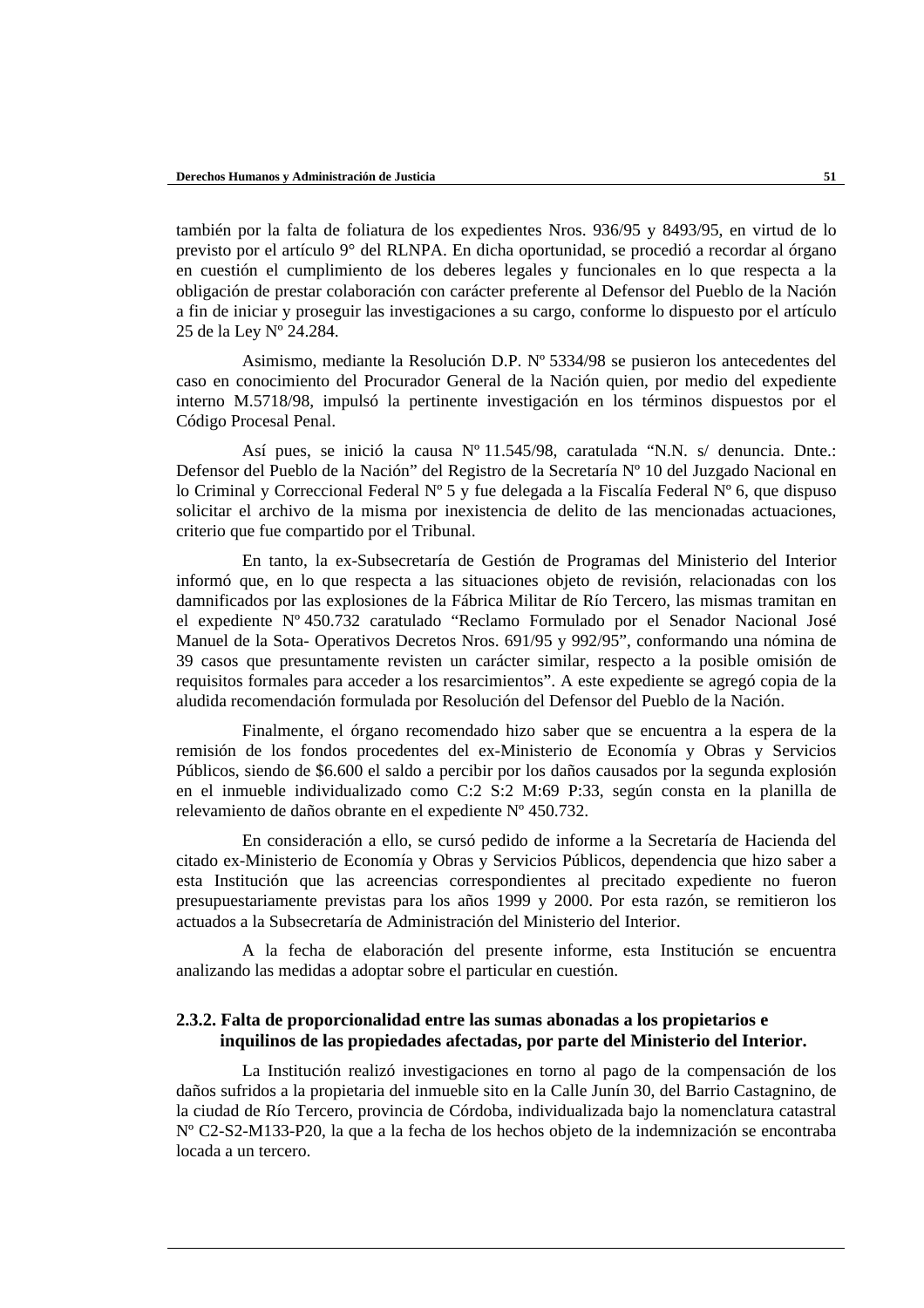Al respecto, se tomó conocimiento que la planilla de relevamiento de daños del inmueble en cuestión, elaborada por el Banco Hipotecario Nacional e incorporada en el expediente iniciado por la propietaria, ascendía a la suma de \$ 355,00.

Además, en virtud de la compensación prevista en el artículo 12° del Decreto Nº 691/95 y el resarcimiento por los daños sufridos en los bienes muebles, el locatario, en su calidad de ocupante legitimado no propietario del inmueble en cuestión al momento del infortunio, había formulado el pertinente reclamo ante el Ministerio del Interior.

Así pues, se hizo saber que, luego de tramitado el expediente de la propietaria pero antes de concluir la tramitación del expediente presentado por el inquilino, el Banco Hipotecario Nacional dispuso la confección de una nueva planilla de valuación, donde se hizo constar que la misma "sustituía a la planilla original", la que se incorporó al expediente del ocupante legitimado.

La nueva planilla determinó como valor de tasación del referido inmueble la suma de \$18.800. En razón de ello y en concepto de resarcimiento por los bienes muebles ubicados en la finca y pertenecientes al inquilino, se abonó la suma de \$5.640 o sea, el 30% del valor de la tasación del inmueble.

Además de la suma antedicha, el locatario percibió el monto establecido para todos los casos de destrucción total del inmueble a ser pagados a los ocupantes no titulares del dominio del mismo del orden de \$ 5.000, con lo cual asciende a un monto total de \$10.640.

Atento a lo expuesto, la suma percibida por el inquilino resulta desproporcionadamente superior a la que se otorgó a la propietaria, a raíz del cambio de la planilla de relevamiento de los daños efectuada con posterioridad a haberse concluido el expediente iniciado por la propietaria.

En consecuencia, se recomendó a la ex-Subsecretaría de Coordinación Técnica del Ministerio del Interior que arbitre las medidas tendientes a permitir la revisión de la compensación reconocida a la propietaria en el marco de los Decretos Nros. 691/95 y 992/95 y garantice la equidad y proporcionalidad con el resarcimiento abonado al inquilino de la misma propiedad.

Al respecto, el órgano recomendado hizo saber que la suma abonada por el Ministerio del Interior a la propietaria coincide con la tasación que consta en la planilla de relevamiento de daños que fuera realizada por el Banco Hipotecario Nacional.

En virtud de que el aludido informe no respondió a los términos de la recomendación formulada por el Defensor del Pueblo de la Nación toda vez que del mismo no surge que se hubieran producido las medidas adecuadas al respecto, como así tampoco se indicaron las razones para no adoptarlas, se puso en conocimiento del Ministro del Area los antecedentes del asunto, en los términos previstos por el artículo 28 de la Ley Nº 24.284.

### **2.3.3. Reclamos iniciados con posterioridad al término fijado por los referidos Decretos: Insuficiencia de los montos percibidos en razón del incorrecto relevamiento de daños y el progresivo deterioro de los bienes.**

- **a) Falta de respuesta a los reclamos formulados por ante el Ministerio del Interior.**
- **b) Falta de reclamos al respecto por ante las autoridades.**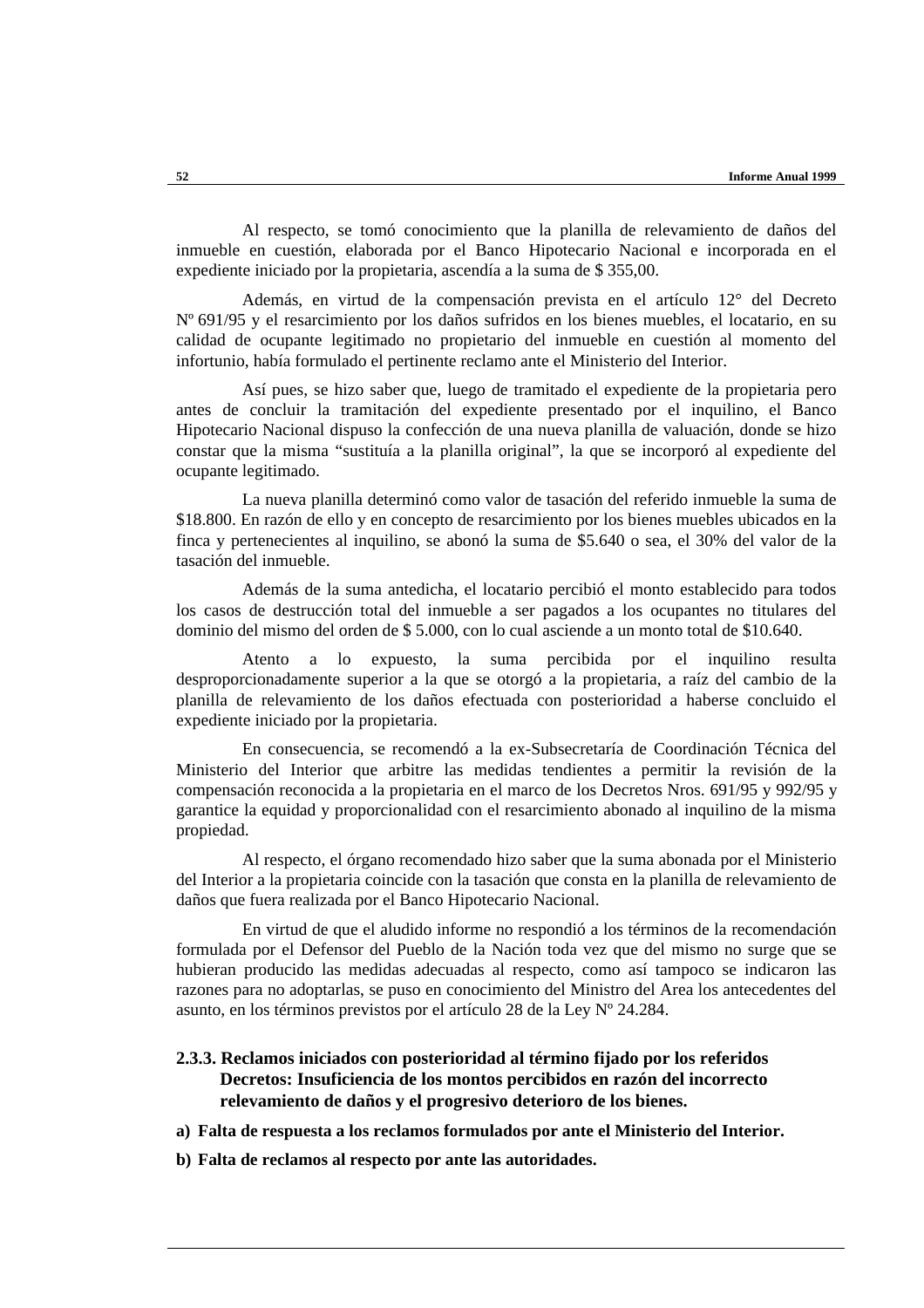Hacia fines del año 1999, se recibieron más de un centenar de solicitudes de intervención del Defensor del Pueblo de la Nación por las consecuencias y progresivos deterioros de los inmuebles situados en la ciudad de Río Tercero, provincia de Córdoba, surgidos con posterioridad al relevamiento de los daños por parte de los organismos habilitados por los Decretos Nros. 691/95 y 992/95.

Entre dichas presentaciones se advirtió que, en algunos casos, los damnificados habían formulado, durante el plazo previsto por los citados decretos, los pertinentes reclamos ante el Ministerio del Interior y que, con posterioridad a ello y ante las nuevas contingencias, formularon distintas diligencias ante la citada cartera sin obtener respuestas alguna.

En tanto, en otras presentaciones se observó que los peticionarios nunca habían formulado reclamo alguno.

Así pues, en el primero de los casos, se procedió a cursar pedidos de informes al Ministerio del Interior mientras que, en las restantes situaciones, se orientó a los interesados a que formularan el pertinente reclamo ante el nombrado órgano del Poder Ejecutivo Nacional.

A la fecha de elaboración del presente informe, estas actuaciones se encuentran en pleno trámite.

# **2.3.4. No reconocimiento de las compensaciones a los damnificados que, en virtud de haber adquirido la propiedad a través del Banco Hipotecario, gozaban de un seguro sobre el inmueble.**

Comentario aparte merece la situación de otro damnificado por la explosión de la Fábrica Militar de Río Tercero. En virtud de poseer un crédito otorgado por el ex-Banco Hipotecario Nacional, la propiedad siniestrada se encontraba cubierta con un seguro tomado con dicha entidad bancaria.

Atento a ello y realizado el relevamiento por los profesionales actuantes en nombre del ex-Banco Hipotecario Nacional, determinaron la valuación de los daños en \$15.070, suma que fue íntegramente reconocida por la entidad aseguradora a quien, a su vez, debió realizar la pertinente cesión y transferencia de los derechos.

Sin perjuicio del precitado relevamiento, los daños de la propiedad inmueble en cuestión fueron cuantificados por profesionales pertenecientes al Colegio de Arquitectos de la Provincia de Córdoba, entidad que integró el organismo tripartito creado como consecuencia de la operatoria dispuesta por los Decretos Nros. 691/95 y 992/95, junto con el ex-Banco Hipotecario Nacional Sucursal Regional Córdoba y la Municipalidad local, que arrojó un monto de \$59.400.

En consideración a ello, el damnificado requirió a la ex-Subsecretaría de Gestión de Programas del Ministerio del Interior, el pago de las diferencias correspondientes al inmueble en virtud de la diferencia existente entre las sumas cuantificadas por los profesionales del ex-Banco Hipotecario Nacional y el Colegio de Arquitectos de la Provincia de Córdoba sobre el bien inmueble como también la pertinente incidencia en la indemnización abonada por el Ministerio del Interior en los bienes muebles, la que consistió en el 30% del relevamiento de daños de menor cuantificación.

A la fecha, las investigaciones sobre el particular se encuentran en una etapa de evaluación a fin de determinar el curso de acción a adoptar por esta Institución.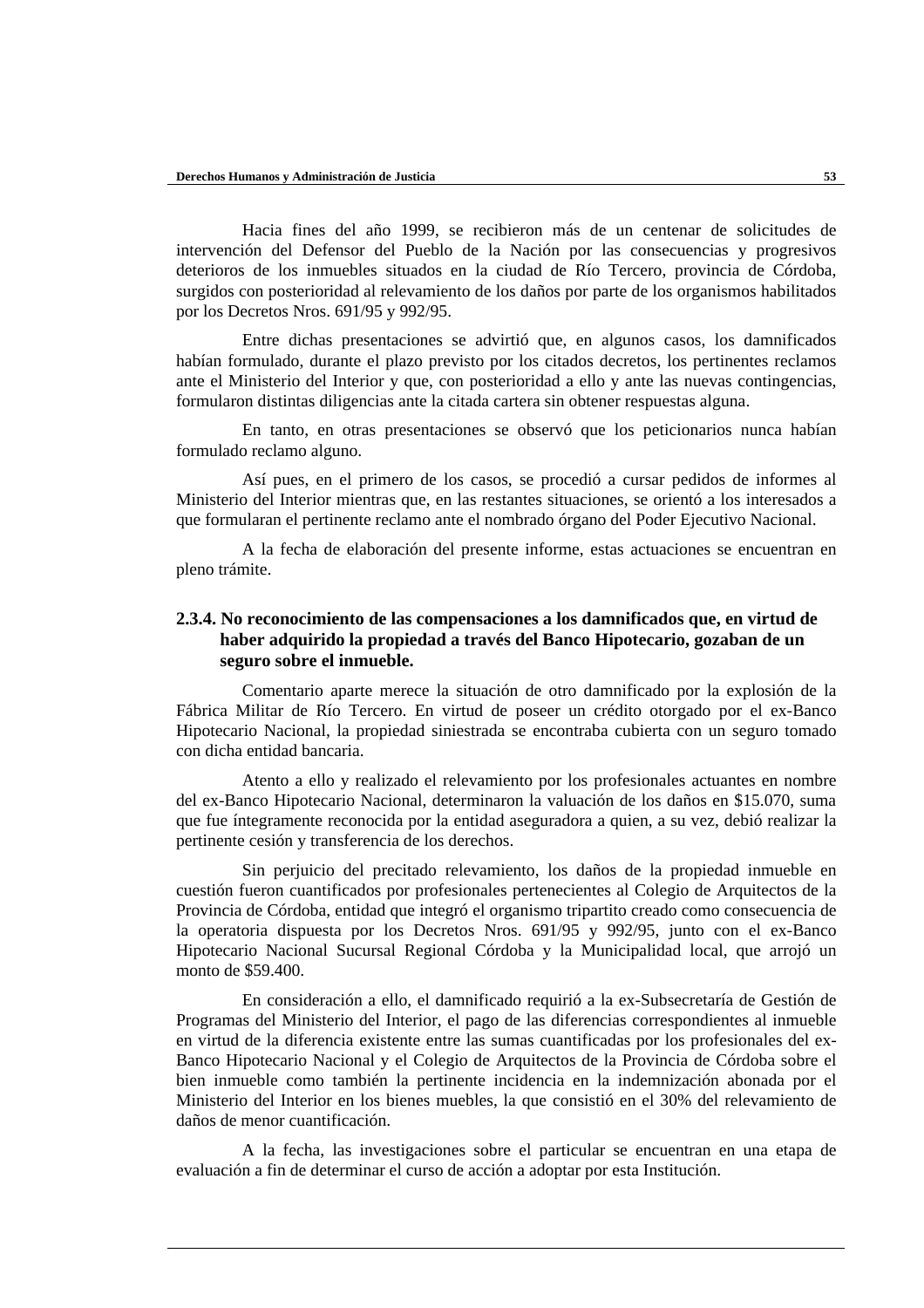# **2.3.5. Imposibilidad de pago de las cuotas del crédito hipotecario oportunamente otorgado a las viviendas que fueron afectadas por las explosiones de la Fábrica Militar.**

Corresponde advertir que, paralelamente a la problemática generada en torno a las explosiones de la Fábrica Militar de Río Tercero, en muchos casos los damnificados habían adquirido sus viviendas a través del ex-Banco Hipotecario Nacional.

Además de la solicitud de intervención de esta Institución en lo que respecta a la compensación por los daños materiales de inmuebles situados en la ciudad de Río Tercero, se sumó la imposibilidad de los titulares de los créditos hipotecarios de hacer frente a los mismos.

En tal sentido, los peticionarios fueron orientados a que formulasen la pertinente denuncia ante el actual Banco Hipotecario S.A. a los efectos de que requiriesen ser incluidos en los términos del artículo 38 de la Ley Nº 24.855, en lo que respecta a la refinanciación de la deuda.

# **3. FUNCIONES DE CONTROL DE LA ADMINISTRACION PUBLICA NACIONAL**

# **3.1. INSTITUTO NACIONAL DE ACCION COOPERATIVA Y MUTUAL (INACyM)**

Un porcentaje considerable de las actuaciones tramitadas durante el año 1999 en el Area de Derechos Humanos y Administración de Justicia versó sobre cuestiones suscitadas en el funcionamiento y administración de entidades cooperativas y mutuales.

Al respecto, corresponde destacar que entre las presentaciones en las que se solicitó la intervención del Defensor del Pueblo de la Nación, se distinguen dos variantes:

- a) Conflictos internos entre los asociados, respecto de los cuales no se dio intervención al organismo de fiscalización.
- b) Irregularidades en el funcionamiento y administración de las entidades cooperativas y mutuales en las que tomó intervención el Instituto Nacional de Acción Cooperativa y Mutual disponiendo veedurías, intervenciones y liquidaciones.

## **3.1.1. Conflictos internos entre los asociados, respecto de los cuales no se dio intervención al organismo de fiscalización.**

En todas aquellas presentaciones que denotaron conflictos internos en las entidades cooperativas y mutuales respecto de los cuales no se había dado intervención al INACyM, se orientó a los interesados a que pusieran en conocimiento del citado organismo los antecedentes del caso.

Así pues, en la mayoría de los casos donde existieron denuncias ante el organismo de fiscalización, el mismo resolvió las situaciones planteadas a través de la designación de veedores e interventores, quienes cesaron en sus funciones con la normalización institucional.

No obstante y en el caso donde las medidas tendientes a restablecer el orden institucional no prosperaron, el INACyM dispuso la aplicación de la máxima sanción prevista en las legislaciones que regulan la problemática en cuestión, retirándoseles las autorizaciones para funcionar y ordenándose la liquidación judicial de las entidades involucradas.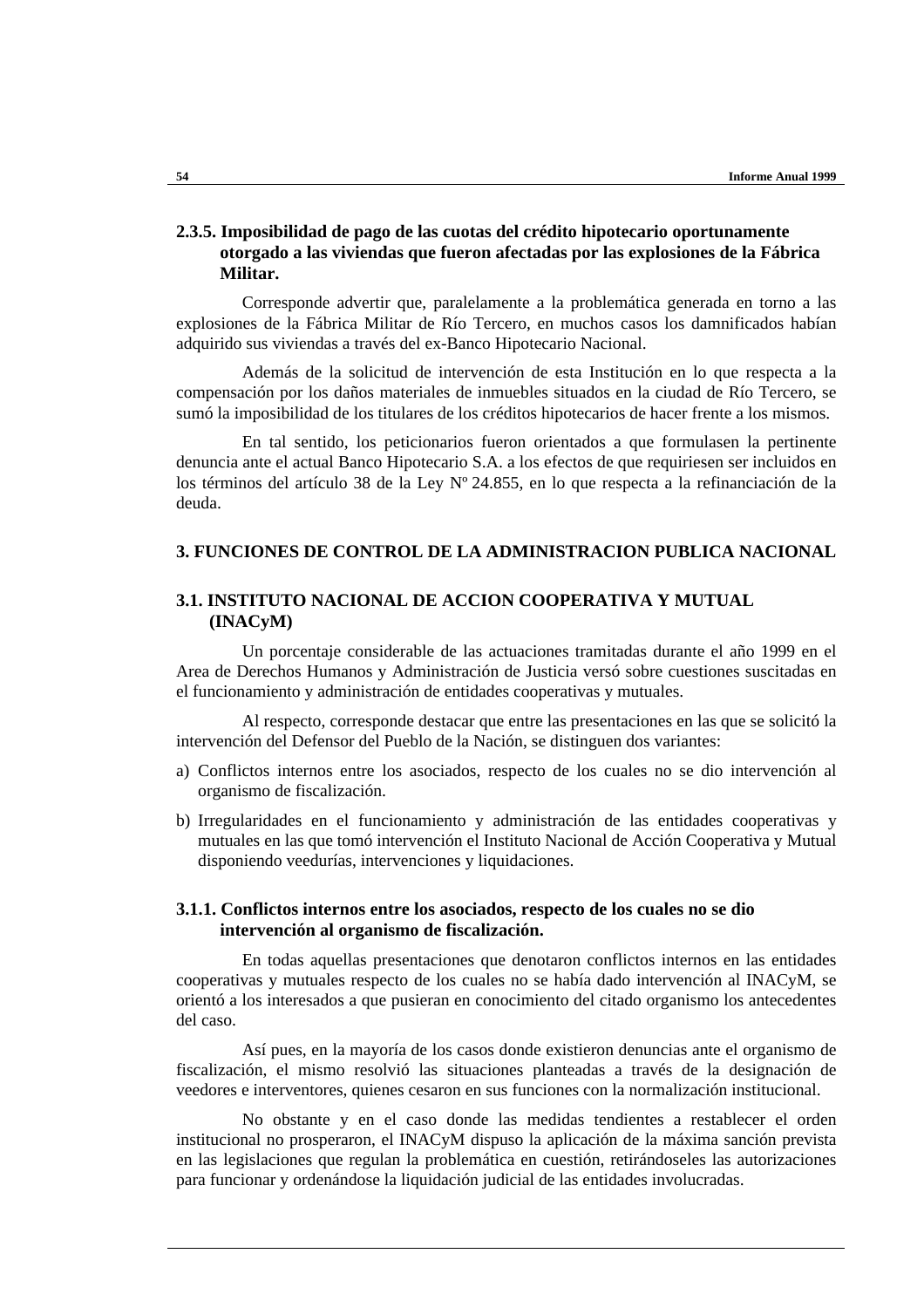# **3.1.2. Irregularidades en el funcionamiento y administración de las entidades cooperativas y mutuales en las que tomó intervención el INACyM disponiendo veedurías, intervenciones y liquidaciones.**

Mención aparte merecen las solicitudes de intervención de esta Institución en virtud de las medidas adoptadas por el INACyM como consecuencia del ejercicio de sus funciones de fiscalización.

En particular, corresponde destacar la situación planteada por presuntas irregularidades en la administración e intervención de la Asociación Mutual Granaderos la que, con posterioridad, se denominara Asociación de Servicios y Obras de Construcción de Viviendas Mutuales Argentinas.

En tal sentido, se tomó conocimiento de que en el mes de febrero de 1996 la nombrada entidad fue intervenida. El 14 de marzo de 1997 se normalizó institucionalmente sin esperar la remisión del sumario de Buenos Aires ni convocar a Asamblea General Extraordinaria.

El interesado cuestionó la designación de uno de los interventores, quien se encontraba inhabilitado por el Banco Central de la República Argentina para operar en todo el país desde 1992 hasta 1999.

Al respecto, se tomó conocimiento de que la inhabilidad sobre la persona que fuera designada interventor e informada por el B.C.R.A. se debía a haber librado cheques sin la suficiente provisión de fondos, conforme lo prevén las disposiciones vigentes con respecto a la ley de cheques (OPASI 1 y OPASI 2), que impiden la apertura y/o movimientos de firmantes de cuentas corrientes.

En tal sentido, se señaló que la inclusión de una persona en la Base de Datos de cuentacorrentistas inhabilitados imposibilita toda operación con cuentas corrientes bancarias por el lapso que corresponda según el caso, pero no impone restricciones a las operaciones con otro tipo de cuentas de depósitos como las de caja de ahorros.

El organismo de fiscalización involucrado puso de manifiesto que, mediante el Decreto Nº 420, del 15 de abril de 1996, se creó el Instituto Nacional de Acción Cooperativa y Mutual. El artículo tercero le asigna como función el cumplimiento de los objetivos y la responsabilidad de la aplicación de lo establecido en las Ley Nº 19.331 y las demás obligaciones y derechos emergentes de las normas que regulaban a los Institutos Nacionales de Acción Cooperativa y de Acción Mutual.

En tal sentido, se hizo saber que la Ley Nº 19.331 -modificada por el Decreto Nº 1.858 del 13 de septiembre de 1991- establece en el artículo 4° inciso g) que corresponde a la autoridad superior del organismo "designar y remover interventores, liquidadores y veedores en las asociaciones mutuales, fijándoseles la retribución cuando no fuere establecida por normas específicas u otra competencia".

Señaló que no existen normas preestablecidas por la legislación que regula el accionar del organismo, acerca de los "requisitos y condiciones de idoneidad que deben reunir quienes son designados interventores" en cada caso y, en ejercicio de las citadas facultades legales, la autoridad superior resuelve quién habrá de desempeñar la función.

En cuanto al régimen de responsabilidades de los interventores, se indicó que el mismo se consigna expresamente en la parte dispositiva de cada resolución de designación y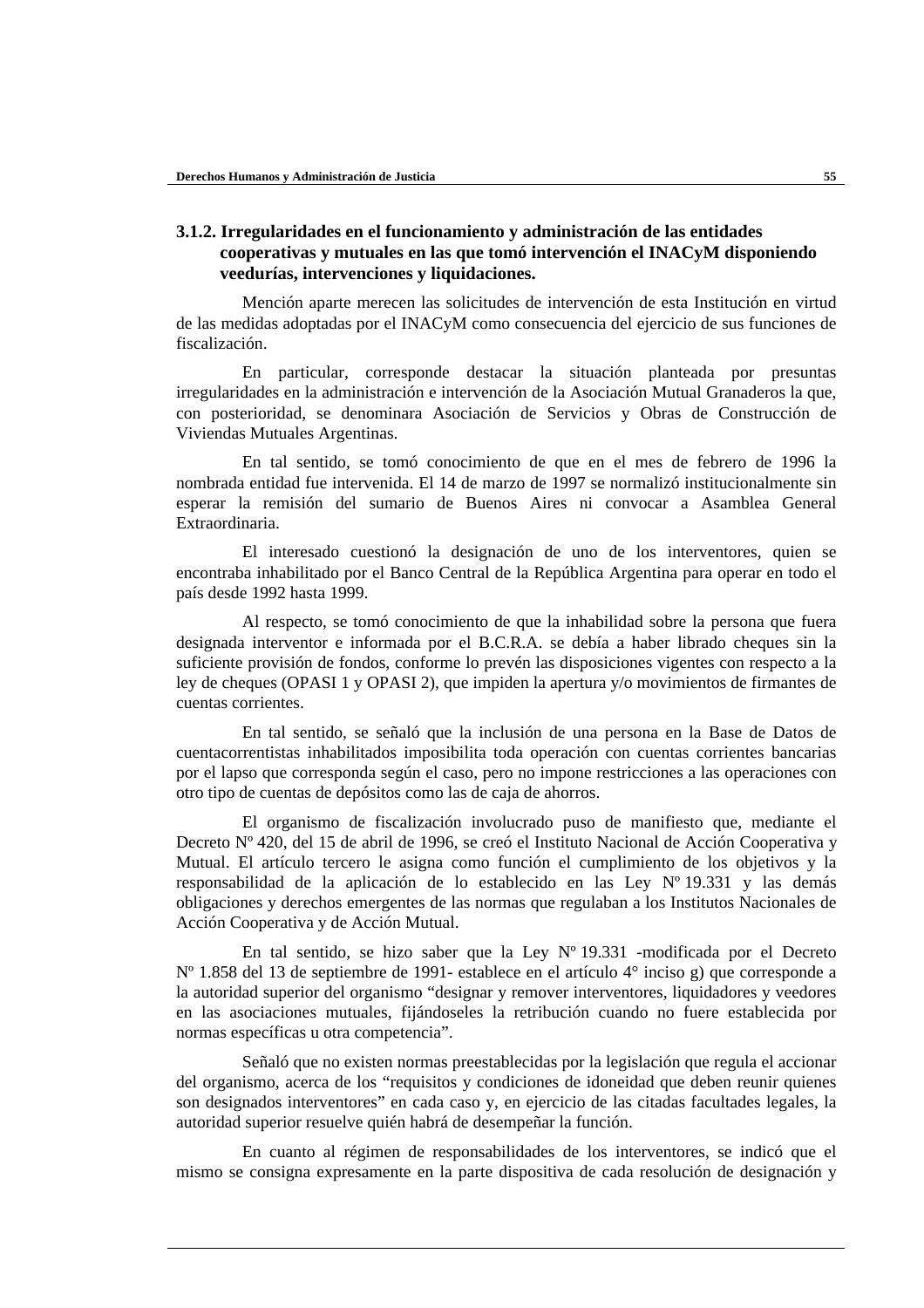son las que establece el Estatuto Social de la mutual para los Organos de Administración y la Asamblea de Asociados, con las limitaciones de la Resolución Nº 790/82-ex-INAM.

Se individualizaron las normas que resultan aplicables, a saber: los artículos 15 y 35 inc. b), de la Ley Nº 20.321 y concordantes del Estatuto Social, subsidiariamente, y en cada caso las normas del derecho común.

En virtud de las investigaciones realizadas por el Defensor del Pueblo de la Nación, surge que no existen requisitos legales sobre las condiciones que deben cumplir los interventores para actuar como tales. En este caso particular, evidencia la falta de razonabilidad en la relación de medio y fin perseguidos por la autoridad de fiscalización.

La falta de la exigencia de requisitos de idoneidad por parte de las normas que rigen en materia de designación de interventores de las Mutuales, deja al libre arbitrio del Presidente del INACyM la designación de los mismos, cuya discrecionalidad puede afectar los límites objetivos sustentados por la Corte Suprema de Justicia de la Nación, en cuanto a la razonabilidad, buena fe y desvío de poder.

En tal sentido, resulta del caso destacar que los integrantes del Directorio del INACyM se encuentran comprendidos en los términos de la Ley Nº 25.164, cuyo artículo 23 inc. l) establece la obligación de "… velar por el cuidado y la conservación de los bienes que integran el patrimonio del Estado y de los terceros que específicamente se pongan bajo su custodia". En consecuencia, la facultad del citado organismo para designar como veedores, interventores y liquidadores a quienes no quedan comprendidos en el régimen de la función pública, no lo exime de las obligaciones señaladas precedentemente y, por lo tanto, las personas que cumplan funciones representando al organismo en entidades mutuales o cooperativas, las ejercen por delegación a través del dictado del pertinente acto administrativo.

Por otra parte, la Ley de Etica Pública Nº 25.188 establece como deberes y pautas de comportamiento ético el desempeño con observancia y respeto por los principios y pautas éticas: honestidad, probidad, rectitud, buena fe y austeridad republicana.

Así pues, la designación de terceros que no integran el Servicio Civil de la Nación, en su carácter de representantes, deberían cumplir con los mismos requisitos que quienes los designan.

En tal sentido, se recomendó al INACyM que, en su carácter de autoridad de aplicación del régimen legal de mutualidades y cooperativas, arbitre las medidas tendientes a reglamentar los requisitos e incompatibilidades de las personas designadas interventores, liquidadores y veedores de las asociaciones mutuales y cooperativas y, en su caso, promover el perfeccionamiento de la legislación en la materia en los términos previstos por las Leyes Nros. 19.331, 20.321, 20.337, 23.427 y 23.566, conforme lo dispuesto por el artículo 12 del Decreto Nº 420/96 y en consonancia con la Ley Nº 25.164 que regula el Empleo Público Nacional y la Ley Nº 25.188 de Etica en el Ejercicio de la Función Pública.

# **3.2. EX-MINISTERIO DE SALUD Y ACCION SOCIAL. DIRECCION DE SUMARIOS.**

Entre otros de los organismos que fueron objeto de investigaciones por parte de esta Institución, se encuentra la Dirección de Sumarios del ex-Ministerio de Salud y Acción Social.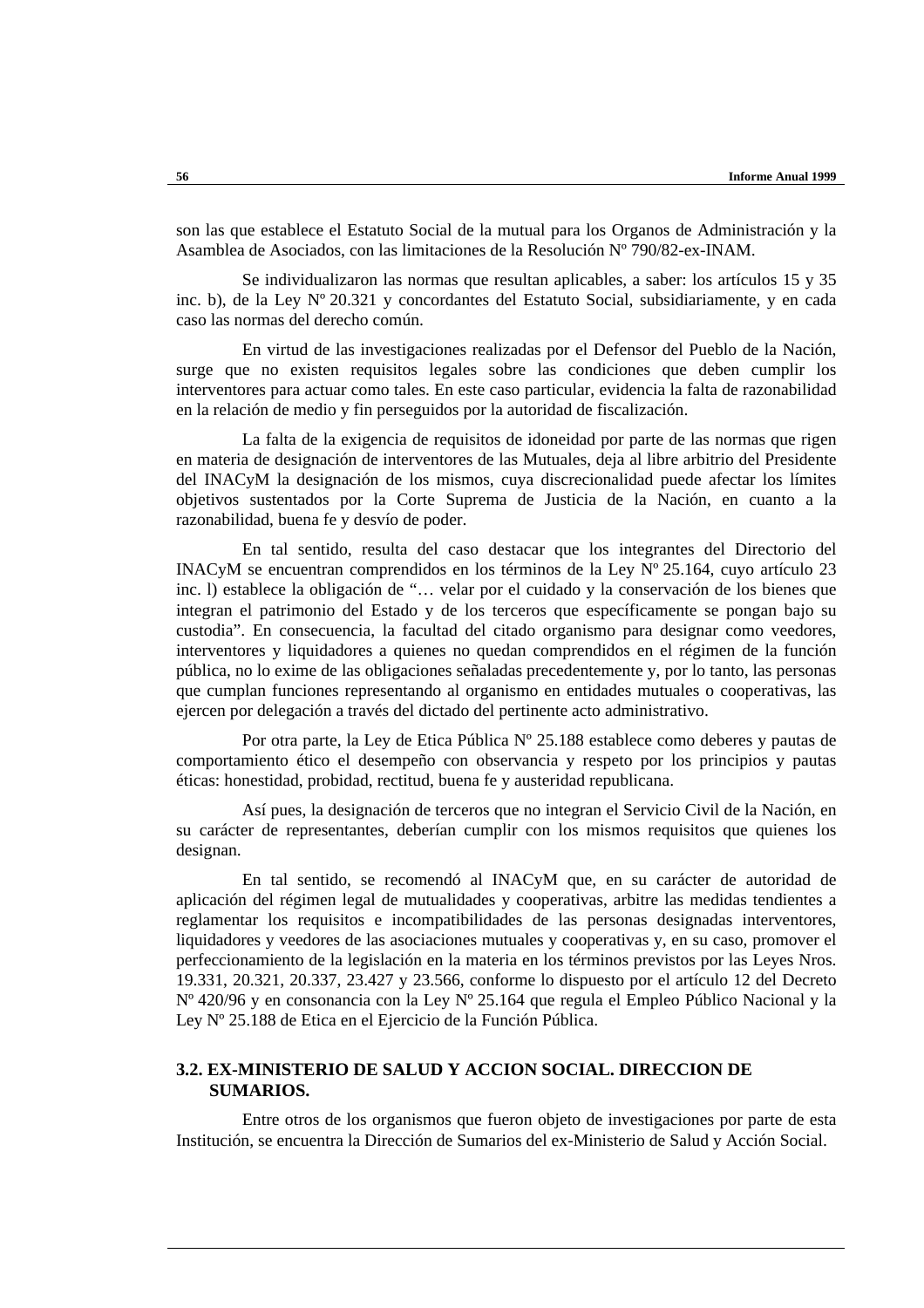Un particular solicitó la intervención del Defensor del Pueblo de la Nación a raíz de presuntas irregularidades administrativas en la investigación y tramitación de una denuncia contra la Unión de Cooperativas de Viviendas del Personal de las Fuerzas Armadas - UNICOOP- por parte de la Subsecretaría de Vivienda de la Nación, dependiente de la Secretaria de Desarrollo Social de la Nación, individualizada bajo el expediente Nº 1.446/91 y su acumulado Nº 2.017/92.

El citado expediente tuvo origen en virtud de que el interesado, en su carácter de adjudicatario de la Unidad 46 - Dpto "D" - Piso 12 - Torre l - Cochera 135 Edificio 9 de Julio - Complejo ALAS III Córdoba, habría sido despojado del mismo por UNICOOP.

Al respecto, se tomó conocimiento de que, en el expediente  $N^{\circ}$  1.446/91 y su acumulado Nº 2.017/92, el entonces Secretario de Vivienda y Calidad Ambiental conformó el dictamen en el que se aconsejó ratificar lo actuado por la Unión de Cooperativas -UNICOOPcon relación a la adjudicación de un departamento en el complejo habitacional ALAS III.

Sin perjuicio de ello y a raíz de nuevas presentaciones formuladas por el damnificado, se procedió al desarchivo de las actuaciones y se dio intervención a la Dirección General de Asuntos Jurídicos de la Secretaría de Desarrollo Social, la que dio intervención al Ministerio de Salud y Acción Social.

En consecuencia, mediante la Resolución Nº 543 del Ministerio de Salud y Acción Social de noviembre de 1996, se dispuso iniciar sumario administrativo sobre el particular, el que se sustanció en el Expte. Nº 1-2021-1446/91-0, por la existencia de irregularidades en el proceso de adjudicación de las viviendas del Complejo Habitacional Alas III de la ciudad de Córdoba, ejecutado bajo los lineamientos del Plan Cóndor por UNICOOP en calidad de Delegada Mandataria de la ex-Secretaría de Vivienda y Calidad Ambiental.

En tal sentido y conforme se consignó en el tercer Considerando de la precitada Resolución Ministerial, surge que "… según la doctrina sustentada por la Procuración del Tesoro de la Nación en casos análogos, no obstante la actual dependencia de la Secretaría de Desarrollo Social de la Nación, el desempeño de la Ex-Secretaría de Vivienda y Calidad Ambiental debe ser investigado y esclarecido en el ámbito de este Ministerio, habida cuenta de que entonces la ex Secretaría mencionada dependía del mismo".

En consecuencia, se tomó conocimiento de que, con fecha 03-07-97, se procedió a asignar el expediente a la instrucción actuante de la Dirección de Sumarios.

Al respecto y con fecha 27-08-99, se hizo saber que la investigación se encontraba en trámite, dado que se hacía difícil ubicar a los funcionarios de alta jerarquía que dejaron de pertenecer a la Administración, destacándose luego que aún no se había dictado la resolución de clausura del mismo.

En virtud de lo expuesto, con fecha 08-09-99, se tomó vista del expediente Nº 2002- 10066/98-2 (copia del expediente Nº 1-2021-1446/91-0) en trámite ante la nombrada Dirección de Sumarios del Ministerio de Salud y Acción Social, oportunidad en la que se constató que el aludido expediente se encuentra en trámite y a la espera de respuesta de los oficios remitidos a UNICOOP y al Instituto Nacional de Acción Cooperativa.

Así pues, se coligió que la dilación "sine die" en el dictado de la resolución de clausura en el sumario de marras impide la conclusión del mismo en sede administrativa, circunstancia que vulnera implícitamente la posibilidad de que el interesado pueda esgrimir y proseguir con suerte alguna la cuestión objeto de la investigación en sede judicial, toda vez que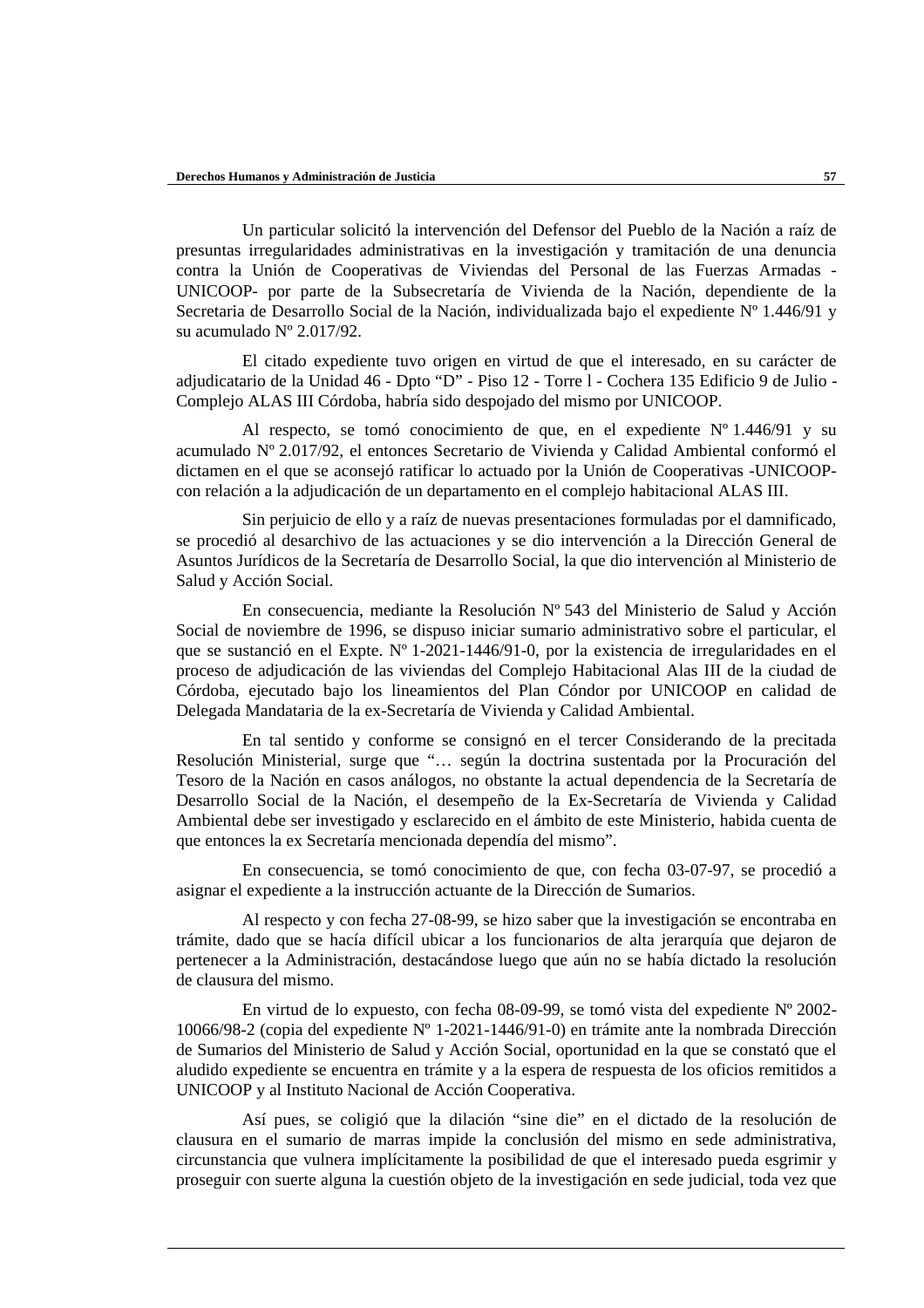la persecución de la misma quedará librada a la suerte de lo que se resuelva en sede administrativa y lesionando tácitamente el derecho de acceso a la justicia. Esta situación conculca el derecho en expectativa del interesado a que ejerza la legítima defensa de los intereses patrimoniales que estima avasallados por presuntas irregularidades en el proceso de adjudicación de la Unidad 46 -Dpto. "D", Piso 12 - Torre l - Cochera 135 Edificio 9 de Julio sito en el Complejo Habitacional Alas III.

En consecuencia, se recomendó a la Dirección de Sumarios del Ministerio de Salud y Acción Social de la Nación que arbitre las medidas tendientes a que las investigaciones que se realizan en el sumario que se sustancia en el expediente Nº 2002-10066/98-2 (copia del expediente Nº 1-2021-1446/91-0), cuya instrucción fuera ordenada mediante la Resolución MSAS Nº 543/96 de fecha 27-11-96, se efectúen con la mayor celeridad posible a la vez que disponga los medios materiales, técnicos y recursos humanos que resulten menester para evitar mayores dilaciones en la instrucción del aludido sumario.

Dicha resolución se puso en conocimiento de la Procuración del Tesoro de la Nación y de la Fiscalía de Investigaciones Administrativas a los fines que estimaren corresponder.

Asimismo y en virtud de la condición jurídica de las entidades involucradas en las investigaciones sumariales, como la relación de carácter "asociativo-gremial" que vincula a la UNICOOP y a la Cooperativa Alas, toda vez que esta última se encuentra federada en segundo grado en la primera, se procedió a informar el contenido de la recomendación al INACyM y comunicar la referida medida a la Subsecretaría de Vivienda de la Secretaría de Desarrollo Social de la Nación.

### **4. SEGURIDAD PUBLICA**

El Defensor del Pueblo de la Nación inició una investigación de oficio por la proliferación de delitos y la falta de prevención de las autoridades competentes para resguardar la seguridad pública.

Esta medida se tomó en virtud del debate instalado en la sociedad provocado por la ola de violencia y criminalidad de la que permanentemente informan los medios periodísticos los que conducen inexorablemente a plantear sus motivos y causas así como también la conducta policial antes (prevención), durante y después de los hechos tanto en lo que concierne a la tarea específicamente policial, volcada a la investigación y detención de los presuntos autores de delitos como a la que deben desarrollar las autoridades judiciales.

El tema es de una complejidad tal que no sólo involucra aspectos exclusivamente policiales sino sociales, ya que la seguridad es una cuestión que interesa a la sociedad toda, pues hace a su supervivencia dentro de una pacífica convivencia.

El Estado tiene el monopolio de la fuerza y, por lo tanto, la seguridad en su más amplia acepción es su misión y función indelegable.

En todas estas manifestaciones de violencia, la inusitada agresividad manifestada por los delincuentes, asociada con el consumo de estupefacientes, conlleva la muerte o lesiones físicas de las víctimas, más allá del objetivo del robo.

La inseguridad atenta contra los derechos humanos básicos como la vida, la integridad física, la libertad, la propiedad y el goce pacífico de todos los derechos.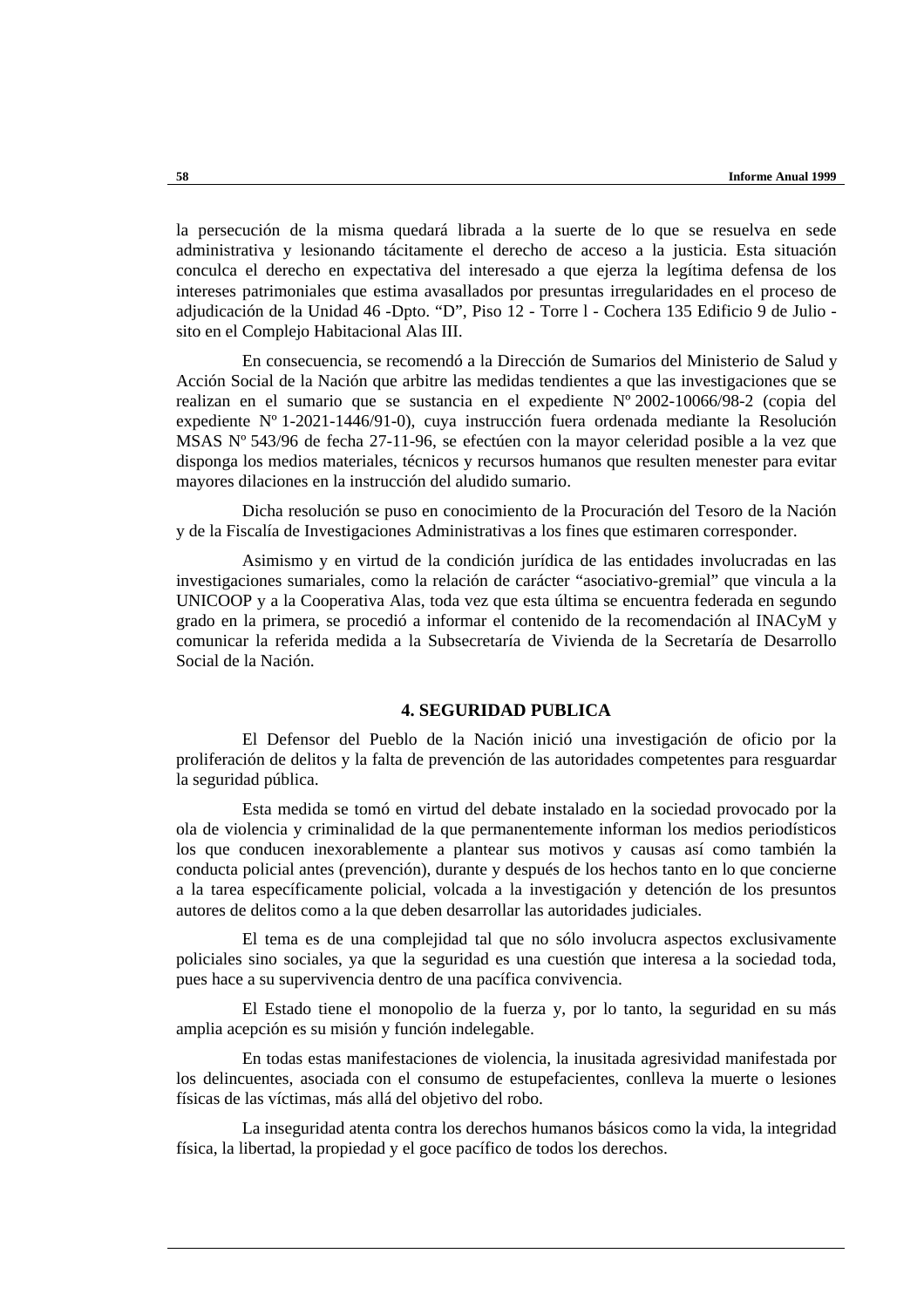En consecuencia, incide en la vida de los habitantes que los obliga a cambiar conductas y costumbres como, por ejemplo, mudarse de domicilio, vivir en barrios cerrados, contratar servicios de seguridad privada, que han proliferado en los últimos tiempos.

Quienes no pueden afrontar los costos de estos cambios, quedan al amparo de los servicios que las autoridades públicas brinden, en cumplimiento de sus obligaciones legales primarias.

En tal sentido, resulta evidente que la actividad policial debe dar adecuada respuesta a la sociedad ante el nivel de violencia que se manifiesta ya que es la única forma prevista para ello por el Estado de Derecho.

Por otra parte, cabe destacar que, en distintas oportunidades, se han recibido quejas sobre seguridad pública, las que según los ámbitos jurisdiccionales a los que estaban vinculadas, fueron comunicadas a las autoridades competentes.

Atento a lo expuesto y toda vez que es misión del Defensor del Pueblo de la Nación la tutela y defensa de los derechos humanos y de los demás derechos e intereses contenidos en la Constitución Nacional, se recomendó a la Secretaría de Seguridad Interior y al Ministerio del Interior que, en el ámbito de sus competencia, arbitren todas las medidas conducentes a brindar una plena y efectiva tutela a la seguridad pública.

#### **5. IDENTIDAD**

Se investigaron denuncias por demoras en la entrega de D.N.I. que, como ya resulta habitual en este informe anual, resultan ser prácticamente el noventa por ciento del universo de las que se reciben sobre el ejercicio del derecho a la identidad.

La posesión del D.N.I. ha pasado a ser una condición ineludible para el ejercicio de los derechos civiles y políticos, ya que la Ley Nº 17.671 y las normas que regulan el ejercicio del derecho a la previsión social, al trabajo, a la salud, a la educación, a transitar, a comprar y vender bienes registrables -ya sean muebles o inmuebles- a disponer del patrimonio o administrarlo (por ejemplo, para abrir una cuenta bancaria), del estado civil y la capacidad de las personas físicas (casarse, inscribir un hijo), acceso a la justicia (estar en juicio), elegir autoridades, exigen la posesión del Documento Nacional de Indemnidad.

El conflicto que se plantea en el seno de la sociedad por la falta de entrega en tiempo oportuno de este indispensable requisito genera situaciones contrarias a la letra y el espíritu de la Constitución Nacional.

Cabe recordar que el artículo 28 de la Constitución Nacional prescribe: "Los principios garantías y derechos reconocidos en los anteriores artículos no podrán ser alterados por las leyes que reglamentan su ejercicio".

La privatización de la elaboración y entrega de los D.N.I., si bien ha apuntado a mejorar el servicio, ha generado un serio retraso y ha entorpecido la cadena de emisión del documento. La falta de entrega de los documentos de "0" año así como también de las renovaciones obligatorias y reposiciones, producidas por la implementación del nuevo mecanismo, implican la denegación de derechos humanos básicos.

La crisis del sistema más el encarecimiento del documento llegaron a paralizar en muchos órdenes la vida de aproximadamente 800.000 habitantes.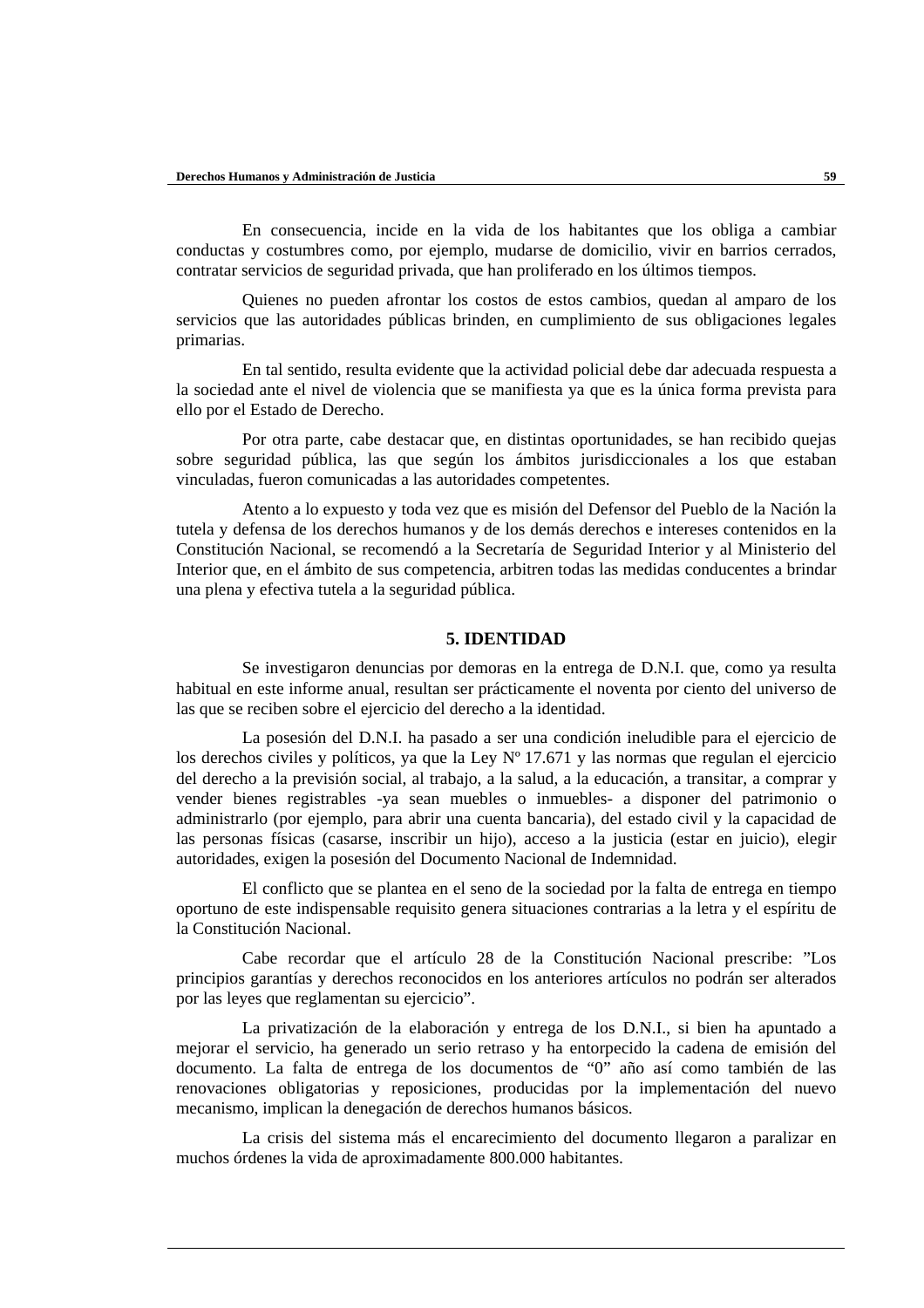Indudablemente, la Ley Nº 17.671 sobre Potencial Humano no se ajusta a las necesidades actuales, con la globalización de la economía, o la necesidad de brindar una mayor celeridad en todos los trámites de cualquier naturaleza, que involucren el ejercicio efectivo de derechos, sin afectar la seguridad jurídica.

Es evidente que la negociación y el contrato celebrado con la empresa Siemens. S.A. distan mucho de exhibir parámetros de eficacia. De lo contrario, no se hubiese producido el cuello de botella de público conocimiento en la expedición de los documentos.

Las críticas al contrato son varias:

- $\bullet$  doble imposición (tasa + IVA);
- precio excesivo del documento (\$30);
- falta de organismo control ya que el sistema se ha privatizado;
- entrega de DNI gratuitos: escaso cupo anual de 65.000 documentos para personas que invoquen el beneficio;
- la falta responsabilidad frente a los ciudadanos cuando se producen demoras en la entrega del documento.

Esta situación se extiende en el tiempo y afecta a todos los habitantes del territorio nacional. Por este motivo, es necesario que el H. Congreso de la Nación estudie la posibilidad de modificar las normas que regulan el D.N.I. para convertirlo en un documento accesible en el sentido económico y fáctico, cuya expedición sea rápida y segura.

También se recepcionaron muchas quejas vinculadas a las demoras del trámite migratorio, tema que está también incluido en el contrato con la empresa Siemens S.A..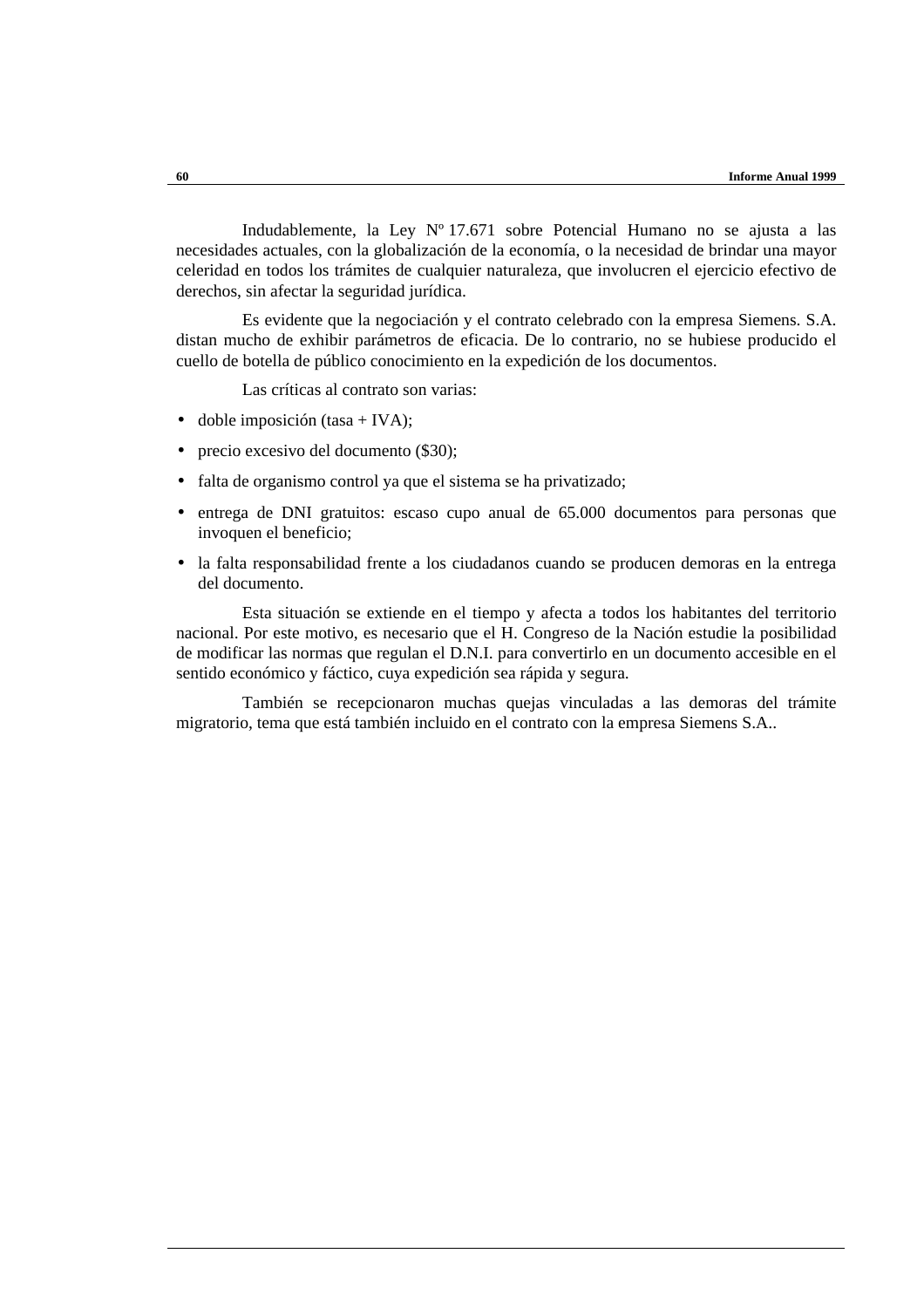# **MEDIO AMBIENTE Y ADMINISTRACION CULTURAL Y EDUCATIVA (II)**

#### **1. COMENTARIO GENERAL**

El Area II tiene como materia de incumbencia las cuestiones referidas al Medio Ambiente, Educación e Investigación, Cultura y Patrimonio Histórico, Urbanismo y Vivienda y Radiodifusión. En razón de la complejidad y variedad de temas, la exposición en el presente informe se hará a través de los casos en familias.

La naturaleza de los distintos planteos efectuados demuestra que los problemas analizados responden a disfuncionalidades o falencias emanadas tanto del sector público nacional como del provincial y local. De allí que el Defensor del Pueblo de la Nación no sólo ha actuado a nivel nacional, dentro del ámbito de competencia asignado por la ley 24.284, sino también ha hecho uso de las facultades conferidas en el artículo 86 de la Constitución Nacional para procurar soluciones a nivel provincial y local.

Respecto del Informe Anual correspondiente al período inmediatamente anterior, se ha decidido limitar las familias temáticas a cada uno de los temas del área, con la sola excepción del tema ambiental que se lo dividirá en dos: Preservación Ambiental y Contaminación Ambiental. Esta diferenciación tiene su importancia porque en la primera se trata de evitar que se produzca un daño al ambiente. Es aquí donde el Defensor del Pueblo debe adelantarse a los hechos y procurar evitar que se produzcan daños. La segunda, en cambio, busca la forma de enfrentar un problema una vez que se ha producido el daño, sea remediándolo o evitando que siga ocurriendo.

Al igual que en años anteriores, la necesidad de un contacto directo con los problemas y con las personas que los sufren así como la localización de aquellos en la amplia geografía del país ha motivado la continuidad en el intensivo ritmo de comisiones al interior del país y al amplio ámbito de la Capital Federal y Gran Buenos Aires, aunque algo limitado, debido a los cambios institucionales que se han producido durante el año 1999.

En cuanto a la problemática tratada, tal como se ha señalado en los anteriores informes anuales, resulta evidente la ausencia "de un marco normativo ambiental aplicable a todas los ámbitos jurisdiccionales y de acciones de coordinación institucional para suplir esas limitaciones que permitan destrabar los numerosos escenarios de competencias concurrentes y superposiciones jurisdiccionales".

No obstante ello, cabe destacar que se han registrado algunos avances en este sector en la medida que, tanto en el ámbito de las provincias como de la Nación, fueron dictadas normas destinadas a llenar el vacío apuntado.

# **2. TEMATICA**

# **2.1. PRESERVACION AMBIENTAL**

Ya se comentó en informes anteriores la existencia de grandes y crónicos problemas que atañen al medio ambiente, que han dado lugar al desarrollo legislativo, a la creación de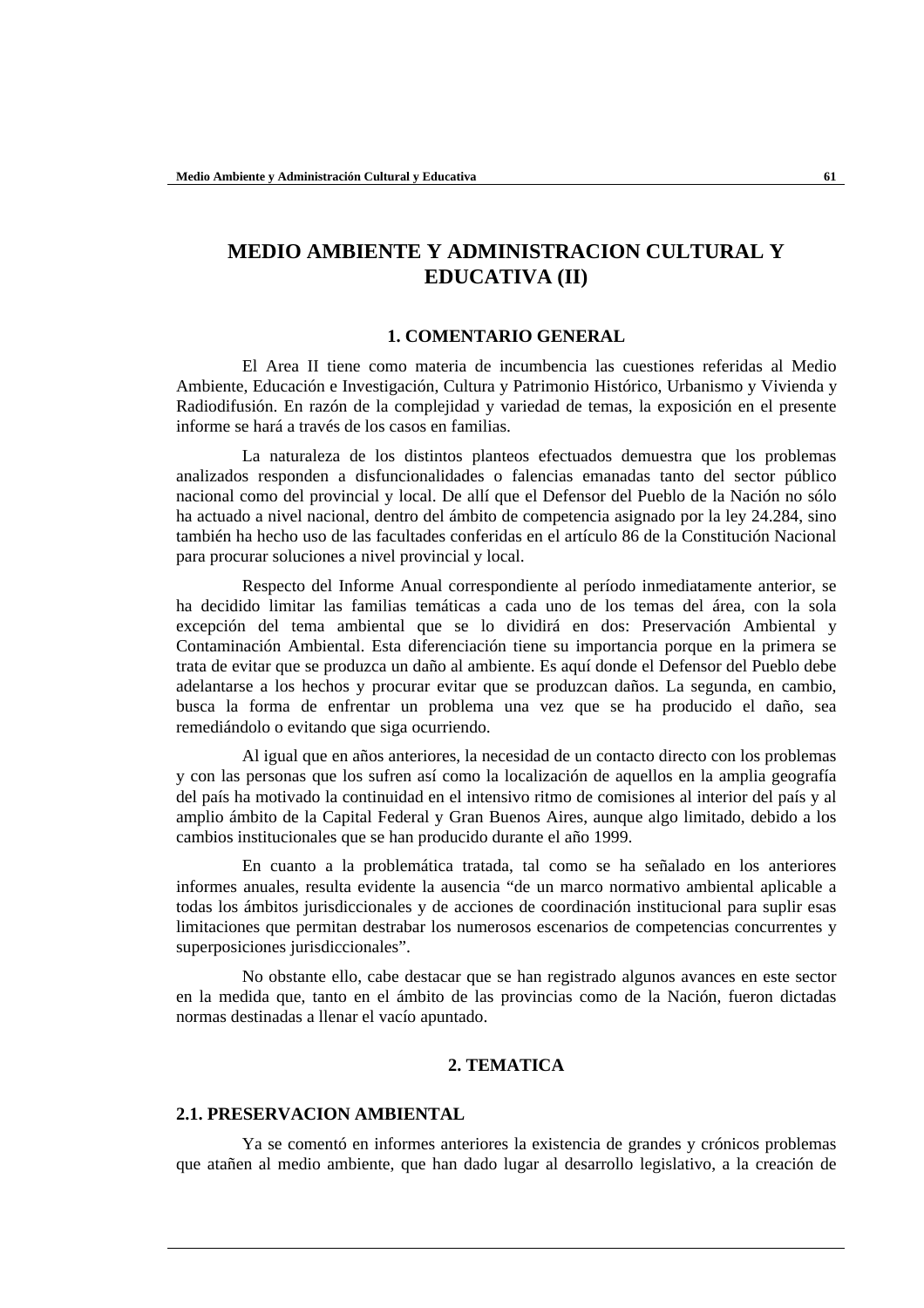organismos públicos con incumbencia específica en el tema y a la asignación de nuevas competencias a los ya existentes, con el objeto de brindar soluciones a estos problemas.

En tal sentido, la labor del Defensor del Pueblo ha tenido como objeto, en primer lugar, determinar si fueron observados los recaudos previstos en el ordenamiento jurídico aplicable y, finalmente, procurar evitar la producción de daños ambientales y/o recomendar la adopción de medidas tendientes a mitigar, reparar o evitar la repetición del problema.

La importancia de la prevención en esta materia se expresa en las correctas evaluaciones de los estudios ambientales que reflejan las consecuencias inmediatas o mediatas generadas a los ecosistemas y que deben necesariamente llevarse a cabo con antelación a cualquier decisión gubernamental que traiga aparejada una modificación de las características del lugar, toda vez que su recomposición, en muchos casos, como ha podido comprobar esta Institución, resulta prácticamente imposible.

Las herramientas idóneas para prevenir los impactos ambientales y conseguir el consenso más amplio posible de las obras que se desarrollen son los Estudios de Impacto Ambiental y las Audiencias Públicas que deben realizarse previamente a la aprobación de las obras.

En este sentido, la labor del Defensor del Pueblo de la Nación consistió en lograr que los órganos con incumbencia en la materia tomasen cartas en el asunto y, particularmente, contemplen las serias consecuencias que el mismo puede producir, así como en propugnar que se cumplan con las normas ambientales vigentes o que se lleven adelante acciones a fin de evitar consecuencias dañosas para el ambiente.

En particular, resulta de interés destacar la labor cumplida en relación a los siguientes temas:

# **Actuación Nº 10578/99: "Defensor del Pueblo de la Nación sobre presunto incumplimiento de los deberes de control de la contaminación del aire"**

La presente actuación se inició de oficio ante la publicación en el Boletín Oficial de la Resolución Nº 209/99 de la Secretaría de Recursos Naturales y Desarrollo Sustentable, norma que otorgaba a 2 empresas automotrices una excepción al cumplimiento de los límites máximos de emisiones gaseosas para 2.500 vehículos livianos, en los términos del Decreto Nº 779/95.

Se pidieron informes a la Secretaría de Recursos Naturales y Desarrollo Sustentable a efectos de conocer la cantidad de excepciones solicitadas, total de concedidas y los fundamentos para ello.

El mencionado organismo contestó, mediante el dictado de la Resolución Nº 209/99, que "se han concedido las peticionadas por las empresas Sevel Argentina S.A. y Volkswagen Argentina S.A. en los términos y en virtud de las razones expresados, respectivamente, en la parte dispositiva y en la parte expositiva de la aludida resolución".

De los considerandos de la Resolución en análisis, se puede destacar que "Siendo una facultad de esta Autoridad de aplicación la introducción de nuevos límites y/o la modificación de los establecidos, también lo es el otorgamiento de las excepciones a los límites de emisión detallados en el apartado 2.1.5 del artículo 33 del decreto citado".

El fundamento por el cual las empresas solicitan ser eximidas del cumplimiento de la norma mencionada es la falta de ventas ocasionada por la crisis de mercado que afecta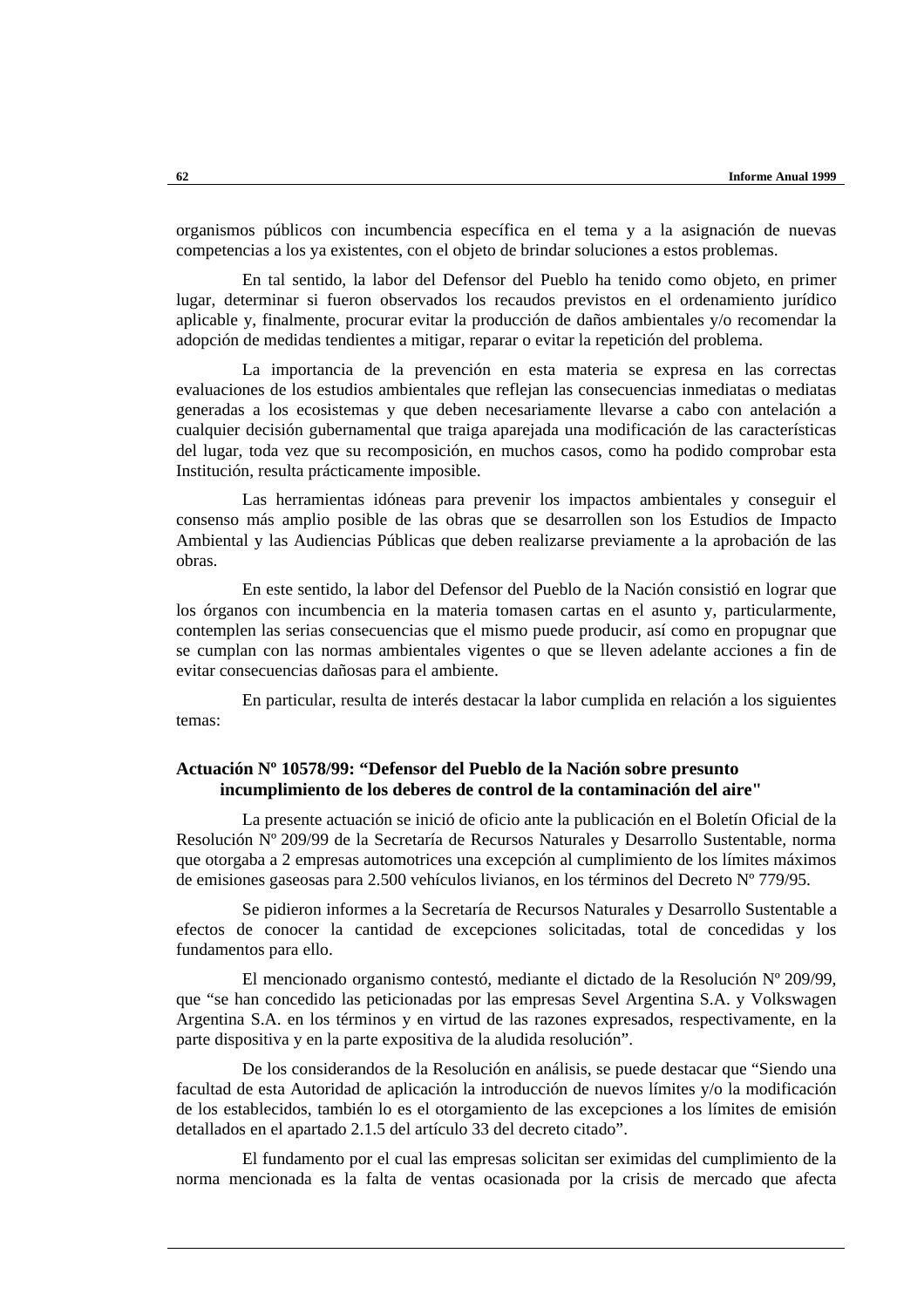actualmente al sector automotriz, dejando un stock de autopartes acumulado que, de no poderse utilizar, causarían más problemas de los ya existentes.

Por su parte, el dictamen de la Dirección de Ordenamiento Ambiental de la Secretaría de Recursos Naturales y Desarrollo Sustentable en dicho expediente establece, como una de las desventajas de aceptar la excepción, que "se contraría el espíritu de la Ley Nº 24.449 y su Decreto Nº 779/95. Se desalienta la introducción de cambios tecnológicos, favoreciendo la producción de modelos técnicamente obsoletos y solamente dedicados al mercado local o marginal. Se discrimina a aquellos que asumieron el cambio tecnológico y certificaron vehículos que cumplen con la norma actual. Esta actitud es posible que genere críticas por parte de los importadores (CIDOA) y algunas de las terminales productoras en forma individual".

Por otra parte, del análisis normativo cabe concluir que la excepción prevista por el tercer párrafo del inciso 2.1.5 del artículo 33 del Decreto Nº 779/95 es únicamente para "automotores livianos cuya producción sea inferior a las 1.000 unidades por año" o a aquellos "que perteneciendo a una misma configuración de modelo a la cual les sea aplicable los límites máximos de emisión, constituyan una serie para uso específico", extremos que no se dan en el caso de marras ya que las excepciones otorgadas son para modelos que superan la producción de 1.000 unidades por año.

En virtud de lo expuesto, las excepciones concedidas por la Resolución S.R.N.D.S. 209/99 resultan no sólo opuestas al espíritu de la Ley  $N^{\circ}$  24.449 y su decreto reglamentario Nº 779/95 sino que también son contrarias a la letra misma de la norma, por ello se recordó a la Secretaría de Recursos Naturales y Desarrollo Sustentable los deberes legales emanados de la Ley  $N^{\circ}$  24.449 y del Decreto  $N^{\circ}$  779/95.

En su respuesta, y luego de un peculiar razonamiento jurídico, la Secretaría de Recursos Naturales y Desarrollo Sustentable insistió en que la Resolución Nº 209/99 de esa Secretaría es legítima y acorde con la reglamentación vigente

Por ello, toda vez que no se ha dado una respuesta adecuada al recordatorio de deberes legales formulado, en uso de las atribuciones conferidas por el artículo 28 de la Ley Nº 24.284, se efectuó un informe especial a la Comisión Bicameral de la Defensoría del Pueblo y a las Comisiones vinculas a la temática del H. Congreso de la Nación.

# **Actuación Nº 12835/97: "Fundación para la Defensa del Ambiente, sobre oposición al proyecto de deforestación de doscientas mil hectáreas de bosque de la Provincia de Santiago del Estero por la Dirección General de Colonización Provincial".**

La Fundación para la Defensa del Ambiente (FUNAM) solicitó al Defensor del Pueblo de la Nación que investigue los hechos relacionados con el proyecto de desmonte y colonización denominado "Proyecto Colonia El Caburé Norte" en el Departamento Copo, provincia de Santiago del Estero. Mediante el mismo, "… se planea desmontar y colonizar 200.000 hectáreas de bosques en el Departamento Copo… El 'Plan' prevé la deforestación en un plazo de tres años, dedicándose el área 'libre de bosques' a agricultura…".

Según los quejosos se habrían violado: "el artículo 41 de la Constitución Nacional…, la Ley Nacional N° 13.273 de Riqueza Forestal y la Ley Provincial N° 6.321/96 (según la cual) debería efectuarse una Evaluación del Impacto Ambiental del proyecto..., los principios de la Convención Internacional sobre Biodiversidad suscrita por Argentina…", resultando en que no fue evaluado el impacto ambiental del proyecto con anterioridad a la elaboración del pliego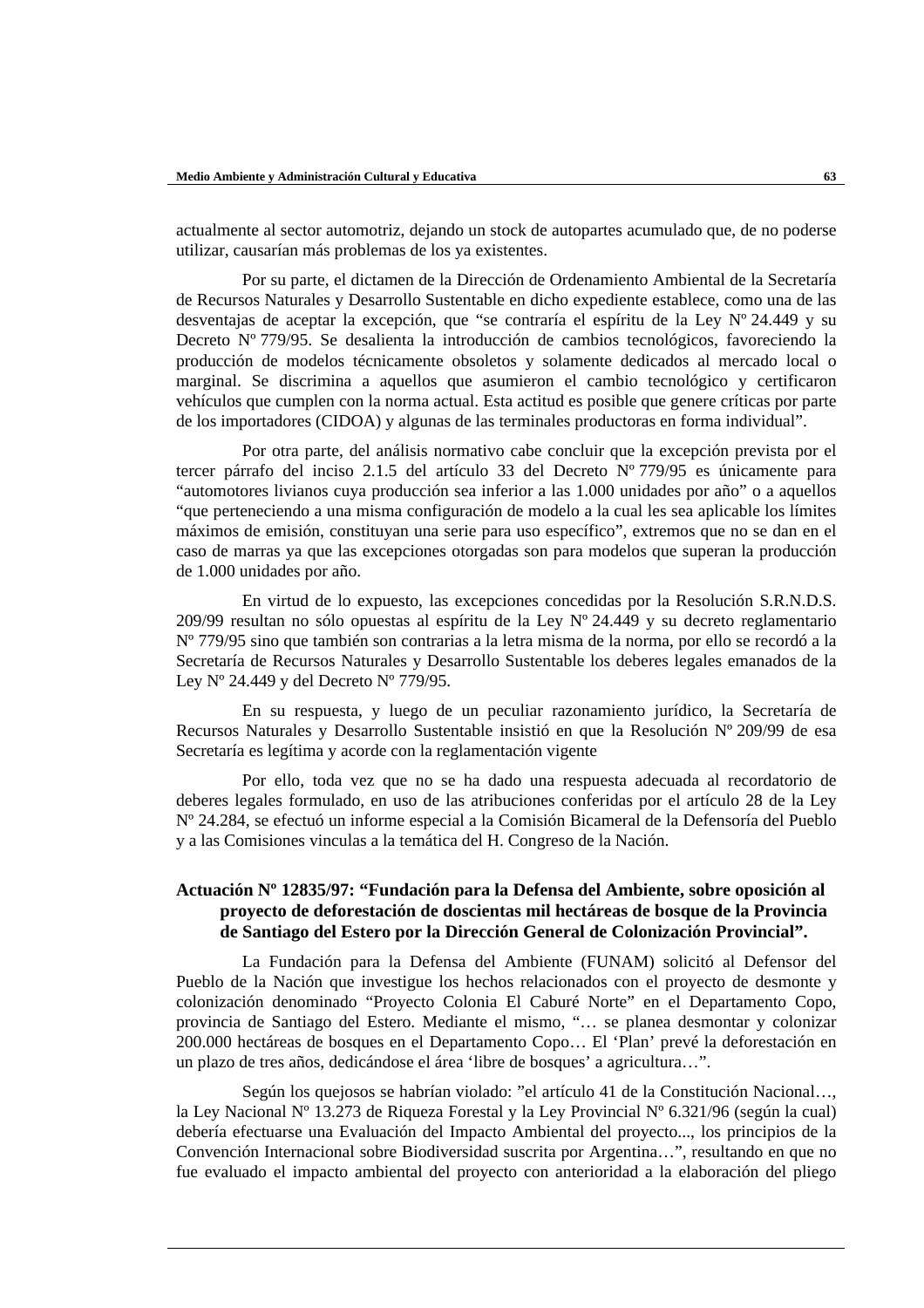licitatorio, exigencia que debería haberse efectuado conforme a las leyes vigentes. Finalmente informaron que "…esta estrategia de traspaso de tierras públicas al sector privado acompañado del desmonte salvaje, que ya tiene antecedentes fuertemente negativos en Formosa (caso LIAG Argentina S.A.), afecta irreversiblemente un patrimonio que no es propiedad de los actuales funcionarios sino de todos los argentinos actuales y futuros. Santiago del Estero tenía varios millones de hectáreas de bosque. Hoy sólo quedan 700.000 hectáreas".

Al respecto, cabe aclarar que en el transcurso de 1997 la gobernación de la provincia transfirió el Parque Provincial Copo, de 114.250 Ha., a la Administración de Parques Nacionales al tiempo que creó un nuevo parque provincial de aproximadamente 55.000 Ha. como área de amortiguación del nuevo parque nacional, lo que hace en conjunto una zona protegida de alrededor de 170.000 Ha..

Asimismo, debe destacarse que en la misma época el Subsecretario de la Producción de la provincia anunció que aproximadamente 94.000 Ha. se encontraban en manos de ocupantes debiéndose regularizar, según los mismos, la situación mediante la adjudicación proventa directa y licitación de alrededor 42.000 Ha. de bosques depredados y destruidos por incendios, poniendo condiciones especiales en los planos de trabajo a fin de preservar el suelo.

Los hechos investigados guardaban similitud con los planteados en la actuación Nº 15.488/97, caratulada: "Diputada Nacional Elida Pasqualini de Acosta, sobre daños a especies vegetales ante la eventual deforestación del monte El Caburé Norte, en la provincia de Santiago del Estero. Solicitud de suspensión del proceso licitatorio para su explotación comercial" y en la actuación Nº 15.505/97, caratulada: "Defensor del Pueblo de Santiago del Estero, sobre daños a especies vegetales y efectos negativos al medio ambiente ante la eventual deforestación de la denominada Colonia El Caburé Norte, en la provincia de Santiago del Estero. Solicitud de suspensión del proceso licitatorio para su explotación comercial", razón por la cual se les asignó trámite conjunto.

Se solicitaron informes a la Dirección General de Colonización y a la Dirección General de Protección de los Recursos Naturales de la Provincia de Santiago del Estero.

El organismo mencionado en último término informó que había remitido la solicitud de esta Institución a la Subsecretaría de la Producción para su intervención adjuntando, a su vez, material de consulta al respecto.

La Dirección General de Colonización, refiriéndose al proyecto, contestó en los siguientes términos: "…si bien es cierto que existe un anteproyecto de colonización que afecta una superficie de 191.545 Ha… el mismo de ningún modo prevé deforestar tal superficie en su totalidad… se procura el desarrollo económico de la zona y el bienestar de la familia rural que hoy representa… cien familias que ocupan alrededor de 94.000 Ha… a quienes la Dirección General de Colonización pretende el otorgamiento del título de propiedad de los predios que ocupan desde muchísimos años".

Asimismo, aclararon que "…otras 55.000 Ha. ubicadas en la parte Oriental del proyecto están destinadas a Reserva Provincial de Bosque y Fauna que será el colchón de amortiguamiento del Parque Nacional Copo cuya superficie abarca 114.000 Ha… el remanente, aproximadamente 41.000 Ha., se incluye en futuros proyectos de licitación pública".

La Dirección General de Medio Ambiente de la Subsecretaría de la Producción, ante la solicitud de la Dirección General de Protección de Recursos Naturales de la provincia, remitió información en donde especificaba que "…esta Dirección General es el órgano de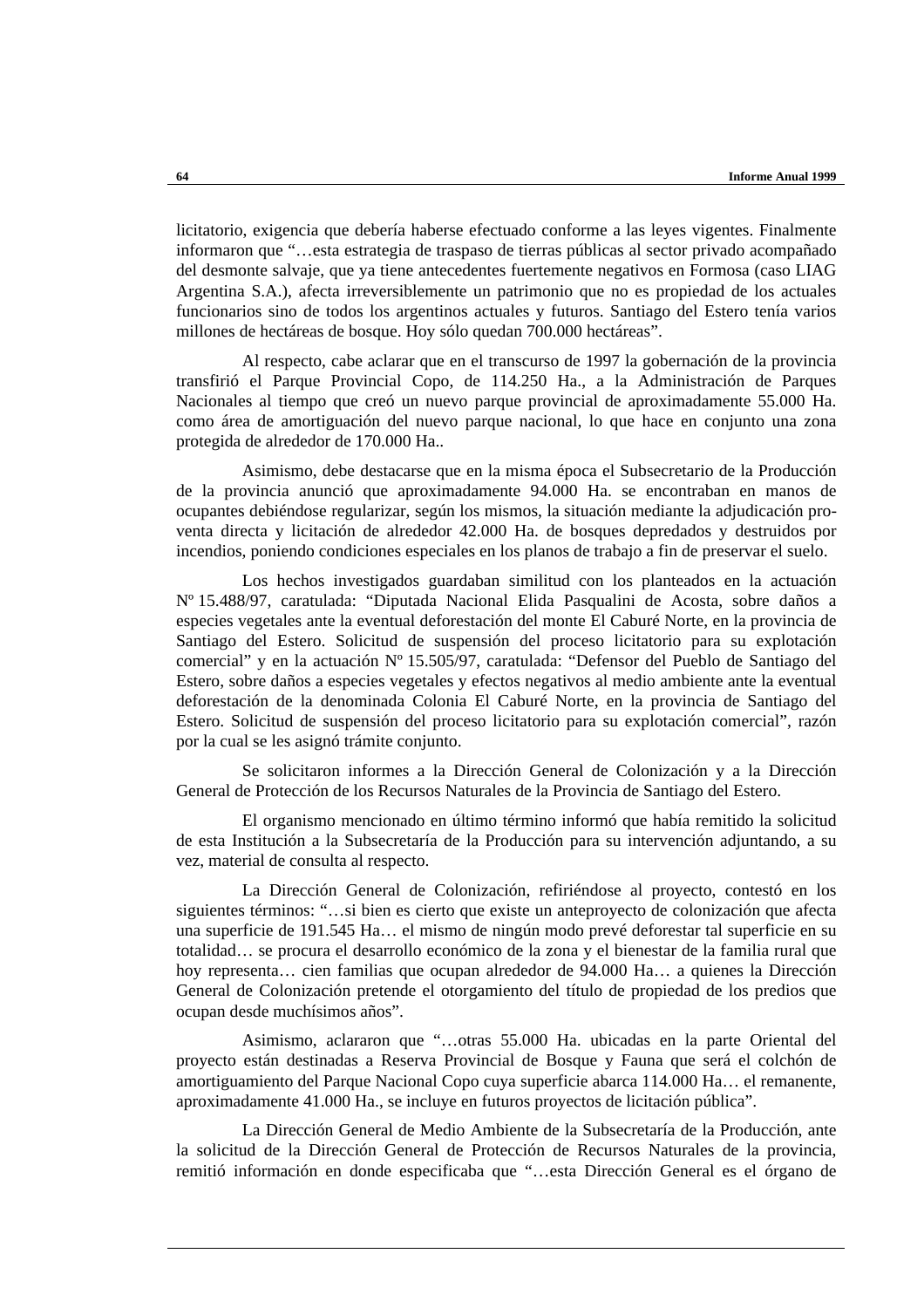aplicación de la Ley  $N^{\circ}$  6.321 y la misma... exige el estudio de todo proyecto, público o privado, con el fin de evaluar los efectos negativos al ambiente, producto de la acción antrópica".

Además, acotó que en el caso de la licitación de tierras públicas en El Caburé Norte, cuando se tome la decisión de efectivizar la venta de las tierras el adjudicatario deberá presentar un estudio de impacto ambiental para poder llevar a cabo cualquier tipo de acción.

Ante la información recopilada, se pidieron informes a la SRNDS quien afirmó que solicitó al Gobernador de la provincia la revisión de los alcances del proyecto de colonización programado, recibiendo tal solicitud respuesta negativa. Sin embargo señaló que la Administración de Parques Nacionales (A.P.N.) "…planteó a la provincia la necesidad de dar respuesta integral a la zona Copo-Caburé Norte. En este sentido, destacó que el Convenio firmado entre la A.P.N. y la provincia de Santiago del Estero el 10 de febrero de 1998, ratificado por la Legislatura Provincial y actualmente a consideración del Congreso Nacional, "…logra dar una respuesta parcial a la realidad que venimos señalando, al crear la provincia una Reserva Provincial, que también lleva el nombre de Copo, sobre 55.000 de las 200.000 ha. de Caburé Norte, linderas al Parque Nacional, y con el objeto de realizar prácticas demostrativas para el uso sustentable de los recursos del área". Ante este hecho la Secretaría señaló que "…esta iniciativa viene a cambiar más de un siglo de práctica en todo el NOA argentino y la provincia de Santiago del Estero ya acordó con la A.P.N., a través del referido Convenio y con el INTA, la elaboración de un plan de manejo conjunto para la actual Reserva Provincial Copo". Asimismo, la Secretaría de Estado citada, conjuntamente con la Gobernación de la Provincia, acordó llevar a cabo "…encuentros técnicos entre funcionarios nacionales y provinciales con el fin de intercambiar información y experiencias respecto de la factibilidad de tal emprendimiento", habiéndose firmado para ello un Convenio de cooperación mutua…(y) la conservación del patrimonio natural provincial, mediante la creación del Parque Nacional Copo y de la Reserva Provincial Copo…".

El Defensor del Pueblo de la ciudad de Santiago del Estero envió a esta Institución un valioso y pormenorizado análisis, con consideraciones específicas y generales, sobre el proceso de licitación y recomendaciones aconsejables respecto al tema bajo consideración.

Del conjunto de los datos obtenidos, se concluyó que aparentemente existe voluntad, tanto de los funcionarios provinciales como de los nacionales, de preservar los bosques del área semiárida de la Provincia de Santiago del Estero con un criterio de manejo actualizado. Sin embargo, se consideró que a los funcionarios del estado -ya sean éstos provinciales o nacionales- les cabe la obligación de ser exigentes y claros en los mecanismos de control que aseguren hacia el futuro un aprovechamiento sustentable del bosque santiagueño, razón por la cual se decidió exhortar al Ministerio de Gobierno, Justicia, Educación, Trabajo, Culto y Producción, de la Provincia de Santiago del Estero, la adopción de las medidas necesarias para garantizar un aprovechamiento forestal sustentable en la zona de los bosques naturales del Departamento Copo, teniendo en cuenta: a.- la urgente puesta en funcionamiento de la Comisión Provincial de Defensa del Monte Santiagueño, creada por Ley Nº 6.278, que garantice un desarrollo viable ambiental y económicamente para la zona involucrada; b.- la propuesta que dicha Comisión sea no sólo un órgano de consulta y evaluación sino que, además y sobre todo, tenga funciones ejecutivas con capacidad de decisión sobre las políticas de manejo de bosques y las actividades específicas a desarrollar, ya sea de colonización, producción o reserva; c.- la invitación a que en dicha Comisión estén representados, además de los correspondientes funcionarios ejecutivos de la provincia, funcionarios de la Secretaría de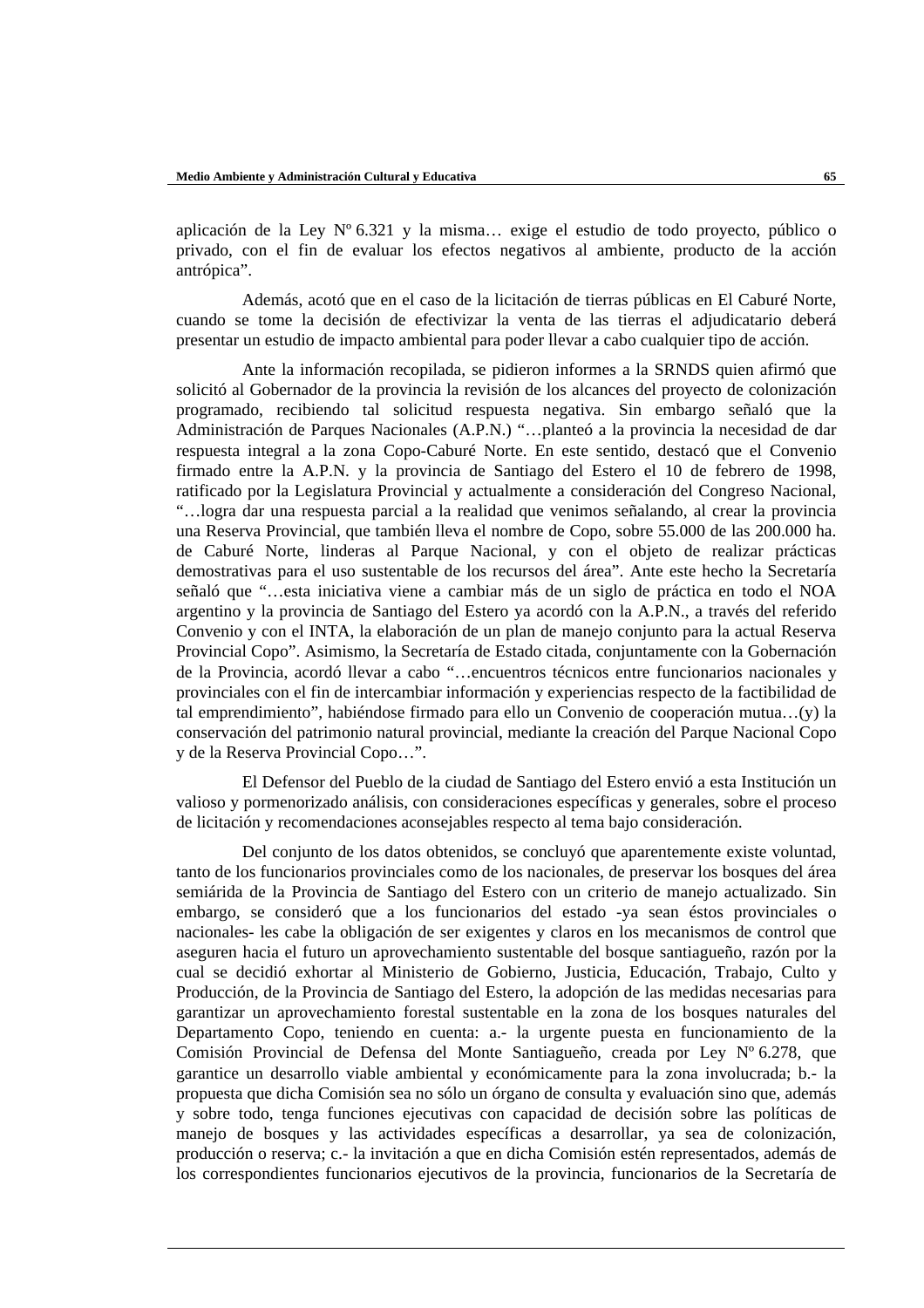Recursos Naturales y Desarrollo Sustentable de la Nación (SRNDS) competentes en el tema y funcionarios técnicos tanto de la Facultad de Ciencias Forestales de la Universidad Nacional de Santiago del Estero (UNSE) como del Instituto Nacional de Tecnología Agropecuaria (INTA); d.- la implementación de una amplia difusión pública sobre los proyectos previstos de colonización de El Caburé Norte, de titularización directa de tierras y de reserva de áreas de amortiguamiento del bosque natural, con informaciones periódicas sobre el devenir de los mismos.

# **Actuación Nº 2830/98: "H.C. Deliberante de Aluminé, sobre solicitud de intervención del Defensor del Pueblo de la Nación para que se extraigan los explosivos diseminados en la zona de Laguna Verde, Aluminé, Pcia. del Neuquén"**

Las autoridades del Concejo Deliberante de Aluminé solicitaron la intervención de esta Institución con el fin de que se arbitren medidas urgentes para la remoción de los explosivos abandonados por el Ejército Argentino en un paraje cercano a dicha ciudad con el consiguiente peligro para la seguridad y el medio ambiente.

Los interesados expresaron que no han recibido respuesta de parte de las autoridades militares y ni siquiera tienen precisiones sobre el tipo de explosivos que se encuentran diseminados en la zona de Laguna Verde, paraje Ñorquinco.

Se pidieron informes a la Secretaría de Asuntos Militares de la Nación, la que respondió que "En el mes de enero de 1979 se destruyeron 7 camiones cargados de munición y explosivos del Regimiento de Caballería de Montaña 4 y 1 camión cisterna de 7.000 litros de nafta súper".

Asimismo indicaron que "los restos de munición y explosivos recibieron distinto tratamiento (destrucción, recuperación y otros se encontrarían en el interior de la Laguna Verde)" y que "con fecha 5 de Mayo de 1994, se realizó un reconocimiento de la zona con la contratación de un buzo civil, con equipo especial de iluminación y fotográfico constatándose explosivos en la laguna".

Agregaron que "No se realizó la remoción y posterior destrucción del material explosivo por falta de presupuesto".

Ante la respuesta transcripta ut-supra, se consideró indispensable solicitar nuevamente a las autoridades citadas si fueron consultadas las Fuerzas Armadas y de Seguridad de la Nación, a fin de conocer si poseen capacidad material para la remoción y posterior destrucción del material explosivo.

De la respuesta recibida a este último requerimiento se desprende que "se ha consultado a la Armada Argentina y Fuerza Aérea Argentina a tenor de lo requerido, cuya respuesta será remitida al recibirse", pero que "En relación a las Fuerzas de Seguridad, ello no es competencia de este Ministerio".

Teniendo en cuenta la documentación obrante en la actuación y reseñada anteriormente, se puede concluir que ha existido un grave accidente y que, a raíz del mismo, se esparcieron explosivos por la zona aledaña a Laguna Verde y que el Ejército Argentino no cuenta con la capacidad técnica para remover los mismos.

Por otra parte, el argumento de que las Fuerzas de Seguridad se encuentran dentro de otro Ministerio -a la sazón todos dependientes del Poder Ejecutivo Nacional- no es óbice para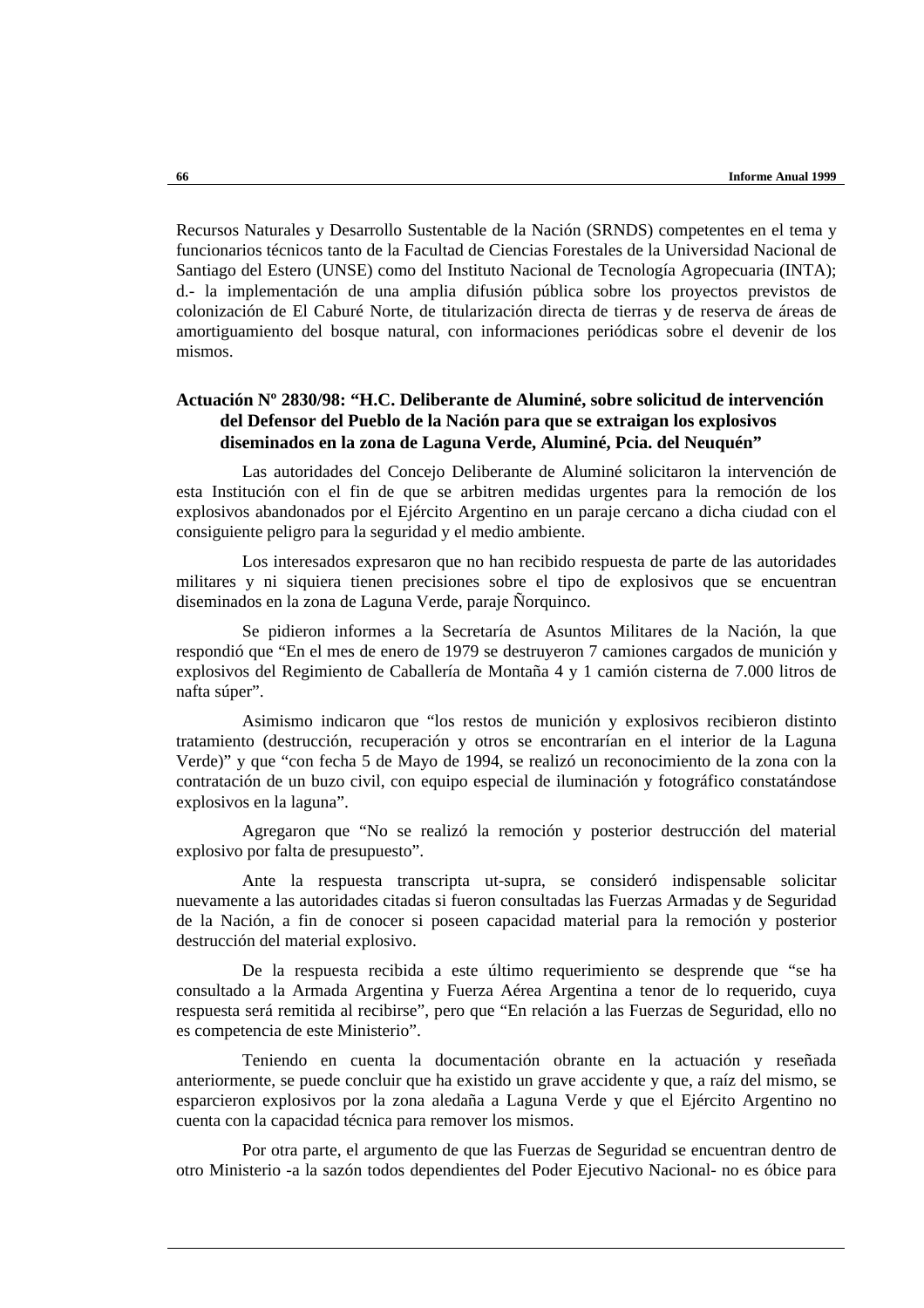que se les consulte o se les solicite la realización de las tareas de remoción de que se trata; ello antes de recurrir a la contratación de una empresa privada.

Ello es así ya que resulta razonable que los organismos del Poder Ejecutivo Nacional primero inquieran dentro de su seno la posibilidad de efectuar determinadas tareas antes de efectuar una contratación con un tercero y más tratándose de la remoción de explosivos de una laguna, se necesitará profesional capacitado y con experiencia en dichas tareas, lo cual parece más factible de encontrar dentro de las Fuerzas Armadas o de Seguridad que en empresas privadas.

Puesto que la comunidad de Aluminé tiene derecho a que se le dé una pronta satisfacción a este problema que pone en peligro a la población y frena el desarrollo de su industria turística, se recomendó a la Secretaría de Asuntos Militares la adopción de las medidas necesarias para remover los explosivos diseminados en la zona de Laguna Verde, Paraje Ñorquinco, Departamento de Aluminé, Provincia del Neuquén.

Ante la falta de respuesta de la Secretaría de Asuntos Militares a la recomendación efectuada por parte de esta Institución, se elevó al Ministro de Defensa un informe especial poniéndolo al tanto de la situación

Asimismo, se le informó al Ministro que, con fecha 17 de mayo de 1999, se ha recibido nota de la Secretaría de Asuntos Militares, respondiendo un anterior requerimiento, en la que manifiesta que la Armada Argentina ha expresado que "a pesar de que la Armada está en capacidad de encarar la tarea en cuestión, la naturaleza de la operación, los riesgos e implicancias hacen totalmente desaconsejable su cuestión".

Finalmente, se recibió la información de que la mencionada Fuerza habría argumentado para ello que: "Las características de la zona en cuestión, así como las distancias en juego a los puntos de apoyo más cercanos, hacen que la tarea sea peligrosa, difícil y lenta y costosa" y que "El tiempo transcurrido desde el accidente que originó el problema torna los explosivos sumamente inestables, y la imprecisión de la información disponible en cuanto a cantidades y superficie afectada dificulta el planeamiento de la operación".

Justamente por las razones apuntadas por la Armada Argentina, es necesario llevar a cabo la remoción de los explosivos con el máximo de diligencia posible y por el personal mejor capacitado.

No parece pues que la respuesta de la Secretaría de Asuntos Militares sea acorde con la gravedad de la cuestión planteada, ni resulta aceptable que una fuerza armada invoque argumentos de peligrosidad y dificultad como obstáculo para el cumplimiento de una tarea. Tal circunstancia fue puesta en conocimiento del Ministro de Defensa.

### **2.2. CONTAMINACION AMBIENTAL**

En este capítulo se tratan los problemas que han derivado o derivan cotidianamente en la contaminación directa del ambiente, sea producto de accidentes (es el caso de los producidos por la actividad petrolera) o permanentes (es el caso de los residuos patogénicos y sus sistemas de disposición final). En general son temas puntuales que, vistos desde la problemática de la preservación del ambiente, requieren una propuesta concreta de solución.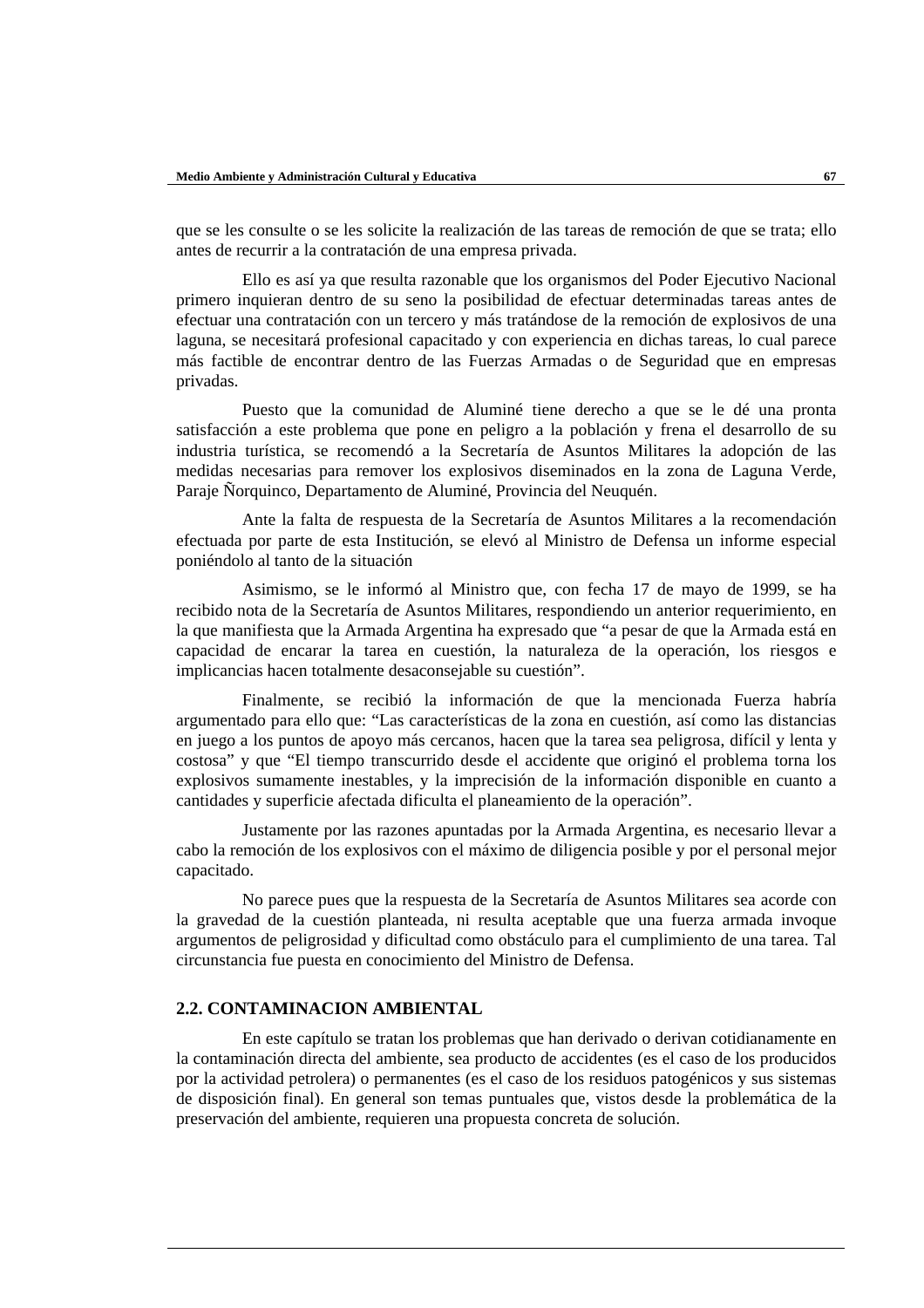También se han investigado problemas crónicos derivados de la existencia de procedimientos de control que, por la forma en que han quedado diseñados, no cumplen con su propósito.

A continuación se presentan algunos casos, como ejemplos de lo planteado anteriormente.

# **Actuación Nº 13735/98: "Defensor del Pueblo de la Nación, sobre presunta falta de control de la contaminación hídrica por parte del Instituto Nacional del Agua y del Ambiente"**

Iniciada de oficio ante la publicación, con fecha 2 de octubre de 1998, de la Resolución Nº 166/98 del Instituto Nacional del Agua y del Ambiente (I.N.A.), por la cual se fijó al 18 de diciembre de 1998 como plazo máximo para la presentación de las declaraciones juradas de vertidos residuales correspondientes a los años 1996 y 1997 por parte de los establecimientos industriales y/o especiales incluidos en los Decretos Nº 674/89 y 776/92.

Ante tal atraso en la presentación de las declaraciones juradas, se presumió la posible existencia de una disfuncionalidad en el cumplimiento de los deberes de control de la contaminación hídrica encomendados a dicho Instituto.

Se realizaron dos pedidos de informes al I.N.A y uno a la Secretaría de Recursos Naturales y Desarrollo Sustentable, de cuyas respuestas cabe destacar que existe una muy baja aplicación efectiva de las sanciones impuestas en virtud del régimen establecido por los Decretos 674/89 y 776/92 ya que únicamente se han hecho 72 inspecciones anuales en los últimos períodos, debido a la alegada falta de fondos presupuestarios para ello y sólo se han registrado 2 pagos en concepto de multas.

Asimismo, el hecho de que las declaraciones juradas correspondan al año anterior implica, tal como lo prevé la Resolución Nº 166/98 cuestionada, que a mediados del mes de diciembre de 1998 (prorrogado hasta abril de 1999) se debe declarar qué es lo que se vertió durante el año 1997 por lo que en las inspecciones "in situ" que se realicen durante el año 1999 se verificará que los vertidos sean contestes con los declarados como realizados en el año 1997.

Esta circunstancia se potencia si se tiene en cuenta la moratoria que se hace para el año 1996.

Esta imposibilidad de control no parece ser salvada por el hecho de que "cualquier cambio que efectúe el establecimiento deberá ser comunicado a este Instituto" ya que si el cambio se efectuó en 1999 no resulta claro que el establecimiento deba incorporarlo a la declaración jurada del año 1997.

Por otra parte, si el propósito del organismo de control es confiar en la declaración de cualquier modificación de los vertidos, carecería de sentido la declaración anual "a año vencido", toda vez que bien podría ser suplida por la declaración jurada efectuada al inicio de las actividades y la de las posibles modificaciones que se produzcan, ahorrándoles así a las empresas el costo de presentar año tras año declaraciones juradas idénticas.

Del análisis de lo ya expresado cabría concluir que una fábrica que se instale en 1999 debe declarar sus vertidos antes de iniciar sus actividades, mientras que una que se encuentra funcionando recién tendrá que declarar los vertidos del año 1999 durante el año 2000, siendo inspeccionada su veracidad -de mantenerse los antecedentes actuales- recién en el 2001.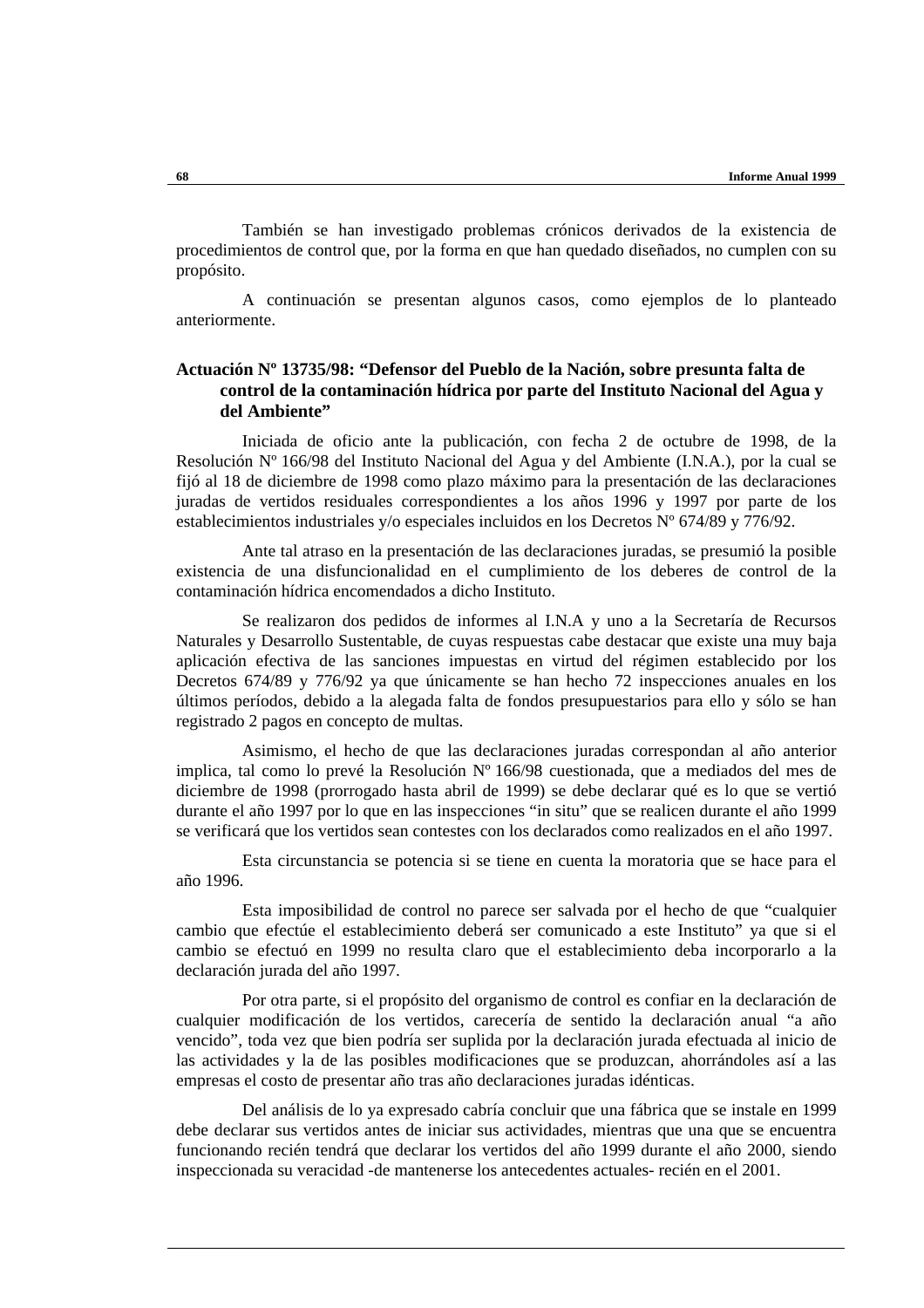Asimismo, el artículo 17 del Decreto 674/89 establece que "Bimestralmente…se publicará en dos diarios de la Capital Federal la nómina de establecimientos sancionados administrativamente …se indicarán la conducta incriminada, los daños al medio ambiente que la acción ocasiona y la relación entre la carga contaminante y el L.C.P.T." y que "Asimismo se publicará la nómina de establecimientos que corrigieron el estado contaminante a su solicitud".

Por todo lo expuesto, se puede concluir que de haberse cumplido con los recaudos mencionados, se hubiera dado adecuada publicidad a la exigencia de la presentación de declaraciones juradas, siendo innecesaria la moratoria acordada, a la vez que hubiera servido de aliciente para la adecuación de otros establecimientos.

Por lo ya dicho, el hecho de que las declaraciones juradas sean "a año vencido" parece tener como objetivo más un fin formal y recaudatorio -cobro de formularios y derechosque el expresado en el artículo 1<sup>°</sup> del Decreto N<sup>°</sup> 674/89 "evitar cualquier acción que pudiera ser causa directa o indirecta de degradación de los recursos hídricos de control de la contaminación".

Si el objetivo es "conseguir y mantener un adecuado nivel de calidad de las aguas subterráneas y superficiales de modo tal que se preserven sus procesos ecológicos esenciales", debe buscarse un procedimiento por el cual con mínimo costo, tanto para las empresas como para el organismo, se tenga una idea completa de la calidad y cantidad de los vertidos.

A su vez, el hecho de que las pocas inspecciones realizadas se elaboren en base a la eventual peligrosidad de los residuos denunciados por las empresas deja afuera a todas aquellas que no han hecho la declaración jurada o no han declarado con exactitud los desechos, siendo pasibles de sanción únicamente quienes cumplen con la normativa, por lo que se requiere una modificación en el procedimiento de selección de inspecciones, toda vez que resultaría más abarcativo hacerlo por muestreo representativo de los distintos establecimientos involucrados.

Por ello, se recomendó al Instituto Nacional del Agua y del Ambiente la adopción de las medidas necesarias para lograr el efectivo cumplimiento de los controles establecidos por los Decretos 674/89 y 776/92 a través de la adecuación de la normativa y de los procedimientos a utilizar.

En su respuesta, el organismo se comprometió a revisar el sistema imperante actualmente.

## **Actuación Nº 00080/99: "Defensor del Pueblo de la Nación, sobre investigación acerca de la disposición final de residuos patogénicos"**

La actuación se inició de oficio ante diversas notas publicadas en distintos matutinos del país que daban cuenta de la preocupación existente por la disposición final de los residuos patogénicos y por lo investigado ante diversas denuncias en varias actuaciones.

Del análisis de dicha información surgió la necesidad de definir cuáles son las posibles tecnologías aplicables para la disposición final de residuos patogénicos debido a la existencia de discrepancias acerca de la efectividad de los distintos procedimientos que se utilizan en la actualidad puesto que entre los métodos posibles está la incineración en hornos pirolíticos, la esterilización por autoclave, la irradiación nuclear, el enterramiento en rellenos sanitarios especialmente adaptados, etc.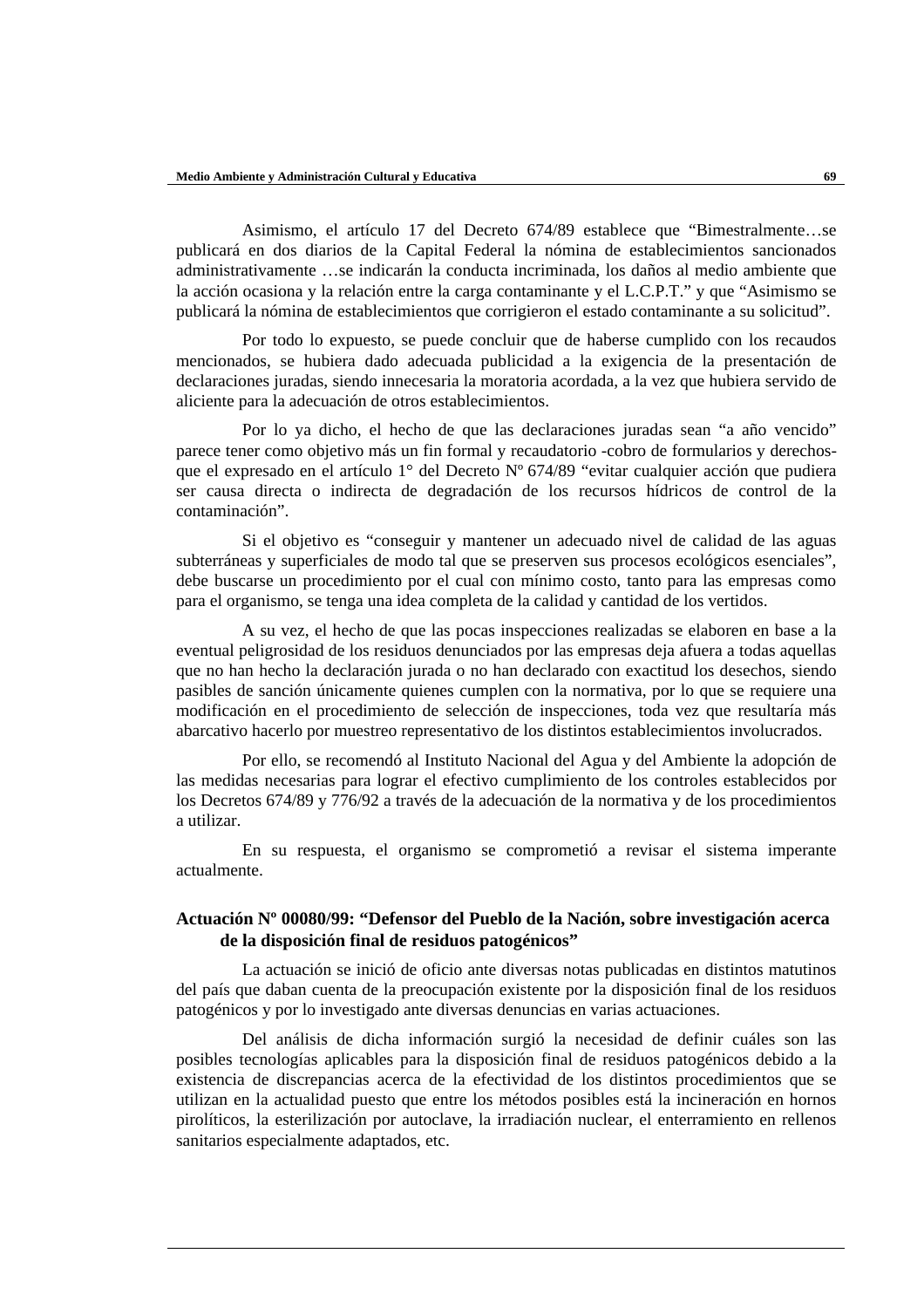Cada uno de dichos procesos tiene beneficios y consecuencias que los hacen más o menos convenientes para ser aplicados en cada jurisdicción, según la calidad o cantidad de residuos a procesar y las disponibilidades presupuestarias.

En nuestro país, uno de los métodos más difundidos es el de la incineración, que ha dado lugar a importantes objeciones en razón de los efectos adversos que se le atribuyen a las dioxinas producidas por la combustión de dichos residuos y la propia autoridad ambiental nacional manifestó que no existen en el país los equipos de elevada sofisticación científica que permitan controlar las emisiones de compuestos como la dioxina de manera eficaz y permanente.

Siendo que la decisión primaria de la forma de disposición de los residuos patogénicos es de las municipalidades y que ni siquiera las ciudades que cuentan con grandes recursos como la de Buenos Aires tienen resuelto el problema y careciendo la mayoría de las municipalidades del país del asesoramiento técnico para decidir qué tipo de tratamiento es el más conveniente para sus necesidades y posibilidades, resultaría de suma utilidad contar con un dictamen técnico avalado por los organismos nacionales competentes y con la garantía de idoneidad de las instituciones científicas, que pueda servir de documento base y de consulta para todos los municipios del país y así adoptar los planes más convenientes para la defensa de medio ambiente y la salud de la población.

Por otra parte, toda vez que existe un Grupo de Trabajo dentro del Ministerio de Salud y Acción Social, sería oportuno aprovechar los esfuerzos destinados a la conformación del mencionado Grupo de Trabajo para analizar asimismo los distintos procesos de disposición final de residuos patogénicos.

Por ello, se recomendó a la Secretaría de Programas de Salud del Ministerio de Salud y Acción Social de la Nación la incorporación, dentro de los temas a tratar por el Grupo de Trabajo creado para la actualización de las normas sobre manejo de Residuos Biopatológicos, del análisis de cada uno de los distintos métodos disponibles para el tratamiento final de dichos residuos.

El organismo aceptó la recomendación del Defensor del Pueblo de la Nación y creó un grupo de trabajo sobre el tema en coordinación con funcionarios de la Secretaría de Recursos Naturales y Desarrollo Sustentable de la Nación.

### **Actuación N°00914/98: "Defensor del Pueblo de la Nación, sobre presunta contaminación ambiental producto de la incineración de residuos que lleva a cabo el Hospital de Clínicas 'José de San Martín', situado en Capital Federal"**

La presente actuación de oficio se inició con motivo de una nota periodística publicada en el diario La Razón el día 26 de enero de 1998 titulada "No es Chiste", en donde se informó que vecinos de la zona del Hospital de Clínicas "José de Martín" se habían quejado respecto de "...la incineración de basura..." que se realizaba en el citado nosocomio.

En la nota en cuestión, se manifestó que los residuos "...forman un hollín que se volatiliza...", ignorando "...qué elementos se están quemando o el grado de nocividad que pudieran tener...".

Ante ello, se consideró pertinente realizar un pedido de informes a la Dirección del Hospital de Clínicas "José de San Martín".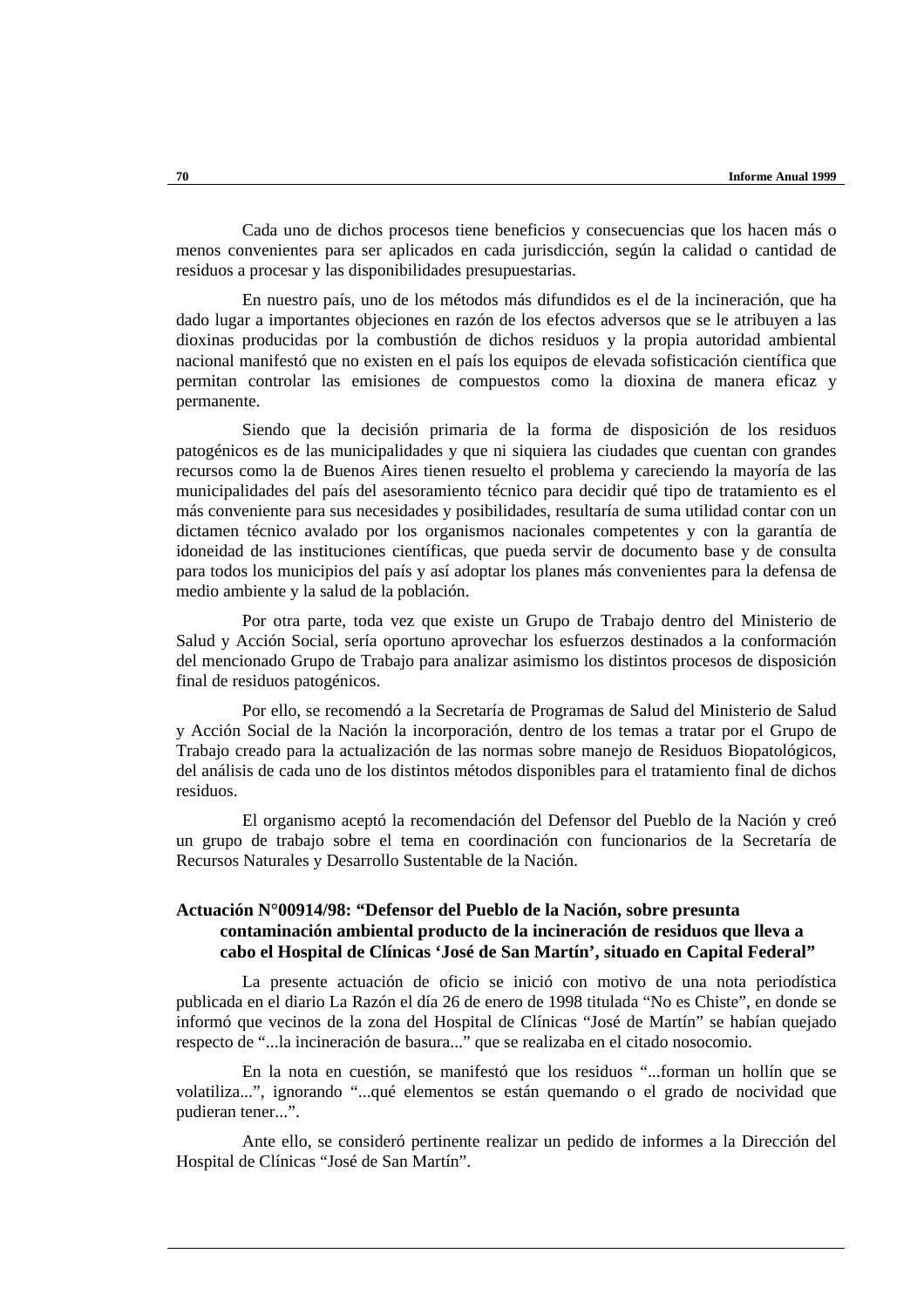Funcionarios del citado Policlínico contestaron que oportunamente presentaron ante la Secretaría de Recursos Naturales y Desarrollo Sustentable (SRNyDS) el trámite pertinente a la habilitación para la incineración de residuos patológicos, que se encontraba bajo expediente Nº 1356/94.

Por tal motivo, se estimó conducente realizar un pedido de informes a dicho Organismo del Gobierno.

En referencia a las inspecciones realizadas en el Hospital de Clínicas "José de San Martín" informaron que llevaron a cabo el 1° de diciembre de 1994 la correspondiente verificación comprobando el correcto funcionamiento del equipo instalado y que "...desde el punto de vista técnico el lugar en cuestión cumple con lo normado por la Ley 24.051 y su Decreto Reglamentario Nº 831/93."

La respuesta mencionada dio lugar a un nuevo pedido de informes al Organismo citado, a los fines de precisar las frecuencias de las inspecciones, habida cuenta que la última efectuada a dicho nosocomio databa de fecha 1° de diciembre de 1994.

Se recibió nota de la SRNyDS en la cual informó: "El 18 de enero de 1995 se requirió al Hospital la presentación de diversa documentación necesaria para la prosecución del trámite, produciéndose un nuevo informe, del que surgiera la necesidad de contar con nuevos antecedentes. La documentación solicitada no fue presentada, pese a que se lo intimara en distintas oportunidades (18 de setiembre, 23 de agosto y 16 de setiembre de 1995)".

En la misma pone en evidencia que, a pesar del incumplimiento del Hospital, "...con fecha 19 de setiembre se dispuso su inscripción de oficio en los términos del art. 9° de las Ley Nº 24.051".

También distingue que: "Recién con fecha 24 de abril de 1997, el Director del Hospital se presentó aportando diversa información en cuanto a las categorías de control, información que resultara incompleta, conforme al análisis técnico a que fuera sometida, circunstancia que se notificara al nosocomio el 31 de julio del corriente año."

Por último, manifiesta que al hacer un control de los contenedores de residuos comunes por parte del personal del Gobierno de la Ciudad de Buenos Aires, pudieron comprobar que se encontraban mezclados residuos comunes con patológicos, hecho que determinó ordenar a la empresa concesionaria del servicio de recolección de la zona el no levantamiento de los mismos.

De lo expuesto se extrae la existencia de un dilatado proceso en el que las diligencias del organismo responsable del control de las instalaciones en cuestión no muestran la agilidad que debiera esperarse cuando la salud de la población es el bien protegido.

A título de ejemplo puede señalarse el lapso transcurrido entre la primera inspección efectuada el 1° de diciembre de 1994 y la segunda concretada el 26 de agosto de 1998 y el tiempo que demandara el análisis de la documentación técnica presentada por el Hospital el 24 de abril de 1997, cuyo resultado fuera notificado al mismo el 31 de julio de 1998.

La inexplicable conducta de las autoridades de la entidad hospitalaria y académica más importante del país -quienes paradójicamente exhiben una tenue preocupación por los resguardos sanitarios que la cuestión bajo análisis demanda- en manera alguna excusa la falta de diligencia que se pone de manifiesto en la respuesta bajo análisis enviada por la SRNyDS.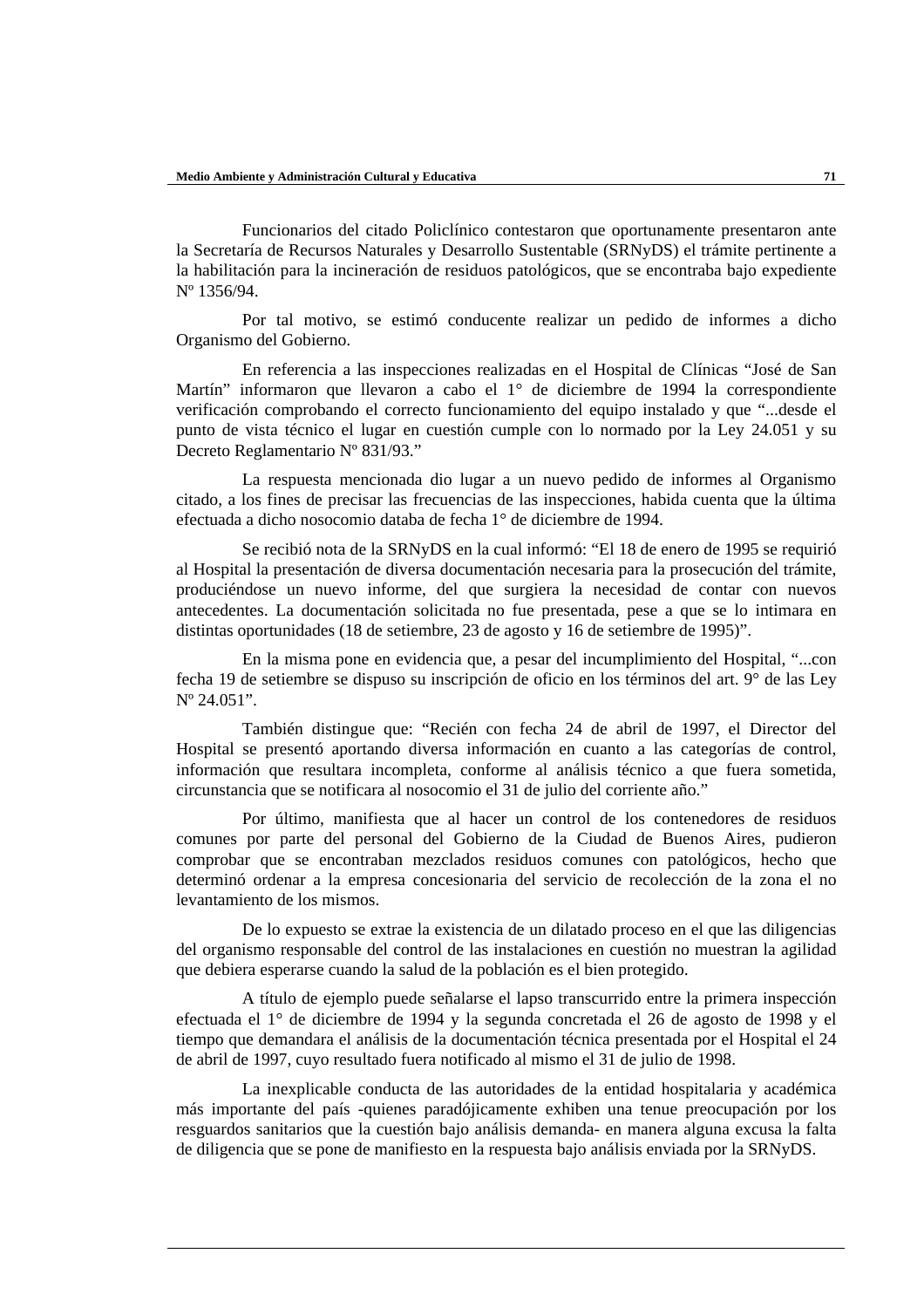La gravedad de los hechos que dieron lugar a la presente actuación de oficio se patentiza en el pasaje de la respuesta del Organismo de Gobierno consultado, en el que se informa que, el 26 de agosto de 1998, se debió clausurar el horno en cuestión por "diversas anomalías" en tanto se comprobó la existencia de este tipo de residuos peligrosos en los contenedores destinados a residuos comunes.

Por todo lo expuesto, se formularon las pertinentes imposiciones a la Secretaría de Recursos Naturales y Desarrollo Sustentable de la Nación:

- a) Recomendar a la Secretaría de Recursos Naturales y Desarrollo Sustentable de la Nación la inmediata adopción de medidas destinadas al estricto control de la manipulación, transporte, tratamiento y disposición de los residuos patológicos generados o acopiados en el Hospital de Clínicas "José de San Martín";
- b) Advertir al citado Organismo acerca de la diligencia con la que se deben cumplir las funciones establecidas por la Ley Nº 24.051, el decreto 831/93 y normas concordantes, destinadas a evitar la producción de hechos dañosos para el ambiente y la salud de la población; y
- c) Recordarle los deberes legales y funcionales impuestos por la Ley  $N^{\circ}$  24.051 y el decreto Nº 831/93.

### **2.3. ADMINISTRACION EDUCATIVA Y TECNICA**

Durante el año 1999 se continuó trabajando con las actuaciones referidas al derecho básico de enseñar y aprender, garantizado por el artículo 14 de la Constitución Nacional.

Las investigaciones llevadas a cabo en las diversas actuaciones, ya sean de oficio o por queja, presentan dos grandes tipos de problemas: por un lado la carencia de las condiciones mínimas indispensables de funcionamiento de los establecimientos educativos y, por otro lado, aspectos de diversa índole administrativa (fundamentalmente relacionados con la aplicación de la Ley Federal de Educación) que repercuten, ambos, sobre el derecho a enseñar y aprender.

Además durante los años 1998 y 1999 se han recibido numerosas quejas respecto al funcionamiento del Consejo Nacional de Investigaciones Científicas y Técnicas (CONICET), especialmente a la falta de transparencia en las evaluaciones de los científicos, lo que provocó un informe especial al respecto.

A continuación se resumen algunas actuaciones que sirven de ejemplo de la antedicho.

### **Actuación Nº 11969/99: "Perjuicios derivados de la falta de contratación para cumplir tareas de investigación en los términos de la Resolución Nº 375/97"**

La interesada solicitó la intervención de esta Institución ante las supuestas disfuncionalidades cometidas por el Consejo Nacional de Investigaciones Científicas y Técnicas (CONICET) en la tramitación de su solicitud de contratación de conformidad con lo estipulado por la Resolución Nº 375/97 de ese organismo.

Puesto que las irregularidades denunciadas marcaban similitud con las ya investigadas por esta Institución en varias actuaciones anteriores, lo que no hacía sino poner de relieve fallas sistemáticas en el accionar del CONICET, se decidió, en virtud de lo dispuesto por los artículos 30 y 31 de la Ley Nº 24.284, efectuar un informe especial para ser enviado a la Comisión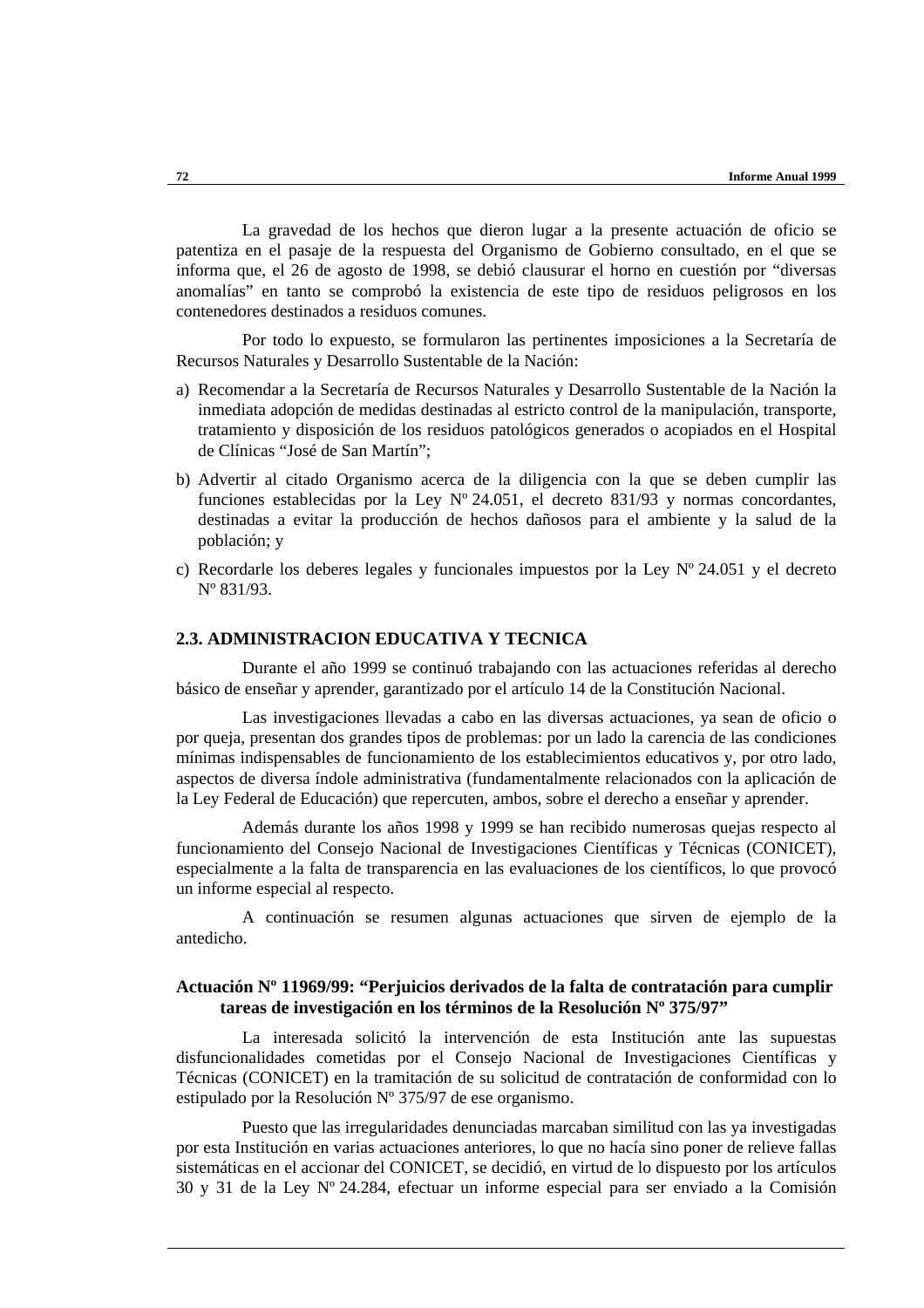Bicameral para la Defensoría del Pueblo del Honorable Congreso de la Nación y demás autoridades competentes.

Asimismo, se puso este informe en conocimiento de las Comisiones de Ciencia y Técnica de ambas Cámaras Legislativas, del Secretario de Ciencia y Técnica y, en virtud de lo dispuesto por el artículo 7° de la Ley Nº 24.156, se dio traslado del mismo a la Sindicatura General de la Nación y a la Auditoría General de la Nación en su carácter de órganos rectores de los sistemas de control interno y externo respectivamente.

A raíz de dicho informe, tanto la Sindicatura como la Auditoría iniciaron sus correspondientes investigaciones y el Congreso Nacional solicitó información al CONICET.

### **Actuación Nº 10769/99: "Sobre cuestionamiento a la implementación en la Pcia. de Formosa del 3° Ciclo de la EGB3 dispuesto por la Ley Federal de Educación"**

Los interesados, docentes de la Provincia de Formosa, solicitaron al Defensor Del Pueblo que analice la problemática que deriva de la aplicación de la Ley Federal de Educación, más precisamente del Nuevo Sistema Educativo Nacional a nivel del Tercer Ciclo de la Educación General Básica (EGB3). Los mismos señalaron que "…a nuestro entender este planteo de educación deteriora notablemente la calidad educativa, pone en riesgo la estabilidad laboral de un gran número de docentes y la oferta educativa no es la que los jóvenes necesitan para hacer frente a los desafíos del próximo siglo", terminando por añadir que estaban a "…la espera de avanzar hacia la construcción de un modelo educativo que nos incluya a todos como destinatarios y protagonistas…".

El análisis de las disposiciones vigentes permitió destacar que la Resolución Nº 104/99 del Ministerio de Educación Provincial resuelve aprobar la Estructura Curricular Básica para el Tercer Ciclo de la EGB y el documento orientador del Ministerio de Educación de la Nación para su implementación, estableciendo un máximo de 30 espacios curriculares, incluyendo los de opción institucional y determinando un plazo de 5 años para alcanzar progresivamente "…las 2.700 hs./reloj previstas para el total del ciclo…".

A su vez, se confirmó que la Resolución Nº 145/99 del Ministerio de Educación Provincial resuelve "…garantizar la estabilidad laboral al personal docente titular e interino…", así como establecer que "…la cobertura de los cargos, horas cátedra y espacios curriculares en las instituciones, durante el desarrollo del nuevo proyecto educativo, estarán sujetos a reubicación de docentes, concentración de tareas y convocatoria de aspirantes".

Los interesados, en base al análisis de los documentos citados, manifestaron que se producirían cambios en la carga horaria mínima, con posible pérdida de horas cátedra por reducción de horas o por supresión de asignaturas, con la consecuente inestabilidad de los docentes de las materias afectadas.

Asimismo, destacaron que la Resolución Ministerial Provincial Nº 104/99 muestra una reducción horaria respecto de la cifra recomendada por la Nación, de 918 horas reloj. Destacan, a su vez, que los espacios de 'opción institucional' no cubren el total de la diferencia de horas entre la estructura horaria de la Nación y la Resolución Nº 104 de la Provincia.

Por otra parte, señalaron que si bien la Resolución Nº 145 del gobierno provincial asegura en principio la estabilidad laboral del docente, la reducción de matrícula puede provocar el cierre de divisiones, afectando todo ello su situación laboral.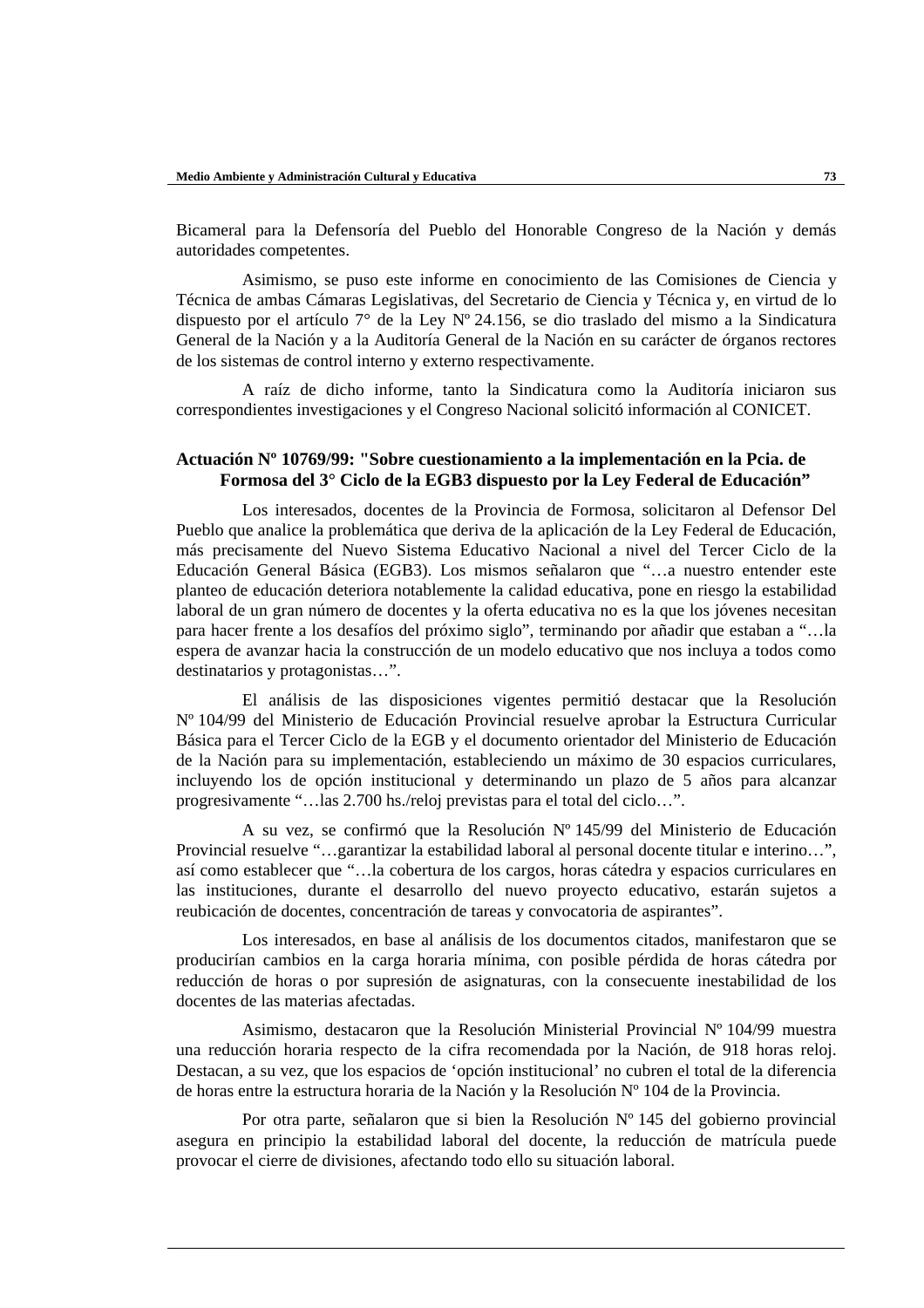Finalmente, los interesados manifestaron que, con la implementación de los espacios opcionales, se imprimía un carácter inestable y conflictivo a la enseñanza dado su carácter de opcionalidad.

Por todas las razones anotadas, los docentes solicitaron la "…No implementación del Tercer Curso…"

En base a los puntos descriptos pueden inferirse irregularidades en la implementación de la Estructura Curricular Básica de la Educación, Tercer Ciclo (EGB3) en la provincia de Formosa. Sin embargo, tales irregularidades podrían eventualmente corregirse en el transcurso del tiempo acordado para completar la implementación de la nueva estructura educativa, resultando por lo tanto no tan significativas en su conjunto y concluyendo que estos puntos no representaban hechos graves a señalar.

En cambio, y en otro plano, al existir numerosas quejas que dan testimonio de un gran descontento y desconcierto, a nivel nacional, sobre el Nuevo Sistema Educativo en su conjunto, se consideró necesario seguir la investigación superando el contexto de la presente actuación y enfocando no solamente los objetivos de la Educación General Básica sino también los de la Enseñanza Polimodal.

En tal sentido, se tomaron en consideración algunos puntos referidos al 'qué' y al 'cómo' se implementa el nuevo proyecto de educación sobre Enseñanza General Básica y Polimodal.

Respecto al primer punto señalado, se consideró que existe un elemento innovativo debatible- en la direccionalidad de las metas a alcanzar, como ser la orientación "educar para el trabajo" con la introducción de 'mecanismos de mercado' en la misma y de 'competencia interinstitucional' entre las escuelas, que conlleva una consecuente disminución del rol del estado en materia educativa.

Se consideró que tanto la direccionalidad apuntada como el cambio de rol del Estado resultaban dos elementos de fundamental importancia a nivel del 'qué', ya que ambos conciernen a aspectos esenciales de la educación como ser el fin último de la misma y los actores responsables de llevarla a cabo. En tal sentido, no se niega la obligación orientadora que pesa sobre el Estado en estas cuestiones, más cuando se trata, por ejemplo, de definir objetivos de enseñanza y entre ellos se fija el de "educar para el trabajo", resulta ilegítimo no oír a aquellos que tienen la responsabilidad de educar, ya que todo intento de adecuar la política educativa a modelos preseleccionados, cualesquiera éstos sean, implica consecuencias éticas y sociales sobre las que un padre y un educador deben y pueden opinar. Al respecto, interesa subrayar que, sin desconocer la realidad socio-económica imperante en el país que reclama fuertemente una especial preparación para el trabajo, debe siempre tenerse presente que no puede ser fin último de la educación -ni siquiera principal- la formación para el trabajo. En este sentido, debe recordarse que es el desarrollo integral de la persona y sus potencialidades -aún más en los jóvenes adolescentes- el fin último que debe perseguir ésta, donde el eje vertebral reside en la comprensión y adquisición de valores éticos y ciudadanos -tengan éstos vinculación, o no, con el mundo del trabajo- superando así el concepto de utilidad.

En la misma línea de pensamiento, se planteó que debe formarse al docente y valorizar su rol, no como un mero "trabajador de la enseñanza" sino como orientador y ejemplificador para la formación integral del alumno.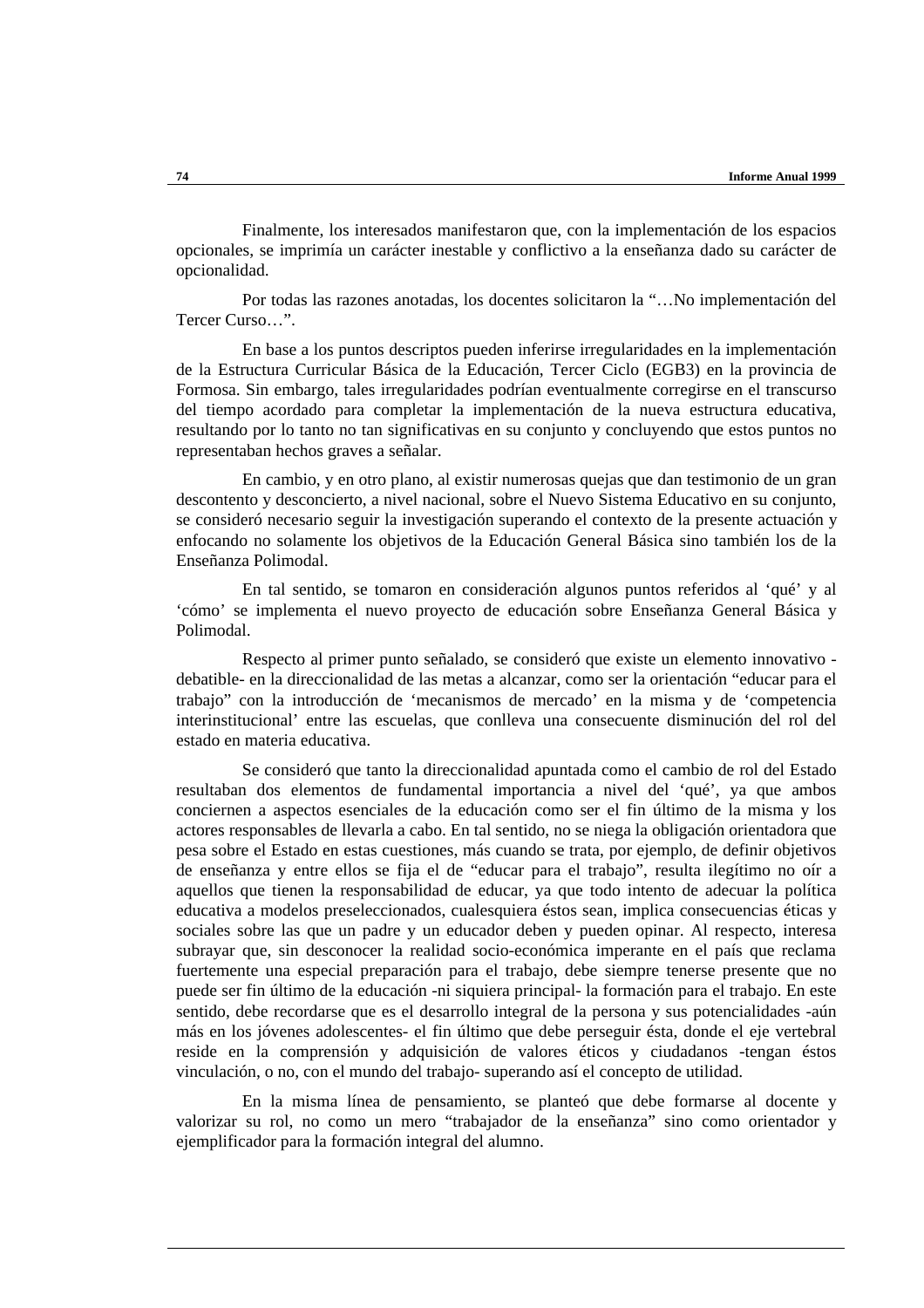Por otra parte, la consideración del 'cómo' se han implementado los cambios introducidos obligó a referirse al contexto del país de los últimos años en materia educativa, señalando las falencias presupuestarias y la aguda descentralización de la enseñanza que ha dejado librada a cada provincia la solución de la ejecución de la política educativa. Ateniéndose a dicho contexto, no parecen existir garantías suficientes para sostener el éxito de dichos cambios a nivel de las distintas provincias del país, sosteniendo dicha afirmación en la constatación del bajísimo número de provincias que han podido encarar la implementación de los nuevos proyectos en educación. A su vez, se señaló que no se puede transferir la educación a las provincias y pretender que se implementen cambios profundos en ella sin considerar la situación económica real en la cual éstas se encuentran o sin asegurar un apoyo y control contundente al respecto. En este sentido, se consideró que es necesario recuperar el rol del Estado ya que es la Nación la que debe hacerse responsable de la ley que promovió, asegurando recursos genuinos y extraordinarios a las provincias para que puedan llevar a cabo las reformas propuestas. No hacerlo sería condenar a las provincias pobres a tener una educación pobre y permanecer pobres, ya que sin una educación básica de buena calidad difícilmente podrían enfrentar un futuro mejor y competir con provincias más ricas y eficientes, incumpliendo así con el artículo 8° de la Ley Federal de Educación que dice: "El sistema educativo asegurará a todos los habitantes del país el ejercicio efectivo de su derecho a aprender mediante la igualdad de oportunidades y posibilidades, sin discriminación alguna".

En el 'cómo' también debe considerarse la capacitación docente recibida por los mismos respecto a los nuevos contenidos, previamente y durante el proceso de transformación educativa, ya que este factor resulta fundamental al momento de evaluar los resultados a obtener. De la opinión de investigadores y pedagogos se deduce que esta capacitación no ha tenido lugar ni en extensión ni en profundidad en las distintas provincias, resultando por lo tanto riesgosa y poco seria la implementación de un cambio estructural.

En otro orden de cosas, esta falta de recursos trae aparejada, en parte, una pérdida de niveles aceptables en los aprendizajes básicos, lo cual permite reflexionar sobre si es conveniente hacer hincapié en la introducción de cambios significativos que impliquen cambios de estructura caros y difíciles de implementar, en lugar de pensar más bien en la posibilidad de restaurar o revitalizar aquellos principios y valores probadamente buenos, que a lo largo de generaciones brindaron generosos frutos, subrayando los aprendizajes básicos y apuntando a mejorar el nivel del aprendizaje en su conjunto más que al cambio de sus contenidos.

En conclusión, se consideró que los cambios sustanciales sólo hallan plena justificación, cuando, como consecuencia de un debate profundo y participante, se logra un amplio consenso sobre aquellas cosas que se consideran superadas y deben ser sustituidas y aquellas cosas que en cambio resultan permanentes y deben ser reforzadas en la educación básica general.

En síntesis, al momento de decidir acerca de la introducción de cambios cualitativos en el sistema educativo resulta imprescindible contar, en primer término, con un amplio consenso y en segundo término con la garantía de poder llevar adelante materialmente las reformas propuestas. Dichas condiciones no parecen cumplirse, hasta la actualidad, en la 'transformación educativa' que nos concierne, razón por la cual la prudencia aconseja no innovar hasta tanto no se reúnan las condiciones señaladas.

Por todo lo expuesto, es opinión formada de esta Institución que el tema Educación merece el mayor de los cuidados y debe ser revisto a la luz de los cambios de contexto presentes. En función de ello, se recomendó poner en conocimiento del las máximas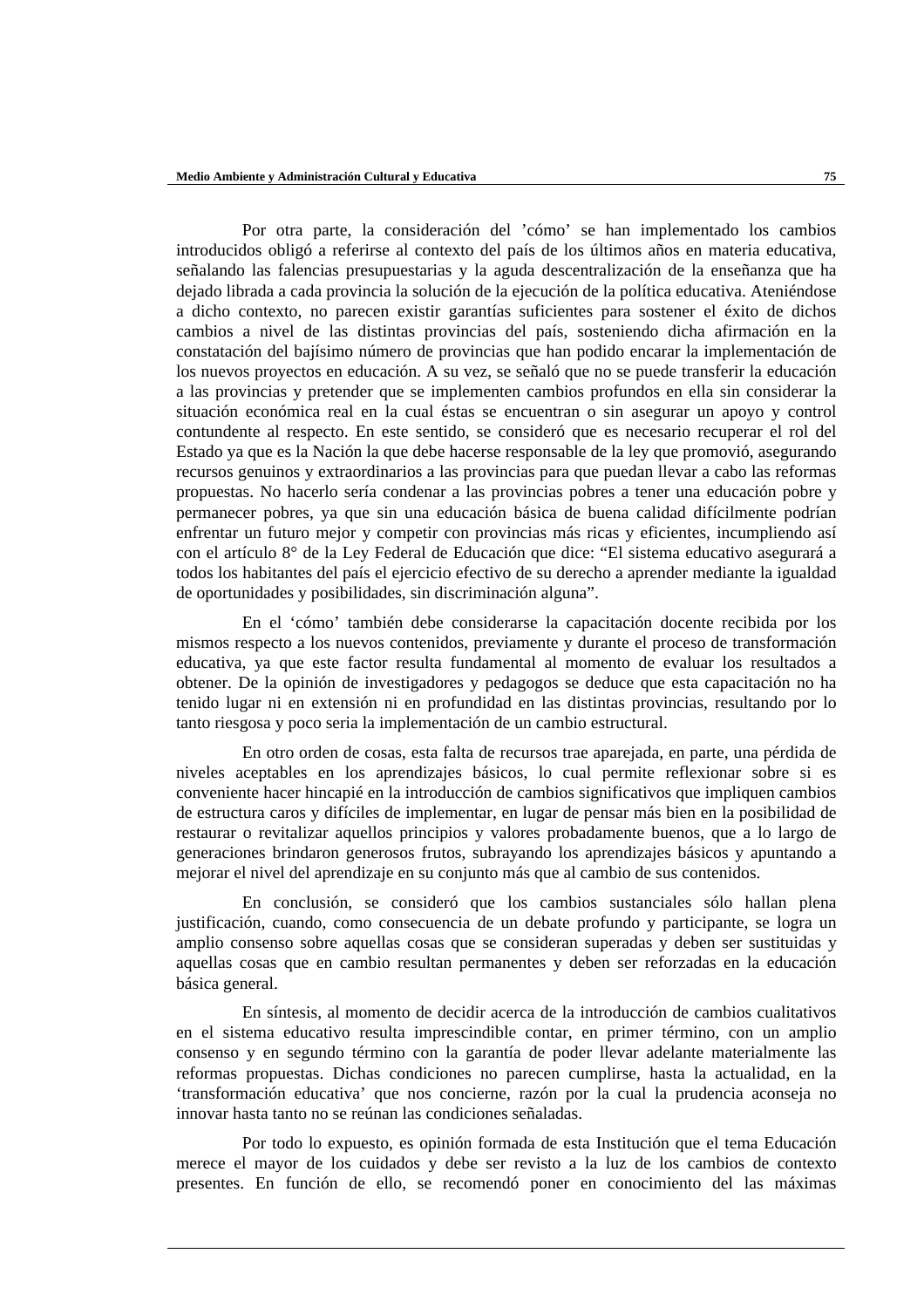autoridades de los Ministerios de Educación -tanto Nacional como Provinciales- así como de la Comisión Bicameral del Defensor del Pueblo de la Nación del Honorable Congreso de la Nación, un informe especial.

### **Actuación Nº 01185/98: "Defensor del Pueblo de la Nación sobre presunta desaparición de la Escuela 'Manuel Belgrano'"**

Se promovió una actuación de oficio con motivo de una nota periodística publicada en el diario Clarín, titulada "Una escuela está en peligro", donde se informaba a la opinión pública acerca del riesgo de desaparición de la Escuela Nacional de Náutica "Manuel Belgrano" (ENN).

La ENN fue fundada en 1799 y es la única escuela de náutica del país que forma marinos mercantes, obteniéndose en ella los títulos de: "Piloto de Ultramar, Maquinista Naval, Piloto de Ultramar de Primera, Capitán de Ultramar, Maquinista Naval de Primera y Maquinista Naval Superior". En 1983 fue designada Sede Regional de la Organización Marítima Internacional por las Naciones Unidas.

La situación de la escuela se hace pública a través de afirmaciones de los padres de los alumnos que señalaron, entre otros temas, problemas financieros, bajo presupuesto, incapacidad de algunos de ellos de pagar el arancel mensual estipulado, disminución respecto de años anteriores del cupo de admisión de alumnos y desprendimiento, sin reposición, de equipamientos y buques mercantes con bandera nacional para garantizar la práctica de embarque, todos factores que contribuyen a aumentar el riesgo de que la escuela sea cerrada por dificultades operativas.

En función de lo señalado los padres, que venían bregando por un presupuesto específico para la escuela, obtienen en 1997 que la Cámara de Diputados del Honorable Congreso de la Nación votara, por unanimidad, el Artículo 73 de la Ley de Presupuesto Nacional Nº 24.938/97, para el ejercicio del año 1998, que estipulaba: "Aféctase del presupuesto del Ministerio de Defensa la suma de tres millones de pesos (\$3.000.000) destinados a la Escuela Nacional de Náutica Manuel Belgrano".

El 31 de diciembre de 1997 el artículo citado fue vetado por el Poder Ejecutivo Nacional. A pesar de ello, en marzo de 1998, ambas Cámaras del Congreso de la Nación vuelven a aprobar el texto citado por 181 votos contra 1 en Diputados y por unanimidad en Senadores.

Ante estos hechos, se solicitaron informes a la Jefatura del Estado Mayor de la Armada, señalando la Secretaría General Naval que la ENN formaba parte de un grupo de escuelas de la Armada -la Escuela de Oficiales, la Escuela de Pesca de Mar del Plata y la Escuela Fluvial- que representan un proyecto largamente trazado y valorado por la Armada Nacional, como es la capacitación del personal afín a sus objetivos de trabajo. Asimismo, destacaron que si bien siempre se hicieron esfuerzos para mantener un alto nivel de capacitación, en los últimos años este esfuerzo se había visto dificultado por las restricciones presupuestarias agravándose por lo tanto el mantenimiento de las mismas así como su expansión y modernización. Sin embargo y a pesar de la reducción de presupuesto de los últimos años, la Armada Nacional había priorizado los aspectos formativos de las escuelas citadas, implementando: convenios con organismos privados y extranjeros para garantizar las horas de práctica de navegación, sueldos para los directores y docentes superiores a los que se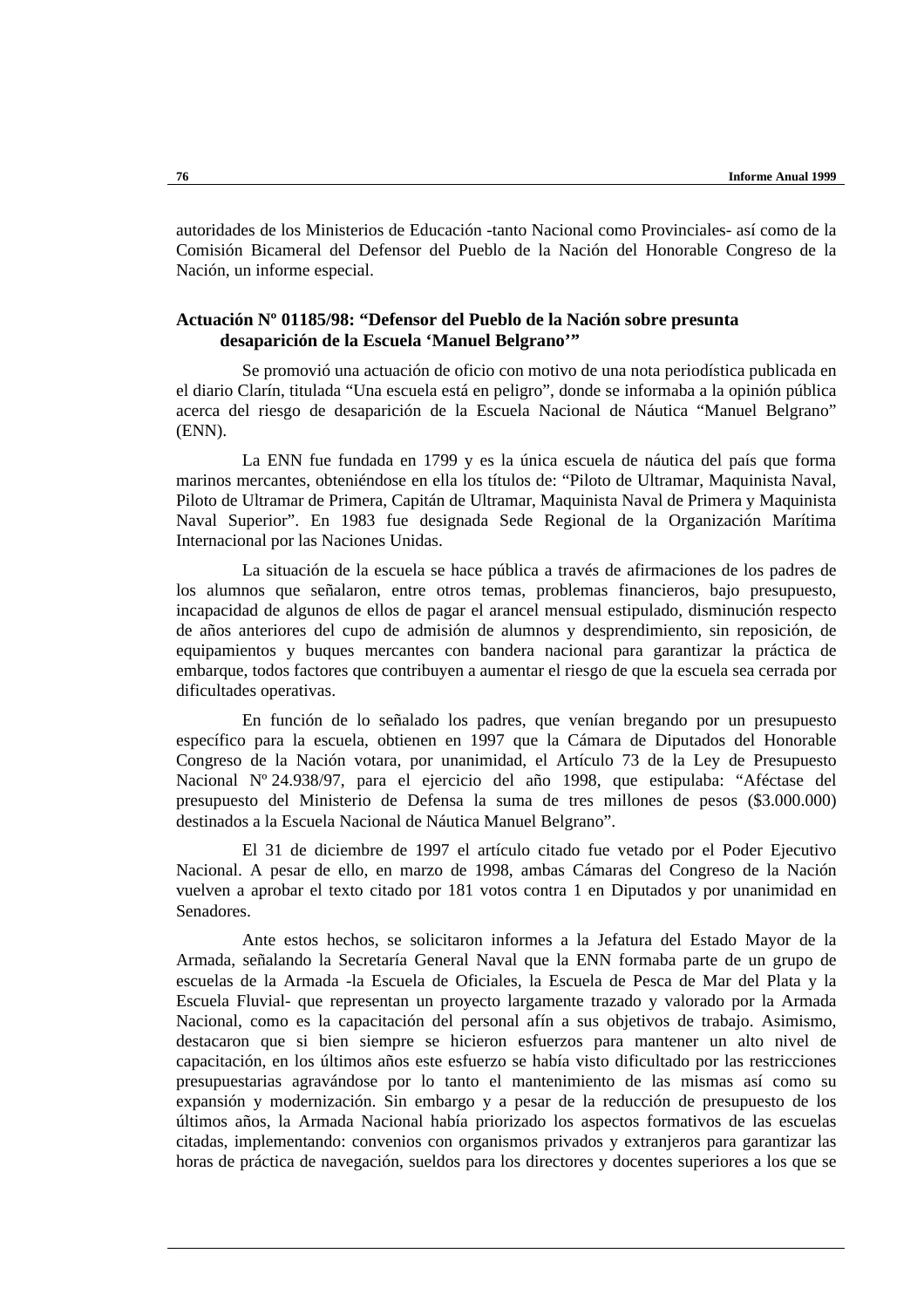acostumbra pagar en las universidades estatales, compra de un simulador de navegación y el mantenimiento de la escuela como Sede Regional de la Organización Marítima Internacional.

Teniendo en cuenta estas respuestas, se envió un nuevo pedido de informes al Secretario General Naval del Estado Mayor General de la Armada respecto a si se había afectado del presupuesto de dicho organismo el monto establecido por el Congreso de la Nación con destino a la escuela citada. De la contestación del funcionario mencionado se extrae la constancia que en relación a los "…fondos establecidos en la Ley Nº 24.938 art. 73 destinados a la ENN, la Armada Argentina no ha destinado, durante el corriente año, ninguna partida del orden de los tres millones (\$3.000.000) de pesos a dicho Instituto", agregando que "Sí ha gestionado ante el Poder Ejecutivo Nacional, a través del Ministerio de Defensa, la disponibilidad de los mencionados fondos…".

Se solicitó un nuevo pedido de informe al Ministerio de Defensa de la Nación, contestando el Secretario de Planeamiento y Reconversión quien afirmó que "…no ha sido posible cumplimentar lo establecido en la norma legal si bien, oportunamente, se ha requerido a la Secretaría de Hacienda… la asignación de un incremento presupuestario por la suma aludida, sin que a la fecha se haya obtenido una respuesta favorable". Al respecto adjuntó una nota, enviada por el Estado Mayor General de la Armada a la Secretaría de Hacienda de la Nación, en donde se refiere que "…la afectación presupuestaria mencionada… (referida al artículo 73 de la Ley Nº 24.938) …no puede ser absorbida con el Presupuesto de la Armada, por cuanto el margen de los problemas planteados y refuerzos solicitados …no guarda relación con las prioridades que dieron lugar al proyecto de presupuesto elaborado para el Programa e implicaría disminuir sus capacidades de manera significativa y por ende el cumplimiento de los objetivos y metas que le fueron fijados". Dicha nota concluía afirmando que "En razón de lo expuesto, solicito la asignación de un incremento presupuestario de \$3.000.000 a fin de cumplimentar lo dispuesto en la Ley de Presupuesto del corriente año (refiriéndose al año 1998)".

En base a los antecedentes recopilados, se llegó a la conclusión que efectivamente existía un cuadro con dificultades -la mayoría de ellas generadas como consecuencia de un contexto económico crítico- si bien no se vislumbraba un descuido por parte de la Armada Nacional respecto al destino actual o futuro de la escuela, quedando en pie los objetivos originalmente propuestos de obtener los mejores logros posibles en la formación del personal entrenado en las escuelas de capacitación de la Armada.

El tema que sí resultaba conflictivo era la disponibilidad de fondos que garantizaran una implementación eficiente de los objetivos propuestos. En ese sentido resultó necesario destacar que la decisión del Honorable Congreso de la Nación, de afectar una partida de dinero específica para la escuela en cuestión, armonizaba plenamente con el contexto de intereses descripto anteriormente, en el sentido de respaldar el funcionamiento de la ENN en la búsqueda de soluciones superadoras. Por otra parte, la Armada Argentina es la autoridad competente en la Administración y Ejecución del Sistema Educativo de Formación y Capacitación del Personal Embarcado de la Marina Mercante y, si bien dicha responsabilidad le otorga grados de libertad para decidir sobre los aspectos de forma y de fondo en todo lo concerniente a la enseñanza y administración de la escuela citada, no lo exime de obedecer lo estipulado por el Poder Legislativo Nacional. En ese sentido, las mismas consideraciones le caben al Ministerio de Defensa de la Nación, de quien depende la Armada Argentina.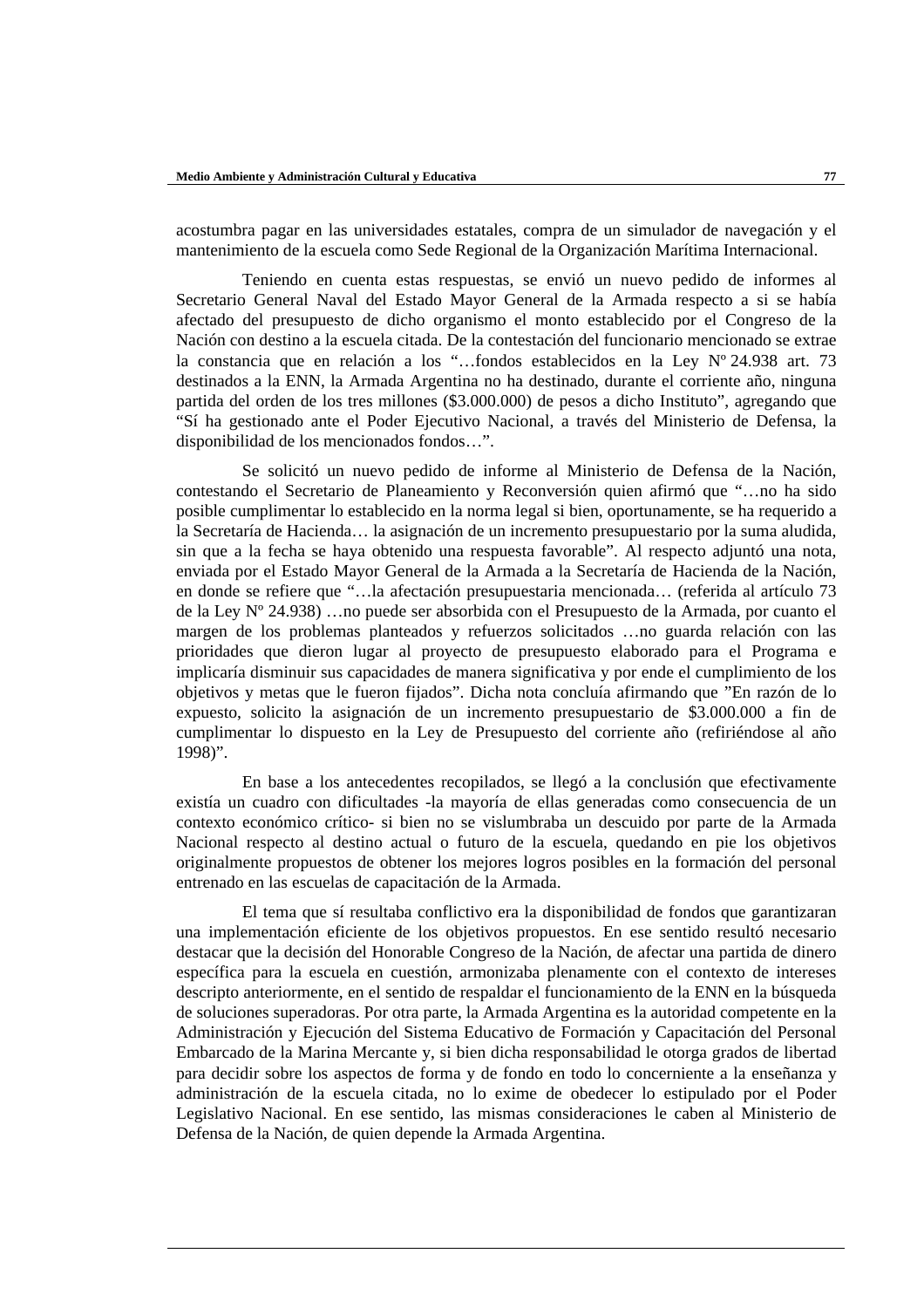Por lo tanto, en base a los hechos relatados, se recomendó al Secretario de Planeamiento y Reconversión del Ministerio de Defensa de la Nación la adopción de las medidas necesarias para asegurar el pleno cumplimiento del artículo 73 de la Ley Nº 24.938/97.

En respuesta a la Recomendación cursada, el funcionario citado informó que "…las restricciones habidas en la ejecución del presupuesto correspondiente al ejercicio 1998, el cual desde su sanción resultaba insuficiente para atender la referida asignación por vía de redistribución de los créditos autorizados, impidieron dar cumplimiento a lo dispuesto en la aludida norma… dicha situación tampoco pudo ser contemplada por la Secretaría de Hacienda de la Nación, en respuesta al requerimiento que oportunamente le planteara este Ministerio".

Se remitió a conocimiento de la Comisión Bicameral Permanente de la Defensoría del Pueblo de la Nación, del Honorable Congreso de la Nación, un informe especial en donde se le exponía el conjunto de datos concernientes al tema tratado y se señalaba que el Ministerio de Defensa de la Nación no había acatado lo dispuesto por el Congreso respecto al presupuesto estipulado.

### **Actuación N°9982/98: "Defensor del Pueblo de la Nación sobre presunto retardo en la obtención de un diploma por parte de los graduados de la Universidad de Buenos Aires debido a la burocracia interna"**

La presente actuación fue promovida de oficio con motivo de la nota periodística difundida en el diario Página 12 del día 11 de agosto de 1998, titulada "En la dulce espera del diploma".

En su contenido se daba cuenta de excesivas demoras en el otorgamiento de Títulos y Diplomas de Grado por parte de las distintas Facultades dependientes de la Universidad Nacional de Buenos Aires.

Los casos y ejemplos citados en el medio periodístico evidenciaban demoras del orden de un año o más, en su mayoría debidas a una innecesaria revisión de antecedentes diversos, especialmente los referidos a la aprobación del Colegio Medio o Secundario y del CBC - Ciclo Básico Común.

Ante ello, la Defensoría del Pueblo de la Nación señaló que los mencionados requisitos obligatorios deben ser cumplimentados por todos los aspirantes al comienzo de sus respectivas carreras, razón por la cual la comentada revisión por parte de la Universidad Nacional de Buenos Aires, se convierte, en realidad, en un inadecuado procedimiento de datos que afecta y perjudica innecesariamente a todos los egresados requisitos.

Por tal motivo, se le recomendó al Rectorado de la mencionada Casa de Altos Estudios la adopción de medidas para instruir a dependencias y organismos de la Universidad de Buenos Aires a fin de regularizar y normalizar los trámites para la obtención de títulos universitarios, diplomas y certificados de estudios.

### **2.4. ADMINISTRACION CULTURAL**

Tal como expresáramos en los informes de los años anteriores, la Cultura, en todas sus manifestaciones, es un valor eminentemente colectivo y, como tal, los intereses sobre ella son de índole difusa, razón por la cual no suelen suscitar muchas quejas por parte de los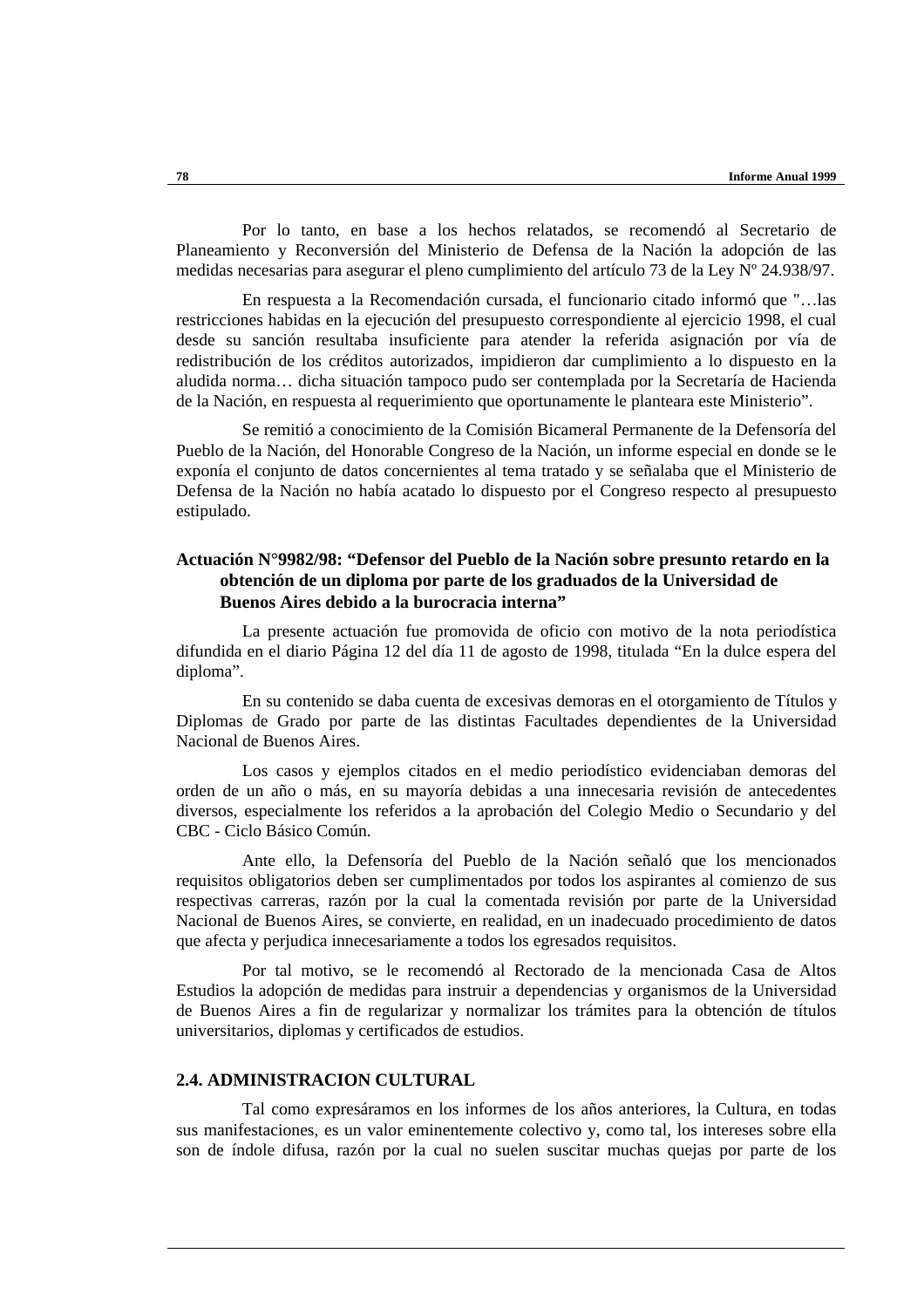ciudadanos. Esta es la razón por la cual en los últimos años se han hecho gran cantidad de actuaciones de oficio referidas a temas culturales.

Sin embargo, ha seguido incrementándose tanto en la cantidad de quejas recibidas en la institución por parte de particulares, como en la repercusión que ha tenido en la opinión pública (medios de comunicación) la protección del patrimonio cultural.

Entre los temas que se han investigado en el área, se puede citar la defensa de los símbolos nacionales (a través de la definición de los colores de la bandera), la preservación de los edificios y monumentos históricos y el procedimiento para declararlos como tales, así como también la investigación acerca del funcionamiento de la Biblioteca Nacional y del Instituto Nacional de la Propiedad Industrial

En particular, resulta de interés destacar la labor cumplida en relación a los siguientes temas:

## **Actuación Nº 2.508/98: "Solicitud para que el Defensor del Pueblo de la Nación promueva el dictado de normas que establezcan la uniformidad de los colores de la bandera argentina"**

La interesada solicitó la intervención de esta Institución a fin de que se investigue si existe alguna norma que regule cuál es el color exacto de la bandera nacional y, de no existir, se busque la forma de estandarizar los colores de la misma.

Se pidieron informes a la Subsecretaria de Coordinación Técnica del Ministerio del Interior quien informó que "en el año 1991 ese Ministerio elaboró un anteproyecto de ley referente a los Símbolos Nacionales, cuyo objetivo era unificar y uniformar toda la legislación sobre los mismos, previéndose que la bandera esté formada "…por los colores celeste (tonalidad azul cerúleo matiz 15 na. del sistema Ostwald) y blanco…".

Entre los fundamentos para la elaboración del mencionado documento se expresa que "habida cuenta la secular polémica mantenida sobre la tonalidad del color celeste con que nació la enseña patria, se ha identificado precisamente el tono patrón de la Bandera y Escudos Nacionales, de acuerdo con las pautas suministradas por los organismos especializados…".

Por ello, y debido a que resultaba inexcusable que, a más de 180 años de la adopción de la Bandera Nacional y con las facilidades técnicas existentes actualmente, el pueblo argentino aún no cuente con la tonalidad uniforme de los colores de su símbolo patrio más significativo, se recomendó a dicho organismo la adopción de las medidas necesarias para impulsar la sanción de normas que fijen definitivamente los colores de la Bandera Nacional.

Finalmente, el organismo recomendado buscó la colaboración del Instituto Nacional Belgraniano y del INTI para fijar los colores definitivos de la bandera y el Poder Ejecutivo sancionó el Decreto Nº 858/99 fijando los mismos.

### **Actuación Nº 9.915/99: "Defensor del Pueblo de la Nación, sobre presuntos inconvenientes en la circulación interna dentro de la Biblioteca Nacional"**

Se inició una actuación de oficio, a raíz de denuncias respecto a la infraestructura de la Biblioteca Nacional que afectaba el servicio al público.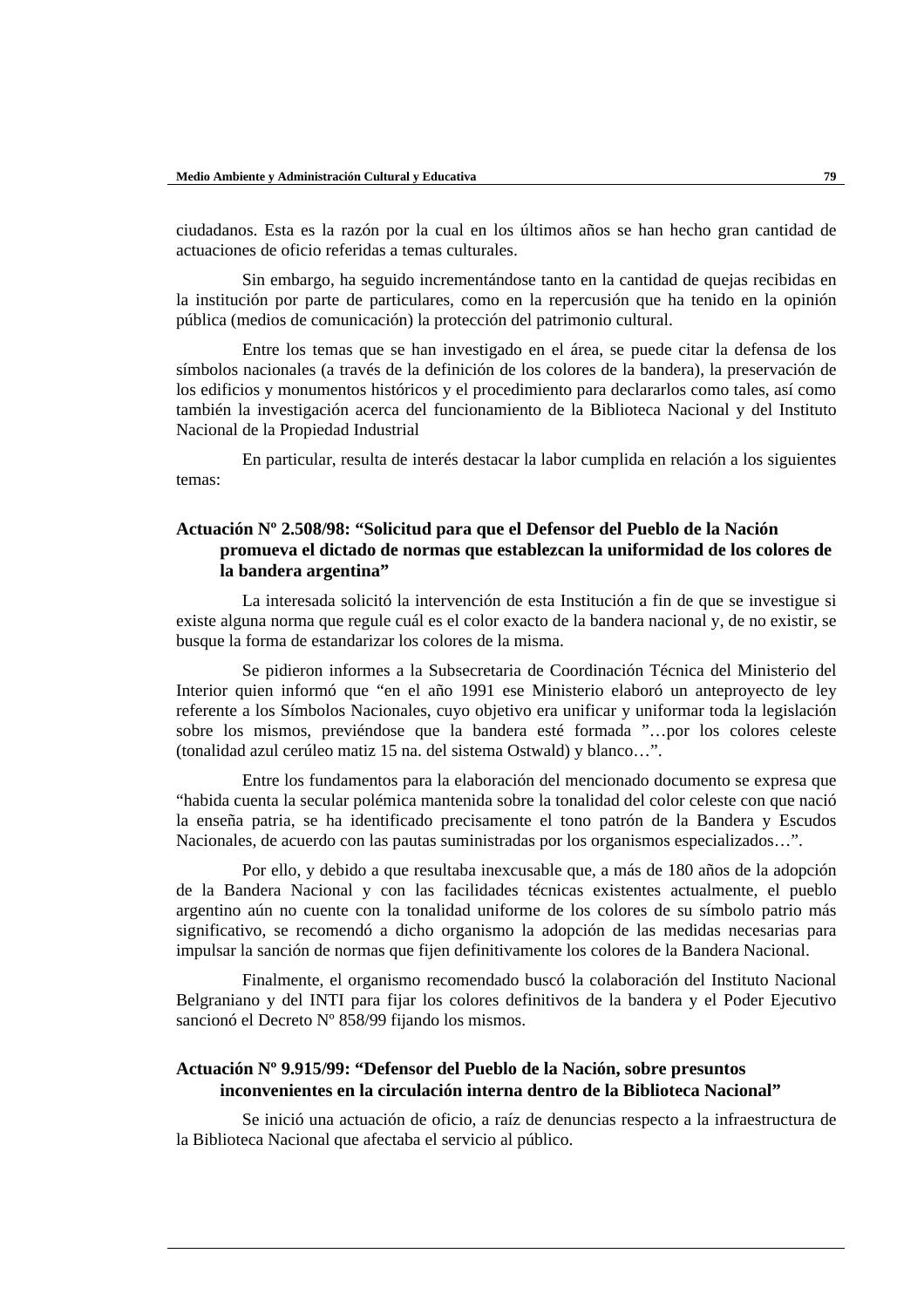Al respecto se dictó una recomendación al Director de la Biblioteca Nacional para que adopte con urgencia una serie de medidas correctivas orientadas a lograr el pleno funcionamiento de los elevadores -tanto los ascensores para el público como los montacargas para el material bibliográfico- así como para el aire acondicionado.

Sin embargo, ante la insistencia de reclamos de usuarios se continuó con dicha investigación, guardando a su vez trámite conjunto con la presente -por similitud en el tema tratado- las Actuaciones Nros. 11.613/99 y 13.381/99.

Funcionarios de esta Institución volvieron a visitar la entidad citada constatando nuevamente que sólo uno de los dos ascensores disponibles para el público estaba en uso.

Asimismo, se corroboraron deficiencias a nivel de consultas bibliográficas, tiempos de espera para la misma y de la hemeroteca.

Paralelamente, se visitó la Biblioteca del Congreso de la Nación el mismo día de la semana y a la misma hora. Allí se verificó que el funcionamiento de la misma, respecto de los puntos apuntados anteriormente, era sensiblemente mejor, a pesar de que el público asistente, en el momento de las dos consultas, era aproximadamente el mismo.

Se remarcaron, asimismo, varias otras disfuncionalidades en la Biblioteca Nacional no así en cambio en la Biblioteca del Congreso- a nivel de la compatibilización entre el fichero manual de libros y el registro de los mismos en la computadora, de la solicitud directa de libros por mostrador verificando la imposibilidad de hacerlo ni de entrada ni una vez que uno estaba en la sala de lectura, de la clasificación de los mismos y de la insuficiencia de pantallas de autoconsulta.

O sea, esta Institución no percibió un correcto funcionamiento básico de los servicios que brinda la Biblioteca Nacional a nivel de infraestructura como del procesamiento y clasificación de materiales.

Se pidieron informes por escrito al Director de la Biblioteca Nacional sobre su funcionamiento, dificultades y planes hacia el futuro, trazando el Subdirector de la misma el cuadro que, a continuación, se detalla:

- a) la asistencia a la Biblioteca era de alrededor 3.000 lectores diarios frente a cerca de 600 en la anterior gestión;
- b) funcionaba correctamente solamente un ascensor para el público, necesitándose, aproximadamente, la suma de \$80.000 para su acondicionamiento y cambio de motor;
- c) el presupuesto previsto para 1998 era de tan sólo \$8.900.000; se solicitó un incremento de \$2.500.000 para cancelar deudas vencidas impagas con proveedores de servicios de energía eléctrica, agua, teléfonos, correo, limpieza, seguridad y mantenimiento del equipo de aire acondicionado;
- d) a mediados del año 1998, se requirió un nuevo incremento en el presupuesto para los mismos rubros que se especificaron en el párrafo anterior en una suma de \$1.500.000, sin explicar los motivos del cambio del monto solicitado.

Por otra parte, el Subdirector señaló que en la presentación del Presupuesto 1999 proyectaron, a nivel de propuestas alternativas, un presupuesto de máxima de "\$4.762.875" para mejoras en la estructura edilicia, el equipamiento tecnológico y el patrimonio impreso de la Institución. Asimismo a nivel de 'Servicios No Personales' calcularon una suma total de "\$1.500.000" para 'Mantenimiento y Reparación', "\$82.702" para 'Pasajes y Viáticos';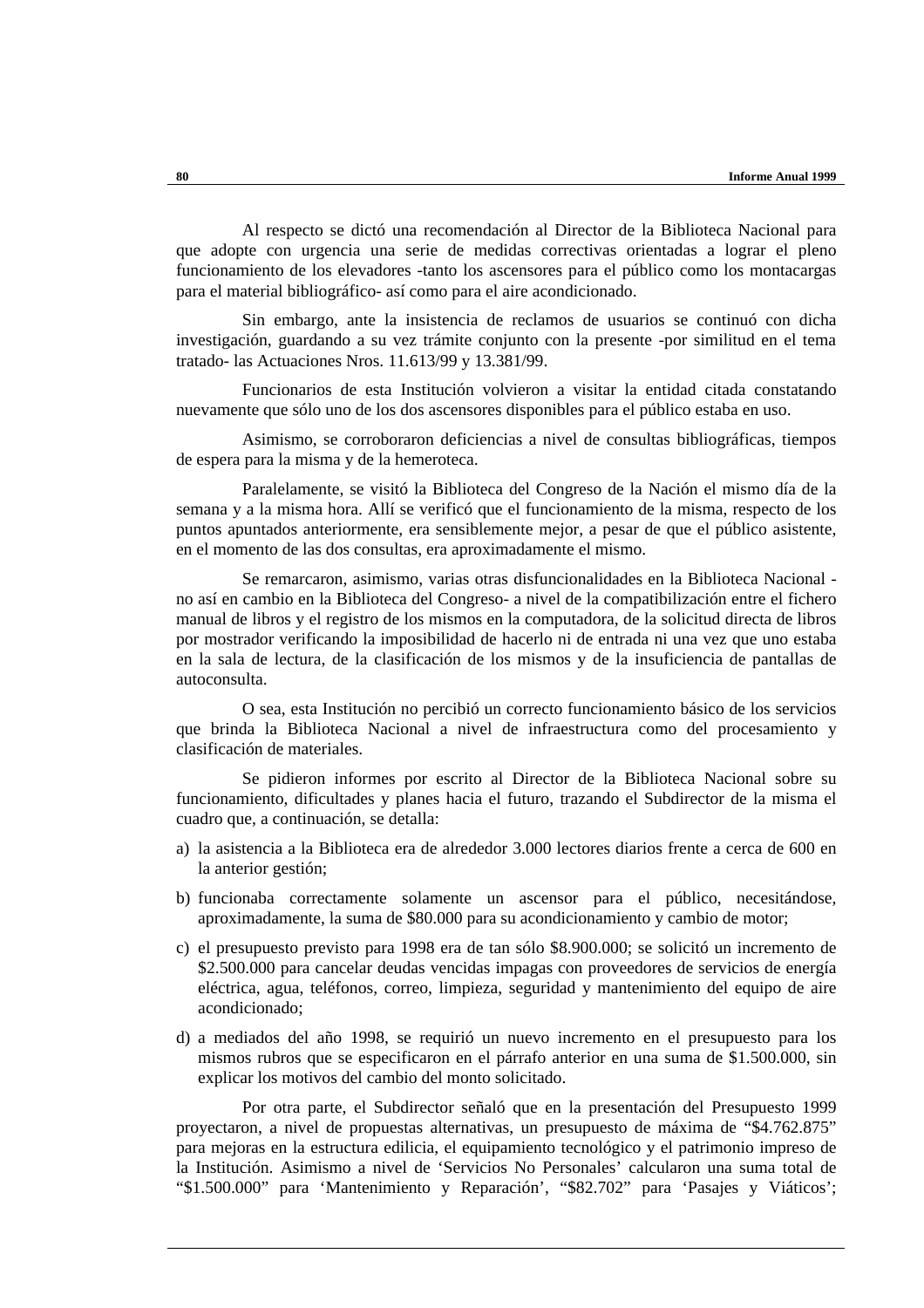"\$498.000" para 'Vigilancia'; \$160.000 para 'Protocolo, ceremonial y otros' y, finalmente, para 'Servicios comerciales y financieros' la suma de "\$544.340".

Del análisis de los puntos señalados por las autoridades resulta comparativamente sorprendente que un hecho tan esencial como el funcionamiento de uno de los dos ascensores disponibles para el público -ascensor que quedó en desuso durante meses, sin ser reparado por carecer de la suma de \$80.000 necesaria para su acondicionamiento, según lo apuntado por el Subdirector de la Biblioteca Nacional- no haya podido ser resuelto dentro del presupuesto disponible de la Biblioteca.

Se consideró que, aún con un presupuesto escaso, deben priorizarse los servicios básicos al usuario antes de introducir innovaciones, conservando los servicios que se prestan un nivel de adecuado funcionamiento y partiendo del principio que, ya sea con escaso o elevado presupuesto, la prioridad debe ser siempre la búsqueda de soluciones útiles para el usuario.

El argumento del aumento de los usuarios y del número de eventos culturales anuales, como reflejo de la efectividad en la actividad desplegada por la Institución, no justifica el descuido en el funcionamiento y mantenimiento de servicios básicos.

En consecuencia, se recomendó al Director de la Biblioteca Nacional la adopción de medidas que conduzcan a la evaluación crítica -desde el punto de vista de la atención al usuario- del funcionamiento actual de la Biblioteca Nacional, priorizando la búsqueda de niveles más altos de eficiencia en la prestación de servicios.

### **Actuación Nº 15.905/97: "Defensor del Pueblo de la Nación, sobre investigación para preservar edificios históricos ante una eventual demolición"**

Se inició la investigación de oficio a raíz de la constatación del estado de deterioro en el que se encontraba el edificio denominado "Sala de Bombas" que data del año 1870 y el denominado "Apostadero Naval Buenos Aires".

Se solicitaron informes a la Comisión Nacional de Museos y de Monumentos y Lugares Históricos a fin de conocer si los inmuebles mencionados se encuentran protegidos por ese organismo.

De la respuesta enviada a esta Institución, cabe destacar que esa Comisión "reconoce los valores arquitectónicos y, sobre todo, históricos de ambos edificios y ha planteado en su última Reunión Plenaria del año 1997, la voluntad del organismo de extender la Declaratoria de Monumento Histórico Nacional del Hotel de Inmigrantes, incorporando a los dos edificios mencionados el Apostadero Naval, por ser parte del Complejo Original del Nuevo Hotel de Inmigrantes desde el inicio de su construcción en 1906, y la Sala de Bombas, por integrar el entorno de todo el complejo monumental".

Asimismo, "Los estudios y gestiones para ampliar la Declaratoria están en curso, a cargo de Vocales y expertos de esta Comisión Nacional", pero el acceso al edificio "Sala de Bombas" se vio reiteradamente imposibilitado por estar el mismo en jurisdicción privada y que por expediente Nº 2.980/98 se impulsaba la declaración de dichos inmuebles como monumento histórico.

Contemporáneamente con las respuestas de dicha Comisión, se pudo constatar la demolición, por parte de sus propietarios, del edificio conocido como "Sala de Bombas".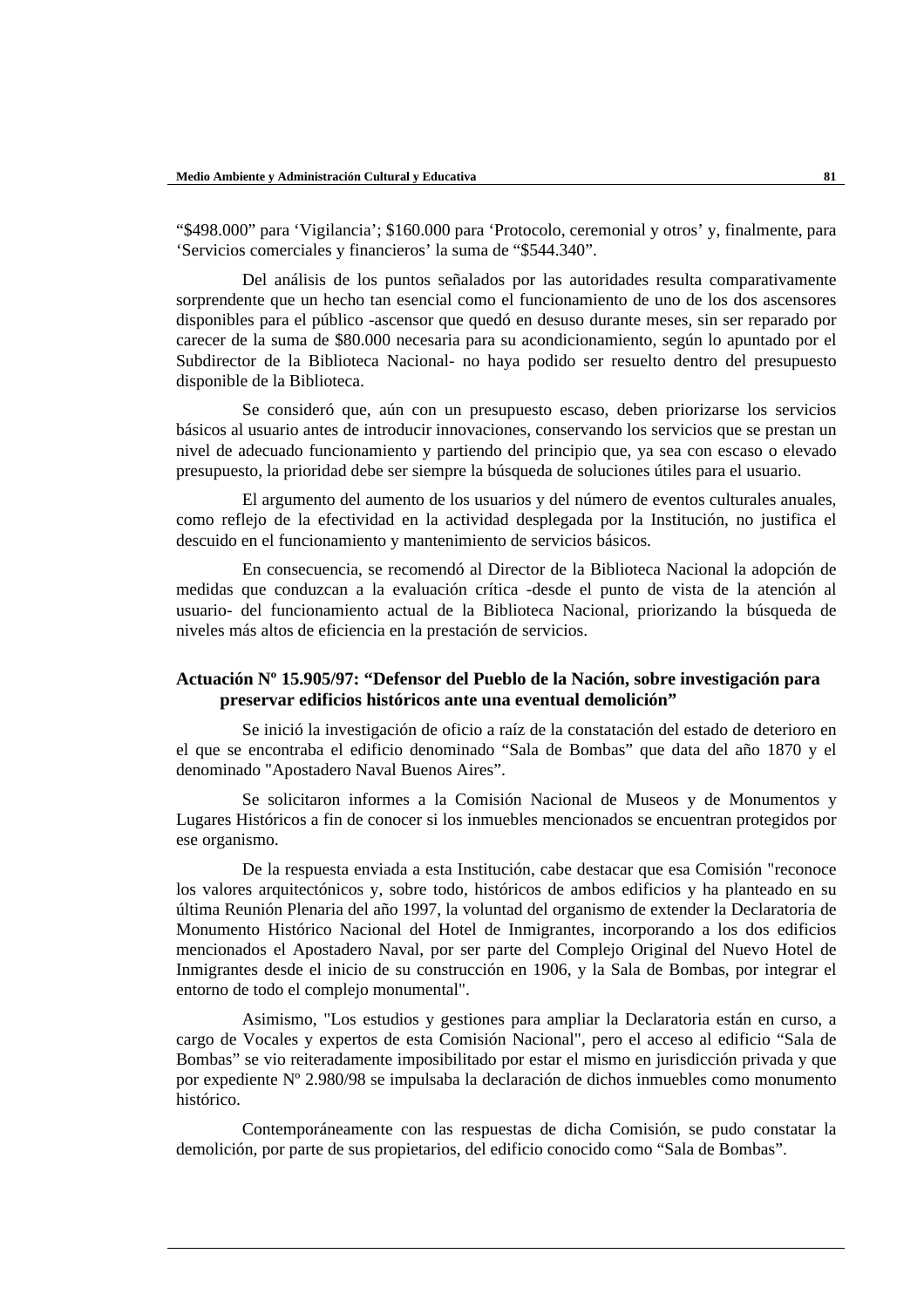Se supo luego que el mencionado expediente había pasado de la Comisión de Museos y de Monumentos y Lugares Históricos a la Secretaría de Cultura a la Dirección Nacional de Impuestos y, de allí, a la Dirección Nacional de Bienes del Estado del Ministerio de Economía la cual se limita a señalar que "no tiene reparos que oponer a la iniciativa en trámite".

También se ha podido constatar que existen expedientes de declaración de monumentos históricos que han demorado más de 10 años.

Se puede concluir entonces que el edificio denominado "Sala de Bombas" -de reconocido valor arquitectónico e histórico- ha sido perdido para la generación presente y para las futuras pese a la buena voluntad de los vocales de la Comisión de Museos y de Monumentos y Lugares Históricos, por carecer de poder de coacción, no pudieron acceder al mencionado edificio y poder así completar la documentación necesaria para declararlo monumento histórico nacional.

Por lo expuesto, se consideró conveniente analizar la modificación del procedimiento de declaración de bienes como patrimonio histórico a fin de agilizar la tramitación de los expedientes disminuyendo las dependencias que intervienen sólo formalmente en los mismos.

Por otra parte, cabe recordar el Decreto Nº 1063/82 que establece que "los funcionarios públicos a quienes corresponda la decisión acerca del destino de los inmuebles de propiedad del Estado Nacional, entidades descentralizadas, empresas y sociedades del Estado cualquiera sea su naturaleza jurídica, de más de 50 años, no podrán autorizar modificación alguna de dichos inmuebles, ni su enajenación, sin la consulta previa de la Comisión Nacional de Museos y de Monumentos y Lugares Históricos y la Comisión Nacional de Museos y Monumentos Artísticos dependientes de la Secretaría de Cultura de la Nación". De haber cumplido con esta norma el organismo nacional pertinente al momento de disponer del predio en el que se hallaba la "Sala de Bombas", se hubiera podido evitar la desaparición de ese importante edificio.

Por ello, se recomendó al Jefe de Gabinete de Ministros de la Nación analizar la modificación del procedimiento para la declaración de bienes de interés histórico y cultural, con el fin de tornarlo más expedito y eficaz para salvaguardar a los mencionados inmuebles y dar amplia difusión a los postulados del Decreto 1063/82 en el ámbito de la Administración Pública Nacional, instando a la adhesión propuesta en el artículo 2° del mismo.

Se recibió respuesta del mismo manifestando haber tomado debida nota de la recomendación y remitido a la Comisión de Museos y de Monumentos y Lugares Históricos el expediente a fin de que proyecte un método más simple para la declaración de monumentos históricos.

## **Actuación Nº 11.798/99: "Presuntas irregularidades en la organización del Premio Nacional a la Invención 'Ladislao José Biró' por parte del Instituto Nacional de la Propiedad Industrial"**

La presentación efectuada por el interesado contiene una denuncia referida a las presuntas irregularidades cometidas por el Instituto Nacional de la Propiedad Industrial - INPI-, en ocasión del Premio Nacional a la Invención "Ladislao J. Biró" convocado para el período 1998, por las que se sintió agraviado ya que cuestionó la designación y comparecencia de los Jueces comprometidos para la conformación del Jurado.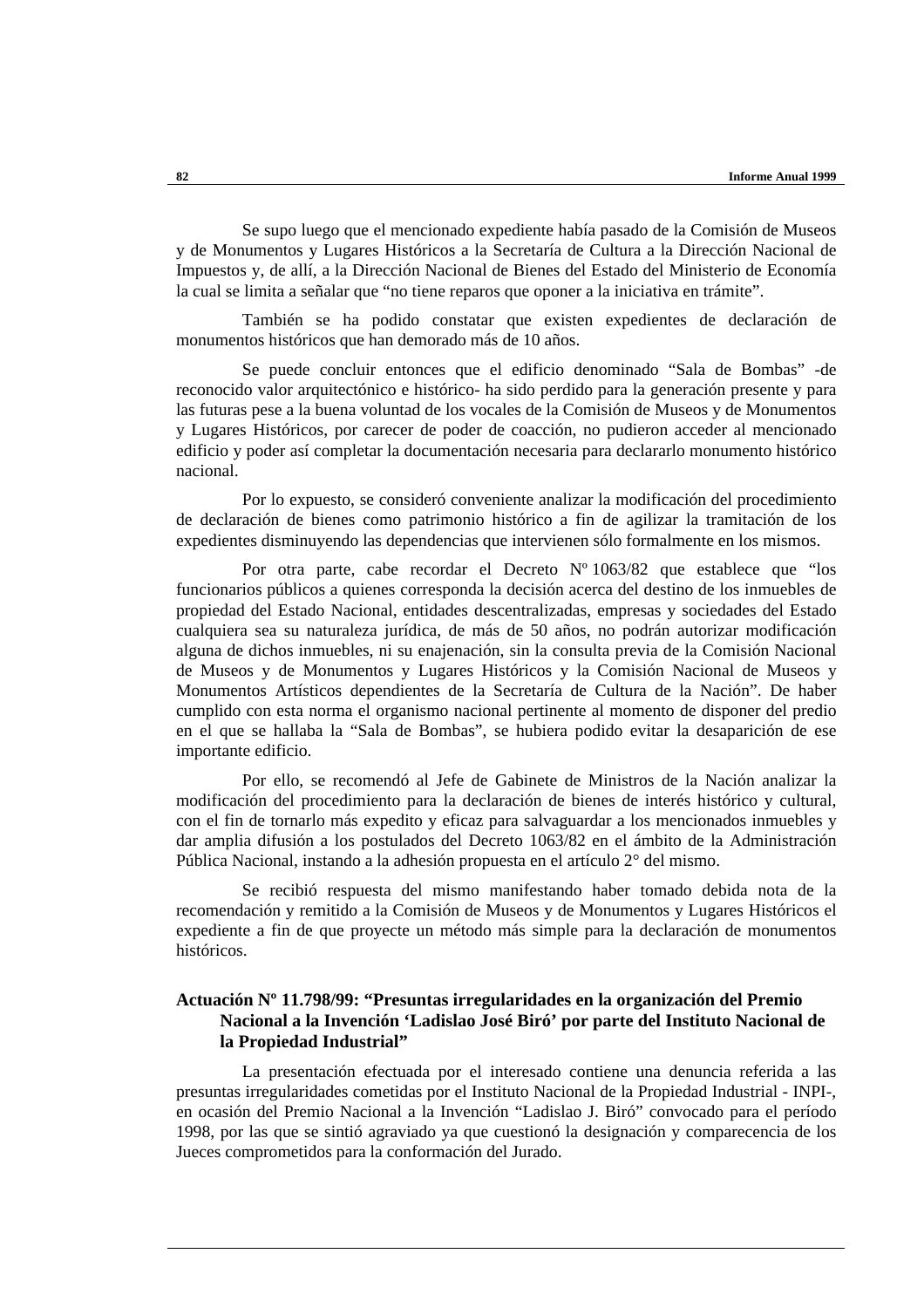Manifestó que, según las condiciones establecidas para el concurso, la integración del Jurado según el punto 6 del Reglamento era de 10 Miembros, cuando habrían actuado efectivamente menos de la mitad de ellos.

Su cuestionamiento estaría centrado en que su obra, referida a un "Vehículo de tracción a sangre con accionamiento tractor alternativo" había sido inicialmente identificada e incluida en el Catálogo de la muestra con el Nº 22 y que luego del pronunciamiento del Jurado, por el que resultó premiado este lote, dicha distinción resultó efectivamente conferida a quien, en el Catálogo realizado, figuraba como Lote Nº 16, referido a una "Máquina de Cocción de Hamburguesas sin generación de humo ni olor".

Se efectuó una requisitoria al INPI y, ante el contenido de su respuesta, se concluyó que la presunta alteración en el número de orden invocada no representó una anomalía manifiesta ya que, en la evaluación efectuada por los miembros del Jurado, igualmente se identifica en forma fehaciente el invento que se está calificando.

De la compulsa efectuada en las Fichas de Evaluación de cada uno de los Miembros del Jurado, se observó que el invento del denunciante mereció una calificación cierta, la cual resultó superada por quienes se hicieron merecedores de los diferentes premios.

Sin embargo, en relación al otro aspecto puesto de manifiesto por el interesado y referido a la conformación del Jurado, resulta cierto que no se han satisfecho debidamente las pautas establecidas.

En el artículo 6° del Reglamento se estatuye "La selección y evaluación de las invenciones que participen estarán a cargo de un Jurado integrado por dos examinadores técnicos del INPI (Administración Nacional de Patentes) designados por el Directorio, dos Agentes de la Propiedad Industrial, propuestos por la Asociación Argentina de Agentes de la Propiedad Industrial, dos empresarios propuestos por una Cámara Industrial o Empresaria, dos profesionales técnicos propuestos por alguna Universidad Nacional de Ciencias y Tecnología y dos expertos en marketing y gestión de la innovación propuestos por una Universidad Privada".

En el Certamen cuestionado, la integración del Jurado se hizo con menos Miembros de los establecidos en el Reglamento por lo que había causa para formular una recomendación al INPI fines que, en todo futuro Concurso a ser convocado, se arbitren las medidas adecuadas para que el Jurado fuera integrado de conformidad a la normativa vigente evitando la reiteración de irregularidades -de similares características- en el futuro.

### **Actuación Nº 10458/99: "Perjuicios derivados de su falta de participación en un concurso para el Premio Nacional a la Invención 'Ladislao José Biró', promocionado por el Instituto Nacional de la Propiedad Industrial y la Asociación Argentina de Inventores"**

El denunciante se sintió agraviado por considerar que el Instituto Nacional de la Propiedad Industrial lo ha discriminado al no poder presentar sus inventos en la muestra anual que organizaba dicho Organismo, argumentando que hubo inventores que estuvieron exponiendo más de un invento, con lo cual -según su criterio- se habría reducido la posibilidad de que otros aspirantes pudieran participar.

Ello dio motivo a formular un pedido de informes al INPI sobre los datos y precisiones referidos a la Muestra INPI 98, como último certamen convocado y que fuera cuestionado por el denunciante.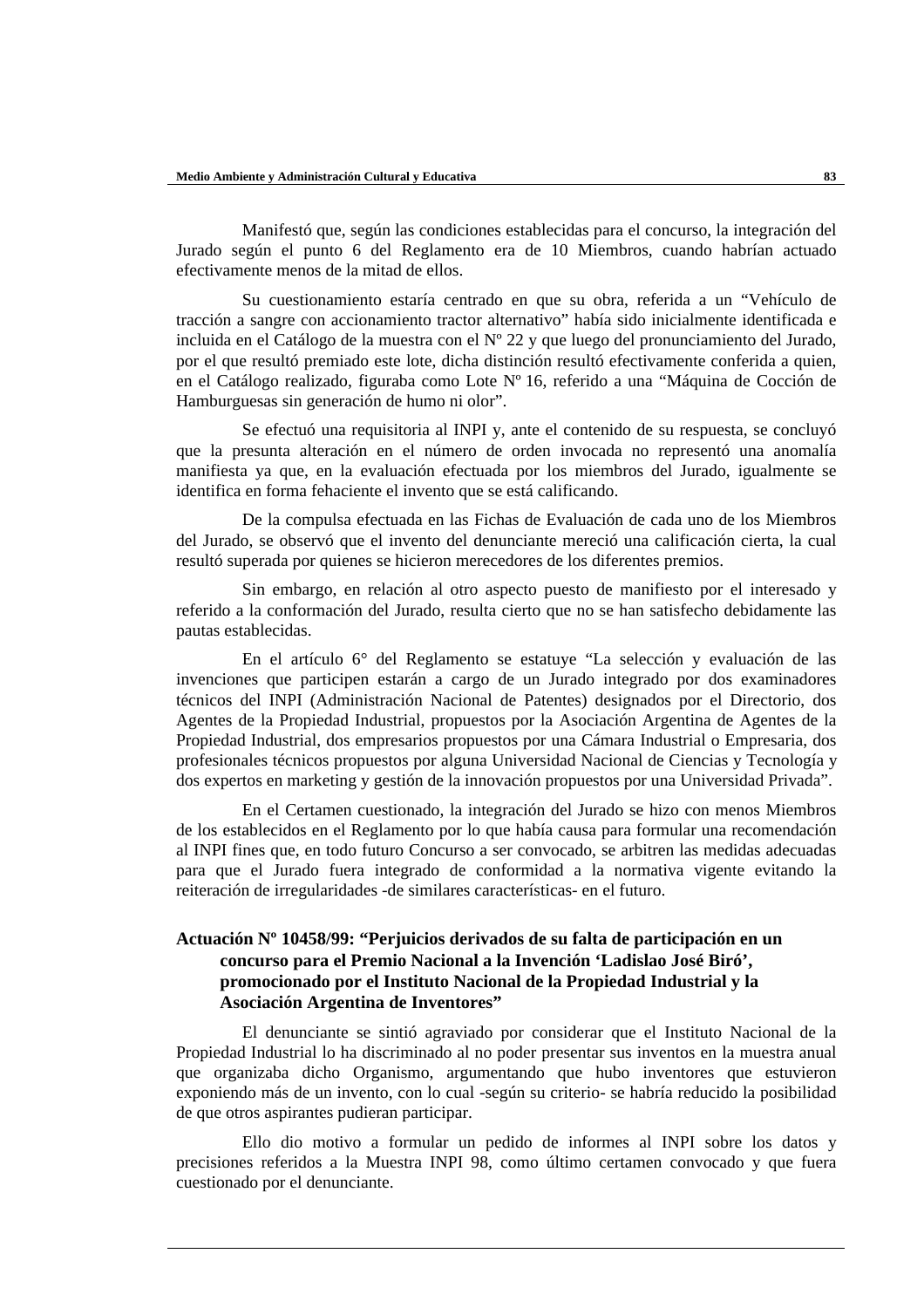En su respuesta, el citado Instituto informó que de un total general de doscientos sesenta y tres lotes, desagregados en seis categorías de inventos, resultaron seleccionados tan sólo cincuenta y dos de ellos lo que se debió a la necesidad de ajustar el número de componentes de la muestra por razones de espacio, en razón de carecer de posiciones independientes para todos ellos.

Al no resultar elegido ninguno de sus cinco inventos para la exposición, optó por solicitar su baja del Certamen convocado y, ante tal tesitura, nuevamente se requirió información a las autoridades del Instituto Nacional. En su respuesta, no agregó mayores datos, toda vez que volvió a invocar los mismos argumentos y que la muestra fue realizada en sede del Museo Quinquela Martín.

También aseveró que "...tanto el orden de mérito para la adjudicación del Premio Nacional a la Invención 'Ladislao José Biró 1998', en todas las categorías y todos los niveles, como la selección de las invenciones expuestas en el Salón de los Inventos, fue realizada por el Jurado designado a efectos del citado concurso...".

Es menester considerar que el denunciante, en su presentación original, acompañó una fotocopia del Catálogo de la presentación de la muestra, en la que el interesado señala los casos en los que un mismo inventor pudo exhibir más de un prototipo en la muestra.

En tal sentido, aseveró que aquellos que resultaron favorecidos con más de una posibilidad de divulgación de sus inventos, al ocupar más de un sitio entre los disponibles en la exposición, pertenecerían a una de las Entidades convocantes: la Asociación Argentina de Inventores.

El cuerpo calificador que fuera cuestionado se integró con el 50% de los Miembros que establece el artículo 6° del Reglamento.

Como consecuencia del cuadro de situación alcanzado, se pidieron informes a la Asociación Argentina de Inventores la que, en su respuesta admitió que el Jurado estuvo conformado por 5 miembros, con lo cual resultó transgredida la normativa específica en la materia.

Asimismo, se tomó conocimiento de una nota de fecha 30 de octubre de 1998 según la cual dos miembros del Jurado, representantes de la Asociación Argentina de Agentes de la Propiedad Industrial, presentaron su renuncia alegando "…el sorpresivo cambio de condiciones básicas que ponen en duda la seriedad del concurso".

Sin menoscabo de la capacidad ni de las cualidades de los miembros intervinientes, merece consignarse que los que no participaron en el Jurado eran, sin duda, los más representativos y meritorios para expedirse; sus opiniones y decisiones estarían dotadas de mayor sustento y autoridad en la materia.

Queda pendiente, entonces, la presunta arbitrariedad que subyace en perjuicio del interesado, situación extensiva quizás a muchos otros, quienes se vieron descalificados sin haber sido informados de las razones por las que fueron excluidos de la Muestra y eliminados también del Certamen convocado sin poder aspirar a ningún premio o reconocimiento.

La circunstancia planteada es malograda aún más cuando no se brindan explicaciones claras y concisas a los aspirantes acerca de los procedimientos establecidos al respecto.

Habiendo sido removidas las máximas autoridades del INPI, bajo cuyo mandato fue organizado, convocado y realizado el evento que se cuestiona, y resultando la actual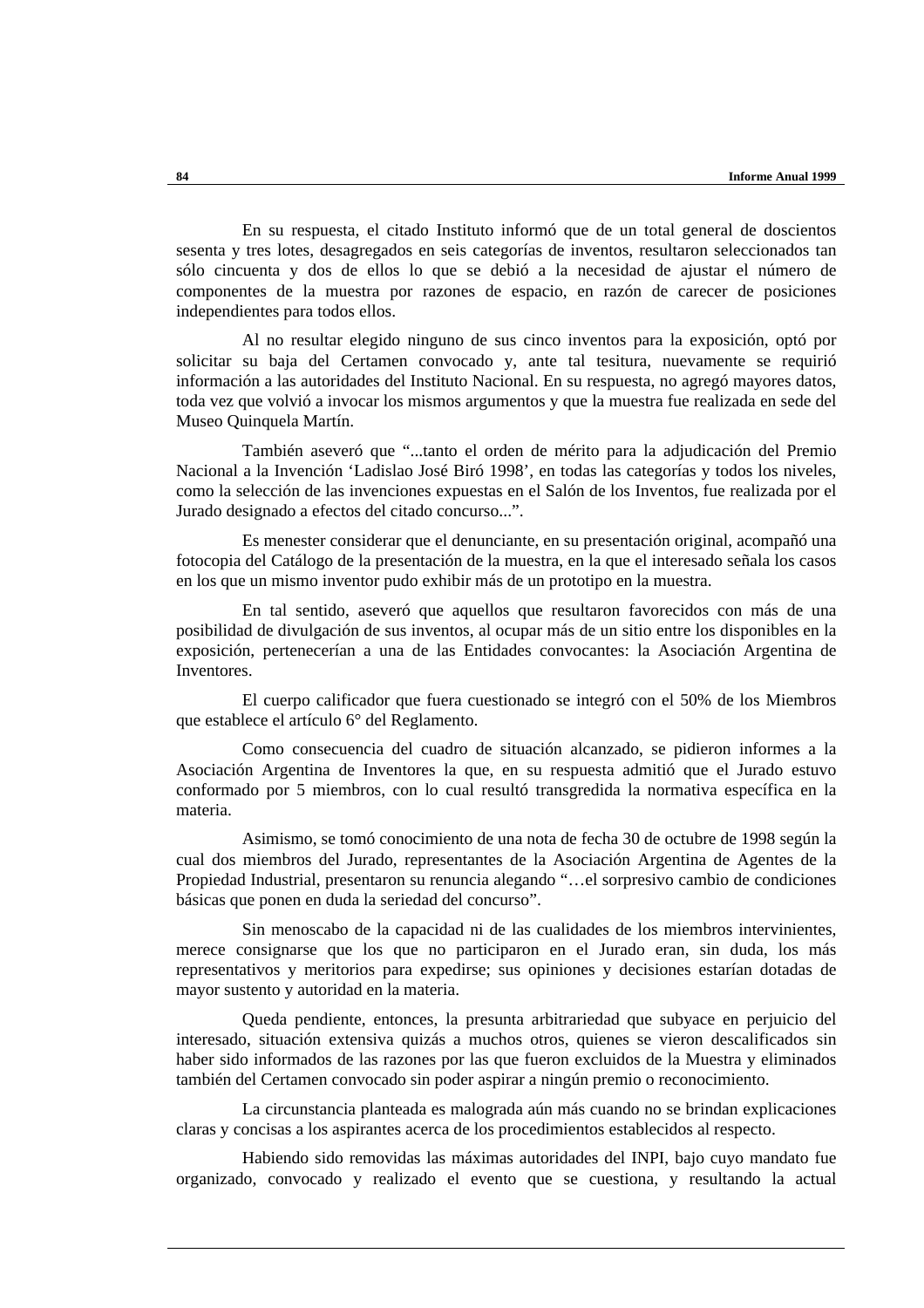Intervención, a cargo del Organismo, ajena a las circunstancias ocurridas, ello no es óbice para que se evite una situación del tipo de la ocurrida en el futuro por lo que se formuló una recomendación al respecto a las autoridades del INPI, en los términos estatuidos según el artículo 28 de la Ley Nº 24.284.

#### **2.5. URBANISMO Y VIVIENDA**

Dentro de esta temática, se vuelven a presentar, como en otros años, un sin fin de problemas puntuales tanto en Capital Federal como en las ciudades intermedias de las provincias. Los temas expuestos se refieren tanto a problemas de vecindad -talado de árboles, volcado de basura, ruido de vecinos, emanaciones de olores desagradables - como a problemas típicamente urbanos tales como faltas en la seguridad pública y la higiene, vivienda, reglamentación de tránsito, contaminación ambiental, en especial sonora, visual y atmosférica, diseño y construcción de espacios verdes, volcado de residuos y, finalmente, obras de infraestructura a nivel de desagües cloacales y pluviales.

En síntesis, temas que hacen a la calidad de vida de la población urbana, tanto desde el punto de vista de la infraestructura del espacio público como de las normas de convivencia.

Es menester destacar el grado de interés que han merecido las diversas presentaciones en lo relativo a estos temas ya que si bien la mayoría de ellos podían ser derivados o no recibir curso por falta de competencia jurisdiccional del Defensor del Pueblo de la Nación, recibieron trámites diversos -gestión ante organismos de gobierno nacional, provincial o municipal, como así también ante los prestadores de servicios públicos- en la búsqueda de un apoyo justo o la concreción de una solución.

Dentro de los temas citados, se sumaron otras problemáticas -como ser demandas sobre viviendas públicas y planes de previsión de grandes catástrofes como son las fuertes inundaciones por lluvias excepcionales- merced a la presión, cada vez más creciente, que ejerce la opinión pública ante esta lnstitución sobre temáticas, como sería la urbana que afectan en forma directa su vida cotidiana.

A continuación, se resumen dos actuaciones que, en parte, ejemplifican los extremos temáticos dentro de Urbanismo y Vivienda.

## **Actuación Nº 03183/98: "Perjuicios derivados de inundaciones producidas en el barrio Padre Juan Muzio de la Ciudad de Trelew, Provincia del Chubut. Desatención de las autoridades provinciales y municipales a los reclamos efectuados"**

Los interesados solicitaron la intervención de esta Institución a raíz de las inundaciones ocurridas en la ciudad de Trelew, Prov. del Chubut, causando en varios barrios "…grandes pérdidas en las viviendas, en algunos casos volviendo a repetirse y en otros por primera vez, deduciendo que la mancha de inundación se ve incrementada año tras año".

Los mismos elevaron diversas notas con el fin de gestionar ante las autoridades competentes "…las soluciones mediatas e inmediatas para ir encontrando las soluciones al problema de fondo", así como "…la tramitación de un subsidio 'no reintegrable' como justicia retributiva por los daños causados".

Respecto a los problemas planteados, se giraron pedidos de informes a la Municipalidad de la ciudad de Trelew y al Gobierno de la Provincia del Chubut,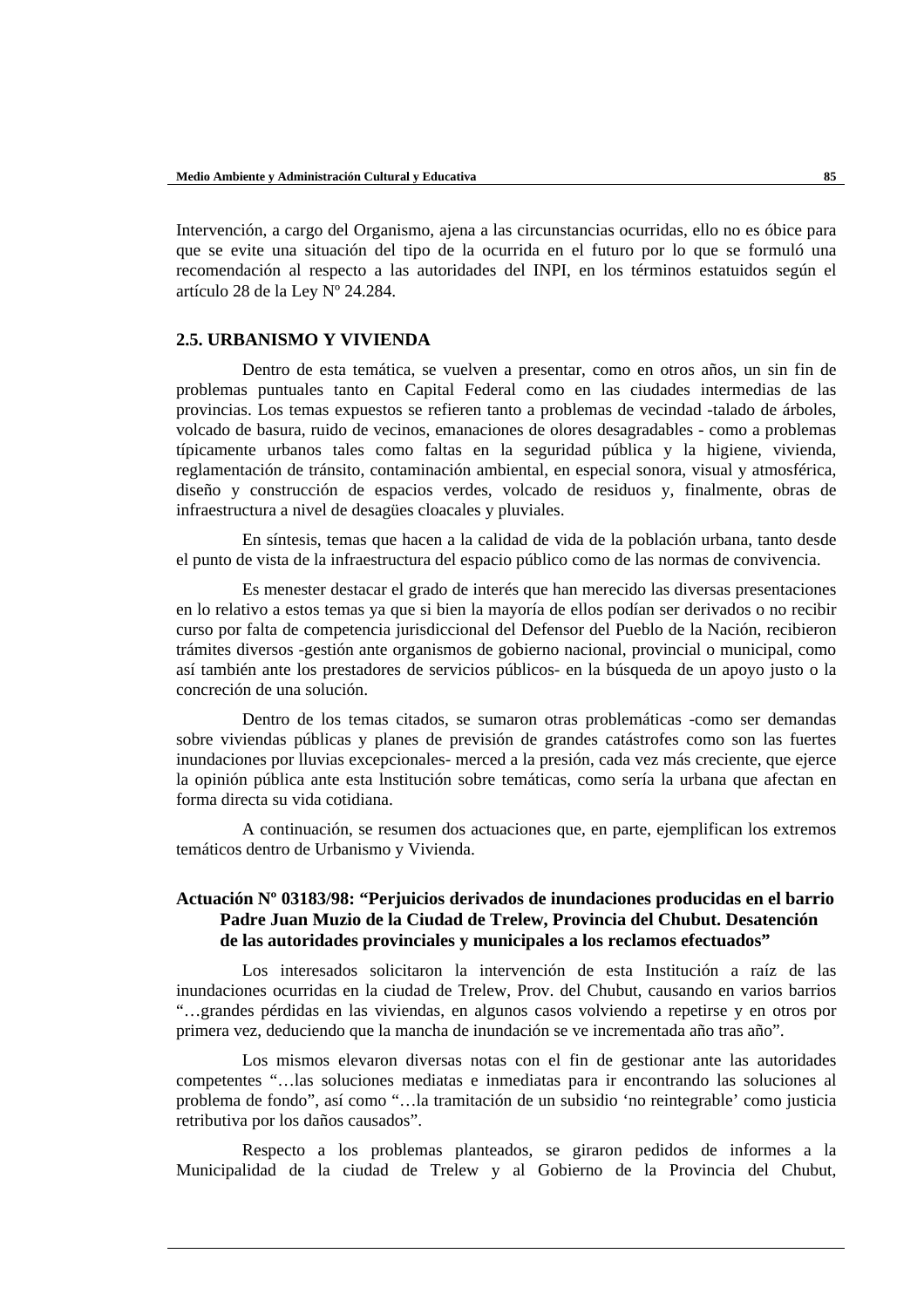específicamente al Secretario General de Gobierno, al Ministro de Hacienda, Obras y Servicios Públicos y al Presidente del Instituto Provincial de la Vivienda.

El primero de estos organismos explicó que "…los sistemas pluviales existentes no estaban dimensionados en ningún sector de la ciudad para evacuar el volumen de agua producido por esta combinación de factores, por lo que se afectó la totalidad de la ciudad y, además, la zona rural y productiva del ejido". Señaló que se realizaron una serie de trabajos en distintos barrios, como ser "…el control y mantenimiento de bombeos automáticos; operativos de limpieza de material aluvional depositado, desinfección sanitaria; bombeos parcializados en zonas urbanas, suburbanas y rurales, recupero de calles y/o reconstrucción de calles, limpieza de canales pluviales a cielo abierto…".

A su vez, se creó una comisión conjunta entre la Municipalidad, CORFO, Vialidad Provincial y la Asociación de Productores del Valle Inferior del Río Chubut para encarar la situación de la zona rural y, por otra parte, se conformaron Centros de Relevamiento con el fin de evaluar el estado de las viviendas, habiéndose verificado aproximadamente 3.500 casos de viviendas inundadas, con distintos niveles de deterioro.

En base a dichos relevamientos se emitieron 2.628 Certificados de Inundación que les permitió a los damnificados solicitar subsidios ante la Municipalidad y/o créditos ante el IPV y DU así como ante Instituciones Bancarias para la reducción de cuotas de préstamos hipotecarios.

Simultáneamente, la Municipalidad dispuso asignar la suma de \$500 en concepto de subsidio no reintegrable y no sujeto a rendición, a favor de las personas cuyas viviendas hubieran sufrido daños como consecuencia de las inundaciones. Asimismo, en casos de afectación indirecta por las lluvias y/o inundación, se implementó un Certificado de Afectación, el cual permitiría "…acceder a líneas de Créditos…".

Con respecto a las previsiones para el futuro la misma elaboró un Proyecto de Emergencia donde se prevén: obras pluviales, control aluvional, obras cloacales, pavimentación, adquisición de bienes y equipamiento así como la implementación de un plan de coordinación de las organizaciones públicas, privadas y organismos no-gubernamentales (ONG) para la emergencia (bomberos, uniones barriales). Se planificó una estructura para llevar a cabo los puntos anteriores en donde la unidad central sería un Centro Estratégico para la Emergencia (CEE).

El Instituto Provincial de la Vivienda y Desarrollo Urbano (IPV y DU) contestó indicando que existía una Operatoria de Emergencia consistente en: "Aportes No Reintegrables" por emergencia, para familias de escasos recursos y "Créditos Individuales" por emergencia, para refacción solamente de la vivienda única. El número de familias beneficiadas por diversos tipos de créditos, en la ciudad de Trelew, ascendió a 1.504, con un monto total de \$14.502.517. Además, se otorgaron 104 créditos a los habitantes de Rawson y 355 créditos a los de Puerto Madryn. En cambio, no se otorgaron créditos cuando no se ajustaron los demandantes a las reglamentaciones vigentes que exigían, en todos los casos, tener un certificado de inundación expedido por la Municipalidad, ser argentino o naturalizado y, en el caso de los créditos personales, no superar el ingreso familiar los \$2.500 ni tener una vivienda con una superficie mayor a los 150 m2.

A su vez, informaban que el IPV y DU pondría a disposición de los pobladores urbanos de ciudades y pueblos afectados por la inundación un "…subsidio no reintegrable de hasta \$5.000... si el estado de la vivienda es irrecuperable, el subsidio será de \$10.500 con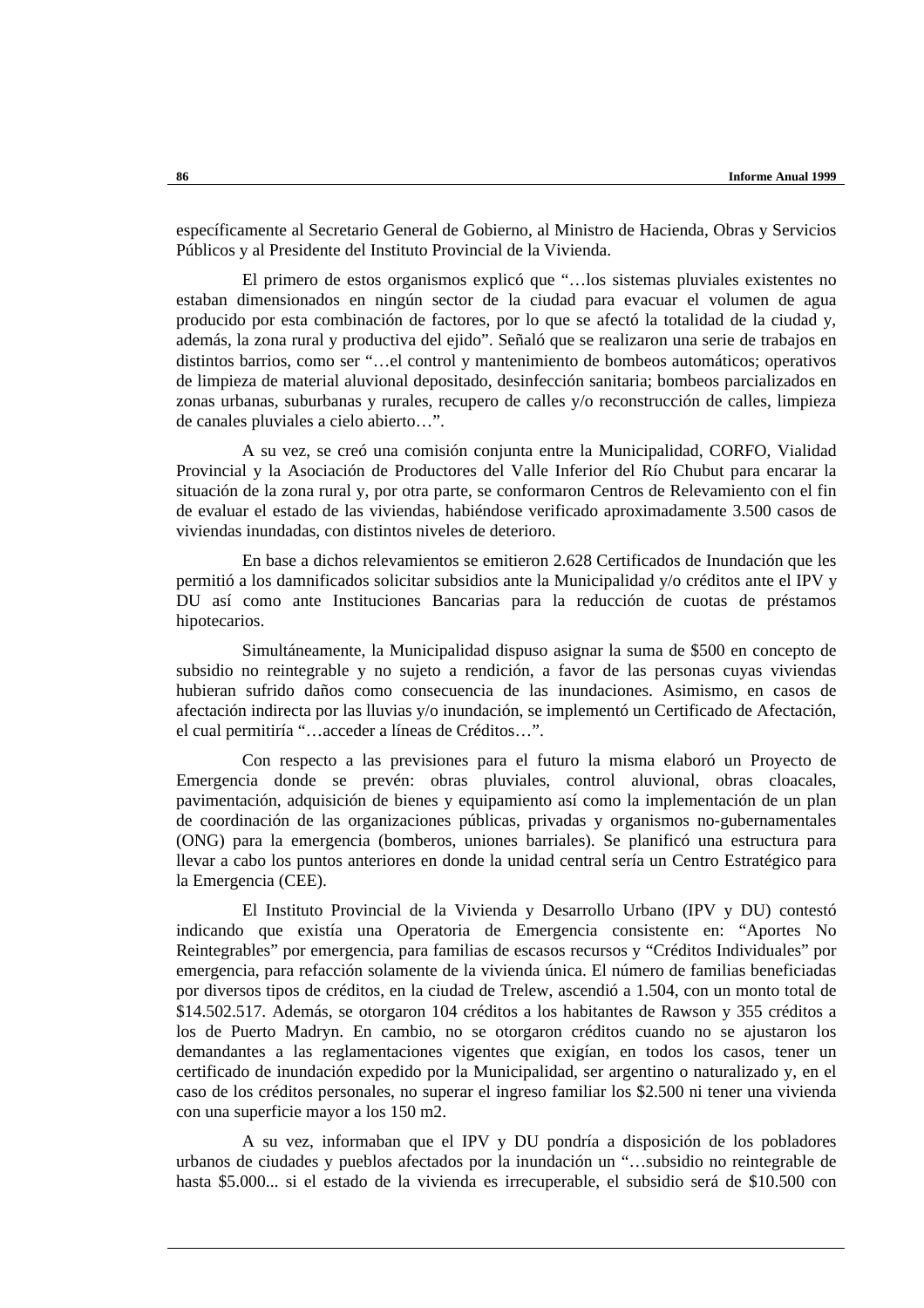destino a la construcción de una nueva vivienda", además de préstamos de hasta \$7.000, a 10 años de plazo, a tasa de interés cero y con un año de gracia para empezar a pagar…".

Por otra parte, en el Banco del Chubut "…se podrá recurrir a la línea de créditos hipotecarios para refacción de viviendas urbanas, de hasta \$15.000, a 10 años de plazo y una tasa de interés subsidiada por la Provincia de 9,5%anual".

Asimismo, el IPV y DU anunció que, paralelamente, "…se encarará un plan de viviendas nuevas, licitando… 300 unidades habitacionales en Trelew para contener problemas que se han ido planteando y también en otras ciudades afectadas por el meteoro".

Los organismos consultados del Poder Ejecutivo y de la Provincia del Chubut, no contestaron a lo solicitado a pesar de varias reiteraciones. Sin embargo, se pudo constatar que el Poder Ejecutivo de la Provincia dispuso "Respuestas Integrales y Rápidas para una emergencia sin precedentes", donde se destinan fondos nacionales y provinciales para dar respuesta a la emergencia del orden de \$36.000.000 y \$51.000.000, respectivamente.

Asimismo, ante la Honorable Cámara Legislativa de la Provincia del Chubut, el Sr. Gobernador anunció varias obras para la ciudad de Trelew entre las que se incluye "…Pluvial calle Maipú B° Santa Mónica… con un monto estimado de \$1.200.000 y un neto de obra actual de \$1.087.000…".

Del conjunto de información obtenida no se vislumbró "…negligencia e incapacidad…" por parte de las autoridades administrativas de la Municipalidad de la ciudad de Trelew y el IPV y DU, como señalaban la mayoría de los interesados. Por otra parte, la mayoría de las quejas presentadas son casos que no entraban dentro de las exigencias establecidas para acceder a los subsidios y/o créditos.

Interesa destacar, sin embargo, que más allá de los reclamos concretos sobre daños producidos por la inundación citada, se observaron quejas de fondo referidas a demandas habitacionales, existiendo aún un importante déficit en ese aspecto social.

Para atender dicho tipo de reclamos y verificar los casos de otorgamiento de subsidios, se entró en contacto directo con distintos quejosos quienes confirmaron que los subsidios o créditos habían sido efectivamente otorgados en gran escala, resultando algunos de ellos beneficiados y otros no.

Por último, se consideró que para la operatoria corriente de préstamos no resultaba arbitrario el requerimiento del Estado de exigirles a los extranjeros naturalizarse para acceder a subsidios y/o créditos. Por el contrario, si se trataba de una situación de excepcionalidad, como es el caso de las catástrofes naturales ocurridas en Trelew, se consideraba obligatorio no efectuar distinción alguna al momento de brindar ayuda humanitaria directa o indirecta a través de subsidios estatales que atiendan la emergencia. Este criterio fue aplicado ampliamente por la Municipalidad de Trelew, no así en cambio ni por el Gobierno Provincial ni por el IPV y DU, que establecieron el límite de la nacionalidad como exigencia para acceder a subsidios.

En base a lo expuesto, se consideró que debía exhortarse al Instituto Provincial de la Vivienda y Desarrollo Urbano de la Provincia del Chubut la adopción de medidas que extendieran el otorgamiento de subsidios y/o créditos de emergencia a los habitantes estables de dicha provincia de origen extranjero, así como estudiar la posibilidad de flexibilizar, en su conjunto, las condiciones de otorgamiento de los mismos.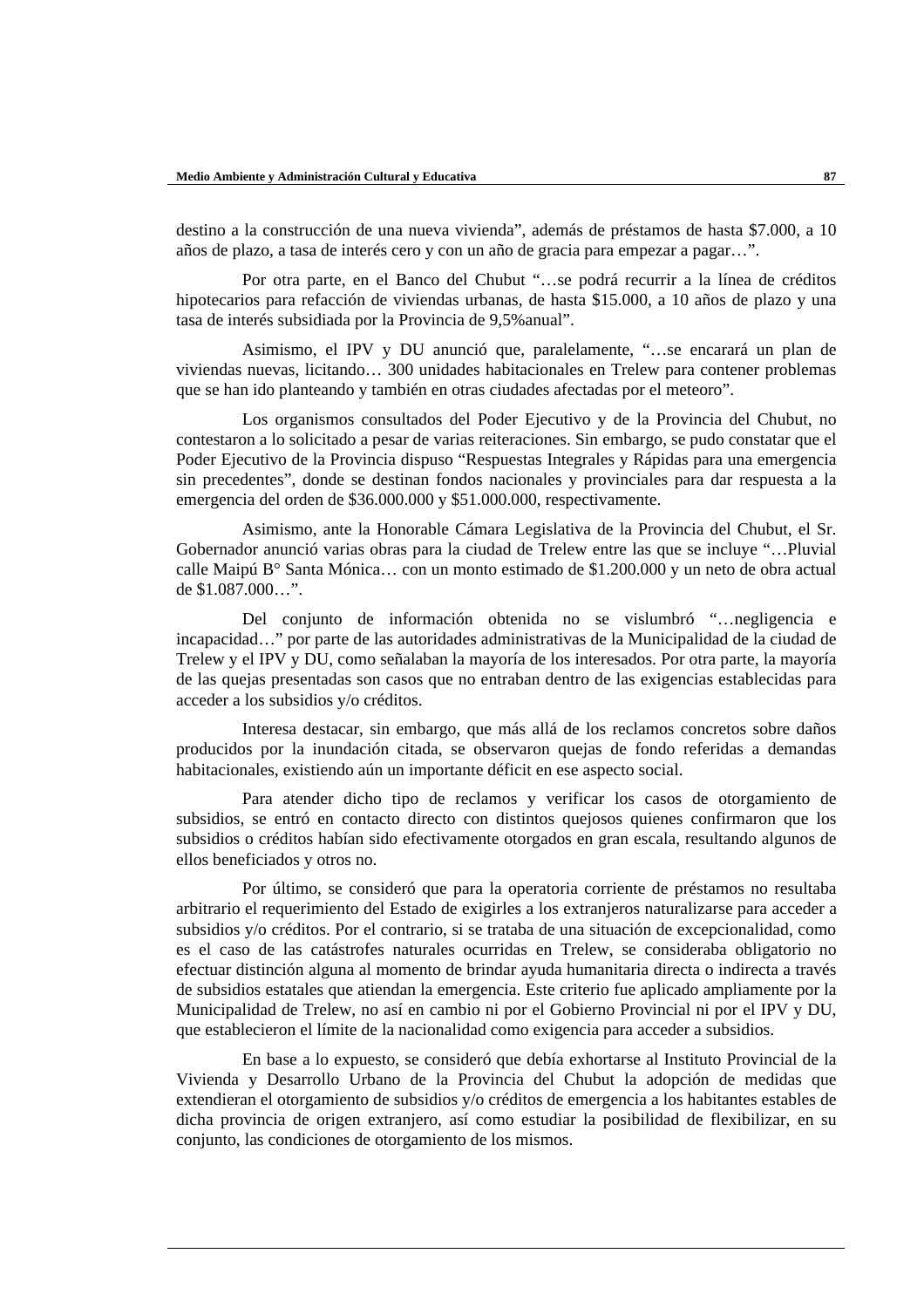Asimismo, se exhortó a la Municipalidad de la Ciudad de Trelew para que ejerza un estricto control sobre la implementación de las acciones a desarrollar previstas dentro del "Proyecto de Emergencia para la Ciudad de Trelew".

El Instituto de la Vivienda y Desarrollo Urbano de la ciudad de Rawson contestó a la exhortación informando que aceptaba las recomendaciones expuestas y señaló que se habían solicitado fondos adicionales a la Secretaría de Desarrollo Social de la Nación para hacer frente a la demanda, aún presente, por los efectos de la inundación. Debido a ello, se giró un pedido de informe al organismo citado.

La Secretaría de Desarrollo Social de la Nación contestó favorablemente, aclarando que habían elevado el pedido de un fondo adicional solicitado por la provincia al Jefe de Gabinete del Poder Ejecutivo.

Se elevó un pedido de informe a la Jefatura de Gabinete con el objeto de conocer el avance de la gestión iniciada, contestando ésta favorablemente e indicando que se habían pedido fondos especiales al BID. A su vez, transmitió que la zona de Trelew había recibido asistencia en proyectos de construcción de viviendas, sistemas de desagüe y construcción de rutas, si bien reconocían que, por la disponibilidad de fondos existente, les había resultado imposible afrontar la totalidad del daño reclamado.

Por lo relatado, se consideró que se habían agotado las instancias de proposiciones y controles, concluyéndose favorablemente la actuación.

### **Actuación Nº 2513/98: "Falta de higiene y mantenimiento de un terreno ubicado en Avenida de Los Incas, Ciudad de Buenos Aires"**

Se solicitó la intervención de esta Institución como consecuencia del estado de abandono de un predio ubicado frente a la casa de la interesada, que habita en la calle Zuberbühler entre Avenida de los Incas y Virrey del Pino, lindante con las vías del ferrocarril de la Capital Federal.

Dicho predio pertenece al Ente Nacional de Administración de Bienes Ferroviarios (ENABIEF) y ha sido adjudicado a la concesionaria Trenes de Buenos Aires S. A. (TBA). La quejosa señala que "…el lote presenta un estado calamitoso…" denunciando los siguientes hechos: "…carencia de veredas, basura por todos lados, falta de alambrados en las vías del tren de TBA, presencia de construcción precaria habitada permanentemente por mendigos…que hacen ruido, auto abandonado y falta de iluminación y urbanismo".

La interesada realizó numerosas presentaciones ante Trenes de Buenos Aires S.A., el Gobierno de la Ciudad Autónoma de Buenos Aires, la Policía de la Capital Federal y el Ombudsman de la Ciudad, sin recibir respuesta satisfactoria a los mismos.

Si bien el problema pertenece a la ámbito de Capital Federal, lo cual inhibiría la actuación del Defensor por estar comprometido el ENABIEF, se decidió intervenir en el caso.

Funcionarios de la Defensor del Pueblo de la Nación constataron en el lugar el estado de abandono del predio, con papeles tirados, sucio y sin estar cercado el inmueble del predio lo cual permitía la entrada de intrusos.

Debido a ello se recomendó a Trenes de Buenos Aires S.A. la construcción de un cercado en el terreno citado, lindante con las vías del ferrocarril, para impedir el acceso de terceros al inmueble, como también que se arrojen residuos en él.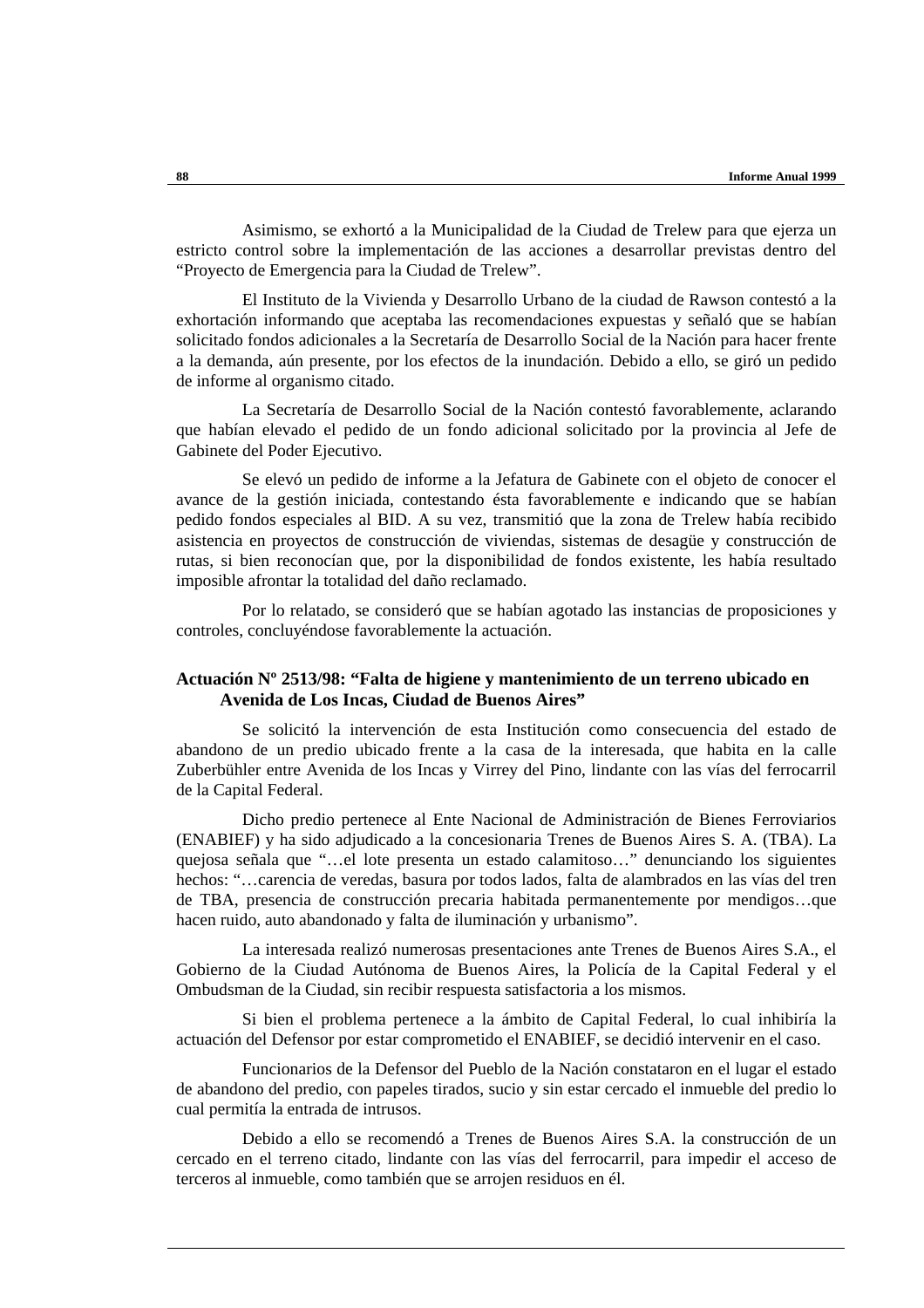Trenes de Buenos Aires S.A., de acuerdo a lo recomendado, cercó y limpió el terreno. Posteriormente, la interesada volvió a quejarse del estado del terreno y alrededores del mismo. En base a ello se volvió a visitar el terreno, se insistió ante TBA y se logró que pusieran un portón seguro.

Aún así, la interesada siguió insistiendo que el problema no estaba solucionado razón por la cual se volvió a recomendar a Trenes de Buenos Aires S.A. la definición de una solución permanente para el uso del terreno citado, con el objeto de disponer de un espacio seguro y limpio que garantice calidad de vida para los vecinos de la zona.

Ante la evolución positiva de las tareas encomendadas, se concluyó favorablemente la actuación.

#### **2.6. RADIODIFUSION**

Tal como se expresara en el informe anual del año pasado, la regulación de las actividades de radiodifusión -abarcativa tanto de las radiocomunicaciones sonoras como de las emisiones televisivas- requiere de la dinámica propia que le imprime el acelerado proceso de evolución y la aplicación de nuevas técnicas y, a su vez, de las exigencias impuestas a esta actividad en orden a preservar y difundir valores culturales.

Analizando las actuaciones que debió resolver el Defensor del Pueblo en el presente año, se advierte, al igual que el año pasado, la falta de control de la calidad de la programación (especialmente en lo que hace a la protección de menores) a lo que hay que agregar la falta o excesiva tardanza en las respuestas por parte del COMFER.

Durante el año 1999, el Poder Ejecutivo Nacional ha intentado un avance en cuanto al control de las frecuencias, comenzando con un llamado a concurso para asignar frecuencias de radiodifusión AM y FM. Sin embargo, debido a la forma en la que se efectuó el mencionado concurso, se han recibido numerosas quejas por parte de propietarios de radio de todo el país y de organismos tales como el Defensor del Pueblo de la Provincia de Río Negro y del Gobernador de Entre Ríos. Vale acotar que las nuevas autoridades nacionales, al asumir en diciembre de 1999, han suspendido las adjudicaciones de frecuencias hasta tanto se evalúen las objeciones a las mismas.

De las investigaciones efectuadas por esta Institución con relación este tema, se pueden destacar las siguientes:

### **Actuación N°10266/99: "Gobierno de la Provincia de Entre Ríos, sobre solicitud de intervención ante el llamado a concurso del COMFER para el otorgamiento de licencias para estaciones de radio de F.M."**

Esta actuación se inició a raíz de la presentación del señor Gobernador de la Provincia de Entre Ríos ante los perjuicios que causarían en el orden provincial, las condiciones con las que el Comité Federal de Radiodifusión -COMFER- ha llamado a concurso para el otorgamiento de licencias para la instalación, funcionamiento y explotación de estaciones de radiodifusión sonora por modulación de frecuencia.

Las principales razones para ello consistían en que el Plan Técnico Básico de Frecuencias de Servicios de FM aprobado por Resolución 2344/98 de la Secretaría de Comunicaciones desconoce la realidad geográfica, demográfica, topográfica y social de la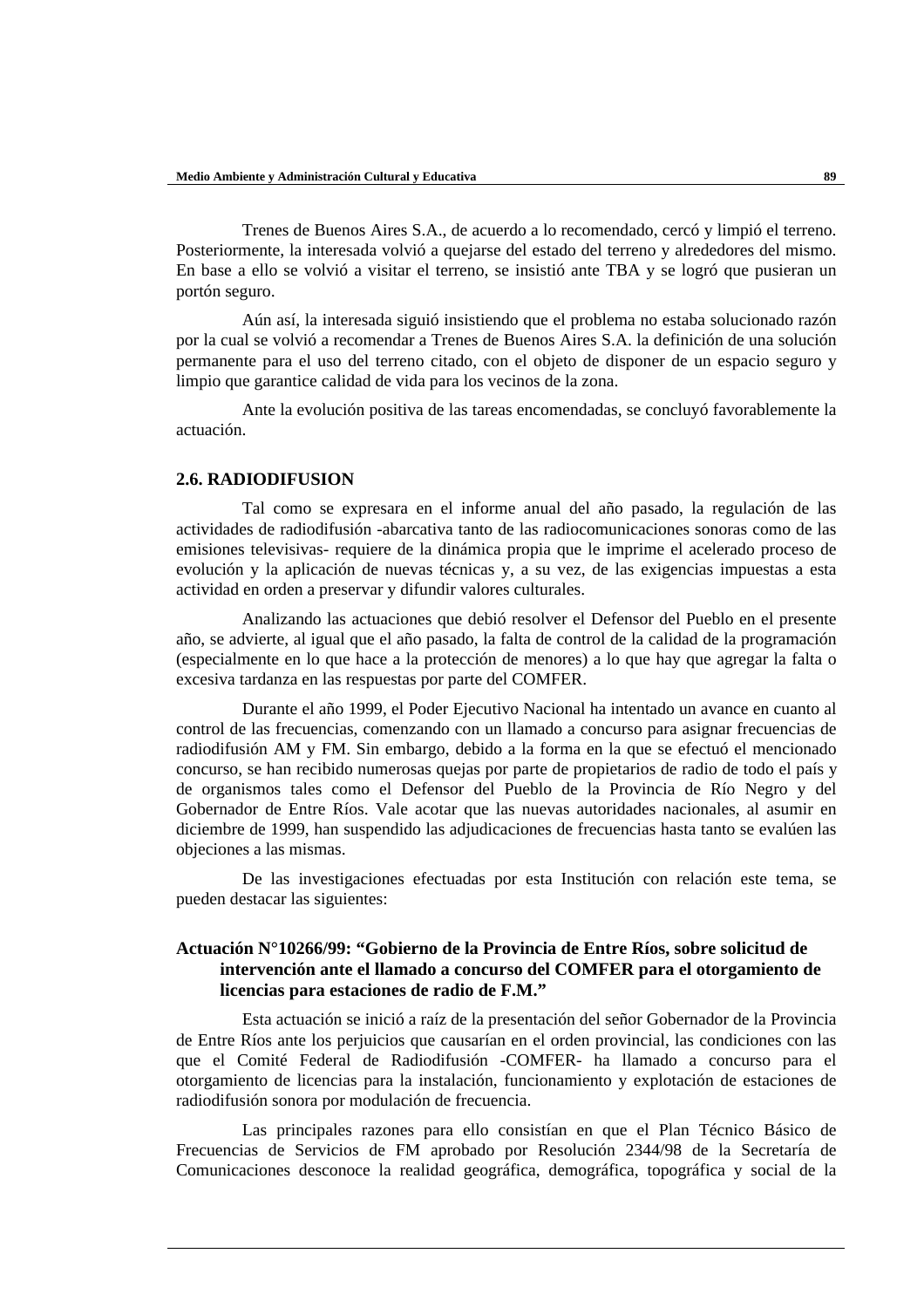Provincia y "avasalla derechos originarios y exclusivos de la Provincia y viola múltiples derechos y garantías constitucionales propias de la forma republicana y federal de gobierno reconocidos y amparados en nuestra Constitución Nacional".

Esta situación es producto de que "La política de radiodifusión en manos del Poder Ejecutivo Nacional se traduce en 16 años de descontrol y caos en la administración del espectro radiofónico en el país, donde existen actualmente la cantidad aproximada de 2.400 emisoras 'ilegales' de FM. Este crecimiento espectacular y sin acatamiento a formalidades legales fue de alguna forma fomentado por el Poder Ejecutivo (a través del COMFER y Secretaría de Comunicaciones) que nunca se preocupó por hacer cumplir las normas legales vigentes".

Por otra parte, el Defensor del Pueblo de la Nación ha recibido diversas quejas vinculadas al concurso para el otorgamiento de licencias para la instalación, funcionamiento y explotación de estaciones de radiodifusión sonora por modulación de frecuencia, las que dieron lugar a numerosas actuaciones que recibieron trámite conjunto con la presente.

Luego de los pedidos de informes al COMFER y del análisis de sus correspondientes respuestas y, ante la irrenunciable obligación de la Administración Pública de brindar tal seguridad, particularmente en materias sensibles como la que aquí se trata, donde el margen de discrecionalidad debe hallarse especialmente acotado, se recomendó al COMFER la adopción de las siguientes medidas:

- a) Se indiquen claramente los criterios de evaluación que serán empleados para la adjudicación directa de licencias para la instalación, funcionamiento y explotación de estaciones de radiodifusión sonora por modulación de frecuencia correspondientes a las categorías E, F y G;
- b) Se amplíe el régimen de excepción contemplado por el artículo 7° de la Resolución Nº 16/99 de ese organismo, contemplando a tal efecto, las realidades socio económicas de las poblaciones donde se localizaran emisoras;
- c) Se revisen en vistas a su reducción, los costos que implican la constitución de la garantía y el cumplimiento de los requisitos exigidos por los artículo 15 y 16 del Anexo II de la Resolución Nº 16/99 del COMFER;
- d) Se implemente un mecanismo a través de cual se brinde adecuada publicidad de la evaluación y calificación de la totalidad de las propuestas presentadas.

Asimismo se recomendó a la Secretaría de Comunicaciones de la Nación la inmediata consulta a las autoridades provinciales a los efectos de ajustar el Plan Técnico Básico Nacional de Frecuencias para el Servicio de Radiodifusión Sonora por Modulación de Frecuencias, a las necesidades propias de cada provincia.

Finalmente, se puso en conocimiento del Honorable Congreso de la Nación, a través de la Comisión Bicameral Permanente de la Defensoría del Pueblo de la Nación, los resultados de la presente investigación, en particular, la situación de exclusión que afecta a organizaciones sociales, asociaciones civiles, entidades intermedias y personas jurídicas sin fines de lucro.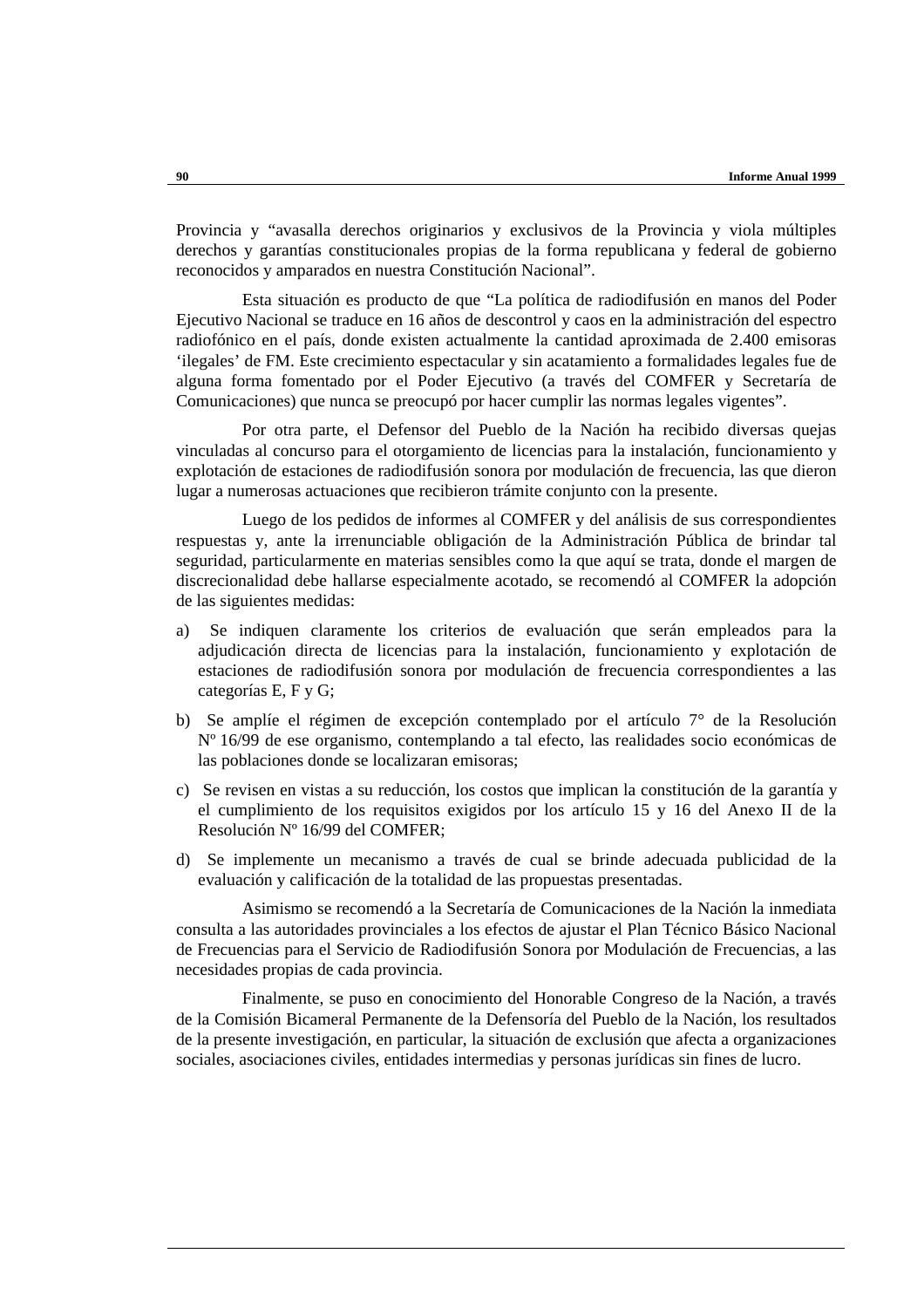### **Actuación Nº 24934/97: "Solicitud para que se restrinja la difusión de hechos de violencia en los medios periodísticos y audiovisuales, en beneficio de la educación de los menores"**

La actuación resultó promovida con motivo de la presentación de una denunciante, habitante de la Ciudad de Buenos Aires, quien manifestó su agravio ante la presunta inobservancia de las normas de protección a los menores en programas de difusión pública de libre acceso y en los medios de comunicación social.

Más específicamente, su queja se refiere, conforme lo precisó, a la violencia que se pone de manifiesto en la pantalla, además de notas periodísticas en donde resulta exaltada la delincuencia y a veces son concebidos -erróneamente- como falsos héroes quienes la practican, distorsionándose la realidad, la responsabilidad, la ética, la moral, las buenas costumbres y otras virtudes ante los adolescentes.

Durante el desarrollo del trámite que resultó impulsado, se observó una notoria reticencia y demoras en las respuestas a los petitorios y requisitorias que fueron formuladas por esta Institución, por parte de las autoridades con incumbencia en la problemática planteada, especialmente el COMFER, como Entidad Regulatoria de los medios radiales y televisivos.

Asimismo, se pudo comprobar que las sanciones aplicadas, terminan en su mayoría siendo condonadas o canjeadas por publicidad.

Finalmente, debido a la serie de disfuncionalidades encontradas, se resolvió formular al COMFER un recordatorio de los deberes legales y funcionales establecidos para la protección de los menores según lo estatuido por la Ley Nº 22.285 y una advertencia respecto de la manera en que frecuentemente son resueltas las sanciones y multas que aplica.

Sin embargo, nunca se recibió respuesta al respecto ni del COMFER ni de su superior jerárquico la Secretaría de Prensa y Difusión, razón por la cual se efectuó un informe especial al Congreso Nacional.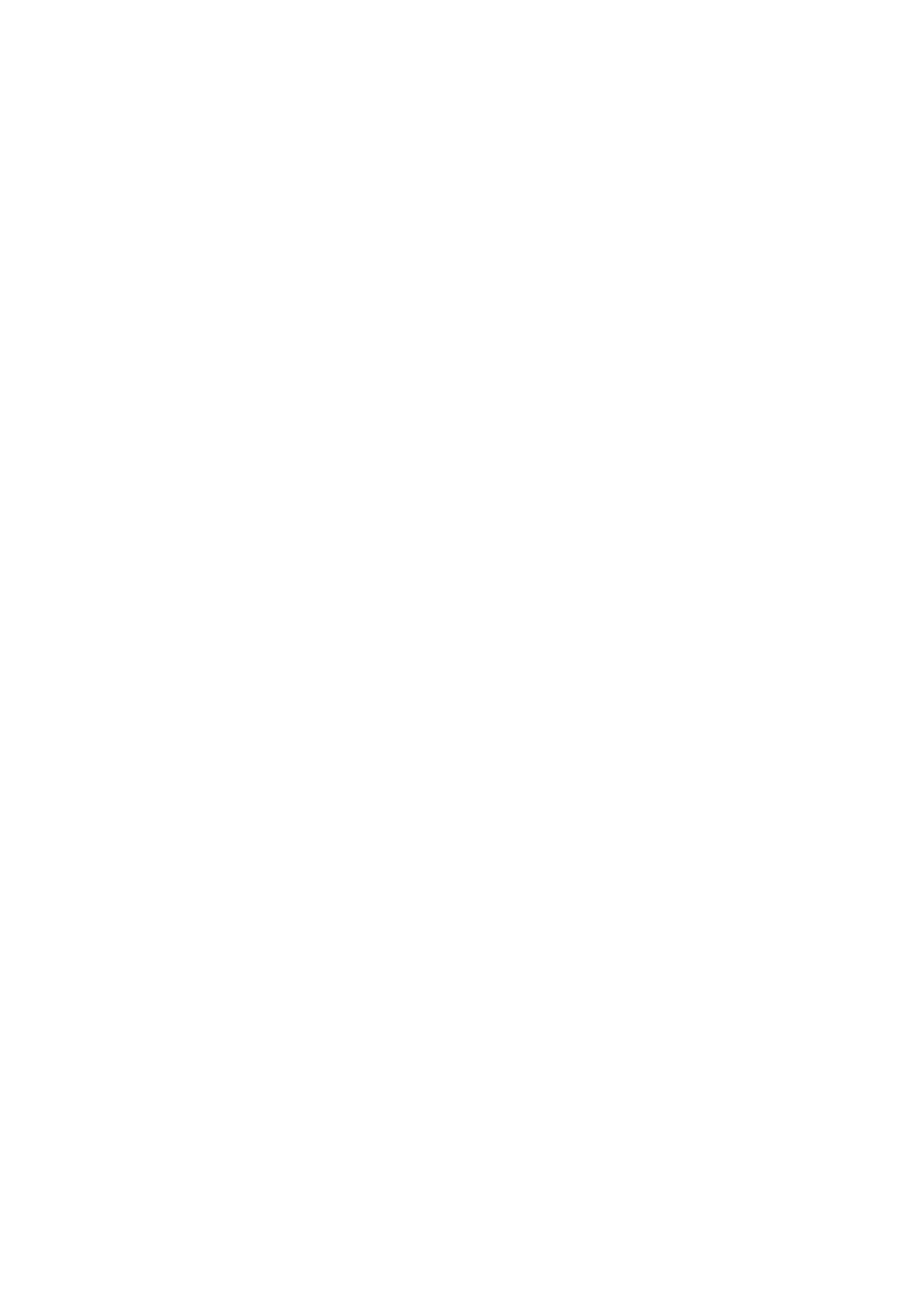# **ADMINISTRACION SANITARIA Y ACCION SOCIAL (III)**

#### **1. COMENTARIO GENERAL**

Las cuestiones investigadas por el Area de Administración Sanitaria y Acción Social durante 1999 se vinculan concretamente con los temas que a continuación se precisan.

En primer término ubicamos la situación de la red pública hospitalaria, señalando la multiplicidad de problemas que plantean estas estructuras sanitarias.

En cuanto a las obras sociales, se plantearon e investigaron cuestiones vinculadas, particularmente, con el incumplimiento del denominado Programa Médico Obligatorio (PMO), la falta de control efectivo sobre estas entidades por parte de la autoridad competente, las dificultades para concretar la obtención de los recursos necesarios para producir prácticas de alta complejidad, disímil tratamiento de los beneficiarios de las obras sociales -según se trate de obligatorios o adherentes- y un creciente número de denuncias relacionadas con disfunciones ocurridas en el ámbito de las entidades provinciales.

Por su parte el Instituto Nacional de Servicios Sociales para Jubilados y Pensionados (INSSJP) presentó dificultades para sus beneficiarios tanto respecto del acceso concreto a los servicios que debe garantizar a su población como en cuestiones de orden institucional que sólo contribuyeron a complicar cada vez más el efectivo otorgamiento de las prestaciones de salud. A modo de ejemplo, cabe citar aquellas referidas a la atención por parte de los servicios de rehabilitación, el ingreso a geriátricos, dificultades para el acceso a programas sociales del Instituto, el corte de los servicios farmacéuticos y la falta de provisión adecuada de los tratamientos para personas con HIV/SIDA, dificultades en el suministro de medicación oncológica y problemas con las delegaciones del interior del país.

También continuaron presentándose denuncias respecto de la dificultad en el acceso a las prestaciones que, en orden a las previsiones de la ley 24.754, deben conferir obligatoriamente las entidades prestadoras de servicios prepagos de salud.

Tampoco ha cesado el ingreso de quejas relacionadas con los problemas que padecen las personas afectadas por el HIV/SIDA, ello tanto con relación a la red pública hospitalaria, obras sociales -particularmente en el presente período las referidas al INSSJP- y las dirigidas contra algunas empresas prestadoras de servicios prepagos de salud.

En cuanto a las cuestiones vinculadas con la prevención de la salud, es de mencionar particularmente- el seguimiento del proceso de producción de la vacuna CANDID l (fiebre hemorrágica argentina), el seguimiento de la investigación científica de la crotoxina, la cobertura de enfermedades crónicas y la prevención del tabaquismo.

Los pedidos destinados a la obtención de pensiones no contributivas y las distintas dificultades que presentan los posibles beneficiarios han constituido una constante fuente de presentaciones.

Por último y en cuanto a salud mental, se elaboró un pormenorizado informe atendiendo al seguimiento que, durante el período 1994/1999, se realizó de la Colonia Nacional "Dr. Manuel Montes de Oca".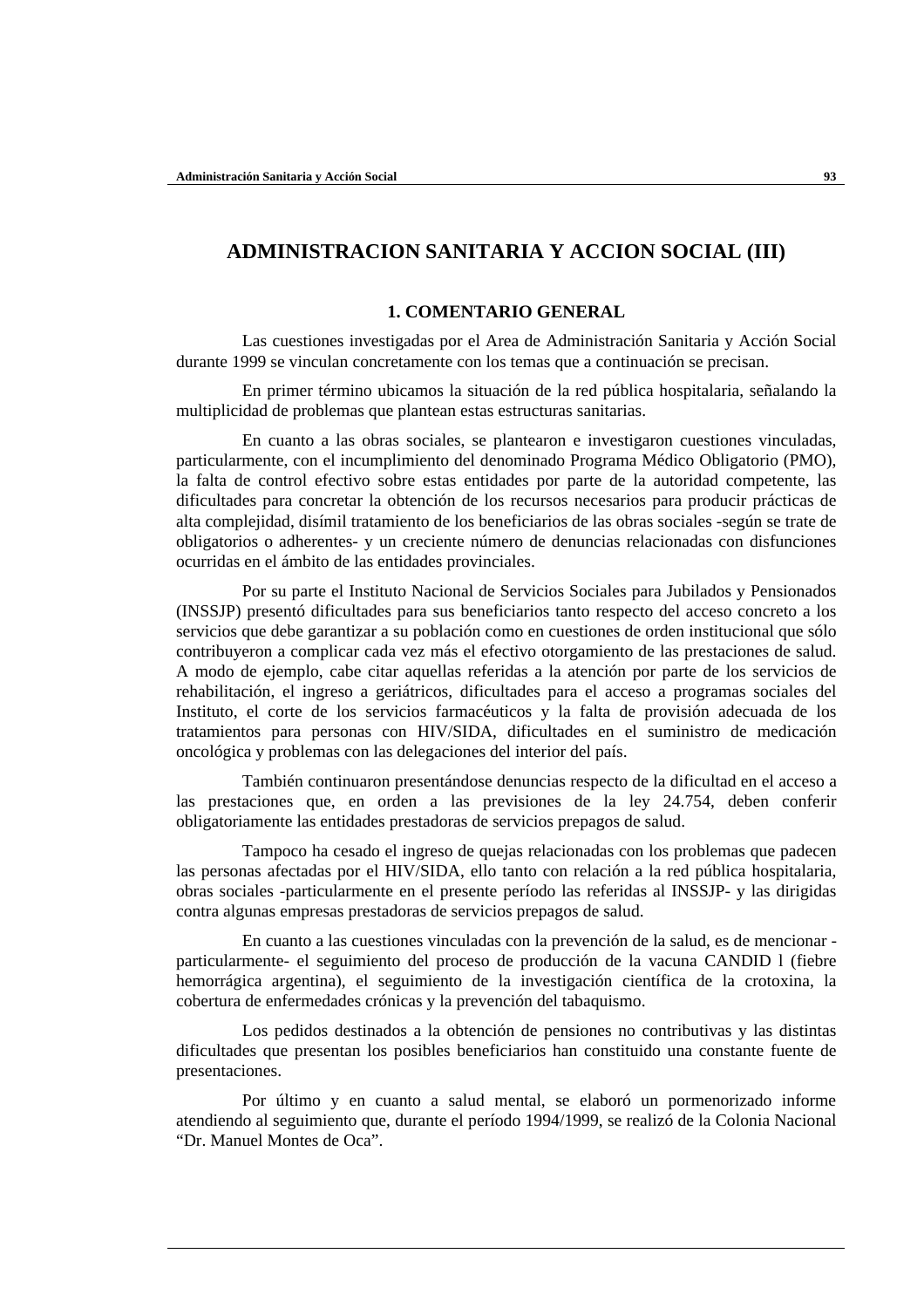### **1.1. INCIDENCIA TEMATICA DEL TOTAL DE ACTUACIONES DEL AREA**

Del total de las actuaciones tramitadas por la Institución durante el curso de 1999, el **14,1%** correspondió al Area de Administración Sanitaria y Acción Social (lll).



Area 3

## **1.2. ACTUACIONES A LAS QUE NO SE LES DIO CURSO Y CAUSA DEL RECHAZO**

En función de los motivos que impiden al Defensor del Pueblo de la Nación "dar curso" a las presentaciones que se formalizan, se determinó el rechazo de sólo **19** actuaciones.

Fue admitida la tramitación de las restantes **1.635** actuaciones, ingresadas durante el curso de 1999.

#### **1.3. DERIVACIONES PREVISTAS POR EL ARTICULO 20 DE LA LEY 24.284**

La derivación prevista por el artículo 20 de la ley determina que las quejas contenidas en las presentaciones que formalizan los ciudadanos sean atendidas por las autoridades competentes al efecto.

Dicha facultad determinó la derivación de **61** casos.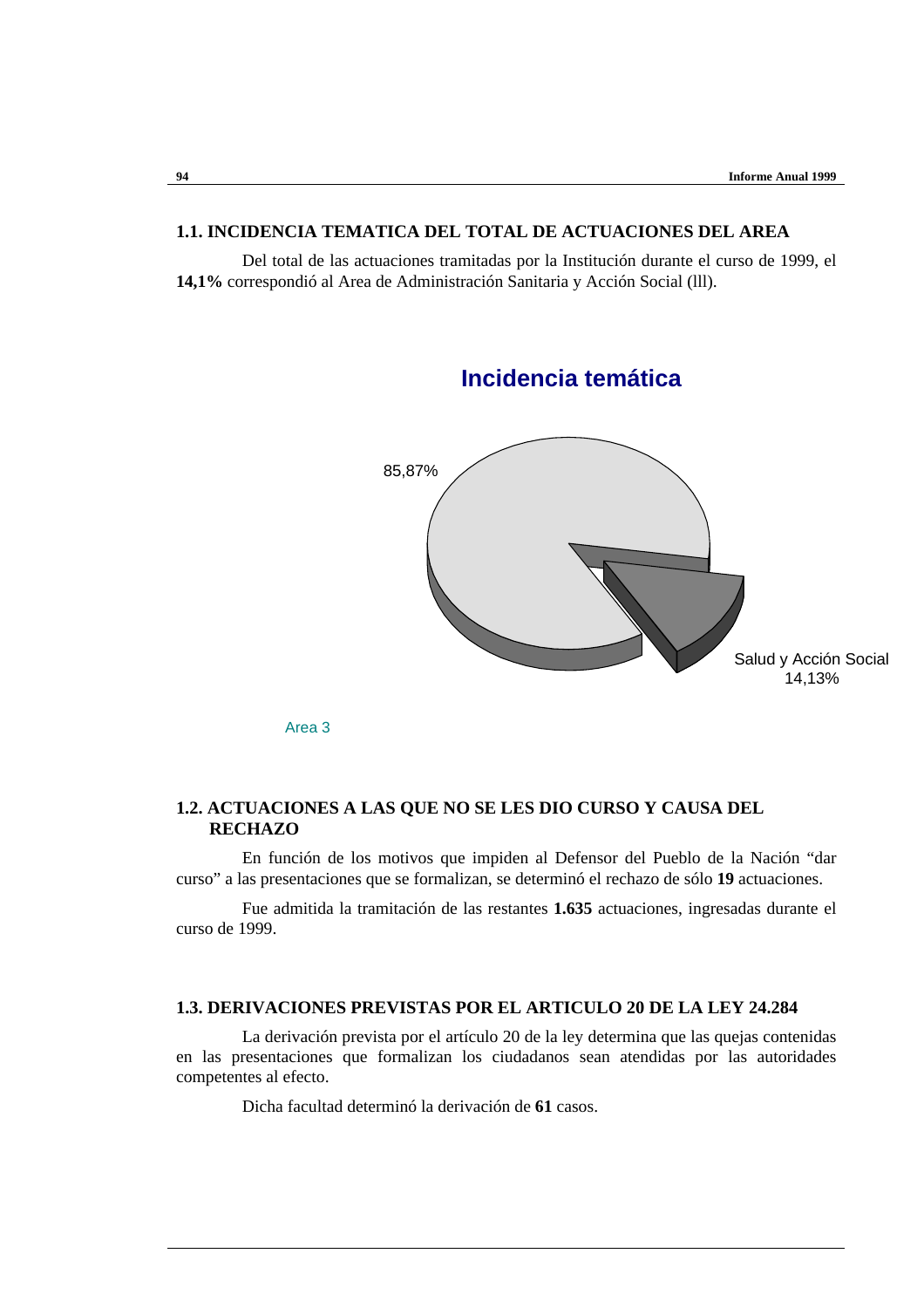# **2. TEMATICA. RESEÑA Y ANALISIS**

#### **2.1. RED PUBLICA HOSPITALARIA**

- deficiencias en la infraestructura y equipamiento hospitalario;
- insuficiente dotación de personal con relación a la demanda registrada;
- dificultades en la identificación de pacientes que ingresan como N.N.;
- arancelamiento hospitalario;
- dificultades para acceder a determinadas prestaciones;
- acceso a prestaciones de alta complejidad;
- corte, suspensión o irregular provisión de medicación;
- cobertura de enfermedades crónicas.

Las quejas tramitadas durante el período que se informa comprendieron cuestiones generales vinculadas con los servicios prestados por los hospitales públicos, como así también situaciones puntuales que dificultaron o impidieron el acceso de los pacientes a la prestaciones de salud requeridas.

Resulta del caso aclarar que las denuncias presentadas o las que fueron promovidas de oficio involucraron a nosocomios del ámbito de Capital Federal, dependientes del Gobierno Autónomo de la Ciudad de Buenos Aires, como también a hospitales provinciales y/o municipales.

Entre las temáticas macro que motivaron la intervención institucional cabe mencionar aquellas referidas a la estructura hospitalaria, es decir, a las condiciones edilicias y de mantenimiento, a la provisión de insumos y a la dotación del recurso humano, técnico y profesional dispuesto para satisfacer la demanda registrada.

Las falencias que se detectaron en esos aspectos resultaron similares a las de años anteriores, demostrando nuevamente la falta de inversión en "salud" y la carencia de los recursos necesarios para mantener en el tiempo las mínimas condiciones que se requieren para garantizar la prestación de los servicios de salud.

Con relación a las problemáticas puntuales, cabe indicar que se tramitaron denuncias referidas a dificultades para acceder a la atención médica y, en mayor medida, para contar con la cobertura de estudios de "alta complejidad". Al respecto, se advirtió una marcada desinformación sobre las alternativas y recursos institucionales, como también sobre los derechos que asisten a las personas afectadas.

La provisión gratuita de medicación continuó siendo una materia que requirió la intervención de esta Defensoría. Se llevaron adelante investigaciones sobre el suministro de medicamentos para pacientes con patologías crónicas (por ejemplo, diabetes, epilepsia, discapacidades, etc.).

Otra de las temáticas investigadas se relacionó con el cobro compulsivo de los "bonos" de atención, situación que demostró, en la realidad, el arancelamiento de las prestaciones por parte de los hospitales públicos. Esta instrumentación se aplicó, generalmente, ante dificultades de carácter financiero o por cuestiones de índole administrativo para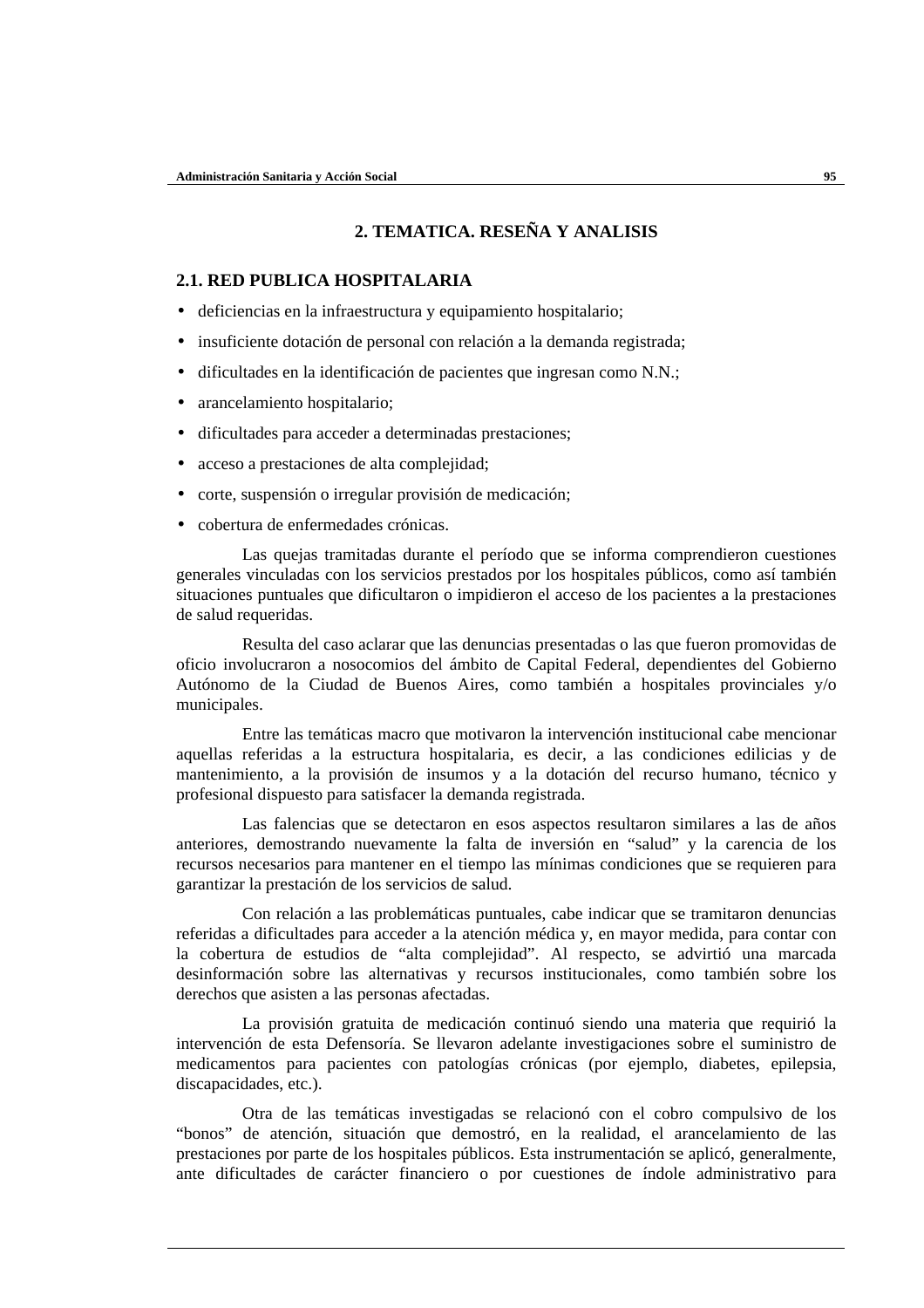efectivizar el cobro a las obras sociales por las prácticas médicas otorgadas a los afiliados que recurren a la red hospitalaria.

Cabe señalar que en aquellas actuaciones donde se verificaron disfunciones que alteraban directamente la prestación de los servicios de salud, esta Institución adoptó las medidas necesarias, de acuerdo a las previsiones del artículo 28 de la Ley 24.284 o en el marco de las atribuciones conferidas por el artículo 86 de la Constitución Nacional, para que las autoridades competentes -nacionales, provinciales o municipales- trataran las deficiencias detectadas, tanto generales como puntuales, a los efectos de garantizar la debida cobertura asistencial.

#### **2.2. OBRAS SOCIALES**

- cumplimiento del Programa Médico Obligatorio -PMO-;
- funciones de control y supervisión de la Superintendencia de Servicios de Salud (MSyAS);
- cobertura de prestaciones de alta complejidad (ej.: transplantes), intervención de la Administración de Programas Especiales;
- diferencias de los regímenes de afiliación (beneficiarios obligatorios y adherentes);
- cobertura de tratamientos de drogadicción y del HIV/SIDA;
- cumplimiento de la cobertura asistencial vigente para discapacitados;
- denuncias que involucran a obras sociales provinciales;
- prestaciones médicas y sociales del Programa Federal de Salud -PRO.FE.-

Sin perjuicio de otras cuestiones que recurrentemente se plantean por distintas disfunciones que presenta el sistema nacional de obras sociales, por cuanto reúne -en conjuntoa la mayor parte de la población beneficiaria del país, no es menos cierto que tanto durante el curso de 1998 como de 1999, se han recibido numerosas quejas provenientes de beneficiarios del Instituto Municipal de Obra Social (IMOS), puntualmente vinculados con la imposibilidad de ejercer el derecho a optar por pertenecer a otra obra social. Luego de concluido el trabajo de investigación referido en el Informe Anual 1998 y habiendo llevado esta situación a conocimiento de la Defensoría del Pueblo de la Ciudad de Buenos Aires, se estiman elocuentes los términos de la nota Nº 27.900, que se remitiera a la legislatura porteña, los que a continuación se transcriben:

NOTA D.P. Nº 27.900/lll

BUENOS AIRES, 7 de diciembre de 1998

Al SEÑOR PRESIDENTE DE LA LEGISLATURA DE LA CIUDAD DE BUENOS AIRES DR. ENRIQUE J. OLIVERA S. / D.

Tengo el agrado de dirigirme a Ud. y por su intermedio a los señores legisladores que integran ese cuerpo legislativo, en virtud de lo dispuesto por el artículo 86 de la Constitución Nacional, a fin de poner en vuestro conocimiento la investigación realizada por esta Institución, relacionada con la denuncia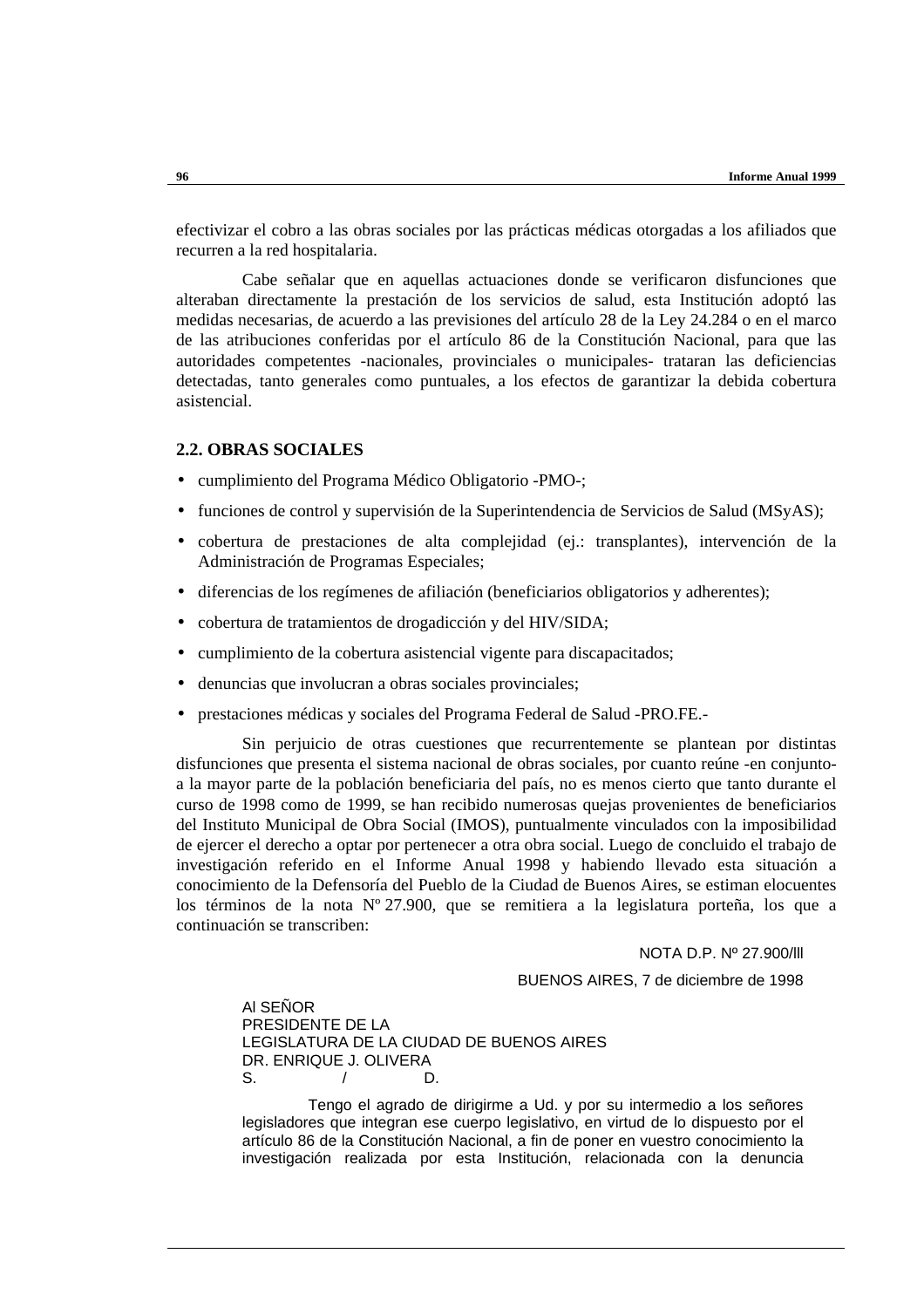formalizada por beneficiarios del INSTITUTO MUNICIPAL DE OBRA SOCIAL (IMOS).

I.-

El DEFENSOR DEL PUEBLO DE LA NACION dio curso a la investigación, seguida a través de las actuaciones Nos. 2304/97, 2305/98, 2306/98, 2353/98, 2487/98, 2648/98, 3323/98 y 13.160/98, caratuladas:.... 'sobre presunta violación del derecho de afiliados al IMOS a elegir otra obra social', a través de las que los interesados referían la grave situación verificada como consecuencia de la imposibilidad de optar por otras obras sociales y acceder a la atención adecuada de su salud cualquiera sea el ámbito territorial en que residan.

La situación denunciada se verificaría en tanto el citado Instituto no integraría el sistema regulado por las leyes Nos 23.660 y 23.661, por cuanto la entidad no se encuentra inscripta en el Registro respectivo.

Sin perjuicio de ello, cabe señalar que la entidad fue creada de acuerdo con los términos de la Ley Nº 19.755, modificada por Ley Nº 20.382, la encuadró en los alcances de la Ley Nº 18.610.

Consecuentemente, se solicitaron informes a la SECRETARIA DE GOBIERNO de la ciudad de BUENOS AIRES, a la SUPERINTENDENCIA DE SERVICIOS DE SALUD (SSS) y al IMOS.

La citada Superintendencia indicó que el IMOS no conforma el sistema, habiendo sido dado de baja mediante el dictado de la resolución Nº 401/81-INOS.

El artículo 1°, inciso b), de la Ley Nº 23.660, prevé la inclusión de ese Instituto, como así la de los trabajadores dependientes de conformidad con las prescripciones contenidas en el artículo 8 de ese texto legal.

Sin perjuicio de ello, agregó que con el dictado de la Constitución de la ciudad de BUENOS AIRES, que modificó su status jurídico, '...puede interpretarse...' que la entidad no se encuentra comprendida por las disposiciones de dicha ley.

Señaló el informante que el Superintendente mantuvo reuniones informales tendientes a incorporar al referido Instituto al Sistema Nacional, no habiéndose concretado presentación alguna por parte del IMOS al respecto.

Por su parte, surge del conteste presentado por el IMOS que la obra social, regulada por Ley Nº 20.382, tiene como afiliados a los agentes del gobierno de la ciudad de BUENOS AIRES, además de los pasivos, tanto los beneficiarios previsionales del ex Instituto Municipal de Obra Social, como de los que se jubilen o reciban su pensión tras la vigencia de la ley 22.241 y el decreto 84/94, habiendo suscrito un convenio entre el Gobierno y la Secretaría de Seguridad Social, dependiente del MINISTERIO DE TRABAJO Y SEGURIDAD SOCIAL DE LA NACION, para la continuidad de la cobertura.

Refiere, además, que al no estar comprendido en el sistema de obras sociales, ese Instituto no participa del sistema de opción.

Agrega que sólo la adscripción al citado sistema, que es de índole voluntaria, podría vincular a los beneficiarios con el derecho de opción, indicando que ello se encuentra a salvo más allá de cualquier controversia acerca de la definición del status jurídico de esta ciudad.

Finalmente, entre otras consideraciones, reitera que: '...el IMOS como obra social local, funciona y se desenvuelve como otras tantas obras sociales existentes en el país, tanto en las Provincias como en sus Municipalidades, y que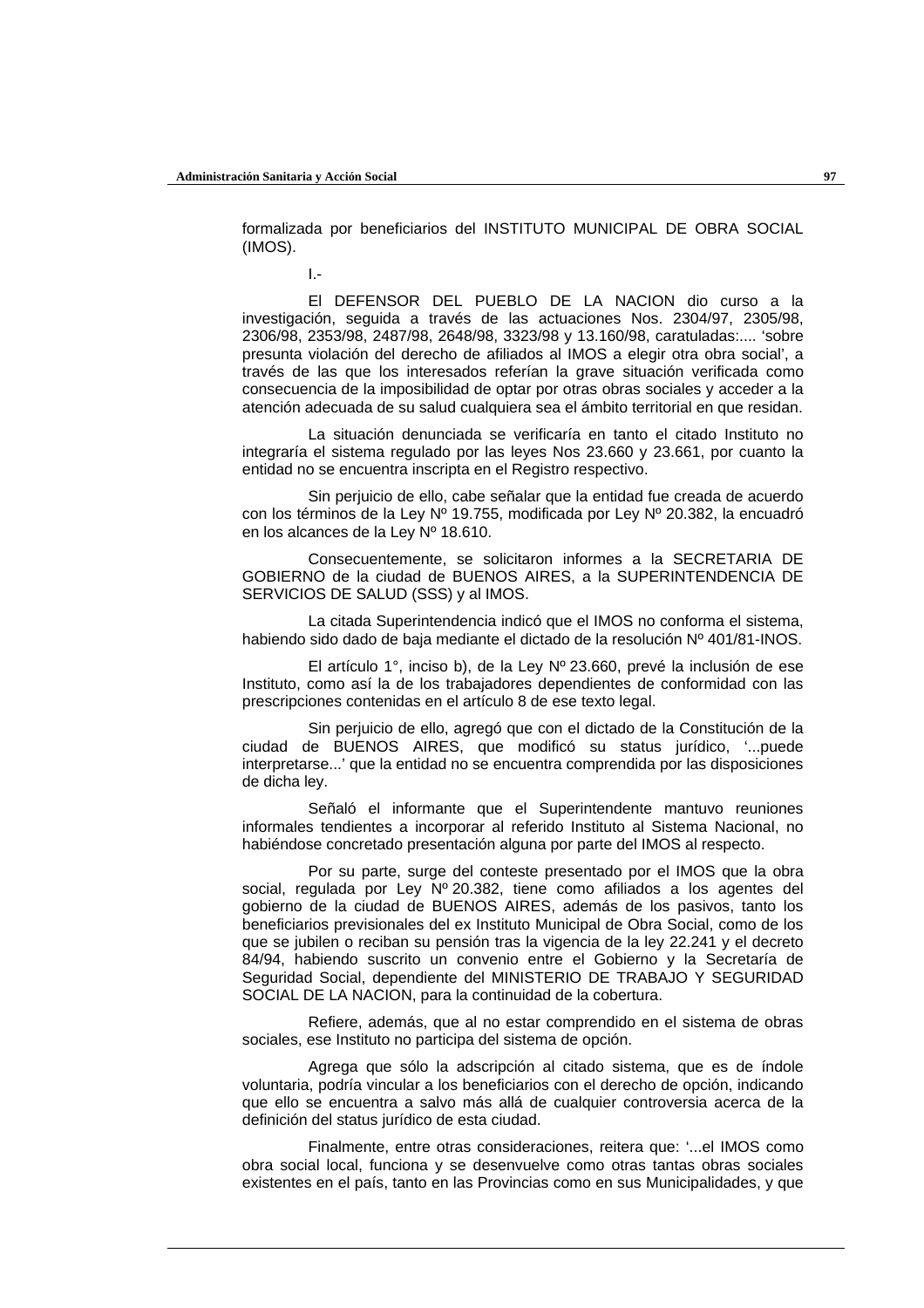no se encuentran integradas, salvo expreso convenio de adhesión, al Sistema Nacional del Seguro de Salud...'

A la fecha del presente informe, no remitió respuesta alguna el gobierno de la ciudad de Buenos Aires.

En cuanto a los antecedentes habidos en esta Institución, relacionados con diversos inconvenientes suscitados como consecuencia de la deficiencia, falta o ausencia de prestaciones por parte de la entidad respecto de sus beneficiarios obligatorios, se ha observado la imposibilidad de que parte de sus beneficiarios gocen del sistema de opciones, hoy regulado por el decreto Nº 504/98, o que cuenten con la posibilidad de acceder a los servicios cuando residen fuera del ámbito de la Capital Federal.

En el curso del corriente año, particularmente, estos inconvenientes se han profundizado, mostrando a partir de la actuación Nº 1923/98, la necesidad de adoptar medidas que permitan analizar y corregir la situación asistencial por la que atraviesa esta población beneficiaria, que por encontrarse obligatoriamente comprendida en la órbita del Instituto aduce no obtener el resguardo de las garantías afectadas.

Los pedidos registrados se vinculan con los problemas enunciados, además de relacionarse con la violación del derecho a la salud que garantiza a todo habitante de la Nación nuestra Constitución Nacional.

Este derecho, también ha sido receptado por la Constitución de la ciudad de BUENOS AIRES, a través de su capítulo segundo reconociendo, a su vez, en el caso de la tercera edad una 'asistencia particularizada', ello en orden a la Ley Básica de Salud, que deberá dictar la Legislatura de esta ciudad.

Sin desmedro de tales preceptos, cabe considerar que los problemas que se verifican no deben esperar la articulación de soluciones a largo plazo que puedan perjudicar la satisfacción de las necesidades actuales de los beneficiarios, tanto activos como jubilados, residentes o no en el ámbito de la CAPITAL FEDERAL, de lo contrario se estaría promoviendo y aceptando una discriminación ajena a todo principio de equidad y justicia.

Toda norma que establece prestaciones a cargo de una parte prevé contraprestaciones a cargo de la otra. Ello implica que los aportes y contribuciones que se derivan a favor del IMOS deben sostener el otorgamiento de los servicios correspondientes destinados a prevenir y proteger a los interesados de las contingencias de salud que se presenten.

Es evidente que parte de los beneficiarios de esta entidad no gozan de servicios, no se le reconocen los reintegros o la cobertura comprometida no se configura.

Como se reseñara, el IMOS fue creado por Ley Nº 19.755, modificada por Ley Nº 20.382, la que determinó su inclusión obligatoria en los alcances de la ley 18.610, texto ya derogado.

Con el dictado del nuevo sistema de obras sociales, regulado por las leyes Nos. 23.660 y 23.661, la entidad quedó comprendida en ese sistema, de conformidad con las prescripciones contenidas en el artículo 1°, inciso b) de la ley 23.660.

Por otra parte, el artículo se refirió concretamente a los jubilados y pensionados del sector, mediante el artículo 8 inciso b) del mismo texto.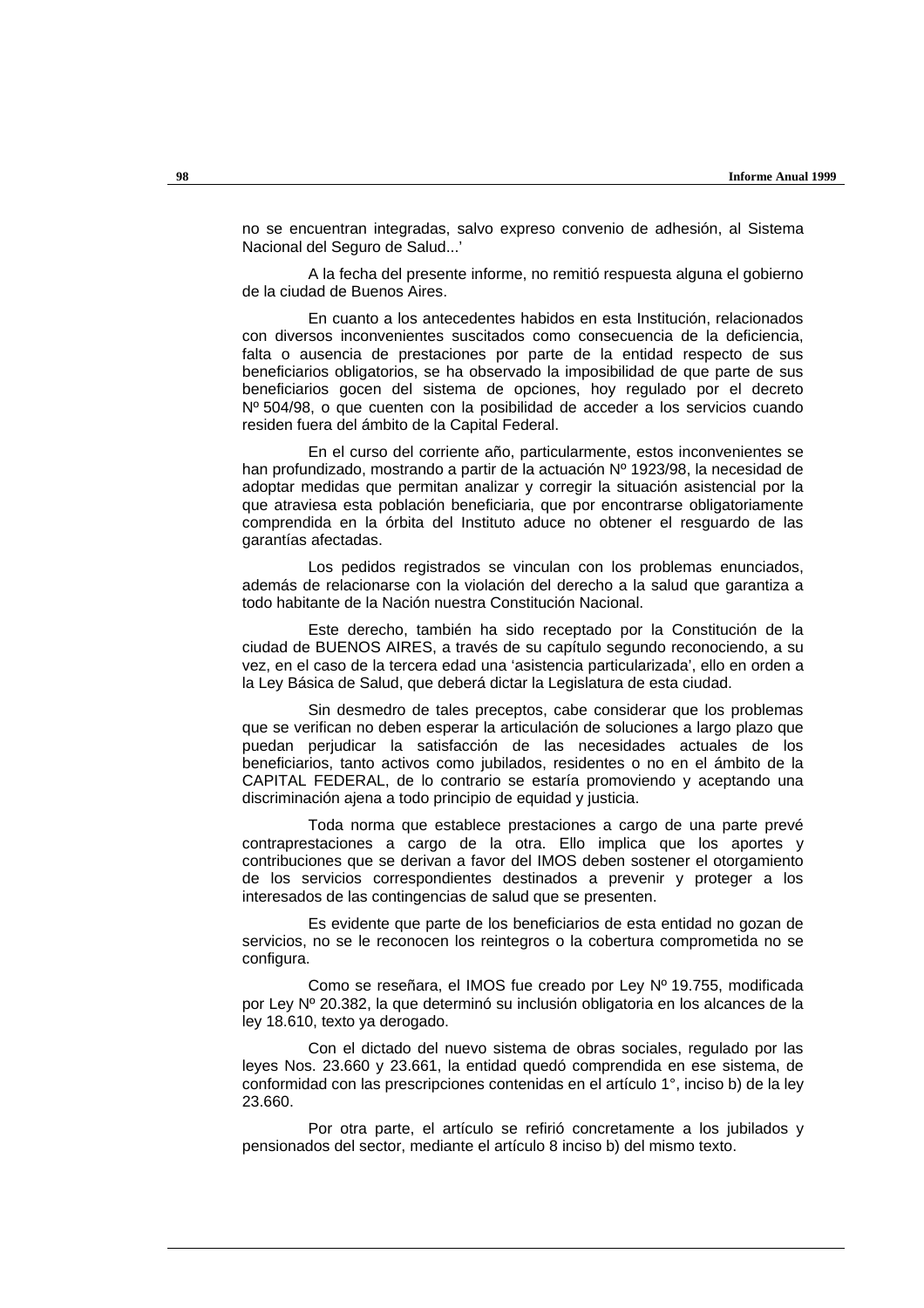La exclusión dispuesta por envío del dictado de la resolución Nº 401/81- INOS- quedó superada por estos preceptos.

Cabe tener presente que el dictado de la Ley Nº 23.890, por medio de la que se excluyeron a algunas entidades del ámbito de la ley 23.660, no contempló el caso del IMOS.

La Superintendencia 'interpreta' que el IMOS no se encuentra comprendido en el sistema pero, a su vez, el informante reconoce que el propio Superintendente realizó gestiones informales para verificar la incorporación del Instituto al Sistema.

En definitiva, no se privilegia la necesidad de asistencia y protección de los beneficiarios, sino cuestiones ajenas a los intereses que debieran protegerse.

A su vez, el nuevo status de la ciudad de BUENOS AIRES, en nada modifica la situación como pretende señalarlo la SSS.

Para establecer esta cuestión basta recurrir a las previsiones contenidas en el artículo 7° de la Constitución de la Ciudad.

En síntesis, estos aspectos cuya resolución, hasta el presente, no ha satisfecho las necesidades de los beneficiarios deben ser observados a fin de que se dispongan las modificaciones que pudieran contribuir a garantizar el acceso de los interesados a las prestaciones, sin discriminación alguna, en orden a su lugar de residencia o condición.

En tal sentido, se encuentran comprometidas tanto las autoridades nacionales como al gobierno de la Ciudad, la Legislatura porteña y el propio IMOS.

II.-

Consecuentemente, y en orden a las previsiones contenidas en el artículo 86 de la Constitución Nacional resulta necesario remitir el presente informe, dando cuenta de los hechos que se exponen, señalando la procedencia de alentar la producción de aquellas modificaciones que contribuyan a que la población beneficiaria del Instituto pueda participar del sistema de opción y acceder a la atención adecuada de su salud cualquiera sea el ámbito territorial en que resida.

> Defensor del Pueblo de la Nación

### **2.3. INSTITUTO NACIONAL DE SERVICIOS SOCIALES PARA JUBILADOS Y PENSIONADOS**

- situación institucional:
- situación de delegaciones del interior del país;
- evaluación y registro de prestadores;
- dificultades para acceder a determinadas prestaciones médicas y sociales;
- programas sociales vigentes;
- cobertura de los beneficiarios afectados por el HIV/SIDA;
- provisión de medicación (oncológicos, HIV, trámites de excepción).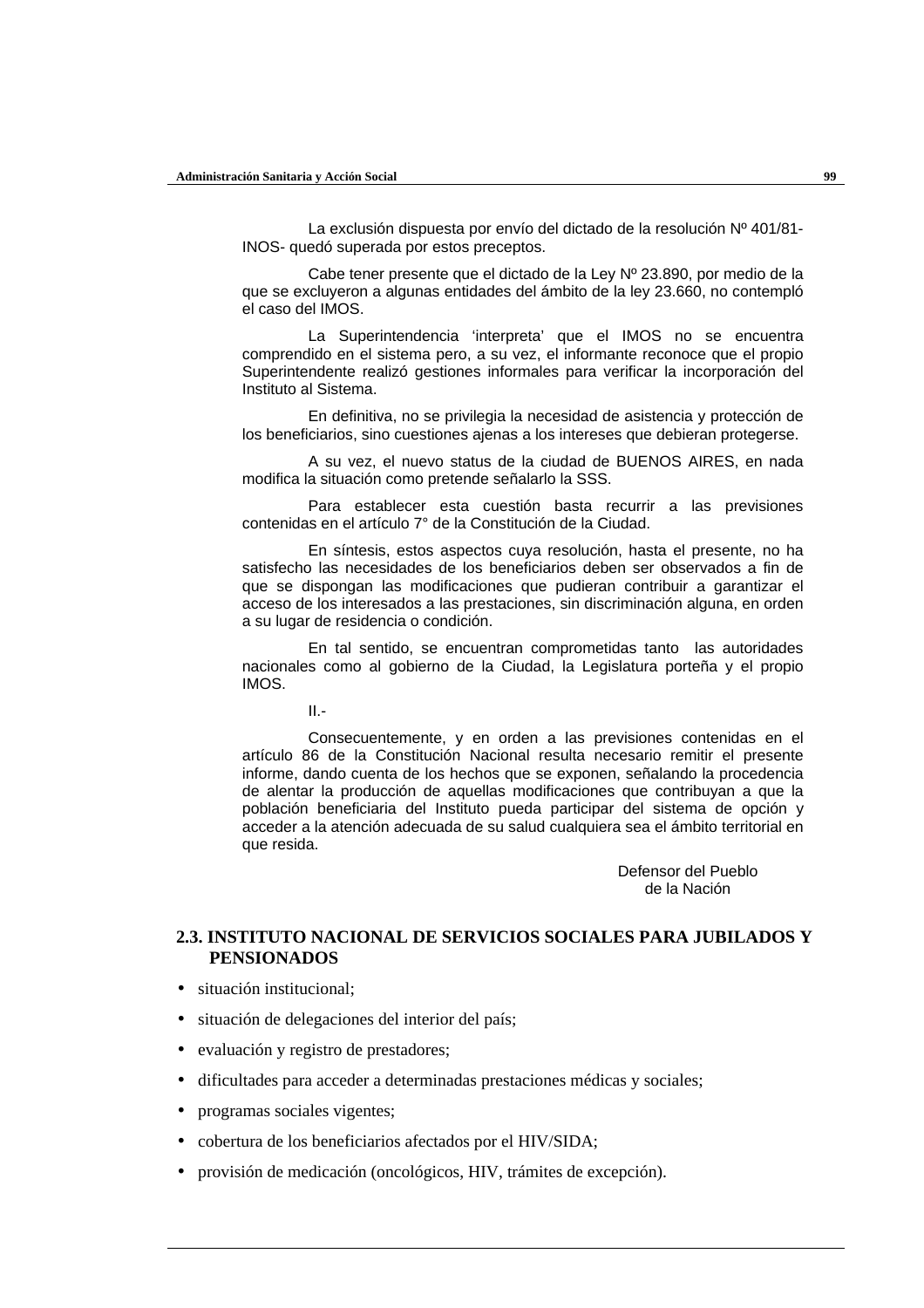#### **2.3.1. Situación Institucional**

Entre otras cuestiones investigadas durante el curso del período que se informa con relación a la situación del Instituto -tal como surge de la reseña precedente-, amerita considerar los vinculados con el proceso de licitación para la prestación de los servicios que la entidad debe otorgar a sus beneficiarios.

Sobre el particular, en la actuación Nº 9682/99, caratulada: "Plenario Permanente de Organizaciones de Jubilados sobre solicitud de intervención del Defensor del Pueblo de la Nación respecto al proceso licitatorio de los servicios médico asistenciales llevado adelante por el INSSJP", originada en razón de la presentación formalizada por ese Plenario, se solicitó la intervención de esta Institución en función del desacuerdo sostenido por el citado sector de la población beneficiaria, con relación al proceso licitatorio y adjudicación de los servicios médico-asistenciales correspondientes a esa obra social, proceso llevado adelante por el Directorio del Instituto, cuya presidencia ejerció el Dr. Víctor Alderete.

En función de la referida presentación se solicitaron informes al INSSJP. A través de su respuesta, el citado Instituto indicó que el proceso se encontraba en etapa de preadjudicación a las tres entidades que participaron, habiéndose suscripto los pertinentes contratos con las mismas.

Respecto de la inscripción en el registro de prestadores que se encuentra a cargo de la Superintendencia de Servicios de Salud (SSS), asunto respecto del que se consultó específicamente por tratarse de un requisito previsto por la Ley Nº 23.661, indicó que las empresas deberían dar oportuno cumplimiento a las prescripciones de la Resolución Nº 198/98, del registro de la Superintendencia de Servicios de Salud, en tanto esos actos administrativos no se habían dictado al momento de producirse la convocatoria.

Sin perjuicio de ello, se estimó que cabe distinguir entre la inscripción en el registro que establece la ley 23.661, relacionada con el control de los prestadores de servicios médicoasistenciales, conforme lo determina el artículo 29 de esa Ley, por medio de la que se trata de preservar a las entidades -obras sociales- de aquellos que ofrezcan servicios a cargo de terceros, como medio para evitar que se configure una intermediación lucrativa, considerando que el requisito de la inscripción es 'indispensable' para que puedan celebrarse los contratos y los supuestos previstos por la citada Resolución Nº 198/98, los que no aparecen como adecuados al modelo de las administradoras.

En este aspecto, surgió una contradicción con la respuesta dada por el INSSJP, producida en el trámite de la Actuación Nº 13.585/98, en tanto indicó "...El Instituto a su debido tiempo deberá poner en conocimiento del Registro de Prestadoras de la Superintendencia de Servicios de Salud, las constancias del Registro de entidades administradoras...".

Asimismo, cabe recordar que, en la Actuación Nº 697/94, se formalizaron recomendaciones vinculadas con la situación de los prestadores de ese Instituto. En tal sentido, se formularon los siguientes señalamientos: a) verificar la situación de los prestadores de servicios médico asistenciales con los que se encuentra vinculado frente al Registro Nacional de Prestadores; b) incluir en todos los convenios el número de inscripción del efector en el citado Registro así como la fecha de vencimiento de la respectiva inscripción; y c) evitar que la vigencia de los contratos supere la vigencia de la registración de los prestadores, de modo que procuren la realización de las tramitaciones pertinentes en tiempo. Sobre esta cuestión, el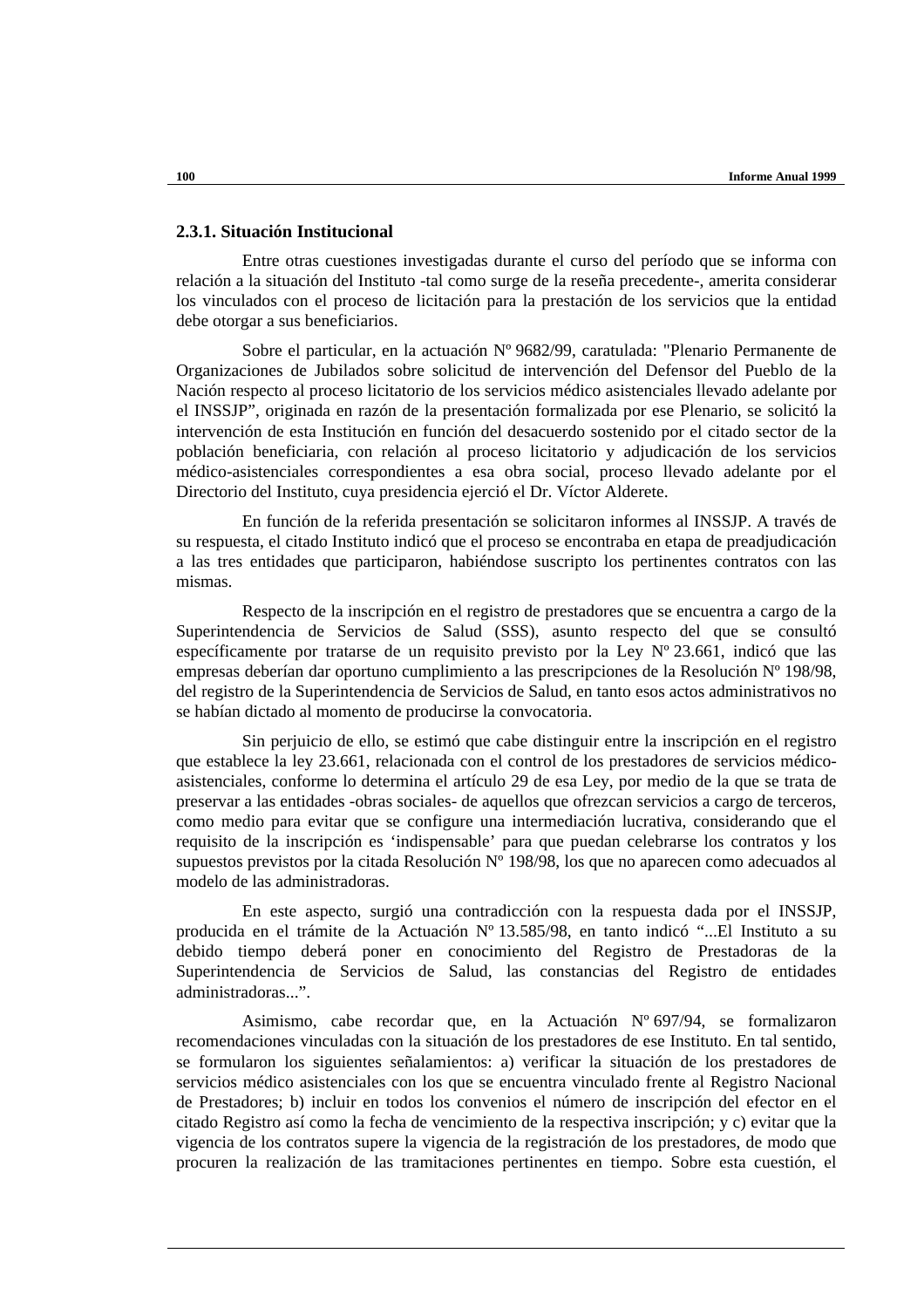Instituto no se ha expedido pese a que, de acuerdo con el procedimiento que informa el art. 28, se remitió un informe al Ministerio de Salud y Acción Social de la Nación.

En definitiva, y de acuerdo con lo expuesto por medio del confronte de las respuestas producidas sobre el particular por el propio Instituto, no resultó verosímil que se verificara el cumplimiento de los requisitos que la ley informa como 'indispensables' para sostener una vinculación entre las Administradoras y la obra social y menos aún que pueda adecuarse su situación a la prevista por la Resolución Nº 198/98-SSS-, antes citada.

Con relación a las impugnaciones judiciales, refirió el Instituto, al momento del informe, la existencia de las siguientes:

- "Defensor del Pueblo de la Ciudad de Buenos Aires y otro c/ INSSJP s/medida cautelar autónoma", en trámite actualmente por ante el Juz. Fed. Contencioso Adm. Nº 12, Sec. 23;
- "Santander, Pomenich, Catala y Palavecino s/amparo", en trámite por ante el Juz. Fed. de la ciudad de Mendoza.
- "Torello, Susana T. c/ INSSJP s/ amparo, ley 16.986", en trámite por ante el Juz. Contencioso Adm. Fed. Nº 9, Sec. Nº 17; y
- "Administración Médica Integral S.A. c/ INSSJP, acta 49/99 s/ medida cautelar autónoma", en trámite por ante el Juz. Fed. en lo Contencioso Adm. Nº 7.

En cuanto al dictado del reglamento para el ejercicio del derecho de opción entre Administradoras, cuestión respecto de la que también fue consultado el INSSJP, se remitió al dictado de la Resolución Nº 329/P/98, que contenía (anexo l) un formulario para formalizar la opción. El plazo para realizar dicha opción estaba previsto desde el 15/02/99 al 16/03/99, inclusive, cuestión que debía observarse de acuerdo con las alternativas judiciales considerando el fallo dictado por el tribunal de alzada. Sin desmedro de ello, el plazo debió considerarse exiguo atento a lo complejo que podía resultar para los afiliados adoptar la decisión que debían formalizar.

Para referirse a las garantías ofrecidas para resguardar el derecho de opción de los beneficiarios, también se remitió al contenido de la Resolución Nº 329. Al respecto, esa disposición no resultaba suficiente para contestar lo solicitado, ello teniendo en cuenta que el cuestionamiento tendía a verificar la debida protección del "derecho a la información" de los beneficiarios.

El resarcimiento previsto para el personal, ello es la imposición de \$1 por trámite completo cumplido resultaba -según el informante- más económico para la obra social que establecer el pago de horas extras.

Con relación a otros aspectos consultados, la respuesta conjunta que se diera no resultó satisfactoria ya que no se explicitó circunstanciadamente -tal como se requiriera- cuáles eran los puntos del pliego y demás normas aplicables que contemplen puntualmente esos aspectos. En función de ello, se solicitó información complementaria al INSSJP para que, en breve plazo (24 horas) completase la requisitoria. Los puntos señalados coincidían con los reproches que resultan del fallo de la Sala lV de la Cámara en lo Contencioso Administrativo Federal, de fecha 10/02/99, mediante el cual se dispuso la suspensión del proceso licitatorio hasta tanto no se aclarasen -entre otras- esas cuestiones.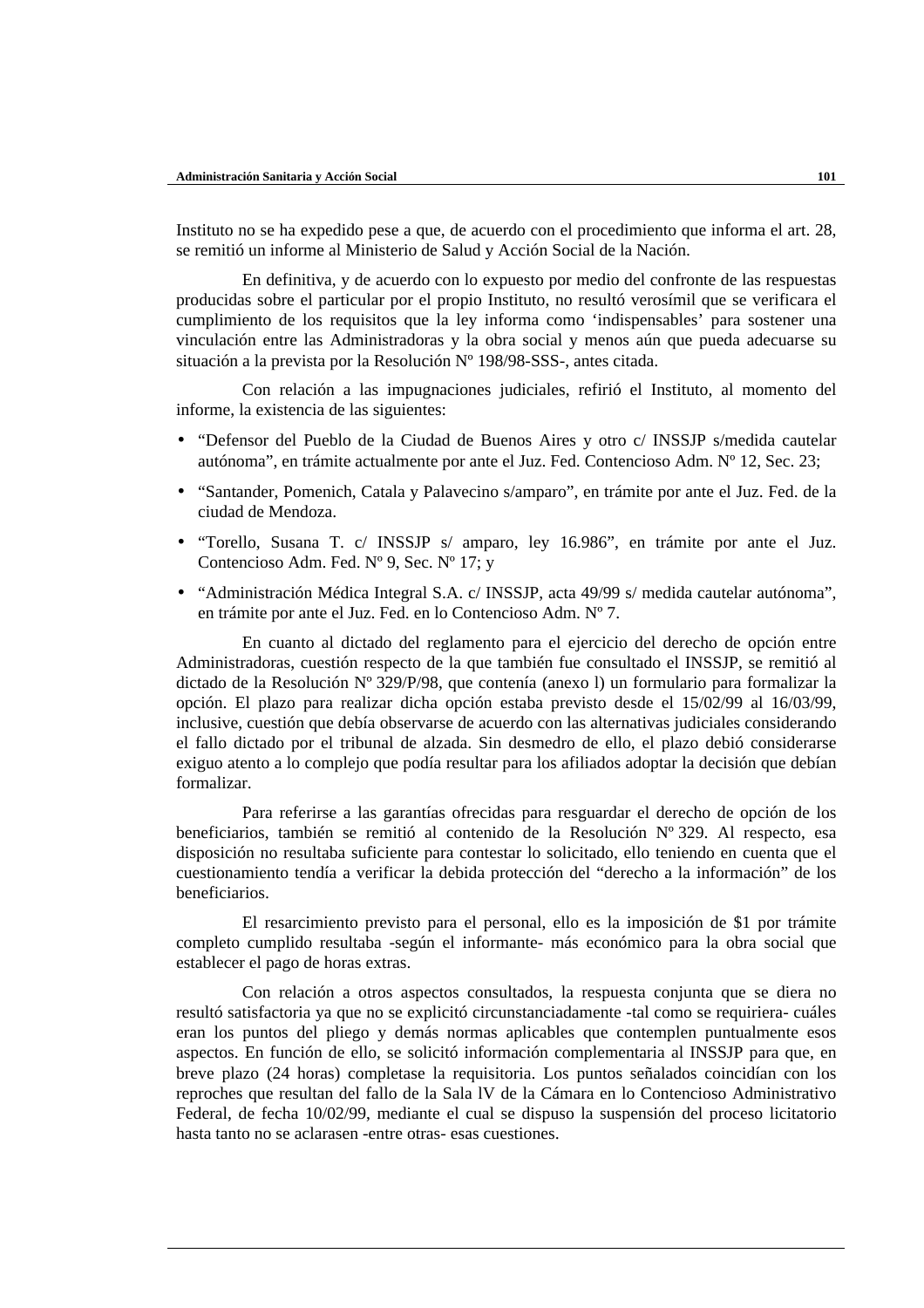La entidad solicitó entonces una prórroga, beneficio que le fue concedido para que produzca la respuesta pertinente. En ocasión de contestar el citado pedido, el Instituto acompañó el informe elaborado por la Gerencia de Atención a la Salud.

En cuanto a la UGE -Unidad Gerencial Ejecutiva- tenía como función particular, sin desmedro del control general del sistema prestacional, la exhibición de la documentación que resultase pertinente a los fines de controlar el efectivo cumplimiento de las obligaciones a su cargo. Remitió también el "Manual de normas y criterios vinculados a la calidad prestacional y atención de la salud".

En consideración a los hechos y circunstancias expuestos y teniendo en cuenta que las cuestiones relacionadas con la situación analizada estaban siendo ventiladas en sede judicial, a través de varios procesos seguidos respecto de la licitación que llevara adelante el Instituto, incluyendo la intervención de la justicia federal en lo criminal y correccional -habiéndose, a su vez, suspendido la afiliación de los beneficiarios a las Administradoras- se estimó que no cabe continuar con la labor investigativa que se llevara adelante, ello en orden a las previsiones contenidas en el artículo 21 de la Ley Orgánica aplicable.

En este contexto y en función de las disposiciones contenidas en el artículo 31 de la Ley Nº 24.284, esta Institución dispuso cursar a la Comisión Bicameral Permanente de la Defensoría del Pueblo de la Nación un informe especial en atención a la trascendencia social del tema tratado, acompañando copias de los pedidos de informes cursados y de las constancias obrantes en la actuación, vinculadas con la cuestión informada.

#### **2.3.2. Prestaciones**

También se tramitaron denuncias vinculadas con dificultades para acceder a determinadas prestaciones médicas y sociales. En este sentido, continuaron las presentaciones sobre las deficiencias en la distribución de la población beneficiaria en las Unidades de Prestación Integral (UPI) y, puntualmente, respecto de la asignación de los médicos de cabecera. El caudal de denuncias sobre estas temáticas se relacionó con la situación de la obra social con los prestadores y las gerenciadoras; es decir, la baja de determinado prestador producía serios trastornos en la redistribución de la población afectada.

El tratamiento de las problemáticas sociales por parte del INSSJP también motivó la intervención de esta Defensoría. El corte o la suspensión de prestaciones sociales (subsidios por necesidades básicas insatisfechas, bolsón de alimentos, etc.) generó investigaciones que, en ciertos casos, involucraron al Nivel Central del Instituto y, en otros, a delegaciones del interior del país.

La problemática referida a la provisión gratuita de la medicación requerida por los afiliados del INSSJP, afectados por el HIV/SIDA, se detalla en el punto 2.5, "Problemática del HIV/SIDA".

#### **2.4. ENTIDADES DE MEDICINA PREPAGA**

- acceso a las prestaciones contempladas en el PMO;
- cumplimiento de la Ley 24.754;
- cobertura de prácticas de alta complejidad;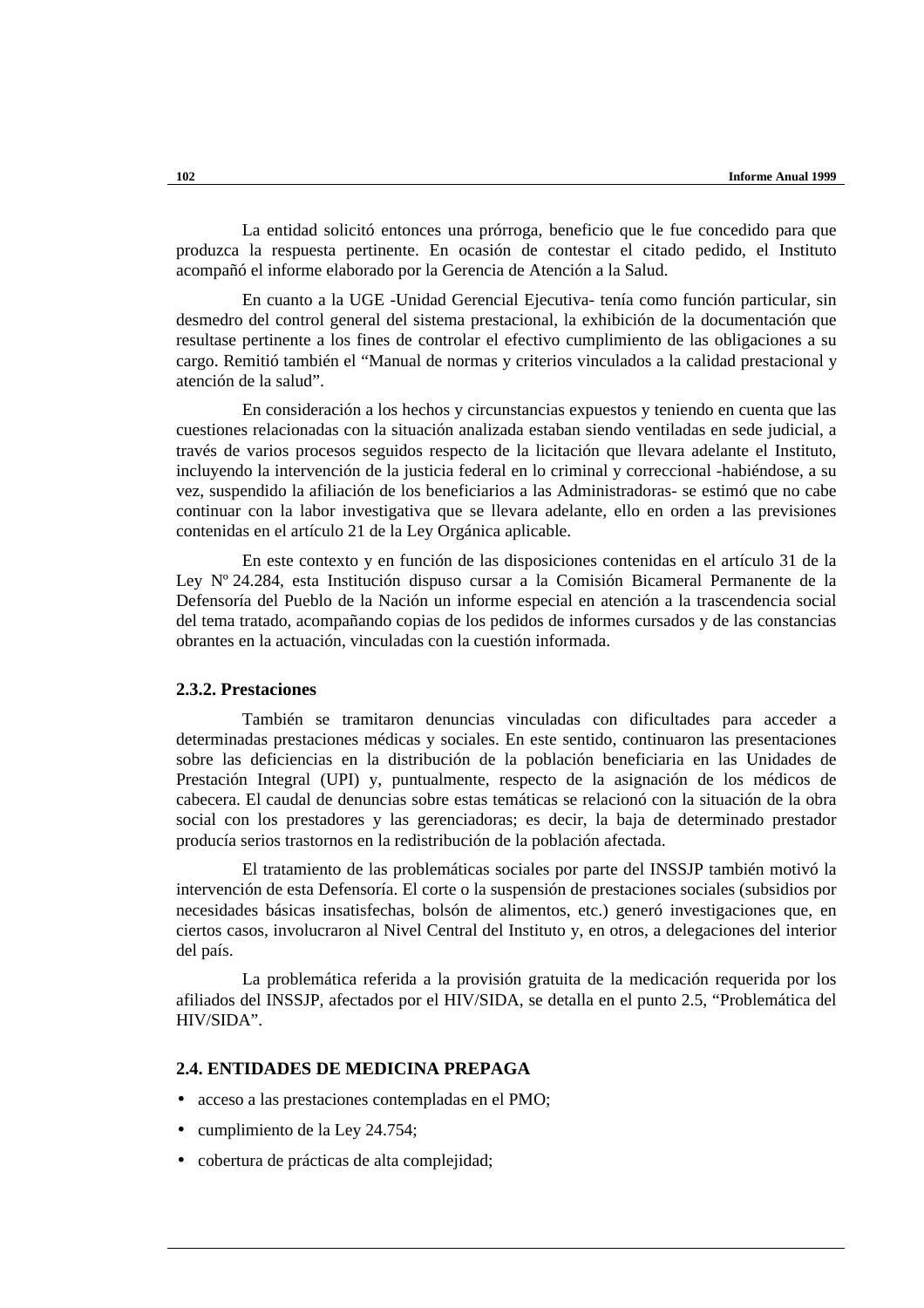• derivaciones a las oficinas correspondientes de Defensa del Consumidor.

En el tratamiento que se diera a la cuestión vinculada con las empresas prestatarias de servicios médicos prepagos en el contexto del Informe Anual 1998, se destacó que una de las mayores dificultades productoras de quejas por parte de los usuarios eran las vinculadas con la falta de cumplimiento del PMO.

En ese sentido, se dio comienzo a una investigación de oficio, iniciada en función de los reclamos que los ciudadanos han formulado, vinculados con la falta, mala o deficiente prestación de servicios por parte de empresas prestatarias de servicios médicos prepagos, como también relacionados con el constante cambio de las condiciones contractuales, falta de información y, principalmente, por incumplimiento del PMO.

En ese contexto, se solicitó información a la Superintendencia de Servicios de Salud (SSS) y al Ministerio de Salud y Acción Social de la Nación. Al incorporase a los obrados, del contenido de la respuesta de la SSS y, sin perjuicio de otros aspectos que se analizarán oportunamente, surgió que esa autoridad puede controlar a los prestadores del sistema.

Consecuentemente, al referirse al contralor que podría dispensarse a las empresas que brindan servicios a las obra sociales inscriptas en el registro nacional, señaló que la intervención que le cabe a esa dependencia "...es la relativa a la actuación de las empresas de medicina prepaga como prestadores de las Obras Sociales en el supuesto que estuvieren inscriptas como tales y, por ende, sometidas a las disposiciones de los artículos 29 y siguientes de la Ley Nº 23.661 y al contralor de las infracciones previstas en el artículo 42 inc. b) del mismo cuerpo legal y a las sanciones allí previstas (art. 43)".

En tal sentido y de acuerdo con situaciones que son de público conocimiento, se solicitó a esa Superintendencia que se expidiera respecto de los casos publicados a través de los medios de prensa. Al incorporase a las actuaciones la nueva respuesta producida por la SSS, vinculada con el último cuestionario que se le dirigiera, se observó que, en principio, desconoció cualquier relación de las empresas de medicina prepaga con el sistema nacional, indicando que éstas no se encontraban inscriptas como prestadoras y, a su vez, señaló que, en función de ello, no se realizaba ningún contralor.

Seguidamente, precisó que todo el control vinculado con el cumplimiento del PMO se dirige a las obras sociales y agentes del seguro de salud.

En cuanto a los reclamos que pudieran surgir, precisó que los mismos deberían producirse ante las dependencias de los organismos para la defensa del consumidor o mediante la interposición de acciones judiciales.

Si bien la respuesta producida no se compadecía con la realidad del sistema ni con la información que la misma Superintendencia suministraba, con fecha 2 de diciembre de 1998 se publicaron en el Boletín Oficial Nº 29.035 las Resoluciones Nros. 194, 195, 196, 197 y 212/98, todas del registro de ese organismo, vinculadas con distintos aspectos de la relación entre las empresas prestatarias de servicios -entre éstas las de medicina prepaga- y las obras sociales.

A fin de establecer con total certeza estos aspectos y con el propósito de que la SSS determinara cuál era su posición con relación a esta cuestión, se le remitió un pedido de informes. Tanto la SSS como la Secretaría de Política y Regulación Salud de la Nación remitieron los respondes correspondientes.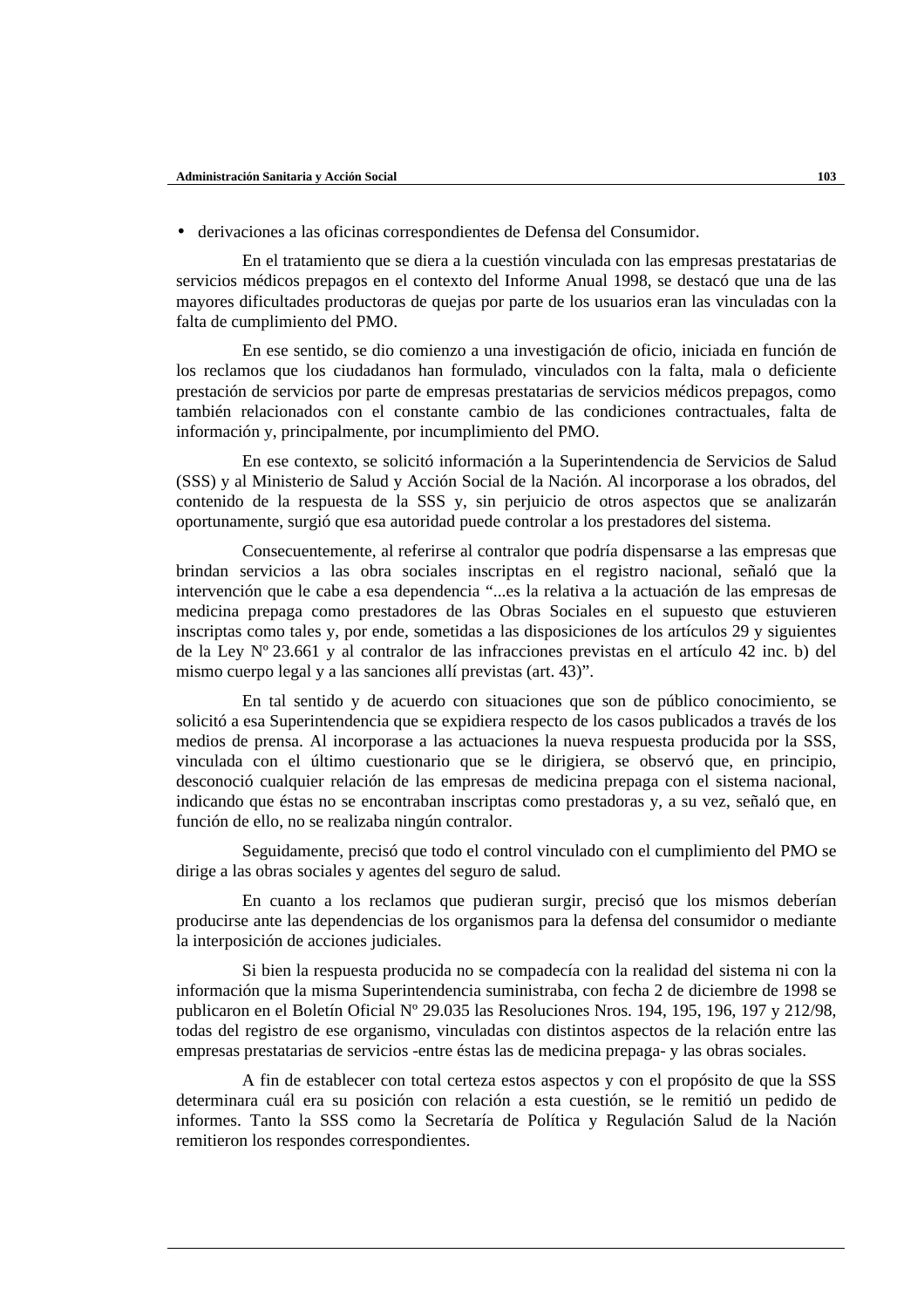En función de la solicitud realizada a la Superintendencia, ésta señaló que la Resolución Nº 194/98, de su registro, está dirigida sólo a las "obras sociales". En cuanto a la Resolución Nº 212/98, de ese organismo, modificatoria de su similar la Nº 37/98, también señaló que sólo se dirigía a las "obras sociales" y a la metodología a emplear cuando el beneficiario tuviere su domicilio distante a más de 100 km. de una sede habilitada para el ejercicio de la opción.

Reiteró que el contenido de las resoluciones dictadas, por las que se le consultara, son de cumplimiento para los agentes del seguro de salud. Por último, refirió que dichos actos administrativos no fueron recurridos.

Por su parte, la Secretaría competente elevó los informes producidos por la SSS y la Subsecretaria de Regulación y Fiscalización de la Nación, éste último hizo suyo un dictamen de la Dirección de Asuntos Jurídicos del Ministerio -conocido por esta Institución- a través del que se señalaba la ausencia actual de competencia del Ministerio para actuar respecto de las empresas de medicina prepaga.

Cabe destacar que la investigación se dirigió a conocer, principalmente, cuáles son las garantías de las que disponen los usuarios para que se verifique el cumplimiento de la Ley Nº 24.754, en otras palabras, para que las empresas prestatarias de servicios médicos prepagos cumplan estrictamente con las prescripciones del PMO.

Como se advierte, si bien el texto de la ley es claro en cuanto a las obligaciones que alcanzan a estas empresas, en la práctica algunas niegan o difieren la prestación de los servicios, siempre en desmedro de los usuarios quienes, en definitiva, carecen de la protección que prevé el texto legal, debiendo recurrir en muchos casos a reclamar el amparo judicial de su derecho.

Si bien el requerimiento judicial de protección o reconocimiento de un derecho es un procedimiento idóneo a los fines indicados, en el campo de la salud deben evitarse las dilaciones que pudieran perjudicar al usuario, precisamente en el momento en que debería acceder sin trabas a los servicios necesarios para proteger o restablecer su salud.

Se advirtió que las autoridades sanitarias competentes en la materia insistieron en señalar que carecen de facultades para regular el otorgamiento del PMO por parte de estas empresas. Sin embargo, es menos cierto que estas empresas intervienen, también, en el sistema de salud, como se demostrara a través de la información que al respecto brindara la propia Superintendencia, particularmente a los medios periodísticos.

Además, puede establecerse que, cuando actúan como prestadoras del sistema, la obra social obligada es la que garantiza el cumplimiento del PMO. Pero, en el caso de los usuarios habituales de estos servicios, es decir de aquellos que no tienen vinculación alguna con las obras sociales del sistema, la imposibilidad de contar con un organismo regulador hace que su acceso a las prestaciones pueda tornarse imposible.

Es en este contexto que, sin desmedro de los proyectos que se pudieran estar evaluando en el ámbito legislativo relacionados con la regulación de la actividad, se estimó conducente plantear la modificación de la Ley Nº 24.754, proponiendo se asigne la función de autoridad de aplicación de ese texto legal a la Supernintendencia de Servicios de Salud.

La citada propuesta se verificó en la Actuación Nº 1222/99, en los términos siguientes: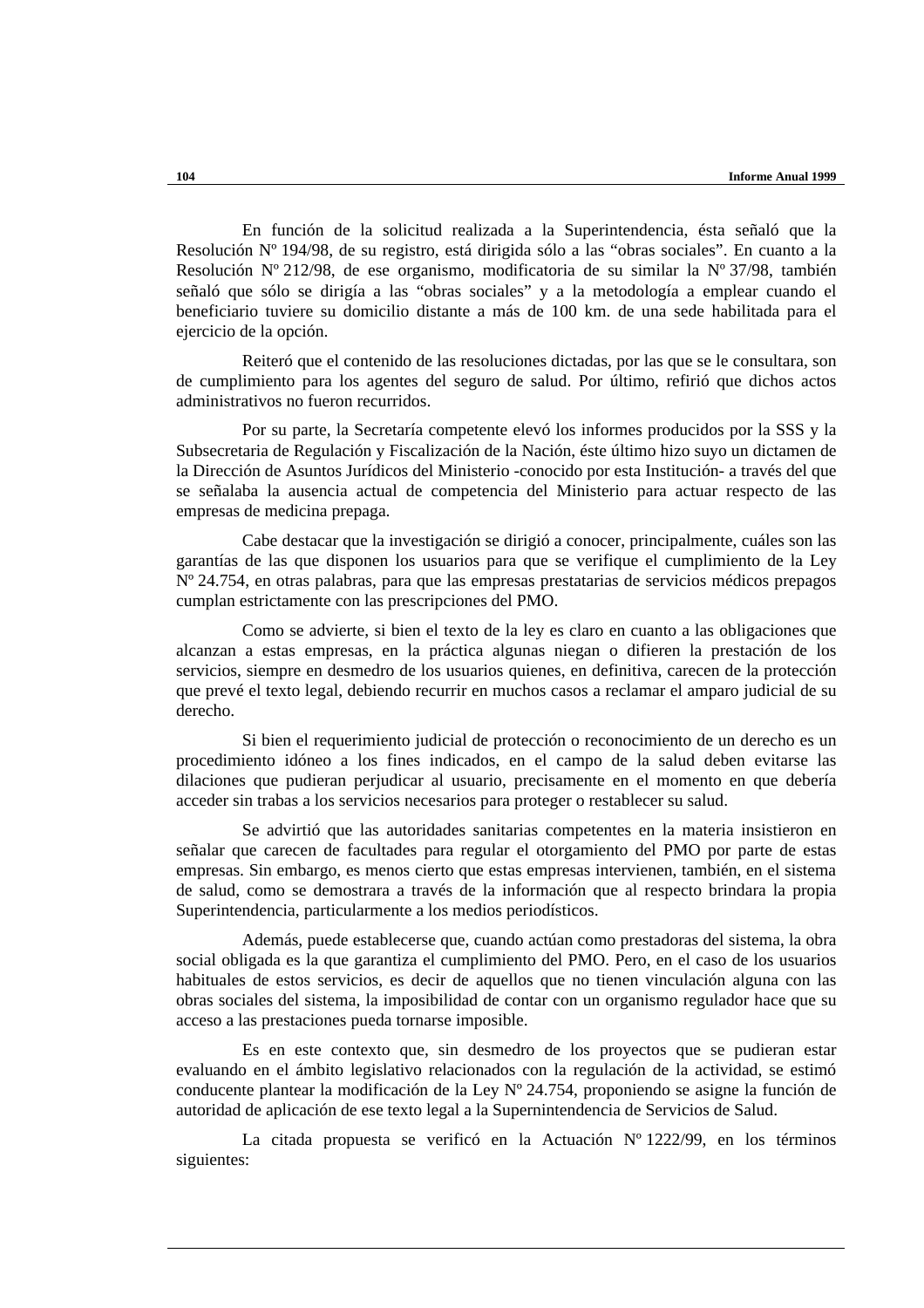'…ARTICULO 1°.- Proponer al H. CONGRESO DE LA NACION la modificación de la Ley Nº 24.754, de acuerdo con el siguiente texto:-'...ARTICULO 1° : Sustitúyase el artículo 1° de la Ley Nº 24.754 por el siguiente: A partir del plazo de 90 días de promulgada la presente ley, las empresas o entidades que presten servicios de medicina prepaga deberán cubrir, como mínimo en sus planes de cobertura médico asistencial las mismas "prestaciones obligatorias" dispuestas para las obras sociales, conforme lo establecido por las Leyes Nros. 23.660, 23.661 y 24.455, y sus respectivas reglamentaciones.

La SUPERINTENDENCIA DE SERVICIOS DE SALUD, o el organismo que la sustituya o reemplace, será la autoridad de aplicación de la presente ley, quedando las entidades comprendidas vinculadas con el otorgamiento de las prestaciones que el citado organismo determine, en orden a las normas aludidas y a las que en su consecuencia se hubieren dictado. ARTICULO 2°: Comuníquese al Poder Ejecutivo...'

# **2.5 PROBLEMATICA DE LAS PERSONAS AFECTADAS POR EL HIV/SIDA**

- dificultades en la provisión de medicación por parte del INSSJP;
- cobertura asistencial a través de la red pública hospitalaria, obras sociales y medicina prepaga;
- cumplimiento de la Leyes Nros. 23.798, 24.455 y 24.754;
- incorporación de nuevas drogas al Vademécum Básico para el tratamiento del HIV/SIDA, por parte del MSyAS;

## **2.5.1. Provisión de medicamentos por parte del INSSJP**

Cabe reseñar la intervención que tuvo esta Institución en la problemática que se suscitó en la provisión de medicación para afiliados con HIV/SIDA, por parte del INSSJP.

En el trámite de la Actuación Nº 14780/99 caratulada: "P. S., s/ perjuicios derivados de la falta de entrega de medicamentos, por parte del INSSJP", se llevó adelante una investigación por las graves dificultades que se producían en el suministro de medicación antirretroviral y complementaria, en el marco de los tratamientos médicos ambulatorios.

En virtud de la situación verificada, el Defensor del Pueblo de la Nación dictó, en noviembre de 1999, la Resolución Nº 3936/99, a través de la cual cursó una recomendación INSSJP para que arbitre las medidas del caso a fin de restablecer, en todo el país y en el plazo máximo de 48 horas, el suministro continuo de la totalidad de las drogas indicadas en el marco de los tratamientos médicos para el HIV/SIDA.

Atento a la falta de respuesta del organismo y considerando las nuevas denuncias que se presentaban diariamente ante esta Institución, el DPN interpuso, el 11 de noviembre de 1999, el recurso de amparo contra el INSSJP.

El Juez Nacional de Primera Instancia en lo Civil y Comercial Federal Nº 4 resolvió: "Hacer lugar a la medida cautelar peticionada. En consecuencia, deberá la accionada adoptar las medidas que resulten necesarias para entregar los medicamentos que sus beneficiarios afectados por el HIV/SIDA requieran, según las recetas médicas pertinentes."

En respuesta, el INSSJP presentó ante el juzgado interviniente un informe elaborado por la Subintervención de Prestaciones Médicas. Allí se indicó que el servicio se había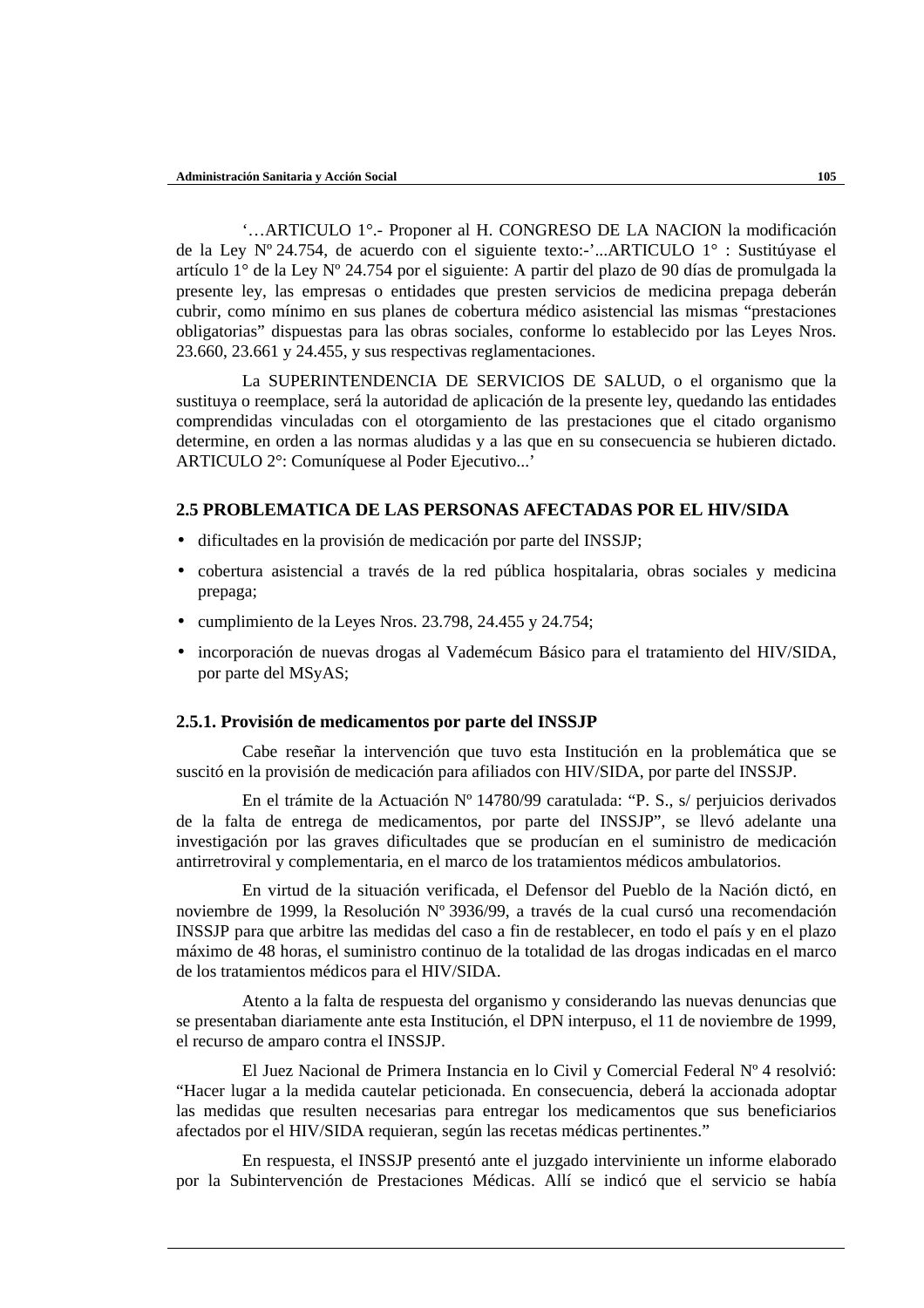restablecido debido a que "… se procedió a comunicarse con el proveedor de las drogas indicadas en el marco del tratamiento para el HIV/SIDA a quien se le refirió que estaba a su disposición la suma de \$450.000.- (cuatrocientos cincuenta mil pesos) como parte del pago de la deuda…".

Sin perjuicio de lo expuesto, cabe señalar que, con posterioridad al informe del INSSJP (del 1° de febrero del 2000), esta Institución recibió nuevas denuncias con relación a la provisión de drogas; situación que fue puesta en conocimiento del Juez quien, en consecuencia, convocó a una audiencia entre las partes. En ese ámbito, esta Institución intentará verificar las medidas adoptadas o previstas para garantizar la continuidad en el suministro de medicación.

Ello, considerando las graves consecuencias que produce en la salud de los afectados la interrupción de los tratamientos médicos y farmacológicos.

Al respecto, cabe mencionar lo indicado en las recomendaciones dictadas por la Sociedad Argentina de Infectología y la Sociedad Argentina de SIDA, aprobadas por el entonces Ministerio de Salud y Acción Social de La Nación. En este sentido se recomendó: "Dado el carácter continuo del proceso de replicación viral y la elevada tasa de mutación espontánea que presenta el HIV, toda interrupción del tratamiento debe considerarse como de alto riesgo de selección de cepas resistentes. Por lo tanto, la provisión continua y sin interrupciones de la medicación antirretroviral es una condición imprescindible para dificultar la expresión de este fenómeno biológico".

Por otra parte, resulta necesario destacar que los beneficiarios del INSSJP -afectados por el HIV/SIDA- obtuvieron la cobertura de esa obra social por haber accedido, previamente, a una pensión no contributiva por invalidez, con un haber mensual que asciende, aproximadamente, a la suma de 100 pesos.

Ello, sumado al hecho de que los afectados no pueden trabajar (requisito para acceder a la pensión), da cuenta de la vulnerabilidad de la población afectada en cuanto a su situación económico-social y con relación a las escasas posibilidades de costear los tratamientos farmacológicos indicados, ante un eventual corte en el suministro de medicamentos.

#### **2.5.2. Cobertura de obras sociales y prepagas**

Por otra parte, se llevaron adelante investigaciones puntuales referidas a la falta de cobertura integral brindada por obras sociales o entidades de medicina prepaga. Tales investigaciones tuvieron en cuenta las disposiciones emanadas de las leyes vigentes en la materia (Nros. 24.455 y 24.754).

#### **2.5.3. Programa Nacional de Lucha contra los Retrovirus Humanos-Sida**

A partir de la presentación de particulares, se investigó el curso de trámites administrativos iniciados para incorporar nuevas drogas en el Vademécum del Programa Nacional de Lucha contra los Retrovirus Humanos-SIDA.

# **2.6. PREVENCION DE LA SALUD**

• seguimiento del proceso de producción de la vacuna Candid 1 (prevención de la fiebre hemorrágica);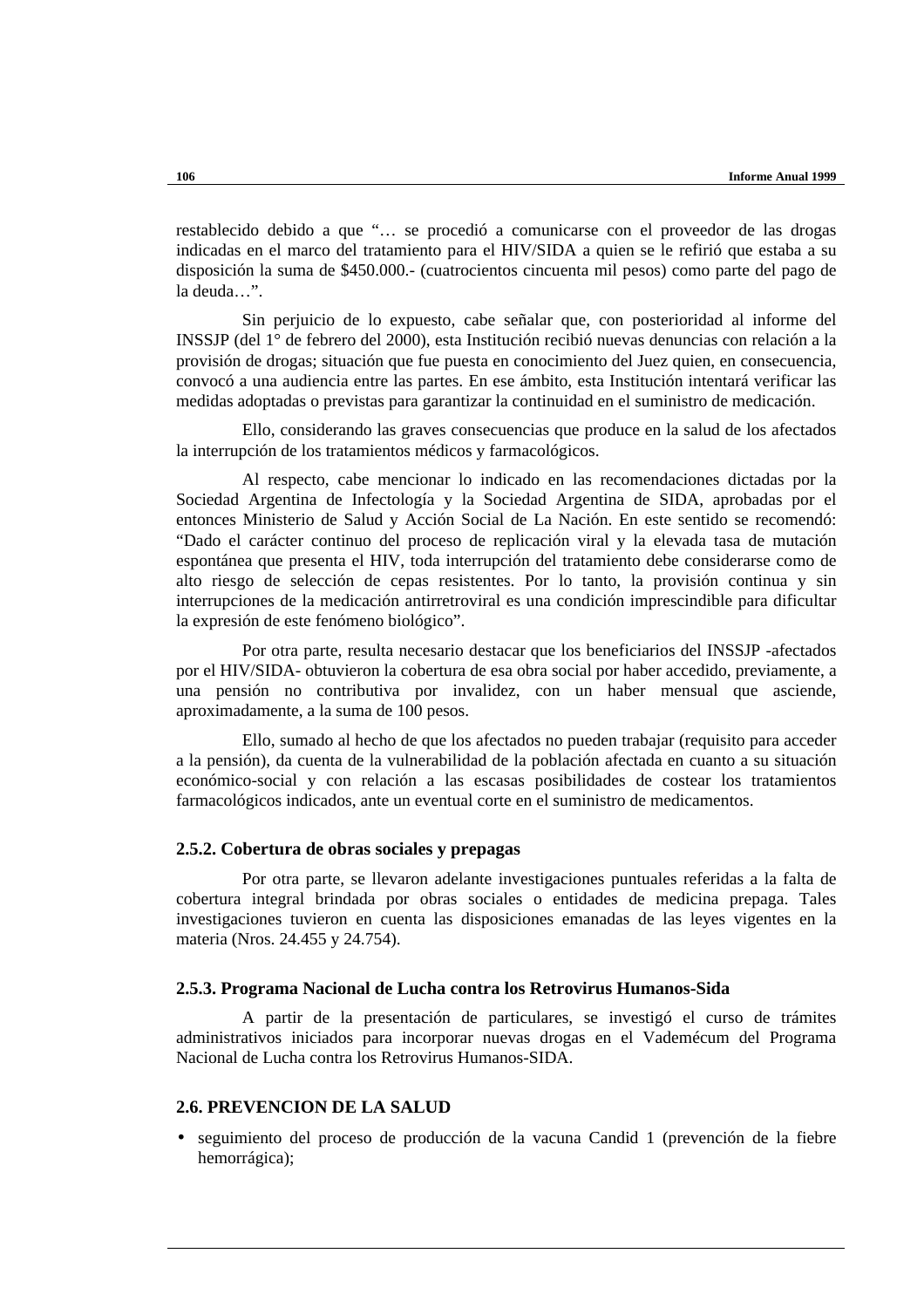- seguimiento del proceso de investigación científica de la crotoxina;
- cobertura asistencial de enfermedades crónicas (diabéticos, epilepsia);
- prevención del tabaquismo;
- funciones y competencia de la ANMAT.

## **2.6.1. Fiebre hemorrágica**

En el período que se informa, esta Institución continuó con el seguimiento ordenado, vía judicial, del proceso de producción de la vacuna CANDID l para la prevención de la **fiebre hemorrágica**, llevado a cabo por el Instituto Maiztegui, dependiente del Ministerio de Salud de la Nación.

Cabe recordar que la citada patología, exclusiva de nuestro país, se ubica geográficamente en las provincias de Santa Fe, Córdoba, La Pampa y Buenos Aires y abarca a una población en riesgo de 3.500.000 personas.

En el marco del seguimiento efectuado, el Instituto Maiztegui informó que "… la vacuna Candid l no se ha producido aún en Argentina, aunque se ha progresado significativamente en la adaptación de la tecnología transferida hasta llegar al producto final líquido y se finalizará tan pronto se complete la instalación del liofilizador".

También aclaró que para producir "… dosis de vacuna Candid l suficientes para asegurar la protección de toda la población a riesgo de contraer fiebre hemorrágica", la Unidad de Producción debería contar con una dotación de personal suficiente, cuestión planteada ante la Secretaria de Programas de Salud de la Nación.

La información obtenida fue puesta a consideración del Juzgado interviniente.

# **2.6.2. Crotoxina**

De igual manera, esta Institución continuó con el seguimiento del proceso de investigación científica de la crotoxina, por parte de la ANMAT.

El citado organismo informó que ingresaba en la Fase ll del proceso, con un cupo mayor de pacientes. Periódicamente, se solicitan informes para conocer el estado de las investigaciones.

## **2.6.3. Hepatitis**

Ante los distintos brotes producidos en algunas zonas del territorio nacional, se iniciaron cuatro investigaciones de oficio a los fines de verificar si las autoridades provinciales y nacionales habían adoptado los recaudos tendientes a controlar y, en lo posible, prevenir la aparición de esta enfermedad, vinculada en gran parte de los casos con situaciones sociales de extrema gravedad y la falta de recursos para paliarlas.

En tal sentido, se iniciaron las siguientes actuaciones:

-Nº 9.741/99 caratulada "Defensor del Pueblo de la Nación sobre presunto brote de hepatitis en el paraje Santa Rita, provincia de Santiago del Estero".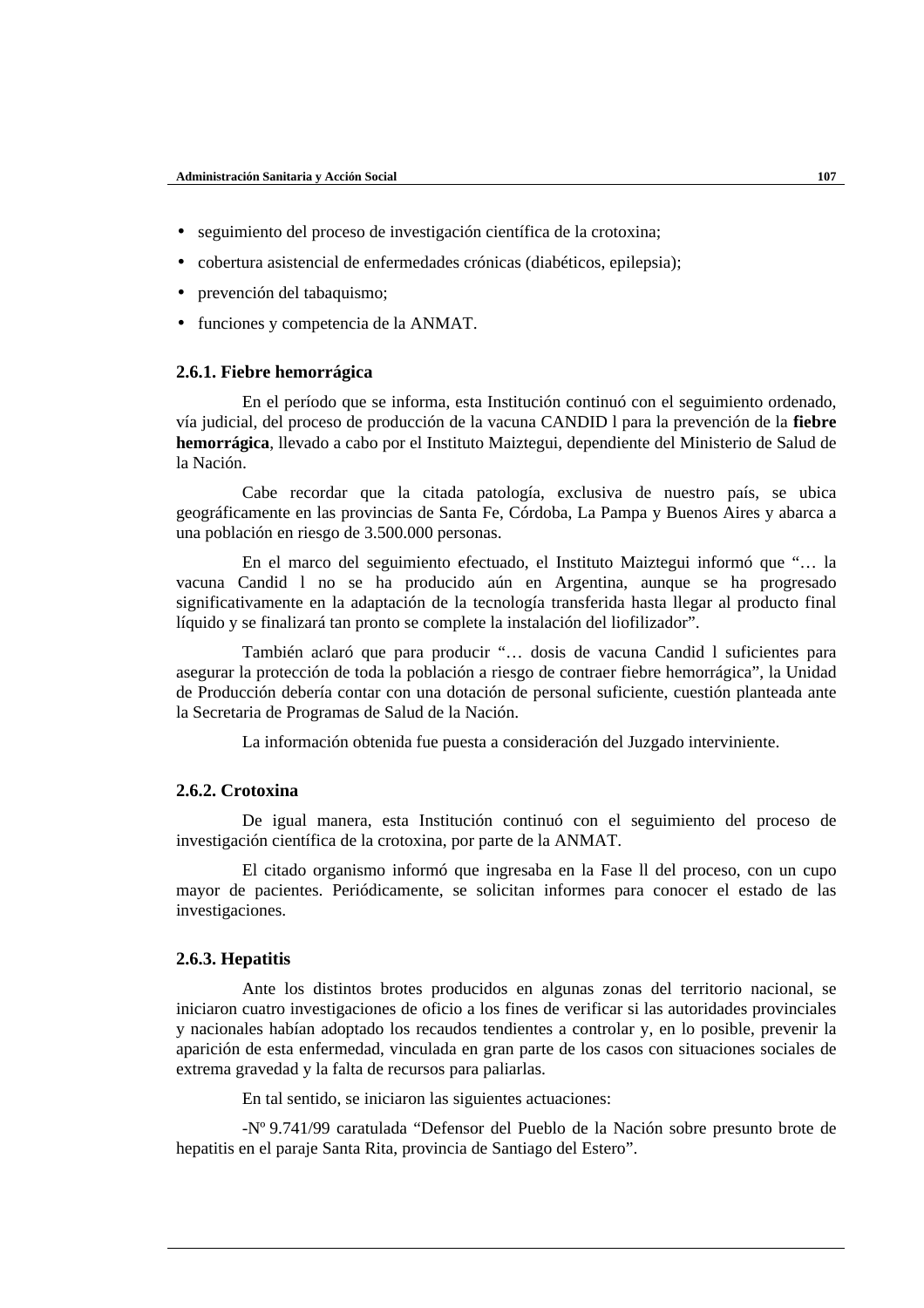-Nº 10.093/99 caratulada: "Defensor del Pueblo de la Nación sobre presunto brote de hepatitis en la ciudad de Río Cuarto, provincia de Córdoba".

-Nº 10.094/99 caratulada: "Defensor del Pueblo de la Nación sobre presunto brote de hepatitis en Colonia Santa Rosa y Urunde, provincia de Salta"

-Nº 10.839/99 caratulada: "Defensor del Pueblo de la Nación sobre presunto brote de hepatitis en el Departamento de Andalgalá y en la ciudad de Recreo, provincia de Catamarca".

## **2.6.4. Tabaquismo**

En el curso del corriente año se plantearon nuevas situaciones vinculadas con esta problemática. Las mismas se verificaron en los siguientes ámbitos: en la Facultad de Derecho, dependiente de la Universidad Nacional de Buenos Aires, en cuyo caso se inició una investigación como consecuencia de la carta de lectores, publicada por el diario "La Prensa" con fecha 17 de junio del corriente año, página 12, titulada "Fumadora a la fuerza", donde se indicaba la falta de acatamiento de la norma que establece la prohibición de fumar para alumnos y docentes en las aulas de la Facultad de Derecho y Ciencias Sociales de la Universidad de Buenos Aires. Se estableció que este claustro universitario había dictado disposiciones sobre el particular.

Otro de los casos se registró en la Facultad de Psicología, también de la Universidad Nacional de Buenos Aires. En este supuesto, la presentación corresponde a un alumno de esa Casa de Altos Estudios. Con relación a la situación analizada, se encuentran en estudio los cursos de acción tendientes a verificar una solución al planteo.

También se verificó una presentación realizada por un padre de familia que solicitó la intervención de esta Institución ante el Instituto Nacional de Servicios Sociales para Jubilados y Pensionados, a los efectos de que ese organismo dispusiera la prohibición de fumar en las clínicas psiquiátricas prestadoras, abarcando tal medida al personal y a los pacientes internados. En este último caso, esta Institución exhortó al Instituto a fin de que diseñara un programa básico de prevención sobre el tabaquismo, a implementarse en las clínicas psiquiátricas prestadoras, dirigido a la población beneficiaria en condiciones de participar, con el propósito de contribuir en la mejora de su calidad de vida y establecer, en los citados establecimientos, ámbitos donde se prohiba expresamente fumar.

## **2.6.5. Celíacos**

Se encuentra en estudio en el Ministerio de Salud de la Nación un proyecto elaborado por la Comisión, creada en el ámbito de la ANMAT destinado a regular algunos aspectos referidos a los alimentos aptos para el consumo de estos pacientes, no habiéndose aprobado aún la norma correspondiente, en función de ello continúa el seguimiento de la cuestión.

#### **2.6.6. Juguetes**

Con respecto a la investigación realizada sobre la utilización de PVC en los juguetes destinados a lo niños, particularmente, los menores de 3 años de edad, el Ministerio de Salud de la Nación, finalmente, dictó una norma restringiendo su ingreso y comercialización (Resolución Nº 978/99, de fecha 9 de diciembre de 1999). Oportunamente, se había recomendado a la ANMAT -con fecha 22 de diciembre de 1997- que adoptara las medidas de prevención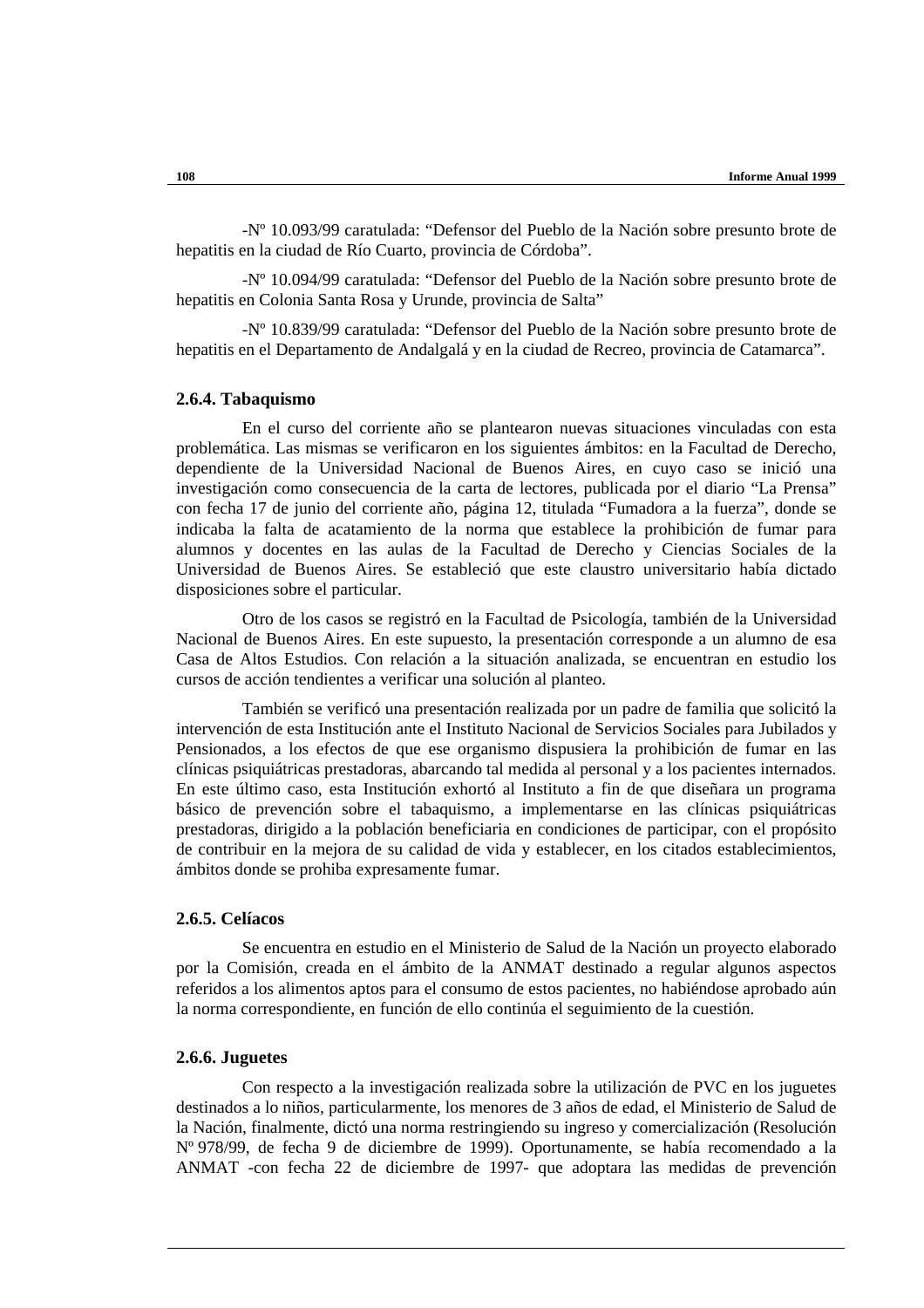correspondientes para advertir a los usuarios respecto de la utilización de este material en juguetes destinados a la población infantil.

## **2.6.7. Diabéticos**

Finalmente, el Ministerio de Salud de la Nación modificó el PMO incluyendo la cobertura de la insulina y demás elementos necesarios para su aplicación en un 100 por ciento y una cobertura progresivamente creciente -no inferior al 70 por ciento- para los demás elementos que establezca el Programa Nacional de Diabetes y las normas técnicas aprobadas por la autoridad competente. Cabe destacar que previamente esta Institución había recomendado a ese Ministerio que adoptara las medidas necesarias para que la población comprendida en las previsiones de la Ley Nº 23.753 y su reglamento aprobado por medio del dictado del Decreto Nº 1.271/98, obtenga sin dilaciones la cobertura que dichas normas les acuerdan, realizando también, a tales efectos, las correcciones necesarias al PMO.

# **2.7. PENSIONES NO CONTRIBUTIVAS**

- demora en el otorgamiento de la pensión;
- denegatoria del beneficio;
- falta de asesoramiento y dificultades para el inicio de los trámites.

Durante el transcurso del año 1999, el Area de Administración Sanitaria y Acción Social mantuvo una continua y dinámica relación con la Comisión Nacional de Pensiones Asistenciales, lo que permitió sacar de archivo expedientes que se encontraban incompletos, agilizar trámites demorados y, en casos de extravío, se recomendó la urgente reiniciación de los mismos.

A modo de ejemplo, cabe citar que en el mes de agosto de 1999 ingresaron en el área treinta y un actuaciones solicitando el otorgamiento de pensiones asistenciales. Las mismas fueron iniciadas por el Párroco de la Catedral de San Ramón de la Nueva Orán, Provincia de Salta, quien se presentó en nombre de personas ancianas y/o con discapacidades graves, pobladores de zonas rurales pobres y alejadas de centros urbanos y establecimientos sanitarios y, por sobre todo, totalmente carentes de recursos.

Cada actuación fue tramitada en forma individual, lo que permitió conocer el estado de cada trámite y, en base a ello, darle a cada caso un abordaje adecuado. A excepción de algunos supuestos en los que la Comisión no tenía constancias del inicio del trámite -situación que fue comunicada puntualmente a cada solicitante-, la totalidad de dichos expedientes fueron evaluados favorablemente y otorgados los correspondientes beneficios.

Corresponde mencionar, asimismo, que el ser beneficiario de una pensión asistencial no sólo significa disponer de un ingreso mensual (por bajo que éste fuere) sino contar con una cobertura médico-asistencial, fundamental para esta franja de la población que requiere de asistencia permanente.

La Comisión Nacional de Pensiones Asistenciales estableció alrededor de cincuenta CAP (Centros de Atención al Público) en las capitales de las provincias y en localidades del conurbano y de la provincia de Buenos Aires, con el objetivo de que las actuaciones fueran iniciadas en esas dependencias y, una vez completa la documentación, girada a la sede central para su evaluación final.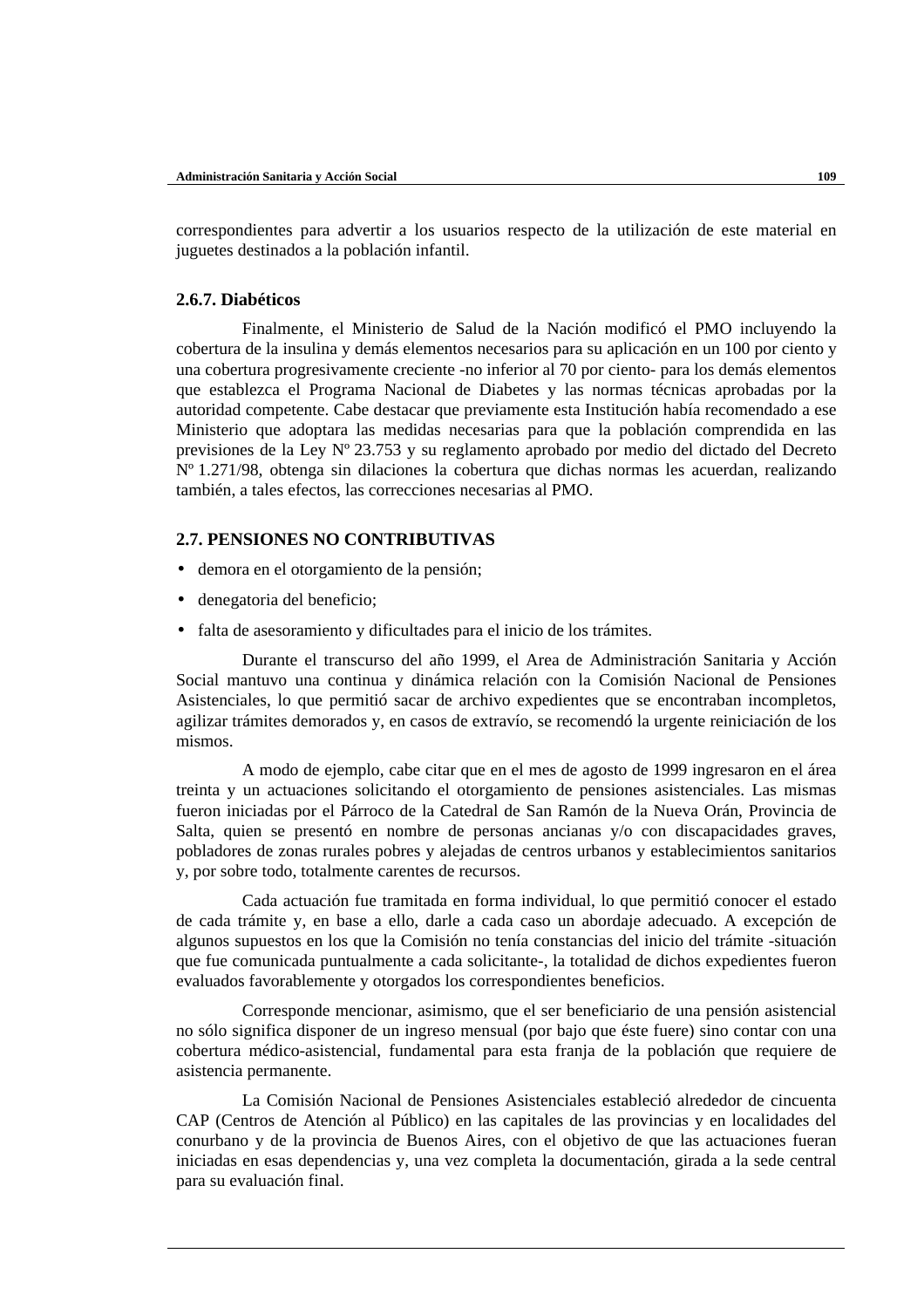Al igual que en 1998, en ocasiones fueron los Defensores Provinciales o Municipales quienes realizaron las presentaciones en nombre de los interesados. En todas las ocasiones, se los mantuvo informados respecto del desarrollo de las investigaciones, como así también del resultado final de las mismas.

En suma y haciendo uso de distintos mecanismos, a través de la solicitud de informes, envío de documentación proporcionada por los quejosos, dictado de recomendaciones, el consecuente seguimiento de cada uno de los casos traídos a esta Institución o bien por medio de la iniciación de investigaciones de oficio -consecuencia de la publicación de cartas de lectores en distintos medios periodísticos- se ha podido articular una labor destinada a que los aspirantes a los beneficios accedieran a los mismos o pudieran conocer con certeza los motivos por los que la autoridad administrativa había dispuesto la denegatoria. Por este medio, se preserva el derecho a la información adecuada y veraz que la Constitución Nacional garantiza.

# **2.8. SALUD MENTAL**

## **Situación de la Colonia Montes de Oca.**

Como corolario de la investigación realizada en el ámbito de la 'Colonia Nacional 'Dr. Manuel Montes de Oca', se transcribe a continuación el texto del informe especial enviado con fecha 5 de octubre de 1999.

| AL SENOR |                                       |                                                |  |
|----------|---------------------------------------|------------------------------------------------|--|
|          |                                       | PRESIDENTE DE LA COMISION BICAMERAL PERMANENTE |  |
|          | DE LA DEFENSORIA DEL PUEBLO           |                                                |  |
|          | DEL HONORABLE CONGRESO DE LA NACION   |                                                |  |
|          | DIPUTADO NACIONAL D. SAUL E. UBALDINI |                                                |  |
| S        |                                       |                                                |  |

Tengo el agrado de dirigirme al señor Presidente y, por su intermedio, a los señores legisladores que integran la Comisión Bicameral de la Defensoría del Pueblo a fin de someter a su conocimiento el informe especial realizado, según prevé el artículo 31 de la Ley Nº 24.284, a través del cual se detalla la investigación llevada a cabo en el marco de la actuación Nº 680/94, caratulada: "DEFENSOR DEL PUEBLO DE LA NACION, sobre protección de los derechos humanos en la Colonia Nacional 'Dr. Manuel Montes de Oca'".

Cabe mencionar que en el transcurso del trámite de la mencionada actuación se efectuaron periódicas visitas a la mencionada Colonia.

l.- Generalidades:

La Colonia es un establecimiento asistencial público que alberga pacientes con patologías mentales. Las patologías cuya atención corresponden al nosocomio son oligofrenia -ambos sexos- y psicosis aguda -sólo sexo femenino-.

La cantidad de pacientes internados ascendía, al momento de la última visita realizada, a MIL VEINTIDOS (1.022) personas -téngase presente que la capacidad del mismo es de NOVECIENTAS SESENTA (960) plazas-. En cuanto a la edad de los internos, esta oscila entre los DECIOCHO (18) y los SETENTA (70) años, el CUARENTA (40) por ciento son hombres y el SESENTA (60) por ciento mujeres.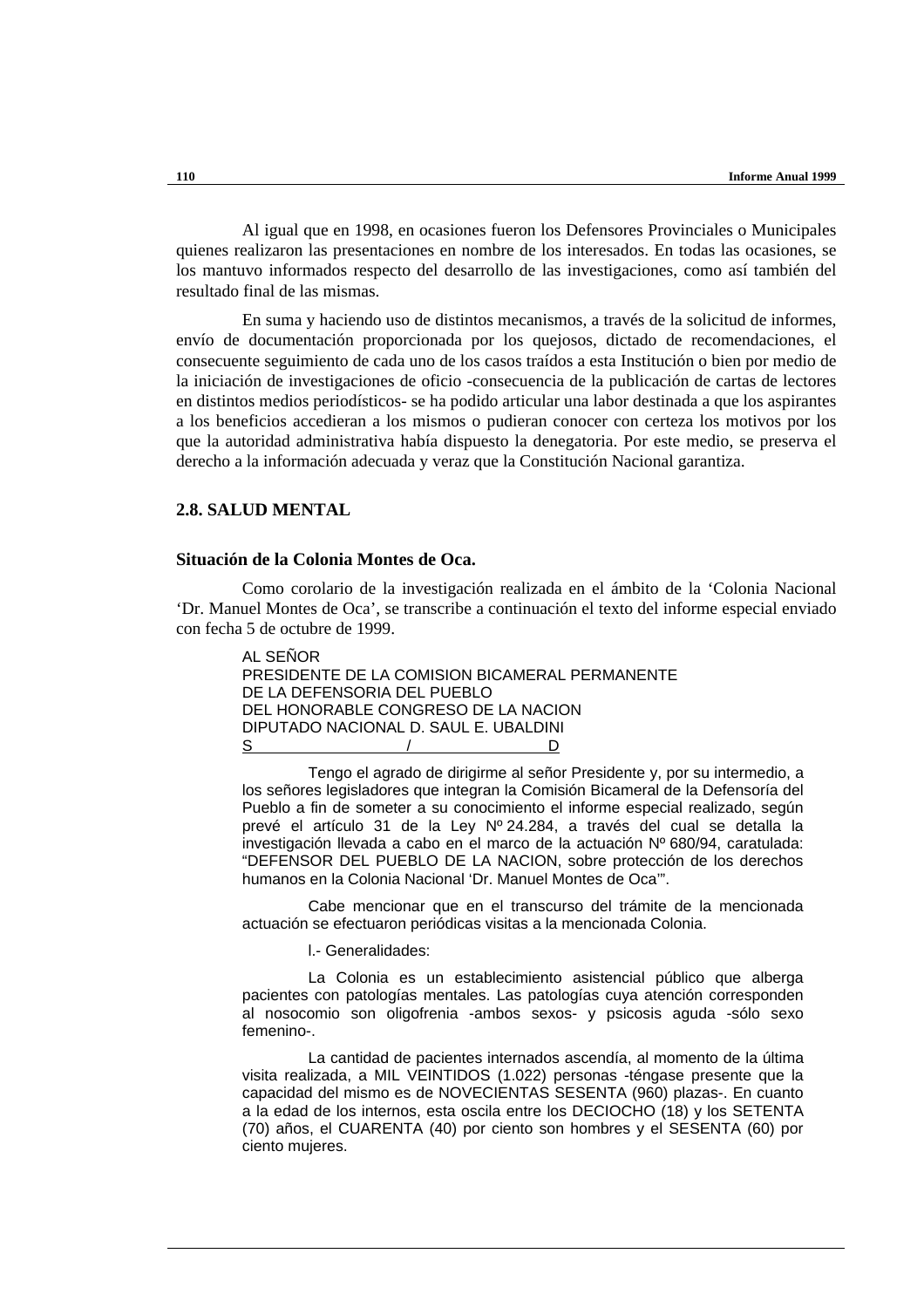El ingreso de los pacientes se produce en la mayor parte de los casos como consecuencia de una orden judicial que así lo dispone.

En virtud de la problemática social que registra la población internada, generalmente no se producen egresos de los pacientes.

ll.- Cuadro de situación:

En función de la índole de la cuestión, esta Institución adoptó diversas medidas tendientes, principalmente, a obtener la información necesaria para evaluar las situaciones que revestían mayor importancia, en tanto se vinculaban con la presunta violación de los derechos humanos de los pacientes alojados en la colonia.

Entre los problemas detectados, hubo que distinguir aquellos que resultaban comunes a la mayoría de los establecimientos asistenciales públicos, de aquellos que se advertían como propios de la colonia. Los primeros consistían en la carencia de insumos; el exceso de población con relación a las plazas disponibles; la inadecuada provisión de mobiliario o el su estado de deterioro; la falta de personal -en particular- de enfermería. En suma, un conjunto de factores que influían negativamente respecto de las condiciones de asistencia y de alojamiento. Si bien estos problemas son recurrentes y requieren una solución eficiente por parte de las autoridades competentes, teniendo en cuenta las características propias de la población de la colonia, se advirtieron otros problemas que sí eran propios del establecimiento. Véase.

ll.a.- Identificación de los pacientes.

Se observó que durante largo tiempo no se había realizado ninguna gestión en pos de identificar a los pacientes indocumentados. Esta falta de identificación traía aparejadas otras consecuencias, como la imposibilidad de gestionar una pensión por invalidez y, por ende, contar con cobertura médica a través del sistema de la seguridad social.

ll.b.- Problemática social.

La población que ingresa a la colonia -en su mayoría- no egresa jamás. Sin perjuicio de ello, el SERVICIO SOCIAL del establecimiento dio cuenta, en la última visita realizada, de las acciones implementadas y que preveían implementar para atender las distintas cuestiones sociales que inciden en los tratamientos de los pacientes.

En primer lugar, se indicó que ese Servicio fue reforzado por medio de la contratación de DIECISEIS (16) asistentes sociales, a través de cuya labor pudo mejorarse tanto la relación de parte de los pacientes con sus familias de origen, como alentarse el incremento de las visitas. También han cumplido con la regularización de situaciones vinculadas con la obtención de pensiones no contributivas (PNC) y la consecuente incorporación tanto al INSSJP como al PRO. FE. y otras obras sociales (OSUPCN, IMOS, IOMA y otras) dado que ello proporciona a los pacientes el amparo necesario para un mejor tratamiento y asistencia.

Por otra parte, se recabó información respecto de las dificultades que se suscitan para implementar las denominadas "casas de medio camino", dado que esto posibilitaría el egreso de los pacientes que estarían en condiciones para comenzar el proceso de reinserción social. Las autoridades de la Colonia manifestaron oportunamente que la concreción de dichas casas dependía, exclusivamente, de las autoridades sanitarias competentes o de organizaciones no gubernamentales que trabajasen en estos desarrollos.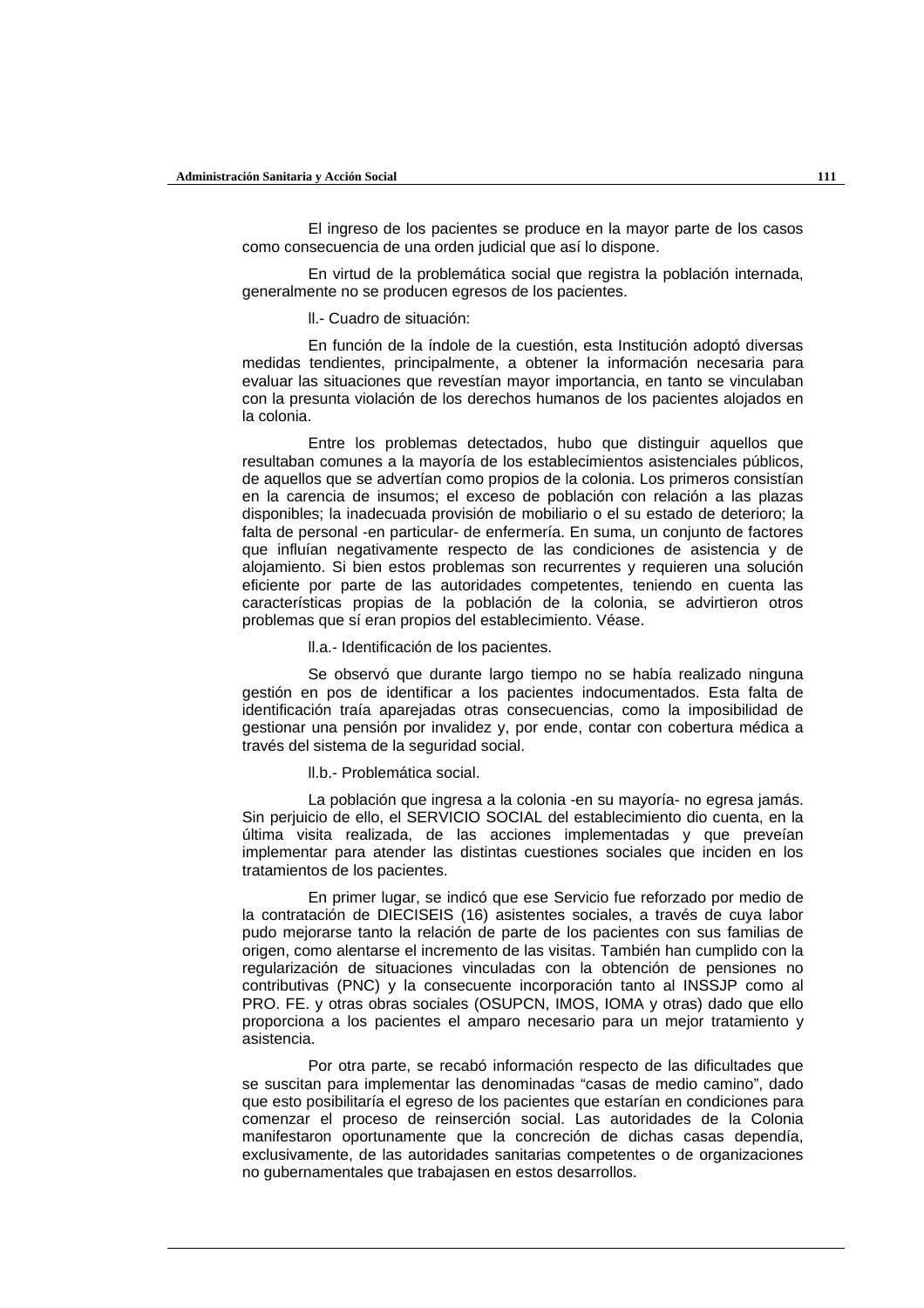ll.c.- Pacientes mujeres, embarazos y situación de los recién nacidos.

Otra cuestión que mereció un análisis particular fue la situación por la que atravesaban las internas en edad reproductiva, en relación específica a sucesivos embarazos y la posterior separación del recién nacido de su madre, los cuales, generalmente, y en virtud de una orden judicial se derivaban al Instituto NOEL SBARRA, sito en la ciudad de LA PLATA, de la provincia de BUENOS AIRES.

ll.c) 1.- Es necesario destacar que las autoridades de la Colonia habrían solicitado -en diversas oportunidades- al juez interviniente en la causa correspondiente, autorización para proveer de un método anticonceptivo a la involucrada. En atención a la patología mental de las internas, el pedido se habría vinculado con la colocación de un DIU (dispositivo intra uterino). También se señaló que, por lo general, los juzgados no contestaban el oficio remitido o simplemente no autorizaban la colocación del dispositivo indicado.

La investigación realizada en este aspecto permitió verificar que no se habían implementado acciones de orden preventivo, limitándose a notificar a los juzgados correspondientes la producción de los embarazos.

Asimismo, pudo establecerse que todas las internas corrían igual suerte, tanto aquellas que padecen un retardo mental profundo como uno leve. En ningún caso se efectúa un seguimiento individualizado con el consecuente tratamiento específico.

ll.c) 2.- Con relación a los recién nacidos, se señaló que la Colonia da intervención al juez de menores y se notificaba al CONSEJO NACIONAL DEL MENOR Y LA FAMILIA.

Con el propósito de constatar la situación de los menores derivados al HOSPITAL 'NOEL SBARRA', el 27 de junio de 1996 funcionarios de esta Institución realizaron una visita al citado nosocomio, establecimiento ubicado en la calle 8 y 67 de la ciudad de LA PLATA, dependiente del MINISTERIO DE SALUD de la provincia de BUENOS AIRES, manteniendo, en esa ocasión, una entrevista con el Director del establecimiento, quien explicó las características fundamentales del mismo.

El hospital citado es de mediana complejidad, con una capacidad de CIENTO CUARENTA (140) camas de internación, asiste a menores de 0 a 4 años derivados en el NOVENTA Y NUEVE (99) por ciento de los casos por los juzgados de menores de la provincia de BUENOS AIRES.

En relación a la Colonia "MONTES DE OCA", el Director indicó que las derivaciones de los menores nacidos de padres que padecen enfermedades mentales, representan sólo un DIEZ (10) por ciento del total de ingresos. En general, los hijos de las pacientes de la Colonia son derivados por los juzgados de menores de la localidad de MERCEDES.

En cuanto al desarrollo de dichos niños y específicamente al riesgo que puede suponer su origen, mencionó que no puede precisarse que indefectiblemente tengan consecuencias y padezcan una patología similar a la de sus padres. Por el contrario, refiere que el desarrollo del menor está condicionado por diversos factores que van desde la detección precoz de ciertas deficiencias orgánicas hasta la estimulación temprana.

En relación a lo expuesto precedentemente, el Director indicó que al producirse un ingreso el establecimiento realiza una serie de estudios -de rutina y otros genéticos-, a los fines de arribar a un diagnóstico precoz, el cual, junto con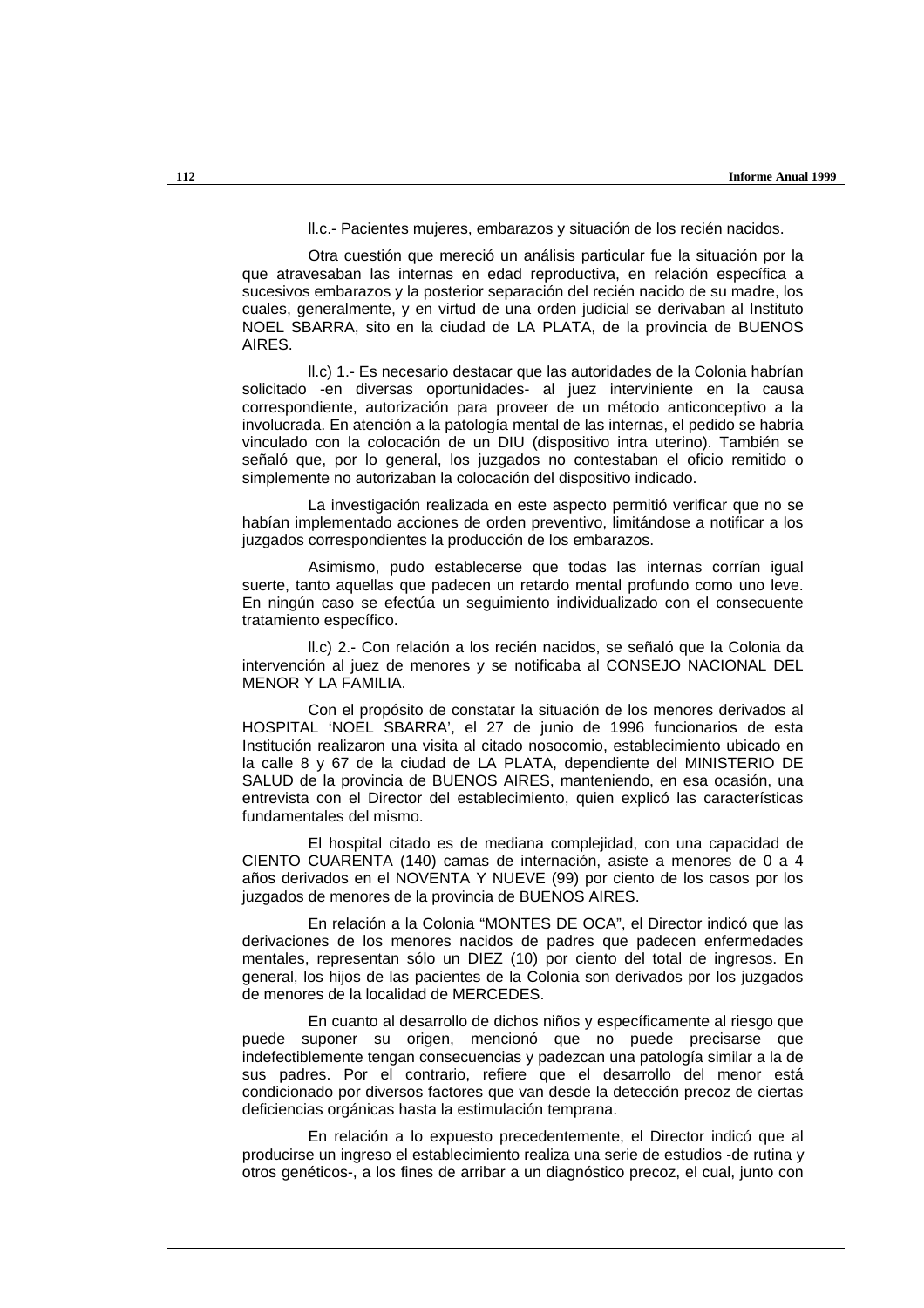la evaluación psicológica y social, se asienta en la historia clínica, a partir de allí se determinan los tratamientos a seguir. Toda la información sobre la evolución de los menores consta en dicha historia y en todos los casos deben remitir informes a los juzgados que intervienen.

En relación específica a la investigación que se llevara adelante se observó, en primer término, cuál era el destino de los hijos nacidos de las pacientes de la Colonia. En todos los casos toma intervención el correspondiente juzgado de menores, el cual ejerce la tutela de los mismos, derivándolos al establecimiento asistencial que nos ocupa. A partir del ingreso del menor se inicia un trabajo conjunto -juzgado/hospital- para evaluar su situación física, psicológica, social y familiar.

En cuanto a la vía de egreso, teniendo en cuenta que ello no es probable, en estos casos, se procura lograr la adopción del menor. Se informa a los padres adoptivos sobre el origen del niño, como también respecto de sus antecedentes médicos, psicológicos y sociales.

Según señaló -entonces- el Director del establecimiento, manifestación que fuera corroborada por el Servicio Social, la mayoría de estos niños son dados en adopción.

lll.- Intervención del Defensor del Pueblo de la Nación

lll.a.- Identificación de pacientes.

En función de la labor realizada junto con el REGISTRO NACIONAL DE LA PERSONAS, el 27 de diciembre de 1995 comenzó el proceso de identificación de los internos alojados en la Colonia. A los fines de cumplimentar con la normativa vigente, en cuanto a las prescripciones contenidas en la Ley Nº 24.293, resultó necesario que se instara el dictado de una disposición sobre el particular. En tal sentido, la SUBDIRECCION NACIONAL a cargo de la DIRECCION NACIONAL DEL REGISTRO NACIONAL DE LAS PERSONAS resolvió, mediante el dictado de la resolución Nº 119, de fecha 29 de marzo de 1996, que en la matrícula individual perteneciente a individuos internados en nosocomios neruropsiquiátircos del país deberá asentarse en el rubor OBSERVACIONES la leyenda "NO DONANTE (art. 27, inc. c) Ley Nº 24.193)" y en nombre del instituto.

Posteriormente, y en cuanto al operativo de documentación de los internos de la Colonia, esta Institución solicitó información al Registro Nacional de las Personas. En la respuesta se indicó que el operativo era dinámico, con un contacto permanente con las autoridades de la Colonia a fin de hacer frente a las diversas situaciones que se plantearan.

lll.b.- Otras medidas.

Mediante el dictado de las resoluciones D.P.Nº 1211/96, de fecha 21 de mayo de 1996, y 1281/96, de fecha 26 de mayo de 1996, se recomendó al MINISTERIO DE SALUD Y ACCION SOCIAL DE LA NACION, que designara personal para la puesta en funcionamiento del equipo de radiología de la Colonia, cuestión que se había detectado en ocasión de la visita realizada a fines de diciembre de 1995. Esa recomendación fue cumplida por el organismo competente.

Por su parte, el segundo de los actos resolutivos citados se ocupó de recomendar a la SECRETARIA DE RECURSOS Y PROGRAMAS DE SALUD, de ese Ministerio, que adoptara las medidas conducentes a fin de que se introdujera en el artículo 20 del decreto 512/95, reglamentario de la Ley Nº 24.193, una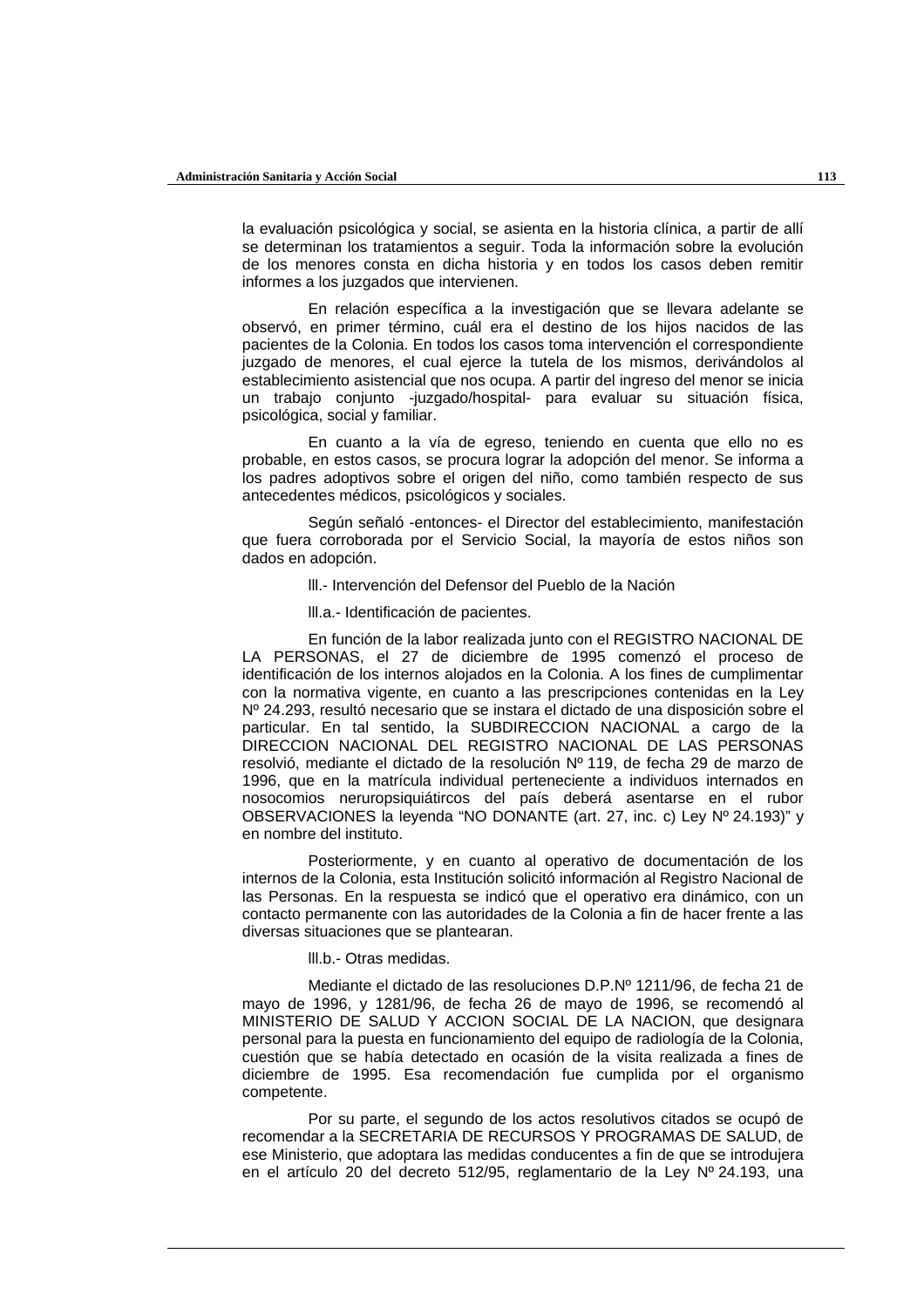aclaración complementaria, para que la manifestación de voluntad de las personas internadas en establecimientos neuropsiquiátricos no sea requerida ni registrada a los fines de la norma mencionada. Esa Secretaría, con fecha 21 de junio del mismo año, procede al dictado de la resolución Nº 270, mediante la que recoge la recomendación cursada por esta Institución.

lll.c.- Intervención de la Procuración General de la Nación.

Con fecha 6 de noviembre de 1996, mediante la remisión de la nota DP Nº 18.213/96, se pusieron en conocimiento de la PROCURACION GENERAL DE LA NACION, en orden a las previsiones contenidas en el artículo 26 de la Ley Nº 24.284, los folios correspondientes, incorporados a los obrados que nos ocupan, vinculados con los informes producidos por la SINDICATURA GENERAL DE LA NACION respecto de la Colonia, vinculada con la realización de una auditoría interna realizada en ese establecimiento.

La Procuración General informó, con posterioridad, que las actuaciones habían pasado al señor Fiscal ante la Cámara Federal de Apelaciones de San Martín, Dr. Pablo Hernán QUIROGA, a fin de que designara el Agente Fiscal de modo de ajustar la presentación a los términos de los artículos 174 y siguientes del Código Procesal Penal, y, en su caso, proceder de acuerdo con los términos del artículo 181 del mismo cuerpo legal, debiendo mantenerse informada a esa Procuración.

Seguidamente, se glosa a los obrados un nueva información remitida por la Procuración General, mediante la que se indicó que se había formado el expediente Nº 8132/96, caratulado: "Ombudsman Nacional s/ actuación Montes de Oca", y que se la había dado intervención al Fiscal ante el Juzgado Federal de Mercedes, Dr. Rogelio MARCH.

A través de un nuevo informe de la Procuración General de la Nación, se estableció que la causa se encontraba en pleno trámite sumarial, acompañando un pormenorizado informe producido por Procurador Fiscal Federal de MERCEDES. Sucesivos oficios remitidos por esa Procuración dieron cuenta de las instancias seguidas en el ámbito jurisdiccional.

Por último, esa Procuración General, con fecha 22 de marzo de 1999, señaló que las causas iniciadas, se encuentran en pleno trámite de sumario, a excepción de la Nº 46.674, caratulada 'LA HERMANDAD S.A. s/pta. violación a la ley penal tributaria' en la cual, con fecha 22 de septiembre de 1997, se resolvió su archivo por inexistencia de delito.

lV.- Consideraciones finales:

La Colonia no cuenta con un status jurídico definido, dado que nunca se materializó la transferencia, oportunamente, dispuesta al ámbito de la provincia de BUENOS AIRES, ello impide: a) que se le asigne un 'presupuesto' de funcionamiento; b) que pueda elaborar una estructura orgánico-funcional que permita contemplar las necesidades del nosocomio. Esta situación ha dado lugar a que recientemente se registrasen presentaciones vinculadas tanto con esta cuestión puntual como la del INSTITUTO PSICOFISICO DEL SUR.

El MINISTERIO DE SALUD y ACCION SOCIAL DE LA NACION indicó oportunamente que durante el año 1994, momento en que los organismos descentralizados dependían de dicha Dirección se realizó un anteproyecto de estructura administrativa para la Colonia, el proyecto no prosperó por cuanto el establecimiento, a partir del 1° de enero de 1992, se encontraba transferido a la provincia de BUENOS AIRES (conf. Art. 25, ley 24.061) sin que la misma se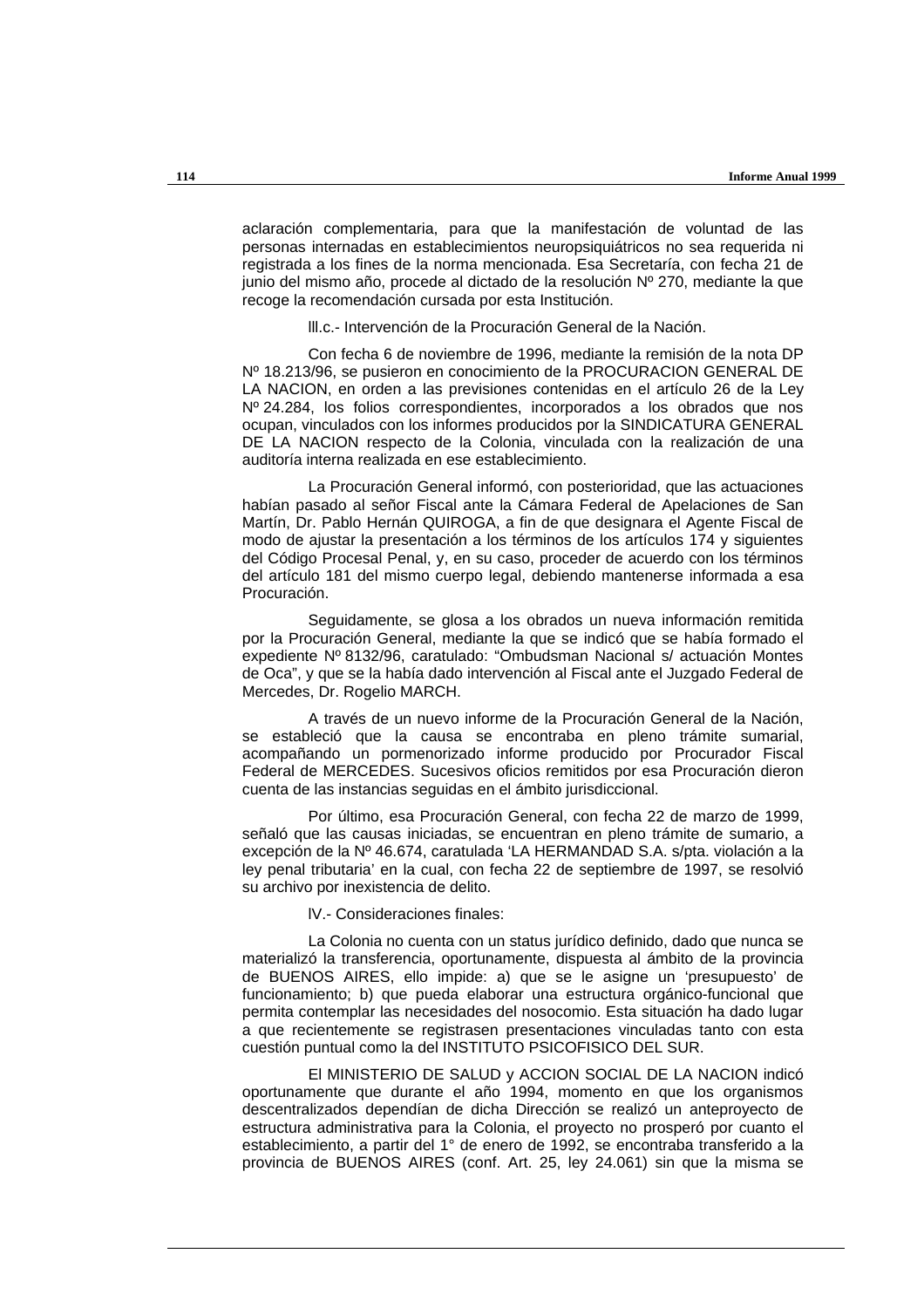hubiese perfeccionado, en razón de no haberse signado el convenio respectivo entre ambas jurisdicciones.

La Secretaría de Programas de Salud de la Nación, por su parte, reseñó las instancias seguidas con respecto a la ampliación presupuestaria necesaria para atender, entre otros, a la Colonia, por medio de la que también se propiciaba dejar sin efecto la transferencia del establecimiento al ámbito provincial.

Por sugerencia de la cartera de economía se reformuló el correspondiente proyecto de ley, elevándose una nueva iniciativa legislativa donde se amplía el Presupuesto respecto de la Colonia. En función de ello, se advirtió que no se había previsto el reingreso del nosocomio a la jurisdicción nacional.

Al respecto Ministerio de Economía nacional estimó que previamente debía gestionarse la 'aceptación de la Nación'. En cuanto a la concreción de esta transferencia se recomendó la realización de las consultas pertinentes a las áreas competentes de la Jefatura de Gabinete de Ministros.

En consecuencia, la situación de la Colonia, en relación a la realidad institucional actual, continúa siendo incierta y ello se aprecia a través de las observaciones que el área económica formulara. Esa indicación impone a la autoridad sanitaria nacional la formalización de las gestiones correspondientes ante la Jefatura de Gabinete de Ministros para revertir dicha situación, en tanto la incertidumbre que genera no favorece las acciones que el responsable del nosocomio señalara en su informe de fecha 11 de junio de 1998.

El Ministerio de Salud y Acción Social de la Nación, consultado sobre el tema, indicó que en esa órbita se decidió impulsar una ley propiciando dejar sin efecto la transferencia ordenada por Ley Nº 24.061, fundándose en la metodología utilizada para el caso del Hospital Nacional 'BALDOMERO SOMMER', cuya transferencia, también, había sido dispuesta por la citada norma.

Mediante el dictado de la Ley Nº 25.064, publicada en el Boletín Oficial Nº 29.053, del 30 de diciembre de 1998, de conformidad con los términos del artículo 21 se estableció que el Jefe de Gabinete de Ministros está facultado para realizar las ampliaciones o modificaciones de los créditos presupuestarios y su financiamiento y de los planes de personal que posibiliten la incorporación al Presupuesto de la Administración Nacional del Instituto Nacional de Rehabillitación Psicofísica del Sur y de la Colonia Nacional Dr. Manuel A. Montes de Oca.

Ante la situación institucional referida se produjo el inicio de otras actuaciones, ello es las Nos. 13.333/99, 13.440/99, 13.441/99 y 14.909/99, caratuladas: "HOSPITAL COLONIA "DR. MANUEL MONTES DE OCA" sobre presunto incumplimiento de la ley 25.064 ante la falta de incorporación del HOSPITAL COLONIA NACIONAL DR. MANUEL A. MONTES DE OCA y al INSTITUTO NACIONAL DE REHABILITACION PSICOFISICA DEL SUR al ámbito nacional'; 'ASOC. COOPERADORA "DR. MANUEL A. MONTES DE OCA" y 'S.C.P. y otro sobre presunto incumplimiento de la ley 25.064 ante la falta de incorporación del HOSPITAL COLONIA NACIONAL' DR. MANUEL A. MONTES DE OCA' al ámbito nacional' y 'ASOCIACION DE PROFESIONALES DEL INAREPS, sobre solicitud de intervención del DEFENSOR DEL PUEBLO DE LA NACION ante los perjuicios derivados del traspaso del INSTITUTO NACIONAL DE REHABILITACION PSICOFISICA DEL SUR de la órbita nacional a la de la provincia de BUENOS AIRES'.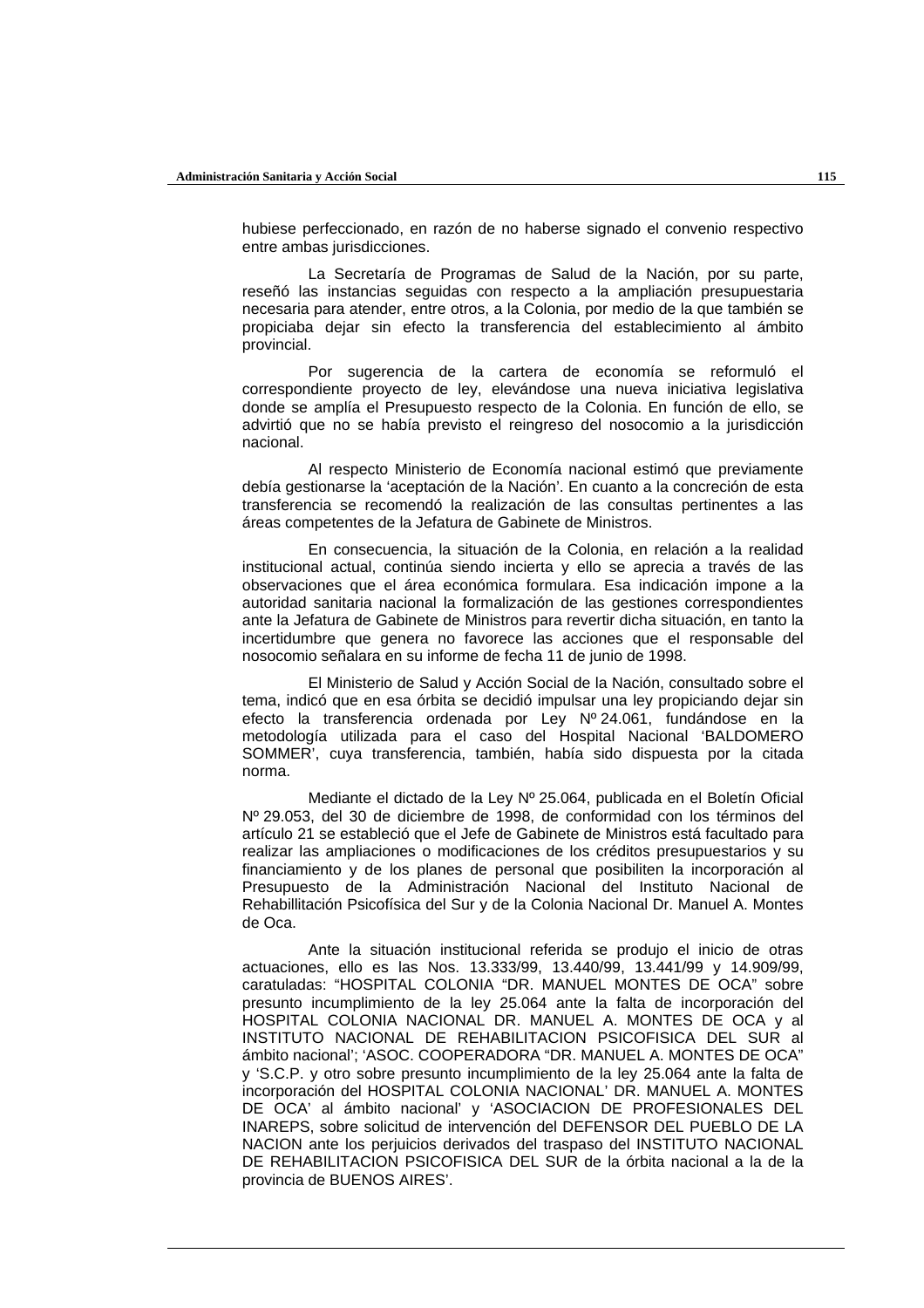Las presentaciones citadas se han ocupado de señalar que no se han realizado, hasta el presente, los trámites tendientes a materializar la incorporación del establecimiento.

Estas cuestiones, específicamente vinculadas con la falta de determinación institucional de los organismos involucrados ha mostrado la imposibilidad de articular medidas que permitan un desarrollo apropiado a los objetivos que persiguen esos establecimientos.

Por otra parte, se estima necesario que exista un proyecto de 'renacionalización' de la Colonia que le permitiría corregir las actuales condiciones de funcionamiento y que se tienda a que el nosocomio se autogestione, ello de acuerdo con las previsiones de las normas vigentes al respecto, lo cual le permitirá obtener recursos en orden a las prestaciones que otorga.

#### V.- CONCLUSIONES.

En consideración a lo expuesto y advirtiendo la totalidad de las cuestiones relacionadas con la situación particular de la Colonia, analizadas a través de los obrados tramitados y teniendo en cuenta las disposiciones contenidas en el artículo 31 de la Ley Nº 24.284, esta Institución ha dispuesto cursar a la COMISION BICAMERAL PERMANENTE DE LA DEFENSORIA DEL PUEBLO el presente informe especial, en atención a la trascendencia social del tema tratado, dado cuenta no sólo de la labor realizada sino también alertando respecto de la incidencia de cuestiones pendientes de resolución, como lo es la atiente a la situación institucional antes reseñada. Se acompañan copias de los pedidos de informes cursados y de las constancias obrantes en la actuación que hacen a la cuestión que se informa.

> Defensor del Pueblo de la Nación

# **3. LOGROS OBTENIDOS**

## **3.1. LOGROS**

- Se logró que la SSS dictara y notificara a las Juntas de Síndicos, la Circular Nº 10/99-C.S.-SSSALUD- a través de la que se solicita a dichas Juntas información mensual sobre aquellos agentes del seguro que registren deudas pendientes de pago con el Hospital de Clínicas 'José de San Martín'. Previamente esta Institución recomendó al citado organismo que continúe realizando el contralor de las obras sociales y agentes del seguro nacional de salud que registran deudas pendientes de pago con el Hospital de Clínicas 'José de San Martín' de modo de procurar que se proceda a su cancelación**. (Act. Nº 78/99)**

- Se logró que la Obra Social de la Federación de Asociaciones de Trabajadores de la Sanidad Argentina (OSFATSA) dispusiera que, a la brevedad, fuese intervenido quirúrgicamente de los ojos un niño, beneficiario de la misma. **(Act. Nº 773/99)**

- Se logró que la DASMI (Obra Social de la Universidad Nacional de Luján) señalara la coincidencia con los objetivos que le presentara esta Institución, en cuanto se han propuesto desde el dictado de la Res. Nº 247/96- alcanzar o superar los niveles establecidos por el PMO en todos los aspectos. **(Act. Nº 1.296/97)**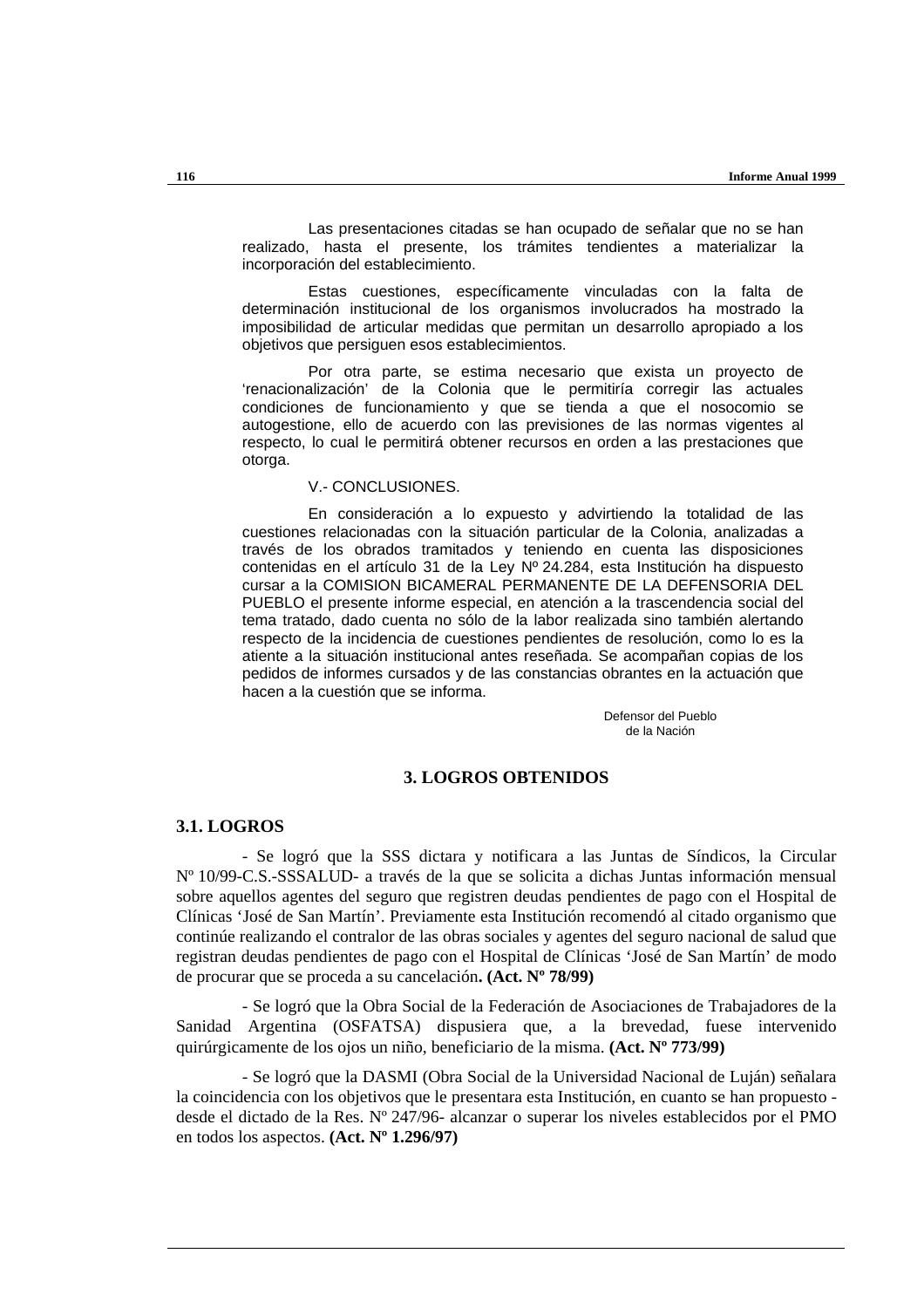- Se logró que el INSSJP otorgara medicación a una beneficiaria que lo había solicitado infructuosamente durante el presente año, luego de haberla obtenido por las gestiones efectuadas por esta Institución durante el año 1998. **(Act. Nº 1.573/98)**

- Se logró que la Obra Social de la Federación Gremial de la Industria de la Carne cubriera la escuela terapéutica para el hijo discapacitado de un beneficiario, cumpliendo con la recomendación que al respecto formalizara esta Institución a la entidad. **(Art. Nº 2.057/98)**

- Se logró que el Centro de Salud Nº 18 de la Villa 20 ampliara las prestaciones asistenciales, con mayor dotación de profesionales médicos, de enfermería y extensión del horario de atención al público. **(Act. Nº 2.833/98)**

- Se logró que la Facultad de Psicología de la Universidad Nacional de Rosario implementara en cada una de las asignaturas y seminarios de cursado obligatorio un curso exclusivo para no fumadores. **(Act. 3.086/98)**

- Se logró que el Instituto de Servicios Sociales Bancarios abonara un reintegro a la interesada. **(Act. Nº 6.211/97)**

- Se logró que la OSMATA (Obra Social del Sindicato de Mecánicos y Afines del Transporte Automotor, delegación Bell Ville, proveyera un corset ortopédico y una silla de paseo, cuyo uso se recomendaba, al hijo menor de edad de un beneficiario de esa entidad. **(Act. Nº 9.799/99)**

- Se logró que el Gobierno de la Ciudad de Buenos Aires proveyera a una interesada los materiales necesarios para reconstruir su vivienda, dañada como consecuencia de un incendio. **(Act. Nº 9.867/98)**

- Se logró que la Obra Social de Docentes Particulares prorrogase la afiliación de una adherente, cuyo hijo discapacitado requiere atención médica permanente. **(Act. Nº 10.158/99)**

- Se logró que Werchow Medicina Privada S.A. disminuyera el costo de la cuota por un servicio de sepelios que tiene contratado el interesado. **(Act. Nº 10.246/99)**

- Se logró que el INSSJP proveyera a un beneficiario de una bomba infusora a través de la firma que se encarga de su provisión. **(Act. Nº 10.033/99)**

- Mediante gestiones directas con la Sucursal de Santa Fe del INSSJP, se logró que una beneficiaria pudiera efectuar un tratamiento de radioterapia en razón de que existían dificultades para que la misma lo siguiera en esa provincia. Además, se realizó un seguimiento que permitió corroborar el efectivo otorgamiento de la prestación. **(Actuación Nº 10.547/99)**

- Se logró que el INSSJP otorgara un audífono a un beneficiario de 80 años. **(Act. Nº 10.781/99)**

- Se logró que un beneficiario del INSSJP, residente de la provincia de Córdoba, obtenga los medicamentos prescriptos por su médico. **(Act. Nº 11436/99)**

- Se logró que un beneficiario del INSSJP, a quien se le había rechazado la provisión de un medicamento oncológico, obtuviera la medicación necesaria para su tratamiento. **(Act. Nº 11.530/99)**

- Se logró que en un plazo perentorio el INSSJP otorgara una medicación oncológica a un beneficiario residente en la provincia de Mendoza. **(Act. Nº 11.657/99)**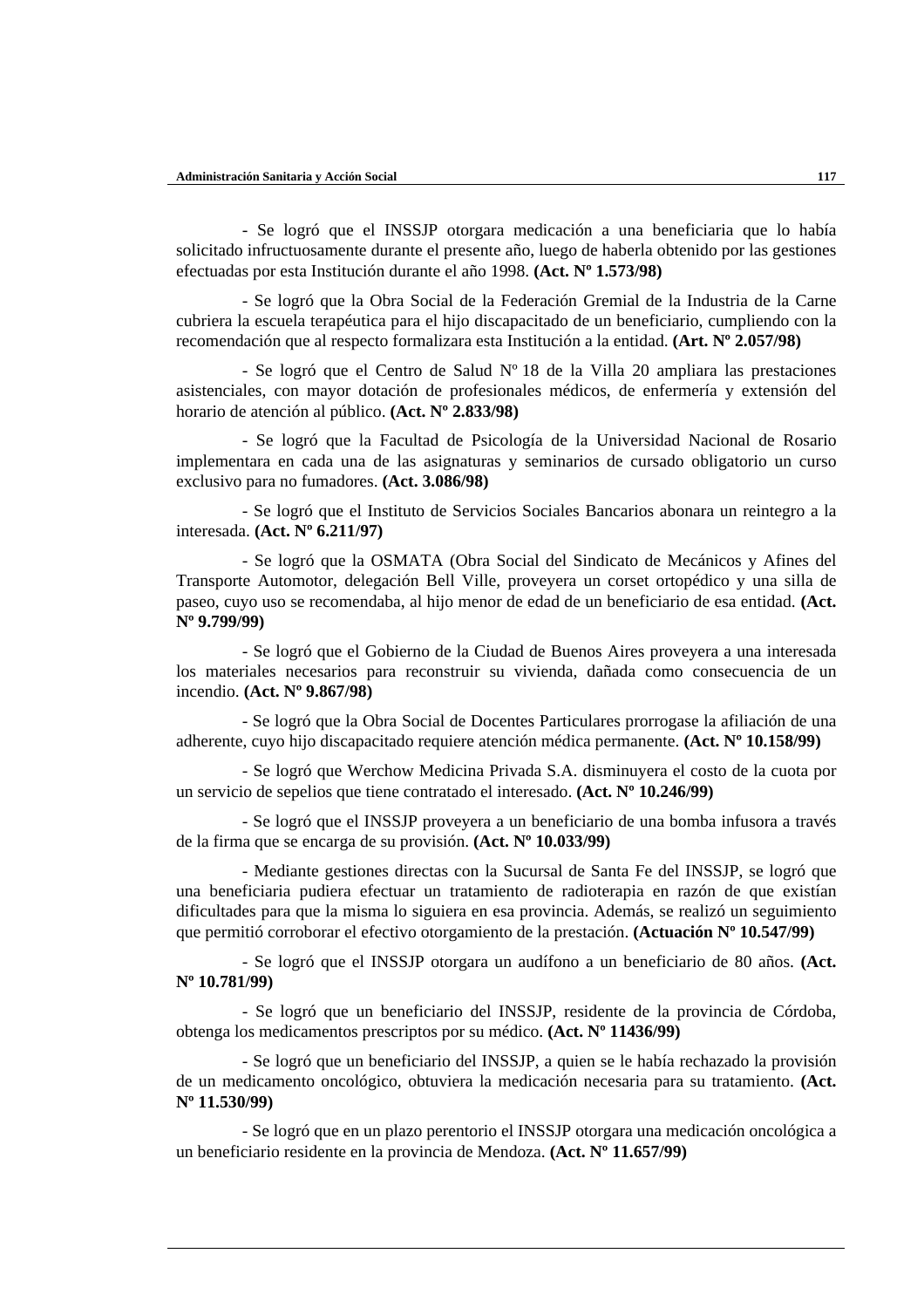- Se logró que una entidad médica prepaga, que actuaba como prestadora de servicios en relación a la quejosa, reintegrara la totalidad de los importes que incorrectamente habían sido cobrados. **(Act. Nº 11.799/99)**

- Se logró que el Hospital Borda proveyera a una ciudadana los medicamentos necesarios para su tratamiento en forma gratuita. **(Act. 11.855/98)**

- Se logró que una empresa de medicina prepaga reconociera el cien por ciento del costo de la medicación que el médico tratante había indicado a una paciente oncológica **(Act. Nº 12.764/99)**.

- Se logró que la Facultad de Derecho y Ciencias Sociales de la Universidad Nacional de Buenos Aires recordara a los docentes que debían velar por el cumplimiento de la norma que rige en esa Casa de Altos Estudios, vinculada con la prohibición de fumar en ámbitos cerrados donde se imparten clases o se realizan actividades académicas. **(Act. Nº 12.730/99)**

- Se logró que el INSSJP- por vía de excepción- abonara un reintegro por la realización de una vitrectomía y endoláser ocular. **(Act. Nº 13.316/98)**

- Se logró que una ciudadana, que se había hecho cargo del sepelio de su tío, fallecido en 1994, y a quien tanto la ANSeS como el INSSJP le habían denegado el reintegro, cobrase el beneficio correspondiente **(Act. Nº 13.681/97)**.

- Se logró que la SSS diera curso a la recomendación que se formalizara para la adopción de las medidas necesarias para analizar la situación de la Obra Social Witcel SAIC, en consideración a las disfunciones detectadas, y que adoptasen las medidas conducentes para regularizar la situación verificada. **(Act. Nº 13.960/98)**

- Se logró que la ANSeS subsanara un error contenido en la orden de pago previsional (OPP), vinculada con la pertenencia de una beneficiaria jubilada a la Obra Social Bancaria Argentina (OSBA). **(Act. Nº 14.174/98)**

- Se logró que el Ministerio de Salud y Acción Social de la Nación dictara la Resolución Nº 542/99, de fecha 26 de julio de 1999, publicada en el Boletín Oficial Nº 29.199, de fecha 2 de agosto de 1999, por medio de la que se modifica el Programa Medico Obligatorio, en cuanto incluye específicamente la cobertura de la insulina y demás elementos necesarios para su aplicación en un 100% y una cobertura progresivamente creciente -no inferior al 70% para los demás elementos que establezca el Programa Nacional de Diabetes y las normas técnicas aprobadas por autoridad competente. Previamente esta Institución recomendó a ese Ministerio que adopte las medidas necesarias para que la población comprendida en las previsiones de la Ley Nº 23.753 y su reglamento aprobado por medio del dictado del Decreto Nº 1271/98, obtenga sin dilaciones la cobertura que dichas normas les acuerdan, realizando también, a tales efectos, las correcciones necesarias al PMO. **(Act. Nº 14.816/98)**

- Mediante el asesoramiento brindado, se logró que un ciudadano solucione el tema de la suscripción de un pagaré exigido por una clínica médica privada, por una supuesta deuda por dadores de sangre. **(Act. Nº 14.841/98)**

- Se logró que una beneficiaria del INSSJP de la provincia de Santa Fe recibiera un tratamiento de quimioterapia que, por dificultades de esa entidad, no se lograba efectuar. **(Actuación de oficio Nº 14.914/98)**

- Se logró que el Ministerio de Salud y Acción Social de la Nación finalmente dispusiera la suspensión por un año de la fabricación, importación, exportación,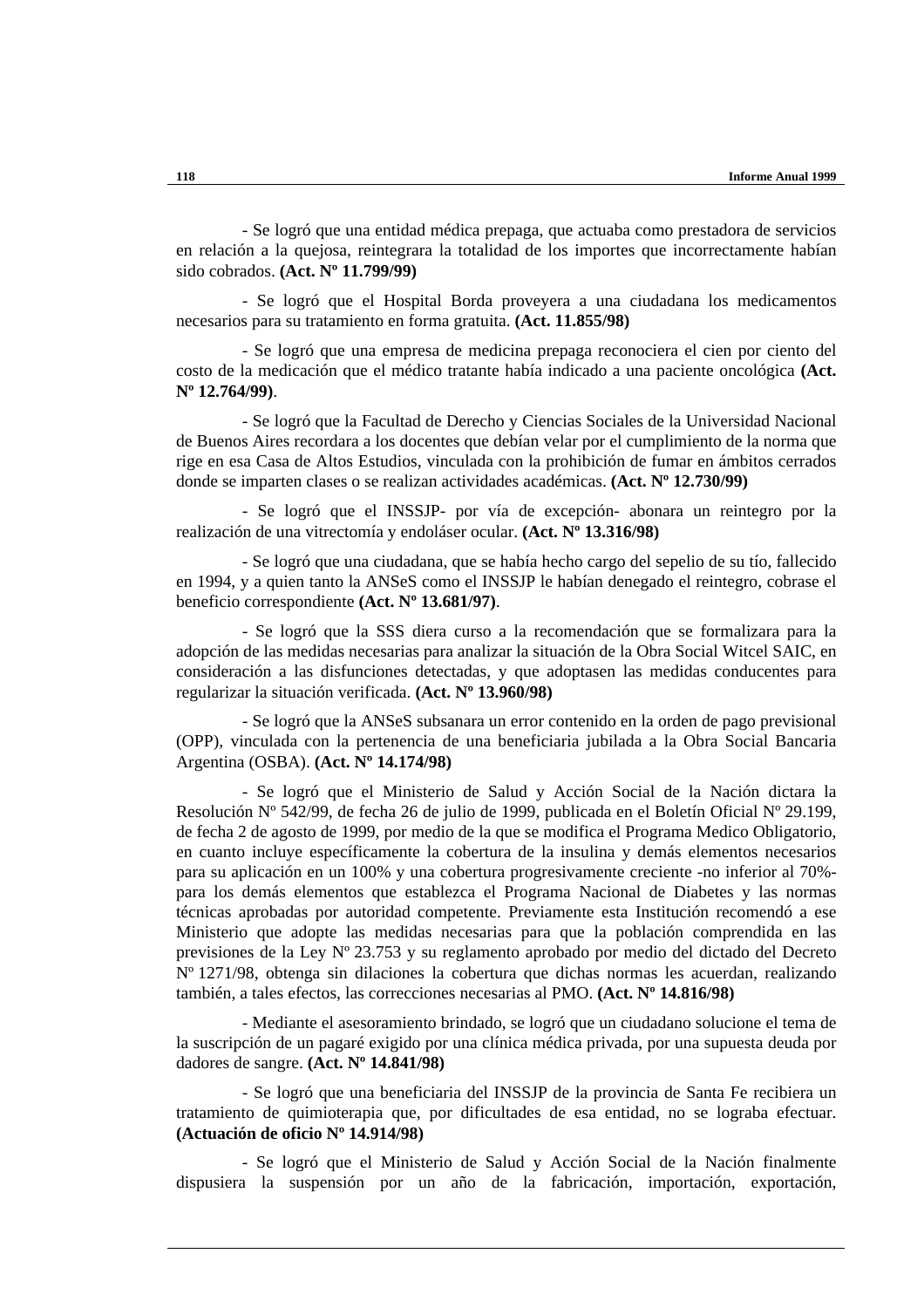comercialización o entrega gratuita de artículos de puericultura y juguetes confeccionados con PVC, destinados a ser llevados a la boca por niños menores de tres años, especialmente chupetes y mordillos, ello a través del dictado de la Resolución Nº 978/99, de fecha 9 de diciembre de 1999. Oportunamente, se había recomendado a la ANMAT -con fecha 22 de diciembre de 1997- que adoptara las medidas necesarias para: a) proceder a la debida y clara identificación de los juguetes de PVC; b) proceder a realizar el estudio relativo a la actualización de las normas vigentes relacionadas con la cuestión; c) informar a la población respecto de cuáles son las características del producto, en particular cuando se trate de juguetes dirigidos a menores de 3 años de edad; y d) difundir los resultados que arroje el estudio referido en el punto b) **(Act. Nº 15.000/97).**

- Se logró que la OSPLAD procediera al reintegro de gastos derivados de una internación. **(Act. Nº 15.899/99)**

# **3.2. RECOMENDACIONES Y EXHORTACIONES**

## **3.2.1. Recomendaciones**

#### *3.2.1.1. A la Jefatura de Gabinete de Ministros*

- Se recomendó que adoptara las medidas necesarias para resolver la petición formulada por S.M., referida al pago del subsidio de sepelio correspondiente a G.M., cuyo deceso ocurrió con fecha 15 de junio de 1994, disponiendo que el organismo responsable proceda a efectuar el reintegro correspondiente.

- Se le recomendó que adopte las medidas del caso con relación a la falta de financiamiento para brindar la cobertura médico-asistencial a los desempleados, luego de los 3 meses que prevé la Ley Nº 23.660 y a los fines de que no se torne ilusoria la garantía consagrada por el art. 119, inciso b) de la Ley Nº 24.013, con el propósito de que los beneficiarios del subsidio por desempleo puedan gozar de la cobertura correspondiente con la extensión prevista por la norma en cuestión.

## *3.2.1.2. Al Ministerio de Salud y Acción Social de la Nación*

- Se recomendó que adoptara las medidas necesarias para que la población comprendida en las previsiones de la Ley Nº 23.753 y su reglamento aprobado por medio del dictado del Decreto Nº 1.271/98, obtenga sin dilaciones la cobertura que dichas normas les acuerdan, realizando también las correcciones necesarias al PMO.

# *3.2.1.3. A la Secretaría de Política y Regulación de Salud dependiente del Ministerio de Salud y Acción Social*

- Se le recomendó que adoptara las medidas necesarias para efectuar estrictos controles periódicos y sin pre-aviso en las clínicas, sanatorios y otros establecimientos en los que se brindan servicios de salud, verificando la totalidad de los servicios que estos posean.

#### *3.2.1.4. A la Superintendencia de Servicios de Salud (SSS) -ex-ANSSAL-*

- Se recomendó que adoptara las medidas necesarias para que se analice la situación de la Obra Social Witcel SAIC, en consideración a las disfunciones detectadas, y se adopten las medidas conducentes para regularizar la situación, estableciendo un plazo cierto para ello.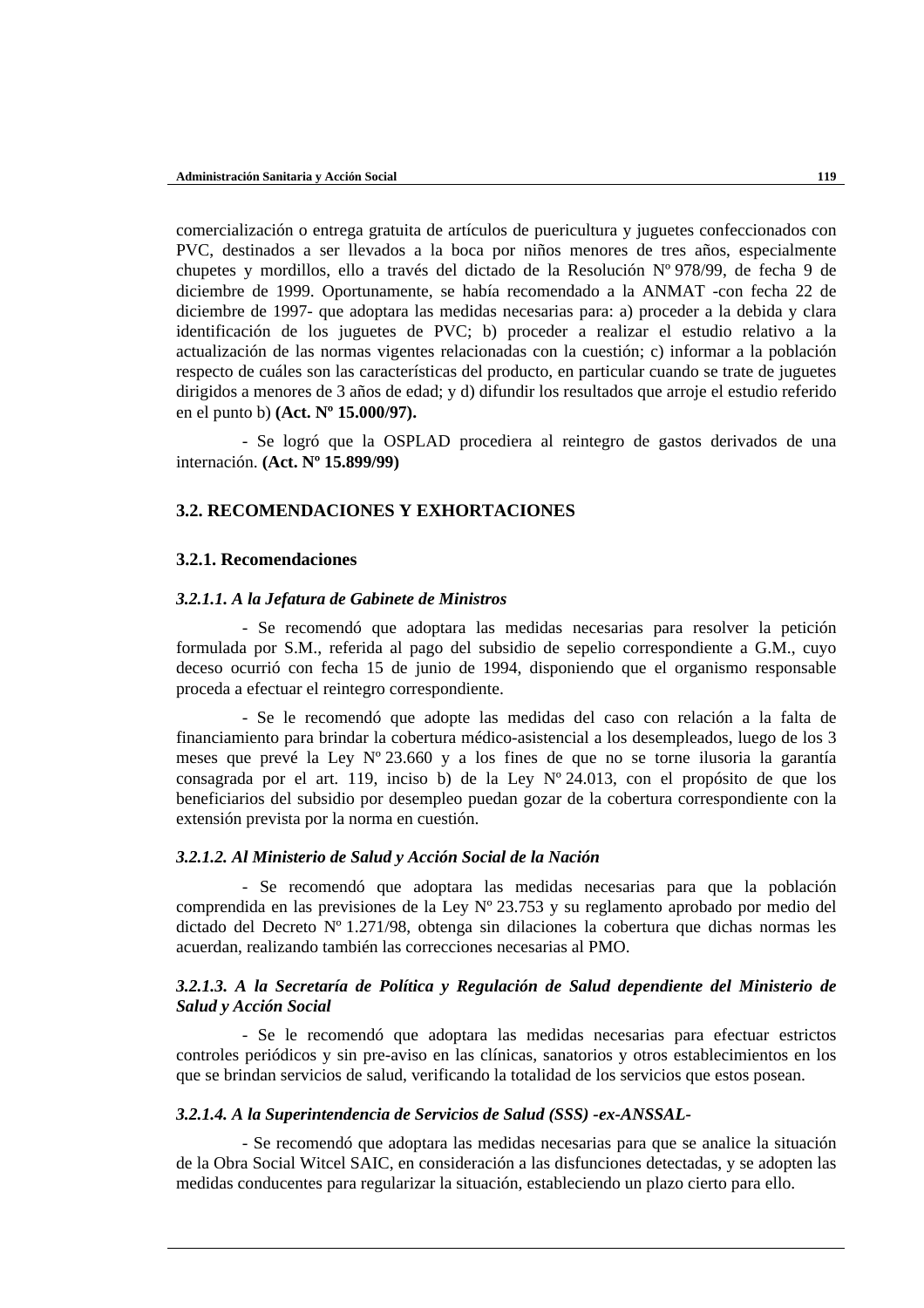- Se recomendó que arbitre las medidas para que:

a) los afiliados voluntarios u obligatorios de la ex A.P.S. obtengan cobertura médica no inferior a la que obtenía cuando eran beneficiarios de ésta;

b) los montos de las cuotas sean equivalentes a los que los beneficiarios adherentes abonaban en la ex APS;

c) las enfermedades preexistentes, en el caso de esos beneficiarios, no constituyan un impedimento para verificar su ingreso a las obras sociales;

d) una quejosa junto con sus hijos pueda incorporarse a una obra social en las condiciones señaladas en los incisos a), b) y c) del presente artículo;

e) no se establezca plazo alguno para registrar el ingreso a las obras sociales hasta tanto se encuentre una solución al problema de la señora A.C. y de todos aquellos ex afiliados a APS que se encuentren en similares situaciones.

- Se recomendó que dispusiera lo necesario para que la Mutual del Personal de Agua y Energía Eléctrica de Capital Federal le otorgue a la afiliada G.O.R. las prestaciones que requiere para proseguir el tratamiento médico oncológico indicado, sin cargo alguno para la nombrada, ajustándose de esta manera a la normativa vigente en la materia, ello es el Programa Médico Obligatorio (Resolución MSyAS Nº 247/96).

- Se recomendó que adoptara las medidas necesarias para atender inmediatamente y resolver la situación de los trabajadores dependientes de la ADOS de Trelew y de los beneficiarios de la misma Asociación, en este último caso referida al otorgamiento de las prestaciones médico-asistenciales con la extensión prevista por el PMO.

- Se le recomendó que, ejerciendo las funciones de control y fiscalización que le competen respecto de los agentes del seguro de salud, interviniera en el presente caso, adoptando las medidas necesarias ante la Obra Social de Obreros Empacadores de Fruta de Río Negro y Neuquén para que exima a la afiliada J.A. del pago de la deuda con el prestador Instituto Cardiovascular del Sur y, además, para que se le reintegren las sumas abonadas hasta la fecha.

- Se le recomendó que continuara realizando el contralor de las obras sociales y agentes del seguro nacional de salud que registran deudas pendientes de pago con el Hospital de Clínicas 'José de San Martín', de modo de procurar que se proceda a su cancelación.

- Se le recomendó que adoptara las medidas necesarias para:

- a) consultar al usuario cuando el consejo pronunciado por la Comisión Consultiva de Traspasos señale a esa Superintendencia que la opción realizada debe ser rechazada;
- b) establecer el tiempo de permanencia en la Comisión de las obras sociales que la integren;
- c) establecer su conformación teniendo en cuenta los resultados obtenidos anualmente en función de las opciones registradas;
- d) establecer que la previsión contenida en el artículo 11° del Decreto Nº 504/98 no debe ser interpretada en desmedro del beneficiario que opta por una entidad en la que realizará un aporte igual o superior al que efectúan los beneficiarios de origen, recibiendo las mismas prestaciones que estos.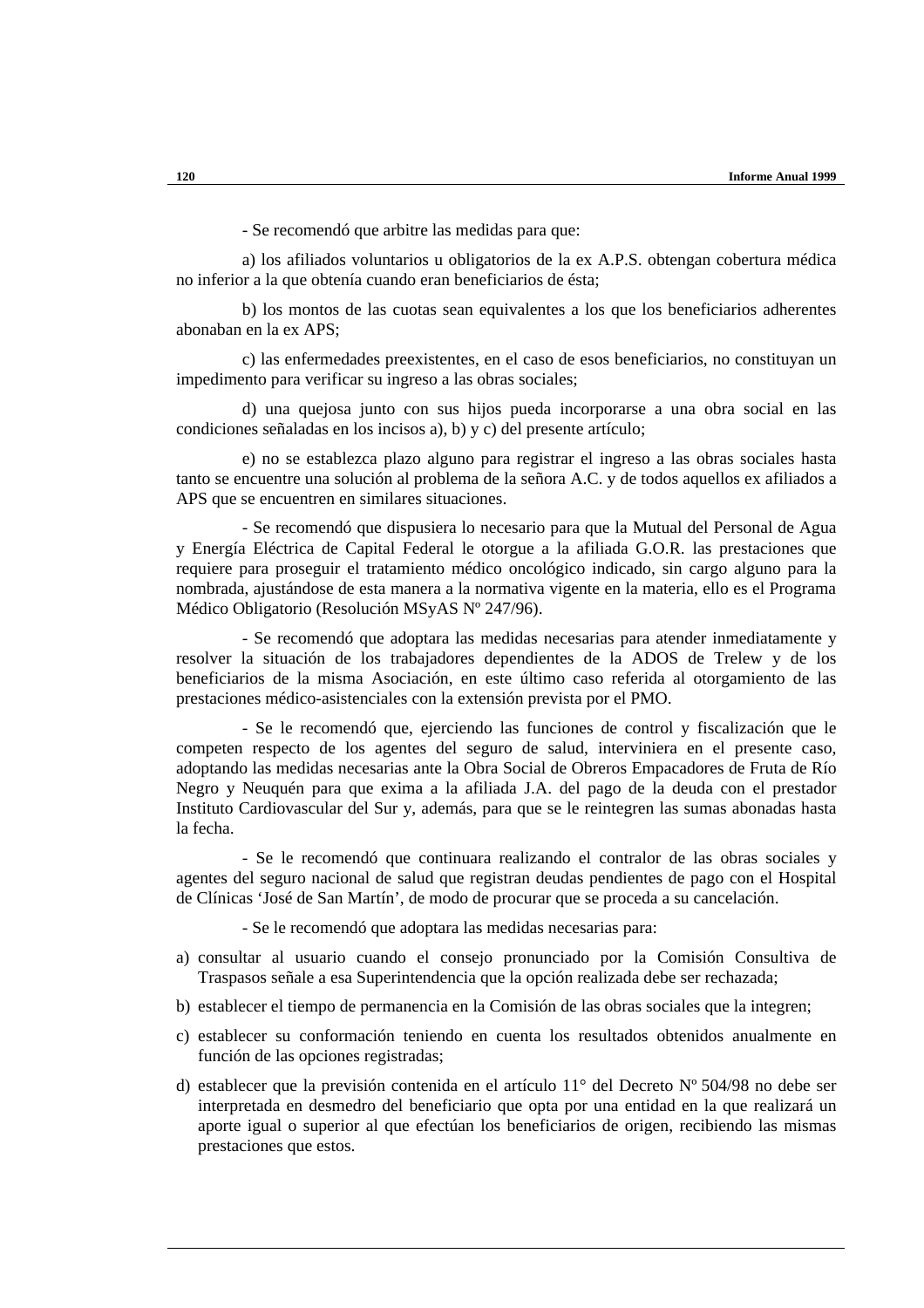- Se recomendó que adoptara las medidas necesarias para otorgar a la beneficiaria de la OSECAC, S.A.M.O., la extensión de la cobertura correspondiente al Plan Materno Infantil, que el PMO regula a través del punto 1.1.1., por lo menos, durante el tiempo en que la citada perciba el subsidio por desempleo.

# *3.2.1.5. A la Comisión Nacional de Pensiones Asistenciales de la Secretaría de Desarrollo Social de la Nación*

- Se recomendó que disponga lo necesario para proceder a la urgente reconstrucción y tratamiento del expediente correspondiente a F.L.

- Se recomendó que disponga lo necesario para dar prioridad y urgente tratamiento al reinicio del expediente correspondiente a J.L.C..

- Se recomendó que disponga lo necesario para dar prioridad y urgente tratamiento al expediente correspondiente a L.B.

- Se recomendó que disponga lo necesario para dar prioridad y urgente tratamiento al trámite del expediente correspondiente a S.I.U.

- Se recomendó que disponga lo necesario para dar prioridad y urgente tratamiento al reinicio del expediente correspondiente a B.L.C.

- Se recomendó que disponga lo necesario para dar prioridad y urgente tratamiento al reinicio del expediente correspondiente a N.G.B.

- Se recomendó que disponga lo necesario para dar prioridad y urgente tratamiento a la resolución del expediente correspondiente a G.C.M.

#### *3.2.1.6. Al Rectorado de la Universidad Nacional de Buenos Aires*

- Se le recomendó que arbitre los medios a su alcance para:

- a) establecer junto con DOSUBA un procedimiento a seguir ante situaciones análogas a la planteada en esta actuación, acordando definitivamente qué entidad se hará cargo en lo sucesivo de la cobertura de prácticas médicas que revisten excepcionalidad, o sea aquéllas consideradas de baja incidencia y alto costo;
- b) que el procedimiento que se disponga implementar sea expresamente incluido en el Reglamento de Prestaciones Médicas de DOSUBA;
- c) que se establezcan desde el inicio del proceso (o sea, a partir del pedido de un afiliado de la cobertura de determinada práctica) las instancias a seguir, en el marco de un expediente, a los efectos de procurar la resolución del caso;
- d) que puntualmente se contemple la instancia de entablar contacto institucional con el establecimiento tratante del afectado, en pos de establecer conjuntamente las alternativas que el caso presenta.

- Se le recomendó que arbitre las medidas del caso para procurar que el Hospital de Clínicas 'JOSE DE SAN MARTIN' cuente con los recursos económicos necesarios para garantizar su funcionamiento.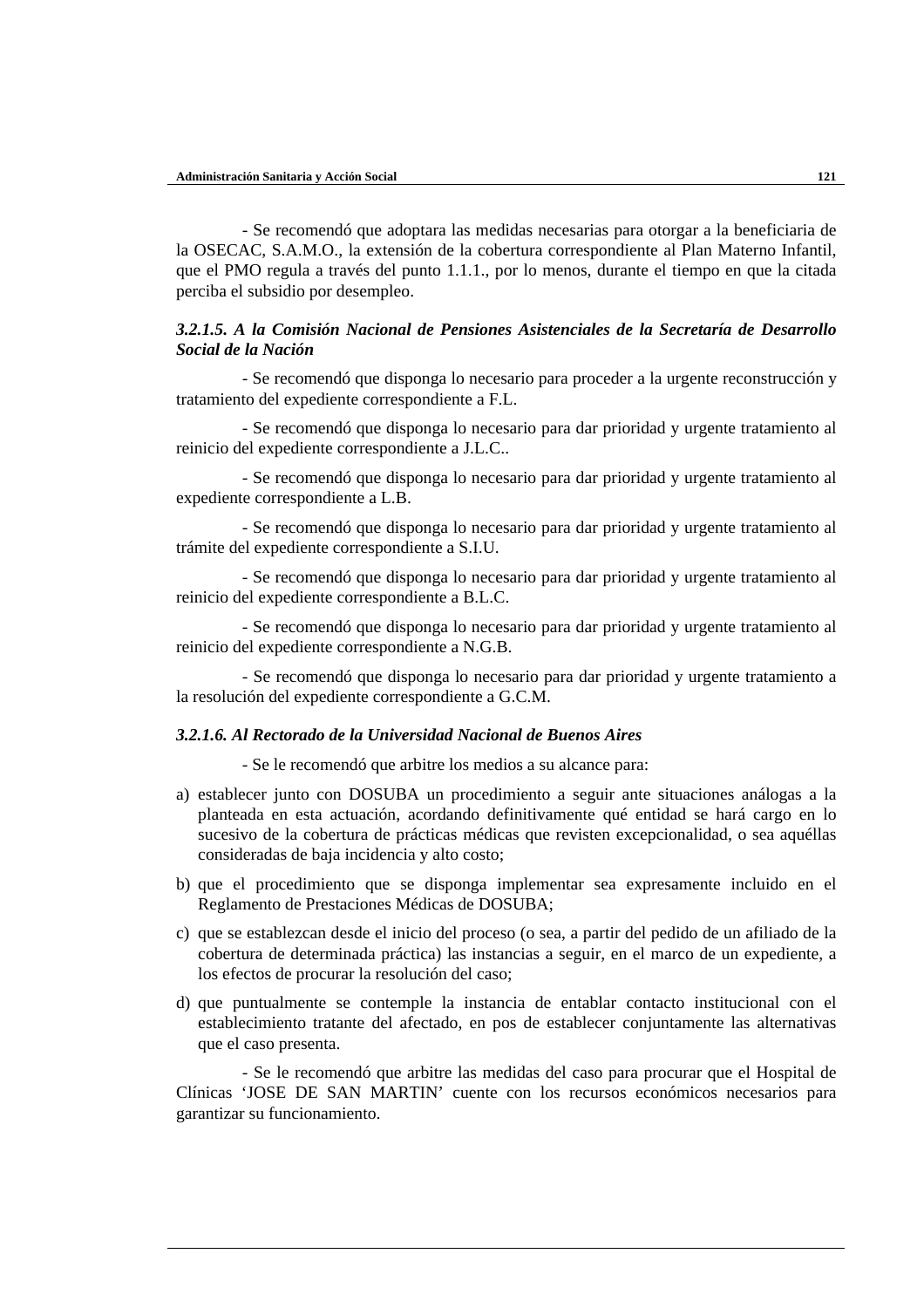#### *3.2.1.7. Al Instituto Nacional de Servicios Sociales para Jubilados y Pensionados (INSSJP)*

- Se recomendó que adopte las medidas necesarias para resolver la situación del Instituto Quirúrgico de Gualeguay en orden a las graves disfuncionalidades detectadas a través del Informe Definitivo de la Subgerencia de Control Prestacional Nº 101/98 de fecha 6, 7 y 8 de abril de 1998 y su similar Nº 559/98 de fecha 19 noviembre de 1998, ello de acuerdo con las Normas y Criterios Vinculados a la Calidad Prestacional y Atención de la Salud.

- Se le recomendó que arbitre las medidas necesarias para procurar la cancelación de las deudas pendientes de pago que esa entidad registre con el Hospital de Clínicas 'José de San Martín'.

- Se recomendó que disponga lo necesario para:

- a) informar a la población beneficiaria sobre el procedimiento actualmente implementado para la provisión de audífonos, aclarando, a partir del inicio de un expediente, que se tramita por vía de excepción y cuál será el tiempo estimativo de demora que registran dichos trámites;
- b) resolver la problemática referida a la "demanda contenida" de solicitudes de provisión de audífonos, teniendo en cuenta la edad avanzada de la población beneficiaria y su situación socio-económica;
- c) reconsiderar el pedido de reintegro por los gastos que demandó la compra del audífono, a favor del afiliado C.O., en virtud de la espera de aproximadamente 1 año para obtener tal prestación.

- Se recomendó que adopte las medidas necesarias para:

- a) dar cumplimiento a las previsiones contenidas en el PMO, establecido mediante el dictado de la Resolución Nº 247/96, del registro del MTSS, Anexo I, punto 2.1.5., en tanto establece que en los tratamientos ambulatorios, el medicamento Mestinon debe tener un descuento, como mínimo, del 40 por ciento de su valor;
- b) atender la situación de la beneficiaria M.C.M., estableciendo si -en su caso- corresponde brindarle la cobertura del 100 por ciento del medicamento Mestinon o si sólo procede otorgarle la cobertura del 40 por ciento del citado medicamento.

- Se recomendó que adoptara las medidas necesarias para proceder a la baja de su listado de prestadores de aquellos establecimientos que no lleven en debida forma las historias clínicas de los beneficiarios que se internen en los mismos, teniendo en cuenta con ese propósito las prescripciones contempladas por las 'Normas y criterios', vinculados a la calidad prestacional y atención de la salud, dictadas por ese Instituto en 0998, en tanto refiere que dichos documentos deben ser únicos, completos y legibles.

- Se recomendó que arbitrara los medios a su alcance para resolver con premura un expediente y adoptara las medidas necesarias para determinar la procedencia de que la Clínica San Pablo de Todos los Santos S.A. continúe como prestador de la obra social.

- Se recomendó que adoptara las medidas necesarias para proceder a la baja de su listado de prestadores de la Clínica Privada los Cedros, en tanto establecimiento no cuenta con la inscripción en el Registro Nacional de Prestadores, de acuerdo con las previsiones contenidas en el artículo 29 de la Ley Nº 23.661.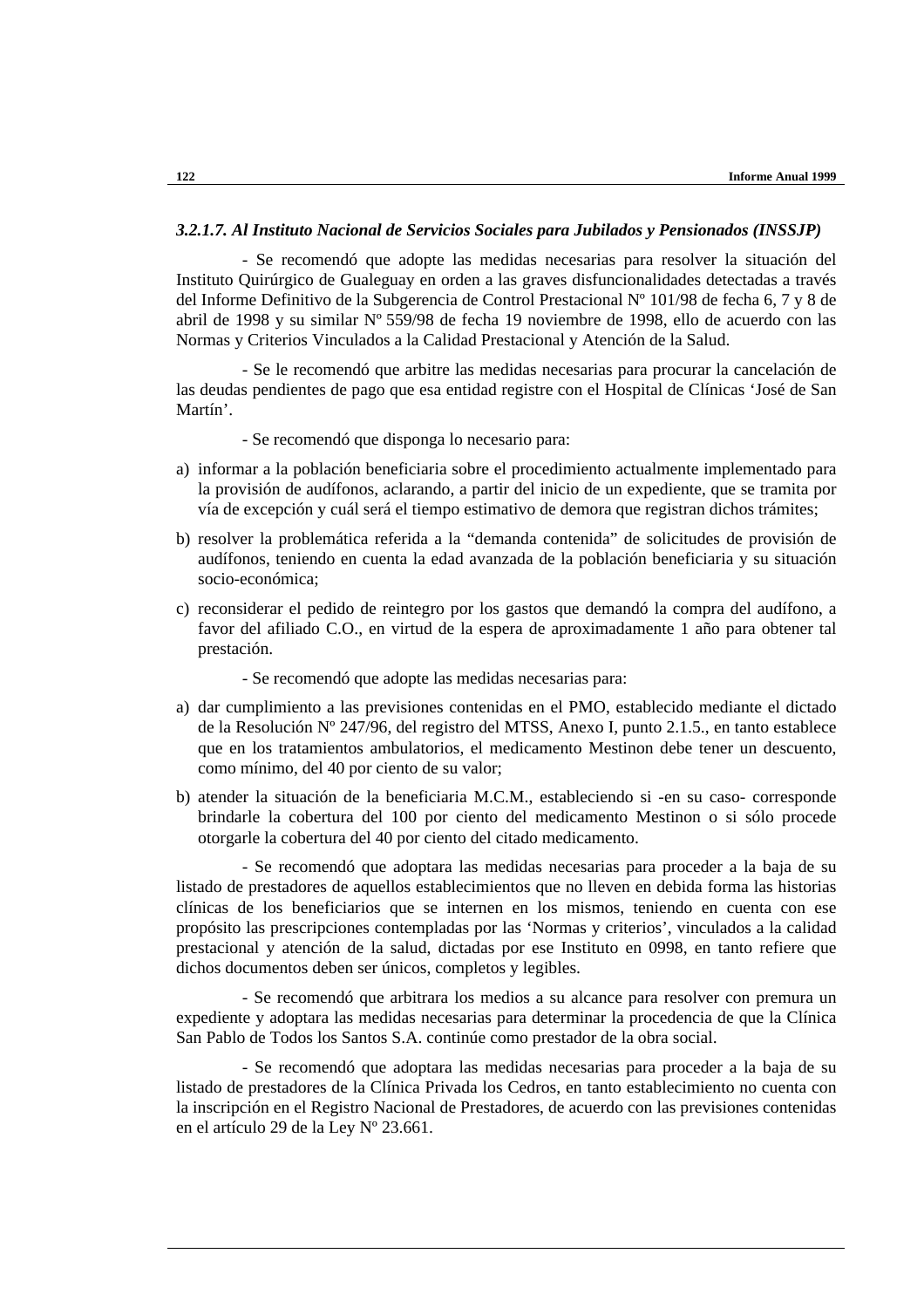- Se recomendó que arbitre las medidas del caso para restablecer, en todo el país y en el plazo máximo de 48 horas, el suministro continuo de la totalidad de las drogas indicadas en el marco de los tratamientos médicos para el HIV/SIDA

# *3.2.1.8. A la Sucursal Xll Salta del Instituto Nacional de Servicios Sociales para Jubilados y Pensionados*

Se recomendó que disponga lo necesario para:

- a) informar a la población beneficiaria de esa provincia sobre el procedimiento actualmente implementado para la provisión de audífonos, aclarando que se tramita por vía de excepción y cuál será el tiempo estimativo de demora que registra el trámite;
- b) garantizar al afiliado C.O. el acceso a las prestaciones médicas, sociales y de rehabilitación que requiere;
- c) proporcionarle a los familiares del afiliado que nos ocupa la documentación médica solicitada oportunamente, como así también información completa sobre los prestadores convenidos en el ámbito de esa provincia a los cuales puede acceder.

# *3.2.1.9. A la Sucursal XV Santa Fe del Instituto Nacional de Servicios Sociales para Jubilados y Pensionados*

- Se recomendó que arbitrara, con premura, las medidas del caso para normalizar la prestación de los servicios médicos y sociales, garantizando a la población afiliada el acceso a una red asistencial que le permita concretar los tratamientos médicos indicados para el recupero de la salud.

## *3.2.1.10. A la Obra Social de la Unión del Personal Civil de la Nación (OSUPCN)*

- Se recomendó atender inmediatamente la petición formulada por el beneficiario J.O.J., referida a la incorporación del menor L.H.R., como beneficiario integrante del grupo familiar primario del primero, cuya guarda legal le fue otorgada por la autoridad judicial competente con fecha 3 de noviembre de 1998.

#### *3.2.1.11. A la Obra Social del Personal Hotelero Gastronómico*

- Se recomendó adoptar las medidas necesarias para dar cumplimiento a las disposiciones contenidas en la Resolución Nº 791/99, del registro del Ministerio de Salud y Acción Social de la Nación, en la que se incluye el producto Mestinon en el listado de medicamentos que deben ser obligatoriamente provistos por los Agentes de Salud con una cobertura del 100 por ciento, en cumplimiento del PMO, de acuerdo con el punto 2.1.5. del Anexo I de la resolución Ministerial Nº 247/96.

#### *3.2.1.12. A la Obra Social del Personal de la Industria Maderera (OSPIM)*

- Se recomendó que adopte las medidas necesarias para cumplir, en el plazo de 48 horas, con la presentación de la documentación que prevé la Resolución Nº 1/98-APE-, para que la APE proceda al trámite y consideración de la petición formalizada en el expediente Nº …./98-APE- en la que se solicitó el apoyo económico necesario para cubrir los gastos derivados del implante coclear del beneficiario J.M.S., hijo del beneficiario titular J.R.S..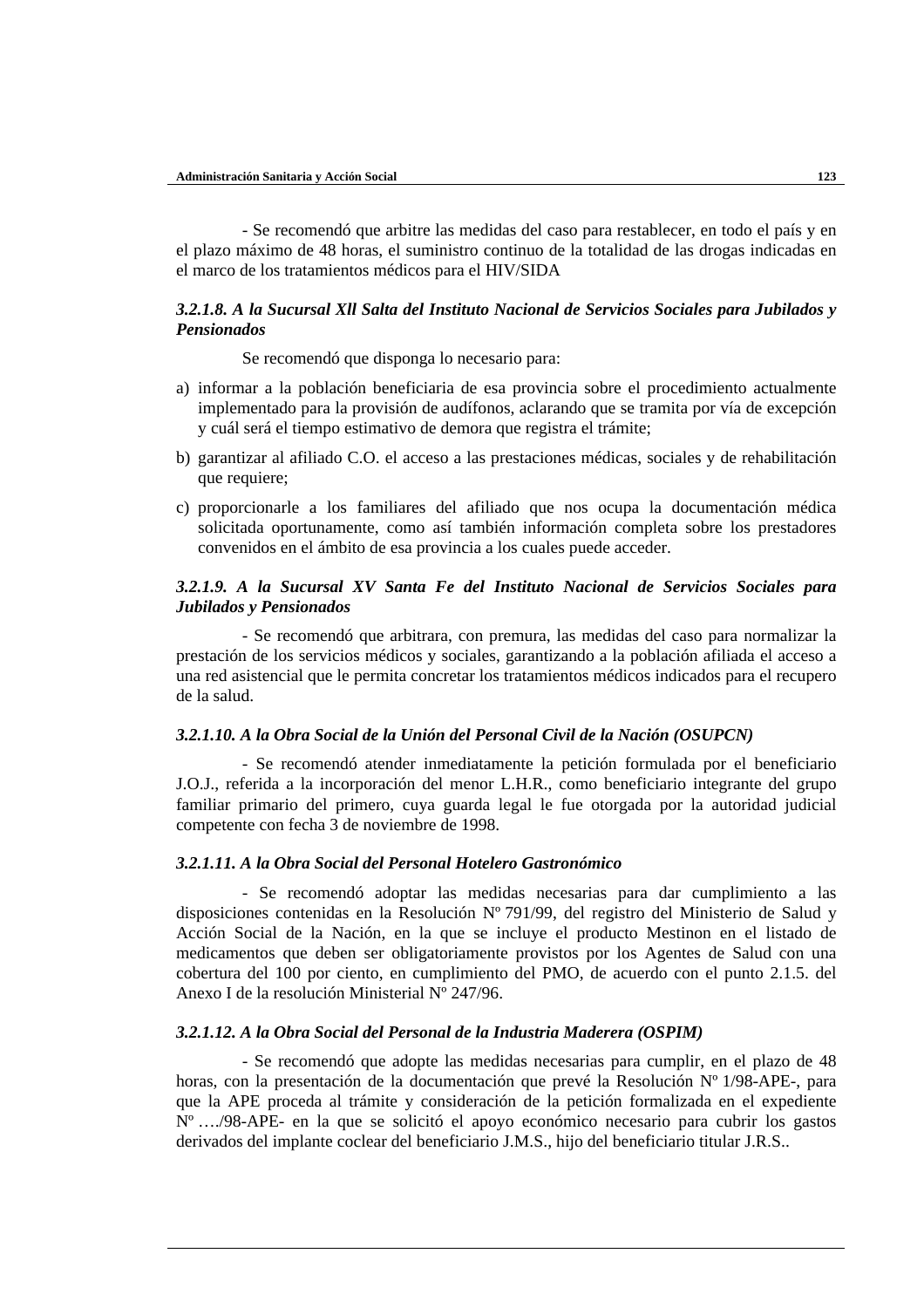#### *3.2.1.13. A la Obra Social del Personal de Entidades Deportivas y Civiles (OSPEDYC)*

- Se recomendó que adopte las medidas necesarias para regularizar la efectiva prestación de los servicios médico-asistenciales respectivos, particularmente, en el ámbito de la ciudad de Río Cuarto, de la provincia de Córdoba.

#### *3.2.1.14. A la Obra Social de Obreros Empacadores de Fruta de Río Negro y Neuquén*

- Se recomendó que arbitrara los medios a su alcance para cancelar la deuda con el prestador Instituto Cardiovascular del Sur por las prestaciones médicas brindadas a una afiliada, teniendo en cuenta la obligación que al respecto surge de la normativa vigente (PMO Res. MSyAS Nº 247/96) eximiendo de esta manera a la afectada de dicha cancelación.

## *3.2.1.15. A la Mutual del Personal de Agua y Energía Eléctrica de Capital Federal*

- Se le recomendó que dispusiera lo necesario para otorgarle a una afiliada las prestaciones que requiere para proseguir el tratamiento oncológico indicado, sin cargo alguno para la nombrada, ajustándose de esta manera a la normativa vigente en la materia, ello es el PMO (Resolución MSyAS Nº 247/96).

## *3.2.1.16. A la Dirección General de Obra Social de la Universidad Nacional de Buenos Aires*

- Se le recomendó que arbitrara los medios a su alcance para:

- a) establecer junto con el Rectorado de la Universidad de Buenos Aires un procedimiento a seguir ante situaciones análogas a la planteada en esta actuación, acordando definitivamente qué entidad se hará cargo en lo sucesivo de la cobertura de prácticas médicas que revisten carácter excepcional, o sea aquéllas consideradas de baja incidencia y alto costo;
- b) que el procedimiento que se disponga implementar sea expresamente incluido en el Reglamento de Prestaciones Médicas;
- c) establecer desde el inicio del proceso (o sea, a partir del pedido de un afiliado de la cobertura de determinada práctica) las instancias a seguir, en el marco de un expediente, a los efectos de procurar la resolución del caso;
- d) que puntualmente se contemple la instancia de entablar contacto institucional con el establecimiento tratante del afectado, en pos de establecer conjuntamente las alternativas que el caso presenta.

# *3.2.1.17. Al Hospital de Clínicas 'José de San Martín'*

- Se le recomendó la adopción de las medidas necesarias para gestionar el cobro de las deudas pendientes de pago que registren tanto las obras sociales integrantes del sistema nacional como las provinciales y municipales y entidades privadas, agotando al efecto los mecanismos y acciones que resulten conducentes para verificar el objetivo señalado.

## *3.2.1.18. A la Administración Nacional de la Seguridad Social -ANSeS-*

- Se recomendó atender inmediatamente la petición formulada por la señora F.A.I., referida a que se corrija su OPP, de modo que se ajuste la opción formalizada, oportunamente, en favor del Instituto Nacional de Servicios Sociales para Jubilados y Pensionados (INSSJP).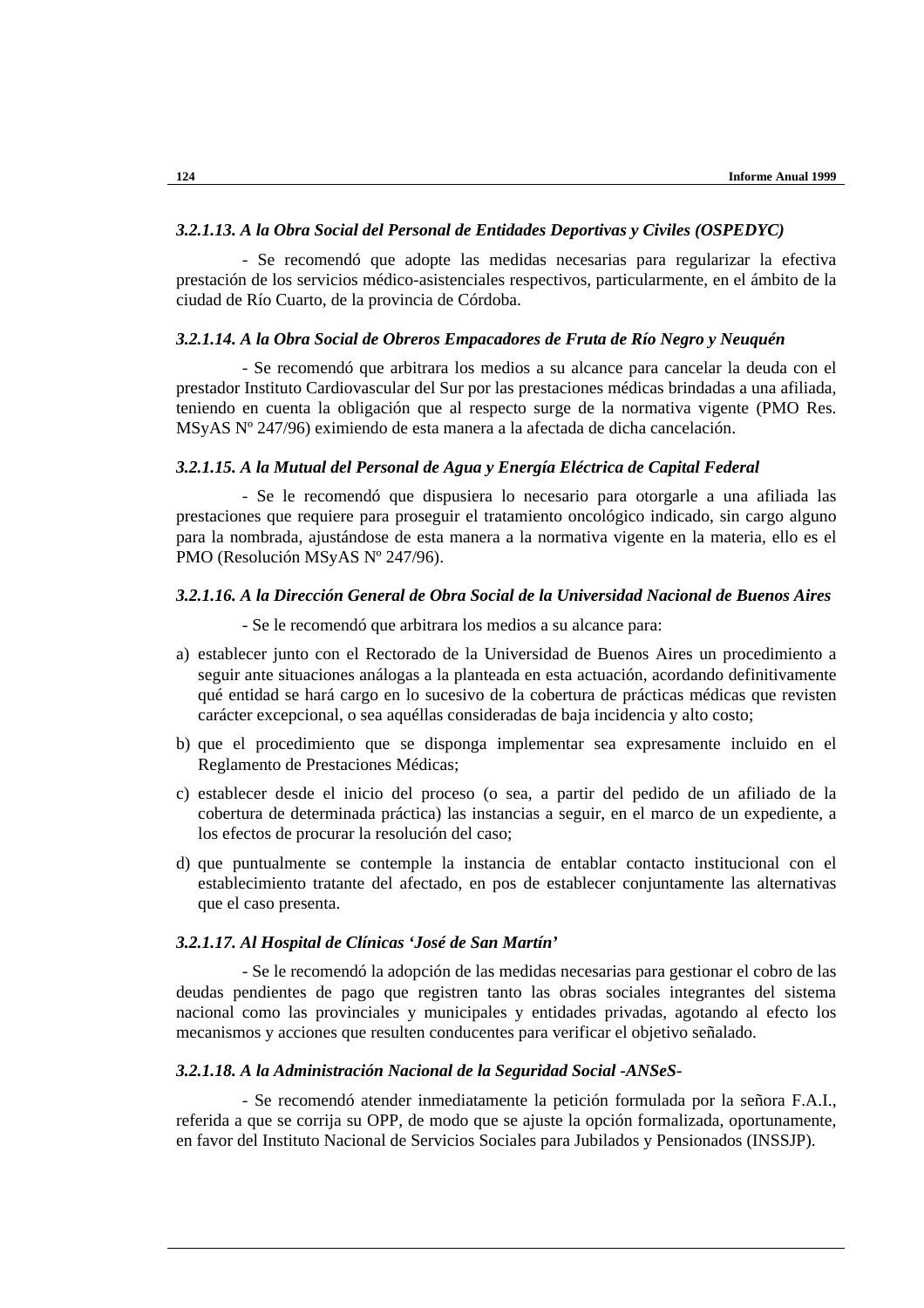## **3.2.2. Exhortaciones**

#### *3.2.2.1. Al Instituto Autárquico Provincial de Obra Social de Santa Fe*

- Se lo exhortó a arbitrar las medidas del caso para evaluar y tratar las cuestiones planteadas por la afiliada N.A. de C. en la carta de lectores que motivó el inicio de la presente actuación, publicada el 23 de marzo del corriente año por el diario El Litoral.

#### *3.2.2.2. Al Instituto Municipal de Obra Social (IMOS)*

- Se lo exhortó a que arbitre los medios a su alcance para atender la problemática planteada por el interesado, referida a la cobertura del tratamiento de rehabilitación que requiere su hijo E.A.C., resolviendo a tal fin los expedientes correspondientes.

#### *3.2.2.3. Al Instituto Nacional de Servicios Sociales para Jubilados y Pensionados*

- Se lo exhortó a que arbitre los medios a su alcance para: a) diseñar un programa básico de prevención sobre el tabaquismo, a implementarse en las clínicas psiquiátricas prestadoras, dirigido a la población beneficiaria en condiciones de participar, con el propósito de contribuir en la mejora de su calidad de vida; b) establecer, en los citados establecimientos, ámbitos donde se prohiba expresamente fumar.

# **4. QUIENES SE QUEJAN Y COMO LO HACEN**



# **Composición de quejosos**

Area 3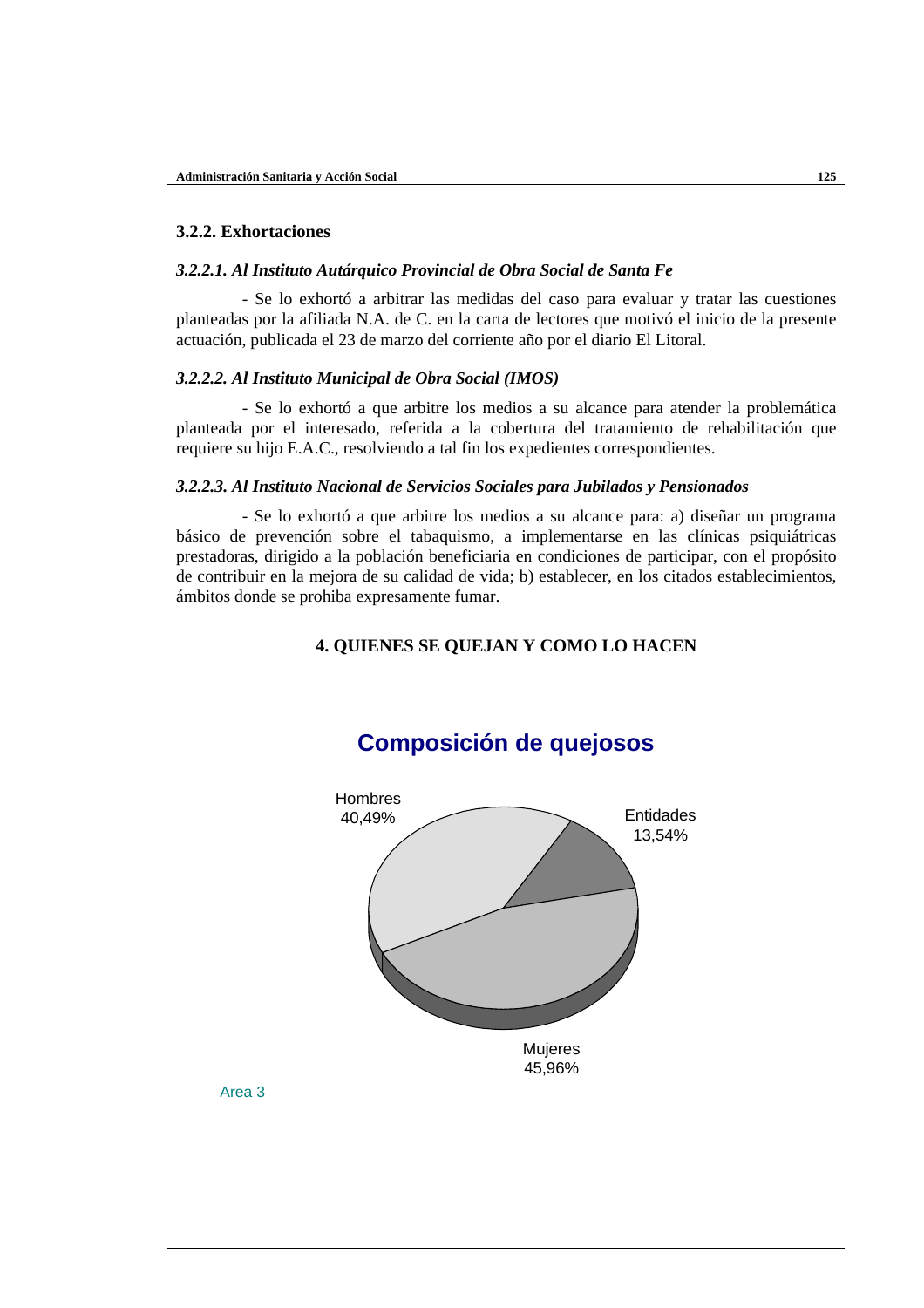# **5. ACTUACIONES INICIADAS DE OFICIO**

El Area de Administración Sanitaria y Acción Social, durante el curso del período 1999, inició 58 actuaciones de oficio y desde el comienzo de las actividades de esta Institución ha llevado adelante la cantidad total de 243 investigaciones.

Este procedimiento permite al Defensor del Pueblo de la Nación participar, por propia decisión, de aquellos acontecimientos que no son puestos a su consideración por los ciudadanos a través de la interposición de una queja.

Esta vía directa de acción, de indudable valor y eficacia comprobada, permite extender las posibilidades de actuación de la Institución a todo el país, sin límites, posibilitando -de este modo- que se modifiquen o corrijan las situaciones que pudieran resultar perjudiciales para el conjunto social afectado.

Sin perjuicio de realizar su tratamiento específico en otros tramos de este trabajo, se enuncian, a continuación, las cuestiones abordadas, así como los lugares a que tales investigaciones corresponden.

- Presunta falta de terapia intensiva en el Hospital Materno Infantil de San Isidro;
- Investigación ante el posible cese de funciones del Hospital de Clínicas;
- Presunta falta de recursos para atender los gastos de medicamentos de una niña afectada de leucemia;
- Presunta falta de envío de fondos por parte de la Superintendencia de Servicios de Salud a OSECAC para abonar un medicamento;
- Presunto cese en la cobertura médica a 13.000 jubilados por parte del INSSJP en la ciudad de Necochea, provincia de Buenos Aires;
- Presunto retardo en la extracción de una muela a un afiliado por parte de los profesionales médicos pertenecientes al INSSJP;
- Presunta falta de reintegro de gastos por parte de IOMA a un beneficiario;
- Presunta falta de cobertura médico-asistencial para más de 12.000 jubilados catamarqueños por parte de la prestadora ASACA;
- Presunto brote de hepatitis en el Paraje Santa Rita, provincia de Santiago del Estero;
- Presunto cobro excesivo de gastos de sepelio por parte de la Compañía Funeraria Argentina, prestadora del INSSJP;
- Presunta falta de otorgamiento de un subsidio para practicar una intervención quirúrgica a un menor de 12 años por parte del Ministerio de Desarrollo Humano de la provincia de San Juan;
- Investigación ante la presunta negativa de OSMATA a proveer elementos ortopédicos para un beneficiario menor que padece parálisis cerebral;
- Presunta demora en retirar una donación de equipamiento, insumos y medicamentos del Puerto de Buenos Aires, por parte de las autoridades pertinentes de la provincia de Misiones;
- Presunta sustitución de medicación a un enfermo de 92 años por parte de la OSBA;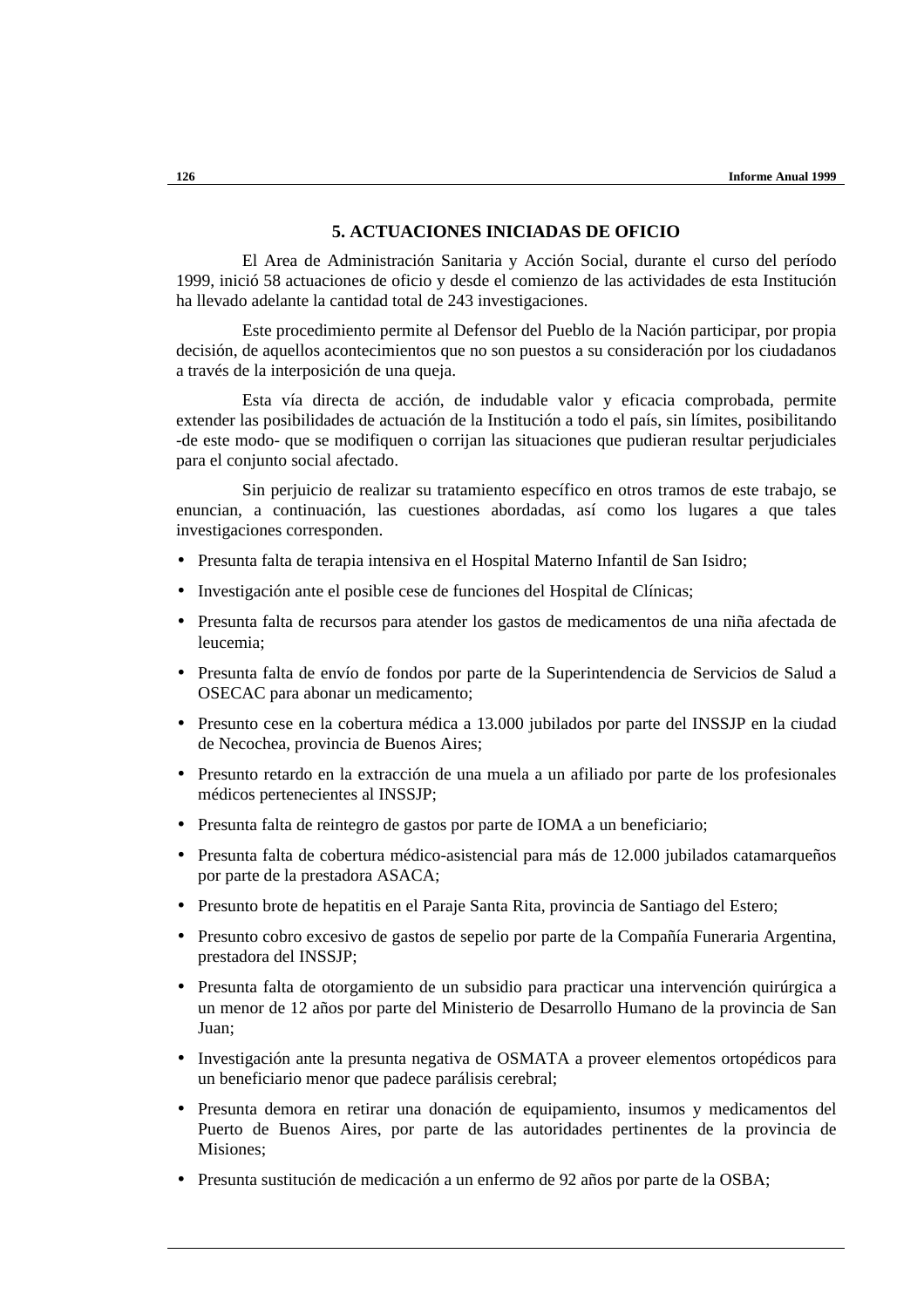- Presunta imposibilidad de donar los órganos de un menor de 3 años debido a la dificultad de comunicarse con el Centro Unico de Ablación e Implante de Organos de la ciudad de Rosario, de la provincia de Santa Fe;
- Presunta falta de prestación de los servicios médicos y farmacéuticos a los beneficiarios de la OSPLAD, de la provincia de Tucumán;
- Presunta falta de prestación de los servicios médico-asistenciales a los beneficiarios de la OSPRERA de la localidad de Vicuña Mackenna y zonas de influencia, de la provincia de Córdoba;
- Presuntas deficiencias en la atención a los afiliados por parte de OSDE en la provincia de La Pampa;
- Presunta denegatoria del INSSJP a la solicitud de un medicamento por parte de un beneficiario;
- Demora en el trámite de una pensión no contributiva;
- Presunto brote de hepatitis en Colonia Santa Rosa y Urundel;
- Presunto brote de hepatitis en la ciudad de Río Cuarto, provincia de Córdoba;
- Presunta suspensión de atención médica a 55 mil jubilados en la provincia de San Juan;
- Presunta falta de suministro de medicamentos a una mujer trasplantada por cese de un beneficio de pensión;
- Presunta indebida atención médica a aborígenes de Iguazú;
- Presunta falta de vacunas contra meningitis en la filial ALPI de Córdoba;
- Presunta falta de recursos para atender los gastos de medicamentos de un niño afectado de leucemia;
- Falta de provisión de medicamentos básicos por parte del PRO. FE. a un beneficiario de 87 años;
- Presuntas irregularidades en las prestaciones médicas a una jubilada de 77 años por parte de la Obra Social IAPOS, en la provincia de Santa Fe;
- Presunto brote de hepatitis en el departamento de Andalgala y en la ciudad de Recreo en la provincia de Catamarca;
- Presunta atención deficiente a las personas alojadas en el geriátrico de Villa Lanús, de la provincia de Misiones,
- Presunta falta de insumos y remedios en el servicio de clínica médica del Hospital Escuela de la provincia de Corrientes;
- Presunta insuficiencia de medios y medicamentos en el Hospital de la localidad de Jardín América, provincia de Misiones;
- Presunta falta de protección en las ventanas del consultorio externo de otorrinolaringología del Hospital de Niños 'Ricardo Gutiérrez;
- Presunta falta de drogas en el ISSN para el tratamiento del SIDA;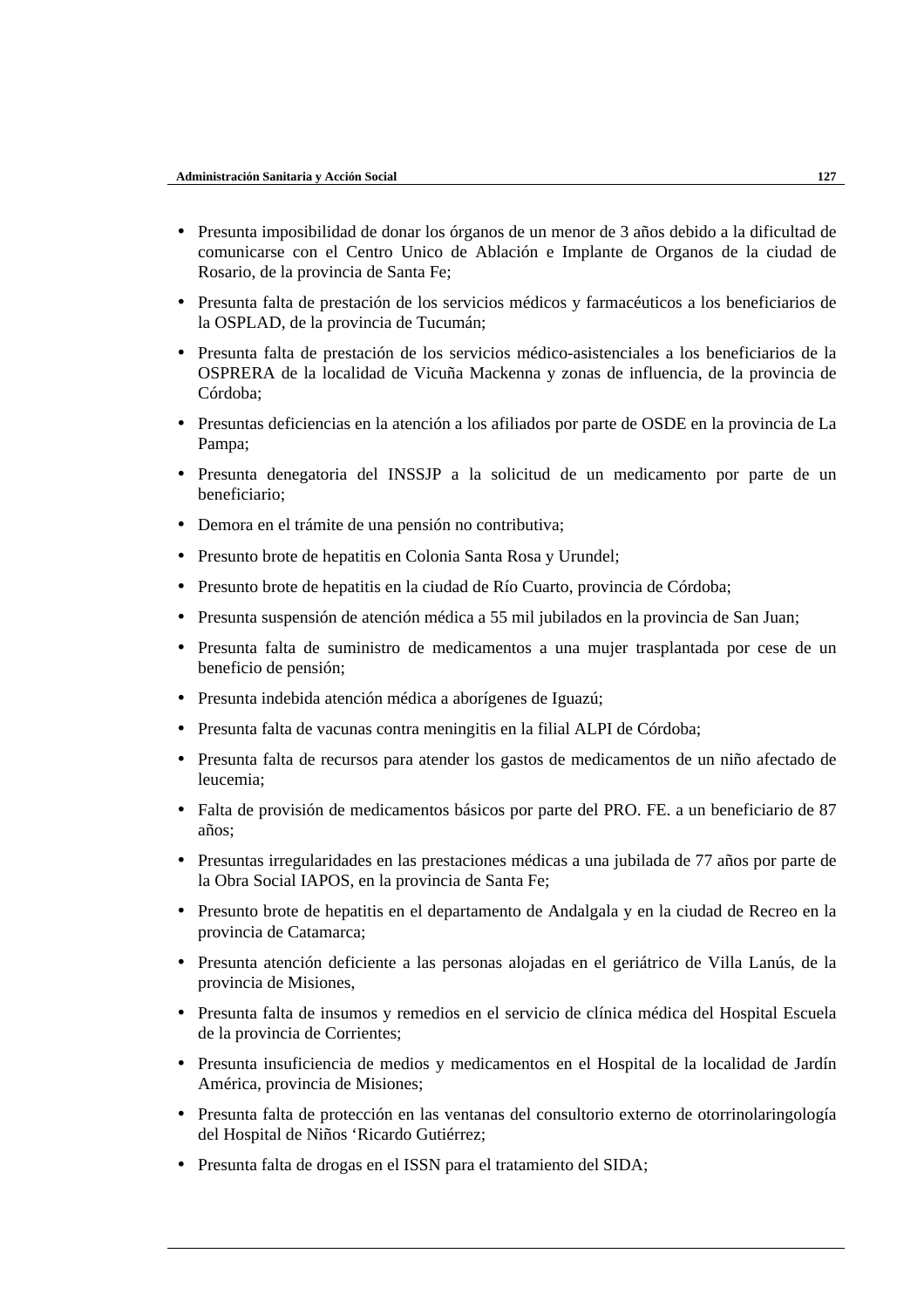- Presunta demora en el otorgamiento de una pensión no contributiva a una persona con síndrome de Down;
- Presunta suspensión del medicamento denominado MESTINON del vademécum de las obras sociales;
- Demora en el trámite de una pensión no contributiva;
- Presunta demora en la tramitación de una pensión por invalidez;
- Presunta falta de cobertura por parte de OSECAC para un beneficiario que requiere que se le practique una intervención quirúrgica;
- Presunta negativa del INSSJP para proveer a una beneficiaria de una prótesis para lograr su recuperación;
- Presunta falta de acatamiento a la norma que prohibe fumar en las aulas de la Facultad de Derecho y Ciencias Sociales de la Universidad de Buenos Aires, por parte de docentes y alumnos;
- Presuntas falencias en la guardia del Hospital Central de la ciudad de Mendoza, provincia de Mendoza;
- Presunto corte del servicio a beneficiarios del INSSJP por parte de la Federación Argentina de Cámaras y Asociaciones Psiquiátricas;
- Presunto desalojo de alrededor de 160 afiliados de establecimientos geriátricos de la provincia de San Juan, debido a la falta de pago por parte del PAMI;
- Presunta falta de medicamentos, deterioro de las ambulancias y mal estado del edificio del Hospital Nuestra Señora del Valle de la localidad de Palma Sola, provincia de Jujuy;
- Presunta suspensión de entrega de fondos y alimentos al Centro Vecinal del Barrio Ojo de Agua, provincia de Catamarca;
- Presuntas falencias en el Hospital Domingo Sicoli, de la localidad de Lavalle, provincia de Mendoza;
- Presuntas dificultades ocasionadas a un beneficiario de la provincia de Río Negro, por una inadecuada prótesis provista por el Instituto Nacional de Servicios Sociales para Jubilados y Pensionados;
- Presunta falta de drogas para el tratamiento del HIV/SIDA en el Centro Unico de Referencia de la provincia de Catamarca;
- Demora en el trámite de una pensión no contributiva;
- Presuntos inconvenientes de un beneficiario del Instituto Nacional de Servicios Sociales para Jubilados y Pensionados para obtener un medicamento para su hijo;
- Presunta falta de entrega de una silla de ruedas a una niña que padece distrofia muscular DUCHEME, por parte de la ANSeS;
- Presunta demora injustificada en el otorgamiento de una pensión no contributiva por parte de la ANSeS;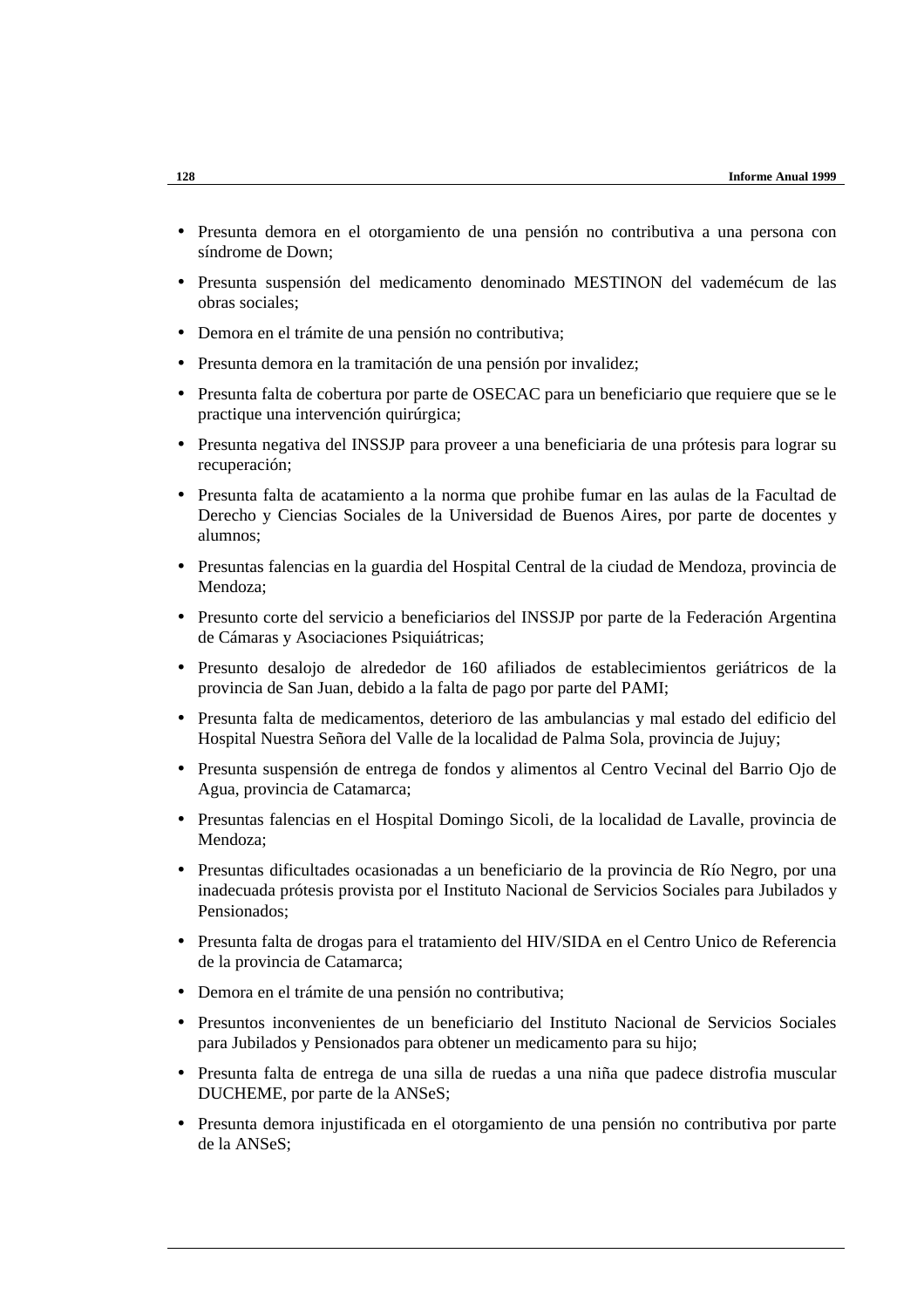- Presuntas dificultades en la obtención de órdenes de atención para los beneficiarios de la OSECAC, en la localidad de Metán, provincia de Salta;
- Presunto estado de deterioro e insalubridad de la cocina del Hospital 'Lucio Molas' de la provincia de La Pampa;
- Posible recorte en el presupuesto nacional de las partidas destinadas a personas con HIV/SIDA.

# **6. INFORMES A LA COMISION BICAMERAL DE LA DEFENSORIA DEL PUEBLO Y COMISIONES DEL H. CONGRESO DE LA NACION**

**Actuación Nº 15.000/97**, caratulada: "Defensor del Pueblo de la Nación sobre investigación por la presunta presencia de aditivos tóxicos en el P.V.C. utilizado en juguetes para niños" (24/02/99). Se remitieron informes similares a las Comisiones de Asistencia Social y Salud Pública y Familia y Minoridad, del H. Senado de la Nación y a las Comisiones de Defensa del Consumidor, Acción Social y Salud Pública y a la de Familia, Mujer y Minoridad de la H. Cámara de Diputados de la Nación.

**Actuación Nº 14.816/98**, caratulada: "Defensor del Pueblo de la Nación sobre presunta falta de implementación de las medidas necesarias para concretar la atención de los pacientes diabéticos", (04/03/99). Asimismo, se remitieron informes a la Comisión de Acción Social y Salud Pública, de la H. Cámara de Diputados de la Nación y a la Comisión de Asistencia Social y Salud Pública del H. Senado de la Nación.

**Actuación Nº 9.682/99**, caratulada: "Plenario Permanente de Organizaciones de Jubilados sobre solicitud de intervención del Defensor del Pueblo de la Nación respecto al proceso licitatorio de los servicios médico asistenciales llevado adelante por el INSSJP", (31/03/99). Se remitieron informes, también, a las Comisiones de Asistencia Social y Salud Pública y a la Normalización del INSSJP, del H. Senado de la Nación y a las Comisiones de Acción Social y Salud y de la Tercera Edad de la H. Cámara de Diputados de la Nación.

**Actuación Nº 3.090/98**, caratulada: "Defensor del Pueblo de la Nación s/ verificación del cumplimiento del Programa Médico Obligatorio a cargo de las empresas prestatarias de servicios prepagos de salud, por parte de la SSS", (05/05/99). Se procedió a elevar un proyecto de ley modificatorio, en lo pertinente, de la Ley Nº 24.754, informándose de tal circunstancia a los Presidentes de ambas Cámaras del H. Congreso de la Nación.

**Actuación Nº 697/94**, caratulada: "Z.,S.M. sobre mala atención y falta de higiene, servicio de ambulancias deficientes para afiliados del PAMI". (02/07/99)

**Actuación Nº 78/99**, caratulada: "Defensor del Pueblo de la Nación, sobre investigación ante el posible cese de funciones del Hospital de Clínicas". (24/09/99)

**Actuación Nº 680/94**, caratulada: "Defensor del Pueblo de la Nación, sobre protección de los derechos humanos en la Colonia Nacional 'Dr. Manuel Montes de Oca'" (05/10/99).

**Actuación Nº 14.780/99**, caratulada: "P.,S.F., sobre perjuicios derivados de la falta de entrega de medicamentos, por parte del INSSJP", a las Comisiones de Asistencia Social y Salud Pública del H. Senado de la Nación y a la de Acción Social y Salud de la H. Cámara de Diputados de la Nación (08/11/99).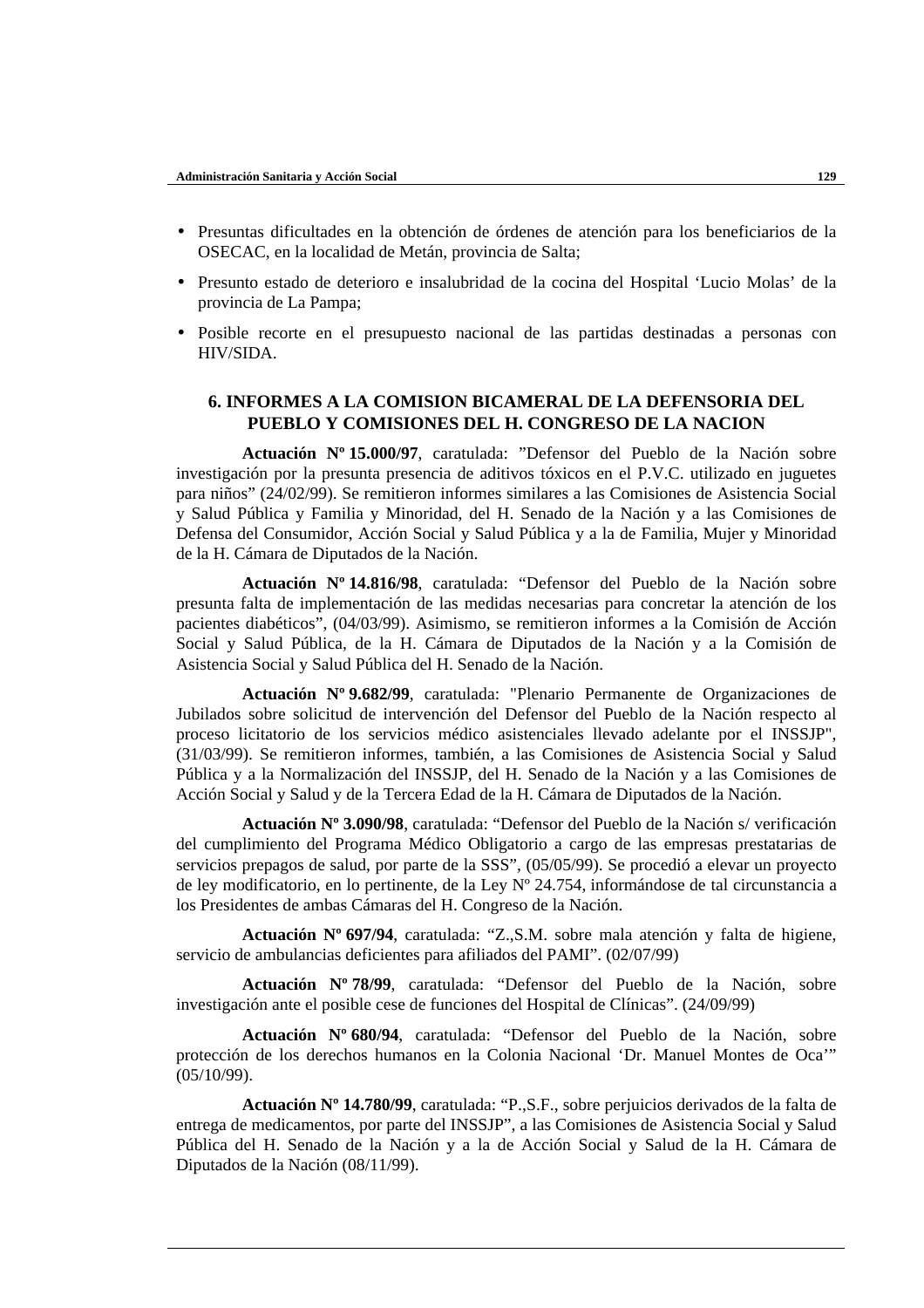**Actuación Nº 10.903/99**, caratulada: "R.R.M., sobre solicitud de intervención para que se dé cumplimiento al art. 62 de la ley 24.193". En dicho trámite se remitió al H. Congreso de la Nación un proyecto de ley, modificatorio de la ley 24.193., elevándose el mismo al señor Presidente de la H. Cámara de Diputados de la Nación y al señor Presidente del H. Senado de la Nación. (12/11/99).

## **7. COMUNICACIONES AL PROCURADOR GENERAL DE LA NACION**

**Actuación Nº 14.879/98**, caratulada: "A.,O. y otros, sobre solicitud de intervención del Defensor del Pueblo de la Nación ante la crisis de la ADOS Trelew, provincia del Chubut, que no atiende a sus afiliados y no paga salarios a su personal".

## **8. INFORMES A LA AUDITORIA GENERAL DE LA NACION**

**Actuación Nº 7.028/95**, caratulada: "A.H.R., sobre falta de respuesta a los reclamos efectuados para obtener el reintegro de gastos de sepelio por parte del INSSJyP y de la ANSeS" y la Nº 28.965/96, caratulada: "P.V.G., sobre denegatoria a la solicitud de reintegro por sepelio, por parte del INSSJP". Remitida con fecha 3/12/98.

**Actuación Nº 78/99**, caratulada: "Defensor del Pueblo de la Nación, sobre investigación ante el posible cese de funciones del Hospital de Clínicas".

**Actuación Nº 10.894/99**, caratulada: "Diputado Nacional Fadel, Mario Nallib, sobre solicitud de investigación de presuntas disfuncionalidades en la prestación del servicio médico asistencial a afiliados del INSSJP ante la implementación del Programa Federal".

# **9. COMUNICACIONES AL PODER JUDICIAL DE LA NACION Y PODER JUDICIAL DE LAS PROVINCIAS**

**Actuación Nº 11.777/96**, caratulada: " Defensor del Pueblo de la Nación sobre aparente interrupción en la producción de la vacuna contra el mal de los rastrojos". Se remiten los informes periódicos correspondientes al seguimiento de los trabajos destinados a concretar la producción de la vacuna CANDID l.

**Actuación Nº 7.925/95**, caratulada: "Defensor del Pueblo de la Nación, sobre presunta utilización de medicamentos vencidos en el Hospital de Emergencias 'Clemente Alvarez' de la Ciudad de Rosario, Provincia de Santa Fe". Se solicitaron informes al Juzgado sobre el estado de la causa vinculada con el tema objeto de la actuación. (02/12/99)

**Actuación Nº 15.023/98**, caratulada: "R.,A.C., sobre falta de cobertura de un transplante de médula ósea a su hijo, por parte de DOSUBA". Se informó al Juzgado Civil y Comercial Federal Nº 10, Secretaría Nº 19, del dictado de una recomendación producida en el marco de la actuación correspondiente.(06/04/99)

**Actuación Nº 9.639/99**, caratulada: "C.J.F., sobre presuntas irregularidades en la atención de un parto en el hospital municipal de la localidad de Bernardo de Irigoyen, provincia de Misiones", se solicitó información al Juzgado de Instrucción Nº 2 de la ciudad de El Dorado, provincia de Misiones. (22/04/99)

**Actuación Nº 11.952/99**, caratulada: "C.I. DE R. S.A., sobre perjuicios derivados del atraso en el pago de prestaciones médico-asistenciales efectuadas a afiliados del I.N.S.S.J.P.".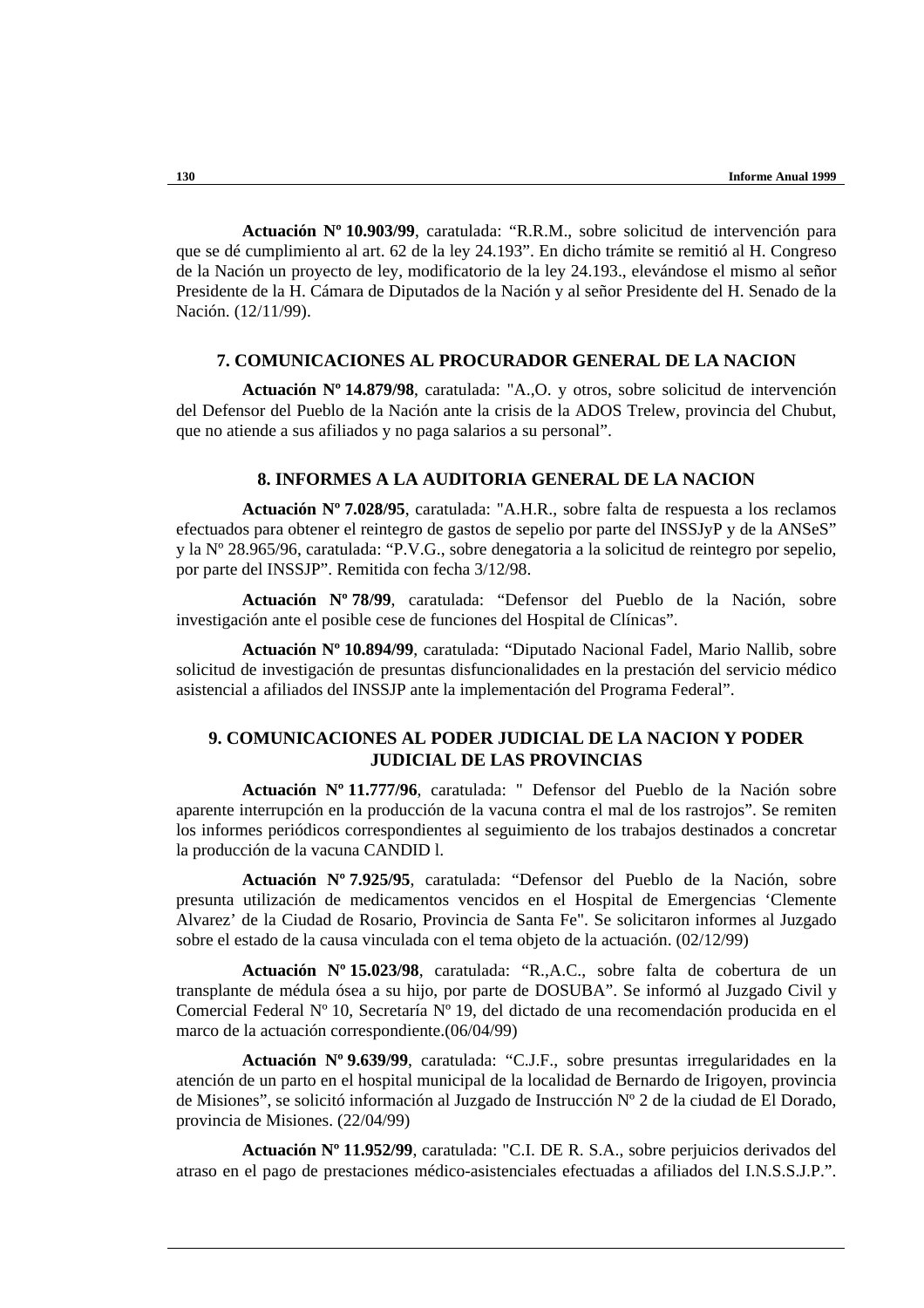Se ofició al Juzgado de Primera Instancia en lo Criminal y Correccional Federal Nº 11 - Secretaría Nº 21-, a cargo del Dr. Claudio Bonadío para conocer si se tramitaba en ese Tribunal una causa vinculada con la materia objeto de dicha investigación, contestado que fue en sentido afirmativo se procedió a suspender el trámite referido. El mismo procedimiento se hizo extensivo a las quejas Nros. 12.828/99; 12.958/99; 12.987/99 y 13.106/99. (18/11/99)

# **10. INFORMES ESPECIALES A LEGISLATURAS PROVINCIALES Y A LA DE LA CIUDAD DE BUENOS AIRES**

**Actuación Nº 13.187/99**, caratulada: "Defensor del Pueblo de la Nación sobre presunta falta de medicamentos, deterioro de las ambulancias y mal estado del edificio de hospital "Ntra. Sra. del Valle" de la localidad de Palma Sola, provincia de Jujuy", se remitió una nota poniendo el asunto en conocimiento de la H. Cámara de Diputados de la provincia de Jujuy. (24/11/99)

**Actuación Nº 15.907/97**, caratulada: "Defensor del Pueblo de la Nación sobre presuntas dificultades de los pacientes insulino dependientes, carentes de recursos y cobertura médica para obtener en forma gratuita los medicamentos necesarios para proseguir sus tratamientos". Se remitió informe a la H. Cámara Legislativa de la provincia de Tucumán. (05/02/99)

**Actuación Nº 5.962/97**, caratulada: "M.V. sobre presuntas disfuncionalidades en el sistema de otorgamiento de turnos e ingreso al nosocomio por parte de las autoridades del Hospital Municipal de Odontología Infantil "Don Benito Quinquela Martín" de la Capital Federal". Se remitió informe a la Legislatura de la ciudad de Buenos Aires.(11/06/99)

# **11. INFORMES ESPECIALES A GOBIERNOS PROVINCIALES**

**Actuación Nº 13.187/99**, caratulada: "Defensor del Pueblo de la Nación sobre presunta falta de medicamentos, deterioro de las ambulancias y mal estado del edificio de hospital "Ntra. Sra. del Valle" de la localidad de Palma Sola, provincia de Jujuy", se remitió informe al señor Gobernador de dicha provincia.(24/11/99)

## **12. CONCLUSIONES**

'...Por definición, un derecho humano es un derecho moral universal, algo que todos los hombres, de todas partes y en cualquier época deberían tener, algo de lo cual nadie debería ser privado...'; '...algo que pertenece a cada ser humano simplemente por el hecho de ser hombre.<sup>'</sup>

## Maurice Cranston

El preámbulo de la Constitución de la Organización Mundial de la Salud (OMS) declara que el disfrute del nivel más elevado posible de salud es uno de los derechos fundamentales de todo ser humano y que los gobiernos son responsables de la salud de sus pueblos, responsabilidad que sólo puede satisfacerse mediante la adopción de medidas sanitarias y sociales adecuadas.

Podemos establecer, básicamente, una razonable vinculación entre lo que consideramos derechos humanos y el genéricamente denominado derecho a la salud que -como bien se señalara precedentemente- se instrumenta a través de la "adopción de medidas sanitarias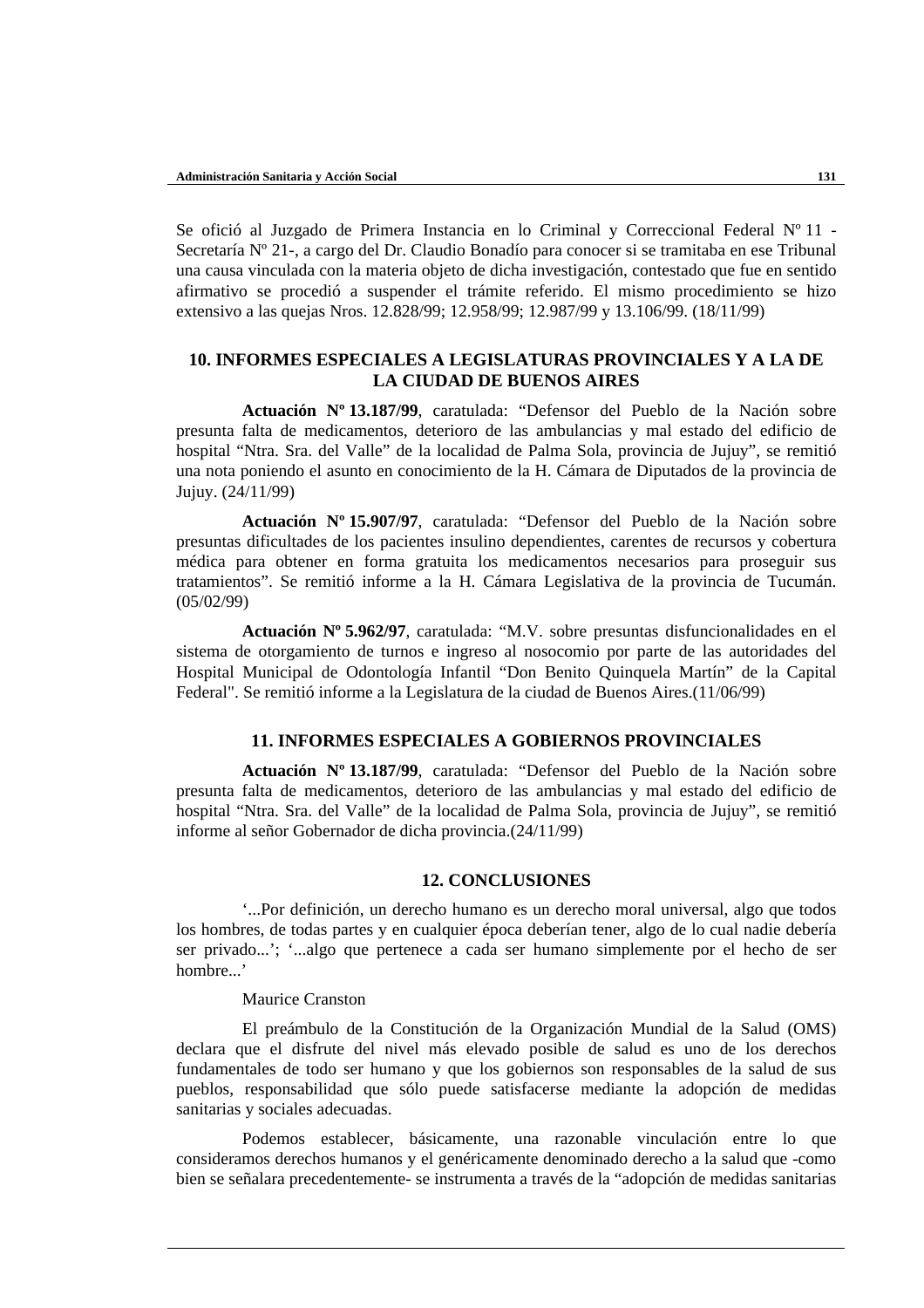y sociales adecuadas". No se puede concebir la cristalización de lo uno sin lo otro, simplemente, porque de no ser así se desperdiciarían los recursos que se destinan a tales fines. Se trata de las dos caras de la misma moneda.

Se ha visto, a lo largo del contenido del presente informe cómo las distintas carencias y dificultades que se presentan para acceder a los servicios o prestaciones encuentran un freno significativo ante el desconocimiento de los mecanismos idóneos para acceder a ellos por parte de los ciudadanos, consumidores o usuarios. Esto sucede en todos los niveles sociales o culturales, con distintos resultados según se trate de unos u otros, en función de los resortes de que disponen estos sectores.

El abandono del trabajo social sostenido y el poco énfasis puesto en estas cuestiones comenzaron a mostrar sus desvastadores efectos, respecto de una población que no se encontraba preparada, ni debidamente asistida para soportar estas derivaciones.

Más aún, cuando la reforma constitucional ocurrida en 1994 trae a la vida tanto institucional como social e individual nuevos elementos para la defensa y protección de los derechos que ese texto constitucional consagra, los ciudadanos sufren el ajuste que significa la falta de adecuación de los postulados con la realidad cotidiana.

Esto señala precisamente cuál es el desafío que enfrenta el Estado, como estructura social y política, a cuyo cargo se encuentra la reparación de las inequidades que se plantean ante los cambios estructurales producidos.

También señala el compromiso de las instituciones para producir los señalamientos necesarios y acompañar a los ciudadanos en el camino de sus reclamos y la satisfacción de las necesidades que se encuentran a cargo del propio Estado.

No resulta ocioso recordar la consecuencia con que se ha destacado -en los sucesivos Informes Anuales presentados por esta Defensoría ante el H. Congreso de la Nación- la necesidad de producir los esfuerzos correspondientes para revertir el desequilibrio que generara el desoír los reclamos sociales '...creando los conductos para que la marginalidad no se instale en el entramado social, procurando dar respuesta a la realidad que nos rodea de un modo efectivo y no efectista' (Informe Anual 1997, Tomo ll, pág. 749).

Tampoco puede obviarse la consideración de los efectos que ha producido el sacrificio de los programas sociales y sanitarios frente al cumplimiento de metas y exigencias netamente económicas, cuyos objetivos distan de coincidir con las necesidades de la población, en particular de la que cuenta con menos recursos económicos.

No reparar estas inequidades profundiza las diferencias sociales, originando el abandono de los pilares del sistema, 'la prevención' y 'la atención primaria' de las contingencias que los afectan, alejando a la población de la concreción de las aspiraciones mas elementales, ello es alcanzar una vida digna a través del trabajo, que permita disfrutar al individuo y su grupo familiar del consecuente progreso, contando con el amparo que el Estado debería procurar a la sociedad.

No es necesario -en orden a dichas aspiraciones- el excesivo intervencionismo del Estado ni tampoco se reclama la reaparición de un Estado benefactor, sino simplemente que se advierta que el Estado de Derecho debe garantizar 'el derecho a la vida y a la seguridad de las personas'. Protegiendo el derecho, se protege al Estado y esto sólo puede cristalizarse si se comienza por el resguardo del individuo.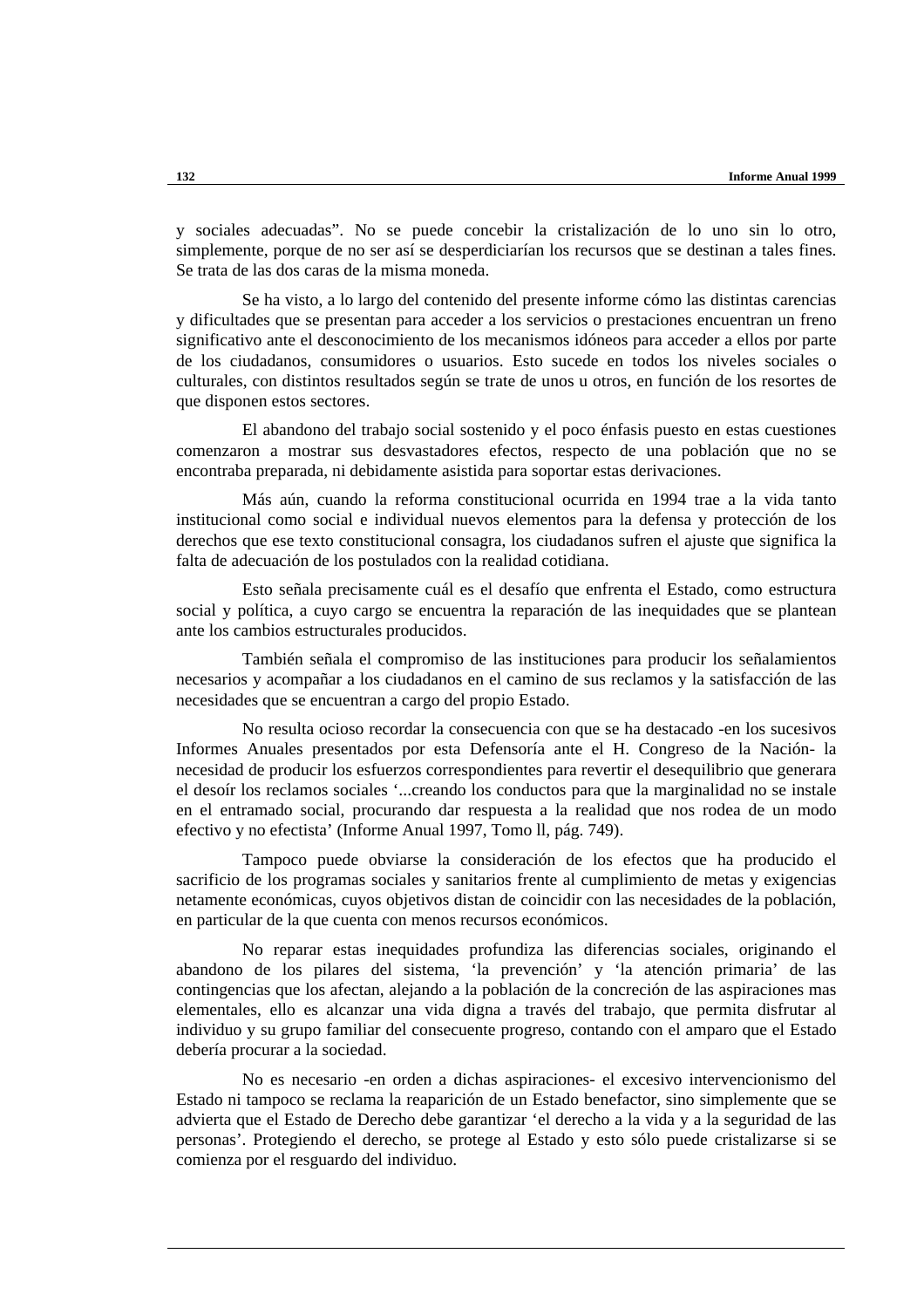Es evidente, en el contexto descripto, que la sociedad aspira a un Estado presente, que intervenga y beneficie al ciudadano cuando corresponda en función de la necesidad de preservar al conjunto social que lo conforma. Ningún habitante de la Nación espera, pregona ni pretende que el Estado se ausente; sí que concentre y dirija sus esfuerzos a materializar los postulados en que se sustenta la necesidad de su existencia misma.

El reclamo como mecanismo de defensa de estos principios mantiene despierta la conciencia colectiva e impide que las necesidades queden en el olvido. Nuestra misión consiste -precisamente- en acompañar tanto al individuo afectado directamente como al conjunto involucrado, procurando cambiar una realidad que merece trasformarse y que puede ser modificada, como lo hemos mostrado a lo largo del presente Informe, dirigiendo las acciones necesaria para ocuparnos de que se opere esa transformación.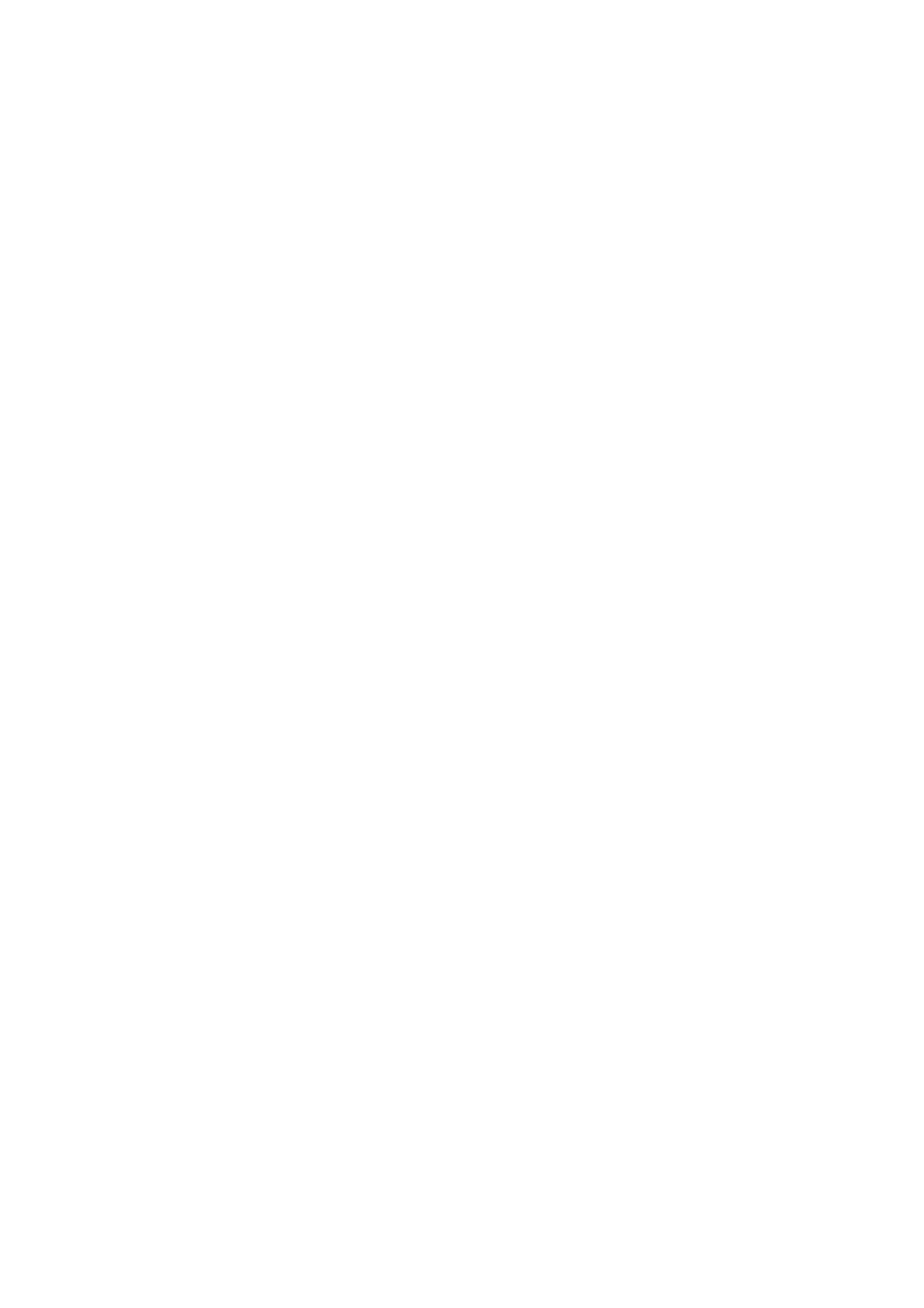# **ADMINISTRACION ECONOMICA (IV)**

# **1. COMENTARIO GENERAL**

Si bien nuestro artículo 42 de la Constitución Nacional contempla la protección y defensa de los usuarios y consumidores y, a pesar de la existencia de entes reguladores encargados no sólo de las facultades de dirección y interpretación sino también de las de control y sanción de todos aquellos servicios públicos concesionados a lo largo de estos últimos cinco años, la Defensoría a través de la actuación del Area de Administración Económica ha visto que estas premisas no siempre se han cumplido.

Así es que, de la evaluación de cada uno de los temas investigados por la Institución, se ha comprobado una constante falta de respuesta -en la generalidad de los casos- a los cuestionamiento que los usuarios y consumidores de servicios realizan a los reguladores y a las empresas que han asumido la prestación de estos servicios.

También ha sido una constante la temática de la renegociación de los contratos, varios de los cuales -por no decir todos- llevaban muy pocos años de vigencia y, lamentablemente, todas estas modificaciones se han pretendido realizar a espaldas de los usuarios, sin su participación, opinión o intervención cuando, en definitiva, resultarían ser los afectados directos de esos cambios, ya que ellos implicaban un mayor costo, no para la empresa sino para aquél que -precisamente- debía recibir el servicio. La lista es amplia: desde el servicio de agua, pasando por trenes y rutas concesionadas, donde el reclamo del público usuario era conocer fundamentalmente si esos incrementos que lo afectarían eran en definitiva el resultado de mayores inversiones que lo beneficiarían o, en su caso, simplemente sólo permitirían mayores ingresos a las empresas prestadoras, mientras que sus recompensas tardarían varios años en producirse.

En las próximas páginas se podrá visualizar un importante crecimiento en la cantidad de investigaciones llevadas adelante a través del área, ya sea por la presentación de quejas por los ciudadanos -en forma individual o colectiva- como por la iniciación de actuaciones de oficio.

Entre los servicios públicos domiciliarios, tal como se ha evidenciado en los últimos informes, el tema telefónico es el que ha generado la mayor cantidad de presentaciones. Sobre todo, se ha producido un incremento en las quejas relativas al servicio de telefonía celular.

En el caso del servicio de electricidad, en su mayoría las presentaciones individuales obedecieron a los perjuicios causados a los usuarios que residían en los barrios afectados por los desperfectos de Edesur, que se originaron en febrero de 1999. Precisamente, el seguimiento de la investigación, a través de la respectiva actuación de oficio, permitirá verificar si las indemnizaciones debidas a los afectados se han abonado o no, como también si la Autoridad de Control cumplió acabadamente con las funciones asignadas, sin perjuicio del Informe Especial, que sobre esta cuestión se remitió a la Comisión Bicameral Permanente de la Defensoría del Pueblo.

Entre los servicios públicos no domiciliarios se destaca fundamentalmente la renegociación de los contratos ferroviarios. Es así que esta Institución resaltaba, al momento de la celebración de las audiencias, que no se estaban introduciendo simples modificaciones al contrato original sino que, por el contrario, se estaba confeccionando un nuevo contrato, sin la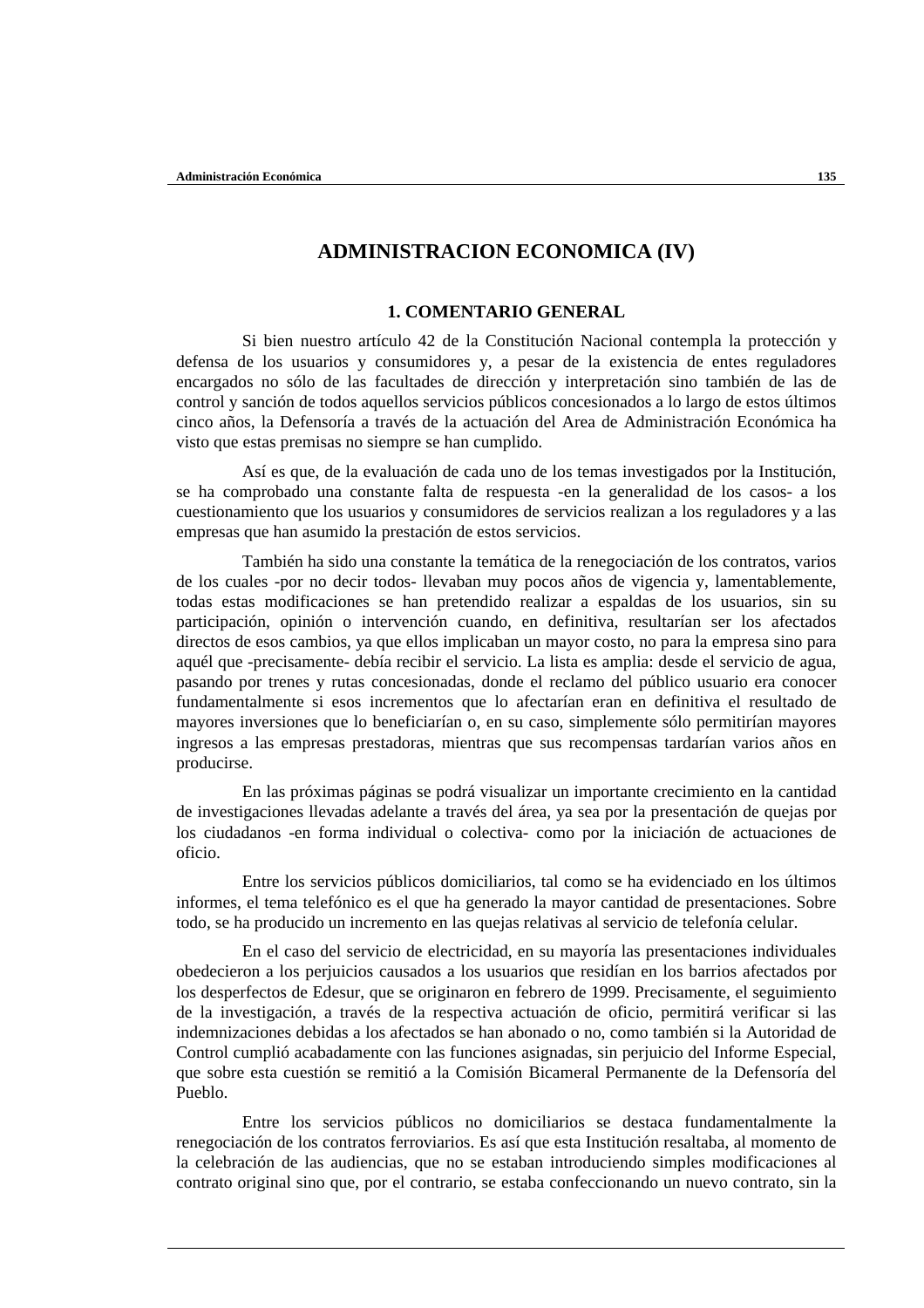realización de una contratación que implique la realización de un llamado a licitación pública nacional e internacional, en la que se encuentren ya fijadas las políticas globales y en la que el operador, con su propio riesgo empresario, lleve adelante aquellas obras que los usuarios y el sistema necesite y, en la que los beneficiarios de aquél abonen las mejoras una vez que ellas se produzcan, sin convertirse en financieros de las modificaciones de la infraestructura del servicio.

En estas renegociaciones estaban previstas la autorización de actividades conexas y accesorias al desarrollo de la prestación que, en definitiva, parecieran ser más importantes que la explotación del servicio en sí mismo como también las inversiones necesarias para el cumplimiento del plan de modernización y electrificación. Esto requiere la constitución de un fideicomiso, el que se sujeta a ciertas obligaciones, las cuales -al momento de su análisis- no se consideraron adecuadas.

Tampoco surgía que en forma acabada se hubiera evaluado el comportamiento de la empresa a nivel eficiencia, en relación a su proceder con la actividad subsidiada y rentabilidad de la explotación.

Otro de los contratos que se pretendió renegociar fue el relativo a las rutas concesionadas. En este caso, el Estado, a pesar de poner a disposición de los usuarios y asociaciones en general todos los documentos a analizar, no llegó a perfeccionar la realización de una audiencia pública que permitiera una amplia discusión sobre la temática de este tipo de servicio ni el cumplimiento de las pautas contractuales por parte de los concesionarios.

Sin perjuicio de lo reseñado, también se ha evidenciado una constante falta de cuidado y conservación de la red vial no concesionada. La respuesta brindada a esta Institución ha sido generalmente la misma: falta de fondos que permitan un adecuado mantenimiento de la red vial.

Como podrá vislumbrarse en el desarrollo de la temática del área, otra de las grandes preocupaciones de la Defensoría ha sido no solamente el seguimiento de la privatización del Banco Hipotecario Nacional, sino el tratamiento que han merecido los prestatarios de créditos anteriores a la convertibilidad de la moneda y que, en definitiva, han sido los que han padecido importantes modificaciones en los contratos originales y debieron hacer grandes sacrificios que les permitieran seguir abonando las cuotas del mutuo y no perder su vivienda.

# **1.1. INCIDENCIA TEMATICA DEL TOTAL DE ACTUACIONES EN EL AREA**

En el curso de 1999, Area de Administración Económica tomó intervención en el 40,26% del total de reclamos ingresados a la Institución.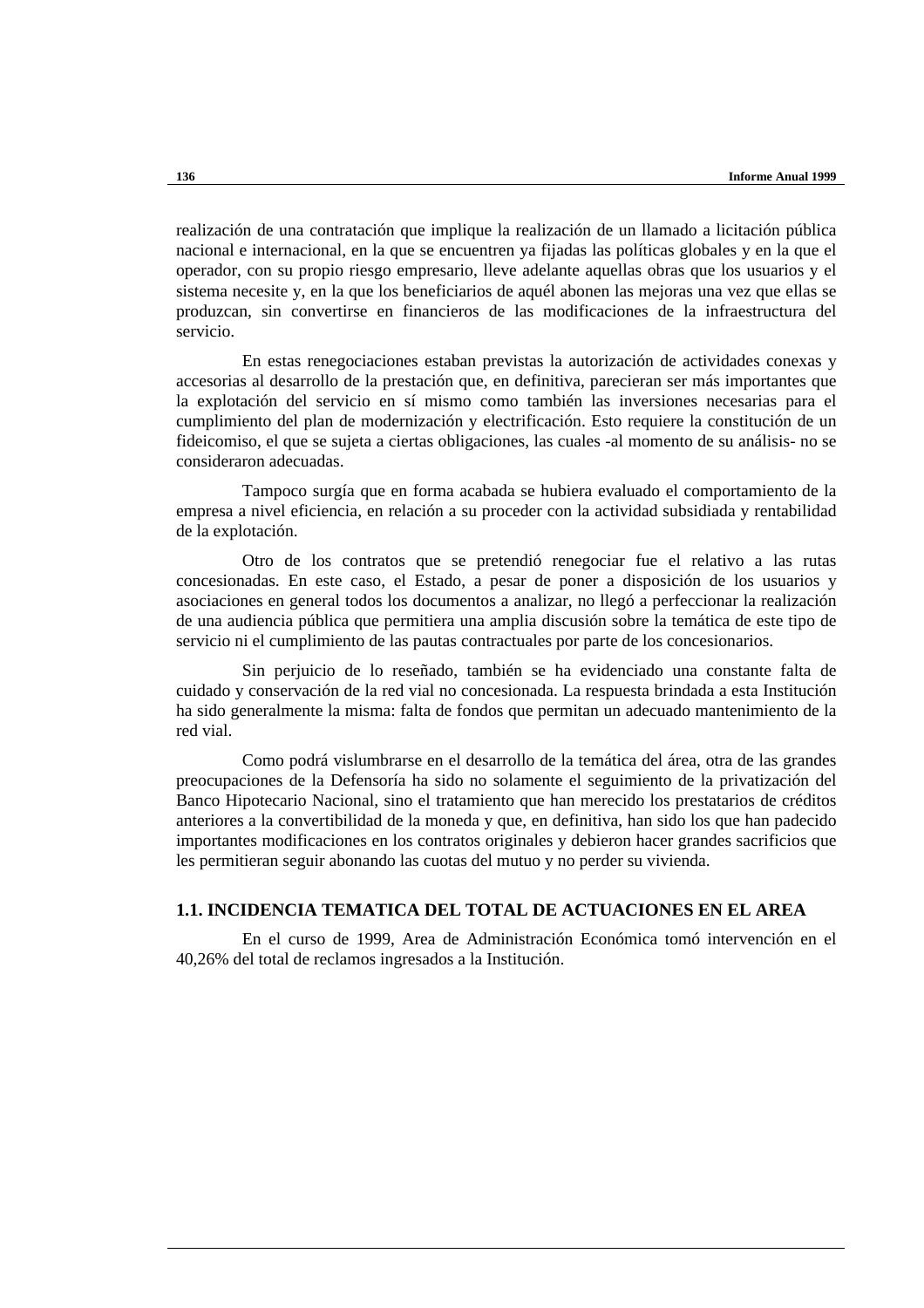

Area 4

# **1.2. QUEJAS NO ADMITIDAS**

Al igual que en años anteriores, también han ingresado presentaciones que no fueron admitidas cuando los temas denunciados versaban sobre cuestiones entre particulares, en los que no existía una irregularidad o disfuncionalidad de la Administración Pública o de las empresas prestadoras de servicios públicos.

Dentro de este grupo de presentaciones quedaron incorporadas aquellas en las que se había excedido el límite de un año que establece la ley en su artículo 19 y que, por el tenor de los temas traídos, tampoco permitían su derivación a la autoridad competente.

A pesar de lo expuesto, el número de quejas no admitidas ha disminuido notablemente de las indicadas en los anteriores Informes Anuales, ya que este año han representado un 0,70 %.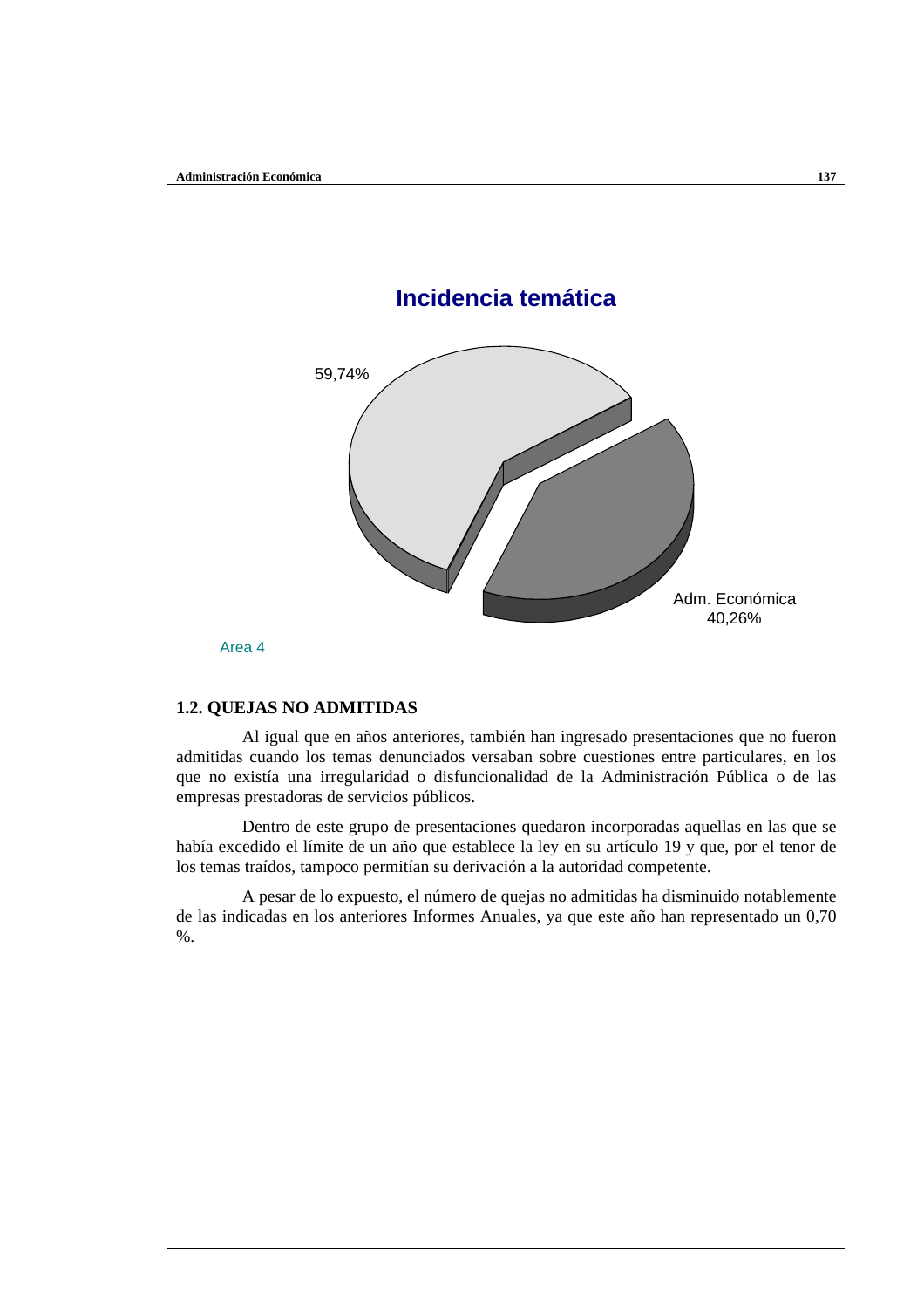

Area 4

# **2. TEMATICA**

# **2.1. SERVICIO TELEFONICO**

#### **2.1.1. Aspectos generales de las quejas**

Durante el transcurso del año 1999, el universo de reclamos relacionados con la prestación del servicio básico telefónico se centró sobre las anomalías observadas en la facturación.

Dentro de este tópico, son diversas las problemáticas que los usuarios plantearon ante esta Institución, entre las cuales merecen resaltarse: la inclusión en sus facturas telefónicas de múltiples comunicaciones a abonados totalmente desconocidos, la inclusión de presuntas llamadas consecutivas a servicios reconocidos, la facturación de diversos servicios de Audiotexto, llamadas masivas y a servicios celulares móviles que, según afirmaran los interesados en sus presentaciones, nunca concretaron o bien reconocen su concreción pero no así la cantidad de comunicaciones.

Al igual que en el año 1998, se recibieron en esta Institución múltiples quejas originadas en la disconformidad de los abonados telefónicos con la falta de respuestas a sus reclamaciones por parte de las licenciatarias básicas (Telefónica de Argentina S.A. y Telecom Argentina S.A.).

En torno a esta temática, el Defensor del Pueblo de la Nación logró que se iniciaran diversos procesos sancionatorios a ambas prestadoras por incumplimiento a su obligación de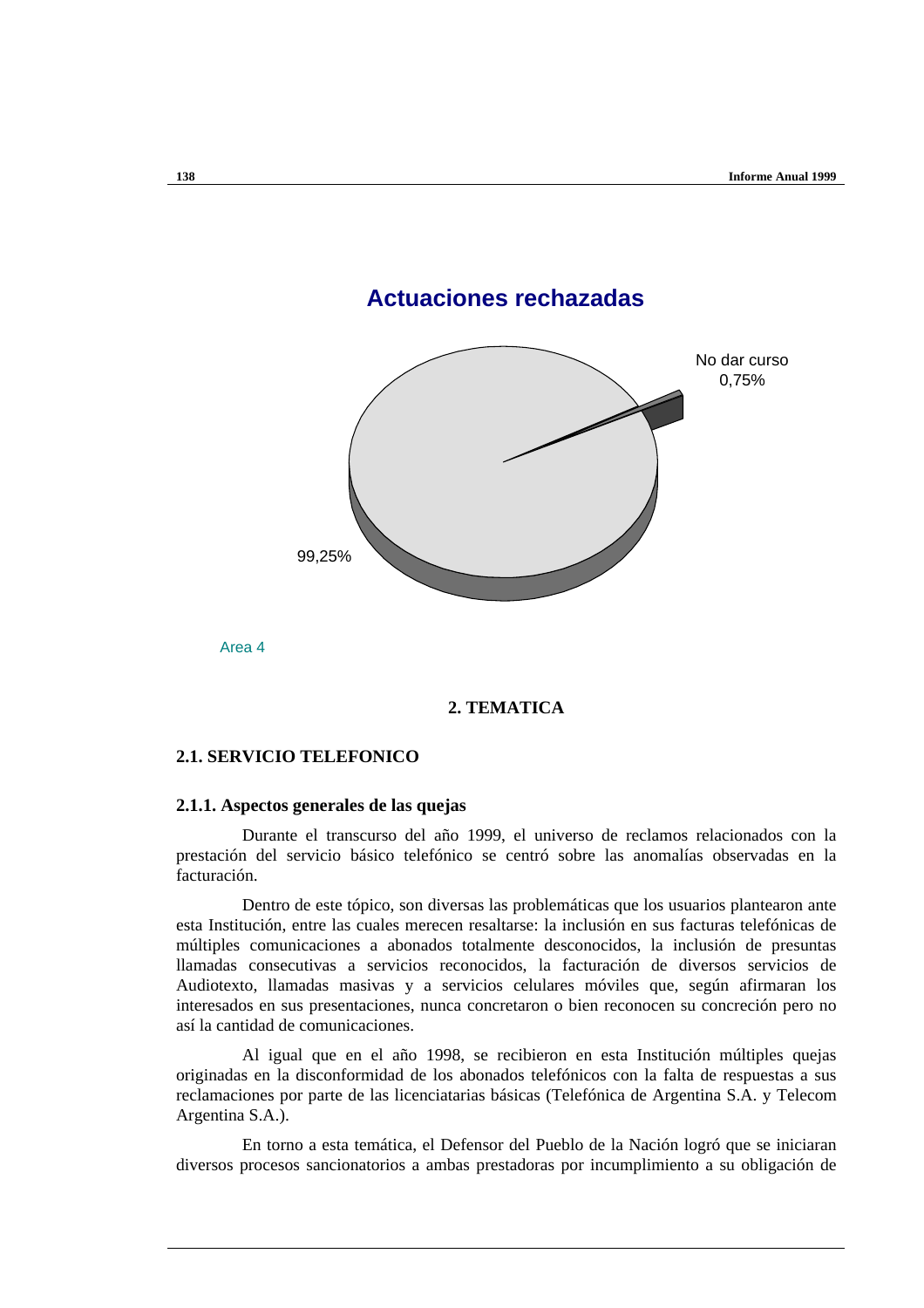brindar a los abonados una respuesta por escrito y fundada en el plazo de 15 días hábiles a contar desde la presentación de la reclamación en la empresa.

Además de ello, pudo notarse la creciente desconfianza de los interesados respecto al tratamiento otorgado por las licenciatarias a sus quejas como también la inadecuada conducta asumida por la citada Comisión Nacional de Comunicaciones, en su carácter de Organismo de Control.

En forma aproximada puede indicarse que en el año que se informa, un 54% de las actuaciones que se iniciaron versaron sobre quejas que involucraban a la licenciataria Telefónica de Argentina S.A., un 40% aludían a inconvenientes mantenidos con Telecom Argentina S.A. y el restante 6% comprendía quejas respecto del accionar de las prestadoras Telefónica Comunicaciones Personales S.A. (UNIFON), Telecom Personal (PERSONAL), Compañía de Radiocomunicaciones Móviles S.A. (MOVICOM), Compañía de Teléfonos del Interior S.A. (C.T.I.), la Comisión Nacional de Comunicaciones (CNC), la Secretaría de Comunicaciones de la Nación y, en contados casos, alguna Cooperativa Telefónica.

Asimismo, debe resaltarse que el contenido de las notas enviadas por el Ente Regulador, en respuesta a los requerimientos de la Defensoría, reflejaron en su mayoría el texto de lo informado oportunamente por las prestadoras involucradas.

Una de las cuestiones que originó mayor número de quejas fue la inclusión en las facturas telefónicas de presuntas comunicaciones a servicios facturados por cuenta y orden de terceras empresas.

En este punto, el resultado obtenido fue ampliamente satisfactorio, toda vez que las quejas por Servicios de Audiotextos y Llamadas Masivas fueron resueltas favorablemente ya que, en todos los casos, las licenciatarias básicas procedieron a cancelar o bien a transferir los importes liquidados por tales conceptos a las correspondientes compañías en competencia.

Merece destacarse que anteriormente las LSB no procedían en todos los casos a cancelar o transferir las citadas comunicaciones. Actualmente, dichos logros se reflejan en un 100% de las actuaciones iniciadas por tales conceptos.

En cuanto a las llamadas facturadas por cuenta y orden de compañías celulares se indica que, dada la intervención del Defensor del Pueblo, Telefónica de Argentina S.A. y Telecom Argentina S.A. gestionaron en un comienzo su transferencia a las respectivas empresas, en tanto que en el último período del año que se informa las LSBT se mantuvieron reticentes a dicha transferencia y, por ende, mantuvieron el cargo de las facturas reclamadas por tal concepto.

#### **2.1.2. Actuaciones de oficio**

Durante el período 1999, ha sido importante la cantidad de cartas de lectores y notas periodísticas publicadas en diversos diarios (de circulación nacional, provincial y/o local) que dieron origen al inicio, de oficio, de actuaciones tendientes a investigar los hechos y circunstancias puestas en conocimiento del público lector, vinculados al servicio básico telefónico y/o de telefonía celular móvil. En tales actuaciones, se solicitaron informes a las empresas involucradas y/o a la CNC, cuyas respuestas fueron enviadas al diario en el cual se publicara la carta de lectores o la nota periodística que diera origen a la investigación. En algunos casos, se logró la solución del problema denunciado mientras que en otros se obtuvo la información adecuada respecto de la situación planteada.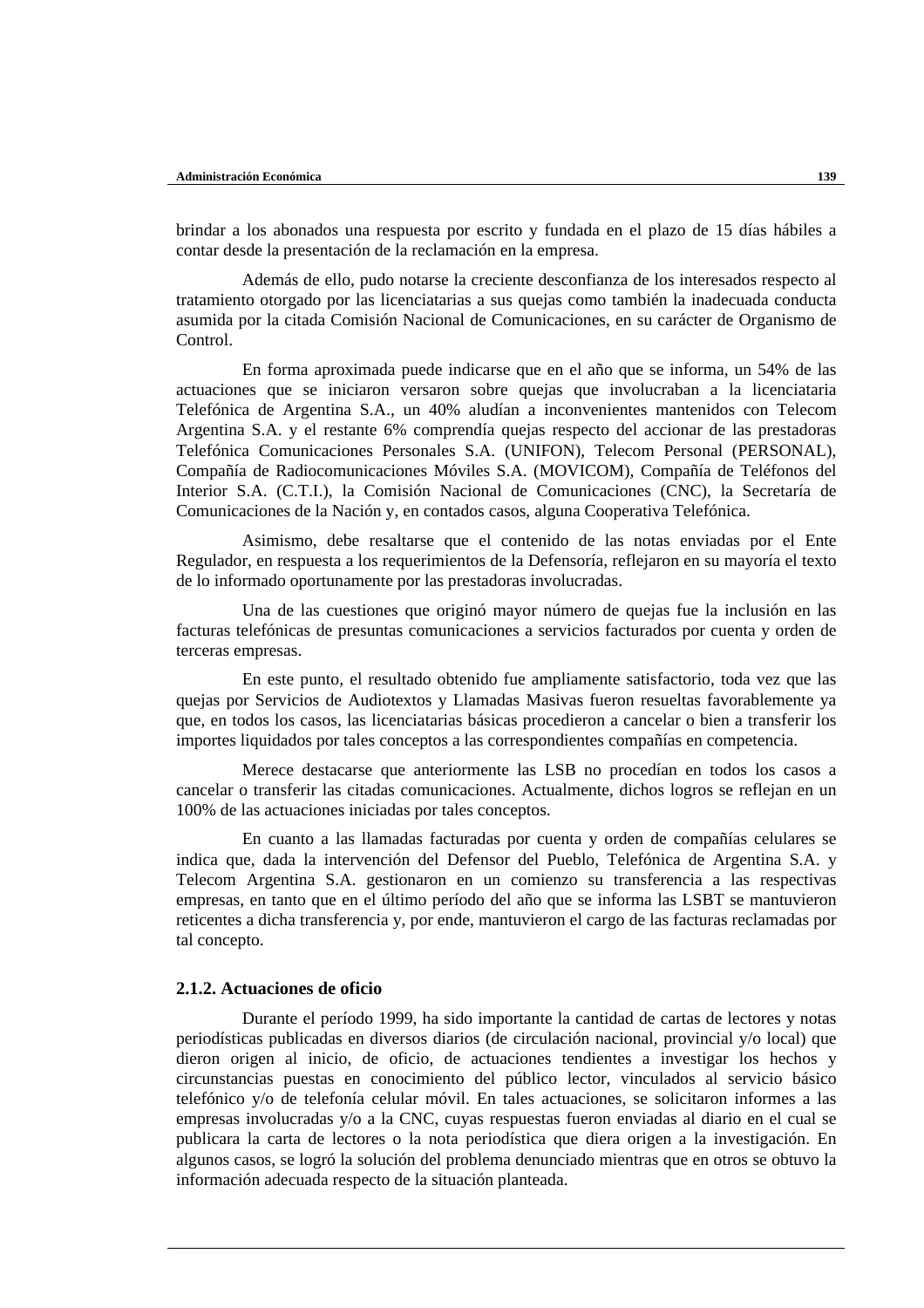### *A) Llamadas internacionales*

Entre las actuaciones iniciadas de oficio por esta Institución, puede citarse una que se inició como consecuencia de la carta de lectores, que publicó en el diario Clarín, un usuario del servicio básico telefónico (residente en la provincia de Jujuy) que denunció la aparición de llamadas internacionales a Sierra Leona, Canadá, y Noruega en las últimas facturas telefónicas emitidas por la empresa Telecom Argentina S.A., respecto de las cuales el ciudadano afirmaba que no le correspondían. Luego de solicitarse informes a la licenciataria y al Ente Regulador, se determinó que la empresa resolvió los reclamos, en una primera instancia, en forma desfavorable al usuario. Sin embargo, la empresa reconsideró la situación y decidió cancelar las comunicaciones internacionales puntualmente cuestionadas. Ello fue confirmado por el propio usuario, quien publicó una segunda carta de lectores comunicando la resolución favorable de su problema.

# *B) Línea de teléfono fuera de servicio*

También a título meramente ejemplificativo, puede mencionarse una actuación iniciada a raíz de la publicación en el diario La Prensa, de una carta de lectores de una usuaria del servicio básico telefónico domiciliada en la provincia de Buenos Aires, donde se informaba a la opinión pública que su línea telefónica quedaba fuera de funcionamiento todos los días miércoles y jueves. En dicha investigación se requirieron informes a Telecom Argentina S.A. y al Ente Regulador. Como resultado final de la tramitación, se obtuvo la solución definitiva de las deficiencias (toda vez que se realizó un cambio de par), el normal funcionando de la línea y el pertinente descuento por los días en que el servicio permaneció fuera de funcionamiento.

#### *C) Instalación de línea telefónica*

Entre otros actuados de oficio, pueden citarse aquellos iniciados como consecuencia de una carta de lectores publicada en el diario La Nación, por una usuaria del servicio básico telefónico que denunció los inconvenientes padecidos para obtener la instalación de una línea telefónica y el mal funcionamiento de la misma luego de su colocación. Tras haberse cursado sucesivas requisitorias a la licenciataria Telecom Argentina S.A. y al Organismo de Control, se tomó conocimiento que en la primera solicitud de servicio se registraron incorrectamente los datos de instalación de la línea, motivo que originó la demora en la instalación hasta que se registró el nuevo pedido de servicio. Finalmente, se pudo instalar y habilitar adecuadamente la línea y, a partir de ese momento, el servicio funcionó normalmente. Asimismo, la prestadora remitió una nota a la usuaria pidiendo disculpas y se le bonificaron dos períodos de abono por la demora en el cumplimiento de la instalación.

#### *D) Caída de poste telefónico*

Otra de las actuaciones de oficio se inició a raíz de una carta de lectores publicada en el Diario Popular suscripta por una usuaria domiciliada en Laferrere, provincia de Buenos Aires. Esta carta informaba a la opinión pública que en el kilómetro 24 de la Ruta 3 (en la calle Zepelín 1651, entre Carlos Casares y Cordero), un poste de teléfono estaba a punto de caer debido a que en su base, la madera se hallaba en estado de putrefacción. Como consecuencia de los informes producidos por Telefónica de Argentina S.A. y por la CNC, se obtuvo el reemplazo del poste en mal estado, efectuándose una verificación por parte personal de la empresa y obteniéndose la conformidad del vecino residente en el domicilio aludido. Asimismo, el Departamento Técnico del Ente Regulador verificó, con fecha 29/06/99, que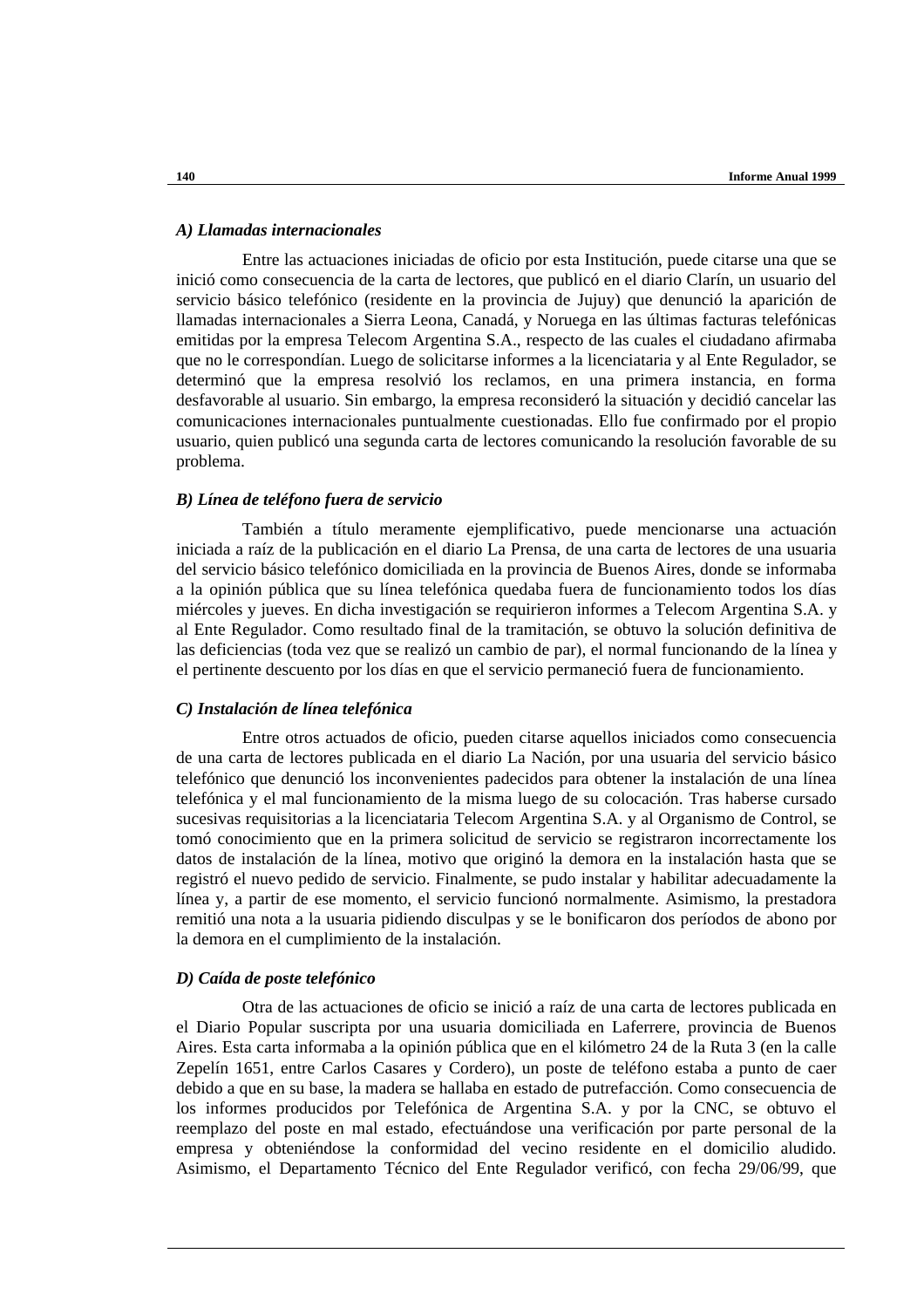frente a la mencionada vivienda se había colocado un poste sostén de líneas telefónicas nuevo y en perfecto estado, aclarando que dicho poste tiene colocadas riendas de acero, asegurando la rigidez de su posición vertical.

#### *E) Falta de teléfono público en hospital*

No debe dejar de apuntarse que, entre las actuaciones de oficio, se encuentra una queja originada por una carta de lectores publicada en el diario La Prensa suscripta por un ciudadano que denunció la falta de instalación de un teléfono público en el hospital de la localidad de General Campos, provincia de Entre Ríos. Como consecuencia de la investigación propiciada, al tomar conocimiento de la necesidad de contar con dicho servicio en el mencionado hospital Telecom Argentina S.A. procedió a su inmediata instalación, la que se cumplimentó el día 20/04/99. En este momento, se obtuvo la conformidad del director y de la administradora del hospital. Tales explicaciones fueron, a su vez, confirmadas por el Organismo de Control.

### *F) Crédito a favor de usuario no abonado*

En otras actuaciones iniciadas de oficio puede también hacerse alusión a la originada en una carta de lectores publicada en el diario El Cronista, mediante la cual un usuario daba a conocimiento de la opinión pública que la empresa Telecom Argentina S.A. le había reconocido un crédito a su favor, y que ésta no le acreditaba el importe correspondiente. Mediante esa investigación se estableció que el usuario cuestionó las llamadas internacionales facturadas en el vencimiento 08/98, y que dicho reclamo fue resuelto por la empresa en forma favorable, procediendo a reintegrarse el importe correspondiente en la factura con vencimiento 12/98. Siendo que el monto de la factura era inferior al reintegro, el mismo se efectuó parcialmente quedando un crédito por \$34,25, que se hizo efectivo el día 25/06/99.

# **2.1.3. Servicios de Telefonía Celular Móvil**

Al igual que ocurriera durante el período informado en el año anterior, ha sido importante el volumen de actuaciones iniciadas a raíz de los diversos inconvenientes suscitados con empresas prestadoras de servicios de telefonía celular móvil.

Sobre el particular, debe señalarse que en este período se pudo notar una mayor diversidad de temáticas planteadas por los usuarios de este servicio. Entre esas cuestiones, pueden destacarse la intención de los usuarios de rescindir anticipadamente sus contratos sin verse obligados a abonar sumas adicionales a los consumos efectivamente realizados (a pesar de que se hallaba previsto, en varios de los contratos analizados, que al momento de suscribirse la respectiva solicitud de servicio se bonificaba el importe correspondiente al cargo por conexión del servicio, que se cobraría en el supuesto que el usuario deseara rescindir el contrato con anterioridad al plazo fijado en el contrato).

Al respecto, debe aclarase que tales cláusulas difieren de las denominadas "cláusulas penales" (para el caso de rescisión anticipada del contrato, establecen el pago -por parte del titular o usuario- de un determinado importe de carácter indemnizatorio en favor de la empresa) dado que las mismas se encuentran prohibidas por el marco regulatorio y, aunque se encuentren insertas en los contratos, se tendrán por no escritas. Actualmente, no se observan cláusulas de ese tipo en casi ninguno de los distintos contratos ofrecidos por las licenciatarias, toda vez que, durante el año 1998 se celebraron una serie de reuniones entre los representantes de las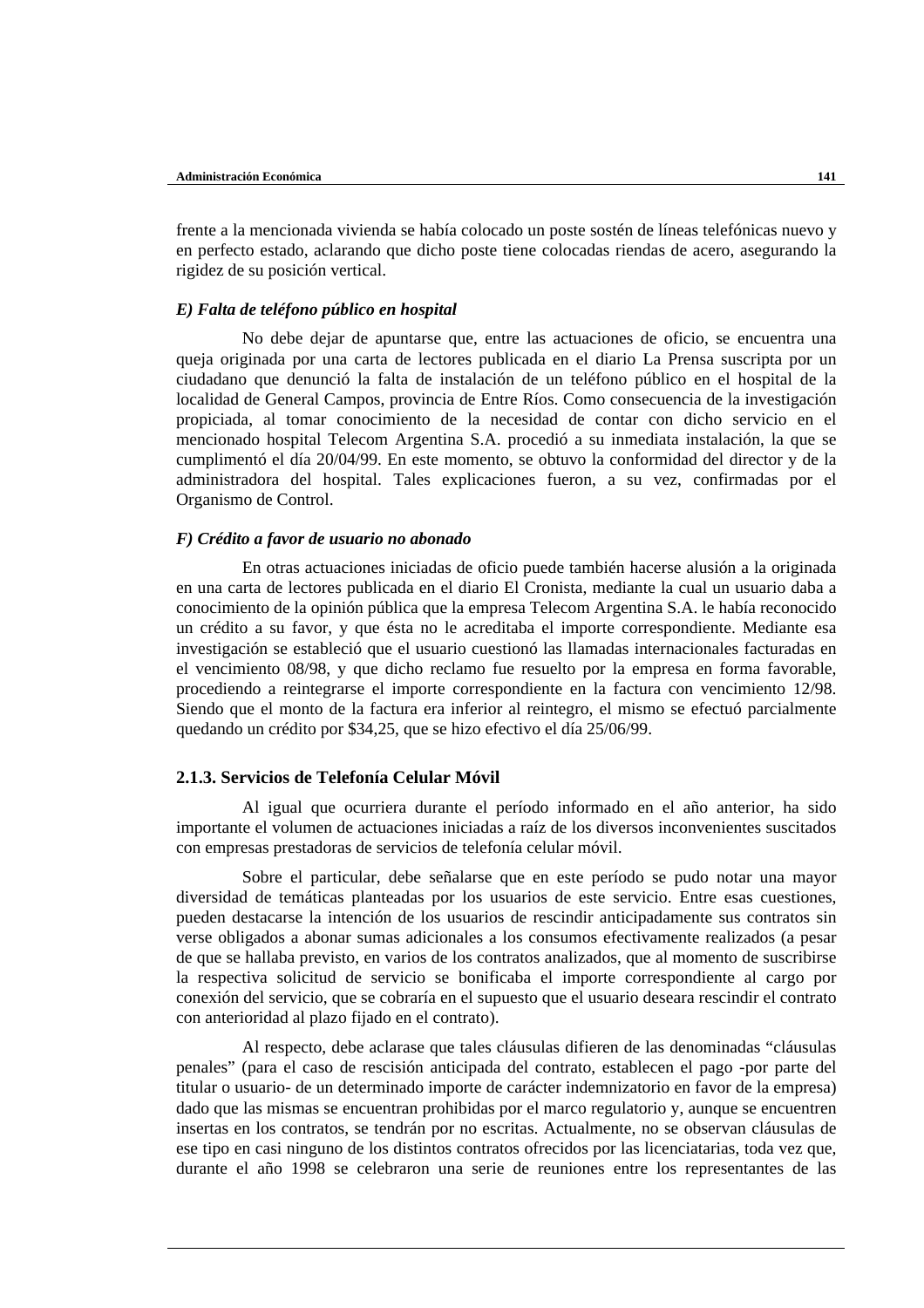distintas empresas y funcionarios de la CNC, obteniéndose como resultado los diferentes modelos de contratos que las prestadoras ofrecen a los potenciales usuarios y/o titulares de un servicio de telefonía celular móvil.

También ha resultado notoria la cantidad de actuaciones tramitadas, en las cuales los usuarios planteaban que las condiciones ofrecidas por los promotores del servicio no coincidían con el contenido de las cláusulas insertas en el reverso de la respectiva solicitud. En estos casos, es de destacar que, lamentablemente, varios ciudadanos firmaron ese contrato de buena fe, sin haber leído previamente las condiciones allí estipuladas.

Entre otras cuestiones planteadas por los usuarios de servicios de telefonía celular móvil, pueden apuntarse los problemas generados por el deficiente funcionamiento del servicio, la falta de reparación de dichos equipos por parte de las empresas (en algunos casos, debido a la falta de repuestos para determinados aparatos) o la falta de cobertura por la garantía contratada. En menor grado, se recibieron quejas en las cuales los usuarios planteaban inquietudes respecto del consumo facturado, sospechando que los mismos resultaban superiores al consumo efectivamente realizado.

Pueden mencionarse además, entre otras cuestiones suscitadas entre usuarios de servicios de telefonía celular móvil y sus respectivas prestadoras, problemas originados en las facturaciones emitidas por las licenciatarias del servicio. En estos casos, los interesados afirmaban que tales facturaciones no reflejaban el uso real de la línea.

El trámite brindado a la mayoría de las actuaciones detalladas en los párrafos precedentes consistió en solicitar informes a las respectivas licenciatarias involucradas y/o a la CNC, en razón de resultar el Ente Regulador del servicio. Las respuestas recibidas fueron indefectiblemente puestas en conocimiento de quienes habían iniciado las actuaciones, solicitándoles que hicieran llegar sus observaciones. Posteriormente, las actuaciones se dieron por concluidas por haber resultado suficientes las respuestas suministradas por las empresas y/u organismos requeridos, o bien, por haberse resuelto la cuestión que diera origen a los actuados.

Es de remarcar que, en relación a las cuestiones vinculadas con la voluntad de los usuarios de rescindir el contrato sin tener que abonar cargos adicionales a los consumos efectivamente realizados, las gestiones llevadas a cabo por esta Institución permitieron obtener buenos resultados. En muchos de los casos, se logró que la respectiva empresa accediera a dar de baja la línea sin exigir el pago de sumas adicionales o del cargo oportunamente bonificado al titular o usuario del servicio.

Asimismo, en referencia a las actuaciones en las cuales los usuarios cuestionaban la falta de coincidencia entre las condiciones ofrecidas por los promotores de las empresas de telefonía celular y las cláusulas insertas en sus contratos, se logró en algunos casos, mediante la intervención de esta Defensoría, que la prestadora involucrada ofreciera al usuario afectado la posibilidad de rescindir el contrato (sin abonar cargos adicionales) o bien suscribir un nuevo contrato estipulando otras condiciones de común acuerdo.

En el caso de las quejas generadas como consecuencia de las facturaciones emitidas por las empresas (en las cuales los ciudadanos afectados indicaban que los consumos facturados eran superiores a los efectivamente efectuados), se obtuvieron distintos resultados. En algunas actuaciones, se obtuvo la refacturación del período objetado; en otras, la cancelación de los consumos no reconocidos o bien el detalle de los conceptos facturados.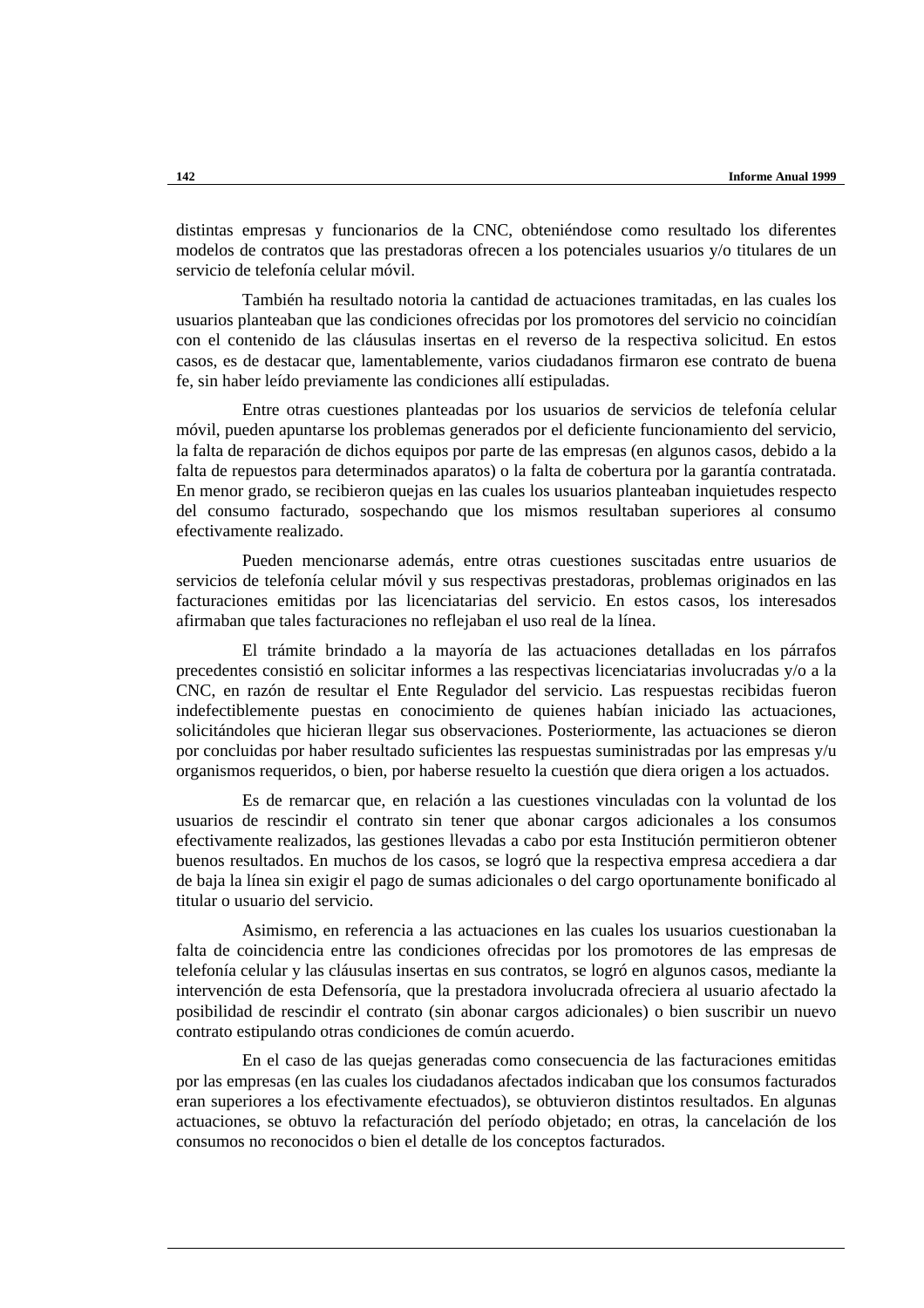# **2.1.4. Reclamos por deudas**

En el período que se informa, fueron inferiores (en relación al año 1998) la cantidad de solicitudes de intervención de esta Institución realizadas por de los usuarios del servicio básico telefónico o de telefonía celular móvil a los fines de obtener, de las licenciatarias del servicio, planes de financiación acordes a su situación económica a los efectos de poder saldar las deudas que mantenían con las distintas empresas. Al respecto, debe apuntarse que el otorgamiento de planes de financiación depende exclusivamente de la política comercial de cada empresa, circunstancia ésta que fue debidamente informada a los usuarios a fin de evitar la generación de falsas expectativas. Sin perjuicio de la circunstancia antes señalada, esta Defensoría solicitó a la respectiva prestadora que considerara la posibilidad de analizar nuevamente la situación del usuario en particular y concederle un plan de financiación adecuado a sus reales posibilidades económicas.

En torno a esta problemática, no puede pasarse por alto la buena predisposición que han puesto las distintas empresas, al reconsiderar varias de las situaciones planteadas y conceder planes de financiación acordes a la circunstancia financiera por la que atravesaban los usuarios afectados o bien ofrecer el cobro de la deuda a valores históricos (esto es, sin la aplicación de los intereses correspondientes desde que se generó la deuda hasta el momento de su efectivo pago).

## **2.1.5. Recomendaciones**

#### *A) Servicios de audiotexto y llamadas masivas*

En lo que respecta a este título es dable destacar que los reclamos por inclusión de llamadas a los Servicios de Audiotextos y Llamadas Masivas se vieron sensiblemente incrementados con respecto al año anterior.

Puntualmente, la disconformidad de los usuarios radicó en la inclusión de llamadas a los citados servicios adicionales en sus facturas sin que fueran utilizados por ellos y el consecuente trámite desfavorable brindado por parte de las empresas a sus quejas.

Teniendo en cuenta la cantidad de consultas recibidas en esta Institución en torno a las comunicaciones del tipo valor agregado, deviene forzoso resaltar la notoria falta de información a todo el público usuario sobre la forma en que se prestan los Servicios de Audiotexto y Llamadas Masivas, la identificación de las empresas operadoras, lugar físico donde el usuario pueda efectuar sus reclamos, etc.

Lo expuesto indefectiblemente conlleva a determinar que los operadores no han cumplido con las disposiciones emergentes del contrato tipo homologado por el Ente Regulador.

Por su parte, los prestadores de los servicios en trato debieron haber evitado situaciones de confusión en torno a quién presta el servicio y quién lo cobra, brindando al público una información adecuada y veraz. También debieron consignar claramente en cualquier clase de promoción su domicilio, uno o más números telefónicos destinados a recibir consultas sobre la prestación.

De lo expresado en los puntos precedentes, surge a todas luces que los operadores no dieron cumplimiento a las obligaciones contractuales.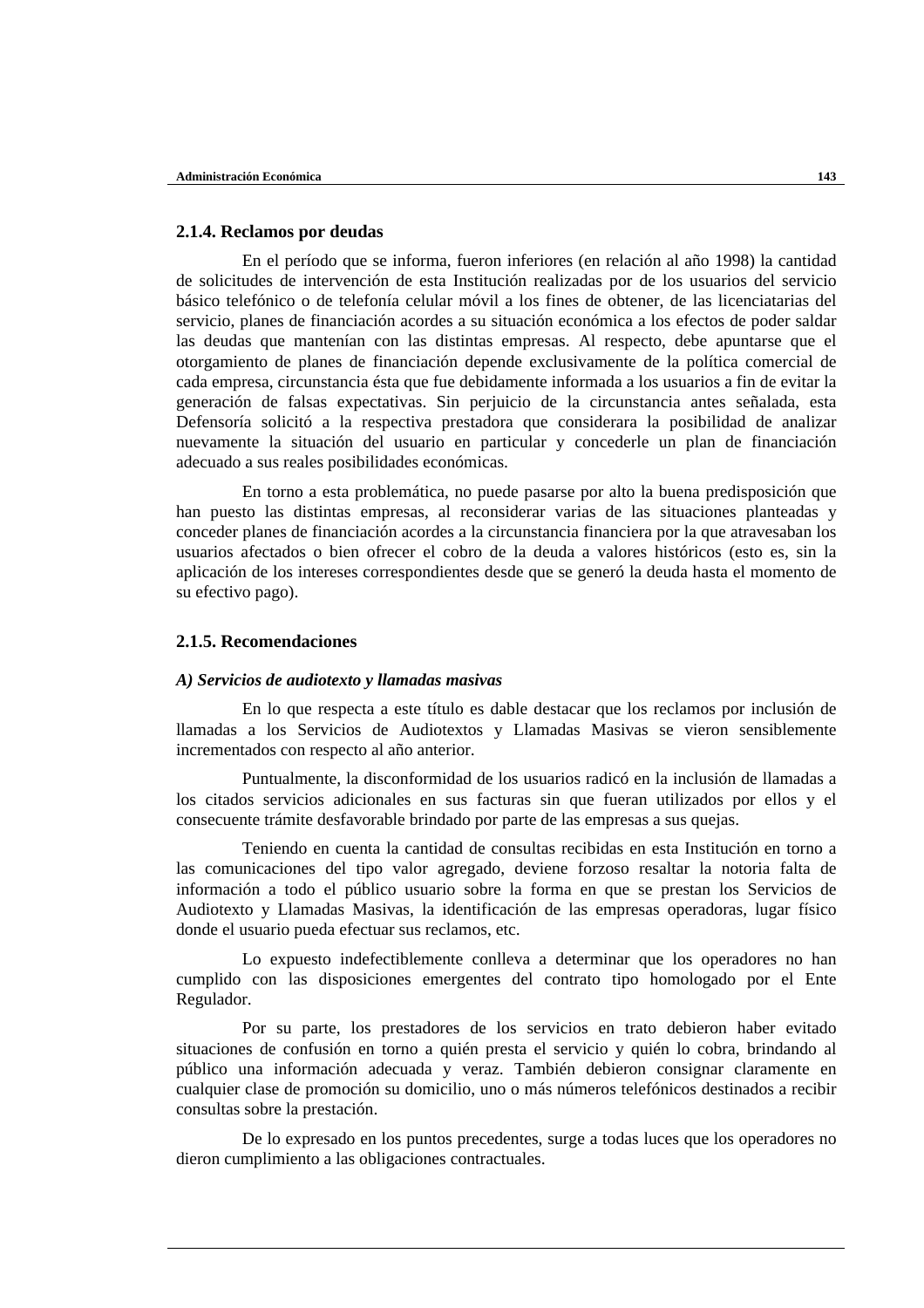En lo que respecta a las Licenciatarias de Servicio Básico Telefónico, se precisa que los Servicios de Audiotexto y Llamadas Masivas debieron ser facturados a los abonados en forma separada y diferenciada de lo facturado por el SBT, de manera tal de posibilitar el pago independiente y/o la alternativa de abonar ambos servicios.

Cabe aclarar que en varias quejas presentadas en esta Institución, las LSBT intimaron al pago total de las facturas adeudadas sin discriminar los conceptos exigidos.

La adopción de esta modalidad en la facturación por parte de las prestadoras permitiría demostrar las infracciones a lo dispuesto por el punto 6.1. del Reglamento para la Prestación de los Servicios de Audiotextos, contrariando además el artículo 17 del anterior **RGCBT** 

En relación al papel preponderante de la CNC, debe mencionarse que, dentro de sus amplias atribuciones, le compete el otorgamiento de las licencias como así también revisar y homologar los respectivos contratos, aplicar sanciones por incumplimientos o transgresiones del prestador a las leyes y normas regulatorias que le sean aplicables, ordenar la suspensión con anterioridad a la licencia, el permiso o servicio determinado de un prestador mientras se lleve a cabo el procedimiento, en la medida que surgiese "prima facie" la comisión de una posible infracción grave por parte del prestador.

Frente a la última situación descripta, la Autoridad de Control se hallaba facultada para comunicar inmediatamente y en forma fehaciente al operador que proceda a bloquear los números de acceso a los servicios que correspondan y a ordenar la suspensión de un Servicio de Audiotexto y/o Llamadas Masivas, temporal o definitivamente en los casos donde éstos provoquen graves disturbios sociales o alteración al orden público, sin que tal hecho genere para los prestadores y operadores derecho alguno a reclamar reparaciones patrimoniales o indemnizaciones de ninguna especie.

Asimismo, puede ordenar la suspensión de un servicio de Audiotexto como de un servicio de Llamadas Masivas por razones de orden público, cuanto más la habilitación automática de las distintas bandas tarifarias, dada la íntima vinculación con la facturación del SBT.

Sentado lo expuesto y vistas las atribuciones supra puntualizadas, se advirtió la actitud pasiva asumida por la CNC en el tema en estudio, a pesar de la gravedad de los hechos acontecidos y la notoria repercusión en todo el país que en nada condice con el adecuado cumplimento de su rol de Autoridad de Aplicación.

A los fines de fundamentar las facultades con que cuenta el Ente Regulador, debe mencionarse la Resolución Nº 1325/95, dictada por la ex C.N.T. en fecha 2 de junio de 1995, la cual suspendió provisoriamente la habilitación de bandas tarifarias previstas en el Sub Anexo II de la resolución  $N^{\circ}$  2172 CNT/94 establecidas para el tercer y cuarto trimestres para los Servicios de Audiotexto.

En uno de los considerandos de la citada resolución, la ex C.N.T. expresó que "...el punto 7.4 del Anexo I de la Resolución Nº 2172 CNT/94 habilita a esta CNT a suspender, temporal o definitivamente, un servicio de Audiotexto por razones de orden público, cuanto más la habilitación automática de las distintas bandas tarifarias, dada su íntima vinculación con la facturación del servicio básico telefónico".

Conforme lo dispuesto en el artículo cuarto de la mentada resolución, la Autoridad de Aplicación ordenó a los operadores y prestadores presentar en forma trimestral "...un informe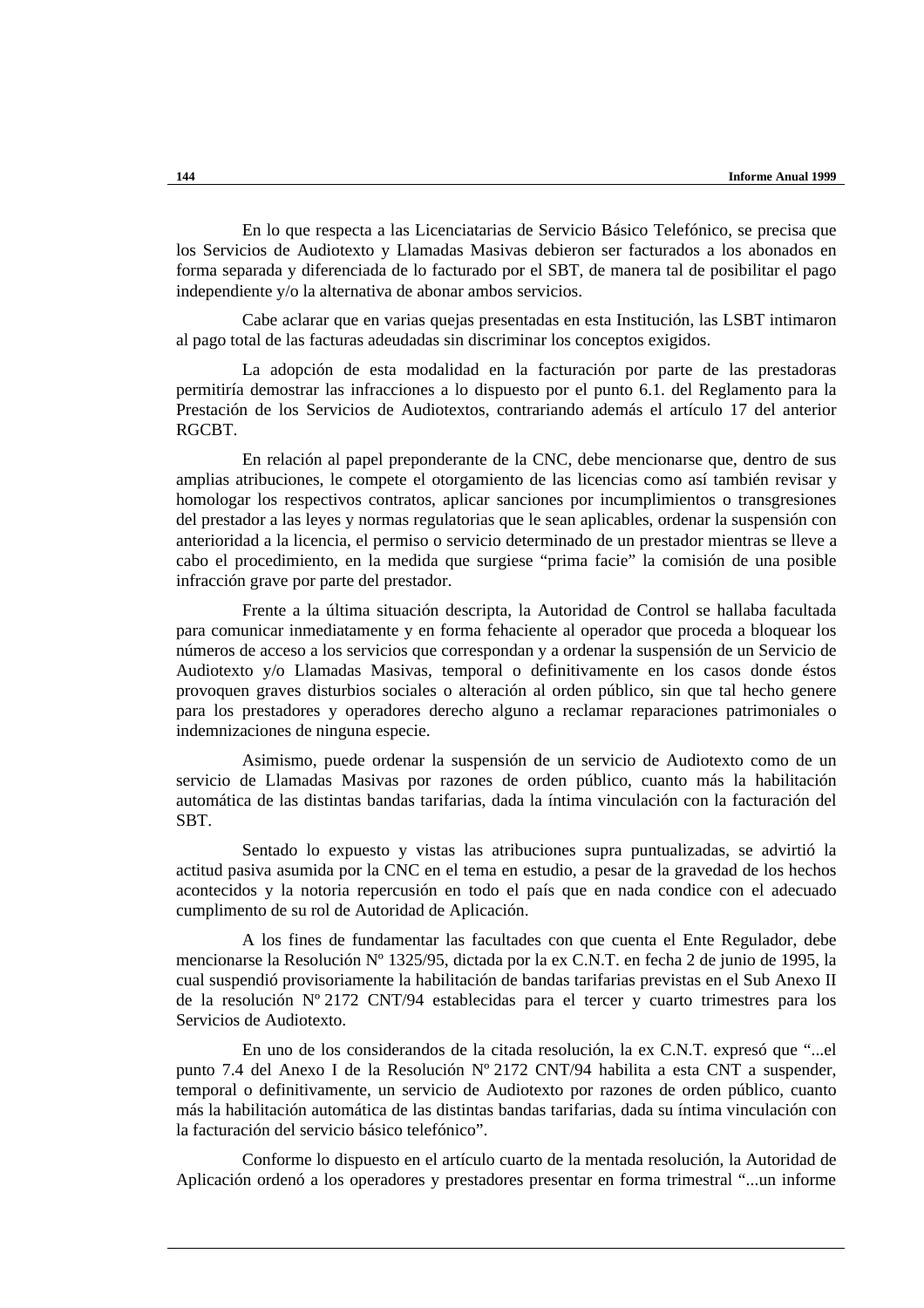detallado en el que se consignen minutos consumidos por Servicio de Audiotexto, cantidad de bloqueos solicitados por el cliente y ordenados por el operador, número de reclamos atendidos, números de reclamos cobrados, número de reclamos impagos, monto promedio facturado por Servicio de Audiotexto, todo ello desagregado por tipo de Servicio de Audiotexto.

En relación a lo expuesto, no puede dejar de mencionarse que, en respuestas brindadas a las requisitorias cursadas por esta Institución, a raíz de las quejas formuladas por los usuarios en torno a los STA y Llamadas Masivas, el Organismo de Control se limitó a indicar que la problemática planteada escapa a la órbita de competencia de esa Comisión.

Las diversas problemáticas planteadas en torno a los Servicios de Audiotexto y Llamadas Masivas generaron serios perjuicios a todos los abonados telefónicos, tanto a quienes hicieron uso de los mismos como aquéllos que vieron incluidas en sus facturas comunicaciones a aquéllos, a pesar de no haber concretado las mismas.

Teniendo en cuenta los relevantes conflictos generados en la masa de usuarios, la repercusión pública del tema y, en particular, la vaga normativa en relación a los servicios de valor agregado de llamadas masivas, motivaron al dictado de la Resolución CNC Nº 1000/99 (26 de mayo de 1999) tendiente a ordenar tales servicios.

Tal cambio normativo quedó circunscripto solamente a uno de los tipos de servicios facturados por cuenta y orden de terceras empresas.

A todas luces se desprendió la desprolijidad con la que se ha manejado el tema de STA y Llamadas Masivas y la consecuente confusión reinante en los usuarios telefónico al respecto.

Sumado a ello, la norma referida contempló fundamentalmente la relación entre las LSBT y los operadores del servicio, omitiendo establecer el procedimiento a través del cual los usuarios puedan reclamar en los supuestos de anomalías en la facturación.

La citada normativa sólo consideró que, por razones técnicas, el operador podrá discriminar del precio final al abonado el porcentaje correspondiente al servicio brindado al prestador.

Al respecto cabe considerar que, siendo estos servicios del tipo de valor agregado y toda vez que las licenciatarias básicas no podrán disponer de una línea a partir de una deuda generada en tal concepto, los usuarios deben contar con la posibilidad de una facturación separada, es decir, que puedan sólo abonar los cargos correspondientes al servicio medido, abono e impuestos.

Lejos de ello, la reglamentación mencionada otorga la facultad de decisión al operador, sin precisarse el criterio de la medida a adoptar.

No obstante lo apuntado, merece destacarse que la Secretaría de Comunicaciones mediante Resolución SC Nº 14.568/99, del 9 de junio de 1999, modificó el "Reglamento de Servicios de Valor Agregado de Llamadas Masivas" (Resolución CNC Nº 1000/99).

Sentado lo expuesto, un factor relevante que en modo alguno puede dejar de señalarse lo configura la suspensión dispuesta por CNC sólo en relación a los Servicios del tipo de Valor Agregado de Llamadas Masivas.

En tal contexto, con la finalidad de brindar una adecuada protección de los derechos, no sólo a los usuarios damnificados sino a todos los abonados telefónicos de la República Argentina, el Defensor del Pueblo de la Nación formuló una recomendación a la CNC para que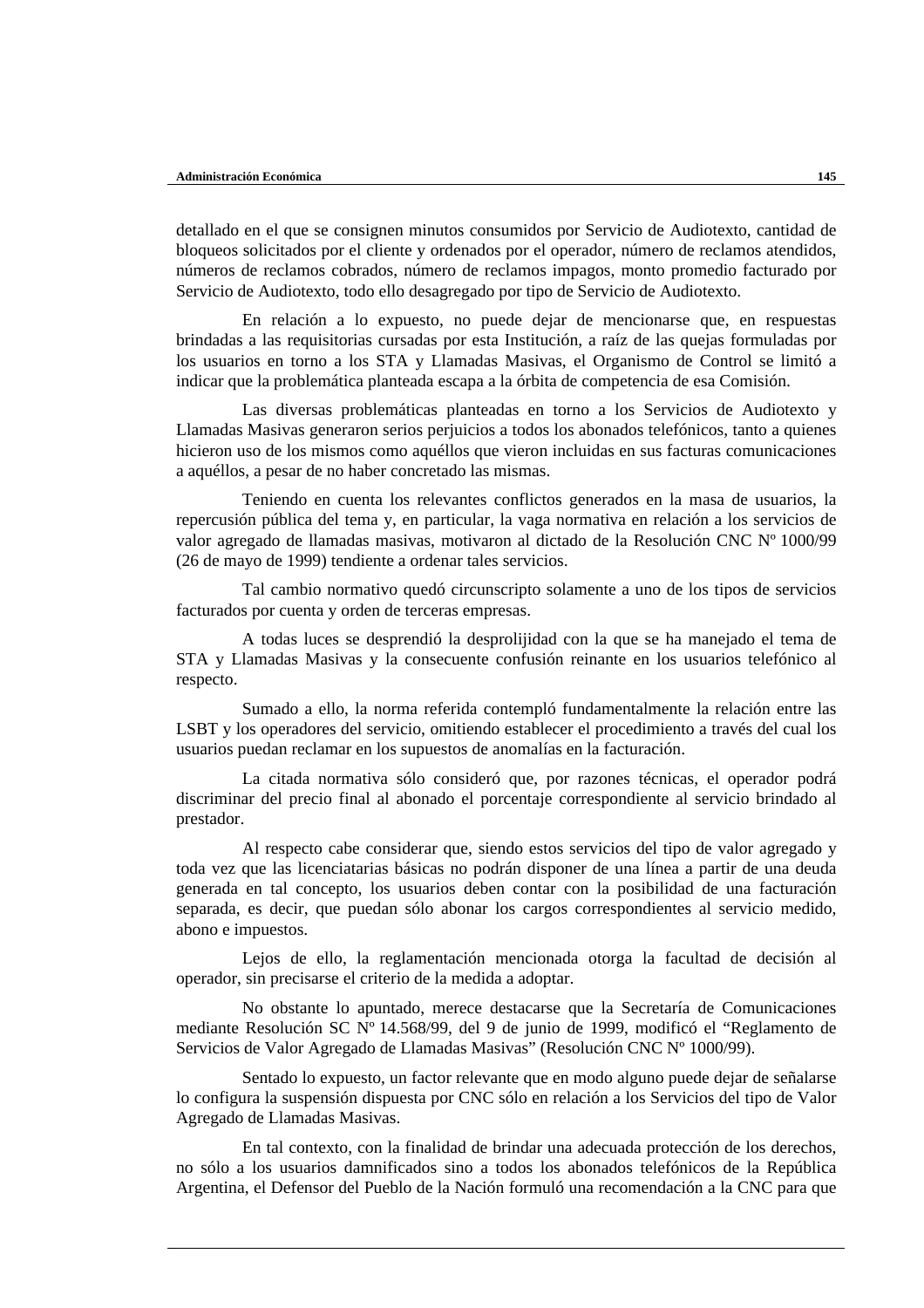arbitre los recaudos necesarios tendientes a lograr la adopción de las medidas siguientes: a) disponer la suspensión de todos los tipos de Servicios de Audiotextos; b) efectivizar el estricto cumplimiento de la totalidad de la normativa en su oportunidad dictada, con relación a los servicios de audiotexto y a las obligaciones de las prestadoras y operadoras autorizadas por ese Ente de Control; c) la implementación de un sistema ecuánime, eficaz y obligatorio que permita a todos los abonados contar con una facturación individual y específica de los importes liquidados en concepto de STA prestados por terceras empresas, a fin de posibilitar el pago independiente de los consumos facturados por las LSBT; y d) la incorporación en las guías telefónicas de los reglamentos vigentes de los servicios de audiotexto, valor agregado y llamadas masivas.

#### *B) Multas a las empresas*

Entre las recomendaciones formuladas dentro del período que se informa, en las cuales no se ha remitido aún Informe Especial a la Comisión Bicameral Permanente para la Defensoría del Pueblo, debe mencionarse aquella dirigida a la Comisión Nacional de Comunicaciones como consecuencia del dictado del Decreto Nº 1503/98 y de la aplicación del procedimiento allí previsto para las multas impuestas a las licenciatarias del servicio.

La actuación en la cual se formuló la recomendación se había iniciado a raíz de la queja presentada por un usuario del servicio que sufría reiteradas interrupciones en la prestación. A pesar de los múltiples reclamos efectuados ante Telefónica de Argentina S.A. y ante la ex-Comisión Nacional de Telecomunicaciones, los mismos problemas continuaban. Luego de formularse sucesivos pedidos de informes (tanto a Telefónica de Argentina S.A. como al Ente Regulador), la CNC informó que con fecha 3/10/97 sancionó a Telefónica de Argentina S.A. con una multa en Pesos equivalente a 100.000 pulsos telefónicos, por incumplimiento a los puntos 10.1.3 y 10.3 del Anexo I del Decreto Nº 62/90 y sus modificatorios. Independientemente, a instancias del personal técnico del Ente Regulador, se asignó al usuario afectado, un par físico exclusivo.

Contra dicha medida, la empresa interpuso recurso de reconsideración, el cual fue rechazado por la CNC y elevado a la ex-Secretaría de Comunicaciones de la Presidencia de la Nación, quien rechazó el recurso de alzada interpuesto por Telefónica de Argentina S.A. Posteriormente, la CNC informó (con fecha 19/09/99) que las actuaciones se hallaban en trámite en el Area de Facturación de ese Organismo.

De lo hasta aquí expuesto, se desprende que la sanción impuesta oportunamente por la CNC a la licenciataria en trato, se hallaba firme. No obstante ello, con fecha 11/06/99, la CNC se limitó a señalar "…con la sanción a TELEFONICA DE ARGENTINA S.A. dispuesta por Resolución CNC Nº 1448/97 … esta Comisión está aplicando actualmente el régimen previsto por el Decreto Nº 1503/98…", sin agregar mayores explicaciones y/o precisiones al respecto. Asimismo, debe tenerse presente que el mismo Organismo había informado anteriormente a esta Institución (con fecha 19/3/99) que las actuaciones se hallaban en trámite en el Area de Facturación de esa Autoridad, sin hacer alusión alguna a la aplicación del Decreto Nº 1503/98 del Poder Ejecutivo Nacional, publicado en el Boletín Oficial de fecha 11/1/99.

A los fines de comprender acabadamente la situación, resulta menester efectuar algunas consideraciones sobre la citada norma. El Decreto Nº 1503/98 fue dictado con fecha 23/11/98 y publicado en el Boletín Oficial del día 11 de enero de 1999, sin hacerse alusión alguna sobre el plazo a partir del cual el mismo podrá aplicarse. Atento el principio general contemplado en el artículo 2° del Código Civil, su entrada en vigencia se produjo a partir del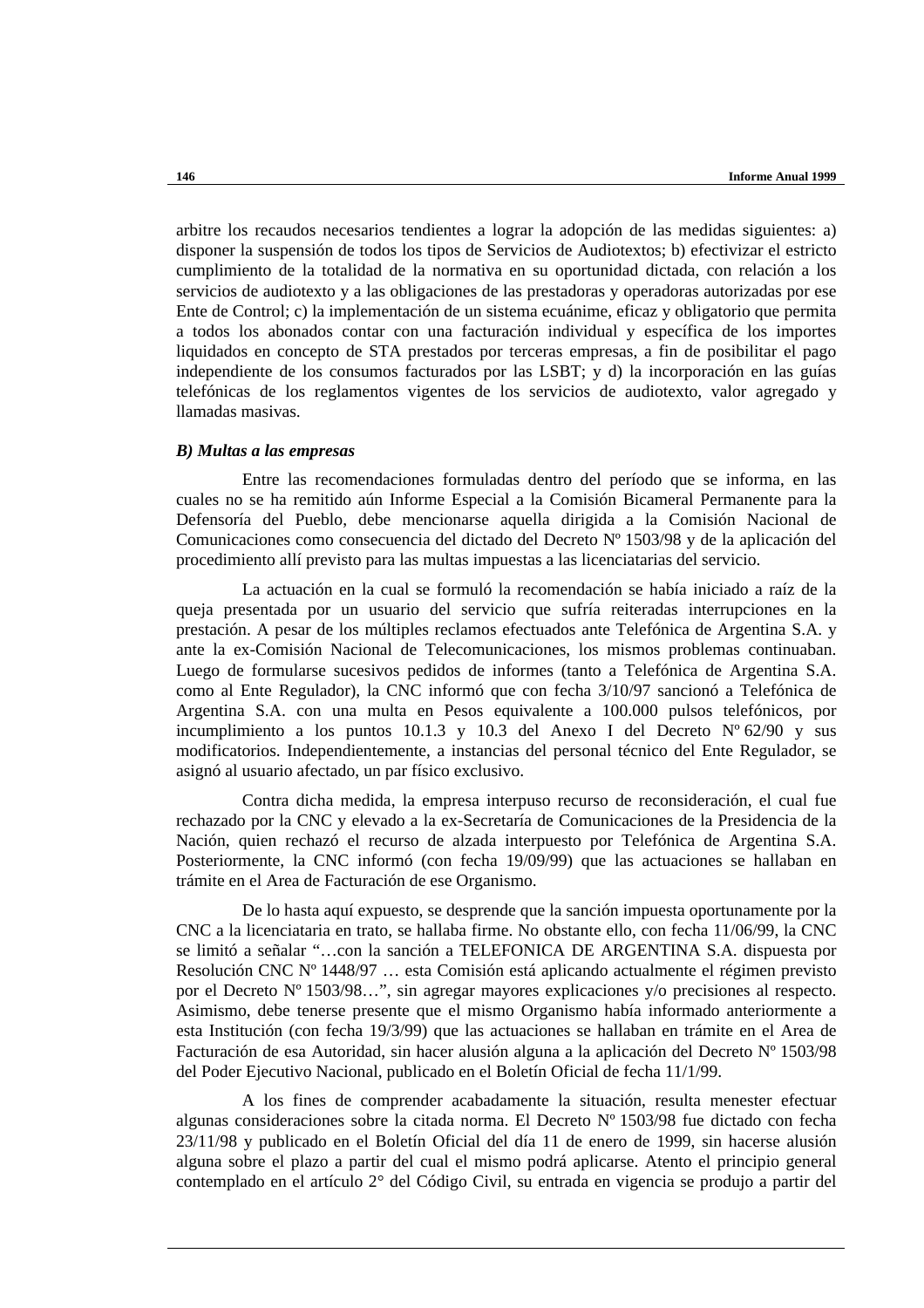octavo día contado desde su publicación el en Boletín Oficial. El citado Decreto dispone que la CNC podrá suspender el pago de la multa estableciendo una obligación que tienda a facilitar el acceso de todos los habitante del país a los servicios de Internet, tele-educación, telemedicina, aulas y bibliotecas virtuales y centros tecnológicos comunitarios, hasta cubrir el monto que en cada supuesto se establezca. Entre otras disposiciones, establece que la sanción cumplida de este modo no será registrada como antecedente. Asimismo, detalla el procedimiento bajo el cual se aplicará este régimen.

Si bien esta Institución comparte las consideraciones expuestas acerca de la necesidad de facilitar el acceso a Internet a todos los habitantes del país, resulta objetable el no registrar como antecedente la sanción impuesta al infractor y cumplida bajo la nueva modalidad consistente en la sustitución del pago de la multa, por una obligación que tienda a facilitar el acceso de todos los habitantes del país a los servicios de Internet, tele-educación, telemedicina, aulas y bibliotecas virtuales y centros de tecnológicos comunitarios. Esta objeción se fundamenta en el hecho de que la sanción se impone como consecuencia de haberse comprobado alguna irregularidad o incumplimiento por parte del infractor, de manera tal que la disfuncionalidad generadora de la sanción efectivamente existió y, como tal, debe quedar registrada como antecedente.

Por otra parte, en el artículo 1° del Decreto Nº 1503/98 se establece claramente que "…en el acto administrativo que notifique la sanción, la Autoridad de Control consignará expresamente cuál será la obligación cuyo cumplimiento suspenderá la aplicación de la multa…". Sobre este aspecto, corresponde señalar que en el caso bajo análisis, la sanción había sido oportunamente notificada a la empresa involucrada, como también se le había notificado el rechazo -por parte de los respectivos organismos competentes- de los recursos de reconsideración y de alzada.

Como consecuencia de lo antedicho, se presume que la notificación de la sanción impuesta en el caso particular a la licenciataria Telefónica de Argentina S.A. no consignó expresamente cuál sería la obligación cuyo cumplimiento suspendería el pago de la multa. Tal presunción se confirma al observar que la Resolución S.C. Nº 2447 (mediante la cual la ex-Secretaría de Comunicaciones de la Presidencia de la Nación rechaza el recurso de alzada interpuesto por la mencionada prestadora), es de fecha 9/11/98, es decir, anterior al dictado del Decreto Nº 1503/98, a su publicación en el Boletín Oficial y a su entrada en vigencia.

Merece ponerse de resalto que la situación antes descripta, esto es, la aplicación del procedimiento contemplado en el Decreto Nº 1503/98 respecto de sanciones que ya se hallaban firmes con anterioridad a su dictado, se repite en el trámite de varias actuaciones que tramitan en esta Institución, entre otras, las actuaciones Nros. 3892/95, 4952/95, 8342/96, 8978/96, 10774/96, 14421/97, 13574/98.

En algunas de las mencionadas actuaciones pudo observarse además que, a pesar de las intimaciones cursadas por el Ente Regulador a las licenciatarias sancionadas a los fines de que éstas hicieran efectivo el pago de las respectivas multas, dichas empresas jamás cumplimentaron la sanción impuesta.

La situación aquí expuesta resultaría entonces contraria al principio de irretroactividad consagrado por el artículo 3° del Código Civil, sin que el Decreto Nº 1503/98 haga mención alguna sobre el particular.

Sumado a lo antedicho, debe recordarse que en las citadas actuaciones la aplicación del procedimiento previsto en el Decreto Nº 1503/98 no fue contemplada en los respectivos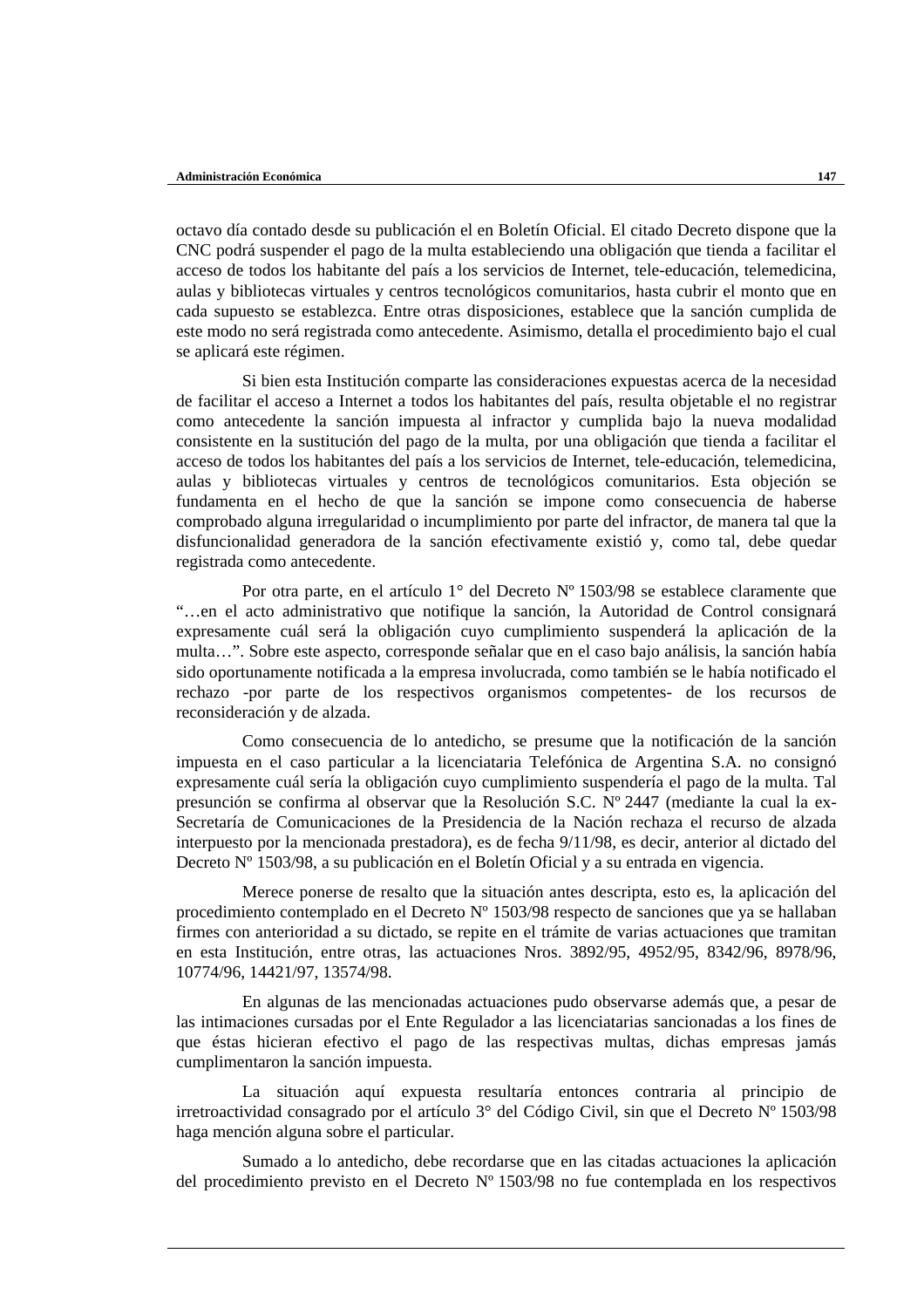actos resolutivos mediante los cuales se aplicaron las sanciones de multa. Por esta razón, en los actos administrativos que notificaron la sanción, la CNC no consignó expresamente cuál sería la obligación cuyo cumplimiento suspendería el pago de la multa en cada caso.

También corresponde destacar que la aplicación del régimen previsto en el Decreto Nº 1503/98 constituye una facultad y no una obligación para la CNC. Ello es así en consonancia con las observaciones anteriormente efectuadas, respecto de varias actuaciones en trámite ante esta Institución, en las cuales la interpretación que pretende dar el Organismo de Control desconocería cuál es el criterio sobre cuya base esa Autoridad determina la aplicación del régimen previsto en el Decreto Nº 1503/98 o bien el cumplimiento efectivo de la sanción oportunamente impuesta.

En situaciones en las cuales corresponde aplicar sanciones a las licenciatarias del servicio básico telefónico, resultaría conveniente perseguir el efectivo cumplimiento de las sanciones ya firmes. Esto, a su vez, dotaría de mayor seguridad al régimen jurídico y de un mayor respeto a la Autoridad de Aplicación.

Con la aplicación de este régimen, las empresas concentran en el mercado el mayor -o casi absoluto- poder de negociación y son ellas las que, como consecuencia de la aplicación del procedimiento previsto en el Decreto Nº 1503/98, resultan beneficiadas. Además, las sanciones que se les aplican bajo el nuevo régimen no quedan registradas como antecedente lo cual, a su vez, impediría considerar -al aplicarse nuevas multas a una misma empresa- la reincidencia como agravante de la sanción.

Sumado a lo antedicho, es oportuno señalar que si bien una de las finalidades del Decreto Nº 1503/98 es la de facilitar el acceso a Internet a todos los ciudadanos del país, ello resulta, en última instancia, en otro beneficio para las empresas, puesto que aquellos ciudadanos que efectivamente accedan a ese servicio deberán abonar (a las licenciatarias) los consumos correspondientes por la utilización del mismo.

Por las razones señaladas, el Defensor del Pueblo de la Nación recomendó a la Comisión Nacional de Comunicaciones que: 1.- Aplique el procedimiento previsto en el Decreto Nº 1503/98, exclusivamente respecto de aquellas sanciones que se hubieren impuesto con posterioridad a la entrada en vigencia del citado Decreto y que aún no hubieren sido notificadas a las infractoras, de manera tal que en el acto administrativo que notifique la sanción (conforme lo dispuesto en el citado decreto), esa Autoridad consigne expresamente cuál será la obligación cuyo cumplimiento suspenderá el pago de la multa; y, 2.- Se adopten las medidas necesarias a los fines de perseguir el efectivo cumplimiento de las sanciones que se hallaban firmes con anterioridad al Decreto Nº 1503/98, según lo dispuesto en los respectivos actos administrativos mediante los cuales fueron aplicadas dichas sanciones.

Habiéndose considerado insuficiente la respuesta brindada por la CNC, se remitió una nota al entonces Secretario de Comunicaciones de la Presidencia de la Nación, cuya respuesta resultó incompleta. Habida cuenta de ello y atento la reciente asunción de los nuevos funcionario de la actual Secretaría de Comunicaciones del Ministerio de Infraestructura y Vivienda de la Nación, se envió una nota a fin de que brindara adecuada respuesta a la recomendación realizada.

## *C) Daños a propiedades por instalaciones de las licenciatarias telefónicas*

Otra recomendación se formuló en el marco de una actuación iniciada por una ciudadana que detalló los inconvenientes mantenidos con la licenciataria Telecom Argentina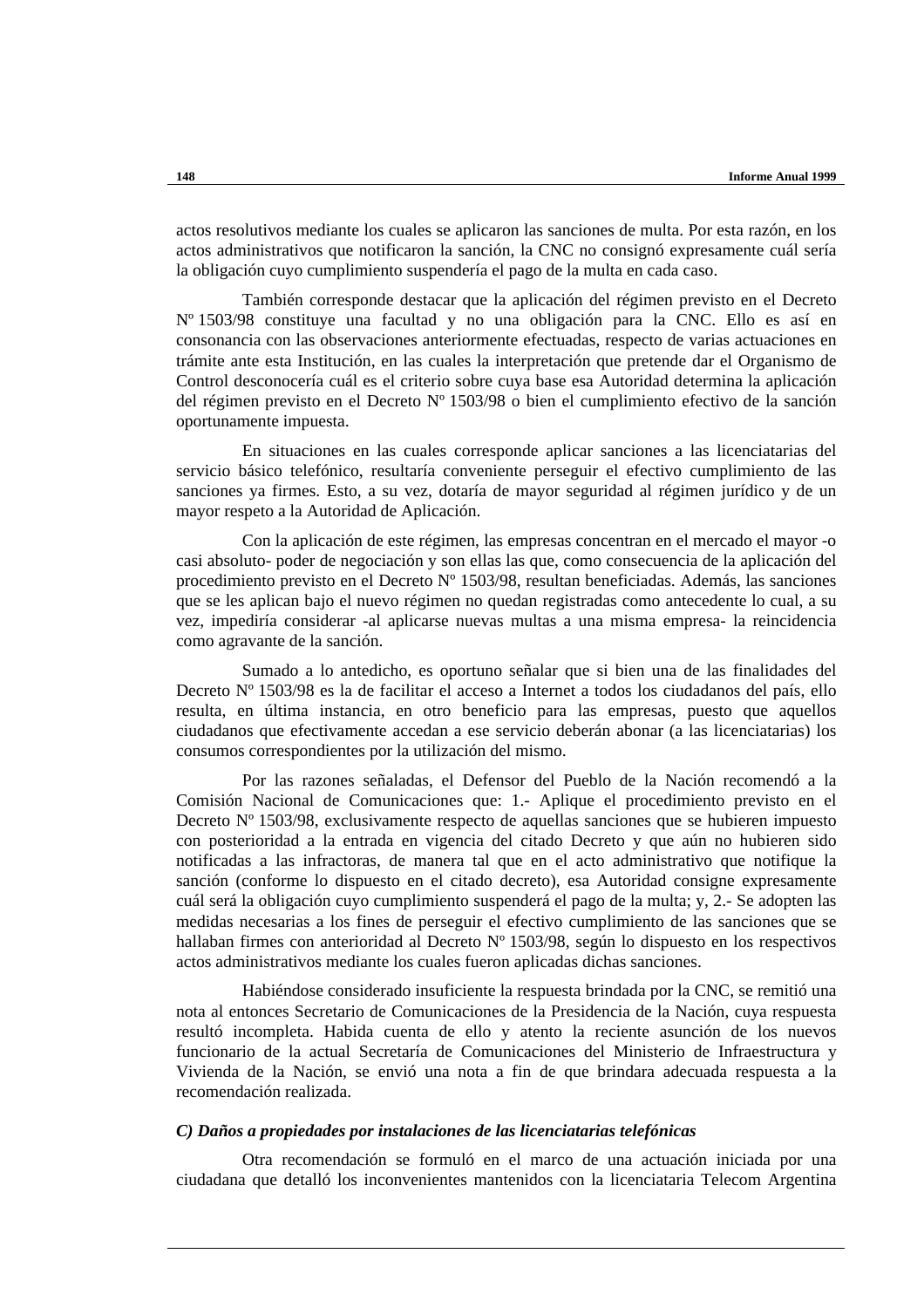S.A., como consecuencia de unas instalaciones que la empresa realizó en su propiedad, sin contar con el conocimiento ni con la autorización de los propietarios. A pesar de los diversos reclamos formulados ante la prestadora, ésta se negó a reconocer su responsabilidad por los hechos denunciados. Tras realizarse sucesivos pedidos de informes a la licenciataria Telecom Argentina S.A. y al Organismo de Control, se estableció que la empresa formuló una propuesta de compensación de \$2000.- por el pago total de los daños sufridos. La usuaria desestimó esta propuesta en razón de que su propósito sería demandar a la empresa por daños morales. Por su parte, la CNC y la ex-Secretaría de Comunicaciones respondieron las requisitorias en forma conjunta, indicando que el fondo de la cuestión planteada por la usuaria reside en su preocupación por la seguridad de su inmueble.

Finalmente, la CNC señaló que Telecom Argentina S.A. se hacía responsable por los daños causados por el obrar falto de diligencia de su personal, quedando ello plenamente demostrado con su disposición a reparar económicamente a la usuaria. Tomando en cuenta que la licenciataria intentó llegar a un acuerdo pecuniario con la reclamante, con resultados negativos, y que la usuaria habría manifestado su voluntad de demandar a la prestataria por daños, la CNC (previo dictamen del Cuerpo Letrado de ese Organismo) dispuso el cierre de las actuaciones en esa instancia.

Al tomar conocimiento de la decisión emitida por el Organismo de Control, la ciudadana afectada reiteró la sensación de inseguridad que le producía la posibilidad de que se reitere una situación similar, cuando percibió la presencia de personas extrañas en la terraza de su propiedad, resultando ser éstos empleados de firmas contratadas por Telecom Argentina S.A. que se hallaban desempeñando trabajos ordenados por la mencionada licenciataria.

En el caso bajo análisis, puede percibirse claramente que el planteo de la interesada excede ampliamente el aspecto económico de la cuestión, toda vez que ésta ha enfatizado el tema inherente a su seguridad como ciudadana. Resulta del caso recordar una vez más que la concesión a manos privadas de grandes monopolios o cuasimonopolios de consumidores cautivos no puede ni debe implicar indefectiblemente la desprotección de los usuarios, transformándolos en meros espectadores pasivos de su falta de cobertura proteccional o indefensión, en este caso en particular, por la falta de recaudos -exigidos por parte de la Autoridad de Aplicación a las prestadoras del servicio básico telefónico- que garanticen el conocimiento previo de la necesidad de realizar tareas dentro de sus propiedades (a fin de que éstos puedan tomar las medidas que estimen más convenientes), la información concerniente al tipo de tareas que se llevarán a cabo, su plazo de duración estimada y aquellos datos necesarios a los fines de identificar las personas encargadas para tales trabajos y determinar quién resulta responsable de los mismos.

En el mismo orden de ideas, resulta oportuno poner de resalto que la reforma de la Constitución Nacional del año 1994 consagró expresamente a favor de los consumidores y usuarios de bienes y servicios el derecho, en la relación de consumo, a la protección de su salud, seguridad e intereses económicos, a una información adecuada y veraz, a la libertad de elección y a condiciones de trato equitativo y digno. Todos esos derechos de naturaleza constitucional se verían lesionados si se permitiera que las autoridades y responsables de la prestación del servicio público dispongan medidas -sin conocimiento previo del ciudadano potencialmente afectado- que impliquen la utilización del patrimonio de los usuarios (como en el caso particular de la propiedad de la interesada), afectando sus intereses económicos y poniendo en riesgo su seguridad personal.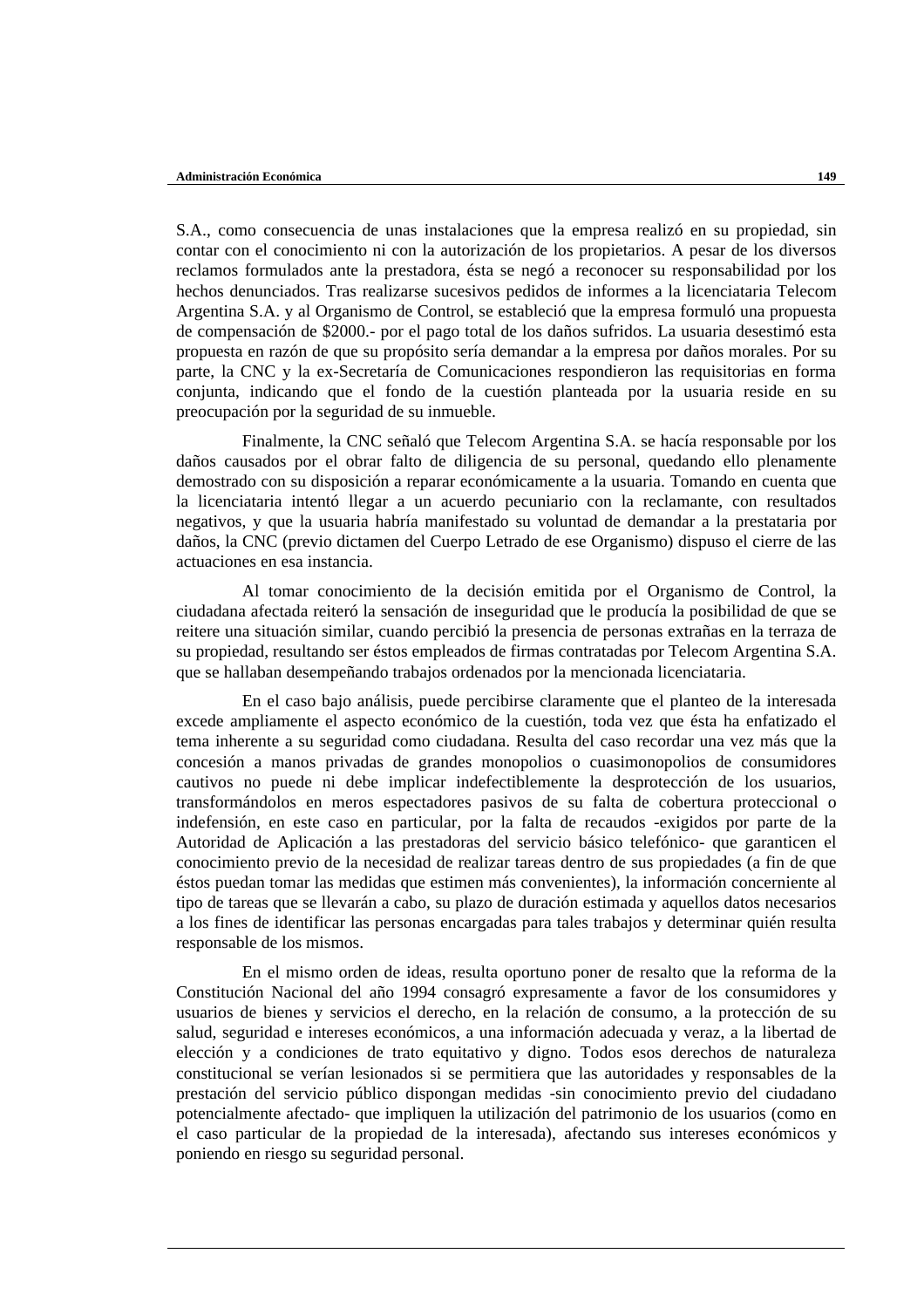En tal sentido, el artículo 42 de la Constitución Nacional establece la obligación de todas las autoridades nacionales de tutelar los derechos e intereses de los usuarios, toda vez que contempla el derecho de éstos a recibir condiciones de trato equitativo y digno. Ello implica necesariamente que las autoridades nacionales deben proveer precisamente a la protección de ese derecho constitucional. La tutela del usuario frente a los concesionarios o licenciatarios del Estado en condiciones de monopolio y exclusividad surge también del artículo 86 de la Constitución Nacional referido al Defensor del Pueblo de la Nación.

Asimismo, no puede desconocerse que es pública y notoria la sensación de inseguridad que padecen actualmente los habitantes de este país.

En razón de lo expresado en los párrafos precedentes y por razones de seguridad ciudadana como también de responsabilidad para el caso que durante tareas llevadas a cabo por las licenciatarias del servicio básico telefónico o por empresas contratadas por aquéllas, pudieran provocarse daños en las propiedades de los particulares, el Defensor del Pueblo de la Nación recomendó a la Comisión Nacional de Comunicaciones que: 1.- Adopte las medidas necesarias para ordenar a las licenciatarias del servicio básico telefónico que comuniquen a aquellos usuarios en cuyas propiedades deban realizar tareas, en forma fehaciente y con una antelación no inferior a las cuarenta y ocho horas (48 hs.), la necesidad de concurrir a ese domicilio; y 2.- Asimismo, deberá consignarse en la comunicación mencionada en el apartado precedente: a) los datos personales (nombre, apellido, número de documento o credencial que acredite su identidad y el nombre de la empresa contratante, resultando necesario además indicar -en el caso de firmas contratistas- la licenciataria del servicio básico telefónico para la cual desarrollarán las tareas) de las personas que se presentarán en el respectivo domicilio para efectuar trabajos; b) qué tareas se llevarán a cabo y; c) cuál es el plazo aproximado de duración de esas labores.

Como consecuencia de la falta de cumplimiento de las medidas recomendadas (a pesar de haberse brindado respuesta a la recomendación formulada) se remitieron, sucesivamente, sendas notas al ex-Secretario de Comunicaciones de la Presidencia de la Nación y al actual Secretario de Comunicaciones del Ministerio de Infraestructura y Vivienda de la Nación.

#### **2.1.6. Teléfonos para hipoacúsicos y personas con impedimentos en el habla (HIH)**

Particular atención merecen aquellas actuaciones en las cuales se analiza la temática vinculada con la instalación de servicios telefónicos domiciliarios para Hipoacúsicos y personas con Impedimentos en el Habla (HIH), como también la instalación, habilitación y funcionamiento del servicio de telefonía pública en Telecentros y Locutorios para HIH.

Cabe resaltar que una de estas actuaciones fue iniciada de oficio (a raíz de una carta de lectores publicada en el diario La Nación, suscripta por una ciudadana que pone en conocimiento de la opinión pública la imposibilidad para personas hipoacúsicas o con impedimentos en el habla de acceder, desde Locutorios y/o Telecentros, al servicio denominado Centro de Intercomunicación para Hipoacúsicos e Impedidos del Lenguaje. Este servicio permite mediante un operador (Códigos 125 y 126) que el sordo pueda comunicarse desde un teléfono especial con un oyente y viceversa). Las restantes se originaron por presentaciones realizadas por particulares que consideraban excesivos los valores de los aparatos telefónicos para hipoacúsicos y personas con impedimentos en el habla, o bien indicaban la falta de habilitación (en Telecentros y Locutorios) de los servicios ya instalados.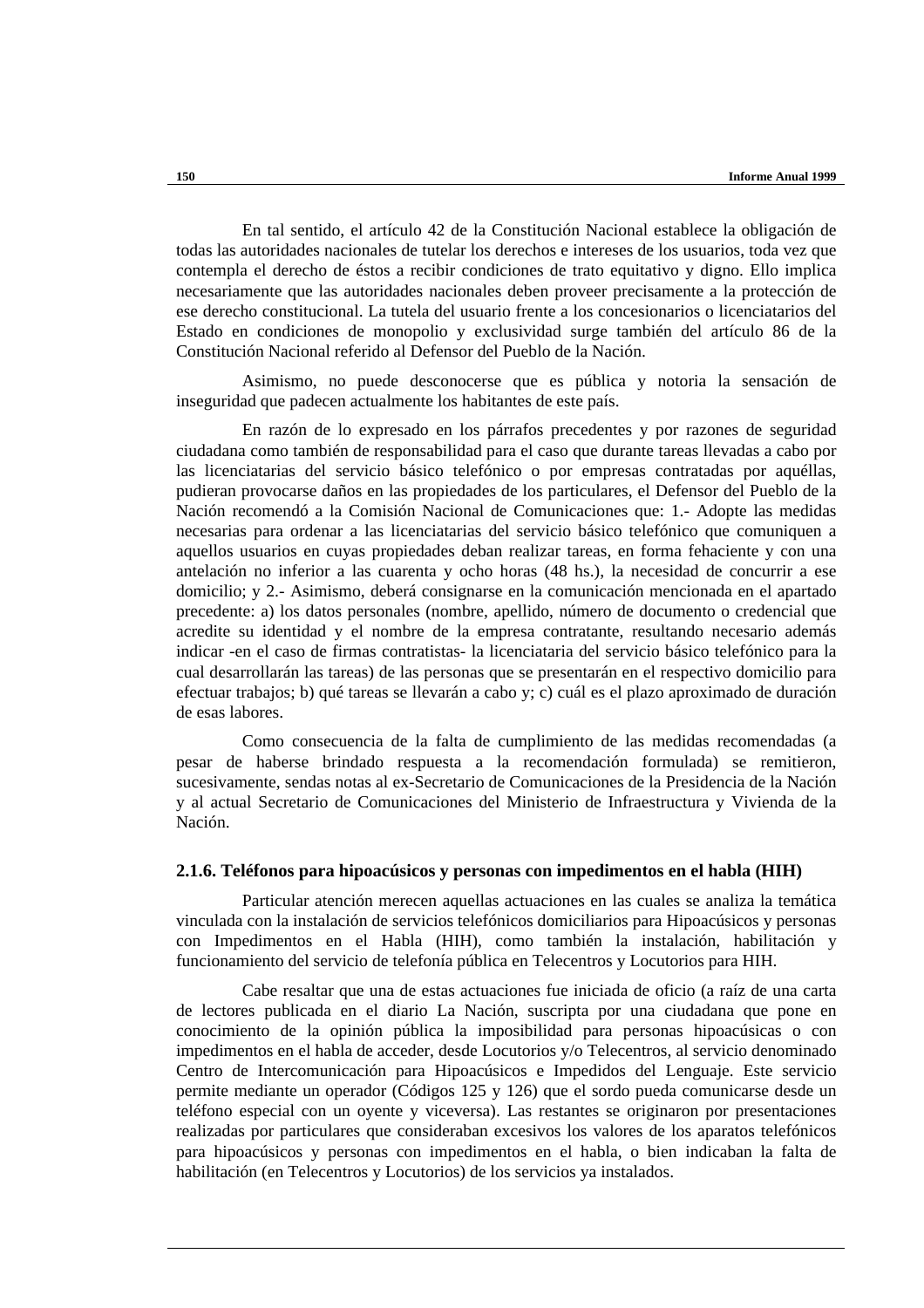Si bien estos actuados aún no han sido concluidos, dada la relevancia de la cuestión allí investigada, debe ponerse de resalto que, como consecuencia de las investigaciones allí propiciadas, se determinó (conforme lo informara la Administración Federal de Ingresos Públicos -AFIP-) que los aparatos dedicados a Hipoacúsicos y personas con Impedimentos en el Habla producidos fuera del país fueron exceptuados del pago del Impuesto al Valor Agregado y aranceles aduaneros. Como consecuencia de ello, Telefónica de Argentina S.A. informó que tales exenciones fueron aplicadas a aquellos equipos terminales adquiridos con posterioridad a la vigencia de las mismas, lo que reflejó una disminución en el precio final del aparato. Por su parte, Telecom Argentina S.A. indicó que los equipos terminales que comercializa no son importados, por lo que no pueden aplicarse aquellas exenciones. No obstante ello, debe indicarse que no se observan mayores diferencias en el valor final de los aparatos destinados a personas HIH comercializados por cada una de las empresas.

Como consecuencia de las investigaciones propiciadas por esta Institución, también se obtuvo (de parte de Telefónica de Argentina S.A. y de Telecom Argentina S.A.) un pormenorizado detalle de los Locutorios y Telecentros actualmente habilitados para personas HIH (con sus respectivos domicilios), como también de los servicios destinados a HIH en Cabinas Públicas de Telefonía, Estaciones Terminales (Aéreas, de Ferrocarril, de Omnibus), Organismos Públicos, Hospitales, Comisarías, Estaciones de Bomberos, Universidades y otras entidades) de todo el país.

Por su parte, a instancias de esta Defensoría, el Ente Regulador practicó inspecciones sobre varios de los locutorios y telecentros, comprobando la habilitación y el adecuado funcionamiento de esos servicios.

## **2.1.7. Reclamos por facturación**

En torno a este tópico, fueron muchas las quejas recibidas en esta Institución por exceso de consumos facturados en concepto de llamadas internacionales (DDI), comunicaciones mediante la modalidad cobro revertido, interurbanas (DDN) y por inclusión de servicios adicionales no solicitados.

En cuanto a los servicios de DDN y DDI cabe destacar que los usuarios sistemáticamente manifestaron dos problemáticas: a) Desconocimiento de los números telefónicos incluidos en los detalles de llamadas correspondientes a los períodos objetados, b) Reconocimiento de los números de destino, pero no así la cantidad de comunicaciones tasadas sobre los mismos.

Al respecto debe remarcarse que en la mayoría de las quejas formuladas por DDN y DDI, ambas licenciatarias básicas mantuvieron los cargos objetados, resoluciones que fueron ratificadas en todos los casos por la Autoridad de Aplicación.

En otros casos, los usuarios pudieron contar con la debida información sobre la facturación que cuestionaban y recibir en forma clara la explicación correcta acerca de sus inquietudes.

Respecto a las quejas por inclusión de cargos no solicitados por los abonados, los logros obtenidos por esta Institución fueron ampliamente satisfactorios. Tanto Telefónica de Argentina S.A. como Telecom Argentina S.A., dada la intervención del Defensor del Pueblo, procedieron a cancelar los mismos o emitir notas de crédito a favor de los reclamantes. A ello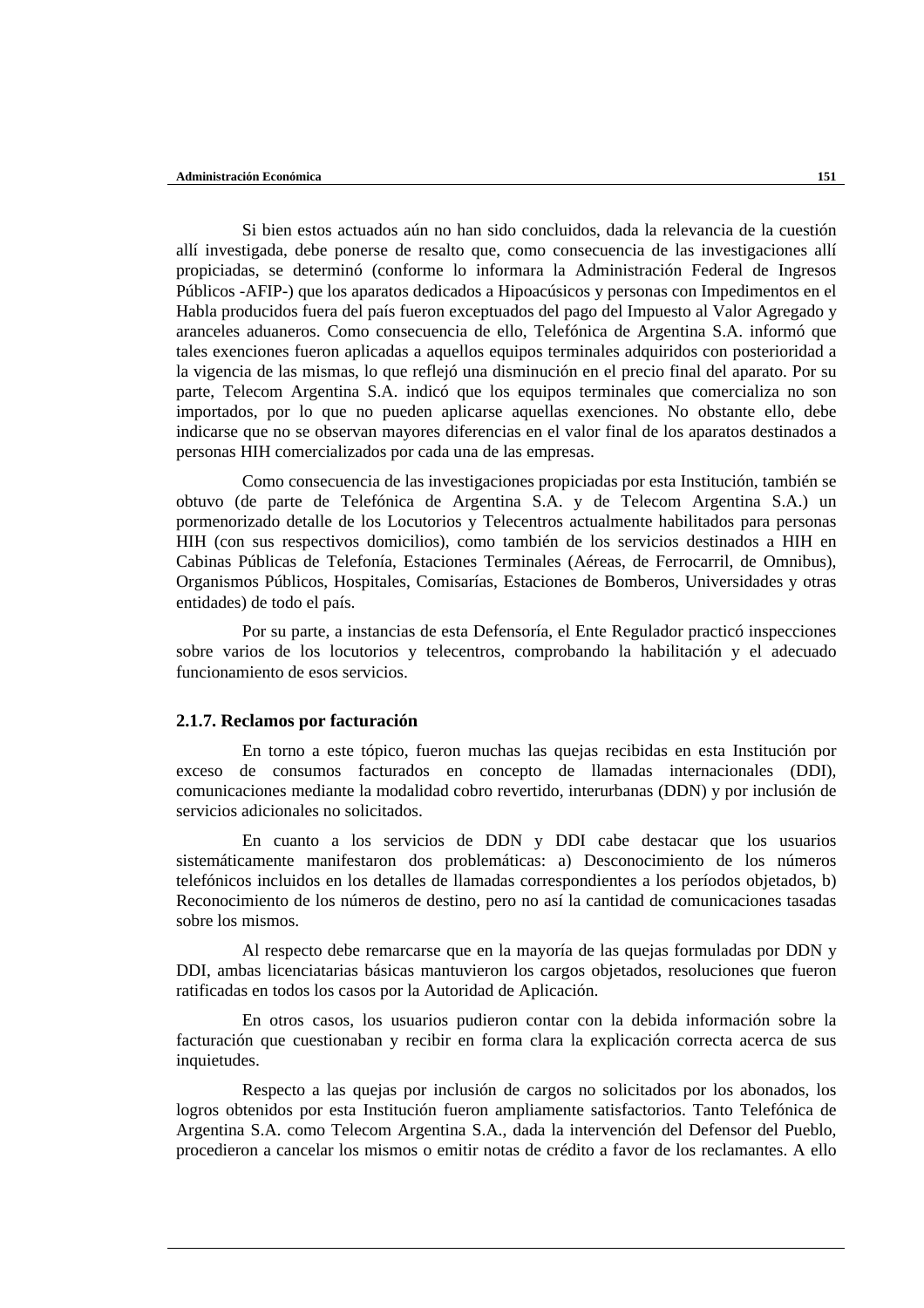debe agregarse que, en todos los casos, se corroboró que ambas licenciatarias aplican el principio de reciprocidad a las sumas reintegradas.

### **2.1.8. Irregularidades en la prestación**

Durante el período que se informa se recibieron reclamos relacionados con la prestación del servicio básico telefónico, entre las cuales se destacaron las demoras incurridas por las empresas en la reparación de los desperfectos y/o averías de líneas, las demoras incurridas en la instalación de nuevos servicios, la suspensión y/o baja de servicios sin aviso previo, la falta de acreditación en las facturas de los usuarios de los días en que se vieron impedidos del uso de sus servicios por anomalías en sus líneas, entre otros aspectos.

En cuanto a las suspensiones y/ bajas dispuestas sin previo aviso por parte de las licenciatarias, se reitera que a raíz de la intervención del Defensor, la Autoridad de Aplicación inició varios procesos sancionatorios por incumplimiento de lo dispuesto en los artículos 44, 55, y 27 in fine del Reglamento General para Clientes del SBT.

En relación a los reclamos por las demoras incurridas por las LSBT en la instalación de nuevas líneas, se destaca que los logros obtenidos por esta Defensoría fueron altamente satisfactorios ya que, a raíz de la intervención del Defensor del Pueblo, las prestadoras dieron solución inmediata a las solicitudes de los interesados y procedieron a reintegrar a los abonados los importes proporcionales a la demora incurrida con más los intereses correspondientes.

En lo que respecta a las anomalías en la prestación del servicio -falta de tono, ligaduras, etc.-, las LSBT respondieron a las requisitorias cursadas por esta Institución, manifestando que los servicios fueron normalizados y que procederían a reintegrar a sus usuarios los importes correspondientes conforme lo dispuesto por el Reglamento de Clientes del Servicio Básico Telefónico.

A lo expuesto, cuadra agregar que esta Defensoría corroboró que tales reintegros fueran cobrados como así también que se aplique el principio de reciprocidad a los mismos.

### **2.1.9. Asentamiento Villa 20 - Lugano**

En relación a las problemáticas instauradas desde el año 1998 por los ciudadanos residentes en el asiento denominado Villa 20 de Lugano, en torno a la negativa por parte de Telefónica de Argentina S.A. a instalar nuevos SBT y a realizar tareas de reparación por averías en los ya instalados, se informa que si bien en el período anterior los resultados fueron satisfactorios, las actuaciones tramitadas durante el presente año no obtuvieron los mismos logros.

En este sentido, el Defensor del Pueblo de la Nación cursó múltiples requisitorias al Organismo de Control a fin de conocer los avances en las gestiones llevadas a cabo en forma conjunta entre la empresa involucrada y la CNC, para brindar una solución definitiva a todos los casos planteados por esta Institución. Al respecto, se destaca que el Ente Regulador sólo proporcionó informes parciales, sin llegar a la fecha a una resolución sobre los temas supra mencionados.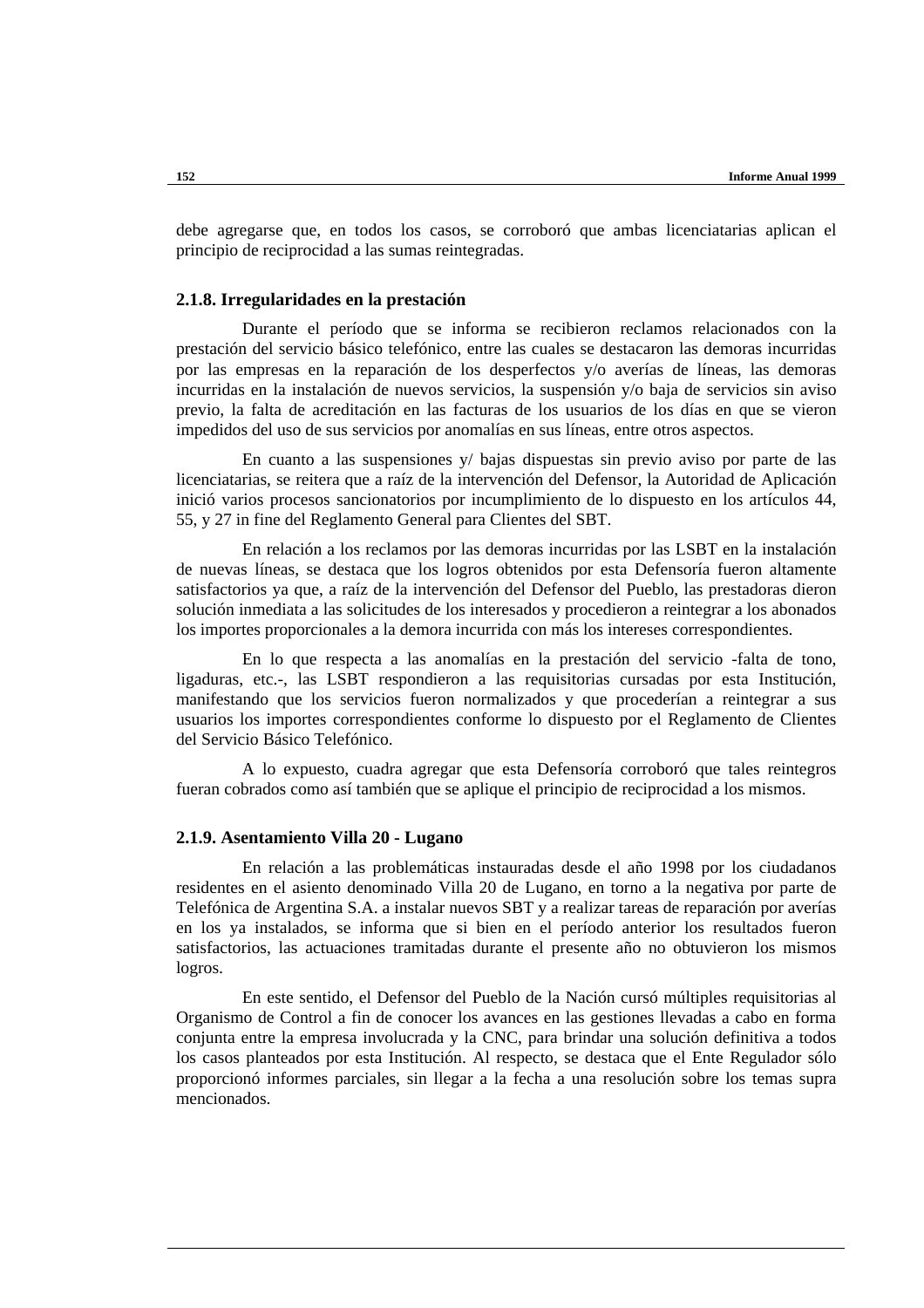# **2.2. RUTAS. CORREDORES VIALES. PEAJES. AUTOPISTAS**

# **2.2.1. Rutas Nacionales**

#### **2.2.1.1. Temáticas Investigadas**

Durante el transcurso del año 1999, muchas han sido las investigaciones desarrolladas donde las Rutas Nacionales de la República Argentina han merecido la atención de esta Institución como aconteció en el año 1998. Se destaca que, en su gran mayoría, las quejas han provenido de presentaciones realizadas por autoridades provinciales o comunales o fueron iniciadas de oficio por el Defensor del Pueblo de la Nación, frente a las notas periodísticas publicadas en los diarios del interior del país que reflejaban el estado de deterioro o abandono de los caminos troncales.

A mayor ilustración, a continuación se puntualizan las cuestiones que merecieron una preponderante actuación en materia vial:

- a) Renegociación de los contratos viales llevada a cabo por el Poder Ejecutivo Nacional, como consecuencia de la suscripción de las Actas-Acuerdo a principios del año 1999 entre el estado Nacional y las empresas concesionarias de la red Troncal Nacional.
- b) Inadecuada instalación de las cabinas de peaje y otorgamiento de regímenes especiales para residentes de las zonas cercanas.
- c) Falta de mantenimiento, reparación y conservación por parte de las empresas concesionarias de las Rutas Nacionales y/o de las autoridades nacionales en aquellos casos en los que no existe concesión.
- d) Insatisfactoria señalización vertical y/u horizontal de varios tramos.

En el período que se informa, no se efectuaron constataciones in situ, factor empleado como herramienta eficaz durante el transcurso del año 1998. No obstante ello, se mantuvo un diálogo permanente con los presentantes, quienes han prestado la colaboración necesaria a fin de resolver las cuestiones investigadas acompañando muestras fotográficas o videos donde se advertían con objetividad los problemas denunciados.

A ello cuadra agregar que, en la mayoría de los casos investigados, las autoridades nacionales en la materia manifestaron su preocupación por el estado de muchos tramos de las Rutas Nacionales, pero insistieron en que no contaban con partida presupuestaria aprobada para llevar a cabo las tareas de remediación o continuar adelante los procesos licitatorios, que implicaban la contratación de los servicios para la reparación, muchos de los cuales debieron suspenderse con sustento en la falta de recursos.

Por último, se señala que se hallan en plena etapa de investigación las actuaciones vinculadas con las Rutas Nacionales 40 (tramo que llega a la provincia de Catamarca), Ruta Nacional 158, 95 y 3.

# **2.2.1.2. Recomendaciones Formuladas**

#### **A) Renegociación de los contratos viales.**

Esta investigación de oficio data del año 1998 y, en su oportunidad, fue iniciada como consecuencia de que diversos diarios del país daban cuenta de la inminente renegociación de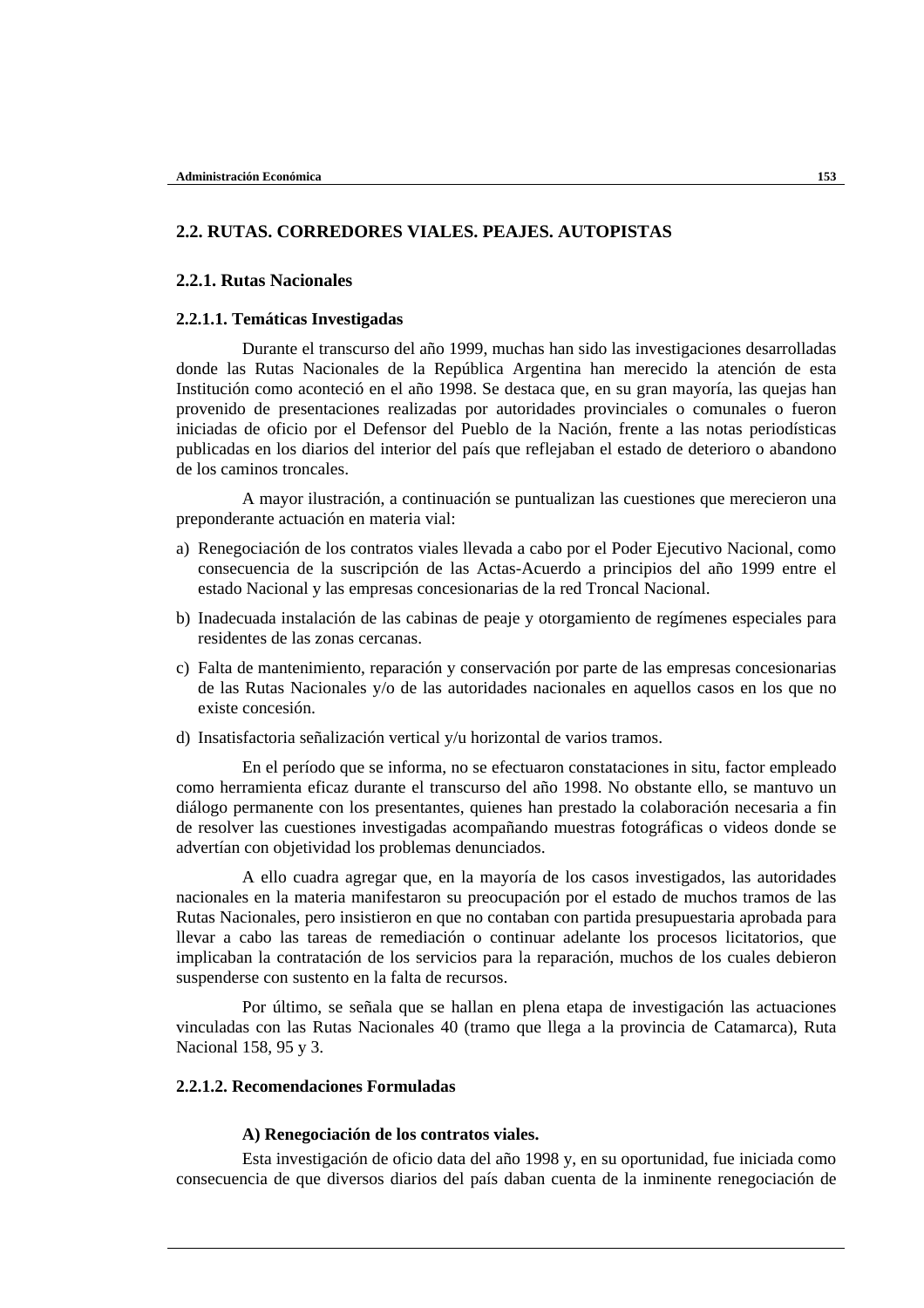los contratos de las concesiones viales que implicarían, además de incrementos en los peajes, una extensión de la concesión por 10 años más, cuando aún restan varios años para el vencimiento del contrato original.

Dada la incidencia colectiva del proceso de renegociación de la Red Troncal Concesionada (descontando el Corredor concesionado a la empresa Caminos del Río Uruguay S.A.), el Defensor del Pueblo de la Nación formuló una recomendación a la Secretaría de Obras Públicas de la Nación a fin de que: a) Previo a tomar una resolución en la cuestión relativa a la renegociación de los contratos de las concesiones viales, el asunto sea debatido en la respectiva audiencia pública; y b) El Organo de Control de las concesiones viales cuente con la adecuada independencia funcional y económica.

En la referida resolución, el Defensor del Pueblo de la Nación puso de manifiesto que la Autoridad ha hecho caso omiso a estas prescripciones, a pesar de que el tercer párrafo del artículo 42 de la Carta Fundamental le asigna competencia exclusiva al Congreso de la Nación para establecer los marcos regulatorios y la creación de los entes reguladores de los servicios públicos, ordenando la previsión de la necesaria participación de las asociaciones de consumidores y usuarios y de las provincias -según el caso- en dichos organismos de control.

A su vez, se expresó que el juego de los distintos derechos establecidos por la norma constitucional a favor del usuario no sólo consisten en la obligación que puede tener el Estado de dictar normas para los servicios públicos que establezcan y especifiquen los estándares de la prestación y los correlativos derechos de los usuarios, sino que éstos tienen a su vez el derecho fundamental a una información adecuada y veraz.

En respuesta, la Secretaría de Obras Públicas comunicó a esta Institución que llevaría adelante un procedimiento de Consulta Pública, donde los sujetos legitimados (entre los que se hallaba el Defensor del Pueblo) podrían -previa vista de las actuaciones administrativas y de la totalidad de la documentación- efectuar por escrito las observaciones que estimen pertinentes, las cuales se incorporarían al expediente principal.

Con motivo de lo expuesto, esta Institución se trasladó a la Ciudad de Rafaela, provincia de Santa Fe, oportunidad en la cual analizó las Actas-Acuerdo suscriptas entre las empresas concesionarias del sector y la Secretaría de Obras Públicas. Con posterioridad, presentó las opiniones sobre el proceso de revisión y regularización de los contratos de concesión por peaje de la Red Vial Nacional, destacando como principales aspectos del proceso incoado los que a continuación se detallan:

I.- Desde el inicio de la respectiva concesión hasta nuestros días, las empresas concesionarias de las rutas nacionales del país sin lugar a dudas realizan una actividad prestacional destinada a satisfacer las necesidades básicas y esenciales de la comunidad, es decir, brindan un servicio público a todos los usuarios que circulan en forma cotidiana por los caminos troncales.

Con mayor énfasis, las autoridades nacionales debieran refortalecer los mecanismos de contralor adoptados en pro de optimizar las medidas relativas a la seguridad vial y transitabilidad que fueran implementadas por cada una de las empresas del sector en las rutas concesionadas y, de esa forma, cumplir en debida forma con uno de sus roles primordiales en lo que a la materia bajo análisis se refiere: "garantizar la utilización, adecuada circulación y seguridad -con la consiguiente responsabilidad directa en caso de detectarse incumplimientosde los caminos concesionados".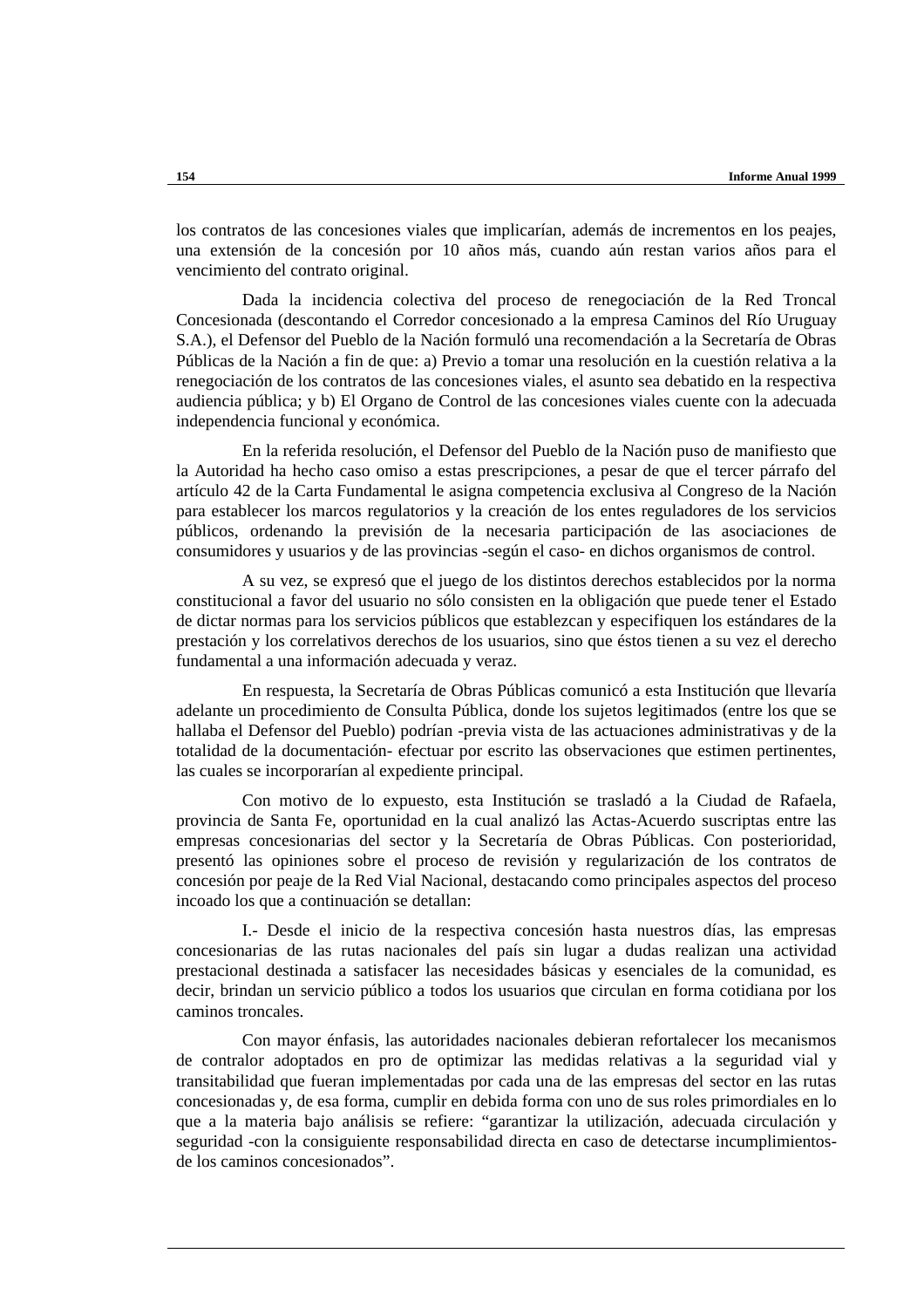II.- Por primera vez, se ha abierto a los ciudadanos la posibilidad de opinar sobre los corredores viales, su revisión contractual y las Actas firmadas, si bien el mecanismo empleado dista de ser el adecuado en el marco expresado precedentemente. Siendo el interés público el principal protagonista, debió entonces llamarse a Audiencia Pública con carácter previo a la suscripción de los Acuerdos con los Entes Concesionados con la debida antelación, a efectos de que los sujetos legitimados o cualquier usuario de los servicios viales pudieran conocer y examinar la totalidad de la documentación y los elementos necesarios vinculados con los temas en discusión, de notoria relevancia tanto para los intereses del Estado Nacional como para los derechos e intereses de los ciudadanos de la República Argentina.

Dentro de las objeciones efectuadas, se hizo hincapié en los siguientes puntos:

#### **1°) Inminente creación de un ente regulador de las concesiones viales.**

Variadas son las cuestiones que habían quedado instrumentadas en las Actas-Acuerdo que establecían la intervención obligatoria del Organo de Control. A modo ejemplificador, se citan: A) las revisiones contractuales programadas de la Ecuación Económica Financiera, las que se realizarán en forma bianual hasta la revisión final de cada contrato de concesión que operaría en el año 2006; B) el retraso en el pago por parte del Concedente y la consecuente aplicación de intereses por mora y reprogramación del cronograma de ejecución de las obras de conservación mejorativa; C) el régimen de sanciones y penalizaciones con la consiguiente tramitación de los expedientes administrativos incoados a tales fines.

Se advirtió la falta absoluta de información acerca de las sanciones que registran las empresas concesionarias de la Red Vial Nacional por haber incurrido en atrasos en la ejecución de las obras o derivadas de incumplimientos a la normativa contractual, que fueran decretadas por esa Secretaría con la intervención en cada caso del Organo de Control de las Concesiones Viales. Tampoco se cuenta con un relevamiento cabal de las penalizaciones aplicadas desde el inicio de las concesiones a la fecha -más de 7 años- desconociéndose, por lo demás, si todas las obras comprometidas en los respectivos contratos fueron culminadas en las condiciones pactadas o se encuentran aún pendientes.

Asimismo, se puntualizó que en modo alguno fueron merituados los incumplimientos o infracciones que detectaran las autoridades viales en las distintas inspecciones "in situ", que seguramente realizaran a efectos de corroborar el estado de avance de los trabajos. De más está decir que tales factores debieron contemplarse para resolver la prórroga de los contratos o analizar la posibilidad -en caso de corresponder- de llamar a un nuevo proceso licitatorio.

Se agregó la participación de los usuarios del sector a través de la designación de un representante de las Asociaciones y/u organismos no gubernamentales en el futuro Ente de Control, matiz de significativa relevancia. De esta forma, se podría establecer un seguimiento pormenorizado y periódico de las contrataciones viales (v.g. revisiones contractuales, incidencia de la tarifa, régimen de franquicias, compensaciones indemnizatorias) y se entablaría un vínculo directo entre los sujetos participantes con las obras comprometidas, complementarias y adicionales que cada empresa concesionaria ha proyectado llevar adelante hasta el año 2006 (plazo de expiración contractual).

# **2°) Medidas de seguridad vial.**

Al respecto, esta Institución expresó que no surgían cuáles serían las mejoras introducidas sobre el punto en análisis, como tampoco que se hubiese previsto la intensificación de las medidas de señalización vertical y horizontal en los tramos concesionados que presentan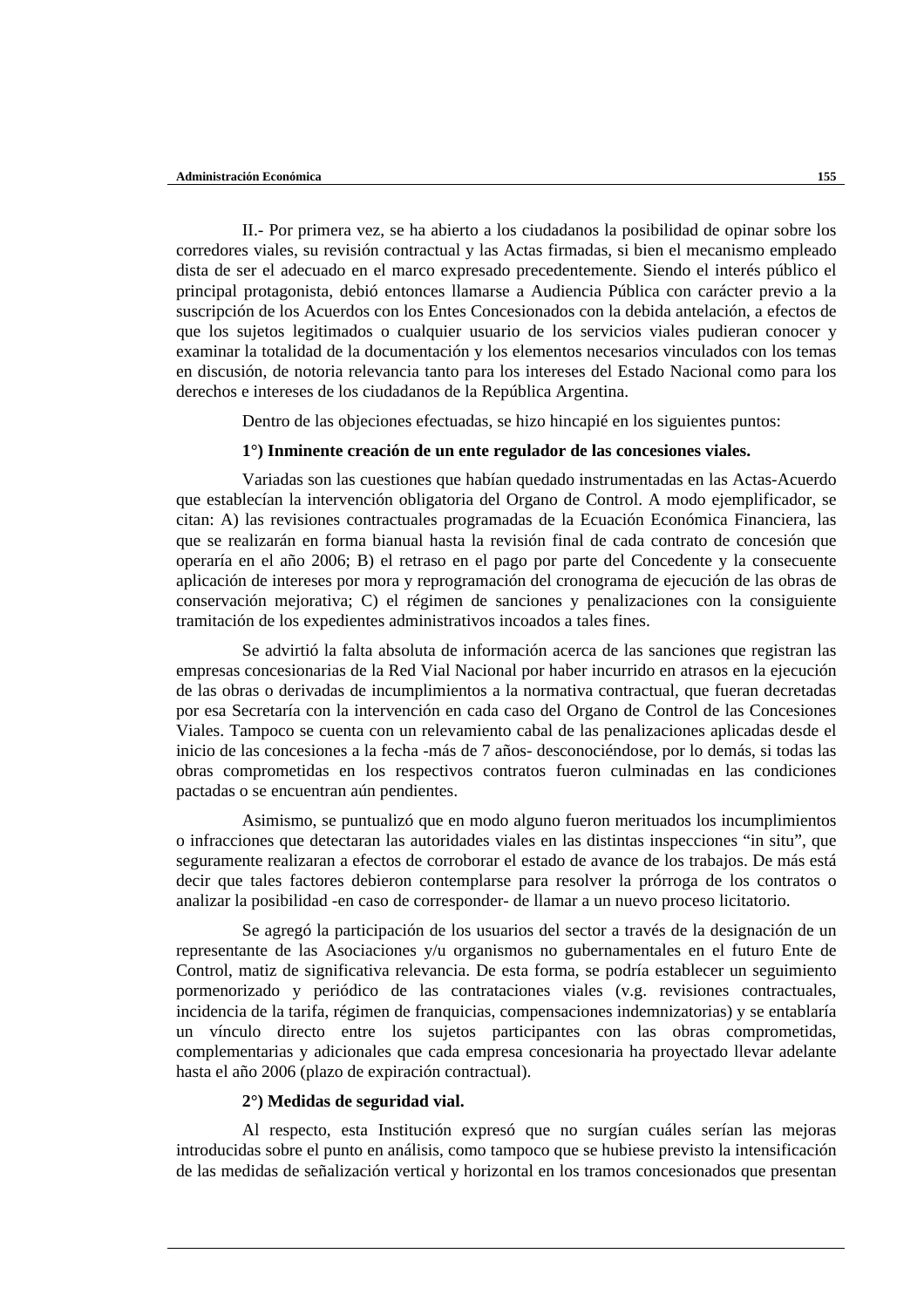mayores inconvenientes, debido a los accidentes, muchos de ellos fatales, producidos en estos años. A ello cuadra agregar el alto grado de desinformación en que se hallan los usuarios del sistema, quienes en muchos casos no cuentan con un conocimiento real y de antemano sobre el estado de transitabilidad de los sectores por los que circulan y advierten la ausencia de medidas de seguridad aptas y acordes que garanticen sus derechos una vez que atraviesan los sectores críticos.

Es por ello que deberían incrementarse las medidas de seguridad vial y, además, durante la ejecución de las obras comprometidas por parte de los Entes Concesionarios (v.g. de reparación, de rutina, de conservación, ampliatorias, entre otras) debería resultar obligatoria e inmediata la colocación de carteles que identifiquen los trabajos desarrollados y su duración. Asimismo, deberían implementarse medidas de protección de carácter provisorio que garanticen la circulación de los vehículos y usuarios hasta tanto sean finalizadas las tareas en los Corredores Viales.

# **3°) Obras viales comprometidas (de Conservación Mejorativa, Complementarias y Adicionales)**

En cada una de las Actas-Acuerdo suscriptas se efectuó un minucioso detalle de las obras que las empresas concesionarias de los Corredores Viales proyectan ejecutar hasta la finalización de los respectivos contratos (año 2006), con expresa indicación del sector y tramo de la ruta nacional donde serán realizadas.

Es dable puntualizar que varias obras incluidas en esta revisión contractual coinciden con las recomendaciones que formulara esta Institución en el año 1998. Como ejemplo, se citan los trabajos a desarrollarse en la Ruta Nacional Nº 226 (empresa Caminos del Abra S.A.) y en la Ruta Nacional Nº 33 (empresa Servicios Viales S.A.). Coinciden también con muchas de las investigaciones llevadas a cabo en esta Defensoría que se encuentran en pleno trámite (v.g. Ruta Nacionales Nros, 38, 38, 7 y 9).

Es del caso señalar que de cumplimentarse con la totalidad de las obras previstas en los términos y bajo las premisas pactadas, en el año 2006 los usuarios del sistema nos encontraríamos en presencia de importantísimos avances y mejorías en la Red Vial Nacional concesionada, que conllevaría a un cambio significativo del estado actual de los Corredores Viales.

Cabe puntualizar que de la documentación consultada no se desprendía que, con antelación a la suscripción de las Actas-Acuerdo, se hubiera realizado un muestreo que refleje con exactitud los siguientes puntos: A) Obras que cada Ente Concesionario llevó a cabo, desde el inicio de la concesión; B) Obras que finalizaron dentro de los plazos convenidos; C) Obras que se hallan en plena etapa de ejecución, con expresa indicación de su estado de avance; y D) Obras no materializadas y las razones en que se sustentara su demora.

En otras palabras, se desconocían las cuestiones de mayor envergadura: "cuáles fueron los trabajos comprometidos al momento de la suscripción de los respectivos contratos de concesión y los incorporados al realizarse la primera renegociación en el año 1992 y si efectivamente fueron ejecutados de conformidad con las pautas fijadas a tales efectos".

#### **4°) Régimen de las tarifas en concepto de peaje.**

Esta Defensoría puso de resalto que, en estos últimos 7 años, todos los usuarios sufrimos aumentos en la tarifa de los peajes en la totalidad de las rutas nacionales concesionadas los cuales, en su gran mayoría, no guardan proporción alguna con las tareas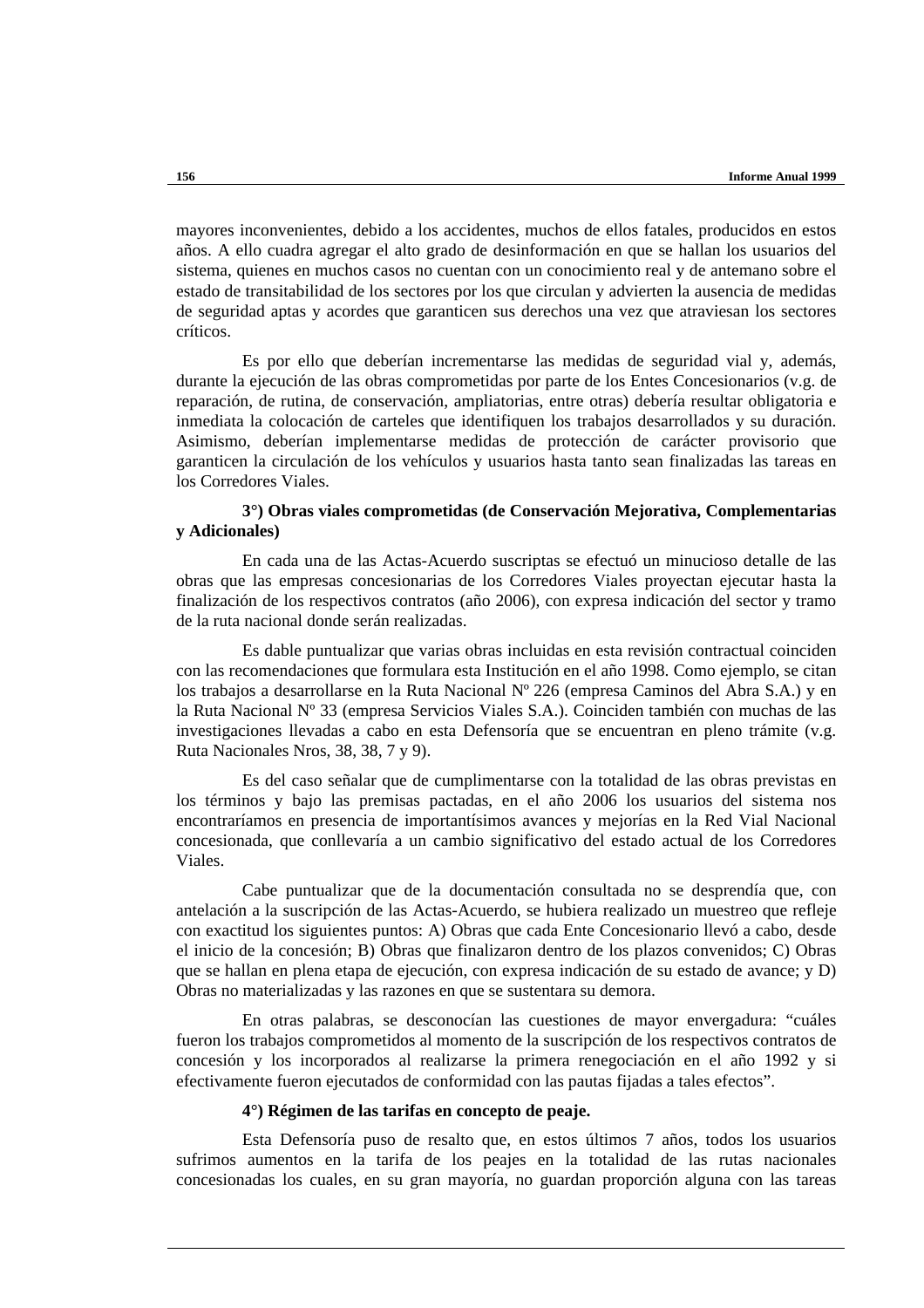desarrolladas en los Corredores Viales. La cuestión no sólo debiera limitarse a los injustos e irrazonables aumentos de los peajes, sino que debe abarcar la necesidad impostergable de que las autoridades nacionales y las empresas del sector de una vez por todas asuman sus responsabilidades en cada caso.

En las Actas-Acuerdo consultadas se reflejaba la modificación al sistema tarifario vigente. En reemplazo del ajuste automático, se pactó en la Cláusula Sexta (detallada en el Anexo III) un mecanismo de revisión tarifaria cuando la variación acumulada por el Indice del Costo de la Construcción del Gran Buenos Aires publicado por el INDEC respecto del mes de diciembre de 1998 o respecto del mes en que ocurra la última corrección establecida en función de las Actas-Acuerdo, sea del 5 % más o menos.

Con relación a este punto, pudo advertirse un alto grado de discrecionalidad entre los sujetos actuantes en el mecanismo de reajuste de la tarifa como se proyecta implementar. No se hace mención de una posible o eventual participación de los usuarios y/o de las Asociaciones que los representan en la etapa de revisión tarifaria o del Organo de Control, aspecto éste que resulta el quid de la cuestión en materia de concesiones viales.

En razón de ello, el Defensor del Pueblo consideró que, antes de aprobarse las Actas-Acuerdo, debía modificarse el sistema de revisión tarifario (mecanismo), debiendo establecerse en forma expresa que con antelación a cualquier modificación (incremento o disminución) a las tarifas básicas vigentes se adopten los puntos que a continuación se detallan:

- a) Masiva difusión de los estados contables de las empresas concesionarias como también de las conclusiones de los estudios técnicos de mercado que deberán efectuar personas designadas a tales fines, que permitan dar a conocer a la gran masa de usuarios de la Red Vial cuál fue la variación (en base al cálculo instrumentado en la Cláusula Sexta, y en el Anexo III de cada Acta-Acuerdo) que incidiría en la modificación de las tarifas.
- b) Establecer en el Marco Regulatorio que dicho proceso deberá obligatoriamente llevarse a cabo a través del régimen de Audiencias Públicas.
- c) La participación directa de los usuarios como también de todos los organismos no gubernamentales en la etapa de revisión tarifaria con la finalidad de que cuenten con una información adecuada y veraz acerca de las consideraciones y conclusiones merituadas por los sujetos intervinientes en la etapa de revisión de las tarifas de peaje.

#### **5°) Ganancias y la rentabilidad**

En ninguna de las cláusulas se menciona que, para el supuesto en que dichas empresas vean incrementados considerablemente las ganancias autorizadas en su oportunidad por las autoridades nacionales, tales acreencias sean de alguna medida trasladadas a las tarifas básicas que abonan los usuarios al pasar por la estación de peaje emplazada en cada corredor, a efectos de disminuir el monto establecido por tal concepto.

En razón de ello, esta Institución consideró atinado que también se incorpore como otra alternativa viable que de existir excedentes por parte de las empresas que integran las Red Vial concesionada sea analizada su efectivo traslado a las tarifas básicas y, en consecuencia, reducidos los montos de los peajes.

## **6°) Compensaciones indemnizatorias**

Si bien un factor determinante en esta renegociación lo configura la renuncia expresa por parte de los Entes Concesionarios de la totalidad de la deuda contraída por el Concedente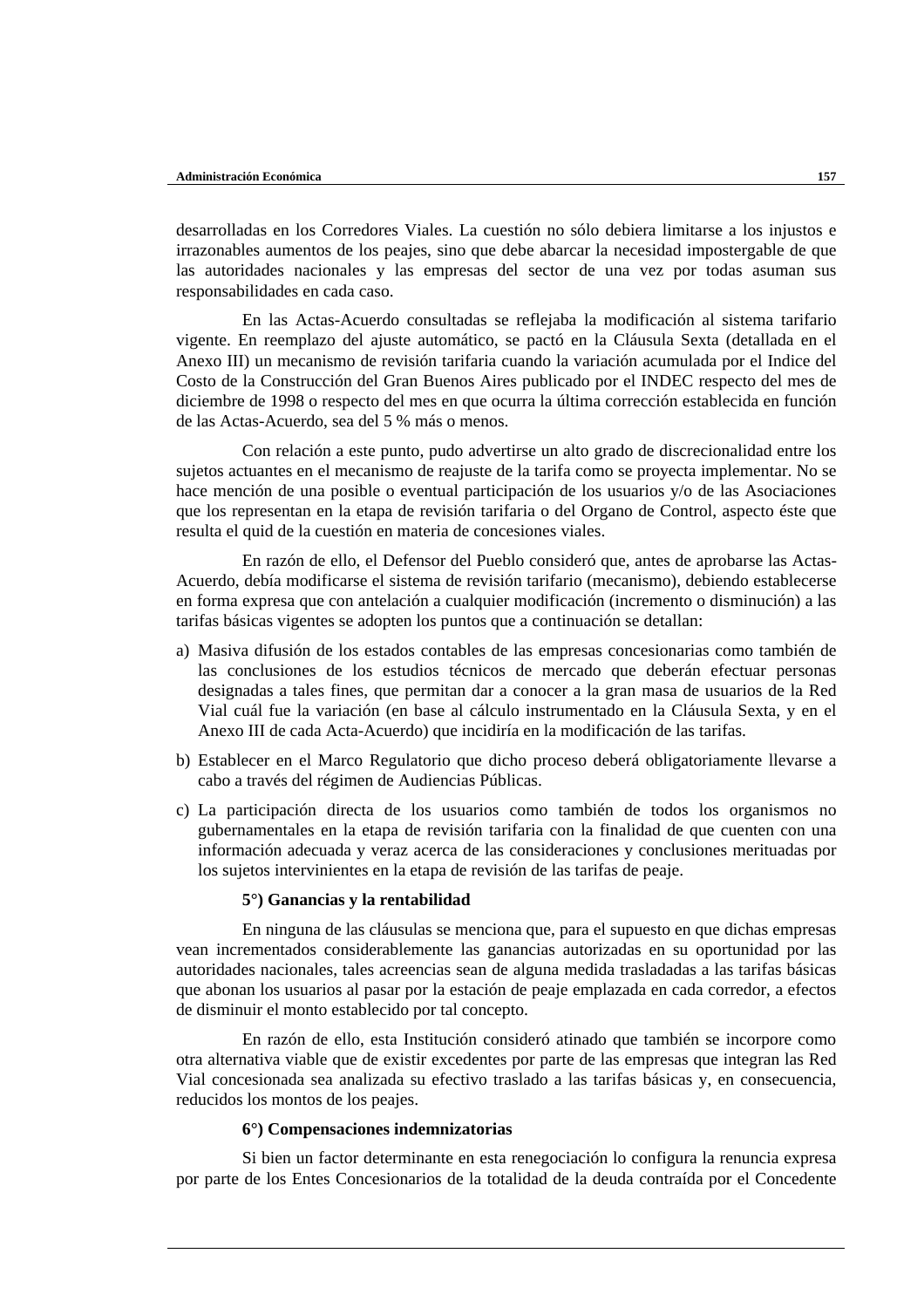durante estos años de concesión -con las excepciones indicadas en el Cláusula Tercera-, se establece un nuevo régimen sobre esta materia.

En primer término, es dable resaltar que se desconoce categóricamente el mecanismo empleado para la fijación de las sumas relativas al rubro que se examina, extremo que debiera precisarse con claridad en cada una de las Actas firmadas, máxime teniendo en cuenta los elevadísimos montos que el Estado Nacional se compromete a pagar a cada uno de los concesionarios y además los antecedentes negativos del régimen anterior, que arrojaron un gran endeudamiento de la Nación Argentina (estimada en \$ 204.000.000.-) como consecuencia de la falta de pago de las compensaciones indemnizatorias comprometidas desde la suscripción de los contratos de concesión originarios operada en el año 1991.

También se previó un mecanismo frente a la falta de pago de tales conceptos, es decir, la mora en el pago dará derecho al Ente Concesionario a presentar al Organo de Control la reprogramación del cronograma de ejecución de las obras complementarias y de las adicionales. Para el caso de que la deuda acumulada por el Concedente supere las inversiones a ejecutar en dichas obras o de no existir éstas, la empresa concesionaria podrá presentar la revisión del plan de las obras de conservación mejorativa ante el citado Ente.

Sin perjuicio de lo apuntado y con motivo de los cambios que introduciría el Poder Ejecutivo Nacional y la promesa de reducción de las tarifas de peaje, el Defensor del Pueblo de la Nación formuló un pedido de informes a la Secretaría de Obras Públicas con el objeto de que sean especificadas las nuevas medidas y políticas adoptadas por esa Secretaría en relación a los contratos administrativos de obra pública a través del sistema de peaje suscriptos entre el Estado Nacional y las empresas concesionarias, que integran la Red Vial Nacional. Aún no fue evacuada la requisitoria.

#### **B) La Ruta Nacional Nº 34, una asignatura pendiente**

Esta actuación fue iniciada con motivo de la presentación efectuada por el Señor Presidente del Foro de Concejales del Departamento San Martín, localidad de General Mosconi, provincia de Salta, en la cual exponían los graves inconvenientes que ocasionan a los usuarios y habitantes de la zona, las obras de mejoras llevadas a cabo por la Dirección Nacional de Vialidad en la Ruta Nacional Nº 34.

Las distintas respuesta brindadas por la citada Repartición efectivamente demostraron que se han llevado a cabo grandes trabajos por parte de las empresas contratadas por las autoridades nacionales tendientes a mejorar las condiciones de transitabilidad del sector, sin perjuicio de lo cual y con la finalidad de lograr un mayor entendimiento de la cuestión sub examine -debido a las especiales características de las obras y merituando las condiciones geográficas del lugar-, resulta atinado destacar varios aspectos de vital importancia que rodean la problemática investigada.

En razón de ello, el Defensor del Pueblo de la Nación recomendó a la autoridad vial la materialización de convenios con las autoridades de las provincias de Salta y Jujuy con incumbencia en materia ambiental y obras públicas, en pro de brindar soluciones alternativas que traigan aparejada la implementación de un sistema de tareas conjuntas con motivo de los serios y constantes problemas originados en los cambios de las condiciones hidrológicas y meteorológicas que indefectiblemente afectan varios tramos de la Ruta Nacional Nº 34, en especial en la zona que abarca las localidades de Tartagal y General Mosconi. Asimismo,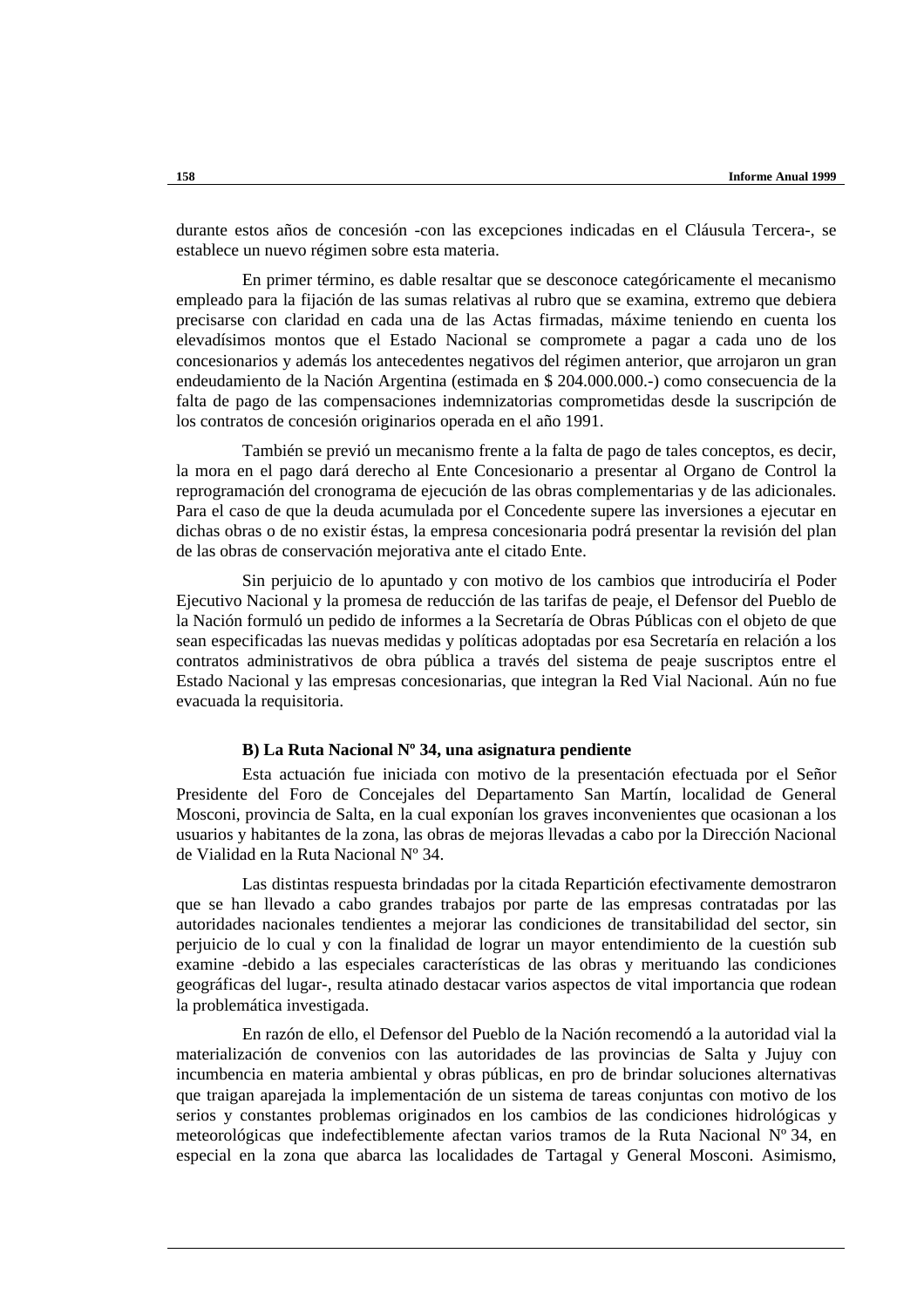requirió la intensificación de la señalización vertical y horizontal existente en el sector antes individualizado.

En la referida oportunidad, esta Institución remarcó que la propia DNV había reconocido que muchos de los problemas existentes en la zona se deben a los cambios de las condiciones hidrológicas como consecuencia de la deforestación de la zona pedemontana. Tal situación da lugar a que el escurrimiento de las precipitaciones pluviales incremente su velocidad y arrastre material fino que obstruye las obras de arte y sea depositado en zona de camino y calzada con el consecuente corte frecuente de su transitabilidad.

A ello agregó que la Ruta Nacional Nº 34 no integraba la Red Troncal Nacional que fuera concesionada, razón por la cual el rol de la Dirección Nacional de Vialidad se tornaba aún más relevante, toda vez que el Estado Nacional debe no sólo efectuar el debido control acerca de las condiciones que presenta el camino troncal, sino que, sumado a ello, debe procurar los medios y herramientas eficaces para satisfacer las necesidades de los usuarios, contratar a las empresas del sector para llevar a cabo los trabajos de mantenimiento, reparación, ampliación y/o modificación en caso de corresponder y asegurar la su efectiva materialización.

Hasta la fecha, pese al tiempo transcurrido la autoridad vial no dio respuesta a los términos de la recomendación formulada y los antecedentes del caso fueron remitidos a la Secretaría de Obras Públicas de la Nación.

## **C) Agilización de un convenio con la Dirección de Vialidad de la provincia de La Pampa, para la reanudación de las obras de pavimentación en la Ruta Nacional Nº 152**

La actuación de oficio se inició como consecuencia de los hechos denunciados en el Diario "La Arena", que daban cuenta de irregularidades en la Ruta Nacional Nº 152, con motivo de la interrupción de los trabajos de pavimentación en el tramo comprendido entre las localidades de Puelches y Casa de Piedra, provincia de La Pampa.

Dada la magnitud de los hechos, esta Institución cursó un pedido de informes a la Dirección Nacional de Vialidad, oportunidad en la cual se solicitó información acerca de los siguientes temas: a) motivos por los que se habrían suspendido las obras de pavimentación llevadas a cabo en la Ruta Nacional Nº 152, en el tramo mencionado; b) si la empresa contratada incumplió las pautas contractuales y, en tal caso, las medidas adoptadas al respecto por esa Repartición; c) fecha estimativa de reinicio de las tareas en el sector antes individualizado, como también el plazo de ejecución de las mismas para dotar al tramo de medidas de seguridad vial aptas y apropiadas; d) califique el estado actual de la Ruta Nacional Nº 152 en el trayecto que se cuestiona; e) si los usuarios pueden transitar en condiciones adecuadas y/o deben inexcusablemente desviarse al llegar a la zona afectada y escoger una vía alternativa; f) si se realizaron otras tareas dadas las condiciones y características de la zona (se requirió proveer un detalle de los trabajos ejecutados por el organismo vial y/o por las empresas contratadas a tales efectos); y g) si los usuarios de la citada ruta manifestaron su descontento con motivo de la interrupción de las obras de pavimentación y/o del estado de deterioro de los caminos troncales.

Del informe suministrado a esta Institución, se desprendía que efectivamente las obras contratadas se hallaban paralizadas desde agosto de 1998, con motivo de la demora en el pago de los correspondientes certificados de obra en que incurriera el Estado Nacional. Asimismo se pudo observar que se intentó arribar a un Acuerdo con la empresa contratista y que existían tratativas con la autoridad vial para solucionar en forma definitiva la problemática, extremo que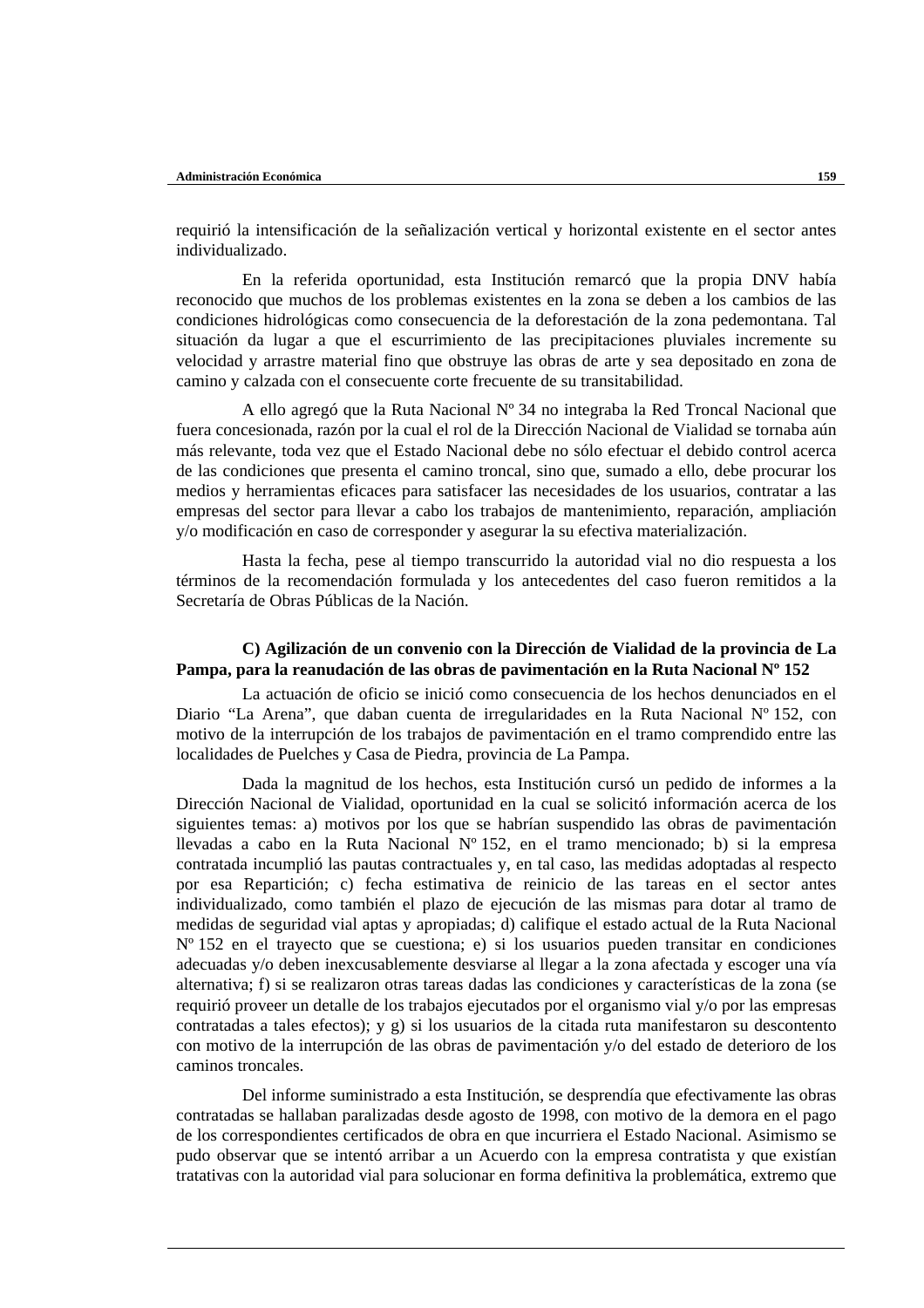motivó la formulación de una requisitoria a la Dirección de Vialidad de la provincia de La Pampa.

Analizadas las respuestas brindadas, el Defensor del Pueblo de la Nación formuló una recomendación a la Dirección Nacional de Vialidad, con el fin de que sean agilizados los trámites pertinentes a efectos de que sea materializado el convenio con la autoridad vial de la provincia de La Pampa, con la consiguiente reanudación de las obras de pavimentación en la Ruta Nacional Nº 152 en el tramo que une las localidades de Puelches y Casa de Piedra, como también la intensificación de las tareas provisorias en el sector hasta tanto sean reiniciadas las obras.

Tampoco en esta oportunidad la Dirección Nacional de Vialidad dio respuesta a la recomendación de referencia, razón por la cual fueron comunicados los antecedentes del caso a la Secretaría de Obras Públicas.

# **D) Persisten los problemas en la ruta nacional Nº 33 en el tramo que llega a la ciudad de Rufino, provincia de Santa Fe**

Durante el transcurso del año 1999 continuó abierta la investigación vinculada con la Ruta Nacional 33, que data del año 1997. Al respecto, es dable indicar que la adjudicación del C.O.T. Nº 32 "Empalme RUTA 5 (Km. 321) - Empalme Ruta 7 (km. 534,61)" tampoco fue materializada, pese al considerable lapso transcurrido, por no contarse con la aprobación presupuestaria necesaria.

No obstante ello, periódicamente se solicitan informes a la Dirección Nacional de Vialidad con el fin de conocer las tareas transitorias llevadas a cabo como obras de Administración frente a la falta de presupuesto.

# **2.2.2. Rutas Provinciales**

Nuevamente durante el año 1999, se ha visto incrementado el flujo de actuaciones relacionadas con el estado en que se hallan varios tramos de las rutas provinciales, con motivo de notas periodísticas y cartas de lectores publicadas en los Diarios del interior del país, que daban cuenta de las problemáticas existentes en los caminos troncales de varias rutas provinciales.

En los casos investigados por esta institución, se ha requerido la colaboración de las autoridades viales de las provincias de Buenos Aires, San Luis, La Pampa, San Juan, entre otras, quienes han suministrado información sobre los puntos objetados.

También pudo detectarse la falta de presupuesto de los gobiernos provinciales para hacer frente a los problemas que mantienen los usuarios con motivo del estado de deterioro (muchas veces de abandono) de los caminos.

# **2.2.2.1. Exhortaciones Formuladas**

# **A) Ruta Provincial Nº 510 a cargo de la Dirección de Vialidad de la provincia de San Juan**

Esta actuación de oficio se inició como consecuencia de los hechos que fueran denunciados en una nota periodística publicada en el matutino "Diario de Cuyo", donde se advertía el progresivo deterioro de los caminos que atraviesan la provincia de San Juan.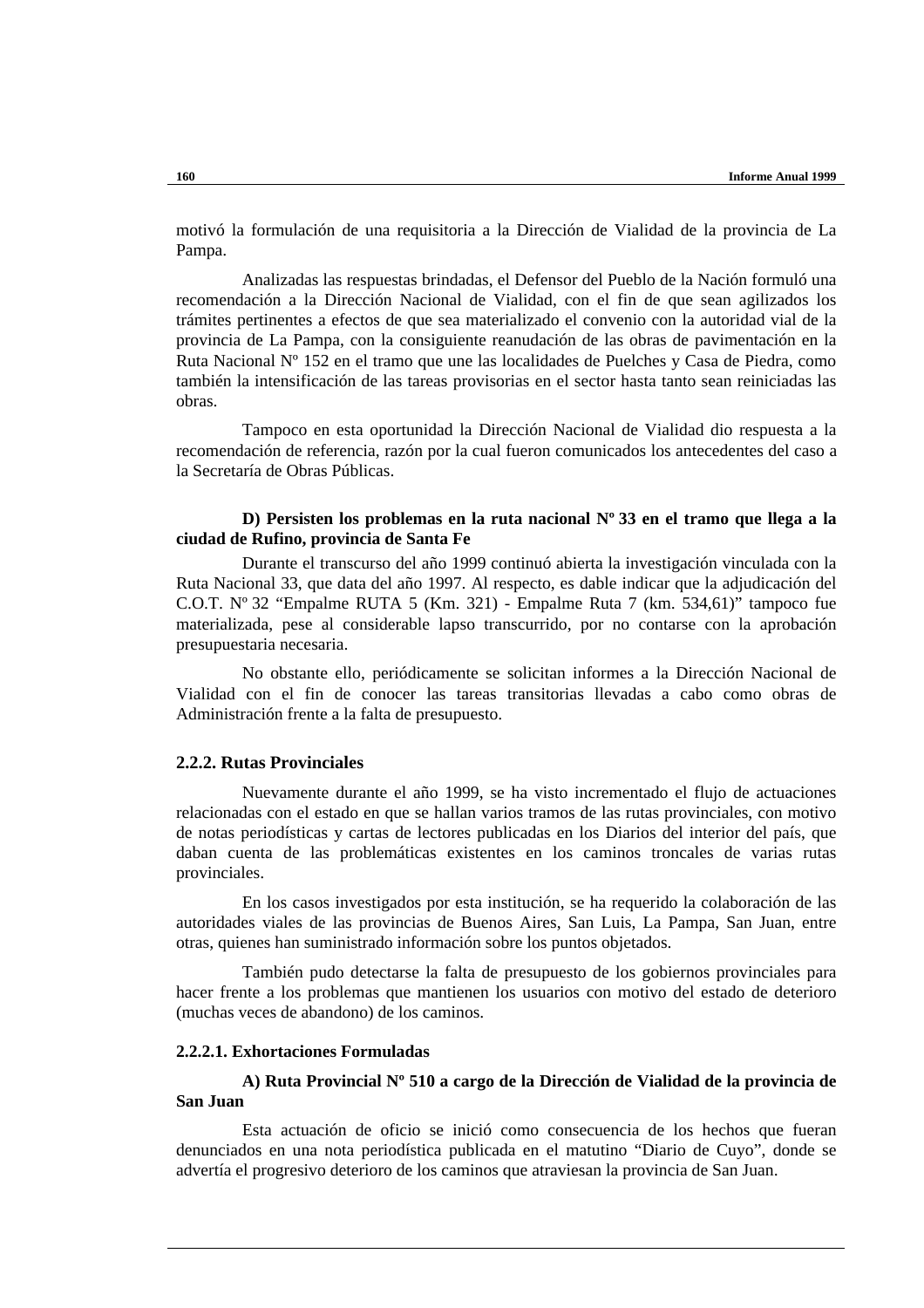Luego de solicitar los pertinentes pedidos de informes a la autoridades involucradas en la contienda, esta Institución merituó las peculiares características de los caminos troncales nacionales y provinciales que atraviesan la provincia. Se logró reconocer que las autoridades con incumbencia en materia vial consultadas han tomado cartas en el asunto tratando de paliar los problemas que presentan las totalidad de las Rutas cuestionadas, a pesar de no contar con suficiente presupuesto para llevar adelante la ejecución de tareas en términos más rápidos y eficaces, según remarcaran ambos organismos en sus respuestas.

No obstante, pudo visualizarse el estado de deterioro de determinados tramos de las Rutas Provinciales Nros. 510 y 430 y que la propia autoridad provincial había destacado en un informe elevado a esta Institución que la Red Vial Provincial denotaba especiales características debido a que en determinados sectores circula una significativa cantidad de vehículos, mientras que en otros se advierte una notoria escasez de usuarios, como también la influencia de factores climáticos y ambientales (tales como lluvias, crecientes de ríos, entre otros) que indefectiblemente repercuten en forma directa en los caminos, obstaculizando en varios tramos la adecuada circulación de vehículos y/o provocando considerables deterioros en la masa asfáltica y en las áreas pavimentadas.

En consecuencia y toda vez que aún no había tomado conocimiento de que se hubiesen desarrollado estudios técnicos o ambientales con la finalidad de arribar a una solución definitiva y/o lograr la búsqueda de alternativas que conlleven una minimización de los efectos climáticos y físicos de la zona en pro de evitar que vuelvan a repetirse situaciones que hubieran podido evitarse de haber sido previstas con antelación por personal técnico idóneo, el Defensor del Pueblo de la Nación exhortó a la Dirección de Vialidad de la provincia de San Juan la adopción de las siguientes medidas:

- a) La realización de tareas y estudios técnicos en forma conjunta con las autoridades provinciales, comunales y/o asociaciones intermedias con incumbencia en materia ambiental que permitan brindar soluciones eficaces a las problemáticas existentes en varios tramos de las Rutas Provinciales Nros. 510 y 430, en especial en el camino que va a la Reserva de San Guillermo y en la huella que conecta la localidad de Malimán con la Mina El Fierro.
- b) El emplazamiento de un badén de hormigón sobre el Río Blanco para acceder en forma adecuada al tramo que une las localidades de Malimán y Puesto El Chinguillo.

Pese al tiempo transcurrido, no se recibió respuesta alguna sobre los puntos que fueran exhortados.

### **B) Mejores condiciones de seguridad y transitabilidad en la Ruta Provincial 192**

Esta actuación se inició como consecuencia de la presentación efectuada por un ciudadano en la cual cuestionaba el estado de deterioro y la falta de mantenimiento y de medidas de seguridad de la Ruta Provincial Nº 192 y manifestaba haber realizado diversos reclamos ante las autoridades viales, sin haber obtenido respuesta.

Con motivo de los hechos denunciados, esta Institución solicitó informes a la Dirección de Vialidad de la provincia de Buenos Aires en varias oportunidades y las respuestas brindadas por la citada Repartición fueron en término comunicadas al presentante.

Sin perjuicio de ello, el interesado acompañó fotografías que denotaban, a claras luces, el deterioro de la masa asfáltica, la falta de señalización en el sector, el deplorable estado de las banquinas y la ausencia de indicación de cruces, entre otros aspectos.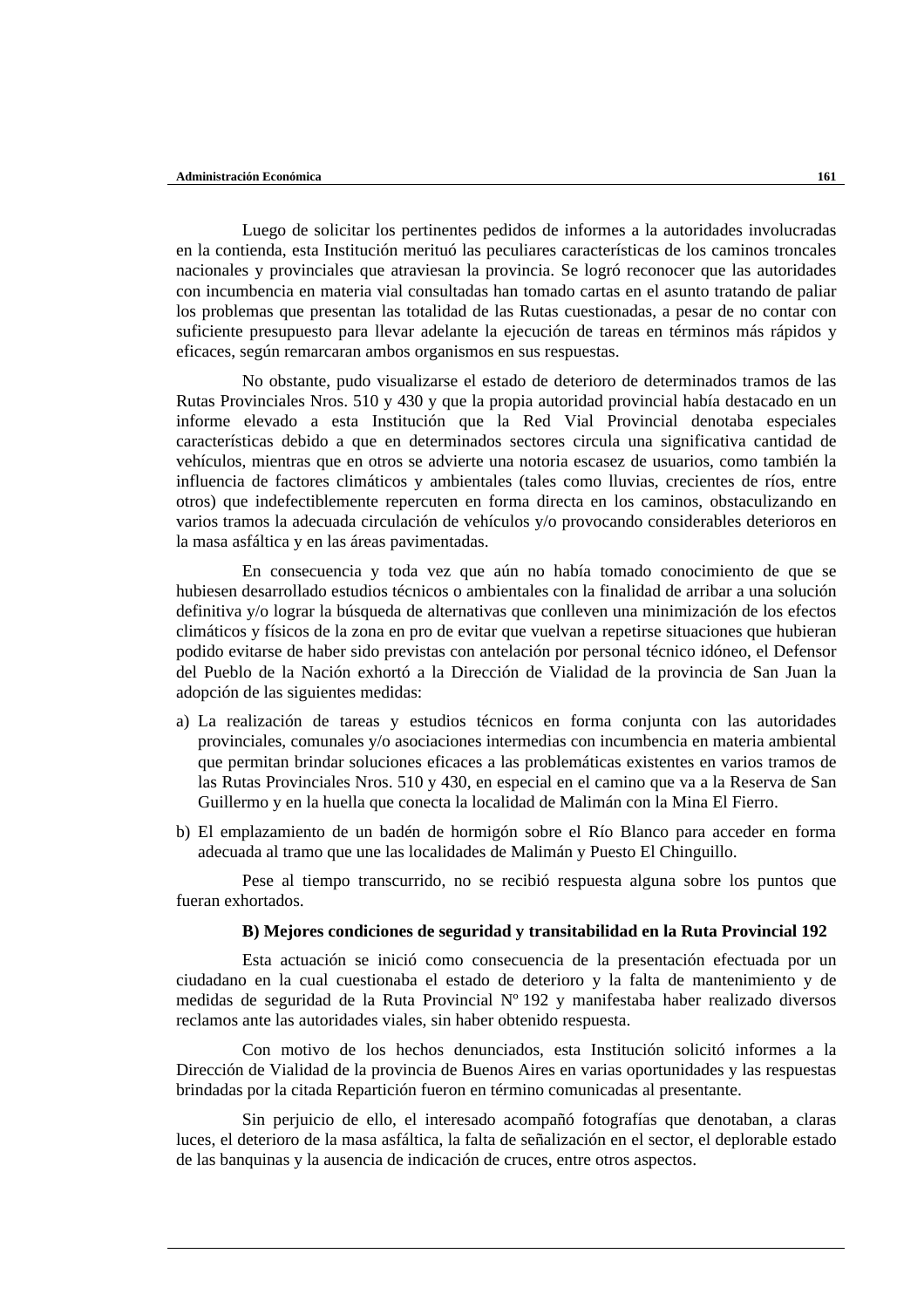Las circunstancias apuntadas permitieron merituar que el sector no contaba con medidas de seguridad vial adecuadas que puedan traer aparejada la disminución de los accidentes que han acaecido en la Ruta Provincial Nº 192 o, por lo menos, que adviertan al usuario acerca de las características en que se encuentra el camino.

El cuadro descripto evidenció que los problemas que se denunciaran en el curso de esta investigación persistían, como también que pocos han sido los trabajos "por administración" realizados en el sector en los últimos años, en atención a que, según indicara el organismo vial involucrado, no existiría presupuesto que pudiera destinarse a tales fines.

En tales condiciones, esta Institución exhortó a la Dirección de Vialidad de la provincia de Buenos Aires el arbitrio de los medios necesarios para dotar a la Ruta Provincial Nº 192 de adecuadas medidas de seguridad y prevención vial, como también la intensificación de las señalizaciones verticales y horizontales en los sectores más críticos.

Tampoco en este caso se recibió respuesta por parte del organismo vial.

#### **2.2.3. Autopistas**

El ingreso de actuaciones relacionadas con los problemas que tienen los usuarios de las Autopistas que integran la Red de Acceso a la Ciudad de Buenos Aires se mantuvo similar al año 1998.

Las cuestiones traídas a estudio por parte de ciudadanos en su mayoría residentes en la Ciudad de Buenos Aires o en el conurbano bonaerense no agregaron ningún factor novedoso a los ya investigados por esta institución en los años anteriores.

Nuevamente, los planteos se hallaron vinculados al retraso en las obras públicas, falta de iluminación, falta de reparación de roturas que sufrieran sus vehículos (averías), la insuficiente señalización de los trayectos, solicitud de instalación de puentes o rampas peatonales, cambio de circulación de vehículos, entre otros.

En todos los casos, esta Institución procedió a requerir informes al Organo de Control de la Red de Accesos a la Ciudad de Buenos Aires a fin de conocer las medidas adoptadas por esa autoridad de contralor. Se advirtió que en varios casos no fueron respondidas las inquietudes y reclamos formulados por los ciudadanos -quienes recién tuvieron información sobre sus problemas, al acudir a esta Institución- y que no se cuenta con un procedimiento cabal que permita a la Autoridad de Control verificar las averías denunciadas por los usuarios, limitándose tan sólo a reproducir los dichos de la empresa concesionaria, sin efectuar análisis sobre el contenido de sus afirmaciones.

## **2.3. BANCOS**

#### **2.3.1. Banco Hipotecario S.A.**

Nuevamente las presentaciones vinculadas con el obrar del Banco Hipotecario S.A. (BH) se han incrementado de manera considerable durante el año 1999 en más de un 100% respecto de 1998. Cabe señalar que, en la mayoría de los casos denunciados, esta Institución procedió a tratar la problemática general de todo un complejo habitacional de viviendas o Barrio, no obstante las cuestiones relativas a la evolución del préstamo o a las solicitudes individuales de subsidios o planes de refinanciación.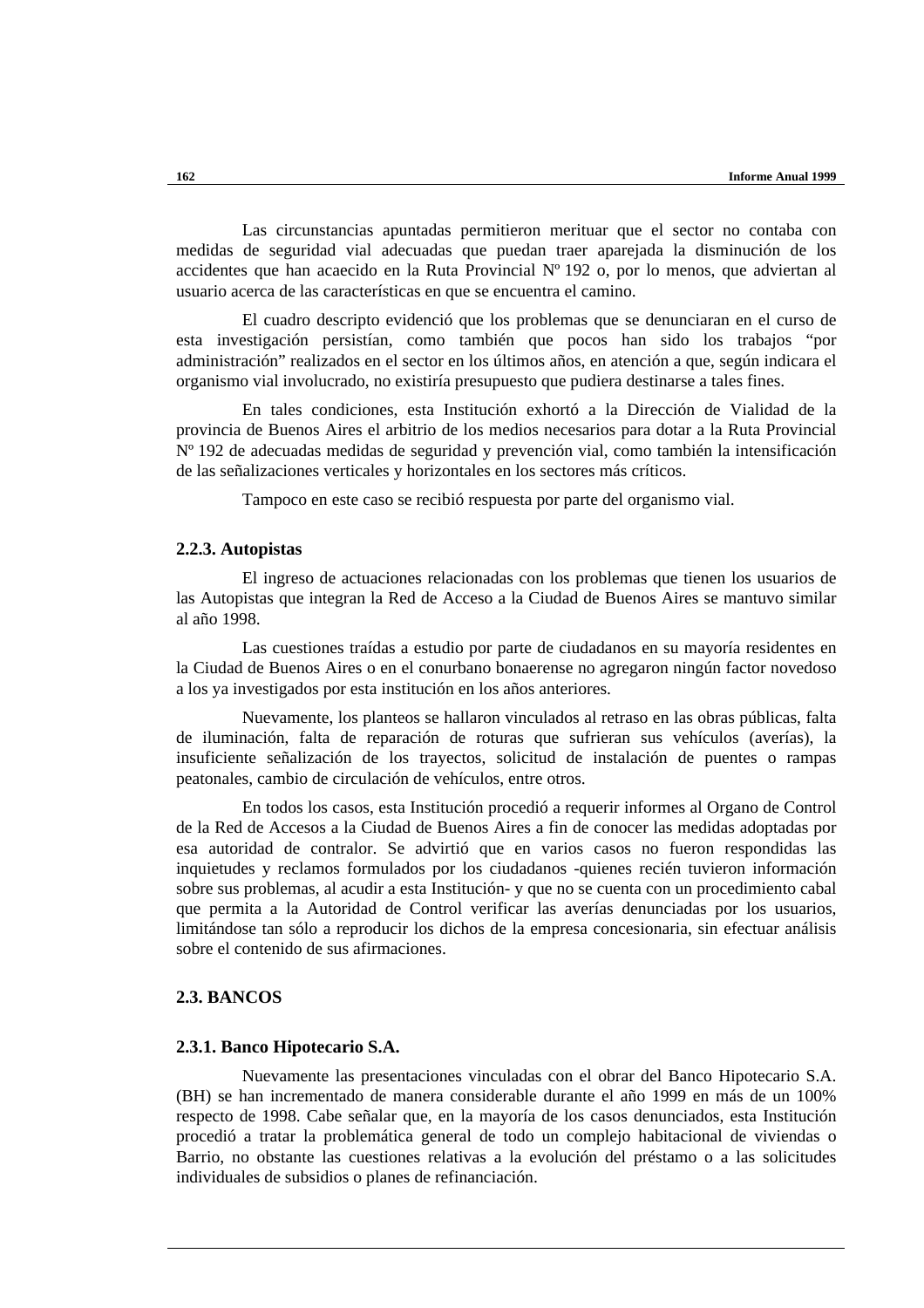Las principales temáticas denunciadas ante esta Institución giraron en torno a los siguientes puntos, a saber:

## **1) Recálculos de los saldos de deuda**

Revalúos que efectuara el BH SA con motivo del dictado de la Ley de Privatización Nº 24.855, en conformidad con las previsiones del artículo 38 del citado ordenamiento, sin que los ciudadanos puedan acceder en debida forma al mecanismo empleado por las autoridades bancarias, que arrojaran excesivas tasaciones de las viviendas comprendidas en cada operatoria.

Los prestatarios solicitan a esta Institución la revisión de los saldos de deuda a los efectos cancelatorios, manifiestan que las diferentes modificaciones que sufrieron sus mutuos, demuestran que hoy en día sus viviendas se encuentran sobrevaluadas, a pesar de que la entidad realizó la tasación antes referida.

# **2) Solicitud de planes de financiación acorde a los ingresos del prestatarios**

Los ciudadanos requieren que, por intermedio del Defensor del Pueblo, sea otorgado un plan de financiación con motivo de la mora en el pago en término de las cuotas, acorde a los ingresos del grupo familiar. También, en su mayoría, solicitan la reducción del servicio, por resultar el monto altamente superior al 25% de los ingresos, en infracción a lo previsto en el art. 39 de la ley 24.855.

#### **3) Defectos de construcción o vicios ocultos que presentan las viviendas**

Varios son los Barrios emplazados en distintas provincias, que han denunciado los vicios ocultos que presentan las viviendas. Tanto la entidad intermedia o constructora como el Banco desconocen su responsabilidad.

**4) Falta de información adecuada y veraz en torno a la evolución de los préstamos y al correcto saldo de deuda que cada operatoria registra, y de respuesta a los reclamos formulados**

#### **5) Modificación de la tasa de interés**

## **6) Solicitud de los beneficios consagrados en el artículo 13 de la ley 24.143, frente a las dificultades económicas para afrontar el pago de las cuotas**

En su mayoría, los prestatarios plantearon la demora en que incurre el Banco en el otorgamiento del beneficio. Argumentan también, que al denegarse el subsidio, la entidad no les explica las razones del rechazo. Es del caso señalar que la mayoría de los ciudadanos que efectuaron consultas telefónicas o presentaciones durante el año 1999 desconocían la herramienta otorgada por el Art. 13 de la ley 24.143, ratificada por el Art. 17 inc. c) de la ley 24.855

# **7) Intimaciones recibidas por los adjudicatarios que fueran enviadas por estudios jurídicos contratados por la entidad en cuestión, bajo apercibimiento de desalojo de las viviendas. Ejecuciones iniciadas por la entidad bancaria**

Los reclamos provinieron de ciudadanos de distintos puntos del país entre los que se destacan las provincias de Río Negro, Salta, Neuquén, Misiones, Córdoba, Corrientes y Buenos Aires.

Un aspecto relevante lo configura la gran cantidad de presentaciones formuladas por Legisladores Provinciales, Honorables Concejos Deliberantes, Municipios y Asociaciones No Gubernamentales, donde manifestaron su gran preocupación por la situación de los prestatarios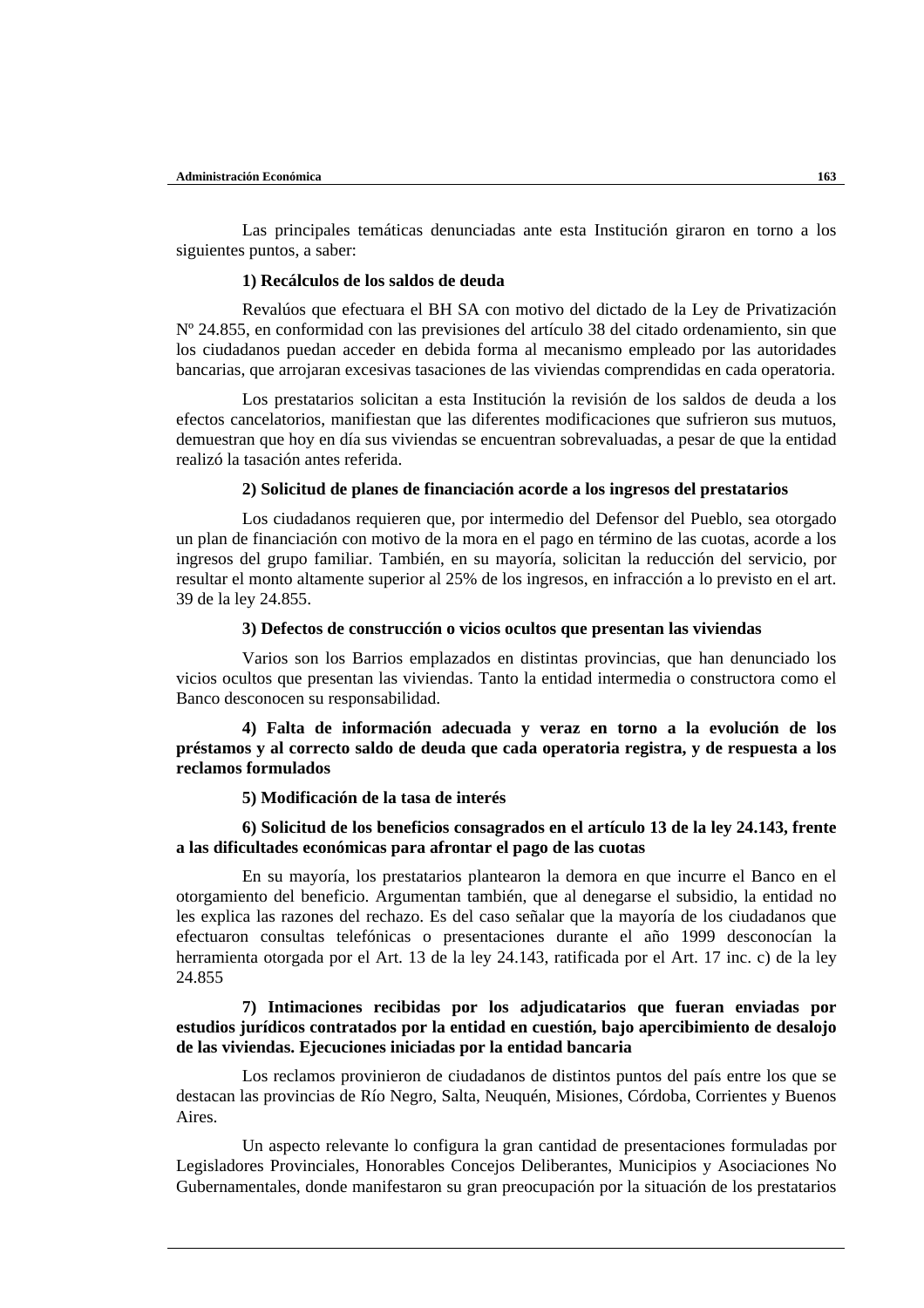y solicitaron la urgente intervención de esta Institución, debido a la incidencia colectiva de la problemática.

Todas las presentaciones fueron admitidas habiéndose cursado las correspondientes requisitorias al BH S.A. con el fin de brindar a los interesados información acerca de los problemas que denunciaran, pudiéndose constatar en varios casos que las manifestaciones volcadas por las autoridades bancarias en sus informes no condicen con la crítica situación en que se encuentran los prestatarios.

Por su parte, cabe resaltar que en varios casos se lograron buenos resultados y soluciones efectivas a los problemas denunciados como ser: otorgamientos de planes de refinanciación adecuados a los ingresos de los peticionantes, cancelación total del saldo de la operatoria por fallecimiento de su titular, otorgamiento de subsidios por aplicación del Art. 13 de la ley 24.143, aunque en menor medida que el año 1998.

No obstante, las presentaciones recibidas en el transcurso del año 1999 permitieron demostrar el grado de desinformación que tienen los adjudicatarios del país respecto a las medidas y políticas económicas instrumentadas por las autoridades bancarias, en especial en lo concerniente al recálculo de deudas (sobrevaluaciones), a las intimaciones masivamente cursadas y a las ejecuciones iniciadas.

## **2.3.1.1. Recomendaciones y/o Exhortaciones Formuladas**

# **A) Suspensión de la totalidad de las intimaciones, ejecuciones extrajudiciales y judiciales iniciadas por un plazo mínimo 180 días y revisión de los saldos de deuda durante dicho lapso**

La Asociación de Defensores del Pueblo de la República Argentina se presentó ante esta Institución objetando los sistemas y criterios que el BH S.A. emplea para evaluar el otorgamiento de los beneficios contemplados por el artículo 13 de la ley 24.143, ratificado por el artículo 17 inciso c) de la ley 24.855.

Luego de efectuar un profuso análisis de las leyes 24143 y 24855 y de ser evacuada la requisitoria por la autoridad bancaria, el Defensor del Pueblo formuló una recomendación al BH S.A. a fin de que sean adoptadas las medidas que a continuación se detallan: 1) La inmediata suspensión de la totalidad de las intimaciones, ejecuciones extrajudiciales y judiciales iniciadas por un plazo mínimo de 180 días; 2) La revisión de los saldos de deuda de la totalidad de las operatorias, tanto globales como individuales, a efectos de determinar el correcto valor venal de las viviendas, dentro del término enunciado en el punto 1); 3) La agilización de los procedimientos empleados por esa entidad a los fines del otorgamiento de los beneficios consagrados en el artículo 13 de la ley 24.143, como también de los casos en los que el prestatario hubiere pedido un plan de refinanciación; y 4) En los supuestos de refinanciaciones de deudas, la tipificación de un interés no superior al 9% y, en el mismo sentido, la utilización de la tasa mencionada para aquellos casos en que se apliquen intereses punitorios, conforme lo establecido en los incisos c) y f) del artículo 38 de la ley 24.855.

Entre los aspectos más relevantes, se tuvo en cuenta que, al momento de dictarse la ley de privatización del BHN, los adjudicatarios no fueron debidamente informados sobre los cambios operados que nuevamente conllevaron la reestructuración y modificación de sus mutuos hipotecarios y, lo que torna aún más gravosa la situación, siquiera habían recibido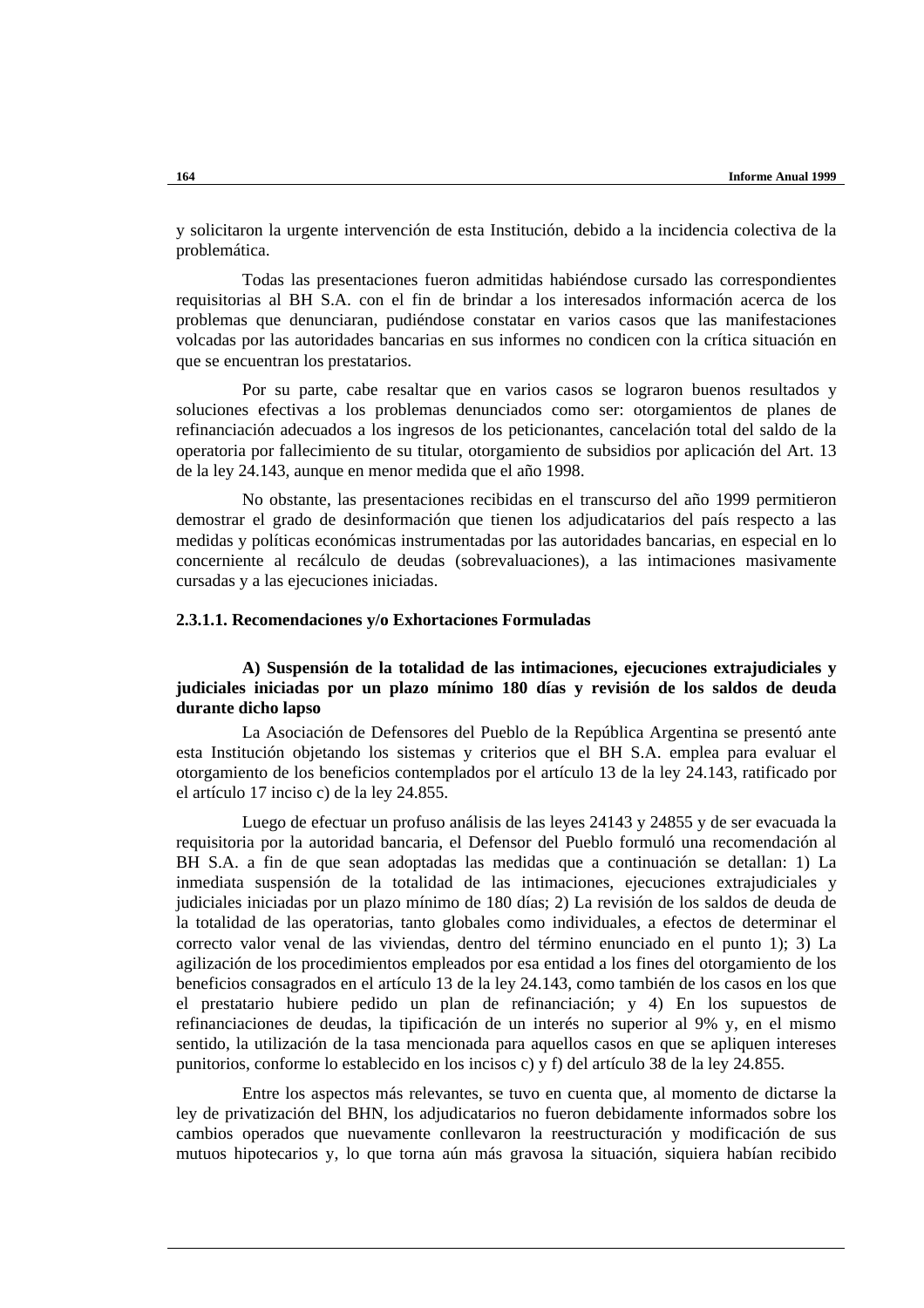respuesta a los reclamos que formularan ante las distintas Delegaciones del país en procura de obtener un detalle pormenorizado de las nuevas medidas aplicadas.

Asimismo, se resaltó que en varias provincias el Banco no sólo había enviado intimaciones perentorias a los prestatarios, iniciado el remate de las viviendas sino que también innumerables ejecuciones judiciales se encontraban en etapa de dictar la respectiva sentencia de remate, todo ello a pesar de los pedidos de refinanciación de deuda o subsidios de adhesión al artículo 13 de la ley 24.143, que obraban en poder de la entidad.

El Defensor del Pueblo merituó que la dificultosa y delicada situación que padecen los prestatarios también se reflejaba en las especiales circunstancias que atraviesa el Estado Nacional, que conllevó la elaboración y elevación al Congreso de la Nación de un proyecto de ley por el cual se requería la declaración en emergencia de la situación laboral, económica y social del país como también la financiera del Estado por el término de 1 año, prorrogable por igual período.

La imposibilidad de atender en término los compromisos patrimoniales con recursos estatales genuinos fue un factor determinante para las autoridades del Poder Ejecutivo Nacional, habiéndose previsto -inicialmente en el proyecto de referencia - la revisión de los contratos del sector público nacional (excepto los que culminan privatizaciones), la suspensión de los juicios contra el Estado y la ejecución de sentencias en dinero, y la consolidación en el Estado Nacional de las obligaciones vencidas o de causa entre el 1 de abril de 1991 y el 31 de diciembre de 1999.

La emergencia social y económica que el propio Estado reconocía indefectiblemente traería aparejada una mayor repercusión en todos los ciudadanos que revisten el carácter de prestatarios, los cuales a su vez han sido afectados por las medidas impositivas dictadas.

En consecuencia, en la recomendación examinada, esta Defensoría remarcó que el BH S.A. con mayor vehemencia debería reconocer la real y dificultosa perfomance de los adjudicatarios del país, debiendo arbitrar las soluciones de fondo que permitieran plenamente amparar la continuidad de los mutuos y, consiguientemente, la permanencia habitacional, en conformidad con el mandato constitucional que garantiza el derecho de acceso a una vivienda digna (artículo 14 bis de la Carta Marga).

El Banco, al evacuar su informe, señaló -entre otros aspectos- que no podía proceder a la suspensión solicitada, ya que ello directamente afectaría la cartera crediticia del Banco y su proceso de privatización; y que conllevaría a "… una clara afectación del capital operativo del banco, debiendo tomarse en consideración que el recupero de los préstamos otorgados en el pasado constituye el eslabón necesario para asegurar la continuidad crediticia de la Institución. En este sentido, cabe puntualizar que de adoptarse una decisión suspensiva de procedimientos como la que se proponía, el Estado Nacional debería contemporáneamente establecer una asignación presupuestaria adicional que, en carácter de subsidio, atendiera el pago de los servicios hipotecarios de los deudores morosos alcanzados por la medida suspensiva, durante todo el lapso de su vigencia, lo que permitiría no trasladar al Banco el detrimento económico que la decisión podría ocasionar a la Institución".

# **B) Propuesta al Jefe de Gabinete de Ministros con motivo de la delicada situación de los prestatarios del país**

La respuesta brindada por la entidad bancaria, reseñada en el punto anterior, motivó al Defensor del Pueblo de la Nación a exhortar al Jefe de Gabinete de Ministros, la adopción de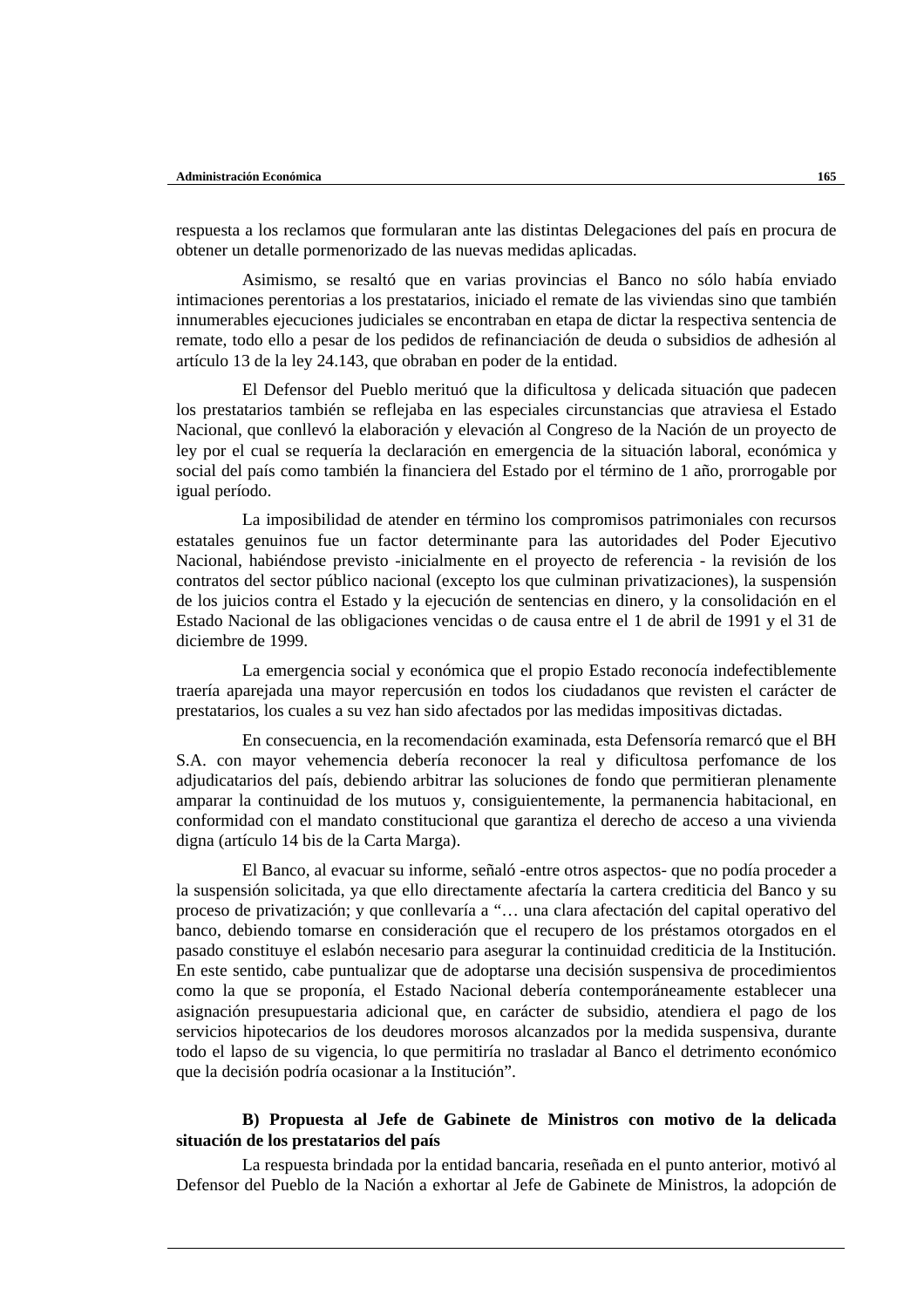las siguientes alternativas: 1) Que la representación mayoritaria del Estado Nacional en el BH S.A. adoptara las medidas oportunamente recomendadas por esta Institución, o en su defecto 2) Que mediante el uso de esa mayoría, el Estado Nacional realizara una oferta de compra concreta de todos los créditos litigiosos en los valores que objetivamente tienen los mismos en el mercado financiero, en conformidad con las previsiones del artículo 25, inciso b) de la Ley 24.855; a tales fines se podría disponer del exceso de los fondos existentes en el BH S.A., en la cuenta "Previsiones para de deudores".

En tal oportunidad, se hizo hincapié en los casos en los cuales esta Institución había intervenido, que se correspondían con los deudores contenidos en la Comunicación A 2257 del BCRA, es decir deuda de clientes clasificados como irrecuperables y totalmente previsionados por riesgo de incobrabilidad y que, por lo tanto, en su momento el BH S.A. eliminó del activo. Esta circunstancia se refleja en el último balance disponible (31 de diciembre de 1998), en la Cuenta de Orden "Deudores Clasificados como Irrecuperables", ascendiendo el importe a \$97.170.000.-, con lo cual tampoco se afectarían los fondos fiduciarios objeto de la securitización.

También se resaltó que lo sostenido por el Banco no resultaba correcto, por cuanto se lo conduciría al colapso financiero, toda vez que el monto de los deudores en crisis, según los propios Estados Contables del banco, era de \$97.170.000.-, siendo las previsiones para préstamos al 31 de diciembre de 1998, de \$437.334.000.-. Por otra parte, se destacaba que las previsiones mínimas exigidas por la normativa del BCRA sobre el balance en cuestión era de \$183.430.000.-, con lo cual el BH S.A. tenía un exceso de previsionamiento de \$253.904.000.-. Con este contexto de previsionamiento, emanado de los propios balances del BH S.A., de ninguna manera se puede sostener que la entidad bancaria entraría en una situación de derrumbe financiero.

Finalmente, esta Institución expresó que, de no adoptarse una solución para la cuestión, podría incidir negativamente sobre el proceso de privatización pendiente, en particular si esta Institución necesitara iniciar acciones judiciales.

# **C) Suspensión del cobro de los servicios hipotecarios en la provincia de Corrientes para los prestatarios que revisten condición de agentes estatales**

Como consecuencia de la angustiante situación social y salarial que padecía la provincia de Corrientes y ante el pedido efectuado por el Defensor de los Vecinos de la ciudad de Corrientes, se recomendó la urgente suspensión del cobro de los servicios hipotecarios en esta provincia a los empleados estatales que revestían la condición de prestatarios, así como también se agilizara el procedimiento utilizado para acordar el subsidio del art. 13 de la Ley 24.143.

Al responder, el Banco señaló que:

- a) la suspensión generalizada del cobro de los servicios de los créditos que se peticionaban, sin análisis particularizado respecto de la posibilidad de refinanciamiento de los servicios en mora o de encuadramiento de los beneficiarios en los alcances del art. 13 de la ley 24.143, comportaría una clara afectación del capital operativo del Banco, debiendo tomarse en consideración que el recupero de los préstamos otorgados en el pasado constituye el eslabón necesario para asegurar la continuidad de la actividad crediticia del Banco.
- b) la problemática planteada con motivo de las dificultades que atraviesan los empleados públicos prestatarios del Banco en la provincia aludida es una situación que acontece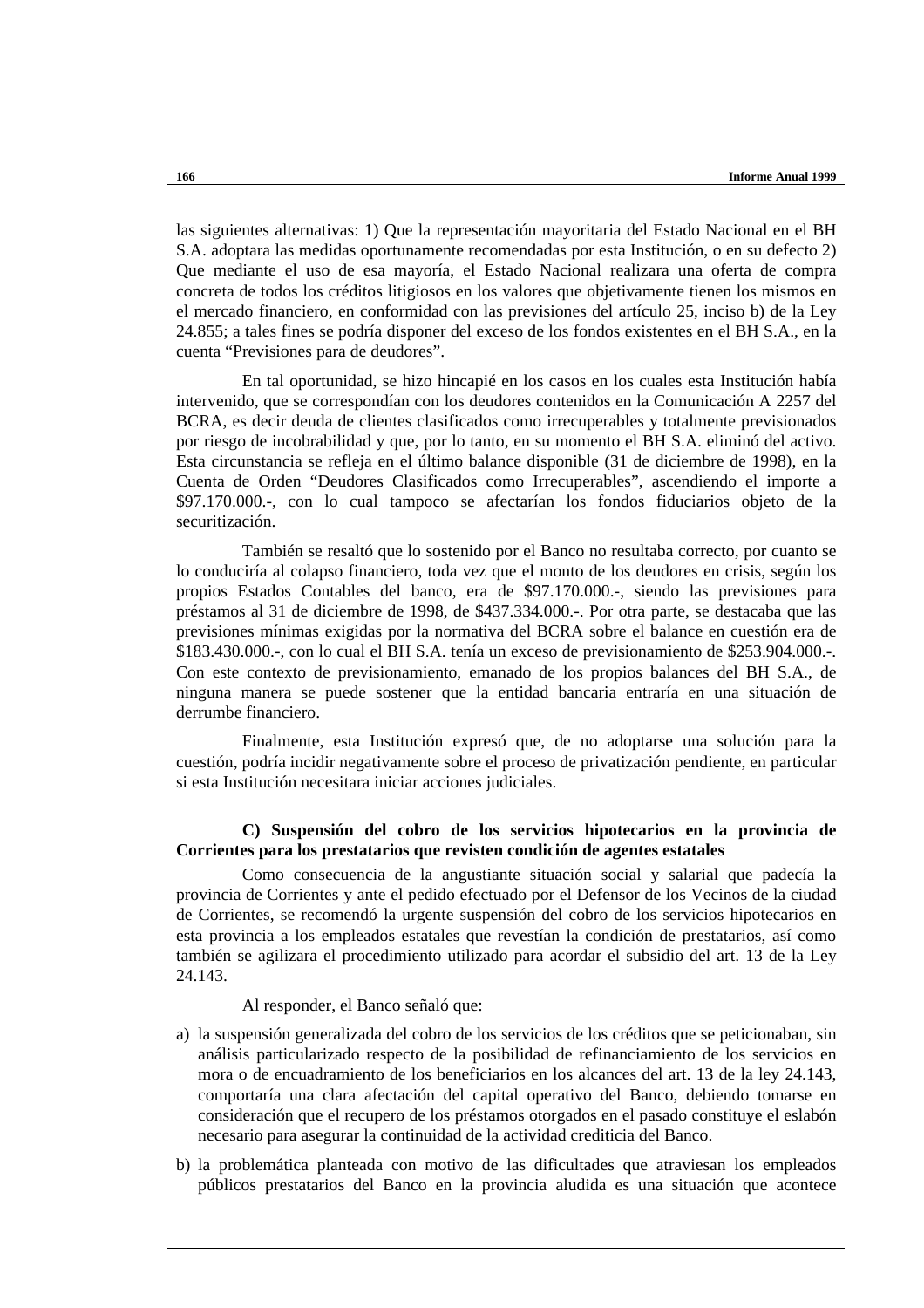actualmente en otros sectores de la misma provincia y de diversas regiones a lo largo y a lo ancho del país. Sobre la base de la equidad, el Banco debería hacer extensivo similar temperamento a una innumerable cantidad de otras situaciones, lo que produciría el colapso financiero de la entidad.

- c) cada prestatario afectado por dificultades económicas transitorias tiene la posibilidad de acercarse al Banco a fin de lograr la refinanciación de su deuda en mora o bien de solicitar la renegociación del crédito en base al art. 13 de la ley 24.143.
- d) a fin de agilizar el trámite del procedimiento empleado por la entidad a los fines del beneficio contemplado en la norma precitada, se indicó que próximamente se cargarían alrededor de 600 casos -de aplicación del beneficio- al Nuevo Sistema de Préstamos del Banco (NSP).

En base a la respuesta formulada, esta Institución entendió que la difícil situación económica y social por la que atravesaba la provincia impedía la pretensión de la entidad bancaria de que el adjudicatario continuara abonando las cuotas.

Si bien podría otorgarse caso por caso (ante la presentación por escrito del prestatario) un plan de refinanciación de la deuda en mora (generada por el atraso en los pagos por la crisis salarial), lo cierto es que las innumerables presentaciones llevadas por esta Institución permiten demostrar la significativa demora en que incurre el Banco en el otorgamiento de este tipo de alternativas, sumado a ello los abusivos intereses que se incorporan a cada servicio, que es abonado fuera de su vencimiento.

El resultado de las distintas investigaciones ha permitido demostrar que el otorgamiento tanto de una financiación como del subsidio del art. 13 de la ley 21.143 por parte del Banco no opera en forma automática frente a la petición concreta, sino que, por el contrario, son varias las etapas administrativas que deben satisfacerse a efectos de que se llegue a una respuesta para el prestatario; a ello se agrega que la mera solicitud en modo alguno suspende las medidas dispuestas por el banco en cuanto a la ejecución (tanto extrajudicial como judicial) de la deuda que registra el préstamo; en otras palabras, si un adjudicatario solicita el encuadramiento en la citada norma dada las dificultades económicas por las que atraviesa él y su grupo familiar y registra una deuda en el pago de las cuotas mensuales (mayor a tres meses) la entidad continuará con las acciones y gestiones administrativas (v.g. libramiento de intimaciones a través de estudios jurídicos contratados, envío de cartas documentos) y, en su caso, judiciales tendientes a ejecutar la deuda (mora en el pago de los servicios), con prescindencia de la presentación que efectuara.

Lo expuesto, motivó a que fueran enviadas a la Ex-Subsecretaría de Bancos y Seguros de la Nación los antecedentes del caso, sin que hubiese dado respuesta.

## **D) La situación de desinformación en que se hallan los prestatarios de San Carlos de Bariloche:**

La problemática de esta zona del país, materializada en la gran cantidad de actuaciones iniciadas durante el año 1999, dio origen a que esta Institución formulara, en los términos del articulo 28 de la ley 24.284, una recomendación a la entidad bancaria en la que se resaltó que bajo ninguna óptica podía admitirse que sean equiparados los trabajadores argentinos humildes que confiaron en el Estado y, que por su intermedio pudieron obtener una vivienda digna a través del BH con sustento en otras previsiones normativas y legales a las actualmente vigentes, con los mutuos hipotecarios bancarios otorgados por entidades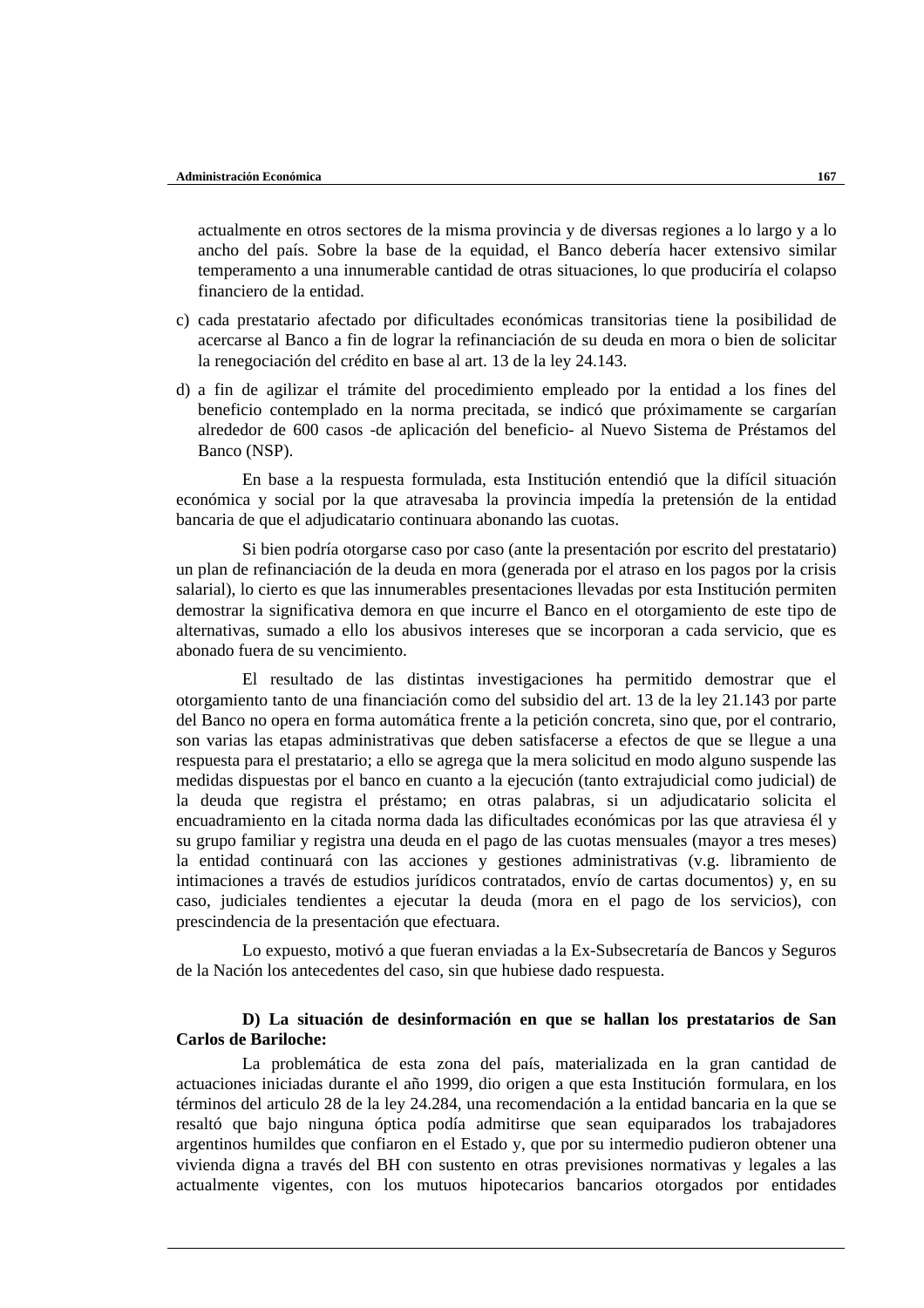financieras privadas autorizadas para funcionar por el BCRA, en su gran mayoría conformadas por capitales extranjeros.

Es así que aparecía como irrazonable englobar en "la misma bolsa" a las personas que, por ejemplo, durante 1983 o 1984 solicitaron un préstamo hipotecario, con aquéllas que hoy en día quieran requerirlo, debido a la gran oferta que existe en el mercado, la que es por todos públicamente conocida.

La perfomance de un ciudadano que hoy pretende adquirir un préstamo hipotecario a través del BH o por intermedio de cualquier entidad financiera privada, reviste -sin excepcióncaracterísticas jurídicas y fácticas muy distintas a las de aquél que acudió al BHN muchos años antes de que se privatizara y que reunió los recaudos en tal oportunidad exigidos, debido a la finalidad netamente social del banco.

Entre otras consideraciones se solicitó a través de la respectiva recomendación, que el Banco efectuara una auditoría interna en esa ciudad para la realización de nuevas tasaciones, comparación de pagos ya materializados con el saldo de deuda y la entrega de un listado detallado donde constaran las cuotas abonadas y las pendientes, con sus montos. Asimismo, se requería la apertura de sucursal del banco en la ciudad, ya que la más próxima se encuentra en la ciudad de Neuquén, a 400 km.

La respuesta del banco fue terminante, sólo accedería a la posibilidad de la apertura de una oficina comercial en el lugar, en la eventualidad de extenderlo a otros sitios del país. Teniendo en cuenta el último informe remitido por la entidad, recién para el año 2001 se proyecta la apertura de una Sucursal en la ciudad de San Carlos de Bariloche.

## **E) Modificación al sistema informático del Banco Hipotecario SA Entrega a cada prestatario de un listado detallado.**

Como consecuencia de la problemática que denunciara una adjudicataria por el excesivo valor que arrojaba el saldo de deuda de la operatoria de la que era titular, sumado a las innumerables quejas de prestatarios que demostraban la dificultad en lograr el reconocimiento de varios pagos que efectuaran al Banco desde que se originó el respectivo mutuo, el Defensor del Pueblo de la Nación recomendó al BH SA, en los términos del artículo 28 de la Ley Nº 24.284, el arbitrio de los medios necesarios a efectos de que -a la brevedad posible-, fuera modificado el sistema informático vigente, denominado "Nuevo Sistema Préstamo" (N.S.P.) en todas las Sucursales bancarias del país. Ello con la finalidad de que los adjudicatarios pudiesen contar con un procedimiento ágil y de acceso inmediato que permita la entrega, sin costo alguno, de un listado detallado vinculado con su préstamo, donde constaran los siguientes ítems: a) Número de operatoria y nombre de su titular; b) Saldo total de deuda con indicación de las cuotas ya abonadas y su monto; y c) Número de cuotas faltantes a los efectos de la cancelación total del préstamo y su valor, con expresa discriminación de la tasa de interés mensual aplicada en cada servicio que se genere y los seguros (en caso de haber sido concertados) con su correspondiente monto.

Al contestar su informe, el señor Presidente de la entidad bancaria, manifestó que en forma mensual el Banco enviaba a cada deudor un resumen de cuenta en donde constan o pueden fácilmente deducirse entre otros conceptos: el número de operatoria y su titular, el saldo de deuda, el número de cuota que se devenga, el número de cuotas faltante, la tasa aplicable, la mora registrada, y las primas.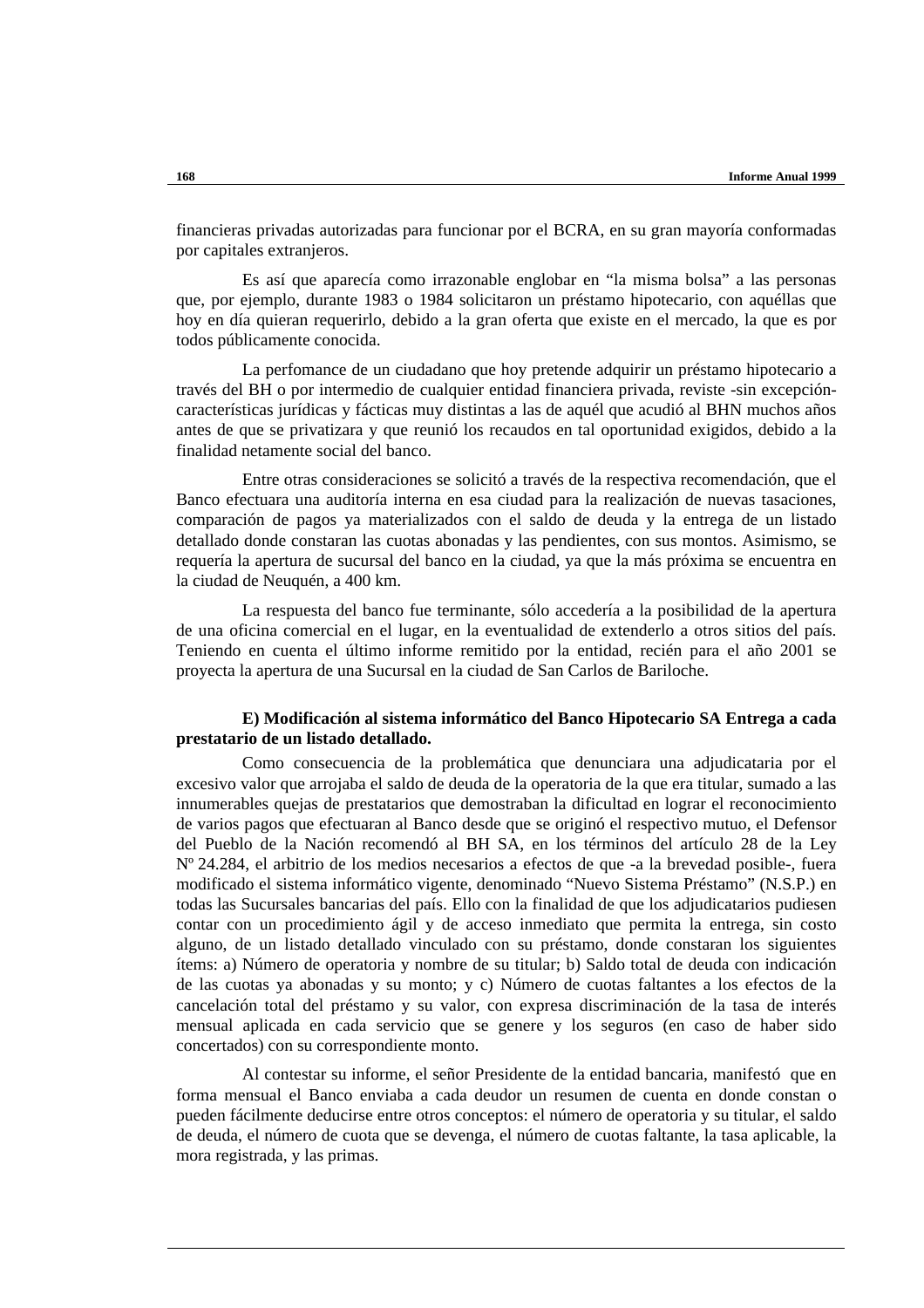Asimismo, indicó que la posibilidad de incurrir en un grado de mayor descripción en torno a cada crédito y/o la redefinición informática, quedaba librada "…. al análisis a practicar en torno a la razonabilidad del desarrollo requerido y los costos involucrados".

Resultando insatisfactoria la respuesta suministrada por la entidad bancaria cuestionada, fueron remitidos los antecedentes del caso a la Ex-subsecretaria de Bancos y Seguros, quien sólo se limitó a adjuntar copia de los informes suministrados por el Banco, sin realizar observación alguna sobre su contenido y actuación en este caso, por lo que se formuló un informe especial ante la Comisión Bicameral Permanente de la Defensoría del Pueblo.

# **F) Entrevista personal con un prestatario a efectos de llevar a cabo un estudio pormenorizado del mutuo del que resulta titular**

Con motivo de la presentación iniciada ante esta Institución por un ciudadano, donde señalaba la aplicación excesiva de intereses en el servicio mensual hipotecario del que resultaba titular, la modificación unilateral de las pautas contractuales oportunamente suscriptas (en el respectivo mutuo), el incremento de la cuota mensual, y la falta de reconocimiento de varios pagos que abonara en el año 1985, esta Institución -luego de solicitar en varias oportunidades informes al BH SA-, recomendó el arbitrio de los medios necesarios con la finalidad de que, a la brevedad posible, se concretara una entrevista personal con el adjudicatario, para que se llevara a cabo un estudio pormenorizado del mutuo a efectos de demostrar con absoluta precisión si los pagos cuestionados correspondientes a los servicios Nros. 4/85 (primer pago), 5/85, 6/85, 7/85, 8/85, 9/85, 10/85, 11/85, 12/85 1/86 y 2/86 fueron en debida forma computados y devengados del saldo total de deuda que registra la operatoria.

En la referida oportunidad, esta Defensoría expresó que de las constancias arribadas al sub examen, a claras luces se desprendía la existencia los varios pagos realizados por el interesado en torno a la operatoria cuestionada a través de la ex-Sucursal Avellaneda durante el año 1985 y principios de 1986, y que los recibos de pago fueron emitidos en su oportunidad por la citada Delegación, en la actualidad cerrada, conforme surge de los sellos insertos en los mismos.

En razón de ello, en modo alguno puede dejar de reconocerse que tales comprobantes fueron confeccionados por la entidad bancaria cuestionada, con tan sólo aseverar que no cuenta con la documentación respaldatoria, sustentando tal extremo en el lapso temporal transcurrido, cuando del legajo del préstamo que obraba en poder del BH SA debiera existir constancia fiel de la totalidad de los antecedentes relativos al mutuo y, por ende, de los recibos de cualquier erogación que se efectúe.

A ello se agregó que no podía oponerse al interesado la modificación operada en la registración administrativa de las cuotas mensuales de toda la cartera crediticia, que el año 1986 permitió el cambio del sistema denominado "C.U.P.E.D." por el "N.S.P.", máxime si se repara en que el propio Banco en el Memorando Nº 99/99, agregado en copia a la investigación indicó que no se tienen antecedentes del anterior sistema debido a su antigüedad.

El Banco informó que sería adoptada la propuesta de esta Institución, no obstante lo cual, consultado que fuera el interesado manifestó que pese a las gestiones realizadas por el Defensor del Pueblo en su caso, las autoridades del Banco no lo habían convocado.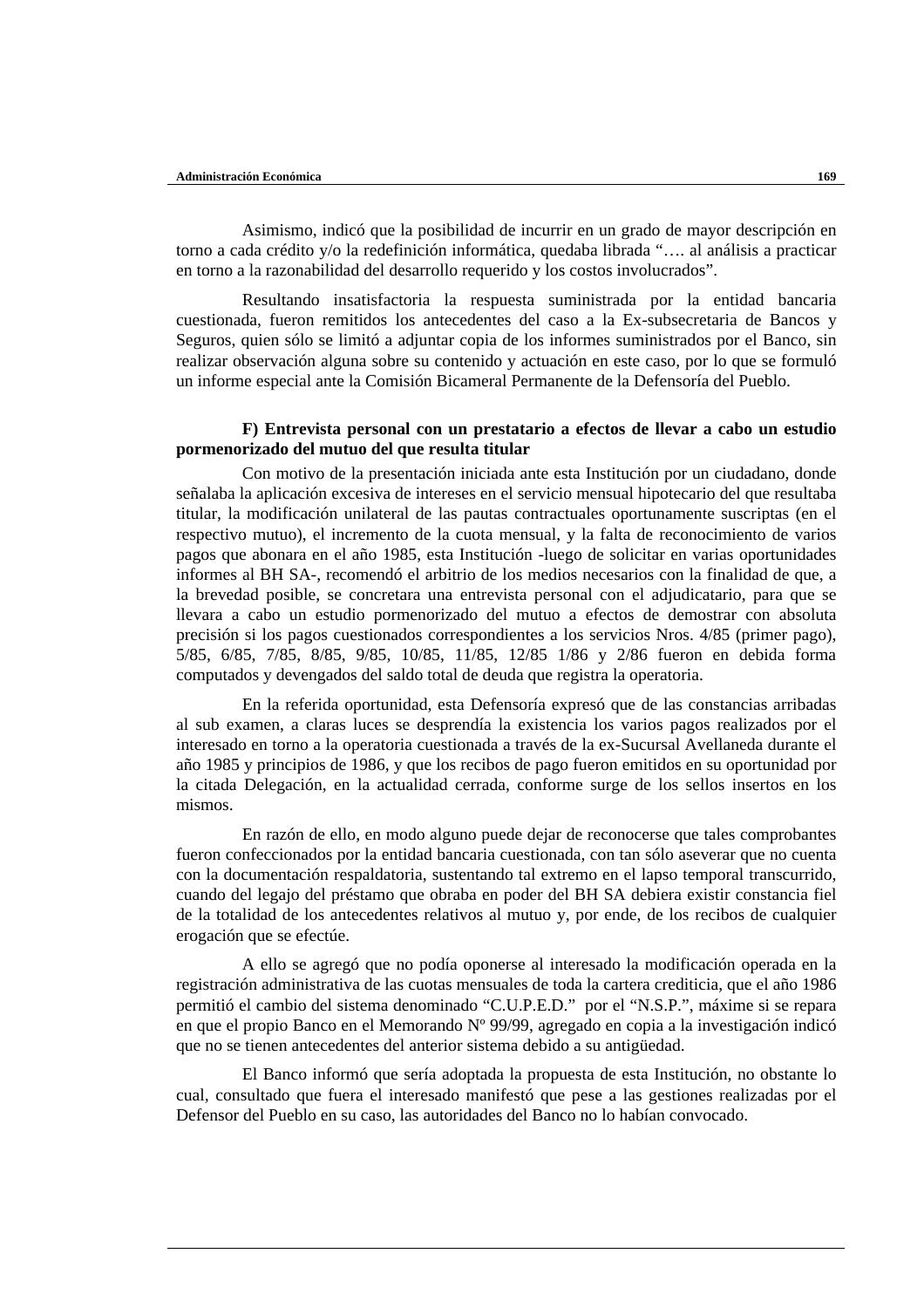## **2.3.1.2. Aplicacion del Subsidio Previsto en el Artículo 13 de la Ley 24.143**

Los planteos relativos a obtener el encuadramiento de los beneficios consagrados en el artículo 13 de la ley 24.143, para aquellos supuestos en los cuales los titulares de las operatorias presentasen serias dificultades económicas para afrontar los servicios mensuales hipotecarios, se han visto incrementados en el año 1999.

Principalmente, se remarcó a los ciudadanos que trajera a estudio de esta Institución temáticas de esta índole, como ser la disminución de sus ingresos mensuales o la falta de trabajo que imposibilitaba el pago de las cuotas, que debían acudir a las Sucursales correspondientes a fin de presentar formalmente la solicitud y la documentación respaldatoria.

Se ha logrado que el Defensor del Pueblo de la Nación intercediera ante las autoridades bancarias para brindar a los reclamantes soluciones concretas. No en todos los casos, los resultados fueron positivos, ya que se ha visto graficada la demora en que incurre la entidad en el análisis de los requisitos exigidos por la reglamentación, como también respecto a los estudios socio-económicos realizados por los profesionales designados y, la respuesta dada a la gente (en muchos casos la demora data de más de dos años desde la petición del ciudadano).

Es dable destacar que la Ley 24143 (del 23/9/92) modificó la Carta Orgánica del BHN (ley 22232), y entre otras consideraciones, el legislador estableció en el artículo 13 que la entidad bancaria debía constituir un fondo especial destinado a subsidiar los servicios de reembolso de los prestatarios afectados por situaciones de emergencia económicas.

Dicho fondo se halla conformado con el 2% de las sumas ingresadas en concepto de intereses percibidos por préstamos para la vivienda, el Banco por su parte estaba facultado para dictar la reglamentación destinada a fijar los recaudos para: a) la constitución del fondo, 2) el otorgamiento de dichos subsidios, y 3) sus alcances económicos sociales.

Ello demostró que desde la creación del fondo para subsidiar a la gente con serias dificultades económicas, quedó delegado en la propia entidad la reglamentación (a través de Resoluciones de Directorio) de los aspectos y mecanismos tendientes a otorgar o no el beneficio consagrado en la ley (que a esa época era totalmente estatal).

Por su parte, la ley de privatización Nº 24.855 mantuvo el subsidio. Por el artículo 17 de la citada norma, se dispuso que el BH SA debía mantener determinadas actividades, en las condiciones que fije el Poder Ejecutivo Nacional y por el plazo de 10 años, estableciendo en el inciso c) "Preservar la constitución del fondo especial previsto en el art. 13 de la ley 24143 en los términos allí establecidos".

El Decreto Nº 924/97 (reglamentario de la ley 24.855) estableció en el artículo 33 que dicha obligación impuesta al Banco (la de mantener el fondo y por consiguiente el subsidio) "será considerado como una reserva para riesgos en curso y tendrá el tratamiento que en cada caso corresponda".

# **2.3.2. Banco Central de la República Argentina**

Las quejas presentadas ante esta Institución relacionadas a inconvenientes suscitados con el BCRA trataron de temas tales como: falta de devolución de inversiones en entidades cerradas por el Ente Rector, billetes o monedas falsas, oposición al proyecto de dolarización, falta de reconocimiento de pagos de impuesto realizado en un ex-Banco.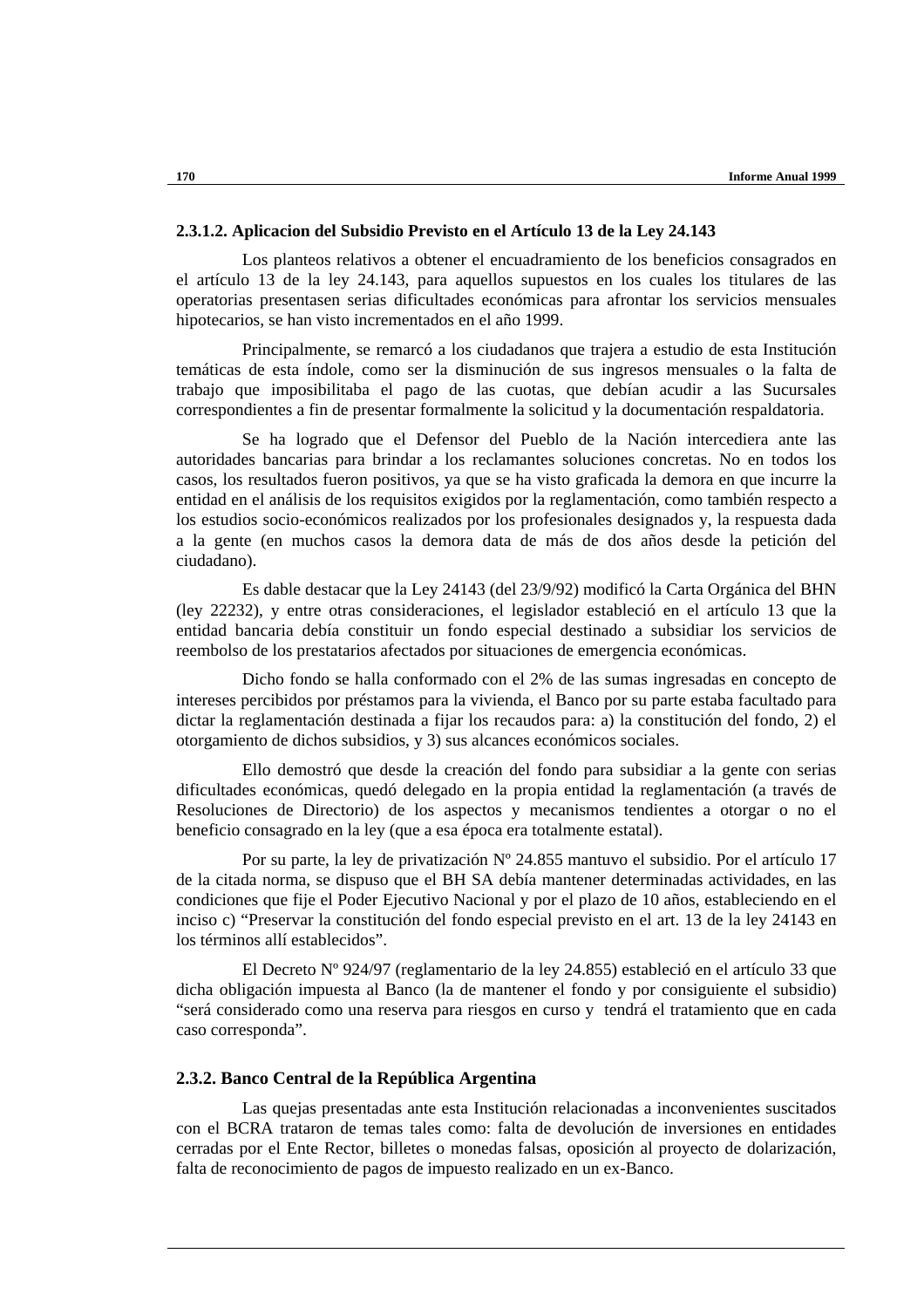Las ex-entidades más mencionadas en las actuaciones referidas a la demora de los ex-Bancos en restituir los depósitos, se puede mencionar al ex-Banco Integrado Regional, ex-Banco Integrado de Desarrollo, ex-Banco del Interior y Buenos Aires, ex-Banco Comercial del Norte, ex-Banco Basel.

Atento a que en la mayoría de los casos citados se habían remitido los antecedentes al Procurador General de la Nación, ante la eventualidad de existir hechos presumiblemente delictivos de acción pública, por parte de los funcionarios actuantes, se envió a los interesados copia de las resoluciones correspondientes.

Asimismo, en virtud de que existían acciones judiciales en trámite con motivo de la quiebra de las entidades, se comunicó los Juzgados intervinientes a fin de que los quejosos presenten sus respectivos reclamos y/o verifiquen sus créditos.

Otras actuaciones, en consideración a la índole de los temas tratados, fueron derivadas al BCRA tales como los casos de entrega de billetes falsos por parte de entidades financieras, o al ex-Ministerio de Economía y obras y Servicios Públicos en el reclamo por la dolarización de la economía.

Es de destacar que, tal como siempre realizó esta Institución a través de los correspondientes pedidos de informes al Ente Rector, ya sea ante la presentación de denuncias o mediante actuaciones de oficio, se trató de investigar la conducta que tuvo el BCRA al ejercer sus funciones de contralor del sistema financiero argentino.

Como corolario de ello resultaron las resoluciones por medio de las cuales se remitieron los antecedentes al Procurador General de la Nación, a que se aludiera precedentemente.

A fin de ejemplificar, a lo largo de estos años, la cantidad de casos en los que intervino esta Institución, basta nombrar las entidades financieras involucradas, destacándose, además de los ya nombrados los bancos: de la Provincia de Mendoza, de Previsión Social S.A., de Mendoza S.A., Feigin, de la Provincia de Tierra del Fuego, Créditos Luro S.A., Banco Unión Comercial e Industrial S.A., Platense, de Crédito Provincial, UBN-Medefín, Patricios, Multicrédito, Mayo.

Por otra parte, se plantearon numerosas denuncias respecto a tarjetas de crédito, operaciones con cajeros automáticos, relaciones entre clientes y entidades privadas, pago de salarios mediante tarjetas de extracción, adelantos de fondos efectuados por SEDESA, ante la suspensión de entidades, entre otros aspectos.

Dichos cuestionamientos, que afectan a los usuarios del sistema financiero, encontraron como respuesta del BCRA, lo estipulado en la RUNOR 1, Capítulo XI, respecto a que "Las cuestiones que se susciten entre las entidades financieras y su clientela deben ser dirimidas entre las partes, sin intervención del Banco Central".

Ello no hace más que acentuar, por lo tanto, la desprotección en que se encuentran los usuarios del sistema financiero, ante la diferencia de recursos de ambas partes contractuales, llámense éstos recursos profesionales, económicos o, de infraestructura.

Lo expuesto motivó, además, que se elaborara, en los términos de los artículo 30 y 31 de la Ley 24.284, el correspondiente Informe Especial a la Comisión Bicameral Permanente de la Defensoría del Pueblo, a fin de poner en conocimiento de la misma los hechos a los que se hizo referencia.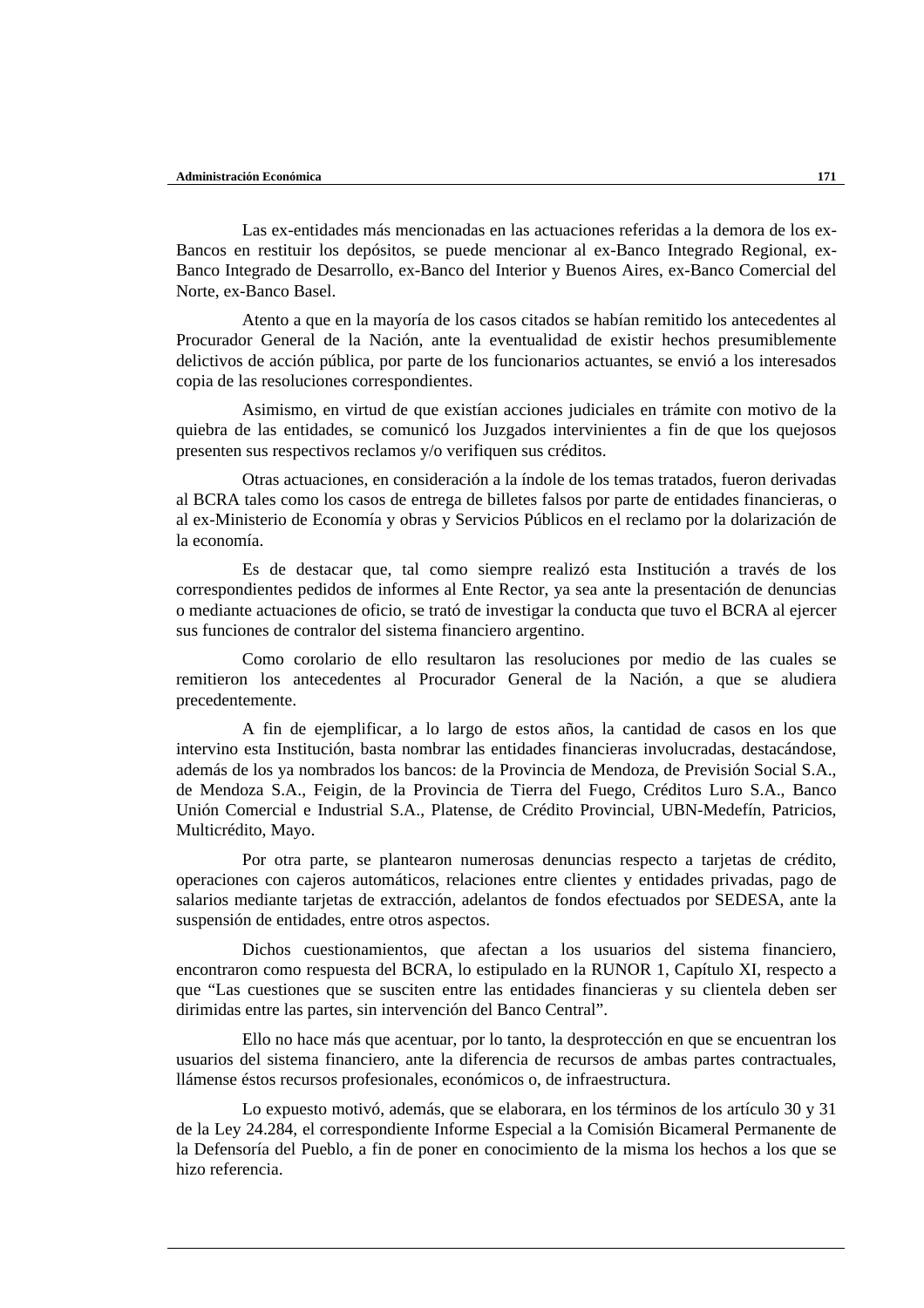## **2.3.3. Bancos Privados**

Las presentaciones efectuadas ante esta Institución por problemas con entidades bancarias del ámbito privado, trataron temas generales, tales como: débitos de compras no reconocidas por los titulares de tarjetas de créditos, ventas por medio de tarjetas no abonadas a los comerciantes por parte de las administradoras del servicio, inhabilitaciones por aperturas de cuentas supuestamente no efectuadas por el reclamante, emisión de tarjetas o renovación de las mismas sin autorización del quejoso, falta de monedas de 1 centavo, débito de los Bancos por servicios no prestados, extracciones de las cuentas bancarias desconocidas por los titulares, demora en la transferencia de fondos, falta de cierre de cuentas ante la solicitud de los titulares, etc.

En los casos como los expuestos, en atención a las características individuales de los reclamos, se solicitaron a las entidades las correspondientes aclaraciones o se derivaron las actuaciones a la Dirección Nacional de Comercio Interior.

También muchas quejas se relacionan con pedidos de asesoramiento a efectos de efectuar los pagos de deudas a entidades financieras absorbidas o fusionadas con otros Bancos, brindando en ese supuesto las aclaraciones pertinentes.

# **2.4. SERVICIO DE AGUA**

### **2.4.1. Recomendaciones**

## **A) Interrupción del servicio y facturación**

Los inconvenientes denunciados por un ciudadano, en relación a la problemática presentada cuando, a pesar de no hacer uso del servicio de agua, la concesionaria mantiene la facturación sobre la propiedad, significó una amplia investigación por parte de la Defensoría, la cual finalmente concluyó con un informe especial a la Comisión Bicameral.

El usuario hacía referencia en su reclamo al hecho de que, hasta el 19/09/96 el importe abonado por el servicio era de \$53.11, luego el monto se fue incrementando a más de un 50%, lo que significó que dejara de abonar el servicio, en virtud de lo cual se produjo el corte del mismo el 13/10/97. Desconociendo el vecino, que a pesar de este corte, la empresa seguiría facturando, conforme lo determina el marco regulatorio.

Requerida la intervención de la Autoridad Reguladora, Ente Tripartito de Obras y Servicio Sanitarios (ETOSS), la misma señaló que "En lo que hace a la facturación de los servicios correspondientes a períodos posteriores a la efectivización del corte de los mismos, las áreas técnicas de este Ente Regulador se encuentran elaborando una normativa de carácter general que contempla la situación de que se trata que no se halla prevista con el grado de detalle suficiente en la documentación contractual la que será elevada a consideración del Honorable Directorio".

Ante la respuesta brindada se indagó al Ente respecto de la posibilidad de suspensión del cobro del servicio, hasta tanto se dictaminara respecto del criterio a adoptar en este caso, en razón del perjuicio económico que se irrogaba al usuario; al respecto el ETOSS expresó que no se consideraba conveniente la adopción de un temperamento provisorio con carácter general hasta no tener definidas con mayor detalle las modalidades del sistema a aplicar.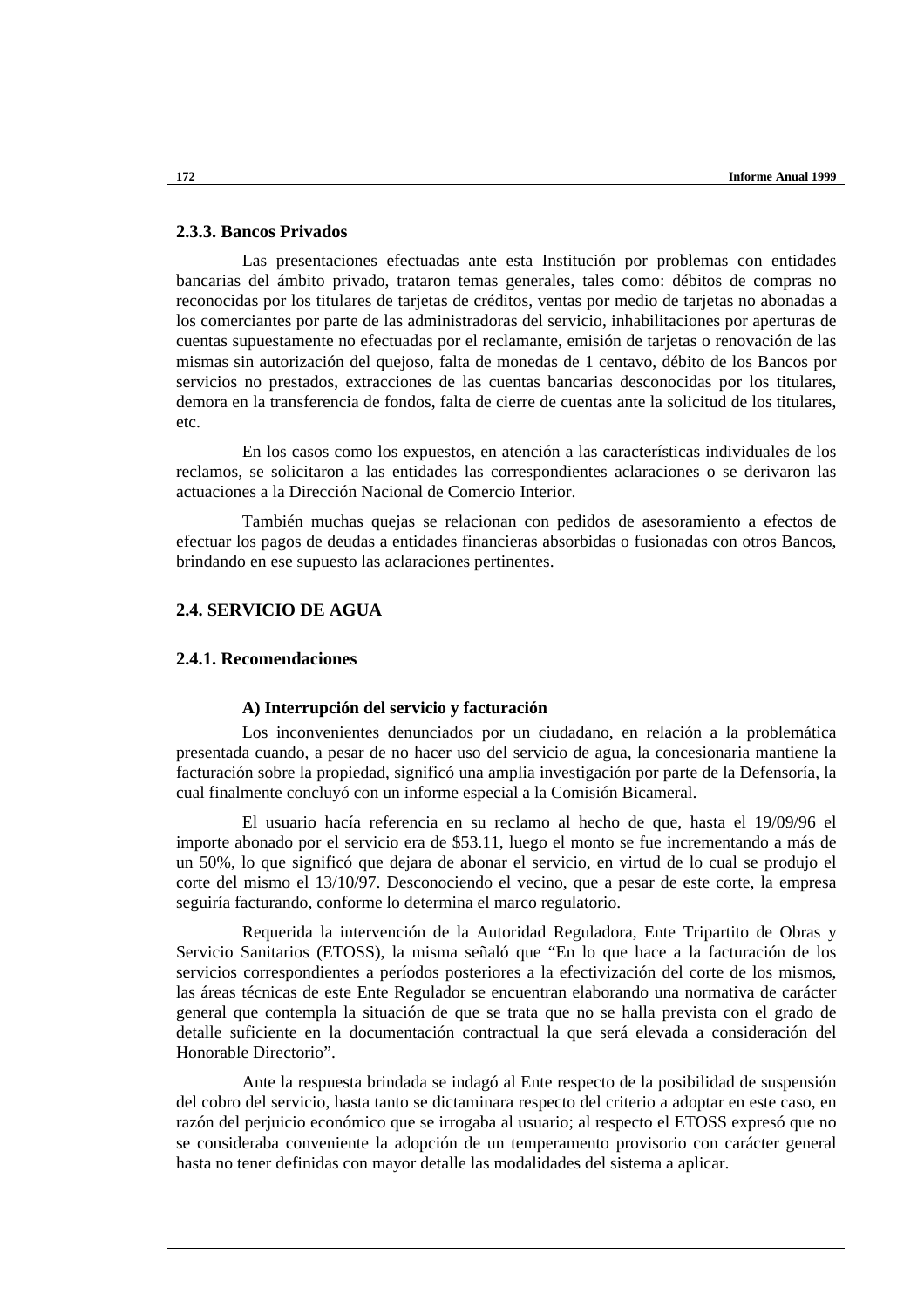Asimismo, para mayor ilustración, acompañó copia de la Resolución ETOSS Nº 70/98, como antecedente a tener en cuenta sobre un reclamo concreto efectuado por ante el mismo. Por otra parte, de la propia información que referenciaba el ETOSS, se indicó que: "...el principio general en la materia es el que establece el inciso 'n' del artículo 29 del Marco Regulatorio aprobado por Decreto PEN Nº 999/92, cuando al normar los deberes y atribuciones de la Concesionaria menciona: 'Cobrar las tarifas por los servicios prestados, en los términos de los Capítulos VII y VIII del presente, y las modalidades que establece el Contrato de Concesión.' … el artículo 50 del mismo cuerpo normativo señala: 'NORMA GENERAL. Es norma general de la Concesión en materia tarifaria que el Concesionario tendrá derecho al cobro de todo trabajo y actividad vinculada directa o indirectamente con los servicios prestados, al cobro de las tasas de conexión y desconexión, al cobro por la provisión de agua potable y servicios de desagüe cloacales en bloque y al cobro de todo otro concepto establecido en el Contrato de Concesión, con excepción de lo establecido en Artículo 49' ".

A su vez el artículo 51 dispone que: "OBLIGACIONES, Y FACULTADES DEL CONCESIONARIO. El Concesionario será encargado y responsable del cobro de los servicios. A tal efecto las facturas, liquidaciones o certificados de deuda que emita por los servicios que preste tendrán fuerza ejecutiva, de acuerdo con lo que prevé el Artículo 44 de la Ley Orgánica de OSN." El Artículo 11.6.1. del Contrato de Concesión, aprobado por Decreto Nº 787/93 señala que: "El Concesionario tiene el derecho de facturar y cobrar todos los servicios que preste, según corresponda por los valores tarifarios y precios vigentes en cada momento". El Reglamento del Usuario aprobado por Resolución ETOSS Nº 32/94 sigue la misma orientación en varias disposiciones a saber: "Artículo 42°-OBLIGACIONES DE LOS USUARIOS ... inciso 5) Pagar puntualmente los servicios que se le presten ... Artículo 44°- DERECHOS DEL CONCESIONARIO: ... inciso 2) Percibir los importes que correspondan por la prestación de los servicios a su cargo" "Artículo 61° - PARA LA FACTURACION: El Concesionario tiene el derecho de facturar y cobrar por los servicios que preste, según los valores..." Artículo 67° - FACTURAS Y LIQUIDACION: El Concesionario es el encargado del cobro de los servicios. A tal efecto las facturas, liquidaciones o certificados de deuda que emita por los servicios que preste tendrán fuerza ejecutiva, y su cobro judicial se efectuará..."

Por su parte, la Resolución Nº 70/98, indicada precedentemente, consideraba que: "Conforme a las normas precitadas y a manera de axioma, el derecho del Concesionario a facturar surge de la prestación de los servicios y ésta a su vez está dada por su disponibilidad por lo que, verificándose la disponibilidad del servicio su facturación resulta procedente, y cuando la misma no se verifica desaparece el sustento fáctico y jurídico de dicha facturación"; explicitando que la normativa que debe implementar el Ente, para estos casos no fue lo suficientemente detallada por parte de la ex-prestadora, toda vez que en los 118 años de gestión, casi no efectuó cortes de servicio, por lo cual no hubo prácticamente problemas como el que se describe en la presente, finalmente en ese caso en particular, a través de la resolución se resolvió disponer la anulación de la facturación emitida sobre la finca del reclamante, hasta el momento en que se produjera la reconexión de los servicios.

De la respuesta brindada por el Ente, se advertía que la Autoridad Regulatoria aún no se había expedido respecto de la facturación que siguen recibiendo los usuarios, aún después de haberse procedido al corte efectivo del suministro. Al respecto, se debe tener en cuenta como primera medida, que, a diferencia de lo que ocurrió en la época de prestación por parte de la ex-O.S.N., la actual prestadora interrumpe el servicio ante la falta de pago, a ello se agregaba que la demora en la que incurría la Autoridad Regulatoria, ante la falta del dictado de la norma de carácter general que contemple estos casos, no solamente no protege los derechos de los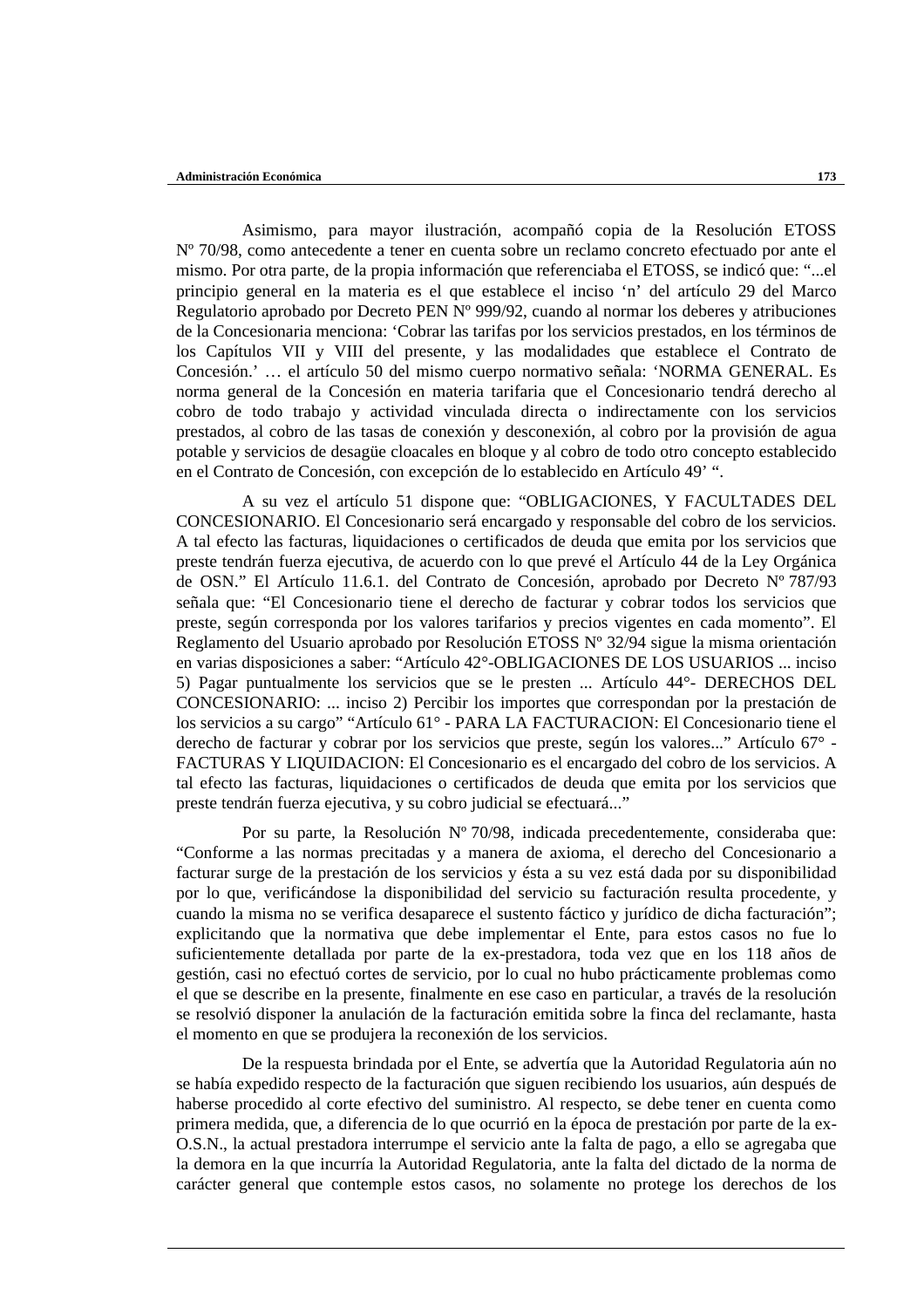usuarios sino que, además, se encuentra ausente todo procedimiento eficaz para la solución, que repercute económicamente en los problemas que los ciudadanos planteen.

Las razones señaladas y, los antecedentes de la Resolución Nº 070/98, y con el objeto de evitar posibles perjuicios a los usuarios, se recomendó al ETOSS para que adoptara para el caso investigado por esta Defensoría y, los que se encontraran en una similar situación el criterio utilizado en el acto resolutivo mencionado, hasta tanto se dicte una norma de carácter general, tomando asimismo, una resolución general a la brevedad. Como consecuencia de no adoptarse los criterios expuestos, fue que se elaboró el informe especial, al que se hiciera referencia.

## **B) Calidad del servicio**

Un vecino hacía llegar su inquietud a la Institución, como consecuencia de los inconvenientes que mantenía con la concesionaria del servicio debido a la escasa presión de agua que recibía en su domicilio, sito en la provincia de Buenos Aires.

Al requerirse informes al ETOSS, éste puso en conocimiento de esta Institución que, con fecha 24 de noviembre de 1995, la Gerencia de Calidad de Servicio efectuó una medición de la presión de agua en las redes de la zona, dando como resultado la cifra de 4 metros de columna de agua (mca), hecho que además, por las constancias existentes en la Autoridad Reguladora era confirmado por la empresa, que reconocía que no se alcanzaba el mínimo contractualmente previsto de 10 mca.

De acuerdo a lo dispuesto en el artículo 1° de la Resolución Nº 86 ETOSS/96, "...la obligación de suministrar el servicio de agua potable con una presión de diez (10) metros de columna de agua en las condiciones establecidas en el Capítulo 4, Numeral 4.5. del Contrato de concesión, es exigible desde el día de toma de posesión en el área servida...", por lo tanto no existiendo resolución alguna que haya admitido la posibilidad de que el servicio de la zona involucrada sea prestado con una presión menor, existió incumplimiento contractualmente sancionable.

Asimismo, se advertía reincidencia por parte de la concesionaria, ya que un incumplimiento similar, dio lugar a la aplicación de una multa de \$ 5.675.-, mediante Resolución Nº 58/96. Consecuentemente el Directorio del ETOSS resolvió multar a Aguas Argentinas S.A., por aplicación del Numeral 16.10.13 del Pliego de Bases y Condiciones, tratándose en el caso de una reincidencia, en un plazo menor a 1 año en el incumplimiento incluido en la cláusula 16.10.2, ya sancionada con anterioridad.

A raíz de las continuas respuestas parciales otorgadas por el Ente Regulador, se solicitó la remisión del expediente Nº 12197-97, en cual se ventilaban las cuestiones tarifarias pendientes. Al analizar la documentación recibida, surgían las siguientes consideraciones: la Concesionaria reconocía que el servicio se presta con una presión que no alcanza el mínimo contractualmente previsto de 10 mca y, que, además, a criterio de la propia empresa, entiende que los valores obtenidos en las mediciones "...se consideran satisfactorios frente a los problemas estructurales que aquejan al servicio en la zona...". Tal aseveración importaba la admisión por parte de la empresa de que el problema que se trata, era de carácter general en la zona considerada.

Al respecto se destaca que, en caso de existir la imposibilidad de suministrar la presión mínima exigida en determinada área, la concesionaria se encuentra obligada a realizar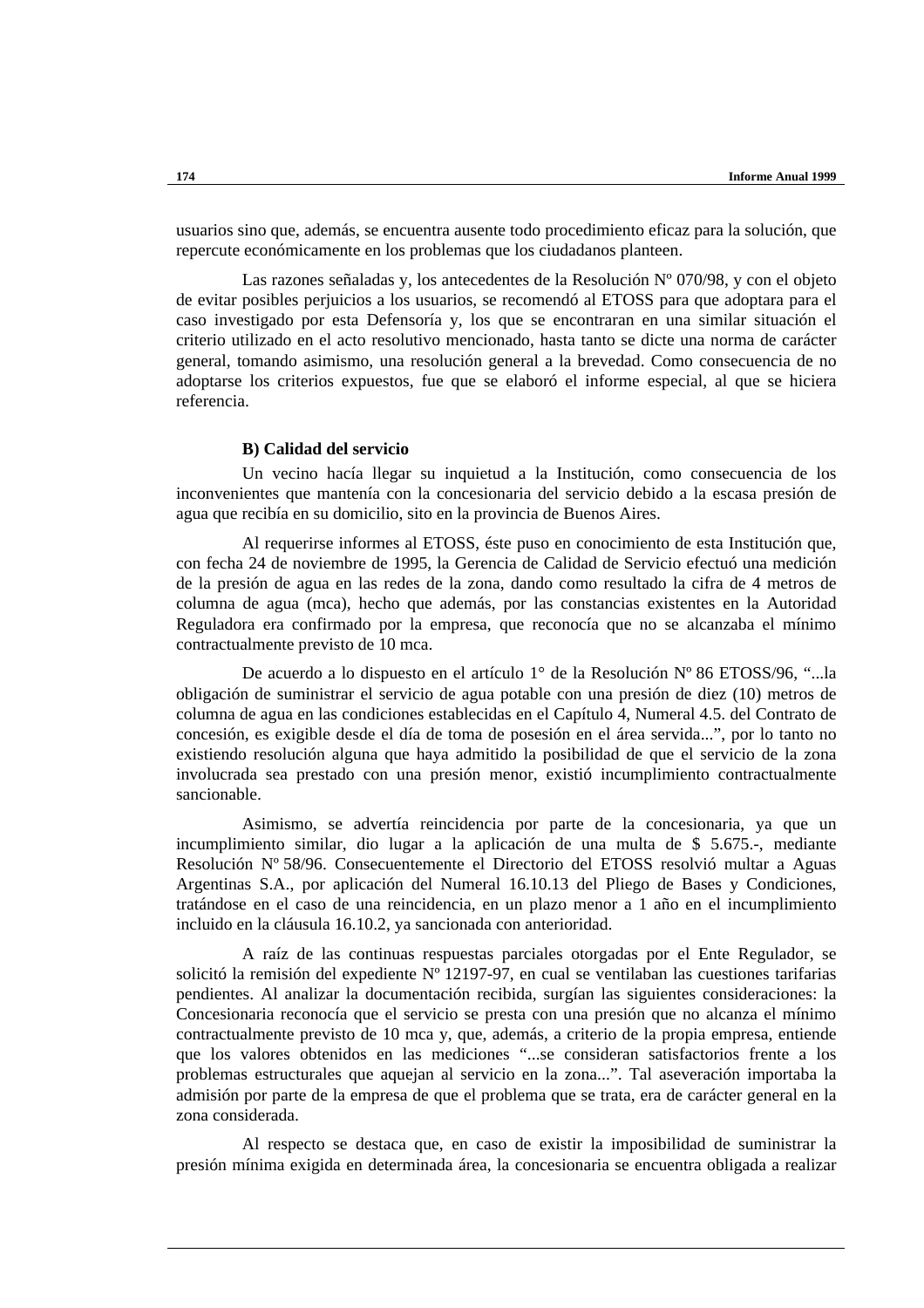dicha presentación ante el ETOSS, obligación que conforme surgía de las constancias de los actuados, no fue cumplimentada por la empresa.

En relación a la problemática referida a la facturación se habían expedido las Gerencias de Economía, de Asuntos Legales, y de Calidad de Servicio, las que determinaron la necesidad de promover el análisis general del tema, mediante la creación de una Comisión integrada por representantes de cada una de las áreas involucradas, además de la Gerencia de Relaciones Institucionales, consecuentemente en fecha 28 de mayo de 1997 se formó el expediente Nº 12197/97, en el cual tramitaba la composición de la Comisión propuesta y los estudios consecuentes. Dicha Comisión, al momento de realizarse la investigación, no había tomado decisión alguna en el tema, a pesar de haber transcurrido casi 2 años desde su creación.

Por lo tanto resultaba claro que ante una menor presión a la establecida correspondía una tarifa inferior, destacando que con el mismo criterio, debía restituirse a los usuarios de todas las zonas afectadas lo abonado en más, correspondiendo tales reintegros desde la toma de posesión o desde la entrada en vigencia de la Resolución 86/96, considerando que la obligación de la empresa surgía de la citada resolución, razón por la cual corresponderían tales reintegros a partir del dictado de dicha norma.

En mérito de lo expuesto, es que se recomendó al ETOSS facture a todos aquellos usuarios que no se les presta el servicio en forma debida, de acuerdo a la calidad del servicio o de la presión de agua que reciben, como también se disponga la devolución de todo lo percibido en más hasta la fecha, con sus intereses aplicados de acuerdo a lo que percibe la concesionaria por mora. En virtud de que la respuesta brindada no se ajustaba a lo requerido, es que se encuentra en evaluación, su comunicación al Superior, conforme las prescripciones del artículo 28 de la Ley 24.284.

#### **C) Medidores únicos en propiedades divididas en propiedad horizontal**

El Administrador de un Consorcio de Propietarios de un edificio de esta Capital Federal, recurrió ante esta Institución a efectos de manifestar los inconvenientes que mantenía con la Concesionaria Aguas Argentinas S.A., en virtud de la nota que le cursara la prestadora informándole al Consorcio que ingresaría al sistema medido.

Oportunamente el Defensor del Pueblo promovió acción judicial en los autos caratulados: "Defensor del Pueblo de la Nación c/ Estado Nacional-P.E.N. Ministerio de Economía y Obras y Servicios Públicos s/Amparo Ley 16.986" (Expediente Nº 52.515/95), en cuyo marco se dictó una medida cautelar, por la que se impide a la concesionaria instalar medidores en inmuebles afectados al régimen de propiedad horizontal hasta tanto se dicte sentencia definitiva.

Además en la causa citada se cuenta con sentencia favorable de segunda instancia respecto de la pretensión de la actora, conforme surge de la Resolución de la Sala III de la Cámara Nacional de Apelaciones en lo Contencioso Administrativo Federal.

Si bien la sentencia definitiva está actualmente recurrida mediante un Recurso de Queja interpuesto por la contraria, en atención a la denegatoria de un Recurso Extraordinario, la medida cautelar se encuentra firme, razón por la cual la empresa concesionaria debería abstenerse de implementar cualquier acción que pudiera contrariar lo dispuesto por la autoridad judicial. A contrario de lo expuesto y mediante nota de fecha 23 de noviembre del 1999, el ETOSS respondió ante el reclamo del administrador que: "La interposición del Recurso Extraordinario tiene efecto suspensivo sobre el fallo de Cámara por lo que se puede afirmar que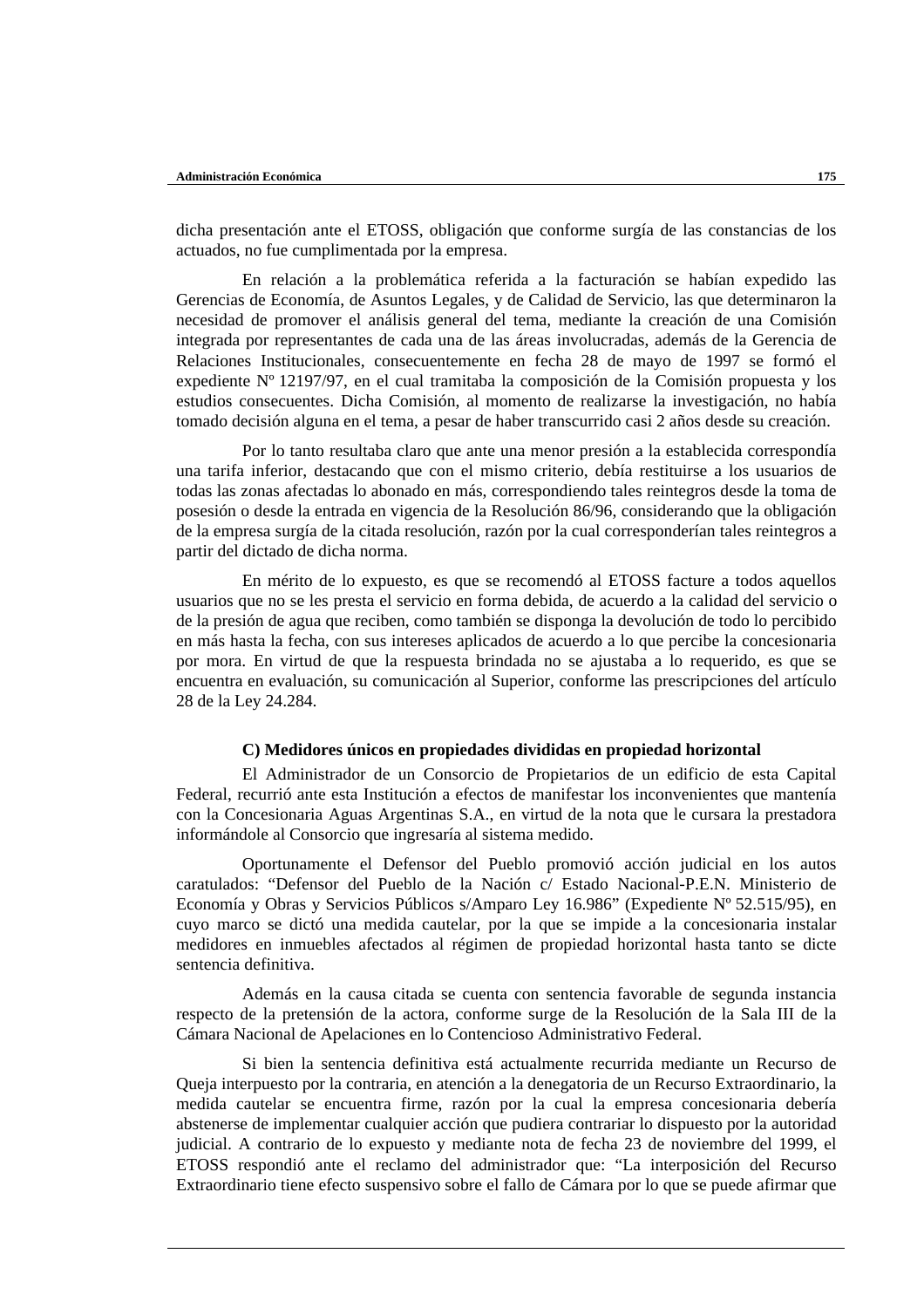se mantienen transitoriamente la vigencia de las resoluciones que implementan el aludido régimen", otorgando por lo tanto la Autoridad Regulatoria una interpretación que no se ajusta a derecho.

Toda vez que el propio ETOSS estaría avalando la instalación del caudalímetro en las propiedades horizontales, a pesar de la contienda que se debate en sede judicial, se dictó un recordatorio de los deberes legales a los fines de que cumpla con las funciones que le fueran conferidas; recordando que toda vez que la Corte Suprema de Justicia de la Nación no se ha expedido respecto de la cuestión de fondo, debería ese Ente ordenar a la Concesionaria el cese y/o suspensión, según el caso de la instalación de los medidores en los edificios de propiedad horizontal, hasta tanto la justicia dicte sentencia definitiva.

Debido a que en tiempo oportuno no se dio una respuesta, la situación fue notificada al Superior del ETOSS.

### **2.4.2. Temática de las actuaciones**

#### **2.4.2.1. Cargo de Infraestructura**

Gran número de quejas se presentaron como consecuencia de la falta de devolución del cargo de infraestructura de acuerdo con las prescripciones del Decreto Nº 1167/97 que prescribía que "La Autoridad de Aplicación dictará, dentro de los 30 días corridos desde la aprobación del concepto S.U.M.A, las reglas y plazos relativos al régimen de acreditación y reintegros a los usuarios emergente de la eliminación establecida en la cláusula 2.1. del presente...".

Como consecuencia de las acciones judiciales que iniciara esta Institución, la empresa había demorado la devolución del cargo de infraestructura a pesar de que el ETOSS había emitido la correspondiente resolución.

A medida que se llevaron adelante las investigaciones, se pudo finalmente comprobar que se habían comenzado a devolver las cifras debidas de este cargo.

## **2.4.2.2. Solicitud de Financiación de Deudas**

Durante el curso de 1999, continuó el ingreso de presentaciones con relación a la imposibilidad que tienen los usuarios de abonar el servicio de agua y cloaca, debido a la situación social por la que atraviesan los ciudadanos que, en el caso particular de este servicio, se agrega el hecho no sólo del incremento tarifario, sino también de la incorporación del cargo S.U.M.A. a la facturación, lo que la transforma en más gravosa.

En todos los casos, si bien no se ha verificado disfuncionalidad de la Concesionaria, se le ha requerido que, dada la situación de emergencia por la que atraviesan los usuarios, contemple la posibilidad de otorgar un número mayor de cuotas de financiación a fin de que no se interrumpa este servicio público fundamental.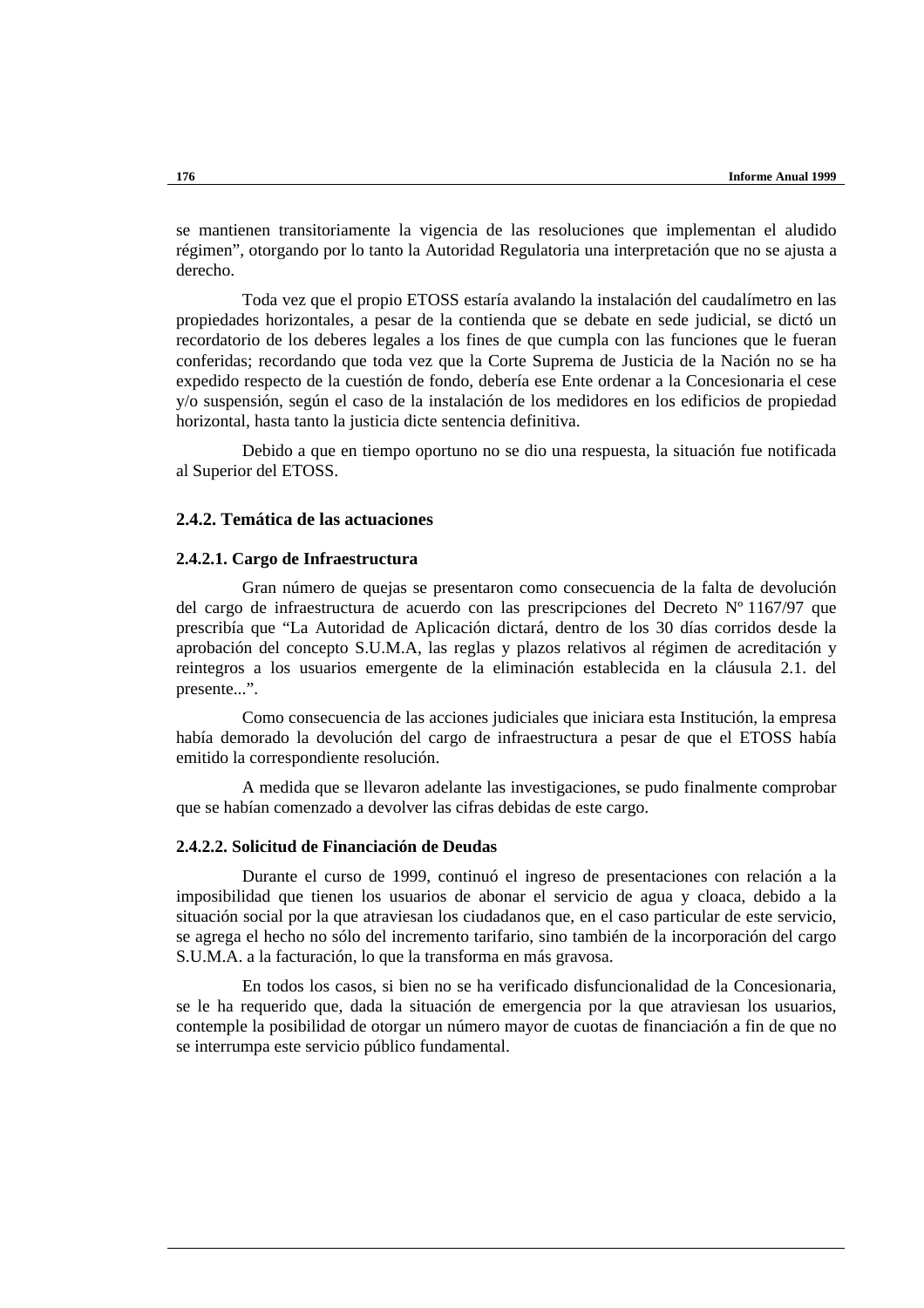## **2.5. TRANSPORTE FERROVIARIO**

## **2.5.1. Recomendaciones**

## **A) Controles sobre estructuras edilicias y operativas de TBA, linderas con viviendas**

La investigación llevada adelante en esta actuación significó la verificación de las denuncias que, desde 1995, venía realizando uno de los vecinos afectados, cuyo domicilio lindaba con una de las estaciones del ramal Sarmiento, concesionado a Trenes de Buenos Aires S.A., sin que hubiera obtenido una respuesta satisfactoria a la problemática que planteaba.

La sucesión de hechos denunciados por el ciudadano se inició con la presentación de una nota ante la ex-Unidad de Coordinación del Ferrocarriles, en la que se ponía de resalto: 1. Falta de luz reglamentaria en el paso peatonal Ayerza, 2. Falta de sonido en campanilla (sin extremar el mismo, a los fines de no perjudicar a los vecinos linderos y a la vez cumplir con su finalidad), 3. Falta parcial del tramo del zigzag en dicho paso peatonal, 4. Arreglo del alambrado lindante sobre la calle Máximo Paz y Vías, 5. Colocación de algunas losetas que se hallan tiradas sobre el fondo del entubado existente lindero a la vía 1, 6. Corte de maleza, 7. Limpieza general del predio ferroviario, 8. Desratización.

Por otra parte, se ponía de resalto el grave problema que ocasionan algunos conductores, que se excedían en el uso de sus estridentes bocinas, incomprensibles en un paso peatonal, como también la parada maliciosa del conductor que, en reiteradas oportunidades sin motivo alguno, impide el paso al público que pretende cruzar las vías.

Además, el ciudadano hacía hincapié en los reclamos formulados por el desborde de aguas del entubado lindero a vía Nº 1°, ocasionando la inundación de la calle Paz, en la que se acumulaba lodo y basura, todo ello debido al taponamiento del mencionado entubado.

A pesar de los diversos reclamos y de las respuestas brindadas por el Ente de Control, no se visualizaba un correcto tratamiento de las cuestiones planteadas ya que de la prueba reunida surgía que tales anomalías resultan imputables a la concesionaria. Se destacó que de los informes y actas de inspección se desprendía la veracidad de las denuncias formuladas, a lo que se agregaba que varias de las cuestiones planteadas son de reclamo generalizado como se desprende de las notas y artículos periodísticos incorporados a la actuación.

La propia concesionaria juntamente con la Autoridad de Control, al realizar inspecciones en el lugar reconocían el estado de deterioro y falta de mantenimiento de las instalaciones. En uno de los informes se expresó: "Se observan durmientes bailarines en junta al pie de la señal A. 185 de vía ascendente, Km. 21 palo 6 a palo 7. vía descendente durmientes bailarines sobre todo en riel exterior, la luz de juntas en las proximidades es de entre 8 y 12 mm. Se considera conveniente efectuar nivelación de vía y juntas".

Lo expuesto conllevó a recomendar a la Autoridad Reguladora, la Comisión Nacional de Regulación del Transporte, para que realizara un control más estricto sobre el estado de las infraestructuras edilicias y operativas de la concesionaria en cuestión (TBA S.A.) a fin de proteger la salud, seguridad e intereses económicos de usuarios y vecinos, a la vez que también se requería se arbitrara una solución definitiva a los inconvenientes denunciados por el vecino denunciante en el paso peatonal de Máximo Paz, lindero a su vivienda.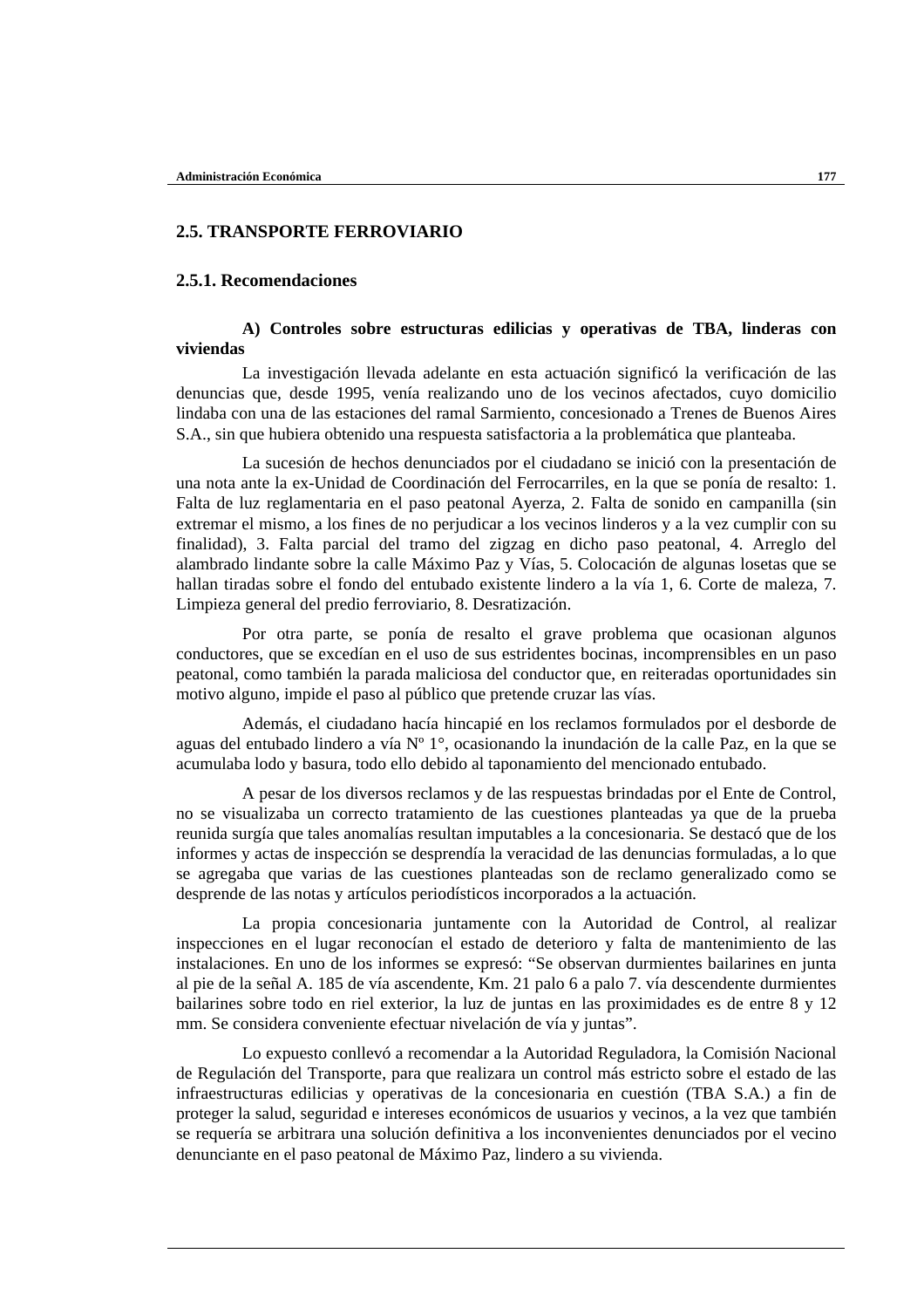Si bien el Ente de Control dio una respuesta a lo recomendado por la Defensoría, se mantiene un seguimiento de las cuestiones ventiladas en la actuación.

#### **B) Seguridad en formaciones y estaciones**

Una usuaria del servicio se presentó ante el Defensor del Pueblo, exponiendo el estado de inseguridad en que viajan los pasajeros en la línea Retiro-José C. Paz y la actitud presuntamente negligente de la empresa concesionaria en la adopción de medidas eficaces para prevenir hechos delictivos a bordo de las formaciones.

Asimismo, afirmaba la reclamante que había realizado presentaciones ante la empresa y ante la CNRT, con motivo del arrebato de su maletín profesional a bordo del tren, lo que además le produjo heridas en una pierna. Ante esto, la concesionaria respondió que deslindaba toda responsabilidad, alegando que se trataba de una obligación del Estado Nacional, ciñéndose a la letra estricta del artículo 8.3 del Contrato de Concesión.

Cabe destacar que la interpretación literal de dicha cláusula contractual no inhibe la aplicación del resto del ordenamiento jurídico, por caso, el artículo 184 del Código de Comercio, en cuanto prescribe la responsabilidad objetiva del transportista, haciendo nacer consecuentemente la obligación de adoptar medidas a su alcance para evitar que tales episodios de arrebato y hurto sucedan cotidianamente.

De acuerdo a la jurisprudencia vigente: "La obligación del transportista es de "resultado", ya que debe trasladar al viajero de un lugar a otro sano y salvo -obligación de seguridad-, de manera que cualquier menoscabo que éste sufra en su persona durante el viaje configura, en principio, el incumplimiento de la prestación a su cargo y da nacimiento a su responsabilidad. Sólo puede liberarse de sus consecuencias si prueba que el accidente sucedió por alguna de las causales de excusación previstas en el art. 184 del Cód. de Comercio" (CNCiv, Sala K, mayor 12-19997, Antonelli, José L. c METROVIAS) 1998-2-423, CNCivil, Sala D, diciembre 27-996, CNCivil, Sala K, junio 28-996, Aranda Gerónimo c. Empresa Ferrocarriles Argentinos, 1997-1-954 SJ 1301). Dicha presunción, sin duda, compromete la responsabilidad de la empresa de transporte porque impone una responsabilidad "ex lege", de naturaleza objetiva, impuesta por el legislador por razones de política en materia de transporte para inducir a las empresas a extremar las precauciones respecto de la buena calidad, perfecto estado y funcionamiento de su material, la capacitación del personal y el estricto cumplimiento de las leyes y reglamentos.

Lo expuesto conllevó a formular una recomendación a la Secretaría de Transporte de la Nación, a fin de que se estableciera una correcta interpretación de las obligaciones asumidas por las empresas concesionarias en materia de seguridad pública, mediante el contrato de concesión, tendiente a evitar una interpretación literal y estricta de la cláusula 8.3 del contrato que en modo alguno resulta excluyente del resto del ordenamiento jurídico, en especial de las obligaciones que otras normas, por caso, el Código de Comercio imponen con relación al transporte. Debido a la falta de respuesta de la Secretaría en cuestión, se notificó la recomendación al Ministro de Economía y Obras y Servicios Públicos de la Nación, lo que significó que finalmente a través de la CNRT se diera una respuesta a lo sugerido por esta Defensoría.

Por su parte, la Autoridad de Control señaló, entre otros aspectos, que: "No obstante este deber primario del Estado, el propio Contrato le impone al Concesionario la obligación de implementar acciones que le permitan contribuir eficazmente a la adecuada prevención de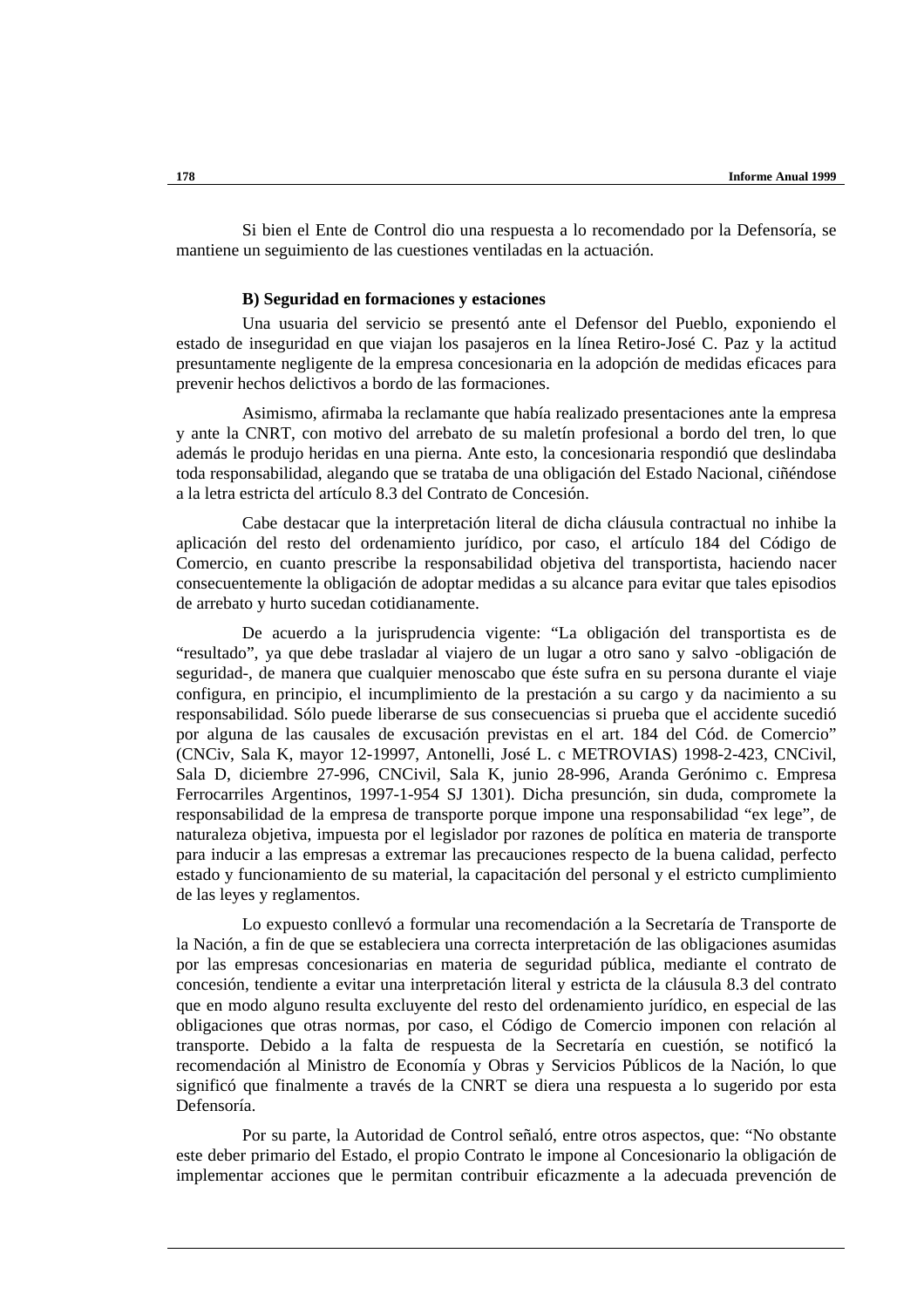actividades delictivas contra los bienes y personas transportadas, brindar eficaz información a las autoridades policiales competentes y facilitar el accionar de las mismas, sin quedar eximido de las responsabilidades que le corresponden en su condición de transportista de acuerdo a la legislación vigente".

#### **C) Renegociación de los contratos ferroviarios**

A través de la Resolución Nº 252/99, la Secretaría de Transporte de la Nación convocaba a los usuarios y terceros interesados de los servicios ferroviarios metropolitanos de pasajeros prestados por las ex -líneas Roca, San Martín y Belgrano Sur a la Audiencia Pública sobre la aplicación del Decreto Nº 543/97.

En el decreto aludido, el Poder Ejecutivo Nacional encomendó a la entonces Secretaría de Obras Públicas y Transporte a renegociar e introducir modificaciones en los contratos de concesión de los Servicios de Transporte Ferroviario de Pasajeros, que se encontraban en plena ejecución al momento de emitirse el acto. Los objetivos perseguidos, de acuerdo a las prescripciones que contenía el artículo 3° del mismo, eran -entre otros- mejorar la oferta de servicios en cuanto a capacidad de transporte, seguridad y calidad; aumentar el grado y nivel de ejecución de las obras de inversión; mejorar la inserción del ferrocarril en el entorno urbano.

El mismo decreto hacía hincapié en la necesidad de que la renegociación protegiera adecuadamente los derechos de los usuarios, destacando la condición de que el régimen tarifario propendiera a la prestación de más y mejores servicios a precios justos y razonables (artículos  $3^\circ$  inc. d y  $4^\circ$  inc. e).

A pesar de las intenciones descriptas ampliamente en los diversos considerandos de la Resolución Nº 252/99, en la parte dispositiva del acto se limitaba la participación de los usuarios en general ya que, como primer requisito para la asistencia al debate, se requería que el usuario contara con una dirección de e-mail.

Luego de constituirse el domicilio electrónico, se retiraba del lugar fijado para la audiencia "la documentación pertinente", constituida por más de 10.000 fojas sobre la renegociación contractual. Ese trámite se podía ser realizar los días 12, 13 y 14 de julio 1999, para permitir que el día 15 de julio la empresa realizara una exposición del mismo material que se había entregado, permitiendo que los inscriptos acreditados realizaran las preguntas que estimaran convenientes. Cabe destacar que la Resolución Nº 252/99 fue publicada en texto completo por el Boletín Oficial, el mismo día 15 de julio.

Era evidente que en el plazo establecido resulta imposible para un ciudadano analizar toda la documental acompañada que, por otra parte, no contenía copias de los pliegos y contratos originales.

El trámite continuaba el 21 de julio de 1999. En esta fecha los responsables de la Secretaría de Transporte se encontrarían disponibles para las consultas que los acreditados para la audiencia quisieran formular.

Además, existía un segundo requisito impuesto para participar en la audiencia (apartado III), artículo 2°, Resolución Nº 252/99): los inscriptos debían enviar, también vía email, los comentarios, sugerencias, opiniones o pruebas que le merecía todo el procedimiento y documentación, antes del 23 de julio de 1999.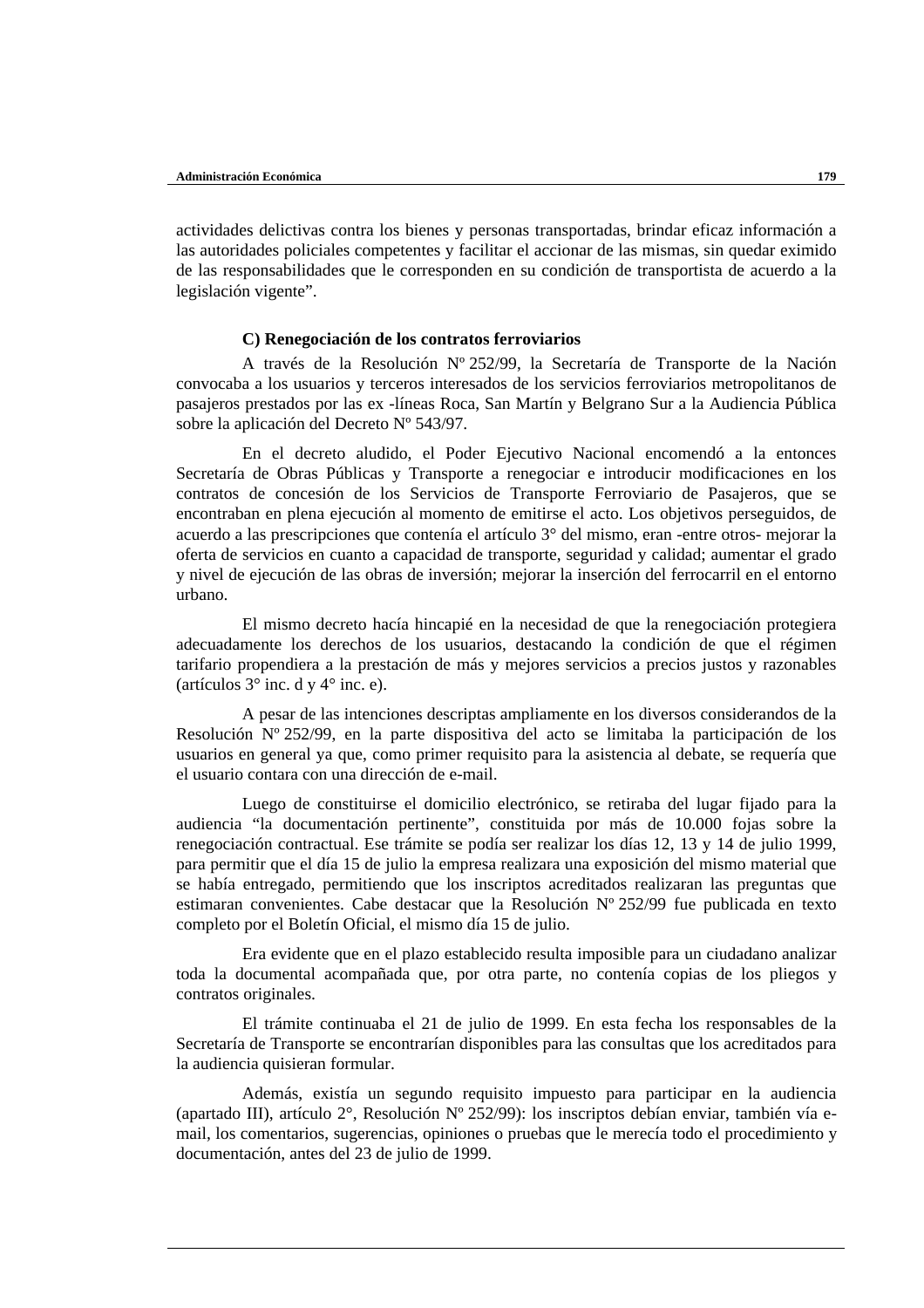El juego de los distintos derechos establecidos por la norma constitucional a favor del usuario no sólo consiste en la obligación que puede tener el Estado de dictar normas para los servicios públicos que establezcan y especifiquen los estándares de la prestación y los correlativos derechos de los usuarios, sino que éstos tienen a su vez el derecho fundamental a una información adecuada y veraz.

Lo expuesto serviría de resguardo y protección de los intereses económicos de los ciudadanos y del derecho a un trato digno y equitativo, que comprende el derecho a impedir que, en la relación que se establezca con el prestador, "... se produzcan aprovechamientos por parte de la parte más fuerte de la relación ... en perjuicio de la más débil, es decir los consumidores o usuarios" (Quiroga Lavié, Humberto, Constitución de la Nación Argentina Comentada, 1996, pág. 214).

Precisamente, la metodología empleada por la Resolución Nº 252/99 impedía que los usuarios, en general, y las asociaciones, en particular, realizaran una adecuada defensa de los intereses de la comunidad al limitar el análisis y evaluación de los documentos entregados, además de impedir que aquellos que no poseían un domicilio electrónico participaran del debate.

Lo reseñado significó que se recomendara a la Secretaría de Transporte lo siguiente: a) suspender todos los plazos establecidos en la Resolución Nº 252/99; b) permitir la amplia participación de los ciudadanos, sin necesidad de exigir un domicilio e-mail; c) proceder a la entrega del total de los antecedentes de la concesión (pliegos y contratos originales) y aquellos documentos que resulten de los puntos subsiguientes; d) en forma previa, requerir la intervención de la Comisión Bicameral de Reforma del Estado y Seguimiento de las Privatizaciones, de la Sindicatura General de la Nación y de la Auditoría General de la Nación, a los efectos de que estas dos últimas suministraran todos los informes pertinentes sobre las evoluciones y evaluaciones de la concesión; e) en forma previa, solicitar a la Comisión Federal de Impuestos un dictamen sobre el tratamiento impositivo requerido por el concesionario en la addenda del contrato. Recién cumplidos todos los procedimientos aludidos, se realizaría el debate en audiencia pública.

La recomendación no fue cumplida en su totalidad, lo que significó que, posteriormente y debido a la sanción de diversos decretos que aprobaban la renegociación, la Institución inició las pertinentes acciones judiciales.

## **2.5.2. Temática de las actuaciones**

#### **A) Atención a los usuarios**

El tema en cuestión ha generado diversas actuaciones. En una de ellas, un ciudadano reclamaba por el mal trato sufrido en la estación Ramos Mejía, de la línea Sarmiento, concesionada a Trenes de Buenos Aires S.A.

Al realizar la investigación, la empresa puso de resalto la realización de cursos de capacitación para el buen trato con el pasajero.

Sin perjuicio de ello y, ante el requerimiento efectuado a la Autoridad Regulatoria, la misma informó sobre otros casos denunciados, que involucraban a esta misma estación. Al avanzar en la indagación, se comprobó que el maltrato sufrido por los usuarios involucraba a personal de seguridad contratado, al cual se le efectuó un severo llamado de atención, además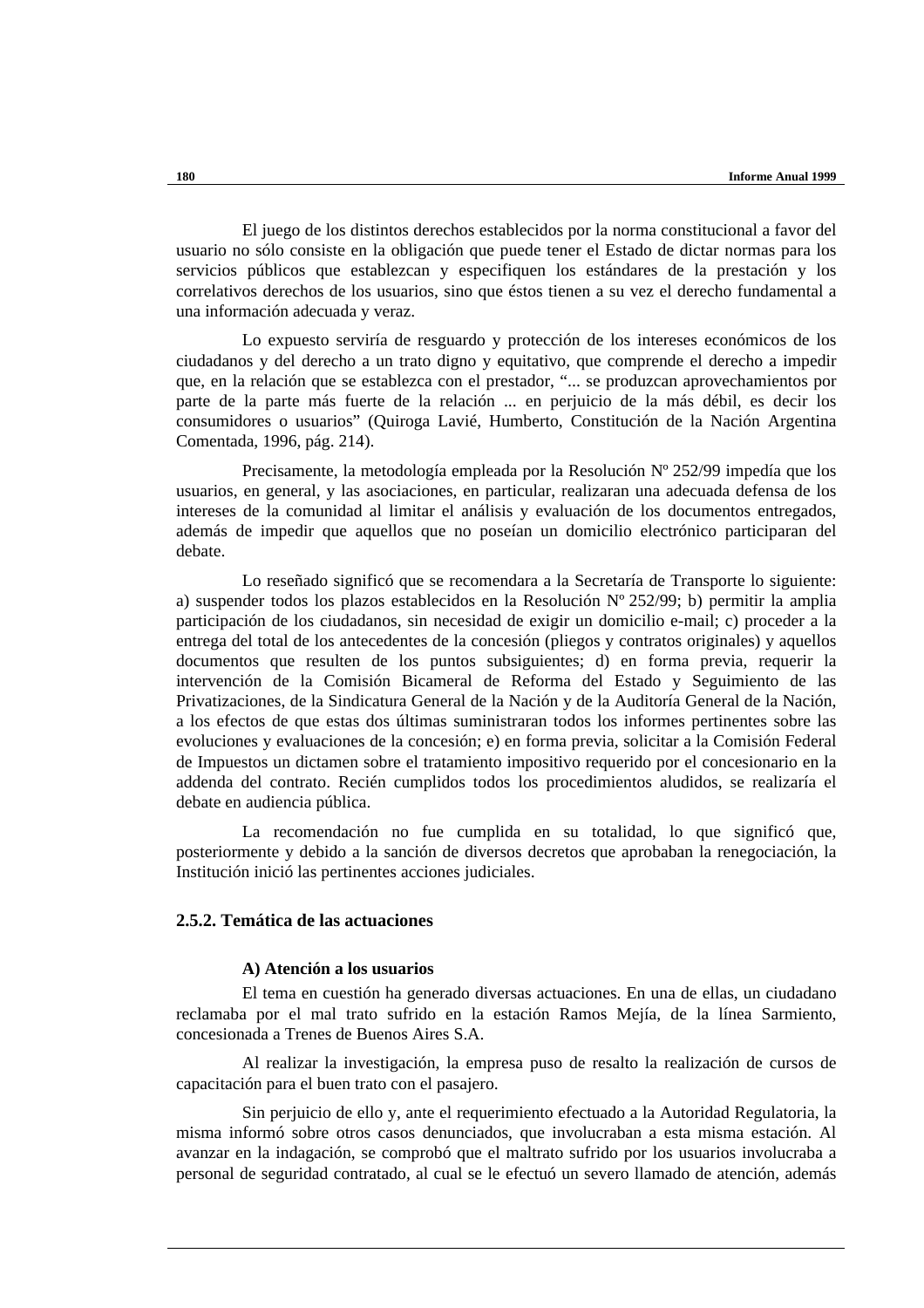de procederse al intercambio de personal de control de evasión, por otros de diferentes jurisdicciones.

#### **B) Deficientes condiciones en andenes, vagones y estaciones.**

Se denunciaron una serie de deficiencias con relación a las empresas ferroviarias Trenes de Buenos Aires S.A. y Metrovías S.A. tales como obsolescencia de los vehículos, incumplimientos de horarios, mantenimiento técnico y reparaciones edilicias en las estaciones.

Iniciada la investigación, la CNRT resaltó que realizaba periódicas inspecciones a los Concesionarios del servicio ferroviario de pasajeros para detectar incumplimientos de horarios, mantenimiento técnico de los vehículos y estado edilicio de las estaciones. Dichos controles se efectúan mediante inspecciones programadas. En lo que específicamente concernía a los vehículos de la empresa TBA, se encontraba en ejecución un plan de remodelación de 362 coches electromotores que servían a los ramales electrificados, siendo la secuencia programada del orden de 10 coches por mes.

Por otra parte, para los ramales con tracción diesel se habían reparado 43 coches remolcados, incorporándose 17 locomotoras usadas y reacondicionadas adquiridas en España, a lo cual se agregaba la remotorización 6 equipos.

En el caso de Metrovías, el plantel de coches electromotores de la Línea Urquiza se encontraba en buen estado.

Por su parte, la empresa Ferrovías había recibido un parque de los más precario por lo que, en los primeros años, se trabajó en forma intensa sobre elementos de seguridad tales como enganches automáticos, bogies, rodados, sistema de freno, etc. En lo que hace a carrocerías y confort, hasta el fin del ejercicio 1997 se había realizado la reparación general de 52 coches. En marzo de 1998, se había concluido la reparación de otros 18 coches y la reconstrucción de 11 más.

En lo referente a las reparaciones edilicias, el ente de control realizaba periódicamente controles de mantenimiento de vías, calzadas en pasos a nivel, puentes, alcantarillas y edificios de estaciones.

#### **C) Horario de los trenes**

El Defensor del Pueblo inició una actuación de oficio a fin de investigar las circunstancias comentadas en la carta de lectores publicada en el diario "LA NACION" del día 24 de marzo de 1999, página 16, titulada, "La manera de viajar", donde se informa a la opinión pública acerca de la falta de información que posee la publicación que se entrega a los pasajeros que a diario utilizan el ferrocarril entre Monte Grande y la estación Constitución.

Iniciada la investigación, la empresa concesionaria Transportes Metropolitanos Gral. Roca S.A. respondió que los horarios de todos los servicios prestados por la empresa se encuentran exhibidos en todas las estaciones a través de carteleras.

En cambio, en relación a los horarios de bolsillo, los mismos se entregaban en forma gratuita y como un servicio adicional prestado a los usuarios. En cuanto a los horarios detallados en los mismos, se omiten las estaciones intermedias Ezeiza-Constitución y Glew-Constitución, con excepción de aquellas estaciones en las que se realizan combinaciones, debido a que las frecuencias en dichos sectores son de tan sólo 6 minutos, los días lunes a viernes, de 7 minutos, los sábados y de 10 minutos los domingos y feriados, ya que de incluirse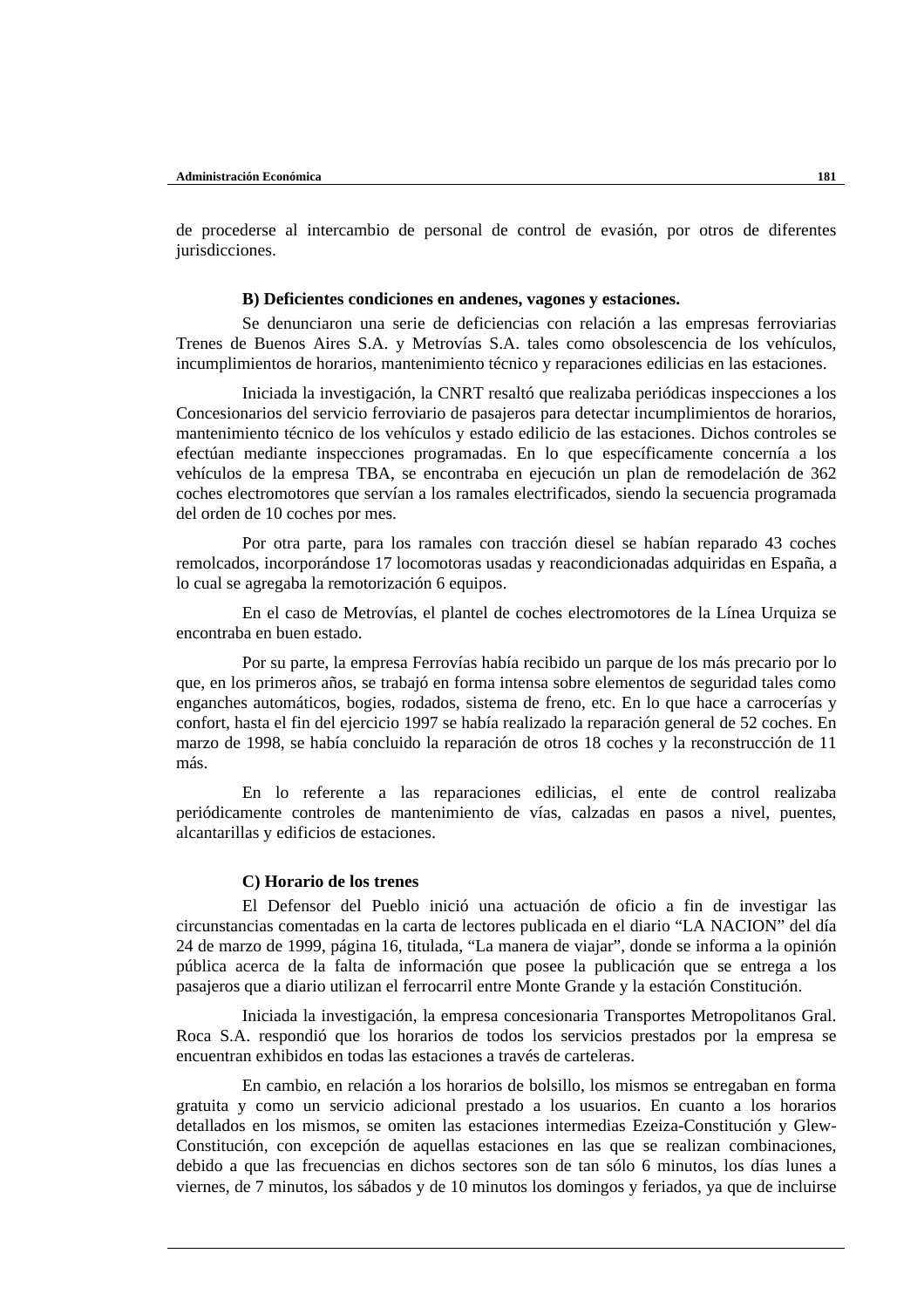las estaciones omitidas en dicho horario, se aumentaría considerablemente el tamaño del mismo, el que ya llegaba a 90 páginas. Así se distorsionaría el objetivo pretendido, es decir, ofrecer un formato fácilmente portable.

## **2.6. TRANSPORTE AUTOMOTOR**

## **2.6.1. Recomendación**

#### **Transporte de menores**

Como consecuencia de la denuncia formulada por una ciudadana, donde exponía la desatención del personal de la empresa Transporte Urquiza, para con su hija menor de 12 años, que viajaba sola desde la ciudad de Catamarca hacia la localidad de Campana, provincia de Buenos Aires, esta Institución inició una investigación que permitió establecer -mediante el correspondiente requerimiento a la Autoridad Reguladora- que la CNRT hacía saber sobre la iniciación de un sumario a la empresa mencionada. Señalaba que la normativa vigente no contempla los casos de pasajeros menores de edad que viajen en transporte automotor de larga distancia, sin la compañía de un mayor.

Ante el vacío legal detectado, se tornó necesario recomendar a la CNRT que procediera a la elaboración de un proyecto normativo a fin de que se contemplara el procedimiento que deben llevar a cabo las empresas de transporte automotor de larga distancia cuando los menores de edad no viajen acompañados por un adulto.

Debido a que el Ente de Control no produjo ningún tipo de respuesta, se procedió a dar traslado de la recomendación a la Secretaría de Transporte de la Nación, de la cual -a la fecha de elaboración del presente informe- se aguarda una respuesta.

## **2.6.2. Temática de las actuaciones**

## **A) Boleto Estudiantil**

Diversas quejas se presentaron por los inconvenientes que generaba la compra del boleto estudiantil. Realizadas las investigaciones pertinentes, la CNRT hizo saber que si bien los requisitos para acceder al mismo estaban regulados en la Resolución Nº 2/89 de la Secretaría de Transporte, esta normativa no especificaba horarios y lugares de venta lo que, por lo tanto, era determinado por cada empresa.

Esta situación hizo que la Autoridad Reguladora tramitara un proyecto que proponía un cambio en la normativa, previendo que el boleto fuera expedido automáticamente con la sola presentación de una credencial, que sería emitida por las escuelas y que tendría validez durante el ciclo lectivo. En su caso, en su caso el conductor o el inspector debe exigir la presentación conjunta de boleto y credencial.

#### **B) Higiene y mantenimiento de las unidades**

Múltiples fueron las quejas presentadas sobre distintas líneas e internos, no sólo por la falta de higiene de las mismas sino porque, además, se evidenciaba una falta en la conservación de las unidades.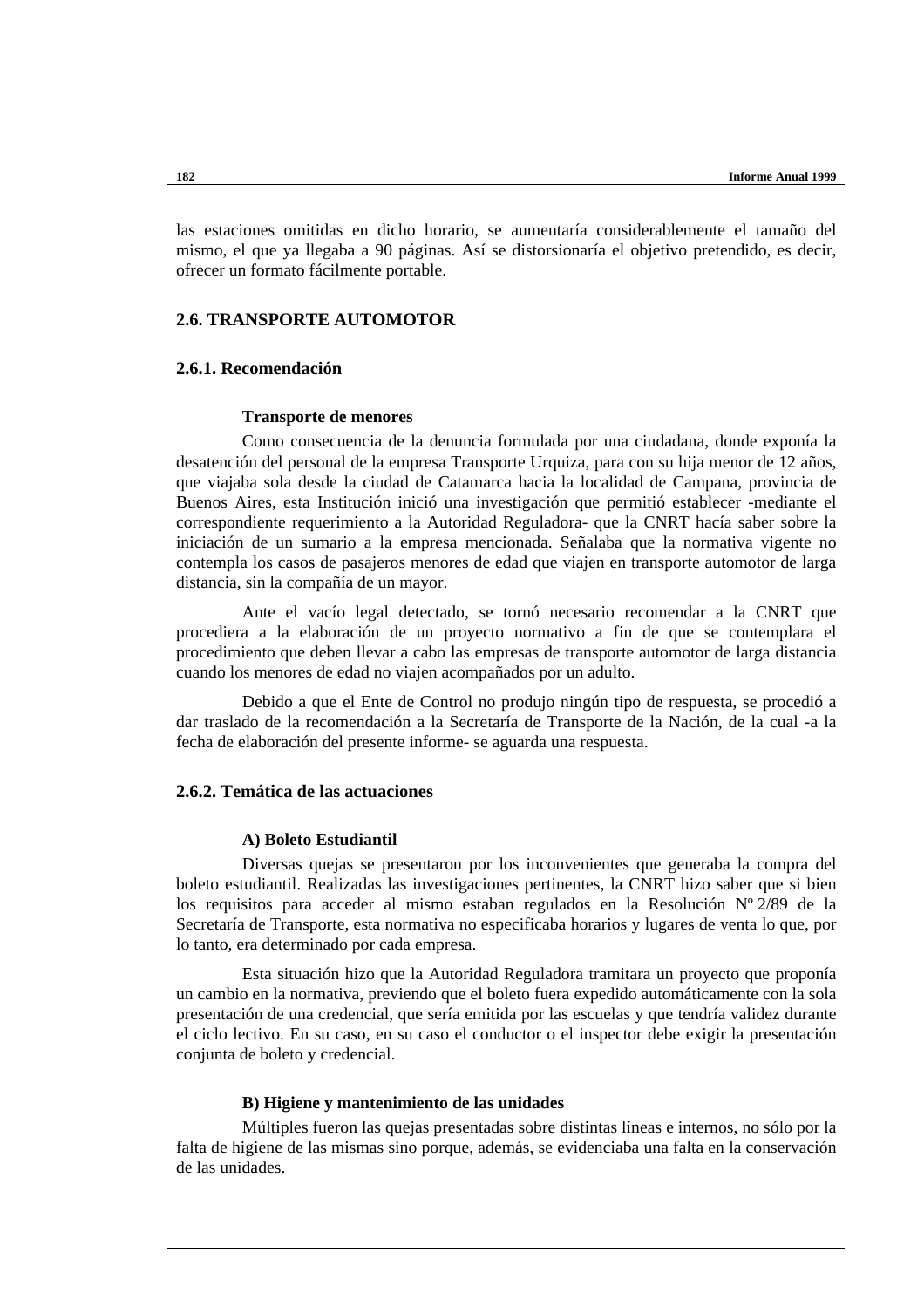En los distintos casos, se requirió la intervención de la CNRT que procedió a realizar las verificaciones de los vehículos y, como consecuencia, varios debieron ser retirados del servicio hasta tanto fueran reparadas las deficiencias encontradas, sin perjuicio de labrarse también las pertinentes actas de infracción.

Las situaciones descriptas, independientemente del cierre de las quejas individuales, no importan la desatención del tema, que se mantiene vigente y en constante indagación y que, en definitiva, sirve para verificar si la Autoridad Reguladora cumple acabadamente con su tarea de control.

#### **C) Maltrato a pasajeros**

No pocas fueron las denuncias sobre el maltrato sufrido por los usuarios del servicio por parte de los conductores. En estos casos, se ha requerido la intervención de la CNRT para la iniciación del sumario respectivo con varias personas citadas como testigos del accionar de los choferes. En caso de no existir prueba contundente sobre el trato desconsiderado, el hecho es ingresado en el Registro de Antecedentes de Conductores, obrante en la Gerencia de Calidad y Prestación de Servicios del ente.

## **2.7. TRANSPORTE AEREO**

## **2.7.1. Recomendación**

#### **Concesión de Aeropuertos, operaciones del Aeroparque Jorge Newbery**

En una comunicación enviada por el Organismo Regulador del Sistema Nacional de Aeropuertos (ORSNA) al Defensor del Pueblo, se hacía saber que se había resuelto someter al procedimiento de consulta amplia -artículo 3° del Reglamento de Consulta de Opinión del ORSNA, Resolución Nº 173/98- la viabilidad y conveniencia de mantener subsistente la operación del Aeroparque Jorge Newbery, de la Ciudad Autónoma de Buenos Aires.

El artículo 2° de la Resolución ORSNA Nº 49/99 determina las instituciones, organismos y entidades a las cuales se había invitado a emitir opinión, destacando en su último párrafo que: "La nómina de Consultados podrá ampliarse en caso de considerarlo necesario el ORGANISMO REGULADOR DEL SISTEMA NACIONAL DE AEROPUERTOS (ORSNA) o por sugerencia de alguna de las entidades, empresas y dependencias gubernamentales convocadas a la presente CONSULTA".

Por su parte, esta Defensoría había recibido diversas peticiones de entidades no incorporadas a la consulta, que de haber sido incluidas, aportarían elementos de utilidad al tema consultado, como consecuencia de su experiencia en la materia.

Asimismo, varias de las asociaciones invitadas a la consulta manifestaban sus quejas a la Defensoría por la falta de entrega de fotocopias del material sometido al procedimiento aprobado por Resolución ORSNA Nº 173/98.

Se entendió que la materia sometida a la consulta amplia, por la entidad que representa, debía ser sometida al procedimiento de Audiencia Pública, establecido en el artículo 4° de la Resolución ORSNA Nº 173/98; ya que sólo de esta forma y, utilizando el sistema de audiencia pública, todas las partes involucradas podrían aportar los elementos necesarios para realizar análisis acabado de la razonabilidad de la propuesta presentada por la Concesionaria.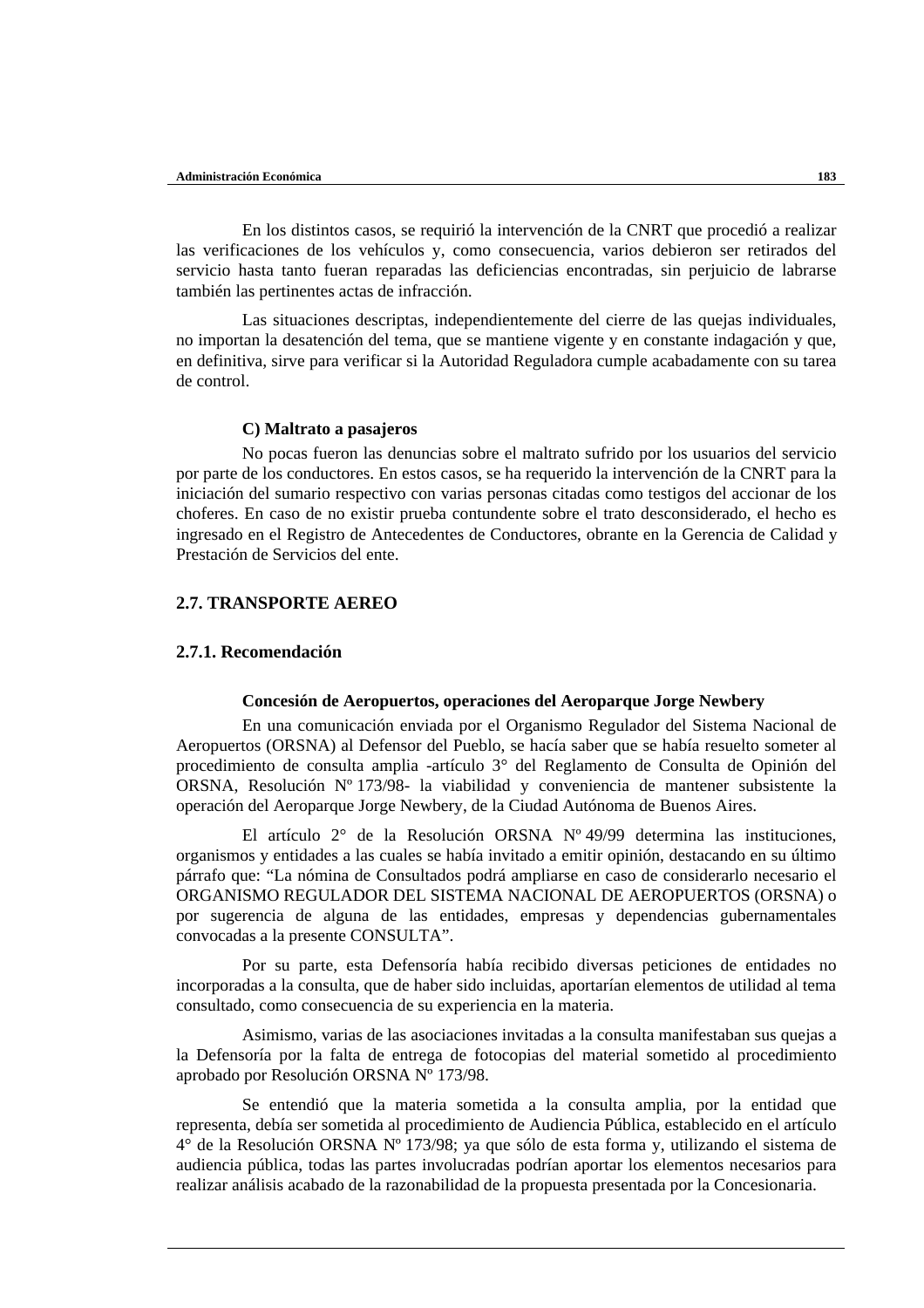Como consecuencia de lo señalado y con el objeto de dar cumplimiento a los preceptos contenidos en el artículo 42 de la Constitución Nacional, se recomendó al ORSNA que se efectúe el correspondiente llamado audiencia pública, a fin de que todas las asociaciones protectoras de los usuarios y consumidores, las entidades en particular con experiencia en el tema en trato, legisladores y comisiones parlamentarias involucradas en el tema y los usuarios en general, procedieran al debate acabado de la cuestión, a cuyos fines la Autoridad Reguladora deberá poner a su disposición, todos los elementos necesarios que permitan una adecuado análisis de la propuesta presentada por la concesionaria y de las evaluaciones que se hayan realizado hasta el momento, en particular las decisiones u opiniones de carácter técnico aeronáutico de la Fuerza Aérea Argentina, conforme lo prescribe el artículo 32 del Decreto Nº 375/97.

Finalmente, aunque no con el tratamiento de todas las cuestiones en juego, se realizó la correspondiente audiencia pública.

## **2.7.2. Temática de las actuaciones**

#### **A) Inconvenientes con equipajes**

Como una constante y, como viene sucediendo año tras año, son importantes las quejas en las que se denuncia no sólo la pérdida de equipaje, sino los daños que sufren los mismos, en especial cuando se trata de transporte internacional.

Los aspectos expresados quedan comprendidos dentro de la esfera o gestión comercial de la empresa, motivo por el cual, si la indemnización fijada en las normas no satisface al usuario, los reclamos deben ser planteados ante la Justicia Nacional en lo Civil y Comercial Federal, en base a lo normado por el Convenio de Varsovia de 1929, ratificado por Ley 14.111, modificado por el protocolo de la Haya de 1955, ratificado por Ley 17.386.

#### **B) Demoras en los vuelos**

Este tipo de cuestiones ha significado la presentación de diversas quejas ante la Institución. En estos casos, se requiere la intervención del Grupo de Trabajo de Coordinación de Inspecciones de la Subsecretaría de Transporte Aerocomercial, Fluvial y Marítimo, con el objeto de que se inicien los procedimientos investigativos y sancionatorios, en caso de corresponder, conforme la Ley 17.285, Decreto Nº 326/82 y Disposición STAFFy M Nº 73/97.

## **2.8. SERVICIO DE ELECTRICIDAD**

En lo que respecta al servicio público de distribución de energía eléctrica prestado por Edesur S.A., Edenor S.A. y Edelap S.A., se destaca el incremento de quejas presentadas durante el año 1999 con relación al período anterior, debido a los inconvenientes producidos durante todo el curso del año -públicos y notorios por otra parte-, que afectaron a distintos usuarios de cada una de las empresas del servicio.

## **2.8.1. Corte de suministro de energía por parte de EDESUR S.A.**

Es de público conocimiento el corte de suministro de energía ocurrido en el mes de febrero de 1999 como consecuencia de un incendio en una subestación de Edesur S.A., que afectó a más de 150.000 usuarios.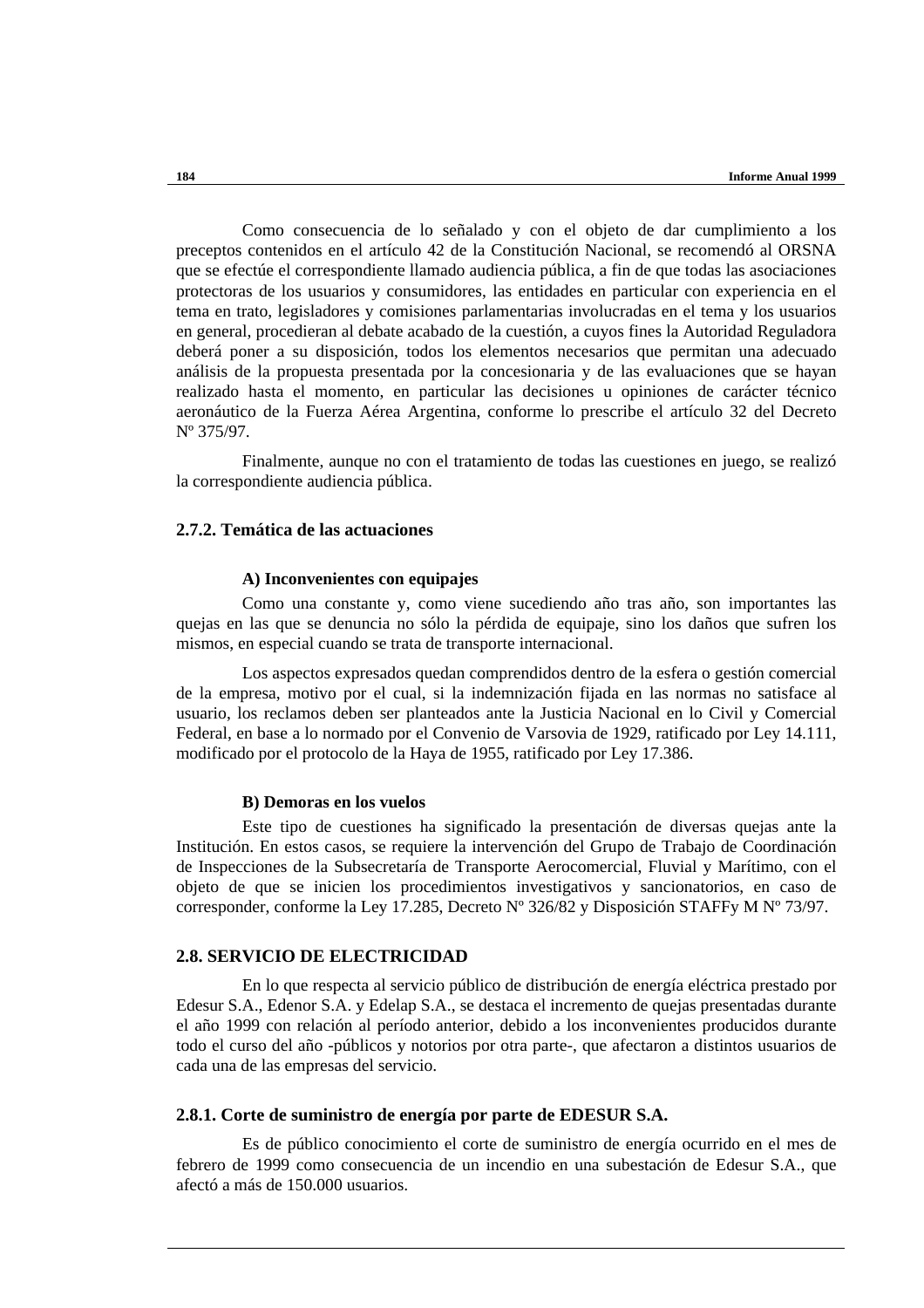El Defensor del Pueblo de la Nación inició una investigación de oficio a fin de determinar los hechos y circunstancias que provocaron el corte, como así también la forma en la que los usuarios serían indemnizados.

No obstante ello, es del caso señalar que se recibió una significativa cantidad de actuaciones por parte de los usuarios perjudicados, las que fueron agregadas a la actuación iniciada por el Defensor.

El Ente Nacional Regulador de la Electricidad dictó diversas resoluciones durante el período del conflicto, mereciendo destacarse la Nº 222/99 en la cual se instruyó a la distribuidora a identificar a los usuarios afectados, como así también las bonificaciones que les correspondan. Posteriormente, la Resolución Nº 292/99 obligó a la distribuidora a pagar una suma fija, adicional a la que corresponde por aplicación de la Nº 222/99.

Como consecuencia de la relevancia y la incidencia colectiva del planteo, la Autoridad Regulatoria convocó a una Audiencia Pública a los efectos de considerar los hechos acaecidos como consecuencia de la interrupción del servicio de distribución de energía eléctrica, oportunidad en la cual participaron distintas organizaciones no gubernamentales, los usuarios afectados y el Defensor del Pueblo de la Nación.

No obstante ello y merituando la gravedad de la cuestión y los inconvenientes de los usuarios, quienes no recibieron en término las indemnizaciones reparatorias por los perjuicios que les irrogara el corte energético, esta Institución elevó un Informe Especial a la Comisión Bicameral, el cual se encuentra glosado en el acápite pertinente.

Debido a la cantidad de reclamos por parte de los usuarios sustentados en que no recibieron de la empresa Edesur SA una indemnización justa y equiparable con los daños provocados por la falta de energía eléctrica, el Ente de Control efectuó auditorías con el fin de corroborar si los montos percibidos guardaban relación directa con los perjuicios que sufrieron los ciudadanos. En razón de ello, esta Defensoría continúa solicitando informes a fin de verificar si fue satisfecha la indemnización correspondiente.

## **2.8.2. Daños en artefactos electrodomésticos por altas y bajas de tensión y deficiencias en la prestación del servicio**

Como en años anteriores, en 1999 numerosas fueron las quejas originadas por los daños provocados en artefactos electrodomésticos, en su gran mayoría sustentados en los picos de alta y baja tensión. En todos los supuestos traídos a estudio de esta Institución, se informó a los usuarios sobre el trámite a seguir, de acuerdo a la Resolución ENRE 165/95. Dicho procedimiento fue iniciado por el Ente Regulador en todos los casos enviados con la documentación remitida por esta Institución.

Nuevamente, el Defensor del Pueblo de la Nación mantuvo su preocupación por las deficiencias en la calidad del producto técnico denunciada por los usuarios.

## **2.8.3. Facturación**

La mayor parte de la quejas en lo que a esta rubro se refiere -tal como se destacó en otros Informes Anuales- se originaron en la excesiva facturación de las empresas prestatarias del servicio eléctrico, la lectura del medidor por resultar incorrecta, facturas no recibidas al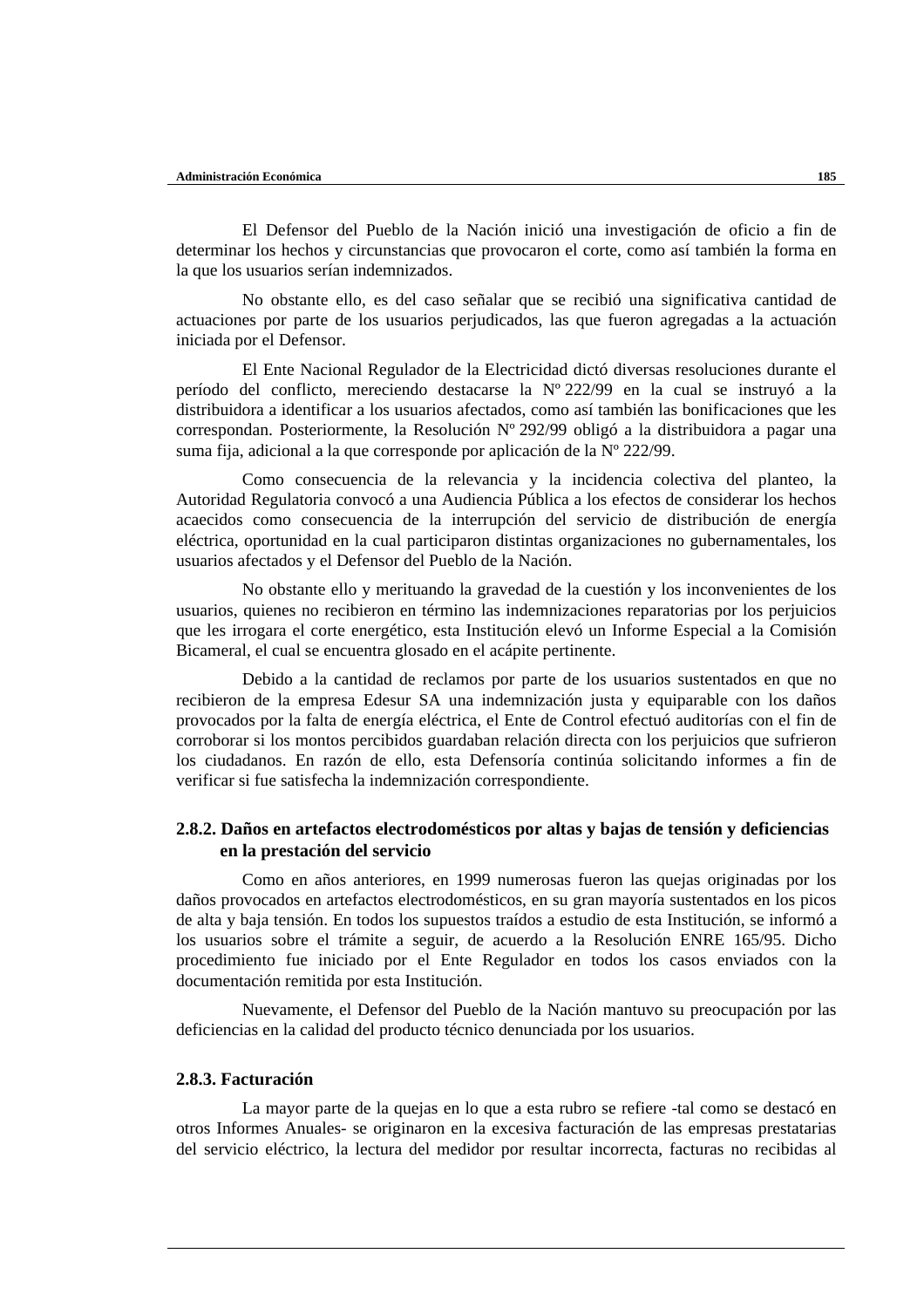domicilio, facturas recibidas con atraso, reclamos de deudas inexistentes, actualización de deudas incorrectas y tarifa del servicio incorrecta.

A pesar de que se encuentra previsto en la reglamentación u ordenado por el Regulador, cabe destacar que las distribuidoras no reintegran a los usuarios las sumas percibidas de más u omiten el pago de los intereses o penalizaciones correspondientes. Pudo advertirse que las licenciatarias acostumbran devolver los reintegros, intereses y penalidades sólo frente a la existencia de un reclamo del usuario, cuando debería realizarse automáticamente.

Deben destacarse los inconvenientes planteados por los usuarios a raíz de los vencimientos de las facturas al finalizar cada mes, extremo que los ha obligado a abonar con posterioridad al vencimiento con los recargos correspondientes.

## **2.9. SERVICIO DE GAS**

Como en años anteriores, la mayoría de las quejas de los usuarios se debió a problemas de facturación, es decir, facturación elevada, lectura del medidor incorrecta, factura no recibida, factura recibida con atraso y suspensión del servicio sin aviso previo.

Se han recibido quejas por reclamo de deuda inexistente, falta de reconocimiento de bonificaciones por transferencia de redes de gas dispuestas por el Ente Nacional Regulador del Gas (Enargas) y falta de pago de servidumbres de gasoductos.

## **2.9.1. Instalaciones domiciliarias de gas**

En el informe anterior, se había referenciado la recomendación del Defensor del Pueblo de la Nación a la Autoridad Reguladora, para el estudio e implementación de un programa de control obligatorio de las instalaciones domiciliarias de gas, destinado a la protección de la vida y salud de los usuarios del servicio.

Respondiendo a la recomendación, el Enargas señaló entre otras medidas reglamentarias la incorporación de dispositivos de seguridad en los artefactos, que actúen ante la contaminación del ambiente donde están instalados, como así también cuando exista una obstrucción parcial o total de los conductos de evacuación de los gases de combustión.

A tal efecto, el Ente de Control dictó la Resolución Nº 1188/99 en la que se dispuso que los fabricantes e importadores de calentadores de ambiente de cámara abierta sin salida al exterior de los productos de la combustión deberán producir y comercializar esos artefactos con un dispositivo quemador piloto control de atmósfera, que corte el suministro de gas al artefacto ante una disminución prefijada del porcentaje de oxígeno en el ambiente. Esta exigencia será de cumplimiento obligatorio a partir del 1° de marzo del 2000.

## **2.9.2. Obras de instalación de la red de gas**

Sobre este tema persisten los reclamos de los potenciales usuarios del servicio de gas, con motivo de los costos de las obras así como de los intereses aplicados por las empresas constructoras de la red por el sistema de contribución de mejoras.

Las quejas se originan en la imposibilidad de los vecinos en hacer frente al pago de la contribución establecida como obligatoria, encontrándose posteriormente con la intimación de pago y embargo ante la falta de pago.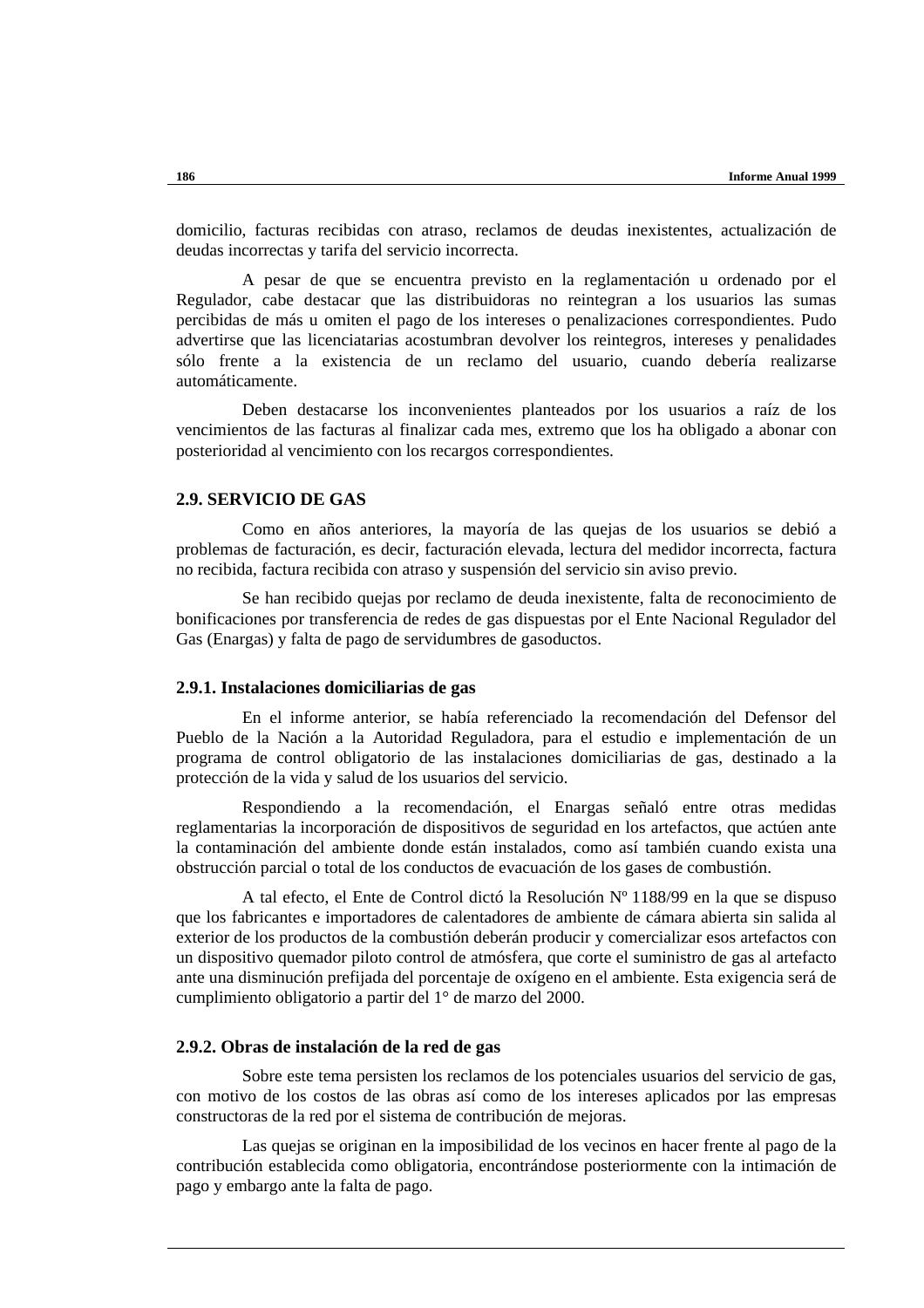Las obras referidas son declaradas de interés público y de carácter obligatorio por parte de las autoridades municipales. Siendo obras realizadas por cuenta de terceros, los derechos y obligaciones de las partes se rigen por el contrato de concesión de las obras, previamente instrumentado por la empresa concesionaria y la municipalidad. Los habitantes del lugar sólo tienen la posibilidad de manifestar su oposición a la obra o no adherir a la misma en un libro llevado a tal efecto.

Al ser una cuestión ajena al control de la autoridad de aplicación, es decir Enargas, los reclamos son derivados a la Municipalidad Concedente.

## **2.9.3. Solicitud de financiación de deudas**

Como en años anteriores, los usuarios requirieron la intervención del Defensor del Pueblo de la Nación para obtener por parte de la distribuidoras un plan de pagos accesible para hacer frente a sus deudas y, así, obtener nuevamente el servicio que por dicho motivo se encontraba suspendido.

En cada caso, esta Institución solicitó a las licenciatarias que se contemple la situación que atraviesan los usuarios, otorgándoles una financiación adecuada a sus posibilidades de pago, lo que es aceptado normalmente por las diferentes empresas.

## **2.9.4. Aumento del precio del gas en boca de pozo. Audiencia publica.**

Esta Institución ha participado -como en los anteriores años- de las Audiencias Públicas por ajuste del precio del gas en boca de pozo.

En el curso de las realizadas en 1999, en las Resoluciones emitidas por el Enargas, Nº 1033/99, 1034/99, 1035/99 como en otras que se aprueban en forma provisoria los cuadros tarifarios correspondientes a los servicios de subdistribución de gas por redes, el Enargas citó en los considerandos de las mismas, la posición asumida por la Defensoría en la Audiencia: "…existe un mercado monopólico de posición dominante que determina la imposición de precios por encima de la realidad económica".

Los aumentos del precio del gas en boca de pozo "…no respondían a modificaciones de costos sino a necesidades de inversión de las concesionarias de explotación de hidrocarburos", lo que transformaría a los usuarios en "subsidiantes de estas empresas a través del pago de la tarifa fina con aumentos injustificados".

Asimismo, en las referidas resoluciones se plasmó la manifestación de la Defensoría cuando se hizo referencia a la Ley Nº 22.262 sobre Defensa de la Competencia y al art. 52 de la Ley Nº 24.076, solicitando la actuación firme de la Autoridad Regulatoria para hacer cumplir los objetivos enunciados en el artículo 2° de la Ley, es decir, la protección adecuada de los derechos de los usuarios y promoción de la competitividad de los mercados en la oferta y la demanda, impidiendo que la misma autorice el traslado de los precios de gas a los usuarios en esas condiciones, debiendo poner esa situación en conocimiento de la Comisión Nacional de Defensa de la Competencia.

El Enargas remitió un informe a la Comisión Nacional de Defensa de la Competencia, toda vez que del registro de audiencias públicas celebradas con anterioridad y la previa al dictado de la Resoluciones aludidas, al igual que de los documentos contractuales analizados, resultaría manifiesto el abuso de posición dominante de YPF, en el mercado de gas natural.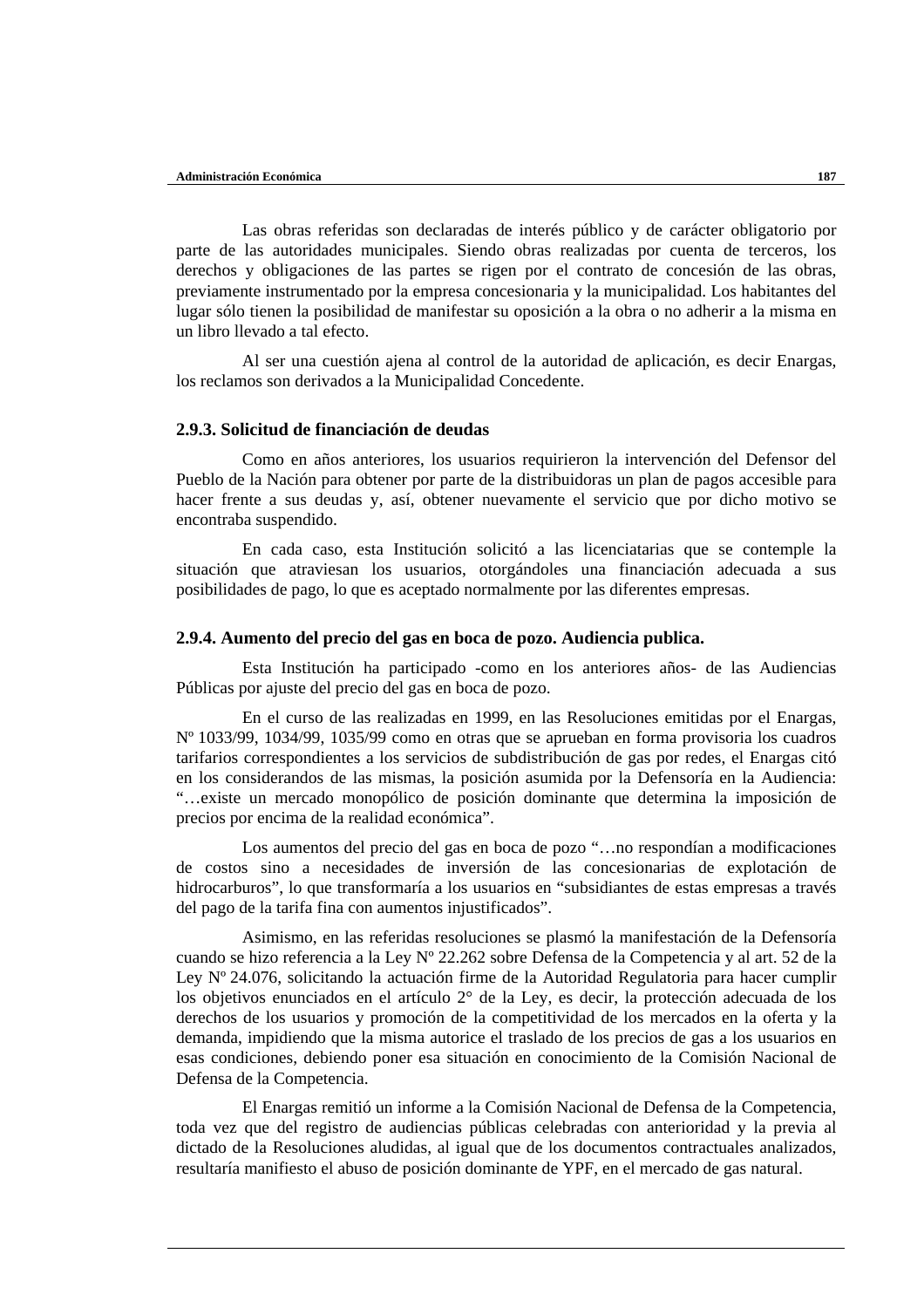## **2.10. TEMAS IMPOSITIVOS**

## **2.10.1. Temática de las actuaciones**

Las presentaciones efectuadas ante esta Institución cuyos reclamos se referían a la Administración Federal de Ingresos Públicos tuvieron como origen los siguientes temas: reintegro del IVA en las exportaciones, valuación de Bienes para determinar el monto del Impuesto sobre automotores, motocicletas, motos, embarcaciones y aeronaves cuyo destino es el Fondo Nacional de Incentivo Docente, aplicación del citado impuesto en el caso de personas discapacitadas, solicitud de acción de la AFIP ante casos de denuncias efectuadas por los interesados, aplicación de multas y clausuras por incumplimientos de los contribuyentes, obligatoriedad de los controladores fiscales.

Al respecto, cabe aclarar que en los casos planteados se solicitaron los informes correspondientes al organismo, posibilitando ello asesorar correctamente a los interesados sobre los reclamos presentados, resultando, en la mayoría de los casos, que la aplicación de las penalidades por parte de la AFIP, se ajustaba a la normativa vigente.

En lo atinente a la aplicación del Impuesto a los automotores, motocicletas, motos, embarcaciones y aeronaves, a los autos para discapacitados, adquiridos bajo el régimen de las leyes que protegen la adquisición de esos tipos de vehículos, esta Institución verificó la falta de inclusión de los mismos como exención del citado gravamen. Ante ello, esta Institución remitió un Informe Especial a la Comisión Bicameral Permanente de la Defensoría de la Defensoría del Pueblo, a fin de que se modifique la normativa en cuestión y ser atendida la situación de los bienes sujetos al impuesto que pertenezcan a personas discapacitadas motrices.

## **2.11. SEGUROS**

## **2.11.1. Temática de las actuaciones**

En el año 1999, se han presentado una considerable cantidad de quejas incoadas, en esta oportunidad, por ex-empleados de E.L.M.A. (E.L.), relativas al incumplimiento de un contrato de seguro de vida por parte de Juncal Compañía de Seguros de Vida S.A., las que fueron plasmadas en una importante investigación.

Al igual que en años anteriores, ha ingresado una considerable cantidad de presentaciones referidas a los perjuicios derivados por la falta de pago de indemnizaciones de siniestros en los casos de quiebra o liquidación de las compañías aseguradoras y la falta del debido control por parte de la Superintendencia de Seguros de la Nación.

#### **2.11.2. Incumplimiento del contrato de seguro de vida**

Como se señalara precedentemente, los ex-empleados de la Empresa Líneas Marítimas del Estado, efectuaron una gran cantidad de denuncias, cuestionando la falta de recepción del pago de la prima del seguro por parte de la Juncal Compañía de Seguros de Vida S.A., argumentando que E.L.M.A (E.L.) solicitó la rescisión de los seguros colectivos de vida para su personal activo y pasivo.

Iniciada la investigación, se requirieron informes a la Superintendencia de Seguros de la Nación como así también a la empresa estatal en liquidación, todo ello con el objeto de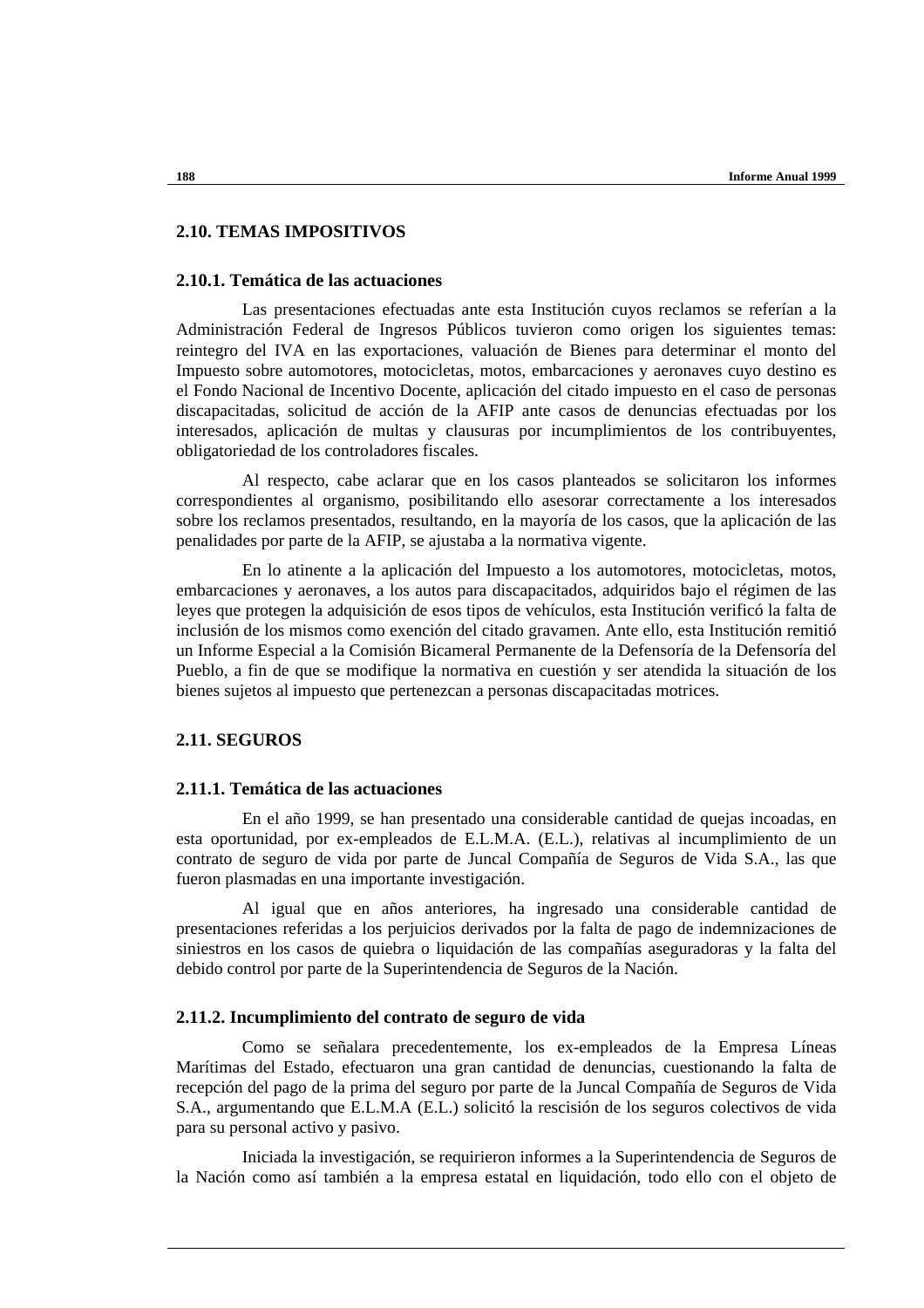encontrar una solución para la numerosa cantidad de pasivos que intempestivamente se encontraron sin cobertura de seguro.

El logro obtenido en la tramitación, a través de múltiples gestiones realizadas ante ELMA (E.L), la Superintendencia de Seguros de la Nación y la aseguradora, fue la posibilidad de brindar a cada asegurado la oportunidad de contratar en forma individual un seguro de vida personal, sin requisitos médicos, en cualquiera de los planes que la aseguradora tuviera vigor.

## **2.11.3. Falta de pago de siniestros por liquidación de las aseguradoras**

En el año en curso continuaron ingresando a esta Institución un número considerable de quejas, en la cual los interesados reclamaron la falta de pago de siniestros por parte de las aseguradoras.

Se le remitió a cada uno de ellos copias de la recomendación efectuada por el Defensor del Pueblo de la Nación, a través de la Resolución Nº 404/98 (informada en 1998), en virtud de la cual se le requería a la Autoridad de Control, entre otros aspectos, que arbitrara las medidas necesarias para establecer y exigir a los postulantes interesados a ingresar como operadores en el mercado de seguros, las mayores garantías personales, económicopatromoniales y condiciones de rigurosidad en cuanto a sus antecedentes. Si bien en la oportunidad la Superintendencia estableció normativa tendiente a adecuar la solvencia de los operadores a las exigencias del mercado, el tema resulta de constante indagación en la Defensoría, toda vez que no se observa un avance que permita una adecuada protección de los asegurados.

Sin perjuicio de lo expuesto, en cada una de las actuaciones se efectuaron pedidos de informes a la Superintendencia de Seguros de la Nación, la cual comunicó las medidas adoptadas ante cada aseguradora que solicitó la liquidación voluntaria o bien se dispuso la liquidación forzosa.

## **2.12. CORREO**

## **2.12.1. Recomendación**

#### **Envíos postales simples**

Periódicamente llegaban a la Institución reclamos por las pérdidas de correspondencia simple, la que no recibía un tratamiento especial por parte del Correo Argentino.

Debido a lo expuesto y, como consecuencia de una nota publicada en el diario "La Nación" el 18 de mayo de 1999, titulada "No era tan segura", acerca del extravío de una encomienda, se inició una actuación de oficio a los fines de permitir una amplia investigación y completar de esta forma los antecedentes que esta Institución poseía sobre el tema.

Los requerimientos efectuados a la Comisión Nacional de Comunicaciones (CNC) en su carácter de Ente Regulador y de control de la actividad postal lograron que esta Autoridad informara, entre otras cuestiones, que: "… el servicio de Carta Simple comporta un tratamiento global sin que resulte posible efectuar un seguimiento pormenorizado e individualizado de cada uno de los envíos como en el caso de los envíos de control … este tipo de correspondencia circula de manera global, tanto por nuestros servicios (llámase Correo oficial y/o empresas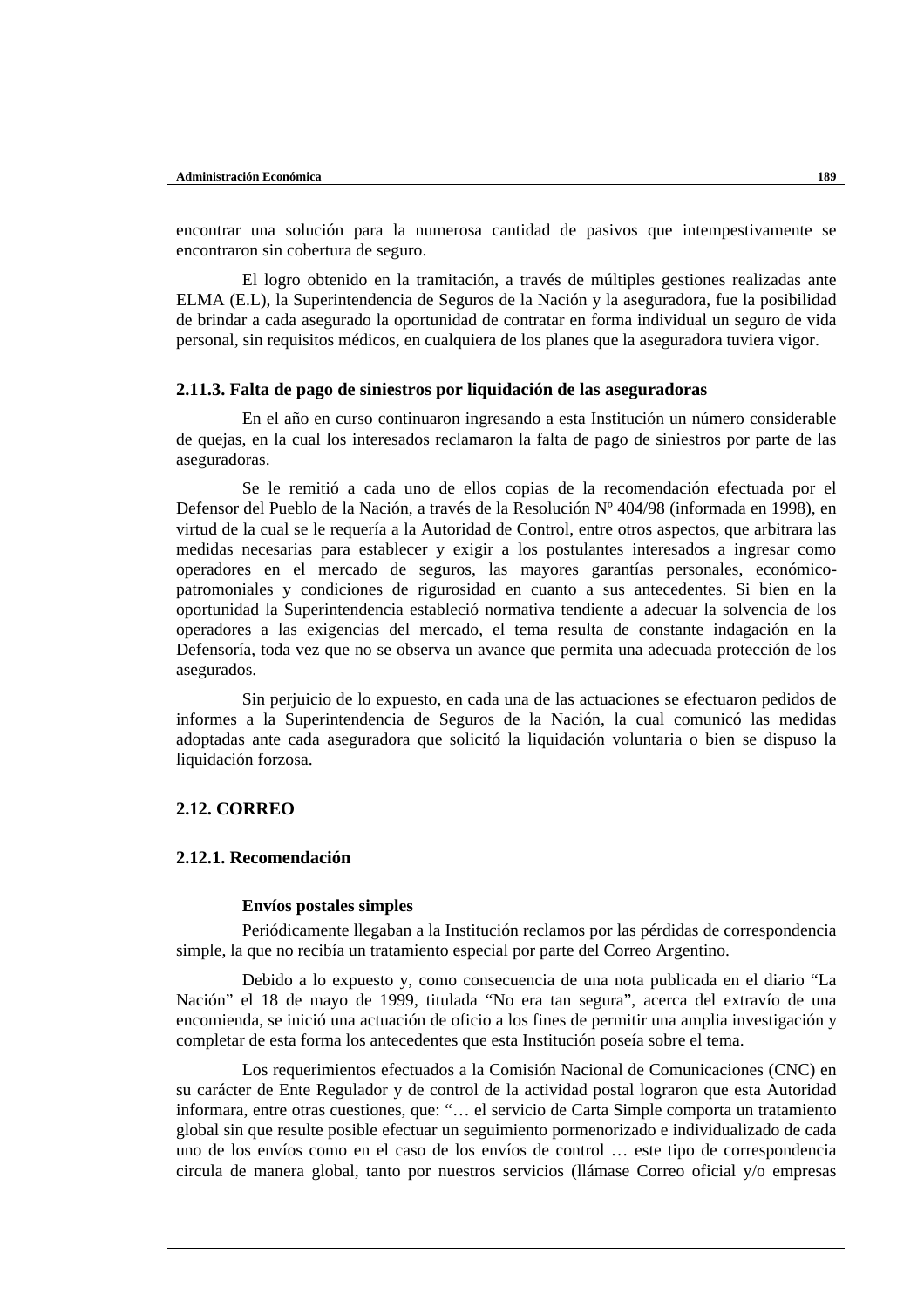prestadoras de servicios postales)". Como se puede observar, resultaba altamente llamativo que la Autoridad de Control realizara este tipo de afirmaciones, lo que evidenciaría que la misma ha hecho suyas aseveraciones probablemente extractadas de los descargos que solicita, frente a los extravíos de correspondencia simple, el propio Correo Argentino.

Cabe destacar que el tenor de dichas afirmaciones ha sido reiteradamente expuesto por dicha empresa postal a esta Defensoría. Además, ello corrobora la cita que el organismo de control efectúa del Manual de Productos de Correo Argentino S.A., en cuanto a que las piezas simples no poseen control.

Por su parte, en el supuesto de que dicho manual haya sido aprobado por la CNC, se advirtió que el mismo descuidó, en la especie, la defensa y protección de los derechos de los usuarios, al no haber siquiera efectuado las observaciones pertinentes, en relación a la declarada falta de control en el envío y entrega en destino, de las piezas impuestas como simples.

Asimismo, resultaba aún más cuestionable en el caso, la actitud asumida por el Ente de Control cuando, al transcribir la normativa vigente, la Ley de Correos 20.216 y su reglamentación, Decreto Nº 151/74, pretende fundamentar la falta de control de la correspondencia simple, en el hecho de que en las mismas no se hubiera previsto la responsabilidad indemnizatoria. Evidentemente, ello no era óbice para que, en cumplimiento de sus funciones y ante las innumerables quejas de los usuarios por la falta de entrega en destino de la correspondencia simple, asumiera la realización de controles tales como inspecciones, verificaciones, auditorías de calidad en la prestación de esta modalidad del servicio postal la que, por otra parte, no está excluida del contrato de concesión, lo que permitirían constatar los incumplimientos, las reiteraciones, los perjuicios causados y las pertinentes sanciones.

Más allá del tratamiento "global" bajo el cual se pretende la falta absoluta de control sobre este tipo de envíos, no debe olvidarse que el concesionario percibe una tarifa por la prestación debida de tal servicio, por lo que el descontrol en perjuicio directo de los usuarios importa, por una parte, una tolerancia inadmisible del organismo de control hacia las empresas controladas y, por la otra, un perverso mecanismo para inducir al usuario, frente a la falta de certeza de que su correspondencia llegue a destino, a que abone una mayor tarifa por un servicio "certificado".

Lo reseñado permitió presumir la inexistencia de datos fehacientes en cuanto a la calidad de prestación del servicio público postal, cuando la modalidad del mismo es simple, toda vez que la única información existente al respecto estaba dado por los reclamos de los propios usuarios afectados.

Las razones expresadas conllevaron a recomendar a la CNC para que se abocara a la implementación de los controles pertinentes, a fin de que el Correo Argentino S.A. rectifique o cambie los actuales procedimientos y circuitos postales impuestos bajo la modalidad simple. Debido a que la anterior gestión de la CNC no produjo una respuesta a la recomendación, se ha enviado la misma a la nuevas autoridades, de las cuales se está aguardando una respuesta.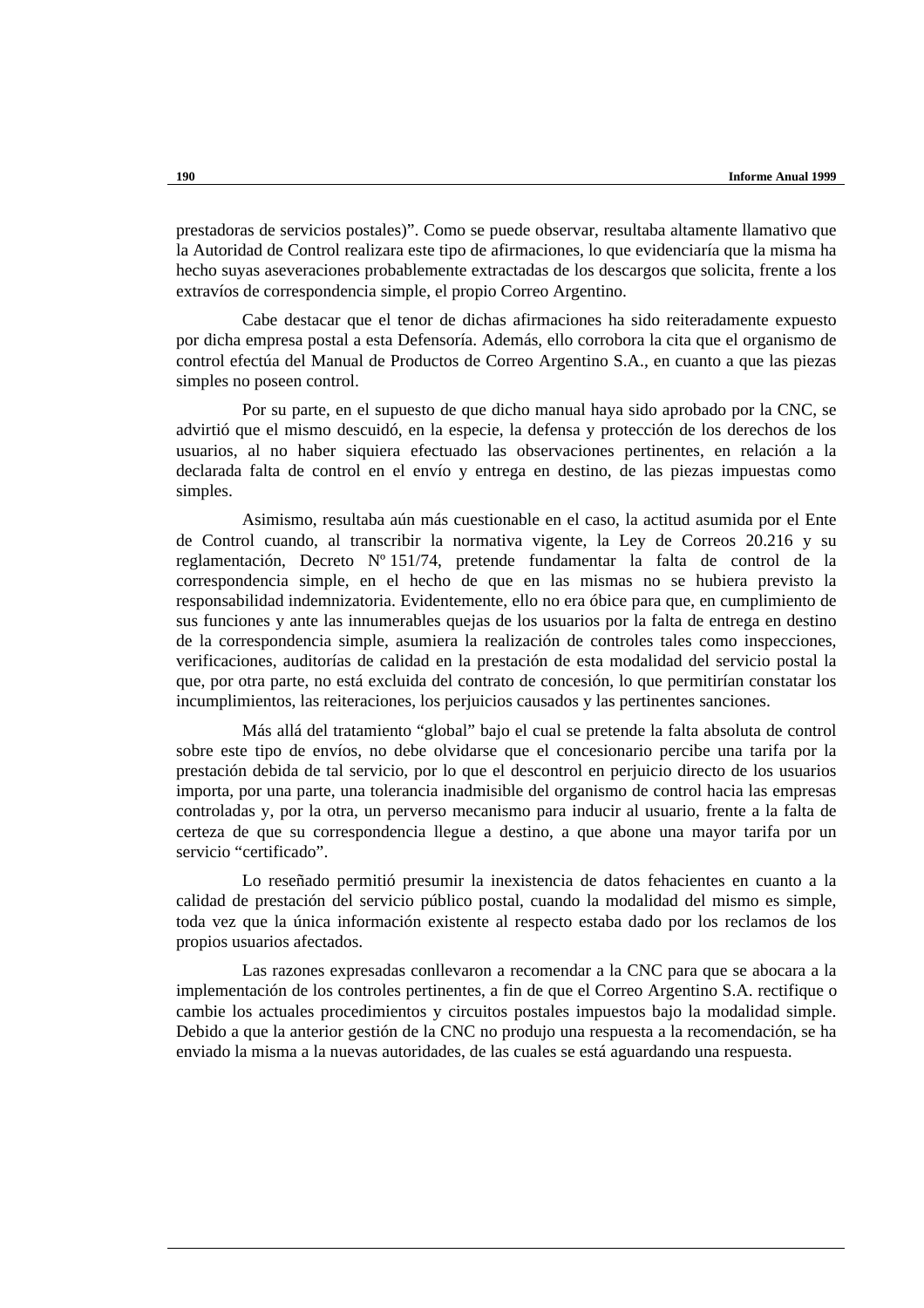## **2.13. VARIOS**

## **2.13.1. Registro de datos por parte de la organizacion Veraz S.A. y otras empresas**

El flujo de actuaciones se mantuvo similar al del año 1998 y, en su mayoría, se hallaron circunscriptas a los inconvenientes que mantienen los ciudadanos como consecuencia de encontrarse incorporados en el Sistema de Datos de la Organización Veraz S.A. y otras empresas de similar naturaleza (v.g. Fideditas, Nobis) y la información que aquéllas brindan a los organismos e instituciones bancarias peticionantes, en muchos casos errónea o desactualizada.

Es dable indicar que los reclamos principalmente provinieron de la actuación de la empresa mencionada en primer término, pero también se hallaron íntimamente relacionadas con la base de datos de cuentacorrentistas inhabilitados llevada por el Banco Central de la República Argentina, que es publicada vía Internet y en CD Room.

Dentro del espectro de matices planteados y para un mejor ordenamiento, se pueden agrupar los temas en los siguientes subgrupos:

- a) Inconvenientes que mantienen los ciudadanos por encontrarse incorporados en el Sistema de Datos y la divulgación de esa información, que en muchos casos es errónea o se halla desactualizada.
- b) Por 10 años se guarda la información en ese Registro de Datos.
- c) La empresa toma por fehaciente los datos incorporados por el BCRA en su Base de Datos de Cuentacorrentistas y los carga en la Base de su empresa y, en varios casos, esos datos son erróneos o están adulterados.
- d) La falta de normativa sobre la materia, sustentada en la no reglamentación sobre el derecho de habeas data consagrado en el art. 43 de la Constitución Nacional.

Con relación al tratamiento que esta Institución ha brindado a las distintas presentaciones en el transcurso del año en examen, fueron investigados aquellos planteos en los que categóricamente se advertían las irregularidades o falencias en que incurriera Veraz S.A. y en la inadecuada información brindada a entidades financieras. En estos casos, se requirieron informes a la citada firma en ejercicio de las facultades conferidas en el artículo 86 de la Constitución Nacional y "a título de colaboración", los cuales siempre fueron evacuados, aunque objetando la competencia del Defensor del Pueblo de la Nación.

Dentro del marco de las investigaciones, el rol perseguido no ha sido otro que buscar la real y verídica situación financiera del ciudadano, resaltándose que, en muchos de los casos investigados, se observó una total desactualización de los datos registrados, lográndose su modificación en términos breves.

A modo de ilustración, se indica que en varias quejas pudo lograrse que la empresa Organización Veraz S.A. corrigiera los datos de los ciudadanos que acudieron a esta Institución por resultar erróneos o desactualizados, extremos que fueron cumplimentados de manera satisfactoria.

Sin perjuicio de ello, es de resaltar que se encuentran varias actuaciones en pleno trámite vinculadas con temáticas similares, donde aún no se ha logrado la modificación y/o rectificación de los datos que figuran en las bases llevadas por estas empresas.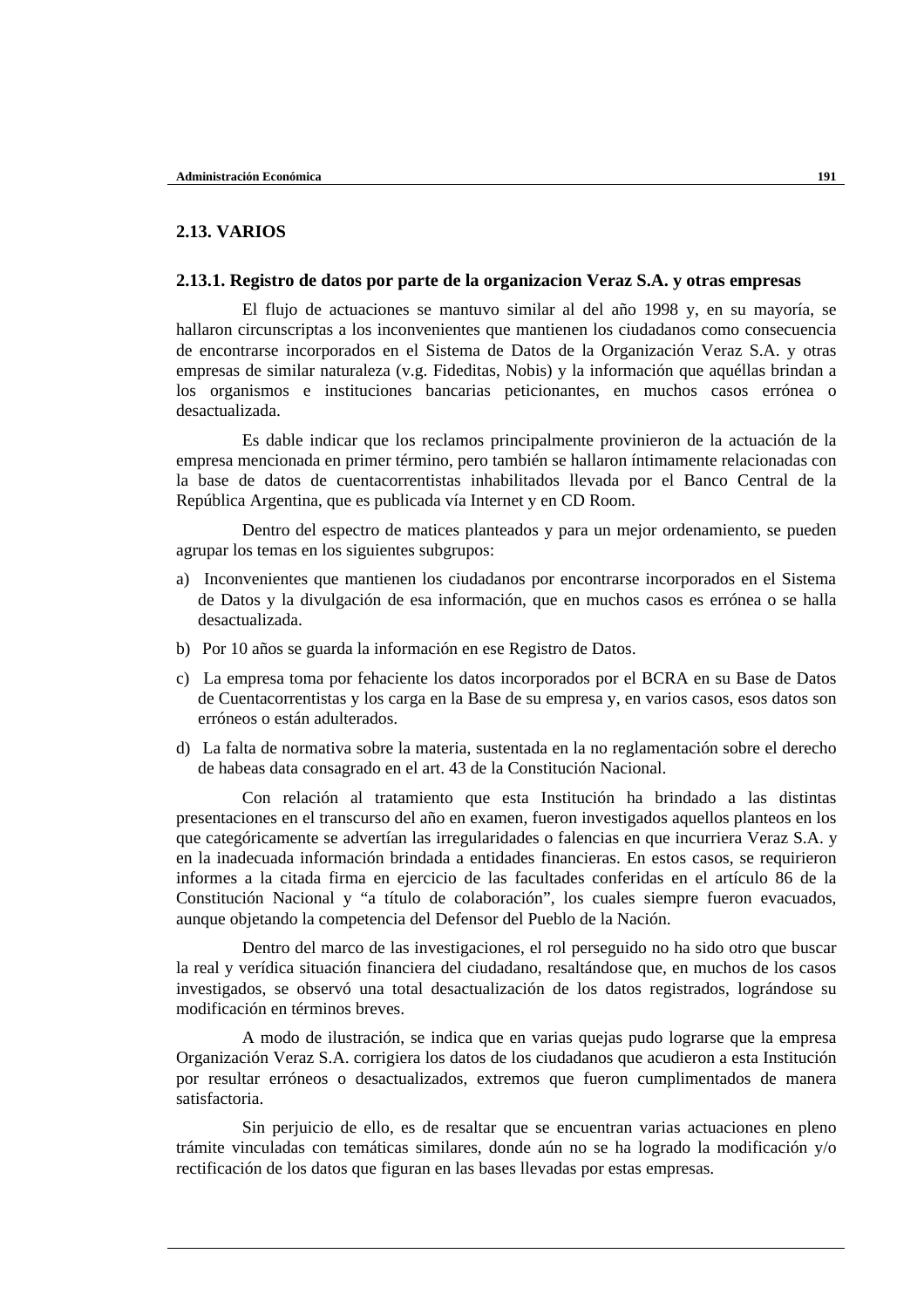Nuevamente, durante el año 1999, se recibieron planteos relativos a que la información de una persona queda guardada por el termino de 10 años en dichos registros de datos y los grandes perjuicios que tal situación causa debido a que si las obligaciones fueron cumplidas acabadamente no resiste asidero que sea mostrada a las partes interesadas. Sobre este tema, se señala que el Area de Derecho Humanos y Administración de Justicia elevó un Informe Especial ante la Comisión Bicameral Permanente de la Defensoría del Pueblo referido a la futura reglamentación del derecho constitucional de "habeas data".

## **3. ORGANISMOS Y EMPRESAS GENERADORES DE RECLAMOS Y ACTUACIONES**

En este acápite se distinguen aquellos organismos y/o entes comprendidos en los reclamos presentados ante la Institución, dando la pauta de la problemática global durante el curso del año. Al igual que durante 1998, los usuarios del partido de Moreno continuaron presentando reclamos ante la falta de respuesta de la Secretaría de Comunicaciones por la forma de aplicar en la misma zona, dos tipos diferentes de claves, que conllevó a la confección de un Informe Especial a la Comisión Bicameral de la Defensoría del Pueblo, el cual ha sido agregado en el apartado respectivo a este tipo de cuestiones.

En orden de prelación quedaron involucrados otros temas telefónicos, seguidos de la problemática del transporte, en especial las cuestiones que involucraban la renegociación de los contratos ferroviarios. Luego se avanza con los cuestionamientos al accionar del ex-Banco Hipotecario Nacional; también adquieren relevancia las quejas relativas al prolongado corte del servicio, en el mes de febrero de 1999; por parte de Edesur S.A.. Gráficamente:



En lo que se refiere a los servicios públicos domiciliarios, en orden decreciente, la prestadora que mayor cantidad de quejas originó fue Telefónica de Argentina S.A. (TASA), seguida por Aguas Argentinas S.A. (AASA), Telecom Argentina S.A. (TE.S.A.), EDESUR S.A., EDENOR S.A., METROGAS S.A., GAS NATURAL BAN, CAMUZZI GAS., EDELAP S.A.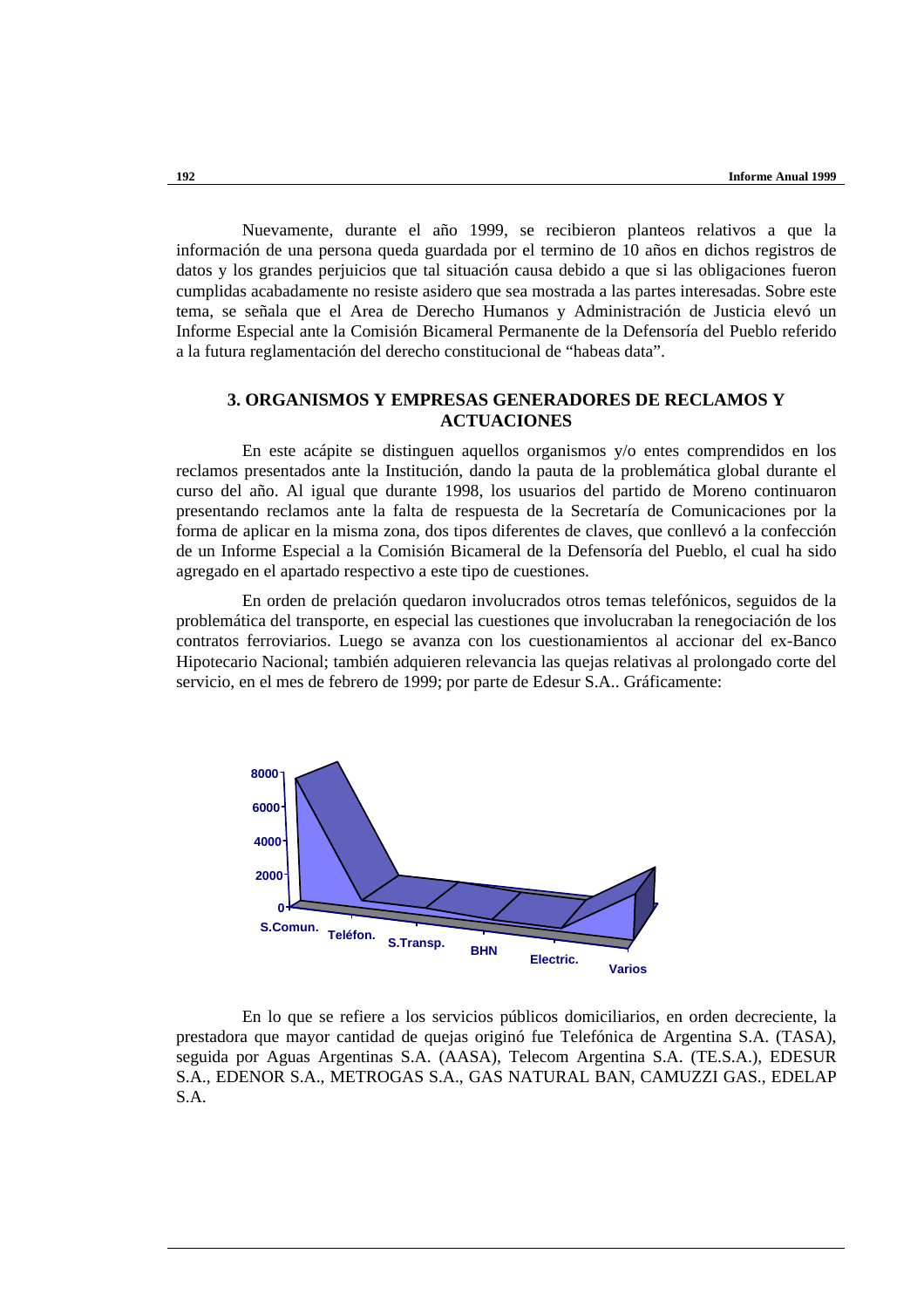

## **4. QUIENES SE QUEJAN Y COMO LO HACEN**

Una primera segmentación de quejosos, cuando el tema lo permite, se realiza dividiendo las presentaciones por el sexo de los distintos interesados. Al igual que en 1998, el sexo femenino realizó un número mayor de presentaciones.

Como ya se expresara en informes anteriores, a la clasificación precedente deberán adicionarse las quejas realizadas por asociaciones, federaciones, entidades de fomento las que, en apariencia, representan un porcentaje mínimo pero, en realidad involucran, a un número importante de usuarios, consumidores y clientes de servicios.

De acuerdo a la cantidad de actuaciones ingresadas, representaron los porcentajes que se detallan a continuación: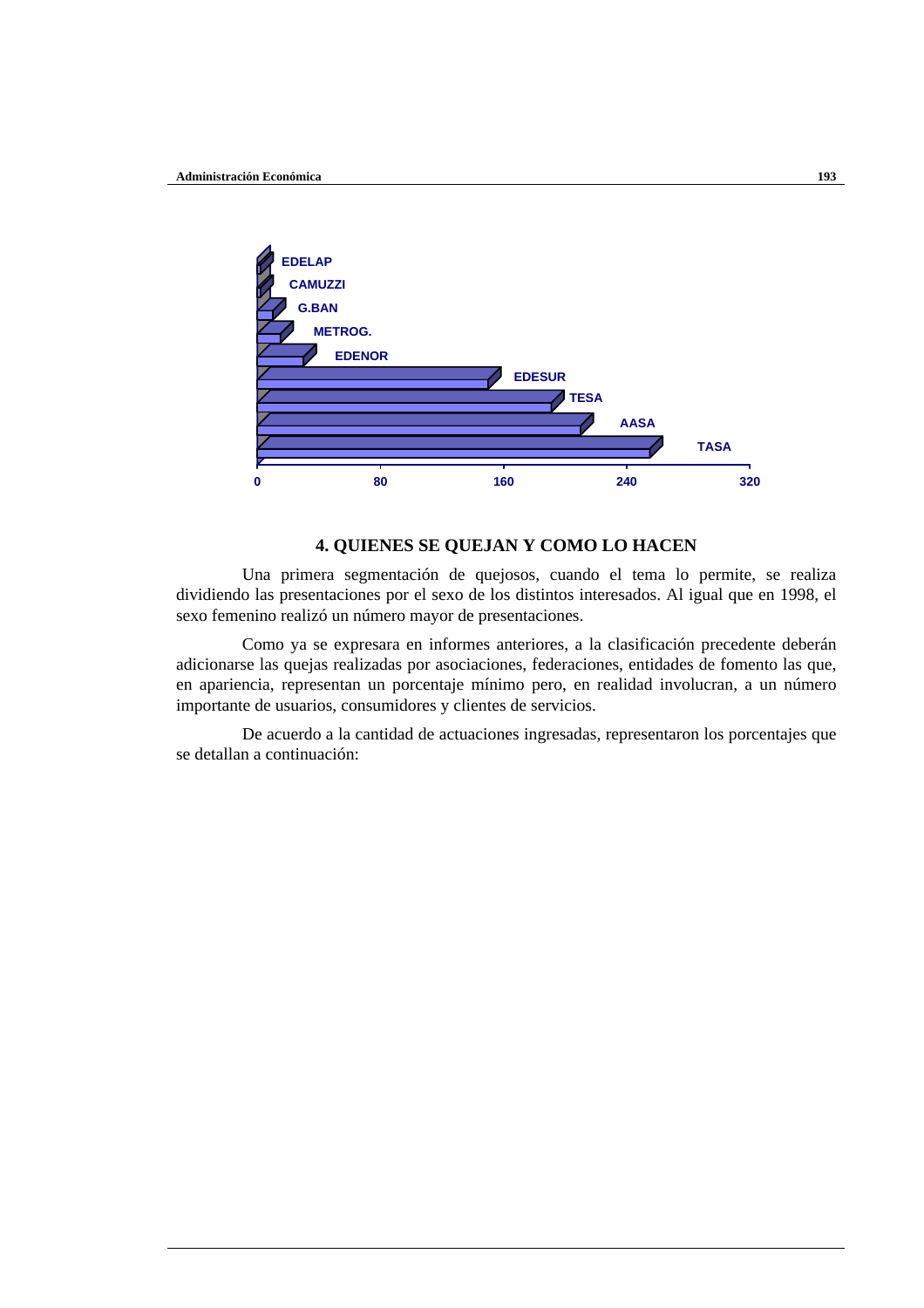# **Composición de quejosos** Hombres 50,94% Mujeres 36,25% Entidades 12,82%

# **5. CLASIFICACION POR SEXO Y ENTIDADES**

Area 4

Otra forma de clasificar las quejas responde al modo en que son ingresadas. A pesar de la amplitud del territorio argentino, el mayor porcentaje de quejas son recibidas en el Area de Administración Económica, en forma personal.

Es así que las presentaciones del área fueron efectuadas de la siguiente forma:



## **6. INFORMES ESPECIALES A LA COMISION BICAMERAL DE LA DEFENSORIA DEL PUEBLO**

Además del Informe Anual que el Defensor del Pueblo de la Nación debe presentar a las Cámaras del Congreso antes del 31 de mayo de cada año, la ley 24.284 estableció otras oportunidades en las que puede dirigir Informes Especiales.

Una de estas formas está contemplada en los casos en que no se responde a una recomendación o no resultan suficientes las argumentaciones brindadas por la autoridad que recibe la recomendación, conforme lo establece el artículo 28 de la ley.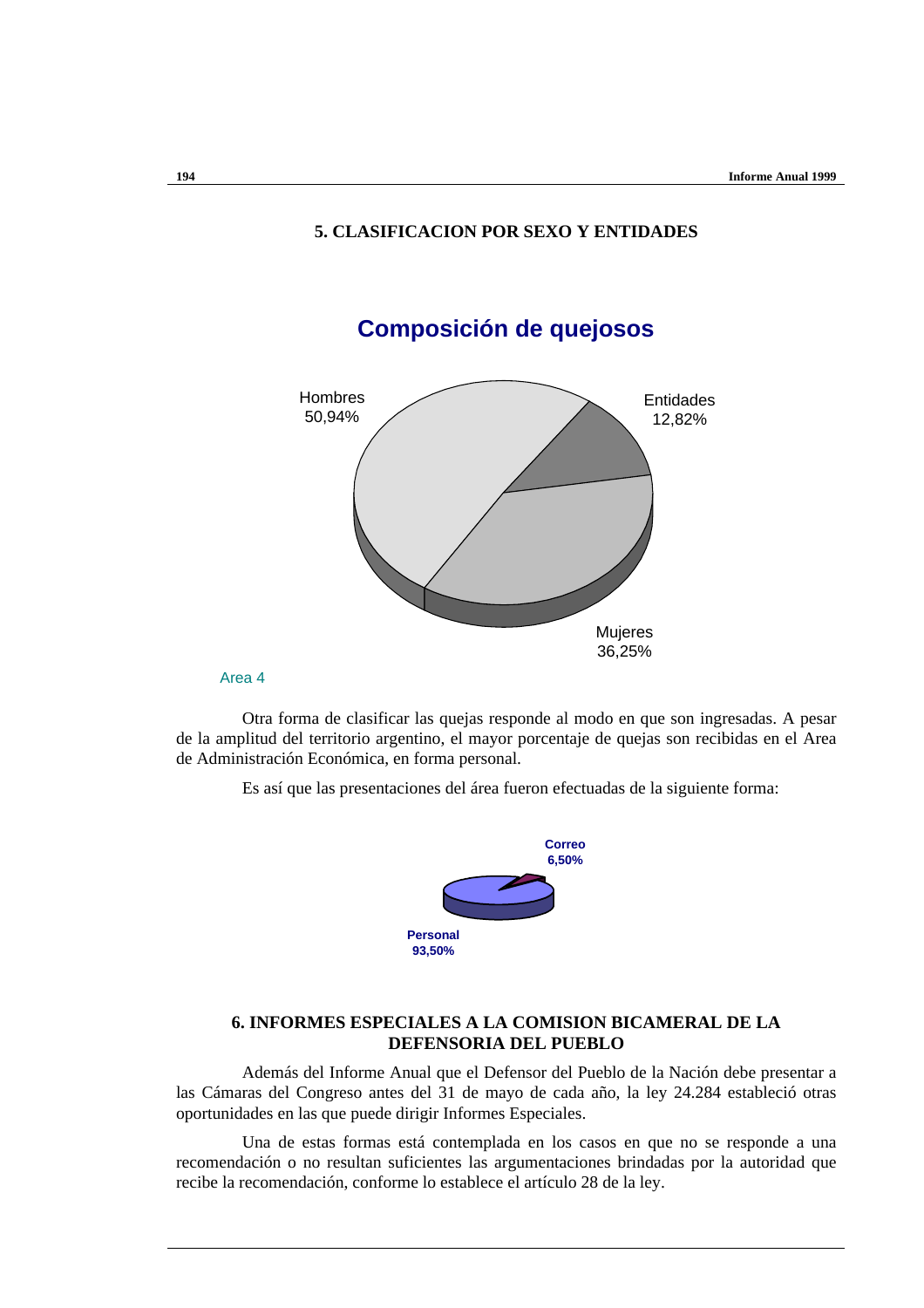Otra de las maneras contempladas, son aquellos informes especiales elaborados de acuerdo a las prescripciones de los artículos 30 y 31 de la ley 24.284.

# **7. INFORMES AL PROCURADOR GENERAL DE LA NACION**

El artículo 26 de la ley 24.284, determinó el deber del Defensor del Pueblo de la Nación de comunicar al Procurador General de la Nación, aquellos hechos en los que se presuma la existencia de delitos de acción pública.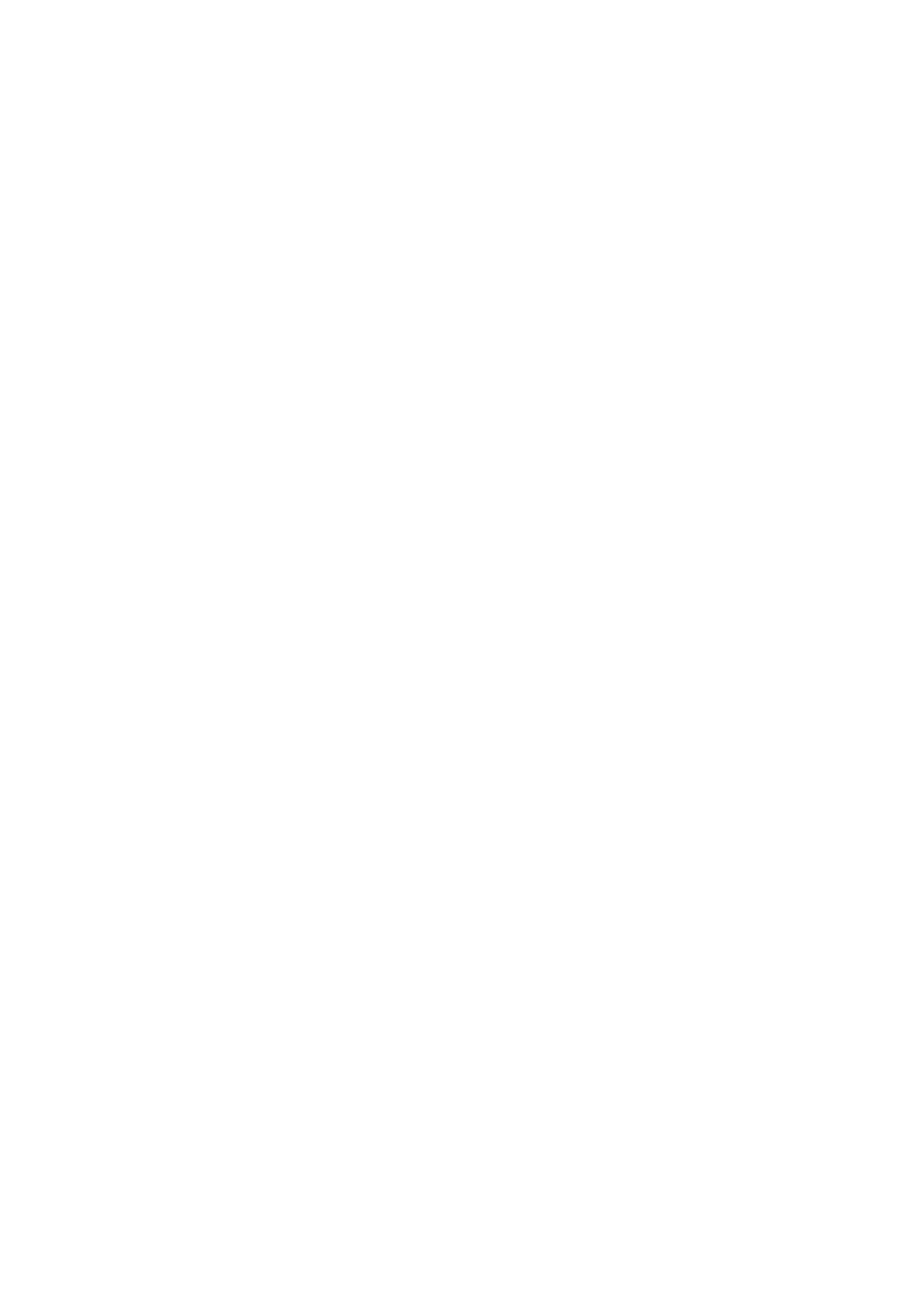# **ADMINISTRACION DE EMPLEO Y SEGURIDAD SOCIAL (VI)**

## **1. COMENTARIO GENERAL**

El Area de Administración del Empleo y Seguridad Social interviene en las problemáticas que afectan a los jubilados y a los desempleados de nuestro país.

Los magros haberes percibidos por la clase pasiva han tenido su proyección en esta Institución pues la mayor cantidad de reclamos, tal como sucediera en años anteriores, se vincula con pedidos de reajustes.

Se ha reflejado también el desempleo en las quejas vinculadas con pedidos de reincorporación, pago de programas implementados por el Ministerio de Trabajo y Seguridad Social, liquidación de prestación por desempleo, solicitudes de apoyo en cuanto a la sanción de normas que prevean un régimen especial de edad para el acceso a los beneficios jubilatorios en caso del personal del Estado, afectado por medidas de racionalización administrativa que implicaran su cesantía e, incluso, la formulación directa de solicitudes de empleo.

La exclusión social de este segmento de la población ha merecido la especial atención del Defensor del Pueblo de la Nación y ha concentrado la mayor parte de los esfuerzos de éste Area.

Los tema tratados también han incluido, en un porcentaje significativo, actuaciones iniciadas por las demoras en la tramitación de solicitudes de beneficios previsionales por parte de la ANSES y las AFJP, reclamos de deudas previsionales pendientes de pago a cargo de esa Administración Nacional, requerimientos de asistencia a fin de conocer el orden de prelación de la sentencias, calificación de servicios especiales, cuestionamientos a la revocación de retiros transitorios por invalidez y demoras en las unidades especiales conformadas con motivo de las transferencias de cajas previsionales provinciales a la órbita de la Nación.

Se atendieron reclamos vinculados con el cuestionamiento de la condición de aportante regular exigida por la Ley Nº 24.241, con la atención brindada en las instituciones bancarias donde se efectúa el pago de las prestaciones previsionales, con el cambio de dichos agentes pagadores dispuesto por ANSES y por demoras en la liquidación de asignaciones familiares y subsidios.

La atención de cuestiones vinculadas a los infortunios y riesgos del trabajo, también han merecido frecuente tratamiento. Es importante la proporción de las cuestiones vinculadas al empleo en las que interviniera esta Institución.

Algunas quejas se han centrado en reclamos de agentes públicos por diferencias salariales y encasillamientos. En la mayoría de los casos, el reconocimiento de estas situaciones exige una larga tramitación, durante la cual se insiste en el adecuado tratamiento de cada caso privilegiando una efectiva solución del problema.

La actividad de oficio se ha desplegado sobre todas las problemáticas enunciadas, a medida que se ha tomado conocimiento de irregularidades que requerían la oportuna intervención en auxilio de los damnificados para asistirlos en la obtención de los puntuales objetivos perseguidos como también para aclarar la situación en la que se hallaban los interesados en casos de duda o ante la falta de respuestas.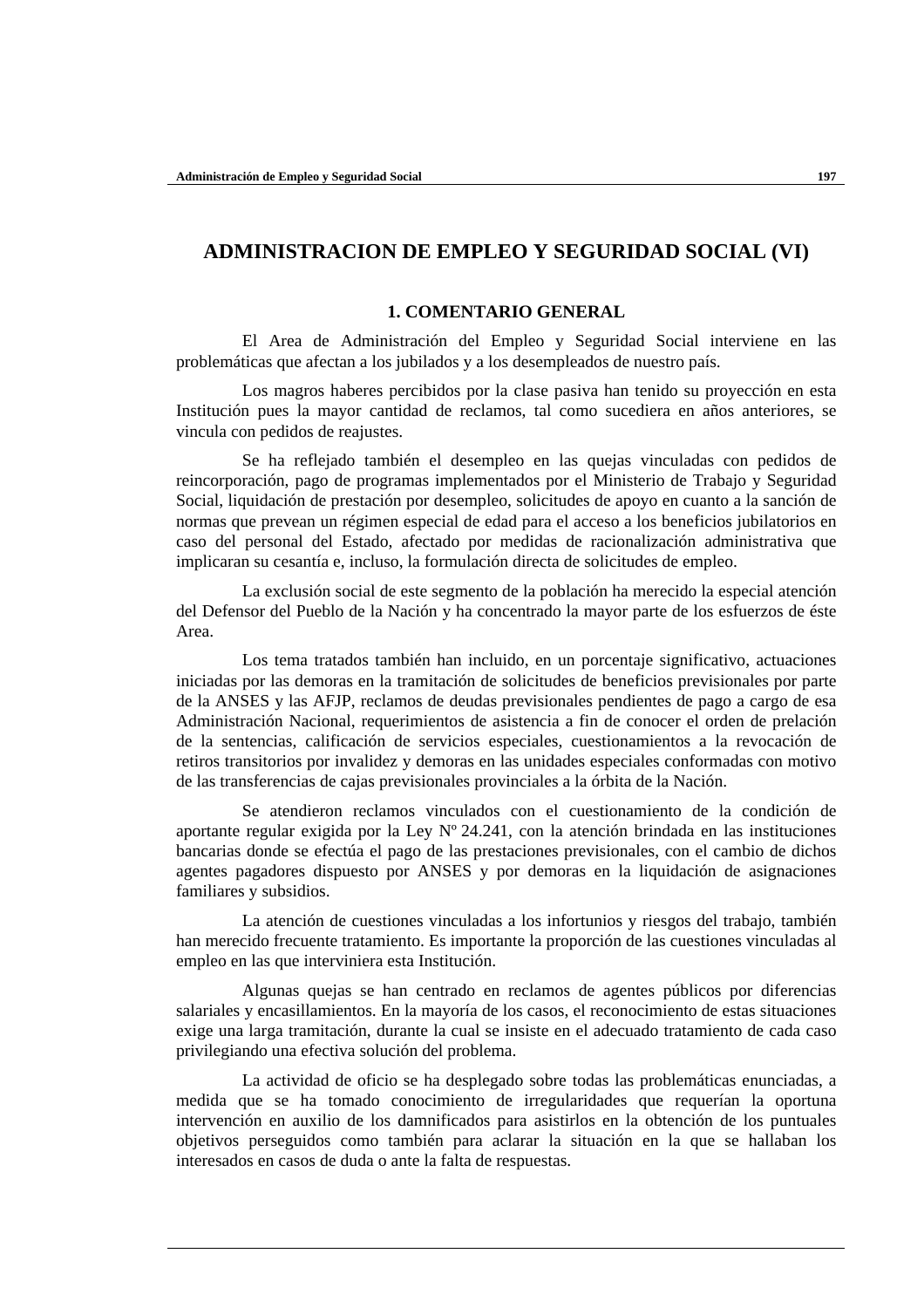En materia de empleo, las actuaciones de oficio fueron iniciadas fundamentalmente con motivo de accidentes e higiene laboral con el objetivo fundamental de investigar la actividad que el Estado despliega para proteger a los menores que trabajan, cuestiones que han sido abordadas con un especial interés, requiriendo para ello el auxilio de entidades tales como la OIT, UNICEF y distintas dependencias del Ministerio de Trabajo y Seguridad Social.

En cuanto a aspectos específicos de la seguridad social, cuestiones que insumen la mayor actividad del Area por la cantidad de actuaciones que se suscitan, se ha intervenido de oficio en cuestiones vinculadas con demoras en la tramitación de beneficios, pago de asignaciones y subsidios, atención al público en las entidades bancarias que abonan las diferentes prestaciones, fondo de desempleo, falta de pago de deudas previsionales y cuestiones relativas a la acreditación de aportes, entre muchas otras.

Las recomendaciones dirigidas a la ANSES han tenido un alto grado de acatamiento que, fundamentalmente, se ve reflejado en la resolución administrativa de los trámites que oportunamente no habían recibido la atención correspondiente.

Dentro de la actividad desplegada, se han enviado periódicos informes a la Comisión Bicameral Permanente de la Defensoría del Pueblo y se ha puesto en conocimiento del Procurador General de la Nación todas aquellas cuestiones que pudieran requerir su intervención, debido a la relevancia penal advertida.

La labor cumplida y sus resultados son objeto de desarrollo puntual en los acápites siguientes.

La tarea desarrollada en este Area ha llevado al Defensor del Pueblo de la Nación a compenetrarse nuevamente en una cuestión social particularmente sensible, cuyo abordaje ha privilegiado en todos los casos el intento de erradicar disfuncionalidades sistemáticas, asistiendo a los interesados con un alto grado de compromiso debido a la implicancia alimentaria que los conflictos expuestos representan.

Se ha priorizado en este desempeño una perspectiva de colaboración para con los entes involucrados y un estrecho contacto con los particulares que nos confiaran sus problemas, en la convicción de que la mejor solución a las cuestiones expuestas es siempre aquella que las resuelva de la manera más pronta y eficaz posible, sin alentar falsas expectativas.

## **1.1. CANTIDAD DE ACTUACIONES PROMOVIDAS DURANTE 1999**

Sobre el total de las actuaciones tramitadas en la Institución durante 1999, el 26,7% correspondió al Area de Administración del Empleo y Seguridad Social.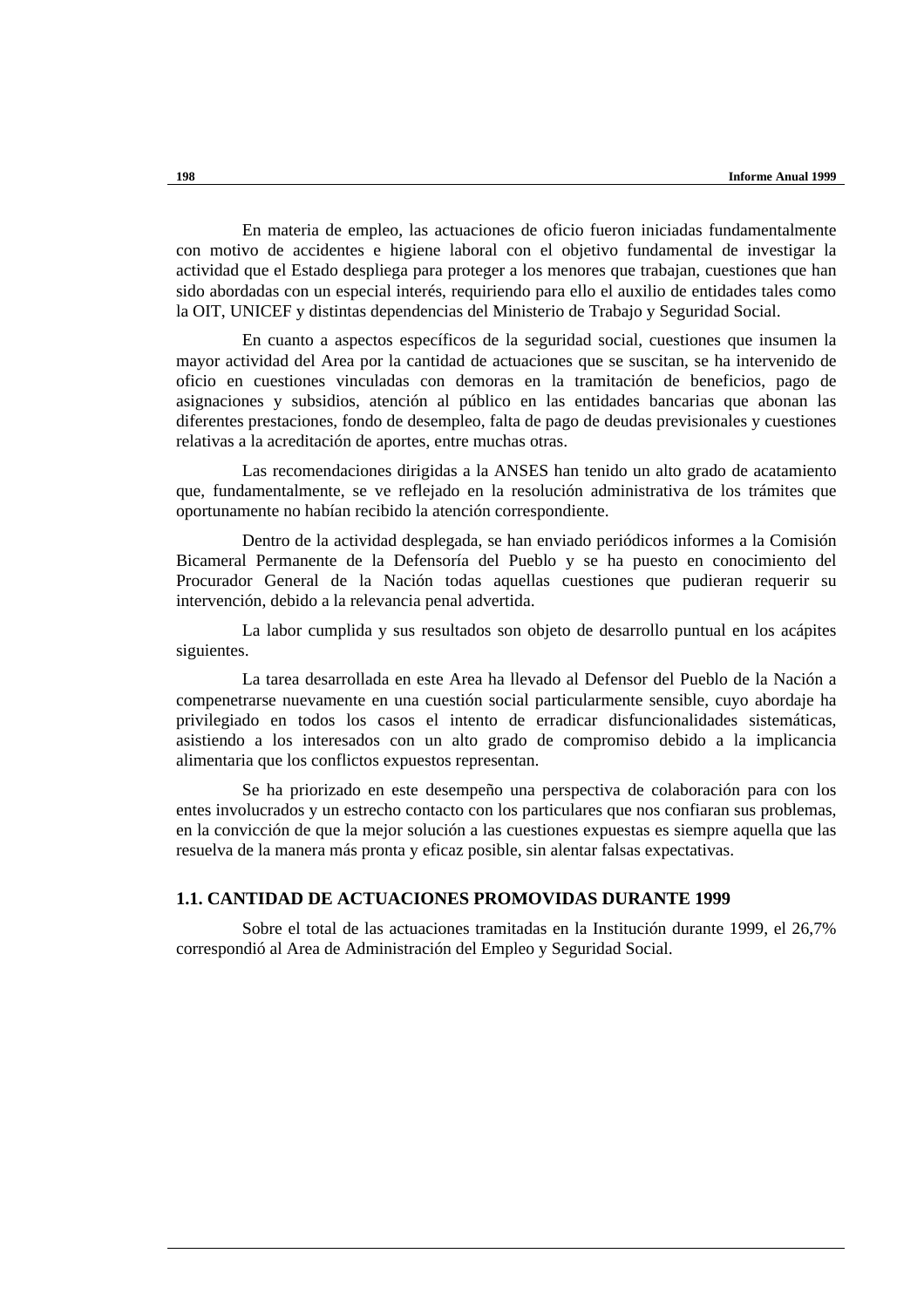



#### **1.1.1. Actuaciones a las que no se dio curso y causas del rechazo**

No se dio curso a la tramitación de un bajo número de actuaciones por las causales contempladas en la Ley Nº 24.284, que seguidamente se detallan:

**1.** Aquellos casos en los que se aplicaron los arts. 1° y 14 de la Ley Nº 24.284 donde la situación fáctica planteada por el interesado no denuncia acto, hecho u omisión de autoridad pública que implicara disfuncionalidad. Ejemplos:

- Los interesados habían omitido presentar su reclamo ante el ente involucrado por la supuesta irregularidad denunciada.

- La presentante de la queja solicitó directamente el otorgamiento del beneficio a esta Institución, sin que mediara trámite ante el ente previsional.

- Se planteó la disconformidad con la actuación de un letrado en el juicio que un particular le confiara en sede judicial.

**2.** Por tratarse de una disconformidad genérica planteada por el interesado en relación con el sistema previsional vigente, como en los siguientes casos:

- Se impugnó el descuento efectuado por Código 302 en concepto de impuesto a las ganancias sobre el haber de un residente en el extranjero, que resultaba ajustado a la normativa aplicable.

- El interesado expresó su disconformidad con la exigencia de libre deuda de la DGI previsto en la Ley Nº 24.241.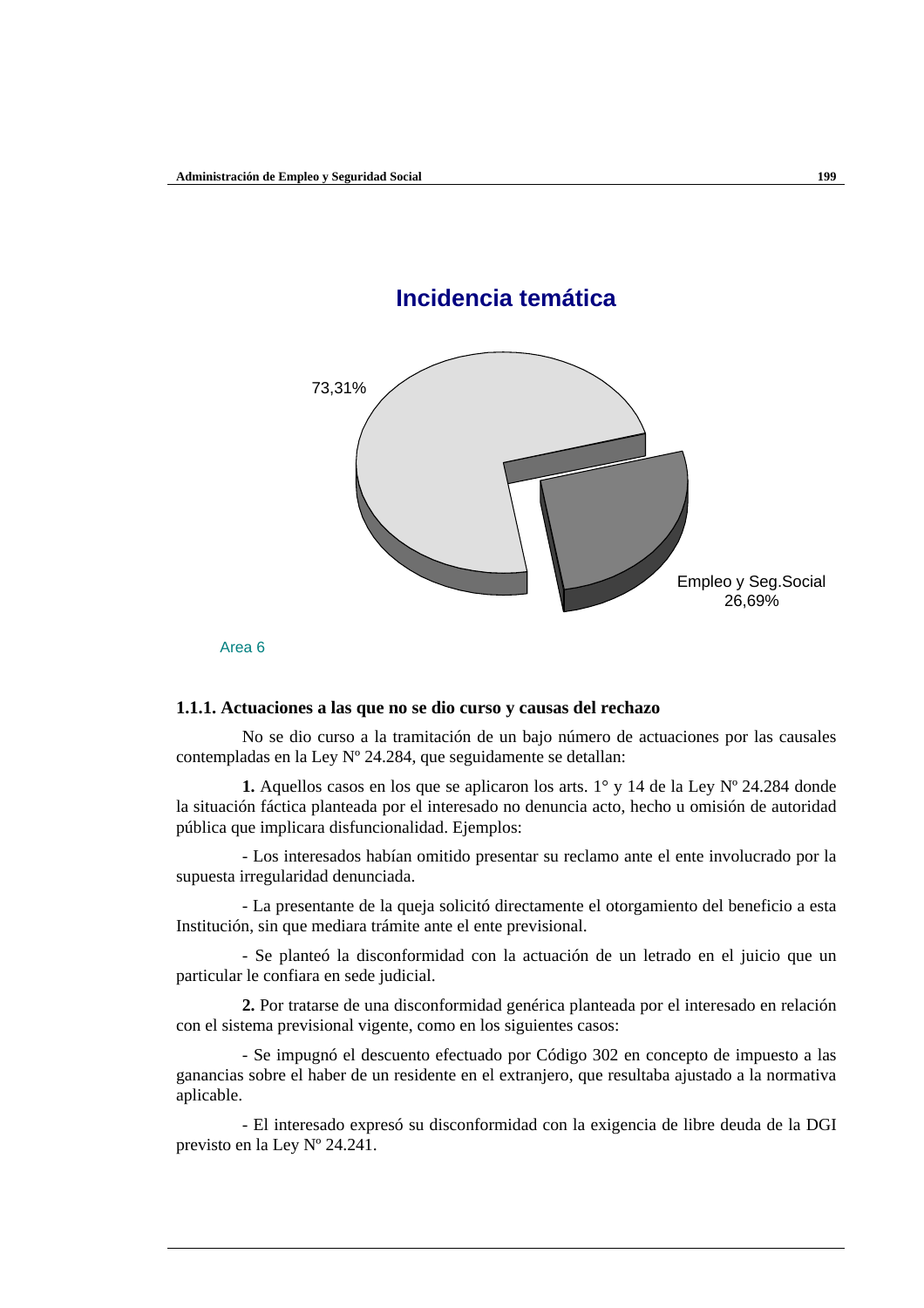**3.** Cuando la cuestión planteada se hallaba encuadrada en lo dispuesto en el art. 16 de la Ley Nº 24.284 que dispone "Quedan exceptuados del ámbito de competencia de la Defensoría del Pueblo, el Poder Judicial, el Poder Legislativo, la Municipalidad de la Ciudad de Buenos Aires y los organismos de defensa y seguridad".

**4.** No se dio curso, además, a aquellas quejas en las que la circunstancia invocada por el interesado excedía el plazo de 1 año calendario a partir del momento en que ocurriere el acto, hecho u omisión motivo de la misma, cuando éste se hallaba cumplido en exceso, tal como establece el art. 19 de la Ley Nº 24.284.

- Se solicitó una indemnización o beneficio previsional por haber desempeñado durante más de 11 años tareas como auxiliar en un Instituto médico y haber impugnado su despido ocurrido 9 años antes de la interposición de la queja.

- Actuación promovida por quien impugnó un acto administrativo luego de 7 años de su dictado.

- Falta de pago de haberes adeudados durante 10 años sin que se hubieran formulado reclamos anteriores.

**5.** Ante la falta de fundamentos atendibles de conformidad con el artículo 21 de la Ley Nº 24.284.

- Se solicitó asistencia debido a que, en razón de haber abonado una moratoria fuera de término, registraba deuda por aportes previsionales ante la DGI.

- Se solicitó la reincorporación laboral de un beneficiario que había sido despedido.

- Un interesado expresó su disconformidad con la denegatoria del beneficio, cuando no reunía los años de aportes exigidos por la ley aplicable al caso.

**6.** Se encontraba pendiente el dictado de resolución administrativa o judicial de acuerdo con el art. 21 inciso b) de la Ley Nº 24.284, como por ejemplo:

- Se solicitó la agilización de procesos judiciales y se formularon denuncias por la falta de acogimiento de una demanda cuya tramitación judicial aún no había finalizado.

**7.** Cuando hubiera tenido lugar el dictado de una decisión administrativa que, tal como dispone el artículo 27 de la Ley Nº 24.284, no puede ser modificada, sustituida o dejada sin efecto por el Defensor del Pueblo. Por ejemplo:

-Se acompañó copia de la resolución dictada por el Ejército que denegó el otorgamiento del beneficio de pensión debido a que la afección padecida por el interesado no guardaba relación con los actos de servicio, de conformidad con la Ley Regulatoria del Servicio Militar Voluntario Nº 24.429.

- Se adjuntó copia del acto administrativo dictado por la Dirección General Impositiva, que desestimó una denuncia por falta de aportes previsionales, en razón de la carencia de pruebas aportadas y por no resultar de las actuaciones elementos de juicio o probanzas suficientes que avalaran los dichos de la denuncia.

- Se había dictado el acto administrativo que dispuso la inclusión de un agente público dentro del Fondo de Reconversión Laboral.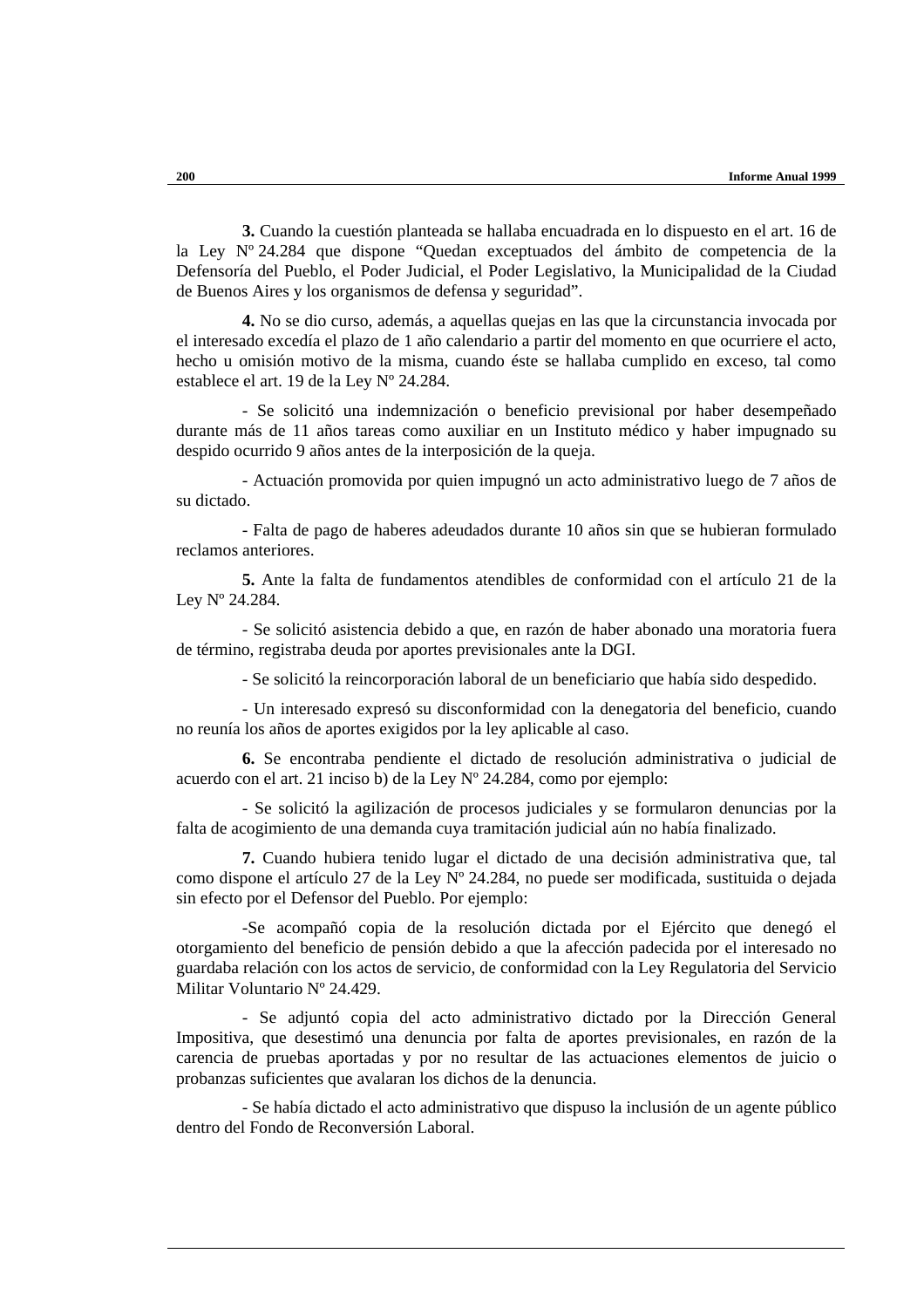- Se acompañó copia del acto administrativo que dispuso formular cargo a la interesada por haberes indebidamente percibidos debido a un error al determinar la fecha inicial de pago del beneficio.

- El interesado expresó su disconformidad con la decisión de la ANSES de no rehabilitarle la prestación por desempleo, con fundamento en que volvió a trabajar sin efectuar la denuncia necesaria para la suspensión dentro del plazo determinado por la ley aplicable.

- Se adjuntó copia de la resolución denegatoria de la ANSES a la solicitud de reajuste del beneficio, revisión de la fecha inicial de pago o verificación por error en el cómputo del haber.

**8.** En caso de conflicto entre particulares:

-Se denunció la falta de pago de salarios e indemnización por despido derivadas de la extinción de una relación laboral por parte de una empresa privada.

## **1.1.2. Derivaciones**

En virtud de no encontrarse los organismos denunciados dentro de la órbita de competencia del Defensor del Pueblo de la Nación, con fundamento en el artículo 20 de la Ley Nº 24.284, durante 1999 se derivaron las quejas a los siguientes organismos:

#### **1.- Organismos nacionales:**

-Subsecretaría de Minería, Servicio Geológico Minero Argentino, Delegación Patagonia, por una solicitud de reincorporación de un agente que prestaba servicios bajo su órbita de competencia.

#### **2.- Organismos del Gobierno de la Ciudad Autónoma de Buenos Aires:**

-Secretaría de Hacienda y Finanzas: 1) Pago de deudas previsionales reclamadas por jubilados, 2) Reclamo de una deuda del SIMUPA por personal del Banco de la Ciudad de Buenos Aires, 3) Solicitud de un certificado de baja laboral como ex-agente de la Secretaría de Cultura de la Municipalidad de Buenos Aires para la tramitación de un beneficio jubilatorio.

-Secretaría de Gobierno. Reclamos vinculados con: 1) Pedido de reincorporación laboral de un agente, 2) Cambio de tareas laborales impuestas a personal del Hogar Martín Rodríguez, 3) Reclamo de falta de pago de haberes de personal de aquella dependencia.

-Secretaría de Educación. Reclamos laborales efectuados por un preceptor de la Escuela de Danzas.

## **3.- Organismos y entidades de la provincia de Buenos Aires:**

-Dirección General de Cultura y Educación: 1) Reclamo interpuesto por los perjuicios ocasionados por aplicación del nuevo sistema de titularización docente en la provincia de Buenos Aires, 2) Solicitud de reintegro a la actividad laboral. 3) Cesantía de un docente que impugnó el procedimiento observado al disponerse la misma, 4) Reclamo de reconocimiento de servicios, 5) Falta de renovación de un pase docente a otra provincia, 6) Salarios adeudados por parte del Instituto Superior de Formación Docente Nº 29 de Merlo, Provincia de Buenos Aires.

-Instituto de Previsión Social. Perjuicios derivados de: 1) La reducción del haber de pensión de un beneficiario, 2) Impugnación por incorrecta liquidación del haber de una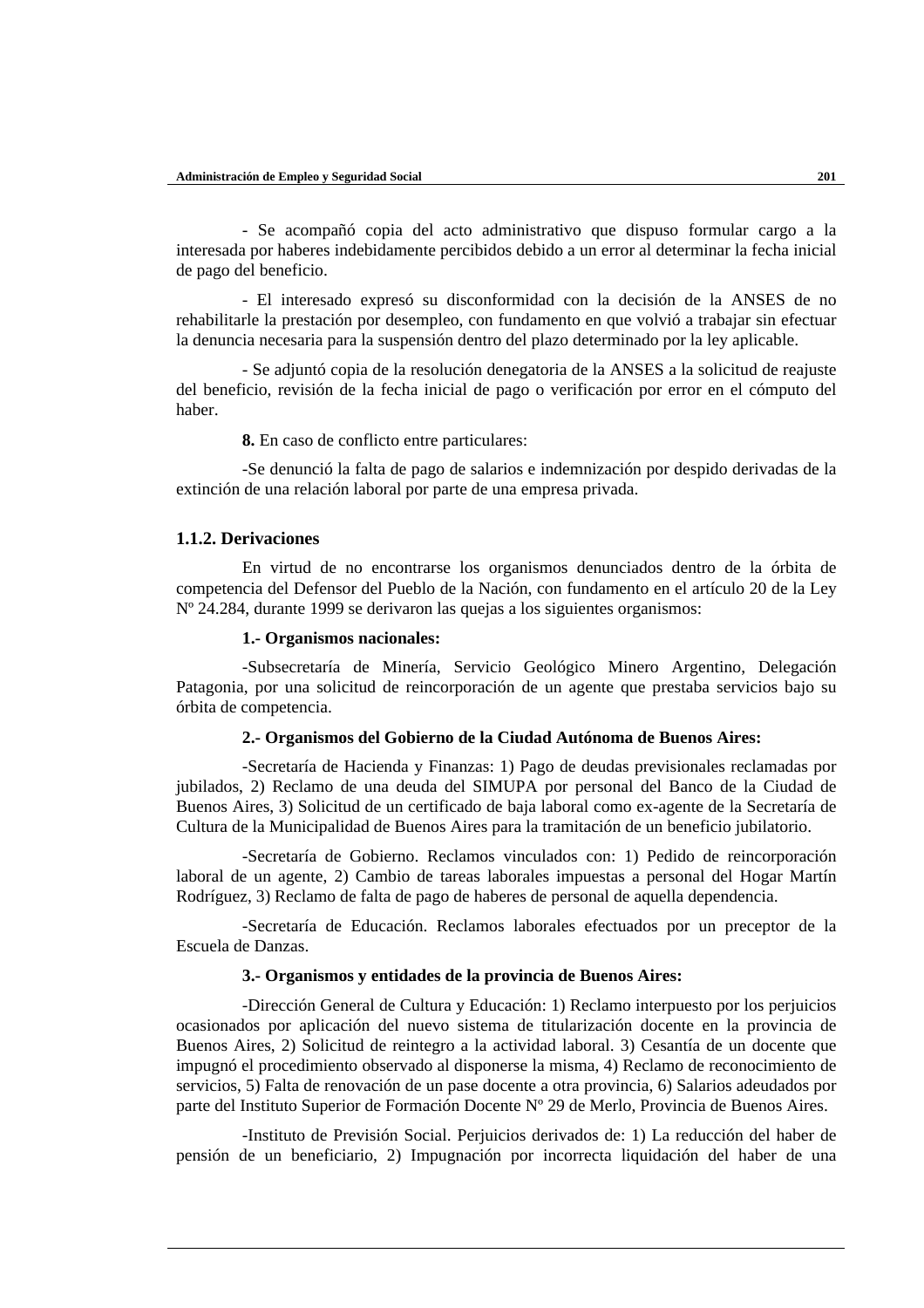pensionada, 3) Cobro de una deuda previsional, 4) Solicitud de otorgamiento de un beneficio jubilatorio.

-Dirección General de Escuelas: Perjuicios invocados por un docente como consecuencia de su transferencia de la órbita de la Nación a la de dicha provincia.

-Ministerio de la Producción y el Empleo: lncumplimiento de un programa de autoempleo de la Fundación Técnica de Mar del Plata.

-Honorable Cámara de Senadores y Honorable Cámara de Diputados: Falta de reconocimiento de un título de técnico óptico.

#### **4.- Organismos de la provincia de Córdoba:**

-Caja de Jubilaciones Pensiones y Retiros: Reclamos vinculados con: 1) Una solicitud de otorgamiento de pensión derivada, 2) La denegatoria de un beneficio previsional.

## **5.- Organismos de la provincia de Corrientes:**

-Honorable Cámara de Senadores y Honorable Cámara de Diputados: Impugnación de una normativa contenida en el Régimen previsional de la Provincia de Corrientes, Ley Nº 4.917/95.

-Ministerio de Gobierno y Justicia: Reclamo formulado por una portera contratada en la Escuela para Adolescentes y Adultos Nº 53 de la ciudad de Goya, Provincia de Corrientes que fue declarada cesante.

## **6.- Organismos de la provincia del Chubut:**

-Ministerio de Educación y Cultura: Rechazo del pago de asignaciones familiares a un docente de esa provincia.

## **7.- Organismos de la provincia de Entre Ríos:**

-Secretaría de Salud: Cesantía de un empleado del Hospital "Centenario" de Gualeguaychú.

#### **8.- Organismos de la provincia de Formosa:**

-Ministerio de Cultura y Educación: Reclamos laborales de docentes del Instituto de Arte de la provincia de Formosa.

-Poder Ejecutivo: 1) Solicitud de reincoporación laboral, 2) Pedido a fin de que el personal docente de la Nación fuera incluido en el sistema previsional de la provincia de Formosa.

#### **9.- Organismos de la provincia de Jujuy:**

-Presidencia de la Honorable Cámara de Diputados: Petición de docentes en lengua extranjera de dicha provincia que se consideraban excluidos de una ley provincial que consagra la estabilidad laboral de los docentes.

-Ministerio de Gobierno y Justicia. Denuncia por afectación de derechos laborales a empleados de la Municipalidad de Palpalá, provincia de Jujuy.

#### **10.- Organismos de la provincia de La Rioja:**

-Ministerio de Hacienda y Obras Públicas: Solicitud de pago de diferencias salariales a la citada Gobernación.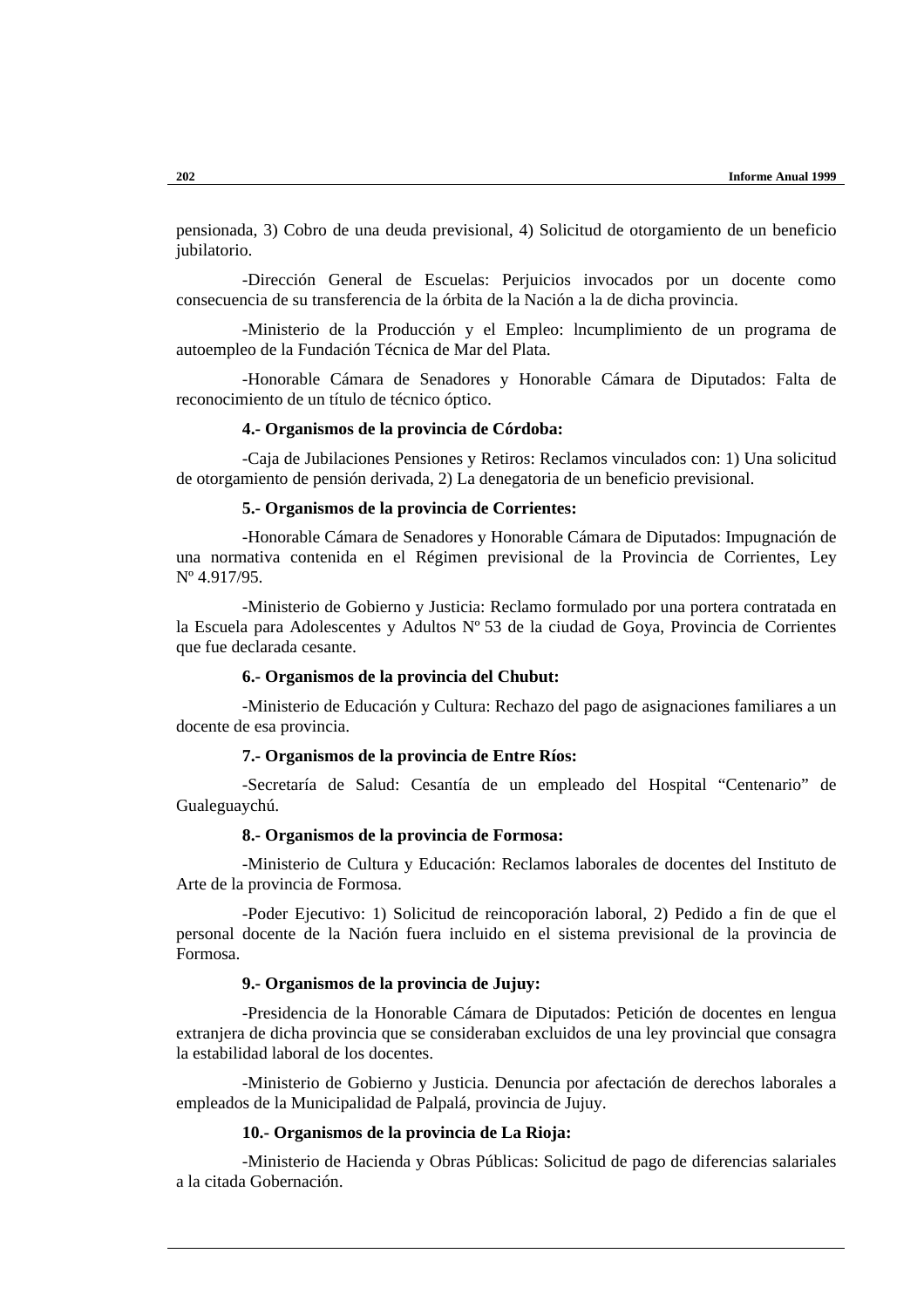#### **11.- Organismos de la provincia de Río Negro:**

-Consejo Provincial de Educación de la Provincia: Disconformidad planteada por la sanción impuesta a una agente dependiente de la Dirección del CENS Nº 7 de General Roca, Provincia de Río Negro.

#### **12.- Organismos de la provincia de Santa Fe:**

-Ministerio de Educación y Cultura de la Provincia: Petición de reincorporación de un cargo como Director de Jardín de Infantes de dicha provincia.

#### **13.- Organismos de la provincia de Salta:**

-Caja de Seguridad Social de Profesionales para la Salud de la Provincia: Cuestionamiento a un requerimiento de aportes previsionales.

-Ministerio de Educación de la Provincia: Certificación de servicios y remuneraciones considerada incorrecta y por un reclamo de haberes impagos.

-Ministerio de Gobierno y Justicia de la Provincia de Salta: Reclamo del cumplimiento de una resolución dictada por la Presidencia de la Cámara de Diputados de la Provincia de Salta para reincorporar a un agente con cargo en planta permanente

## **14.- Organismos de la provincia de Santa Cruz:**

-Tribunal de Cuentas de la Provincia: Falta de respuesta a una solicitud de recategorización laboral.

#### **15.- Organismos de la provincia de Tucumán:**

-Secretaría de Trabajo de la Provincia: Denuncias formuladas por gremios de aquella provincia dentro de su área de competencia.

#### **16.- Municipalidades:**

-Municipalidad de Santa Victoria del Este, provincia de Salta: Falta de pago de salarios adeudados a la cónyuge de un agente fallecido.

-Municipalidad de San Martín, provincia de Mendoza: Reclamos laborales de los agentes de dicha entidad.

-Municipalidad de Quilmes: Deficientes condiciones de trabajo de los taxistas de la localidad de San Francisco Solano, provincia de Buenos Aires.

-Municipalidad de la Ciudad de Salta: Incorrecta liquidación de sumas adeudadas por servicios prestados a ese municipio.

## **1.1.3. Actuaciones suspendidas**

Tal como dispone el artículo 21 de la Ley Nº 24.284 se suspendieron aquellas actuaciones en las que, con posterioridad a su iniciación, el interesado interpuso recurso administrativo o acción judicial.

A modo de ejemplo, cabe citar las siguientes actuaciones encuadradas en ambos supuestos:

-Actuaciones pendientes de resolución administrativa: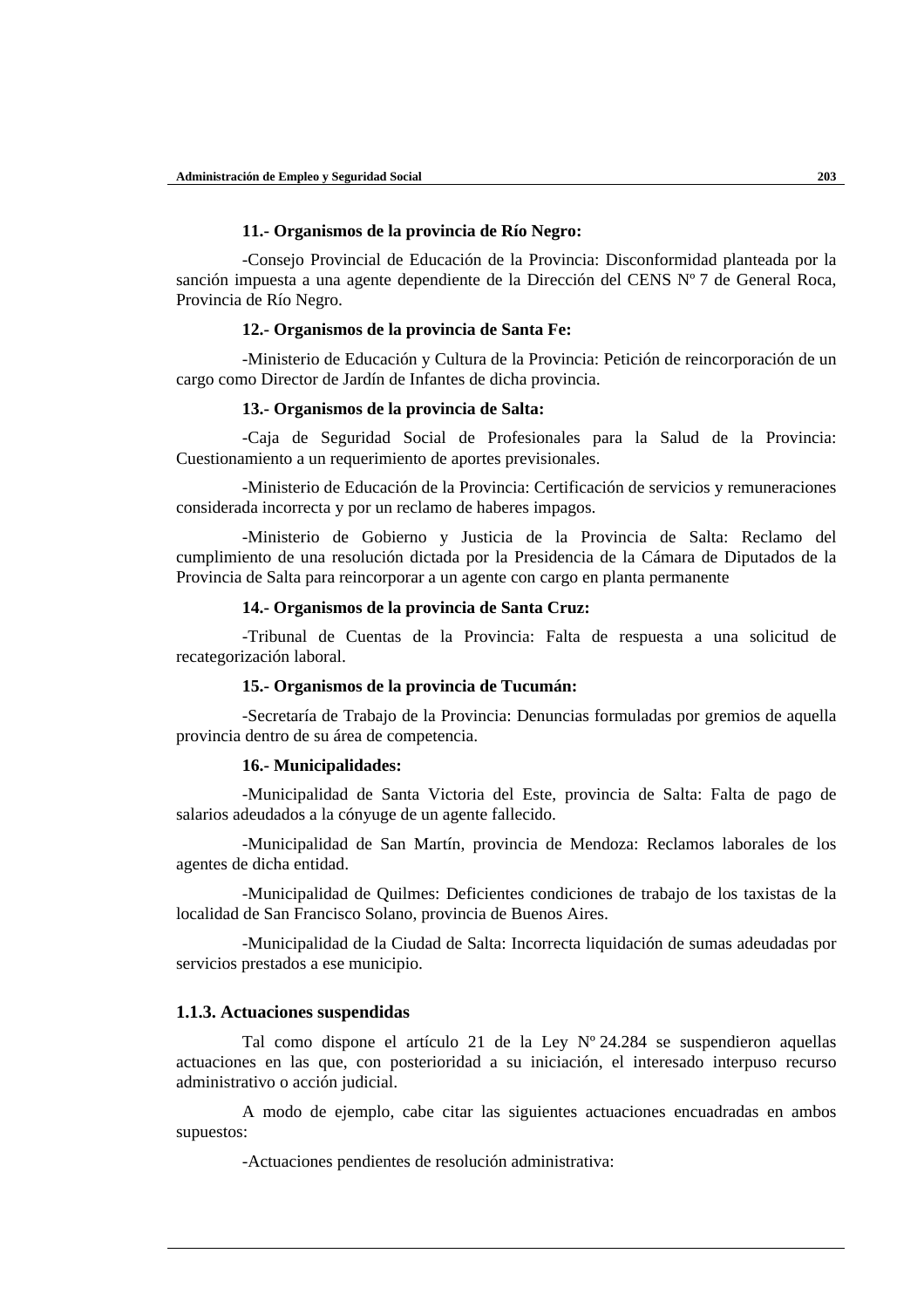En este caso, se formularon denuncias por irregularidades en materia de higiene y seguridad del trabajo. La denuncia también había sido presentada ante la Superintendencia de Riesgos del Trabajo (SRT) y se encontraba en trámite la investigación iniciada por dicha entidad de contralor por lo cual se suspendió la intervención de esta Institución a la espera del curso normal que corresponde en dicho organismo y del dictado de la resolución correspondiente.

-Actuaciones pendientes de resolución judicial:

En casi todas las quejas que se relacionaban con pedidos de reajuste o falta de pago de adicionales en los beneficios jubilatorios, se constató la remisión del expediente a sede judicial. En la Actuación Nº 11.207/99, una asociación de jubilados impugnó la Resolución Nº 230/99 de la ANSES, que dispuso la conversión bajo la forma mutual de las asociaciones que pretendieran obtener descuentos directos en las liquidaciones de haberes. Posteriormente se tomó conocimiento de la iniciación de actuaciones judiciales, por lo que se suspendió la intervención oportunamente asumida.

## **1.2. ATENCION PERSONALIZADA**

Se ofrece atención personalizada durante toda la tramitación de las actuaciones iniciadas; así también se reciben consultas telefónicas y personales. En algunos casos, personal de la Institución es comisionado a dependencias del Poder Judicial, a fin de verificar la radicación de expedientes en casos de duda.

Gran cantidad de particulares ha requerido asistencia en forma telefónica sin presentar actuaciones. En caso de plantearse la necesidad de iniciar acciones judiciales, se proporcionan los datos de los centros de asistencia jurídica gratuita a los ciudadanos más cercana a sus domicilios, previa orientación cuando se tratan de cuestiones extrañas a nuestra competencia funcional.

Nuevamente, en caso de duda de algunos beneficiarios sobre la radicación de sus expedientes en sede judicial, pudo orientárselos de manera eficaz gracias a la disponibilidad de las pantallas de ANSES que permiten verificar la localización de los trámites.

## **1.3. QUIENES PRESENTAN LAS QUEJAS**

De las quejas recibidas durante el año 1999, la gran mayoría fue presentada por los hombres (más del sesenta y cinco por ciento), en segundo lugar por mujeres (más del veinticinco por ciento) y el resto por distintas entidades o iniciadas de oficio.

Los ciudadanos que recurren a esta Institución, ya sea personalmente, por correo u otro medio (fax, correo electrónico) provienen de los lugares más diversos del país. Teniendo en cuenta la distribución de la población por jurisdicción, se advierte que las presentaciones son proporcionales a la cantidad de habitantes de cada provincia.

Aunque lo expuesto sea la regla, hay excepciones como, por ejemplo, las provincias de Salta y Jujuy, donde las quejas superan proporcionalmente el número de habitantes. Una de las razones -independientemente de la mayor cantidad de disfuncionalidades que podrían darsesería la importante difusión de los programas de esta Institución en los medios radiales de dichas provincias.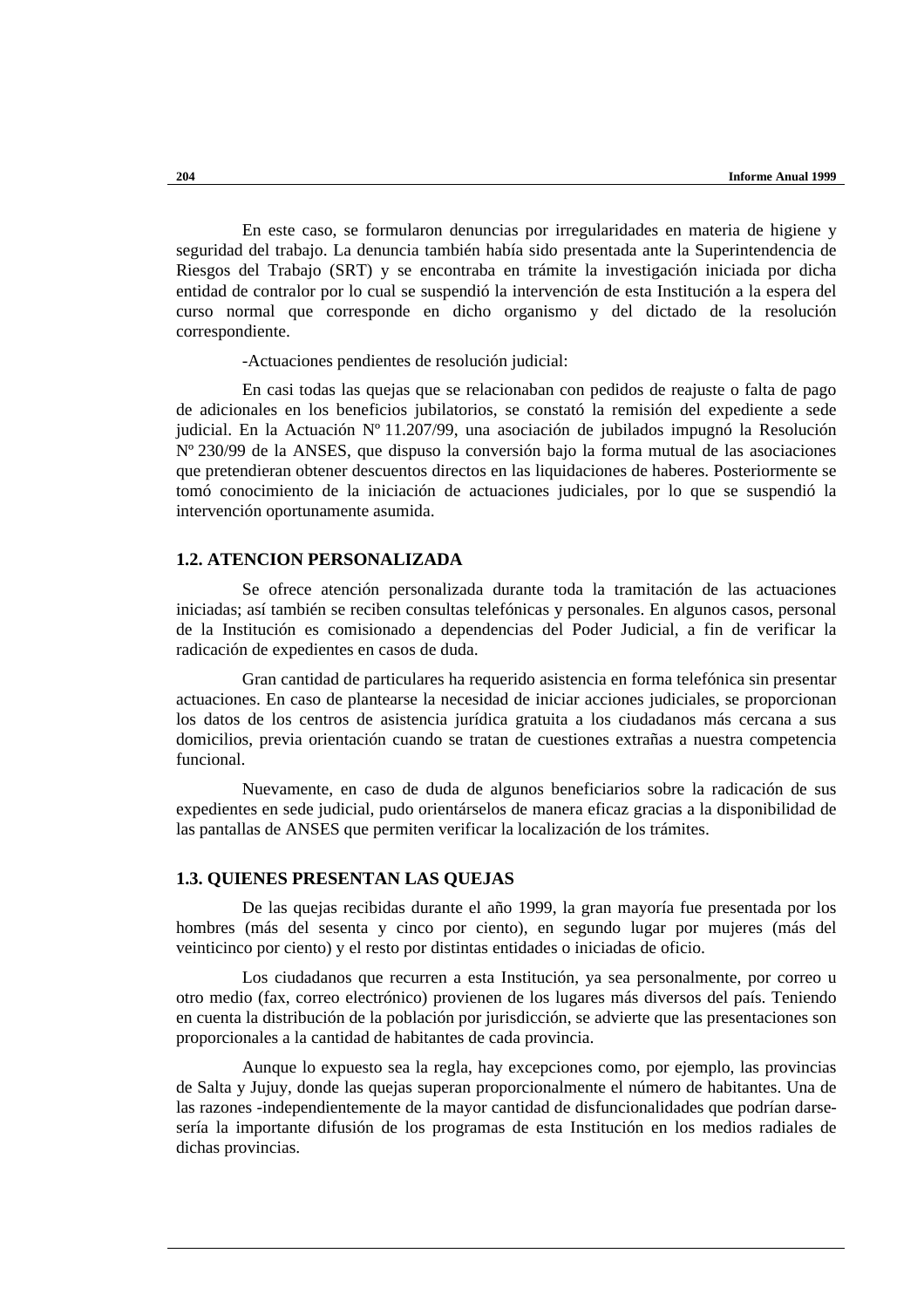Continuando con el análisis de los lugares de los que se envían las presentaciones y tomado como ejemplo la provincia de Salta, se observa que las quejas proceden de distintas localidades o ciudades, a saber: San Justo, Metán, Chimbas, Tartagal, Orán, Pocitos, General Mosconi, La Merced, Pichanal y muchas de Cerrillos y de la Ciudad Capital.

El mismo panorama se observa en Jujuy donde hubo quejas de Humahuaca, Yuto, San Pedro y numerosas de Palpalá y de la Ciudad Capital.

Siguiendo con lo ejemplos, mencionaremos el caso de la provincia de Misiones. En su caso, las presentaciones llegaron desde las localidades de Oberá, San Vicente, Puerto Rico y gran cantidad de Cerro Azul y de Leandro N. Alem.

Desde el otro extremo del país podemos citar que hubo cuantiosas presentaciones de las provincias de Tierra del Fuego y del Chubut, especialmente de Comodoro Rivadavia, Trelew y Puerto Madryn.

En síntesis, podemos concluir que el área ha recibido quejas de todos los puntos del país y que continúa abocada a la búsqueda de medidas que permitan que la relación establecida entre el Defensor del Pueblo y la gente sea cada vez más fluida.

## **1.4. INFORMES A LA COMISION BICAMERAL PERMANENTE DE LA DEFENSORIA DEL PUEBLO**

En las actuaciones que seguidamente se indican, se remitieron informes a la Comisión Bicameral Permanente de la Defensoría del Pueblo.

**-Actuación Nº 12.690/99:** Iniciada debido a los cuestionamientos a la aplicación de la Ley Nº 24.241, con motivo de los perjuicios a ex-agentes del estado en condiciones de obtener el beneficio jubilatorio y cuya baja se produjo en el año 1993, cuando regía la Ley Nº 18.037. La ANSES respondió que, habiendo tramitado el titular el reconocimiento de servicios, se le computaron 36 años, 6 meses y 7 días de servicios comunes. Aclaró que, contando el interesado con 61 años de edad en ese momento, insuficiente para gestionar la jubilación ordinaria de conformidad con el régimen legal vigente (Ley Nº 24.241).

De acuerdo con constancias obrantes en estos actuados, se tomó conocimiento de la existencia de 120.000 ex-agentes en condiciones idénticas a la descripta.

Con la promulgación de las leyes de Reforma del Estado y de Emergencia Económica, se implementaron regímenes de retiro de mutuo acuerdo (Retiro Voluntario) y cesantías.

La Comisión Nacional de Ex-agentes del Estado de Bahía Blanca, presentante de la mencionada queja, refirió que los firmantes fueron dados de baja compulsivamente en el año 1993 y con fecha 18 de octubre del mismo año se publicó en el Boletín Oficial la Ley Nº 24.241, que exige mayor edad para la obtención del beneficio jubilatorio.

Los beneficios económicos que les representaba el retiro voluntario se vieron entonces desvirtuados por una realidad que desbarató emprendimientos e ilusiones convirtiendo a los nuevos librempresistas en desocupados al margen del sistema, ya que dichos ex-agentes resultaban demasiado jóvenes para jubilarse en los términos de la renovada normativa, aunque demasiado viejos para pretender su reinserción laboral.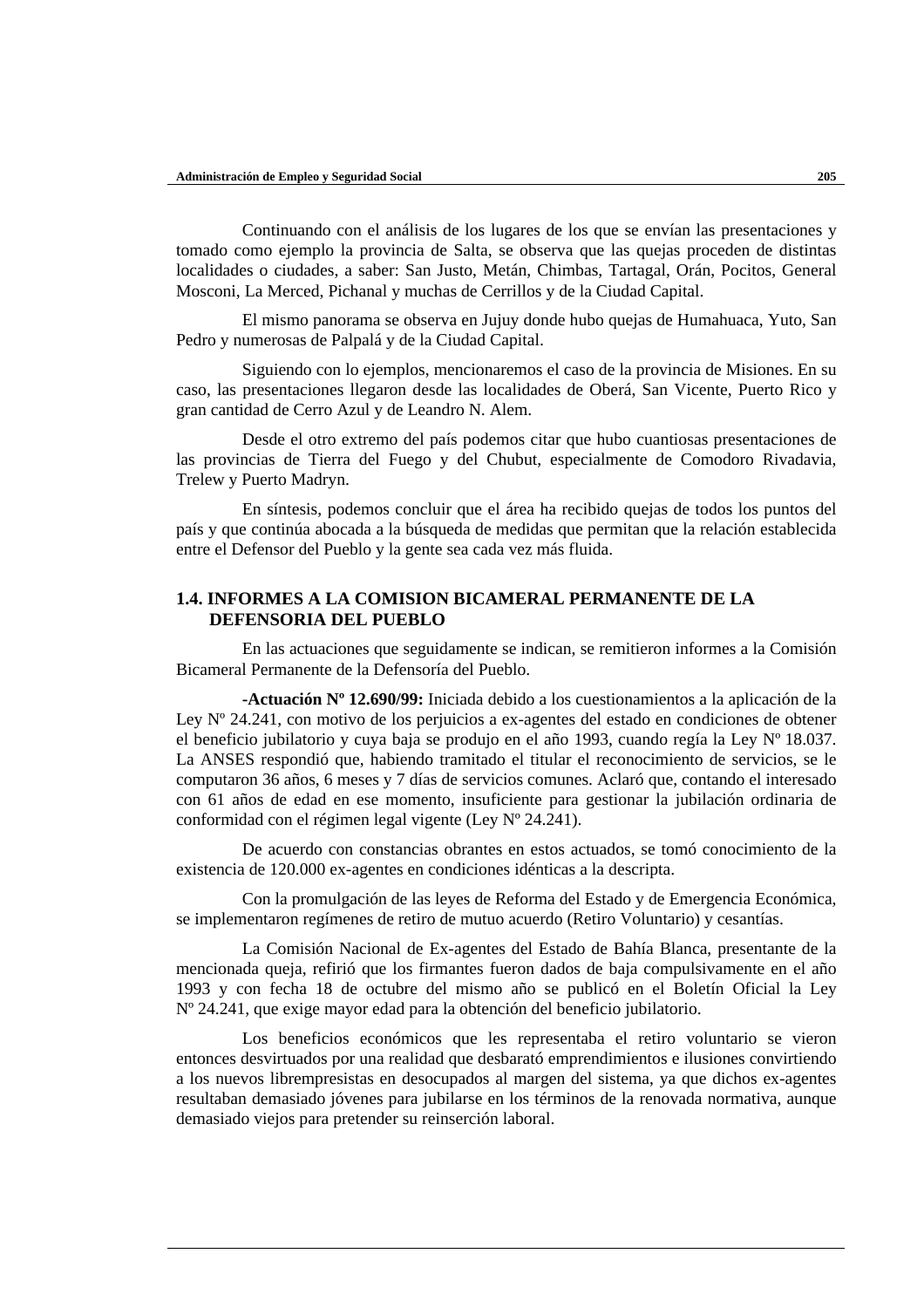El Pacto Federal para el Empleo, la Producción y el Crecimiento celebrado entre el Estado Nacional y los Estados Provinciales el día 12 de agosto de 1993 permite la transferencia de las Cajas de Jubilaciones Provinciales al Sistema Integrado de Jubilaciones y Pensiones.

Por ello, fueron incorporados al sistema mencionado algunos regímenes previsionales provinciales pese a que contenían exigencias menores para acceder a un beneficio que la derogada Ley Nº 18.037.

El Constituyente ha establecido atinadas previsiones con respecto a los derechos de la Seguridad Social, ya sea en forma directa -por intermedio del artículo 14 bis de la Carta Magnao mediante la incorporación de tratados -artículo 75, inciso 22 de la Declaración Americana de los Derechos y Deberes Del Hombre (artículo Nº XVI), la Declaración Universal de Derechos Humanos (artículo Nº 25) y el Pacto Internacional de Derechos Económicos, Sociales y Culturales (artículo 9)- que establecen una especial protección del trabajador y su núcleo familiar.

Consecuentemente, para permitir el acceso a los beneficios establecidos por el Sistema Integrado de Jubilaciones y Pensiones a ex-agentes en relación de dependencia de la Administración Pública Nacional, sus reparticiones y organismos centralizados, descentralizados o autárquicos, empresas del estado, sociedades anónimas con participación estatal mayoritaria, sociedades de economía mixta, servicios de cuentas especiales y obras sociales del sector público que, reuniendo los restantes requisitos para el logro de las prestaciones de las Leyes Nros. 24.241 y 24.347, hubieran cesado en la actividad por retiro voluntario u otra forma de distracto laboral dentro de los cinco años inmediatamente anteriores a la entrada en vigencia de la primera norma citada y que, a esa fecha, acreditaren no menos de 50 años de edad las mujeres y 55 años de edad los hombres, se resolvió remitir copia de esta actuación a consideración de la Comisión Bicameral Permanente de la Defensoría del Pueblo de la Nación en los términos del artículo 30 de la Ley Nº 24.284.

En esta actuación se unificó el trámite de otras 117 actuaciones

**-Actuación Nº 10.119/99**. Un ciudadano planteó que el MTSS le exigía iniciar el juicio sucesorio como requisito para abonarle la deuda que le correspondía percibir a su madre. Manifestó ser el único heredero de su progenitora y que el monto involucrado rondaba los \$283,10. Acompañó copia de la respuesta brindada por el citado Ministerio que expresa: "no revistiendo el reclamante carácter de causahabiente previsional al amparo del artículo 53 de la Ley Nº 24.241, procede requerir la orden judicial respectiva dispuesta en el trámite sucesorio de la causante".

El artículo 54 de la mencionada ley dispone: "En caso de no existir derechohabientes, según la enumeración efectuada en el artículo precedente, se abonará el saldo de la cuenta de capitalización individual a los herederos del causante declarados judicialmente".

El artículo 53 de la Ley Nº 24.241 enumera los herederos previsionales: "En caso de muerte del jubilado, del beneficiario de retiro por invalidez o del afiliado en actividad, gozarán de pensión los siguientes parientes del causante: a) La viuda, b) El viudo, c) La conviviente, d) El conviviente, e) Los hijos solteros, las hijas solteras y las hijas viudas siempre que no gozaren de jubilación, pensión, retiro o prestación no contributiva, salvo que optaren por la pensión que acuerda la presente, todos ellos hasta los 18 años de edad".

Dicho articulado se aplica no solamente al saldo de la cuenta de capitalización sino como en el presente caso- a un reclamo de haberes devengados, como así también de otros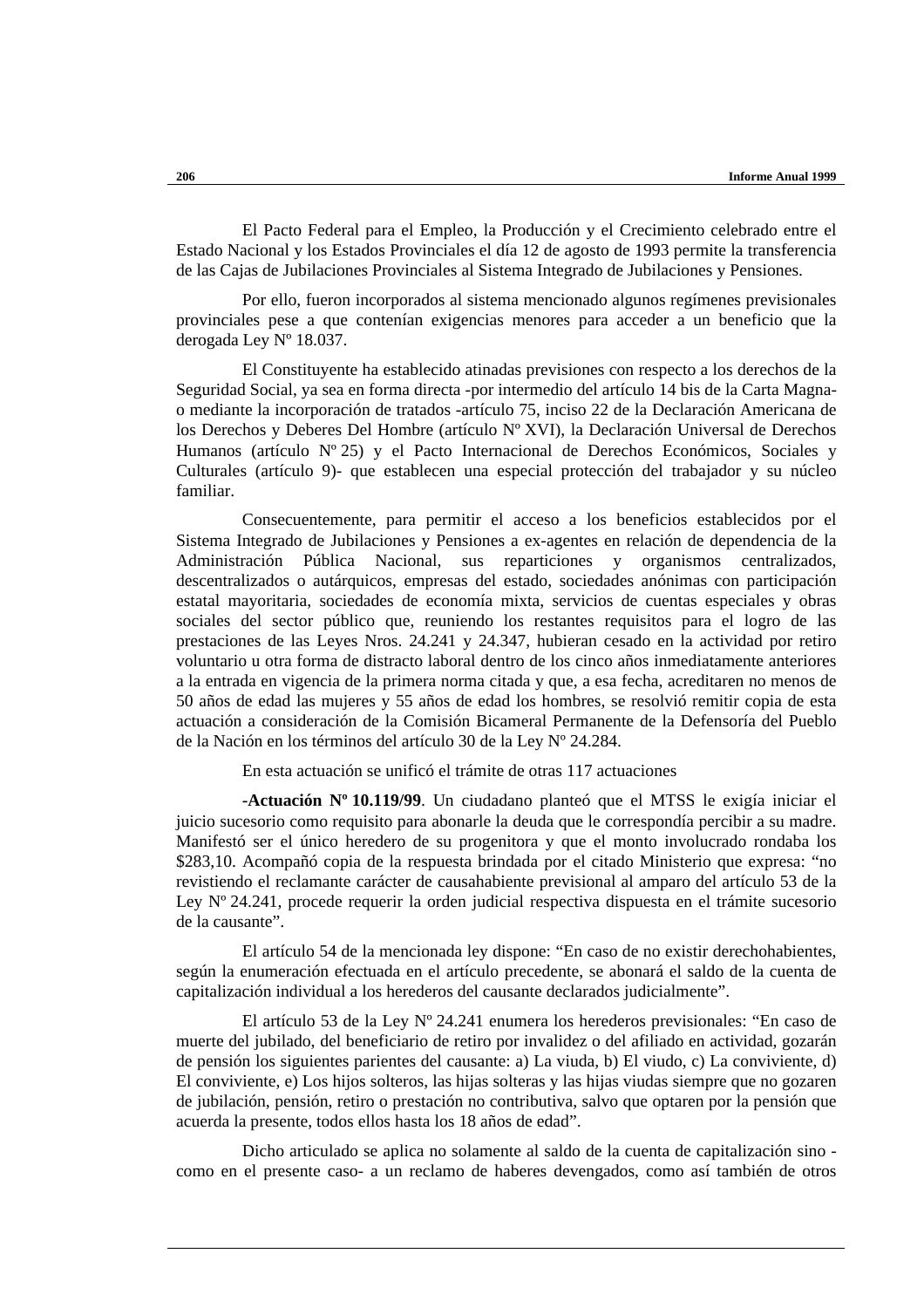créditos, a saber: diferencias de haberes reconocidos por las Leyes Nros. 23.982 y 24.130 o sentencias judiciales y retroactivos otorgados en sede administrativa.

Ello es así en razón de los argumentos vertidos en la respuesta brindada por parte del organismo encargado de la aplicación del Sistema Integrado de Jubilaciones y Pensiones.

Es preciso señalar que, de acuerdo con el artículo 20 de la Ley Nº 14.370, el Legislador dispuso que el heredero previsonal perciba los créditos del causante sin límite de montos, aunque existan herederos forzosos o acreedores.

Un ejemplo de ello, por lo significativo del monto, es la Actuación Nº 13.147/97 en la que la ANSES reconoció y abonó a una pensionada la cantidad de Bonos valor dólar estadounidense, de U\$S 315.861.

En el debate parlamentario sobre el mencionado artículo se expresó que "llena una sentida necesidad: da solución a situaciones que la experiencia ha destacado y, de consuno, representa un pronunciamiento adecuado de netas características sociales". La misma situación se plantea en los casos como el presentado por el interesado.

Los gastos en un juicio sucesorio por un monto a suceder de \$2.000 son los siguientes, aproximadamente: \$20 por publicación en Boletín Oficial, \$50, eventualmente, por una publicación en un diario de circulación masiva, \$10 por formulario Decreto Nº 3.003/56, \$5 por Bono Colegio Público de Abogados de Capital Federal, 1,5 % del monto por Tasa de Justicia o en caso que sea indeterminada, de \$70, \$17 por Certificado de Inhibición y \$200 de honorarios.

En el caso del presentante, el importe a desembolsar equivale casi al total de la suma que la ANSES debe abonarle en su carácter de único heredero de su madre.

Preliminarmente, se concluiría que la exigencia de iniciar el juicio sucesorio podría causar al nombrado una lesión en su derecho de propiedad, el que se encuentra garantizado en el artículo 17 de la Constitución Nacional.

Un parámetro importante a tener en cuenta para medir si los requisitos exigidos vulneran el ejercicio de ese derecho es la jurisprudencia de la Corte Suprema de Justicia de la Nación que sostiene que los tributos son confiscatorios cuando absorben una parte sustancial de la propiedad o de la renta.

La Corte declaró inconstitucionales a aquellos impuestos que insumen más del 33% de la renta o de la propiedad -"Fallos" 196-122, 190-159, 130-161, 179-188, 187-306, 170-114; citado por Héctor B. Villegas, Curso de Finanzas, Derecho Financiero y Tributario, Pag. 207, Editorial Depalma (fs. 9/10)-.

El presente caso es un reflejo de otros tantos que se dan en el ámbito de la ANSES y de otros organismos de la Administración Pública Nacional.

Tal afirmación se fundamenta en los 110.000 juicios previsionales contra el Estado de acuerdo con el informe Nº 26 elevado al Honorable Congreso de la Nación por el Jefe de Gabinete de Ministros- cuya gran mayoría fue iniciada hace varios años, en muchos casos, por personas de edad avanzada.

Asimismo, en dicho informe se menciona una deuda con los beneficiarios previsionales de alrededor de 433 millones de Pesos en concepto de las Leyes Nros. 23.982 y 24.130.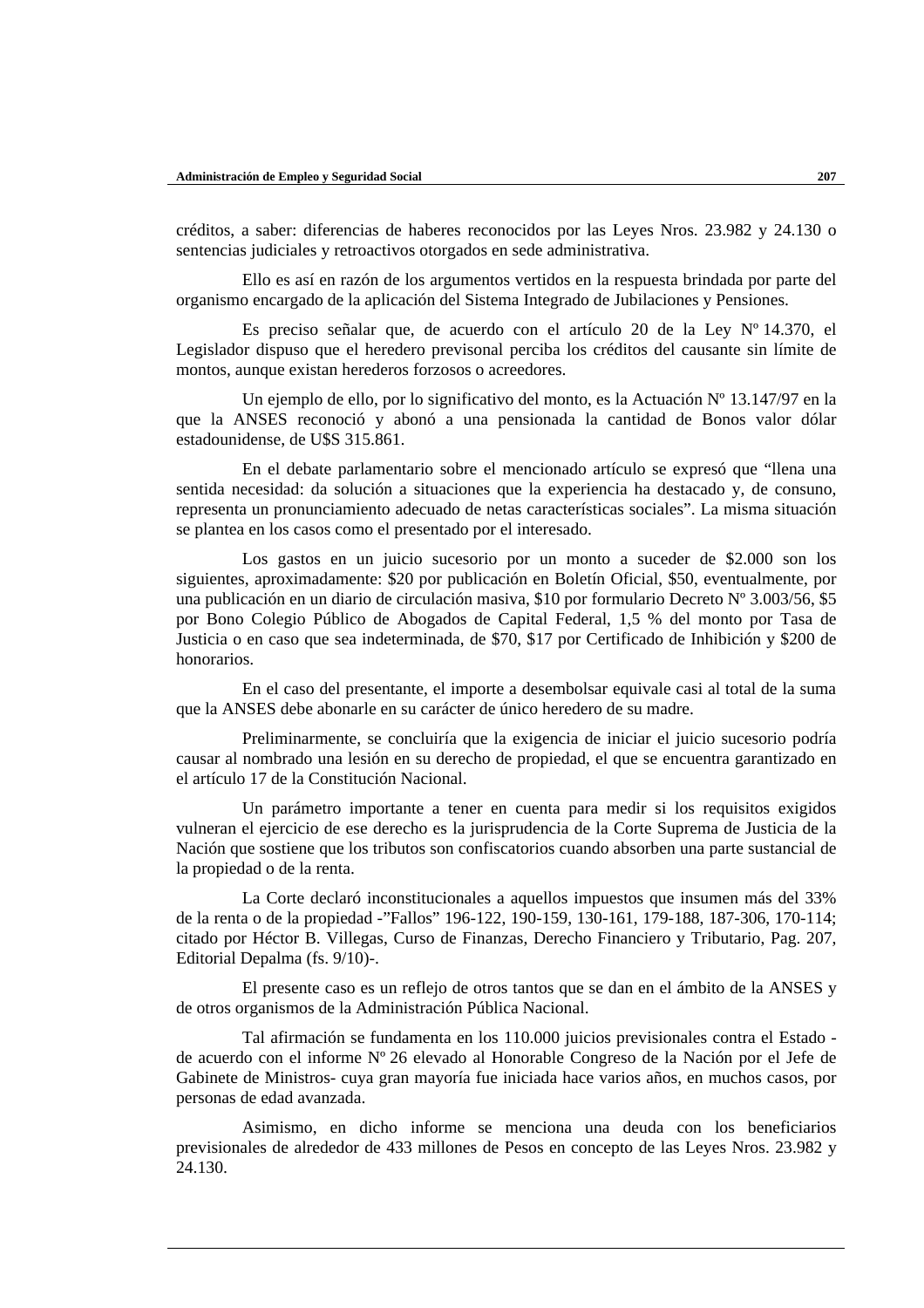Con motivo de lo expuesto, deben buscarse soluciones para evitar que el familiar que cuidó y efectuó gastos para atender al jubilado o pensionado fallecido pierda los créditos de los que éste era titular y que al momento de su muerte le correspondía percibir, profundizando de este modo la injusticia ya cometida por el Estado en su incumplimiento de no haber abonado la deuda oportunamente al causante.

Son interesantes algunas soluciones desarrolladas por la doctrina notarial para remediar ciertas cuestiones como, por ejemplo, el problema planteado en esta actuación.

Los aludidos artículos tratan con gran amplitud toda la temática de la sucesión ante notarios, y tienen en común que se proponen solamente para aquellos casos en los que el heredero es uno o haya varios y estén de acuerdo -siempre que sean mayores y capaces- para toda clase de sucesiones y sin límite de monto o bienes involucrados, además de señalar la necesaria intervención de abogados.

Sin perjuicio de lo expresado en los párrafos que anteceden, sería conveniente establecer un trámite sencillo, económico y con características de excepción para aquellas herencias que se componen de créditos cuyo monto sea de cifras modestas.

El objetivo, más allá de la naturaleza del crédito, es prescindir del trámite judicial que establecen las normas para los casos en análisis.

Con tal fin, se podría adoptar el siguiente texto:

-- "Si todos los herederos fueran capaces y hubiere acuerdo entre ellos, podrán acreditar la condición de heredero ante el notario de su elección que tenga funciones dentro del territorio del Tribunal que debió intervenir, según la competencia establecida por las leyes respectivas".

-- "En el caso de haber varios herederos todos deben presentarse y deben declarar bajo juramento que no conocen a otros, bajo responsabilidad penal por falso testimonio."

-- "Se podrá escoger el presente procedimiento siempre y cuando el crédito no supere los \$2.000, se trate de una sucesión ab-intestato y se refiera únicamente a herederos forzosos".

-- "Cuando posteriormente se produjere desacuerdo se procederá como si no se hubiere solicitado la intervención del notario, salvo los honorarios de éste -que en tal caso- los gastos ocasionados estarán a cargo únicamente de quien desista sin motivos".

-- "El notario consignará en el Acta la mencionada declaración e insertará en su protocolo copia autenticada de la Libreta de Matrimonio, las partidas u otros documentos que prueben el parentesco con el causante, sin perjuicio de las demás formalidades dispuestas por las leyes pertinentes."

La palabra "podrá" significa que la modificación propuesta se sumará al régimen vigente cuya elección -por uno u otro- corresponderá al titular de los créditos a que se alude.

El monto sugerido es consecuente con el carácter excepcional de esta proposición, además de no ser un incentivo para cometer fraudes contra los acreedores, en razón de que no se requiere, por ejemplo, la publicación de edictos como sí resulta obligatorio en los juicios sucesorios.

Por otra parte, debe recordarse que, a fin de garantizar su crédito, los acreedores tienen siempre la posibilidad de interponer medidas cautelares ante esta clase de herederos.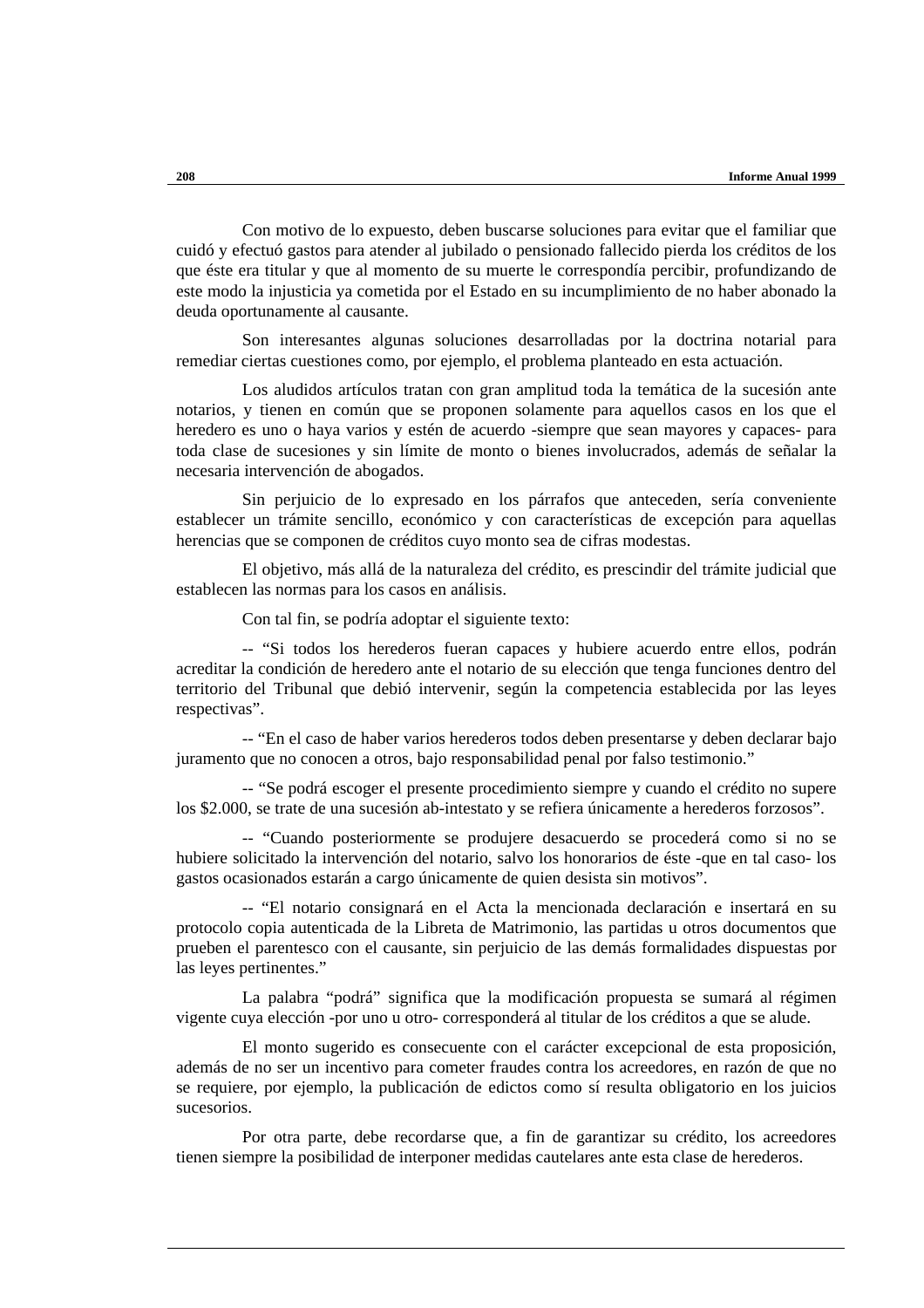Tampoco se sugiere la inclusión de los bienes muebles registrables e inmuebles, debido a que se presume que su valor excede el aquí propuesto, sin contar con los gastos que demandarían los certificados cursados al Registro para conocer su situación.

Con el mismo objeto se excluyó la sucesión en sus distintas formas testamentarias y a los herederos no forzosos en razón de las erogaciones que demandan tales actos o la actividad que se debería desplegar para reconocerlos como tales, que tornaría inocua la presente propuesta.

Debe ser obligatoria la protocolización del acta a efectos de resguardar los derechos de los requirentes y terceros con interés legitimo.

El texto formulado en la presente debería agregarse después de los artículos 3.284 y 3.285 -que establecen el juez competente para entender en la sucesión-, del Título 1: De las sucesiones, Sección Primera, Libro Cuarto del Código Civil, como enumeración bis del último artículo citado.

Para conocer con certeza los gastos que demandaría esta propuesta y a efectos de compararlos con los de un juicio sucesorio, se solicitaron informes al Colegio de Escribanos de Capital Federal y al Colegio Público de Abogados de la Capital Federal.

El primero expresó que "hasta la sanción del Decreto Nº 2.284/91 (de desregulación de la economía) el arancel notarial contenía varias normas relativas a los temas mencionados".

El artículo 4° del arancel (t.o. 1980) establecía en su apartado IV que: "no se percibirá ningún honorario en los casos de otorgamiento de poderes especiales para tramitar o percibir jubilaciones, pensiones, retiros o subsidios por invalidez o pobreza".

Agregó que "de la misma forma, estaba previsto un arancel preferencial de \$ 17,36 para los certificados de vida o supervivencia y de \$ 2,16 si dicho certificado era expedido para pensionistas del Estado (art. 6, inc. m)".

El Colegio de Escribanos de la Capital Federal manifestó que "ofrece su total colaboración" para la búsqueda de soluciones tendientes a brindar servicios útiles a la comunidad.

En tal sentido, expresó que "podría llegar a ser posible la regulación, no sólo del procedimiento, sino también de su costo, a través de un eventual convenio entre las instituciones interesadas, al que deberían adherirse aquellos escribanos que acepten prestar intervención en las condiciones que pudieren acordarse".

El Colegio Público de Abogados de la Capital Federal informó que "el costo aproximado de un juicio sucesorio de las características mencionadas en la nota es de: \$283,10 por sucesión, \$35 por gastos y honorarios mínimos de \$200".

Las erogaciones por una "Sucesión de \$2000 (pesos dos mil) -corresponden- gastos de \$65 (pesos sesenta y cinco) - honorarios mínimos (Ley de Aranceles) de \$200 (pesos doscientos)".

Por último, agregó que "este Colegio no cuenta con servicios diferenciales, salvo el patrocinio gratuito para personas de escasos recursos".

Las respuestas brindadas por los mencionados Colegios son indicativas y en razón de una economía procesal no se solicitaron informes a los demás Colegios de Abogados y Escribanos Provinciales.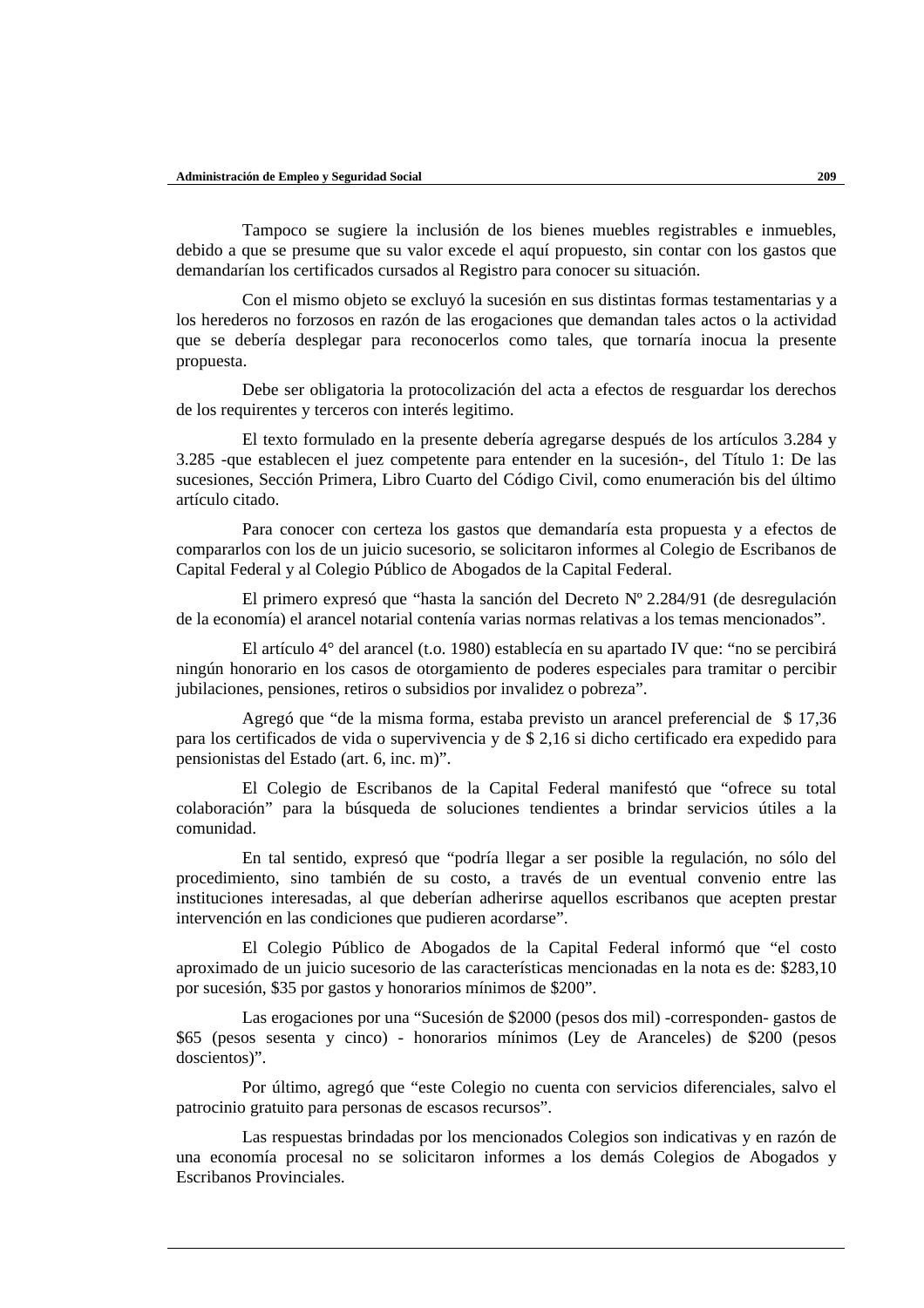Del análisis de dichas contestaciones surge que, de implementarse otro procedimiento de acreditación de la condición de heredero ante notario, resultaría beneficioso no sólo por el menor tiempo que se demandaría sino también por la erogación a efectuarse.

La constitucionalidad de esta propuesta está salvada en razón de que siempre se podrá recurrir a la vía judicial a efectos de la revisión de lo actuado.

Cumplida tal exigencia, la Corte Suprema de Justicia de la Nación ha decidido -por ejemplo- la legalidad del Tribunal Fiscal de la Nación, órgano jurisdiccional de los recursos de apelación contra actos de la DGI, que depende del Poder Ejecutivo.

En el mismo sentido se entendió respecto de las entidades privadas como las Cámaras de Arrendamientos y Aparcerías Rurales y las Cámaras de Alquileres.

Lo dicho aquí es sin perjuicio de que el Honorable Congreso de la Nación adopte, ya sea para otras situaciones particulares o para toda clase de sucesiones, los distintos proyectos de reformas del Código Civil y/o Procesal elevados a su consideración.

Como ya se adelantara, el artículo 17 de la Constitución Nacional establece: "La propiedad es inviolable y ningún habitante de la Nación puede ser privado de ella, sino en virtud de sentencia fundada en ley..." y el artículo 75, inciso 22, de la Carta Magna incorpora con jerarquía constitucional Tratados Internacionales de Derechos Humanos que establecen una especial protección sobre el derecho de propiedad de los ciudadanos.

Consecuentemente, a los efectos de que se contemple la posibilidad de incorporar una norma en el Código Civil que permita a los titulares de los créditos señalados ut-supra cuyos montos sean modestos, percibirlos con sólo acreditar su condición de heredero ante notario y cuyo documento será título suficiente para realizar los trámites pertinentes, se dispuso por Resolución Nº 3.158/99 remitir copia de esta actuación a consideración de la Comisión Bicameral Permanente de la Defensoría del Pueblo en los términos del artículo 30 de la Ley Nº 24.284.

#### **1.5. COMUNICACIONES AL PROCURADOR GENERAL DE LA NACION**

Durante el año 1999, solamente en 8 actuaciones se denunciaron hechos que encuadraban en lo dispuesto por el artículo 26 de la Ley Nº 24.284.

Los motivos de la intervención del citado organismo son variados como dan cuenta las actuaciones que a continuación se cometan brevemente:

En la **actuación Nº 1.968/97**, la razón de remitir copia del actuado al citado funcionario se debió a que, a pesar de las numerosas gestiones realizadas ante la ANSES y el Lloyds Bank, no se pudo determinar la causa del incumplimiento en el pago de los fondos adeudados a la peticionante, quien era hija y heredera de la causante.

En la **actuación Nº 12.333/97**, un interesado solicitó la intervención del Defensor del Pueblo a fin de obtener el pago de una deuda en efectivo que no cobró por no estar de acuerdo con la liquidación, siendo la entidad pagadora el Banco de Mendoza S.A. Atento que la ANSES informó que "si bien el 14-7-98 se arbitraron los medios para proceder al pago en bonos del presunto impago de la operatoria de recupero de agosto 1993, con posterioridad al efectuarse los cruces de sistemas que posibilitan la validación de los montos a colocar, surgió la falta de rendición por parte del Agente Pagador de tal impago" y a que la referida entidad bancaria no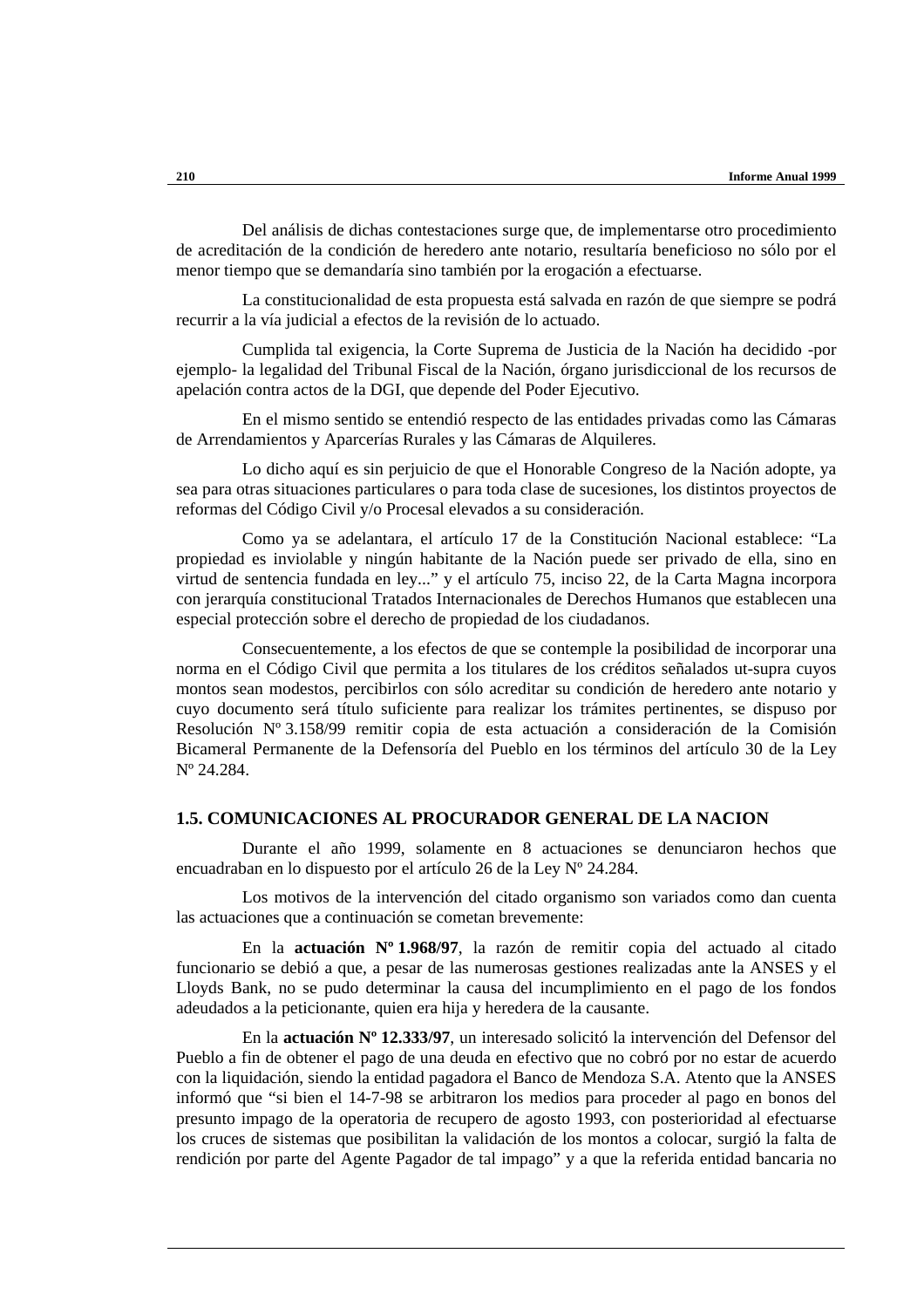respondió a esta Institución ni al Ente Previsional, se dio intervención al Procurador General de la Nación.

En la **actuación Nº 2.963/98**, el interesado solicitó la intervención del Defensor debido a que -según expresó- resultó afiliado sin su conformidad a Previnter AFJP. Si bien después de los requerimientos formulados a la citada AFJP y a la ANSES se regularizó la situación -ya que, como informara esta última, se realizó con fecha 28 de mayo de 1998 un Traspaso Especial por el que se ubicó al interesado nuevamente en el Régimen de Reparto y que la Administradora de Fondos depositó los fondos indebidamente percibidos-, el Area Legal y Contencioso dictaminó que, en el supuesto de haberse falsificado la firma, se estaría ante la posible comisión de un delito de acción pública por lo que se remitieron los antecedentes al Procurador General de la Nación.

En la **actuación Nº 14.067/98** los hechos que motivaron la remisión al Procurador General de la Nación consistían en conductas -que "prima facie" podrían constituir delito de acción pública- ocurridas en la Biblioteca Nacional y como consecuencia de las cuales -en apariencia- resultaban vulnerados los derechos de los trabajadores de la planta permanente.

En la **actuación Nº 14.093/98** la causa del envío se debió a la existencia de un perjuicio al interesado a raíz de irregularidades en el cobro y acreditación de aportes previsionales por parte de la Administración Federal de Ingresos Públicos y la AFJP Previnter.

En la **actuación Nº 9.673/99** un ciudadano solicitó la intervención de la Institución por considerar irregular el proceder de una agencia de colocaciones laborales, la que radicaría en que a los interesados sólo se les proporcionaba un listado de números telefónicos -con los que deberían comunicarse a los fines de solicitar empleo- previo pago de una suma de \$3,50 por cada oficio que aspiraban ejercer, sin extender comprobante de pago ni asegurar la restitución de la suma abonada en caso de resultar infructuosa la búsqueda.

En la **actuación Nº 13.878/99** la interesada denunció el incumplimiento de las gestiones encomendadas a una gestora para la realización de un trámite previsional, de los que surgiría la existencia de delitos de acción pública por presunta utilización de sellos falsos.

En la **actuación Nº 15.188/99** el Presidente del Bloque de Concejales P.J. de la Ciudad de San Salvador de Jujuy denunció la adulteración de documentos e irregularidades en la expedición de una certificación de servicios, efectuada en dependencias de la Municipalidad de la citada ciudad, por la cual un funcionario accedió a un beneficio de jubilación.

## **1.6. INICIATIVA POPULAR. ACTUACIONES INICIADAS EN VIRTUD DE LAS DISPOSICIONES DE LA LEY Nº 24.747**

- **Actuación Nº 14.763/98:** El interesado presentó un proyecto legislativo relacionado con el Sistema Previsional.

Por resolución Nº 261/99, se declaró verificado conforme lo establecido por el artículo 6 de la Ley  $N^{\circ}$  24.747 el proyecto de iniciativa popular propiciando modificaciones al sistema previsional.

- **Actuación Nº 14.444/99:** Iniciada a instancias de un ciudadano con motivo del rechazo a un proyecto de jubilación anticipada por parte del Poder Ejecutivo Nacional.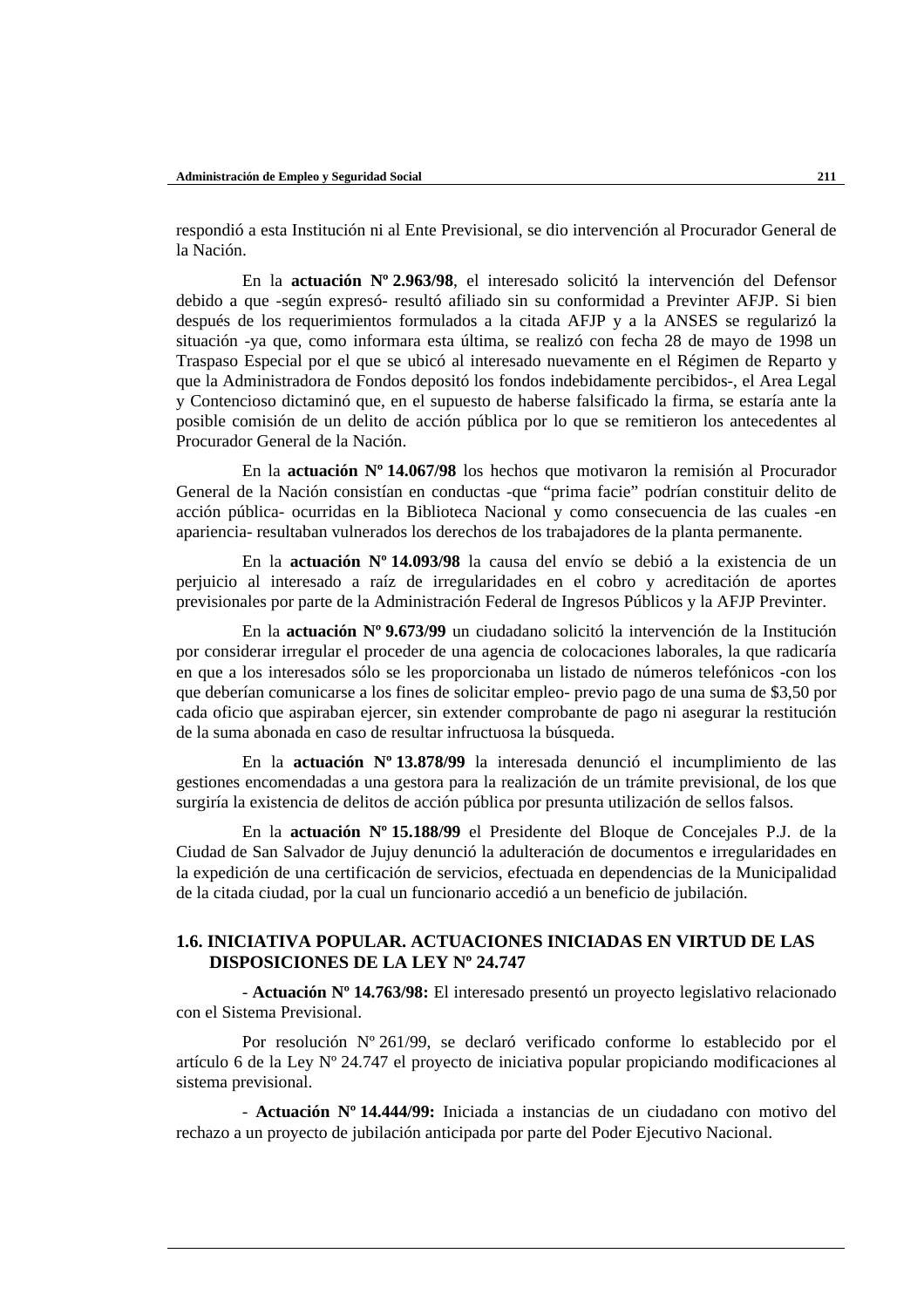Mediante nota DP Nº 21.366/99, se envió al interesado copia de la Resolución Nº 2.822/99 dictada en la Actuación Nº 12.690/99. En mérito a la brevedad, se remite al título "Informes a la Comisión Bicameral Permanente de la Defensoría del Pueblo".

# **2. TEMATICA**

## **2.1. ADMINISTRACION DEL EMPLEO**

## **2.1.1. Recomendaciones en materia de empleo:**

Las recomendaciones cursadas en relación con este tema permiten ser agrupadas de acuerdo a las siguientes problemáticas:

#### **- Demora en la calificación de servicios**

- **Actuación Nº 4.897/97:** Esta actuación fue iniciada con posterioridad a la queja presentada por un ex trabajador de Altos Hornos Zapla, quien tenía dificultades para obtener el pronunciamiento sobre el carácter diferencial de las tareas desempeñadas en el Alto Horno Nº 1-EX SOMISA- durante el período de 1964 a 1970 por parte de la ANSES.

La calificación requerida revestía vital importancia para el interesado toda vez que su ausencia afectaba los requisitos exigibles para acceder a su beneficio jubilatorio.

Los sucesivos pedidos de informes enviados a la ANSES fueron respondidos en diversas oportunidades, informándose el paso del expediente a diferentes dependencias tanto del ente previsional como de la Superintendencia de Riesgos del Trabajo.

En uno de los respondes aludidos se señaló que, atento a que la citada Superintendencia no correspondía al ámbito de competencia del ente previsional, no podía proyectarse un plazo aproximado para la resolución del expediente en cuestión. Habida cuenta del tiempo transcurrido, se recomendó a la Administración Nacional de la Seguridad Social por Resolución Nº 135/99 que arbitrara las medidas conducentes a resolver sobre el carácter diferencial de las tareas prestadas por el interesado.

Con posterioridad, informó a esta Institución que su expediente de reconocimiento de servicios fue resuelto favorablemente, extremo que fue verificado mediante el Sistema de Gestión de Trámites de la ANSES y ratificado por nota remitida por el citado ente.

#### - **Falta de pago de diferencias salariales**

- **Actuación Nº 14.755/97:** La investigación iniciada en este expediente se debió a la presentación efectuada por un particular domiciliado en Capital Federal que denunció la falta de pago de diferencias salariales por parte del Ministerio del Interior.

La información proporcionada oportunamente por el Ministerio involucrado dio cuenta de la radicación inicial del expediente del interesado como también de otros reclamos similares en el Cuerpo Asesor de la Dirección General de Asuntos Jurídicos del mismo. Señaló que, debido a la complejidad del tema, se encontraba en etapa probatoria reuniéndose antecedentes para dictaminar sobre el caso. En razón del tiempo transcurrido desde el inicio del trámite, se dispuso recomendar por Resolución Nº 345/99 a la Dirección General de Asuntos Jurídicos del Ministerio del Interior que arbitrara las medidas necesarias para determinar si al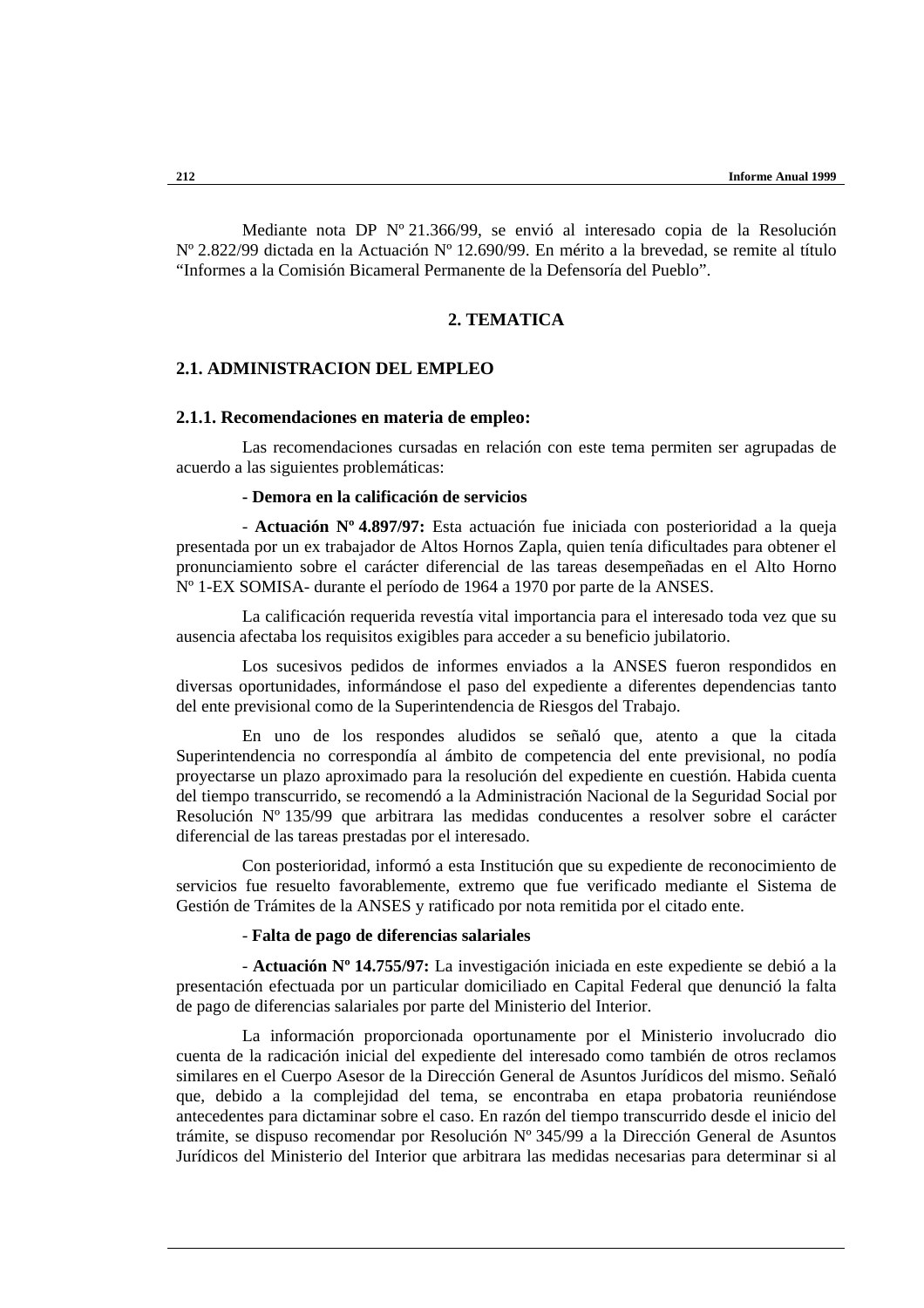interesado le asistía derecho a percibir las sumas reclamadas y, en su caso, que fuesen abonadas.

Posteriormente, se puso en conocimiento del Ministro del Interior el incumplimiento de la recomendación cursada sin que, a la fecha de elaboración de este informe, se obtuviera una respuesta positiva por parte de la cartera involucrada.

## - **Aplicación del régimen de tareas insalubres**

- **Actuación Nº 15.918/97:** La Junta Interna de Delegados del Instituto Nacional de Microbiología Carlos G. Malbrán presentó queja por incumplimiento de las condiciones laborales impuestas por Disposición  $N^{\circ}$  16/95 de la Dirección Nacional de Salud y Seguridad en el Trabajo ante la insalubridad de las tareas efectuadas en el citado Instituto.

A esta presentación posteriormente se adhirieron copias de los reclamos formulados por personal del Instituto, en los que se peticionó que se abonara un pago adicional por tarea riesgosa y la reducción a 6 horas de la jornada de trabajo. La respuesta recibida a los pedidos de informes dio cuenta de que los expedientes respectivos fueron elevados en consulta a la Dirección Nacional del Servicio Civil de la Secretaría de la Función Pública de la Jefatura de Gabinete de Ministros.

Habiendo dirigido entonces un nuevo requerimiento a esta Dirección Nacional, se señaló que el dictamen propiciado en el caso determinó que correspondía aplicar a los interesados la jornada laboral de 6 horas prevista en el artículo  $2^{\circ}$  de la Ley N° 11.544, pues las tareas que desempeñan se encuentran taxativamente consideradas insalubres por el órgano competente a través de la Resolución Nº 16 de la Dirección Nacional de Salud y Seguridad en el Trabajo.

Por su parte, la Administración del Instituto involucrado informó que, a fin de expedirse sobre la cuestión, solicitó una evaluación de la ART para que ésta determinara si existen riesgos y/o peligrosidad para el personal que desarrolla tareas en su ámbito.

Habida cuenta del tiempo transcurrido desde la iniciación del trámite sin que el mismo haya sido resuelto, se recomendó por Resolución Nº 1.396/99 a la Administración Nacional de Laboratorios e Institutos de Salud "Dr. Carlos G. Malbrán" que arbitre las medidas necesarias para determinar si correspondía la aplicación de la reducción horaria y el cobro del adicional por tarea riesgosa.

El incumplimiento de la recomendación formulada se puso en conocimiento del Secretario de Programas de Salud del Ministerio de Salud y Acción Social.

## - **Incorrecta acreditación de aportes**

- **Actuación Nº 515/98:** Iniciada a raíz de la denuncia formulada por un trabajador que señaló la incorrecta desviación de sus aportes al régimen de reparto a pesar de haber optado por el régimen de capitalización. Ante la demora en la corrección de tal error que, según los reiterados informes obtenidos del ente previsional obedecía, obedecía a la falta de implementación de una resolución conjunta SAFJP-ANSES-AFIP, por Resolución Nº 1.393/99 se recomendó a la ANSES que arbitrara las medidas necesarias para resolver la petición efectuada por el presentante de la queja.

Ante la falta de respuesta favorable a la recomendación formulada dentro del plazo establecido en el art. 28 de la Ley Nº 24.284, se cursó nota al Secretario de Seguridad Social y, posteriormente, al Ministro de Trabajo y Seguridad Social, poniendo de manifiesto esta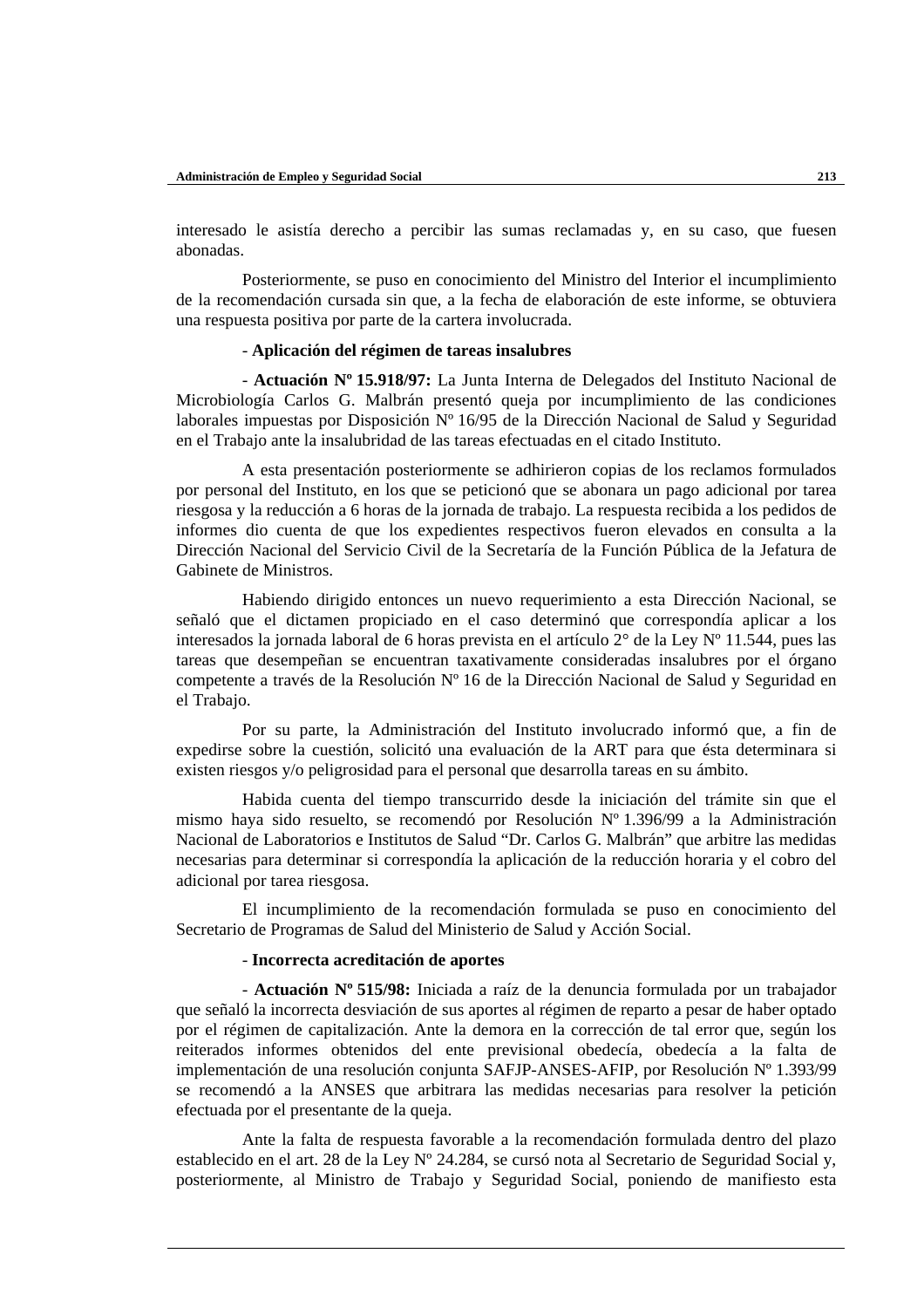situación. Finalmente, la ANSES remitió copia del proyecto de resolución conjunta que prevé el procedimiento a aplicar para la solución del problema del interesado.

- **Actuación Nº 1.103/98:** Motivada por la falta de respuesta por parte de la DGI al cuestionamiento de una liquidación de aportes debido a que los períodos reclamados habían sido cancelados a través de una moratoria por el presentante.

Luego de remitírsele copia de la abundante documentación adjuntada por el interesado, la DGI consideró procedente el reclamo del particular respecto a la cancelación de la deuda de acuerdo con la Ley Nº 21.864. Señaló, además, que había remitido a la ANSES el comprobante de pago respectivo.

De la información rendida surgió que el ente previsional no registraba el pago de acuerdo con la microfilmación y registros que obraban en poder de la citada Administración Nacional, sin que se indicara que se hubieran realizado diligencias tendientes a determinar su acreditación. Por ello, el trámite previsional permanecía obstaculizado a pesar de contar el interesado con los comprobantes de pago. En razón de lo expuesto, mediante Resolución Nº 2.656/99 se recomendó a la ANSES que a la brevedad adoptara las medidas pertinentes a fin de constatar el efectivo pago al interesado de la suma reclamada en concepto de deuda previsional, mediante el análisis de las rendiciones efectuada por el Banco de Italia y Río de la Plata y de toda otra documentación que obrara en su poder y verifique si la microfilmación posee los datos completos relativos a la afiliación a la Caja de Autónomos del mismo.

A pesar de haber sido comunicada dicha recomendación a fines de agosto de 1999 y pese a la comunicación de su incumplimiento al Ministerio de Trabajo y Seguridad Social, a la fecha de elaboración de este informe no se ha dado una respuesta definitiva a la cuestión expuesta por el interesado.

- **Actuación Nº 1.472/98:** En esta actuación la presentante de la queja, domiciliada en la ciudad de Rosario, Provincia de Santa Fe, comunicó a esta Institución que la DGI había acreditado erróneamente su aportes a otra persona por un error en el número de CUIT. A pesar de los múltiples reclamos que efectuara y que la persona a la que se le acreditaban los aportes brindó colaboración en el caso (manifestó por escrito que jamás se había desempeñado en actividad en relación de dependencia ni en forma autónoma y que carecía por ello de aportes), no logró obtener la corrección del error señalado.

Luego de sucesivos requerimientos, se dictó la Resolución Nº 1.397/99 por la que se recomendó a la DGI que adoptara a la brevedad las medidas pertinentes para regularizar los aportes previsionales de la particular damnificada. Luego de un informe parcial por el que se excusó la demora producida por cuanto resultaba necesario aguardar la implementación del procedimiento y emisión del instructivo de la Dirección de Programas y Normas de Recaudación, se estimó conveniente poner en conocimiento del señor Ministro de Economía Obras y Servicios Públicos el incumplimiento. A pesar de los numerosos requerimientos formulados, a la fecha de redacción de este informe, no se ha dado cumplimiento a la recomendación dictada.

## **- Protección Estatal de los menores que trabajan**

**- Actuación Nº 2.695/98:** En esta actuación, se realizó la investigación orientada a verificar las condiciones en que trabajaban los menores contratados en medios de difusión.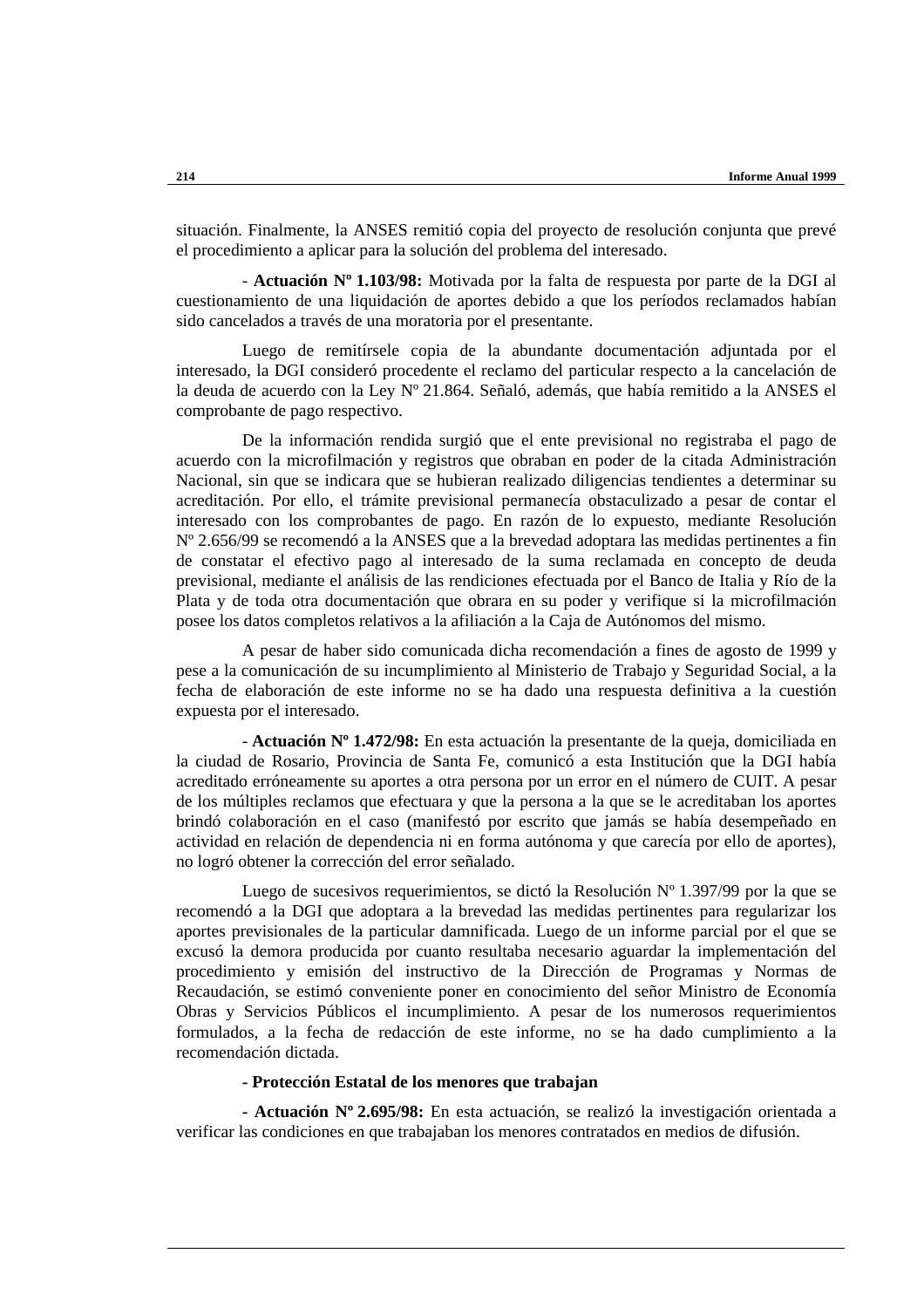En principio, se dirigió a recabar información vinculada al espectáculo "Chiquititas", tanto en la exhibición del programa televisivo como en la representación de la obra teatral cuyos elencos eran integrados por menores.

La información brindada oportunamente por la Dirección de Inspecciones y Relaciones Individuales del Trabajo permitió advertir una escasa actividad en la función de contralor del trabajo de los menores que compete al Estado. En razón de ello y luego de reiterados pedidos de informes, se tomó conocimiento de que la Dirección competente había detectado infracciones e impuesto multas a los responsables de la obra teatral.

Los informes cursados se dirigían no sólo a la obra teatral aludida sino que requerían información general acerca de la tarea de contralor del estado respecto de los menores que trabajan.

El análisis de los informes rendidos llevaron al dictado de la Recomendación Nº 1.754/99, oportunamente dirigida a la Dirección de Inspecciones y Relaciones Individuales del Trabajo del Ministerio de Trabajo y Seguridad Social, por la que se instó a la Dirección de Inspecciones y Relaciones Individuales del Trabajo que arbitrara las medidas necesarias para el adecuado cumplimiento de su tarea fiscalizadora en relación con el trabajo de los menores. Esta resolución fue respondida a través de la nota de fecha 5 de agosto de 1999 por el Secretario de Trabajo y Seguridad Social. A través de ella se manifestó la disconformidad con los términos de la resolución dictada, sosteniéndose que la Dirección involucrada verificaba detalladamente el cumplimiento de la normativa vinculada al trabajo de los menores.

Si bien resultaba exacto, tal como se desprende de la documentación obrante en el expediente respectivo, que la iniciación de las investigaciones tuvo lugar con anterioridad a los informes cursados por esta Institución, se valoró la información recién proporcionada con detalle por parte de la cartera requerida luego de la recomendación efectuada, concluyéndose igualmente que la tarea desplegada en relación con el trabajo de menores por parte de la Dirección involucrada resultaba deficiente. Consecuentemente, se remitió la nota DP Nº 2.6395/99 por la que se puso en conocimiento del Ministro del Area que no se había brindado una justificación adecuada al incumplimiento de la recomendación contenida en la Resolución Nº 1.754/99.

Posteriormente, a través de una nota de fecha 4 de noviembre de 1999, la cartera aludida formuló posteriores aclaraciones y remitió un detalle circunstanciado de la tarea efectuada por la Dirección de Inspecciones y Relaciones Individuales del Trabajo, cuyas estadísticas demuestran que la problemática de los menores que trabajan continúa relegada, pues no se cuenta siquiera con datos relevados sobre este tópico.

Se dispuso, luego, solicitar informes ampliatorios al Ministerio de Trabajo en relación con el Programa IPEC, cuyo contenido se advertía como acción positiva del Estado dirigida a la solución concreta de la problemática en análisis. La reunión celebrada con personal del Ministerio de Trabajo que concurrió a esta Institución a fin de aclarar sobre el particular, dio cuenta de que el desarrollo de este programa aún se encuentra en una etapa inicial.

#### **- Riesgos del Trabajo**

- **Actuación Nº 14.643/98:** Fue iniciada ante la denuncia radicada debido a la presunta falta de cobertura de los accidentes de los empleados públicos, derivada de la aplicación de la Ley Nº 24.557.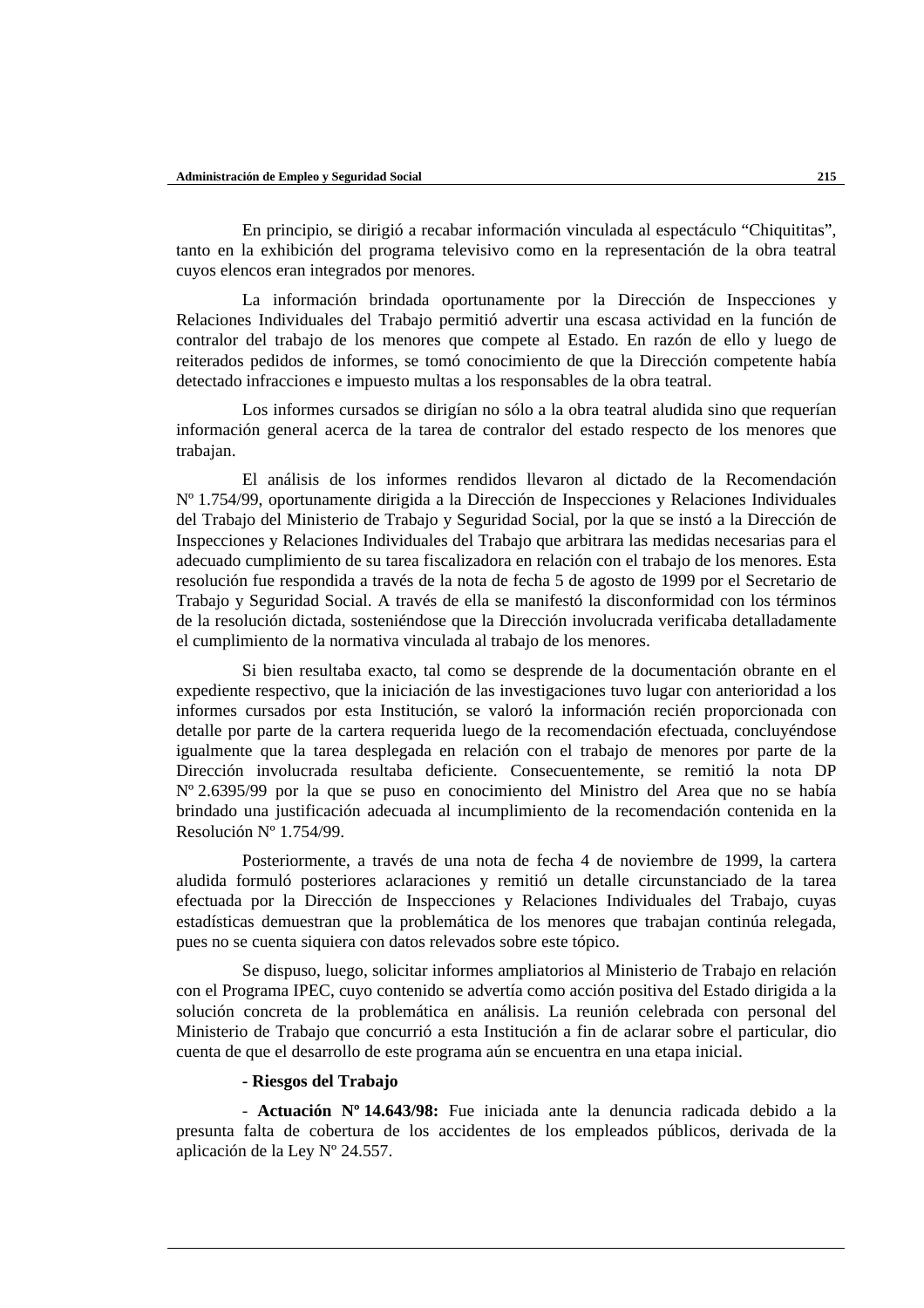En la presentación formulada, se señaló que existía una discriminación entre el personal civil que presta servicios en el Ministerio de Defensa y sus organismos dependientes y el personal civil que lo hace en el Estado Mayor Conjunto y en las tres Fuerzas Armadas en cuanto a la aplicación de lo dispuesto por la Ley Nº 24.557 de aseguramiento de los riesgos del trabajo.

Los pedidos de informes dirigidos al Subsecretario de Coordinación Técnica del Ministerio de Defensa dieron cuenta de que, cuando se alude a la Jurisdicción Defensa, se incluye a la dotación del Ministerio de Defensa y de sus organismos dependientes: Instituto de Ayuda Financiera para el pago de Seguros y Pensiones Militares, Instituto de investigaciones Científicas y Técnicas de la Fuerzas Armadas y Dirección General del Antártico y también personal civil y militar del Estado Mayor Conjunto y de las Tres Fuerzas Armadas. Se destacó que el personal militar de las referidas fuerzas se considera excluido del Régimen de la Ley Nº 24.557 por hallarse regido por la Ley Nº 1.901 por lo que la obligatoriedad existe con relación a las plantas de agentes civiles.

En la respuesta mencionada, además se indicó que, respecto del personal civil de las Fuerzas Armadas, se realizaron análisis de las distintas condicionantes -entre las cuales se cuenta la insuficiencia de recursos- habiéndose concluido que existen fundamentos para propiciar el dictado de normas de excepción que posibiliten la aplicación del autoseguro.

También se informó que lo expuesto se puso en conocimiento de la Superintendencia de Riesgos del Trabajo, con copias de las notas remitidas al referido organismo.

En razón de la misión impuesta al Defensor del Pueblo de la Nación por el art. 86 de la CN, se dispuso por Resolución  $N^{\circ}$  1.209/99 recomendar al Ministerio de Defensa que arbitre las medidas necesarias para que se brinde igual tratamiento a la totalidad del personal civil de las Fuerzas Armadas en cuanto a la protección contra los riesgos del trabajo.

Ante la falta de respuesta del Ministerio de Defensa involucrado, se puso en conocimiento de lo actuado a la Comisión Bicameral Permanente de la Defensoría del Pueblo.

### **2.1.2. Actuaciones de oficio en materia de Empleo**

Habida cuenta del gran número de actuaciones de oficio iniciadas durante 1999, sólo se citan algunas de manera ilustrativa del trabajo cumplido. Así cabe mencionar las siguientes cuestiones involucradas:

### - **Riesgos del Trabajo**

- **Actuación Nº 2.485/98:** Se promovió de oficio a partir de una nota periodística publicada en el Diario "Clarín" el 20 de mayo de 1998 titulada "Cae un montacargas desde el piso 15. Hay 6 muertos", en el que se hacía saber a la opinión pública acerca del accidente producido en un edificio en construcción destinado a oficinas, ubicado en la intersección de las calles Alem y Córdoba.

En otro artículo publicado en dicho matutino titulado "Condena de la UOCRA", se relatan las denuncias por incumplimiento de las normas de higiene y seguridad, que habría formulado el Secretario General de la Unión Obrera de la Construcción de la República Argentina (UOCRA).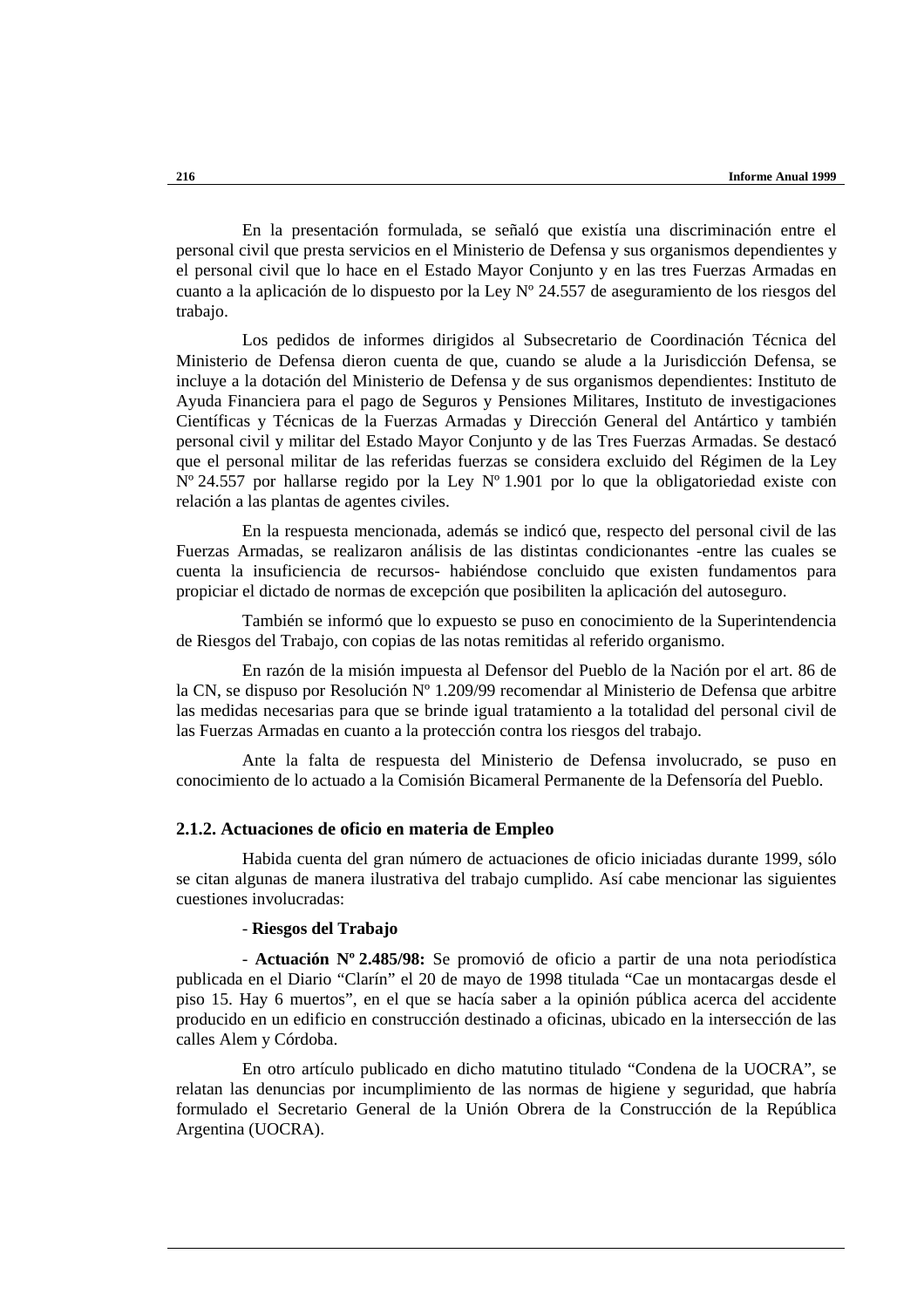En razón de ello, se solicitaron informes a la Superintendencia de Riesgos del Trabajo, a la Dirección Inspección y Relaciones Individuales del Trabajo del Ministerio de Trabajo y Seguridad Social y a la UOCRA.

La Superintendencia mencionada informó —en síntesis sobre las inspecciones realizadas en el año 1997 y durante 1998, la cantidad de denuncias recibidas, las actas labradas e infracciones aplicadas y los convenios firmados con algunas provincias .

Con respecto al procedimiento que se da a las denuncias, hizo saber que "una vez verificada a qué ART está afiliada la empresa denunciada, se notifica a la Aseguradora solicitando que, en un plazo de 10 días, se efectúen las verificaciones correspondientes para corroborar lo denunciado e indicar las correcciones necesarias a seguir".

Agregó que efectuado dicho trámite y, habiéndose controlado que se haya dado cumplimiento a las desviaciones encontradas, el resultado de la inspección es remitida a la Subgerencia de Prevención de esa Superintendencia para que —como en la mayoría de los casos — se programe una inspección con personal de su plantel.

La UOCRA remitió copia de 11 notas que enviara la Subgerencia de Prevención, en las que se daba cuenta de los motivos por los cuales se devolvían las denuncias realizadas por ese gremio. Los principales motivos de devolución eran: "El Nº de CUIT es incorrecto, no encontrándose en nuestro registro la empresa denunciada", de acuerdo con las notas adjuntadas, como también invocaciones que refieren a: "Investigada la denuncia, se comprobó que los datos son incorrectos", "efectuada la averiguación por intermedio de la aseguradora, las empresas no se encontraban trabajando en las obras denunciadas" ,"CUIT mal registrado", "La Aseguradora informa que no coincide la razón social con la dirección de la obra", "No registra afiliación a una ART, para el Nº de CUIT denunciado" y "Efectuada la averiguación por intermedio de la aseguradora, los datos no son correctos".

Posteriormente, se solicitó informe ampliatorio a la SRT, que respondió en términos similares a los adelantados por el mencionado gremio. En este responde, se detalla la información según actuación o "Nº de ingreso" y domicilio de la obra denunciada.

Como única excepción se observa que, en el caso de una denuncia, se especificó que el motivo de la devolución era: "no se hacía referencia en ningún lugar el domicilio de la obra".

Por otro lado, dicho organismo hizo saber que no dio intervención en ninguna de las aludidas denuncias a la Dirección Inspección y Relaciones Individuales del Trabajo.

En razón del tenor de dicho informe, se solicitó a la SRT una ampliatoria, en lo referente a los motivos por los que no se dio intervención a la mencionada Dirección, de aquellas denuncias devueltas a la UOCRA para que se verifiquen los datos informados sobre las empresas.

Como respuesta, informó que "las denuncias devueltas a la UOCRA no fueron remitidas, debido a que la aludida Dirección tiene responsabilidad primaria en la fiscalización del cumplimiento de las normas y políticas nacionales en materia laboral, de empleo y de seguridad social. Por tal motivo, y en lo que concierne a tales aspectos, se ha presumido siempre que las entidades gremiales denunciantes acuden espontáneamente a esa autoridad de la Administración Central ante la presunción de infracciones a las normas aludidas".

Aclaró que "por imperio de la Resolución MTSS Nº 795/97 quedó suspendida la aplicación de la Resolución MTSS Nº 645/97 que había dispuesto asignar a la aludida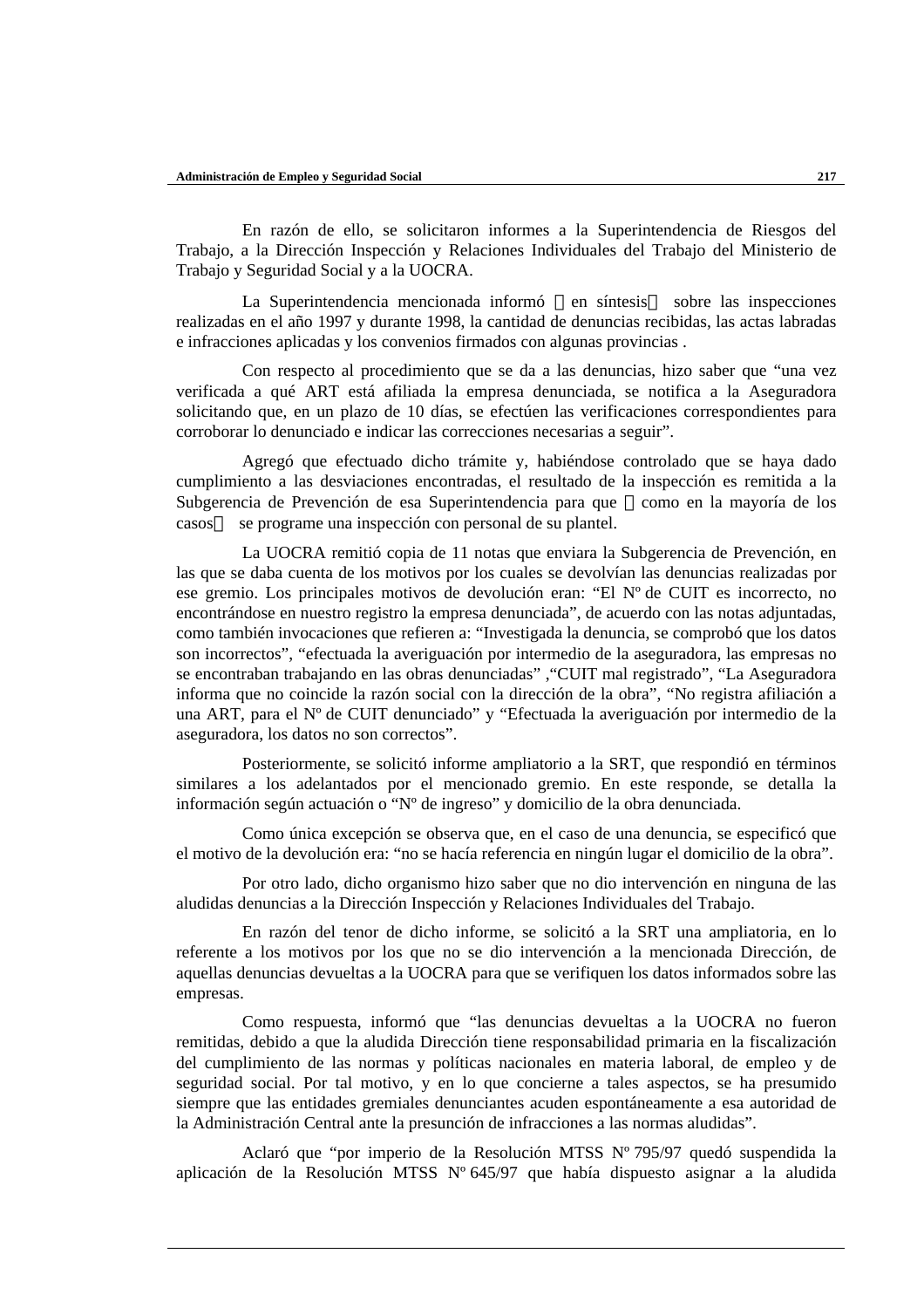Dirección la competencia para la comprobación y substanciación de los sumarios por incumplimiento de los empleadores al deber de afiliación establecido en la Ley Nº 24.557".

Agregó que "sin perjuicio de ello, y en lo que respecta estrictamente a la materia de higiene y seguridad del trabajo, cabe precisar que la Ley N° 24.557, en sus arts. 35 y 36, apartado 1 "a", ha conferido a este Organismo, con carácter exclusivo, las atribuciones de control, fiscalización y sanción respectiva".

Debido a esa contestación y a la forma en que se refleja el proceder de dicha Superintendencia —consistente en devolver las presentaciones que no tuvieran los datos completos de las empresas denunciadas esta Institución infirió preliminarmente que la responsabilidad de control de aquellos empleadores que no se encontraban dentro del régimen de la Ley Nº 24.557 correspondía a la Dirección de Inspección y Relaciones Individuales del Trabajo, sin perjuicio de la respuesta que dio esta Dirección y acerca de la que da cuenta en los párrafos anteriores.

Por tal razón, se insistió sobre la cuestión solicitando a la Secretaría de Trabajo del MTSS que informe acerca de las medidas tomadas ante la presunta omisión por parte de la Dirección de Inspección y Relaciones Individuales del Trabajo, para controlar a los empleadores que no se hallen bajo la cobertura de una A.R.T.

La mencionada Secretaria respondió — en lo referente a la aplicación por parte de la aludida Superintendencia de las normas de higiene y seguridad— lo siguiente: "esta asignación genérica legal de competencia exclusiva implica que dicho organismo es quien está facultado para fiscalizar el cumplimiento de las normas de tal carácter ya sea en el caso de empleadores afiliados a una aseguradora de riesgos del trabajo, como en el de aquellos que no lo están".

De la respuesta brindada por la Secretaría de Trabajo de la Nación surgió que, en todos los casos debió intervenir la SRT y la contestación que ésta dio a esta Institución resulta incorrecta.

Asimismo, las devoluciones de las denuncias realizadas por la UOCRA - todas por violaciones a las normas de seguridad e higiene— resultan improcedentes y, por ende, no se ajustan a derecho.

La metodología de devolver las denuncias cuando los datos de la empresa denunciada eran incompletos por resultar aparentemente dificultoso o imposible verificar únicamente a qué Administradora de Riesgo de Trabajo se hallaba asegurada, beneficia a aquellas compañías que actúan irregularmente ya que escapan al control de la SRT.

Esa falta de control abarca a un importante sector, que comprende a aquellas empresas que cuentan con trabajadores no registrados —que representan alrededor 3.664.000 asalariados en razón de que, en general, desempeñan actividades informalmente, según estadística del año 1998 de la Dirección Nacional de Relaciones del Trabajo del MTSS.

Se entendió por ello necesario que la Superintendencia debería inspeccionar directamente las obras denunciadas siempre que se conociera su domicilio, aún cuando no cuente con los datos de las empresas intervinientes, sin perjuicio de la intervención que da la Ley Nº 24.557 a las Administradoras de Riesgos del Trabajo en el control del cumplimiento de la normativa de higiene y seguridad del trabajo.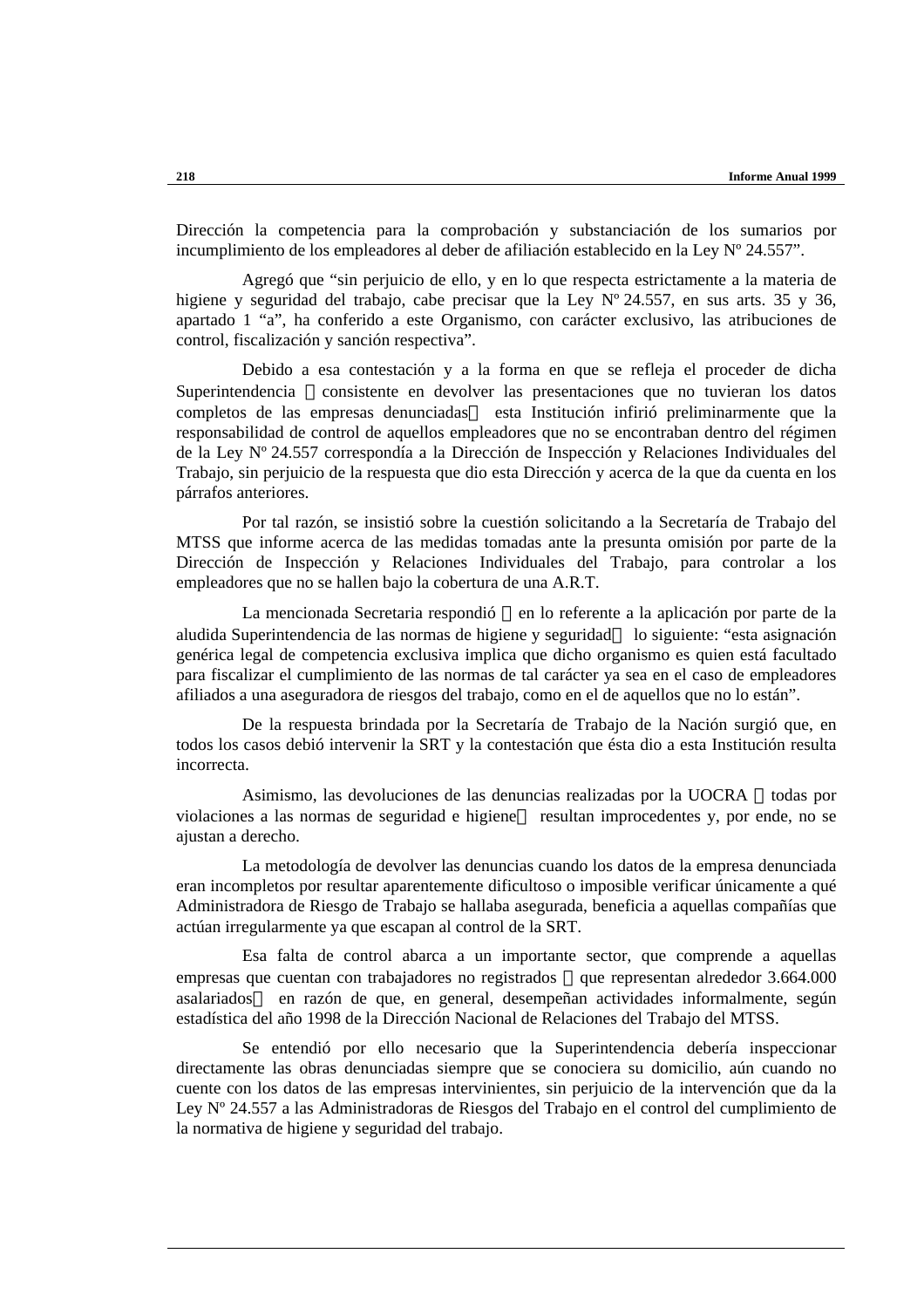De la evaluación exigida después de haber transcurrido los 2 años y medio de la vigencia de la Ley Nº 24.557 surgió que el 3% de los empleadores cumplían con las normas de seguridad e higiene .

Debe aclararse que, si bien la presente investigación se centró en la documentación aportada por el gremio de la construcción, el proceder de la SRT es semejante en las otras actividades de la producción y, por ende, el curso dado a las denuncias de las empresas de las otras ramas es el mismo.

Otro tema íntimamente relacionado con las inspecciones es la cuestión del personal que la mencionada Superintendencia dispone para dicho fin y el carácter auxiliador de las Administradoras de Riesgos del Trabajo en el control de la aplicación de la normativa de higiene y seguridad, asignado por ley.

Obviamente, la aludida injerencia por parte de las administradoras es únicamente sobre aquellas empresas que se encuentren aseguradas.

De las respuestas brindadas por la SRT en 6 actuaciones de oficio en las que se investigaron accidentes laborales concretos, se observó que, en 2 de ellas, las ART cumplieron sus funciones deficientemente al no presentar —por ejemplo — el Programa de Seguridad o no proponer, oportunamente, las modificaciones laborales pertinentes ante la gran cantidad de lesiones sufridas por operarios de una fábrica, producidas durante un largo período.

La información reunida da cuenta de que la SRT, al mes de noviembre de 1998, contaba con 40 inspectores asignados indistintamente para realizar sus tareas en las diversas jurisdicciones del país, con excepción de las 11 provincias que celebraron convenios específicos de delegación de facultades.

Debe señalarse que, si la Dirección General de Fiscalización de Obras y Catastro del Gobierno de la Ciudad Autónoma de Buenos Aires tiene un plantel de 65 personas para la verificación de 3.753 obras de dicha Ciudad, los 40 inspectores que tiene la SRT para las tareas de Policía de Trabajo a cumplir en todo el país y sobre todas las actividades —comercial, industrial y agraria— resultan insuficiente.

En otras actuaciones, la SRT informó que "es de destacar que es importante el número de denuncias recibidas mensualmente en esa SRT, tratando de atenderlas con la premura del caso. También debemos cumplir con las inspecciones programadas y el recurso con que se cuenta es limitado".

En mérito a lo expuesto precedentemente, resultó necesario recomendar al MTSS que tome las medidas pertinentes a efectos de que los organismos dependientes de ese Ministerio con funciones de Policía de Trabajo :

--Reciban e inspeccionen las obras denunciadas siempre que se conociera su domicilio y aún cuando no se cuente con los datos de las empresas intervinientes por presunta violación a la normativa de seguridad e higiene y demás disposiciones afines;

--Coordinen con otras carteras un control más exhaustivo de todos los establecimientos sobre el cumplimiento de las normas laborales y referentes a las afiliaciones al sistema de seguridad social de sus obreros; y

--Gestionen los fondos necesarios para incorporar un mayor plantel de inspectores a efectos de cumplir eficientemente con las funciones de control asignadas.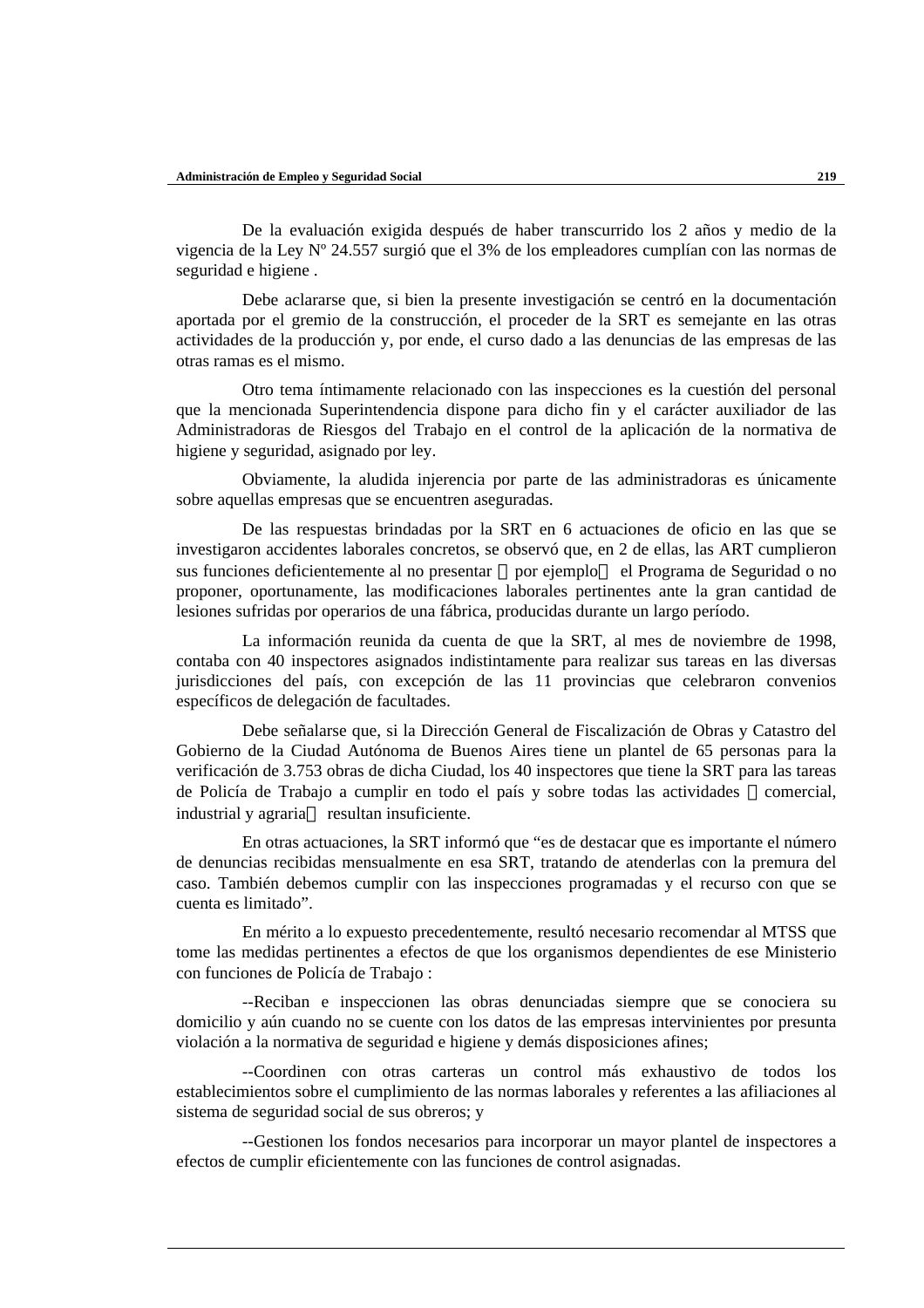Ante la falta de respuesta por parte del Ministerio requerido a principios de enero de 2000 se puso en conocimiento del nuevo Ministro de Trabajo, Empleo y Formación de Recursos Humanos la recomendación oportunamente librada.

En la respuesta, sólo enumeró un conjunto de logros de la gestión de dicho ente, que dista mucho de las reales estadísticas correspondientes al año 1999 las cuales reflejan, muy por el contrario de lo expresado, un crecimiento del 20% de los accidentes de trabajo con el consiguiente aumento de pérdida de vidas humanas.

Cabe destacar que el actual Secretario de Trabajo adelantó a esta Institución que "se han producido cambios significativos en materia de fiscalización (dotación de inspectores, capacitación de los mismos…)", lo que auguraría posibles cambios positivos. El potencial utilizado se debe a que no se brindó precisiones sobre el tema.

#### **- Desprotección estatal en relación** *con* **los menores que trabajan**

**- Actuación Nº 14.314/97:** Esta actuación fue iniciada de oficio, a fin de investigar la presunta desprotección estatal de los niños que trabajan en la calle. Motivó su promoción, la publicación periodística del 30 de julio de 1997 titulada "Trabajo de chicos y papel estatal" del Diario Clarín, en la que se informó a la opinión pública del problema, extendido y preocupante, que constituyen los miles de niños que se ven obligados a trabajar en la calle.

Las distintas diligencias efectuadas tuvieron por finalidad recabar información sobre actas labradas en razón de las violaciones a disposiciones legales que reglamentan el trabajo de menores, inspecciones llevadas adelante en las verificaciones enunciadas y en establecimientos fabriles o agropecuarios entre otros.

La Dirección de Inspección y Relaciones Individuales del Trabajo del MTSS informó que durante el año 1997, a través de presentaciones personales, se denunció el trabajo de menores en un comercio de lavado de automóviles, en una pizzería, en una cafetería y en un taller de calcomanías. Agregó que, en esos casos, no pudieron comprobarse las denuncias debido a que, en el momento de la inspección, no se detectaron menores trabajando en los comercios fiscalizados. Se destacó, además, que en los operativos de Inspección de Trabajo planificados por esa Dirección durante el período que abarca desde el año 1997 a mayo de 1998, no se verificó el trabajo de menores.

De la lectura del material reunido en esta investigación, se desprende como punto en común, un círculo que tiene como raíz la pobreza del grupo familiar al que pertenece el menor quien, por tal razón, se ve compelido a colaborar con sus padres en el mantenimiento del hogar. Se advierte que, al trabajar el niño, se produce como efecto una menor escolarización y un empobrecimiento de los vínculos familiares y sociales.

Se evidencia que la educación del menor, además de cumplir un papel de socialización es una herramienta que permitirá prepararlo para un mejor desempeño laboral en el futuro. Se desprende asimismo, que el niño sin enseñanza continuará el mismo camino de sus padres, como lo reflejan las distintas estadísticas oficiales; las personas desocupadas y/o carenciadas son generalmente aquellas que no han completado la educación primaria, cerrando de esta manera el círculo de la pobreza.

Se atendió entonces a que la implementación de programas piloto en las provincias obtuvieran resultados exitosos, a fin de erradicar el trabajo infantil y propender a una mayor escolarización.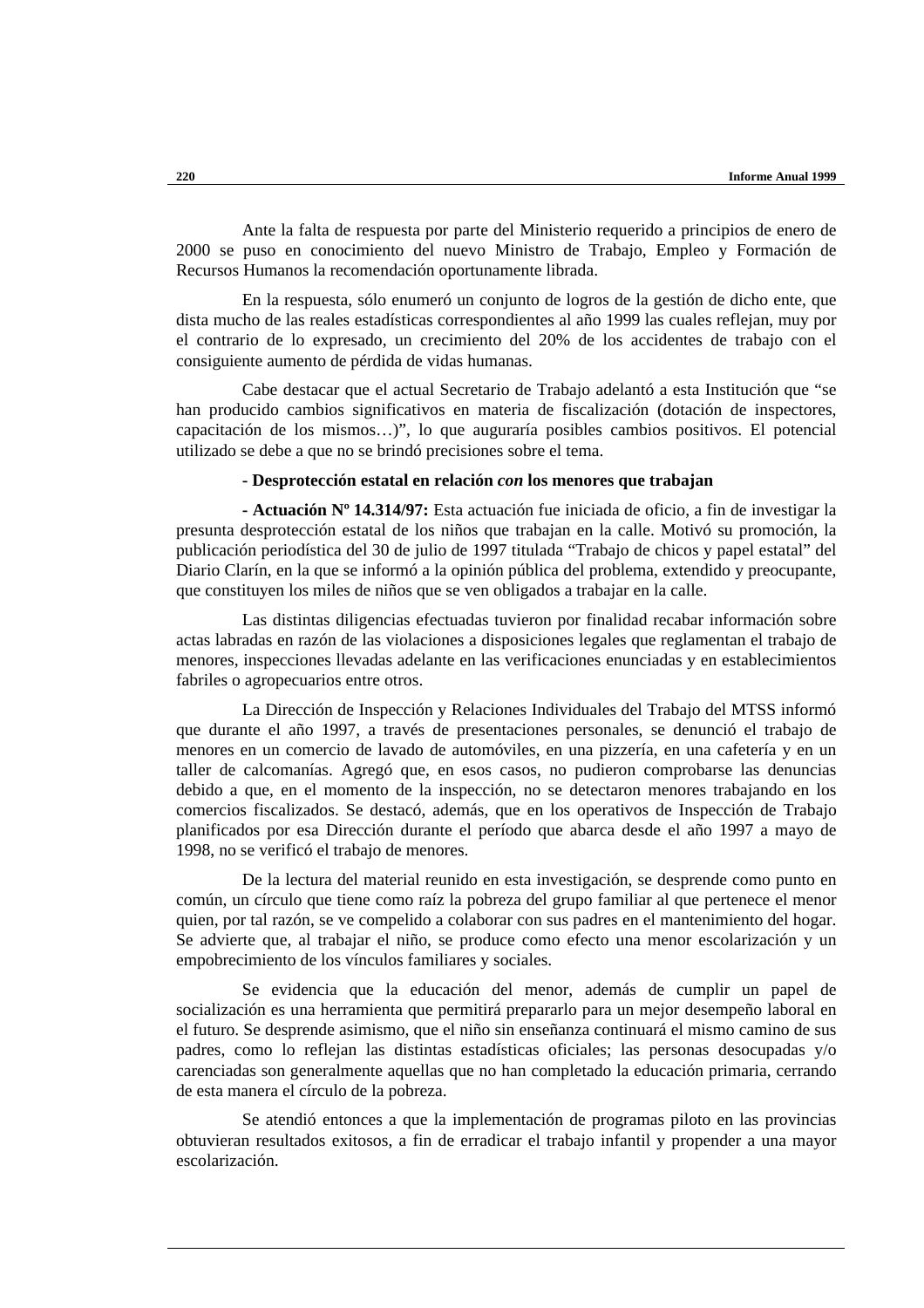Se tuvo presente la normativa contenida en la Convención sobre los Derechos del Niño, la Declaración Americana de los Derechos y Deberes del Hombre, la Convención Americana sobre Derechos Humanos y el Pacto Internacional de Derechos Civiles y Políticos y el Pacto Internacional de Derechos Económicos, Sociales y Culturales que imponen una especial protección al menor.

En base a tales consideraciones se dispuso recomendar por resolución  $N^{\circ}$  521/99 al Jefe de Gabinete de Ministros, a fin de que coordine con los distintos ministerios, una política que exija a todo aquel beneficiario de un subsidio por parte del Estado Nacional, la presentación de documentación que acredite mensualmente la concurrencia regular del hijo a la escuela, previa difusión de tal obligación.

Mediante nota de fecha 15 de marzo de 1999, la Jefatura de Gabinete de Ministros hizo saber que en observancia de la Resolución DP Nº 521/99 se adoptarán las medidas necesarias a efectos de considerar la viabilidad de la recomendación indicada para coordinar posteriormente la aplicación de las políticas que se adopten al respecto entre las distintas áreas de Gobierno.

Ante la falta de posterior informe acerca del curso efectivamente dado a la recomendación cursada, se puso en conocimiento de la Comisión Bicameral Permanente de la Defensoría del Pueblo lo actuado en esta actuación.

#### **2.1.3. Fondo de Desempleo**

Las causas que motivaron la intervención de esta Institución fueron variadas. A título de ejemplo se mencionan los siguientes casos:

- **Actuación Nº 15.079/99:** Falta de pago de la totalidad de las cuotas del fondo, a raíz de la demora del ente previsional, la que se destrabó con el pertinente requerimiento de esta Institución, lo que significó que el ente previsional dispusiera el pago de las cuotas faltantes.

- **Actuación Nº 10.748/99:** Reducción del plazo disponible para el cobro de las cuotas del subsidio. El organismo contestó adjuntando fotocopias de las notas dirigidas a los reclamantes, donde se les brindaban las explicaciones pertinentes, e hizo saber que dispuso la reliquidación de las cuotas no percibidas.

- **Actuación Nº 13.051/99:** Falta de registración por parte de la ANSES de los aportes previsionales incorporados por AFIP-DGI, necesarios para percibir en forma total la prestación por desempleo.

En otras actuaciones, si bien no se observó una conducta irregular por parte de la Administración Pública Nacional, se permitió a través de la investigación realizada brindar las explicaciones correspondientes a los interesados sobre los motivos de la no percepción del subsidio, los que en la mayoría de casos se trataban de:

- Aportes faltantes correspondientes a los últimos 36 meses trabajados,

- Superposición de cuotas, con mensuales trabajados,

- Falta de presentación de la documentación exigida (verbigracia: telegrama de despido, 6 últimos recibos de sueldo y Documento Nacional de Identidad),

- Deuda pendiente, por percepción indebida del subsidio otorgado con anterioridad,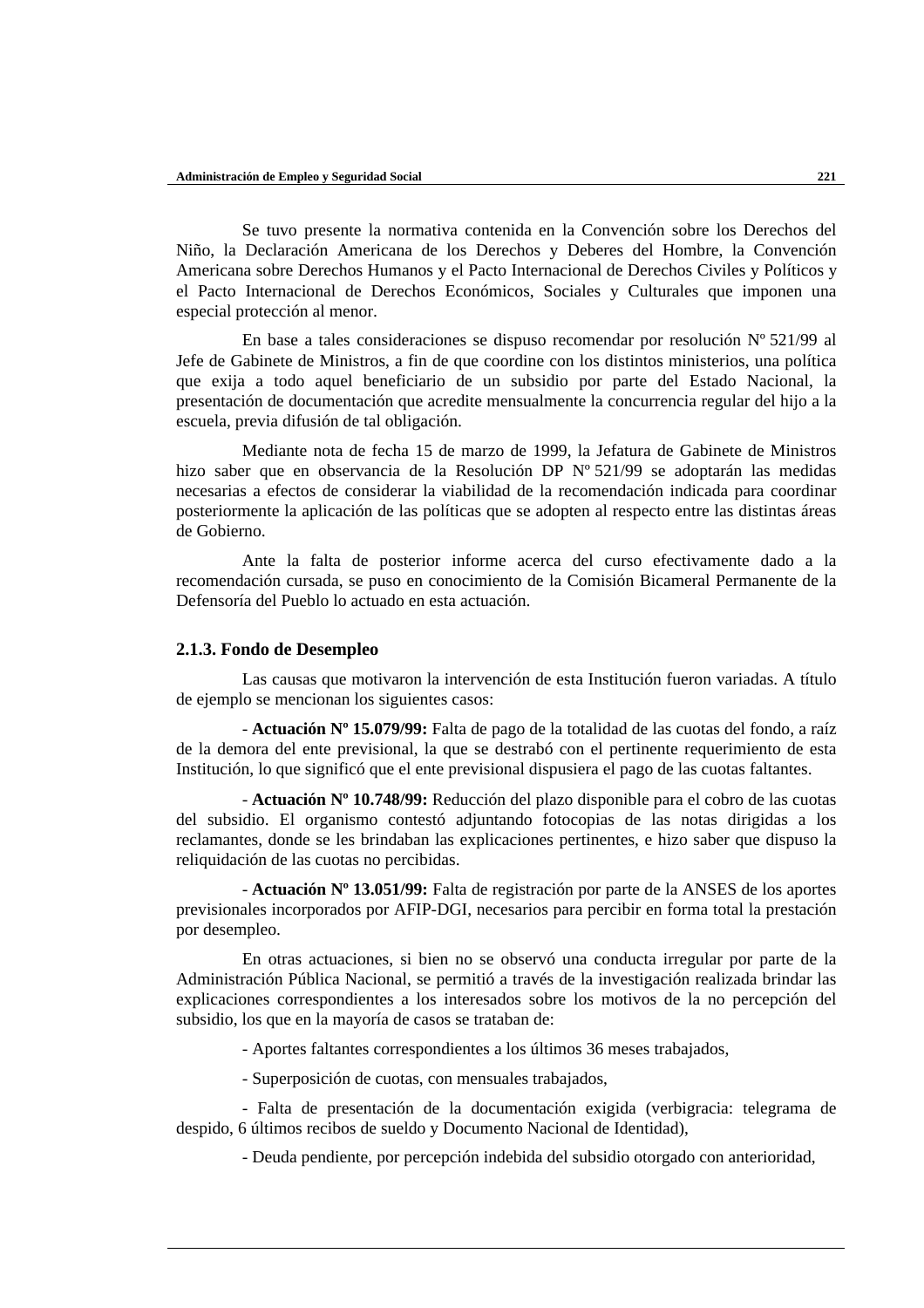- Reingreso a la actividad laboral sin efectuar la denuncia dentro del plazo de 5 días que determina la ley, para la suspensión de la prestación por desempleo,

- No contar con la antigüedad de 12 meses de cotización, requerida por la legislación, ya que en este caso el despido había sido dispuesto en febrero de 1998 y el Correo Argentino S.A. comenzó a realizar los aportes el 1° de septiembre de 1997.

# **2.1.4. Falta de control de las normas de higiene y seguridad del trabajo por parte de las Administradoras de Riesgos del Trabajo y Superintendencia de Riesgos del Trabajo**

Las quejas sobre esta temática fueron presentadas en su gran mayoría por los sindicatos, destacándose entre ellos la Federación de Obreros y Empleados Telefónicos de la República Argentina, Sindicato de Buenos Aires.

Este gremio denunció a las empresas: Telecom Argentina S. A., por infracciones en la remodelación del edificio de la calle Crámer Nº 3240, Capital Federal, las que a su entender afectaban la seguridad de los trabajadores; a Telefónica de Argentina S. A., por presuntas violaciones a las normas de higiene y seguridad del trabajo en las oficinas que explota en la calle Gorriti Nº 371, de Lomas de Zamora y, Rivadavia Nº 65, Localidad de Quilmes, ambas de la Provincia de Buenos Aires.

A Radiotrónica S. A. y Esico S. R. L., ambas contratistas de Telefónica de Argentina, Teleemprendimientos S. A. y Syntelar S. A. por idénticos motivos.

También la Asociación del Personal Aeronáutico presentó una denuncia contra la empresa JetPack por irregularidades en las condiciones laborales de sus trabajadores.

# **2.1.5. Falta de cumplimiento de las prestaciones a cargo de las Administradoras de Riesgos del Trabajo**

Si bien sobre esta problemática se han presentado pocas quejas, su incidencia se halla en que las prestaciones que deben brindar las ART, son de suma importancia para la reparación de los daños sufridos por el trabajador derivados de accidente de trabajo y de enfermedades profesionales, como su rehabilitación e inclusive para poder vivir, de ahí la necesidad del control que se debe efectuar.

Un ejemplo de este último caso, se da cuenta en la actuación Nº 13.435/99, en la que el interesado -cuya queja fue presentada por su esposa-, había sufrido lesiones de suma gravedad en el cráneo, en el ojo izquierdo, fracturas escapulares y en el miembro superior izquierdo. Con motivo de que su cónyuge manifestó desacuerdo con el tratamiento recibido por su esposo, se formuló requerimiento a la SRT, quien brindó un detallado informe, cuya conclusión fue -en síntesis- que: "…la atención brindada y los estudios complementarios realizados… fueron adecuados en tiempo y forma".

### **2.1.6. Falta de pago de las prestaciones de Programas de Trabajo**

A modo de ejemplo, puede citarse la investigación realizada en la **Actuación Nº 11.245/99** ante la falta de pago de haberes correspondientes al Programa Trabajar, a cargo de la Administración Nacional de la Seguridad Social.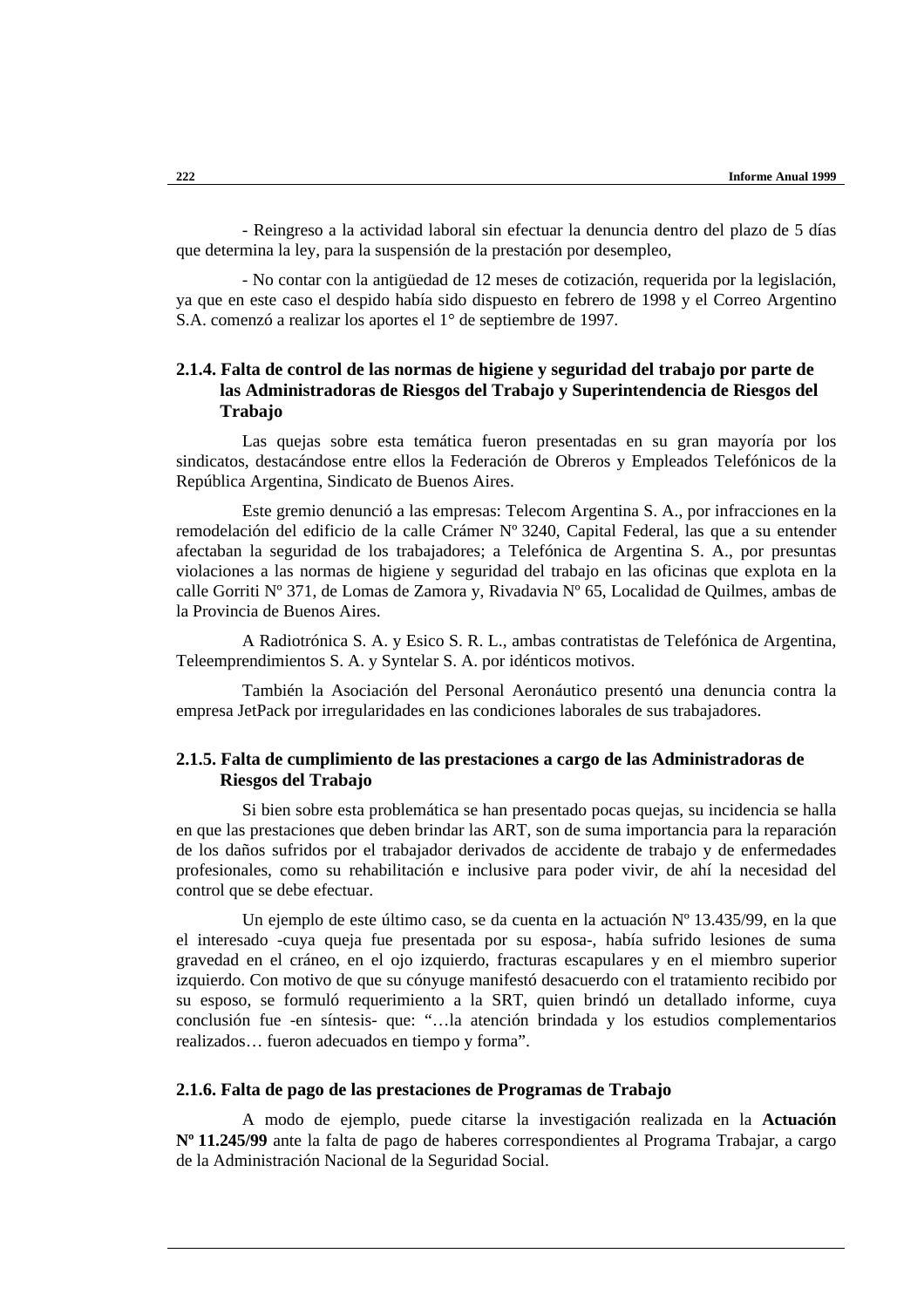En respuesta, la Gerencia de Empleo de la provincia del Neuquén hizo saber que el interesado fue dado de alta en el Programa Trabajar II, con una duración de 3 meses, con inicio en el mes de febrero de 1998.

Asimismo, informó que el titular fue rechazado por el sistema de verificación e incompatibilidades dado que se constató que percibía un subsidio, condición que le impide el acceso a los Programas de Empleo.

Por otra parte, agregó que ante el reclamo del beneficiario, se detectó que con su número de documento la pensión se encontraba registrada a nombre de otra persona. Con ese antecedente, se remitió nota a la Gerencia de Desempleo de la ANSES, solicitando la corrección de los datos y la solución del inconveniente.

Por último, comunicó que en mayo de 1998, se recibió en la Coordinación Técnica y de Planeamiento del MTSS un reclamo de pago correspondiente a abril de 1998, el que fue resuelto satisfactoriamente, con liquidación efectuada por orden de la Resolución S.E. y C.L. Nº 554/98. Así se abonó únicamente el mes de abril, toda vez que el reclamo efectuado en la Secretaría de Empleo y Capacitación Laboral por el organismo responsable, Municipalidad de Cutral-Co, sólo hacía referencia a este período, tramitándose vía ANSES el problema de la errónea aplicación del C.U.I.L., sin que dicho organismo se expidiera sobre la necesidad de efectuar pagos de meses anteriores.

## **2.1.7. Falta de ingreso de aportes previsionales por parte del empleador y deficiencias del sistema**

En los temas relacionados a la falta de aportes por parte de la patronal, esta Institución interviene en forma indirecta, a través de la Dirección General Impositiva, organismo recaudador previsional que, a partir del año 1994, tiene a su cargo esta tarea.

Un ejemplo de esta problemática lo constituye la **Actuación Nº 66/99**. En ella, el interesado solicitó la intervención de esta Institución, por no dar respuesta la DGI a las denuncias contra una empresa, por incumplimiento en los aportes jubilatorios.

De acuerdo con lo informado por el citado organismo, el interesado presentó denuncia el 06/05/98 contra la empresa, dejando constancia en el Formulario de Denuncia que la fecha de inicio de la relación laboral fue el 20/06/96 y el cese se produjo el 18/08/97. Denunció, asimismo, irregularidades en el pago de los aportes previsionales en la totalidad del período.

Agregó que "...La inspectora actuante concurrió al domicilio comercial de la contribuyente donde constató en el Libro Nº Ley 20.744 rubricado bajo el Nº 274.490 T1 Serie C de fecha 15/05/97 que la fecha de ingreso a la empresa fue el 01/04/97 y además entre los elementos aportados por el denunciante existía Resol. Adm. emitida por la Div. Fisc. Ext. Nº 2 Región Nº 1 de fecha 03/10/97 expidiéndose por el período 04/97 a 08/97...".

Por último, informó que "...Basándose en los elementos citados la inspectora actuante consideró desestimar la denuncia formulada en razón de que, por el período 06/96 a 03/97, no existían elementos que probaran la relación laboral con la contribuyente (empresa) y por el período 04/97 a 08/97 existía Res. Adm. dictada...".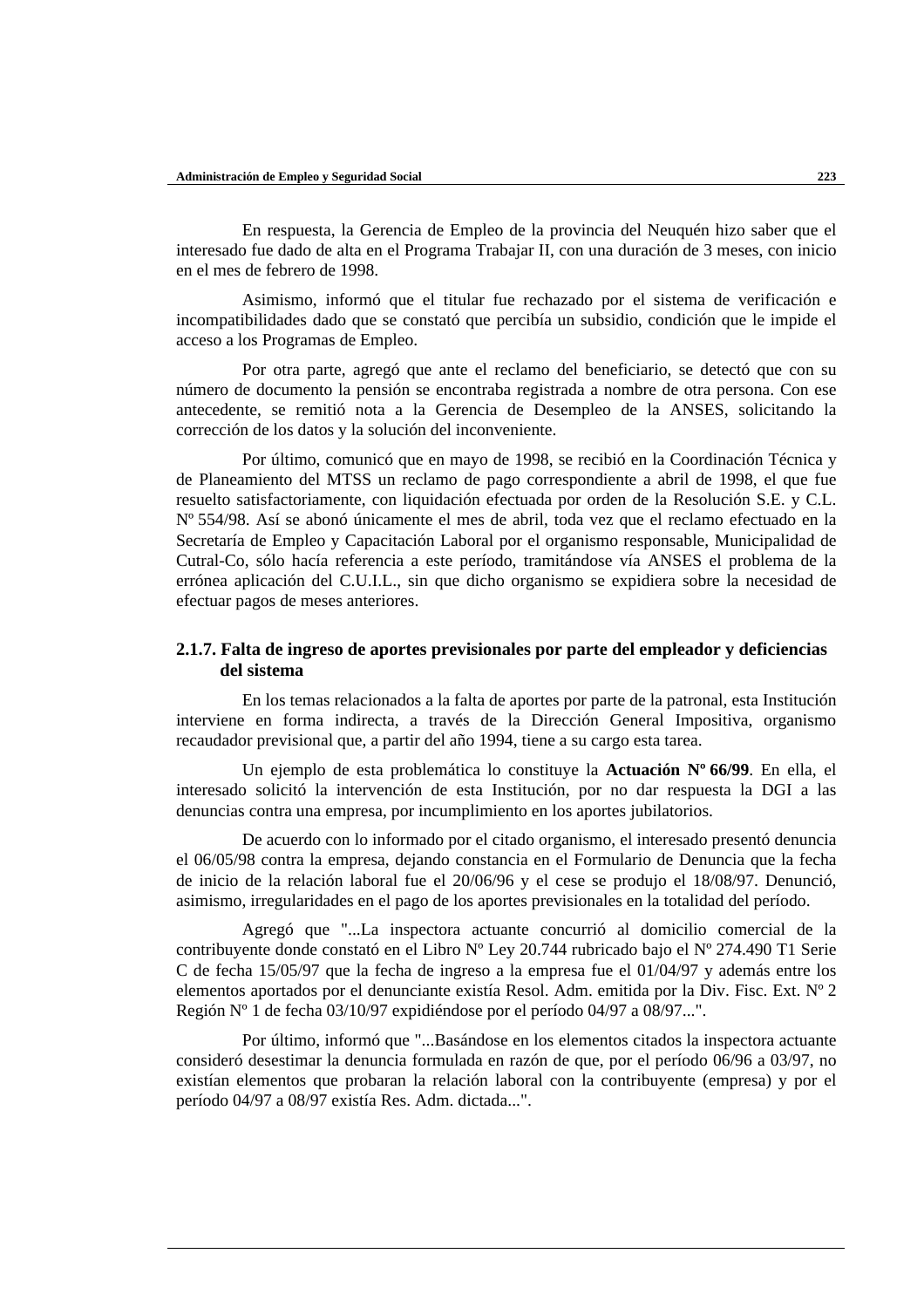# **2.1.8. Conflictos causados en la relación de empleo público de agentes nacionales, provinciales, municipales y del Gobierno de la Ciudad Autónoma de Buenos Aires**

Como se da cuenta en los casos que se citarán, tanto las causas que motivan los conflictos como los organismos involucrados son muy variados.

En la **Actuación 2.982/98,** un grupo de agentes manifestaron que la Secretaria de Política y Regulación de la Salud, del Ministerio de Salud y Acción Social no dio respuesta a su solicitud de regularización de calificaciones de desempeño por el período 1993-1994.

Dicha Secretaría indicó que el reclamo derivado de la presentación de marras había sido remitido a consideración de la Secretaría de la Función Pública con fecha 14/8/98. Ello originó un proyecto de resolución ministerial mediante el que se propiciaba la asignación de la calificación con concepto "BUENO" para la interesada y otros 28 agentes de la Jurisdicción en situación similar a la de la reclamante "es decir que quedaron sin ser evaluados en el período 1993/1994".

En consecuencia, a los fines de la investigación, se cursó un requerimiento a la Secretaría de Política y Regulación de la Salud, adjuntando copias de las calificaciones correspondientes al período en cuestión proporcionadas por los interesados.

Por otra parte, se solicitó que se informara acerca de las medidas adoptadas ante la denuncia que los interesados efectuaron en 1997, respecto de la pérdida de las Evaluaciones de Desempeño, y que se determinara cómo se desarrolló el proceso de evaluación del que éstas dan cuenta.

Ante un nuevo requerimiento de esta Defensoría, el organismo acompañó copia de la Resolución MSAS Nº 237/99 que, en concordancia con la opinión vertida por la Secretaría de la Función Pública y la Dirección Nacional del Servicio Civil, eximió a los interesados "cuyas calificaciones son de 'MUY DESTACADO' y 'DESTACADO', en la Evaluación de Desempeño correspondiente al período 1993/94, del cumplimiento de los porcentajes previstos por el artículo 26 del Anexo l a la Resolución S.F.P. Nº 21/93 y sus modificatorias".

Dicho acto administrativo convalidó "… con carácter de excepción las calificaciones notificadas sin la participación de las autoridades integrantes del Sistema de Evaluación de Desempeño, correspondientes al período de evaluación 1993/94, de los agentes nominados en el Anexo II de la presente con el concepto que en cada caso se indica".

En la **Actuación Nº 3.028/98**, una investigadora solicitó la intervención del Defensor del Pueblo de la Nación debido a que -según expresa- el Consejo Nacional de Investigaciones Científicas y Técnicas (CONICET) incurrió en irregularidades en el tratamiento de su solicitud de designación ya que, sin su consentimiento, fue evaluada para el ingreso como Investigador Independiente, cuando en realidad solicitó la categoría de Investigador Adjunto con Director.

El CONICET comunicó en su respuesta que la Dirección del Servicio Jurídico, por Dictamen Nº 463/99 indicó: "... En este estado de las actuaciones, la interesada de acuerdo a lo prescripto por los artículos 94 y 95 del Decreto 1.759/72 -Reglamento de la Ley Nacional de Procedimientos Administrativos- en el supuesto de considerarlo procedente podría iniciar directamente la acción judicial o intentar primero el 'Recurso de Alzada' y agregó que lo expuesto fue comunicado a la requirente". Esta compareció personalmente e indicó que tomó vista del expediente juntamente con su letrado, a fin de determinar el procedimiento a seguir para -en su caso- recurrir administrativamente o impugnar judicialmente el acto administrativo.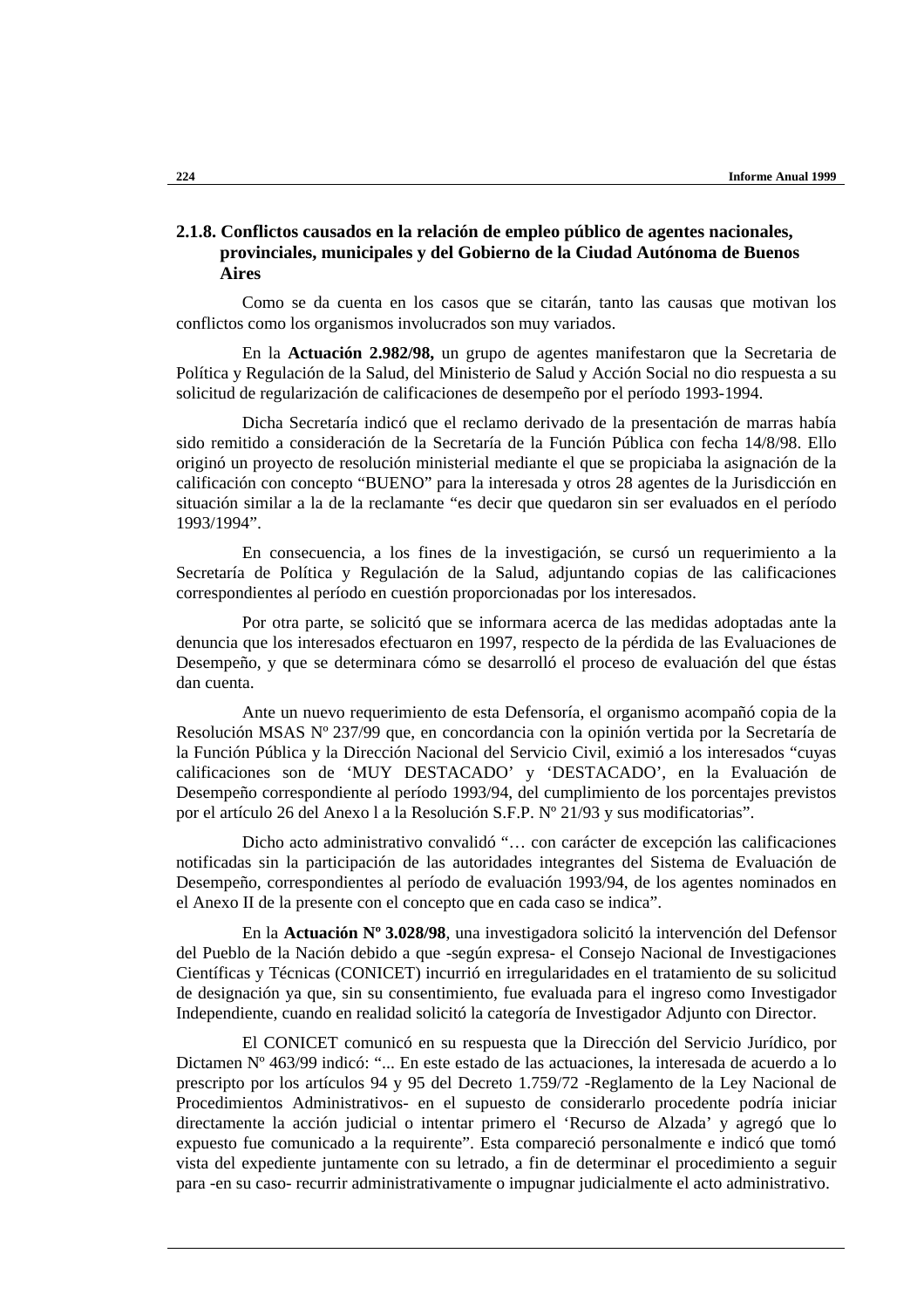En la **Actuación Nº 667/98**, un ex agente denunció la falta de pago, por parte de Ferrocarriles Argentinos (e.l.), de una indemnización por accidente. El organismo involucrado manifestó que el expediente de consolidación de deuda correspondiente al reclamante se encontraba aprobado y se había procedido a citarlo a efectos de firmar el formulario de requerimiento de pago.

En la **Actuación Nº 9.816/99,** un interesado requirió la intervención del Defensor del Pueblo por considerar que había sido despedido sin justificativo por la Armada Argentina. La Dirección General del Personal Naval comunicó a esta Defensoría que, de conformidad con las disposiciones del Estatuto para el Personal Civil de las Fuerzas Armadas -Ley Nº 20.239 y su reglamentación, aprobada por Decreto Nº 2.355/73-, se había dispuesto la cesantía del servicio del citado por hallarse incurso en una situación determinante para la aplicación de esa sanción. Agregó que, con motivo de la presentación de un recurso contra aquella medida, se dio curso al mismo, el que se encontraba en trámite. Se concluyó la investigación invocando el art. 21, inc. b) de la Ley Orgánica.

# **2.1.9. Cuestionamientos al encuadre del Sistema Nacional de la Profesión Administrativa (SINAPA) y su incidencia en la liquidación del haber jubilatorio**

En la **Actuación Nº 15.106/99** una agente denunció haber sido incorrectamente encasillada en el SINAPA y habiendo obtenido un dictamen jurídico favorable, no se dictó la resolución pertinente.

En respuesta al requerimiento formulado, la Secretaria de Trabajo del Ministerio de Trabajo y Seguridad Social (MTSS) acompañó copia del pedido de informes efectuado a la Secretaría de la Función Pública, por el que hizo saber que el expediente de la interesada había sido girado al MTSS, dictándose la Decisión Administrativa Nº 358/99, por la que se hizo lugar al reencasillamiento en el nivel C, Grado 1.

En la **Actuación Nº 11.144/99** un jubilado, ex empleado del MTSS, requirió la intervención del Defensor del Pueblo a fin de que el titular de esa cartera suscribiera la resolución confirmatoria de su Asignación Nivel "D", que tramitaba por expediente Nº 614.208-L-1993.

La queja guardaba absoluta identidad con la que diera origen a la **Actuación Nº 28.866/96**, en la que se dictó oportunamente una recomendación dirigida al citado Ministerio a fin de obtener el dictado del acto administrativo que resolviera el pedido de otro de los agentes que, como él, interpusiera reclamo de reencasillamiento. Como resultado de lo actuado se produjo el dictado de una resolución conjunta favorable, cuya suscripción fuera informada a esta Institución.

También en la **Actuación Nº 11.971/99** se investigaron temas similares, pero que involucraban al Instituto Nacional de Servicios Sociales para Jubilados y Pensionados, de ello da cuenta.

### **2.1.10. Demoras en la obtención de certificados de servicios y remuneraciones**

Este acápite permite ilustrar sobre la gran cantidad de casos de ciudadanos que, en alguna oportunidad, se encontraron bajo relación de dependencia del Estado y deben cumplir múltiples trámites para que se les permita obtener la certificación de servicios respectiva a fin de iniciar sus tramites previsionales. La dificultad para obtener dicha documentación se debe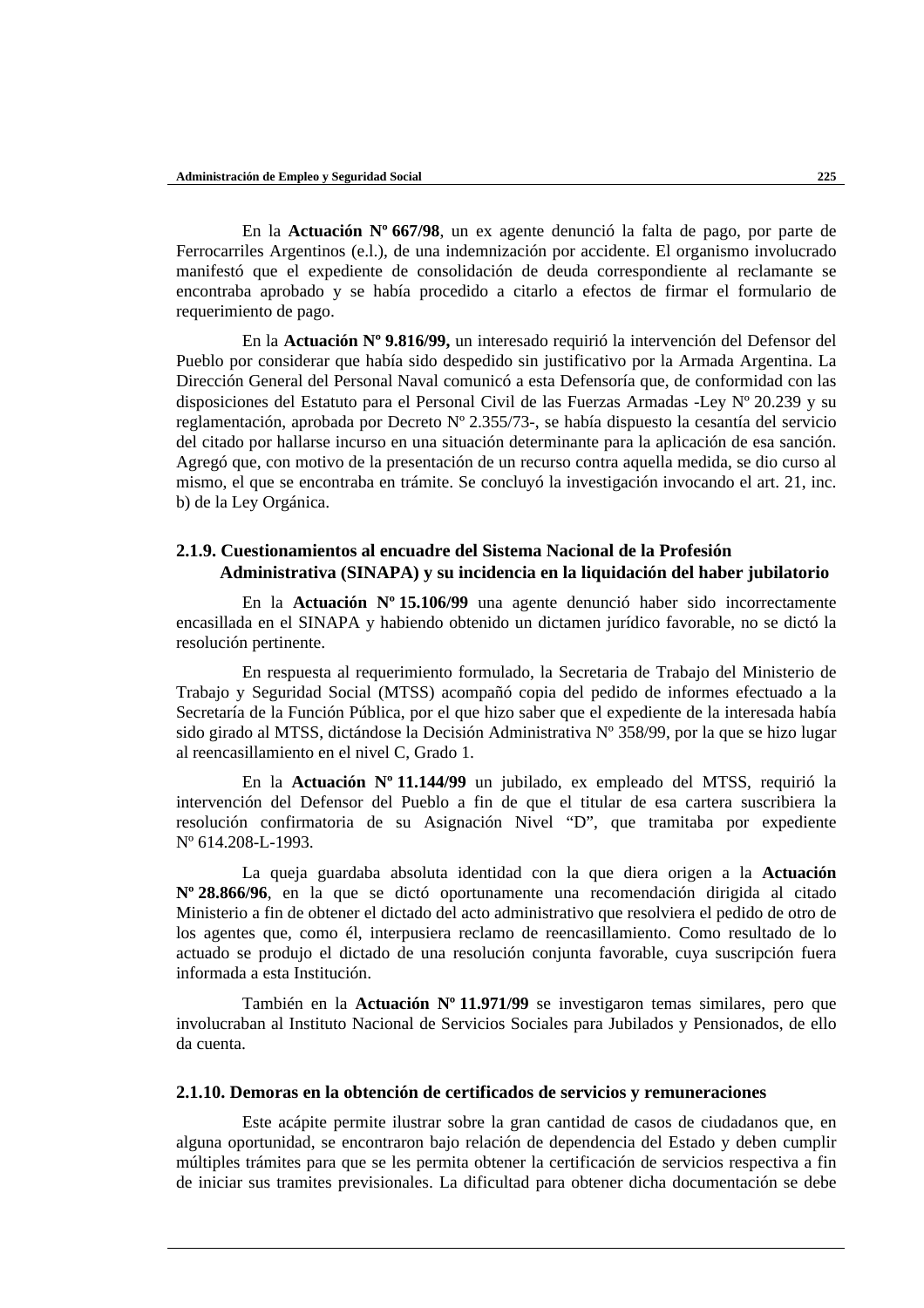generalmente al hecho de que el organismo y/o la empresa estatal fue disuelta o liquidada, lo que significó que todos los antecedentes del personal fueran trasladados a otras reparticiones. Las gestiones llevadas a cabo, siempre resultaron favorables. A título ilustrativo se comentan tres casos:

En la **Actuación Nº 14.832/98** un ex agente denunció la demora de Encotesa (e.l.) para extenderle una certificación de servicios complementaria, que oportunamente requiriera. Luego de la intervención de esta Institución, con fecha 11 de febrero de 1999, el citado organismo remitió el documento complementario solicitado.

En la **Actuación Nº 10.858/99** un interesado requirió la intervención a fin de que Ferrocarriles Argentinos le extendiera la certificación de servicios y remuneraciones correspondientes al período durante el cual se desempeñó en la Línea Mitre. El organismo consultado acompañó la aludida certificación e hizo notar que era "la tercera emisión, dado que la primera fue objetada por el interesado procediéndose a una segunda emisión la cual perdió vigencia en virtud que desde el 2-3-95 se halla pendiente de entrega o reclamo por cuanto en su pedido no especificó su domicilio particular".

En la **Actuación Nº 10.473/99**, un ex empleado de Gas del Estado solicitaba -a los fines jubilatorios-, el reconocimiento y la documentación certificatoria por parte del ente residual de las tareas que desempeñara dentro de los alcances previstos en el Decreto 2.136/74. La Coordinación de Entes Liquidados, de la Subsecretaría de Normalización Patrimonial, al responder por NOTA CEPLIQ. Nº 3.508/99, refirió que: "...se adjunta copia de la Nota y Certificado enviado a dicho ex- agente en la cual se cumplimenta lo requerido". Se anexaron copias de la NOTA CEPLIQ. Nº 2.403/99, del Certificado de Servicios y Remuneraciones y del formulario de Afectación de Haberes dirigidos al titular y emitidos en razón del reclamo formulado por el ex empleado.

# **2.1.11. Reclamos de agentes de la Administración Pública por falta de reconocimiento y pago de diferencias salariales derivadas de reclamos administrativos y/o judiciales**

En la **Actuación Nº 12.626/99** un ciudadano solicitó la intervención de la Defensoría a fin de obtener el pago de diferencias salariales por parte del Ministerio de Cultura y Educación de la Nación, originadas como consecuencia de que le fueron liquidadas como maestro de enseñanza práctica en lugar de maestro de grado, por el período noviembre de 1984 a setiembre de 1987. Manifestó, asimismo, que la acreencia reclamada fue reconocida por sentencia judicial firme.

Al desconocer el Ministerio en cuestión la existencia de los antecedentes judiciales del caso, se verificó que, en realidad, no existía aún un pronunciamiento del órgano jurisdiccional.

A diferencia de lo expuesto, en las actuaciones Nros. 12.619/99, 12.620/99, 12.625/99, 12.627/99 y 12.628/99, que tramitaron presentaciones de igual objeto a la Nº 12.626/99 -las cuales contaban con sentencia judicial-, el Ministerio de Cultura y Educación hizo saber sobre los trámites de suscripción de los formulario respectivo, para ser remitidos al Ministerio de Economía y Obras y Servicios Públicos, con el objeto de proceder al cobro de las diferencias reclamadas.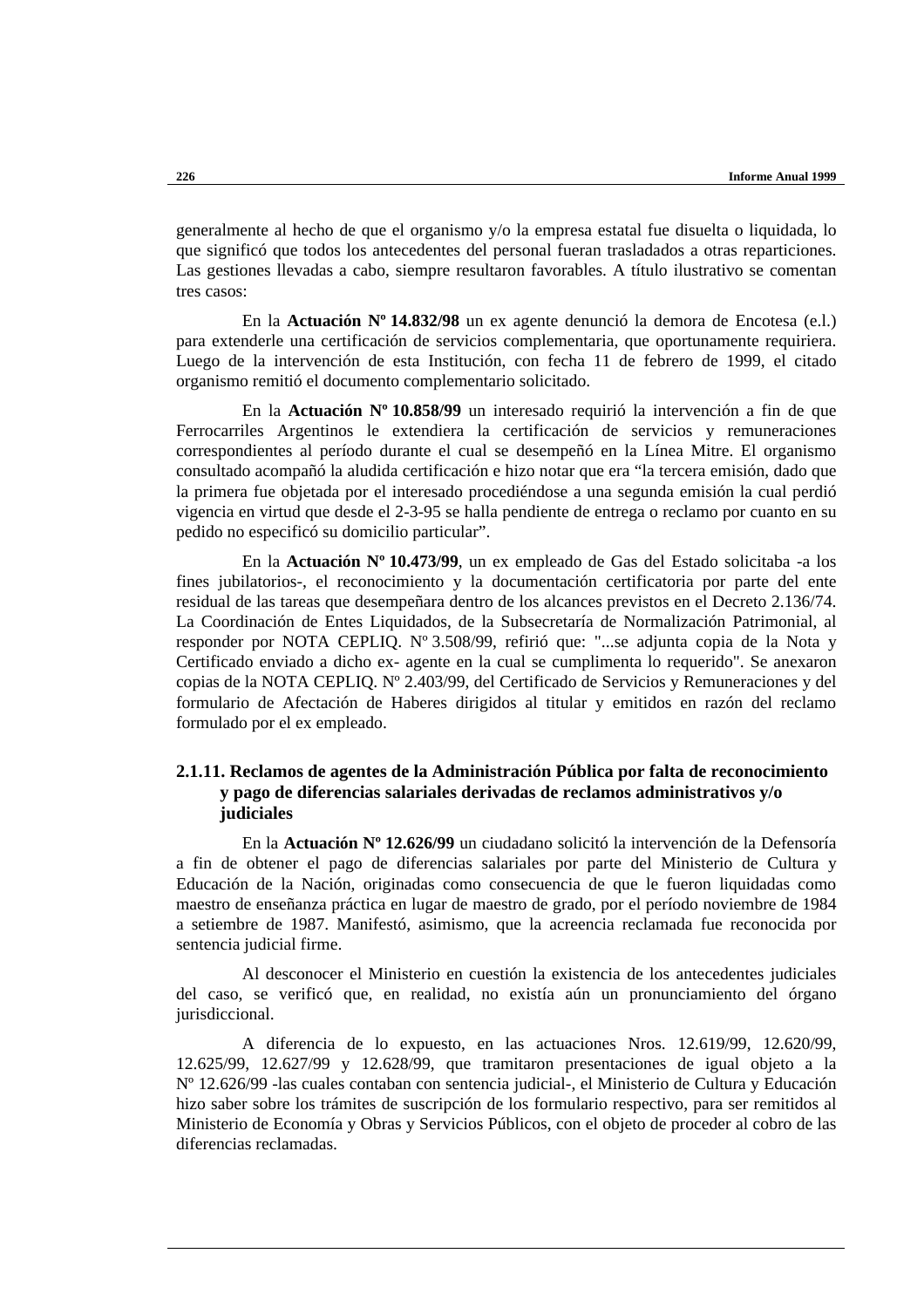## **2.1.12. Falta de pago de haberes**

En la **Actuación Nº 11.608/99** un interesado requirió la intervención de la Institución a fin de que se le reconozcan las diferencias de haberes existentes entre el cargo de preceptor del que era titular y el de médico inspector, que desempeñó mientras permaneció como adscripto durante el periodo comprendido entre los años 1977 a 1989.

El nombrado acompañó constancia de haber constituido domicilio en Capital Federal, requisito exigido por el Ministerio de Cultura y Educación de la Nación para la prosecución del trámite.

Al ser interrogado, el Ministerio declaró que había operado la caducidad de los créditos solicitados, por aplicación del artículo 25 de la Ley Nº 24.447: "El 30 de junio de 1995 caducarán los derechos y prescribirán las acciones para peticionar créditos contra el Estado Nacional o cualquiera de los entes comprendidos en la Ley 23.982 de causa o título anterior al 1 de abril de 1991, a excepción de las deudas previsionales y las que reclamen las provincias y los municipios".

La segunda parte del la norma dispone: "La extinción de las consecuentes obligaciones del Sector Público Nacional se producirá de pleno derecho, sin perjuicio de la extinción que ya se hubiera operado con anterioridad en cada caso en particular por el vencimiento del plazo de prescripción, o de caducidad del derecho respectivo". También señaló que se procedió a notificar al interesado en el domicilio constituido.

En la **Actuación Nº 13.652/97** se solicitó que se indagara si en el Ministerio de Economía y Obras y Servicios Públicos de la Nación existía una "orden de pago" a su favor, originada en el crédito reconocido en un juicio laboral contra Ferrocarriles Argentinos.

El ente liquidador de la citada empresa comunicó a esta Institución que dicho sector no tenía ningún Bono de Consolidación a nombre del interesado. En el mismo sentido se expidió la Coordinación de la Unidad de Registro de la Deuda Pública.

Las diligencias efectuadas permitieron establecer que el interesado era uno de los demandantes de la acción judicial, en la causa: "A., J. y otros c/ Empresa de Ferrocarriles Argentinos s/ Laboral", que tramitó ante el Juzgado Federal de General Roca, provincia de Río Negro, en el que se dictó sentencia favorable a los actores el día 6 de octubre de 1993, confirmada en segunda instancia, con fecha 17 de noviembre de 1994.

Por otra parte, del Sistema Informático de la Oficina de Deuda Consolidada de Ferrocarriles Argentinos no se advertía que se hubiera iniciado el trámite administrativo de cobro de bonos. De haberse efectuado, debía ser iniciado por los propios actores, por lo que se procedió a comunicarles dicha circunstancia.

En la **Actuación Nº 11.641/99** un interesado solicitó la intervención a fin de obtener el pago de la indemnización por el accidente de trabajo sufrido en oportunidad de transportar las urnas para la elecciones presidenciales del mes de setiembre de 1973, ya que el mismo cumplía funciones en el Distrito 18 de la empresa Correos y Telecomunicaciones.

Entre la documentación acompañada por el propio reclamante, obraba un dictamen del Departamento de Asuntos Jurídicos de la Dirección de Accidentes de Trabajo del MTSS, a través del cual se podía establecer que el presentante había iniciado las actuaciones por el accidente de trabajo el 5/2/76, después de haber transcurrido más de 2 años de la producción del siniestro.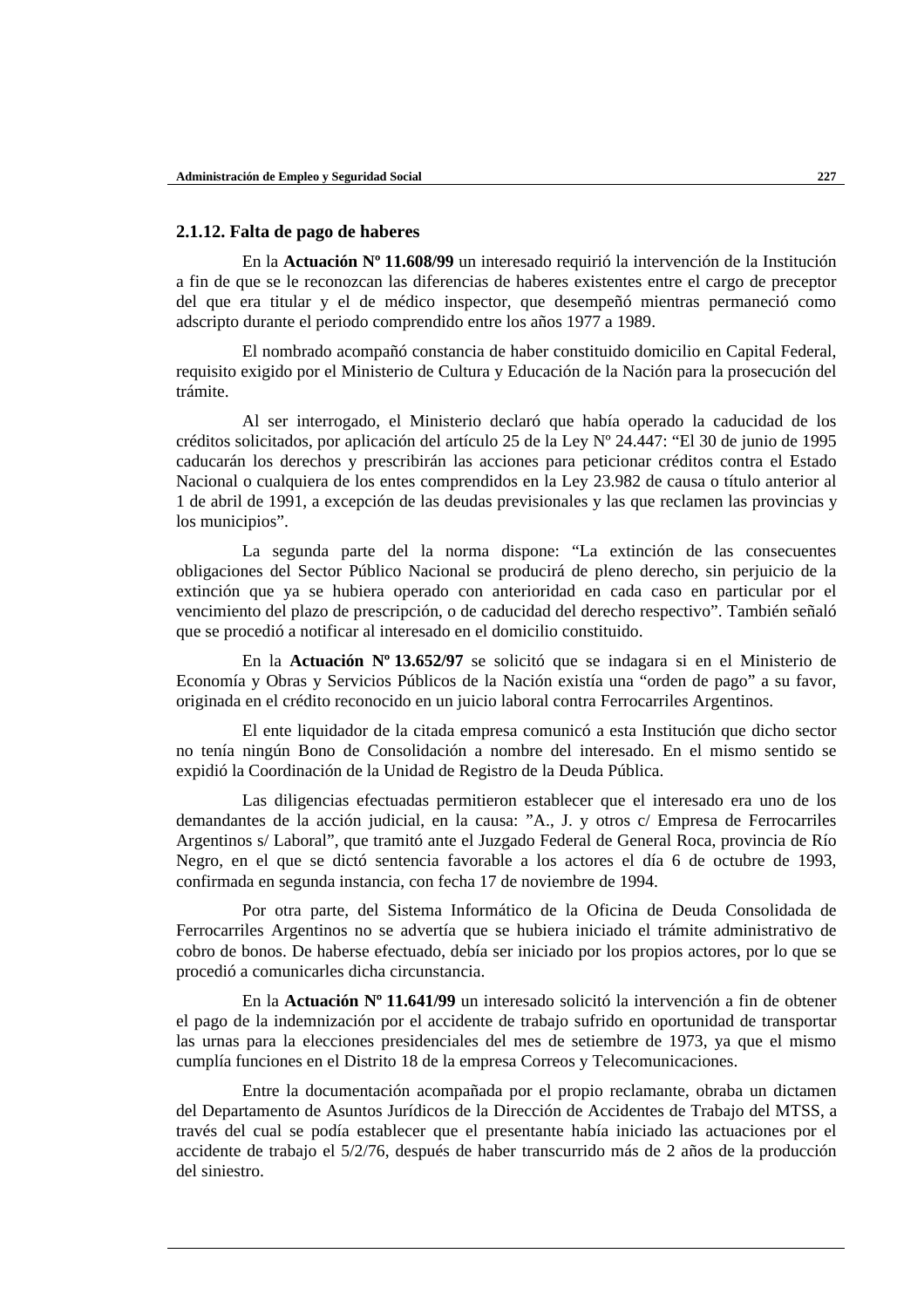Sin perjuicio de ello, se tramitó la denuncia de conformidad con la normativa vigente, liquidándose la indemnización con fecha mayo de 1976, dejándose constancia de que la notificación por parte de la Delegación Regional al accidentado no pudo llevarse a cabo por haberse mudado éste de domicilio. Finalmente, con fecha 12/8/77 se archivó la actuación. Desde la fecha aludida hasta el 9/7/85, el interesado no accionó, operándose por lo tanto la prescripción liberatoria en favor del responsable del accidente de autos.

Por lo demás, también este interesado manifestó su disconformidad con el haber mínimo que percibía en concepto de jubilación.

De la consulta efectuada al Sistema de Gestión de Trámite y al Registro Unico de Beneficiarios de la citada Administración Nacional, resultó que, con posterioridad a la presentación realizada con fecha 23/6/95, se le acordó el beneficio jubilatorio Nº 15-0-251848- 0 con fecha 28/8/95 con alta en el mensual 08/95, el que se encuentra en curso normal de pago. El nombrado no ha formulado reclamo con relación al beneficio acordado.

En la **Actuación Nº 9.952/99** el Defensor del Pueblo de la Provincia de San Luis requirió la intervención en favor de una presentante, quien efectuó una petición en representación de un grupo de docentes de la Escuela "Domingo Faustino Sarmiento" de la ciudad de San Luis.

Esos maestros solicitaban la aplicación de los Decretos Nros. 192/83, 2.528/85, 3.413/84, 1.282/86, 1.713/86 y 2.123/86 por parte del C.O.N.E.T. al personal administrativo, a fin de obtener el pago de diferencias salariales. Según manifestaciones de los interesados, este pago fue reconocido por resolución del MTSS 201/90.

En respuesta, el Instituto Nacional de Educación Técnica (INET) comunicó que el Expediente Nº 588/98 había sido elevado a la Dirección de Despacho del Ministerio de Cultura y Educación, cursándose en razón de ello informes.

Dicha cartera comunicó que los reclamos presentados por los docentes que se desempeñan actualmente bajo jurisdicción provincial fueron rechazados mediante Resolución SSA Nº 134 de la que adjuntó fotocopia fechada el 6/7/99.

## **2.1.13. Otras gestiones**

En la **Actuación Nº 12.633/99** un interesado solicitó la intervención del Defensor del Pueblo de la Nación debido a que -según indicó- el MTSS no dio respuesta al reclamo que formuló para que se le abonaran viáticos por un curso que realizó con financiamiento del referido Ministerio.

En contestación, el Secretario de Trabajo de la citada cartera comunicó a esta Institución que se encontraban liquidadas en forma normal y habitual las partidas correspondientes al pago de las ayudas económicas de los meses de marzo, abril y mayo de 1998 y que el reclamo por el mes de febrero del mismo año era sustanciado por las áreas competentes de la Secretaría de Empleo y Capacitación Laboral.

En la **Actuación Nº 11.729/99** un interesado requirió la intervención a fin de impugnar un acta de inspección labrada por el Ministerio de Trabajo y Seguridad Social.

Se solicitó al quejoso la remisión de los reclamos por él efectuados. En lugar de enviar esa documentación, remitió copia del acta de inspección, de boletas de ventas, de la plancheta de habilitación de su comercio y del Libro IVA ventas marzo/99.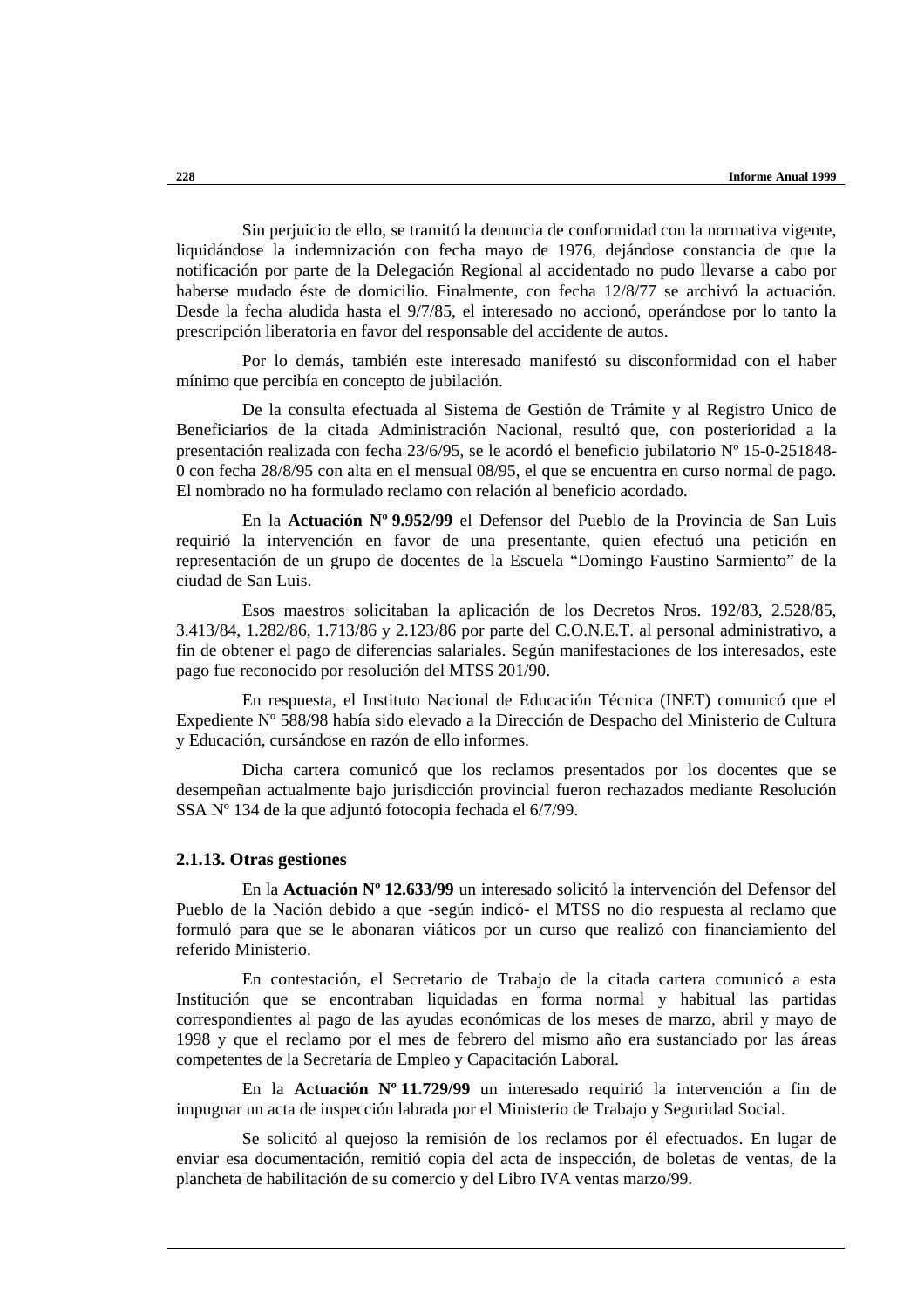No obstante ello, se requirió informes a la Dirección de Inspección y Relaciones Individuales del Trabajo, quien -en respuesta- acompañó copia de la Resolución DIRIT Nº 4.733 dictada el 21/7/99, que impuso al titular una multa de \$1.000 por la infracción cometida al artículo 5° de la Ley Nº 18.694.-

En la **Actuación Nº 10.571/99** un interesado solicitó la intervención ante la demora del Ministerio de Salud y Acción Social en abonar las sumas que le correspondían percibir, por haber sido incluido en el Fondo de Reconversión Laboral.

En respuesta, la Administración Nacional de Laboratorios e Institutos de Salud "Dr. Carlos G. Malbrán" -ANLIS- comunicó que, con fecha 21 de abril de 1999 en el expediente Nº 1-2002-0000000553/97-4 del Ministerio de Salud y Acción Social, el Secretario de Programas de Salud de la citada cartera requirió la convalidación de la liquidación de interesado, por lo que el referido expediente se remitió a la Unidad Auditoría Interna del organismo informante.

En la **Actuación Nº 12.406/99** un interesado requirió la intervención por lo que consideró falta de respuesta a un recurso interpuesto ante el MTSS.

Manifestó en su responde el Ministerio aludido, que se pronunció la Dirección de Dictámenes y Contenciosos de la Dirección General de Asuntos Jurídicos mediante dictamen Nº 878/99 y que las actuaciones fueron elevadas a consideración del Jefe de Gabinete de Ministros. Esta circunstancia fue comunicada al requirente por nota.

En la **Actuación Nº 4.657/98** un ciudadano solicitó la intervención debido a que según expresa- no ha sido implementada la Bolsa de Trabajo de los trabajadores marítimos de acuerdo con lo previsto en el Convenio Nº 9 de la Organización Integral del Trabajo y por la Resolución Nº 387/87 del MTSS.

Luego de consultas efectuadas por esta Institución, se determinó que por ante la Dirección Nacional de Negociación Colectiva del referido Ministerio y vinculado con la efectivización del citado convenio, tramita el expediente M.T.S.S. Nº 1.011.592.

En respuesta, dicha Dirección remitió copia autenticada del Dictamen Nº 1.104 de la Dirección General de Asuntos Jurídicos del MTSS y de la parte pertinente del Convenio Colectivo de Trabajo celebrado entre el Sindicato de Obreros Marítimos Unidos y la Cámara de Armadores Pesqueros Congeladores de la Argentina en el que se dio tratamiento a la bolsa de trabajo y de capacitación.

Además hizo saber que, conforme lo informado por el Departamento de Relaciones Laborales Nº 3, no fueron recibidas nuevas denuncias o pedidos de intervención en situaciones de igual índole que las planteadas en esta actuación. Las respuestas -con remisión de fotocopias de los antecedentes acompañados- fueron comunicadas al interesado.

En la **Actuación Nº 12.000/99** un interesado requirió la intervención ante la posibilidad de su despido por parte de la empresa Ferrocarriles Argentinos (e.l.).

Se lo orientó respecto de su situación fáctica, haciéndole saber que en su caso no existía a la fecha hecho, acto u omisión de autoridad pública.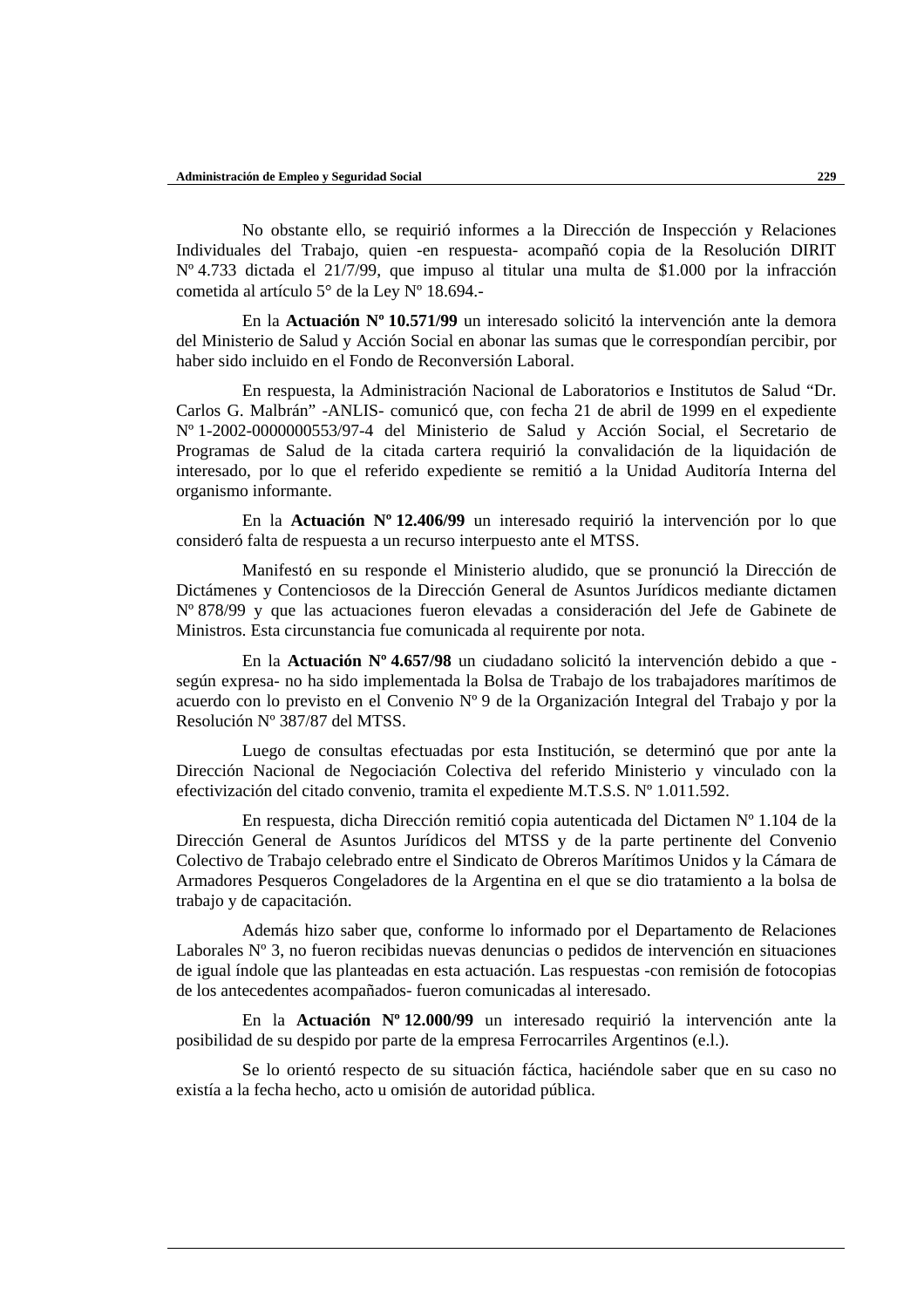# **2.2. SEGURIDAD SOCIAL**

#### **2.2.1. Recomendaciones y Exhortaciones en materia de Seguridad Social**

Dentro de las recomendaciones cursadas, cabe destacar las siguientes temáticas:

#### **-Reajuste de haberes**

-**Actuaciones Nros. 406/97, 6.661/97, 13.982/97 y 4.782/98**: Ante el planteo de titulares de beneficios previsionales de diferentes localidades del interior del país y Capital Federal que denunciaron la demora de la ANSES para hacer efectivo el reajuste de su haber jubilatorio, se promovieron las investigaciones pertinentes. En estos casos, en respuesta a los pedidos de informes cursados, el ente previsional adjuntó copia de la resolución tipo sobre rechazo de reajuste de haberes con fundamento genérico en la Ley Nº 24.463, que fueran remitidas a los interesados en los términos de las Resoluciones Nº 215/95, 317/96 y 153/97. Habida cuenta de que, con invocación de esta resolución el ente previsional dispuso el archivo de numerosos expedientes en los que se solicitaran pedidos de reajuste, sin dictar el correspondiente acto administrativo que analizara concretamente la procedencia del reclamo, se dispuso mediante Resoluciones Nros 61/99, 137/99, 167/99 y 168/99, recomendar a la Administración Nacional de la Seguridad Social que analizara si correspondía establecer nuevos haberes, dictando consecuentemente el pertinente acto resolutivo y notificándolo debidamente.

Mediante las notas posteriormente remitidas por el ente previsional a esta Defensoría, se hizo saber del cumplimiento de la recomendación cursada a la vez que se adjuntaron con dichos respondes las copias de los actos resolutivos de los reclamos interpuestos por los interesados.

En el caso de la **actuación Nº 13.982/97** se obtuvo además del reajuste del haber, el reconocimiento del retroactivo correspondiente.

**-Actuación Nº 6.267/97:** Se inició debido a la presentación efectuada por un beneficiario que denunció la demora en la resolución de su expediente de reajuste de haberes previsionales por parte de la ANSES.

La modalidad utilizada por el ente previsional consistió en el envío de una nota oportunamente emitida, en la que no se expidió sobre el reclamo puntualmente efectuado por el interesado y que recibió el tratamiento previsto en las resoluciones Nº 215/95, 317/96 y 153/97. En razón de ello, no se produjo el dictado del acto administrativo, disponiéndose el archivo del expediente previsional, previo envío de una nota explicativa de los fundamentos invocados por el ente para fundar la improcedencia del reclamo.

Habida cuenta de la irregularidad advertida en el caso, se recomendó a la ANSES que analizara los fundamentos expuestos por el interesado en su reclamo de reajuste, determinara mediante pronunciamiento fundado en el derecho concretamente aplicable si correspondía su acogimiento y, consecuentemente, dictara el pertinente acto resolutivo notificando debidamente al interesado.

Debido a la falta de oportuna respuesta a dicha recomendación, se puso en conocimiento de lo actuado al Secretario de Seguridad Social. Posteriormente, por nota, se acompañó copia del acto administrativo de idéntica fecha que resolvió formalmente el reclamo interpuesto.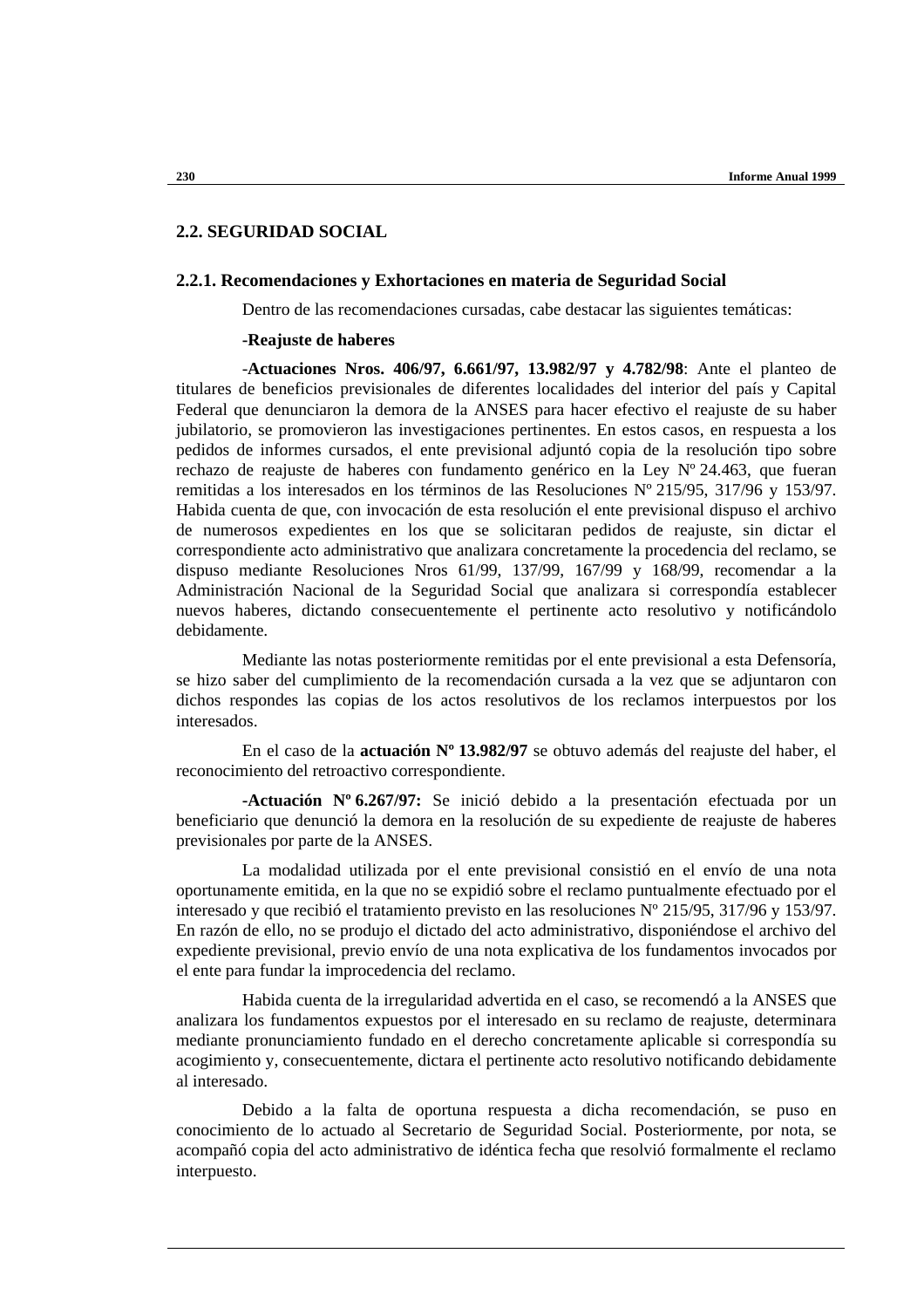**-Actuación Nº 3.063/98:** Debido a la falta de respuesta al pedido de reajuste formulado por una interesada de Capital Federal, se inició la investigación ante la ANSES. Debieron cursarse tres pedidos de informes (el último de ellos bajo la modalidad del confronte notarial) debido a la falta de respuesta de la Administración involucrada. En razón del silencio de la misma, a pesar de los múltiples requerimientos, se dispuso recomendar a la ANSES que analizara si correspondía la ampliación u otorgamiento de un nuevo beneficio de pensión de acuerdo a lo solicitado y que, consecuentemente, dictara el pertinente acto resolutivo y lo notificara debidamente.

La falta de una respuesta satisfactoria por parte de la ANSES a dicha resolución se puso en conocimiento del Secretario de Seguridad Social. La ANSES comunicó que se procedió al reajuste peticionado y se le reconoció a la interesada el retroactivo adeudado con alta prevista para el mes de mayo (que se cobra en el mes de junio) de 1999.

Los registros informáticos de ANSES permitieron verificar el reajuste aludido pero no la incorporación del retroactivo anunciado el que, por imperio del artículo 15 del Decreto 455/99, se vio postergado temporariamente. Esta información, obtenida a través de un posterior pedido de informe cursado a la ANSES, fue comunicada a la interesada, a quien también se le informó que a partir de la vigencia de la Ley Nº 25.017 publicada en el Boletín Oficial el 03/06/99 dicho decreto había sido derogado.

La consulta posteriormente realizada al Registro Unico de Beneficiarios de la ANSES dio cuenta de la incorporación del retroactivo adeudado a la interesada en el mes de junio de 1999.

## **-Pago de Subsidio para servicios públicos**

-**Actuación Nº 13.651/97 y 15.852/97:** A raíz de la presentación de dos beneficiarias, se tomó intervención en el caso a fin de investigar el cumplimiento del Decreto 319/97, sobre el pago de subsidios a jubilados y pensionados por los servicios de electricidad, gas, agua y servicios sanitarios.

Dicho decreto dispuso que, a partir del mes de enero de 1997, se realizaría el pago directo de los subsidios otorgados en las tarifas de los servicios mencionados a favor de los jubilados y pensionados del Sistema Integrado de Jubilaciones y Pensiones que a la fecha de entrada en vigencia del decreto, integran el padrón de beneficiarios de los mencionados regímenes de subsidios, en las respectivas liquidaciones.

En su artículo 3°, el citado Decreto autorizó a la ANSES formular el cronograma de pagos del subsidio en función de la ejecución del presupuesto de cada año fiscal de acuerdo con la partida correspondiente, a cuya sujeción se ajustó la eventual incorporación de nuevos beneficiarios.

Luego de transcurridos dos años de la entrada en vigencia de dicho Decreto, la ANSES comunicó, en sucesivos informes, que se encontraba a prueba el proceso que permitiría incluir a nuevos beneficiarios.

Las interesadas no se hallaban incluidas en el padrón de beneficiarios que, a la fecha de vigencia del decreto, percibían los beneficios aludidos.

En razón de lo expuesto por Resolución Nº 2.663/99, se recomendó a la Administración Nacional de la Seguridad Social que adoptara las medidas necesarias para incorporar a las interesadas en la percepción del subsidio establecido por Decreto 319/97 como,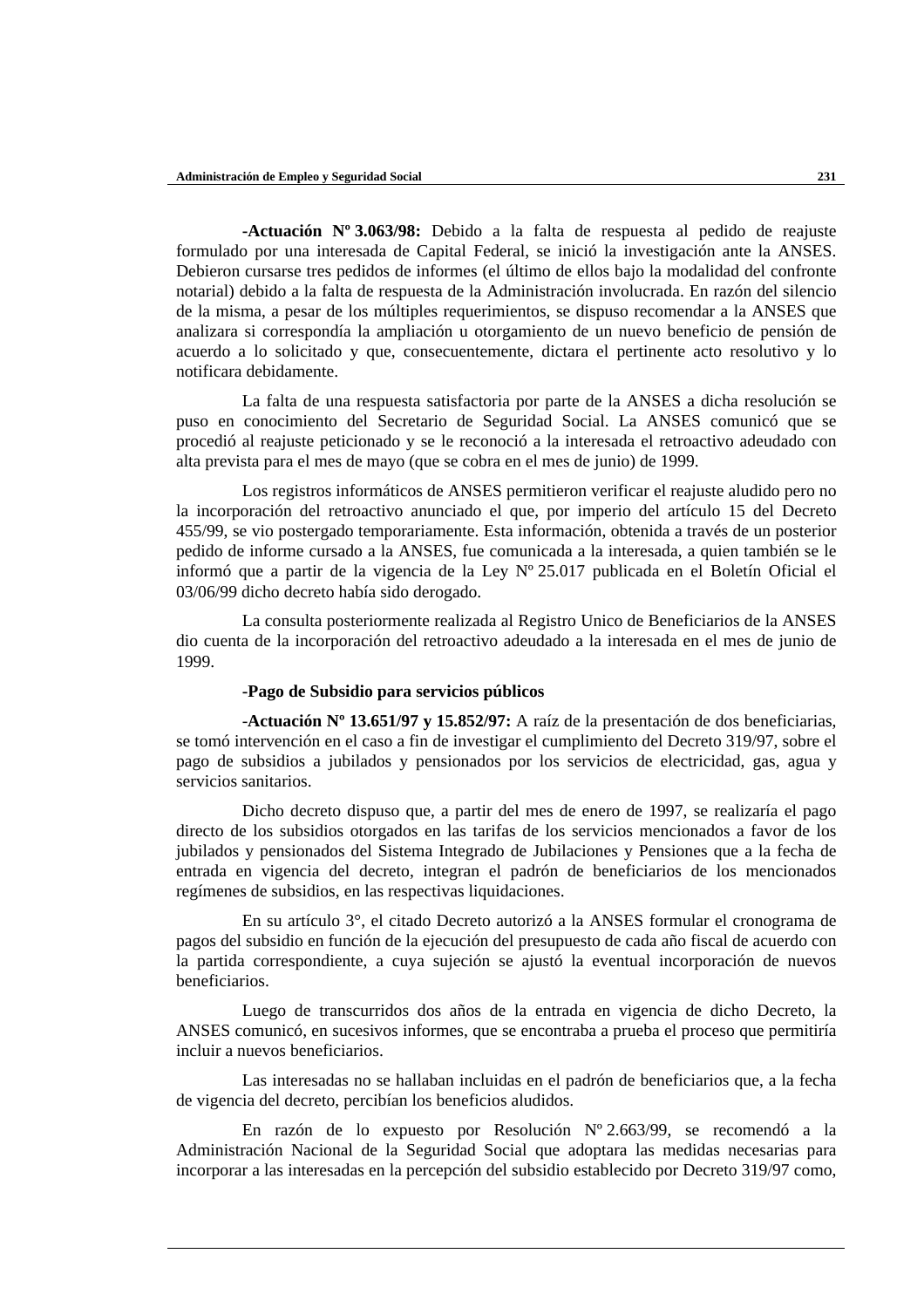asimismo, a todo beneficiario previsional que peticione y reúna los requisitos exigidos para acceder a dicha subvención.

En octubre de 1999 se recibió nota del ente previsional en la que comunicó que, a partir de noviembre, se encontraría previsto en todas las UDAI y delegaciones del país el sistema para incluir nuevos beneficiarios que reunieran los requisitos para acceder al beneficio contemplado según el artículo 3 del Decreto 319/97. Agregó, además, que los titulares que presentaron oportunamente la Declaración Jurada se encontraban en reserva en las Areas operativas y serían incluidos en forma automática para el pago del mensual diciembre de 1999. Debían concurrir a la UDAI más cercana a su domicilio, aquellos que no hubieran cumplido con dicha presentación.

Practicada la verificación en los registros informáticos, surgió la falta de incorporación por parte del citado ente de los subsidios anunciados, motivo por el cual se puso tal incumplimiento en conocimiento del Ministro de Trabajo, Empleo y Formación de Recursos Humanos.

#### **-Descuentos indebidos en la liquidación de haberes**

**-Actuación Nº 15.779/97:** Con motivo de la queja interpuesta por una beneficiaria de Capital Federal por un descuento practicado sobre sus haberes previsionales, se promovió la pertinente investigación. La interesada acompañó copia del reclamo presentado ante el ente previsional, del que no había obtenido respuesta.

Requeridos los informes del caso, se informó la pérdida del expediente de la interesada, por lo que esta Institución colaboró a fin de que la misma allegara los datos necesarios para poder reconstruirlo. Los posteriores pedidos de informes enviados señalaron la necesidad de contar con el registro histórico de las liquidaciones efectuadas sobre el mencionado beneficio.

Habida cuenta del tiempo transcurrido desde la interposición del reclamo y la contradicción existente en las respuestas recibidas del ente previsional, se dispuso recomendar a la ANSES que resolviera, con la documentación obrante en el expediente, si correspondía realizar el descuento por código 214, impugnado por la titular.

Fueron necesarios varios reclamos posteriores a la recomendación cursada, instando a la interesada a adjuntar copia de la sentencia judicial recaída en su reclamo de reajuste de haberes, a fin de que el ente previsional realizara un detenido análisis de la cuestión expuesta.

Finalmente, gracias a la intervención tomada, la ANSES comunicó que el descuento se debió a un error del ente previsional y que se reintegraría la suma de \$6.229 que comprendía desde el mensual 03/95 hasta el 01/2000, cuya alta se produciría en el mensual 02/2000.

# **-Demoras en el pago de deudas previsionales**

**-Actuación Nº 911/98:** Con motivo de la deuda previsional pendiente de pago al esposo de una interesada de Lomas de Zamora, provincia de Buenos Aires, reclamada por ella en su carácter de titular del beneficio de pensión derivada, se iniciaron las investigaciones ante el ente previsional.

Esta deuda había sido reconocida gracias a la actividad desplegada en la actuación Nº 10336/96, la que fue concluida luego de que la ANSES informara que la deuda ya había sido transferida al beneficio de pensión derivada, restando sólo el cambio de opción por parte de la titular.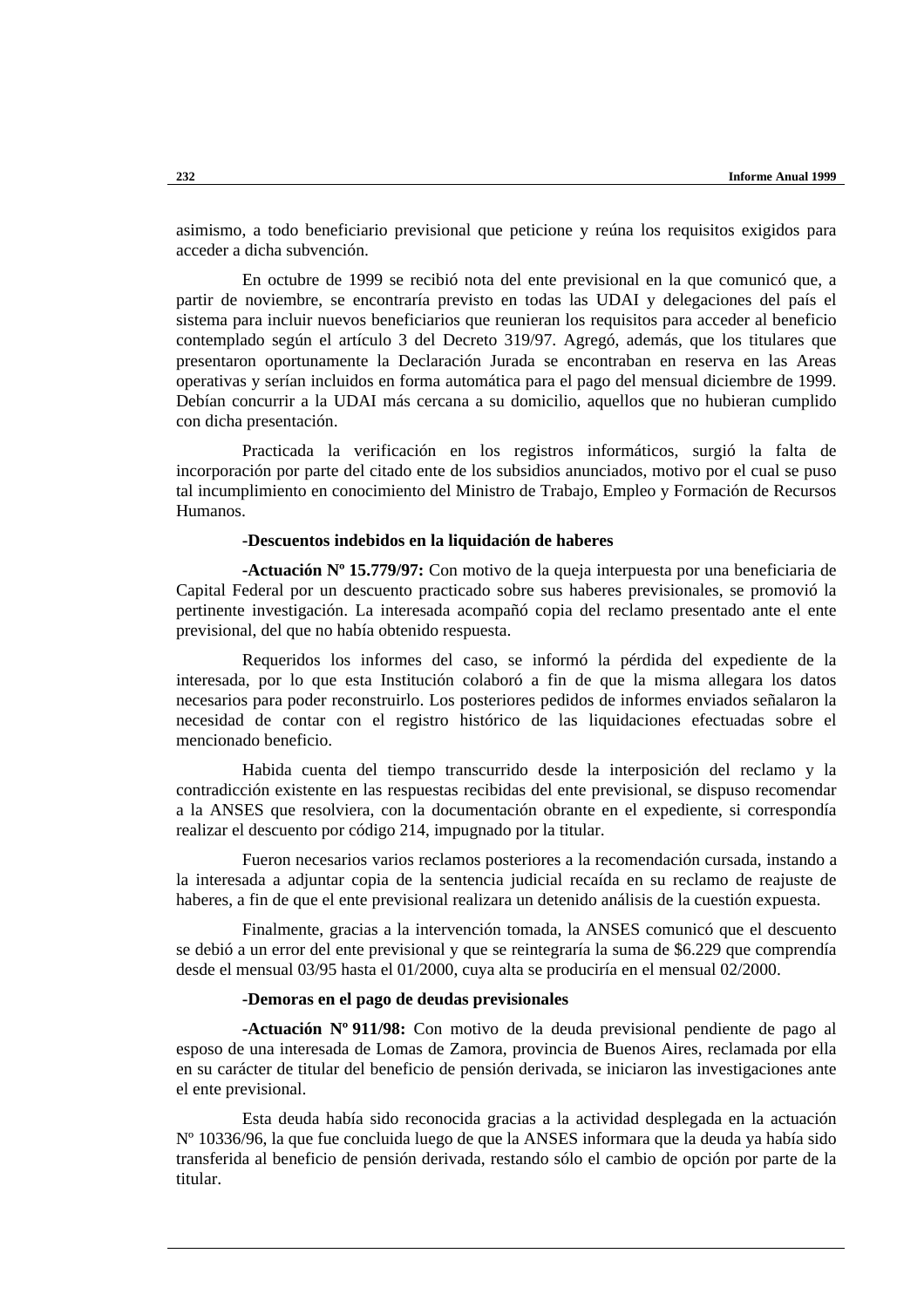De la información producida resultó que, a pesar del tiempo transcurrido desde que la requirente iniciara sus reclamos y de las informaciones producidas en la actuación Nº 10.336/96 que daban cuenta de una pronta cancelación de la deuda, 3 años más tarde el ente previsional aludió a la aplicación del orden de prelación sin dar fecha cierta para la colocación de las acreencias, señalando que: "La colocación de los bonos queda supeditada a la Ley de Presupuesto de la Nación …".

El ente involucrado no acreditó en el mes de setiembre de 1998 dichos títulos como lo había comunicado por nota oportunamente remitida ni informó posteriormente nueva fecha de colocación. Al responder a los pedidos de informes, no indicó el orden de prelación reconocido a los titulares de bonos. Cabe observar que el sistema de orden de prelación permite la transparencia y publicidad de las medidas dispuestas para determinar el tiempo en el que el beneficiario percibirá su acreencia.

Entre otras consideraciones, esta Institución recomendó al MTSS, por intermedio de la Secretaría de Seguridad Social, que procediese a reglamentar los artículos 22 al 25 de la Ley Nº 24.463 y que instruyera acerca de la implementación del orden de prelación para el cumplimiento de las sentencias judiciales e informara a los interesados sobre el mismo.

Por ello, advirtiendo que el actuar del ente previsional violaba disposiciones de carácter constitucional, se decidió recomendar que, a la brevedad, informara a la interesada y a los titulares de deudas previsionales consolidadas el orden de prelación asignado y la fecha de colocación de los bonos de acuerdo a las partidas presupuestarias asignadas para el período fiscal pertinente, en caso de que correspondiese percibirlos y que arbitrara las medidas conducentes a que las distintas Unidades de Atención Integral pudiesen brindar la mencionada información.

Tampoco fue exacta la comunicación dada por la ANSES, pues se previó la colocación de las acreencias para el mes 11/99, hecho que no sucedió. Tampoco se comunicó al Defensor del Pueblo de la Nación, a la fecha de preparación de este informe, novedad al respecto ni algún tipo de dato sobre el orden de prelación al que se instaba en la recomendación cursada. Por ello, se puso el caso en conocimiento del Ministerio de Trabajo en el mes de enero de 2000.

**- Actuación Nº 4.936/98:** Esta queja fue promovida debido a la demora en el pago de una deuda previsional por parte de la ANSES, a favor de una beneficiaria de la localidad de Villa Regina, provincia de Río Negro. En razón de la insuficiente respuesta brindada por la ANSES sobre los motivos que postergaban la efectivización de la acreencia y atento al tiempo transcurrido desde que la titular efectuara la opción de pago, se dictó recomendación a la ANSES para que arbitrara las medidas conducentes a fin de que se procediera al pago de la deuda previsional reconocida a la titular. Mediante nota de fecha 20 de mayo de 1999, el ente previsional informó que procedió a solicitar la desinhibición que pesaba sobre el beneficio de la interesada y que la cancelación de la deuda reconocida quedaba sujeta al orden de prelación dispuesto por la ley de presupuesto, estimándose su colocación durante el año 1999.

**- Actuación Nº 9.992/98:** Esta actuación fue iniciada a raíz de una presentación realizada por la demora en el pago de una deuda previsional de una pensionada de la provincia del Chaco. Luego de reunidas las respuestas a los cinco pedidos de informes cursados por esta Institución al ente previsional y de transcurridos más de 20 meses de la presentación del reclamo por la titular, los títulos todavía no habían sido colocados. En razón de ello, se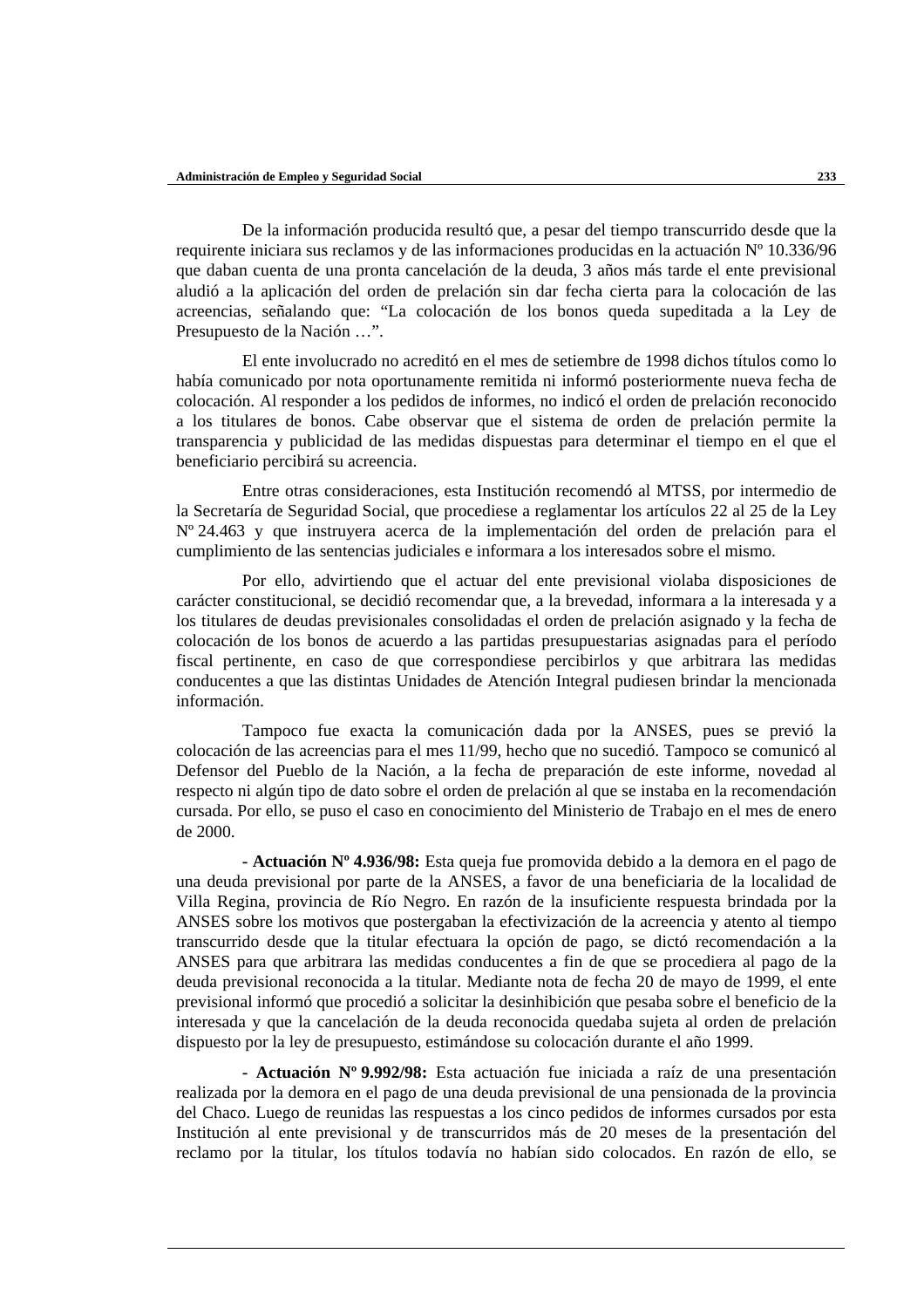recomendó a la ANSES que adoptara las medidas necesarias a efectos de acreditar a nombre de la beneficiaria, la deuda que correspondía percibir a su extinto esposo.

La información posteriormente reunida permitió saber de la colocación de los bonos a favor de la interesada, que los vendió en el mes de setiembre.

**- Actuación Nº 12.767/98:** La investigación fue iniciada debido a la demora de la ANSES en transferir el pago de una deuda previsional de un beneficio jubilatorio al de pensión derivada, establecido luego del fallecimiento del causante y que fuera denunciada por un beneficiario de la localidad de González Catán, provincia de Buenos Aires.

En razón de los múltiples pedidos de ampliación de plazo, solicitados por la ANSES a los requerimientos de informes cursados y, atento al tiempo transcurrido sin que se concretara el cumplimiento del reclamo de la interesada, cuya procedencia había sido expresamente reconocida por el organismo interviniente, se recomendó al citado organismo, que arbitrara las medidas necesarias tendientes a hacer efectivo el pago de las sumas debidas a la reclamante.

A la fecha de elaboración de este informe se aguardaba la respuesta definitiva del ente previsional, luego de que informara sobre la necesidad de realizar un nuevo cálculo de la deuda.

**- Actuación Nº 15.133/98:** Debido a la falta de pago de una deuda previsional, reclamada por un beneficiario de la localidad de Hurlingham, provincia de Buenos Aires, se promovió la investigación de estilo ante la ANSES.

Los informes enviados por dicho ente revelaron la demora en la resolución del reclamo del interesado, sin que se brindara adecuada respuesta a los requerimientos cursados por esta Institución.

En razón de ello, se dispuso recomendar al ente previsional que se expidiera respecto del derecho del beneficiario en relación con los haberes impagos reclamados y que, en caso de corresponder, procediera a la extinción de la deuda.

Por nota de fecha 19 de enero de 2000, el titular comunicó a esta Institución que la cuestión objeto de la actuación había sido resuelta favorablemente.

**- Actuación Nº 11.120/99 y 11.350/99:** Debido a la falta de pago de las deudas previsionales de dos beneficiarios residentes, uno de la ciudad de Paraná, provincia de Entre Ríos y el otro de la localidad de Quemú-Quemú, provincia de La Pampa, se dio curso a las averiguaciones del caso.

Las respuestas de la ANSES, si bien daban cuenta de la realización de trámites tendientes a su cobro, dilataban la acreditación de las acreencias.

Atento a la demora incurrida, se recomendó a la ANSES que instrumentara las medidas necesarias, a los fines de extinguir la deuda que mantenía con los interesados.

Posteriormente, a través de nota fechada el 6 de diciembre de 1999, se comunicó a esta Institución que se procedió a la carga en pantalla de la Deuda por Decreto Nº 648 por el importe de \$74,39 a favor de la beneficiaria de Entre Ríos y, por nota de fecha 23 de setiembre, se confirmó la colocación de la acreencias del beneficiario de la ciudad de La Pampa, para el ejercicio del mes de noviembre de 1999.

**- Demora en el trámite de otorgamiento de los beneficios previsionales.**

**- Actuación Nº 11.812/98:** El interesado, residente en la provincia de Córdoba, presentó queja por la demora en la tramitación de su beneficio jubilatorio, respecto del cual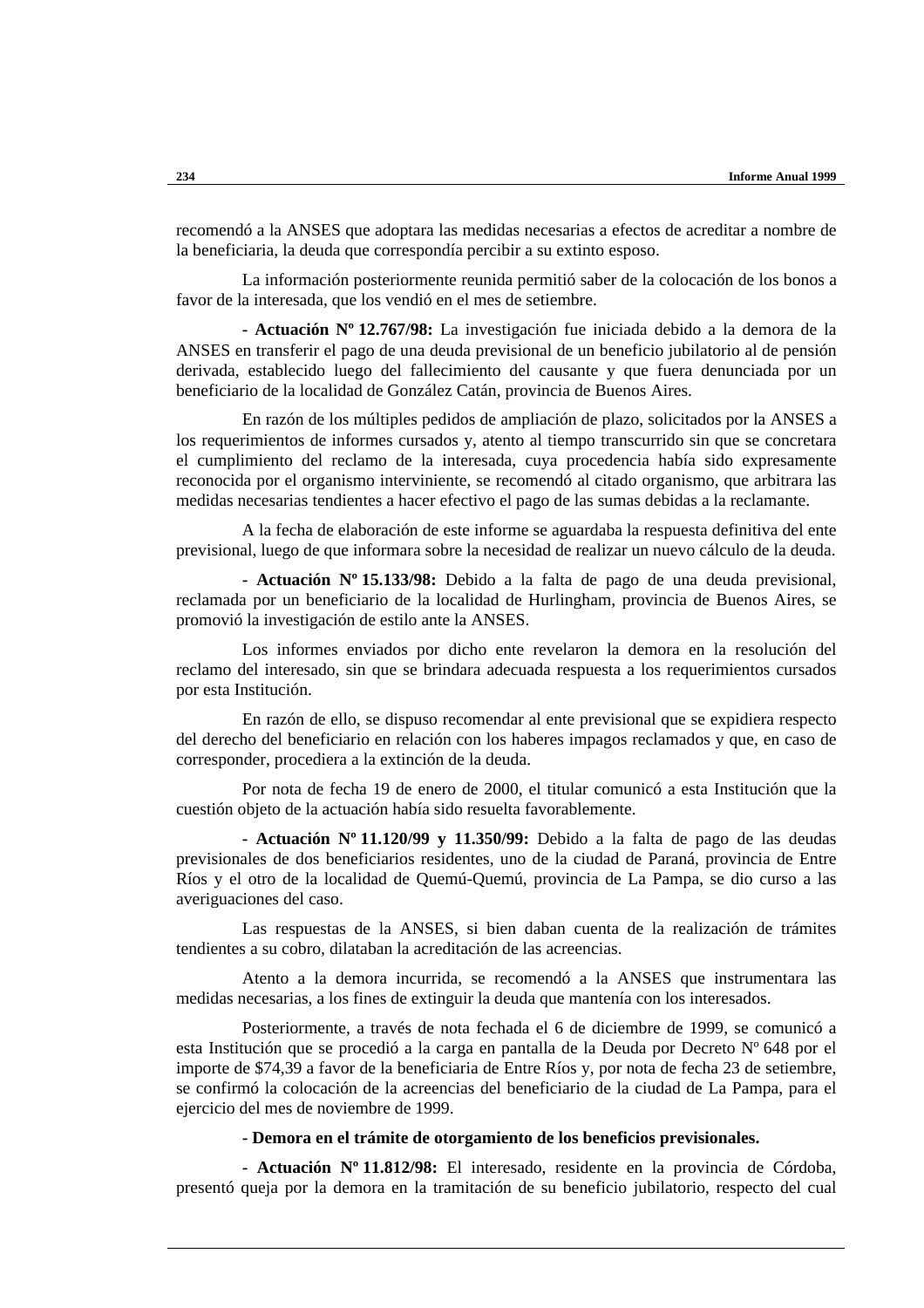había obtenido en sede judicial sentencia favorable a sus intereses. De la investigación practicada, se tomó conocimiento del reingreso del expediente, de sede judicial al ente previsional.

En principio, la ANSES solicitó prórroga en los plazos acordados para la contestación del informe requerido oportunamente y, con posterioridad, informó del alta del beneficio para el mes de marzo de 1999, cuyo pago se haría efectivo en el mes de abril del mismo año. Debido a que de los registros informáticos de la ANSES surgió que para la fecha prevista no se había efectivizado el pago, se solicitaron nuevos informes al ente previsional. Nuevamente, el ente solicitó la ampliación del plazo acordado. Consultados posteriormente los sistemas informáticos del citado ente, resultó que no se había cargado la información suministrada. En atención al tiempo transcurrido desde que el expediente reingresó a la ANSES, procedente del Poder Judicial para el cumplimiento de la sentencia, se dispuso recomendar a la ANSES que arbitrara las medidas conducentes a fin de que a la brevedad se otorgara, en el caso de que ello aún no se hubiese dispuesto, el beneficio de jubilación al interesado. Verificada la demora en el alta del beneficio, se puso en conocimiento del MTSS la falta de cumplimiento de la recomendación y la inexistencia de justificación adecuada al respecto. En respuesta a la nota enviada, la Administración involucrada comunicó que había tomado conocimiento del fallecimiento del titular.

**- Actuación Nº 10.452/99:** La investigación fue iniciada luego de la presentación de la damnificada, por la demora en el trámite del otorgamiento de su beneficio de pensión. Después de dos pedidos de informes, el ente previsional respondió requiriendo la ampliación del plazo concedido para su contestación. Los tres informes posteriores producidos a instancias de esta institución daban cuenta de que el expediente aún no había sido resuelto.

Debido al prolongado tiempo transcurrido desde la iniciación del trámite, se recomendó a la ANSES que arbitrara las medidas necesarias para que, a la brevedad, se determinara si la interesada tenía derecho al beneficio que peticionaba y en caso afirmativo, se otorgara el mismo.

Ante la falta de respuesta dentro del plazo establecido, se puso lo actuado en conocimiento del Ministro del Area.

Posteriormente, a mediados del mes de enero de 2000, se comunicó que el expediente había culminado con el otorgamiento de la prestación solicitada.

**- Actuación Nº 11.015/99:** A raíz de la demora en el acrecimiento del haber de pensión compartida, luego del fallecimiento de la madre de una persona discapacitada, domiciliada en la ciudad de Rosario y debido a la falta de resolución de una solicitud de otorgamiento de beneficio de pensión por el fallecimiento de su padre, se iniciaron las investigaciones correspondientes.

La respuesta al pedido de informes cursado por esta Institución demostró la incorporación del acrecimiento del haber adeudado, señalándose que, por razones operativas, aún no se había incluido el retroactivo debido en tal concepto.

Atento a que en la fecha señalada como la de incorporación del acrecimiento, el sistema informático de la ANSES no registró la novedad anunciada y, teniendo en cuenta que se trataba de una persona discapacitada, se recomendó a la ANSES que, a la brevedad, acrecentara y acordara los beneficios de pensión que le correspondían al interesado, adoptando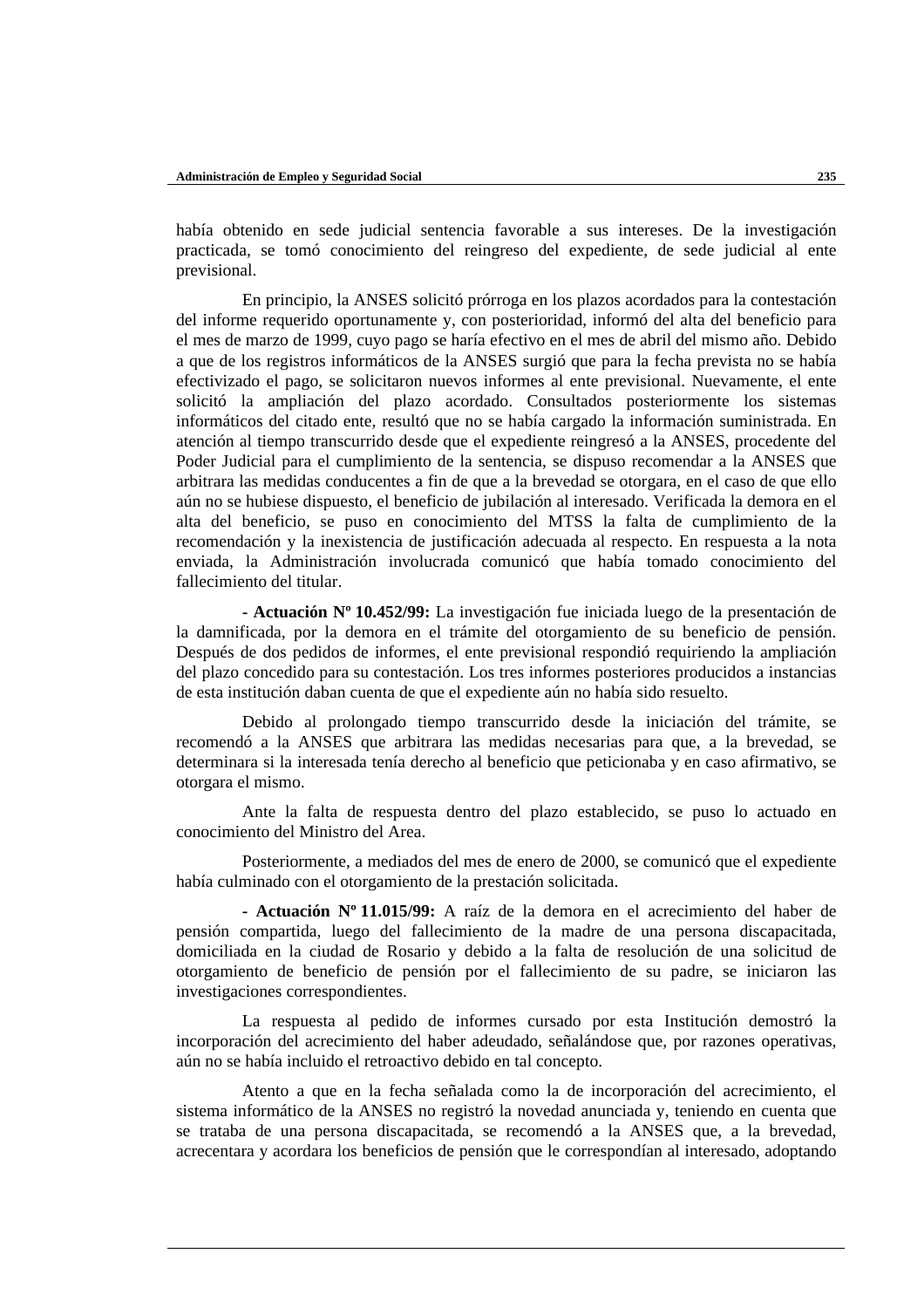las medidas pertinentes a efectos de realizar un pago en presencia, en razón de la delicada situación del nombrado.

Posteriormente, el ente previsional comunicó la nueva fecha en que sería incorporado el acrecimiento, adjuntando copia de la resolución relativa a la solicitud del otro beneficio requerido por el interesado.

## **- Asignación por hijo discapacitado**

**- Actuación Nº 13.137/98:** En esta actuación, una beneficiaria de la ciudad de Guaymallén, provincia de Mendoza, solicitó la intervención del Defensor debido a la problemática situación en que se hallaba, ya que tanto la presentante de la queja como su hermana, padecían de distrofia muscular progresiva y, al ser declaradas cobeneficiarias junto con su madre del haber de pensión por del fallecimiento de su padre, le fue suprimido el adicional por hijas discapacitadas a cargo. Tal situación generaba un ostensible perjuicio, en razón de que se trataba de un haber mínimo, por lo cual, el suplemento suprimido implicaba la reducción en un tercio del monto percibido mensualmente. Se expuso, además, que en razón de contar la madre de las beneficiarias con 75 años de edad, con serios problemas de salud, significaba una contrariedad concurrir a cobrar el beneficio, siendo oneroso para las mismas afrontar el pago del traslado a su domicilio del funcionario que extendía el certificado de supervivencia.

Se solicitaron informes a la ANSES a fin de solucionar la cuestión expuesta. En respuesta, el ente indicó que la asignación por dos hijas discapacitadas a cargo sobre el haber de la madre se encontraba pendiente de la correspondiente autorización y que informaría la fecha desde la que correspondía su pago.

El posterior pedido de actualización de informes cursado al ente previsional no tuvo respuesta, por ello se consultó al sistema informático del mismo, donde no se registraba el alta de la asignación aludida. En razón de las particularidades del caso, se recomendó a la ANSES que dispusiera con carácter de preferente despacho el pago del subsidio por hijos discapacitados en el haber de pensión de la madre de las cobeneficiarias y arbitrara las medidas necesarias para facilitar el cumplimiento de las cargas exigidas, a fin de percibir regularmente el haber y el subsidio mencionado por tales beneficiarias, como asimismo, su cobro -de resultar factible- en su domicilio, evitando costos a cargo de ellas.

Por nota de fecha 28 de abril de 1999, la ANSES dio una pronta y favorable respuesta al problema planteado, comunicando el alta de la asignación aludida para el mes siguiente y, el pago de un retroactivo estimado en la suma de \$ 3500-. Mediante posterior contacto telefónico con las reclamantes, se corroboró la inclusión de las sumas aludidas, indicando que la cuestión contenida en la recomendación aludida había sido satisfactoriamente resuelta por la citada Administración mediante la intervención de esta Institución.

#### **- Irregularidades en la liquidación de salarios familiares**

**- Actuación Nº 824/99:** Iniciada la actuación, luego del envío que formulara el Presidente de la Red Provincial de Organizaciones no Gubernamentales de San Juan, se promovió una investigación sobre la falta de pago de un retroactivo en concepto de asignaciones familiares por parte de la ANSES. La interesada había iniciado los trámites para la obtención del beneficio, luego de acompañar ante el ente previsional competente la documentación correspondiente, 3 años antes de iniciarse esta investigación, sin resultado positivo.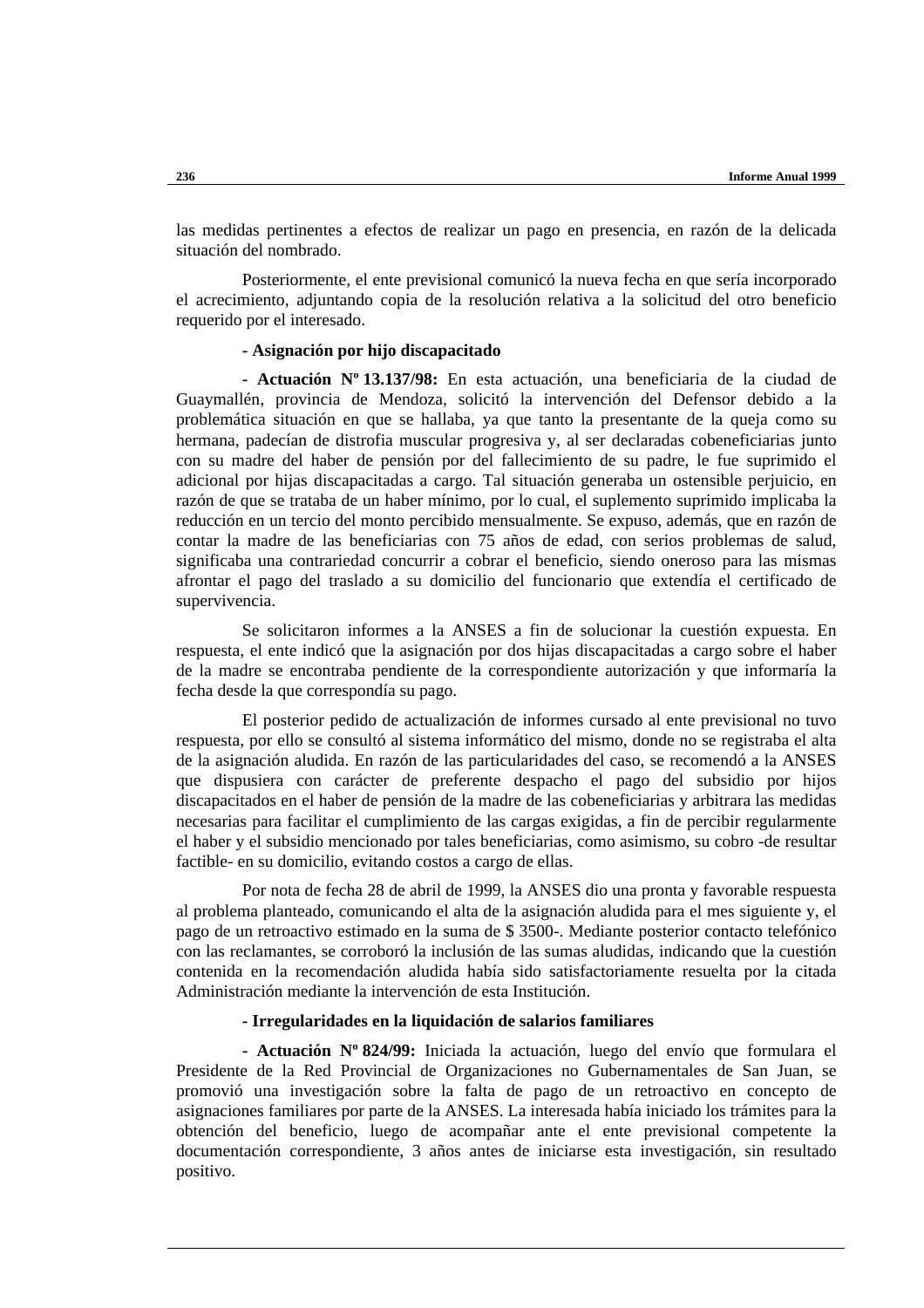En razón de tratarse de una Caja provincial -San Juan- que posteriormente fuera transferida a la órbita de la Nación, las deudas de asignaciones familiares hasta el mes de mayo de 1998, de beneficiarios transferidos de la provincia, se encontraban pendientes de pago, ya que no existía autorización ni instructivo en la ANSES para resolver los reclamos.

Los posteriores pedidos de informes que fueron dirigidos al ente previsional, recibieron como respuesta una solicitud de ampliación de plazo, sin contestación satisfactoria en relación con la demora advertida.

En razón de ello, se recomendó a la ANSES que instrumentara a la brevedad las medidas necesarias para abonar el retroactivo en concepto de asignaciones familiares a la interesada y a quienes se encontraran en la misma situación .

A través de la nota de fecha 23 de julio de 1999, la ANSES informó que con fecha 16/07/99 había recibido el Instructivo de la Gerencia de Asignaciones Familiares, para proceder a la carga de haberes adeudados a la titular, hecho que se produciría en el mes de setiembre de 1999.

En razón de que los informes solicitados en la fecha señalada no registraron la incorporación de las sumas cuya liquidación se anunciara, se puso en conocimiento de lo actuado al Secretario de Seguridad Social de la Nación.

Lo expuesto significó la remisión de una ulterior nota de esta Institución con posterioridad al informe remitido por la ANSES que indicaba la falta de la documentación necesaria para acceder al pedido y que ella había sido requerida a la interesada. Habida cuenta de que los reclamos habían sido acompañados por el Defensor del Pueblo de la Nación en el primer pedido de informes que se cursara al ente, se recordó tal circunstancia a la ANSES adjuntándose nuevamente la documentación solicitada e instándose al cumplimiento de la recomendación cursada.

Finalmente, en el mes de diciembre de 1999, se tomó conocimiento del cumplimiento por el ente previsional de la recomendación contenida en la Resolución Nº 1.485/99 dictada en estos actuados.

**- Actuación Nº 13.035/97:** Presentada a raíz de la demora en la tramitación del beneficio jubilatorio iniciado ante el ex Instituto de Previsión Social de la provincia de La Rioja. De la información reunida, resultó que el sistema previsional de la aludida provincia fue transferido al Estado Nacional, por lo cual se solicitó informe la ANSES. El ente previsional respondió que el expediente de la interesada se encontraba en la Unidad de Control Previsional de la provincia de La Rioja. Posteriormente, se requirió un nuevo informe a la ANSES, indicándose en esa oportunidad, que el expediente aludido continuaba radicado en la UTEP a la espera del resultado de la verificación de los servicios prestados por la interesada, en la Municipalidad de Chilecito. En pedidos subsiguientes, se requirió nuevamente del ente previsional la actualización de su informe.

La ANSES comunicó entonces que la resolución final del caso se encontraba a la espera de la conformación de un organismo tripartito, de acuerdo con lo establecido en el convenio celebrado entre la Nación y la provincia de La Rioja.

Ante un ulterior requerimiento de información acerca del estado del trámite, se obtuvo como respuesta que el expediente jubilatorio correspondiente a la interesada se encontraba radicado en el Organismo Interjurisdiccional de la Nación y la provincia de La Rioja.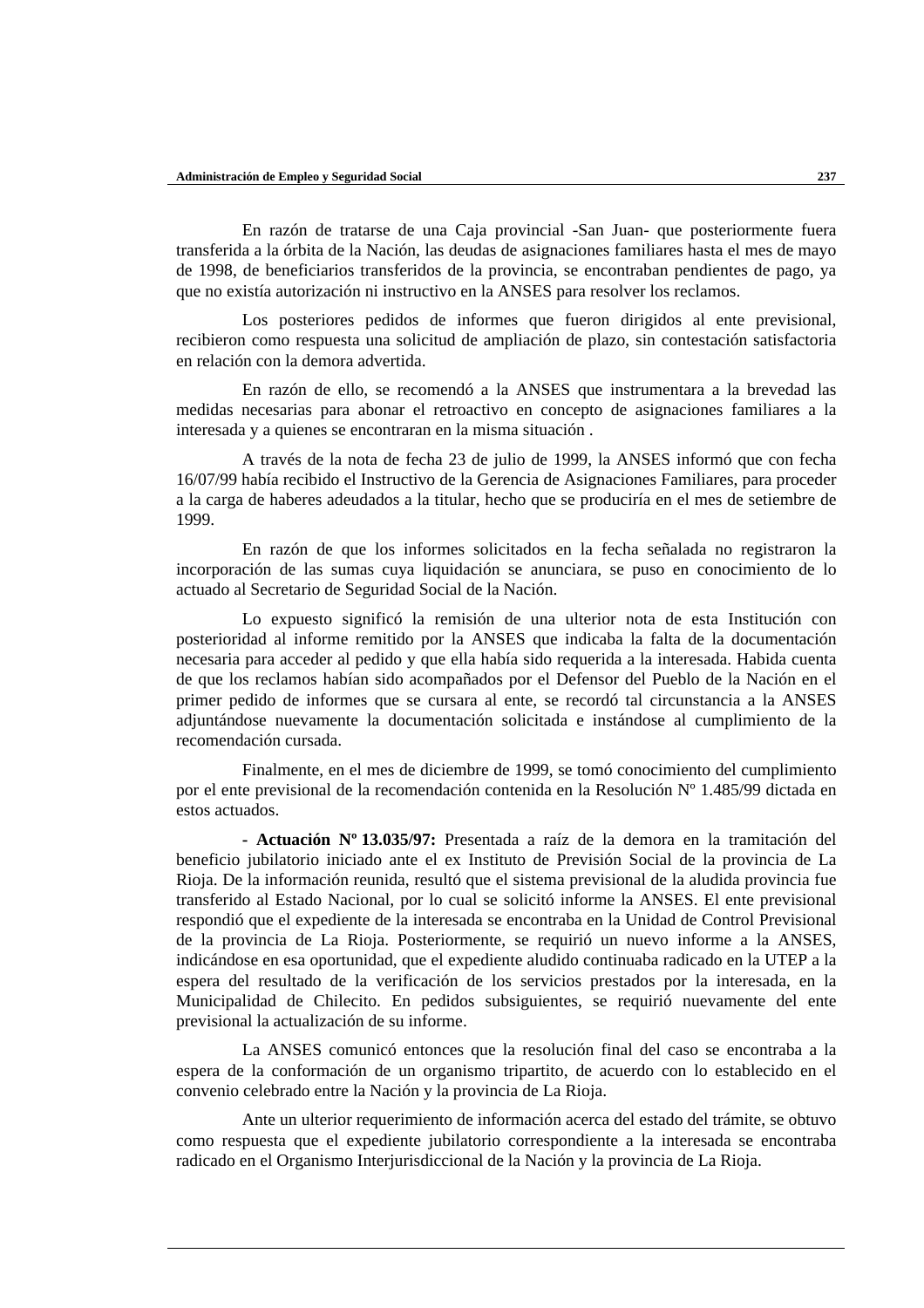El Organismo aludido fue creado de acuerdo con lo establecido por la cláusula cuarta del Convenio Modificatorio del Convenio de Transferencia del Sistema de Previsión Social de la provincia de La Rioja al Estado Nacional, ratificado por Decreto  $N^{\circ}$  1.321/98 (Anexo 1) y Ley Provincial Nº 6.494.

El representante del ente previsional en ese cuerpo colegiado contestó sobre el particular, luego de requerírsele la información pertinente, señalando que el expediente B70- Nº 03519-9/94 se encontraba en proceso de verificación de servicios.

El Organismo Interjurisdiccional de la Nación y la provincia de La Rioja es el órgano competente para resolver las solicitudes en trámite no resueltas a la fecha de vigencia del convenio de su creación, de acuerdo con lo establecido en el anexo 1 del Decreto Nº 1.321/98, entre las que se encontraba incluida la interesada.

A pesar del tiempo transcurrido desde que la titular había iniciado su trámite jubilatorio en el año 1994, no se había determinado aún el derecho al beneficio peticionado. Atendiendo a que tal situación vulneraba el derecho al debido proceso adjetivo, consagrado por el artículo 1° inciso f) de la Ley Nacional de Procedimientos Administrativos Nº 19.549, se dispuso exhortar al Organismo Interjurisdiccional de la Nación y la provincia de La Rioja, para que arbitre las medidas necesarias tendientes a determinar el derecho al beneficio jubilatorio que pudiera corresponderle a la presentante de la queja.

#### **2.2.2. Actuaciones de Oficio en materia de Seguridad Social**

El gran número de actuaciones iniciadas aconseja relevar bajo este título sólo un segmento de ellas a fin de posibilitar un acercamiento de la función promovida de manera oficiosa por el Defensor del Pueblo de la Nación, ya que casi todas las materias que han sido desarrolladas bajo las temáticas puntuales han provocado una actuación iniciada de oficio una vez que la Institución tomó conocimiento de la posible existencia de irregularidades por parte de entes del Estado, en materia de seguridad social. Entre las cuestiones tratadas, merecen mencionarse las referidas a:

**- Demora en el otorgamiento de beneficios previsionales**

**- Actuaciones Nros. 9.824/99, 10.450/99, 10.579/99, 11.208/99, 11.355/99, 11.892/99, 11.976/99, 12.147/99 y 13.079/99:** Se tomó conocimiento de la demora por parte de ANSES en el otorgamiento de los beneficios jubilatorios a través de las publicaciones periodísticas efectuadas en diferentes matutinos de Capital Federal y del interior del país.

Las investigaciones iniciadas en las que se obtuvo una pronta respuesta de la Administración Nacional arrojaron como resultado el otorgamiento de los beneficios requeridos por los solicitantes.

**- Actuación Nº 1.220/99 y 12.326/99:** Como resultado de la investigación promovida de oficio, en estos casos se dio por concluida la actuación, luego de que el ente previsional remitiera copia de la resolución denegatoria del beneficio solicitado, por no cumplir el interesado con los requisitos previstos por la normativa vigente para adquirir derecho a la prestación requerida. Similar resultado se advirtió en la actuación Nº 12.683/99.

**- Actuación Nros. 11.308/99, 11.217/99 y 13.429/99:** Con trámite análogo al de las anteriores, debió consultarse, además del ente previsional, a las AFJP ARAUCA BIT, MAXIMA y CONSOLIDAR respectivamente, las que dispusieron otorgar el anticipo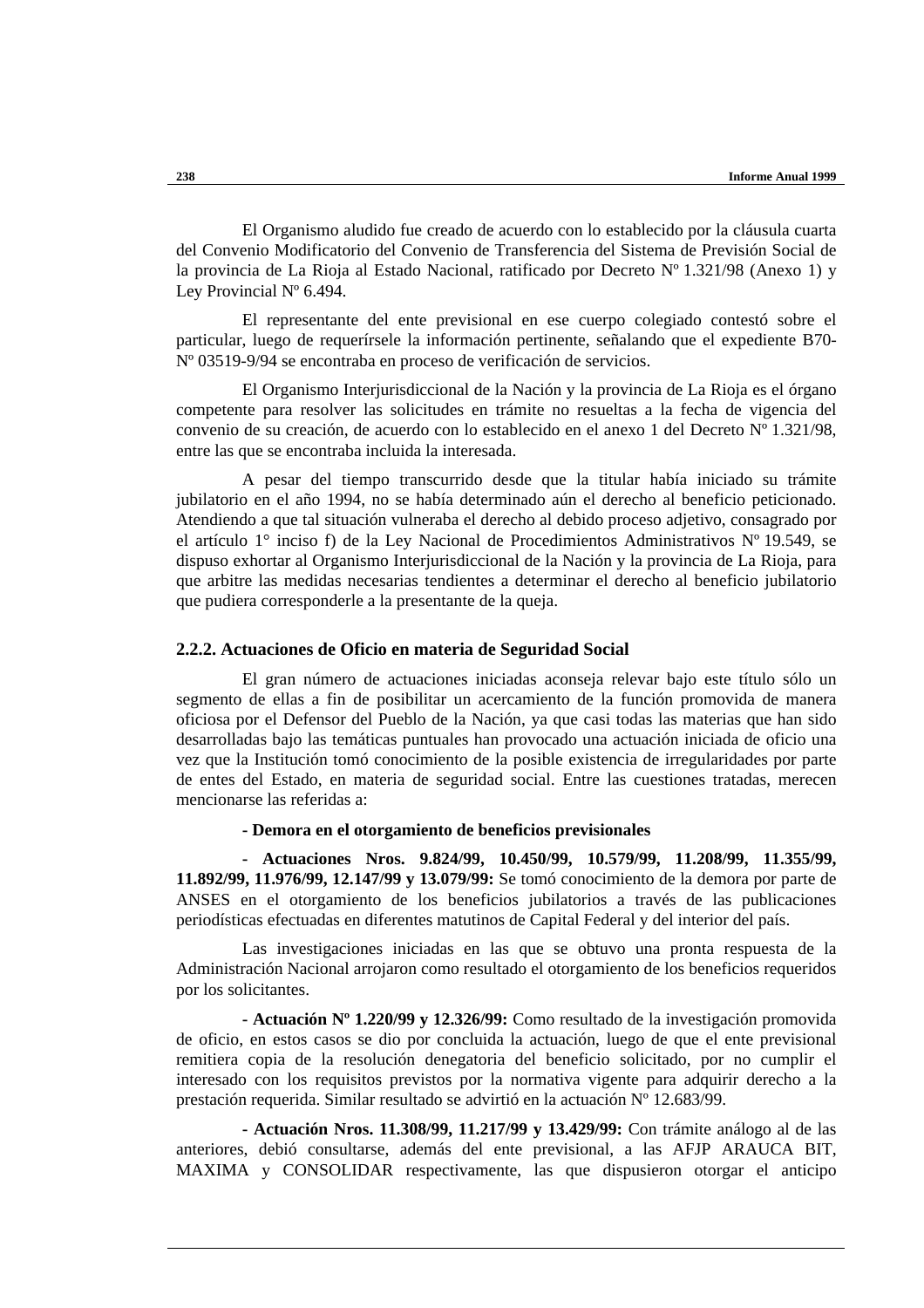correspondiente al interesado, informando posteriormente que el alta de los beneficios había sido prevista para el mes de julio de 1999, en los primeros dos casos y para el mes de octubre en el citado en último término.

Similar resultado se obtuvo ante la AFJP CONSOLIDAR en la Actuación Nº 12.812/99 y con la AFJP PREVINTER en la actuación Nº 11.669/99.

# **- Disfuncionalidades sistemáticas en el otorgamiento de beneficios jubilatorios en relación con agentes públicos catamarqueños**

El Defensor del Pueblo de la Nación inició de oficio la investigación, en atención al contenido de los hechos reseñados en la nota periodística publicada el 14 de setiembre de 1998 en el diario de la provincia de Catamarca "El Ancasti", bajo el título "Desidia oficial por las jubilaciones pendientes", a través de la cual se informaba a la opinión pública, acerca del retraso en la tramitación de las jubilaciones de los agentes públicos catamarqueños.

En la respuesta del ente previsional se comunicó que, con motivo de la transferencia de la Caja provincial de Catamarca, la ANSES recibió aproximadamente 10.000 expedientes con solicitudes de beneficios de jubilación al 31 de julio de 1995. Agregó que a la fecha de su responde a esta Institución, restaban resolver 123 expedientes que se encontraban siendo trabajados. Señaló, además, que en la Unidad de Control Previsional de Catamarca se encontraban 152 expedientes ya resueltos por esa Administración, a la espera del visado de dicho Organismo para dar cumplimiento al Convenio de Transferencia.

Finalmente estimó un plazo aproximado de 60 días para la resolución de todos los expedientes de nuevos beneficios.

#### **- Interrupción del beneficio**

**- Actuación Nº 73/99:** A través de esta actuación, se logró obtener la rehabilitación del beneficio previsional suspendido por presunto fallecimiento de un titular, de la localidad de Temperley, de 86 años de edad. Luego de requeridos los pertinentes informes a la ANSES, se obtuvo la rehabilitación del beneficio para el mes de abril de 1999.

## **- Omisión de liquidar la asignación por hijo discapacitado con la prestación por desempleo**

**- Actuación Nº 767/99:** Esta actuación iniciada de oficio con motivo de una publicación efectuada en el "Diario Popular del día 11 de enero titulada "Situación Desesperante", tuvo por objeto investigar la falta de pago, junto con la prestación por desempleo, de la asignación por hijo discapacitado, a favor de una persona desempleada domiciliada en la localidad de Rafael Calzada, provincia de Buenos Aires. En respuesta a los requerimientos de informes cursados, el ente previsional comunicó la incorporación del pago de las sumas adeudadas por tal concepto, en la cuota número ocho del beneficio aludido. Habida cuenta de la irregularidad detectada, se formuló recomendación solicitando un informe detallado que incluyera un análisis de la tramitación dada al reclamo de la interesada en el caso concreto, las conclusiones arribadas y las medidas a implementar a fin de subsanar las deficiencias detectadas. Mediante nota de fecha 22 de setiembre de 1999, la ANSES cumplió con la recomendación cursada, informando que se había detectado una falencia informática y se había derivado la problemática a la Gerencia de Desempleo, con la finalidad de no reiterar el desfasaje producido.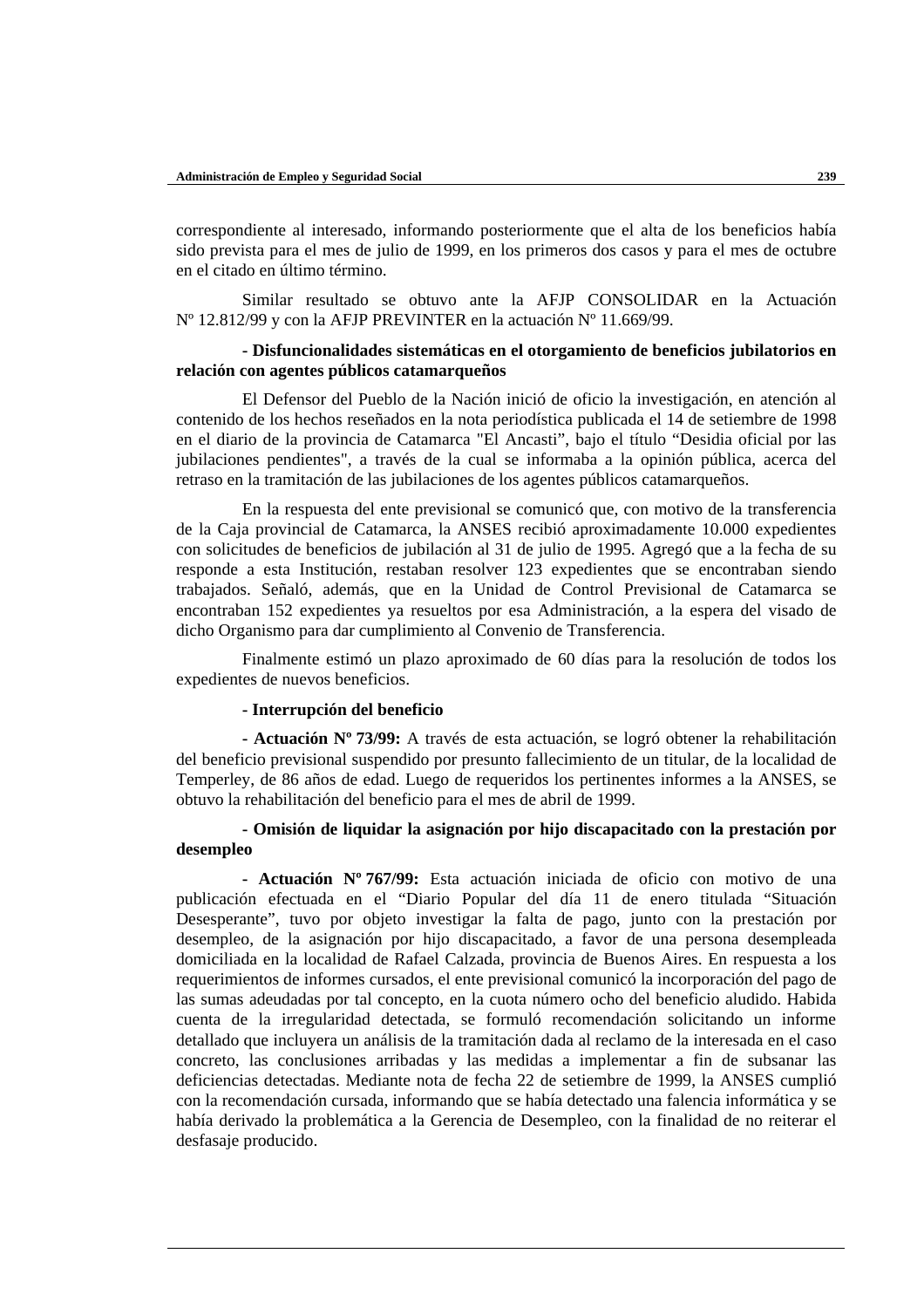### **- Omisión de pago de una retroactividad por parte de la ANSES**

**- Actuación Nº 11.219/99:** Con el objeto de verificar el pago de un retroactivo, ante la demora excesiva del ente previsional para incorporar el subsidio a la pobreza en el haber de la interesada, se requirieron los informes pertinentes.

La irregularidad detectada, a través de una nota publicada el 27 de abril de 1999 en el "Diario Popular", fue finalmente revertida al incorporar el ente previsional, previa remisión de la copia del reclamo por intermedio de esta Institución, las sumas adeudadas en la liquidación del haber del mes de setiembre de 1999.

**- Actuación Nº 13428/99:** Se inicia la actuación con motivo de la nota editada en el "Diario Popular", del día 20 de julio de 1999, en la que se expuso la falta de respuesta del ente previsional a los reclamos formulados por un jubilado, en relación con el pago de un retroactivo al que a su entender era acreedor.

La deuda reclamada obedecía a la fecha en que el interesado entendía que había adquirido derecho al beneficio, en razón de haber cumplido los años requeridos por la normativa vigente.

De la investigación realizada surgió que el ente previsional determinó que la fecha correcta de liquidación del beneficio cuya titularidad correspondía al nombrado es aquella en la que presentó las pruebas acreditantes de los servicios, cumpliendo con los requisitos exigidos por la normativa vigente.

Se adjuntó copia de la resolución que así lo dispuso, la que fue comunicada al interesado.

#### **- Indebida aplicación de una sentencia judicial.**

**- Actuación Nº 1.661/98:** Se promovió esta investigación de oficio en atención al contenido de una carta de lectores publicada en el diario "La Prensa", del día 27 de marzo de 1998, titulada "Suma atrasada", en la que un beneficiario consignó la demora de la ANSES en reconocer y pagar el importe derivado de una incorrecta categorización en la escala jubilatoria.

Del Registro Unico de Beneficiarios y de los informes del ente previsional surgió un ajuste del haber de \$140,72 a \$165.- y el reconocimiento de un retroactivo por código 016 de \$  $855. - .$ 

El interesado acompañó copia de la sentencia de la liquidación aprobada por ésta y de la respectiva notificación al ente previsional. Debido a que la diferencia existente entre el retroactivo abonado y el fijado en la citada liquidación resultaba notoriamente incongruente pues éste último ascendía a la suma de \$ 140.543,24- se solicitaron informes a la ANSES.

La respuesta recibida redundó en el desconocimiento de la liquidación practicada en sede judicial y ratificó como correcta la efectuada por el ente previsional posteriormente en sede administrativa.

De las contestaciones obtenidas de la ANSES, surgió claramente el incumplimiento a lo ordenado por sentencia Nº 1.963/98, dictada por el Juzgado interviniente, por la cual se aprobara dicha liquidación.

De la propia sentencia se desprende la extensa tramitación del reclamo del interesado, para que se ejecutara el decisorio dictado por la Sala I de la Cámara de Apelaciones de la Seguridad Social del año 1989.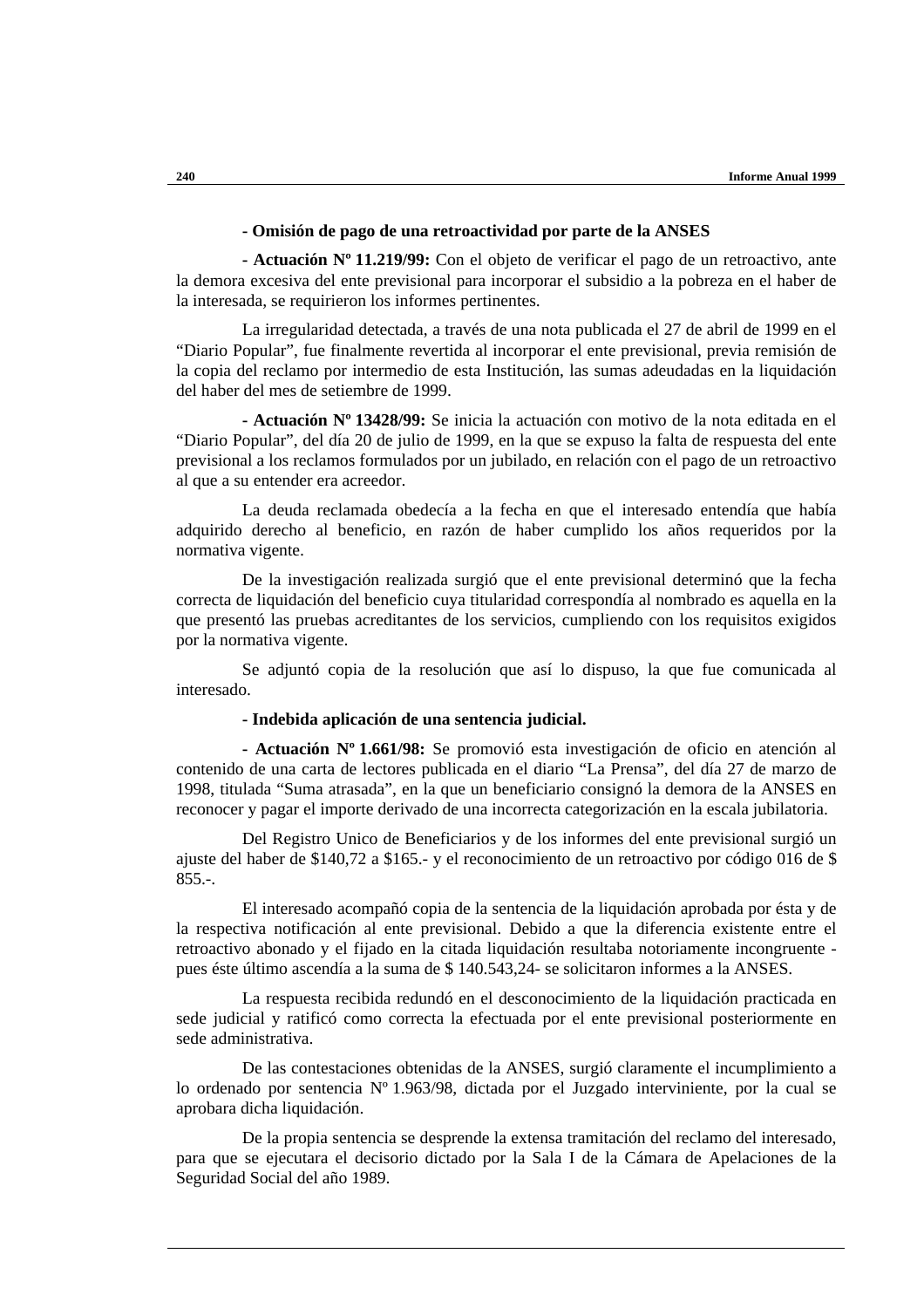A pesar de haber tenido la intervención debida en el pleito, el ente previsional no recurrió la liquidación de la sentencia, por lo que se advirtió en el caso, la clara violación al principio de la "cosa juzgada" y defensa en juicio de los derechos constitucionalmente consagrados.

Las cartas documentos remitidas por el interesado a fin de obtener la aplicación de la sentencia no recibieron respuesta oportuna por parte del ente previsional.

El titular, además, contaba con 85 años de edad y aproximadamente 15 años de tramitación de su reclamo en sede administrativa y judicial.

En razón de ello y en uso de las facultades conferidas por el art. 86 de la Constitución Nacional, se dispuso recomendar a la ANSES que diera debida ejecución a la sentencia firme dictada en el expediente Nº 536.635/96, tramitado por el interesado.

Ante el silencio del ente involucrado, se puso en conocimiento del Secretario de Seguridad Social de la Nación la falta advertida.

Debido a que por nota de fecha 27 de setiembre de 1999, la ANSES insistió en la tesitura reflejada en los informes anteriores, afirmando que conforme a las pautas de trabajo del ente previsional la sentencia ya había sido liquidada por nota de fecha 2 de diciembre de 1999, se puso en conocimiento del Ministro de Trabajo y Seguridad Social lo actuado en el caso.

De las constancias adjuntadas por el apoderado del interesado surgió, además, que con fecha 5 de mayo de 1999, el Juez Federal de Primera Instancia que interviniera en la causa puso en conocimiento del Señor Juez Nacional en lo Criminal y Correccional Federal en turno, las irregularidades advertidas a fin de que investigue la posible comisión de un delito.

Debido al cambio producido por la asunción de las nuevas autoridades nacionales, mediante nota de fecha 26 de enero de 2000, se comunicó nuevamente al actual Ministro de Trabajo, Empleo y Formación de Recursos Humanos la resolución que contenía la recomendación cursada, adjuntando constancias de lo actuado, a fin de instar una solución definitiva a la cuestión expuesta.

Pese a los ingentes esfuerzos realizados en el caso, al momento de elaborarse este informe, no se había obtenido una respuesta favorable.

# **- Incorrecta liquidación del Beneficio y Solicitudes de Reajuste reclamadas a la ANSES**

**- Actuación Nº 12.814/99:** Luego de iniciada de oficio la investigación ante el ente previsional, con motivo de la carta de lectores publicada por el interesado en el "Diario Popular", de fecha 25 de junio de 1999, se tomó conocimiento de la aplicación de la sentencia cuya liquidación reclamaba el denunciante. Informando en este supuesto la ANSES que el pago del retroactivo y el nuevo haber resultante se haría efectivo en el mes de julio de 1999, percibido por el titular en agosto del mismo año. Idéntica tramitación y resultado, se obtuvo en la actuación Nº 1.3268/99, en la que se informó la liquidación de las sumas adeudadas y la incorporación del reajuste para el mes de junio de 1999.

**- Actuación Nº 12.278/99:** En razón de que el hijo de una pensionada denunció, a través de una nota publicada en el Diario "La Prensa" del día 20 de junio de 1999, que a pesar de los reclamos formulados por su madre, la ANSES no daba respuesta satisfactoria a la solicitud de pago de haberes indebidamente liquidados y sumas adeudadas en concepto de haberes no percibidos por el causante. Por esta razón, se remitieron pedidos de informes a la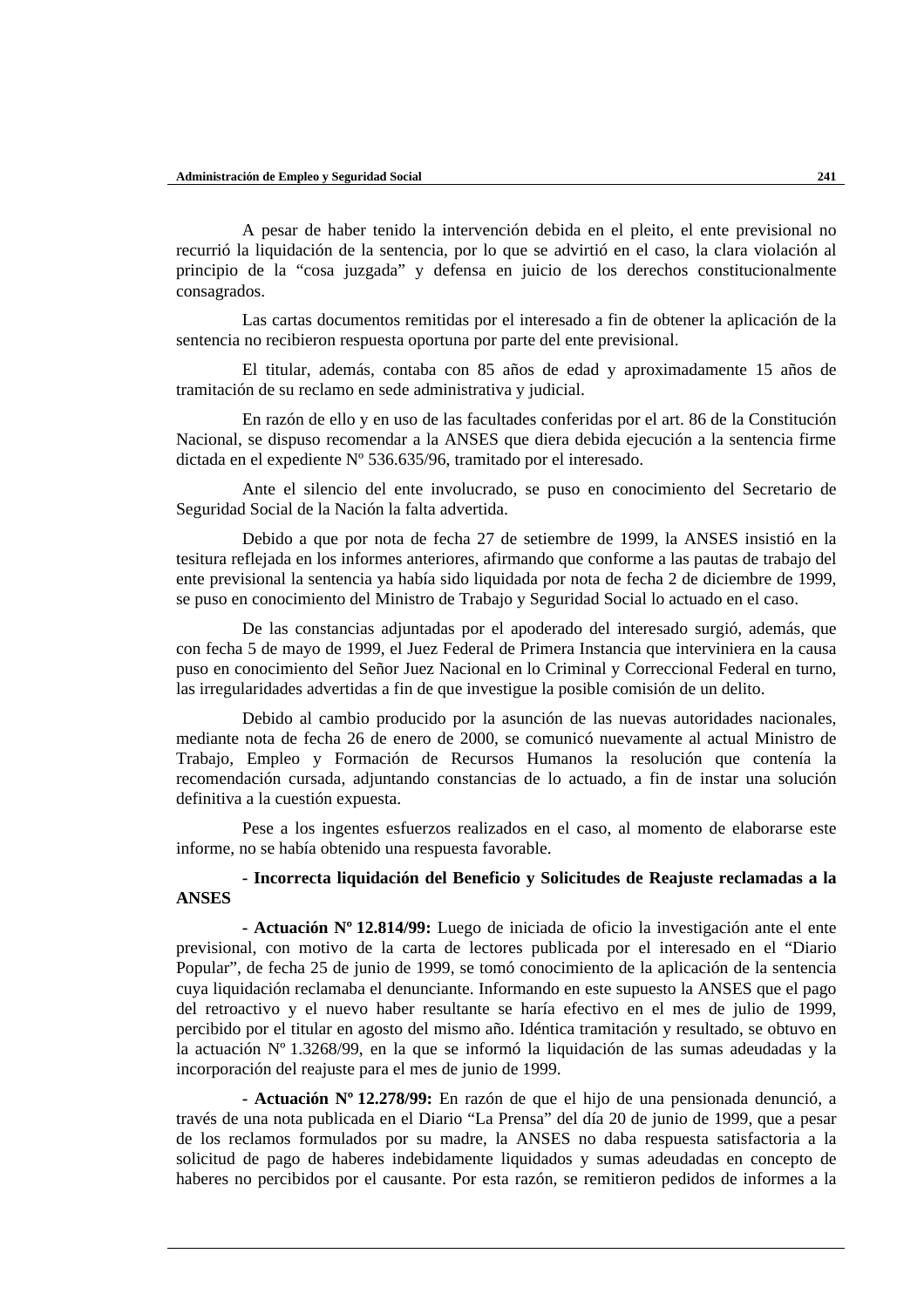citada Administración Nacional. Como resultado, el ente involucrado procedió a liquidar los haberes devengados no percibidos y a reajustar el haber de pensión correspondiente.

**- Actuación Nº 13.657/99:** La interesada hizo saber a la opinión pública que el ente previsional demoraba la aplicación de la sentencia obtenida por su esposo. Luego de requeridos los informes a la ANSES, ésta comunicó que dicha demora obedecía a la aplicación del orden de prelación de los pronunciamientos judiciales, según artículos 22 y 25 de la Ley Nº 24.463 y de conformidad con la fecha de notificación del pronunciamiento aludido, lo cual fue informado a la interesada.

## **- Dificultades en la atención de la clase pasiva en la localidad de Belén, provincia de Catamarca**

Debido a la publicación que advertía la inadecuada atención de la clase pasiva por parte de la oficina ambulatoria de la ANSES en la ciudad catamarqueña de Belén, se requirieron informes a la citada Administración Nacional.

En respuesta a los requerimientos efectuados, se señaló que la localidad era atendida quincenalmente por un equipo volante de la UDAI Catamarca, en un local cedido por la Municipalidad. Se agregó, además, que antes de cada viaje, los habitantes de Belén eran informados a través de los medios de comunicación.

Finalmente, el ente previsional informó que se autorizó la instalación de una oficina en la ciudad de Belén, la que funciona desde marzo de 1999.

# **- Demora en el otorgamiento de un turno para iniciar el trámite jubilatorio por parte de la ANSES**

**- Actuación Nº 12.678/99:** Debido a una publicación del 8 de junio de 1999 en el "Diario Popular", se tomó conocimiento de las dificultades por las cuales la denunciante no pudo ingresar la solicitud de beneficio de jubilación a favor de su esposo, a quien representaba.

Gracias a la gestión de esta Institución, se obtuvo la concesión de un turno especial a favor de la interesada quien, posteriormente, comunicó que había sido asesorada sobre la fecha en la que su esposo reuniría los requisitos legales para acceder al beneficio y que oportunamente iniciaría el trámite pertinente.

### **- Demoras en el pago de deudas previsionales**

**- Actuación Nº 81/99:** Debido a una nota publicada en el diario "La Nación", en la que se hizo saber la falta de pago de una deuda en bonos existente a favor de una beneficiaria de 90 años de edad, esta Institución inició de oficio la investigación correspondiente.

En el primer informe solicitado al ente previsional se respondió que para cancelar las sumas adeudadas debía asesorarse a la interesada, a fin de que se dirigiera a la UDAI más cercana a su domicilio, con el objeto de modificar la opción sobre la forma de pago de bonos peso o dólar. La interesada, puesta en conocimiento de la información obtenida, hizo saber a esta Institución que al concurrir a la ANSES le indicaron que la opción ya la había ejercido y que la demora obedecía al Ministerio de Economía, que debía "esperar" el cumplimiento. Posteriormente, luego de tres nuevos pedidos de informes (el último de ellos a través de la modalidad del confronte notarial), el ente previsional respondió que se procedió a desinhibir la acreencia quedando supeditada al orden de prelación y monto asignado al ejercicio en la Ley de Presupuesto. Agregó que, debido a la edad de la interesada, se encontraba prevista la colocación de los bonos para junio/99. Posteriormente, la ANSES rectificó la información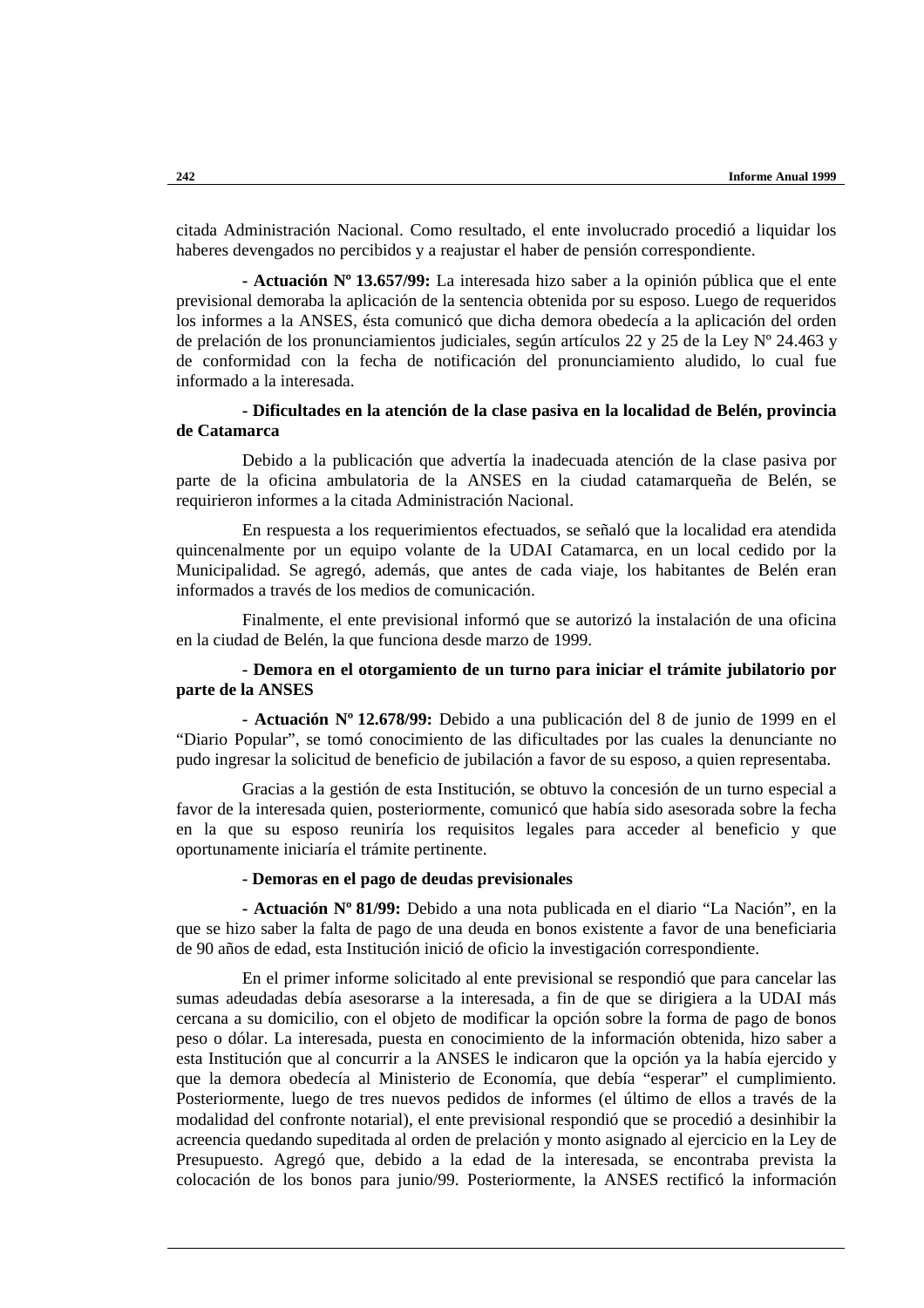aludiendo que recién recibiría el certificado de tenencia durante el mes de agosto/99, debido a que se vio postergada la entrega por inconvenientes técnicos. En el mes de setiembre de dicho año la interesada informó que los bonos aún no se habían acreditado. Atento el tiempo transcurrido y la avanzada edad de la interesada, se dispuso a través de la resolución Nº 3.672/99 recomendar a la ANSES que arbitrara las medidas necesarias a fin de que se acreditaran a la brevedad los bonos adeudados.

Por nota de fecha 18 de noviembre de 1999, se informó que se acreditaron los bonos adeudados en el proceso de octubre/99, quedando a disposición de la titular en su agente pagador habitual a partir del 15 diciembre de 1999.

**- Actuación Nº 13.267/99:** Gracias a la iniciación de oficio de esta actuación, luego de la publicación del diario "La Nación", que hizo saber la demora de la ANSES en el pago de una deuda previsional, se pudo brindar una rápida respuesta al interesado, comunicándole luego de requeridos los informes pertinentes a la Administración Nacional, el Banco donde se encontraban a su disposición los Bonos de Segunda Serie, cuyo depósito reclamaba.

**- Actuación Nº 11.132/99:** La información proporcionada en una carta de lectores, del diario "La Nación" del día 22 de abril de 1999, dio lugar a la investigación de oficio de estos actuados, por la falta de aplicación de una sentencia por parte del ente previsional.

Los informes obtenidos de ANSES dieron cuenta de que, de acuerdo con la liquidación practicada, el haber resultante del pronunciamiento judicial resultaba inferior al percibido por el titular, extremo que le fue comunicado.

### **- Cambio de domicilio del agente pagador**

**- Actuación Nº 13.999/99:** Su promoción, luego de la nota publicada en el diario "La Nación", de fecha 15 de agosto de 1999, posibilitó que el ente previsional, luego de los informes cursados, acogiera el pedido del interesado en forma favorable, trasladando el pago del beneficio a un banco privado escogido por el titular.

## **- Presunta omisión por parte de la autoridad competente en presentar el informe que prevé el art. 190 de la Ley Nº 24.241**

**- Actuación Nº 14.354/98:** Fue iniciada con motivo de la publicación aparecida en la revista jurídica "Jubilaciones y Pensiones", correspondiente al bimestre noviembre/diciembre/98, donde se informa a la opinión pública que el Poder Ejecutivo Nacional no cumplió en enviar anualmente al Congreso Nacional, juntamente con el proyecto de Ley de Presupuesto anual, un informe detallado de la situación del Sistema Integrado de Jubilaciones y Pensiones y, una proyección financiera de por lo menos cinco ejercicios presupuestarios, de acuerdo con lo dispuesto por el artículo 190 de la Ley Nº 24.241.

Este establece que anualmente de manera conjunta, con la remisión al Honorable Congreso de la Nación del Presupuesto General de la Administración Nacional, el Poder Ejecutivo debe enviar un informe detallado de la situación del sistema integrado de jubilaciones y pensiones. Dicho informe deberá incluir el estado financiero del régimen previsional público, desagregado en diversas prestaciones que lo componen, así como la situación del régimen de capitalización y de las administradoras de fondos de jubilaciones y pensiones. Asimismo, en el caso del régimen público deberán incluirse las proyecciones financieras de por lo menos cinco ejercicios presupuestarios.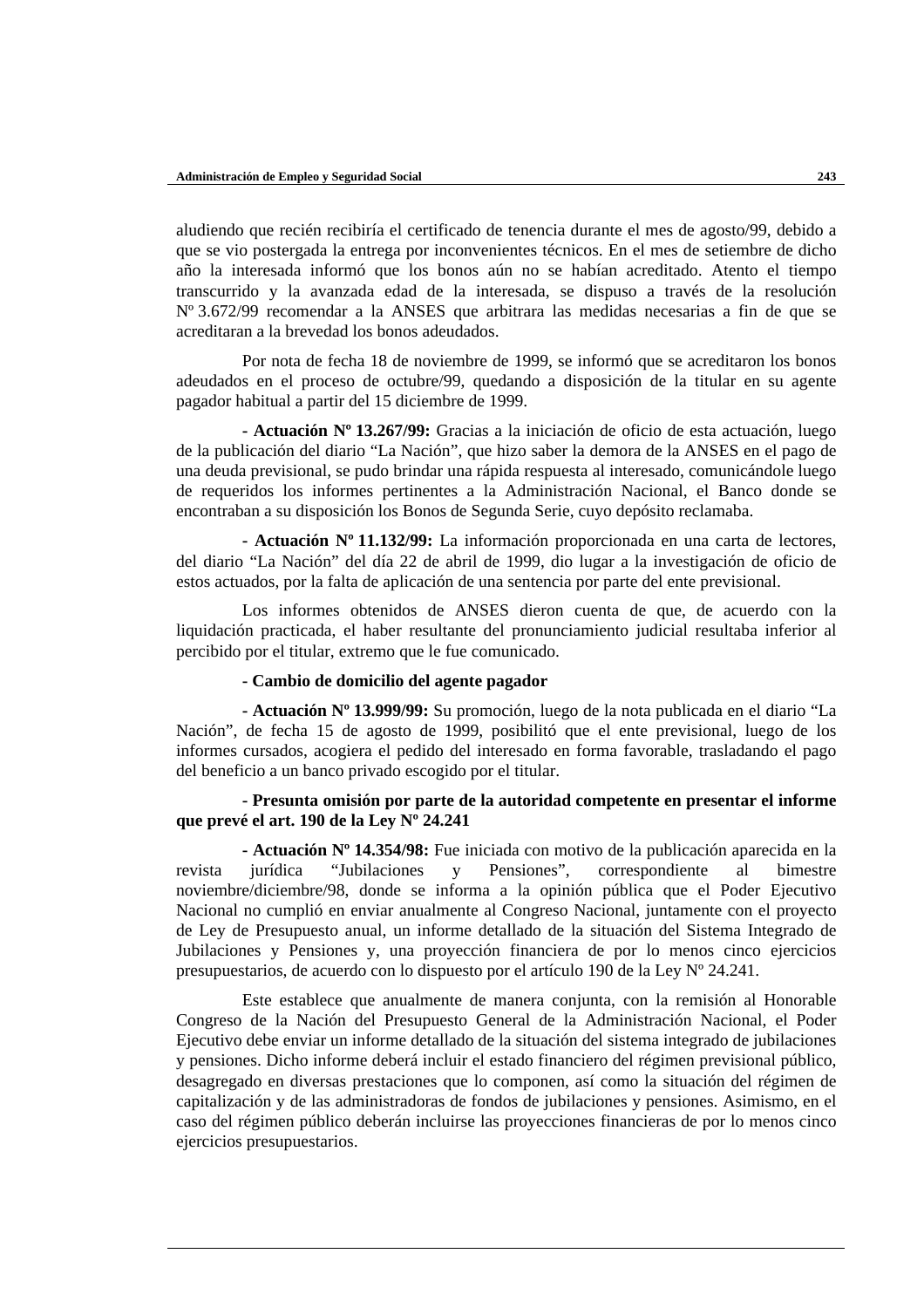Se solicitaron informes al Secretario de Seguridad Social de la Nación, al Jefe de Gabinete de Ministros de la Nación, a la Comisión de Previsión y de Seguridad Social de la Honorable Cámara de Diputados de la Nación y a la Comisión de Trabajo y Seguridad Social de la Honorable Cámara de Senadores de la Nación.

La Secretaría de Control Estrátegico de la citada Jefatura, acompañó copia del punto 4.2.4.3. -relativo a Seguridad Social-, del Mensaje de Elevación del Presupuesto General de la Administración Nacional.

Dicho ítem consta de dos fojas, con dos cuadros referentes a los gastos, las transferencias destinadas al pago de jubilaciones y pensiones del Sistema Nacional de la Seguridad Social (ANSES y Cajas de los regímenes especiales) y la cantidad de beneficios otorgados (jubilaciones, pensiones, retiros, pensiones no contributivas, subsidios por desempleo y asignaciones familiares) en ambos casos correspondientes a los años 1997, 1998 y 1999.

Asimismo, acompañó copia del Informe Mensual Nº 26 al H. Congreso de la Nación de fecha 24 de junio de 1998- de la Jefatura de Gabinete de Ministros.

De la lectura del citado Informe surge que es una comparación entre la situación de aquel momento (03/06/98), con años anteriores, a excepción del título "Necesidades futuras de financiamiento del sistema", en el que se efectúa una proyección para los años 2000, 2005, 2010, 2015, 2020 y 2025 de la distribución total de jubilaciones y pensiones y los gastos correspondientes.

Posteriormente, la Secretaría de Control Estratégico de la mencionada Jefatura acompañó copia de la nota SSS Nº 302/99 que le remitiera la Secretaría de Seguridad Social, conteniendo el informe DE Nº 88/99 (GPyCG Nº 96/99) producido por la ANSES. En dicho informe se ofrecen las proyecciones sobre los años 1999, 2000 y 2001, de acuerdo -como se expresa en la nota GPyCG Nº 96/99- con la Resolución MEyOSP Nº 336/98.

Asimismo, la Gerencia de Presupuesto y Control Previsional, de la mencionada Administración Nacional, dejó sentado que "la elaboración del presupuesto realizado por esta Gerencia, se confecciona por períodos plurianuales (1999-2001)".

A fin de completar la investigación iniciada, se pidió -a título de colaboración- a los presidentes de las Comisiones de Previsión y Seguridad Social, de la H. Cámara de Diputados de la Nación y Trabajo y Previsión Social, de la H. Cámara de Senadores de la Nación, que comuniquen si dichas comisiones recibieron el informe del artículo 190 de la Ley Nº 24.241.

El Presidente de la comisión citada en primer término, hizo saber que "al día de la fecha -12/05/99- no se ha recibido el informe detallado del sistema integrado de jubilaciones y pensiones tal lo prevé el artículo 190 de la Ley Nº 24.241".

El Presidente de la Comisión de Trabajo y Previsión Social de la H. Cámara de Senadores de la Nación, respondió en igual sentido, agregando que se requirió la intervención de la Secretaría Parlamentaria de esa Cámara, la que le comunicó que no se encontró dicha información.

Habida cuenta que los informes adjuntados en las respuestas de la Secretaría de Control Estratégico del Jefe de Gabinete de Ministros, no cumplen con las exigencias establecidas por el artículo 190 de la Ley Nº 24.241, añadiéndose a ello que el informe que dispone esta norma, nunca fue presentado en el H. Congreso de la Nación, de acuerdo con las contestaciones brindadas por los Legisladores titulares de las aludidas Comisiones, mediante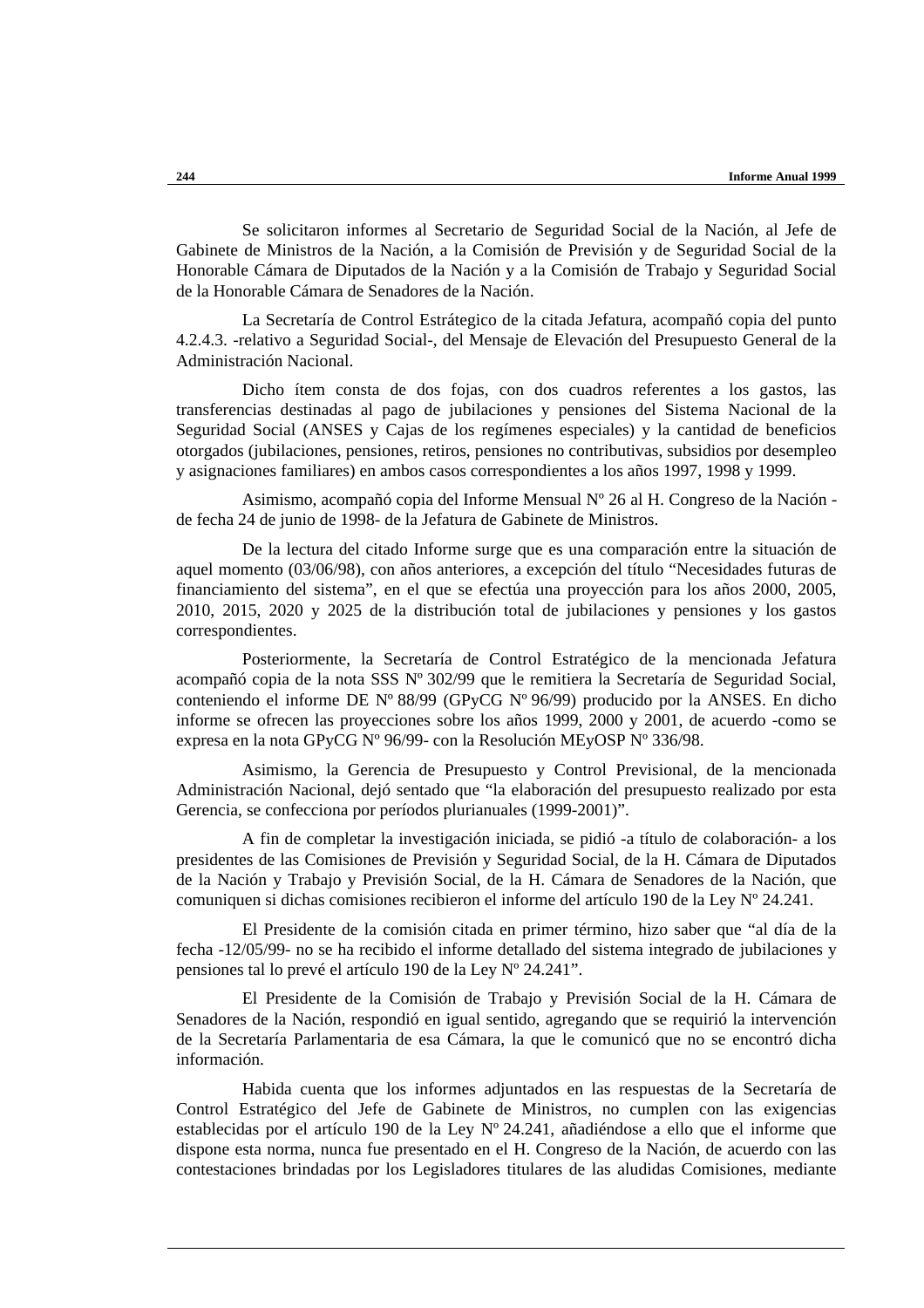resolución Nº 1.944/98 se recomendó al Jefe de Gabinete de Ministros, que tome las medidas pertinentes para que, juntamente con el proyecto de Ley de Presupuesto, envíe al Honorable Congreso de la Nación, el informe que establece el artículo 190 de la Ley Nº 24.241.

Posteriormente, el Jefe de Gabinete de Ministros informó, que en la elevación del Proyecto de Presupuesto de Gastos y Recursos de la Administración Nacional, para el año 2000, realizado en tiempo y forma ante el Honorable Congreso de la Nación, se ha incluido información relativa al cumplimiento del artículo 190 de la Ley Nº 24.241. Se agregó, además, que en ocasión de la presentación de las Proyecciones Plurianuales de los presupuestos de gastos y recursos para el trienio 2000/2002, se ha complementado la información respecto de las proyecciones del Sistema Integrado de Jubilaciones y Pensiones.

## **- Irregularidades en la liquidación de salarios familiares**

**- Actuación Nº 9.815/99:** En esta actuación de oficio iniciada con motivo de la publicación aparecida en el diario "El Ancasti" de la provincia de Catamarca, donde se informó acerca del pago irregular de salarios familiares en la liquidación de los haberes jubilatorios de beneficiarios de aquella provincia, se promovió la pertinente investigación. La información proporcionada por la ANSES en respuesta al pedido de informes cursado reconoció la deuda de salario por hijo discapacitado a favor del interesado, a la vez que se señaló que se habían practicado los cálculos correspondientes a cada uno de los casos a los que se hacía mención en la nota publicada, pues en ella se aludía a un grupo de jubilados perjudicados por el atrasado del ente previsional. En el entendimiento de que la respuesta brindada sólo hacía referencia a la cuestión planteada por uno de los perjudicados, se dirigió al ente recomendación a fin de que arbitrara las medidas necesarias para que, en el futuro, no se produjeran situaciones como la detectada en esta actuación. Ante la falta de respuesta satisfactoria a la recomendación aludida, se puso lo actuado en conocimiento del MTSS.

**- Actuación Nº 11.260/99:** con motivo de una publicación efectuada en el Diario "Pregón" de San Salvador de Jujuy, del 15 de abril de 1999, en la que una jubilada informó acerca de la presunta falta de pago de la escolaridad y subsidio familiar por parte de la UDAI de ANSES sita en la Provincia de Jujuy, se solicitaron los informes correspondientes al ente previsional.

Se tomó conocimiento de que la supresión del pago reclamado obedeció a la indebida duplicidad de tales conceptos en el haber de la interesada y el de su cónyuge, por lo que se dispuso corregir el doble pago y formular cargos por las sumas indebidamente percibidas.

**- Actuación Nº 10.022/99:** Debido a la disconformidad de un beneficiario de la provincia de Salta en relación con el monto de la ayuda escolar correspondiente al año 1998, liquidado en sus haberes, que fuera publicada en el Diario "El Tribuno", se pidieron informes al ente previsional. Como resultado de la investigación, se advirtió que la liquidación era correcta y resultaba superior a la que le hubiera correspondido de aplicarse la legislación provincial en el caso.

#### **- Demora en conceder la vista de un expediente**

**- Actuación Nº 12.728/99:** Ante la demora en conceder la vista de un expediente previsional por parte de la ANSES, denunciada en una carta de lectores del diario "La Nación" del 15 de junio de 1999, se requirieron los informes de estilo.

Se tomó conocimiento, entonces, de la localización del expediente previsional y del cumplimiento del objetivo perseguido por el interesado.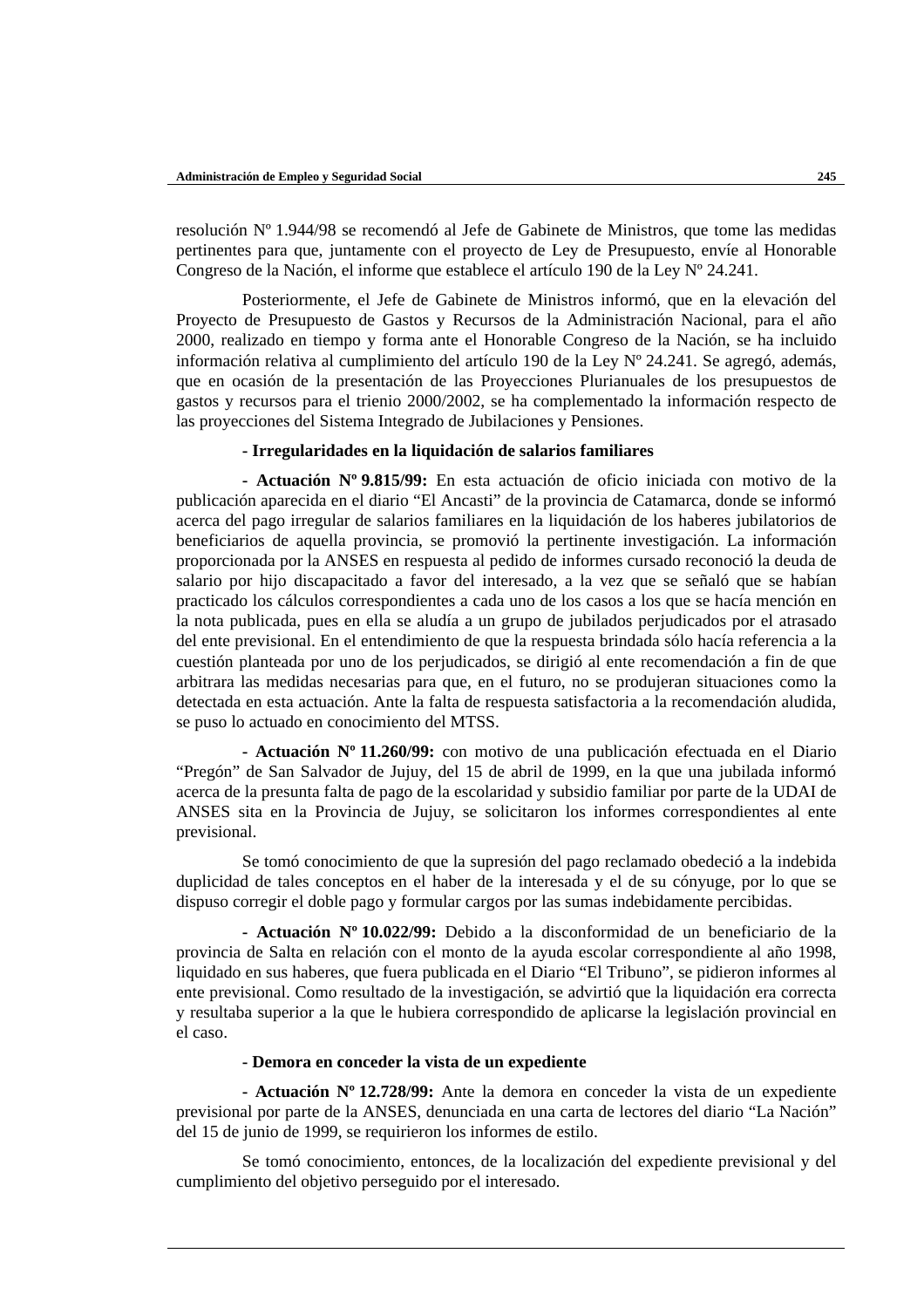**- Actuaciones en las que no fue posible continuar con la investigación:** En algunas actuaciones, tal como sucedió en las Nros **11.894/99, 14.291/99 y 14.292/99** a pesar de haberse requerido a los interesados los datos necesarios para la promoción de la investigación pertinente, ante la falta de remisión de los mismos debió dejarse sin efecto las actuaciones inicialmente promovidas.

# **2.2.3. Demora de ANSES y las Administradoras de Fondos de Jubilaciones y Pensiones en el trámite para obtener los beneficios que cubren las contingencias de vejez, invalidez o muerte**

Cabe señalar que la mayor parte de las quejas comprendidas en este grupo corresponden a beneficios jubilatorios y pensiones derivadas, que luego de los informes remitidos al ente previsional obtuvieron un pronto dictado del acto resolutivo que reconoció el beneficio solicitado. Junto con los pedidos de reajuste de los beneficios previsionales, esta temática es la que mayor concentración de actuaciones genera en el Area.

Las actuaciones llevadas en el Area VI comprendieron el control de lo actuado en relación con dichas tramitaciones tanto en las Administradoras de Fondos de Jubilaciones y Pensiones (AFJPs), en su caso a través de la Superintendencia de Administradoras de Fondos de Jubilaciones y Pensiones (SAFJP), como asimismo ante la Administración Nacional de la Seguridad Social (ANSES).

A fin de acelerar el procedimiento, se estableció a partir de la Resolución Conjunta No 20 de la SAFJP y la ANSES, que rige a partir del mes de agosto de 1999, que las solicitudes de beneficios correspondientes al régimen de capitalización deben ser iniciadas ante las administradoras. Así, a éstas corresponde la tarea de recepción y revisión de la documentación necesaria para la realización de un trámite previsional y el análisis asociado a la determinación de la suficiencia de esta documentación para respaldar fehacientemente el derecho al beneficio.

Adicionalmente deben indicar si dicha documentación es suficiente para determinar los importes que serán tenidos en cuenta a efectos de realizar el cálculo de la prestación correspondiente, continuándose posteriormente el trámite ante ANSES, donde se revisa lo actuado, se calcula el haber del beneficio y se procede a su liquidación. Debido al carácter reciente de tal modificación, no puede a la fecha determinarse aún qué resultado se ha obtenido en la optimización de los procedimientos. Empero, de la experiencia reunida pudo advertirse que las demoras más ostensibles han sido, en la mayoría de los casos, en el segmento del trámite que correspondía al conocimiento de ANSES, en particular la determinación del ingreso base y la integración del capital correspondiente, probablemente en razón de la gran cantidad de tareas que dicho ente concentra. Por ello, resulta probable un mejoramiento de los tiempos de procesamiento del trámite. Se han instado también desde esta Institución las altas de beneficios reconocidas en sede judicial que, en los casos en que deben ser practicadas en forma manual, suelen presentar una mayor demora que en otros supuestos.

La iniciación de estas actuaciones ha sido, en la generalidad de los casos, a petición de los interesados y, en segundo término, requerimientos efectuados por Defensores Provinciales e iniciadas de oficio. También se han recibido quejas presentadas por Diputados nacionales, provinciales y concejales del interior del país que interceden por los beneficiarios involucrados.

En algunas actuaciones debió concluirse el trámite ante la falta de colaboración de los interesados con los extremos que se le requirieran a fin de continuar la investigación como, por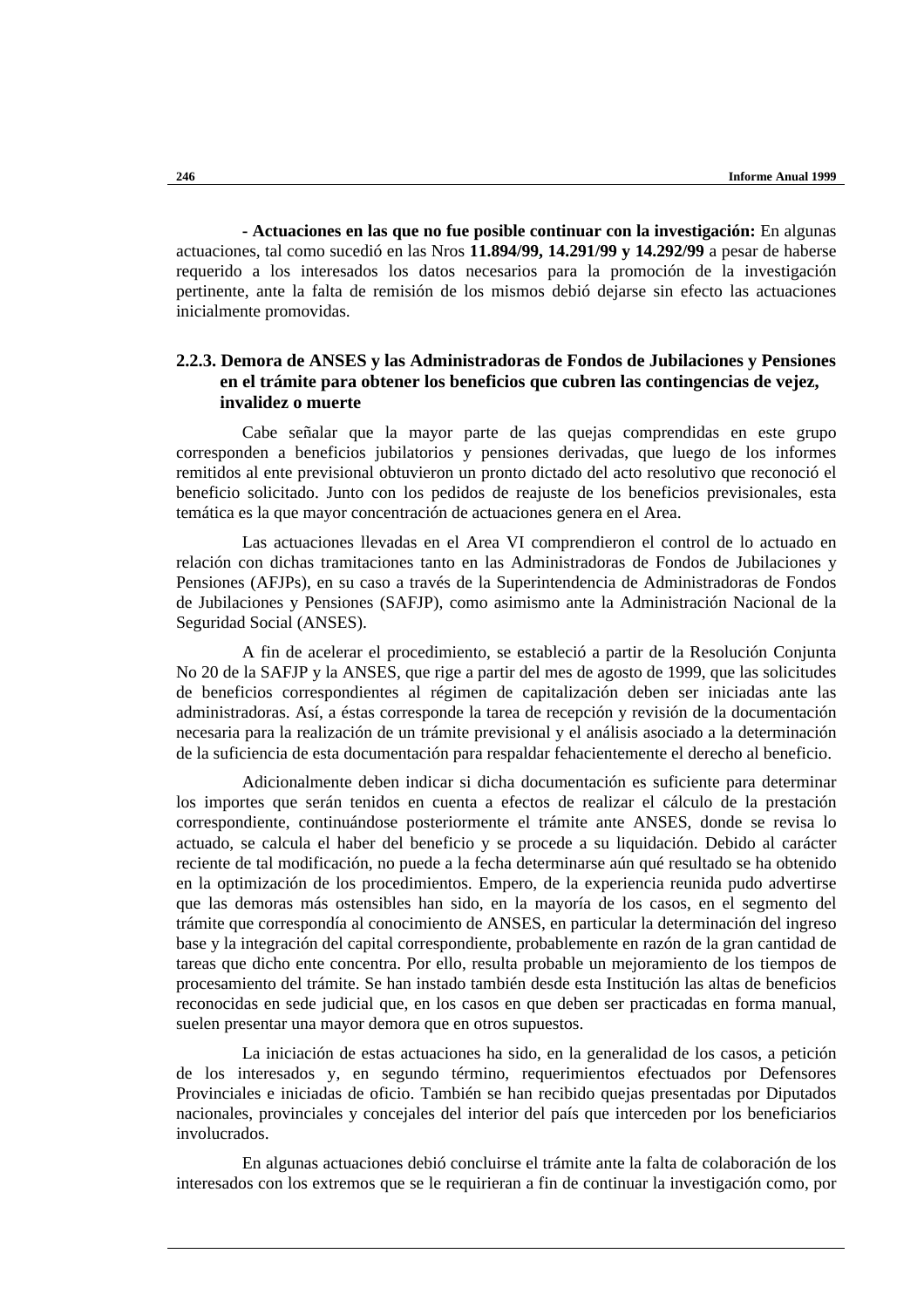ejemplo, copia de la sentencia firme que dispusiera el reconocimiento del beneficio, de los reclamos presentados ante el ente previsional, de constancias de la iniciación de la certificación de servicios cuya demora se denunciaba, etc.

Un alto porcentaje de efectividad se ha obtenido en estos casos, tal como se refleja de las altas de beneficios comunicadas por el ente previsional en numerosas actuaciones.

La Institución, a fin de obtener el mejor resultado posible a favor de los interesados, intercedió entre éstos y el ente previsional en aquellos casos en que existían inconvenientes o quedaban trámites pendientes de realización.

Tanto los retiros por invalidez, las prestaciones por edad avanzada, los acrecimientos de haberes de cobeneficiarios como también el reconocimiento del derecho al beneficio luego de un procedimiento judicial, dentro de una amplia gama de situaciones expuestas, tuvieron cabida dentro de estas actuaciones.

Esta temática también ha sido materia de recomendaciones a los entes involucrados y de la promoción oficiosa de actuaciones al detectar irregularidades en las tramitaciones.

#### **2.2.4. Denegatoria del beneficio por parte de la ANSES**

Las actuaciones que se analizan bajo este título, al igual que en años anteriores, fueron planteadas por los interesados en la mayoría de los casos. En este grupo se incluyen cuestiones tales como la demora por parte del ente previsional en acordar el beneficio solicitado; en varias situaciones, la resolución denegatoria ya había sido dictada al momento de la intervención de esta Institución y, por diferentes razones, el titular del trámite no había tomado conocimiento de tal decisión. En otros casos, el quejoso sabía del rechazo de su solicitud pero no del fundamento del mismo y, a raíz de los pedidos de informes formulados, se logró despejar la incertidumbre con respecto al resultado de las presentaciones.

Nuevamente, se desplegó un control que consistió en verificar si se cumplió con el procedimiento administrativo y si se agotó la vía administrativa permitiendo en los casos que correspondía, recurrir a la vía judicial a efectos de discutir sus derechos a través de ella.

Dentro de los motivos de rechazo de las solicitudes de otorgamiento de beneficios pueden citarse:

- Cuando el interesado no reunía la incapacidad del 66% ciento exigida por la normativa vigente para acceder al retiro por invalidez.
- Por no ser el interesado aportante regular o irregular con derecho al beneficio.
- Por no acreditar el cumplimiento de los años de servicios exigidos por la ley aplicable.
- Por no revestir las tareas invocadas por el peticionante del haber la calificación de servicios especiales que implican la disminución de la edad requerida de acuerdo con el régimen previsional pretendido.
- Por no haberse acreditado la convivencia a efectos de solicitar el beneficio de pensión.
- Por no acreditar el pago de una deuda de autónomos.
- Por no reunir el requisito de edad.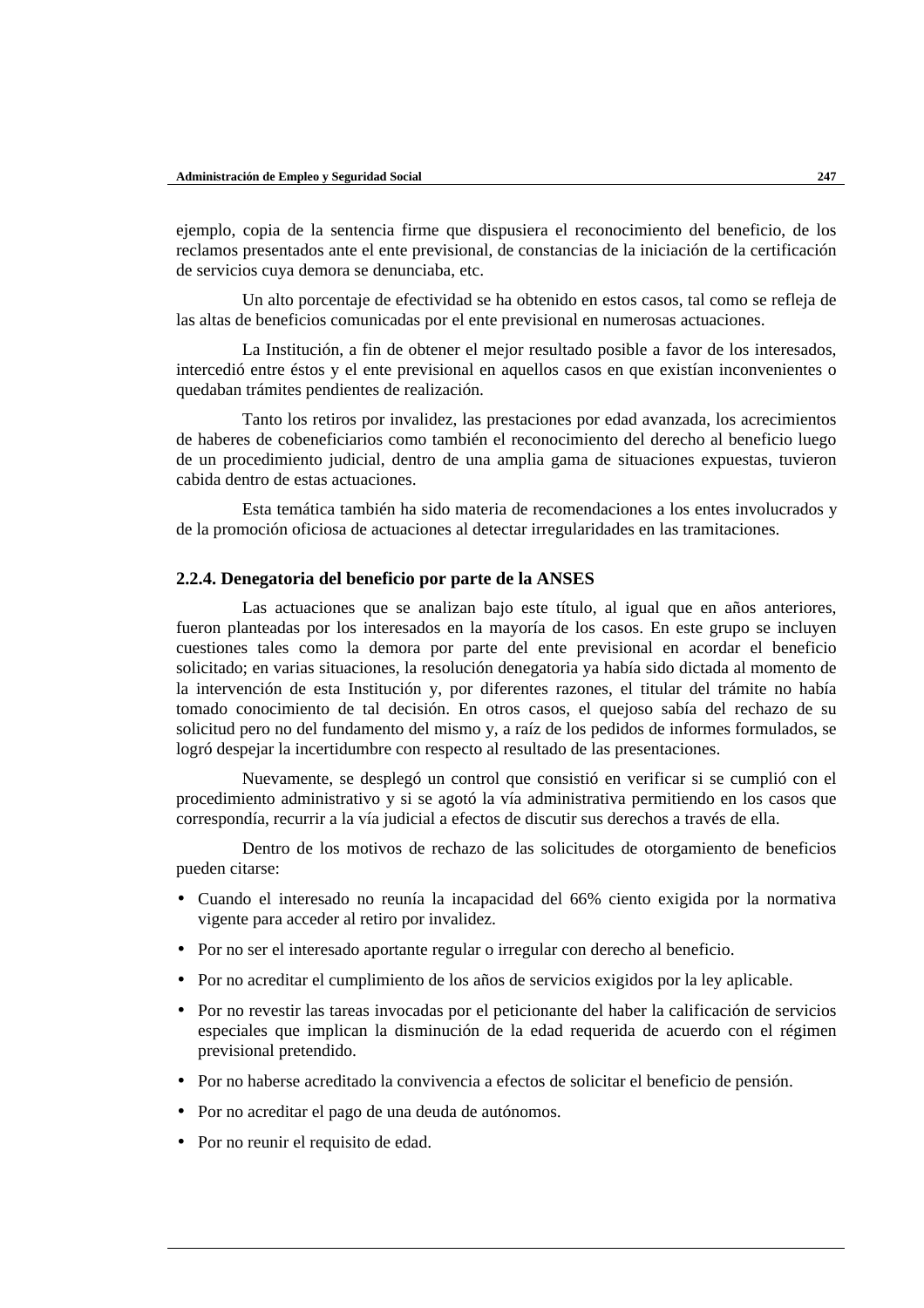## **2.2.5. Interrupción del pago de los haberes**

Las resoluciones de ANSES que dispusieron la interrupción del pago de los beneficios previsionales fueron fundadas en las siguientes causales:

- Se registró incorrectamente el deceso de un beneficiario en el Sistema informático del ente previsional. Tal es el caso planteado en las **actuaciones Nros. 9.619/99, 13.534/98**, en las que luego de verificado el error a instancias de esta Institución se rehabilitó el pago del haber.
- El cuerpo médico actuante verificó que el interesado se encontraba capacitado para el desempeño de tareas habituales.
- Se comprobó la percepción simultánea de dos beneficios incompatibles.
- Se excluyó a la beneficiaria en razón de la existencia de otro derechohabiente con derecho preferente al otorgamiento del haber.
- El beneficiario alcanzó la mayoría de edad tratándose de una pensión derivada en favor del hijo del causante.

### **2.2.6. Reconstrucción de expedientes**

En numerosas actuaciones iniciadas por demoras en las solicitudes de beneficios o liquidación de reajustes, pudo detectarse que el inconveniente se debía al extravío del expediente previsional respectivo, por lo que, al igual que en años anteriores, se colaboró activamente a fin de posibilitar su reconstrucción.

Ante la dificultad de la Administración Nacional de la Seguridad Social para ubicar al titular del expediente extraviado, se desplegó una estrecha comunicación con los reclamantes, posibilitándose así el dictado del acto administrativo correspondiente.

# **2.2.7. Incorrecta liquidación del beneficio por parte de la ANSES y solicitudes de reajuste**

Tal como se adelantara en los capítulos preliminares de este informe, el bajo monto de los haberes previsionales genera un importante número de quejas por parte de los beneficiarios, que reclaman el reajuste de su haber previsional. En algunas de ellas, se orientó a los requirentes acerca de las modalidades en que debían efectuar su presentación ante el ente previsional.

Muchas de las quejas se refieren a la demora en la tramitación de los juicios iniciados con posterioridad a la denegatoria del reajuste en sede administrativa. Tal como se desprende del título relativo a las actuaciones a las que no se dio curso, una gran cantidad de los reclamos refieren al cuestionamiento de la gran demora de los expedientes en sede judicial, acrecentada por las distintas instancias recursivas que, en la mayoría de los casos, transitan los requerimientos de los particulares. No obstante la difusión de la tarea de esta Institución y de la explicación a través de diferentes medios de difusión de las facultades y competencias del Defensor del Pueblo de la Nación, subrayando la imposibilidad de intervenir en sede judicial, esta cuestión ajena a la competencia de nuestra tarea continua siendo materia de gran número de presentaciones.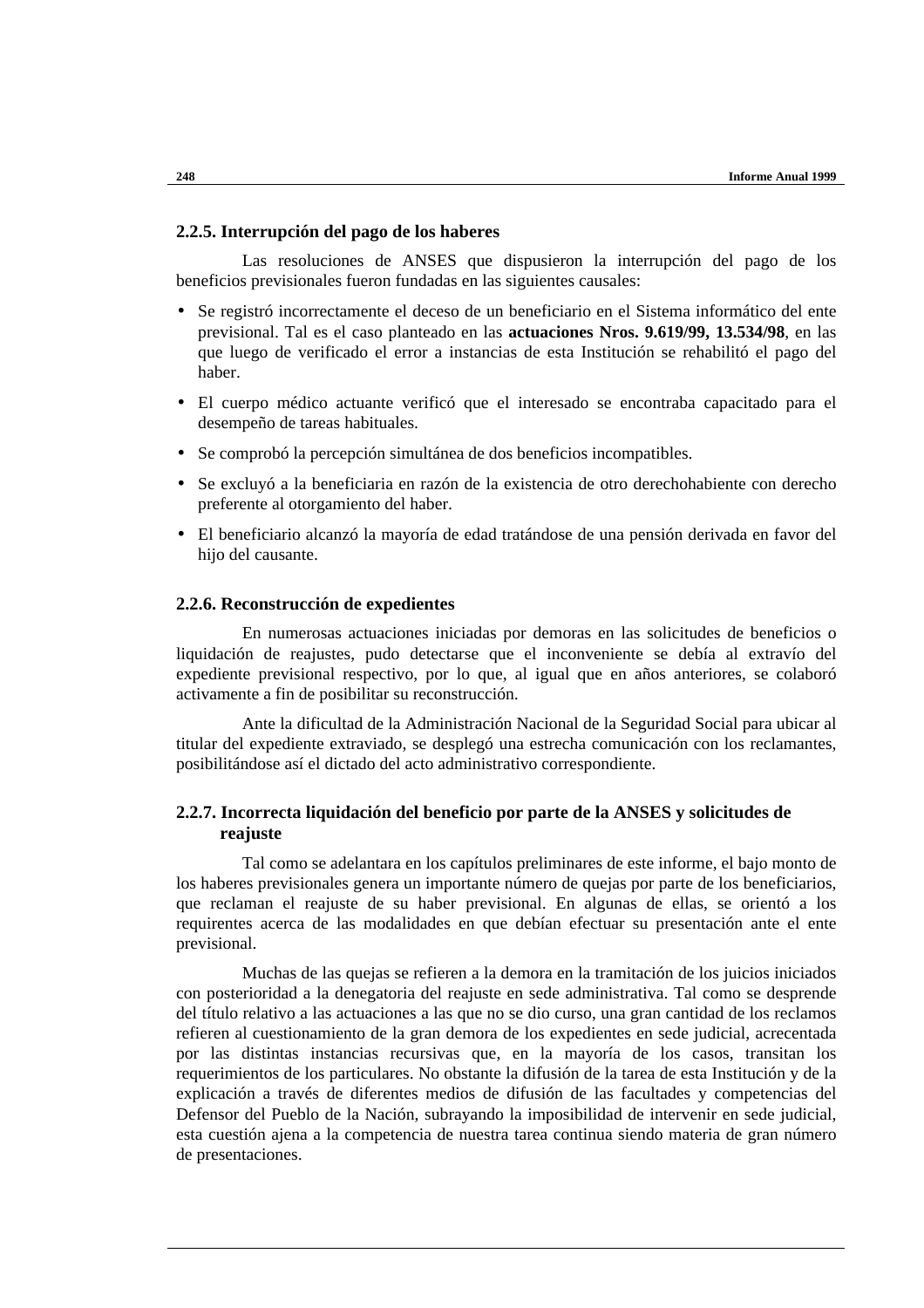Dentro de las causales de rechazo de los reajustes solicitados -algunas de las cuales coinciden con las respuestas obtenidas con las recomendaciones cursadas, a fin de lograr la expedición del ente sobre esta materia- se dieron las siguientes circunstancias:

**1.** La denegatoria del ente previsional, fundada en que la movilidad de las prestaciones será anualmente establecida por la Ley de Presupuesto, conforme al cálculo de recursos respectivo, podrá ser distribuida en forma diferenciada a fin de incrementar las prestaciones mínimas. Establece, por ello, la ANSES que dicha movilidad de los sistemas públicos de previsión de carácter nacional, por períodos anteriores a la promulgación de la Ley Nº 24.463, se halla normada por su artículo 7° y reglamentado en los apartados 1° y 2° del Decreto Nº 525/95 (B.O. 03/10/95). Cita así lo establecido por el artículo antes señalado, que en su último párrafo establece que: "En ningún caso esta movilidad podrá consistir en una determinada proporción entre el haber de retiro y las remuneraciones de los activos". Agrega, además, que a las prestaciones que se otorguen después de la sanción de la Ley Nº 24.463 y, en virtud de las Leyes anteriores a la Ley Nº 24.241 que no tengan tope en la ley respectiva, se les aplicará el límite máximo que establece el apartado 3° del artículo 9, de la norma mencionada en primer término. Asevera el ente que, al estar debidamente observadas en la determinación del haber que percibe el titular y su movilidad, las prescripciones de la ley que le eran aplicables, se encuentra cumplido el principio de movilidad de las prestaciones, consagrado por el artículo 14 "bis" y, por lo tanto, no existe violación al derecho de propiedad garantizado por el artículo 17, ambos de la Constitución Nacional.

**2.** Tratándose de personal civil de la Administración Pública, la interpretación de ANSES surge del juego de las Leyes Nº 22.955, modificada por la 23.966, y la Nº 24.019 que prescribieron la disminución del haber del 82% al 70% en relación con las movilidades. El ente aplica el aludido artículo 7° de la Ley Nº 24.463. El personal de la DGI que solicitó la asignación por jerarquización y el consecuente reajuste de su haber, recibió la denegatoria de su solicitud con fundamento en las consideraciones señaladas.

**3.** Supuestos en los que, al no alcanzar los requisitos estipulados en la Resolución Nº 28/92 (SSS), el haber no experimentó mejora.

**4.** Casos en los que el recurso interpuesto fue declarado desierto por falta de debida instancia ante la Cámara de Apelaciones interviniente.

**5.** Supuestos en los cuales el beneficio había sido reajustado con anterioridad a la intervención del Defensor por el ente previsional.

**6.** Casos en los que, a pesar de haber obtenido resolución denegatoria en sede judicial, el interesado insiste en el reajuste solicitado.

**7.** Supuestos en los que ANSES procedió a la revisión del cómputo y determinó la improcedencia del reajuste pretendido.

**8.** Numerosos casos en los que se omitió acompañar el reclamo presentado ante el ente previsional competente.

**9.** Supuestos en los que la aplicación del índice fijado por sentencia judicial no beneficiaba al haber, por cuanto no significaba un aumento del mismo.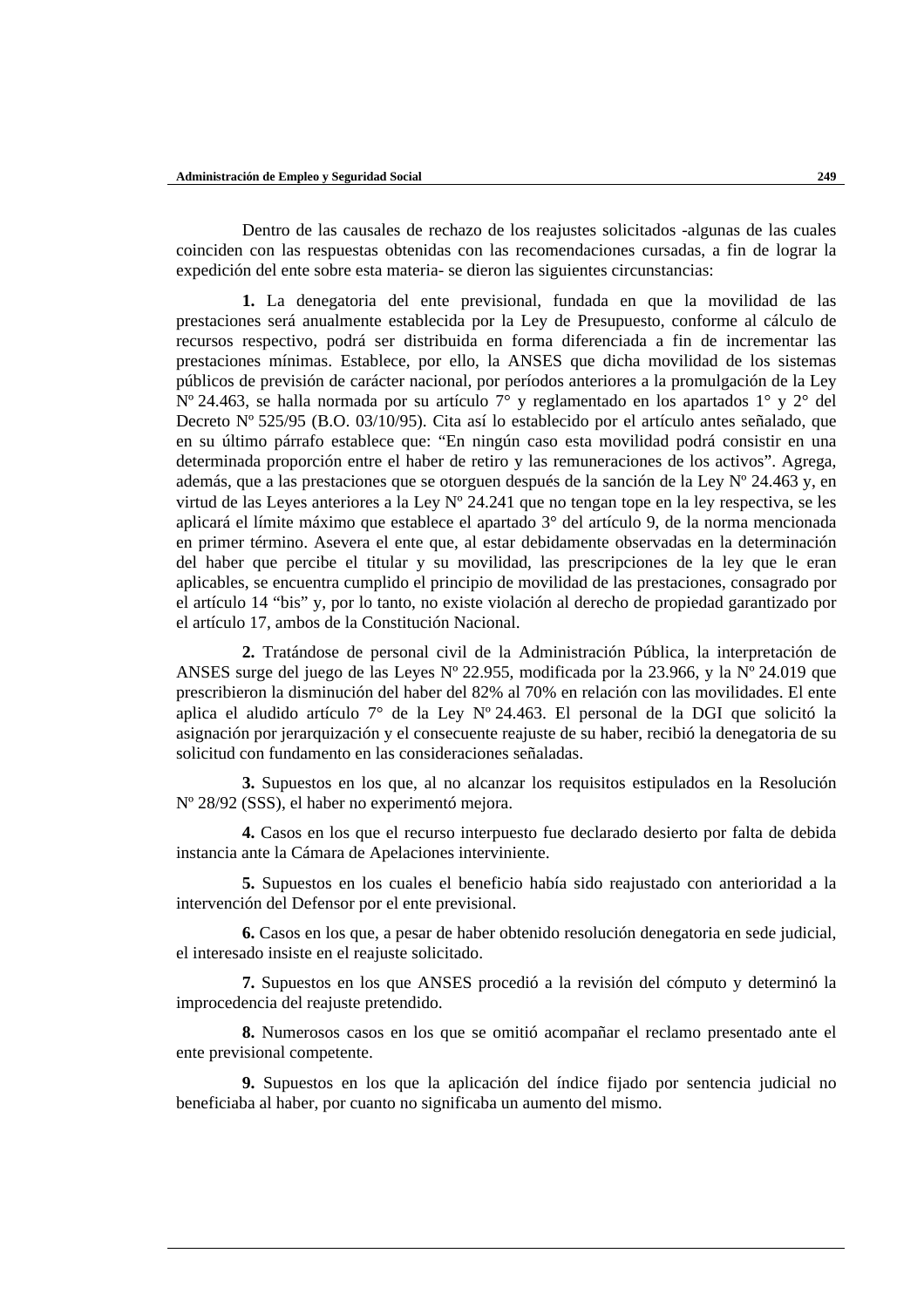### **2.2.8. Descuentos indebidos**

Casos en los que titulares de beneficios denunciaron que los descuentos efectuados en la liquidación de su haber obedecían a los convenios celebrados entre empresas particulares y ANSES, a través de los cuales se otorgaban créditos por compra de mercaderías descontándolas posteriormente de los haberes. La mayoría de estas actuaciones carecían de reclamo previo ante el ente previsional, pero luego de los informes remitidos en algunas de ellas, debido a la multiplicidad de casos expuestos y al verificarse que las deducciones eran realizadas en forma excesiva, se suspendió en forma general y preventiva esta modalidad de descuento.

En otros actuaciones, los interesados reclamaron por el indebido descuento en la liquidación de su haber y, gracias a la intervención del Defensor, el ente reconoció el error incurrido y procedió al reintegro de las sumas indebidamente descontadas.

Por último, en la actuación Nº 15.221/98, ANSES comunicó que el descuento tenía su origen en una revisión de la liquidación del haber. Por consiguiente, se efectuó un cargo a descontar a razón de un 20% hasta cubrir la suma adeudada al ente previsional.

### **2.2.9. Deuda previsional**

Dentro de la gran cantidad de actuaciones referidas a este tema pueden citarse en forma ejemplificativa:

**1.** Aquellas en las que mediante la intervención del Defensor del Pueblo de la Nación la ANSES reconoció la deuda previsional y procedió a la colocación de Bonos.

**2.** Obtención del reconocimiento de la acreencia la que, para su cumplimiento, se sujetó a la asignación de la partida presupuestaria respectiva.

**3.** Se logró la liquidación de las sumas adeudadas en efectivo, juntamente con el haber mensual.

**4.** En la actuación Nº 103/99 se encontraba pendiente el cambio de opción de los bonos por bonos valor pesos o valor dólar, circunstancia que fue puesta en conocimiento del interesado a fin de remover el obstáculo que demoraba su percepción.

**5.** En otras actuaciones, se reconoció la deuda a los herederos del causante.

**6.** En la actuación Nº 1.311/99, el solicitante de la deuda era la sucesión del causante, a la que ANSES opuso la prescripción de los créditos previsionales reclamados. En esos casos, obviamente, no se logró el pago.

**7.** En la actuación N°14.066/98, ANSES informó que, debido a problemas de registración de la deuda, resultaba necesaria la concurrencia del interesado al ente previsional a fin de activar el trámite de reconocimiento y pago de las acreencias.

**8.** En algunas de las actuaciones tramitadas, ANSES descalificó la pretensión de cobro de la deuda reclamada por el interesado, por cuanto de los antecedentes en su poder, no surgía tal acreencia y el titular no aportó datos que modificaran esa información.

**9.** En algunos otros casos, el ente previsional informó la modalidad de amortización de los bonos, lo que fue comunicado a los interesados.

**10.** En otras, se indicó que la deuda ya había sido liquidada.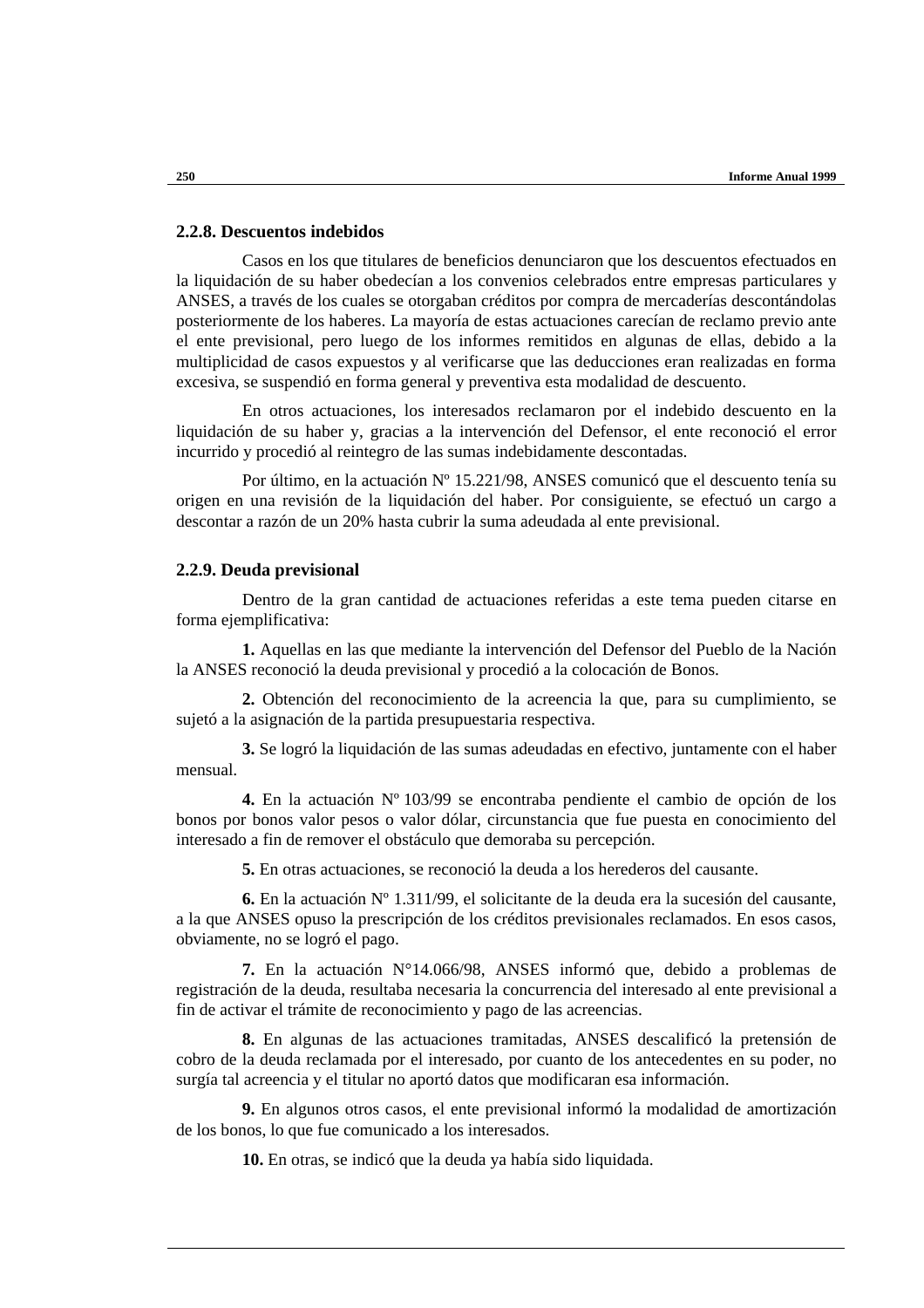**11.** Por último, la falta de remisión del reclamo por parte del interesado o, la no cumplimentación de trámites que se encontraban a su cargo impidió la continuación de la investigación iniciada en diversas actuaciones.

### **2.2.10. Orden de Prelación y cuestiones relativas a sentencias**

**1.** En seis actuaciones, se comunicó a los interesados que no contaban con la edad requerida para que sus pagos se incluyan en el año en curso o que su prelación se encontraba postergada en razón de la fecha reciente de notificación de la sentencia.

**2.** En la actuación Nº 13.872/98 se obtuvo la aplicación del artículo 4° de la Resolución SSSNº 56/97 que, en caso de enfermedad del titular, prioriza el pago de la sentencias judiciales agilizando su liquidación.

**3.** Se concluyeron actuaciones que correspondían a la Ley de Presupuesto Nº 24.963 que estableció, para el año 1998, un crédito de \$ 183.800.000.- destinado al pago de sentencias judiciales correspondientes a retroactivos originados en ajustes practicados en las prestaciones del régimen previsional público. Dicho monto se aplicó, en primer término, al cumplimiento de las sentencias notificadas en períodos fiscales anteriores, para luego hacerlo respecto de las sentencias notificadas en el año 1998. Se hizo saber a los interesados que la citada norma establece que se deberá respetar estrictamente el orden cronológico de notificación de las sentencias definitivas, comenzando por los beneficiarios de mayor edad.

En relación con el año 1999, la Ley Nº 25.064 que aprobó el Presupuesto General de la Administración Nacional para ese ejercicio, facultó a la ANSES para efectivizar las acreencias reconocidas en el marco de las Leyes Nros. 23.982 y 24.130, cuyos titulares hubieran ejercido la opción, por el pago en pesos a ser canceladas en Bonos de Consolidación Previsional Valor Pesos/ Dólar (Serie I y/o II), hasta la suma de \$ 150.000.000-. Los recursos destinados a este efecto también debieron ser utilizados respetando estrictamente el orden de prelación y atendiendo en primer lugar a las personas de mayor edad. En relación con el pago de sentencias judiciales, se fijó un límite de \$ 298.000.000.-, destinado a su cancelación, por la parte que corresponda abonar en efectivo en concepto de principal como consecuencia de retroactivos originados en ajustes practicados en las prestaciones del Régimen Previsional Público. Se previó, además, la suma de \$ 17.200.000.-, para la atención de las deudas previsionales consolidadas conforme a las Leyes Nº 23.982 y 24.130.

Se recordó a los peticionantes que tanto la postergación del pago como la asignación presupuestaria han sido legalmente impuestas a la ANSES y debe respetarlas estrictamente, en su carácter de autoridad de aplicación del Régimen Previsional Público.

**4.** En los supuestos en los cuales el número de prelación ya había sido asignado, éste fue comunicado a los interesados luego de efectuar las averiguaciones al respecto.

**5.** La disponibilidad de fondos para efectuar el pago de las sumas adeudadas también fue comunicada por ANSES y puesta en conocimiento de los interesados en dos actuaciones.

**6.** En otras, el ente previsional comunicó que la sentencia obtenida ya había sido liquidada.

**7.** Por último, en otros casos se verificó que la sentencia cuya aplicación se reclamaba, aún no se encontraba firme.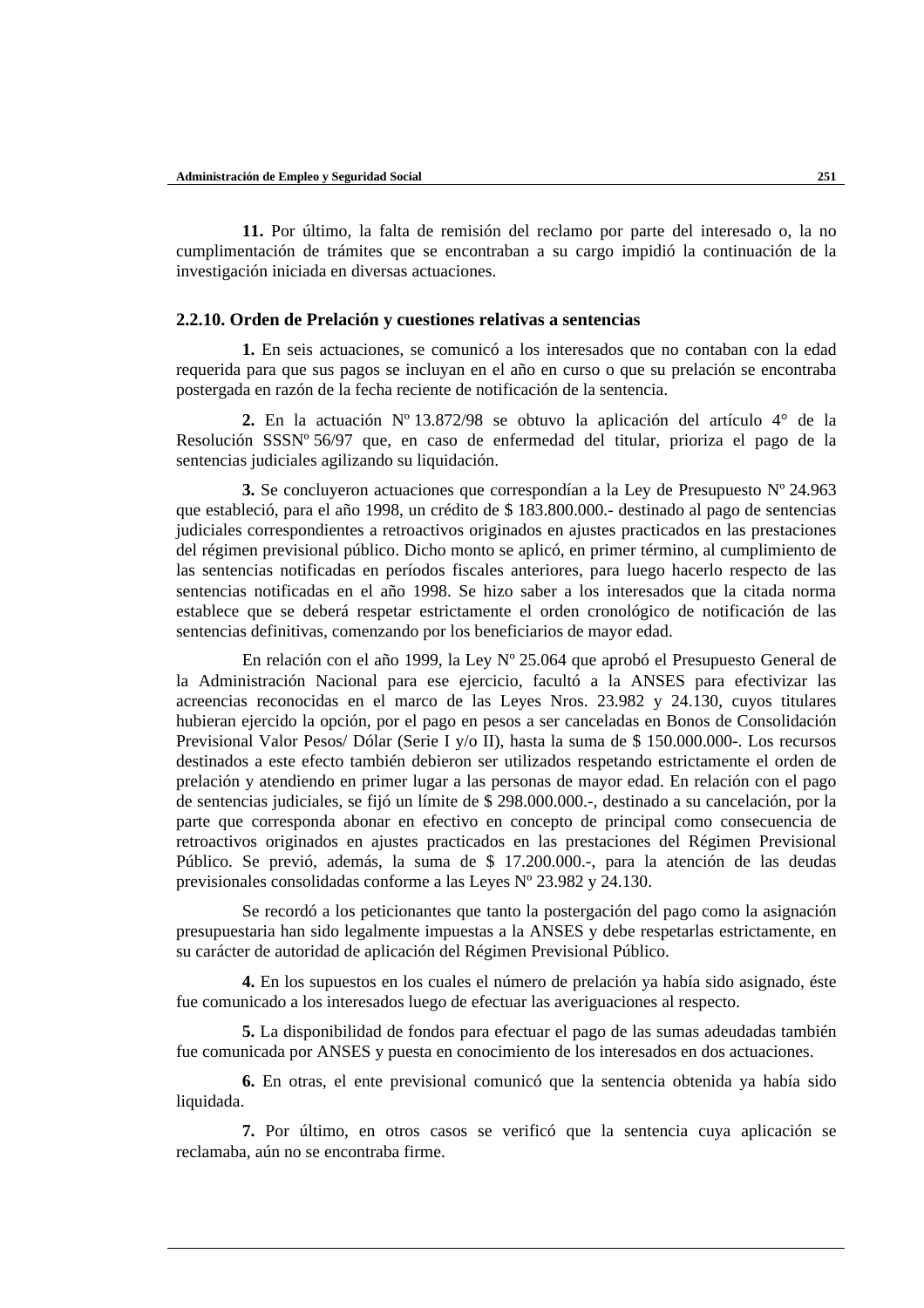### **2.2.11. Asignaciones familiares, subsidios y otros complementos**

**1.** En las actuaciones Nros. 14.709/99 y 12.410/97 se obtuvo la **asignación por hijo** a favor del presentante.

**2.** En las actuaciones Nros. 10.022/99 y 10.021/99, los interesados reclamaron ante la interrupción de la **asignación por escolaridad** por parte de la ANSES, en la liquidación de su haber jubilatorio, la que pudo obtenerse luego de la intervención de esta Institución.

**3.** En diversos casos, además, se obtuvo el pago de la **asignación por hijo discapacitado**, en el haber de los interesados.

**4.** En la actuación Nº 14.389/99 se consiguió la liquidación de la **asignación por cónyuge**, en el haber del titular del beneficio previsional.

**5.** En la actuación Nº 14.825/98 se obtuvo la liquidación del **subsidio para los servicios públicos** y la implementación del sistema, que permite incorporar a nuevos beneficiarios Pese a que se encontraba previsto en la normativa vigente, el transcurso de dos años de la privatización y de la asunción de estos conceptos por el Estado, no había sido efectivizado todavía.

**6.** En otros 8 casos, los interesados reclamaron el complemento previsional correspondiente al fondo compensador del Correo **(CAPRECOM)**, cuya Caja compensadora, luego de la privatización del ente postal, vio suprimidos sus ingresos. Estas actuaciones tuvieron una favorable respuesta, habida cuenta de que se liquidaron los conceptos atrasados.

**7.** En otras actuaciones, se obtuvo la liquidación del **subsidio a la pobreza**.

**8.** En las actuaciones Nros. 14.463/98, 3.156/98, se advirtió la demora en el pago de **asignaciones familiares** a los beneficiarios del régimen de capitalización, a quienes no se abonaron las mismas hasta octubre de 1997. Luego de la investigación iniciada se logró la normalización del procedimiento. Sobre el punto merece recordarse la Resolución Nº 2.663/99, dictada en forma conjunta en las actuaciones Nros 13.651/97 y 15.852/97. En ella se recomendó a la ANSES que adopte las medidas necesarias para incorporar en la percepción del subsidio establecido por el Decreto 319/97 a las interesadas y a todo aquel beneficiario que peticione y reúna los requisitos exigidos para acceder a dicha subvención y, en su caso, gestione las partidas presupuestarias pertinentes para futuros ejercicios.

**9.** En las actuaciones Nros. 1.182/98, 1.402/99, 13.568/98, 12.049/99 se planteó la falta de reintegro de **asignaciones familiares a los empleadores** por parte de la ANSES, conceptos en los que se advirtió una ostensible demora por parte del ente previsional.

**10.** En la actuación Nº 15.108/98, el ente previsional explicó, que los diferentes sistemas de pago son: de fondo compensador, pago directo y pago directo para pequeñas y medianas empresas. Se indicó que, a través del pago directo para pequeñas y medianas empresas, ANSES abona directamente las asignaciones familiares a los beneficiarios, de acuerdo a las presentaciones efectuadas por los empleadores ante esa Administración, según los requisitos exigidos para incorporarse al mencionado sistema. Se evita de esta forma que el empleador solicite los reintegros correspondientes. Se informó, además, que ese sistema fue creado con el objeto de aliviar las situaciones de las provincias con mayores deficiencias socioeconómicas y, a los fines de fomentar el empleo. Se agregó que, a raíz de esto, los importes de asignaciones familiares abonadas son el doble de los correspondientes al sistema de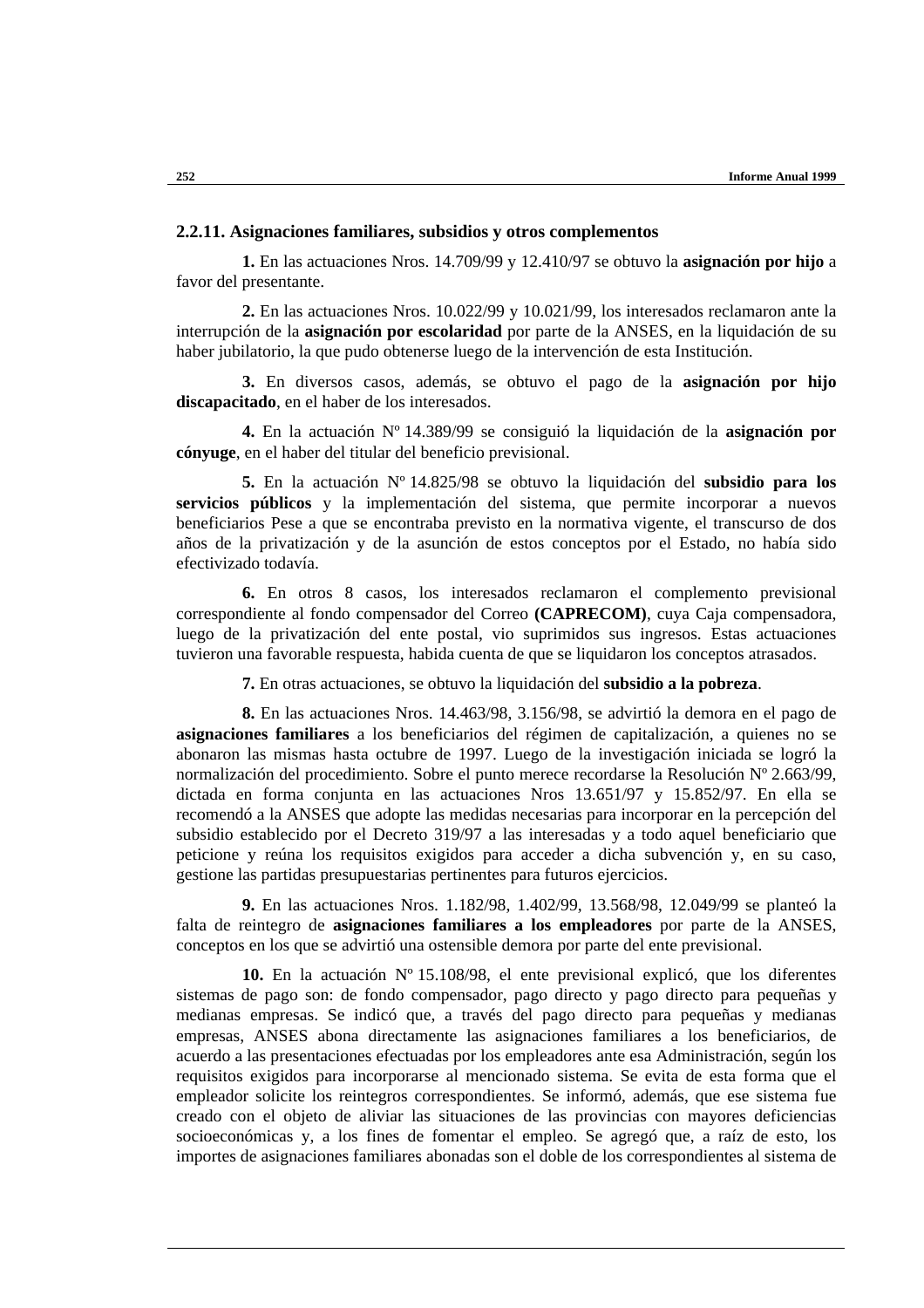pago directo; por lo tanto, los empleadores se benefician con una reducción en sus contribuciones patronales.

### **2.2.12. Opción de régimen**

**1.** En la actuación Nº 13.644/98, se logró la inclusión de la interesada en el Sistema Público de Reparto, del que había sido indebidamente transferida, a pesar de la voluntad de permanecer en él oportunamente manifestada.

**2.** En la actuación Nº 14.306/99, se asistió al interesado a fin de que presente su reclamo ante la SAFJP, en razón de que contaba con la constancia de haber realizado la opción por el sistema de reparto, no obstante lo cual resultó afiliado a ORIGENES AFJP, pretendiendo conservar su afiliación al sistema por el que había optado.

### **2.2.13. Orientación a los interesados**

En numerosas actuaciones, se explicó a los interesados que debían formular el correspondiente reclamo por escrito ante el ente competente, realizando su presentación en original y copia, quedando esta última en su poder como constancia de recepción. En algunos de estos casos, ante la falta de cumplimiento de los requisitos para acceder a una jubilación ordinaria, se sugirió a los interesados la iniciación del trámite de jubilación por edad avanzada, al comprobarse que contaban con este requisito y los aportes requeridos.

Las cuestiones motivo de orientación comprenden las más variadas inquietudes, tales como: el organismo al que deben dirigir su reclamo los particulares en cada problema expuesto, los descuentos por comisiones de las AFJP, la calificación de tareas, los requisitos exigibles para el acceso a beneficios previsionales, las modalidades de liquidación de las prestaciones por desempleo, consultas acerca de dónde dirigir una denuncia por evasión de aportes, a fin de que se lo asista para obtener un empleo.

En los casos en que existen entidades con competencia específica para la atención de los presentantes, se derivó el asesoramiento pertinente a los mismos, proporcionándoles los datos de teléfonos y direcciones donde concurrir.

La orientación también comprendió, en muchos de los casos, la previa consulta al sistema informático de ANSES a fin de localizar el estado de los trámites.

## **2.2.14. Cuestionamientos de las liquidaciones de deudas de trabajadores autónomos efectuadas por la DGI y AFIP**

En la actuación Nº 1.472/98, ante la falta de respuesta a los reiterados reclamos efectuados ante la DGI, para que acredite los aportes previsionales a nombre de una persona en actividad, se formuló la Recomendación Nº 1.397/99. A la fecha, aún se aguarda una respuesta definitiva.

# **2.2.15. Instituciones bancarias encargadas del pago de haberes a jubilados y pensionados**

En la actuación Nº 13.382/99, iniciada de oficio, ANSES respondió a los requerimientos cursados por el Defensor, en relación con la inquietud expresada en una carta de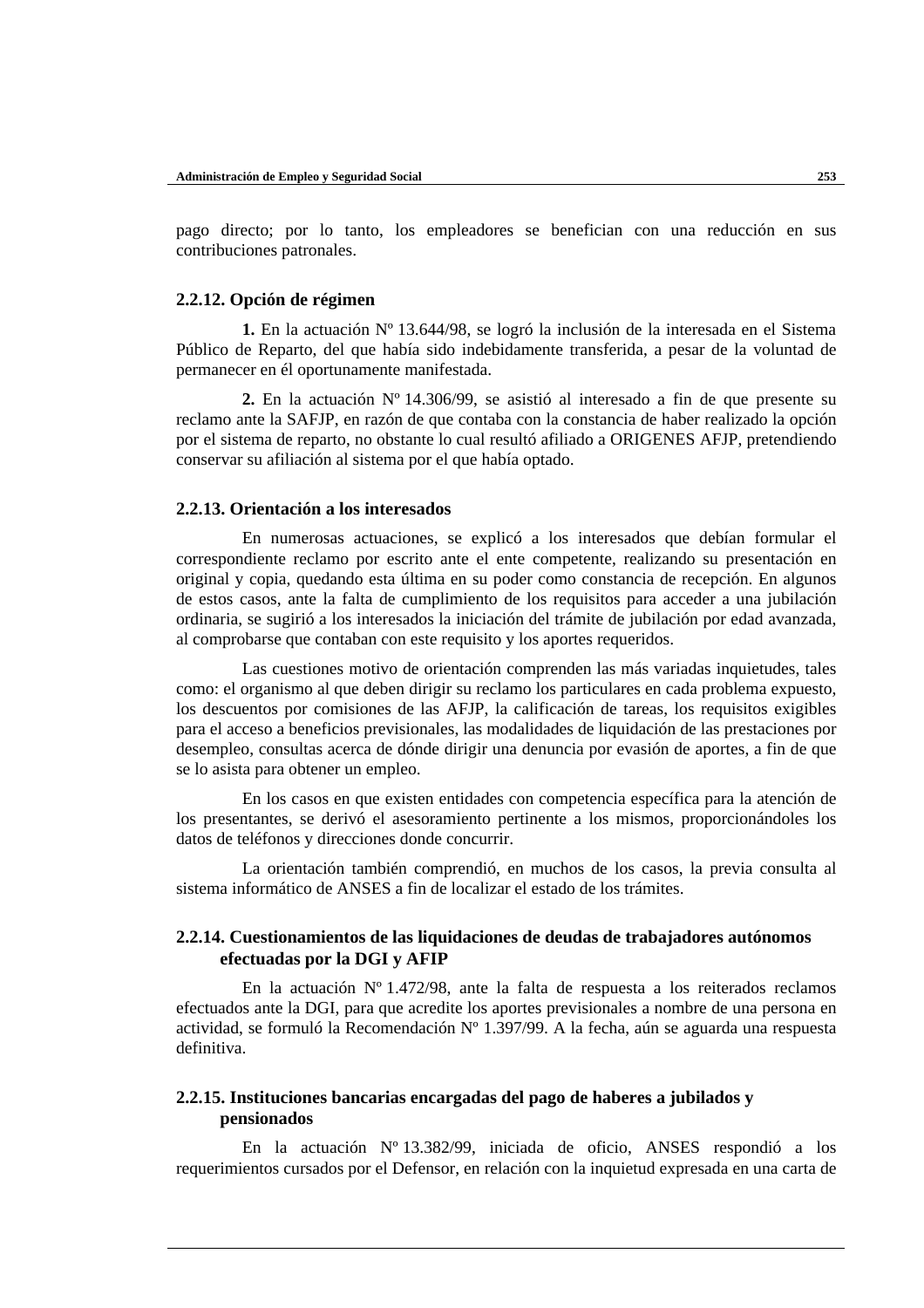lectores del diario "La Nación", acerca de que los bancos privados dejarían de pagar los haberes de jubilados y pensionados. Despejó, entonces, las dudas de los interesados, aclarando que los bancos que dejarían de pagar los beneficios son aquellos que expresan voluntad de ser desafectados de tal tarea en la medida en que puedan ser absorbidos por otras entidades, preservando la calidad de atención. Mencionó, además, que dejarán de pagar las entidades en el supuesto de que no brinden un adecuado servicio y que la ANSES se vale de cualquier entidad bancaria que cumpla este requisito, independientemente de que se trate de bancos oficiales o privados.

En la actuación Nº 777/99, se plantearon inconvenientes generados luego del cambio de un agente pagador en Lomas de Zamora obteniéndose, como resultado de lo actuado, el adecuado contralor del ente previsional a fin de mejorar las condiciones de atención al público.

### **2.2.16. Otras gestiones**

En la actuación Nº 10.758/99, se trató el proyecto de ley de jubilación anticipada para que aquellos agentes que reúnan los años con aportes puedan acceder al beneficio jubilatorio.

En la actuación Nº 13.255/99 se puso en conocimiento de la Comisión Bicameral Permanente de la Defensoría del Pueblo, la situación planteada por la aplicación de la Ley Nº 24.241 -que aumentó la edad requerida para acogerse a los beneficios jubilatorios- a los exagentes del Estado.

En la actuación Nº 10.532/99, luego de la derivación efectuada por el Director de Defensa del Consumidor, se investigó la denuncia vinculada a la falta de publicidad de los balances de una AFJP. Luego de la indagación efectuada con intervención de la SAFJP, se concluyó que no podían detectarse incumplimientos en relación con el deber de publicidad de informes por parte de la entidad denunciada.

En la actuación Nº 11.699/99 se comunicó al interesado, beneficiario de un retiro transitorio por invalidez, la información obtenida del Servicio Nacional de Rehabilitación y Promoción de Personas con Discapacidad, acerca de los trámites necesarios para obtener el certificado de discapacidad, respecto del cual solicitara asesoramiento.

En la actuación Nº 11.367/99, se intervino con relación al reclamo formulado por la Fundación Fondo Compensador Móvil, tendiente a obtener el cobro de aportes que eran descontados a los empleados de Altos Hornos Zapla, dependiente de Fabricaciones Militares. De la investigación realizada, surgió que se hallaba pendiente resolución judicial en las acciones promovidas por el presentante ante la Corte Suprema de Justicia de la Nación, por lo que debió concluirse la actuación promovida.

En la actuación  $N^{\circ}$  11.948/99, se planteó el problema generado a asociaciones y centros de jubilados, en relación con la Resolución Nº 230/99 de ANSES, que dispuso dejar sin efecto los códigos de descuentos a favor de entidades que no cumplieran los requisitos establecidos en la resolución aludida. Habida cuenta de los innumerables inconvenientes generados por tales deducciones, que fueran tratados bajo el título "descuentos indebidos" y de acuerdo a lo normado en artículo 27 de la Ley Nº 24.284, se dispuso concluir esta actuación.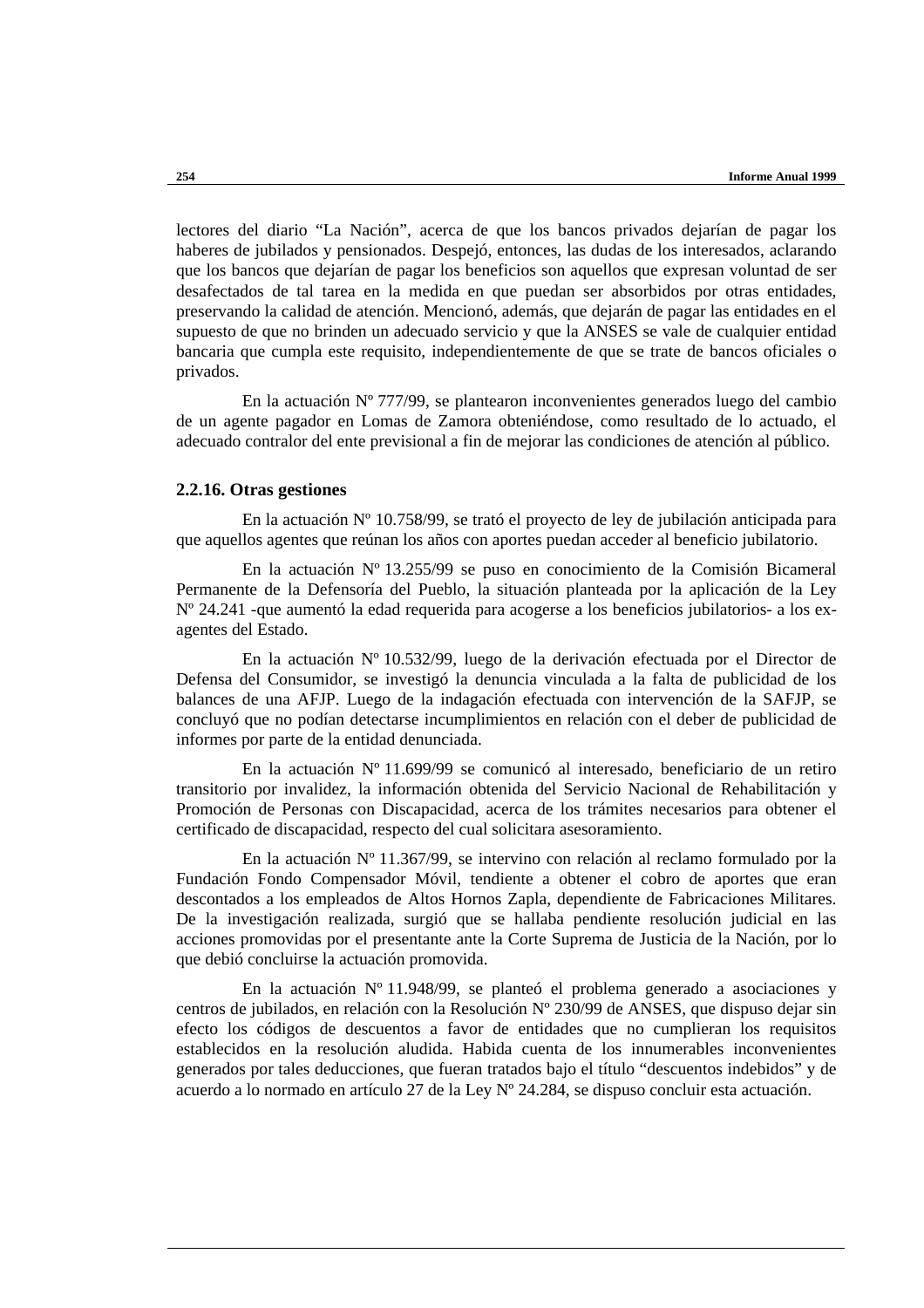# **3. LOGROS DEL AÑO 1999**

Teniendo presente que el desarrollo de los títulos precedentes sólo ha reflejado algunas de las actuaciones más representativas, los logros obtenidos por el Area VI pueden ser evaluados de acuerdo con las siguientes estadísticas:

**1.-** Se tramitaron **889 actuaciones** en las que el INTA abonó a sus agentes las sumas adeudadas en concepto de promociones. El pago ascendió a \$25.552.124 y según el Secretario General de APINTA, involucraría a alrededor de **3.800 agentes**.

**2.-** En **10 actuaciones** se obtuvo que la ANSES comenzara a abonar el complemento a beneficiarios de la ex-Caja Complementaria de Previsión para el Personal de la Jurisdicción Comunicaciones (CAPRECOM). Dicha gestión benefició a más de **28.000 ex agentes** (según dato del Presidente de la mencionada Caja).

**3.-** En **57 actuaciones** se brindó orientación por nota o personalmente cuando el interesado concurrió a la Institución, sin necesidad de requerir informes.

**4.-** En **251 actuaciones**, a raíz de la investigación, se clarificaron aspectos de la cuestión planteada referidos a relación laboral, previsional, de aportes de autónomos, etc.

**5.-** En **191 actuaciones** se obtuvo que la ANSES o el organismo administrativo competente acordara el beneficio, reconociera los servicios denunciados, liquidara la sentencia, colocara los bonos, abonara subsidios, asignaciones familiares y complementos de haberes, liquidara las cuotas adeudadas del fondo de desempleo, corrigiera el error en el cómputo del haber inicial determinado, abonara haberes impagos, efectivizara las prestaciones devengadas por Programas de Trabajo, reconociera diferencias salariales adeudadas a empleados públicos, entre otras.

**6.-**. En **53 actuaciones** se indicó concretamente el procedimiento que se debería seguir para obtener lo peticionado.

**7.-** En **57 actuaciones**, se obtuvo que el ente involucrado dictara el correspondiente acto administrativo que resolviera el reclamo interpuesto por el interesado, permitiendo el acceso a la vía judicial.

Por otra parte, se debe destacar el elevadísimo índice de actuaciones resueltas durante el año 1999, que asciende al 86%. Cabe señalar que el Area no tiene en trámite actuaciones del año 1998 o de fecha anterior. Dicho porcentaje se compone con 77,70% de actuaciones concluidas, el 4,30% de actuados derivados, el 3,60% de actuaciones en que no se le dio curso y el 0,40% de tramites suspendidos.

## **4. CONCLUSION**

A lo largo de las páginas precedentes se intentó describir un año más de trabajo del Area de Administración del Empleo y Seguridad Social, mediante el comentario de las quejas más frecuentes.

Asimismo, se incluyeron las recomendaciones que el Defensor creyó conveniente dictar sobre la base del análisis de las situaciones en ellas expuestas.

Si bien el mayor número de las presentaciones recibidas se refiere a temas de Seguridad Social, las cuestiones laborales abordadas reflejan la problemática que durante 1999 se vivió en nuestro país.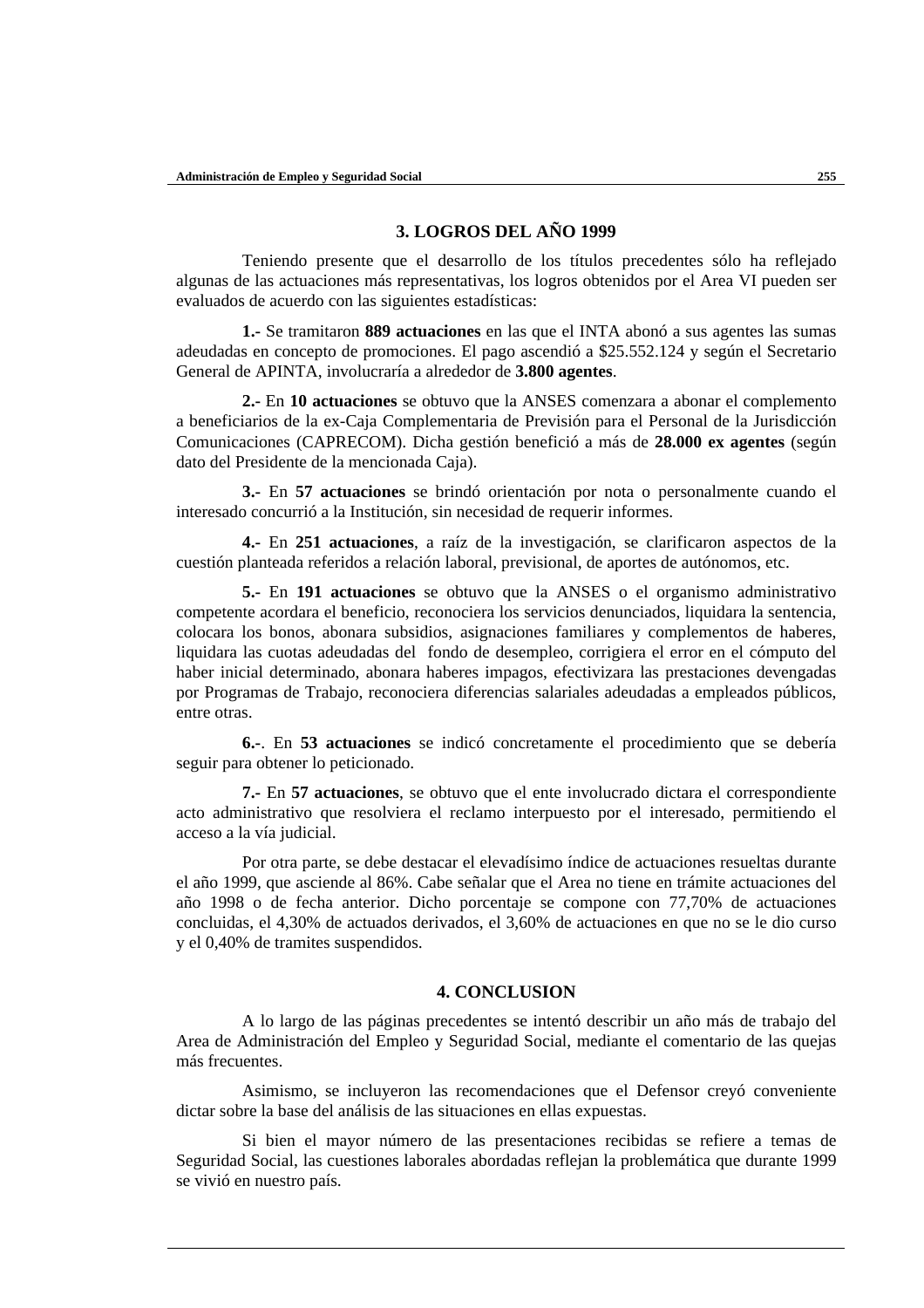El trabajo realizado tuvo por finalidad que el Defensor contribuyera a la efectiva tutela de derechos esenciales del estado democrático.

De esa manera, si bien no en todos los casos fue posible lograr los beneficios a los que aspiraban acceder los interesados, sí pudo obtenerse información sobre la exacta situación previsional de cada uno de ellos, circunstancia que resulta altamente positiva, atento que poder salir de la incertidumbre es el primer paso para posteriores trámites.

Este Area confía en que el poder público promoverá los medios pertinentes para garantizar a todos los habitantes el goce de los derechos de la Seguridad Social y aquellos derivados del trabajo que han sido plasmados en la Constitución Nacional y en cuya defensa y protección se encuentra íntimamente comprometido el Defensor del Pueblo de la Nación.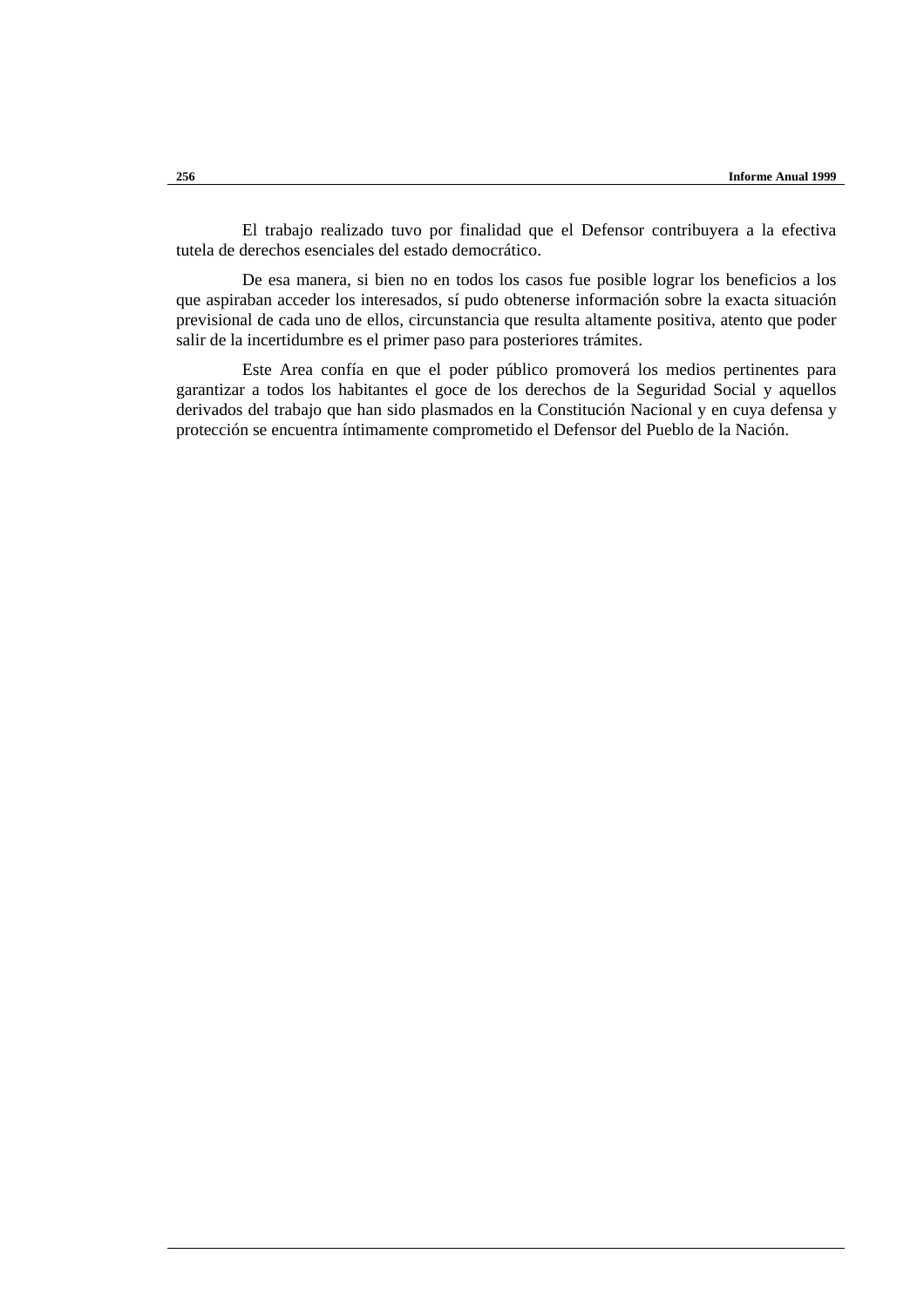# **ASESORIA LEGAL Y CONTECIOSO (VII)**

## **1. SINTESIS DE LA LABOR DE LA ASESORIA**

En el informe anual correspondiente al año 1998 se hizo mención de la importancia de la acciones judiciales en las que el Defensor del Pueblo requirió la convocatoria a audiencia pública con carácter previo a que el Gobierno Nacional resolviera cuestiones que pudieran modificar o afectar el derecho de los usuarios y consumidores.

Durante el año 1999 y siguiendo con la honda preocupación de velar por el derechos de aquéllos, resulta oportuno efectuar una reseña vinculada a las acciones judiciales iniciadas por el Defensor del Pueblo en nombre y representación de millares de usuarios y consumidores, así como también de beneficiarios de servicios sociales.

Si bien más adelante se hace referencia expresa y detallada de cada uno de los pleitos incoados por esta Institución para proteger los derechos colectivos de un universo de individuos afectados por el accionar estatal, parece apropiado, a modo de introducción, señalar que esos juicios se vincularon con cuestiones que, por su resolución, protegieron a una inmensa cantidad de personas.

Así pues, se hace referencia al juicio incoado contra el Estado Nacional (PEN) y por el que se peticionó la declaración de inconstitucionalidad con efectos de nulidad absoluta del inciso f) del artículo 1° del Decreto Nº 1517/98 del Título I, de la Ley Nº 25.063, en cuanto observó la reducción de la alícuota del I.V.A. a las medicinas prepagas, como así también de su art. 7° en cuanto promulga la ley de referencia en lo que hace a ese servicio. Es decir, imponía una alícuota del 21% en el I.V.A. para los servicios de medicina citados.

Esta Institución obtuvo medida cautelar favorable, así como sentencia definitiva aunque a la fecha esta última se encuentra apelada ante la Excma. Cámara.

Otros juicios de significativa importancia para el conglomerado de personas que integran una multiplicidad de sujetos son los referidos a las renegociaciones de los contratos ferroviarios por parte del P.E.N. (Servicio de Transporte Ferroviario de Pasajeros de los Grupos de Servicios 1 y 2 -ex Líneas Mitre y Sarmiento- suscripto con la empresa Trenes de Buenos Aires S. A., así como la concesión de los ramales San Martín, Roca y Belgrano Sur). Así pues, se representa el total de los usuarios de líneas ferroviarias a quienes se intenta proteger del incremento de tarifas que se pretende aplicar previo a la realización de las obras y mejoras comprometidas por las concesionarias.

Otra demanda de suma trascendencia resulta ser la incoada contra el Estado Nacional (PEN) para que se declare la nulidad por arbitrariedad del artículo 3° del Decreto Nº 347/99. Cabe señalar que por dicha norma el PEN facultó al BCRA a graduar el monto de las multas resultantes por la falta de comunicación de los bancos a esa entidad de los cierres de las cuentas corrientes. Dicha medida perjudica notoriamente a las personas discapacitadas, toda vez que parte de lo recaudado por la aplicación de dichas multas se destina a un fondo para atender diversas necesidades de aquellas personas. Con el dictado del citado Decreto Nº 347/99 se produce una notoria disminución en las sumas a recaudar, con el consiguiente perjuicio para ese sector de la población. Se dictó medida cautelar que se encuentra firme.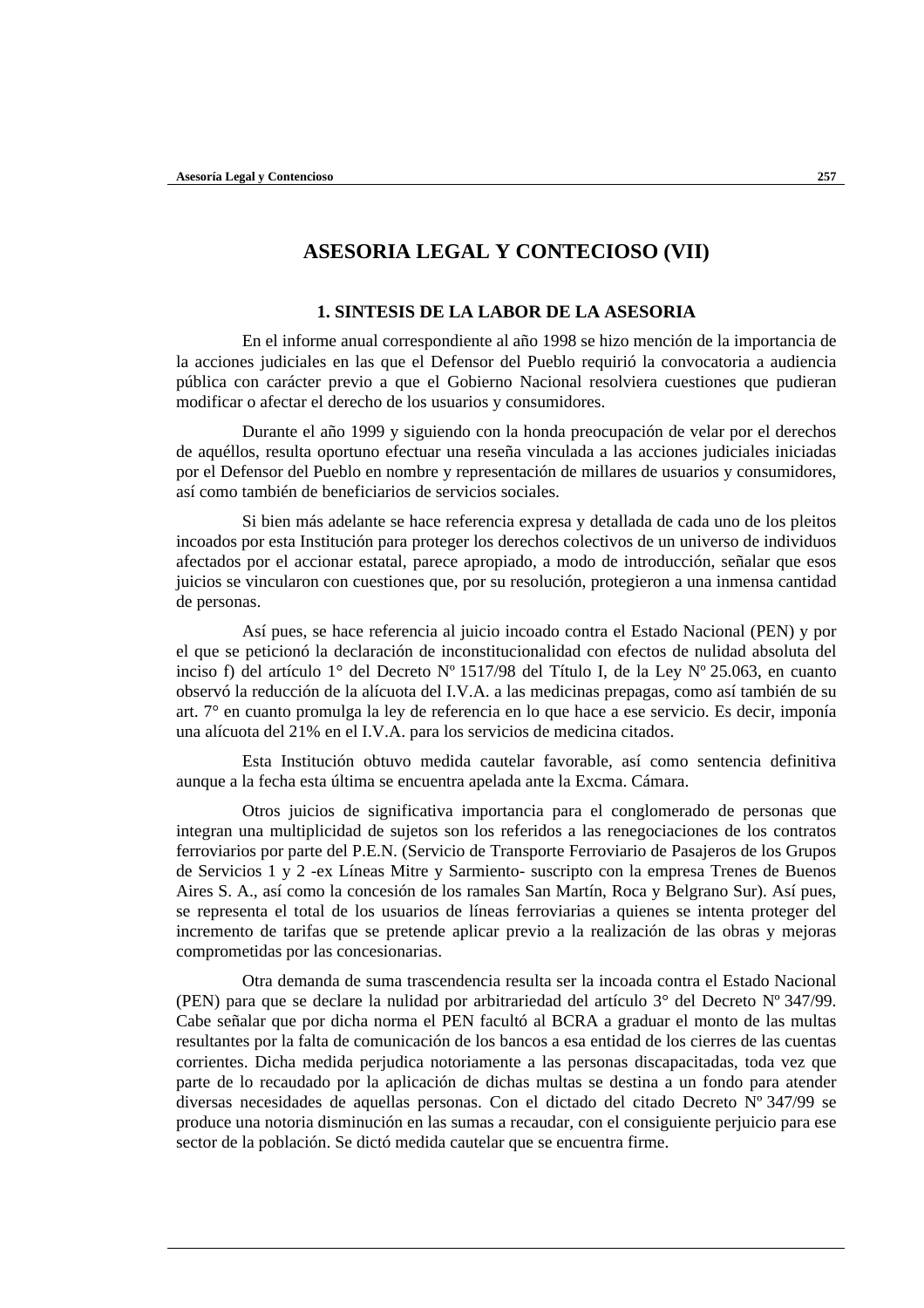Finalmente, cuadra destacar el inicio de dos juicios incoados con el INSSJP, atento la suspensión en el suministro de medicamentos y, en especial, las drogas necesarias que requieren los pacientes infectados por HIV/SIDA. Se pretende garantizar a sus afiliados la prestación ininterrumpida del servicio farmacéutico en todo el ámbito del territorio nacional, así como la provisión de medicamentos y la continuidad del tratamiento a los afiliados portadores asintomáticos de HIV o enfermos de SIDA. En ambos pleitos, se dictó medida cautelar favorable.

Otro aspecto que merece ser destacado se vincula a las costas del proceso, toda vez que, dado el carácter que reviste esta Institución, se exime al Defensor del Pueblo de su imposición. Véanse algunos ejemplos.

La Sala V de la Excma. Cámara Nacional de Apelaciones en lo Contencioso Administrativo Federal, ha reconocido a esta Institución la exención que habilita el Código Procesal en materia de costas al decidir que **"...el carácter y misión que la Constitución Nacional confiere al Defensor del Pueblo (art. 86) torna procedente, como principio, la aplicación de la dispensa que de manera excepcional consagra el artículo 68, segunda parte, del Código Procesal...".** (sentencias recaídas el 10/3/97 y 23/3/98, en autos que llevan, respectivamente, los números 19.601/96 y 167/98).

A ello debe sumarse lo resuelto con fecha 10 de junio de 1999 por la Sala IV del mismo fuero en los autos caratulados "TELEFONICA DE ARGENTINA S.A. c/ ESTADO NACIONAL - SEC. DE COMUNICACIONES - RES. 263/97 y 344/97 s/amparo ley 16.986" (expte. Nº 5907/97), en los que, como consecuencia de un pedido de aclaratoria en cuanto a la imposición de costas, sostuvo: **"...IV.- Que, en consecuencia, puede sostenerse que el Defensor del Pueblo representa y defiende los intereses de los particulares, otorgándoles a los efectos de proteger sus derechos- a través de la estructura y organización de la cual es titular, medios y conocimientos que, de otro modo y en muchos casos, no se encontrarían a su alcance. Tal como lo señalara el miembro informante del despacho de mayoría en la Convención Nacional Constituyente de 1994, este funcionario no es 'nada más ni nada menos que el abogado de la sociedad'"**.

Continúa la resolución argumentando: **"...V.- Que, por lo tanto, resulta claro que tanto la misión encomendada en la norma, así como los intereses que el funcionario en cuestión representa, permiten sostener que existen méritos más que suficientes para justificar su eximición de costas, en los términos del art. 68, segunda párrafo del Código Procesal Civil y Comercial de la Nación"**

**"Ello así en tanto se repare que su actuación judicial no es en pos de un interés propio, sino que responde a la defensa del interés público ... A ello cabe agregar que, de adoptarse una postura contraria se limitaría sensiblemente el ámbito de actuación del referido funcionario puesto que su intervención judicial se vería, frecuentemente, limitada por la entidad económica de la cuestión en debate o, sencillamente, condicionada a la disponibilidad de los fondos presupuestarios que le resulten asignados"**.

Por todo lo expuesto, la Sala citada concluyó: "...Aclárase la resolución de fs. 387/89 en el sentido de que la imposición de costas a cargo de la actora no alcanza al Defensor del Pueblo de la Nación".

Así las cosas, resulta del caso señalar que la legitimación procesal incorporada dentro del marco constitucional facultando al Defensor del Pueblo a iniciar procesos y denuncias para cumplir con su cometido debe estar íntimamente relacionada con la naturaleza de su función, es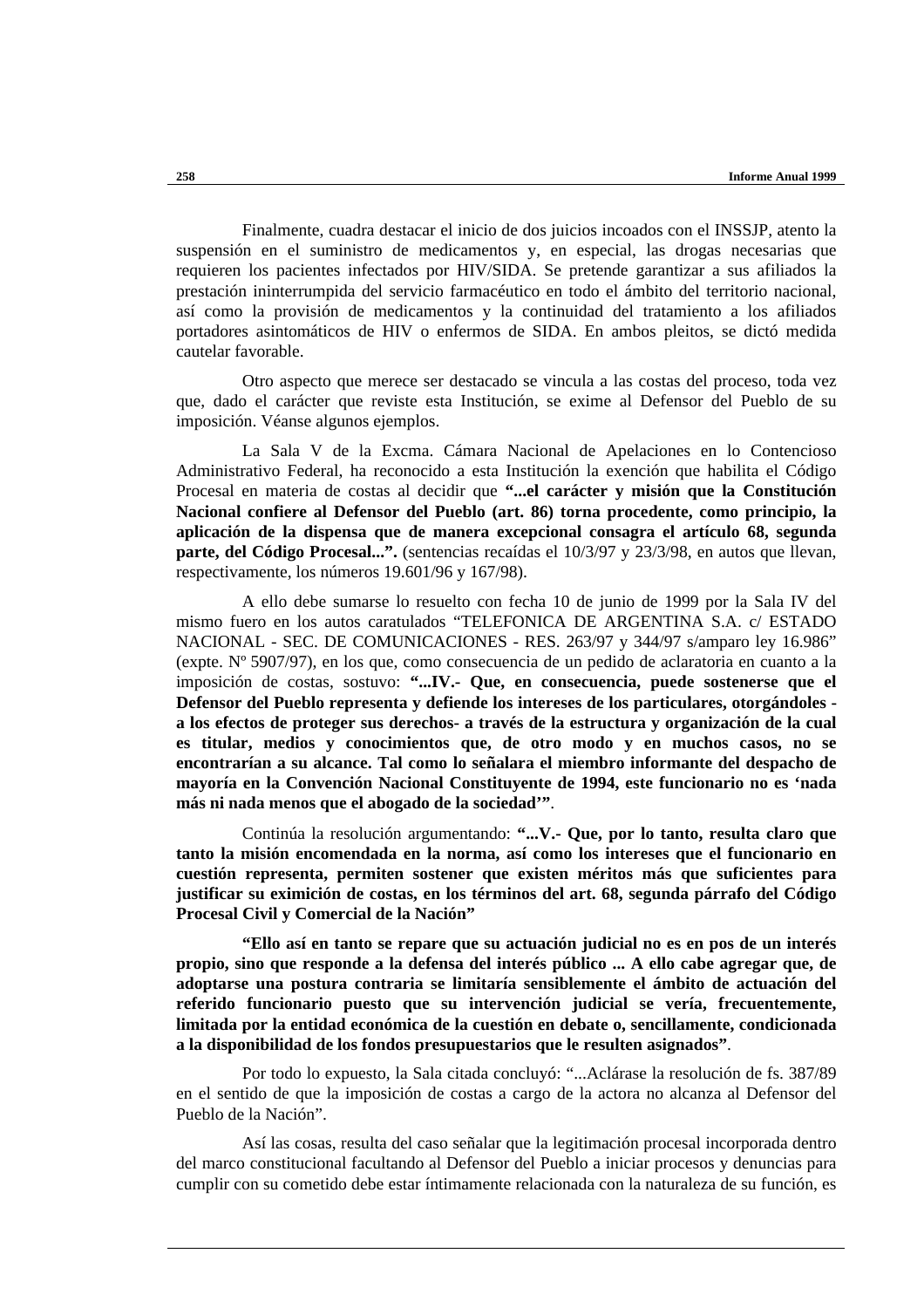decir, la urgencia de las cuestiones a él sometidas y la defensa de los derechos individuales y colectivos.

Se advierte así que el Defensor del Pueblo nace como Institución al servicio de la totalidad de la ciudadanía y como consecuencia de ello, debe remarcarse que no gestiona intereses propios sino de los ciudadanos.

Es decir, el Defensor del Pueblo no actúa en juicio en nombre propio sino que lo hace en representación de la persona, grupo o sector cuyos derechos se ven conculcados. Es así que puede afirmarse que el Defensor del Pueblo protege los derechos que afectan al conjunto de la sociedad y en modo alguno lo que se decida judicialmente no redundará en su propio beneficio sino en favor de aquellas personas que por una u otra razón no tienen la posibilidad de acceder a la jurisdicción.

Como consecuencia de todo lo expuesto, no pueden imponerse las costas del juicio al Defensor del Pueblo, pues la Institución no tiene afectados derechos propios en los pleitos que interviene, en tanto en el ejercicio de sus facultades constitucionales siempre litiga en nombre de los derechos de incidencia colectiva en general, conforme surge de loas artículos 43 y 86 de la Constitución Nacional.

## **2. ACCIONES JUDICIALES EN LAS QUE INTERVINO EL DEFENSOR DEL PUEBLO DURANTE EL AÑO 1999**

# **I. Autos: "DEFENSOR DEL PUEBLO DE LA NACION c/ ESTADO NACIONAL - PODER EJECUTIVO NACIONAL s/ amparo Dec. 1517/98" (expte. Nº 11/99)**

Tribunal interviniente:

Juzgado Nacional de 1° Instancia en lo Contencioso Administrativo Federal Nº 9.

### Partes intervinientes:

Actora: DEFENSOR DEL PUEBLO DE LA NACION.

Demandada: ESTADO NACIONAL - PODER EJECUTIVO NACIONAL - MINISTERIO DE ECONOMIA Y OBRAS Y SERVICIOS PUBLICOS.

#### Objeto procesal:

Se peticiona la declaración de inconstitucionalidad con efectos de nulidad absoluta del inc. f) del artículo 1° del Decreto Nº 1517/98 del Título I, de la Ley Nº 25.063, en cuanto observó la reducción de la alícuota del IVA a las medicinas prepagas, como así también de su art. 7° en cuanto promulga la ley de referencia en lo que hace a ese servicio.

Se solicitó asimismo medida de no innovar en cuanto a que se suspenda la aplicación de la alícuota del 21% para el IVA para los servicios mencionados supra.

### Estado de trámite:

Con fecha 07/01/99 se procedió al sorteo de la demanda. Mediante resolución de fecha 12/01/99, la magistrada de feria desestimó la apertura de la feria judicial, resolución que fue confirmada por la Sala de feria con fecha 22/01/98.

Reasignado que fue el expediente al Juzgado Nº 9, se dictó resolución con fecha 09/02/99 por la que se dispuso hacer lugar a la medida cautelar peticionada por la actora,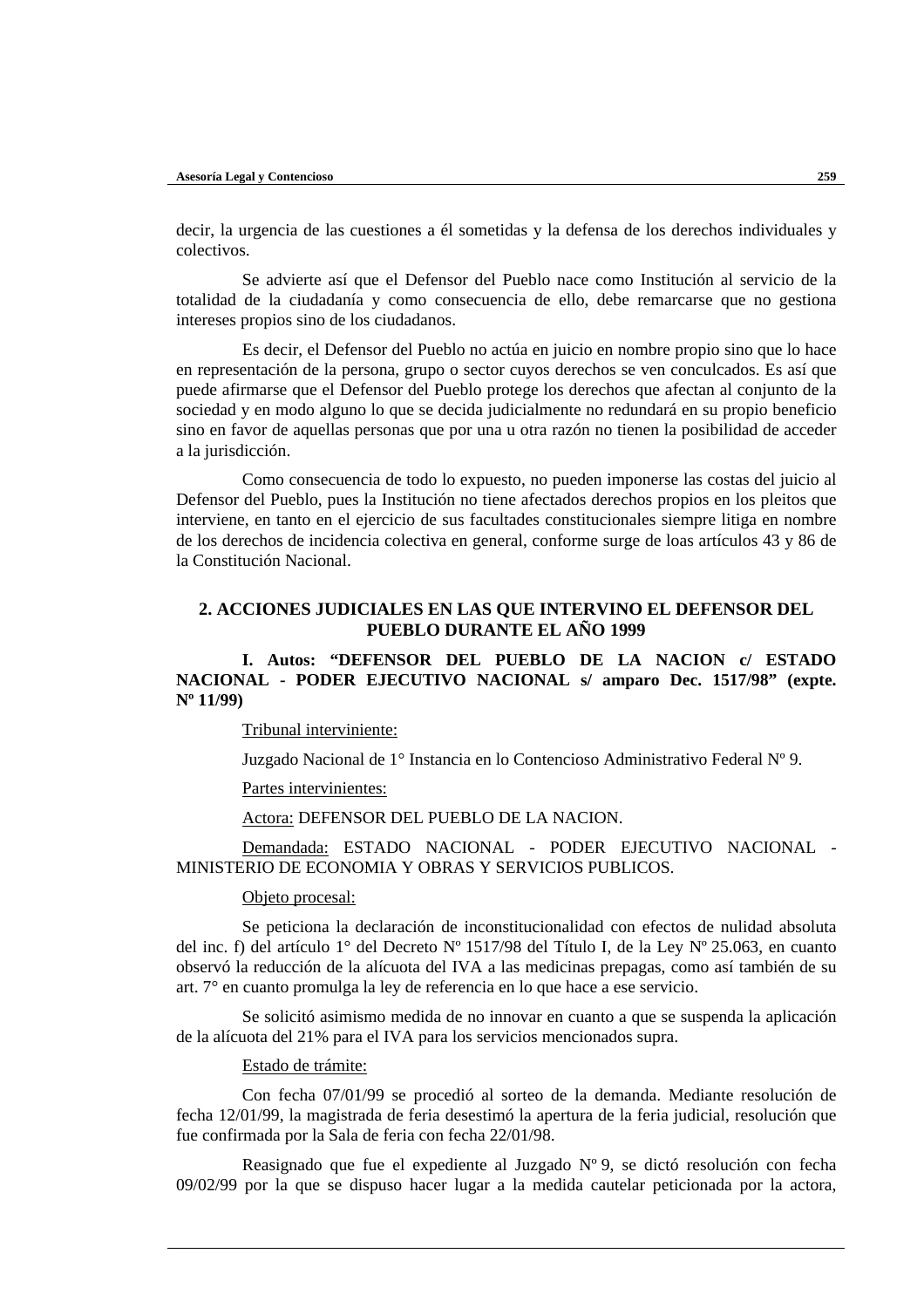habiéndose ordenado al PEN que se abstenga de modificar la situación tributaria de los usuarios de las empresas de medicina prepaga frente al IVA, ello hasta tanto se dicte sentencia definitiva.

Atento la apelación deducida por la demandada contra la resolución que dispuso hacer lugar a la medida cautelar, se formó el correspondiente incidente (Nº 6719/99), el que se remitió a Cámara con fecha 11/03/99. Interviene Sala V.

Con fecha 17/03/99, la Institución se notificó del traslado conferido respecto del informe del art. 8° presentado por la accionada, el que fue contestado mediante presentación del 18/03/99.

Mediante cédula diligenciada el 22/03/99, se corrió traslado por el plazo de 48 horas de la expresión de agravios presentada por la accionada en sustento del recurso de apelación deducido contra la resolución que dispuso hacer lugar a la medida cautelar peticionada por la actora, el que fue contestado mediante presentación de fecha 24/03/99.

Se recibe, con fecha 29/03/99, cédula por la que se notificó sentencia definitiva favorable.

Con fecha 20/04/99, se recibió cédula por la que se confirió traslado del recurso de apelación deducido por la AFIP contra la sentencia definitiva, traslado que fue contestado mediante presentación de fecha 21/04/99.

Por cédula de fecha 21/04/99, se notificó resolución de Cámara por la que se confirmó la medida cautelar decretada en autos.

En virtud del recurso de apelación deducido por la AFIP contra la sentencia definitiva, la Sala V del fuero, mediante resolución de fecha 10/05/99 confirmó la resolución recurrida, con costas.

Mediante cédula diligenciada el 20/05/99, se confirió traslado al Defensor del Pueblo del recurso extraordinario deducido por la demandada contra la resolución que confirmó la medida cautelar decretada en autos, el que se contestó el 26/05/99.

Con fecha 11/06/99, se notificó resolución de la Sala V por la que se dispuso denegar el extraordinario impetrado por la contraria contra el decisorio de la cautelar.

Mediante cédula diligenciada el 18/06/99, se confirió traslado del recurso extraordinario deducido por la contraria contra la sentencia de Cámara respecto de la cuestión de fondo, traslado que fue contestado mediante presentación de fecha 29/06/99. El recurso fue concedido mediante resolución de fecha 05/07/99.

Como consecuencia de lo anterior, se conformó el expediente  $N^{\circ}$ D 347/99 e interviene la Secretaría Nº 7.

Con fecha 10/09/99, el expediente pasó en vista a la Procuración General de la Nación, de donde volvió el 12/11/99, encontrándose desde entonces a estudio.

## **II.- Autos: "DE LOS PEHUAJENSES S.R.L. y otros c/ COOPERATIVA ELECTRICA DE PEHUAJO y otro s/ amparo"** (expte. Nº 28061)

Tribunal interviniente: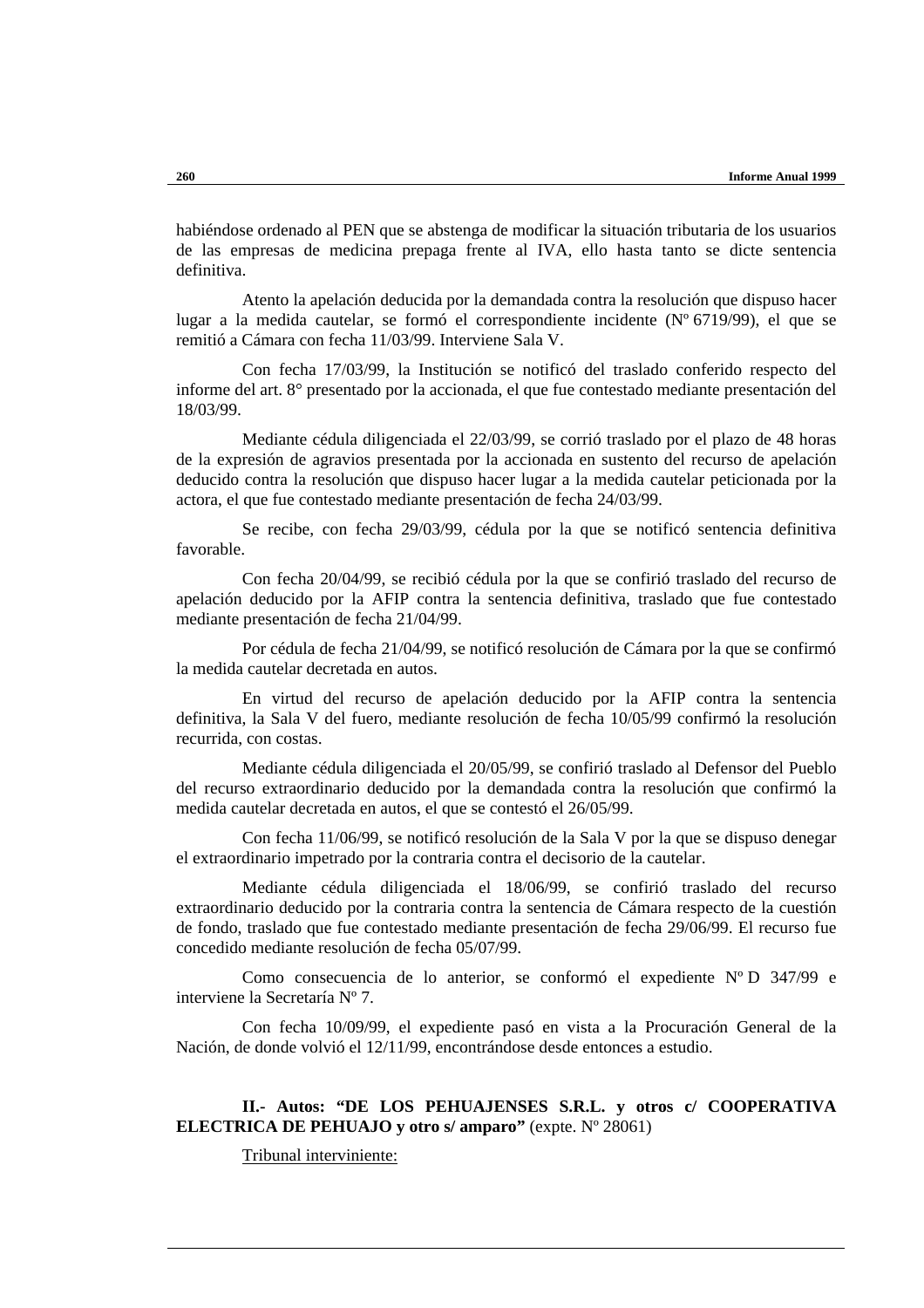Juzgado de Primera Instancia en lo Civil y Comercial Nº 2, Secretaría Unica, del Departamento Judicial de Trenque Lauquen, Prov. de Buenos Aires.

Partes intervinientes:

Actora: DE LOS PEHUAJENSES S.R.L.

Demandada: COOPERATIVA LIMITADA DE PROVISION DE SERVICIOS ELECTRICOS, OBRAS Y SERVICIOS PUBLICOS ASISTENCIALES y CREDITO VIVIENDA Y CONSUMO DE PEHUAJO y MUNICIPALIDAD DE PEHUAJO.

Objeto procesal:

Se peticiona el cese del cobro de la tasa municipal control sobre electricidad, por ser dicho proceder violatorio del marco regulatorio para la actividad eléctrica de la Provincia de Buenos Aires y de consagrados derechos de los usuarios y consumidores.

En ese orden, se solicita la declaración de inconstitucionalidad de los arts. 4° y 5° de la Ordenanza 15/93 y art. 1° de la Ordenanza 83/93 del Honorable Concejo Deliberante de Pehuajó.

### Carácter de la citación del Defensor del Pueblo:

Ante petición expresa de la parte actora, el juzgado interviniente convocó a autos al Sr. Defensor del Pueblo de la Nación, en los términos del art. 94 del Código Procesal de la provincia.

### Estado de trámite:

Con fecha 10/03/99, se recepcionó Cédula Ley 22.172 por la que se confirió traslado de la presentación de la actora, citándose al Sr. Defensor como tercero obligado en el proceso.

Mediante presentación de fecha 16/03/99, el Defensor del Pueblo manifestó que, atento el carácter de la Institución y la ausencia de controversia común a ella, aquella no podía ser citada obligatoriamente a un proceso, sin perjuicio de acompañar -a título de colaboraciónantecedentes obrantes en la Defensoría vinculados con el tema de autos.

**III. Autos: "FERNANDEZ, Jesús Oscar c/ INSSJP s/ amparo ley 16.986"** (expte. Nº 4673/99)

### Tribunal interviniente:

Juzgado de Primera Instancia en lo Contencioso Administrativo Federal Nº 8, Secretaría Nº 15.

#### Partes intervinientes:

Actora: FERNANDEZ, Jesús Oscar.

Demandada: INSTITUTO NACIONAL DE SERVICIOS SOCIALES PARA JUBILADOS Y PENSIONADOS.

### Objeto procesal:

Se peticiona la nulidad absoluta del proceso licitatorio abierto para seleccionar entidades administradoras de servicios de salud.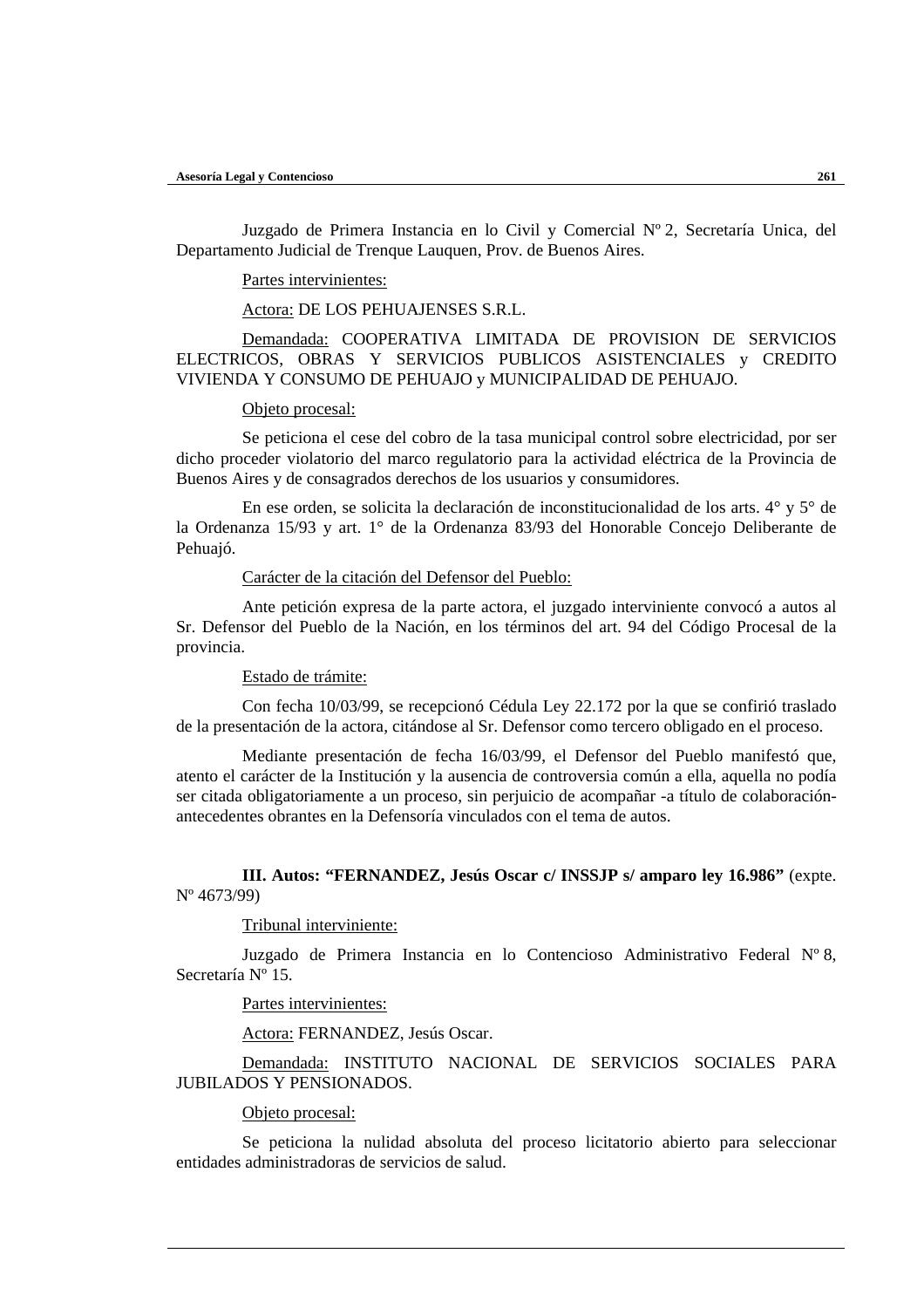## Carácter de la citación del Defensor del Pueblo:

De oficio, el juzgado interviniente ofició al Defensor del Pueblo para que, si lo considera conveniente, intervenga en los presentes obrados.

Estado de trámite:

Atento llevarse adelante una investigación en el ámbito de esta Institución, el Defensor del Pueblo de la Nación manifestó que no habría de intervenir en esos obrados.

## **IV. Autos: "DEFENSOR DEL PUEBLO DE LA NACION c/ ESTADO NACIONAL y otros s/ amparo Ley Nº 16.986"** (expte. Nº 9845/99)

### Tribunal interviniente:

Juzgado de Primera Instancia en lo Contencioso Administrativo Federal Nº 11, Secretaría Nº 21.

### Partes intervinientes:

# Actora: DEFENSOR DEL PUEBLO DE LA NACION

Demandada: ESTADO NACIONAL

Objeto procesal:

Se peticiona la nulidad por ilegitimidad del Decreto 210/99 en cuanto importa la aprobación de lo actuado por el Ministerio de Economía y Obras y Servicios Públicos en relación con el procedimiento de renegociación del Contrato de Concesión para la Prestación del Servicio de Transporte Ferroviario de Pasajeros de los Grupos de Servicios 1 y 2 (ex Líneas Mitre y Sarmiento) suscripto con la empresa Trenes de Buenos Aires S. A.

Estado de trámite:

Con fecha 06/04/99 se sorteó la demanda.

Mediante cédula diligenciada el 13/05/99, se notificó resolución por la que se dispuso hacer lugar a la medida cautelar de no innovar solicitada por el Defensor del Pueblo.

Atento apelación deducida por la demandada contra la resolución que hizo lugar a la medida cautelar, el 04/06/99 se retiró copia de la expresión de agravios, traslado que fue contestado mediante presentación de fecha 11/06/99.

Asimismo, con fecha 02/07/99, se retiró copia de la apelación deducida por Trenes de Buenos Aires (TBA) contra la sentencia que hizo lugar a la medida cautelar, traslado que se contestó mediante escrito de fecha 07/07/99.

Con fecha 14/09/99, se notificó resolución de la Sala V -de fecha 08/09/99- por la que se revocó la resolución de 1° instancia que había hecho lugar a la medida cautelar peticionada por la actora, con costas en el orden causado.

Vuelto que fue el expediente del incidente a Primera Instancia, se requirió ordenar el traslado de la demanda, diligenciándose -con fecha 06/12/99- el oficio pertinente ante el Poder Ejecutivo Nacional (plazo de traslado 60 días).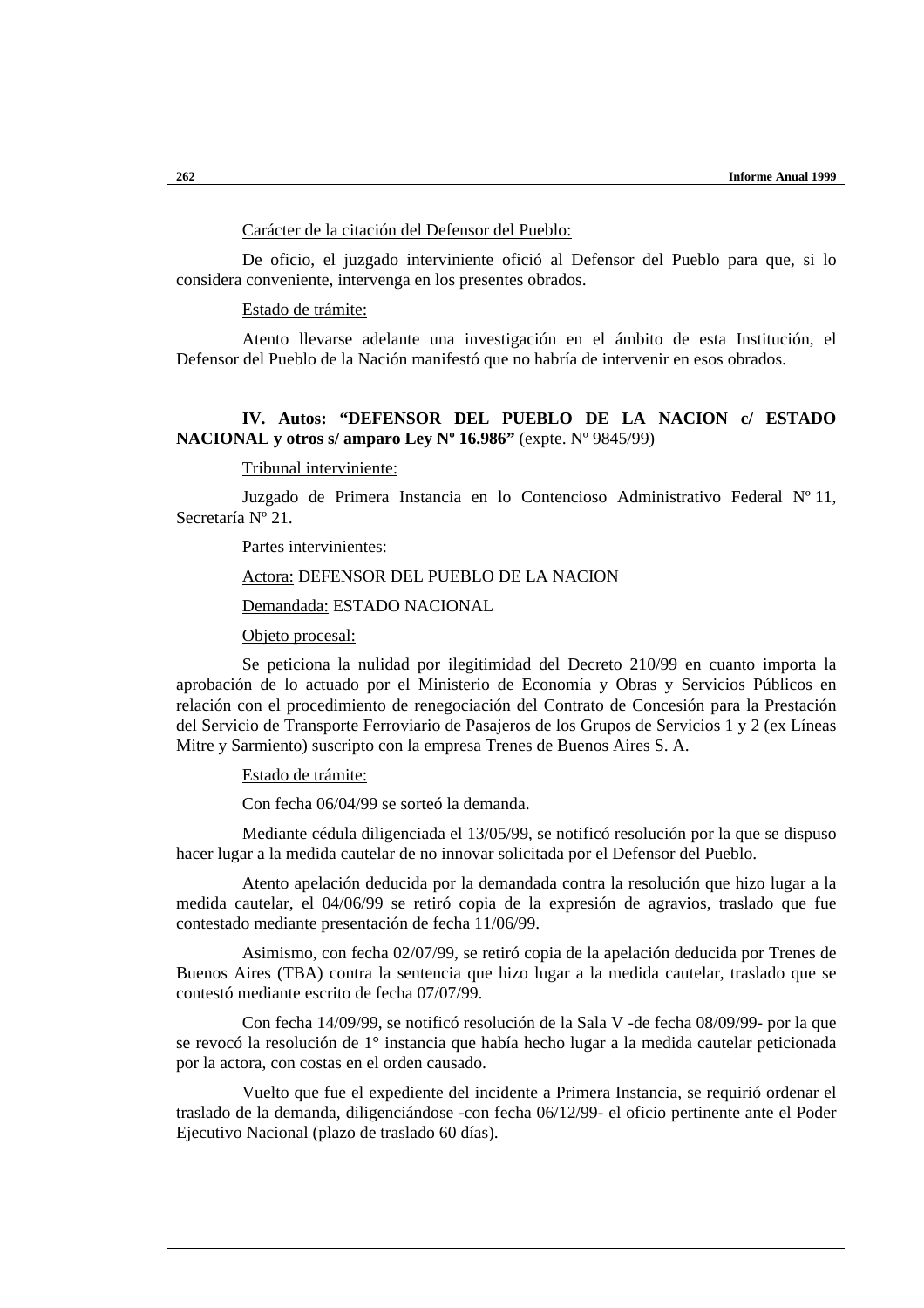## **V. Autos: "BALCEDO, Marcelo - F.M. 92.1 EMISIONES PLATENSES c/ COMFER s/ amparo"** (expte. Nº 15.522/B)

### Tribunal interviniente:

Juzgado Federal Nº 2, Secretaría Nº 4 de La Plata.

#### Objeto procesal:

Se promueve la presente demanda con el objeto de que el tribunal ordene al Comité Federal de Radiodifusión se abstenga de llevar adelante el concurso público para la adjudicación de licencias para la instalación, funcionamiento y explotación de las estaciones de radiodifusión sonora por modulación de frecuencias convocado mediante Resolución Nº 76/99, en cuanto aparta de la designación de emisoras de frecuencia modulada clase "A" al Partido de La Plata y su zona adyacente.

#### Carácter de la citación del Defensor del Pueblo:

A requerimiento de la parte actora, se dispuso su citación como tercero.

### Estado de trámite:

Con fecha 29/04/99 se acompañó presentación en autos, informándole al tribunal que esta Institución limitará su participación en estos obrados a poner en su conocimiento lo actuado por el Defensor del Pueblo de la Nación en el marco de la Ley 24.284, acompañándose copia de la actuación Nº 10.266/99.

## **VI. Autos: "ASAMBLEA PERMANENTE POR LOS DERECHOS HUMANOS c/ PODER EJECUTIVO NACIONAL (Ministerio del Interior) s/ amparo Ley Nº 16.986"** (expte. Nº 79/99).

### Tribunal interviniente:

Juzgado Nacional de Primera Instancia en lo Contencioso Administrativo Federal Nº 10, Secretaría Nº 19.

### Objeto procesal:

Se interpuso la presente acción de amparo contra todo acto administrativo, disposiciones e instrucciones por las cuales el Poder Ejecutivo Nacional dispuso con arbitrariedad e ilegalidad manifiesta la persecución indiscriminada de los inmigrantes que habitan la República.

#### Carácter de la citación del Defensor del Pueblo:

A requerimiento de la parte actora y en los términos del art. 90, inc. 1° del CPCC.

## Estado de trámite:

Con fecha 10/05/99, se contestó oficio por el que se había solicitado la toma de intervención de la Institución en estos autos, manifestándose que el Defensor del Pueblo se adhería a la presente demanda en la medida que de la prueba a producirse en el expediente surja que la demandada ha actuado en violación a las leyes vigentes aplicables al caso.

Mediante cédula de fecha 11/06/99, se notificó resolución de primera instancia por la que se desestimó la medida cautelar peticionada.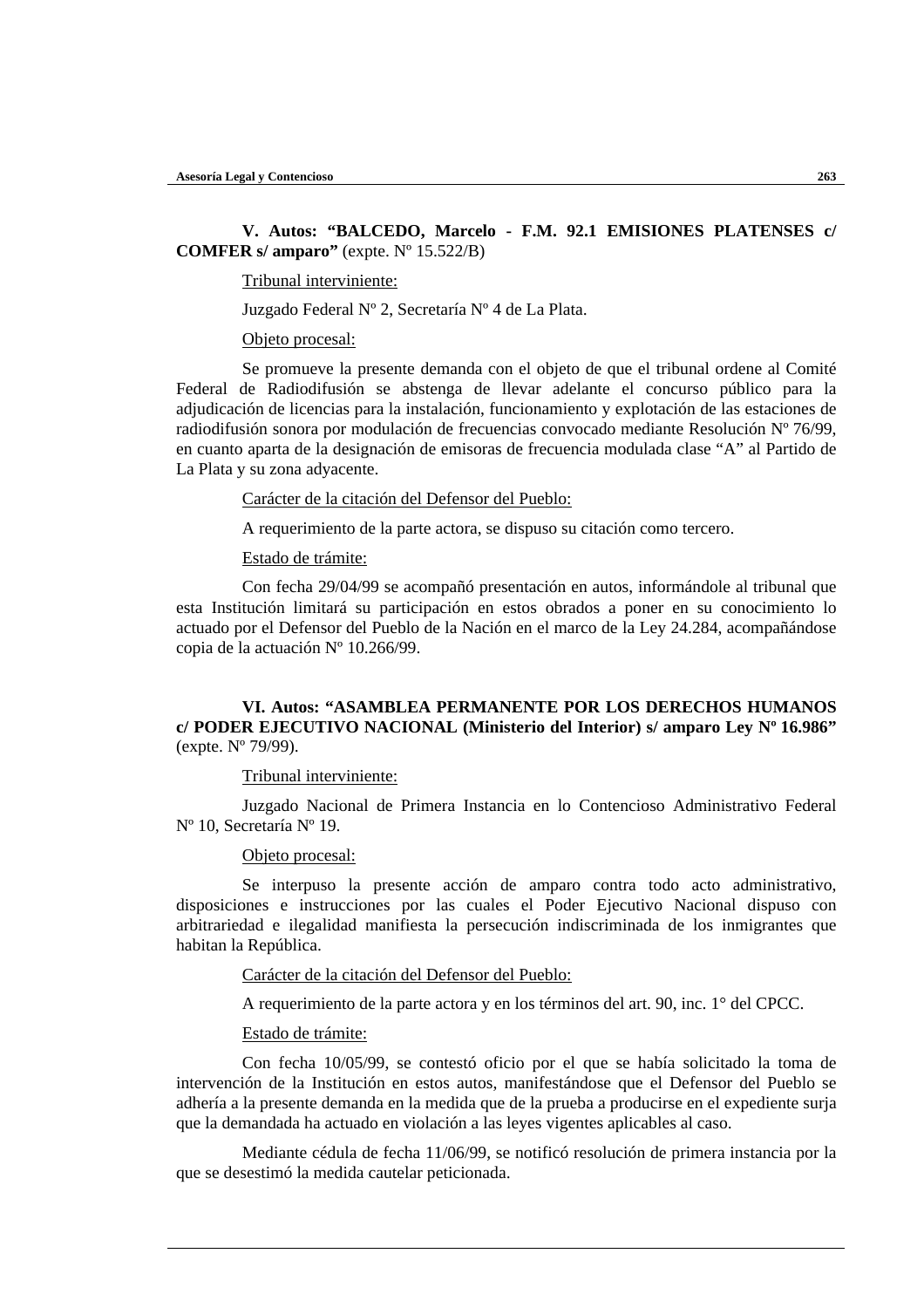Por resolución de fecha 12/08/99 -notificada el 18/08/99- se dispuso no hacer lugar a la acción intentada, con costas en el orden causado.

**VII. Autos: "DEFENSOR DEL PUEBLO DE LA NACION c/ ESTADO NACIONAL s/ proceso de conocimiento"** (expte. Nº 17.337/99).

Tribunal interviniente:

Juzgado Nacional de Primera Instancia en lo Contencioso Administrativo Federal Nº 4, Secretaría Nº 7.

Partes intervinientes:

Actora: DEFENSOR DEL PUEBLO DE LA NACION.

Demandada: ESTADO NACIONAL. Poder Ejecutivo Nacional.

Objeto procesal:

Se demanda la declaración de nulidad por arbitrariedad del art. 3° del Decreto Nº 347/99.

Por dicha norma, el Poder Ejecutivo Nacional facultó al Banco Central de la República Argentina a graduar el monto de las multas resultantes de la aplicación del artículo 62, último párrafo, del Anexo I de la Ley Nº 24.452 (modificada por la Ley Nº 24.760) acumulada por cada entidad financiera a la fecha de la entrada en vigencia del decreto impugnado- entre un mínimo de \$15.000.- y un máximo de \$2.000.000.- por entidad, en función de la cantidad de incumplimientos de cada una.

Estado procesal:

Con fecha 27/05/99 se sorteó la demanda. Mediante cédula de fecha 18/06/99 se notificó resolución de 1° Instancia por la que se hizo lugar a la medida cautelar peticionada por la Institución, sentencia que fue apelada por el Estado Nacional.

El 11/08/99 se retiró copia de la expresión de agravios presentada por la demandada como fundamento del recurso de apelación interpuesto contra la resolución que hizo lugar a la medida cautelar. Dicho traslado se contestó con fecha 18/08/99.

Se notificó con fecha 01/10/99 resolución de la Sala I del fuero por la que se dispuso confirmar la medida cautelar solicitada por el Defensor del Pueblo.

Vuelto que fue el expte. a 1° Instancia, con fecha 01/10/99 se notificó al Estado Nacional la demanda, con un plazo de traslado de 60 días.

Con fecha 17/12/99, la contraparte contestó demanda.

**VIII. Autos: "SUAREZ de OLIVERA, Ramón A. c/ COMFER s/ sumarísimo"** (expte Nº 20.761/99).

Tribunal interviniente:

Juzgado Federal Nº 4, Secretaría Nº 10 de La Plata.

Partes intervinientes: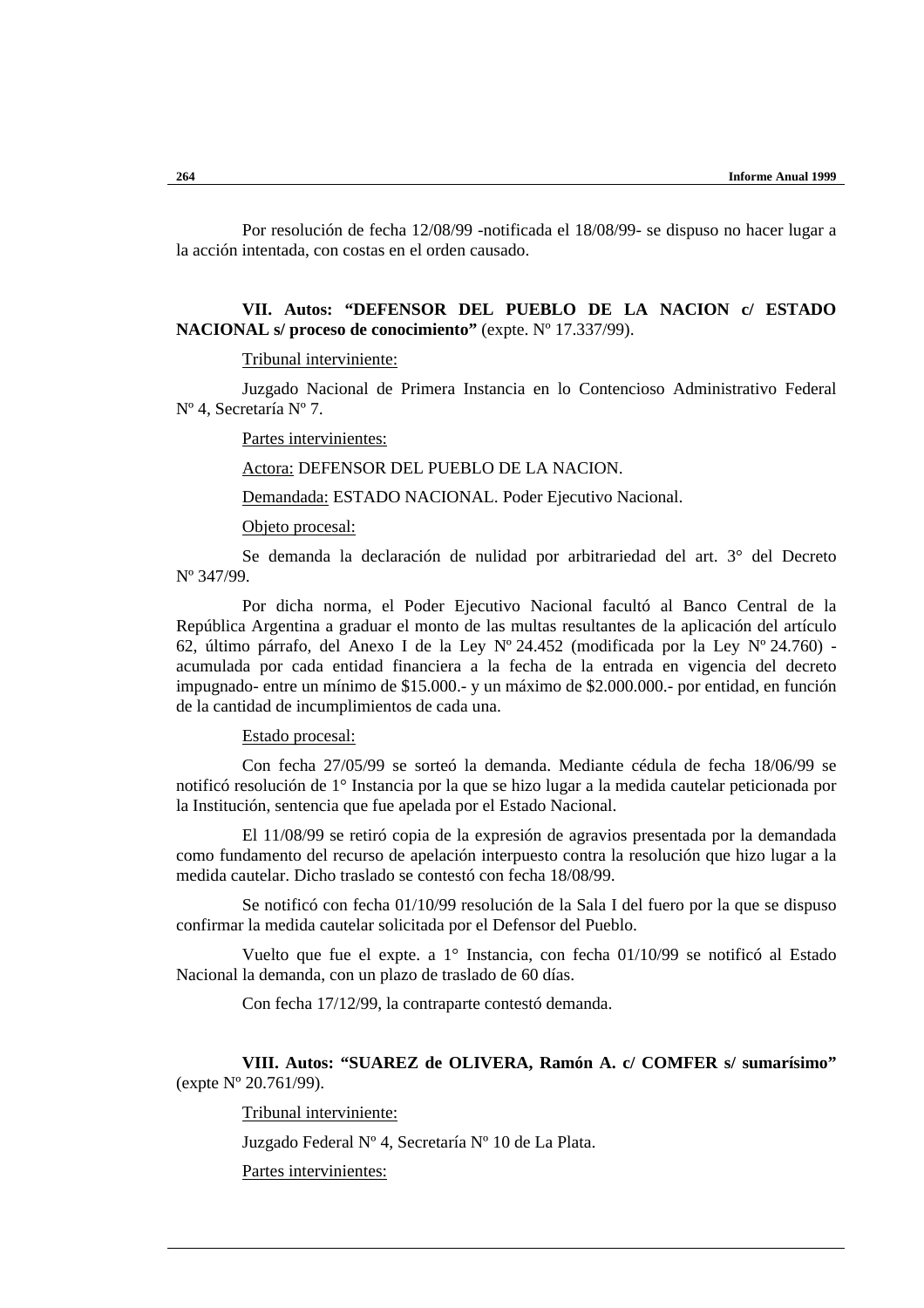Actora: SUAREZ de OLIVERA, Ramón Alberto.

Demandada: COMITE FEDERAL DE RADIODIFUSION.

Objeto procesal:

Se demanda al COMFER a fin de que se abstenga de llevar adelante el Concurso Público tendiente a la adjudicación de licencias para la instalación, funcionamiento y explotación de estaciones de radiodifusión sonora por modulación de frecuencia convocado mediante la Resolución Nº 76/99 y Decreto 310/98, solicitando también la declaración de inconstitucionalidad de las normas aludidas.

Carácter de la citación del Defensor del Pueblo:

Como tercero, en los términos de los arts. 90 y 94 del CPCC.

Estado procesal:

Con fecha 23/06/99 se presentó escrito manifestando que la Institución limitará su intervención a informar a V. S. que en el marco de la Ley Nº 24.284 se lleva adelante la actuación Nº 10.266/99.

# **IX. Autos: "SOCIEDAD DE FOMENTO DE SALDUNGARAY y otros c/ E.N.R.E. s/ acción de amparo - medida cautelar"** (expte Nº 52730/99).

Tribunal interviniente:

Juzgado Federal Nº 1, Secretaría Nº 1 en lo Civil y Comercial del Depto. Judicial de Bahía Blanca.

Partes intervinientes:

Actora: SOCIEDAD DE FOMENTO DE SALDUNGARAY, Sres. Gabriel FONTANES, Ricardo Daniel GISMANO, Pedro Omar RIPOLI, José Orlando KIES y Sra. Mónica Gabriela LAMPONI.

Demandada: ENTE NACIONAL DE REGULACION DE LA ELECTRICIDAD.

Objeto procesal:

Se demanda la nulidad de la Resolución  $N^{\circ}$  711/99 del ENRE mediante la cual se modificó la traza original de la Cuarta Línea de Alta Tensión del electroducto Piedra del Aguila - Abasto.

Carácter de la citación del Defensor del Pueblo:

A requerimiento de la parte actora.

Estado procesal:

Con fecha 21/09/99 se presentó escrito manifestando que la Institución limitará su intervención a informar a V. S. que, en el marco de la Ley 24.284, se llevaron adelante las actuaciones Nros. 9.755/99 y 11.691/99, en cuyo marco se dictaron las resoluciones Nº 2.062/99 y 2.372/99.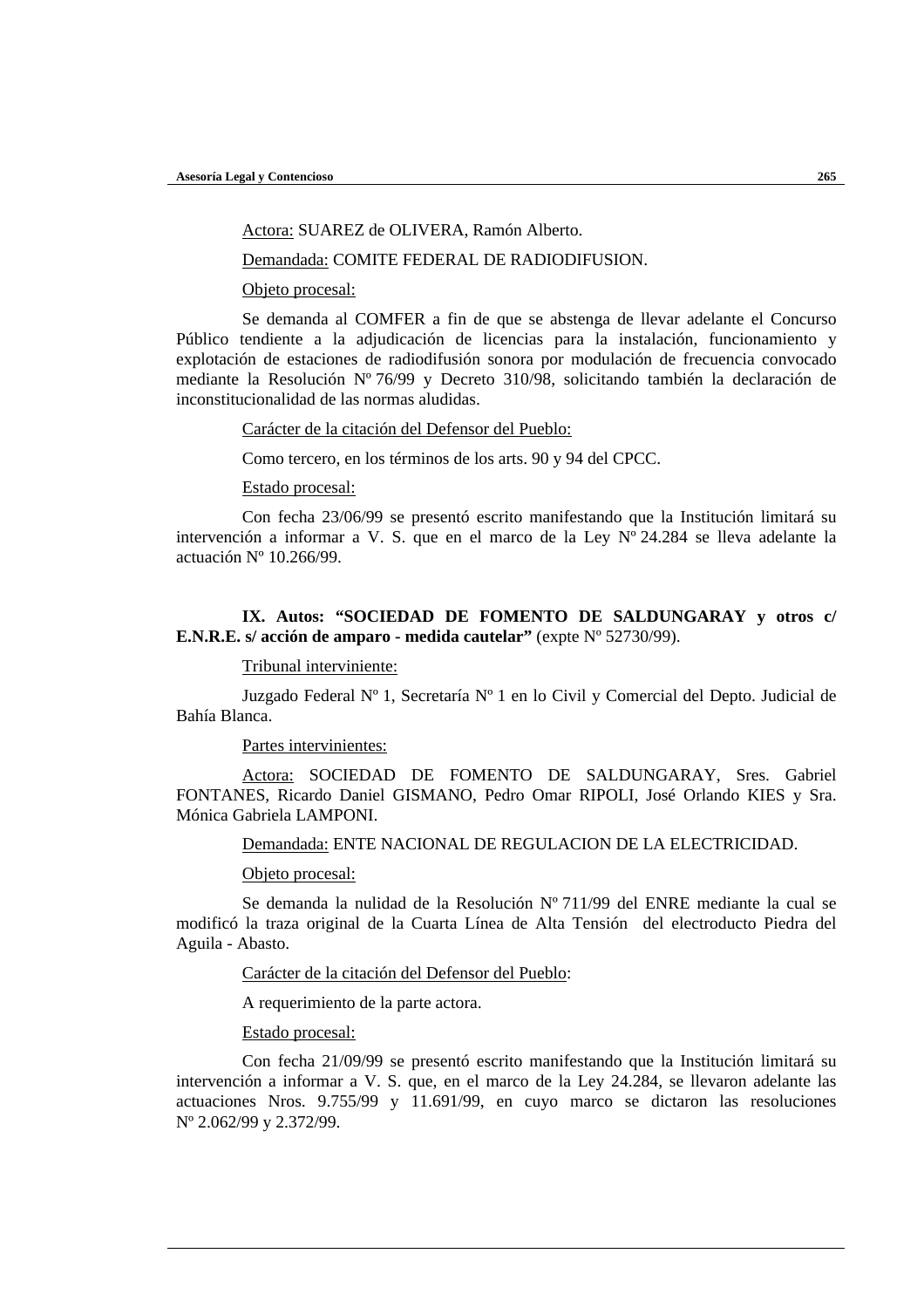## **X. Autos: "PAISMAN, Rubén Alejandro c/ CONSEJO AGRARIO PROVINCIAL s/ incidente de declaración de certeza"** (expte Nº P-5619/99).

Tribunal interviniente:

Juzgado de 1° Instancia en lo Civil, Comercial, Laboral y de Minería Nº 1, de la ciudad de Pico Truncado, Prov. de Santa Cruz.

Partes intervinientes:

Actora: PAISMAN, Rubén Alejandro.

Demandada: CONSEJO AGRARIO PROVINCIAL DE SANTA CRUZ.

Objeto procesal:

La petición tiene por objeto dejar sin efecto las resoluciones o actas-acuerdos dictadas por la demandada y que llevan los Nros. 107/85 (de fecha 16/07/85), 84/86 (del 23/09/86), 109/89 y Disposición Nº 141/90 (dictadas en el expte. Nº 482.115/89), y todas aquellas disposiciones o resoluciones que las complementen.

Carácter de la citación del Defensor del Pueblo:

A requerimiento de la parte actora, se citó al Defensor del Pueblo en los términos de los arts. 94 y 95 del Código Procesal.

Estado procesal:

Con fecha 05/10/99 se recepcionó oficio confiriendo traslado de la demanda y otorgando un plazo de 15 días para su contestación.

Mediante presentación de fecha 20/10/99, se acompañó al expediente judicial -y a título de colaboración- copia simple de la Actuación Nº 20.982/96, circunscribiéndose solamente a ello la participación del Defensor del Pueblo de la Nación.

## **XI. Autos: "DEFENSOR DEL PUEBLO c/ INSTITUTO DE SERVICIOS SOCIALES PARA JUBILADOS Y PENSIONADOS s/ amparo"** (expte Nº 7471/99).

Tribunal interviniente:

Juzgado Nacional de Primera Instancia en lo Civil y Comercial Federal Nº 4, Secretaría Nº 8.

Partes intervinientes:

Actora: DEFENSOR DEL PUEBLO.

Demandada: INSSJP.

Se citó como tercero al Estado Nacional.

## Objeto procesal:

La petición tiene por objeto que se condene a la demandada a adoptar las medidas que fueren necesarias para garantizar la provisión de medicamentos y la continuidad del tratamiento a sus afiliados, que fueren portadores asintomáticos de HIV o enfermos del Síndrome de Inmunodeficiencia Adquirida. Idéntico alcance se peticionó para la medida cautelar.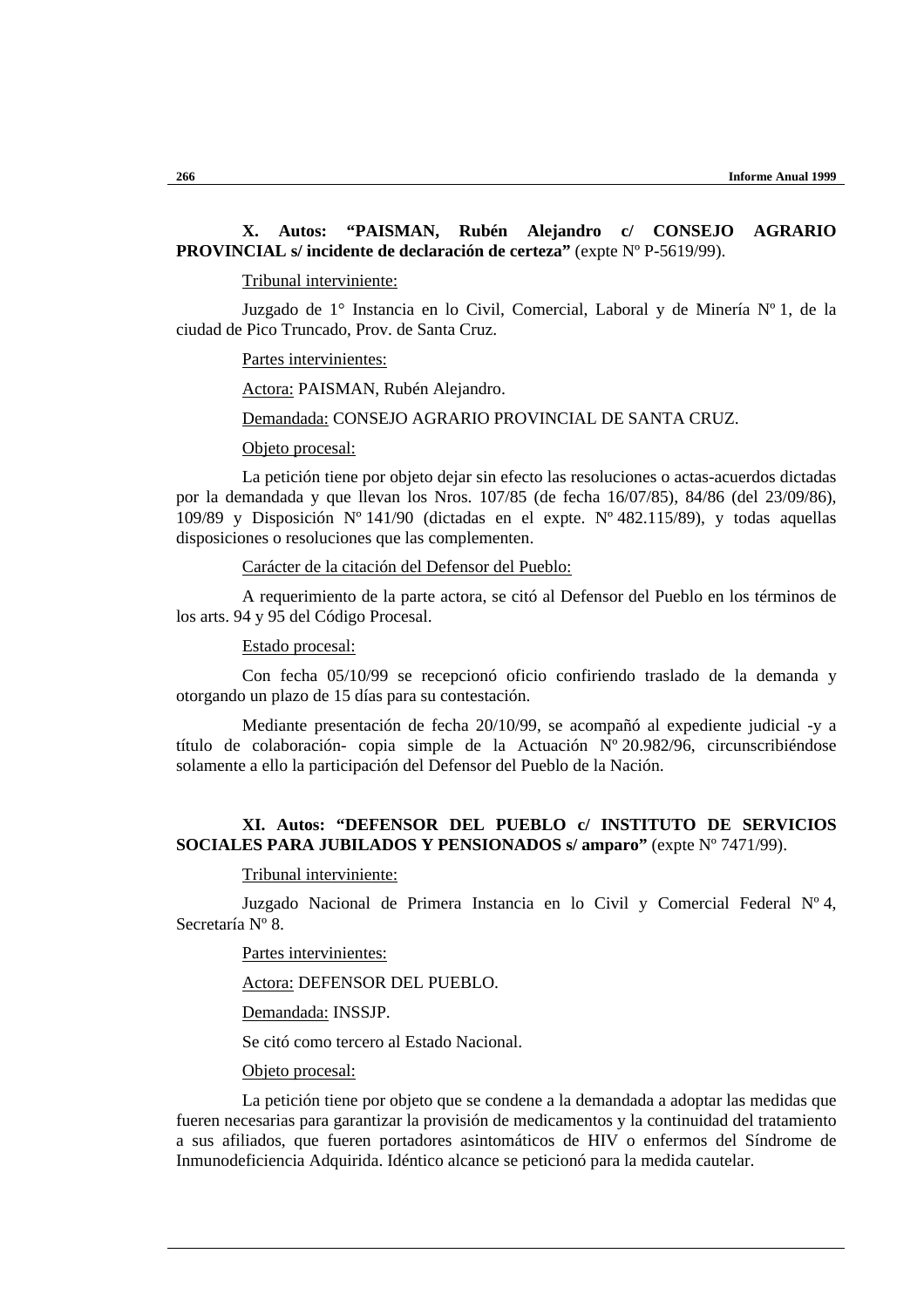## Estado procesal:

Con fecha 11/11/99 se procedió al sorteo de la demanda, y en el mismo día se dictó la resolución que hizo lugar a la medida cautelar, la que quedó firme el 16/11/99.

Asimismo, y atento al estado de autos se libró oficio requiriendo el informe del art. 8° de la Ley Nº 16.986, el que se presentó en debido tiempo.

Posteriormente, se suspendieron los plazos procesales a resulta de una audiencia peticionada por el Tribunal.

Luego de sendas presentaciones efectuadas por el Defensor del Pueblo, en las que se dio cuenta del incumplimiento en la entrega de medicamentos, se fijó nueva audiencia para el 13 de marzo de 2000.

## **XII. Autos: "DEFENSOR DEL PUEBLO c/ INSTITUTO DE SERVICIOS SOCIALES PARA JUBILADOS Y PENSIONADOS s/ amparo"** (expte Nº 7470/99).

### Tribunal interviniente:

Juzgado Nacional de Primera Instancia en lo Civil y Comercial Federal Nº 4, Secretaría Nº 8.

Partes intervinientes:

Actora: DEFENSOR DEL PUEBLO.

Demandada: INSSJP.

Se citó como tercero al Estado Nacional.

#### Objeto procesal:

La petición tiene por objeto condenar a la demandada a que adopte las medidas que fueren necesarias para garantizar a sus afiliados la prestación ininterrumpida del servicio farmacéutico en todo el ámbito del territorio nacional.

#### Estado procesal:

Con fecha 11/11/99, se procedió al sorteo de la demanda, y en el mismo día se dictó la resolución que hizo lugar a la medida cautelar.

Como medida para mejor proveer, el Tribunal fijó una audiencia de conciliación para el día 23/11/99, de la que derivó la suspensión de los plazos procesales y el libramiento de un oficio al Ministerio de Economía y Obras y Servicios Públicos para que informe sobre la desfinanciación del INSSJP.

Se libró oficio a las nuevas autoridades del INSJJP y se obtuvo como repuesta que el servicio se encontraba restablecido.

Sin perjuicio de lo expuesto, se fijó audiencia para el 13/03/00.

## **XIII. Autos: "PROCONSUMER c/ COMFER s/ amparo".**

Tribunal interviniente: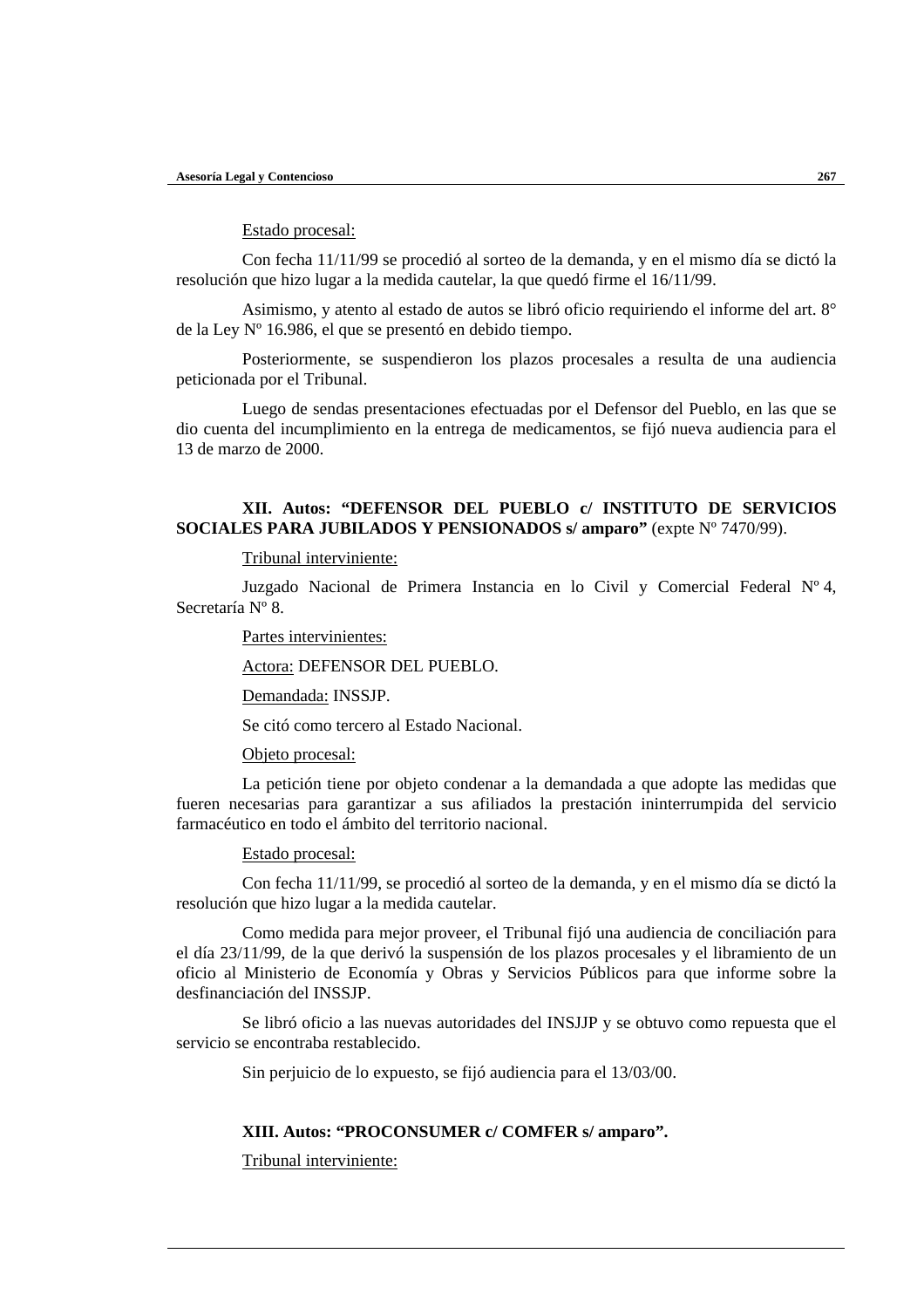Juzgado Federal en lo Civil, Comercial y Contencioso Administrativo Nº 2, Secretaría Nº 3, del Departamento Judicial de San Martín.

Partes intervinientes:

Actora: ASOCIACION PROTECCION CONSUMIDORES DEL MERCADO COMUN DEL SUR.

Demandada: COMITE FEDERAL DE RADIODIFUSION.

Carácter de la citación del Defensor del Pueblo:

Por vía de oficio a los fines que estimen corresponder.

Objeto procesal:

Se peticiona la declaración de nulidad del procedimiento por el cual el COMFER daría trámite a una solicitud de la firma Sky Argentina S. A. para la explotación de una señal de televisión por satélite.

Estado de trámite:

Con fecha 23/11/99, se manifestó en autos que el Defensor del Pueblo se abstendría de participar en los presentes obrados.

## **XIV. Autos: "DOCTHOS S.A. c/ ESTADO NACIONAL - PODER EJECUTIVO NACIONAL - MIN. DE ECON. Y OBRAS Y SERV. PUB. S/ amparo ley 16.986"** (expte. Nº 31/99).

Tribunal interviniente:

Juzgado Nacional de Primera Instancia en lo Contencioso Administrativo Federal Nº 1, Secretaría Nº 2.

Partes intervinientes:

Actora: DOCTHOS S. A.

Demandada: ESTADO NACIONAL.

Carácter de la citación del Defensor del Pueblo:

Por oficio a los fines que estime corresponder.

Objeto procesal:

Se peticiona la declaración de nulidad absoluta del art. 1°, inc. F) del Decreto Nº 1.517/98 por el que se intenta modificar la alícuota diferencial del IVA fijada por la Ley Nº 25.063.

#### Estado de trámite:

Con fecha 06/12/99 se manifestó que el Defensor se abstendrá de participar en esos obrados atento la sustanciación de los autos caratulados "DEFENSOR DEL PUEBLO DE LA NACION c/ ESTADO NACIONAL - PODER EJECUTIVO NACIONAL s/ amparo Dec. 1517/98" (expte. Nº 11/99), atento presentar identidad de objeto procesal.